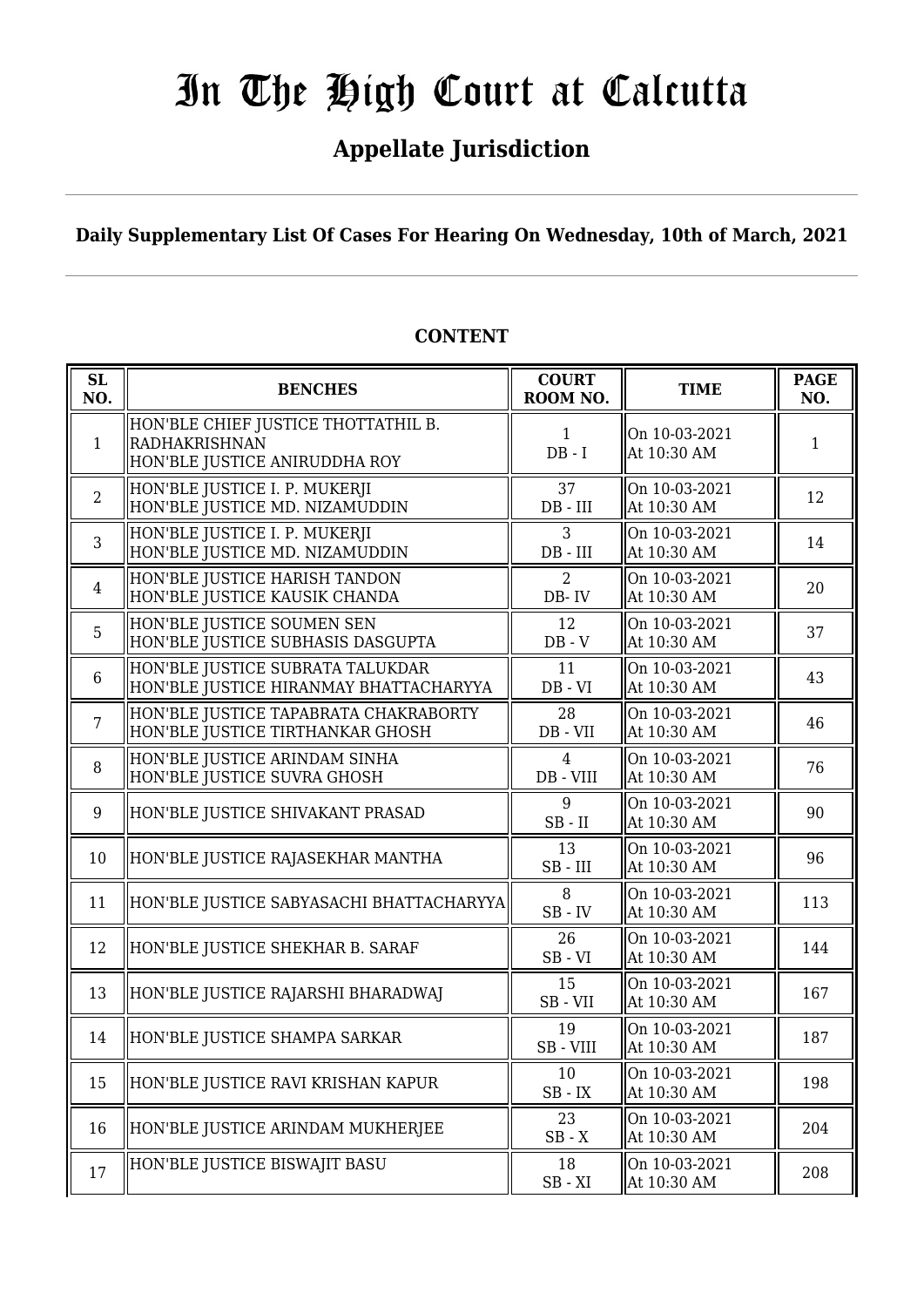| <b>SL NO.</b> | <b>BENCHES</b>                       | <b>COURT</b><br>ROOM NO. | <b>TIME</b>                    | <b>PAGE</b><br>NO. |
|---------------|--------------------------------------|--------------------------|--------------------------------|--------------------|
| 18            | HON'BLE JUSTICE AMRITA SINHA         | 24<br>SB-XII             | On 10-03-2021<br>  At 10:30 AM | 215                |
| 19            | HON'BLE JUSTICE ABHIJIT GANGOPADHYAY | 22<br>SB - XIII          | On 10-03-2021<br>  At 10:30 AM | 225                |
| 20            | HON'BLE JUSTICE JAY SENGUPTA         | 32<br>SB - XIV           | On 10-03-2021<br>  At 10:30 AM | 231                |
| 21            | HON'BLE JUSTICE BIBEK CHAUDHURI      | 30<br>$SB$ - $XV$        | On 10-03-2021<br>  At 10:30 AM | 250                |
| 22            | HON'BLE JUSTICE SUVRA GHOSH          | 35<br>SB - XVII          | On 10-03-2021<br>  At 03:00 PM | 256                |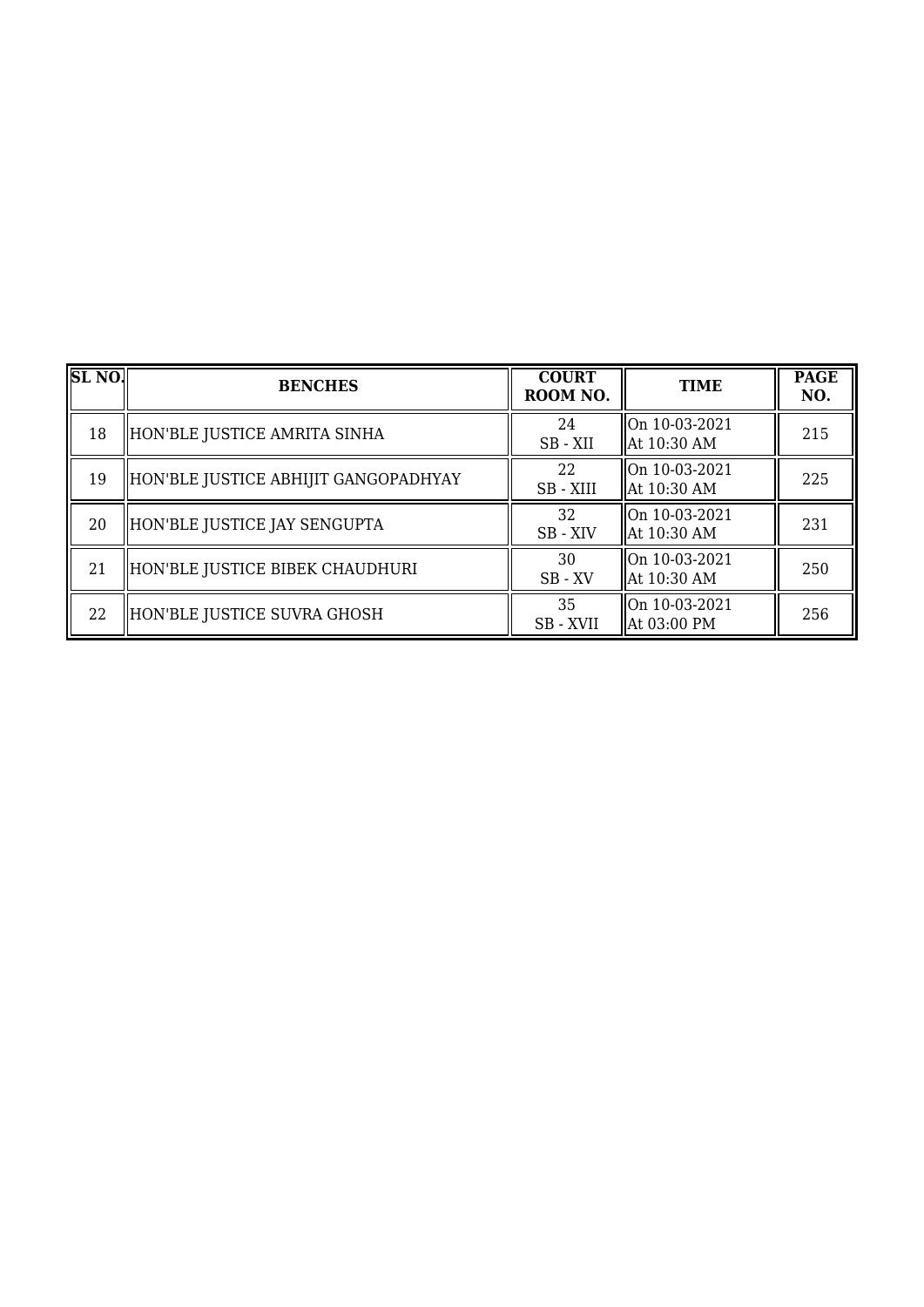

#### **Appellate Side**

**DAILY CAUSELIST For Wednesday The 10th March 2021**

**COURT NO. 1**

**DIVISION BENCH (DB - I)**

**AT 10:30 AM**

**HON'BLE CHIEF JUSTICE THOTTATHIL B. RADHAKRISHNAN HON'BLE JUSTICE ANIRUDDHA ROY**

**(VIA VIDEO CONFERENCE)**

**ON AND FROM 08-03-2021 TO 22-03-2021**

**ON AND FROM WEDNESDAY, THE 13TH JANUARY, 2021 - APPEALS FROM ORDERS RELATING TO RESIDUARY UNDER GROUP IX INCLUDING APPLICATIONS CONNECTED THERETO;PUBLIC INTEREST LITIGATION;CRIMINAL CONTEMPT MATTERS; APPEALS UNDER SECTION 19(1)(a) OF THE**

 **CONTEMPT OF COURT'S ACT; APPLICATIONS UNDER SECTION 27 OF THE ELECTRICITY REGULATORY COMMISSION ACT, 1998, INCLUDING APPLICATIONS CONNECTED THERETO; HABEAS CORPUS; DEATH REFERENCE CASES ( INCLUDING ADMISSION OF CRIMINAL APPEALS RELATING TO SUCH REFERENCE AGAINST THE SAME CONVICTION ORDER);ADMISSION OF CRIMINAL APPEALS; HEARING OF CRIMINAL APPEALS & APPLICATIONS CONNECTED THERETO INCLUDING APPLICATION FOR SUSPENSION OF SENTENCE IN PENDING APPEALS;**

 **CRIMINAL APPEALS RELATING TO CRIMES AGAINST WOMEN. ANY OTHER MATTER, IRRESPECTIVE OF CLASSIFICATION, AS DIRECTED BY THE HON'BLE CHIEF JUSTICE.**

**AND**

**ON AND FROM MONDAY, 8TH MARCH, 2021 TO MONDAY, 22ND MARCH, 2021 - WILL SIT TOGETHER AND TAKE UP THE LIST AND DETERMINATION OF HON'BLE CHIEF JUSTICE THOTTATHIL B. RADHAKRISHNAN AND HON'BLE JUSTICE ARIJIT BANERJEE.**

**SPL. NOTE :**

**MONDAY : ADMISSION OF CRIMINAL APPEALS, HABEAS CORPUS, CRIMINAL CONTEMPT MATTERS,APPEALS UNDER SECTION 19(1)(a) OF THE CONTEMPT OF COURT'S ACT.APPLICATIONS UNDER SECTION 27 OF THE ELECTRICITY REGULATORY COMMISSION ACT 1998 INCLUDING APPLICATIONS CONNECTED THERETO. BAIL IN CONNECTION WITH APPEAL.**

**TUESDAY : ADMISSION OF CRIMINAL APPEALS, HABEAS CORPUS, BAIL IN CONNECTION WITH APPEAL.**

**WEDNESDAY : HABEAS CORPUS, HEARING OF CRIMINAL APPEALS, ASSIGNED MATTERS,& FIXED MATTERS.**

**THURSDAY : HABEAS CORPUS APPEALS FROM ORDERS RELATING TO RESIDUARY UNDER GROUP - IX INCLUDING APPLICATIONS CONNECTED THERETO. THEREAFTER PIL MATTERS WILL BE TAKEN UP IF TIME PERMITS.**

**FRIDAY : PUBLIC INTEREST LITIGATION.**

**NOTE: MATTERS WILL BE TAKEN UP THROUGH PHYSICAL HEARING ONLY WHEN BOTH THE PARTIES ARE AGREED.**

**NO MENTIONING IN COURT**

|   |                                                       |                                                       | <b>TOP</b>                                                                                                        |
|---|-------------------------------------------------------|-------------------------------------------------------|-------------------------------------------------------------------------------------------------------------------|
|   |                                                       |                                                       | (Part Heard)                                                                                                      |
| 1 | CRA/318/2019                                          | MADHABENDU GANGULY<br>VS.<br>STATE OF WEST BENGAL     | <b>BISWAJIT MANNA</b>                                                                                             |
|   |                                                       |                                                       | IA NO: CRAN/1/2019(Old No:CRAN/2469/2019), CRAN/2/2019(Old No:CRAN/2537/2019), CRAN/3/2020(Old No:CRAN/4541/2020) |
|   |                                                       |                                                       | <b>HABEAS CORPUS</b>                                                                                              |
| 2 | WPA/6937/2020<br>[11.03.2021]                         | PRANAV KHAITAN<br>VS<br>THE STATE OF WB AND ORS       | <b>BRATIN KUMAR DEY</b>                                                                                           |
|   | IA NO: CAN/1/2020, CAN/2/2020, CAN/3/2020, CAN/4/2021 |                                                       |                                                                                                                   |
| 3 | WPA/26005/2014                                        | RITA SAHA<br>VS<br>STATE OF WEST BENGAL & ORS         | <b>AMAJIT DE</b>                                                                                                  |
| 4 | WPA/11504/2016                                        | SANKAR SINGH<br>VS<br>THE STATE OF WEST BENGAL & ORS  | <b>MOHINOOR RAHAMAN</b>                                                                                           |
| 5 | WPA/4250/2018                                         | PRASENJIT MANDAL<br>VS.<br>STATE OF WEST BENGAL & ORS | <b>GOPAL CHANDRA RAY</b>                                                                                          |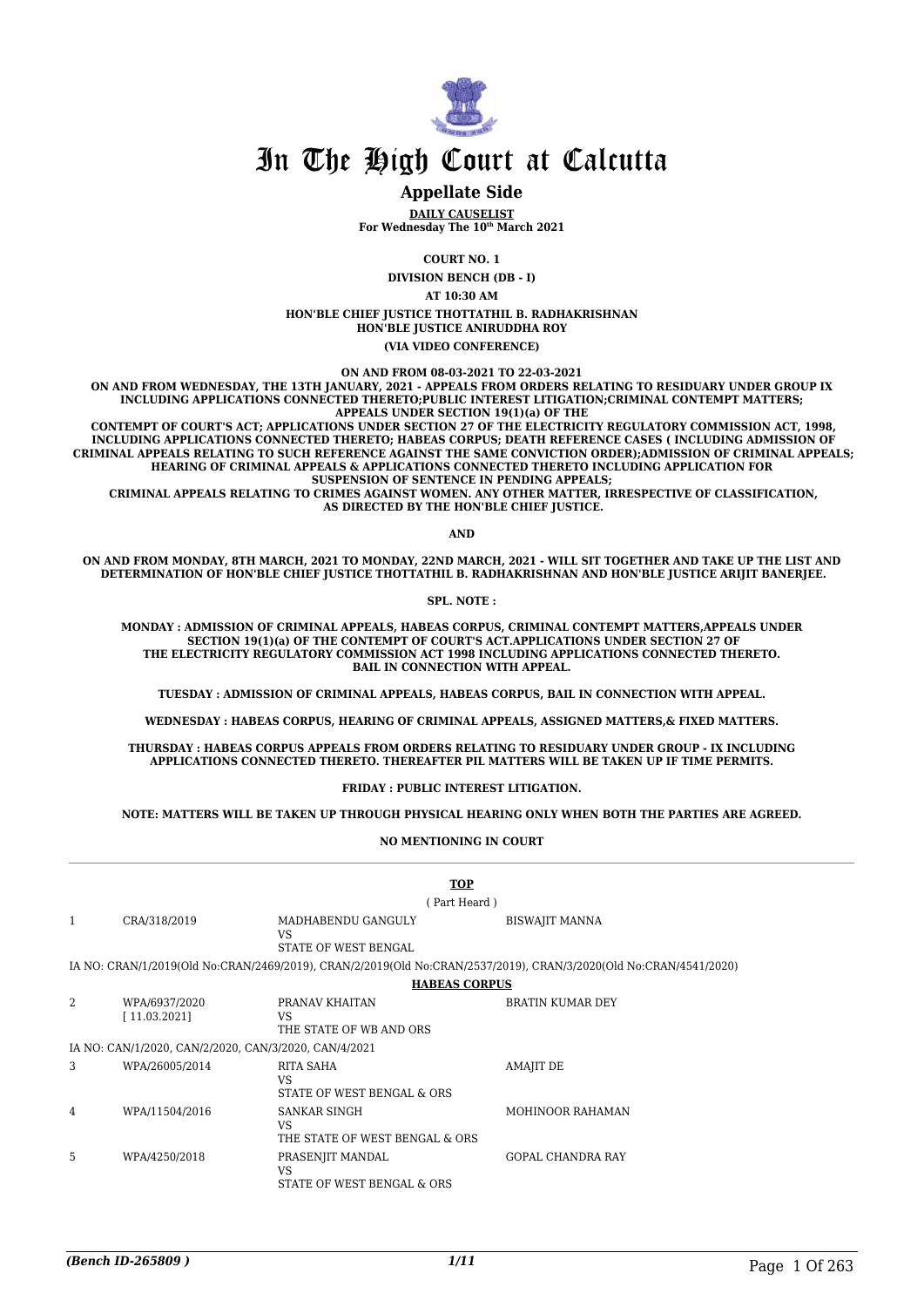### *DAILY CAUSELIST COURT NO 1-FOR WEDNESDAY THE 10TH MARCH 2021 HIGH COURT OF CALCUTTA - 2 -*

| 6  | WPA/5349/2018         | PRIYANKA SUR<br>VS<br>STATE OF WEST BENGAL & ORS.                  | ANINDYA SUNDAR<br>CHATTERJEE |
|----|-----------------------|--------------------------------------------------------------------|------------------------------|
| 7  | WPA/9539/2018         | SAGAR MAJHI<br>VS                                                  | <b>TAPAS MANNA</b>           |
| 8  | WPA/3626/2019         | STATE OF WEST BENGAL & ORS.<br><b>CHANDESWAR THAKUR</b><br>VS      | SOMESH KUMAR GHOSH           |
| 9  | WPA/6049/2019         | STATE OF WEST BENGAL& ORS<br>HASIBUL RAHAMAN<br>VS                 | APURBA GHOSH                 |
| 10 | WPA/6926/2019         | STATE OF WEST BENGAL & ORS<br>RAM PROSAD GHOSH<br>VS               | ASIF DEWAN                   |
| 11 | WPA/7309/2020         | STATE OF WEST BENGAL &ORS<br>ISMAIL SEKH<br>VS                     | DEEPAK PRAHLADKA             |
|    | IA NO: CAN/1/2020     | <b>SILASH TOPPO</b>                                                |                              |
| 12 | WPA/7389/2020         | CHANDRA SEKHAR JAISWAL<br>VS<br>SILASH TOPPO                       | DEEPAK PRAHLADKA             |
|    | IA NO: CAN/1/2020     |                                                                    |                              |
| 13 | WPA/7692/2020<br>[s]  | SUBHAJIT MISTRY<br>VS                                              | PRONAY BASAK                 |
|    | IA NO: CAN/1/2020     | State of West Bengal                                               |                              |
| 14 | WPA/9091/2020         | DINESH KUMAR GUPTA                                                 | MANISHA DEBDAS               |
|    |                       | VS<br>THE STATE OF WEST BENGAL AND<br><b>ORS</b>                   |                              |
| 15 | WPA(H)/8/2021         | ANARUL SK. 2ANNA<br>VS<br>STATE OF WEST BENGAL AND                 | <b>TAPODIP GUPTA</b>         |
| 16 | WPA(H)/10/2021<br>[s] | <b>ANOTHER</b><br>MD. LUTFUL MOLLA<br>VS                           | Atis Kumar Biswas            |
|    |                       | STATE OF WEST BENGAL AND ORS.                                      |                              |
| 17 | WPA(H)/11/2021        | <b>SWAPAN BANIK</b><br>VS                                          | NILADRI SAHA                 |
|    |                       | UNION OF INDIA AND ORS.                                            |                              |
| 18 | WPA(H)/12/2021        | MALINI GHOSH AND ANR<br>VS                                         | ARKA CHAKRABORTY             |
| 19 | WPA(H)/13/2021        | STATE OF WEST BENGAL AND ORS.<br>TAPAN HALDAR @TAPAN HALDER<br>VS. | <b>TAPODIP GUPTA</b>         |
|    |                       | STATE OF WEST BENGAL AND ANR                                       |                              |
| 20 | WPA(H)/14/2021        | <b>MANOWAR MONDAL</b><br>VS                                        | <b>TAPODIP GUPTA</b>         |
|    |                       | STATE OF WEST BENGAL AND ORS.                                      |                              |
| 21 | WPA(H)/15/2021        | ANIL KUMAR SAHA<br>VS                                              | SINTHIA BALA                 |
|    |                       | STATE OF WEST BENGAL AND ORS.                                      |                              |
| 22 | WPA(H)/16/2021        | DEBLU DUTTA<br>VS                                                  | <b>BALARAM PANDIT</b>        |
|    |                       | STATE OF WEST BENGAL AND ORS.                                      |                              |
| 23 | WPA(H)/18/2021        | MD YUNUSH MANSURI@ MD YUNUS<br>OJIR ALI<br>VS                      | SOFIA NESAR                  |
| 24 | WPA(H)/20/2021        | STATE OF WEST BENGAL AND ORS.<br><b>BISWANATH GUIN</b>             | PRONOJIT ROY                 |
|    | [16.03.2021]          | VS                                                                 |                              |
| 25 | WPA(H)/21/2021        | STATE OF WEST BENGAL AND ORS.<br>MD. USMAN SK. @ OSMAN SK.         | TAPODIP GUPTA                |
|    |                       | VS<br>THE STATE OF WEST BENGAL AND<br>ANR                          |                              |
| 26 | WPA/7269/2019         | <b>GAURAV JOHARI</b>                                               | SANTOSH KUMAR RAY            |
|    |                       | VS<br>UNION OF INDIA & ORS                                         |                              |
|    |                       | <b>TO BE MENTIONED</b>                                             |                              |
|    |                       |                                                                    |                              |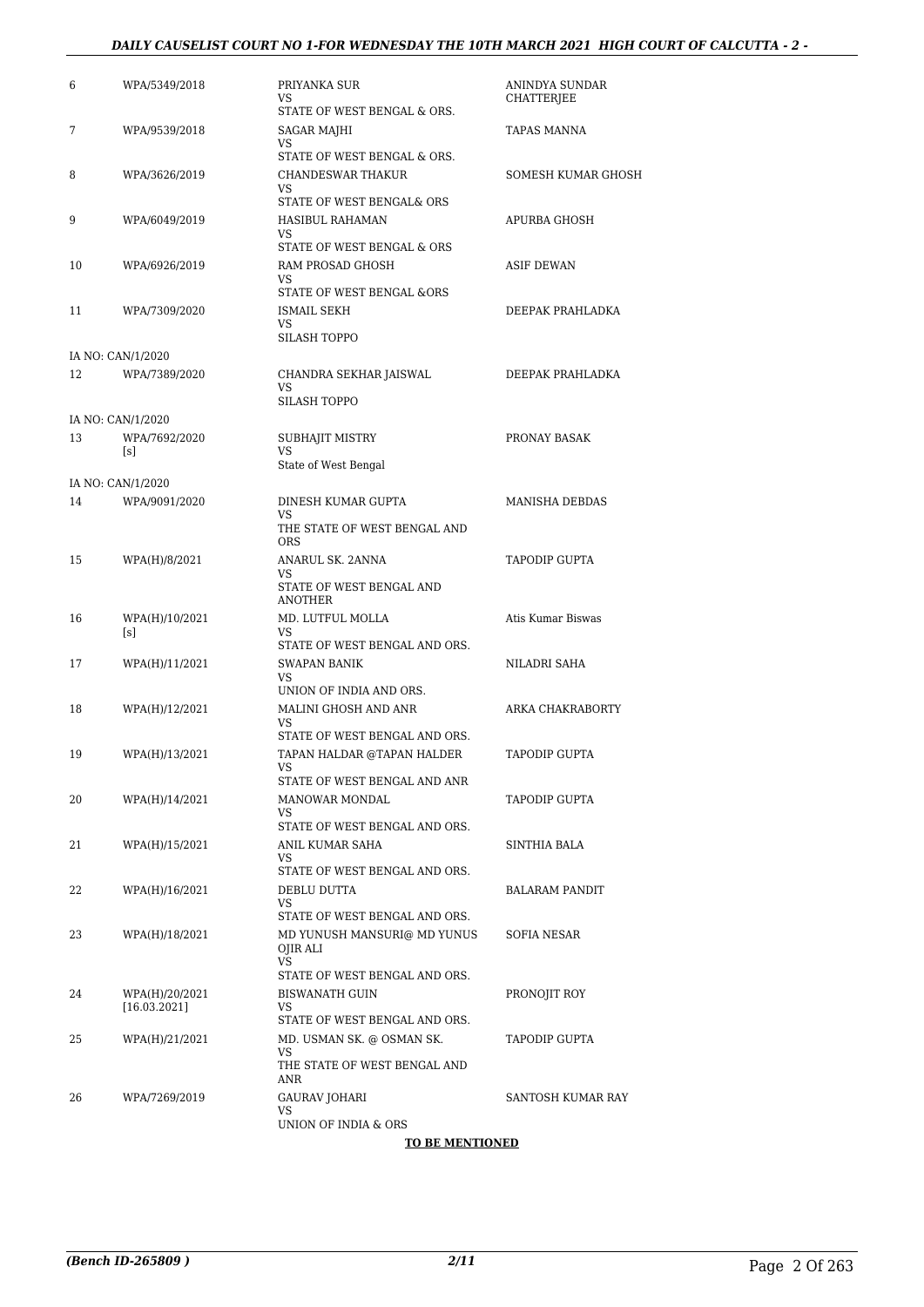### *DAILY CAUSELIST COURT NO 1-FOR WEDNESDAY THE 10TH MARCH 2021 HIGH COURT OF CALCUTTA - 3 -*

| 27   | MAT/317/2021                                           | ANISUR RAHAMAN<br>VS                                                          | AYAN PODDAR                                                                                                      |
|------|--------------------------------------------------------|-------------------------------------------------------------------------------|------------------------------------------------------------------------------------------------------------------|
|      | (AT 2.00 P.M.)                                         | JAHAR SHA AND ORS                                                             |                                                                                                                  |
|      | IA NO: CAN/1/2021                                      |                                                                               |                                                                                                                  |
| 28   | CRA/258/2011<br>$[15-03-2021]$                         | ARJUN RAJBHAR<br>VS                                                           | SUKLA DAS CHANDRA                                                                                                |
|      |                                                        | STATE OF WEST BENGAL                                                          |                                                                                                                  |
|      | IA NO: CRAN/1/2011(Old No:CRAN/942/2011)               |                                                                               |                                                                                                                  |
| wt29 | CRA/715/2009                                           | MITHU CHOWDHURY @ YADAV @ ANIL<br>VS                                          | BRAJESH JHA                                                                                                      |
|      |                                                        | STATE OF WEST BENGAL                                                          |                                                                                                                  |
|      | IA NO: CRAN/4/2018(Old No:CRAN/3731/2018), CRAN/5/2021 |                                                                               |                                                                                                                  |
| 30   | CRR/3048/2016<br>Arising out of                        | COURT ON ITS OWN MOTION<br>VS                                                 |                                                                                                                  |
|      | CRMSPL/3/2016]                                         | SMT. SAMPA KABIRAJ                                                            |                                                                                                                  |
| wt31 | CRR/3049/2016                                          | COURT ON ITS OWN MOTION                                                       |                                                                                                                  |
|      |                                                        | VS                                                                            |                                                                                                                  |
|      |                                                        | SINGHARAY MURMU & ORS                                                         |                                                                                                                  |
| wt32 | CRR/3108/2016                                          | SANKAR SARKAR<br>VS                                                           | SHIV SANKAR BANERJEE                                                                                             |
|      |                                                        | SMT SUBHARAJ                                                                  |                                                                                                                  |
| wt33 | CRR/3433/2016                                          | AZIMUDDIN MIA@AZIMUDDIN                                                       | ARNAB SAHA                                                                                                       |
|      |                                                        | VS<br><b>ASRAF HOSSAIN</b>                                                    |                                                                                                                  |
| 34   | CRA/96/2019                                            | RAJU HALDER @ HALDAR                                                          | <b>SUBIR DEBNATH</b>                                                                                             |
|      | [ CRAN 1167/2019 ]                                     | VS                                                                            |                                                                                                                  |
|      |                                                        | STATE OF WEST BENGAL & ANR                                                    |                                                                                                                  |
|      |                                                        |                                                                               | IA NO: CRAN/4/2020(Old No:CRAN/741/2020), CRAN/5/2020(Old No:CRAN/1804/2020), CRAN/6/2020(Old No:CRAN/4113/2020) |
| 35   | CRA/262/2018                                           | RASUL SK.                                                                     | <b>BENAJIR HASNA</b>                                                                                             |
|      |                                                        | VS<br>STATE OF WEST BENGAL                                                    |                                                                                                                  |
|      | IA NO: CRAN/1/2019(Old No:CRAN/2302/2019)              |                                                                               |                                                                                                                  |
| 36   | CRA/322/2019                                           | MAHABIR LAYEK                                                                 | SAIBAL KRISHNA DASGUPTA                                                                                          |
|      |                                                        | VS<br>STATE OF WEST BENGAL                                                    |                                                                                                                  |
|      | IA NO: CRAN/2/2019(Old No:CRAN/4059/2019)              |                                                                               |                                                                                                                  |
| 37   | CRA/730/2019                                           | MD ASHIKUR REJA & ANR                                                         | <b>BENAJIR HASNA</b>                                                                                             |
|      |                                                        | VS                                                                            |                                                                                                                  |
|      |                                                        | STATE OF WEST BENGAL                                                          |                                                                                                                  |
|      | IA NO: CRAN/1/2020(Old No:CRAN/347/2020)               |                                                                               |                                                                                                                  |
| 38   | CRA/731/2019                                           | MD ANIKUL ISLAM<br>VS                                                         | <b>BENAJIR HASNA</b>                                                                                             |
|      |                                                        | STATE OF WEST BENGAL                                                          |                                                                                                                  |
|      | IA NO: CRAN/1/2020(Old No:CRAN/416/2020)               |                                                                               |                                                                                                                  |
| 39   | MAT/306/2018                                           | <b>RUPA ROY</b>                                                               | MRS C ROY                                                                                                        |
|      |                                                        | VS<br>SK NAZRUL HAQUE & ORS                                                   |                                                                                                                  |
|      | IA NO: CAN/1/2018(Old No:CAN/2010/2018), CAN/2/2021    |                                                                               |                                                                                                                  |
| 40   | CRA/268/1995                                           | <b>GHAT ROY &amp; ORS</b>                                                     | MR. ISLAM MOSTAFA<br>N.Y.A.                                                                                      |
|      |                                                        | VS                                                                            |                                                                                                                  |
|      |                                                        | THE STATE OF WEST BENGAL                                                      |                                                                                                                  |
|      | IA NO: CRAN/1/2000(Old No:CRAN/642/2000), CRAN/3/2020  |                                                                               |                                                                                                                  |
| 41   | CRA/320/2013                                           | SAHEB DAS<br>VS                                                               | B BHATTACHARYYA                                                                                                  |
|      |                                                        | STATE OF WEST BENGAL                                                          |                                                                                                                  |
|      |                                                        | IA NO: CRAN/3/2017(Old No:CRAN/1334/2017), CRAN/4/2020(Old No:CRAN/3439/2020) |                                                                                                                  |
| wt42 | CRA/219/2013                                           | <b>SANDIP GHOSH</b>                                                           | <b>ANTARIKHYA BASU</b>                                                                                           |
|      |                                                        | VS                                                                            |                                                                                                                  |
| wt43 | CRA/338/2013                                           | STATE OF WEST BENGAL<br>SUKUMAR KARMAKAR                                      | V VERMA                                                                                                          |
|      |                                                        | VS                                                                            |                                                                                                                  |
|      |                                                        | STATE OF WEST BENGAL                                                          |                                                                                                                  |
|      | IA NO: CRAN/3/2021                                     |                                                                               |                                                                                                                  |
| 44   | CRA/456/2014                                           | PINTU DAS                                                                     | SANJIB KUMAR DAN                                                                                                 |
|      |                                                        | VS<br>STATE OF WEST BENGAL                                                    |                                                                                                                  |
| wt45 | CRA/459/2014                                           | UJJWAL TAPADAR                                                                | ZEESHAN UDDIN                                                                                                    |
|      |                                                        | VS                                                                            |                                                                                                                  |
|      |                                                        | STATE OF WEST BENGAL                                                          |                                                                                                                  |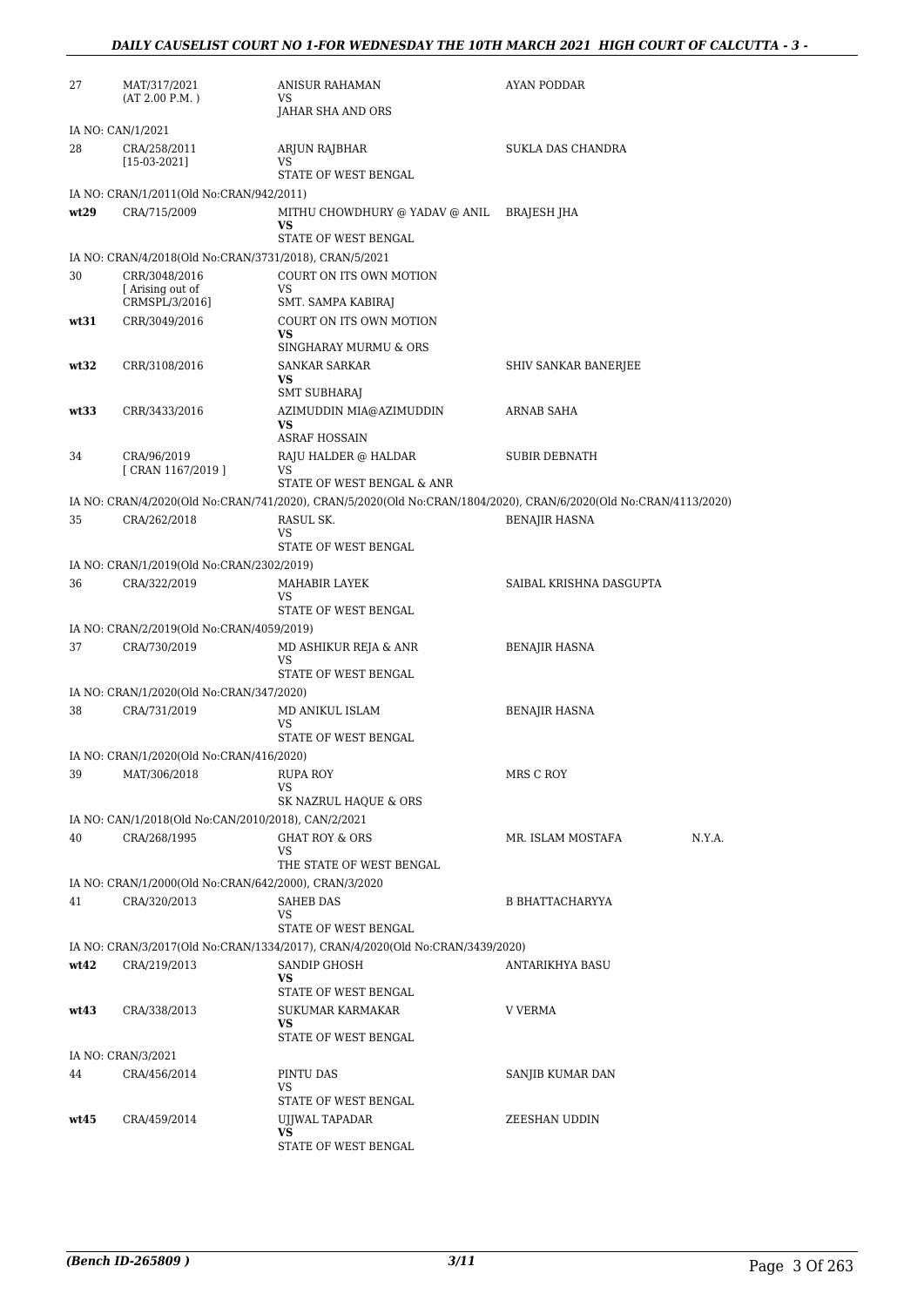| wt46 | CRA/524/2014                              | MONGAL SAHANI @ MANGALA<br>VS                                                 | S K DAN                                                                                                          |
|------|-------------------------------------------|-------------------------------------------------------------------------------|------------------------------------------------------------------------------------------------------------------|
|      |                                           | STATE OF WEST BENGAL                                                          |                                                                                                                  |
|      | IA NO: CRAN/4/2019(Old No:CRAN/3268/2019) |                                                                               |                                                                                                                  |
| 47   | CRA/538/2015                              | ASAN ALI SK.<br>VS                                                            | KUSAL KUMAR MUKHERJEE                                                                                            |
|      |                                           | STATE OF WEST BENGAL                                                          |                                                                                                                  |
|      | IA NO: CRAN/3/2020(Old No:CRAN/4122/2020) |                                                                               |                                                                                                                  |
| wt48 | CRA/551/2015                              | KALU SK. @ ARMAN SK.<br>VS                                                    | PRABIR MAJUMDER                                                                                                  |
|      |                                           | STATE OF WEST BENGAL                                                          |                                                                                                                  |
| wt49 | CRA/673/2015                              | SAHJAMAL SHEIKH & ANR.<br>VS                                                  | KARABI ROY                                                                                                       |
|      |                                           | STATE OF WEST BENGAL                                                          |                                                                                                                  |
|      |                                           | IA NO: CRAN/4/2020(Old No:CRAN/2698/2020), CRAN/5/2020(Old No:CRAN/3592/2020) |                                                                                                                  |
| wt50 | CRA/779/2015                              | KAJAL SEIKH<br>VS                                                             | S SARKAR                                                                                                         |
|      |                                           | STATE OF WEST BENGAL                                                          |                                                                                                                  |
|      | IA NO: CRAN/2/2017(Old No:CRAN/1320/2017) |                                                                               |                                                                                                                  |
| wt51 | CRM/10425/2016                            | AZAD SK @ AZATALI SEKH & ANR.<br>VS<br>STATE OF WEST BENGAL                   | <b>SUBIR DEBNATH</b>                                                                                             |
| 52   | CRA/715/2015                              | NIL KAMAL GON                                                                 | D MAJUMDAR                                                                                                       |
|      |                                           | VS<br>STATE OF WEST BENGAL                                                    |                                                                                                                  |
|      | IA NO: CRAN/3/2019(Old No:CRAN/2303/2019) |                                                                               |                                                                                                                  |
| wt53 | CRA/559/2015                              | ABHIJIT DAS                                                                   | A MITRA                                                                                                          |
|      |                                           | VS<br>STATE OF WEST BENGAL                                                    |                                                                                                                  |
| 54   | CRA/336/2017                              | GOBINDA SAHA & ANR                                                            | SHASANKA SEKHAR SAHA                                                                                             |
|      |                                           | VS<br>STATE OF WEST BENGAL                                                    |                                                                                                                  |
|      |                                           |                                                                               | IA NO: CRAN/1/2017(Old No:CRAN/2382/2017), CRAN/2/2017(Old No:CRAN/4987/2017), CRAN/3/2020(Old No:CRAN/277/2020) |
| wt55 | CRA/382/2017                              | <b>SUPRIYA MALLICK</b>                                                        | <b>PUJA GOSWAMI</b>                                                                                              |
|      |                                           | VS<br>STATE OF WEST BENGAL                                                    |                                                                                                                  |
| 56   | CRA/55/2018                               | SAHAJADI BIBI @ BEWA & ORS                                                    | K RAY                                                                                                            |
|      |                                           | VS                                                                            |                                                                                                                  |
|      | IA NO: CRAN/1/2019(Old No:CRAN/3324/2019) | STATE OF WEST BENGAL                                                          |                                                                                                                  |
| 57   | CRA/527/2018                              | <b>ARNAB BISWAS</b>                                                           | <b>SOUBHIK MITTER</b>                                                                                            |
|      |                                           | VS                                                                            |                                                                                                                  |
|      | IA NO: CRAN/2/2020(Old No:CRAN/396/2020)  | STATE OF WEST BENGAL                                                          |                                                                                                                  |
| wt58 | CRA/525/2018                              | <b>JAYANTI BISWAS</b>                                                         | M MUKHERJEE                                                                                                      |
|      |                                           | VS                                                                            |                                                                                                                  |
| 59   |                                           | STATE OF WEST BENGAL<br>SAHABUDDIN SHEIKH @                                   | P ROY                                                                                                            |
|      | CRA/576/2018                              | SAHABUDDIN SK & ANR<br>VS                                                     |                                                                                                                  |
|      |                                           | STATE OF WEST BENGAL                                                          |                                                                                                                  |
|      |                                           | IA NO: CRAN/1/2019(Old No:CRAN/541/2019), CRAN/2/2020(Old No:CRAN/2388/2020)  |                                                                                                                  |
| 60   | CRA/380/2019                              | TANIA MONDAL @ TANIA KHATOON @<br>TANIA BEGUM @ HAZRA<br>VS                   | AMIT ROY                                                                                                         |
|      |                                           | STATE OF WEST BENGAL & ANR                                                    |                                                                                                                  |
|      | IA NO: CRAN/1/2019(Old No:CRAN/2928/2019) |                                                                               |                                                                                                                  |
| 61   | CRA/531/2019                              | MAHIMUDDIN<br>VS                                                              | AMIT RAY                                                                                                         |
|      |                                           | STATE OF WEST BENGAL & ANR                                                    |                                                                                                                  |
|      | IA NO: CRAN/2/2019(Old No:CRAN/4659/2019) |                                                                               |                                                                                                                  |
| 62   | CRA/217/2020                              | SANOWARA BIBI AND ANR<br>VS<br>State of West Bengal                           | AMRITA CHEL                                                                                                      |
|      | IA NO: CRAN/1/2020, CRAN/2/2020           |                                                                               |                                                                                                                  |
| 63   | CRA/238/2020                              | <b>HOSSAIN SK</b><br>VS                                                       | RAHUL GABGULY                                                                                                    |
|      | IA NO: CRAN/1/2021                        | THE STATE OF WEST BENGAL                                                      |                                                                                                                  |
|      |                                           |                                                                               |                                                                                                                  |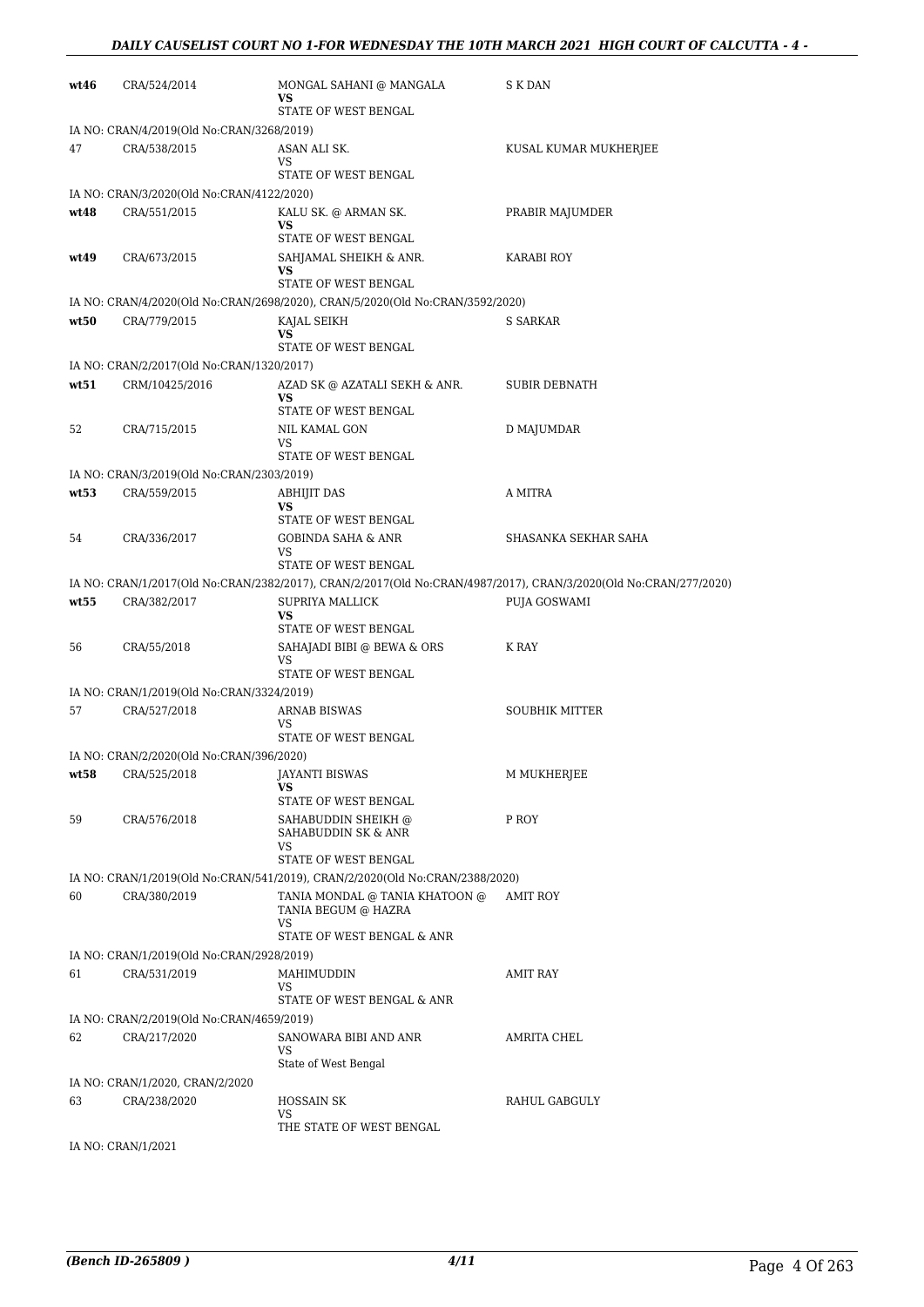| 64   | CRA/692/2019<br>[PT I+OS+2ND COPY+PT II) ORS | MINARUL ISLAM @ MINARUL SHA &<br>VS                                                                  | <b>ARUSHI RATHORE</b>   |           |
|------|----------------------------------------------|------------------------------------------------------------------------------------------------------|-------------------------|-----------|
|      |                                              | STATE OF WEST BENGAL                                                                                 |                         |           |
|      | IA NO: CRAN/1/2020(Old No:CRAN/190/2020)     |                                                                                                      |                         |           |
| 65   | CRA/640/2018                                 | <b>GOURAB MONDAL</b><br>VS<br>STATE OF WEST BENGAL & ANR                                             | SONALI DAS              |           |
|      | IA NO: CRAN/1/2018(Old No:CRAN/3682/2018)    |                                                                                                      |                         |           |
| 66   | CRA/668/2018                                 | KHUSHI MOHAN MONDAL                                                                                  | SACHIT TALUKDAR         |           |
|      |                                              | VS<br>STATE OF WEST BENGAL                                                                           |                         |           |
|      | IA NO: CRAN/1/2019(Old No:CRAN/235/2019)     |                                                                                                      |                         |           |
| 67   | CRA/183/2019                                 | MD ALIB @ ALIB MOHAMMAD<br>VS                                                                        | SUMAN SANKAR CHATTERJEE |           |
|      |                                              | STATE OF WEST BENGAL                                                                                 |                         |           |
|      | IA NO: CRAN/2/2020(Old No:CRAN/247/2020)     |                                                                                                      |                         |           |
| 68   | CRA/281/2020                                 | <b>HARI SINGH</b><br>VS<br>State of West Bengal                                                      | NEIL BASU               |           |
|      | IA NO: CRAN/1/2021                           |                                                                                                      |                         |           |
| 69   | CRA/312/2004                                 | KHOKAN SARDAR & ANR.                                                                                 | RANJIT KUMAR GHOSAL     |           |
|      |                                              | VS                                                                                                   |                         |           |
|      |                                              | THE STATE<br>IA NO: CRAN/2/2005(Old No:CRAN/01/2005), CRAN/6/2020(Old No:CRAN/499/2020), CRAN/7/2020 |                         |           |
|      |                                              |                                                                                                      |                         |           |
| 70   | CRA/425/1990                                 | GOPAL DAS @ CHAPAL & ORS.<br>VS                                                                      | MR. R.K.ROY             | N.Y.A.    |
|      |                                              | THE STATE                                                                                            |                         |           |
|      | IA NO: CRAN/2/2021                           |                                                                                                      |                         |           |
| 71   | CRA/939/2013                                 | MUKESH BAGHALA                                                                                       | N.Y.KNOWN               | N.Y.KNOWN |
|      |                                              | VS<br>STATE OF WEST BENGAL                                                                           |                         |           |
|      | IA NO: CRAN/1/2021                           |                                                                                                      |                         |           |
| wt72 | CRA/1006/2013                                | SK BABAN                                                                                             | M BAKSHI                |           |
|      |                                              | VS                                                                                                   |                         |           |
| wt73 | CRA/1014/2013                                | STATE OF WEST BENGAL                                                                                 | R. GINODIA              |           |
|      |                                              | DROPADI BEN @ DRAUPADI<br><b>BALCHAND TEJANI</b><br><b>VS</b>                                        |                         |           |
|      |                                              | STATE OF WEST BENGAL                                                                                 |                         |           |
| wt74 | CRA/937/2013                                 | SK ASLAM @ LALA<br>VS<br>STATE OF WEST BENGAL                                                        | M BAKSHI                |           |
| 75   | CRA/95/2020                                  | CHAND SAUDAGAR @ CHAND<br>SWADAGAR & ANR                                                             | NAVANIL DE              |           |
|      |                                              | VS                                                                                                   |                         |           |
|      |                                              | STATE OF WEST BENGAL                                                                                 |                         |           |
|      | IA NO: CRAN/1/2020(Old No:CRAN/1016/2020)    |                                                                                                      |                         |           |
| 76   | CRA/388/2017                                 | SANJIB CHOWDHURY & ANR<br>VS                                                                         | SOUMAJIT CHATTERJEE     |           |
|      |                                              | STATE OF WEST BENGAL & ANR                                                                           |                         |           |
|      | IA NO: CRAN/3/2019(Old No:CRAN/2669/2019)    |                                                                                                      |                         |           |
| 77   | CRA/660/2017                                 | ANOWAR MOLLA @ ANUAR<br>VS                                                                           | MANAS KUMAR DAS         |           |
|      |                                              | STATE OF WEST BENGAL                                                                                 |                         |           |
|      | IA NO: CRAN/1/2019(Old No:CRAN/2533/2019)    |                                                                                                      |                         |           |
| 78   | CRA/248/2019                                 | <b>GANESH ORANG</b><br>VS                                                                            | MALAY BHATTACHARYYA     |           |
|      |                                              | STATE OF WEST BENGAL                                                                                 |                         |           |
|      | IA NO: CRAN/1/2019(Old No:CRAN/2848/2019)    |                                                                                                      |                         |           |
| 79   | CRA/40/2019                                  | MD IMTIAZ @ IMTIAZ ALAM<br>VS                                                                        | MD KHAIRUL              |           |
|      |                                              | STATE OF WEST BENGAL                                                                                 |                         |           |
|      | IA NO: CRAN/2/2019(Old No:CRAN/4144/2019)    |                                                                                                      |                         |           |
| wt80 | CRA/350/2019                                 | SAMIR JANA<br>VS                                                                                     | JOYDEEP BHATTACHRJEE    |           |
|      |                                              | STATE OF WEST BENGAL                                                                                 |                         |           |
|      | IA NO: CRAN/2/2020                           |                                                                                                      |                         |           |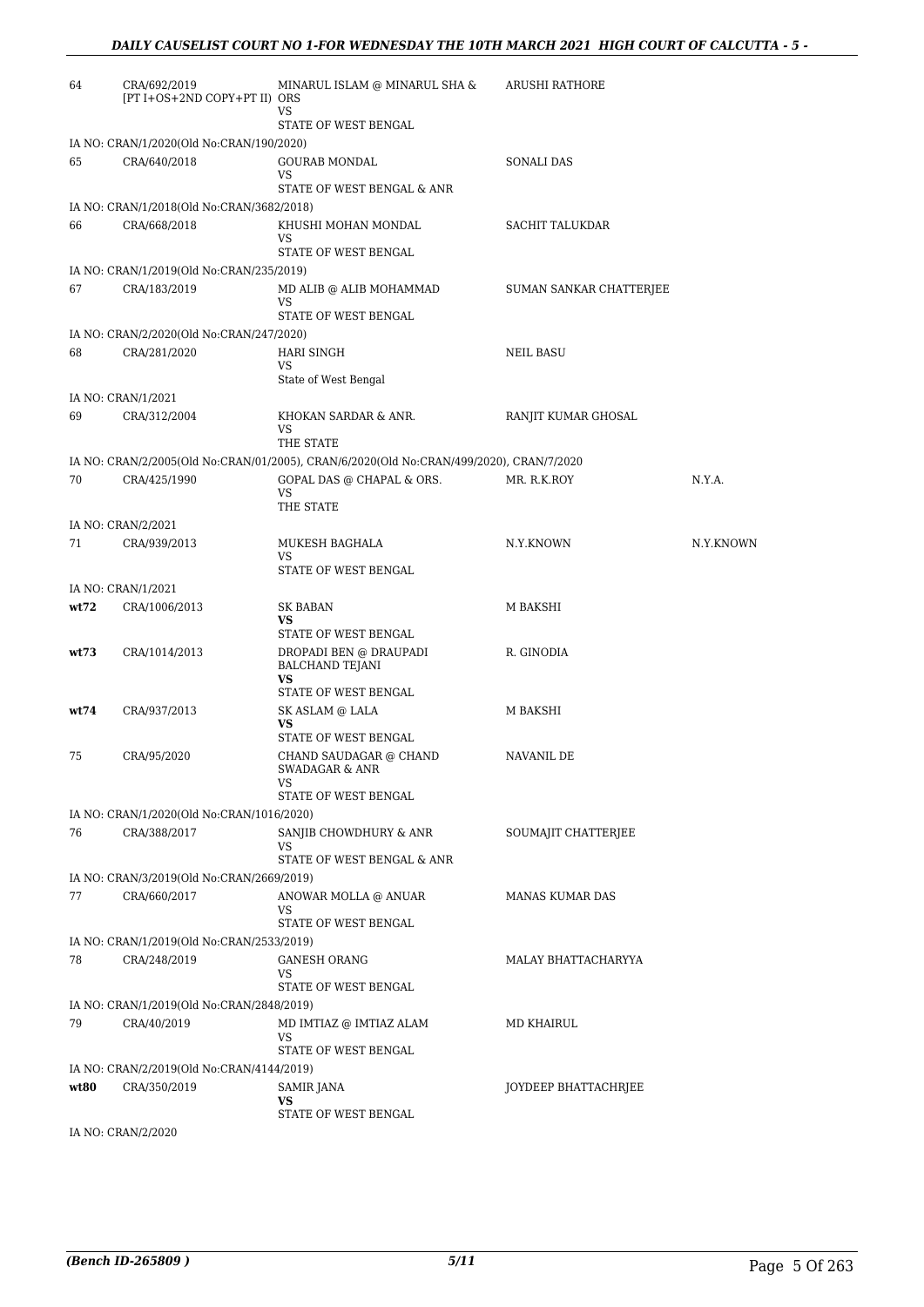| wt81 | CRA/55/2019                                | <b>BHOLA SARDAR</b>                                                           | SK SAMIUL HAQUE        |
|------|--------------------------------------------|-------------------------------------------------------------------------------|------------------------|
|      |                                            | VS<br>STATE OF WEST BENGAL                                                    |                        |
|      | IA NO: CRAN/2/2019(Old No:CRAN/2279/2019)  |                                                                               |                        |
| wt82 | CRA/652/2018                               | PAWAN KR TIWARI<br>VS                                                         | DEEPAK KR PRAHLADKA    |
|      |                                            | STATE OF WEST BENGAL, ACP, ANTI<br>ROWDY SEC, DD                              |                        |
|      | IA NO: CRAN/1/2019(Old No:CRAN/2618/2019)  |                                                                               |                        |
| wt83 | CRA/653/2018                               | PAWAN KR TIWARI<br>VS<br>PANKAJ SINGH @ CHOTON SINGH                          | DEEPAK KR PRAHLADKA    |
| wt84 | CRA/654/2018                               | PAWAN KR TIWARI<br><b>VS</b><br>SAMAR BARAN CHAKRABORTY & ORS                 | DEEPAK KR PRAHLADKA    |
| wt85 | CRA/655/2018                               | PAWAN KR TIWARI<br>VS<br>SAMAR BARAN CHARKRABORTY                             | DEEPAK KR PRAHLADKA    |
| wt86 | CRA/656/2018                               | PAWAN KR TIWARI<br>VS<br>SHYAM SUNDAR SINGH                                   | DEEPAK KR PRAHLADKA    |
| wt87 | CRA/657/2018                               | PAWAN KR TIWARI<br>VS<br>SAMAR BARAN CHAKRABORTY                              | DEEPAK KR PRAHLADKA    |
| wt88 | CRR/1295/2018                              | PAWAN KUMAR TIWARI<br>VS.<br>STATE OF WEST BENGAL                             | DEEPAK KUMAR PRAHLADKA |
| wt89 | WPA/4008/2016                              | PAWAN KR TIWARI<br>VS<br>RAJIV DE & ANR                                       | <b>D K PRAHLADKA</b>   |
| 90   | CRA/284/2018                               | NOOR MOHAMMAD MOLLA@KOCHI<br>VS<br>STATE OF WEST BENGAL                       | DATTATREYA DUTTA       |
|      |                                            | IA NO: CRAN/1/2019(Old No:CRAN/2846/2019), CRAN/2/2020(Old No:CRAN/4539/2020) |                        |
| 91   | CRA/538/2018                               | SABITRI CHAKRABORTY                                                           | RAHUL GANGULY          |
|      |                                            | VS<br>STATE OF WEST BENGAL & ORS                                              |                        |
|      |                                            | IA NO: CRAN/2/2019(Old No:CRAN/2685/2019), CRAN/3/2020(Old No:CRAN/4533/2020) |                        |
| 92   | CRA/163/2016                               | PARIKSHIT KANDER @ KANDAR &<br>ORS.<br>VS<br>STATE OF WEST BENGAL             | AMIT BARAN DASH        |
|      | IA NO: CRAN/2/2021                         |                                                                               |                        |
| 93   | CRA/5/2020                                 | SK. PACHA @ DUKHA<br>VS                                                       | NAVANIL DE             |
|      | IA NO: CRAN/1/2020(Old No:CRAN/422/2020)   | STATE OF WEST BENGAL                                                          |                        |
| 94   | CRA/310/2019                               | <b>SURESH GUPTA</b><br>VS<br>STATE OF WEST BENGAL                             | ESHITA DUTTA           |
|      | IA NO: CRAN/1/2020                         |                                                                               |                        |
| 95   | CRA/498/2017                               | <b>ALOKE GHOSH</b><br>VS<br>STATE OF WEST BENGAL                              | ESHITA DUTTA           |
|      | IA NO: CRAN/2/2019(Old No:CRAN/3105/2019)  |                                                                               |                        |
| 96   | CRA/102/2020                               | PRITAM KARMAKAR @ DONKA<br>VS<br>STATE OF WEST BENGAL                         | JONAKI SAHA            |
|      | IA NO: CRAN/2/2020                         |                                                                               |                        |
| 97   | CRA/366/2019                               | <b>BIJOY BARMAN</b><br>VS<br>STATE OF WEST BENGAL                             | APURBA K CHAKRABARTTY  |
|      | IA NO: CRAN/1/2019(Old No:CRAN/3125/2019)  |                                                                               |                        |
| 98   | CRA/654/2017                               | <b>BABULAL GHOSH</b><br>VS<br>STATE OF WEST BENGAL                            | SUDIP GUHA             |
|      | IA NO: CRAN/2/2019(Old No:CRAN/2878/2019)  |                                                                               |                        |
| 99   | CRA/472/2015<br>$INCOMPLETE PB + 4 LCR VS$ | DHARMENDAR SINGH                                                              | <b>SUMAN DE</b>        |
|      | 1<br>IA NO: CRAN/2/2020                    | STATE OF WEST BENGAL                                                          |                        |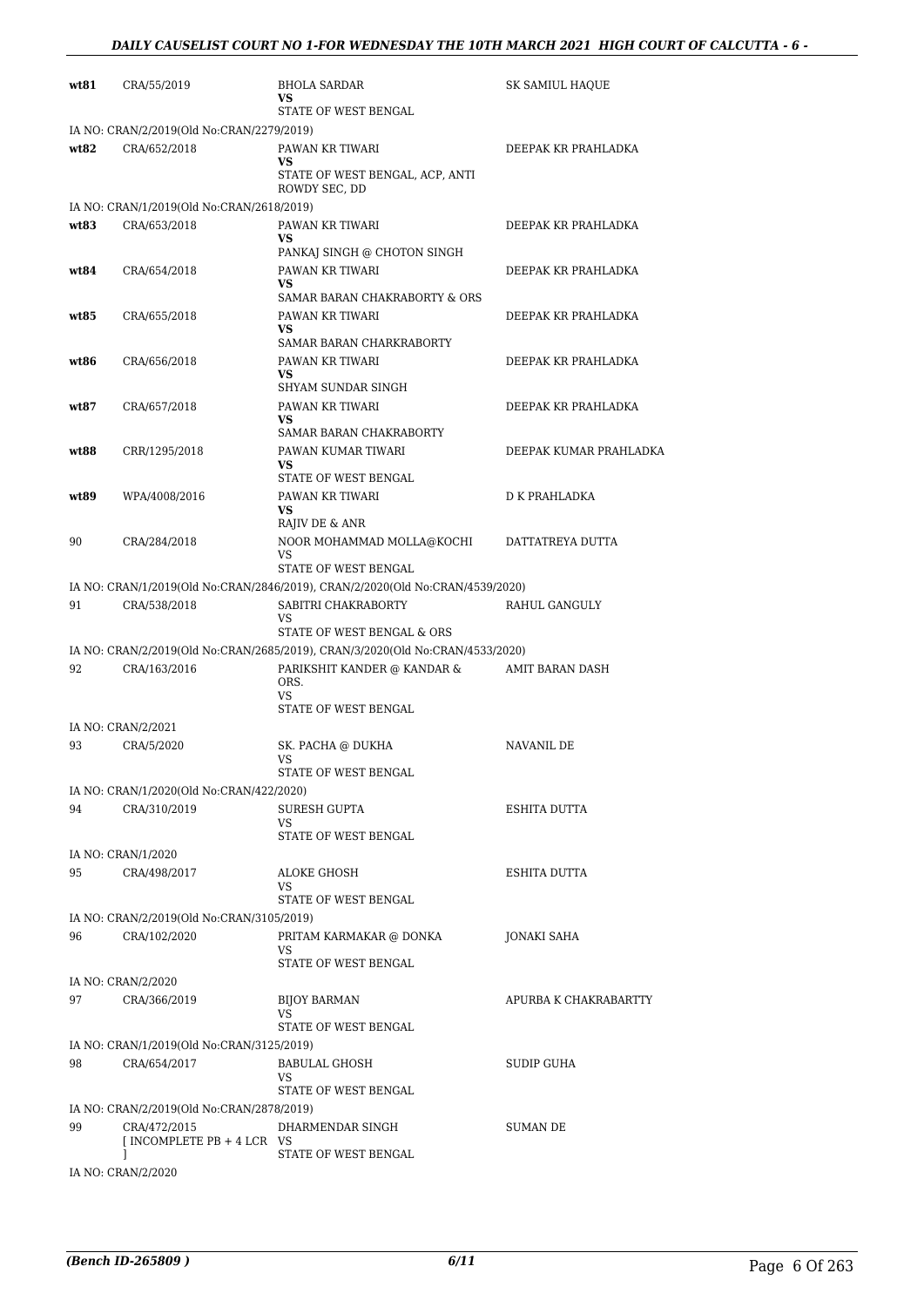| wt100 | CRA/503/2015                                           | <b>KARTIK SARKAR</b><br>VS<br>STATE OF WEST BENGAL                              | <b>ARIJIT GHOSH</b>                                                                                                            |
|-------|--------------------------------------------------------|---------------------------------------------------------------------------------|--------------------------------------------------------------------------------------------------------------------------------|
|       | IA NO: CRAN/1/2015(Old No:CRAN/2612/2015), CRAN/3/2021 |                                                                                 |                                                                                                                                |
| wt101 | CRA/510/2015                                           | RABINDAR SHOW @ RABINDAR SAH                                                    | ROUSHAN KUMAR ROY                                                                                                              |
|       |                                                        | VS                                                                              |                                                                                                                                |
|       |                                                        | STATE OF WEST BENGAL                                                            |                                                                                                                                |
|       |                                                        | IA NO: CRAN/1/2016(Old No:CRAN/970/2016), CRAN/2/2019(Old No:CRAN/2744/2019)    |                                                                                                                                |
| wt102 | CRA/608/2015                                           | SANJOY SHAW @ KALU<br>VS                                                        | PRASENJIT SARKAR                                                                                                               |
|       |                                                        | STATE OF WEST BENGAL                                                            |                                                                                                                                |
| 103   | CRA/243/2012                                           | SARBAR HOSSAIN @ SHERU ALI &<br><b>ORS</b><br><b>VS</b><br>STATE OF WEST BENGAL | RAMASHIS MUKHERJEE                                                                                                             |
|       |                                                        |                                                                                 | IA NO: CRAN/2/2014(Old No:CRAN/1582/2014), CRAN/3/2014(Old No:CRAN/2832/2014), CRAN/5/2015(Old No:CRAN/2082/2015), CRAN/7/2021 |
| 104   | CRA/240/2020                                           | <b>BINAY SINGH</b><br>VS<br>State of West Bengal                                | <b>LOKESH SHARMA</b>                                                                                                           |
|       | IA NO: CRAN/1/2021                                     |                                                                                 |                                                                                                                                |
| 105   | CRA/78/2012                                            | KHOKAN MIA & ORS.<br>VS                                                         | ASRAF MANDAL                                                                                                                   |
|       |                                                        | STATE OF WEST BENGAL                                                            |                                                                                                                                |
|       |                                                        | IA NO: CRAN/6/2019(Old No:CRAN/4772/2019), CRAN/7/2019(Old No:CRAN/4775/2019)   |                                                                                                                                |
| 106   | CRA/659/2018                                           | JATIN KUMAR SINGH<br>VS                                                         | AMRITA CHEL                                                                                                                    |
|       |                                                        | STATE OF WEST BENGAL & ANR                                                      |                                                                                                                                |
|       | IA NO: CRAN/2/2020, CRAN/3/2020                        |                                                                                 |                                                                                                                                |
| 107   | CRA/666/2019                                           | PABAN RAI @ PAWAN RAI                                                           | <b>ASHOK HALDER</b>                                                                                                            |
|       |                                                        | VS<br>STATE OF WEST BENGAL                                                      |                                                                                                                                |
|       | IA NO: CRAN/1/2019(Old No:CRAN/4879/2019)              |                                                                                 |                                                                                                                                |
| 108   | CRA/42/2018                                            | ANARUL SK & ORS                                                                 | MS E DUTTA                                                                                                                     |
|       | [ CRAN 2511/2019]                                      | VS<br>STATE OF WEST BENGAL                                                      |                                                                                                                                |
|       | IA NO: CRAN/3/2019(Old No:CRAN/2511/2019)              |                                                                                 |                                                                                                                                |
|       |                                                        | <b>ASSIGNED MATTERS</b>                                                         |                                                                                                                                |
| 109   | CRM/9431/2019                                          | DAYAMOY MAHATO                                                                  | AVISHEK BHANDARI                                                                                                               |
|       |                                                        | VS.<br>C.B.I.                                                                   |                                                                                                                                |
| 110   | CRM/1903/2020                                          | DEBJANI MUKHERJEE<br>VS                                                         | HARERAM SINGH                                                                                                                  |
|       |                                                        | CENTRAL BUREAU OF INVESTIGATION                                                 |                                                                                                                                |
| 111   | CRM/2776/2020                                          | TARUN BANERJEE @ TARUN KUMAR<br><b>BANERJEE</b><br>VS                           | <b>VIJAY VERMA</b>                                                                                                             |
|       |                                                        | STATE OF WEST BENGAL                                                            |                                                                                                                                |
| 112   | CRM/10153/2020                                         | RAVINDRA BIYANI<br>VS.<br>State of West Bengal                                  | ASHOK KUMAR SINGH                                                                                                              |
| 113   | CRM/10155/2020                                         | RAVINDRA BIYANI                                                                 | ASHOK KUMAR SINGH                                                                                                              |
|       |                                                        | VS<br>State of West Bengal                                                      |                                                                                                                                |
| 114   | CRM/10665/2020                                         | BUDDADEV MAHATA@BUDDADEV<br>@BUDHESWAR MAHATO<br>VS                             | ARIJIT BHUSAN BAGCHI                                                                                                           |
|       |                                                        | State of West Bengal                                                            |                                                                                                                                |
| 115   | CRM/10936/2020                                         | RHYTHM DAS RAY @RHYTHM DAS ROY<br>VS.                                           | SEKHAR MUKHERJEE                                                                                                               |
|       |                                                        | INTELLIGENCE OFFICER NCB                                                        |                                                                                                                                |
| 116   | CRM/133/2021                                           | SANJIT SHARMA AND ANR<br>VS<br>State of West Bengal                             | SOUMEN GHOSH                                                                                                                   |
| 117   | CRM/135/2021                                           | SANJIT SHARMA AND ANR                                                           | <b>SOUMEN GHOSH</b>                                                                                                            |
|       |                                                        | VS                                                                              |                                                                                                                                |
|       |                                                        | State of West Bengal                                                            |                                                                                                                                |
|       |                                                        | VS                                                                              |                                                                                                                                |
| 118   | CRM/371/2021                                           | SEIKH SADDIQUE AND ANR                                                          | DIPTANGSHU BASU                                                                                                                |
|       |                                                        | State of West Bengal                                                            |                                                                                                                                |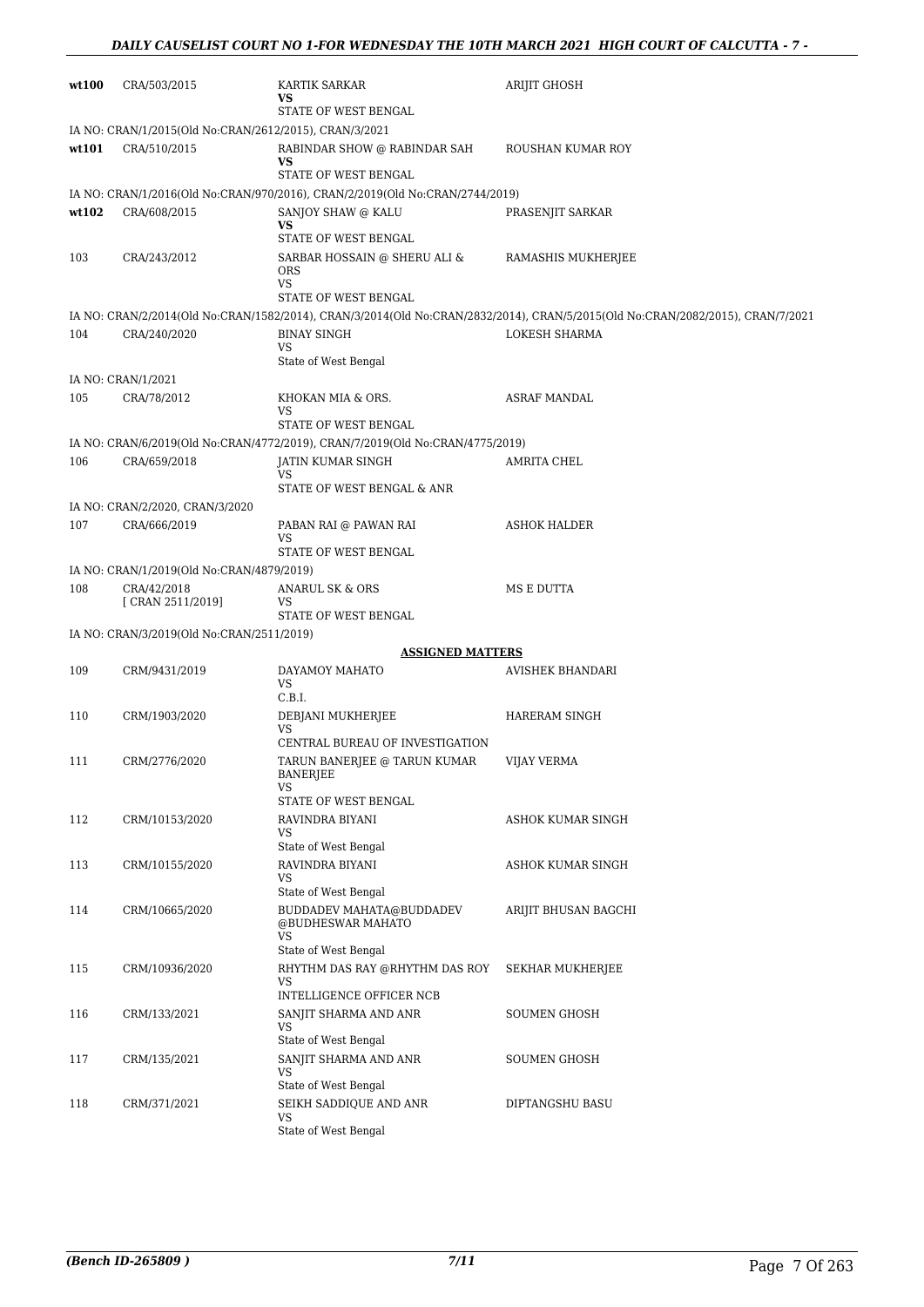| 119 | CRM/407/2021                                                                                  | <b>MANTU MAHATO</b><br>VS                                                                                                                             | MUNMUN GANGOPADHYAY      |                                                                         |
|-----|-----------------------------------------------------------------------------------------------|-------------------------------------------------------------------------------------------------------------------------------------------------------|--------------------------|-------------------------------------------------------------------------|
|     |                                                                                               | THE CENTRAL BUREAU<br>OFINVESIGATION                                                                                                                  |                          |                                                                         |
| 120 | CRM/476/2021                                                                                  | KAJAL MAHATO<br>VS                                                                                                                                    | RATAN DAS                |                                                                         |
|     |                                                                                               | State of West Bengal                                                                                                                                  |                          |                                                                         |
|     |                                                                                               | <b>SPECIALLY FIXED MATTERS</b><br>(AT 2 P.M.)                                                                                                         |                          |                                                                         |
| 121 | WPA(P)/27/2021                                                                                | THE COURT ON ITS OWN MOTION, IN<br>RE UTP DIPAK JOSHI, LODGED IN DUM<br>DUM CENTRAL CORRECTIONAL HOME                                                 | NA                       | SAIKAT BANERJEE                                                         |
| 122 | WPA/9918/2019                                                                                 | VS<br>NA<br>WB COURT'S EMPLOYEES<br><b>ASSOCIATION &amp; ANR</b>                                                                                      | KARUNAMOYEE SAMANTA      | SAIKAT BANERJEE                                                         |
|     |                                                                                               | VS<br>STATE OF WEST BENGAL& ORS                                                                                                                       |                          |                                                                         |
|     |                                                                                               | IA NO: CAN/1/2020(Old No:CAN/4183/2020), CAN/2/2020, CAN/3/2020                                                                                       |                          |                                                                         |
| 123 | WPA(P)/9/2020                                                                                 | ARIJIT ADHIKARY                                                                                                                                       | <b>DEBASHIS BANERJEE</b> |                                                                         |
|     |                                                                                               | VS                                                                                                                                                    |                          |                                                                         |
| 124 | WPA(P)/13/2020                                                                                | STATE OF WEST BENGAL AND ORS.<br>THE COURT ON ITS OWN MOTION IN<br>RE UNNATURAL DEATH OF A<br>TEENAGED BOY IN MALLARPUR P.S.,<br><b>BIRBHUM</b><br>VS | <b>NA</b>                | SAIKAT BANERJEE                                                         |
| 125 | WPA/14656/2019<br>$[23-03-2021]$                                                              | NA<br><b>ATASI GHOSH &amp; ORS</b><br>VS<br>STATE OF WEST BENGAL & ORS                                                                                | MD ZOHAB ROUF            | MR. SAIKAT BANERJEE FOR<br>CALCUTTA HIGH COURT<br><b>ADMINISTRATION</b> |
|     | IA NO: CAN/1/2021                                                                             |                                                                                                                                                       |                          |                                                                         |
| 126 | WPA/7807/2020<br>TO THE DIRECTION OF<br>THE HON'BLE APEX COURT VS<br>IN WRIT PETITION (CIVIL) | THE COURT ON ITS OWN MOTION IN<br>[23-03-2021 ] [ PURSUANT RE MONITORING OF PENDING<br>CRIMINAL TRIALS AGAINST MPS MLAS<br>State of West Bengal       | SAIKAT BANERJEE          |                                                                         |
| 127 | 699/2016]<br>CRM/12189/2017                                                                   | PRAMATHA NATH MANNA                                                                                                                                   | D BHATTACHARYA           |                                                                         |
|     |                                                                                               | VS<br>CBI & ANR                                                                                                                                       |                          |                                                                         |
|     | IA NO: CRAN/1/2020(Old No:CRAN/1159/2020)                                                     |                                                                                                                                                       |                          |                                                                         |
|     |                                                                                               | <b>HEARING CRIMINAL APPEAL</b>                                                                                                                        |                          |                                                                         |
| 128 | CRA/27/2004<br>$Pt - I + OS + 2ND$ J. COPY<br>+ Pt-II + 2 PB + 6 LCR +<br>Trans)              | SANAT KUMAR GHOSH @ MANNA<br>VS<br><b>STATE</b>                                                                                                       | L. VISHAL KUMAR          |                                                                         |
| 129 | CRA/492/2005<br>$Pt-I + OS + Pt-II + 2 PB + VS$<br>4 LCR)                                     | SHYAMAL MAITRA<br><b>STATE</b>                                                                                                                        | SUPARNA DUTTA            |                                                                         |
| 130 | CRA/710/2005<br>$Pt-I + OS + Pt-II + 2 PB +$<br>$5$ LCR + Trans + Brief)                      | <b>IYOTSNA SHIT</b><br>VS<br><b>STATE</b>                                                                                                             | SOUMIK GANGULI           |                                                                         |
|     | IA NO: CRAN/1/2016(Old No:CRAN/4699/2016)                                                     |                                                                                                                                                       |                          |                                                                         |
| 131 | CRA/106/2005<br>$Pt - I + OS + 2ND$ J. COPY<br>$+$ Pt-II $+$ 2 PB $+$ 5 LCR $+$<br>Trans)     | PADMOLOCHAN MAITY<br>VS<br><b>STATE</b>                                                                                                               | TRIDIB KUMAR SARKAR      |                                                                         |
| 132 | CRA/690/2008<br>$[PT 1 + OB + PT - II + 2 PB$ VS<br>$+5$ LCR $+TRANS$ ]                       | <b>ANKUR BANERJEE</b><br>STATE OF WEST BENGAL                                                                                                         |                          |                                                                         |
| 133 | CRA/178/2009<br>$Pt - I + OS + 2ND$ J. COPY<br>$+$ Pt-II $+$ 4 LCR $+$ Trans)                 | HABIBUR MALLICK@HABI<br>VS<br>STATE OF WEST BENGAL                                                                                                    | MANAS KUMAR DAS          |                                                                         |
|     | IA NO: CRAN/2/2009(Old No:CRAN/1463/2009)                                                     |                                                                                                                                                       |                          |                                                                         |
| 134 | CRA/498/2009<br>$[PT - 1 + OB + PT - II + 2]$<br>$PB + 4 LCR + TRANS$                         | FAZLUL HAQUE@FAZLU HAQUE &<br>ANR<br><b>VS</b><br>STATE OF WEST BENGAL                                                                                | MANGALJIT MUKHERJEE      |                                                                         |
| 135 | CRA/734/2009<br>$[Pt 1 + OB + Pt ii + 2 PB +$<br>4 LCR + TRANS + TWO<br>SETS OF BRIEF ]       | BABLU LOHAR<br>VS<br>STATE OF WEST BENGAL                                                                                                             | N.A.                     |                                                                         |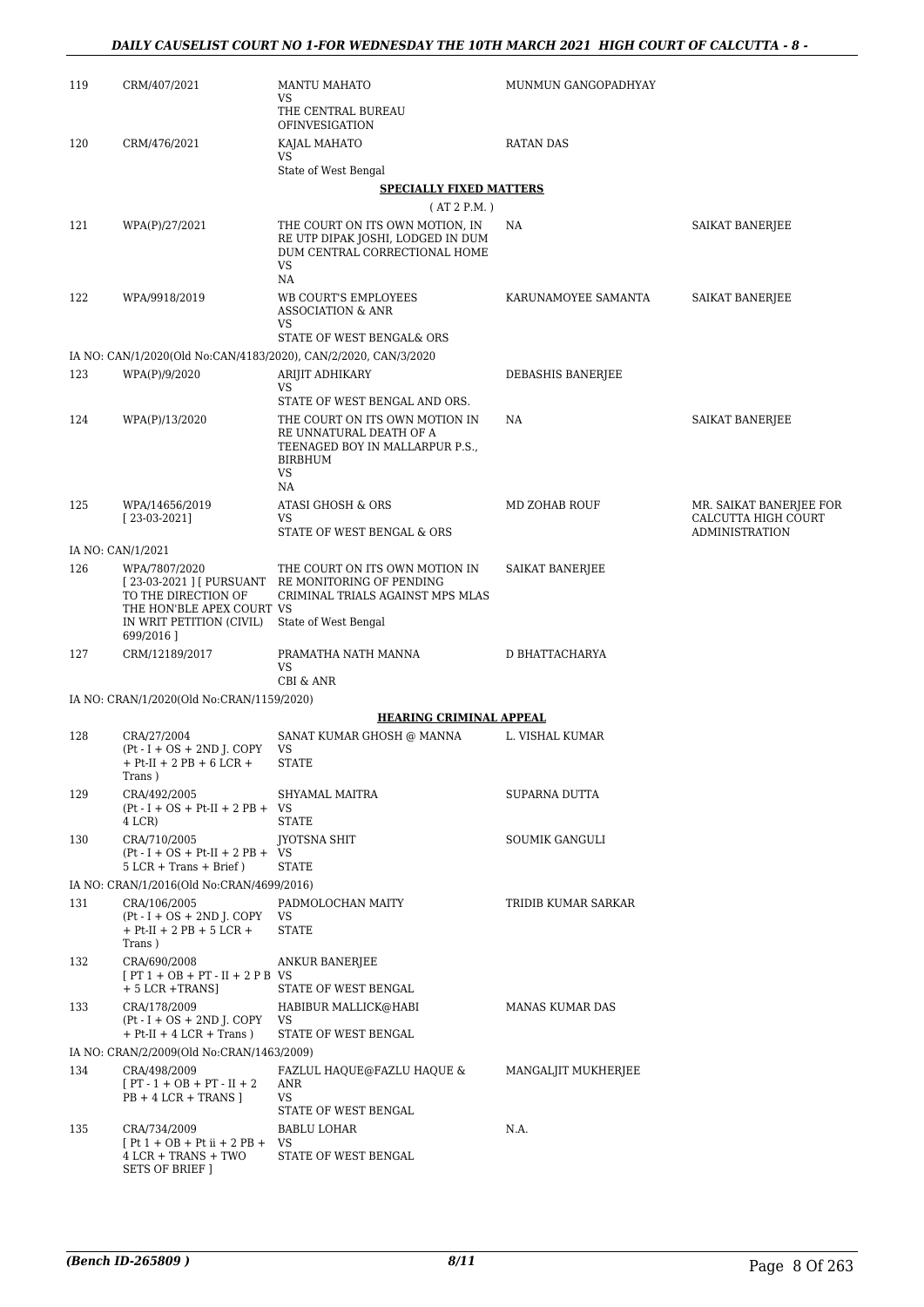| 136   | CRA/437/2010<br>$Pt-I + OS + 2ND$ J. COPY<br>$+$ Pt-II $+$ 4 LCR $+$ Trans $+$<br>Argument)                                                              | SK. AZIJUL @ SK. AJIJUL<br>VS<br>STATE OF WEST BENGAL                         | GOURAV BANERJI              |
|-------|----------------------------------------------------------------------------------------------------------------------------------------------------------|-------------------------------------------------------------------------------|-----------------------------|
| 137   | CRA/683/2012<br>$[PT 1 + OB + PT II + 2 PB + VS$<br>5 LCR+ TRANS + BRIEF 1                                                                               | SAMBHU @ SAMBHUNATH MAITY<br>STATE OF WEST BENGAL                             | NOT YET AVAILABLE           |
| 138   | CRA/750/2012<br>$Pt-I + OS + 2ND$ J. COPY<br>$+$ Pt-II $+2PB + 4$ LCR $+$<br>Trans)                                                                      | DARNA LOHAR<br>VS<br>STATE OF WEST BENGAL                                     | N Y R                       |
| 139   | CRA/162/2014<br>$Pt-I + OS + Pt-II + 2 PB + VS$<br>$5 LCR + Brief)$                                                                                      | <b>AMIRUL SHEIKH</b><br>STATE OF WEST BENGAL                                  | F. RABI                     |
|       | IA NO: CRAN/2/2014(Old No:CRAN/1717/2014)                                                                                                                |                                                                               |                             |
| 140   | CRA/502/2014<br>$(Pt - I + OS + 2ND J. COPY)$<br>$+$ Pt-II $+2PB + 3$ LCR)                                                                               | ALAUDDIN SK @ HELAL @ HELU<br>VS<br>STATE OF WEST BENGAL                      | S CHOWDHURY BANDHU          |
| 141   | GA/7/2014<br>$Pt-I + OS + Pt-II + 2 PB + VS$<br>$3 LCR + Trans$ )                                                                                        | <b>STATE</b><br>ABDUL JABBAR & ANR                                            | TUSHAR KANTI MUKHERJEE      |
| 142   | CRA/136/2016<br>$Pt-I + OS + Pt-II + 2 PB + VS$<br>$5$ LCR $)$                                                                                           | <b>BISNU SHAW</b><br>STATE OF WEST BENGAL                                     | R K RAY                     |
| 143   | CRA/219/2016<br>$Pt - I + OS + Pt-II + 2 PB + VS$<br>$4$ LCR + Trans)                                                                                    | <b>GOPAL SAHA</b><br>STATE OF WEST BENGAL                                     | SANANDA BHATTACHARYYA       |
| 144   | CRA/11/2016<br>$Pt - I + OS + 2ND$ J. COPY<br>$+ Pt$ -II $+2PB + 4 LCR$ )                                                                                | SAHANGIR MOLLA @ RANA<br>VS<br>STATE OF WEST BENGAL                           | RAJIV LOCHAN CHAKRABORTY    |
| 145   | CRA/14/2016<br>$(Pt - I + OS + 2ND J$ . COPY<br>$+$ Pt-II $+2PB + 5$ LCR $+$<br>Trans + Brief)                                                           | TASIRUL ISLAM & ORS.<br>VS<br>STATE OF WEST BENGAL                            | AMIT ROY                    |
|       | IA NO: CRAN/3/2021, CRAN/4/2021                                                                                                                          |                                                                               |                             |
| wt146 | CRA/15/2016                                                                                                                                              | MUMTAJ HUSSAIN<br>VS<br>STATE OF WEST BENGAL                                  | MD. M. NAZAR CHOWDHURY      |
|       | IA NO: CRAN/2/2021                                                                                                                                       |                                                                               |                             |
| wt147 | CRA/52/2016                                                                                                                                              | NAIMUL HOQUE<br>VS<br>STATE OF WEST BENGAL                                    | A ROY                       |
|       | IA NO: CRAN/2/2021                                                                                                                                       |                                                                               |                             |
| 148   | CRA/485/2016<br>$[PT 1 + OB + 2ND J$ . COPY + VS<br>PT II + 2 PB + 4 LCR +                                                                               | HARI NARAYAN SHAW @ HARI SHAW<br>STATE OF WEST BENGAL                         | K GANGULY                   |
|       | TRANS]                                                                                                                                                   |                                                                               |                             |
| 149   | CRA/30/2017<br>$Pt-I + OS + Pt-II + 2 PB + VS$<br>4 LCR)                                                                                                 | PIJUSH KANTI MISHRA<br>STATE OF WEST BENGAL                                   | PRAVAS BHATTACHARYA         |
| 150   | CRA/84/2017<br>$[Pt-1 + OS + 2nd]$ . Copy +<br>$Pt.-II + 2 PB + 5 LCR +$<br>Trans ]                                                                      | KURAN ROY & ANR<br>VS<br>STATE OF WEST BENGAL                                 | MANISANKAR<br>CHATTOPADHYAY |
| 151   | CRA/79/2018<br>$Pt-I + OS + Pt-II + 2 PB + VS$<br>4 LCR)                                                                                                 | LALTU BISWAS<br>STATE OF WEST BENGAL                                          |                             |
| 152   | CRA/251/2018<br>$Pt-I + OS + Pt-II + 2 PB + VS$<br>$5$ LCR + Trans + Brief $)$                                                                           | RAJU MITRA & ORS.<br>STATE OF WEST BENGAL                                     | <b>SUKDEB CHATTERJEE</b>    |
| 153   | CRA/714/2019<br>$Pt-I + OS + Pt-II + 2 PB + VS$<br>4 LCR)                                                                                                | SK SARAFAT<br>STATE OF WEST BENGAL                                            | BANDANA MAITY               |
|       |                                                                                                                                                          | IA NO: CRAN/2/2020(Old No:CRAN/1116/2020), CRAN/3/2020(Old No:CRAN/4270/2020) |                             |
| 154   | CRA/477/2005<br>[ CRA 409/2005 - ANIL BALA VS<br>Vs. STATE OF W.B. J [ PT 1<br>$+ OS + 2ND$ J. COPY ] in<br>$each + PT II + 2 PB + 4 LCR$<br>$+$ BRIEF ] | SUSANTA CHOWDHURY & ANR.<br><b>STATE</b>                                      | <b>SOURAV BHAGAT</b>        |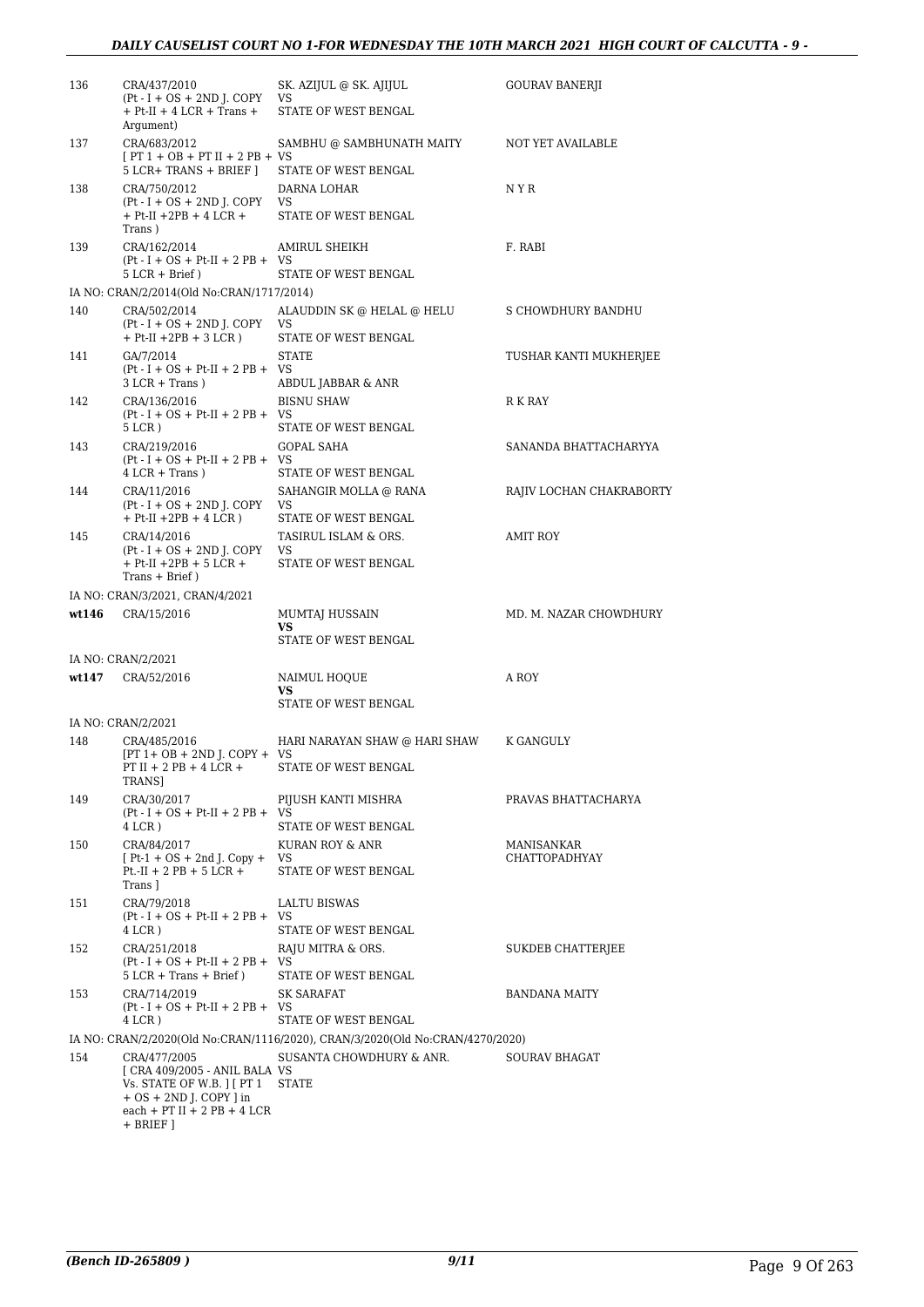| 155   | CRA/269/2007<br>$[Pt 1 + OS + 2ND J$ . COPY + VS                                              | <b>IITEN ROY &amp; ANR</b>                                       | RAJ KUMAR CHAKRABORTY  |
|-------|-----------------------------------------------------------------------------------------------|------------------------------------------------------------------|------------------------|
|       | $Pt-II + 2 PB + 5 LCR +$<br>TRANS + BRIEF ]                                                   | STATE OF WEST BENGAL                                             |                        |
| 156   | CRA/115/2010<br>$[Pt 1 + OS + Pt II + 2 PB + VS$<br>$5$ LCR + TRANS $]$                       | JHANGLA@NETAI MALAKAR & ANR<br>STATE OF WEST BENGAL              |                        |
| 157   | CRA/418/2010                                                                                  | TARAK DAS                                                        | N.A.Y.                 |
|       | $[Pt 1 + OS + Pt-II + 4 LCR$ VS                                                               |                                                                  |                        |
|       | $+$ BRIEF $\vert$                                                                             | STATE OF WEST BENGAL                                             |                        |
| 158   | CRA/54/2013<br>$[Pt 1 + OS + 2ND I$ . COPY + VS                                               | BIJOY CHOWDHURY & ANR                                            | BISWAJIT MANNA         |
|       | $Pt-II + 4 LCR + TRANS$ ]                                                                     | GOLAM RABBANI & ANR                                              |                        |
| 159   | CRA/910/2013                                                                                  | CHATTAR SHEIKH & ORS                                             | A CHATTERJEE           |
|       | $[Pt 1 + OS + 2ND J$ . COPY + VS<br>$Pt-II + 2 PB + 4 LCR +$<br>TRANS]                        | STATE OF WEST BENGAL                                             |                        |
| 160   | CRA/777/2015<br>$[Pt 1 + OS + Pt-II + 2 PB + VS$                                              | TAPAN NATH @ TAPAN KR NATH                                       | A PATRA                |
|       | $4$ LCR + TRANS $\vert$                                                                       | STATE OF WEST BENGAL                                             |                        |
| wt161 | CRA/14/2010                                                                                   | TAPAN KUMAR NATH@TAPAN NATH<br><b>VS</b><br>STATE OF WEST BENGAL | MRINAL KANTI MUKHERJEE |
| wt162 | CRA/663/2009                                                                                  | <b>BIMALA NATH &amp; ORS</b>                                     | MRINAL KANTI MUKHERJEE |
|       |                                                                                               | VS.                                                              |                        |
| 163   | CRA/798/2015                                                                                  | STATE OF WEST BENGAL<br>SUPRABHAT BOSE                           | MS A DE                |
|       | $[Pt 1 + OS + 2ND J$ . COPY + VS                                                              |                                                                  |                        |
|       | $Pt-II + 2 PB + 4 LCR$ ]                                                                      | STATE OF WEST BENGAL                                             |                        |
|       | IA NO: CRAN/1/2015(Old No:CRAN/4567/2015)                                                     |                                                                  |                        |
| 164   | CRA/8/2016<br>$[Pt 1 + OS + 2ND J$ . COPY + VS<br>$Pt-II + 2 PB + 5 LCR +$<br>TRANS + BRIEF ] | PAPAN SARKAR @ PRANAB & ORS<br>STATE OF WEST BENGAL              | K PAUL                 |
|       | IA NO: CRAN/2/2021                                                                            |                                                                  |                        |
| 165   | CRA/706/2009                                                                                  | JITENDRA TIWARI                                                  | PARTHA SARATHI         |
|       | $[Pt-II + 2 PB + 4 LCR]$                                                                      | VS<br>STATE OF WEST BENGAL                                       | BHATTACHARYA           |
|       | IA NO: CRAN/1/2009(Old No:CRAN/2789/2009)                                                     |                                                                  |                        |
| 166   | CRA/644/2006                                                                                  | LAKSHMAN MURMU                                                   | SRIKANTA DATTA         |
|       | $[Pt-II + 2 PB + 5 LCR]$                                                                      | VS.<br><b>STATE</b>                                              |                        |
| 167   | CRA/97/2007<br>$[Pt-II + 2 PB + 5 LCR +$                                                      | TAPAS @ PINTU DAS<br>VS                                          | SATARUPA DUTTA         |
|       | TRANS + Books(I+II) ]                                                                         | <b>STATE</b>                                                     |                        |
|       | IA NO: CRAN/1/2007(Old No:CRAN/565/2007)                                                      |                                                                  |                        |
| 168   | CRA/410/2013                                                                                  | MAIDUL SARDAR                                                    | K ABRARULLAH           |
|       | $[Pt-II + 2 PB + 5 LCR]$                                                                      | VS<br>STATE OF WEST BENGAL                                       |                        |
| 169   | CRA/739/2014                                                                                  | SK. HUMAYUN ISLAM & ANR                                          | A. DUTTA               |
|       | $[$ Pt-II + 2 PB + 4 LCR+<br>TRANS ]                                                          | VS<br>STATE OF WEST BENGAL                                       |                        |
| 170   | CRA/512/2017                                                                                  | AVIJIT CHATTERJEE @ ABHIJIT                                      | AINDRILA DE            |
|       | $[Pt-II + 2 PB + 4 LCR]$                                                                      | CHATTERJEE @ RAMU<br>VS                                          |                        |
|       | CRA/59/2015                                                                                   | STATE OF WEST BENGAL                                             | ARUNAVA GANGULY        |
| 171   | $[Pt-II + 2 PB + 4 LCR+$<br>TRANS ]                                                           | BISHU SOREN<br>VS<br>STATE OF WEST BENGAL                        |                        |
| 172   | CRA/344/2016                                                                                  | PRATIMA SADHUKHAN & ORS.                                         | ANJAN DATTA            |
|       | $[Pt-II + 2 PB + 5 LCR]$                                                                      | VS<br>STATE OF WEST BENGAL                                       |                        |
| 173   | CRA/357/2016<br>$[Pt-II + 2 PB + 3 LCR]$                                                      | SABIR SEKH<br>VS<br>C.B.I.                                       | AINDRILA DE            |
|       | IA NO: CRAN/1/2019(Old No:CRAN/2387/2019)                                                     |                                                                  |                        |
| wt174 | CRA/410/2016                                                                                  | NAKFURA MONDAL @ BIJOY MONDAL                                    | MS A DE                |
|       |                                                                                               | VS<br>CBI                                                        |                        |
|       | IA NO: CRAN/2/2019(Old No:CRAN/2389/2019)                                                     |                                                                  |                        |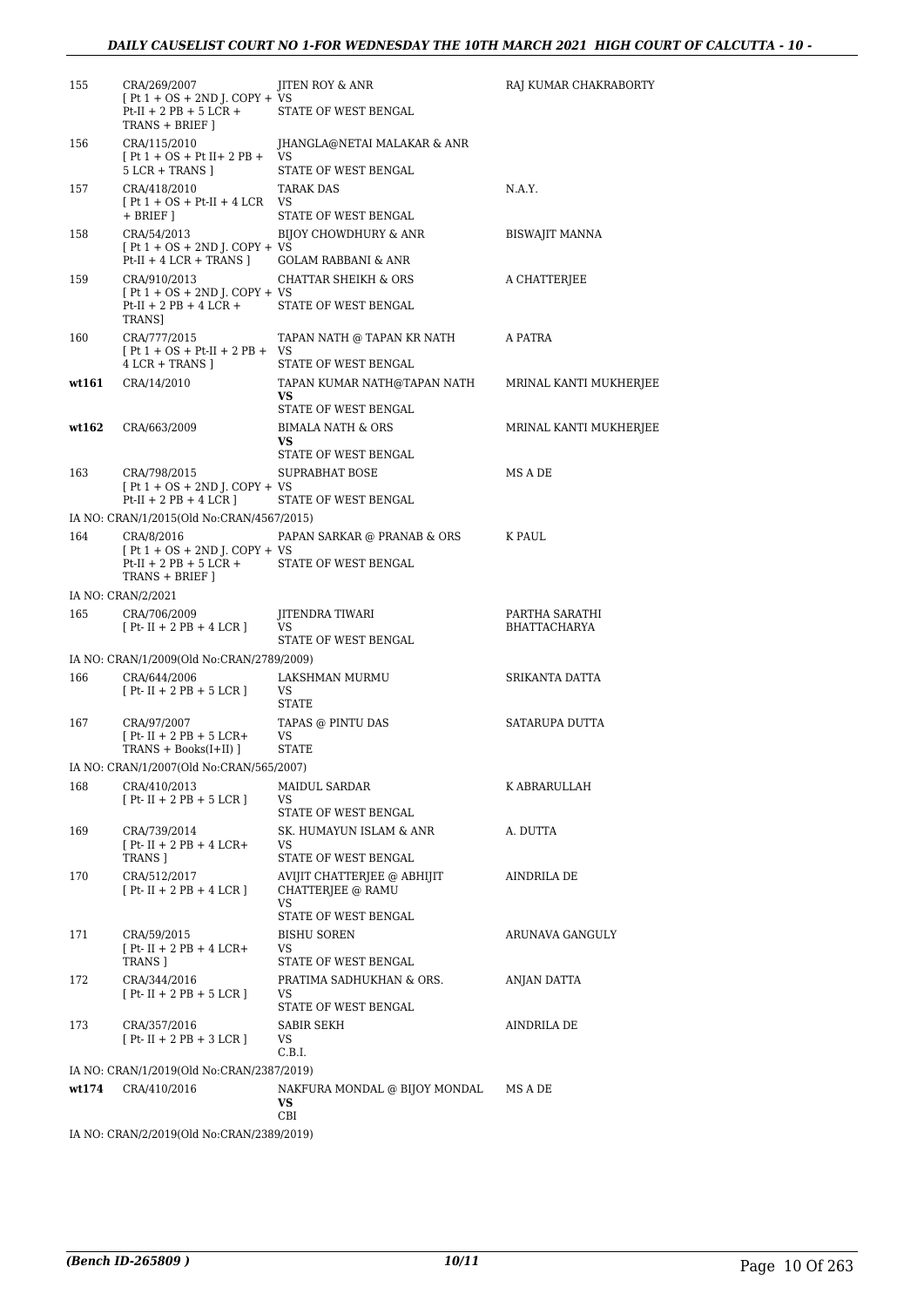## *DAILY CAUSELIST COURT NO 1-FOR WEDNESDAY THE 10TH MARCH 2021 HIGH COURT OF CALCUTTA - 11 -*

| 175    | CRA/557/2017<br>[ Pt- II + 2 PB + 4 LCR+<br>TRANS 1           | AMIT KAMTI<br>VS<br>STATE OF WEST BENGAL                     | DIPTANGSHU BASU      |
|--------|---------------------------------------------------------------|--------------------------------------------------------------|----------------------|
| 176    | CRA/621/2017<br>$[Pt - II + 2 PB + 6 LCR + 2]$<br>Registers 1 | UTTAM MAHATO<br>VS<br><b>STATE OF WEST BENGAL</b>            | ABHRA MUKHERJEE      |
| wt.177 | CRA/265/2018                                                  | SANTOSH THAKUR<br>VS<br><b>STATE OF WEST BENGAL</b>          | R K RAY              |
| wt.178 | CRA/641/2017                                                  | DASRATH @DASRATH MAHATO<br>VS<br><b>STATE OF WEST BENGAL</b> | A. DE                |
| wt.179 | CRA/649/2018                                                  | MUTHOOT FINANCE LIMITED<br>VS<br>STATE OF WEST BENGAL        | SAYAK RANJAN GANGULY |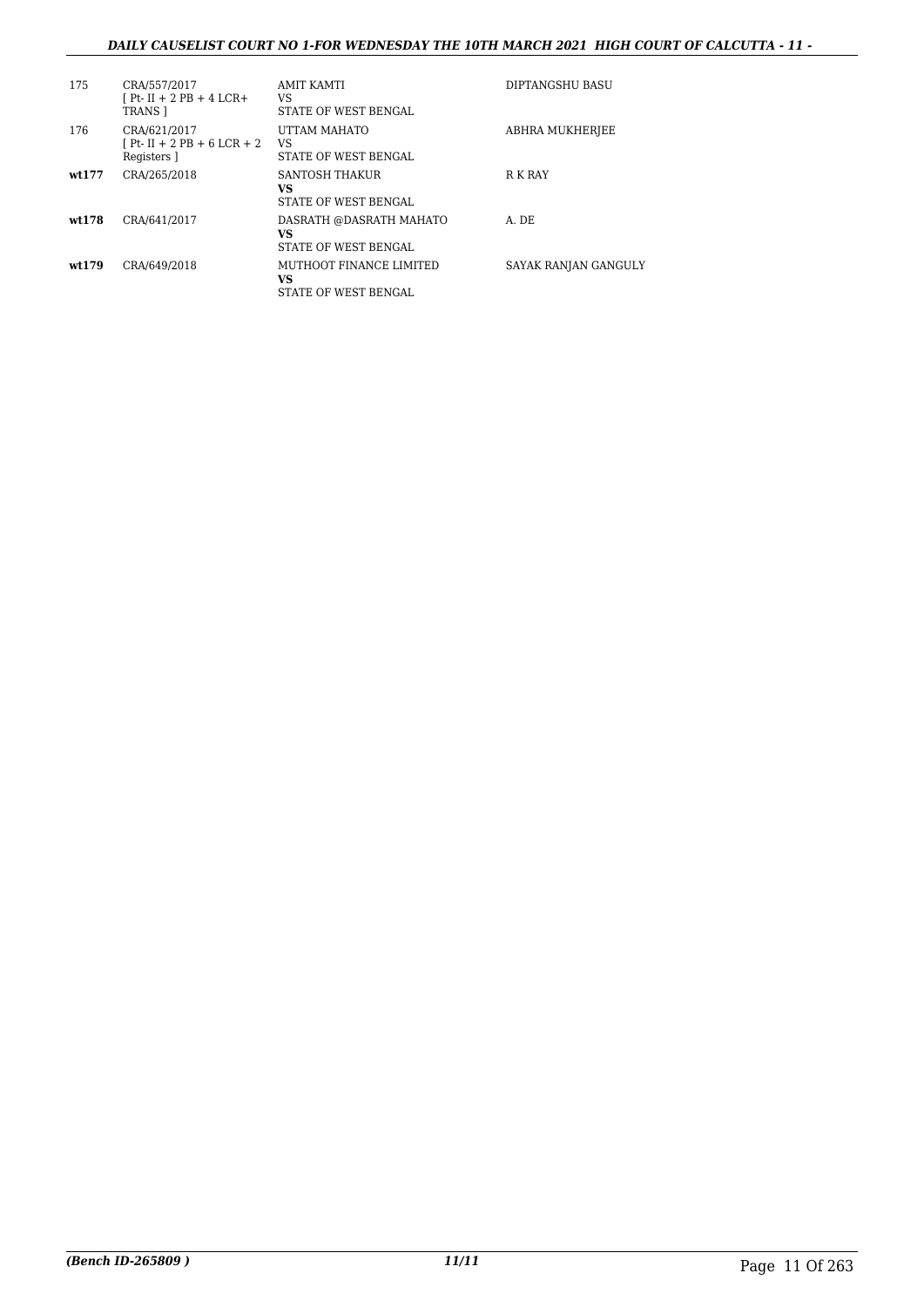

# **Appellate Side**

**DAILY CAUSELIST For Wednesday The 10th March 2021**

**COURT NO. 37**

**DIVISION BENCH (DB - III)**

**AT 10:30 AM**

**HON'BLE JUSTICE I. P. MUKERJI HON'BLE JUSTICE MD. NIZAMUDDIN**

 **(VIA VIDEO CONFERENCE)**

**ON AND FROM TUESDAY, THE 23RD FEBRUARY, 2021 – ROSTER NOTIFIED ON 8TH JANUARY, 2021 IS MODIFIED TO THE FOLLOWING EXTENT :- WILL SIT TOGETHER TO TAKE UP ALL APPEALS UNDER COMMERCIAL COURTS, COMMERCIAL DIVISION AND COMMERCIAL APPELLATE DIVISION OF THE HIGH COURT'S ACT, 2015**

**NOTE: APPELLATE SIDE MATTERS WILL BE TAKEN UP AFTER ORIGINAL SIDE MATTERS.** 

**SPECIAL NOTE: (1) IF THERE IS NO COMMERCIAL COURT MATTER THEN MENTIONING OF COMMERCIAL COURT MATTERS WILL BE ENTERTAINED AT COURT NO. 3 ON REGULAR BASIS.**

**(2) COMMERCIAL COURT SHALL NOT SIT AT COURT NO. 37 IF THERE IS NO COMMERCIAL COURT MATTER IN THE LIST.** 

**NOTE: MATTERS WILL BE TAKEN UP THROUGH PHYSICAL HEARING ONLY WHEN BOTH THE PARTIES ARE AGREED.**

|              |                               | <b>APPLICATION</b>                                                                                                                                    |                      |  |
|--------------|-------------------------------|-------------------------------------------------------------------------------------------------------------------------------------------------------|----------------------|--|
| $\mathbf{1}$ | FMAT/57/2021                  | STAR TRACK AGENCY PRIVATE<br><b>LIMITED</b><br><b>VS</b><br>EFCALON TIE UP PRIVATE LIMITED                                                            | SANDIP AGARWAL       |  |
|              | IA NO: CAN/1/2021             |                                                                                                                                                       |                      |  |
| 2            | FMAT/87/2021                  | STAR TRACK AGENCY PVT LTD<br>VS.<br>EFCALON TIE UP PVT LTD                                                                                            | SANDIP AGARWAL       |  |
|              | IA NO: CAN/1/2021             |                                                                                                                                                       |                      |  |
| 3            | FMAT/116/2021                 | ASANSOL DURGAPUR<br>DEVELOPMENT AUTHORITY<br><b>VS</b><br>NATIONAL BUILDING<br>CONSTRUCTION CORPORATION<br><b>LIMITED</b>                             | SAYANTAN BOSE        |  |
|              | IA NO: CAN/1/2021, CAN/2/2021 |                                                                                                                                                       |                      |  |
| 4            | FMAT/117/2021                 | ASANSOL DURGAPUR<br>DEVELOPMENT AUTHORITY AND<br><b>ANOTHER</b><br>VS <sub>1</sub><br>NATIONAL BUILDING<br>CONSTRUCTION CORPORATION<br><b>LIMITED</b> | <b>SAYANTAN BOSE</b> |  |
|              | IA NO: CAN/1/2021, CAN/2/2021 |                                                                                                                                                       |                      |  |
| 5            | FMAT/175/2021                 | ANWARUL ISLAM @ SHAIKH<br>ANWARUL ISLAM AND ANR<br>VS <sub>1</sub><br>MAIMUNA IOBAL AND ANR                                                           | MD. SHAFIUL ALAM     |  |
|              | IA NO: CAN/1/2021             |                                                                                                                                                       |                      |  |

#### **FOR HEARING**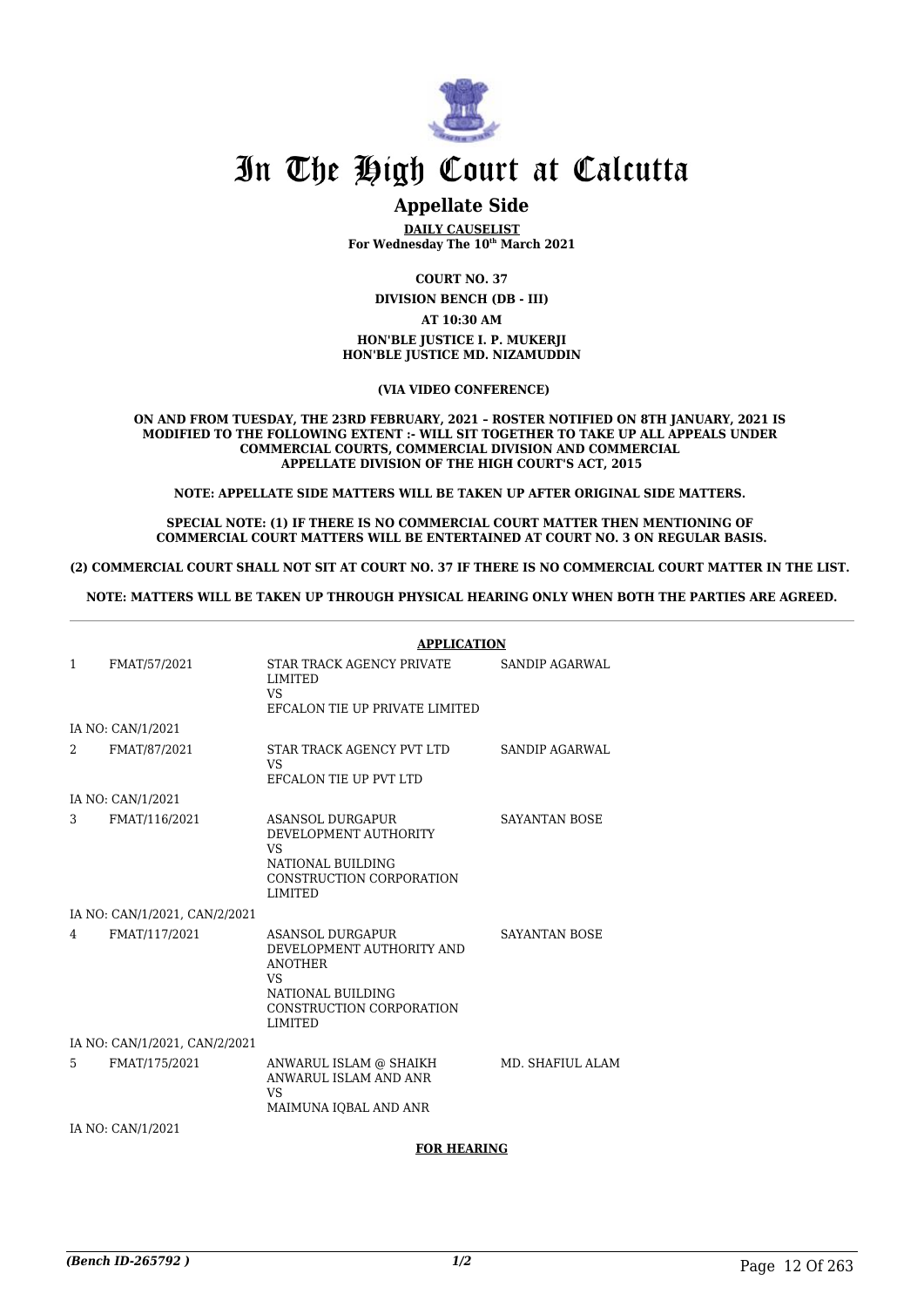## *DAILY CAUSELIST COURT NO 37-FOR WEDNESDAY THE 10TH MARCH 2021 HIGH COURT OF CALCUTTA - 2 -*

| 6 | FMAT/127/2020                           | <b>SOUTH EASTERN RAILWAYS</b><br>VS<br>MODI CONSTRUCTION CO.                                       | ARUN KUMAR MISHRA |
|---|-----------------------------------------|----------------------------------------------------------------------------------------------------|-------------------|
|   | IA NO: CAN/1/2020(Old No:CAN/2242/2020) |                                                                                                    |                   |
|   | FMAT/313/2020                           | M/S S.B.I.W STEELS (PRIVATE)<br><b>LIMITED</b><br>VS<br>STEEL AUTHORITY OF INDIA<br>LIMITED (SAIL) | DIPAL DEY         |
| 8 | FMAT/439/2020                           | corpus management conosultattion<br>pvt iltd<br>VS<br>sudipta bal                                  | samik sarkar      |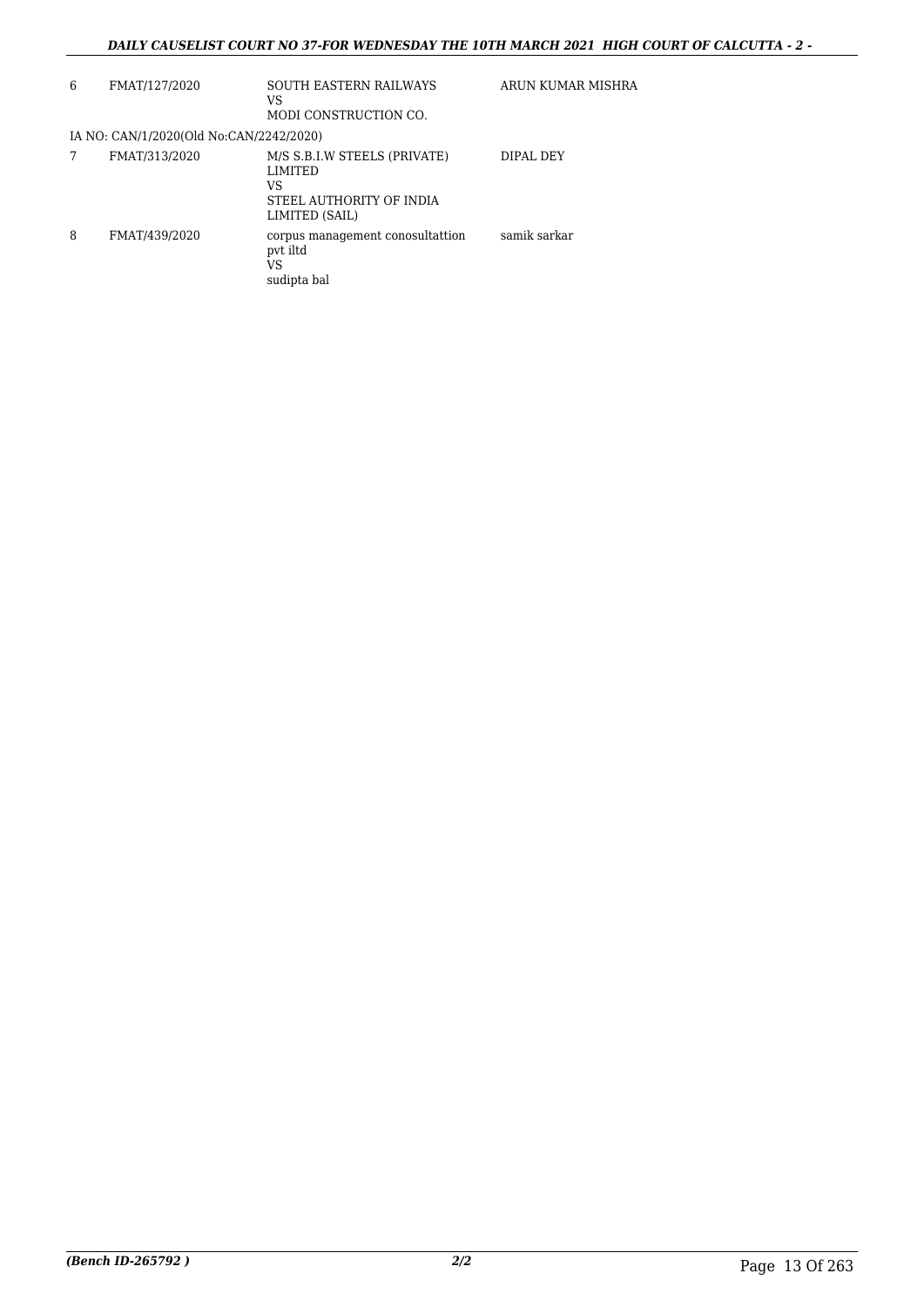

# **Appellate Side**

**DAILY CAUSELIST For Wednesday The 10th March 2021**

**COURT NO. 3**

**DIVISION BENCH (DB - III)**

**AT 10:30 AM**

**HON'BLE JUSTICE I. P. MUKERJI HON'BLE JUSTICE MD. NIZAMUDDIN**

 **(VIA VIDEO CONFERENCE)**

**ON AND FROM MONDAY, THE 11TH JANUARY 2021 - AFTER COMPLETION OF COMMERCIAL APPELLATE DIVISION BENCH – WILL TAKE UP APPEALS UNDER ARBITRATION ACT, 1940 AND ARBITRATION & CONCILIATION ACT, 1996, INCLUDING APPLICATIONS CONNECTED THERETO;**

**HEARING OF WRIT APPEALS IRRESPECTIVE OF CLASSIFICATION INCLUDING APPLICATIONS CONNECTED THERETO.**

**AND**

**ON AND FROM MONDAY, 8TH MARCH, 2021 TO MONDAY, 22ND MARCH, 2021 – IN ADDITION TO THEIR OWN LIST AND DETERMINATION, WILL TAKE UP THE LIST AND DETERMINATION OF HON'BLE JUSTICE RAJESH BINDAL AND HON'BLE JUSTICE ANIRUDDHA ROY.**

**ON AND FROM 01.02.2021 APPELLATE SIDE MATTERS WILL BE TAKEN UP FROM 3:00 P.M. OR IMMEDIATELY AFTER EXHAUSTION OF ORIGINAL SIDE LIST.** 

**SPECIAL NOTE: (1) IF THERE IS NO COMMERCIAL COURT MATTER THEN MENTIONING OF COMMERCIAL COURT MATTERS WILL BE ENTERTAINED AT COURT NO. 3 ON REGULAR BASIS.**

**(2) COMMERCIAL COURT SHALL NOT SIT AT COURT NO. 37 IF THERE IS NO COMMERCIAL COURT MATTER IN THE LIST.** 

#### **(3) MENTIONING WILL BE ENTERTAINED ONLY ON MONDAYS.**

**NOTE: MATTERS WILL BE TAKEN UP THROUGH PHYSICAL HEARING ONLY WHEN BOTH THE PARTIES ARE AGREED.**

|                |                             | <b>APPLICATION</b>                                                              |                   |  |
|----------------|-----------------------------|---------------------------------------------------------------------------------|-------------------|--|
| 1              | WP.CT/45/2020               | SUJIT KUMAR KAR<br><b>VS</b><br>HINDUSTHAN COPPER LIMITED                       | ARGHA CHOWDHURY   |  |
|                |                             | <b>FOR HEARING</b>                                                              |                   |  |
| $\overline{2}$ | FMAT/376/2019<br><b>TOP</b> | PAM DEVELOMENTS PVT. LTD.<br>VS.<br>STATE OF WEST BENGAL & ANR                  | AMRITAM MANDAL    |  |
| wt3            | COT/54/2019                 | STATE OF W B & ANR<br><b>VS</b><br>PAM DEVELOPMENTS PVT LTD                     | <b>MANALI ALI</b> |  |
| 4              | FMA/1201/2009               | SWAPNA ATTA & ORS.<br>VS.<br>STATE OF WB & ORS.                                 | PRASUN GHOSH      |  |
| 5              | MAT/759/2020                | RASHMI METALIKS LIMITED AND<br><b>ANOTHER</b><br>VS.<br>UNION OF INDIA AND ORS. | SHIVANGI THARD    |  |
| 6              | WPLRT/26/2020               | DINESH AGARWAL<br>VS<br>STATE OF WEST BENGAL & ORS                              | DINESH AGARWAL    |  |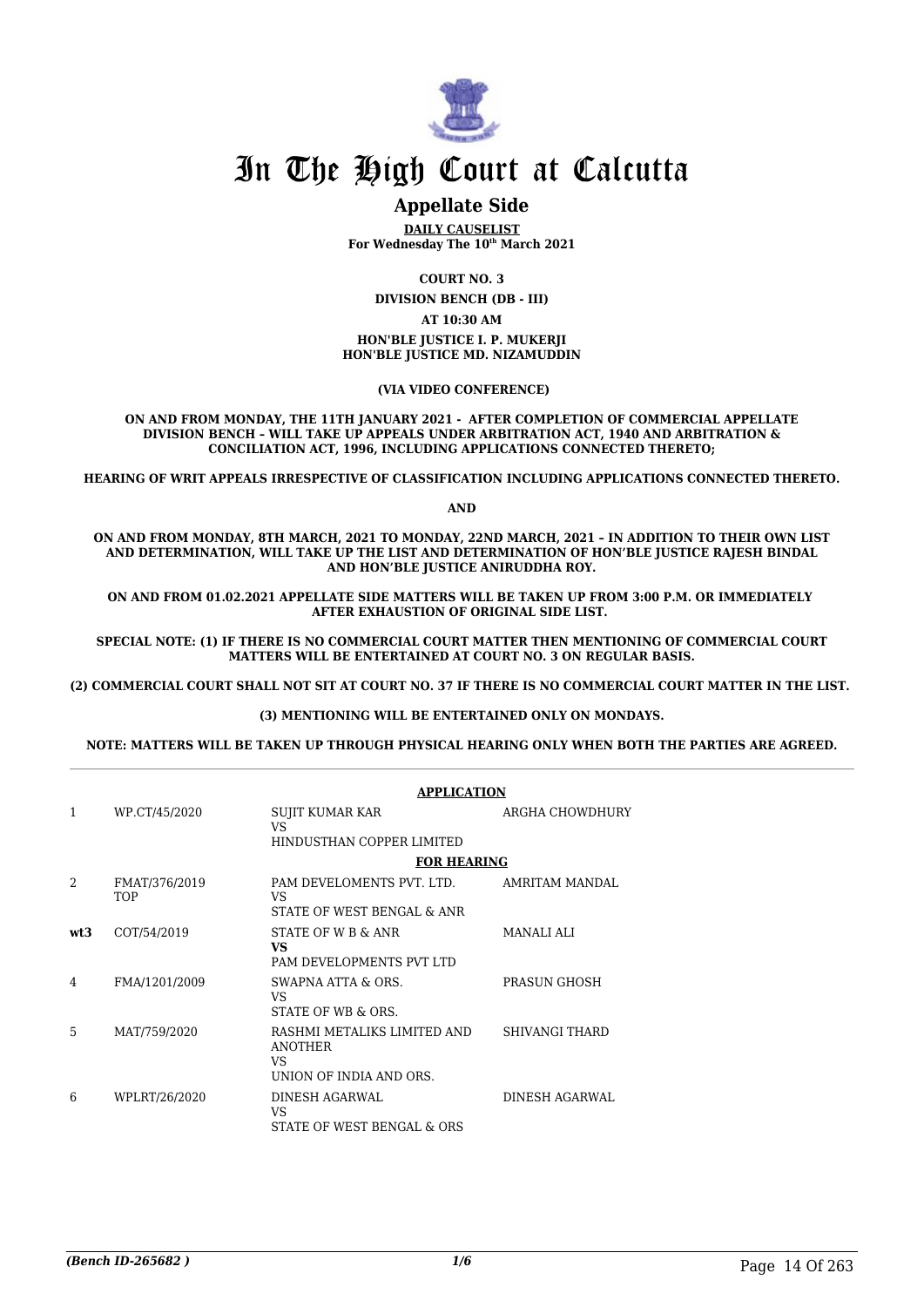| 7  | FMA/3534/2014<br>$(P-I+OB+2nd J.$                   | CHITTARANJAN BAIDYA<br>VS                                                             | <b>SOURAV MITRA</b>       |
|----|-----------------------------------------------------|---------------------------------------------------------------------------------------|---------------------------|
|    | Copy+2PBs.)                                         | DIPANKAR MANDAL & ORS                                                                 |                           |
|    | FMA/803/2019                                        | IA NO: CAN/1/2014(Old No:CAN/2703/2014), CAN/3/2014(Old No:CAN/2711/2014)             |                           |
| 8  |                                                     | AJIJUL ISLAM & ANR<br>VS<br>STATE OF WEST BENGAL & ORS                                | ANINDA BHATTACHARYA       |
|    | IA NO: CAN/1/2019(Old No:CAN/7589/2019), CAN/2/2020 |                                                                                       |                           |
| 9  | MAT/1918/2019                                       | <b>SUMON ROY</b>                                                                      | ANINDA BHATTACHARYA       |
|    |                                                     | VS                                                                                    |                           |
| 10 | FMA/79/2020                                         | STATE OF WEST BENGAL & ORS<br>SREE SREE BANESWAR SHIB<br>THAKUR SHEBAIT ESTATE        | PARTHA CHAKRABORTY        |
|    |                                                     | VS                                                                                    |                           |
|    |                                                     | KMC & ORS.                                                                            |                           |
| 11 | MAT/759/2014<br>$(P-I+OS+2PBs.)$                    | <b>MATIUR RAHAMAN</b><br>VS<br>MD. ABDUL KHAYAR & ORS                                 | <b>GOLAM MASTAFA</b>      |
|    | IA NO: CAN/1/2014(Old No:CAN/5901/2014)             |                                                                                       |                           |
| 12 | FMA/178/2019                                        | UNION OF INDIA & ORS                                                                  | DEBJANI GHOSAL            |
|    |                                                     | VS                                                                                    |                           |
|    |                                                     | <b>SMT PRAMILA DEVI</b>                                                               |                           |
|    | IA NO: CAN/2/2018(Old No:CAN/2088/2018), CAN/4/2020 |                                                                                       |                           |
| 13 | MAT/663/2018                                        | DR BASUDEB DASGUPTA & ORS<br>VS                                                       | RANAJIT CHATTERJEE        |
|    |                                                     | STATE OF WEST BENGAL & ORS                                                            |                           |
|    | wt14 MAT/867/2018                                   | STATE OF W B & ANR                                                                    | LAL MOHAN BASU            |
|    |                                                     | VS                                                                                    |                           |
|    |                                                     | DR BASUDEB DASGUPTA & ORS                                                             | KANAILAL SAMANTA          |
| 15 | FMA/231/2012                                        | <b>STATE &amp; ORS</b><br>VS                                                          |                           |
|    |                                                     | ASGAR ALI & ORS                                                                       |                           |
|    | IA NO: CAN/4/2020(Old No:CAN/967/2020)              |                                                                                       |                           |
|    | wt16 FMA/902/2007                                   | UTTAM KR. SAHA & ORS<br>VS<br>ASGAR ALI                                               | <b>ABHIJIT BASU</b>       |
|    | IA NO: CAN/4/2008(Old No:CAN/10346/2008)            |                                                                                       |                           |
| 17 | MAT/930/2018                                        | ALI MAHAMMAD                                                                          | ANUSUYA BANERJEE          |
|    |                                                     | VS                                                                                    |                           |
|    |                                                     | STATE OF WEST BENGAL & ORS                                                            |                           |
|    |                                                     | IA NO: CAN/6/2020(Old No:CAN/4829/2020), CAN/7/2020(Old No:CAN/4831/2020), CAN/8/2020 |                           |
| 18 | MAT/715/2019                                        | THE MANAGING COMMITTEE,<br><b>BASUDEBPUR HIGH SCHOOL &amp;</b><br>ANR<br>VS           | <b>SUBHAS JANA</b>        |
|    |                                                     | STATE OF WEST BENGAL & ORS                                                            |                           |
| 19 | MAT/1355/2018                                       | ARINDAM SAHA                                                                          | MAHABOOB AHMED            |
|    | $(P-I+OS+2nd$ J.                                    | VS<br>INDIAN OIL CORP LTD & ORS                                                       |                           |
| 20 | Copy+2PBS)<br>MAT/508/2019                          | THE STATE OF WEST BENGAL &                                                            | TAPATI SAMANTA            |
|    |                                                     | ORS<br>VS.                                                                            |                           |
|    |                                                     | SMT RAJ KISHORI RAO & ORS                                                             |                           |
| 21 | FA/171/2007                                         | INDRANI MUKHERJEE & ORS.<br>VS                                                        | DEBDUTTA BASU             |
|    |                                                     | SANTA DEVI SETHIA                                                                     |                           |
|    | IA NO: CAN/1/2007(Old No:CAN/3795/2007)             |                                                                                       |                           |
| 22 | MAT/772/2012                                        | AIR INDIA LTD.<br>VS                                                                  | <b>SOURAV CHAKRABORTY</b> |
|    |                                                     | ALOK KUMAR KAR & ORS                                                                  |                           |
|    |                                                     | IA NO: CAN/1/2012(Old No:CAN/8124/2012), CAN/2/2017(Old No:CAN/11958/2017)            |                           |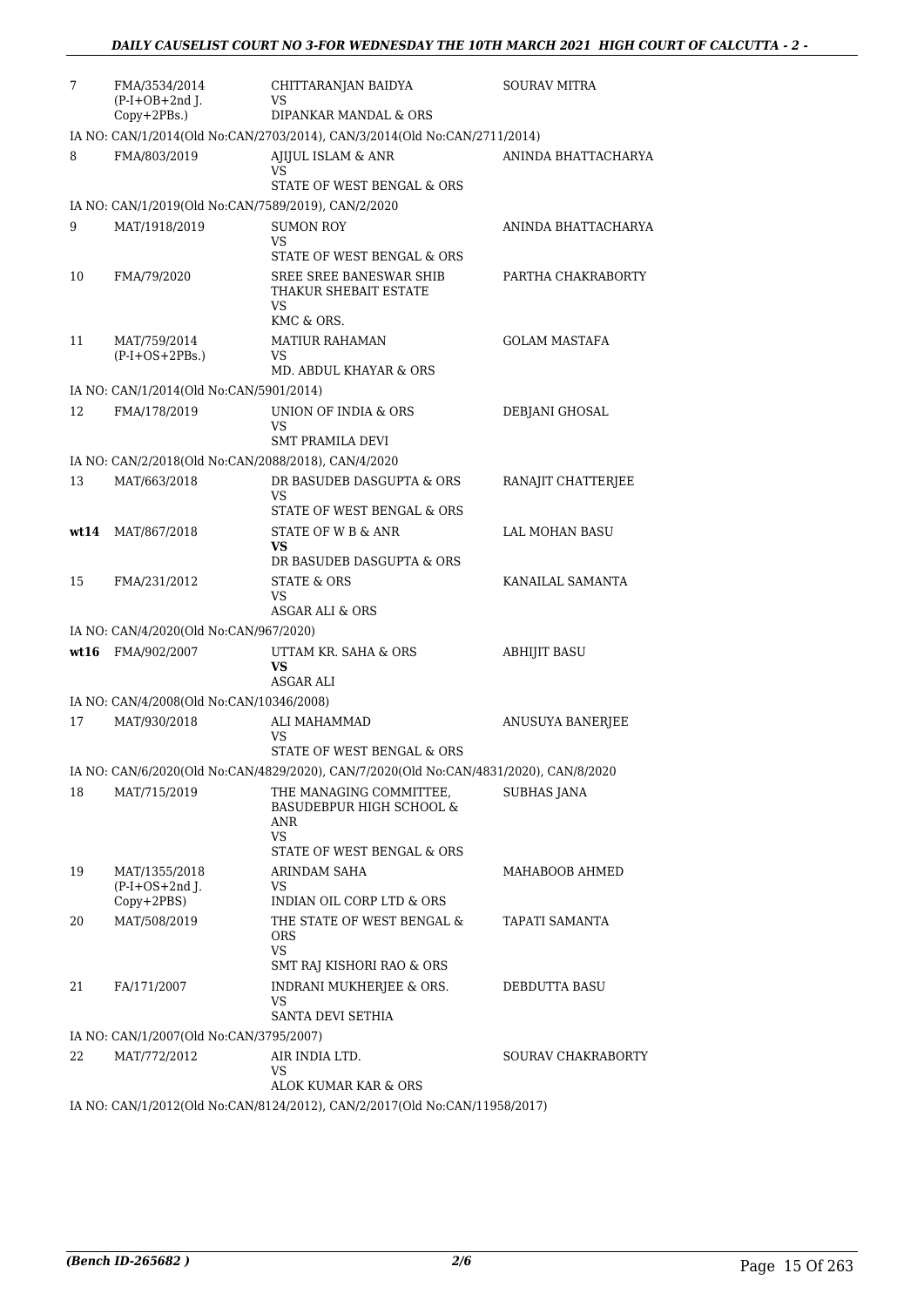| 23   | MAT/1820/2013<br>$(P-I+OB+2nd$ J. Copy)                   | ARUN KR. MANNA & ORS<br>VS                                    | <b>SYED ZULFIKAR ALI</b>     |
|------|-----------------------------------------------------------|---------------------------------------------------------------|------------------------------|
|      |                                                           | STATE OF WEST BENGAL & ORS                                    |                              |
| 24   | IA NO: CAN/1/2013(Old No:CAN/12485/2013)<br>FMA/2147/2018 | NORTH BENGAL STATE<br><b>TRANSPORT CORPORATION &amp; ORS</b>  | S. NAYAK                     |
|      |                                                           | VS.<br>SANJOY KUNDU & ORS                                     |                              |
| wt25 | FMA/2148/2018                                             | <b>NBSTC &amp; ORS</b><br>VS<br>7TH INDUSTRIAL TRIBUNAL & ORS | S. NAYAK                     |
| 26   | FMA/306/2019                                              | NTPC LTD<br><b>VS</b><br>DR TEJ NARAYAN SINGH TARUN &<br>ORS  | UTAM KUMAR MONDAL            |
|      | IA NO: CAN/5/2021, CAN/6/2021, CAN/7/2021, CAN/8/2021     |                                                               |                              |
| 27   | FA/146/2005                                               | SAMBHU NATH MITRA & ANR.<br>VS                                | PARTHA PRATIM ROY            |
|      | $wt28$ FA/147/2005                                        | KHAITAN CONSULTANTS LTD.<br>SULATA DE & ORS.<br>VS            | ARNAB ROY                    |
|      | IA NO: CAN/3/2019(Old No:CAN/11626/2019)                  | KHAITAN CONSULTANTS LTD.                                      |                              |
|      | wt29 FA/148/2005                                          | ANIL KANTI ROY CHOWDHURY<br>VS                                | TIRTHANKARR DAS              |
|      |                                                           | KHAITAN CONSULTANTS LTD.                                      |                              |
| 30   | FMA/339/2020<br>$(P-I+OB+2nd J.$<br>Copy+2PBs.)           | RAJU MISHRA & ORS.<br>VS<br>UNION OF INDIA & ORS.             | DURGA SANKAR MULLICK         |
| 31   | WPA/7034/2020<br>(ASSIGNED)                               | <b>GOUTAM DUTTA</b><br><b>VS</b>                              | RAJIV KUMAR CHOWDHURY        |
|      |                                                           | Union of India                                                |                              |
|      | IA NO: CAN/1/2020                                         |                                                               |                              |
| 32   | WPA/22790/2019<br>(ASSIGNED)                              | <b>GAUTAM MEHRA</b><br>VS<br>UNION OF INDIA & ORS             | <b>RIMA DAS</b>              |
|      | IA NO: CAN/1/2020(Old No:CAN/4396/2020)                   |                                                               |                              |
| 33   | FAT/378/2018                                              | JHARNA ROY<br><b>VS</b>                                       | SONI OJHA                    |
|      |                                                           | <b>SUDIPTA ROY &amp; ANR</b>                                  |                              |
|      | IA NO: CAN/5/2020(Old No:CAN/2853/2020)                   |                                                               |                              |
| 34   | MAT/1748/2019<br>(Assign Matter)                          | THE PRESIDENT, MANAGING,<br>CHANDPUR HIGH SCHOOL<br>VS        | GOURANGA KUMAR DAS           |
|      |                                                           | PARTHA PATIM BISWAS & ORS                                     |                              |
|      | IA NO: CAN/1/2020(Old No:CAN/414/2020)                    |                                                               |                              |
| 35   | FMA/2233/2014                                             | TAPAN KUAMR BANERJEE<br>VS<br>STATE OF WEST BENGAL & ORS      | TANUJA BASAK                 |
|      | IA NO: CAN/2/2014(Old No:CAN/6871/2014)                   |                                                               |                              |
| 36   | FMA/828/2015<br>$+2$ PBS                                  | SUSHEN CHANDRA ROY<br>VS.                                     | TANUJA BASAK                 |
| 37   | FMA/834/2015                                              | STATE OF WEST BENGAL & ORS<br>SUBHRA KETAN HALDER<br>VS       | <b>GAZI FARUQUE HOSSSAIN</b> |
|      |                                                           | STATE OF WEST BENGAL & ORS                                    |                              |
| 38   | FMA/1281/2016<br>$(P-I+OB+2nd J.$<br>Copy+2PBs.)          | ASHOK KR. MAHANTA<br>VS<br>THE CENTRAL BANK OF INDIA &        | SUPRIYO CHATTOPADHYAY        |
| 39   | FMA/2274/2016<br>$(P-I+OB+2nd$ J.                         | ORS.<br>UNION OF INDIA & ORS<br>VS                            | APARNA BANERJEE              |
|      | Copy+2PBs.)<br>$0.1337 + 0.137/1005/001C$                 | <b>GOUTAM RAM</b>                                             |                              |

IA NO: CAN/2/2016(Old No:CAN/1905/2016)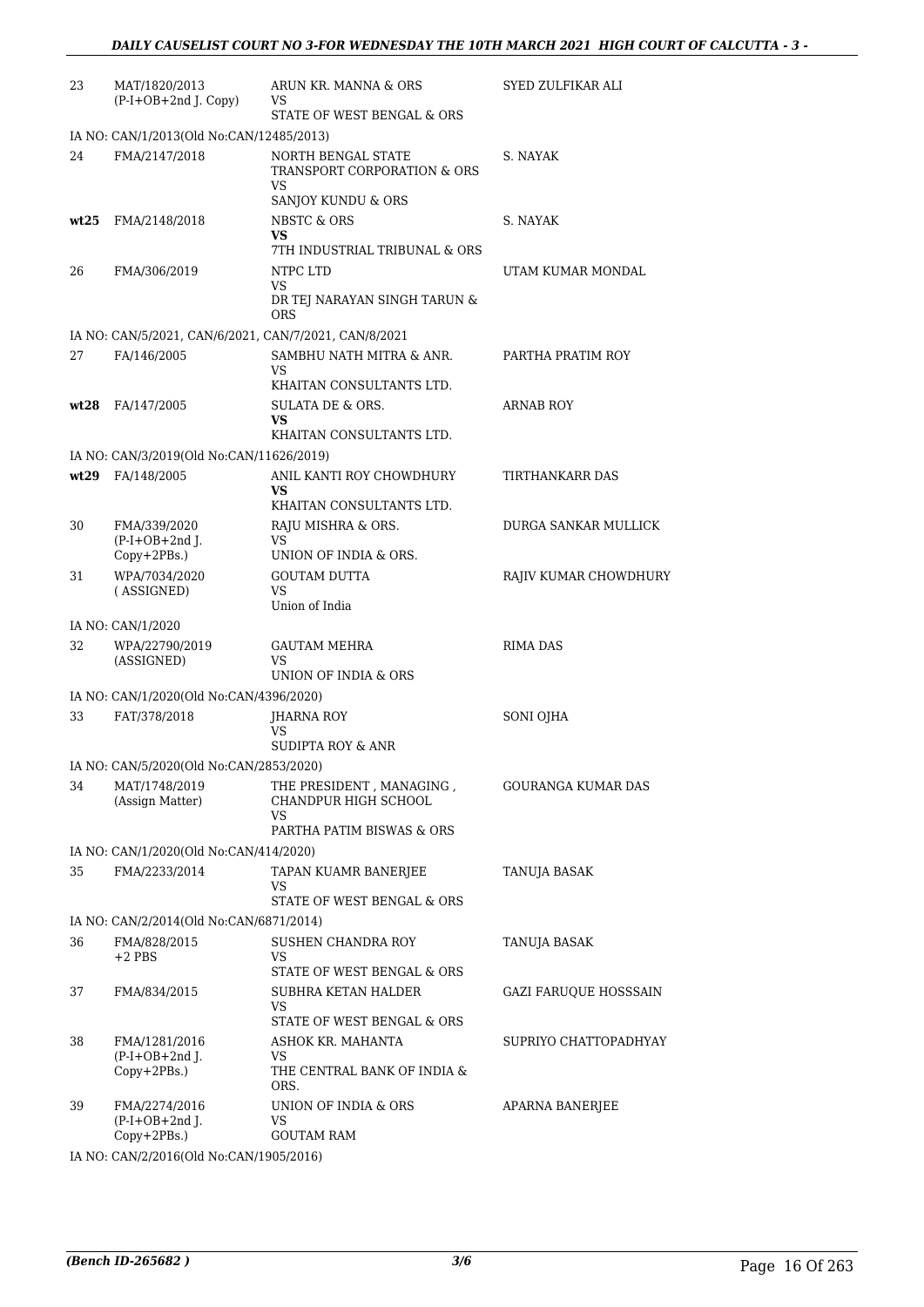| 40 | FMA/4416/2016                                       | THE STATE OF W.B. & ORS<br>VS.                                            | SOMNATH NASKAR          |
|----|-----------------------------------------------------|---------------------------------------------------------------------------|-------------------------|
|    |                                                     | KHABIRUDDIN AHMED & ORS                                                   |                         |
|    |                                                     | IA NO: CAN/2/2016(Old No:CAN/602/2016), CAN/3/2018(Old No:CAN/10249/2018) |                         |
| 41 | MAT/967/2018                                        | MIRA SARKAR<br><b>VS</b><br>STATE OF WEST BENGAL & ORS                    | <b>GOBINDA C BAIDYA</b> |
| 42 | FMA/559/2018                                        | BONGAON CENTRAL COOPERATIVE<br>MARKETING SOCIETY LTD.                     | RAMESH DHARA            |
|    |                                                     | <b>VS</b><br>STATE OF WEST BENGAL & ORS.                                  |                         |
|    | IA NO: CAN/1/2017(Old No:CAN/11180/2017)            |                                                                           |                         |
| 43 | FMA/620/2018                                        | STATE OF WEST BENGAL & ORS<br>VS<br>SEFALI JANA & ORS                     | PINAKI DHOLE            |
|    | IA NO: CAN/1/2017(Old No:CAN/7452/2017)             |                                                                           |                         |
| 44 | MAT/1375/2018<br>$(P-I+OS+2nd J.Copy) + 2 VS$       | EASTERN COALFIELDS LTD                                                    | SANCHITA BARMAN RAY     |
|    | PBs.                                                | <b>GOURINATH BANERJEE &amp; ORS</b>                                       |                         |
| 45 | FMA/2045/2018<br>$(P-I+OB+2nd$ J.<br>$Copy+4PBs.$ ) | PROVAT RANJAN BISWAS<br>VS<br>RANJIT KUMAR RISHI & ORS                    | R. DHARA                |
| 46 | FA/154/2019                                         | RAM CHANDRA PRASAD                                                        | S C PRASAD              |
|    |                                                     | VS<br>STATE OF BIHAR & ORS                                                |                         |
|    | IA NO: CAN/2/2019(Old No:CAN/4529/2019)             |                                                                           |                         |
| 47 | FMA/686/2019                                        | <b>BINAY KUMAR</b>                                                        | ARUNAVA GANGULY         |
|    | $(P-I+OB+2nd$ J.<br>Copy+2PBs.)                     | VS.<br>EASTERN COAL FIELDS LIMITED &<br><b>ORS</b>                        |                         |
| 48 | FMA/718/2019<br>$+2$ PBs.                           | KUMAR MUKHOPADHYAY<br>VS<br>STATE OF WEST BENGAL & ORS                    | K.P. MUHURI             |
|    | IA NO: CAN/1/2019(Old No:CAN/331/2019)              |                                                                           |                         |
|    | wt49 FMA/719/2019                                   | KUMAR MUKHOPADHYAY<br>VS                                                  | K.P. MUHURI             |
|    | IA NO: CAN/1/2019(Old No:CAN/332/2019)              | STATE OF WEST BENGAL & ORS                                                |                         |
| 50 | MAT/812/2019                                        | BHARAT COKING COAL LTD. &                                                 | ARITRA GHOSH            |
|    |                                                     | ORS.<br>VS<br>RS FUEL P. LTD. & ORS.                                      |                         |
| 51 | FMA/985/2019                                        | SIPRA KHAN                                                                | <b>GOUTAM DEY</b>       |
|    | $(P-I+OS+2nd J.$<br>Copy+2PBs.)                     | VS<br>HPCL & ORS.                                                         |                         |
| 52 | FMA/1154/2019<br>(P-I+OB+2nd J. Copy)               | <b>JATINDRA NATH DAS</b><br>VS                                            | KRISHNENDU BERA         |
|    |                                                     | STATE OF WEST BENGAL & ORS                                                |                         |
| 53 | MAT/1213/2019                                       | <b>AVIJIT DAS</b><br><b>VS</b>                                            | PAPPU ADHIKARI          |
|    |                                                     | W.B. SURFACE TRANSPORT<br><b>CORPORATION LTD. &amp; ORS</b>               |                         |
| 54 | FMA/845/2019                                        | KARTICK CHANDRA GHOSH<br>VS                                               | ASOK KUMAR JANA         |
|    |                                                     | UNION OF INDIA & ORS                                                      |                         |
| 55 | MAT/1427/2019<br>$Pt-I+O.S.+2nd$ J.                 | KHIZIR HAYAT<br>VS.                                                       | SK SAMIM AKHTER         |
|    | $Copy+4PBs.$ )                                      | STATE OF WEST BENGAL & ORS                                                |                         |
| 56 | FMA/1657/2019                                       | SRIJIB KUMAR PATRA<br>VS<br>UNION OF INDIA & ORS                          | <b>SUBHAS JANA</b>      |
| 57 | FMA/73/2020                                         | INDIAN OIL CORPORATIONN                                                   | MANWENDRA SINGH         |
|    | $(P-I+OB+2nd$ J.<br>Copy+2PBs.)                     | LIMITED & ORS<br>VS                                                       | YADAV                   |
|    |                                                     | M/S ROY & COMPANY & ORS                                                   |                         |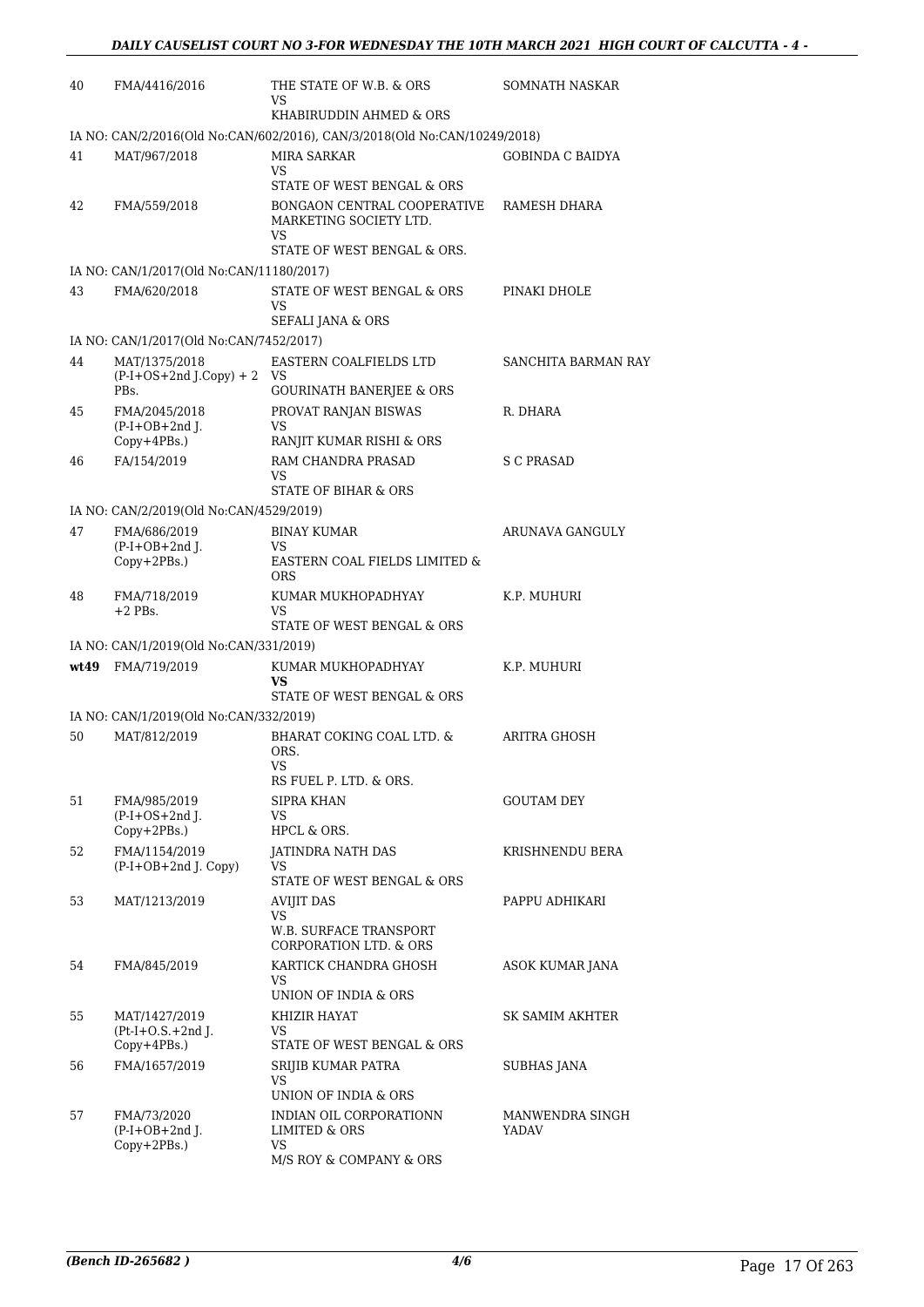| 58   | MAT/190/2020                            | RAMANUJ MUKHOPADHYAY<br>VS                                     | ANINDA BHATTACHARYA                                                                                                      |
|------|-----------------------------------------|----------------------------------------------------------------|--------------------------------------------------------------------------------------------------------------------------|
|      |                                         | <b>STATE OF WEST BENGAL</b>                                    |                                                                                                                          |
| 59   | MAT/668/2020                            | BHARAT COKING COAL LTD<br><b>VS</b><br>DHANESWAR PANDEY ANDORS | PRODYOT KR DAS                                                                                                           |
|      | IA NO: CAN/1/2020, CAN/2/2020           |                                                                |                                                                                                                          |
| 60   | FMA/1301/2011                           | SATYENDRA TIWARY & ORS<br>VS                                   | <b>ABHA SINGH</b>                                                                                                        |
|      |                                         | SARVESHWAR TIWARY & ORS                                        |                                                                                                                          |
|      |                                         |                                                                | IA NO: CAN/3/2019(Old No:CAN/8963/2019), CAN/4/2019(Old No:CAN/8965/2019), CAN/5/2019(Old No:CAN/12734/2019)             |
| 61   | FMA/1517/2011                           | NATIONAL INSTITE OF<br>TECHNOLOGY<br><b>VS</b>                 | <b>ARUNAVA BANERJEE</b>                                                                                                  |
|      |                                         | BIJOY KRISHNA DAS & ORS                                        |                                                                                                                          |
|      | CAN/7/2019(Old No:CAN/12320/2019)       |                                                                | IA NO: CAN/2/2011(Old No:CAN/5716/2011), CAN/3/2017(Old No:CAN/6825/2017), CAN/4/2017(Old No:CAN/6857/2017),             |
|      | wt62 FMA/1518/2011                      | NATIONAL INSTITUTE OF<br>TECHNOLOGY<br>VS                      | <b>ARUNAVA BANERJEE</b>                                                                                                  |
|      |                                         | ANANGA MOHAN MAJHI & ORS                                       |                                                                                                                          |
|      |                                         |                                                                | IA NO: CAN/2/2011(Old No:CAN/5714/2011), CAN/3/2017(Old No:CAN/6826/2017), CAN/4/2017(Old No:CAN/6855/2017)              |
| 63   | MAT/1426/2018                           | SIDDHARTHA SAMANTA<br>VS                                       | SOUMYAJYOTI NANDY                                                                                                        |
|      |                                         | STATE OF WEST BENGAL & ORS                                     |                                                                                                                          |
|      | No:CAN/8942/2018)                       |                                                                | IA NO: CAN/1/2015(Old No:CAN/248/2015), CAN/2/2015(Old No:CAN/249/2015), CAN/3/2015(Old No:CAN/250/2015), CAN/4/2018(Old |
|      | wt64 MAT/1428/2018                      | BIDYUT KUMAR PANJA<br>VS                                       | SOUMYAJYOTI NANDY                                                                                                        |
|      |                                         | STATE OF WEST BENGAL & ORS                                     |                                                                                                                          |
|      | IA NO: CAN/1/2018(Old No:CAN/8934/2018) |                                                                |                                                                                                                          |
| wt65 | MAT/1429/2018                           | MITHU SENGUPTA(HALDER)                                         | SOUMYAJYOTI NANDY                                                                                                        |
|      |                                         | VS<br>STATE OF WEST BENGAL & ORS                               |                                                                                                                          |
|      | IA NO: CAN/1/2018(Old No:CAN/8944/2018) |                                                                |                                                                                                                          |
| wt66 | MAT/1430/2018                           | MOJAMMEL MOLLA<br>VS                                           | SOUMYAJYOTI NANDY                                                                                                        |
|      |                                         | STATE OF WEST BENGAL & ORS                                     |                                                                                                                          |
|      | IA NO: CAN/1/2018(Old No:CAN/8945/2018) |                                                                |                                                                                                                          |
| 67   | MAT/378/2020                            | THE PEERLESS INN<br>VS<br>FIRST LABOUR COURT, GOVT OF          | RANANJAY DE                                                                                                              |
|      |                                         | <b>WEST BENGAL &amp; ORS</b>                                   |                                                                                                                          |
|      | IA NO: CAN/1/2020(Old No:CAN/2615/2020) |                                                                |                                                                                                                          |
| 68   | FMA/2089/2015                           | NIRANJAN SAHOO @ NIRANJAN<br>SAHY & ANR.<br><b>VS</b>          | KAKALI DATTA                                                                                                             |
|      |                                         | STATE OF WEST BENGAL & ORS.                                    |                                                                                                                          |
|      | IA NO: CAN/1/2015(Old No:CAN/6625/2015) |                                                                |                                                                                                                          |
| 69   | FMA/761/2019                            | <b>AMIT PODDER</b><br>VS                                       | AMLAN KUMAR<br><b>MUKHERJEE</b>                                                                                          |
|      |                                         | THE STATE OF W.B. & ORS                                        |                                                                                                                          |
|      | IA NO: CAN/1/2019(Old No:CAN/3720/2019) |                                                                |                                                                                                                          |
| 70   | MAT/1333/2013                           | STATE OF WEST BENGAL & ANR<br>VS<br>NARAYAN CH. MONDAL & ORS   | NILOTPAL CHATTERJEE                                                                                                      |
|      | IA NO: CAN/1/2013(Old No:CAN/8955/2013) |                                                                |                                                                                                                          |
|      | wt71 FMA/792/2015                       | STATE OF W.B. & ANR                                            | MD. HASANUZ ZAMAN                                                                                                        |
|      |                                         | VS<br>NARAYAN CH. MONDAL & ORS                                 |                                                                                                                          |
| 72   | FMA/1213/2010                           | SANAT HALDER                                                   | SHAMIM UL BARI                                                                                                           |
|      |                                         | VS<br>STATE OF WEST BENGAL & ORS                               |                                                                                                                          |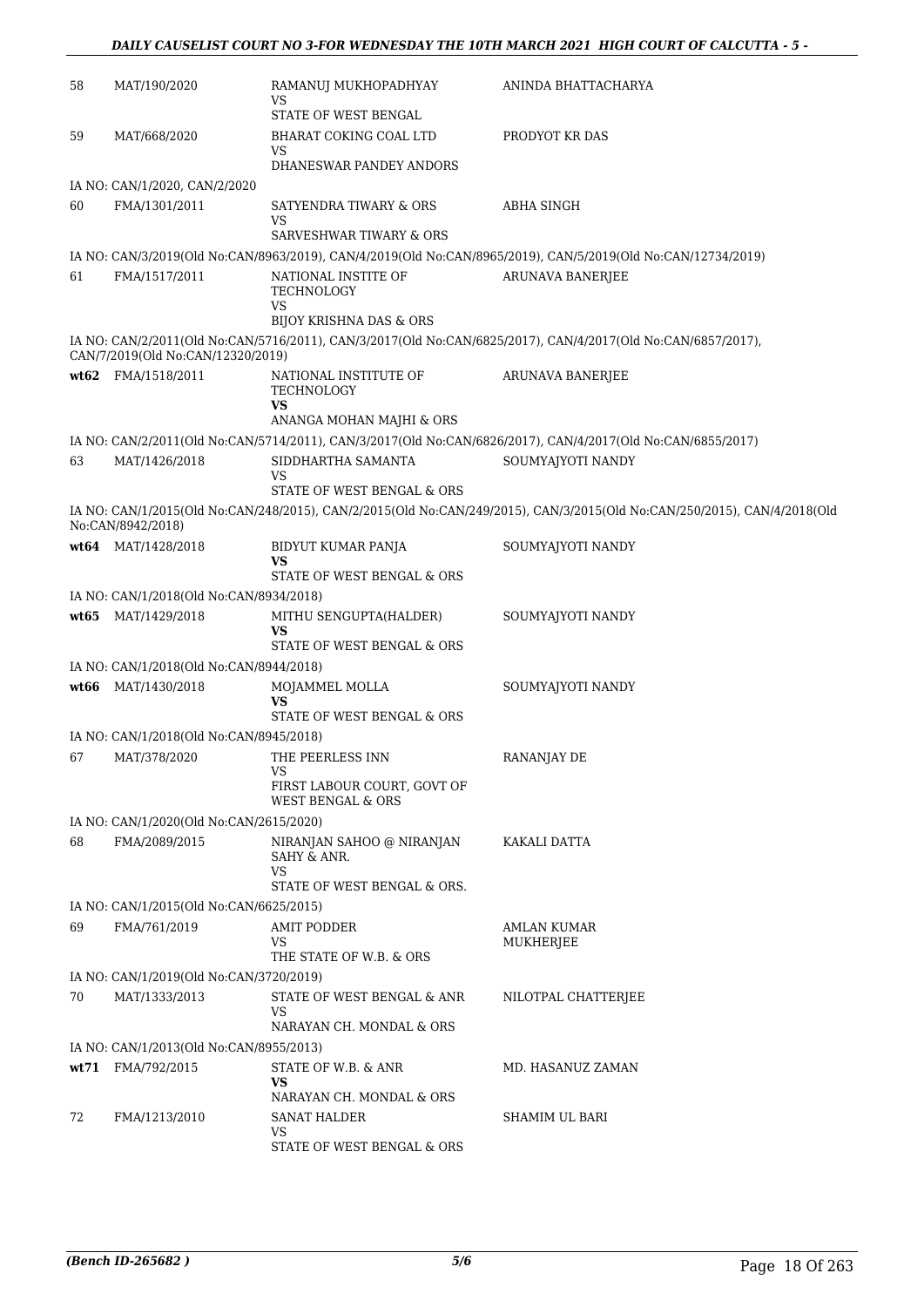### *DAILY CAUSELIST COURT NO 3-FOR WEDNESDAY THE 10TH MARCH 2021 HIGH COURT OF CALCUTTA - 6 -*

| 73 | MAT/38/2019<br>(FILE NOT HERE)                      | THE STATE OF WEST BENGAL &<br><b>ORS</b><br>VS.<br>SUPHAL CHANDRA PRAMANIK &<br><b>ORS</b> | AVISHEK PRASAD       |
|----|-----------------------------------------------------|--------------------------------------------------------------------------------------------|----------------------|
| 74 | FMA/1187/2019<br>(Assigned Matter)                  | SHEKHAR PRAMANIK<br>VS.<br>UNION OF INDIA & ORS                                            | SUJIT BHATTACHARYA   |
|    | IA NO: CAN/1/2019(Old No:CAN/5354/2019), CAN/4/2021 |                                                                                            |                      |
| 75 | MAT/48/2020                                         | THE STATE OF WEST BENGAL &<br><b>ORS</b><br>VS.<br>MRS MAYA MISRA                          | NILOTPAL CHATTERJEE  |
|    | IA NO: CAN/1/2020                                   |                                                                                            |                      |
| 76 | FMA/1552/2011                                       | ANIL KUMAR NASKAR & ORS.<br>VS.<br>STATE OF WB & ORS.                                      | ASHALATA GHOSH       |
|    | IA NO: CAN/2/2019(Old No:CAN/5250/2019)             |                                                                                            |                      |
| 77 | MAT/1092/2015                                       | THE STATE OF WEST BENGAL &<br><b>ORS</b><br>VS.<br><b>AVRADIPTA SINHA &amp; ORS</b>        | SULAGNA BHATTACHARYA |
|    | IA NO: CAN/1/2015(Old No:CAN/7797/2015)             |                                                                                            |                      |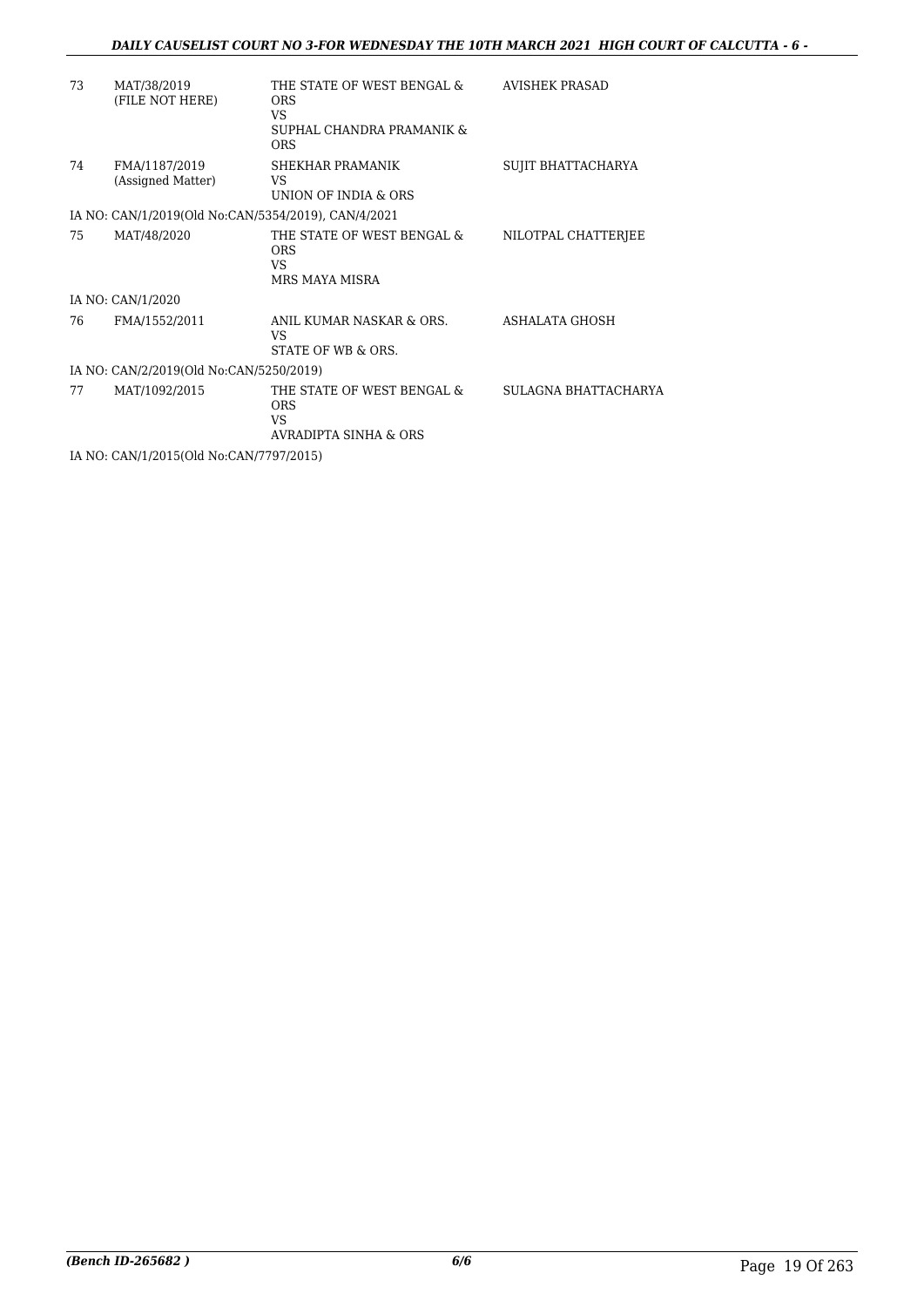

# **Appellate Side**

**DAILY CAUSELIST For Wednesday The 10th March 2021**

**COURT NO. 2**

**DIVISION BENCH (DB- IV)**

**AT 10:30 AM HON'BLE JUSTICE HARISH TANDON HON'BLE JUSTICE KAUSIK CHANDA**

### **(VIA VIDEO CONFERENCE)**

#### **ON AND FROM MONDAY, THE 11TH JANUARY, 2021 - ADMISSION OF APPEALS UNDER ORDER XLI OF THE CODE OF CIVIL PROCEDURE INCLUDING APPLICATIONS CONNECTED THERETO;**

**ANY OTHER FIRST APPEALS & FIRST MISCELLANEOUS APPEALS NOT ASSIGNED TO ANY OTHER BENCH & APPLICATIONS CONNECTED THERETO,**

**LAWAZIMA;**

#### **APPEALS RELATING TO LAND UNDER GROUP I AND APPLICATIONS CONNECTED THERETO;**

#### **APPEALS RELATING TO TRANSPORT & TELECOMMUNICATION UNDER GROUP VII AND REGULATION OF INDUSTRIES & ESSENTIAL COMMODITIES & VARIOUS CENTRAL ORDERS UNDER GROUP VIII AND APPLICATIONS CONNECTED THERETO;**

**AND**

**ON AND FROM WEDNESDAY, 10TH MARCH 2021 (IN ADDITION TO THEIR OWN LISTS AND DETERMINATIONS) – THE DIVISION BENCH PRESIDED OVER BY HON'BLE JUSTICE HARISH TANDON SHALL TAKE UP ATTERS (FROM ITEM NO. 200 TO 261) FROM THE LIST OF HON'BLE JUSTICE TAPABRATA CHAKRABORTY AND HON'BLE JUSTICE TIRTHANKAR . GHOSH DATED 9TH MARCH 2021.**

**NOTE: ON WEDNESDAY: CONTEMPT, MANDAMUS APPEALS AND APPLICATIONS WILL BE TAKEN UP FROM 2 P.M. ONWARDS. IF TIME PERMITS, OTHER MATTERS WILL BE TAKEN UP SERIALLY.**

**ON THURSDAY: HEARING MATTERS WILL BE TAKEN UP FROM 2.00 ONWARDS.**

**NOTE: MATTERS WILL BE TAKEN UP THROUGH PHYSICAL HEARING ONLY WHEN BOTH THE PARTIES ARE AGREED**

## **LAWAZIMA**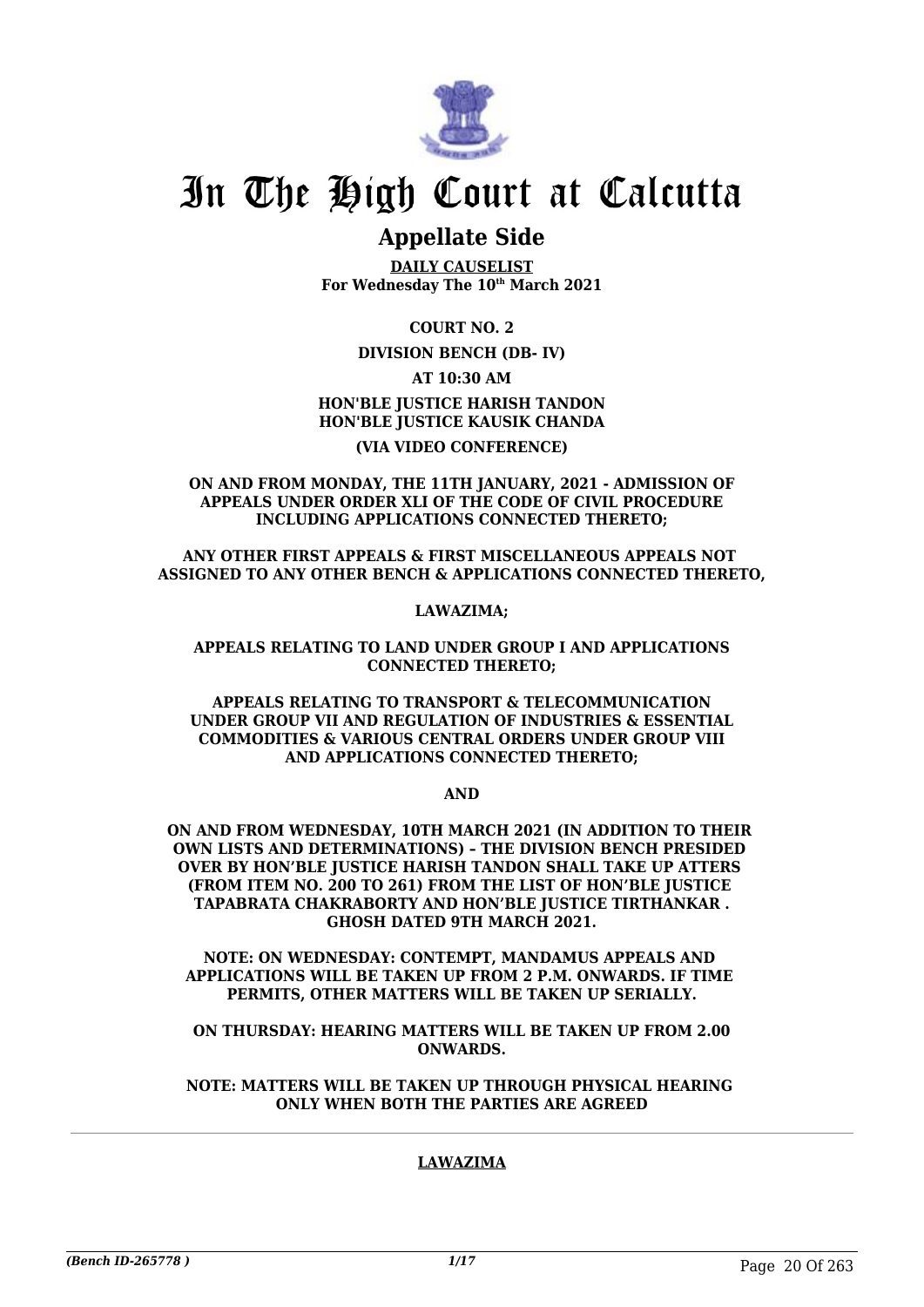| $\mathbf{1}$ | FMA/3556/2013                            | NILANJANA SINHA<br><b>VS</b>                                  | <b>AYAN CHAKRABORTY</b>               |
|--------------|------------------------------------------|---------------------------------------------------------------|---------------------------------------|
|              |                                          | RAJIB SINHA                                                   |                                       |
| 2            | FMA/2207/2015                            | <b>RAMA GHOSH</b><br>VS                                       | <b>ANIT KUMAR</b><br><b>RAKSHIT</b>   |
|              |                                          | <b>MAYA GHOSH &amp; ORS</b>                                   |                                       |
|              | IA NO: CAN/2/2017(Old No:CAN/5937/2017)  |                                                               |                                       |
| 3            | FA/83/2016                               | NIHARENDU MITRA<br><b>VS</b>                                  | <b>ARCHAN DUTT</b>                    |
|              |                                          | <b>SWAGATA MITRA &amp; ORS</b>                                |                                       |
| 4            | FMA/1122/2017                            | <b>PRADIP PAUL &amp; ORS</b><br><b>VS</b><br>DIPAK PAUL & ORS | <b>ASIT KR</b><br><b>BHATTACHARYA</b> |
|              |                                          |                                                               |                                       |
|              | IA NO: CAN/1/2017(Old No:CAN/5522/2017)  |                                                               |                                       |
| 5            | FAT/14/2018                              | OM PRAKASH PRASAD<br><b>VS</b><br>W B S C OF TECHNICAL        | TANUSREE DAS                          |
|              |                                          | <b>EDUCATION &amp; ORS</b>                                    |                                       |
|              |                                          | <b>FIXED MATTER</b>                                           |                                       |
|              |                                          | (AT 10.45 A.M.)                                               |                                       |
|              |                                          |                                                               |                                       |
| 6            | SAT/236/2019<br>[AT 10.45 A.M.]          | SATHIHARA BIBI & ANR.<br><b>VS</b>                            | <b>ATARUL HOQUE</b><br><b>MOLLA</b>   |
|              |                                          | <b>HASNEHANA BIBI</b>                                         |                                       |
|              | IA NO: CAN/1/2021                        |                                                               |                                       |
|              |                                          |                                                               |                                       |
|              |                                          | <b>FIXED MATTER I</b>                                         |                                       |
|              |                                          | (AT 12.45 P.M. )                                              |                                       |
| 7            | FMAT/1139/2019<br>[AT 12.45 P.M.]        | SHYAM SUNDAR KEDIA<br><b>VS</b>                               | <b>MUNMUN TEWARY</b>                  |
|              |                                          | SANDIP KEDIA & ORS                                            |                                       |
|              | IA NO: CAN/1/2019(Old No:CAN/11154/2019) |                                                               |                                       |
|              |                                          |                                                               |                                       |

#### **ORDER XLI RULE II**

| 8 | SAT/564/2016      | HARAMANI SAHA SARKAR &<br>ORS<br>VS<br>SRI SRI ISHWAR RADHA<br><b>BALLAV JIU THAKUR &amp; ORS</b> | RAIU<br><b>BHATTACHARYYA</b> |
|---|-------------------|---------------------------------------------------------------------------------------------------|------------------------------|
|   | IA NO: CAN/2/2021 |                                                                                                   |                              |

| SMAT/8/2018 | ALKA DEVI KHAITAN     | ABHA SINGH |
|-------------|-----------------------|------------|
| [Stay]      | VS                    |            |
|             | HARIRAM JAGODIA & ORS |            |

IA NO: CAN/1/2018(Old No:CAN/5415/2018)

| 10 | SAT/134/2018<br>(Defective)                                 | MAJEDUR RAHAMAN DEAD<br>R/P BY FARUK HOSSAIN &<br><b>ORS</b><br>VS<br><b>SUNIRMAL SOREN &amp; ORS</b> | <b>ASIF DEWAN</b>             |
|----|-------------------------------------------------------------|-------------------------------------------------------------------------------------------------------|-------------------------------|
| 11 | SA/155/2018<br>[Defective]<br>[Restoration]<br>[12.03.2021] | <b>GOPAL NAIYA</b><br>VS<br>SANNYASI NASKAR                                                           | S.K.<br><b>BHATTACHAARJEE</b> |

IA NO: CAN/1/2018(Old No:CAN/7539/2018)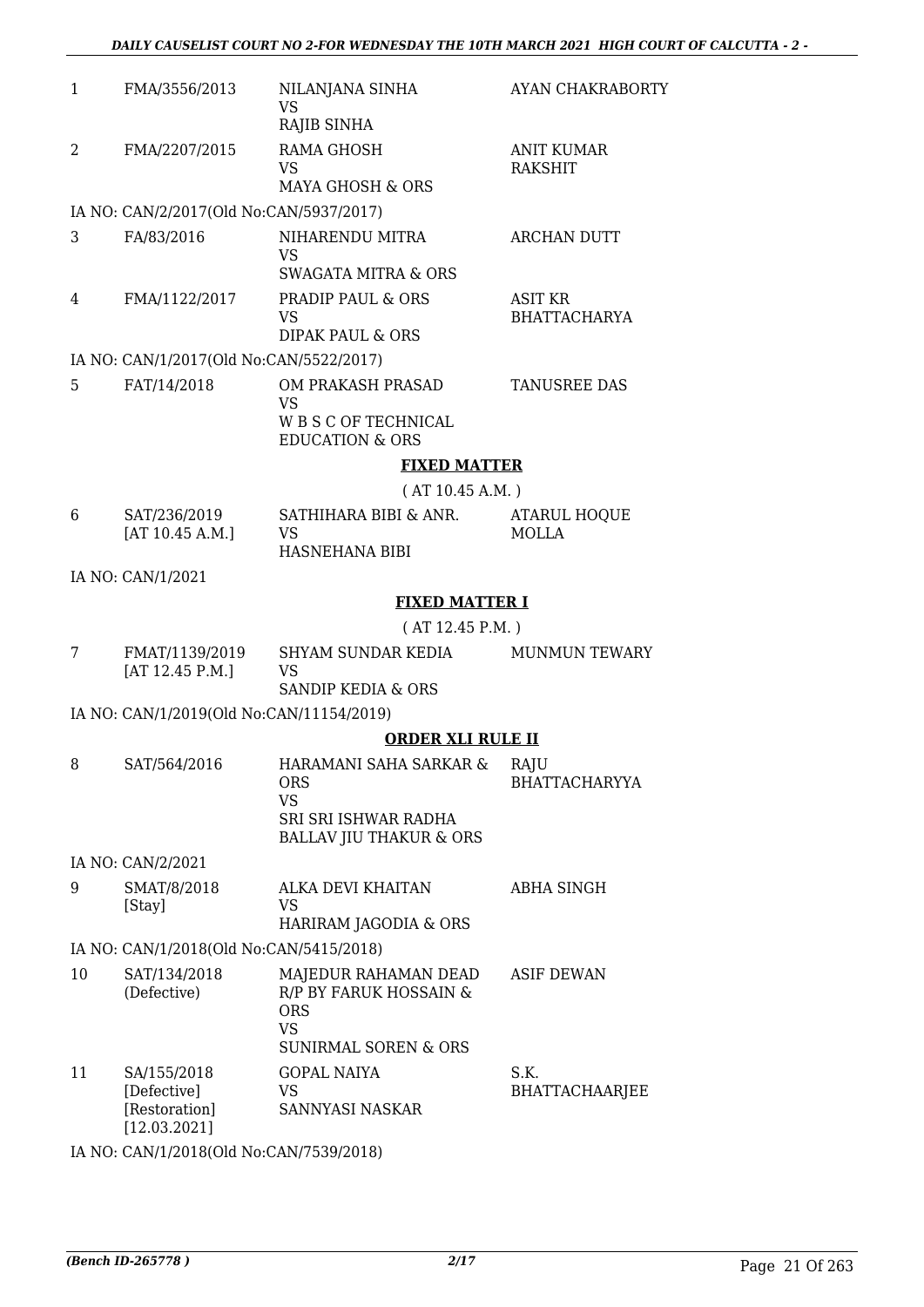| 12 | SAT/261/2018<br>(Defective)             | <b>GURUDAS</b><br><b>CHATTOPADHYAY</b><br><b>VS</b><br><b>JAGANNATH</b><br><b>CHATTOPADHYAY &amp; ORS</b> | SHEBATEE DATTA                       |
|----|-----------------------------------------|-----------------------------------------------------------------------------------------------------------|--------------------------------------|
|    | IA NO: CAN/1/2018(Old No:CAN/4635/2018) |                                                                                                           |                                      |
| 13 | SAT/319/2018                            | NURABANU BIBI & ORS<br><b>VS</b><br>MD JABED                                                              | <b>BARUN CHATTERJEE</b>              |
| 14 | SAT/380/2018<br>[Defective]             | MAHA, AD ABDUR RASID<br>VS<br>AFAJUDDIN MIAH & ORS                                                        | MD ABDUR<br><b>RAHAMAN</b>           |
|    |                                         | IA NO: CAN/1/2018(Old No:CAN/7286/2018), CAN/2/2018(Old No:CAN/8500/2018)                                 |                                      |
| 15 | SAT/501/2018                            | ANIL KUMAR JANA<br><b>VS</b><br>ANIL KUMAR PATRA & ORS                                                    | PRIYABRATA GHOSH                     |
| 16 | SAT/98/2019                             | SK HASAN@SK HASSAN<br><b>VS</b><br><b>MD KAMAL</b>                                                        | <b>SK MOINUDDIN</b>                  |
|    | IA NO: CAN/1/2019(Old No:CAN/7915/2019) |                                                                                                           |                                      |
| 17 | SAT/102/2019<br>[N.T.W.]                | MUNIRUL JABAN<br><b>VS</b><br>JABEDUR RAHAMAN & ORS                                                       | MD ABDUL ALIM                        |
| 18 | SAT/126/2019                            | SRISTHIDHAR ADITYA &<br><b>ANR</b><br><b>VS</b><br>NILIMA DUTTA & ORS                                     | UTTIYA ROY                           |
| 19 | SAT/128/2019<br>[Defective]             | <b>GOPINATH ROY &amp; ORS</b><br>VS<br>SASTHI CHARAN GHOSH                                                | TANMOY MUKHERJEE                     |
|    |                                         | IA NO: CAN/1/2019(Old No:CAN/3962/2019), CAN/2/2019(Old No:CAN/3963/2019)                                 |                                      |
| 20 | SAT/133/2019<br>[Defective]             | MRITYUNJOY BASU & ANR<br>VS<br><b>TAPAS DEY &amp; ORS</b>                                                 | <b>AMARNATH SUKUL</b>                |
| 21 | SAT/135/2019<br>[Defective]             | <b>JAYANTA DAS</b><br>VS<br>MINA RANISAMANTA                                                              | DEBABRATA DAS<br><b>GUPTA</b>        |
|    | IA NO: CAN/1/2019(Old No:CAN/9763/2019) |                                                                                                           |                                      |
| 22 | SAT/206/2019<br>[Defective]             | RAJAT BANERJEE<br>VS                                                                                      | <b>ARNAB ROY</b>                     |
| 23 | FMAT/233/2019<br>[Defective]            | SRIDAM MONDAL & ORS.<br>NEELIMA DHAR<br>VS.<br>RINA GHOSH & ANR                                           | <b>SHRABANI SARKAR</b>               |
|    | IA NO: CAN/1/2019(Old No:CAN/2798/2019) |                                                                                                           |                                      |
| 24 | SAT/270/2019                            | AJOY MONDAL & ANR<br>VS<br>UTTAM MONDAL & ORS                                                             | <b>AMAL KUMAR</b><br><b>BANERJEE</b> |
|    |                                         | IA NO: CAN/1/2019(Old No:CAN/11380/2019) CAN/2/2019(Old No:CAN/12395/2019) CAN/                           |                                      |

IA NO: CAN/1/2019(Old No:CAN/11380/2019), CAN/2/2019(Old No:CAN/12395/2019), CAN/3/2020(Old No:CAN/946/2020)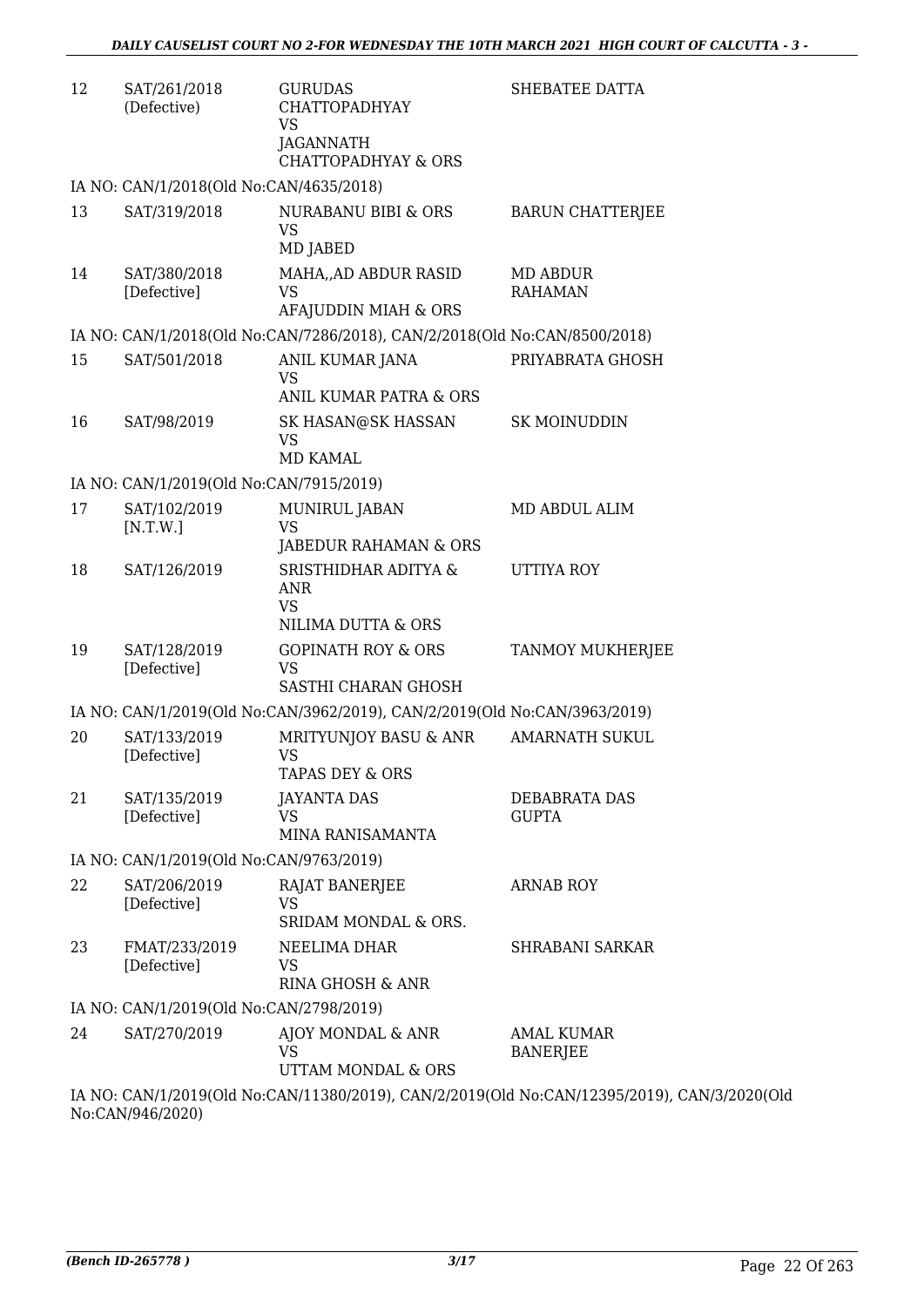| 25 | SAT/341/2019<br>(Defective)              | <b>HRISHIKESH</b><br><b>CHATTOPADHYAY</b><br><b>VS</b><br>DHANANJOY BAUL DAS &<br>ANR.                  | HIMADRI KR.<br>MAHATA               |
|----|------------------------------------------|---------------------------------------------------------------------------------------------------------|-------------------------------------|
|    | IA NO: CAN/1/2019(Old No:CAN/10316/2019) |                                                                                                         |                                     |
| 26 | SAT/344/2019                             | MOULANA ABDUL KASHEM SANATAN MONDAL<br><b>CHOWDHURY</b><br><b>VS</b><br>FIROZ ALI KHAN @ BOBI &<br>ORS. |                                     |
|    | IA NO: CAN/1/2020(Old No:CAN/497/2020)   |                                                                                                         |                                     |
| 27 | FMAT/347/2019                            | UNION OF INDIA<br><b>VS</b><br>LILA DEVI TIWARI @<br><b>LILADABI TEWARI &amp; ORS</b>                   | <b>KRISHNA DAS</b><br><b>PODDAR</b> |
| 28 | SAT/355/2019                             | <b>SUBIR KUMAR GHOSH</b><br><b>VS</b><br>SITANGSHU MALLICK &<br><b>ORS</b>                              | <b>SK ABU ABBASUDDIN</b>            |
|    | IA NO: CAN/1/2019(Old No:CAN/10954/2019) |                                                                                                         |                                     |
| 29 | FMAT/375/2019                            | KAABIL DEVELOPERS (P)<br>LTD.<br><b>VS</b><br>NATHULAL GUPTA @ SHAW                                     | <b>ABHIJIT RAY</b>                  |
| 30 | SAT/385/2019<br>[Defective]              | & ANR.<br>KANCHAN MAJI & ANR<br>VS<br><b>SUPRIYA DUTTA &amp; ORS</b>                                    | <b>DEBASIS SUR</b>                  |
|    | IA NO: CAN/1/2019(Old No:CAN/10926/2019) |                                                                                                         |                                     |
| 31 | FMAT/387/2019<br>[N.T.W.]                | <b>SUBRATA GHOSH &amp; ANR</b><br>VS<br><b>BHARATI MONDAL &amp; ORS</b>                                 | PARTHA PRATIM<br>MUKHOPADHYAY       |
| 32 | FMAT/404/2019<br>[Defective]             | RAFIK ALI KHAN & ORS<br>VS<br><b>SURATAN BIBI &amp; ORS</b>                                             | MUSHARROF<br><b>HUSSAIN</b>         |
|    | IA NO: CAN/1/2020(Old No:CAN/2225/2020)  |                                                                                                         |                                     |
| 33 | SAT/410/2019<br>[SA/86/2020]             | <b>ASHA DEVI SHAW &amp; ORS</b><br>VS<br><b>SMT. KALPANA ROY</b>                                        | <b>SUSMITA</b><br><b>CHATTERJEE</b> |
|    | IA NO: CAN/1/2021                        |                                                                                                         |                                     |
| 34 | FMAT/1390/2019<br>(Inj.)                 | <b>SWETA SARKAR</b><br>VS<br><b>SWAPAN BASU &amp; ORS</b>                                               | PRADIP KUMAR<br><b>KUNDU</b>        |
|    | IA NO: CAN/1/2020(Old No:CAN/6/2020)     |                                                                                                         |                                     |
| 35 | SAT/16/2020<br>[Defective]               | BRAHMANAND AGARWAL<br>VS<br>SOVANA GHOSH                                                                | ARNAB ROY                           |
|    | IA NO: CAN/1/2020(Old No:CAN/2348/2020)  |                                                                                                         |                                     |
| 36 | SA/58/2020                               | JAMUNA MANDAL & ANR<br>VS<br>SAIBAL PRASAD GUPTA &                                                      | ARITRA SHANKAR<br>RAY               |
|    |                                          | <b>ORS</b>                                                                                              |                                     |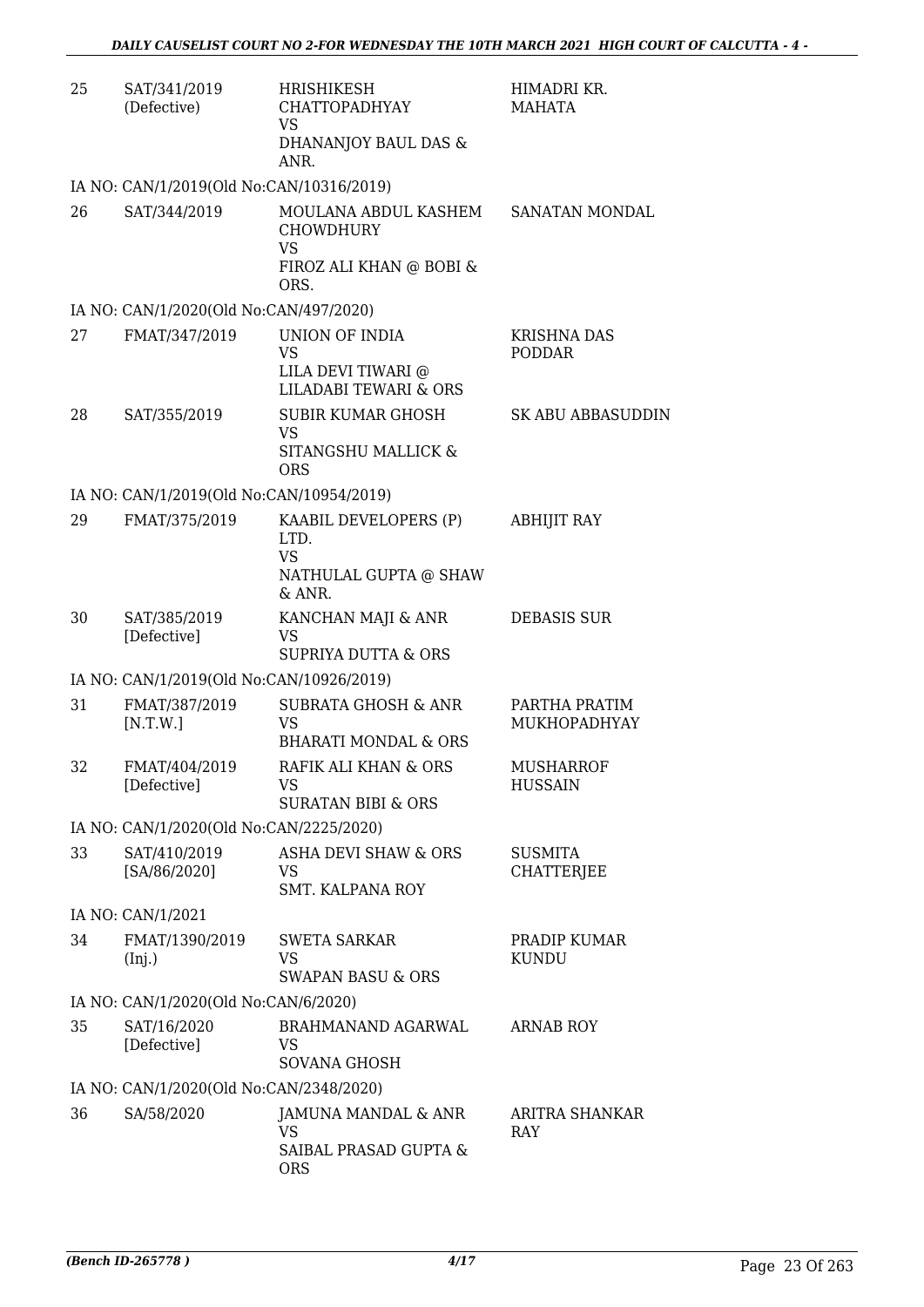| 37   | SAT/102/2020<br>[Appro. or]              | JAMAL MOLLA & ORS<br>VS<br><b>LOKMAN SK &amp; ORS</b>                       | DYUTIMAN BANERJEE                   |
|------|------------------------------------------|-----------------------------------------------------------------------------|-------------------------------------|
|      |                                          | IA NO: CAN/1/2020(Old No:CAN/5830/2020), CAN/2/2020(Old No:CAN/5831/2020)   |                                     |
| 38   | FMAT/170/2021<br>[Defective]             | KHALEDA AHAMED<br><b>VS</b><br>KAZI RUKSANA @KAZI<br><b>RUKSANA AHMED</b>   | <b>ANIRBAN DAS</b>                  |
|      | IA NO: CAN/1/2021                        |                                                                             |                                     |
|      |                                          | <b>CONTEMPT</b>                                                             |                                     |
| 39   | CPAN/312/2020                            | <b>AVIJIT GHOSH</b><br><b>VS</b><br>AMITABHA SENGUPTA                       | <b>ARKADIPTA</b><br><b>SENGUPTA</b> |
| wt40 | MAT/1620/2017                            | THE STATE OF W B & ORS<br>VS<br><b>AVIJIT GHOSH &amp; ORS</b>               | <b>LAL MOHAN BASU</b>               |
|      |                                          | <b>GROUP I - APPLICATION</b>                                                |                                     |
| 41   | MAT/168/2016                             | THE STATE OF W.B. & ORS                                                     | <b>SIRSANYA</b>                     |
|      |                                          | <b>VS</b><br><b>AVIJIT SAHA</b>                                             | BANDOPADHYAY                        |
|      |                                          | IA NO: CAN/1/2016(Old No:CAN/1298/2016), CAN/2/2016(Old No:CAN/1299/2016)   |                                     |
| 42   | FMA/4676/2016                            | BINAPANI CHOWDHURY<br><b>VS</b><br>UNION OF INDIA & ORS                     | SNIGDHA SAHA                        |
|      | IA NO: CAN/1/2016(Old No:CAN/12140/2016) |                                                                             |                                     |
|      | wt43 FMA/89/2017                         | <b>ALIK KHAMRUI</b><br>VS<br><b>UNION OF INDIA &amp; ORS</b>                | SNIGDHA SAHA                        |
|      | IA NO: CAN/1/2016(Old No:CAN/12133/2016) |                                                                             |                                     |
|      | wt44 FMA/99/2017                         | SUDHARAM SINHA ROY                                                          | SNIGDHA SAHA                        |
|      |                                          | <b>VS</b><br>UNION OF INDIA & ORS                                           |                                     |
|      | IA NO: CAN/1/2016(Old No:CAN/12132/2016) |                                                                             |                                     |
| 45   | FMA/302/2019                             | STATE OF WEST BENGAL &<br><b>ORS</b><br><b>VS</b><br>M/S K.C. DAS PVT. LTD. | ANIRUDDHA SEN                       |
|      | IA NO: CAN/3/2021                        |                                                                             |                                     |
| 46   | MAT/380/2019                             | UJJAL KUMAR MONDAL<br><b>VS</b>                                             | DEBAPRATIM<br><b>BANERJEE</b>       |
|      |                                          | STATE OF WEST BENGAL&<br><b>ORS</b>                                         |                                     |
|      |                                          | IA NO: CAN/1/2019(Old No:CAN/4209/2019), CAN/2/2020(Old No:CAN/1978/2020)   |                                     |
| 47   | MAT/1095/2019                            | STATE OF WEST BENGAL &<br>ORS.<br><b>VS</b><br>RAMESWAR PRAMANIK &<br>ORS.  | <b>SUPRATIM DHAR</b>                |
|      | IA NO: CAN/1/2019(Old No:CAN/12494/2019) |                                                                             |                                     |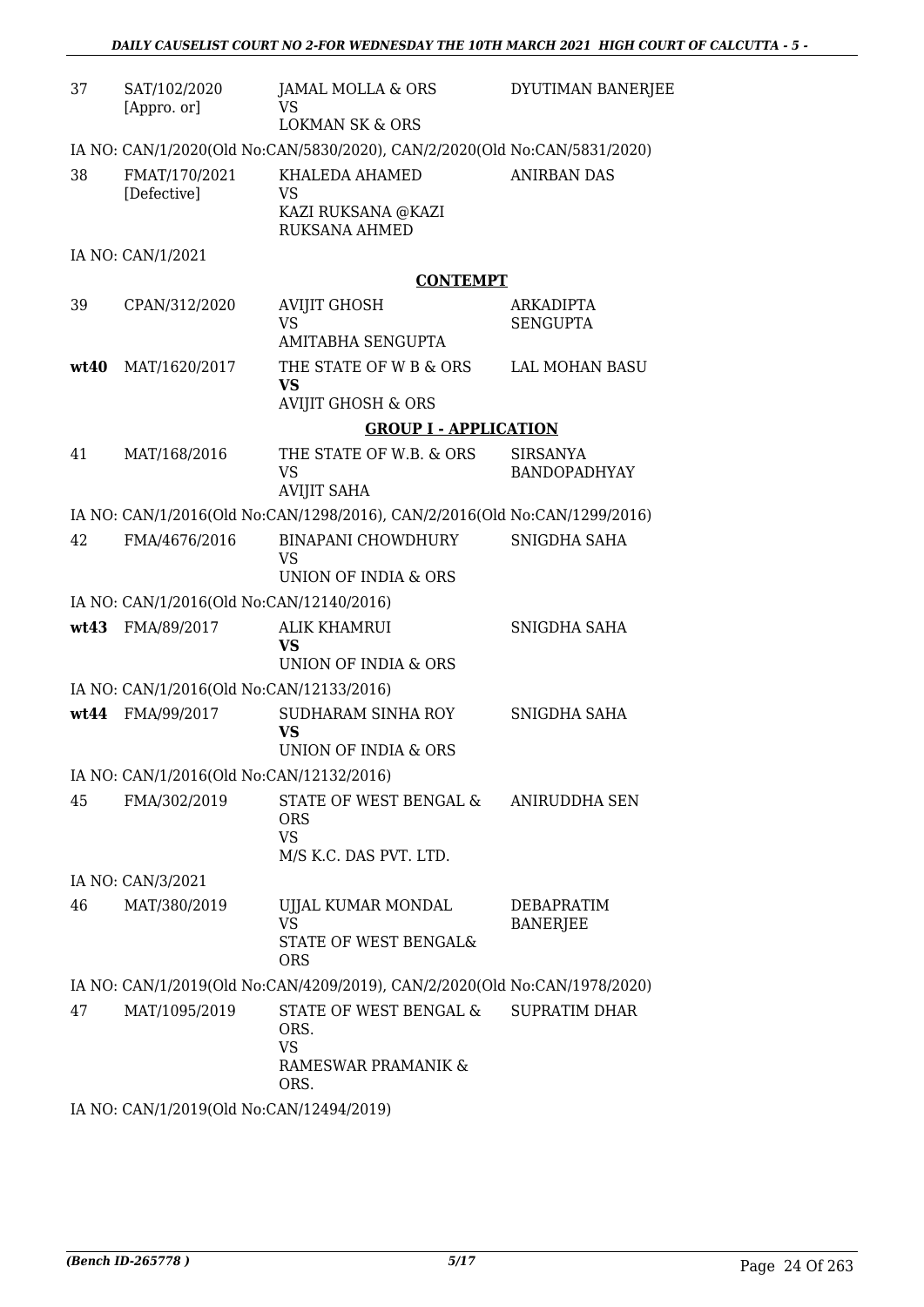| 48 | FMA/1174/2019<br>$[10.03.2021]$ [At      | THE STATE OF W.B. & ORS<br>VS                                                                | <b>TARAK KARAN</b>                                                                    |
|----|------------------------------------------|----------------------------------------------------------------------------------------------|---------------------------------------------------------------------------------------|
|    | 2.00 P.M.                                | <b>AMITAVA GHOSH &amp; ORS</b>                                                               |                                                                                       |
|    |                                          | IA NO: CAN/2/2019(Old No:CAN/6246/2019), CAN/3/2019(Old No:CAN/6976/2019)                    |                                                                                       |
| 49 | MAT/1269/2019                            | <b>SUBRATA DAS</b><br>VS<br>SITANGSHU ADAK & ORS.                                            | PARTHA SARATHI<br>MONDAL                                                              |
|    |                                          |                                                                                              | IA NO: CAN/1/2019(Old No:CAN/8803/2019), CAN/2/2019(Old No:CAN/8804/2019), CAN/3/2020 |
| 50 | MAT/1363/2019                            | MOTHABARI DHIBAR                                                                             | ASHOK KUMAR JHA                                                                       |
|    |                                          | <b>SAMABAY SAMITY LTD</b><br><b>VS</b><br>UMA KANTI HALDER & ORS                             |                                                                                       |
|    | IA NO: CAN/1/2019(Old No:CAN/9590/2019)  |                                                                                              |                                                                                       |
| 51 | MAT/1520/2019                            | GANESH CHANDRA GHOSH<br>$&$ ORS<br><b>VS</b><br>STATE OF WEST BENGAL                         | SATYAM MUKHERJEE                                                                      |
|    |                                          | &ORS                                                                                         |                                                                                       |
|    | IA NO: CAN/2/2021                        |                                                                                              |                                                                                       |
| 52 | MAT/1664/2019                            | BANGUR LAND DEVP. CORP.<br>LTD. & ANR.<br><b>VS</b>                                          | <b>PUJA BERIWAL</b>                                                                   |
|    |                                          | STATE OF WEST BENGAL &<br>ORS.                                                               |                                                                                       |
|    |                                          | IA NO: CAN/1/2019(Old No:CAN/12086/2019), CAN/2/2019(Old No:CAN/12088/2019)                  |                                                                                       |
| 53 | MAT/1687/2019<br>[Defective]             | SHYAMLATA MUNDARI<br>VS<br>STATE OF WEST BENGAL &<br><b>ORS</b>                              | DHANANJAY NAYAK                                                                       |
|    | IA NO: CAN/1/2019(Old No:CAN/11804/2019) |                                                                                              |                                                                                       |
| 54 | MAT/137/2020                             | ISLAM SHEIKH & ORS.<br>VS<br>STATE OF WEST BENGAL &<br>ORS.                                  | <b>AVIROOP</b><br><b>BHATTACHARYA</b>                                                 |
|    | IA NO: CAN/1/2020(Old No:CAN/2058/2020)  |                                                                                              |                                                                                       |
| 55 | FMA/542/2020                             | <b>MD ZIAUR RAHAMAN</b><br><b>MOLLA</b><br><b>VS</b><br>STATE OF WEST BENGAL &<br><b>ORS</b> | <b>SAIRA BANU</b>                                                                     |
| 56 | MAT/784/2020                             | MINOTI BISWAS AND ORS<br>VS<br>STATE OF WEST BENGAL<br>AND ORS.                              | SARBANADA SANYAL                                                                      |
|    | IA NO: CAN/1/2020, CAN/2/2020            |                                                                                              |                                                                                       |
| 57 | MAT/177/2021                             | MANAB PANDEY AND<br><b>OTHERS</b><br><b>VS</b><br>SHYAMALI BISWAS AND<br><b>OTHERS</b>       | ALI AHSAN ALAMGIR                                                                     |

IA NO: CAN/1/2021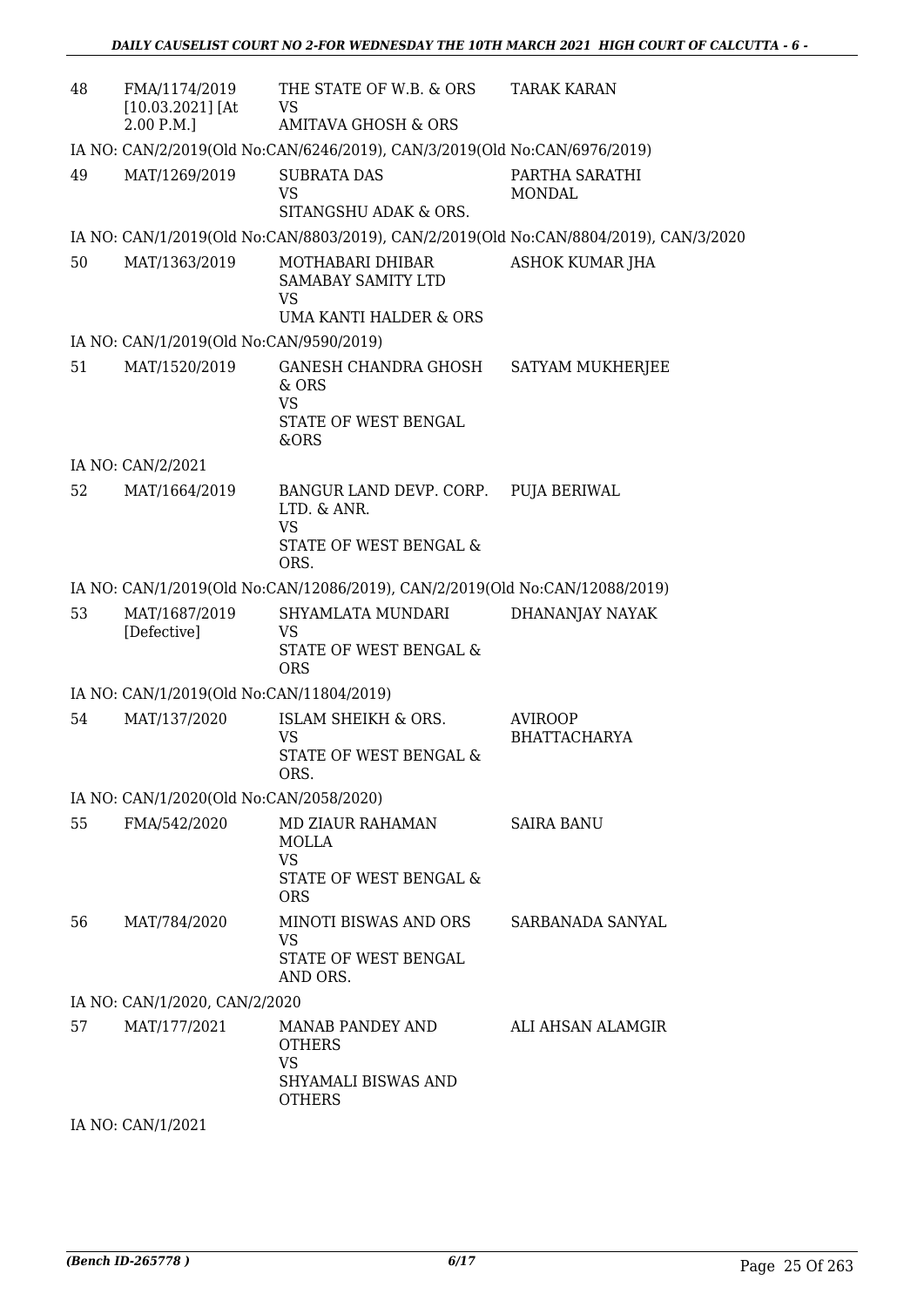| 58 | MAT/194/2021                            | TUSHAR KARFA<br>VS<br>STATE OF WEST BENGAL                                            | <b>ABHISHEK BANERJEE</b>                                                                   |
|----|-----------------------------------------|---------------------------------------------------------------------------------------|--------------------------------------------------------------------------------------------|
|    |                                         | AND ORS.                                                                              |                                                                                            |
|    | IA NO: CAN/1/2021                       |                                                                                       |                                                                                            |
| 59 | MAT/195/2021<br>[Gr. VIII]              | SANDHYA SINGHYA ROY<br><b>VS</b>                                                      | <b>ANISUR RAHMAN</b>                                                                       |
|    |                                         | MADHUMITA SINGHA RAY<br><b>AND OTHERS</b>                                             |                                                                                            |
|    | IA NO: CAN/1/2021                       |                                                                                       |                                                                                            |
| 60 | MAT/205/2021                            | NAMITA GANGULI AND<br><b>ANOTHER</b><br><b>VS</b><br>STATE OF WEST BENGAL<br>AND ORS. | ANAND JHA                                                                                  |
|    | IA NO: CAN/1/2021                       |                                                                                       |                                                                                            |
| 61 | MAT/206/2021                            | DEBASHISH GANGULY                                                                     | ANAND JHA                                                                                  |
|    |                                         | <b>VS</b><br>STATE OF WEST BENGAL<br>AND ORS.                                         |                                                                                            |
|    | IA NO: CAN/1/2021                       |                                                                                       |                                                                                            |
| 62 | FMA/285/2021                            | PULIN HALDER & ORS.<br><b>VS</b>                                                      | <b>AVIROOP</b><br><b>BHATTACHARYA</b>                                                      |
|    |                                         | STATE OF WEST BENGAL &<br>ORS.                                                        |                                                                                            |
|    | IA NO: CAN/1/2020(Old No:CAN/2193/2020) |                                                                                       |                                                                                            |
| 63 | MAT/297/2021                            | AKBAR ALI KHAN<br>VS<br>STATE OF WEST BENGAL<br>AND ORS.                              | PROSENJIT<br>MUKHERJEE                                                                     |
|    | IA NO: CAN/1/2021                       |                                                                                       |                                                                                            |
|    |                                         | <b>APPLICATION (FA AND FMA)</b>                                                       |                                                                                            |
| 64 | FA/160/1985<br>[N.T.W.]                 | JAGABANDHU MAJHI<br><b>VS</b>                                                         | <b>AMIT PRAKASH</b><br><b>LAHIRI</b>                                                       |
|    |                                         | ANU BALA DASI                                                                         |                                                                                            |
|    | IA NO: CAN/7/2017(Old No:CAN/3230/2017) |                                                                                       |                                                                                            |
| 65 | FA/113/2009                             | <b>GAYATRI PAL</b><br>VS                                                              | PARTHA PRATIM ROY                                                                          |
|    |                                         | NETAI NANDI @ NETISH<br>NANDI & ORS.                                                  |                                                                                            |
|    | No:CAN/2202/2017)                       |                                                                                       | IA NO: CAN/2/2012(Old No:CAN/3351/2012), CAN/4/2016(Old No:CAN/1864/2016), CAN/5/2017(Old  |
| 66 | FA/228/2010                             | AMAL BHATTACHARJEE &<br>ANR.<br><b>VS</b>                                             | NIMAI CH. DEBNATH                                                                          |
|    |                                         | CHITRA GHOSH & ORS.                                                                   |                                                                                            |
|    |                                         | IA NO: CAN/7/2011(Old No:CAN/10838/2011), CAN/10/2021                                 |                                                                                            |
| 67 | FA/142/2011                             | MALATI JASHU AND ORS<br><b>VS</b><br>SIKHA DAS AND ORS                                | SIVA PROSAD GHOSE                                                                          |
|    |                                         |                                                                                       | IA NO: CAN/1/2010(Old No:CAN/7129/2010), CAN/2/2010(Old No:CAN/10526/2010), CAN/6/2019(Old |
|    | No:CAN/48/2019), CAN/7/2020, CAN/8/2020 |                                                                                       |                                                                                            |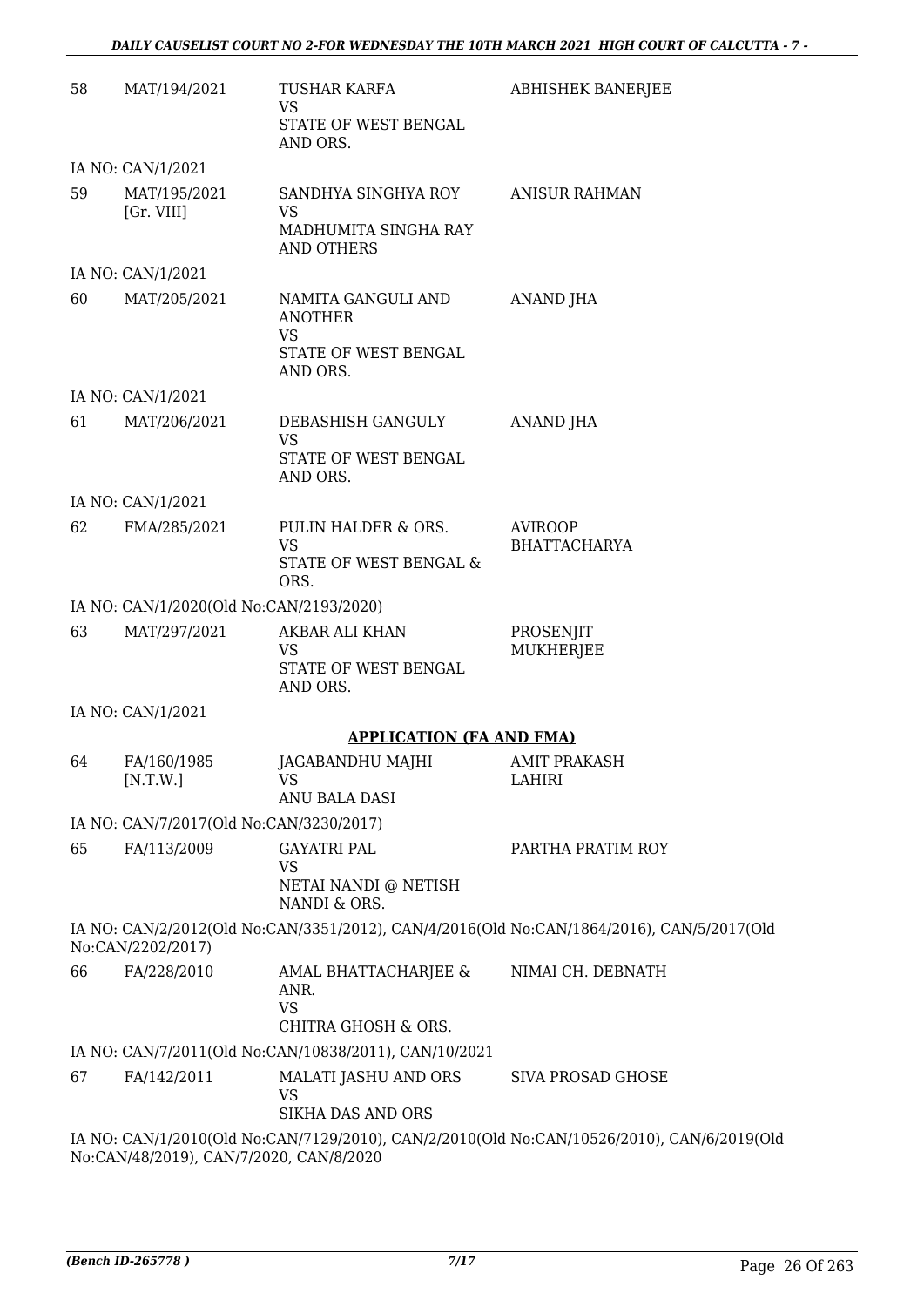| 68 | FAT/487/2012<br>[2 P.B.]                | PRIYA RANJAN NAHA<br>VS<br><b>MAMATA NAHA &amp; ORS</b>                       | <b>AJOY SANKAR</b><br><b>SANYAL</b>                                                       |  |
|----|-----------------------------------------|-------------------------------------------------------------------------------|-------------------------------------------------------------------------------------------|--|
|    |                                         |                                                                               | IA NO: CAN/4/2017(Old No:CAN/10711/2017), CAN/5/2019(Old No:CAN/1523/2019), CAN/6/2021    |  |
| 69 | FA/337/2013                             | KUMUD RANJAN JOARDAR<br><b>VS</b><br>PRITHWISH RANJAN<br><b>JOARDAR</b>       | <b>SURYA PRASAD</b><br><b>CHATTOPADHYAY</b>                                               |  |
|    | IA NO: CAN/4/2018(Old No:CAN/7510/2018) |                                                                               |                                                                                           |  |
| 70 | SAT/33/2014<br>[Restoration]            | SARADINDU SEN & ANR<br>VS<br>NARHATA GOPESWAR &<br><b>ANR</b>                 | MOLOY ROY                                                                                 |  |
|    |                                         | IA NO: CAN/2/2014(Old No:CAN/4765/2014), CAN/3/2021, CAN/4/2021               |                                                                                           |  |
| 71 | FA/11/2015<br>[N.T.W.]                  | MANOJIT BHATTACHARJEE<br>& ORS<br><b>VS</b><br><b>SUMAN GANGULY &amp; ANR</b> | AJAY DEBNATH                                                                              |  |
|    | IA NO: CAN/4/2021, CAN/5/2021           |                                                                               |                                                                                           |  |
| 72 | FAT/258/2015                            | <b>ABDUL RAUF &amp; ORS</b><br><b>VS</b><br>MD. ILLIAS & ORS                  | ANAJLI AGARWAL                                                                            |  |
|    |                                         | IA NO: CAN/1/2015(Old No:CAN/10357/2015), CAN/2/2016(Old No:CAN/2526/2016)    |                                                                                           |  |
| 73 | FA/62/2016                              | PIJUSH DEB<br><b>VS</b><br>PRANAB RANJAN DEB &<br><b>ORS</b>                  | SARMISTHA GHOSH<br>SARMA                                                                  |  |
|    |                                         | IA NO: CAN/1/2019(Old No:CAN/6331/2019), CAN/2/2020(Old No:CAN/1234/2020)     |                                                                                           |  |
| 74 | FA/212/2016                             | <b>MIRA ROY</b><br><b>VS</b><br>M/S TRIVENI HOLDINGS<br>PVT. LTD. & ORS       | R. BANERJEE                                                                               |  |
|    |                                         | No:CAN/4917/2017), CAN/4/2018(Old No:CAN/2840/2018)                           | IA NO: CAN/1/2016(Old No:CAN/8433/2016), CAN/2/2016(Old No:CAN/8584/2016), CAN/3/2017(Old |  |
| 75 | FA/64/2017                              | <b>NEJAMUDDIN &amp; ORS</b><br><b>VS</b><br>MD AFYAD (MINOR) & ORS            | DYUTIMAN BANERJEE                                                                         |  |
| 76 | FAT/445/2017<br>[11.03.2021]            | <b>BRAJ DULAL BORAL</b><br><b>VS</b><br>MADHAB CH. BORAL & ORS.               | KARTIK KR. RAY                                                                            |  |
|    | IA NO: CAN/3/2019(Old No:CAN/9413/2019) |                                                                               |                                                                                           |  |
| 77 | FAT/40/2018                             | ASHIM KUMAR HAZRA<br><b>VS</b><br>NANDA KISHOR HAZRA &<br>ANR                 | <b>SUHRID SUR</b>                                                                         |  |
|    | IA NO: CAN/1/2018(Old No:CAN/1097/2018) |                                                                               |                                                                                           |  |
| 78 | FAT/69/2018<br>[15.03.2021]             | THE STATE OF WB<br>VS<br>SUSAMA DAS & ORS.                                    | RAM CH. GUCHAIIT                                                                          |  |
|    | IA NO: CAN/2/2018(Old No:CAN/2745/2018) |                                                                               |                                                                                           |  |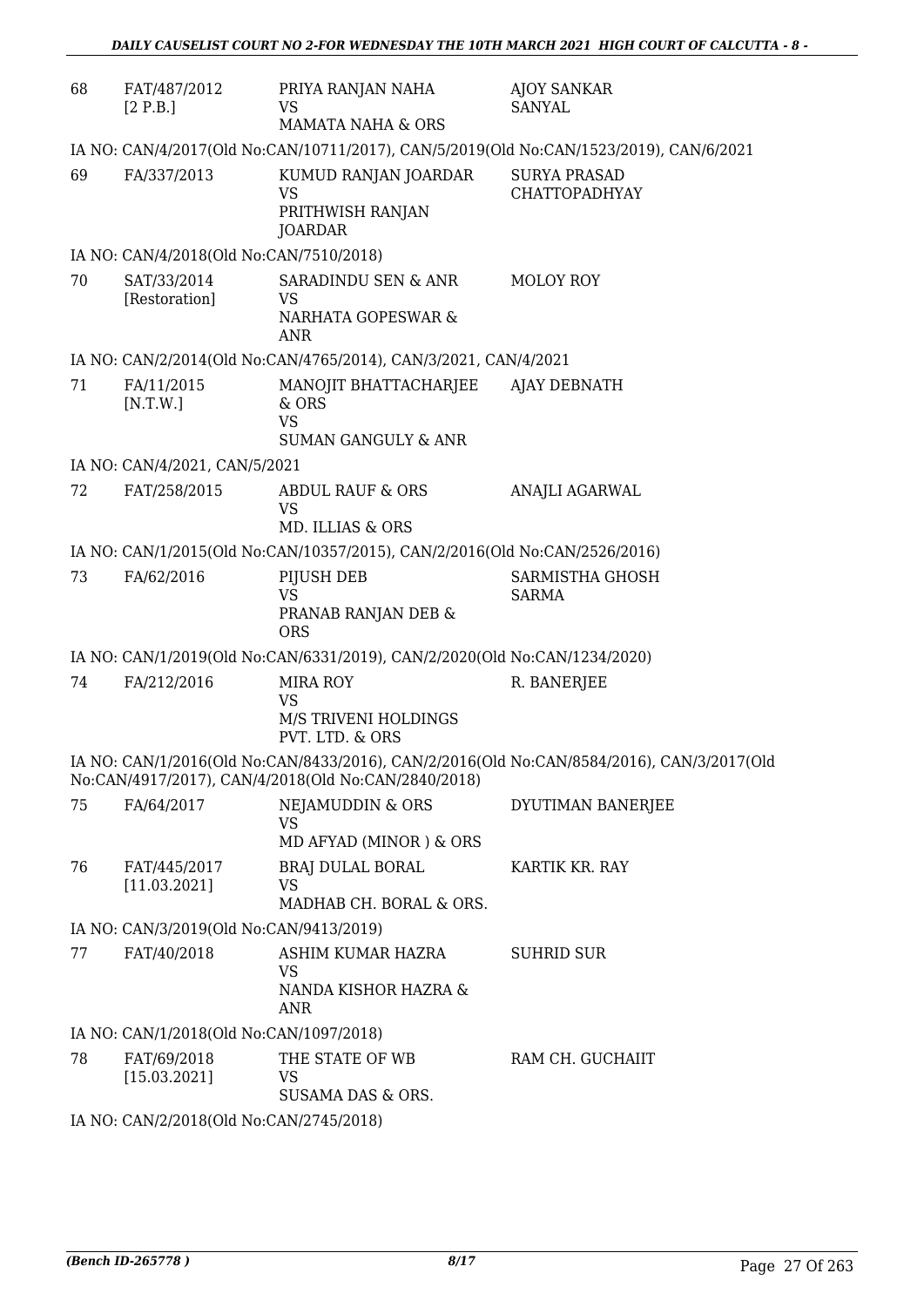| 79 | FAT/175/2018                             | SK.<br>LAKUS(DECEASED)REPTD<br>BY LEGAL HEIRS SK.<br><b>SALAUDDIN &amp; ORS</b><br><b>VS</b><br>SK. RIAJUDDIN & ORS | RAJARSHI HALDER                                                                           |
|----|------------------------------------------|---------------------------------------------------------------------------------------------------------------------|-------------------------------------------------------------------------------------------|
|    | No:CAN/11742/2019)                       |                                                                                                                     | IA NO: CAN/1/2018(Old No:CAN/2198/2018), CAN/2/2018(Old No:CAN/2202/2018), CAN/3/2019(Old |
| 80 | FMAT/275/2018                            | PETRA STARKE<br>VS<br>BIKRAM YOGA COLLEGE OF<br><b>INDIA LP &amp; ORS</b>                                           | <b>V WADEHRA</b>                                                                          |
|    |                                          | IA NO: CAN/1/2018(Old No:CAN/3615/2018), CAN/3/2019(Old No:CAN/7223/2019)                                           |                                                                                           |
| 81 | FAT/316/2018                             | LEGAL HEIRS OF LATE<br>KANU SHARMA ,ASHA<br><b>SHARMA &amp; ANR</b><br><b>VS</b><br>NAKUL SHARMA                    | <b>SUBRATA GHOSH</b>                                                                      |
|    | IA NO: CAN/1/2019(Old No:CAN/9789/2019)  |                                                                                                                     |                                                                                           |
| 82 | FMAT/840/2018                            | <b>JYOTIRINDRA</b><br>CHATTOPADHYAY<br>VS<br>GYANENDRA CHANDRA<br><b>CHATTOPADHYAY&amp; ORS</b>                     | <b>AVIROOP</b><br><b>BHATTACHARYA</b>                                                     |
|    | IA NO: CAN/1/2018(Old No:CAN/6829/2018)  |                                                                                                                     |                                                                                           |
| 83 | FA/133/2019                              | MITA RANI BASAK @ MITA<br><b>RANI BASAK &amp; ORS</b><br><b>VS</b>                                                  | <b>BIBHASADITYA</b><br><b>CHAKRABARTY</b>                                                 |
|    |                                          | PRABHAT KUMAR BASAK                                                                                                 |                                                                                           |
|    | IA NO: CAN/1/2019(Old No:CAN/3961/2019)  |                                                                                                                     |                                                                                           |
| 84 | FA/134/2019                              | <b>TABU SEKH</b><br>VS<br>AMENA BIBI & ORS                                                                          | SARBENDU SINGH                                                                            |
|    | IA NO: CAN/1/2019(Old No:CAN/6994/2019)  |                                                                                                                     |                                                                                           |
| 85 | FAT/304/2019                             | <b>SUJATA DHAR</b><br><b>VS</b><br>RANJIT KR. DHAR                                                                  | SIDDHARTHA<br><b>GOSWAMI</b>                                                              |
|    | IA NO: CAN/1/2019(Old No:CAN/11257/2019) |                                                                                                                     |                                                                                           |
| 86 | FAT/346/2019                             | <b>IBRAHIM &amp; ORS</b><br><b>VS</b><br><b>ABID &amp; ORS</b>                                                      | MD. M. NAZAR<br><b>CHOWDHURY</b>                                                          |
|    |                                          | IA NO: CAN/1/2019(Old No:CAN/9707/2019), CAN/2/2019(Old No:CAN/9788/2019)                                           |                                                                                           |
| 87 | FAT/412/2019<br>[N.T.W.]                 | RAMESH KUMAR SINGH &<br><b>ORS</b><br><b>VS</b>                                                                     | <b>SOURAV ROY</b>                                                                         |
|    |                                          | KASHI NATH SINGH & ORS                                                                                              |                                                                                           |
|    |                                          | IA NO: CAN/1/2019(Old No:CAN/9236/2019), CAN/2/2021                                                                 |                                                                                           |
| 88 | FAT/476/2019                             | <b>BAHUBALI ESTATES LTD</b><br><b>VS</b><br>SEWNARAYAN KHUBCHAND<br>& ORS                                           | <b>AVIRUP CHATTERJEE</b>                                                                  |
|    |                                          | IA NO: CAN/1/2020(Old No:CAN/2974/2020), CAN/2/2020(Old No:CAN/2975/2020)                                           |                                                                                           |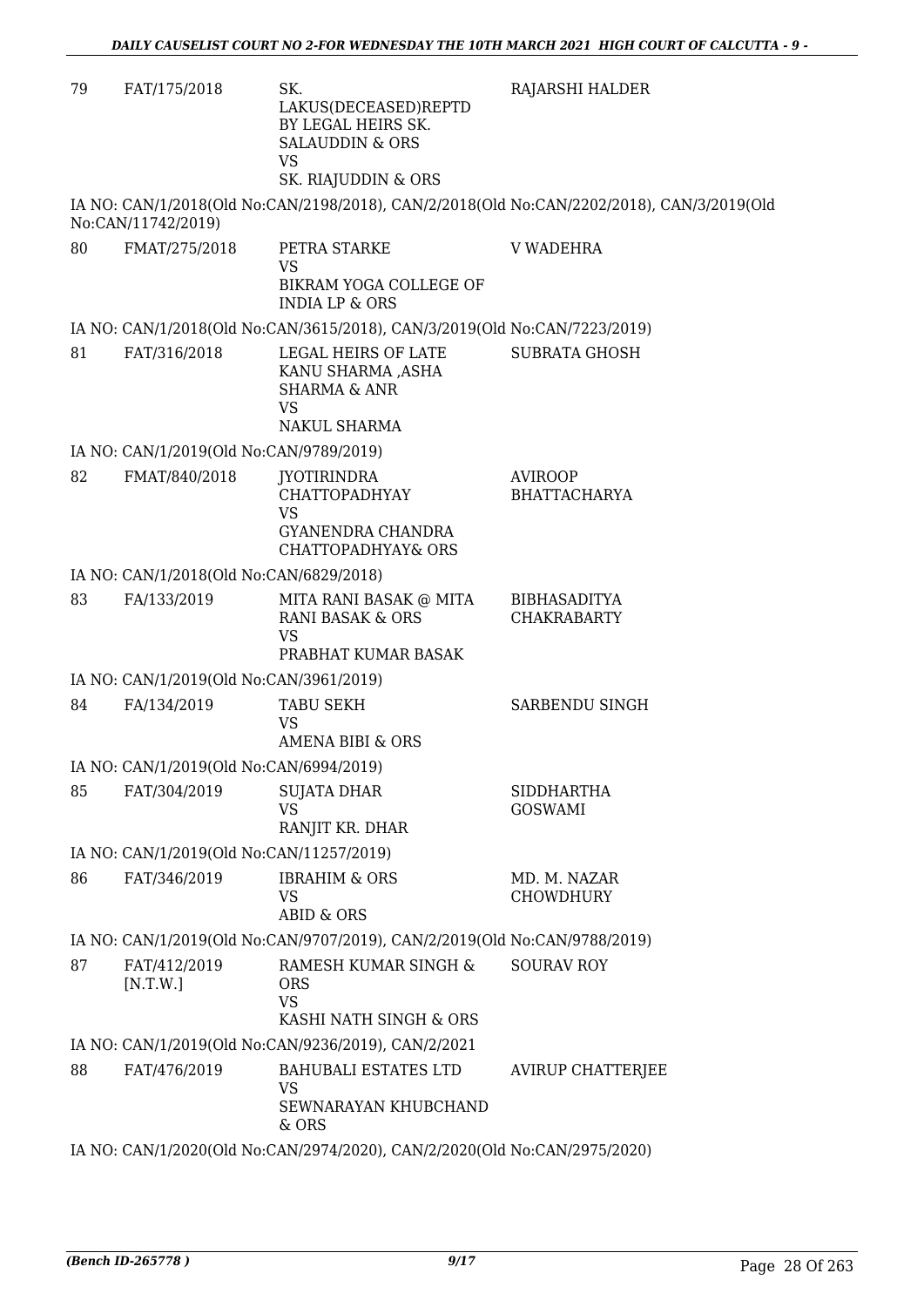| 89 | FAT/621/2019                              | BIDIT KUMAR CHATTERJEE<br>VS<br>AMRIT MUKHOPADHYAY &<br>ANR                                               | <b>JAYANTA BANERJEE</b>                 |
|----|-------------------------------------------|-----------------------------------------------------------------------------------------------------------|-----------------------------------------|
|    | IA NO: CAN/1/2020, CAN/2/2020             |                                                                                                           |                                         |
| 90 | FMAT/1308/2019                            | BENAGL HOMEOPATHIC<br>MEDICAL COLLEGE &<br><b>HOSPITAL</b><br>VS<br><b>BIPLAB KUMAR BISWAS</b>            | DEBLINA CHATTARAJ                       |
|    | IA NO: CAN/1/2019(Old No:CAN/12303/2019)  |                                                                                                           |                                         |
| 91 | FAT/62/2020                               | KANIZ FATIMA & ORS<br>VS<br><b>HAROON RASHID &amp; ORS</b>                                                | ATREYEE DE<br><b>GANGULY</b>            |
|    |                                           | IA NO: CAN/1/2020(Old No:CAN/1438/2020), CAN/2/2021, CAN/3/2021                                           |                                         |
| 92 | FMAT/113/2020                             | <b>GOPAL MUKHERJEE</b><br><b>VS</b><br>SITARAM MUKHERJEE &<br>ORS.                                        | <b>SANTIMAY</b><br><b>BHATTACHARYYA</b> |
|    | IA NO: CAN/1/2020(Old No:CAN/1091/2020)   |                                                                                                           |                                         |
| 93 | FAT/132/2020<br>(Defective)               | MANJU BANDOPADHYAY &<br>ORS.<br><b>VS</b><br>PARUL CHAKRABORTY                                            | SUPRATIK SYAMAL                         |
|    |                                           | IA NO: CAN/1/2020(Old No:CAN/2827/2020), CAN/2/2020(Old No:CAN/2828/2020)                                 |                                         |
| 94 | FAT/140/2020<br>(Defective)               | THE STATE OF WEST<br>BENGAL REP BY LAND<br><b>ACQUISTION COLLECTOR</b><br><b>VS</b><br>ANIRUDDHA BANERJEE | <b>ANIRUDDHA SEN</b>                    |
|    |                                           | IA NO: CAN/1/2020(Old No:CAN/2944/2020), CAN/2/2020(Old No:CAN/2946/2020)                                 |                                         |
| 95 | FAT/262/2020                              | <b>BASUDEB DAS</b><br><b>VS</b><br><b>JHARNA ROY</b>                                                      | DEBABRATA DAS<br><b>GUPTA</b>           |
|    | IA NO: CAN/1/2020, CAN/2/2020, CAN/3/2020 |                                                                                                           |                                         |
| 96 | FAT/325/2020<br>[Defective]               | AMAL CHANDRA SARKAR<br>VS<br>MIRA GOPE ALIAS MIRA<br><b>SARKAR AND ANR</b>                                | BIRENDRA KUMAR<br>JHA                   |
|    | IA NO: CAN/1/2020                         |                                                                                                           |                                         |
| 97 | FAT/333/2020                              | NASIM MONDAL AND ORS<br>VS.<br>SHIPRA CHOWDHURY AND<br><b>ANR</b>                                         | PRIYAKSHI BANERJEE                      |
|    | IA NO: CAN/1/2021, CAN/2/2021             |                                                                                                           |                                         |
| 98 | FMAT/504/2020                             | M/S S.S. ENTERPRISES<br>VS<br>KRISHNA RANJAN<br><b>CHAKRABORTY</b>                                        | ARIF ALI                                |

IA NO: CAN/1/2020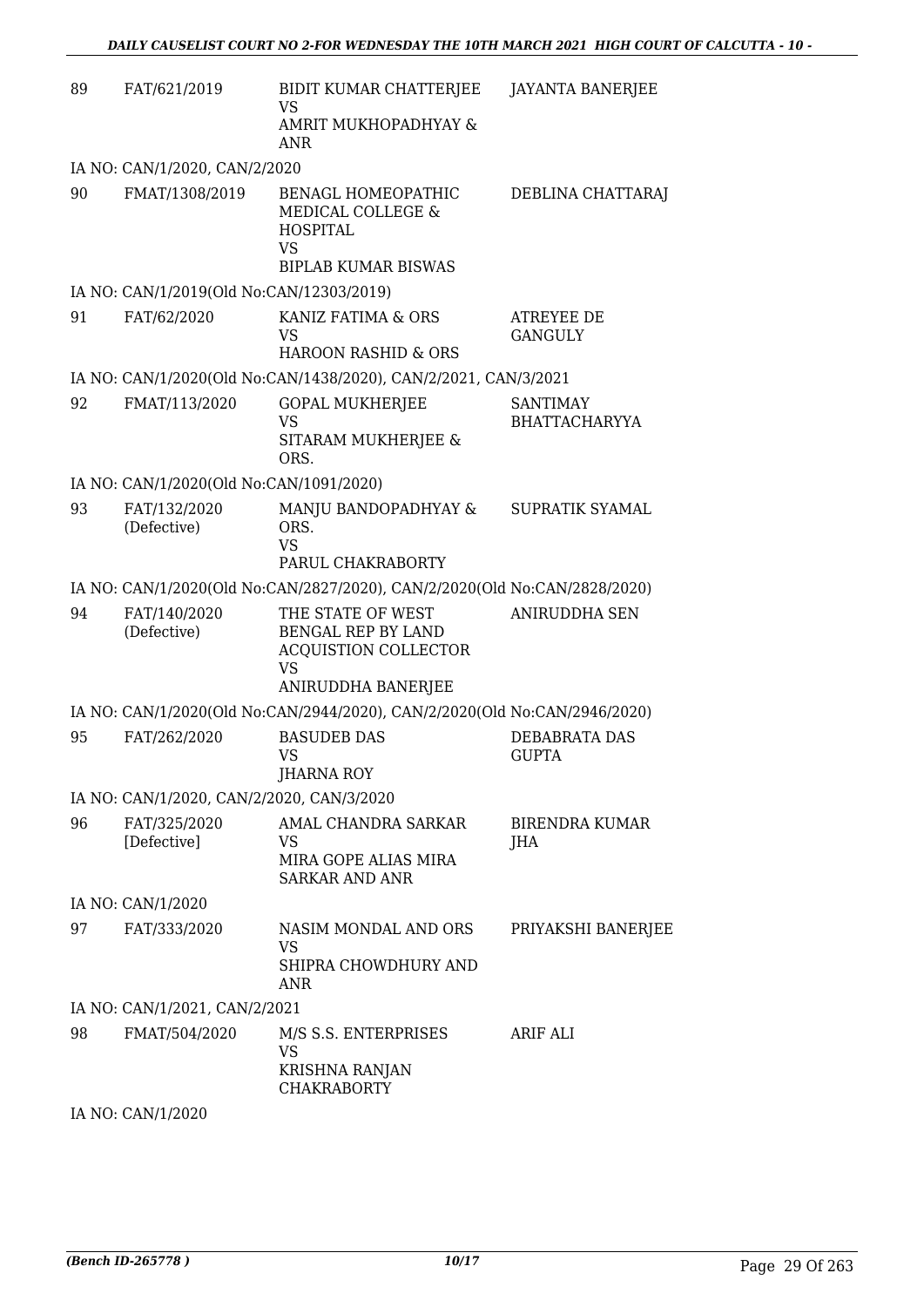| 99  | FMA/586/2020                                                   | <b>SMT ARATI AGARWAL &amp;</b><br><b>ORS</b><br><b>VS</b><br>AMOD KUMAR AGARWAL&<br><b>ORS</b>          | <b>KAUSTAV</b><br><b>BHATTACHARYA</b>                                                     |
|-----|----------------------------------------------------------------|---------------------------------------------------------------------------------------------------------|-------------------------------------------------------------------------------------------|
|     | IA NO: CAN/1/2019(Old No:CAN/10653/2019)                       |                                                                                                         |                                                                                           |
| 100 | FAT/5/2021                                                     | <b>GOUR MOHAN BOSE</b><br><b>VS</b><br><b>TAPAN BOSE</b>                                                | DIPAK DEY                                                                                 |
|     | IA NO: CAN/1/2021                                              |                                                                                                         |                                                                                           |
| 101 | FA/15/2021                                                     | SMT RUPALI DATTA<br>VS<br>SWAPAN KR LAHA & ORS                                                          | S BHATTACHARYA                                                                            |
| 102 | FMAT/199/2021                                                  | SOMNATH SANYAL                                                                                          | <b>ASHIM KUMAR</b>                                                                        |
|     | [Defective]                                                    | <b>VS</b><br>MINATI MUKHERJEE<br>(BARTOLA)                                                              | <b>CHATTERJEE</b>                                                                         |
|     | IA NO: CAN/1/2021, CAN/2/2021                                  |                                                                                                         |                                                                                           |
|     |                                                                | <b>FOR HEARING</b>                                                                                      |                                                                                           |
| 103 | FA/180/2010<br>$[Pt I + II + 2 PB + 4 VS]$<br>LCR+one tin box] | PRABIR DAS & ANR<br>KINU RAM MONDAL                                                                     | NITAI CH. SAHA                                                                            |
|     |                                                                |                                                                                                         | IA NO: CAN/2/2016(Old No:CAN/3668/2016), CAN/3/2018(Old No:CAN/9485/2018), CAN/4/2020     |
| 104 | FAT/321/2011<br>$[Pt I + II + 2 P.B.]$                         | SANDHYA SARKAR<br>VS<br>PRASANTA DAS & ORS                                                              | <b>JAYDIP BASU</b>                                                                        |
|     | No:CAN/6463/2017)                                              |                                                                                                         | IA NO: CAN/1/2011(Old No:CAN/8352/2011), CAN/2/2012(Old No:CAN/511/2012), CAN/3/2017(Old  |
| 105 | FA/344/2014<br>$[Pt I+II+4LCR+6]$<br>PB]                       | <b>SONA MAJUMDER</b><br>VS<br>KISHORI LAL AGARWAL &<br><b>ANR</b>                                       | <b>ARNAB</b><br><b>CHAKRABORTY</b>                                                        |
|     | IA NO: CAN/5/2020                                              |                                                                                                         |                                                                                           |
| 106 | FA/10/2015<br>$[Pt I+4+LCR+2 PB]$ ORS                          | SMT PRANATI GHOSH &<br><b>VS</b><br><b>ANIL KUMAR GHOSH</b>                                             | ASHIS KUMAR DUTTA                                                                         |
| 107 | FAT/287/2015<br>$(6$ PB + 2 files of<br>LCR)                   | THE EXECUTIVE OFFICER,<br>BURDWAN DEV.<br><b>AUTHORITY</b><br>VS                                        | <b>SANCHARI</b><br><b>CHAKRABORTY</b>                                                     |
|     |                                                                | KHONDEKAR HEFAZUL<br>KARIM & ANR                                                                        |                                                                                           |
|     |                                                                | IA NO: CAN/2/2015(Old No:CAN/6062/2015), CAN/3/2019(Old No:CAN/5106/2019)                               |                                                                                           |
|     | wt108 FAT/190/2015                                             | THE EXECUTIVE OFFICER,<br>BURDWAN DEVELOPMENT<br><b>AUTHORITY</b><br><b>VS</b><br>UDAY KUMAR SAIN & ANR | <b>SANCHARI</b><br><b>CHAKRABORTY</b>                                                     |
|     |                                                                |                                                                                                         | IA NO: CAN/2/2015(Old No:CAN/4291/2015), CAN/6/2019(Old No:CAN/5110/2019), CAN/7/2019(Old |

No:CAN/8772/2019)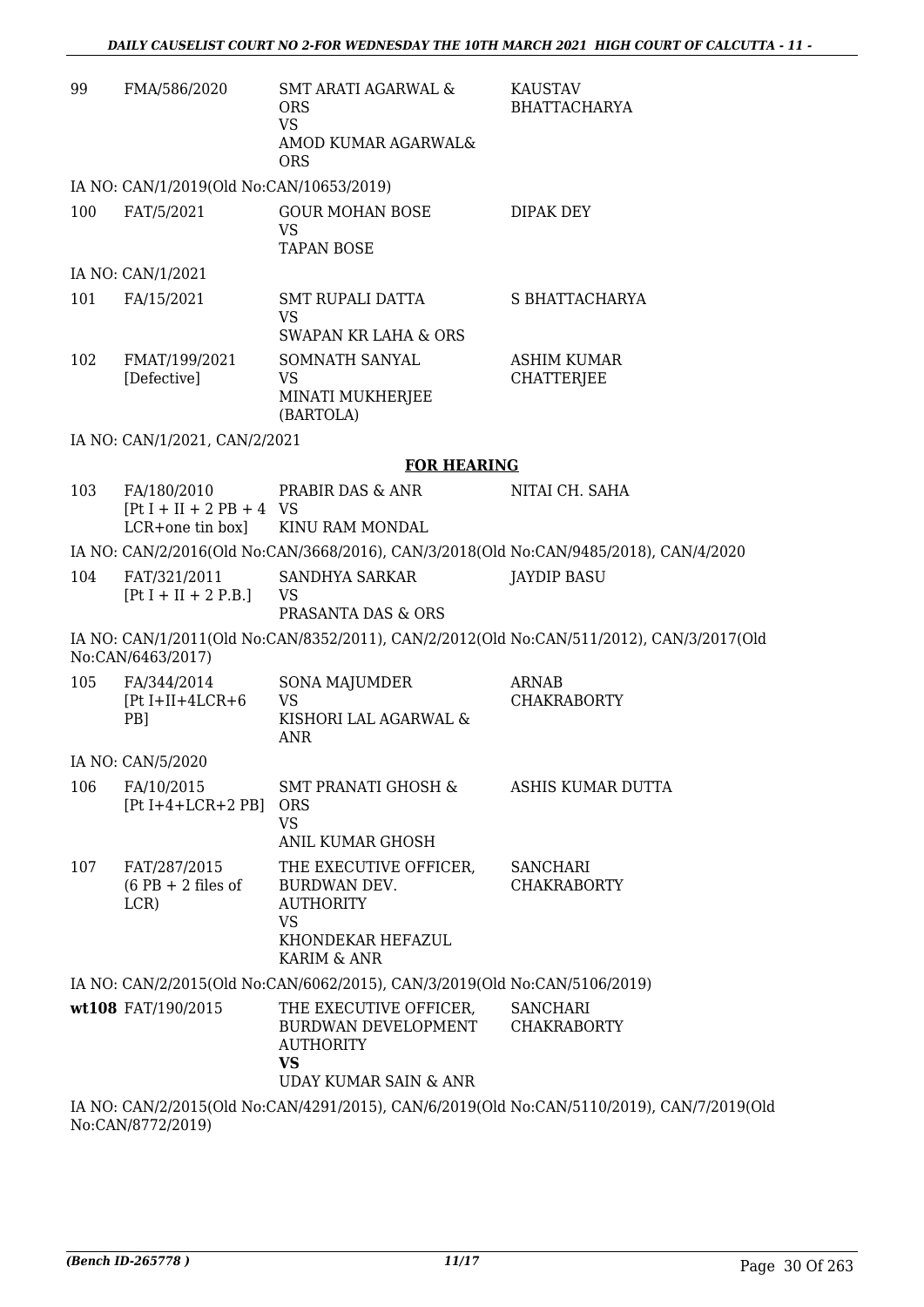|     | wt109 FAT/524/2012                                                         | THE EX. OFFICER,<br>BURDWAN DEVP.<br><b>AUTHORITY</b><br><b>VS</b><br><b>ABDUL ALIM</b>                                        | <b>KBS MAHAPATRA</b>                                                                                                                                                                 |
|-----|----------------------------------------------------------------------------|--------------------------------------------------------------------------------------------------------------------------------|--------------------------------------------------------------------------------------------------------------------------------------------------------------------------------------|
|     | No:CAN/8306/2019)                                                          |                                                                                                                                | IA NO: CAN/1/2017(Old No:CAN/3193/2017), CAN/2/2019(Old No:CAN/4725/2019), CAN/3/2019(Old                                                                                            |
|     | wt110 FAT/587/2014                                                         | BURDWAN DEVELOPMENT<br><b>AUTHORITY</b><br><b>VS</b><br>ANOWAR ALI & ORS                                                       | <b>SANCHARI</b><br><b>CHAKRABORTY</b>                                                                                                                                                |
|     | CAN/8/2019(Old No:CAN/8307/2019)                                           |                                                                                                                                | IA NO: CAN/2/2014(Old No:CAN/12051/2014), CAN/3/2014(Old No:CAN/12476/2014), CAN/4/2015(Old<br>No:CAN/41/2015), CAN/5/2015(Old No:CAN/10469/2015), CAN/7/2019(Old No:CAN/4726/2019), |
| 111 | FA/144/2017<br>$(Pt I + II + 6 PB + LCR VS)$<br>+one yellow cover<br>file) | PUNJAB & SIND BANK<br>M/S. CHAINRUP<br><b>SAMPATRAM</b>                                                                        | RAMESH CH. PRUSTI                                                                                                                                                                    |
|     | IA NO: CAN/1/2016(Old No:CAN/1198/2016)                                    |                                                                                                                                |                                                                                                                                                                                      |
| 112 | FA/147/2017<br>$[Pt I + 3 LCR + 1 tin VS]$<br>$box + 4 P.B]$               | AJOY KUMAR SAHA<br>VISHNUPUR ELECTRI<br><b>SUPPLY &amp; INDUSTRIAL</b><br>DEV. CO. LTD&ORS                                     | <b>SAUNAK</b><br><b>BHATTACHARYYA</b>                                                                                                                                                |
|     |                                                                            | IA NO: CAN/1/2017(Old No:CAN/812/2017), CAN/2/2017(Old No:CAN/817/2017)                                                        |                                                                                                                                                                                      |
| 113 | FAT/79/2019                                                                | KALABARAN SHIT & ORS<br><b>VS</b><br>NILANJAN KUNDU & ORS                                                                      | <b>SOUNAK</b><br><b>BHATTACHARYA</b>                                                                                                                                                 |
|     | IA NO: CAN/1/2019(Old No:CAN/1942/2019)                                    |                                                                                                                                |                                                                                                                                                                                      |
| 114 | FAT/170/2019<br>$(4$ PBs + 4LCR+ One ORS.<br>Blue Cover File)              | BIJOYA LAXMI PARUI &<br><b>VS</b><br>DR.RAJENDRANATH PARUI<br>& ORS.                                                           | <b>SUKANTA DAS</b>                                                                                                                                                                   |
|     |                                                                            | IA NO: CAN/3/2020(Old No:CAN/5267/2020), CAN/4/2020(Old No:CAN/5268/2020)                                                      |                                                                                                                                                                                      |
|     | wt115 FAT/44/2018                                                          | A. NATH PARUI SINCE<br>DECEASD REP. BY BIJOYA<br><b>LAXMI PARUI &amp; ORS</b><br><b>VS</b><br>DE. RAJENDRA NATH PARUI<br>& ORS | <b>ARUP KUMAR</b><br><b>CHATTERJEE</b>                                                                                                                                               |
|     | IA NO: CAN/1/2018(Old No:CAN/1227/2018)                                    |                                                                                                                                |                                                                                                                                                                                      |
|     |                                                                            | <b>ANTICIPATORY BAIL</b>                                                                                                       |                                                                                                                                                                                      |
| 116 | CRM/10979/2020                                                             | MD MEHEDI HASAN AND<br>ANR<br><b>VS</b><br>State of West Bengal                                                                | Ali Ahsan Alamgir                                                                                                                                                                    |
| 117 | CRM/10981/2020                                                             | <b>ANISUR ISLAM</b><br>MANDAL@AMUNUL ISLAM<br><b>VS</b><br>State of West Bengal                                                | <b>BUSRA KHATUN</b>                                                                                                                                                                  |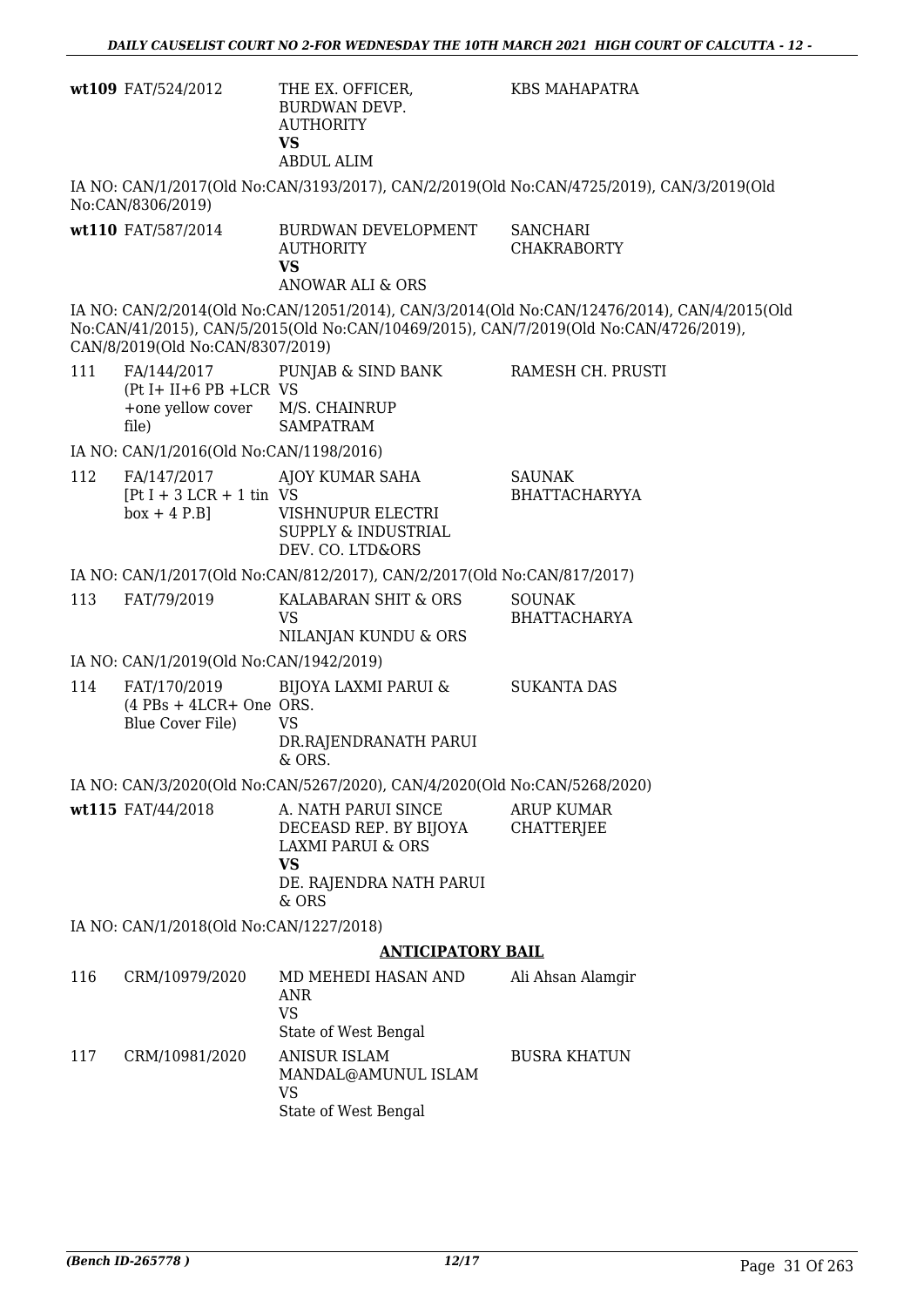| 118 | CRM/10984/2020 | SK ABU TAHER @ SK<br><b>MATAB FARIYAR</b><br>VS<br>State of West Bengal                     | <b>SAFDAR AZAM</b>                  |
|-----|----------------|---------------------------------------------------------------------------------------------|-------------------------------------|
| 119 | CRM/10985/2020 | MALA<br>DEBNATH@MALABATI<br>DEBNATH(BASAK) AND ANR<br><b>VS</b><br>State of West Bengal     | <b>BUSRA KHATUN</b>                 |
| 120 | CRM/10986/2020 | <b>SAMARESH NANDI</b><br><b>VS</b><br>State of West Bengal                                  | <b>SUMAN DAS</b><br><b>ADHIKARY</b> |
| 121 | CRM/10988/2020 | SAIFUDDIN BHUNIA AND<br><b>ORS</b><br><b>VS</b><br>State of West Bengal                     | SIDDARTHA SARKAR                    |
| 122 | CRM/10989/2020 | PANCHU GHOSH AND ORS<br><b>VS</b><br>State of West Bengal                                   | PARTHA SARATHI<br><b>DAS</b>        |
| 123 | CRM/10992/2020 | <b>BALARAM SAHA</b><br><b>VS</b><br>State of West Bengal                                    | SOUPAL CHATTERJEE                   |
| 124 | CRM/10993/2020 | MITHILESH KUMAR<br><b>VS</b><br>State of West Bengal                                        | SANJIB DUTTA                        |
| 125 | CRM/10996/2020 | subir pal<br><b>VS</b><br>State of West Bengal                                              | PRIYA DEY                           |
| 126 | CRM/10997/2020 | KHOKON DAS AND ANR<br><b>VS</b><br>THE STATE OF WEST<br><b>BENGAL</b>                       | SK. SAHJAHAN ALI                    |
| 127 | CRM/11000/2020 | EJABUL SK AND ANR<br>VS<br>State of West Bengal                                             | MRITYUNJOY<br><b>CHATTERJEE</b>     |
| 128 | CRM/11001/2020 | sabuj sk.<br>VS<br>State of West Bengal                                                     | <b>MANAS KUMAR DAS</b>              |
| 129 | CRM/11002/2020 | AMZAD SK @ AMJAD<br><b>MANDAL ANR ANR</b><br><b>VS</b><br>State of West Bengal              | MD GOLAM NURE<br><b>IMROHI</b>      |
| 130 | CRM/11003/2020 | RAMEN SWARNAKAR AND<br>ANR.<br><b>VS</b><br>State of West Bengal                            | RAJENDRA BANERJEE                   |
| 131 | CRM/11008/2020 | PRANAB KUMAR MAITY @<br>PRANAB MAITY @ PRONAB<br><b>MAITY</b><br>VS<br>State of West Bengal | SANANDA<br><b>BHATTACHARYYA</b>     |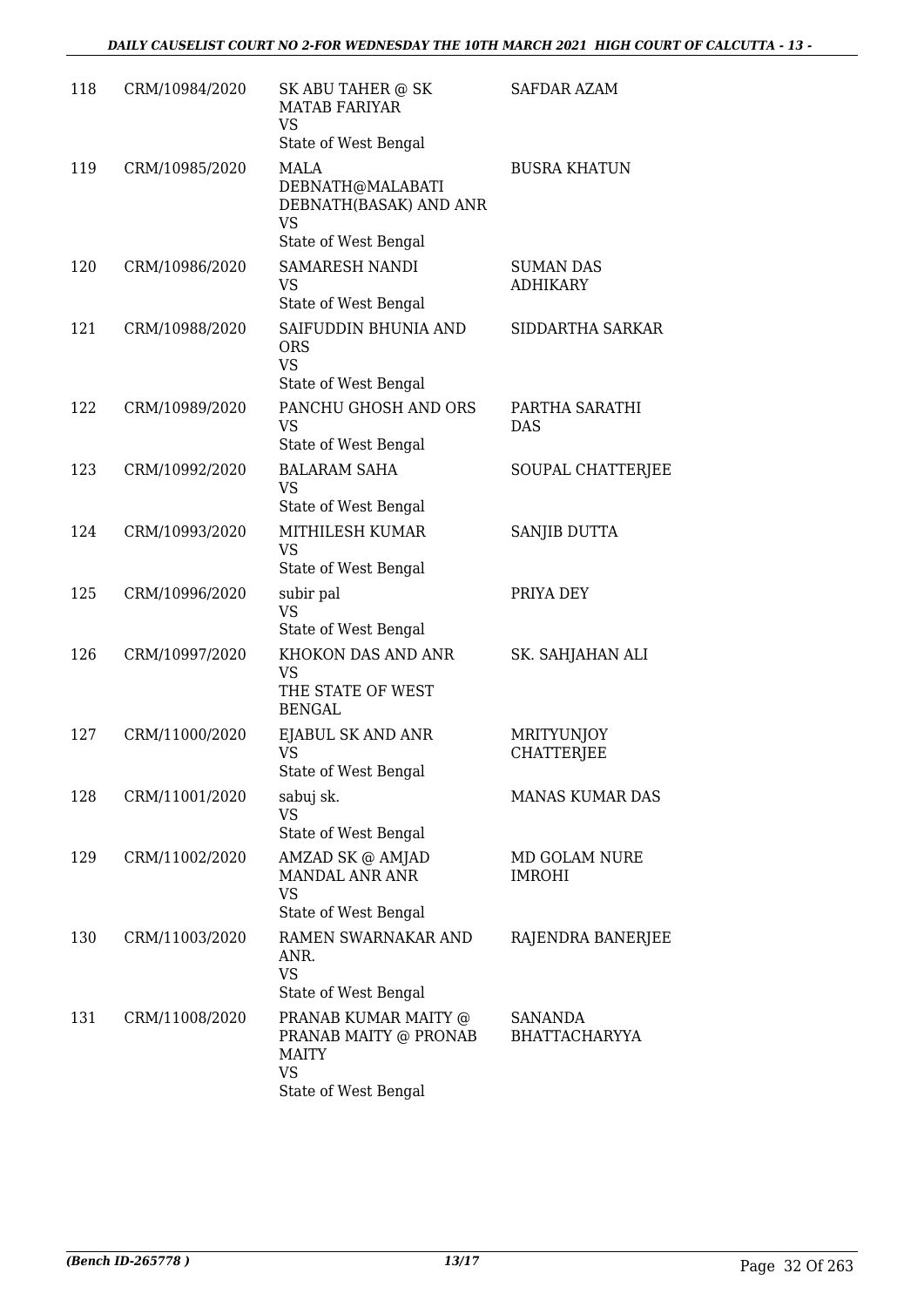| 132 | CRM/11009/2020 | ARINDAM BANERJEE AND<br><b>OTHERS</b><br><b>VS</b><br>State of West Bengal     | <b>SANDIP KUMAR</b><br><b>BHATTACHARYA</b> |
|-----|----------------|--------------------------------------------------------------------------------|--------------------------------------------|
| 133 | CRM/11010/2020 | RAHUL SINGH<br>VS<br>State of West Bengal                                      | <b>AMRIN KHATOON</b>                       |
| 134 | CRM/11011/2020 | <b>MUSTAKIM SK</b><br><b>VS</b><br>State of West Bengal                        | MRITYUNJOY<br><b>CHATTERJEE</b>            |
| 135 | CRM/11014/2020 | <b>SADU BIBI AND ORS</b><br>VS<br>State of West Bengal                         | <b>MIR ANOWAR</b>                          |
| 136 | CRM/11018/2020 | LAXMAN @ LAKSHMAN<br><b>SINGH AND ORS</b><br><b>VS</b><br>State of West Bengal | NAVANIL DE                                 |
| 137 | CRM/11026/2020 | AJIMUDDIN SARDAR @ TAJU<br><b>VS</b><br>State of West Bengal                   | <b>MAZHAR HOSSAIN</b><br>CHOWDHURY         |
| 138 | CRM/11032/2020 | KHOKAN DEBNATH AND<br><b>ANR</b><br><b>VS</b><br>State of West Bengal          | PRONOJIT ROY                               |
| 139 | CRM/11034/2020 | SAMSER CHOWDHURY @<br><b>CHAUDHURI</b><br><b>VS</b><br>State of West Bengal    | <b>BUSRA KHATOON</b>                       |
| 140 | CRM/11035/2020 | rahul kuddus molla@kuddus<br>molla<br><b>VS</b><br>State of West Bengal        | PRABIR KR.<br><b>BANERJEE</b>              |
| 141 | CRM/11036/2020 | PARAN GAZI AND ORS<br><b>VS</b><br>State of West Bengal                        | <b>JANNAT UL FIRDOUS</b>                   |
| 142 | CRM/11037/2020 | <b>SUJAN SAHA</b><br>VS<br>State of West Bengal                                | ABHINABA DAN                               |
| 143 | CRM/11039/2020 | SUJIT JANA @SUJIT KUMAR<br><b>JANA</b><br><b>VS</b><br>State of West Bengal    | ARGHYA<br>CHAKRABORTI                      |
| 144 | CRM/11042/2020 | <b>SWAPAN BISWAS</b><br>VS<br>State of West Bengal                             | <b>SARTHAK BURMAN</b>                      |
| 145 | CRM/11043/2020 | SHIVAJI SINGH @ SHIWJI<br><b>SINGH</b><br><b>VS</b><br>State of West Bengal    | DEBANSHU GHORAI                            |
| 146 | CRM/11049/2020 | KARTICK MONDAL@KARTIK<br><b>MANDAL</b><br><b>VS</b><br>State of West Bengal    | <b>SUMAN</b><br><b>CHAKRABORTY</b>         |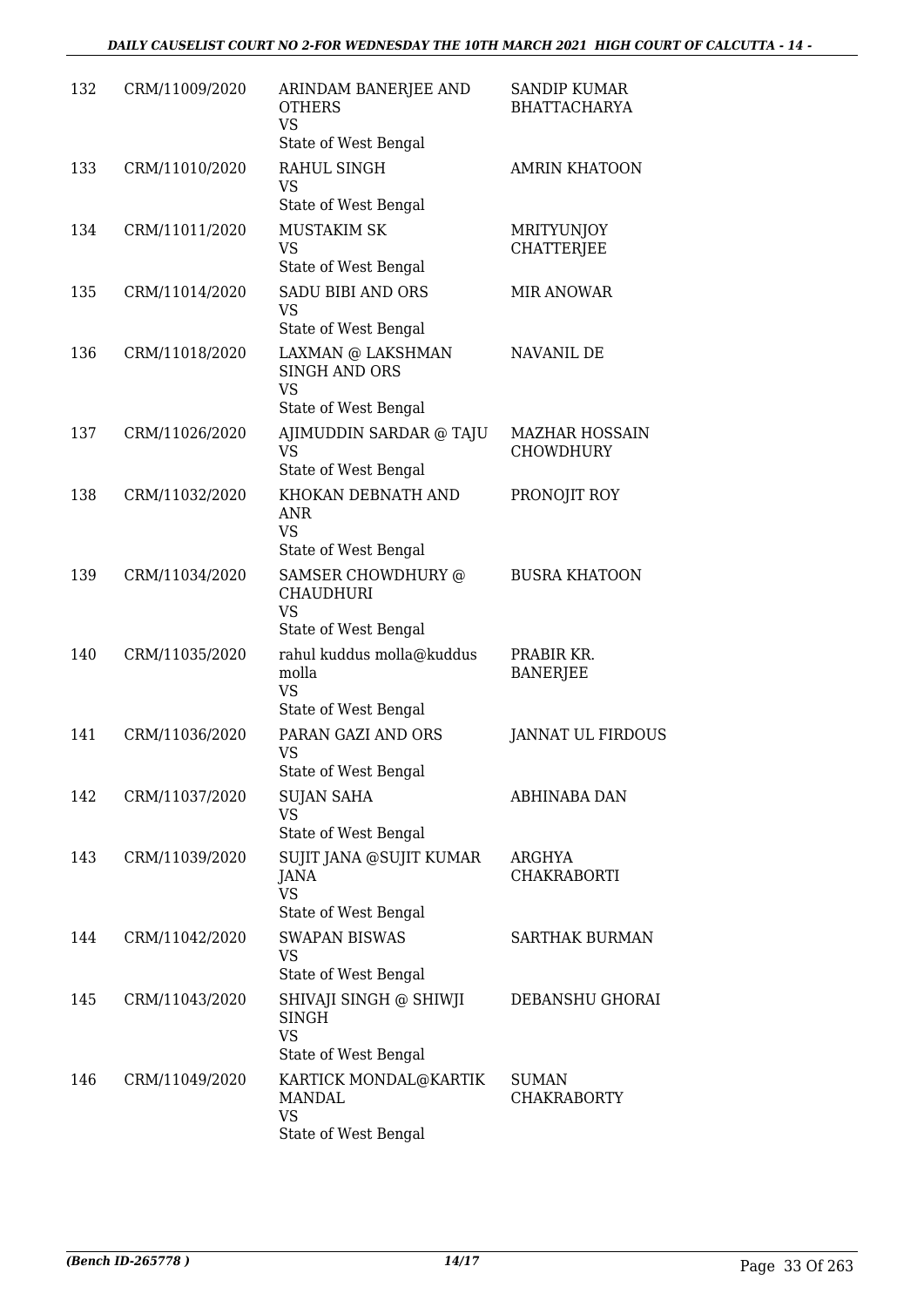| 147 | CRM/11051/2020 | HAWA BIBI@HAWA KHATUN<br><b>AND ORS</b><br><b>VS</b><br>State of West Bengal                        | <b>MRITYUNJOY</b><br><b>CHATTEERJEE</b> |
|-----|----------------|-----------------------------------------------------------------------------------------------------|-----------------------------------------|
| 148 | CRM/11053/2020 | <b>RAM SARKAR AND ORS</b><br>VS<br>State of West Bengal                                             | <b>ASIF DEWAN</b>                       |
| 149 | CRM/11055/2020 | MARIYAM BEWA AND ANR<br><b>VS</b><br>State of West Bengal                                           | <b>ASIF DEWAN</b>                       |
| 150 | CRM/11056/2020 | <b>SHANKAR MALLIK AND ORS</b><br><b>VS</b><br>State of West Bengal                                  | <b>SANJIB MITRA</b>                     |
| 151 | CRM/11057/2020 | MAHAMAD EJAZ AHAMED<br>ALI@MD EJAJ AHAMED<br>ALI@BABAI AND ORS<br><b>VS</b><br>State of West Bengal | <b>AMARNATH SUKUL</b>                   |
| 152 | CRM/11060/2020 | KALU SK @ INTAJUL SK<br><b>AND ORS</b><br><b>VS</b><br>State of West Bengal                         | <b>TAPODIP GUPTA</b>                    |
| 153 | CRM/11061/2020 | AINUDDIN SARKAR AND<br><b>ORS</b><br><b>VS</b><br>State of West Bengal                              | Jeenia Rudra                            |
| 154 | CRM/11062/2020 | RAJA ROY CHOWDHURY<br><b>VS</b><br>State of West Bengal                                             | <b>SUMAN DE</b>                         |
| 155 | CRM/11063/2020 | KUSHAL GOEL<br><b>VS</b><br>THE STATE OF WEST<br><b>BENGAL</b>                                      | <b>AMRIN KHATOON</b>                    |
| 156 | CRM/11064/2020 | RAJJAK MONDAL@RAJJAK<br>ALI MONDAL AND ORS<br>VS<br>State of West Bengal                            | TAPODIP GUPTA                           |
| 157 | CRM/11065/2020 | <b>SUSANTA SARKAR @</b><br><b>SUSHAN AND ORS</b><br><b>VS</b><br>State of West Bengal               | Jeenia Rudra                            |
| 158 | CRM/11066/2020 | MATLEUDDIN @<br>MOTALEUDDIN MONDAL<br>AND ORS<br><b>VS</b><br>State of West Bengal                  | Jeenia Rudra                            |
| 159 | CRM/11067/2020 | KRISHNENDU BISWAS<br>VS<br>State of West Bengal                                                     | BAPIN BAIDYA                            |
| 160 | CRM/11071/2020 | ANKUR GHOSH<br><b>VS</b><br>State of West Bengal                                                    | <b>SUMAN</b><br><b>CHAKRABORTY</b>      |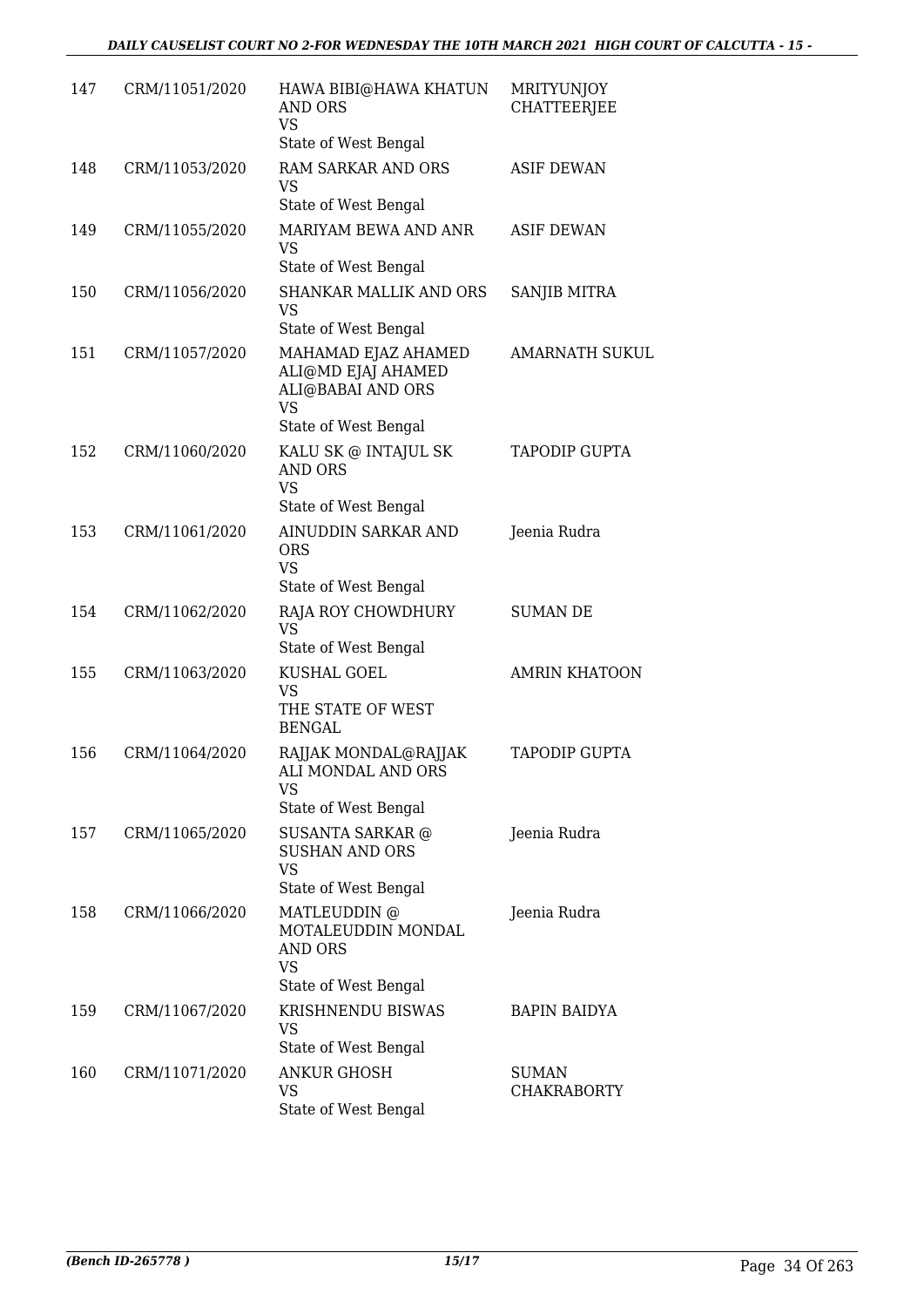#### *DAILY CAUSELIST COURT NO 2-FOR WEDNESDAY THE 10TH MARCH 2021 HIGH COURT OF CALCUTTA - 16 -*

| 161 | CRM/11072/2020 | <b>MRINAL DHAR</b><br>VS<br>State of West Bengal                                                         | PRIYA CHAKRABORTY                       |
|-----|----------------|----------------------------------------------------------------------------------------------------------|-----------------------------------------|
| 162 | CRM/11073/2020 | AMIR ALI GAZI AND ORS<br>VS<br>State of West Bengal                                                      | <b>SULTAN AHMED</b><br>MONDAL           |
| 163 | CRM/11075/2020 | <b>MITA DAS</b><br><b>VS</b><br>State of West Bengal                                                     | AJAY GAGGAR                             |
| 164 | CRM/11077/2020 | DEBASISH ROY<br><b>VS</b><br>State of West Bengal                                                        | <b>ADITYA TIWARI</b>                    |
| 165 | CRM/11078/2020 | PRATAP BISWAS AND ANR<br><b>VS</b><br>State of West Bengal                                               | <b>KARABI ROY</b>                       |
| 166 | CRM/11079/2020 | SAIKAT BISWAS AND ANR<br><b>VS</b><br>State of West Bengal                                               | <b>SHATARUP</b><br>PURAKAYASTHA         |
| 167 | CRM/11081/2020 | SABIR ANSARY@ SABER<br><b>ANSARI AND OTHERS</b><br><b>VS</b>                                             | <b>ANKITA DEY</b>                       |
| 168 | CRM/11083/2020 | State of West Bengal<br>JULFIKAR ALAM @ MD.<br><b>JULFIKAR ALAM</b><br><b>VS</b><br>State of West Bengal | <b>BUSRA KHATUN</b>                     |
| 169 | CRM/11084/2020 | KUNAL CHAKRABORTY<br><b>VS</b><br>State of West Bengal                                                   | PAULOMI BANERJEE                        |
| 170 | CRM/11086/2020 | VIKRAM MUNDRA<br>VS<br>THE STATE OF WEST<br><b>BENGAL</b>                                                | <b>STEVEN SOURODIP</b><br><b>BISWAS</b> |
| 171 | CRM/11096/2020 | <b>ROHON SHIL</b><br>VS<br>State of West Bengal                                                          | S GHOSH<br>CHOWDHURY                    |
| 172 | CRM/11097/2020 | <b>BHOLA SK AND ANOTHER</b><br>VS<br>State of West Bengal                                                | <b>KARABI ROY</b>                       |
| 173 | CRM/11102/2020 | MIR SIRAJ AND ORS<br>VS<br>State of West Bengal                                                          | <b>SUJATA DAS</b>                       |
| 174 | CRM/11103/2020 | RAFIKUL MIA@MUNNA AND<br>ANR<br><b>VS</b><br>State of West Bengal                                        | Hillol Saha Podder                      |
| 175 | CRM/11106/2020 | <b>SK NABIUL</b><br>VS<br>State of West Bengal                                                           | SUJATA DAS                              |
| 176 | CRM/11111/2020 | TAISURUDDION@ MD<br>TAISIRUDDIN<br>VS<br>State of West Bengal                                            | MUSHARRAF ALAM<br>SK                    |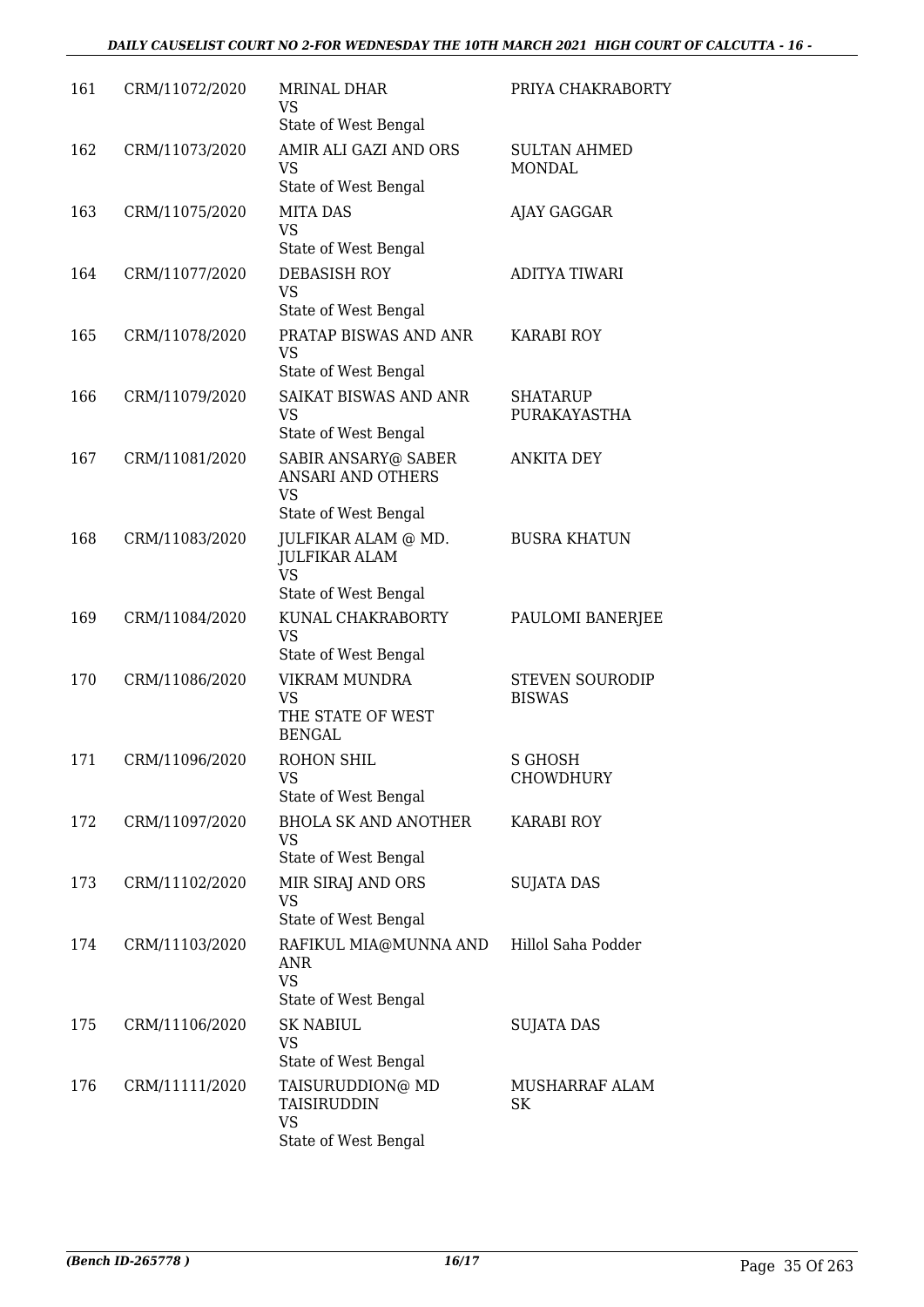177 CRM/11113/2020 BIKASH BARMAN

VS State of West Bengal SUBRATA SAHA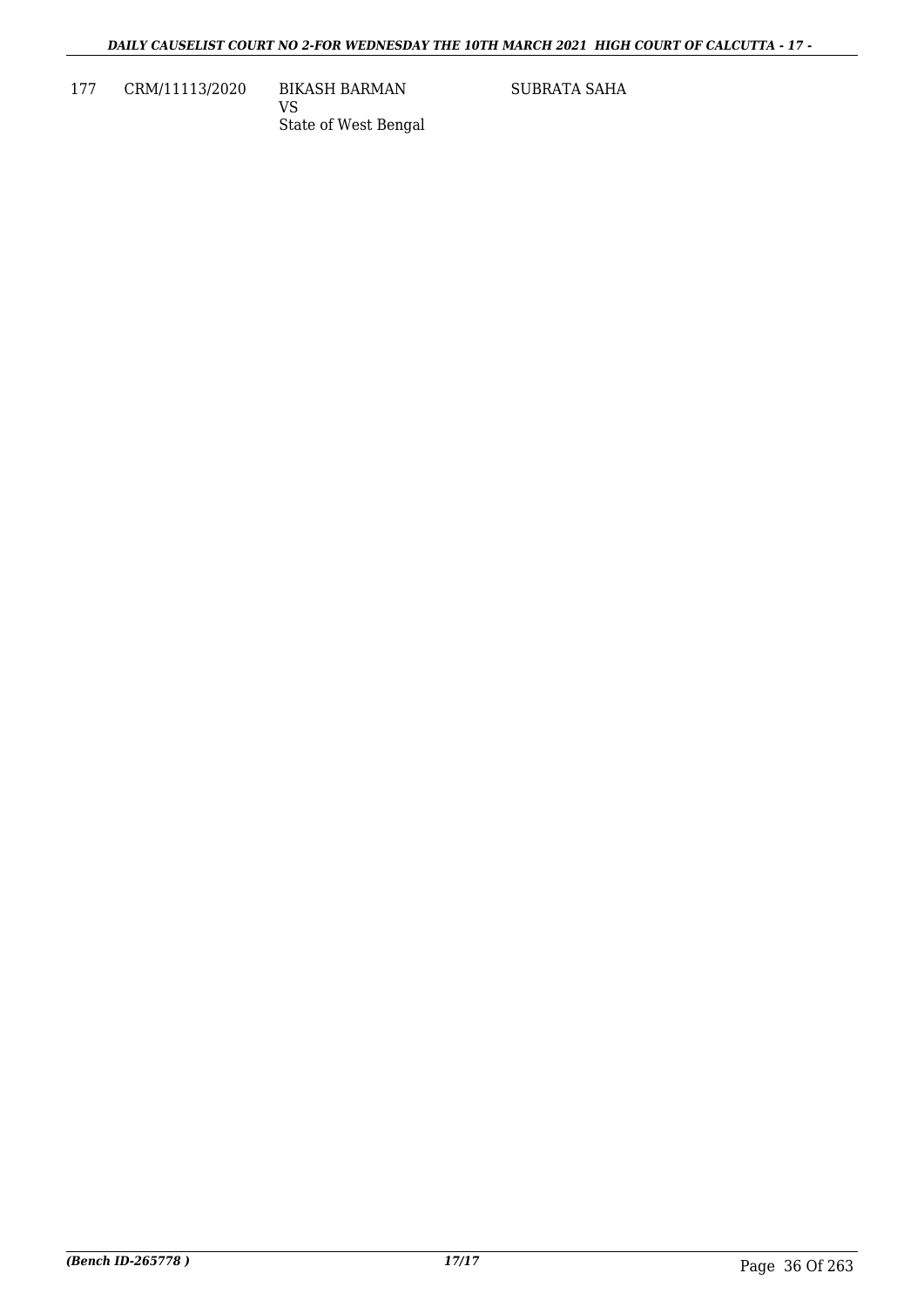

## In The High Court at Calcutta

### **Appellate Side**

**DAILY CAUSELIST For Wednesday The 10th March 2021**

**COURT NO. 12**

**DIVISION BENCH (DB - V)**

**AT 10:30 AM**

**HON'BLE JUSTICE SOUMEN SEN HON'BLE JUSTICE SUBHASIS DASGUPTA**

**( VIA VIDEO CONFERENCE )**

**ON AND FROM 08.03.2021 TO 12.03.2021**

**ON AND FROM MONDAY, THE 11TH JANUARY, 2021 - APPEALS RELATING TO EDUCATION UNDER GROUP - II AND APPLICATIONS CONNECTED THERETO;**

**HEARING OF CIVIL APPEALS, IRRESPECTIVE OF CLASSIFICATION, FILED TILL 2018. ADMISSION OF APPEALS UNDER ORDER XLI RULE 11 OF CODE OF CIVIL PROCEDURE INCLUDING APPLICATIONS CONNECTED THERETO;**

**FIRST APPEALS RELATING TO EJECTMENT SUITS AND DECREES AND APPLICATIONS CONNECTED THERETO.**

#### **LAWAZIMA;**

#### **HEARING OF WRIT APPEALS IRRESPECTIVE OF CLASSIFICATION INCLUDING APPLICATIONS CONNECTED THERETO.**

**AND**

**ON AND FROM MONDAY, 8TH MARCH, 2021 TO FRIDAY, 12TH MARCH, 2021 WILL SIT TOGETHER AND TAKE UP THE LIST AND DETERMINATION OF HON'BLE JUSTICE SOUMEN SEN AND HON'BLE JUSTICE SAUGATA BHATTACHARYA.**

**NOTE : EXCEPT URGENT MATTERS WITH PRIOR NOTICE TO THE OTHER SIDE PRESENTLY.**

**NO MENTIONING WILL BE ALLOWED UNTIL FURTHER ORDER.**

**NOTE: ORDER XLI RULE II MATTERS WILL BE TAKEN UP TILL 3. P.M. THEREAFTER, APPLICATION WILL BE TAKEN UP.**

**NOTE: MATTERS WILL BE TAKEN UP THROUGH PHYSICAL HEARING ONLY WHEN BOTH THE PARTIES ARE AGREED.**

#### **ORDER XLI RULE II**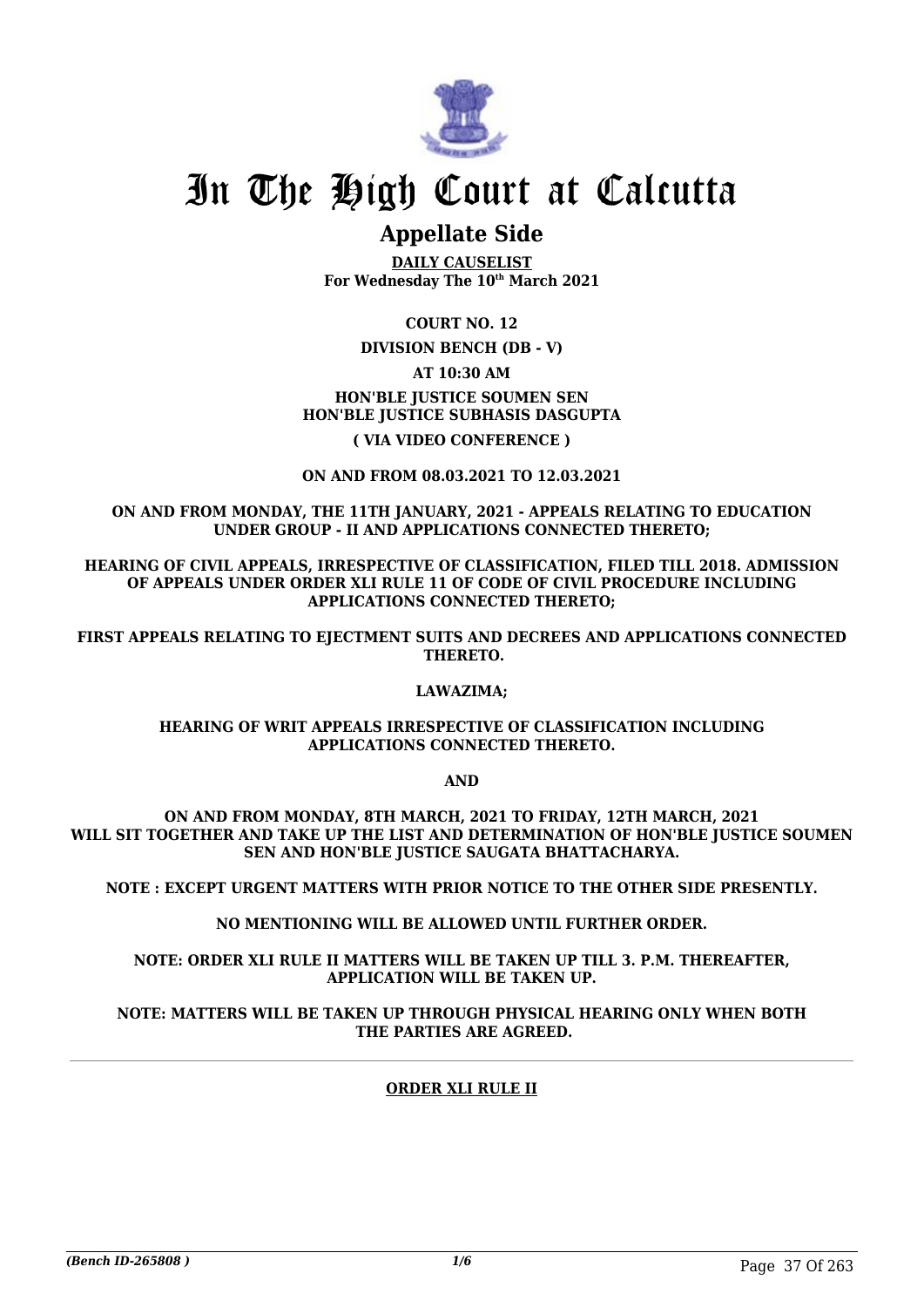| 1  | FMAT/525/2017                           | CRABEL PROJECTS PVT. LTD. P. GHOSH<br><b>VS</b>                                          |                                        |
|----|-----------------------------------------|------------------------------------------------------------------------------------------|----------------------------------------|
|    |                                         | M/S BENGAL UNITECH<br><b>UNIVERSAL</b><br><b>INFRASTRUCTURE PVT LTD</b>                  |                                        |
|    | IA NO: CAN/1/2017(Old No:CAN/4719/2017) |                                                                                          |                                        |
| 2  | FMAT/758/2017                           | SAJAN KR BHAGAT HUF &<br><b>ORS</b><br><b>VS</b><br>SANJAY KR BHAGAT HUF &<br><b>ANR</b> | S AGARWAL & CO                         |
|    |                                         | IA NO: CAN/1/2017(Old No:CAN/6438/2017), CAN/2/2017(Old No:CAN/8958/2017)                |                                        |
| 3  | FMAT/287/2017                           | RISHABH DEV BUILDERS<br>PVT. LTD. & ORS                                                  | SANDIP DAS GUPTA                       |
|    |                                         | <b>VS</b><br>HINSDUSTHAN NATIONAL<br><b>GLASS &amp; INDUSTRIES LTD.</b>                  |                                        |
|    | IA NO: CAN/1/2017(Old No:CAN/2563/2017) |                                                                                          |                                        |
| 4  | FMAT/23/2017                            | ARUN ROY CHOUDHURY<br>VS<br><b>ASHIT KUMAR ROY</b><br><b>CHOUDHURY &amp; ORS</b>         | <b>ANYAPURBA</b><br><b>BANERJEE</b>    |
|    | IA NO: CAN/1/2017(Old No:CAN/1958/2017) |                                                                                          |                                        |
| 5  | FMAT/302/2017                           | ASHOK SENGUPTA & ANR<br><b>VS</b><br><b>PRADIP KR BOSE &amp; ORS</b>                     | <b>G PUKAYASTHA</b>                    |
|    | IA NO: CAN/1/2017(Old No:CAN/3089/2017) |                                                                                          |                                        |
| 6  | FMAT/227/2017                           | KOTAK MAHINDRA BANK<br>LIMITED<br><b>VS</b><br>REKHA DEVI SINGH                          | <b>SHIBNATH</b><br><b>BHATTACHARYA</b> |
|    |                                         | IA NO: CAN/1/2017(Old No:CAN/1955/2017), CAN/2/2017(Old No:CAN/1956/2017)                |                                        |
| 7  | FMAT/232/2017                           | <b>BANK OF INDIA</b><br><b>VS</b><br>KISHAN TOSHNIWAL & ORS                              | <b>DIPANKAR DAS</b>                    |
|    |                                         | IA NO: CAN/1/2017(Old No:CAN/1966/2017), CAN/2/2017(Old No:CAN/1976/2017)                |                                        |
| 8  | FMAT/366/2017                           | ABISH KUMAR DAS<br>VS<br>TANDRANI DAS & ANR                                              | <b>SHUVAJIT BOSE</b>                   |
|    | IA NO: CAN/1/2017(Old No:CAN/3337/2017) |                                                                                          |                                        |
| 9  | FMAT/331/2017                           | <b>ANIL GHORAI</b><br>VS<br>DILIP KUMAR BERA & ORS                                       | SNEHASIS JANA                          |
|    |                                         | IA NO: CAN/1/2017(Old No:CAN/6677/2017), CAN/2/2017(Old No:CAN/6678/2017)                |                                        |
| 10 | FMAT/90/2017                            | PAPPU SAH & ORS<br>VS<br>LAKSHMI NARAYAN DAS &<br><b>ORS</b>                             | <b>BISWAJIT MITRA</b>                  |
|    |                                         | IA NO: CAN/1/2017(Old No:CAN/878/2017), CAN/2/2017(Old No:CAN/879/2017)                  |                                        |
| 11 | FMAT/178/2017                           | KAMALA SAHA & ORS.<br>VS.<br>DILIP KR. SAHA                                              | ANINDYA HALDER                         |
|    | IA NO: CAN/1/2017(Old No:CAN/1733/2017) |                                                                                          |                                        |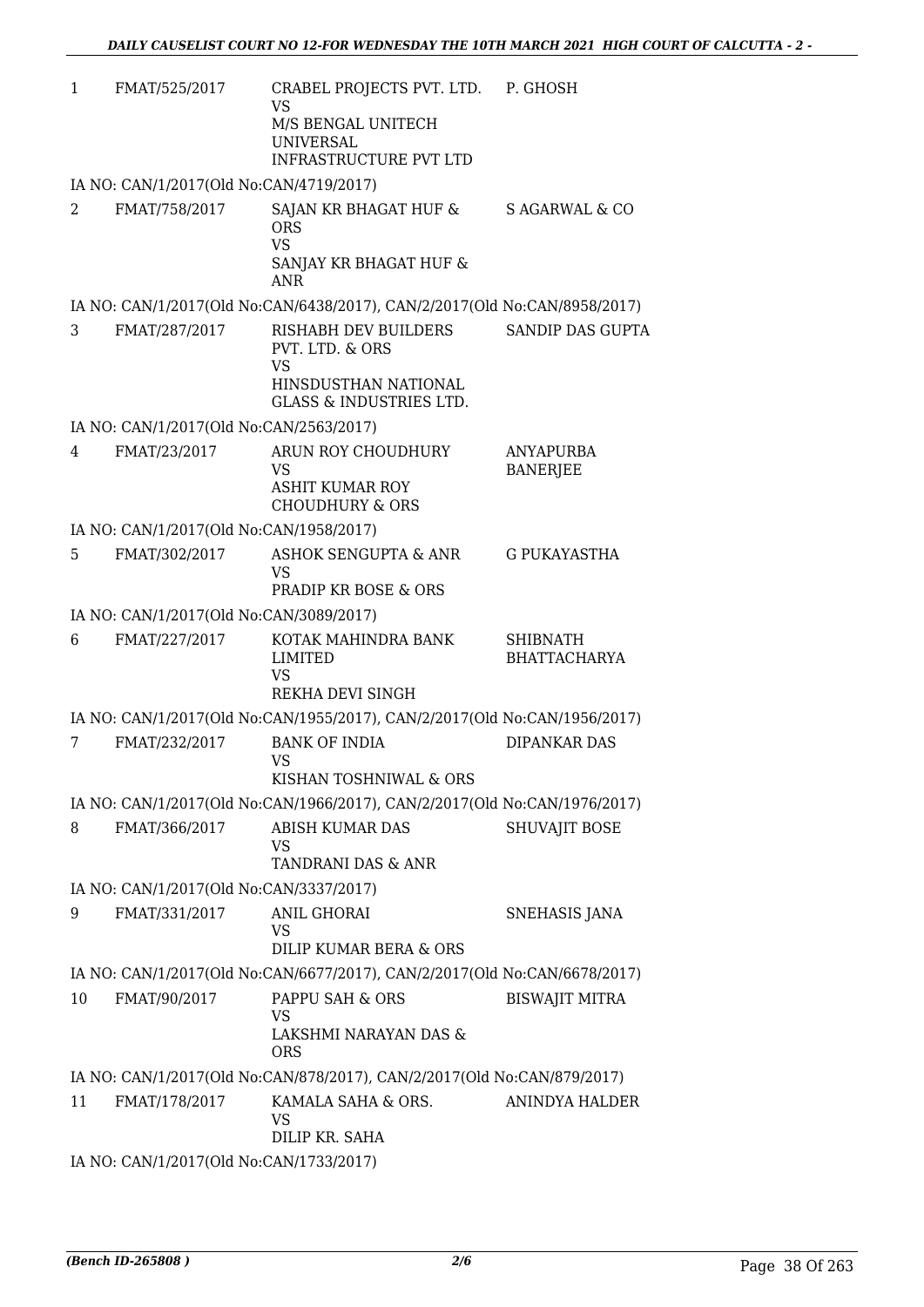| 12 | FMAT/139/2017                           | RAJESWAR SHAW<br><b>VS</b>                                                                                | <b>BISWAJIT MITRA</b>                   |
|----|-----------------------------------------|-----------------------------------------------------------------------------------------------------------|-----------------------------------------|
|    |                                         | LAKSHMI NARAYAN DAS                                                                                       |                                         |
|    |                                         | IA NO: CAN/1/2017(Old No:CAN/1346/2017), CAN/2/2017(Old No:CAN/1347/2017)                                 |                                         |
| 13 | FMAT/208/2017                           | <b>DULAL SARKAR</b><br><b>VS</b><br><b>BIMAL KRISHNA SARKAR &amp;</b>                                     | AMITABHA GHOSH                          |
| 14 | FMAT/143/2017                           | <b>ORS</b><br>THE HANUMAN ESTATE LTD MS S DEY BASU<br>$&$ ANR<br><b>VS</b>                                |                                         |
|    |                                         | <b>EASTERN SILK INDUSTRIES</b><br>LTD KOL                                                                 |                                         |
| 15 | FMAT/314/2017                           | KULESH CHANDRA MONDAL<br><b>VS</b><br>PRAMILA MONDAL & ANR                                                | BIBHASADITYA<br><b>CHAKRABARTY</b>      |
| 16 | FMAT/233/2017                           | LOKMAN ALI & ANR.<br>VS<br><b>BARASAT ALI MONDAL &amp;</b><br>ORS.                                        | <b>INDRAJIT</b><br><b>BHATTACHARJEE</b> |
| 17 | FMAT/507/2017                           | <b>SMT REKHA JAIN &amp; ORS</b><br><b>VS</b><br>RADIANT ADVERTISING &<br>MARKETING INDIA PVT LTD<br>& ORS | R UPADHYAY                              |
| 18 | FMAT/654/2017                           | <b>BALAI GHOSH &amp; ORS</b><br><b>VS</b><br><b>SMT. LILA RANI GHOSH &amp;</b><br><b>ORS</b>              | <b>SANDIP DAS</b>                       |
| 19 | FMAT/211/2017                           | MD HAIDER ALI & ANR<br><b>VS</b><br>HDB FINANCIAL SERVICES<br>LTD & ORS                                   | <b>ARITRA GHOSH</b>                     |
| 20 | FMAT/79/2020                            | RATAN CHAKRABORTY<br><b>VS</b><br><b>NIRANJAN DAS</b>                                                     | <b>KRISHNENDU BERA</b>                  |
|    |                                         | IA NO: CAN/1/2020(Old No:CAN/832/2020), CAN/2/2020(Old No:CAN/833/2020)                                   |                                         |
| 21 | FMAT/171/2020                           | <b>ASTASESH CO-OPERATIVE</b><br>HOUSING SOCIETY LTD.<br>VS<br>JSR INFRASTRUCTURE PVT.<br>LTD.             | <b>KRISHNENDU BERA</b>                  |
|    | IA NO: CAN/1/2020(Old No:CAN/1981/2020) |                                                                                                           |                                         |
| 22 | FMAT/464/2020                           | ANIMESH ROY AND ORS<br>VS.<br><b>MANAB ROY AND ANR</b>                                                    | <b>BISWAJIT NAG</b>                     |
| 23 | FMAT/136/2020                           | AJIT KUMAR DAS<br>VS<br>RANAJIT KUMAR DAS & ANR                                                           | ANIMESH DAS                             |
| 24 | FMAT/446/2020                           | bengal interior<br>VS<br>tata capital finance service ltd                                                 | krishnendu de                           |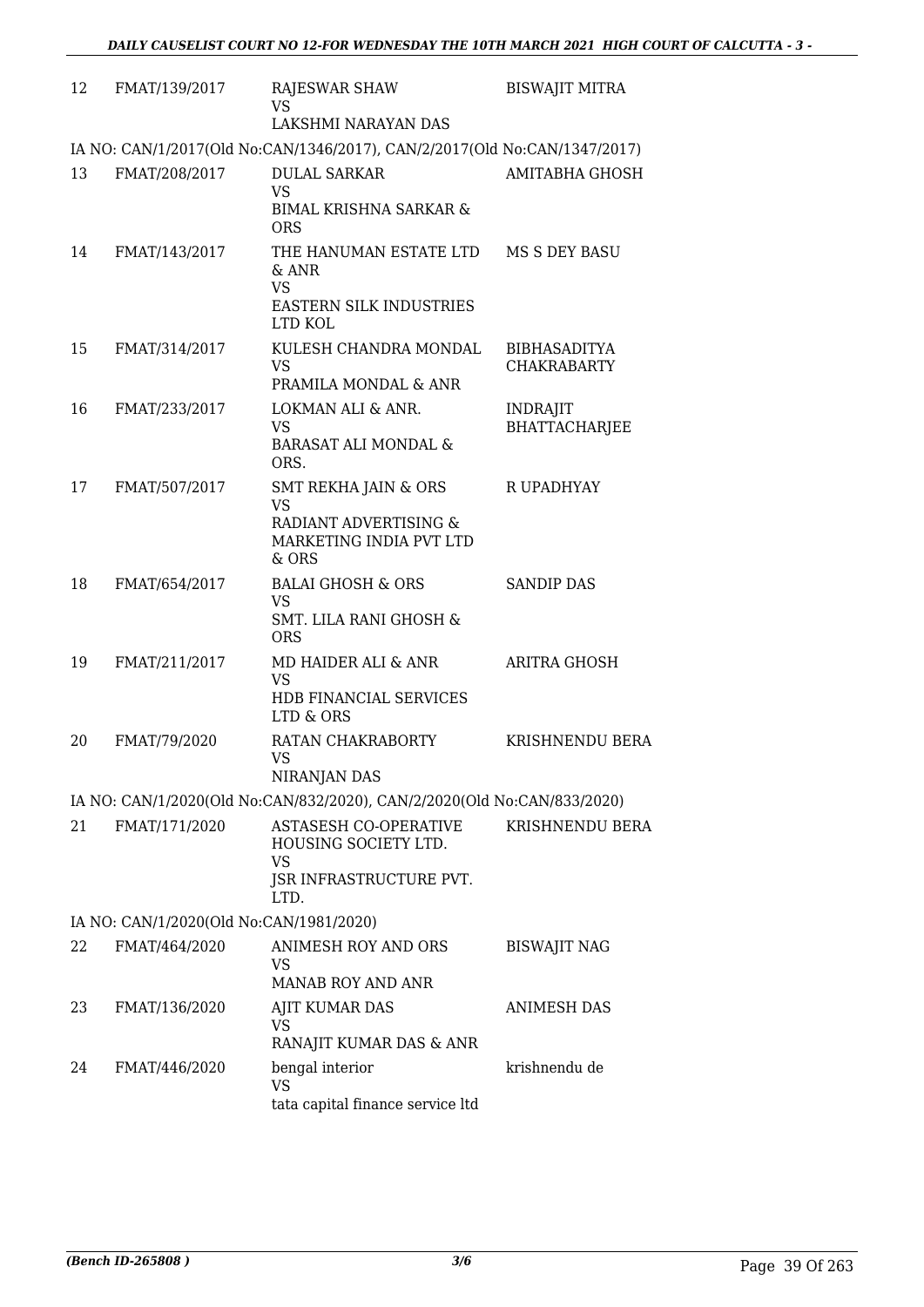| 25 | FMAT/16/2020                             | ROSHANLAL AGARWALA &<br><b>ORS</b><br><b>VS</b><br>SHYAMA PRASAD AGARWAL<br>& ORS                                       | <b>INDRANIL KARFA</b>                   |
|----|------------------------------------------|-------------------------------------------------------------------------------------------------------------------------|-----------------------------------------|
| 26 | FMAT/402/2020                            | SANJOY SINHA<br>VS<br>RAJENDRA KUMAR SURANA                                                                             | <b>SUDHIR KUMAR</b><br><b>SADHUKHAN</b> |
|    | IA NO: CAN/1/2020                        |                                                                                                                         |                                         |
| 27 | FMA/349/2021<br>[11.03.2021]             | <b>MOTOR FUEL AND STORES</b><br>PRIVATE LIMITED<br><b>VS</b><br>ARUN KUMAR DUTTA @A.K.<br><b>DUTTA</b>                  | KAUSHIK MANDAL                          |
|    | IA NO: CAN/1/2021                        |                                                                                                                         |                                         |
| 28 | FMAT/200/2021                            | M/S DEVI LAKSHMI AGRO<br>PRODUCTS AND ORS<br><b>VS</b>                                                                  | <b>SOURAV JANA</b>                      |
|    |                                          | M/S CYNAX AANNAAPURNA<br><b>UDYOG PVT LTD</b>                                                                           |                                         |
|    | IA NO: CAN/1/2021                        |                                                                                                                         |                                         |
| 29 | FMAT/498/2020<br>(11.03.2021)            | <b>MOUSUMI KHAN ANDS ORS</b><br><b>VS</b>                                                                               | <b>SOUMIK GANGULI</b>                   |
|    |                                          | AMARNATH KHAN AND ORS                                                                                                   |                                         |
| 30 | IA NO: CAN/1/2021<br>FMA/1739/2019       | TULSIDAS ROY & ORS.                                                                                                     | <b>MARISHA MULLICK</b>                  |
|    | [11.03.2021]                             | VS<br><b>BIMALA DEVI JAISWAL &amp;</b><br>ORS.                                                                          |                                         |
|    | IA NO: CAN/1/2019(Old No:CAN/10577/2019) |                                                                                                                         |                                         |
|    |                                          | <b>ORDER XLI RULE -- II</b>                                                                                             |                                         |
| 31 | SAT/94/2020                              | <b>SHYAM SUNDAR DHARA &amp;</b><br>ANR<br><b>VS</b>                                                                     | <b>SOVAN MUKHERJEE</b>                  |
|    |                                          | <b>SUDARSHAN DHARA &amp; ORS</b>                                                                                        |                                         |
|    | IA NO: CAN/1/2021                        |                                                                                                                         |                                         |
| 32 | SAT/84/2020                              | KALI KUMAR DAS<br>VS<br>PRADIP KUMAR MUKHERJEE                                                                          | DEBASISH MITRA                          |
| 33 | SAT/83/2020                              | AMRITA PRATIHAR<br>VS<br>CHAIRMAN, THAI<br>MOOGAMBIGAI DENTAL                                                           | PATHIK BANDHU<br><b>BANERJEE</b>        |
| 34 | SAT/75/2020                              | <b>COLLEGE&amp; HOSPITAL &amp; ORS</b><br>RABINDRANATH SHAW @<br><b>BABU</b><br>VS.<br>TARAK DAS @ BHARAT DAS<br>& ORS. | <b>INDRANIL HALDER</b>                  |
| 35 | SAT/64/2020                              | KAMALJIT SINGH<br><b>VS</b><br>RANBIR SINGH & ORS.                                                                      | KOUSTAVA RATAN<br>CHATTERJEE            |

IA NO: CAN/1/2021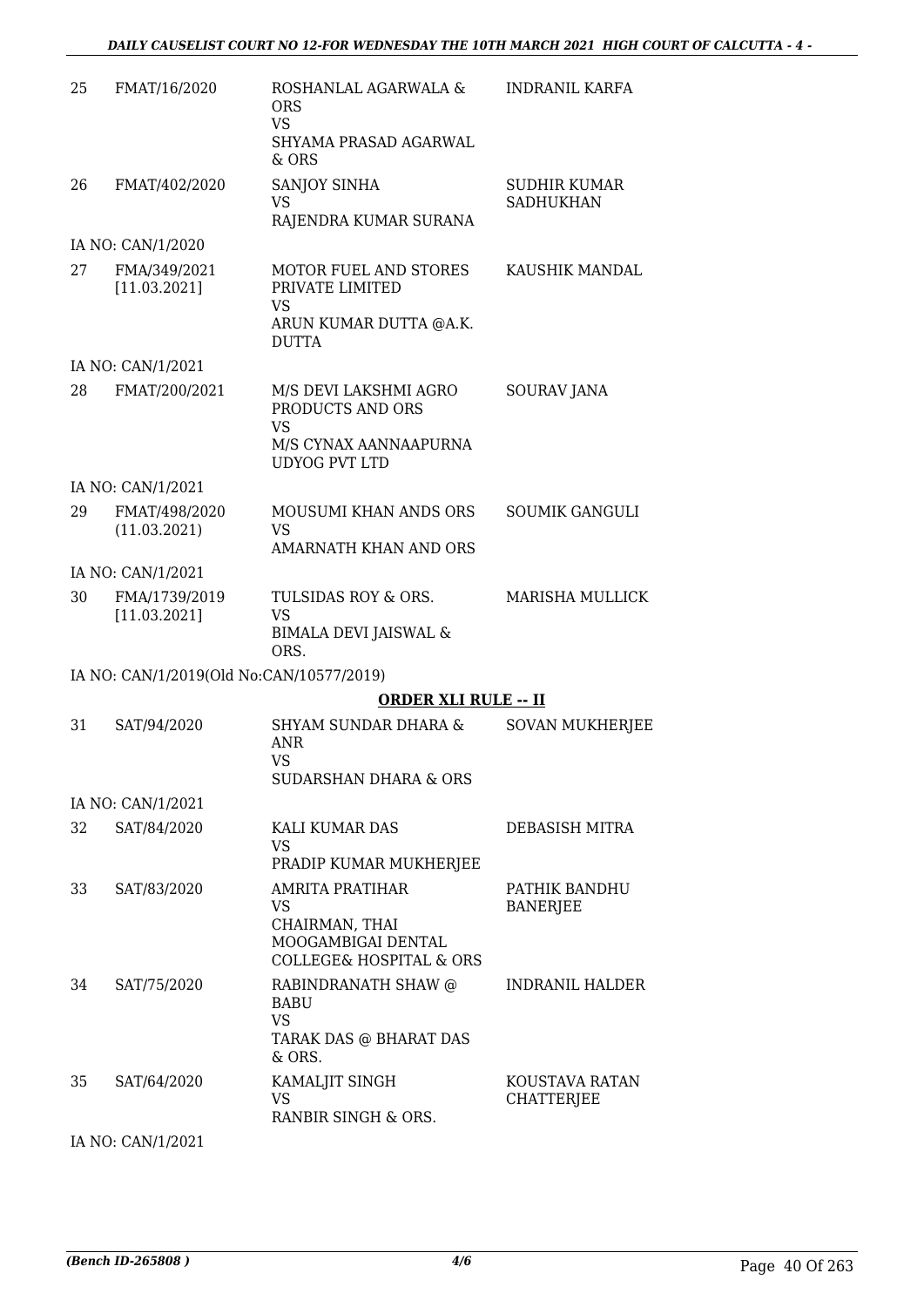| 36 | SAT/57/2020       | CHATURBHUJ KAR<br><b>VS</b>                                                                                                             | <b>ANIRBAN GHOSH</b>                                                                     |
|----|-------------------|-----------------------------------------------------------------------------------------------------------------------------------------|------------------------------------------------------------------------------------------|
|    |                   | RAJU KUMAR SHOW                                                                                                                         |                                                                                          |
| 37 | SAT/48/2020       | TARA SINHA & ORS<br><b>VS</b><br>AVA RANI PAUL                                                                                          | DEBNATH NAHATA                                                                           |
| 38 | SAT/47/2020       | LAKSHMAN PRAMANIOK                                                                                                                      | <b>KINKAR KUMAR</b>                                                                      |
|    |                   | <b>VS</b><br>KHOKAN PRAMANIK                                                                                                            | <b>BHATTACHARYA</b>                                                                      |
| 39 | SAT/42/2020       | SANTI MANNA & ANR<br><b>VS</b>                                                                                                          | <b>SUPRIYO KUMAR RAY</b>                                                                 |
|    |                   | ANIL PAL & ANR                                                                                                                          |                                                                                          |
| 40 | SAT/23/2020       | M/S BAIJNATH CHOUBEY &<br><b>COMPANY</b><br><b>VS</b><br>VINAY CHANDRA DEVIDAS &<br><b>ORS</b>                                          | <b>SOUMYA SUBHRA RAY</b>                                                                 |
|    | No:CAN/2580/2020) |                                                                                                                                         | IA NO: CAN/1/2020(Old No:CAN/705/2020), CAN/2/2020(Old No:CAN/1368/2020), CAN/3/2020(Old |
| 41 | SAT/163/2020      | RUKSANA BEGUM AND ORS<br>VS                                                                                                             | <b>DEBAYAN ROY</b>                                                                       |
|    |                   | NIZAMUDDIN                                                                                                                              |                                                                                          |
| 42 | SAT/159/2020      | NIRMALENDU<br><b>CHAKRABORTY</b><br><b>VS</b><br>NATIONAL INSURANCE<br>EMPLOYEES COOPERATIVE<br>HOUSINH SOCIETY LIMITED                 | <b>SUBHAJIT</b><br><b>CHATTOPADHYAY</b>                                                  |
| 43 | SAT/157/2020      | NETAI CHANDRA<br><b>SADHUKHAN</b><br>VS<br>RANJIT CHARIT AND ORS                                                                        | <b>BHABANI PRASAD</b><br><b>MONDAL</b>                                                   |
|    | IA NO: CAN/1/2021 |                                                                                                                                         |                                                                                          |
| 44 | SAT/149/2020      | SANTIRAM BANDOPADHYAY<br>DECEASED, HIS LEGAL<br>HEIRS MANIKLAL BANERJEE<br>AND ORS<br><b>VS</b><br>SAILESWAR BANDOPADHYAY<br>@ BANERJEE | <b>MILAN MAITY</b>                                                                       |
|    | IA NO: CAN/1/2021 |                                                                                                                                         |                                                                                          |
| 45 | SAT/114/2020      | BISWANATH KUNDU<br>VS.<br><b>ARAMBAGH BIDYUT</b><br><b>ATHELATIC CLUB</b>                                                               | SUSMITA CHATTERJEE                                                                       |
|    | IA NO: CAN/1/2020 |                                                                                                                                         |                                                                                          |
|    |                   | <b>APPLICATION</b>                                                                                                                      |                                                                                          |
|    |                   | ( (AT 3.00 P.M.) )                                                                                                                      |                                                                                          |
| 46 | MAT/828/2020      | SAJAL KUMAR KHANRA<br>VS<br>STATE OF WEST BENGAL                                                                                        | <b>SP PAHARI</b>                                                                         |
|    |                   | AND ORS.                                                                                                                                |                                                                                          |
|    | IA NO: CAN/1/2021 |                                                                                                                                         |                                                                                          |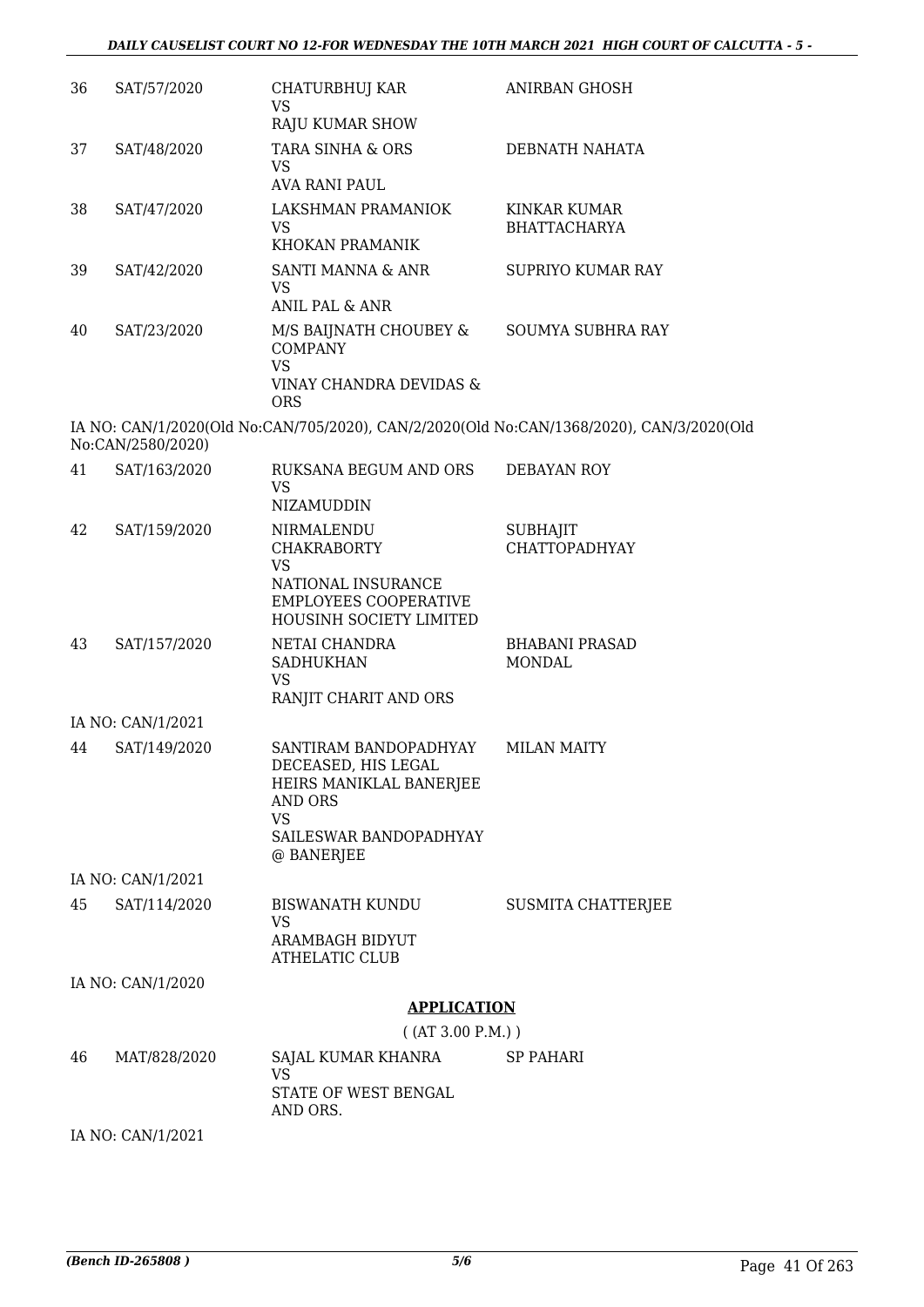| 47 | MAT/86/2021                               | NASREEN SHAZDA<br>VS<br>STATE OF WEST BENGAL<br>AND ORS.                                              | <b>TANUJA BASAK</b>                  |
|----|-------------------------------------------|-------------------------------------------------------------------------------------------------------|--------------------------------------|
|    | IA NO: CAN/1/2021                         |                                                                                                       |                                      |
|    | wt48 MAT/85/2021                          | <b>NASREEN SHAZDA</b><br>VS<br>STATE OF WEST BENGAL<br>AND ORS.                                       | TANUJA BASAK                         |
|    | IA NO: CAN/1/2021                         |                                                                                                       |                                      |
| 49 | MAT/277/2021                              | <b>GIRISH CHANDRA BISWAS</b><br>VS<br>STATE OF WEST BENGAL<br>AND ORS.                                | NRIPENDRANATH<br><b>MONDAL</b>       |
|    | IA NO: CAN/1/2021                         |                                                                                                       |                                      |
| 50 | MAT/333/2020                              | MD. SHIARAF ALI MOLLA &<br>ORS.<br><b>VS</b><br>PR. SEC. GOVT. OF WB &<br>ORS.                        | <b>ANINDA</b><br><b>BHATTACHARYA</b> |
|    | IA NO: CAN/1/2020                         |                                                                                                       |                                      |
| 51 | MAT/164/2021                              | THE WEST BENGAL<br>MADRASAH SERVICE<br><b>COMMISSION AND ANR</b><br>VS<br>CHAMPA RANI PAUL AND<br>ORS | Madhurima Sarkar                     |
|    | IA NO: CAN/1/2021                         |                                                                                                       |                                      |
|    |                                           | <b>CIVIL APPLICATION</b>                                                                              |                                      |
| 52 | FAT/306/2020                              | NARAYAN SAHA @ NARAYAN MD. NAUROZ RAHBER<br>CH. SAHA AND ORS.<br>VS<br>LILA SAHA AND ORS.             |                                      |
|    | IA NO: CAN/1/2020, CAN/2/2020, CAN/3/2021 |                                                                                                       |                                      |
| 53 | FAT/37/2021                               | L M TECHNO BUILD PRIVATE<br>LIMITED<br>VS<br>PRANATI GHOSH                                            | MOUSUMI BHOWAL                       |

IA NO: CAN/1/2020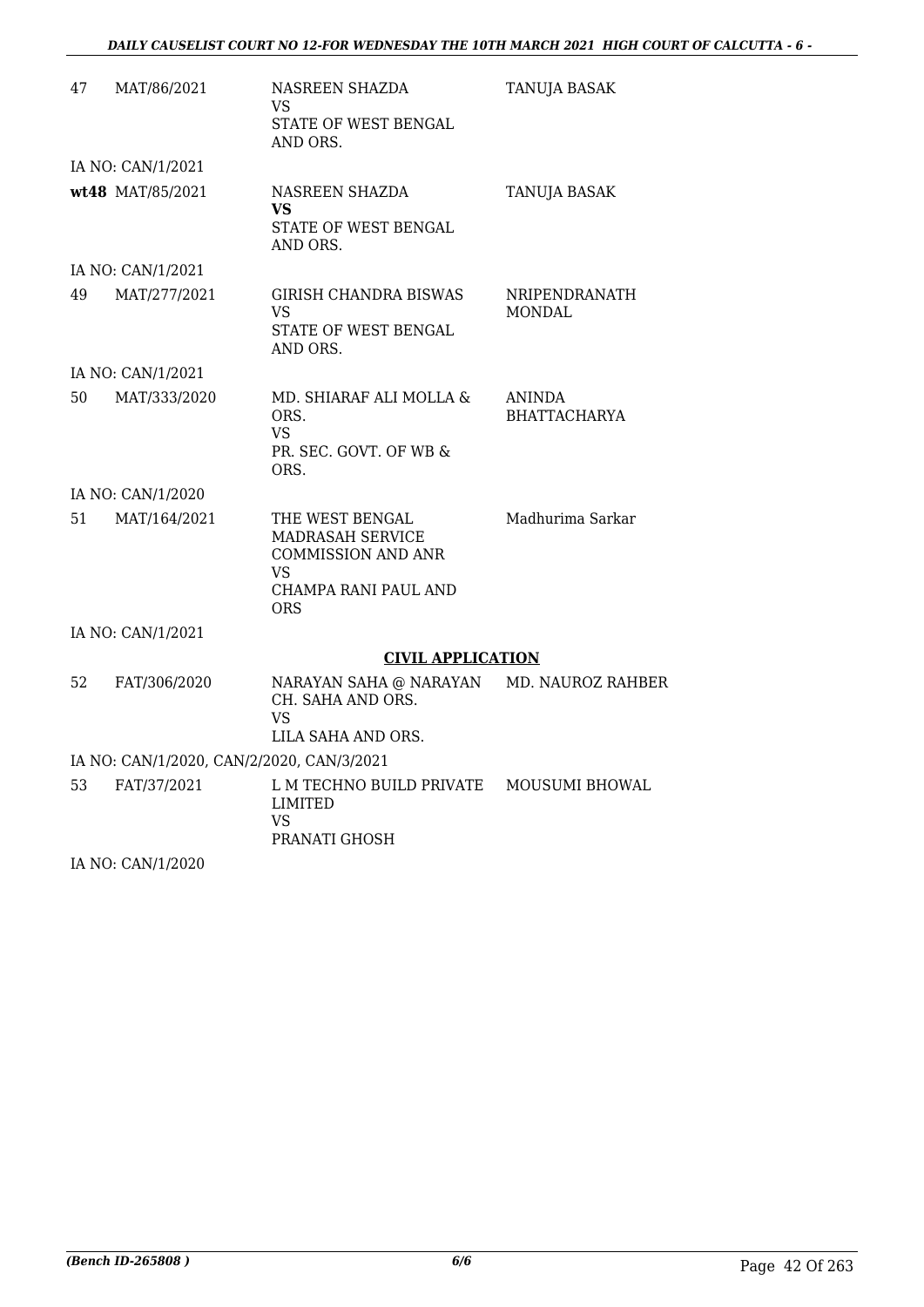

# In The High Court at Calcutta

### **Appellate Side**

**DAILY CAUSELIST For Wednesday The 10th March 2021**

**COURT NO. 11**

#### **DIVISION BENCH (DB - VI)**

**AT 10:30 AM**

**HON'BLE JUSTICE SUBRATA TALUKDAR HON'BLE JUSTICE HIRANMAY BHATTACHARYYA (VIA VIDEO CONFERENCE)**

#### **ON AND FROM MONDAY, THE 11TH JANUARY 2021 - APPEALS FROM ORDERS RELATING TO MUNICIPALITIES, CO-OPERATIVES & PANCHAYATS UNDER GROUP-V INCLUDING APPLICATIONS CONNECTED THERETO;**

**HEARING OF WRIT APPEALS IRRESPECTIVE OF CLASSIFICATION INCLUDING APPLICATIONS CONNECTED THERETO;**

**SPECIAL NOTE: 1.(A) MENTIONING OF REALLY URGENT MATTERS WILL BE ALLOWED ON EVERY MONDAY AND WEDNESDAY AT THE FIRST SITTING OF THE COURT. (B) MENTIONING SLIPS MUST BE FILED STATING THE GROUNDS OF URGENCY WITH SERVICE OF NOTICE ON THE OPPOSITE SIDE(S). (C) FIXED MATTERS MARKED IN EACH GROUP WILL BE CALLED ON FIRST FROM THE GROUP. 2. APPELLATE SIDE MATTERS WILL BE TAKEN UP UPTO RECESS ON EVERY TUESDAY AND THURSDAY. 3. ON TUESDAYS AND THURSDAYS APPEALS FOR HEARING (SENT FROM DEPARTMENTS) WILL BE CALLED ON FIRST, THEREAFTER, MATTERS WILL BE CALLED ON AS PER LIST.**

**NOTE: MATTERS WILL BE TAKEN UP THROUGH PHYSICAL HEARING ONLY WHEN BOTH THE PARTIES ARE AGREED**

|   | <b>APPLICATION(S)</b>    |                                                                              |                               |
|---|--------------------------|------------------------------------------------------------------------------|-------------------------------|
| 1 | MAT/48/2021<br>[Personal | NARAYAN SARDAR<br>VS<br>Appearance] [Fixed] STATE OF WEST BENGAL<br>AND ORS. | MD. YAMIN ALI                 |
|   | IA NO: CAN/1/2021        |                                                                              |                               |
|   | MAT/5/2021<br>[Fixed]    | SHYAMAL SUNDAR KUNDU<br>VS<br>STATE OF WEST BENGAL<br>AND ORS.               | SUNANDA MOHAN<br><b>GHOSH</b> |

IA NO: CAN/1/2021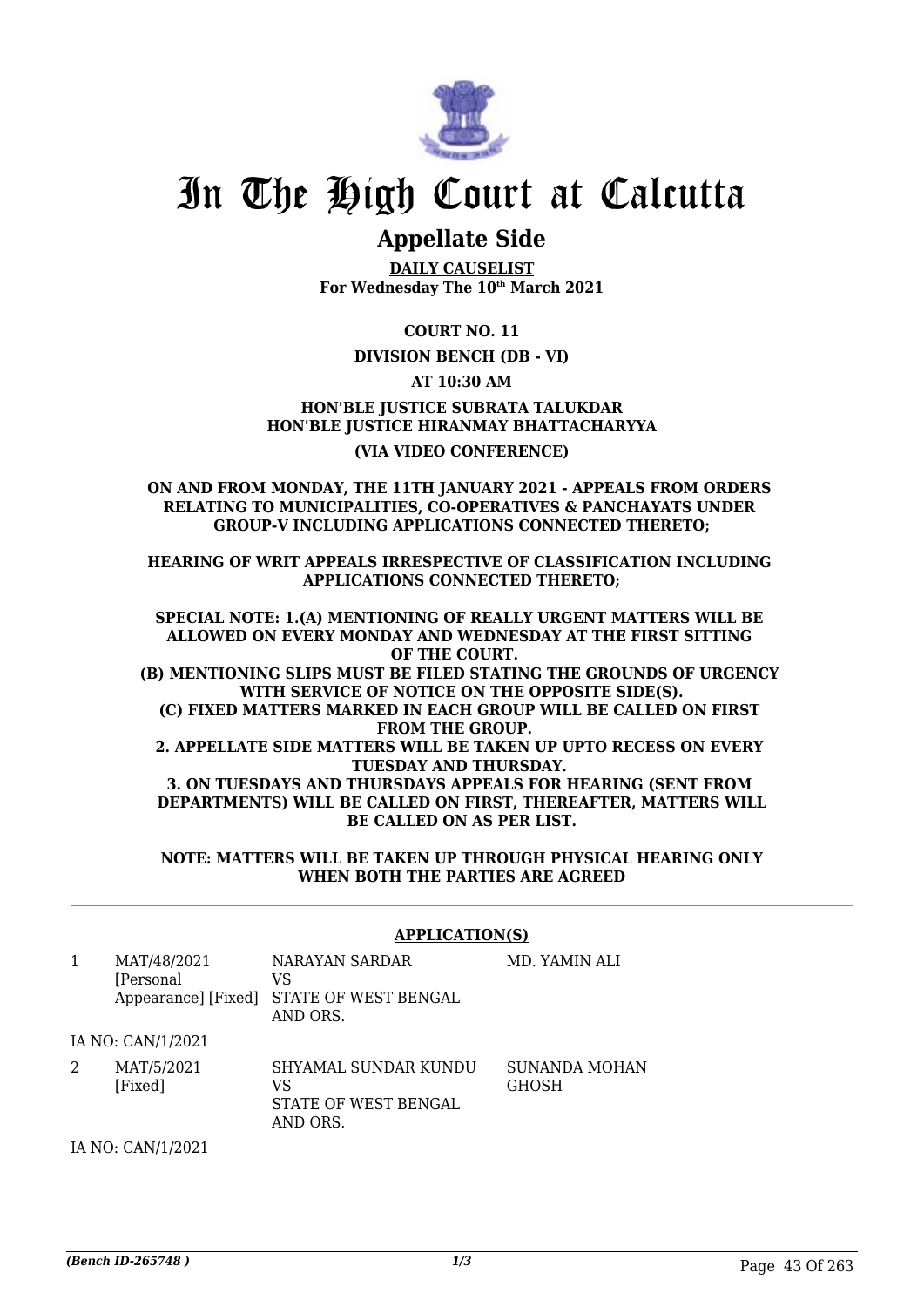| 3              | MAT/699/2020<br>(FIXED)                   | UDAY KARMAKAR AND ANR. ASOK BANERJEE<br><b>VS</b>                                                                       |                     |
|----------------|-------------------------------------------|-------------------------------------------------------------------------------------------------------------------------|---------------------|
|                |                                           | STATE OF WEST BENGAL<br>AND ORS.                                                                                        |                     |
|                | IA NO: CAN/1/2020                         |                                                                                                                         |                     |
| $4\degree$     | MAT/769/2020                              | STATE OF WEST BENGAL BIPLOB DAS<br>AND ORS.<br>VS<br><b>RUMA BASU</b>                                                   |                     |
|                | IA NO: CAN/1/2020, CAN/2/2021, CAN/3/2021 |                                                                                                                         |                     |
| 5 <sup>5</sup> | MAT/770/2020                              | STATE OF WEST BENGAL BIPLOB DAS<br>AND ORS.<br><b>VS</b><br>THE BANTRA COOP. BANK<br>LTD. AND ORS.                      |                     |
|                | IA NO: CAN/1/2020, CAN/2/2021             |                                                                                                                         |                     |
| 6              | MAT/850/2020                              | PRATIMA ACHARJEE                                                                                                        | <b>SUJIT MITRA</b>  |
|                |                                           | <b>VS</b><br>STATE OF WEST BENGAL<br>AND ORS.                                                                           |                     |
|                | IA NO: CAN/1/2020, CAN/2/2020             |                                                                                                                         |                     |
|                |                                           | <b>APPEALS FOR HEARING (SENT FROM DEPARTMENTS)</b>                                                                      |                     |
| 7              | FMA/1015/2016                             | CEMIN CONSULTANTS<br>PRIVATE LIMITED & ORS<br><b>VS</b><br>THE KOLKATA MUNICIPAL<br><b>CORPORATION &amp; ORS</b>        | <b>SUTAPA DUTTA</b> |
|                | wt8 FMA/2008/2014                         | COMPANY CONSULTANTS<br>P. LTD. & ORS.<br><b>VS</b><br>KMC & ORS.                                                        | SANJUKTA RAY        |
|                | IA NO: CAN/1/2014(Old No:CAN/2342/2014)   |                                                                                                                         |                     |
|                |                                           | wt9 WPA/37642/2013 CEMIN CONSULTANTS PVT. SUTAPA DUTTA<br>LTD. & ORS.<br><b>VS</b><br>KOLKATA MUNICIPAL<br>CORP. & ORS. |                     |
|                | wt10 WPA/744/2014                         | COMPANY CONSULTANTS<br>PVT. LTD & ORS<br><b>VS</b><br>KOLKATA MUNICIPAL<br>CORP. & ORS                                  | SANJUKTA RAY        |
| 11             | FMA/797/2019<br>[N.T.W.]                  | SMT GOLAPI PAUL & ANR<br>VS.<br>STATE OF WEST BENGAL &<br><b>ORS</b>                                                    | RASOMAY MONDAL      |
|                | IA NO: CAN/1/2020                         |                                                                                                                         |                     |
| 12             | MAT/1788/2013<br>[2nd Time]               | LUCY MONDAL & ANR<br><b>VS</b><br>STATE OF WEST BENGAL &<br><b>ORS</b>                                                  | PRANTICK GHOSH      |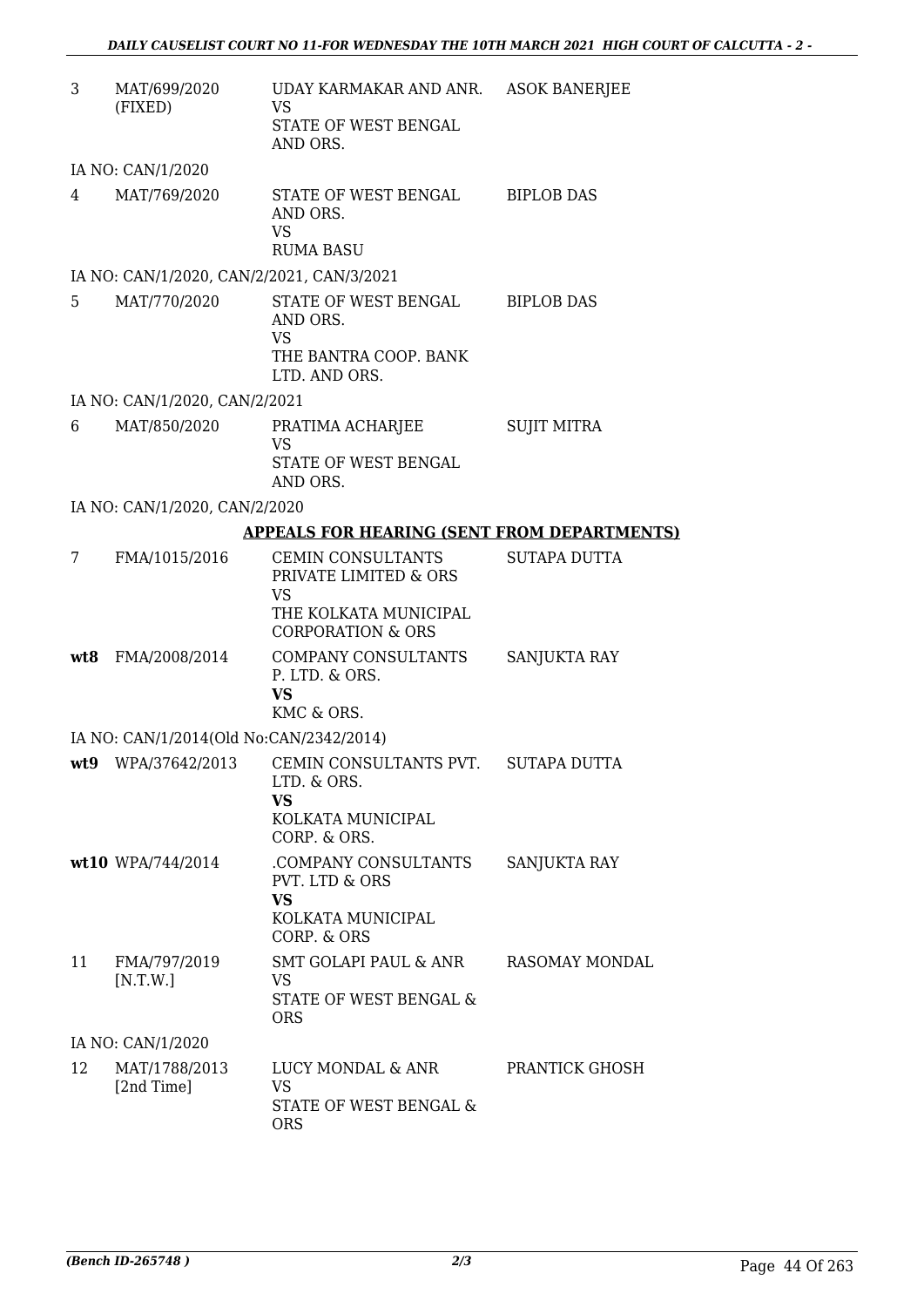| 13                | FMA/511/2020<br>[N.T.W.]                 | CHHONI MOHAMMED<br><b>MONDAL</b><br>VS.<br>STATE OF WEST BENGAL         | ANIKET MITRA                                                                            |  |
|-------------------|------------------------------------------|-------------------------------------------------------------------------|-----------------------------------------------------------------------------------------|--|
|                   | IA NO: CAN/1/2019(Old No:CAN/12046/2019) |                                                                         |                                                                                         |  |
|                   |                                          | <b>APPEALS FOR HEARING</b>                                              |                                                                                         |  |
| 14                | MAT/1423/2018<br>[4 P.B.]                | SK. GOLAM KIBRIA<br><b>VS</b><br>STATE OF WEST BENGAL &<br><b>ORS</b>   | <b>JAHANGIR BADSHA</b>                                                                  |  |
|                   |                                          |                                                                         | IA NO: CAN/1/2019(Old No:CAN/10243/2019), CAN/2/2019(Old No:CAN/10244/2019), CAN/3/2021 |  |
| 15                | FMA/2223/2014<br>(2 P.B.)                | AHASANUL HOQUE<br>VS<br>STATE OF WEST BENGAL &<br><b>ORS</b>            | ARNAB RAY                                                                               |  |
|                   | IA NO: CAN/1/2012(Old No:CAN/5558/2012)  |                                                                         |                                                                                         |  |
| 16                | MAT/736/2020<br>(2 P.B.)                 | <b>GOBINDA MAITI</b><br><b>VS</b><br>MIDNAPORE MUNICIPALITY<br>AND ORS  | RAVI RANJAN KUMAR                                                                       |  |
| IA NO: CAN/1/2020 |                                          |                                                                         |                                                                                         |  |
| 17                | FMA/3538/2013<br>(2 P.B.)                | RAJLAXMI PRADHAN(PAL)<br><b>VS</b><br><b>SUDESHNA</b><br>MAITY(SASHMAL) | <b>GOURAV DAS</b>                                                                       |  |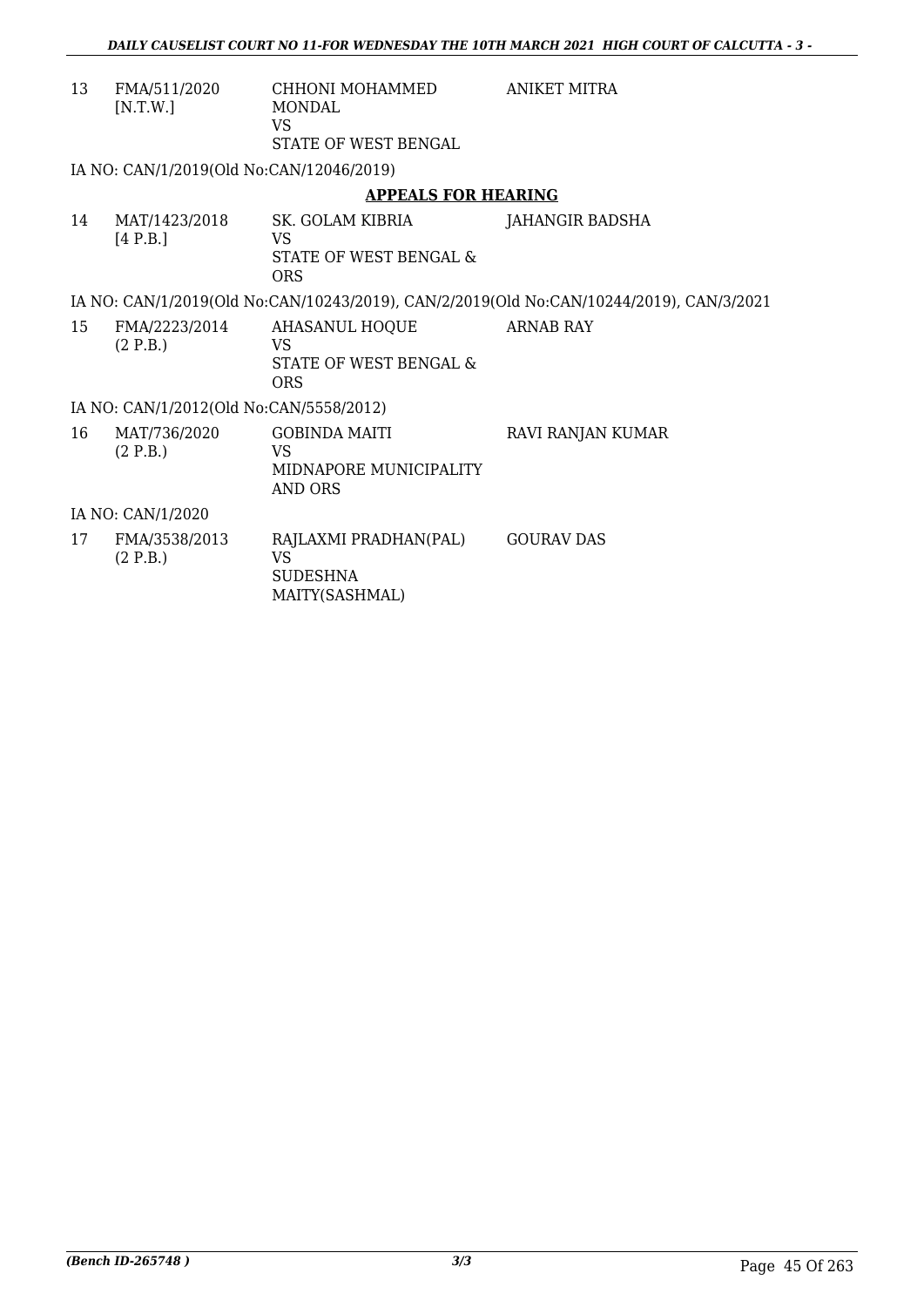

## In The High Court at Calcutta

## **Appellate Side**

**DAILY CAUSELIST For Wednesday The 10th March 2021**

**COURT NO. 28**

**DIVISION BENCH (DB - VII)**

**AT 10:30 AM**

#### **HON'BLE JUSTICE TAPABRATA CHAKRABORTY HON'BLE JUSTICE TIRTHANKAR GHOSH**

**(VIA VIDEO CONFERENCE)**

**ON AND FROM WEDNESDAY, THE 13TH JANUARY, 2021 - ANTICIPATORY BAIL UNDER SECTION 438 OF THE CODE OF CRIMINAL PROCEDURE INCLUDING MODIFICATION/CANCELLATION AND RELAXATION OF THE SAME;**

**BAIL UNDER SECTION 439 OF THE CODE OF CRIMINAL PROCEDURE (PUNISHMENT ABOVE 7 YEARS) INCLUDING MODIFICATION/CANCELLATION AND RELAXATION OF THE SAME;**

> **SPECIAL NOTE: MENTIONING WILL BE ALLOWED AT THE FIRST SITTING OF THE COURT ON MONDAY.**

**MONDAY – AFTER "TO BE MENTIONED" MATTERS AND OTHER FIXED MATTERS, BAIL APPLICATIONS OF THE YEAR 2021 WILL BE TAKEN UP SERIALLY FOR THE WHOLE DAY.**

**TUESDAY – AFTER "TO BE MENTIONED" MATTERS AND OTHER FIXED MATTERS, BAIL APPLICATIONS OF THE YEAR 2020 WILL BE TAKEN UP SERIALLY UP TO RECESS AND FROM 2 P.M. "ANTICIPATORY BAIL" APPLICATIONS OF THE YEAR 2020 WILL BE TAKEN UP SERIALLY.**

**WEDNESDAY – AFTER "TO BE MENTIONED" MATTERS AND OTHER FIXED MATTERS, BAIL APPLICATIONS OF THE YEAR 2021 WILL BE TAKEN UP SERIALLY TILL 3.30 P.M. AND THEREAFTER APPLICATIONS/RELAXATION AND CANCELLATION WILL BE TAKEN UP SERIALLY.**

**THURSDAY – AFTER "TO BE MENTIONED" MATTERS AND OTHER FIXED MATTERS, ANTICIPATORY BAIL APPLICATIONS OF THE YEAR 2020 WILL BE TAKEN UP SERIALLY UP TO 3.30 P.M. AND THEREAFTER APPLICATIONS/RELAXATION AND CANCELLATION WILL BE TAKEN UP SERIALLY.**

**FRIDAY – AFTER "TO BE MENTIONED" MATTERS AND OTHER FIXED MATTERS, ANTICIPATORY BAIL APPLICATIONS OF THE YEAR 2021 WILL BE TAKEN UP TO 3 P.M.**

**NOTE: MATTERS WILL BE TAKEN UP THROUGH PHYSICAL HEARING ONLY WHEN BOTH THE PARTIES ARE AGREED**

|   |                | PERSONAL APPEARANCE                                                            |                |
|---|----------------|--------------------------------------------------------------------------------|----------------|
| 1 | CRM/451/2021   | HAIDER SK@HAIDAR<br>SEKH@HAYDAR SEKH<br>VS<br>State of West Bengal             | Anisur Rahaman |
| 2 | CRM/454/2021   | <b>BAITUL SK@BAITULLA</b><br><b>SK@BAIDUL SK</b><br>VS<br>State of West Bengal | ANISUR RAHAMAN |
|   |                | <b>TO BE MENTIONED</b>                                                         |                |
| 3 | CRM/11108/2020 | SANOJ SINGH AND ORS<br>VS<br>State of West Bengal                              | KOMAL SINGH    |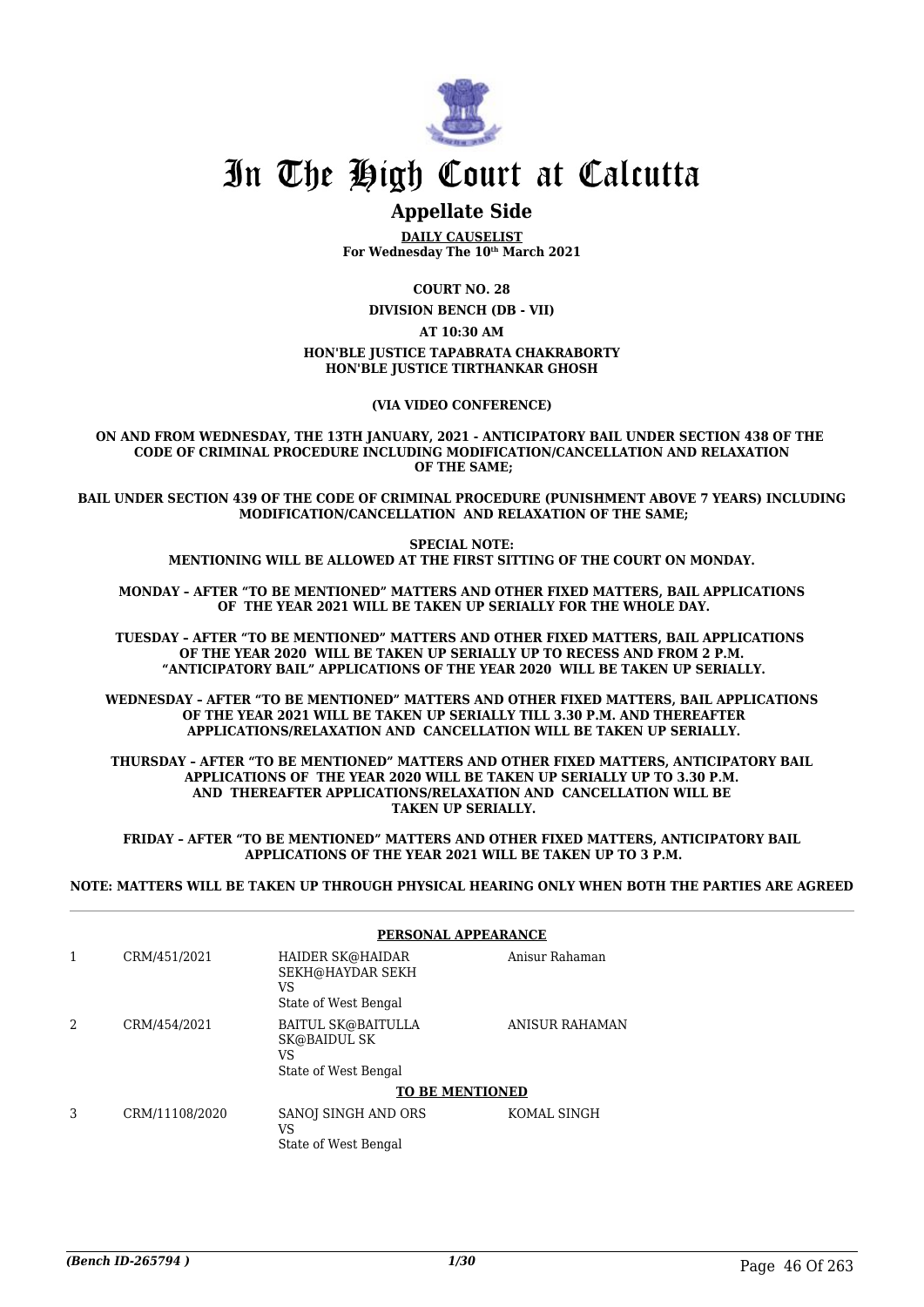#### *DAILY CAUSELIST COURT NO 28-FOR WEDNESDAY THE 10TH MARCH 2021 HIGH COURT OF CALCUTTA - 2 -*

| 4    | CRM/391/2021                       | RAJU HOSSAIN PURKAIT<br>VS<br>State of West Bengal                                               | PARTHA SARATHI<br>MONDAL |
|------|------------------------------------|--------------------------------------------------------------------------------------------------|--------------------------|
| 5    | CRM/974/2021                       | ASISH JOARDAR @ ASISH<br><b>JOYARDAR</b><br><b>VS</b><br>State of West Bengal                    | Sujoy Sarkar             |
| 6    | CRM/1076/2021<br>(Non-Prosecution) | SUTAPA GHOSH<br>VS<br>STATE OF WEST BENGAL                                                       | AMIT RANJAN PATI         |
| 7    | CRM/1163/2021<br>(Non-Prosecution) | PRADIP MALLICK AND ORS<br>VS<br>STATE OF WEST BENGAL                                             | MD. JANNAT UL FIRDOUS    |
| 8    | CRM/1203/2021                      | SREEJONI BHATTACHARYAA<br>VS<br>THE STATE OF WEST BENGAL                                         | ATISH GHOSH              |
| 9    | CRM/2284/2021<br>(Non-Prosecution) | MINTU PATRA @ MINTU RAM<br><b>PATRA</b><br>VS<br>STATE OF WEST BENGAL                            | SUBRATA SANTRA           |
| 10   | CRM/2302/2021<br>(Non-Prosecution) | SADHANA SARKAR<br>VS.<br>STATE OF WEST BENGAL                                                    | DEBADITYA BANERJEE       |
| 11   | CRM/2304/2021<br>(Non-Prosecution) | <b>MITHUN DAS</b><br>VS<br>STATE OF WEST BENGAL                                                  | DEBADITYA BANERJEE       |
|      |                                    | <b>APPLICATION FOR BAIL</b>                                                                      |                          |
| 12   | CRM/341/2021                       | MD SHAMI @ MOHAMMAD<br><b>SHAMI</b><br>VS<br>State of West Bengal                                | <b>NAZIR AHMED</b>       |
| wt13 | CRM/117/2021                       | MITHUN CHANDRA<br>VS<br>STATE OF WEST BENGAL AND                                                 | <b>AMRIN KHATOON</b>     |
| 14   | CRM/553/2021                       | ORS.<br>LUTFAL HAQUE MANDAL AND<br><b>ANR</b><br><b>VS</b><br>State of West Bengal               | PRAMITA BANETJEE         |
| 15   | CRM/587/2021                       | DR. SRIKANTA PUSTI<br>VS<br>STATE OF WEST BENGAL AND                                             | DEV KUMAR SHARMA         |
| 16   | CRM/641/2021                       | ORS.<br>MASER ALI@MASER SEKH<br><b>VS</b><br>State of West Bengal                                | <b>ABDUS SALAM</b>       |
| 17   | CRM/681/2021                       | TAPU GAIN ALIAS TOUFIK<br>HOSSAIN GAIN ALIAS TAUFIK<br><b>GAIN</b><br>VS<br>State of West Bengal | PRABIR MAJUMDER          |
| 18   | CRM/701/2021                       | SHANKAR PROSAD SHARMA @<br><b>SHANKAR SHARMA</b><br>VS<br>State of West Bengal                   | APURBA KUMAR DUTTA       |
| 19   | CRM/705/2021                       | AJIBAR SARDAR<br>VS<br>State of West Bengal                                                      | SWARNALI SAHA            |
| 20   | CRM/728/2021                       | MUKUL BISWAS ALIAS MAKUL<br>BISWAS ALIAS GOLAM MURTUJA<br>VS                                     | Shibasis Chatterjee      |
|      |                                    | State of West Bengal                                                                             |                          |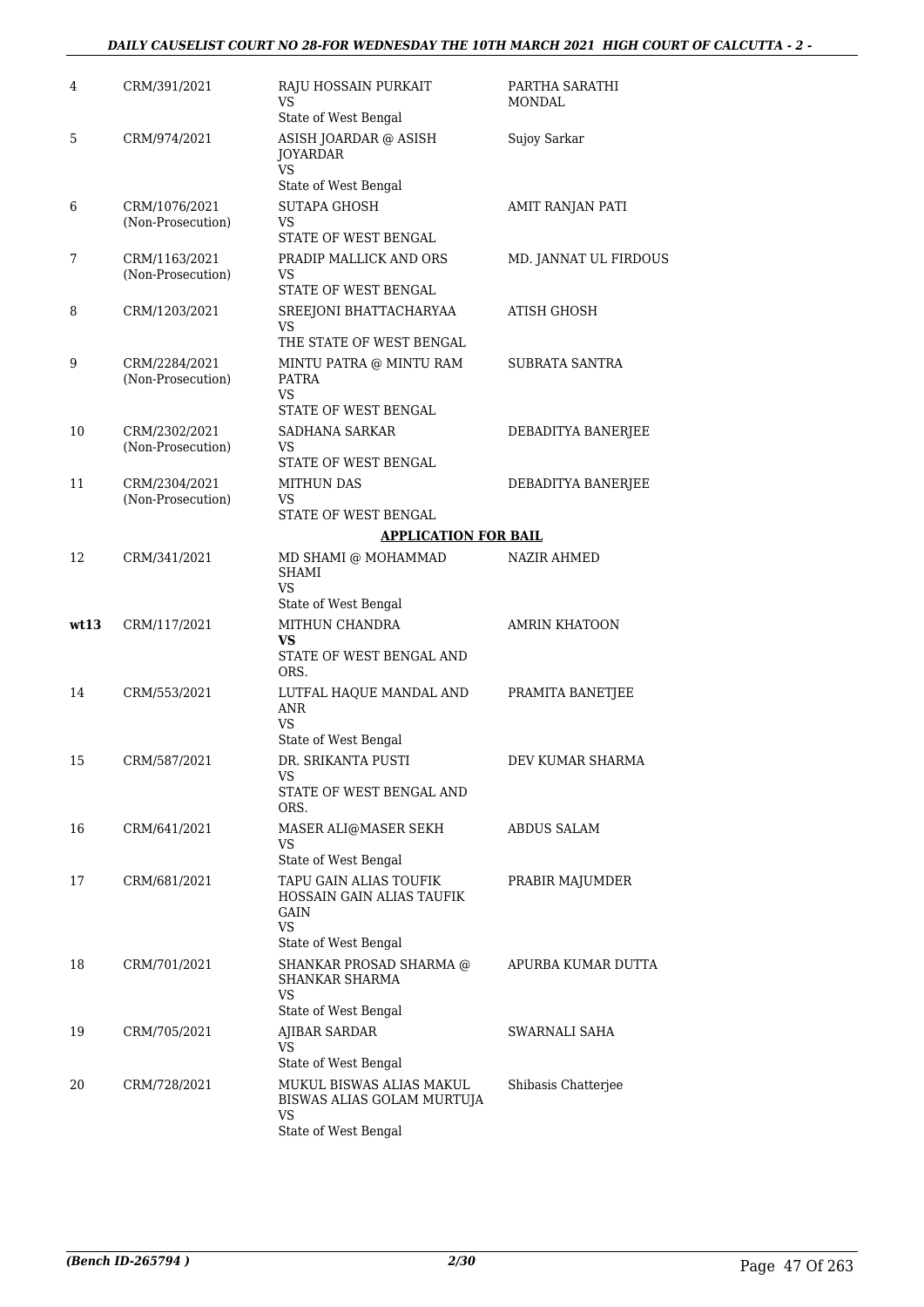| 21 | CRM/747/2021  | LAKHAN GHOSH<br>VS                                                   | SNEHASISH PAL                             |
|----|---------------|----------------------------------------------------------------------|-------------------------------------------|
|    |               | State of West Bengal AND ANR                                         |                                           |
| 22 | CRM/1300/2021 | RAHUL MALLICK AND ANR<br>VS                                          | SOFIA NESAR                               |
|    |               | STATE OF WEST BENGAL                                                 |                                           |
|    |               | <b>BAIL APPLICATION [NEW]</b>                                        |                                           |
| 23 | CRM/753/2021  | SK NASIM @PAPPU AND ANR<br>VS                                        | <b>JYOTI PROKASH</b><br><b>CHATTERJEE</b> |
|    |               | State of West Bengal                                                 |                                           |
| 24 | CRM/760/2021  | BAPPADITYA MONDAL<br><b>VS</b><br>State of West Bengal               | RAJ KUMAR GUPTA                           |
| 25 | CRM/768/2021  | <b>ABDUL HOQUE</b><br><b>VS</b>                                      | SUJATA DAS                                |
|    |               | State of West Bengal                                                 |                                           |
| 26 | CRM/769/2021  | DIGANTA MONDAL AND ANR<br><b>VS</b><br>State of West Bengal          | SUMANTA CHAKRABORTY                       |
|    |               |                                                                      |                                           |
| 27 | CRM/770/2021  | <b>ABDUL LATIF</b><br>VS<br>State of West Bengal                     | <b>BUSRA KHATUN</b>                       |
| 28 | CRM/771/2021  | TAPASH PAHAN@TAPAS<br>VS                                             | <b>BUSRA KHATUN</b>                       |
|    |               | State of West Bengal                                                 |                                           |
| 29 | CRM/772/2021  | PARITOSH MISTRY<br>VS                                                | <b>FRANCIS SAMSON</b><br>CORREA           |
|    |               | State of West Bengal                                                 |                                           |
| 30 | CRM/773/2021  | MUKUL SK<br>VS<br>State of West Bengal                               | DIPTENDU BANERJEE                         |
| 31 | CRM/778/2021  | <b>BISWAJIT GHOSH</b>                                                | KRISHNENDU BHADRA                         |
|    |               | VS<br>State of West Bengal                                           |                                           |
| 32 | CRM/779/2021  | MD ZAKIR @MD ZAKIR<br>VS                                             | <b>SOUVIK DUTTA</b>                       |
|    |               | State of West Bengal                                                 |                                           |
| 33 | CRM/780/2021  | MINATI SAREN @ SOREN AND<br>ANR<br><b>VS</b><br>State of West Bengal | PAMPA DEY(DHABAL)                         |
| 34 | CRM/782/2021  | AYUB ALI MOLLA                                                       | SHASHANKA SHEKHAR                         |
|    |               | VS<br>State of West Bengal                                           | SAHA                                      |
| 35 | CRM/784/2021  | SATYAJIT DAS @ BABU<br>VS                                            | SHASHANKA SHEKHAR<br>SAHA                 |
|    |               | State of West Bengal                                                 |                                           |
| 36 | CRM/785/2021  | NARESH THAKUR @ NORESH<br>THAKUR<br><b>VS</b>                        | RAJNISH KUMAR<br>KALAWATIA                |
|    |               | State of West Bengal                                                 |                                           |
| 37 | CRM/786/2021  | SK RAMJAN @ FATE<br>VS                                               | SHASHANKA SHEKHAR<br>SAHA                 |
|    |               | State of West Bengal                                                 |                                           |
| 38 | CRM/793/2021  | HIMANSHU SINGH<br>VS                                                 | NILENDRA NARAYAN RAY                      |
|    |               | State of West Bengal                                                 |                                           |
| 39 | CRM/794/2021  | AMIT SONKAR @ AMIT KR<br>SONKAR @ PARDOOM<br><b>VS</b>               | TANMAY CHOWDHURY                          |
|    |               | State of West Bengal                                                 |                                           |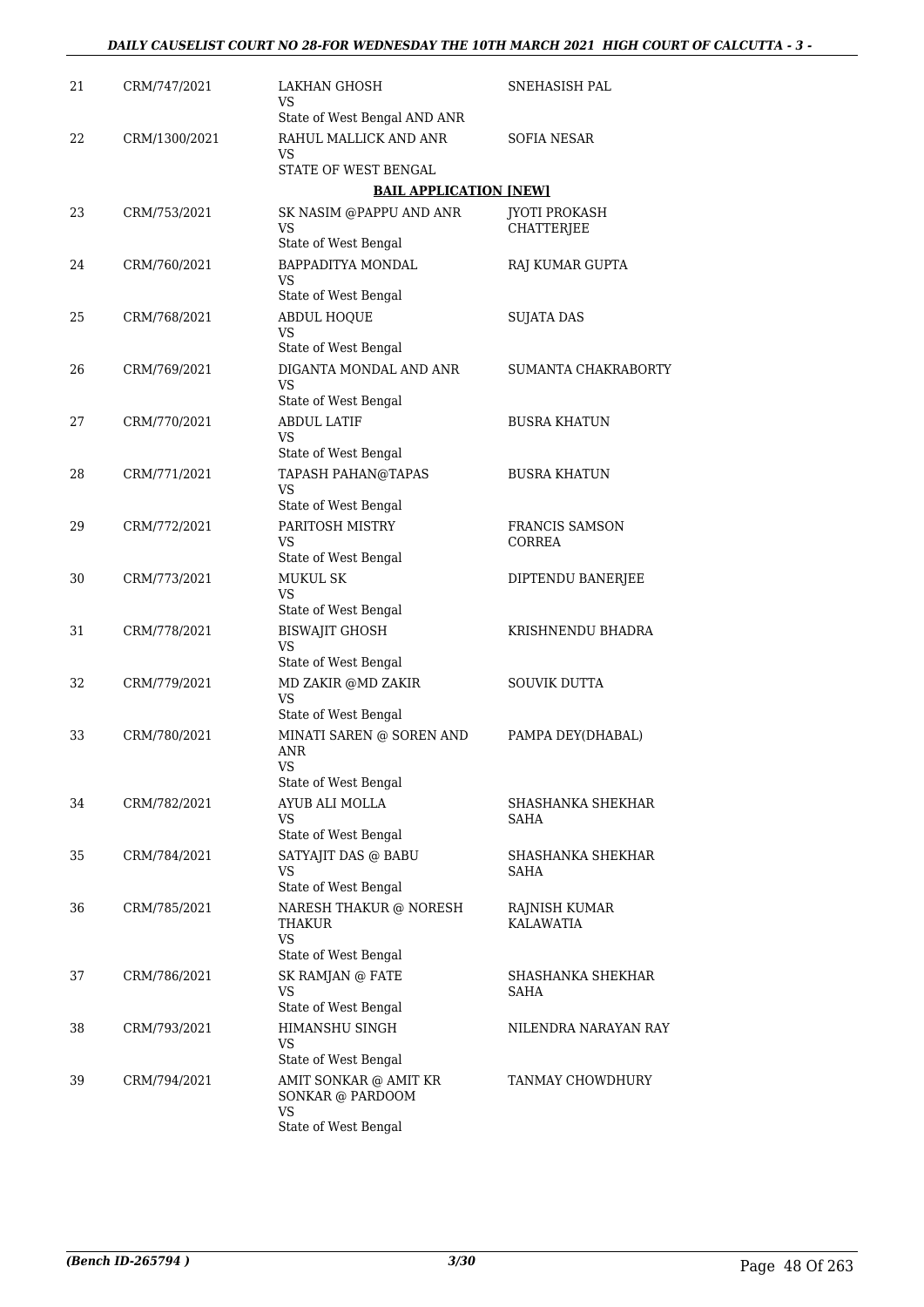| 40 | CRM/795/2021 | ASHIS @ ASHISH LAL<br>VS<br>State of West Bengal                                | TANMOY CHOWDHURY                        |
|----|--------------|---------------------------------------------------------------------------------|-----------------------------------------|
| 41 | CRM/797/2021 | <b>FALGUN ROY</b><br>VS<br>State of West Bengal                                 | SUSNIGDHO<br><b>BHATTACHARYYA</b>       |
| 42 | CRM/800/2021 | PRAN PRATIM BORA<br>VS<br>State of West Bengal                                  | SANJIDA SULTANA                         |
| 43 | CRM/801/2021 | NASIMA BIBI @ GURIYA AND ANR<br>VS                                              | <b>ARUN NASKAR</b>                      |
| 44 | CRM/809/2021 | State of West Bengal<br>TINKU KUMAR SINGH<br>VS                                 | DEV KUMAR SHARMA                        |
| 45 | CRM/810/2021 | State of West Bengal<br><b>TAPAS DAS</b><br>VS<br>State of West Bengal          | AMAL KRISHNA SAMANTA                    |
| 46 | CRM/811/2021 | BASHEER AHMED S.M.S.<br>SICKANDER BATCH S.M<br>VS                               | NAVANIL DE                              |
| 47 | CRM/816/2021 | Union of India AND ANR<br><b>SUMAN BARMAN</b><br>VS                             | ROMA ROY                                |
| 48 | CRM/819/2021 | State of West Bengal<br><b>HASIMUDDIN</b><br>VS                                 | <b>AMIT RAY</b>                         |
| 49 | CRM/820/2021 | State of West Bengal<br><b>TARAK MISTRI</b><br>VS<br>State of West Bengal       | MD JANNAT UL FIRDOUS                    |
| 50 | CRM/821/2021 | ANISUR RAHMAN @ ANISUR<br><b>RAHAMAN</b><br>VS                                  | Ali Ahsan Alamgir                       |
| 51 | CRM/825/2021 | State of West Bengal<br><b>INDRANATH</b><br>MUKHERJEE@LATIM<br>VS               | ROBIUL ISLAM                            |
| 52 | CRM/830/2021 | State of West Bengal<br>ASIFUL MONDAL AND ANR<br>VS<br>State of West Bengal     | SANTANU MAJI                            |
| 53 | CRM/832/2021 | NISHANT KUMAR SHARMA @<br>ALOKE KUMAR<br>VS                                     | <b>IMDADUL HOQUE</b>                    |
| 54 | CRM/834/2021 | State of West Bengal<br>SOMNATH DUTTA<br>VS<br>State of West Bengal             | KAUSTAV SHOME                           |
| 55 | CRM/835/2021 | SATTAR AHAMED<br>VS<br>State of West Bengal                                     | <b>ASIF DEWAN</b>                       |
| 56 | CRM/838/2021 | MONORANJAN DAS<br>@MONORANJAN DAS<br>VS                                         | NAZIR AHMED                             |
| 57 | CRM/844/2021 | State of West Bengal<br>$\operatorname{ENDAN}$ SK $\circledcirc$ INSAN SK<br>VS | ANISUR RAHMAN                           |
| 58 | CRM/846/2021 | State of West Bengal<br>NILAY SINGHA<br>VS<br>State of West Bengal              | <b>JUIN DUTTA</b><br><b>CHAKRABORTY</b> |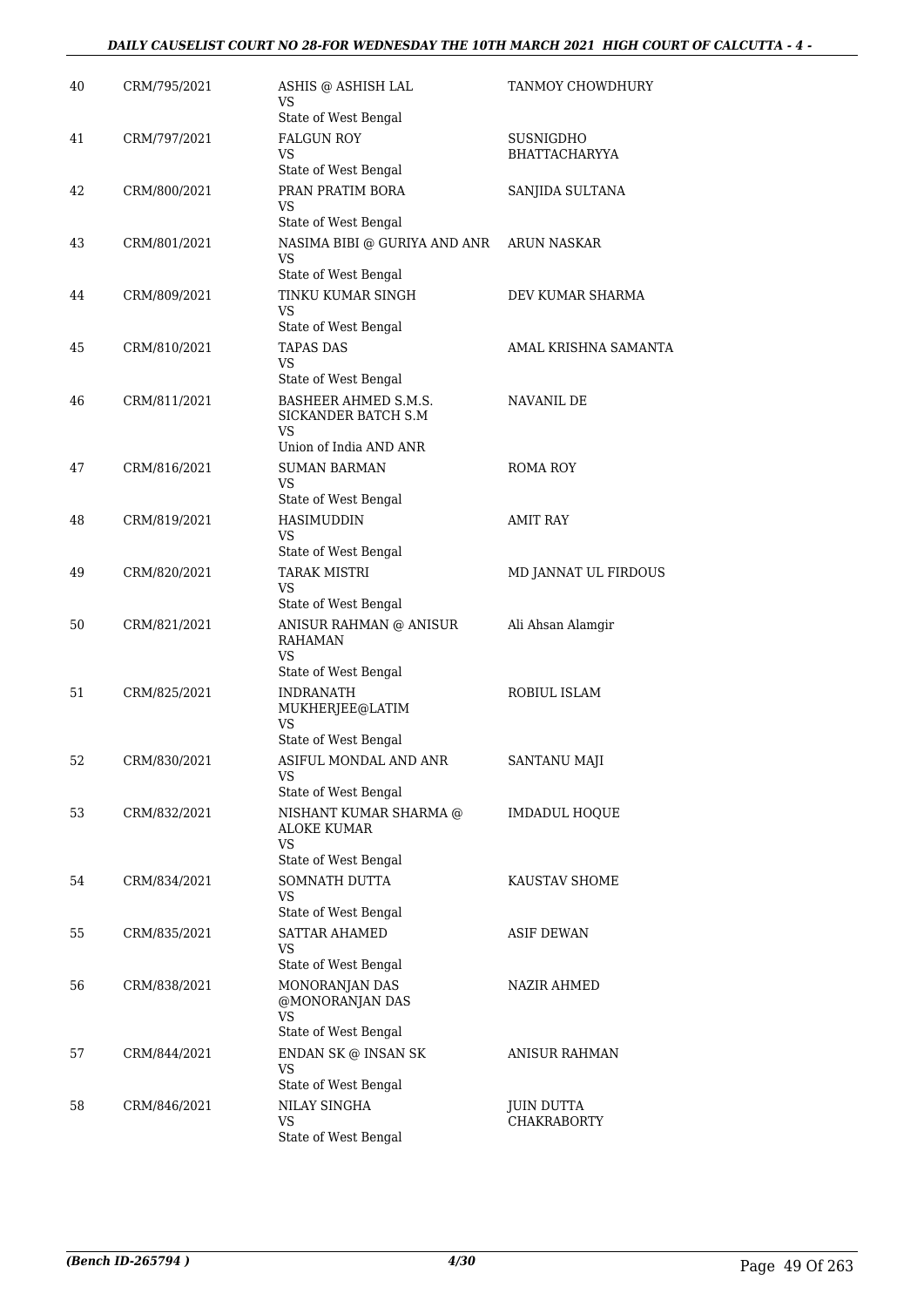| 59 | CRM/847/2021 | BISWANATH ROY@NANDA                                                           | <b>BHASKAR CHATTERJEE</b> |
|----|--------------|-------------------------------------------------------------------------------|---------------------------|
|    |              | VS<br>State of West Bengal                                                    |                           |
| 60 | CRM/851/2021 | DEBASISH BAR<br>VS                                                            | sk. sahjahan ali          |
|    |              | State of West Bengal                                                          |                           |
| 61 | CRM/852/2021 | SK. JABER ALI<br>VS<br>State of West Bengal                                   | Srimoyee Mukherjee        |
| 62 | CRM/861/2021 | KOHINOOR BIBI                                                                 | SOURAV MUKHERJEE          |
|    |              | VS<br>State of West Bengal                                                    |                           |
| 63 | CRM/864/2021 | SUBHASH GHOSH                                                                 | SUBHRAJYOTI GHOSH         |
|    |              | VS                                                                            |                           |
|    |              | State of West Bengal<br>PAPPU SINGH AND ANOTHER                               | <b>SAGAR SAHA</b>         |
| 64 | CRM/865/2021 | VS<br>State of West Bengal                                                    |                           |
| 65 | CRM/870/2021 | <b>SUJAN BISWAS</b>                                                           | ARUP KUMAR BHOWMICK       |
|    |              | <b>VS</b><br>State of West Bengal                                             |                           |
| 66 | CRM/878/2021 | SHUBHANKAR HALDER                                                             | <b>DONA AKTER</b>         |
|    |              | VS<br>State of West Bengal                                                    |                           |
| 67 | CRM/879/2021 | BACHAN MONDAL @ BACHHAN                                                       | KUSAL KUMAR               |
|    |              | <b>MONDAL</b><br>VS                                                           | MUKHERJEE                 |
|    |              | State of West Bengal                                                          |                           |
| 68 | CRM/880/2021 | <b>MOUSUMI GOMES</b><br>VS                                                    | Deepak Prahladka          |
|    |              | State of West Bengal                                                          |                           |
| 69 | CRM/881/2021 | <b>BISWAJIT SHIL</b><br>VS<br>State of West Bengal                            | Jeenia Rudra              |
| 70 | CRM/886/2021 | BAPPADITYA PAN @ BAPPA                                                        | SIDHANT CHOWDHURY         |
|    |              | <b>VS</b><br>State of West Bengal                                             |                           |
| 71 | CRM/887/2021 | SURAJIT PRAMANIK @ SURAJIT<br>PRAMANICK @ NEPAL<br>VS<br>State of West Bengal | MINOTI GOMES              |
| 72 | CRM/889/2021 | MANORANJAN MONDAL                                                             | MD. JANNAT UL FIRDOUS     |
|    |              | VS<br>State of West Bengal                                                    |                           |
| 73 | CRM/895/2021 | UTTAM DOLAI                                                                   | ANUP DASGUPTA             |
|    |              | VS<br>State of West Bengal                                                    |                           |
| 74 | CRM/897/2021 | KAMALA BERA                                                                   | SK SAHJAHAN ALI           |
|    |              | VS<br>State of West Bengal                                                    |                           |
| 75 | CRM/910/2021 | NAYAN ADIKARY AND ANR                                                         | SAYANTAN HAZRA            |
|    |              | VS                                                                            |                           |
|    |              | State of West Bengal                                                          |                           |
| 76 | CRM/916/2021 | <b>INDRAJIT RANA</b><br>VS<br>State of West Bengal                            | SUMAN DE                  |
| 77 | CRM/918/2021 | SADDAM SK.                                                                    | <b>SAMIRUL SARDAR</b>     |
|    |              | VS                                                                            |                           |
|    |              | State of West Bengal                                                          |                           |
| 78 | CRM/919/2021 | DIP BHUNIYA<br>VS                                                             | <b>GOPA BISWAS</b>        |
|    |              | THE STATE OF WEST BENGAL                                                      |                           |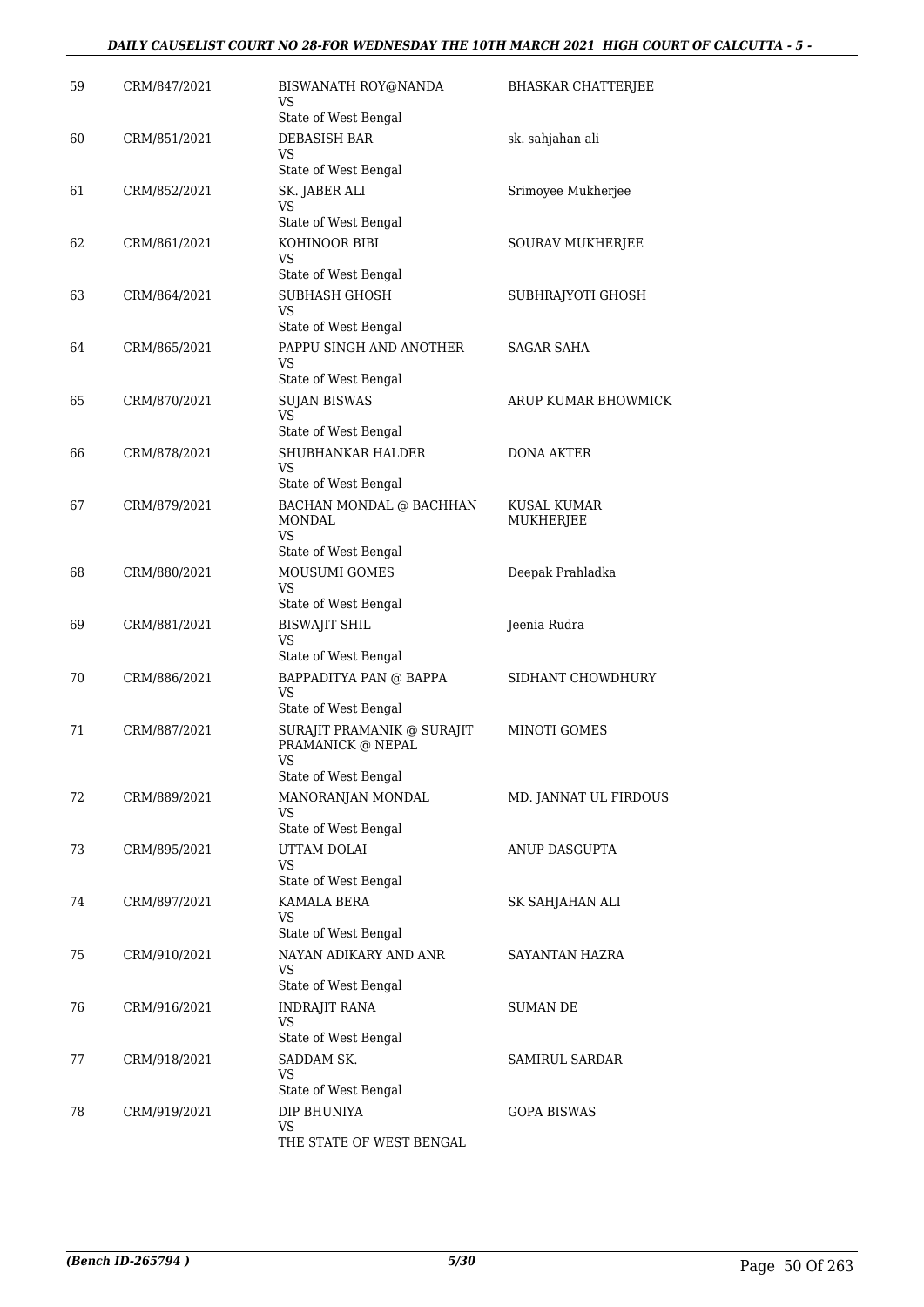| 79 | CRM/923/2021 | SADHAN HALDAR AND ANR<br>VS<br>State of West Bengal                                                         | PARTHA SARATHI DAS                 |
|----|--------------|-------------------------------------------------------------------------------------------------------------|------------------------------------|
| 80 | CRM/927/2021 | <b>CHANDAN GIRI</b><br>VS                                                                                   | SK SAHJAHAN ALI                    |
| 81 | CRM/931/2021 | State of West Bengal<br>MAHASIN MALLICK @ AKALI @<br>MOHASIN MALLIK<br>VS                                   | <b>TAPODIP GUPTA</b>               |
| 82 | CRM/935/2021 | State of West Bengal<br>SAHABUDDIN SK @ SAFUDDI @<br>SABDDIN @ SOFIUDDIN SK @<br><b>SHAIKH</b><br><b>VS</b> | Sumanta Das                        |
| 83 | CRM/937/2021 | State of West Bengal<br>MANORAMA CHOWDHURY<br>VS                                                            | ARUP KUMAR BHOWMICK                |
| 84 | CRM/938/2021 | State of West Bengal<br>RAKIBUL MONDAL<br>VS                                                                | Asraf Mandal                       |
| 85 | CRM/939/2021 | State of West Bengal<br>SK. MIRU @ MIRUL<br>VS<br>State of West Bengal                                      | <b>ARUP KUMAR BHOWMICK</b>         |
| 86 | CRM/940/2021 | TANMOY HOWLADAR<br>VS<br>State of West Bengal                                                               | MAZHAR HOSSAIN<br>CHOWDHURY        |
| 87 | CRM/943/2021 | <b>SANTOSH ROUT</b><br>VS<br>State of West Bengal                                                           | MAZHAR HOSSAIN<br><b>CHOWDHURY</b> |
| 88 | CRM/947/2021 | JAHANGIR MONDAL<br>VS<br>State of West Bengal                                                               | PRABIR MAJUMDER                    |
| 89 | CRM/949/2021 | AMINUL HOQUE @ AMINUL<br>HAQUE AND ANR<br>VS<br>State of West Bengal                                        | KOUSTAV BAGCHI                     |
| 90 | CRM/953/2021 | <b>SIPAN LOHAR</b><br>VS<br>State of West Bengal                                                            | SOUPAL CHATTERJEE                  |
| 91 | CRM/954/2021 | ASHFAQUE AHAMED<br>VS<br>State of West Bengal                                                               | SAYAN MUKHERJEE                    |
| 92 | CRM/962/2021 | RABI DAS @ RABINDRA DAS<br>VS<br>State of West Bengal                                                       | SOUPAL CHATTERJEE                  |
| 93 | CRM/963/2021 | MOINUDDIN MONDAL @ KATU<br>VS<br>State of West Bengal                                                       | PAMPA DEY(DHABAL)                  |
| 94 | CRM/967/2021 | APEL MAHABUR MONDAL @<br>KAJAL AND ANR<br>VS                                                                | <b>BUSRA KHATUN</b>                |
| 95 | CRM/968/2021 | State of West Bengal<br><b>AINAL HAQUE</b><br>VS<br>State of West Bengal                                    | ARNAB SAHA                         |
| 96 | CRM/969/2021 | azad ali @ khadimul<br>VS<br>State of West Bengal                                                           | imdadul hoque                      |
| 97 | CRM/971/2021 | SHUBHANKAR ROY<br>VS<br>State of West Bengal                                                                | SOUMYADEEP DAS                     |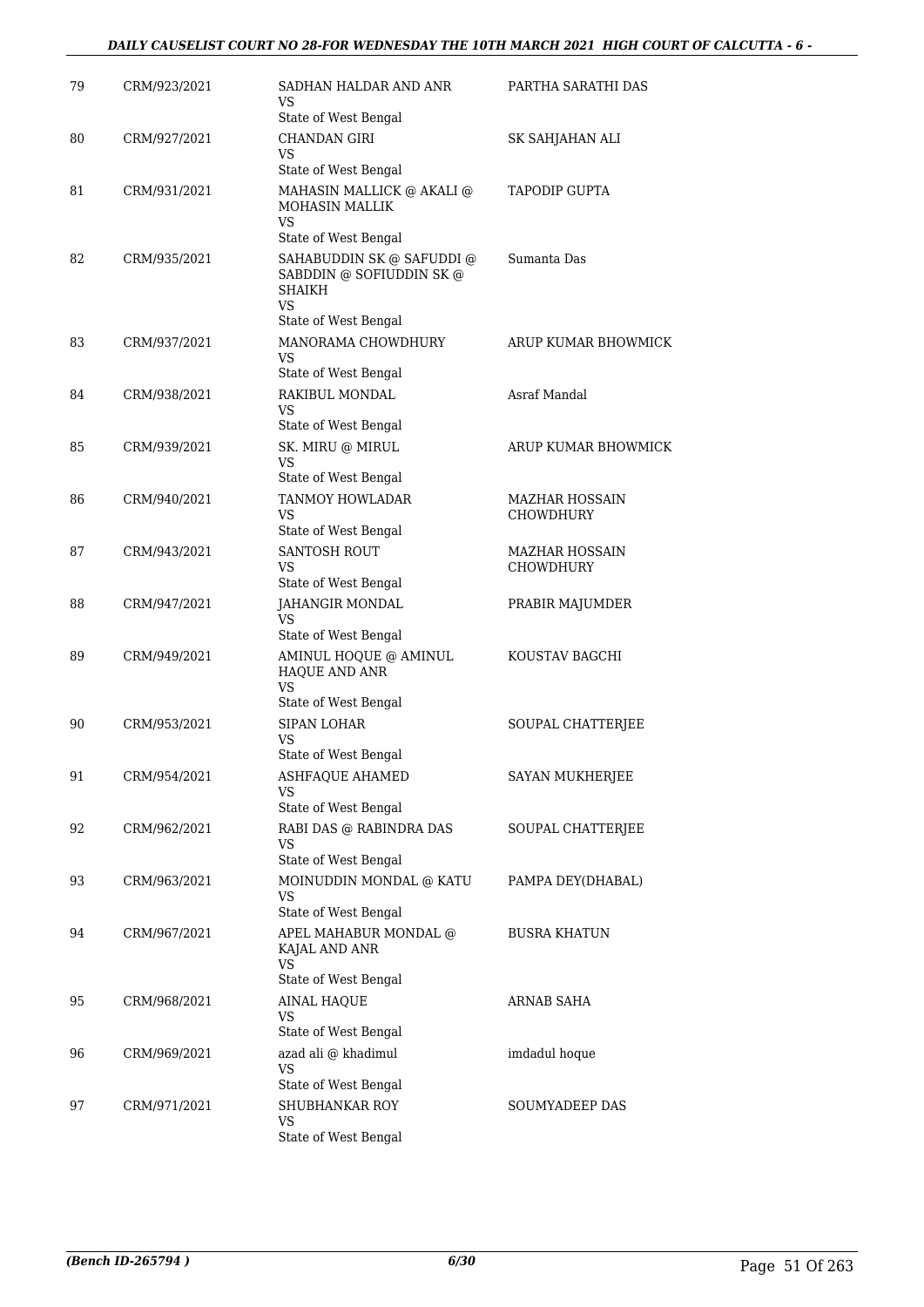| 98  | CRM/972/2021  | <b>BAIJANTI SHINDHE @</b><br>VAIJAYANTI RAKHMAJI SHINDHE<br><b>VS</b> | KAUSHIK GHOSH             |
|-----|---------------|-----------------------------------------------------------------------|---------------------------|
|     |               | State of West Bengal                                                  |                           |
| 99  | CRM/973/2021  | <b>DIDAL BISWAS AND ORS</b><br>VS                                     | MINOTI GOMES              |
|     |               | State of West Bengal                                                  |                           |
| 100 | CRM/976/2021  | <b>NASIR KAZI</b><br>VS                                               | SUMAN CHAKRABORTY         |
|     |               | State of West Bengal                                                  |                           |
| 101 | CRM/980/2021  | SANJU NAG<br>VS                                                       | SANJIB MITRA              |
|     |               | State of West Bengal                                                  |                           |
| 102 | CRM/982/2021  | PRADIP RUIDAS<br>VS<br>State of West Bengal                           | PINTU KARAR               |
| 103 | CRM/985/2021  | AKASH DAS                                                             | SK. TOSLIM ALI            |
|     |               | VS<br>State of West Bengal                                            |                           |
| 104 | CRM/986/2021  | <b>TAPAS SARKAR</b>                                                   | PINTU KARAR               |
|     |               | VS                                                                    |                           |
| 105 | CRM/992/2021  | State of West Bengal<br>MONOJ MAJUMDER                                | SANJIB MITRA              |
|     |               | <b>VS</b>                                                             |                           |
|     |               | State of West Bengal                                                  |                           |
| 106 | CRM/994/2021  | REJAUL SK@REJUL SK<br>VS                                              | Anisur Rahaman            |
| 107 |               | State of West Bengal                                                  | Anisur Rahaman            |
|     | CRM/998/2021  | RABJEL MONDAL@KALU<br>VS<br>State of West Bengal                      |                           |
| 108 | CRM/1002/2021 | SOUMEN MONDAL                                                         | RAJESWAR CHAKRABORTY      |
|     |               | VS                                                                    |                           |
|     |               | STATE OF WEST BENGAL                                                  |                           |
| 109 | CRM/1003/2021 | ARGHA SARKAR @ BUBAI<br><b>VS</b><br>STATE OF WEST BENGAL             | <b>RITAM GHOSH</b>        |
| 110 | CRM/1004/2021 | ARATI GONRA AND ANR                                                   | DEVIPRIYA MITRA           |
|     |               | VS<br>STATE OF WEST BENGAL                                            |                           |
| 111 | CRM/1010/2021 | <b>SAMIR SARKAR</b>                                                   | Asraf Mandal              |
|     |               | VS<br>STATE OF WEST BENGAL                                            |                           |
| 112 | CRM/1012/2021 | MAIDUL SK@MAHIDUL SK                                                  | PRABIR MAJUMDER           |
|     |               | VS<br>STATE OF WEST BENGAL                                            |                           |
| 113 | CRM/1016/2021 | SAHID HOSSAIN SARDER                                                  | SHASHANKA SHEKHAR         |
|     |               | VS                                                                    | SAHA                      |
|     |               | STATE OF WEST BENGAL                                                  |                           |
| 114 | CRM/1017/2021 | KASEM MONDAL<br>VS.                                                   | SHASHANKA SHEKHAR<br>SAHA |
|     |               | STATE OF WEST BENGAL                                                  |                           |
| 115 | CRM/1019/2021 | PALASH ROY<br>VS                                                      | SHASHANKA SHEKHAR<br>SAHA |
|     |               | STATE OF WEST BENGAL                                                  |                           |
| 116 | CRM/1023/2021 | DIPANKAR DAS @ DIPENKAR DAS<br>@ DIPA @ DINPANKAR DAS<br><b>VS</b>    | <b>BUSRA KHATUN</b>       |
|     |               | STATE OF WEST BENGAL                                                  |                           |
| 117 | CRM/1024/2021 | SANAT MANDAL @ SANAT<br>MONDAL AND ANR                                | RAHUL DAS                 |
|     |               | VS<br>STATE OF WEST BENGAL                                            |                           |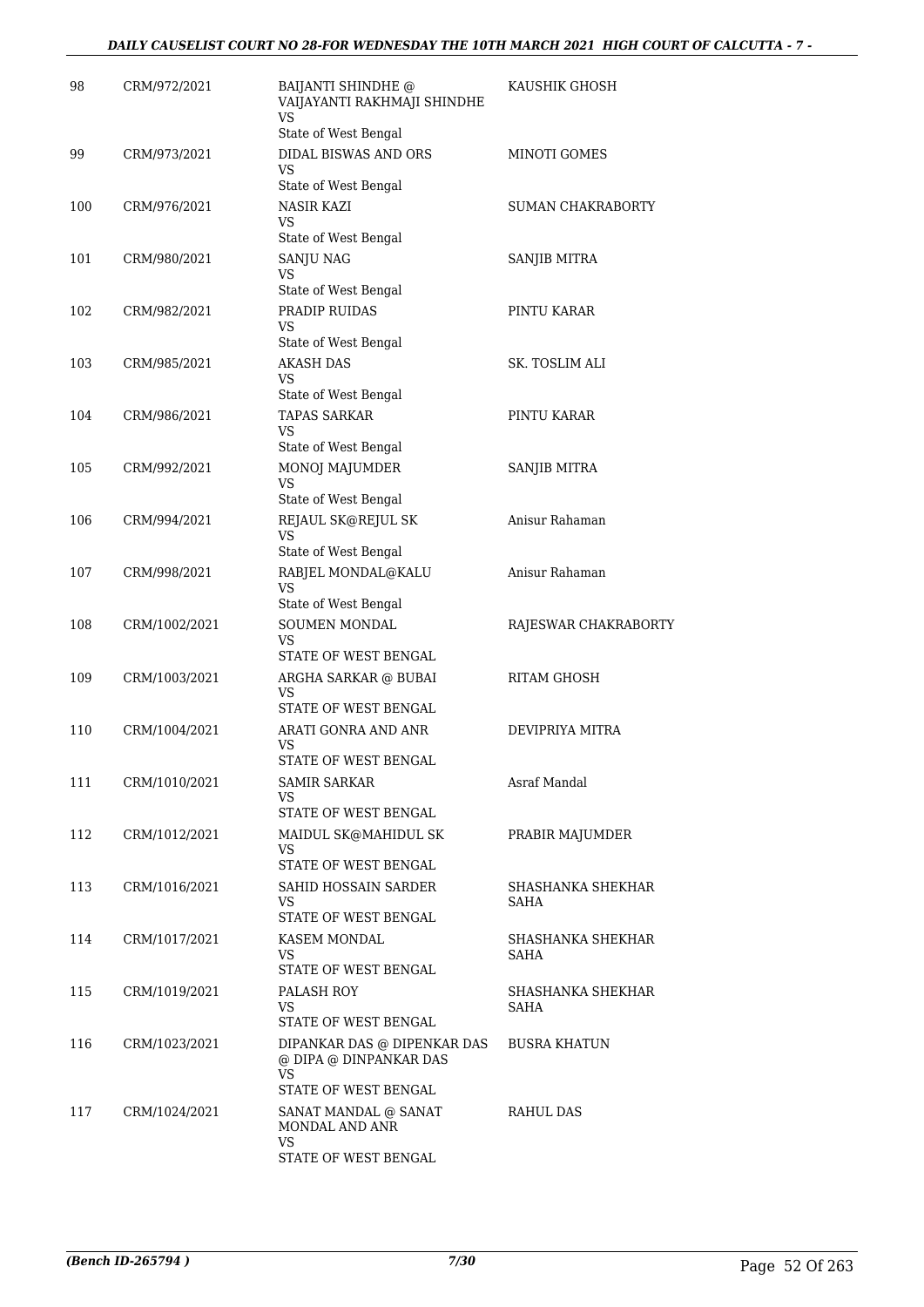#### *DAILY CAUSELIST COURT NO 28-FOR WEDNESDAY THE 10TH MARCH 2021 HIGH COURT OF CALCUTTA - 8 -*

| 118 | CRM/1026/2021 | SADDAM SARDAR<br>VS                                            | Surajit Basu                    |
|-----|---------------|----------------------------------------------------------------|---------------------------------|
| 119 | CRM/1033/2021 | STATE OF WEST BENGAL<br>ASIRUL @ HASIRUL SK                    | MRITYUNJOY                      |
|     |               | VS<br>STATE OF WEST BENGAL                                     | CHATTERJEE                      |
| 120 | CRM/1038/2021 | <b>BHAIRAB SARKAR AND ANR</b><br>VS.                           | ANGSHUMAN<br><b>CHAKRABORTY</b> |
|     |               | STATE OF WEST BENGAL AND<br>ORS.                               |                                 |
| 121 | CRM/1039/2021 | <b>SAILEN GHARAI</b>                                           | <b>SUMAN DE</b>                 |
|     |               | VS<br>STATE OF WEST BENGAL AND<br>ORS.                         |                                 |
| 122 | CRM/1046/2021 | SAMAR BISWAS ALIAS GUYE                                        | AMIT SINGH                      |
|     |               | VS.<br>STATE OF WEST BENGAL AND<br>ORS.                        |                                 |
| 123 | CRM/1048/2021 | SUBRATA GHOSH                                                  | ARKA CHAKRABORTY                |
|     |               | <b>VS</b><br>STATE OF WEST BENGAL                              |                                 |
| 124 | CRM/1050/2021 | <b>MONIKA DAS</b>                                              | NAVANIL DE                      |
|     |               | VS.<br>STATE OF WEST BENGAL                                    |                                 |
| 125 | CRM/1051/2021 | ALAHAMDU MAHALPDAR                                             | <b>SOURAV MUKHERJEE</b>         |
|     |               | VS<br>STATE OF WEST BENGAL AND<br>ORS.                         |                                 |
| 126 | CRM/1052/2021 | NIDUL PAUL<br>VS                                               | SUMANTA CHAKRABORTY             |
|     |               | STATE OF WEST BENGAL AND<br>ORS.                               |                                 |
| 127 | CRM/1054/2021 | PARITOSH SARDAR<br><b>VS</b><br>STATE OF WEST BENGAL           | PRABIR MAJUMDER                 |
| 128 | CRM/1055/2021 | NARENDRA KUMAR                                                 | <b>AKASH RAY</b>                |
|     |               | VS<br>STATE OF WEST BENGAL AND<br>ORS.                         |                                 |
| 129 | CRM/1056/2021 | SADHAN MONDAL@ AJAN<br>VS                                      | PRABIR MAJUMDER                 |
| 130 |               | STATE OF WEST BENGAL                                           | SOURADEEP DUTTA                 |
|     | CRM/1058/2021 | RABI SHARMA @RABI KUMAR<br>SHARMA<br><b>VS</b>                 |                                 |
| 131 | CRM/1062/2021 | STATE OF WEST BENGAL<br>KARTICK JAMADAR @ KARTICK              | SANANDA                         |
|     |               | JAMADER @ DOM<br><b>VS</b>                                     | <b>BHATTACHARYYA</b>            |
| 132 | CRM/1067/2021 | STATE OF WEST BENGAL<br>ASRAF @ ARSHAD @ ARSAD                 | SEKHAR MUKHERJEE                |
|     |               | VS                                                             |                                 |
| 133 | CRM/1069/2021 | STATE OF WEST BENGAL<br>ARIFUL MONDAL                          | MD. JAMAL UL FIRDOUS            |
|     |               | VS<br>STATE OF WEST BENGAL                                     |                                 |
| 134 | CRM/1073/2021 | <b>BOJLUR RAHAMAN MONDAL @</b><br>BAJLUR RAHAMAN MONDAL<br>VS. | KINGSUK MONDAL                  |
|     |               | STATE OF WEST BENGAL                                           |                                 |
| 135 | CRM/1074/2021 | ABDUL KAIOUM@ABDUL<br>KAIUM@ABDUL KAYUM<br>VS                  | SOURAV MUKHERJEE                |
|     |               | STATE OF WEST BENGAL                                           |                                 |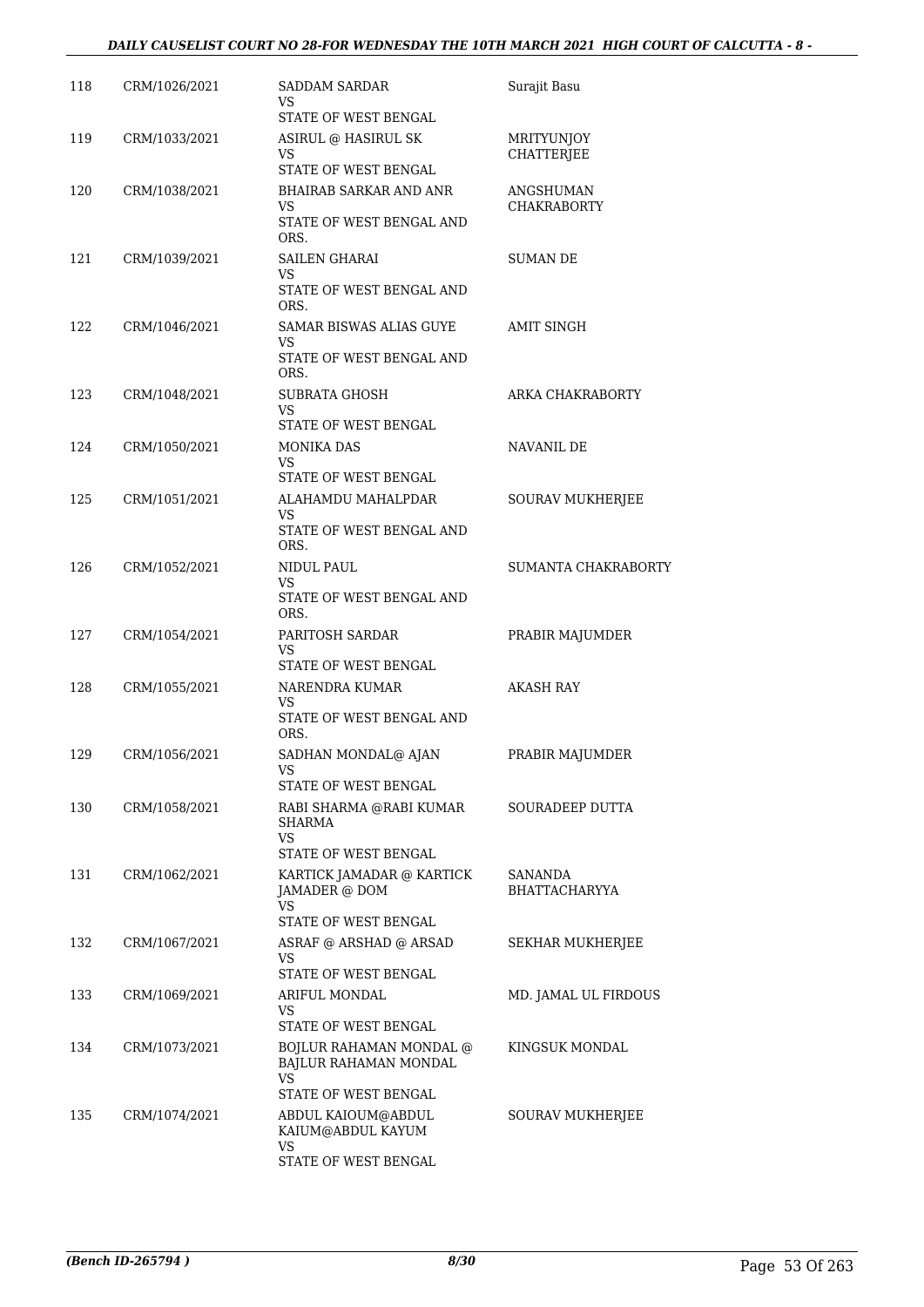#### *DAILY CAUSELIST COURT NO 28-FOR WEDNESDAY THE 10TH MARCH 2021 HIGH COURT OF CALCUTTA - 9 -*

| 136 | CRM/1080/2021 | <b>ARUN BASAK</b><br>VS<br>STATE OF WEST BENGAL                                               | KOUSTUV SHOME                   |
|-----|---------------|-----------------------------------------------------------------------------------------------|---------------------------------|
| 137 | CRM/1081/2021 | FIKA TARAFDAR<br>VS.<br>STATE OF WEST BENGAL                                                  | PRABIR MAJUMDER                 |
| 138 | CRM/1083/2021 | <b>AMIT CHOUDHURY</b><br>VS<br>STATE OF WEST BENGAL                                           | ABHISHEK BANERJEE               |
| 139 | CRM/1084/2021 | PARTHA TURI<br>VS<br>STATE OF WEST BENGAL                                                     | ABHISHEK BANERJEE               |
| 140 | CRM/1087/2021 | <b>SANTA BISWAS</b><br>VS<br>STATE OF WEST BENGAL                                             | ABHISHEK BANERJEE               |
| 141 | CRM/1088/2021 | <b>FARUK HOSSION SHEKH</b><br>VS<br>STATE OF WEST BENGAL                                      | PARTHA SARATHI<br><b>MONDAL</b> |
| 142 | CRM/1089/2021 | KANCHAN SONKAR<br>VS<br>THE STATE OF WEST BENGAL                                              | Subhabrata Chowdhury            |
| 143 | CRM/1097/2021 | SALIM SK.@ SK SALIM<br>VS.<br>STATE OF WEST BENGAL AND<br>ORS.                                | PRADEEP KUMAR<br>TARAFDAR       |
| 144 | CRM/1101/2021 | MUSTAFA SK.<br>VS.<br>STATE OF WEST BENGAL                                                    | Diptendu Bandyopadhyay          |
| 145 | CRM/1103/2021 | HANNAN ALI @ MEJUR<br>VS<br>STATE OF WEST BENGAL AND<br>ORS.                                  | DIPTENDU BANERJEE               |
| 146 | CRM/1104/2021 | ARNAB SINGH @ GUJA<br>VS<br>STATE OF WEST BENGAL                                              | <b>SUMAN CHAKRABORTY</b>        |
| 147 | CRM/1105/2021 | LAL MAHAMMAD DHUKRE @ LAL<br>MAHAMMAD DUKRE @LALTUU<br>VS<br>STATE OF WEST BENGAL AND<br>ORS. | <b>SUMIT ROUTH</b>              |
| 148 | CRM/1106/2021 | NURUL ISLAM SK. @ ISLAM<br>VS                                                                 | SANATAN MAJI                    |
| 149 | CRM/1108/2021 | STATE OF WEST BENGAL<br>SAJIB BISWAS @ SANJIT<br>VS<br>STATE OF WEST BENGAL AND<br>ORS.       | NARAYAN DEBNATH                 |
| 150 | CRM/1110/2021 | SANJIB BISWAS @ SANJIT<br>VS<br>STATE OF WEST BENGAL                                          | NARAYAN DEBNATH                 |
| 151 | CRM/1111/2021 | SAHARAB MONDAL<br>VS<br>STATE OF WEST BENGAL AND<br>ORS.                                      | ASHOK KUMAR<br>CHOWDHURY        |
| 152 | CRM/1112/2021 | RAJ CHAKRABORTY<br>VS<br>STATE OF WEST BENGAL                                                 | ASHOK KR. CHOWDHURY             |
| 153 | CRM/1119/2021 | AMARJIT SINGH<br>VS<br>STATE OF WEST BENGAL                                                   | PRABIR MAJUMDER                 |
| 154 | CRM/1125/2021 | NASIKUL SK<br>VS<br>STATE OF WEST BENGAL                                                      | JISAN IQUBAL HOSSAIN            |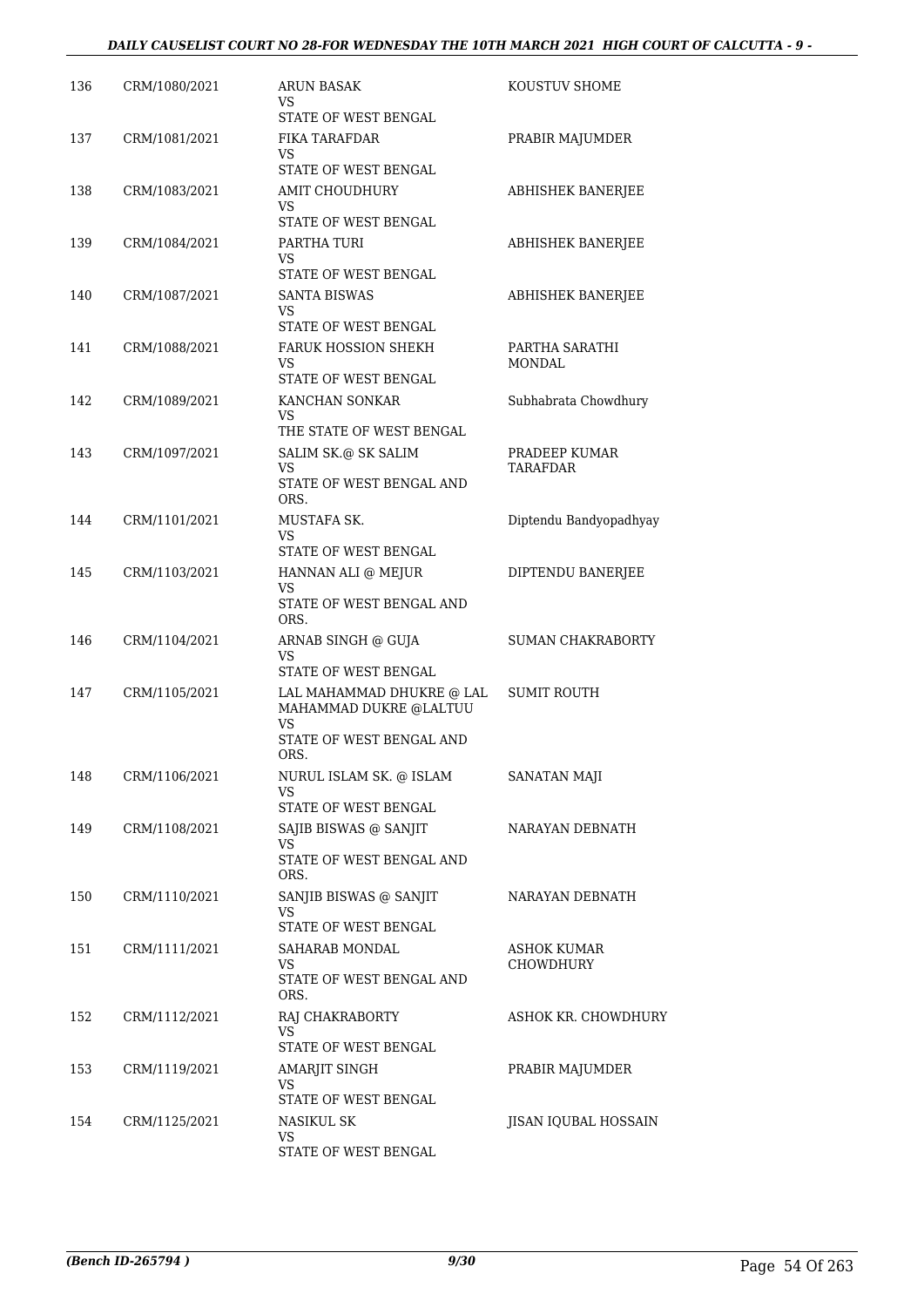| 155 | CRM/1127/2021 | <b>MAHABUL SK</b><br>VS<br>STATE OF WEST BENGAL                                           | JISAN IQUBAL HOSSAIN                |
|-----|---------------|-------------------------------------------------------------------------------------------|-------------------------------------|
| 156 | CRM/1129/2021 | MAHATAB MONDAL<br>VS                                                                      | JISAN IQUBAL HOSSAIN                |
| 157 | CRM/1130/2021 | STATE OF WEST BENGAL<br>NIYAJUL SK<br>VS                                                  | Anisur Rahaman                      |
| 158 | CRM/1132/2021 | STATE OF WEST BENGAL<br>RUBEL ALI @ ABDUL AZIZ<br>VS                                      | <b>HABIBUR RAHAMAN</b>              |
| 159 | CRM/1143/2021 | STATE OF WEST BENGAL<br>PRODIP CHOWDHURY@PRADIP<br>KR CHOWDHURY@PRDEEP<br>KUMAR CHOWDHURY | PRONOJIT ROY                        |
| 160 | CRM/1146/2021 | VS.<br>STATE OF WEST BENGAL<br><b>CHAINA GHOSH</b>                                        | Srimoyee Mukherjee                  |
|     |               | VS<br>STATE OF WEST BENGAL                                                                |                                     |
| 161 | CRM/1149/2021 | <b>GORA CHAND</b><br>MUKHERJEE@HARU<br>VS<br>STATE OF WEST BENGAL                         | SUMITAVA CHAKRABORTY                |
| 162 | CRM/1155/2021 | TAHIRUL SK @ TASHIRUL SK<br>VS<br>STATE OF WEST BENGAL                                    | Kalidas Saha                        |
| 163 | CRM/1161/2021 | <b>TITU HALDER</b><br>VS<br>STATE OF WEST BENGAL                                          | MD. JANNAT UL FIRDOUS               |
| 164 | CRM/1162/2021 | NOOR JAHAN BIBI@WARSI ANTY<br><b>AND ANR</b><br>VS<br>STATE OF WEST BENGAL                | ABHISEK GUPTA                       |
| 165 | CRM/1165/2021 | ATAUR RAHAMAN<br>VS<br>STATE OF WEST BENGAL                                               | KAZI M RAHAMAN                      |
| 166 | CRM/1167/2021 | <b>ALKAS SK</b><br>VS                                                                     | <b>BAISALI GHOSHAL</b>              |
| 167 | CRM/1173/2021 | STATE OF WEST BENGAL<br>PREM KUMAR MANDAL<br>VS<br>STATE OF WEST BENGAL AND<br>ORS.       | MOUNICK GHOSH                       |
| 168 | CRM/1176/2021 | JHANTU ARUI<br>VS<br>STATE OF WEST BENGAL AND<br>ORS.                                     | ARUP KUMAR BHOWMICK                 |
| 169 | CRM/1177/2021 | <b>SK IMRAN</b><br>VS<br>STATE OF WEST BENGAL                                             | SANTANU MAJI                        |
| 170 | CRM/1178/2021 | SUKANTA KUMAR SAHOO<br>VS.<br>STATE OF WEST BENGAL AND<br>ORS.                            | SOUMYA BASU ROY<br><b>CHOWDHURY</b> |
| 171 | CRM/1186/2021 | AMIT DAS ALIAS ASHIS DAS<br>VS.<br>STATE OF WEST BENGAL AND<br>ORS.                       | SHASHANKA SHEKHAR<br>SAHA           |
| 172 | CRM/1187/2021 | JHARU SK ALIAS ZARU SEIKH<br>VS<br>STATE OF WEST BENGAL                                   | JISAN IQBAL HOSSAIN                 |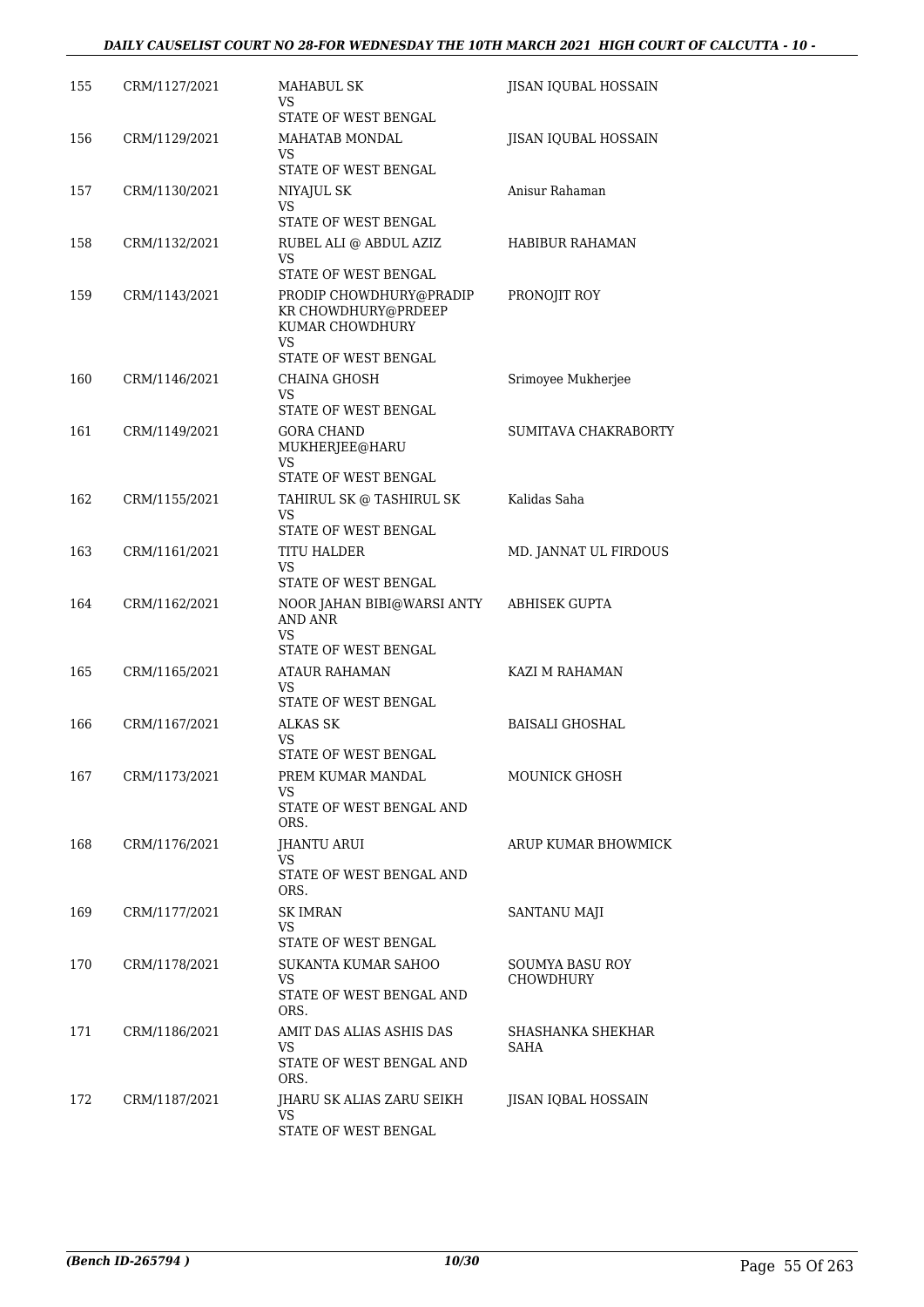| 173 | CRM/1191/2021 | <b>ASANUDDIN SK</b><br>VS.<br>STATE OF WEST BENGAL                                                         | JISAN IQUBAL HOSSAIN                   |
|-----|---------------|------------------------------------------------------------------------------------------------------------|----------------------------------------|
| 174 | CRM/1196/2021 | RANJIT SINGHA<br>VS<br>STATE OF WEST BENGAL                                                                | Jeenia Rudra                           |
| 175 | CRM/1197/2021 | <b>RAJU SARDAR</b><br>VS.<br>STATE OF WEST BENGAL                                                          | ABHIJIT KR. ADHYA                      |
| 176 | CRM/1199/2021 | RAJU SARDAR<br>VS.<br>STATE OF WEST BENGAL                                                                 | ABHIJIT KR. ADHYA                      |
| 177 | CRM/1202/2021 | NITIN JAISWAL<br>VS.<br>STATE OF WEST BENGAL                                                               | Sujoy Sarkar                           |
| 178 | CRM/1205/2021 | ARSHAD ALI MONDAL<br>VS<br>STATE OF WEST BENGAL                                                            | SHASHANKA SHEKHAR<br><b>SAHA</b>       |
| 179 | CRM/1206/2021 | <b>SAMIR ADHIKARY</b><br>VS.<br>STATE OF WEST BENGAL                                                       | <b>SHASANKAR SEKHAR</b><br><b>SAHA</b> |
| 180 | CRM/1208/2021 | PAN KISTO NUNIA @ PRAN<br>KRISHNA NONIA @ PRANKISTO<br>NONIYA AND ORS<br><b>VS</b><br>STATE OF WEST BENGAL | PRATIK GHOSH                           |
| 181 | CRM/1209/2021 | NAJIR MOMIN@ NAZIR MOMIN<br>VS<br>STATE OF WEST BENGAL                                                     | DIPTANGSHU BASU                        |
| 182 | CRM/1210/2021 | KANAI SARKAR<br>VS<br>STATE OF WEST BENGAL                                                                 | SHASANKA SEKHAR SAHA                   |
| 183 | CRM/1212/2021 | <b>AMIYA GHOSH</b><br><b>VS</b><br>STATE OF WEST BENGAL                                                    | <b>UJJAL ROY</b>                       |
| 184 | CRM/1213/2021 | <b>JIYARUL MONDAL</b><br><b>VS</b><br>STATE OF WEST BENGAL                                                 | ARUNIMA DAS SHARMA                     |
| 185 | CRM/1221/2021 | <b>FULLARA MONDAL</b><br>VS<br>CENTRAL BUREAU OF<br><b>INVESTIGATION</b>                                   | SANTANU MAJI                           |
| 186 | CRM/1224/2021 | raja @ rajarshi pradhan<br>VS.<br>STATE OF WEST BENGAL                                                     | MUNSHI ASHIO ELAHI                     |
| 187 | CRM/1228/2021 | <b>TAJMIN BIBI</b><br><b>VS</b><br>STATE OF WEST BENGAL                                                    | Sujoy Sarkar                           |
| 188 | CRM/1231/2021 | HASIBUL SEKH AND ANR<br>VS.<br>STATE OF WEST BENGAL AND<br>ORS.                                            | BISWAJIT HAZRA                         |
| 189 | CRM/1235/2021 | KARTICK ROY<br>VS.<br>STATE OF WEST BENGAL AND<br>ORS.                                                     | KUNTAL ROY                             |
| 190 | CRM/1250/2021 | BAPPADITWA BISWAS @<br><b>BAPPADITYA BISWAS</b><br>VS.<br>STATE OF WEST BENGAL AND                         | KOUSTAV BAGCHI                         |
| 191 | CRM/1253/2021 | ORS.<br>S.K.CHAND @CHAND<br>VS.<br>STATE OF WEST BENGAL                                                    | DEVRANJAN DAS                          |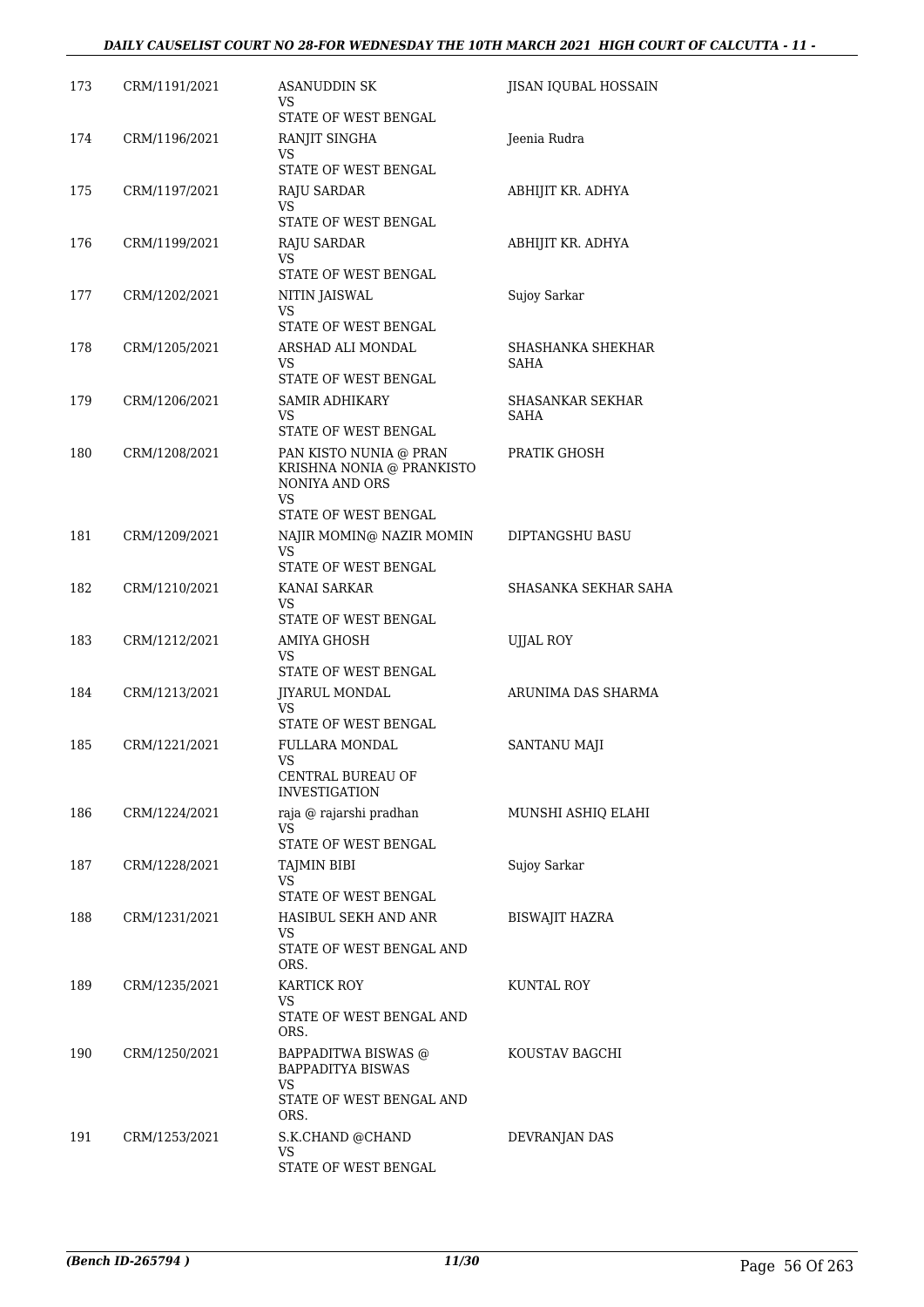| 192 | CRM/1255/2021 | TAHERUL HOSSAIN<br>VS<br>STATE OF WEST BENGAL AND<br>ORS.                | <b>ABDUS SALAM</b>              |
|-----|---------------|--------------------------------------------------------------------------|---------------------------------|
| 193 | CRM/1256/2021 | APARNA BERA<br>VS<br>STATE OF WEST BENGAL                                | NILADRI SEKHAR GHOSH            |
| 194 | CRM/1257/2021 | KARTICK SAMMADAR<br>VS<br>STATE OF WEST BENGAL AND<br>ORS.               | HUSEN MUSTAFI                   |
| 195 | CRM/1258/2021 | SUJOY CHANDRA @SUJOY<br><b>CHANDA</b><br>VS.<br>STATE OF WEST BENGAL     | <b>BITASOK BANERJEE</b>         |
| 196 | CRM/1262/2021 | GUDDU SHARMA@RAJU SHARMA<br>VS.<br>STATE OF WEST BENGAL                  | PRONAY BASAK                    |
| 197 | CRM/1269/2021 | SAFIKUL ISLAM<br>VS.<br>STATE OF WEST BENGAL                             | <b>ANISUR RAHMAN</b>            |
| 198 | CRM/1272/2021 | TOFIJUL SK @ HOSSAIN AND<br>ANR<br>VS.<br>STATE OF WEST BENGAL           | Anisur Rahaman                  |
| 199 | CRM/1273/2021 | SARIFUL SK@PIU AND ANR<br>VS<br>STATE OF WEST BENGAL                     | <b>TAPODIP GUPTA</b>            |
| 200 | CRM/1274/2021 | MD AMJAD KHAN<br>VS<br>STATE OF WEST BENGAL                              | <b>TAPODIP GUPTA</b>            |
| 201 | CRM/1284/2021 | HAFIJUL MONDAL @ HAFIZUL<br><b>MONDAL</b><br>VS.<br>STATE OF WEST BENGAL | SHASHANKA SHEKHAR<br>SAHA       |
| 202 | CRM/1290/2021 | <b>SANTOSH BASAK</b><br>VS<br>STATE OF WEST BENGAL                       | SANANDA<br><b>BHATTACHARYYA</b> |
| 203 | CRM/1291/2021 | BIKASH HARI<br>VS<br>STATE OF WEST BENGAL                                | <b>AMIT SINGH</b>               |
| 204 | CRM/1294/2021 | ASHADUL MONDAL<br>VS<br>STATE OF WEST BENGAL                             | SHIBAJI KUMAR DAS               |
| 205 | CRM/1299/2021 | SAHABUDDIN @ SAHABUDDIN<br>SK<br>VS.<br>STATE OF WEST BENGAL             | <b>BUSRA KHATUN</b>             |
| 206 | CRM/1302/2021 | JOYNAL MANDAL @ JAINAL<br>MANDAL<br><b>VS</b><br>STATE OF WEST BENGAL    | <b>BUSRA KHATUN</b>             |
| 207 | CRM/1306/2021 | KAIMUDDIN MIAH@MOSTAN<br>VS<br>STATE OF WEST BENGAL                      | <b>BUSRA KHATUN</b>             |
| 208 | CRM/1311/2021 | OMAR FARUK<br>VS.<br>STATE OF WEST BENGAL                                | Surajit Basu                    |
| 209 | CRM/1313/2021 | ARIF ALI MOLLA<br>VS<br>STATE OF WEST BENGAL AND<br>ORS.                 | ARUPO KUMAR<br><b>BHOWMICK</b>  |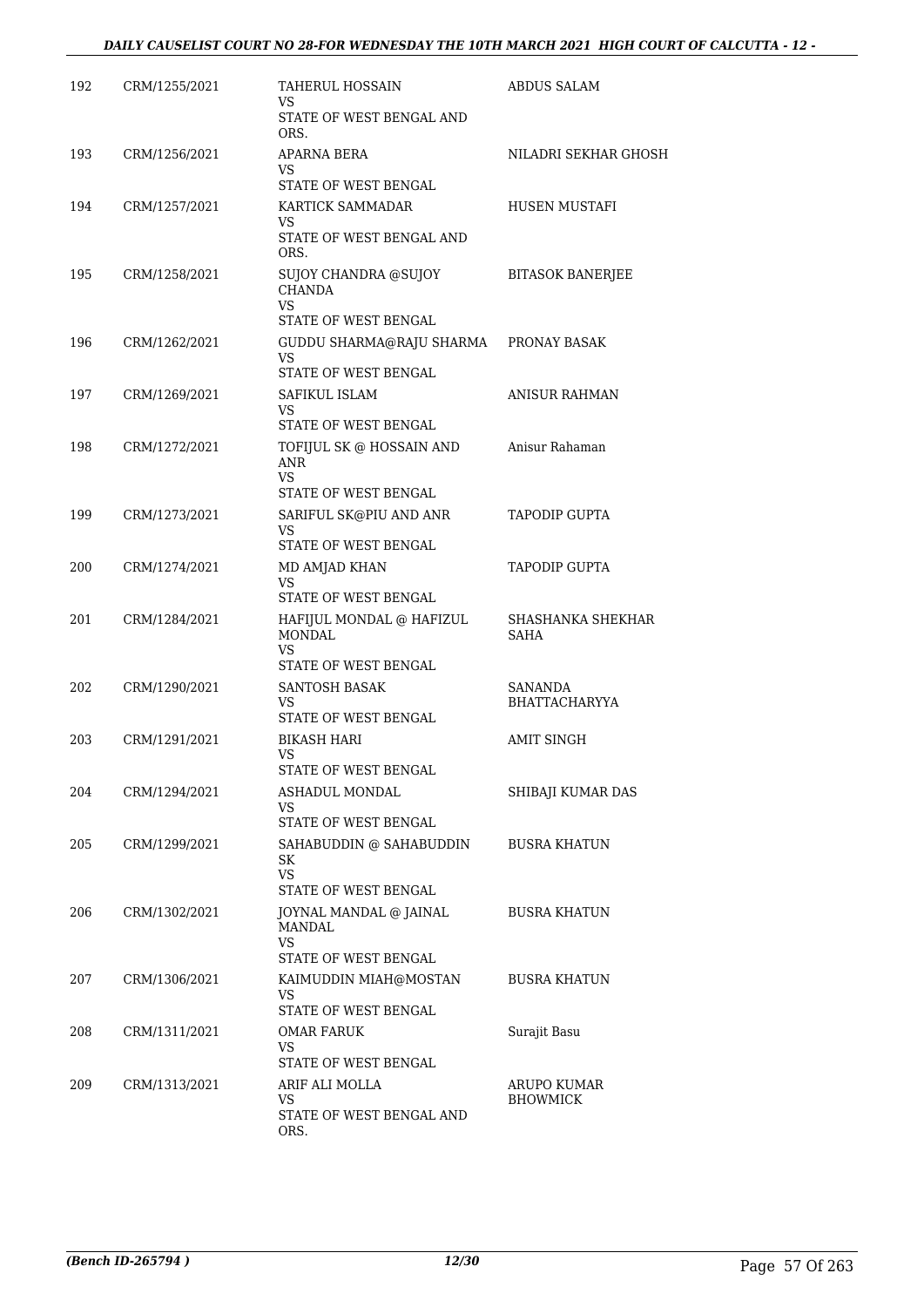| 210 | CRM/1314/2021 | SK JAFAR ALIAS JAFAR ALI<br>VS<br>STATE OF WEST BENGAL                   | KAZI SAFIULLAH                          |
|-----|---------------|--------------------------------------------------------------------------|-----------------------------------------|
| 211 | CRM/1316/2021 | SK. SABIR ALI                                                            | <b>ADITYA SEN</b>                       |
|     |               | VS<br>STATE OF WEST BENGAL AND<br>ORS.                                   |                                         |
| 212 | CRM/1321/2021 | <b>SUJON BARMAN ALIAS</b><br><b>HIMANSHU</b><br>VS                       | <b>JUIN DUTTA</b><br><b>CHAKRABORTY</b> |
| 213 | CRM/1323/2021 | STATE OF WEST BENGAL<br>SAKILA BIBI AND ANOTHER                          | DIPAYAN KUNDU                           |
|     |               | VS<br>STATE OF WEST BENGAL                                               |                                         |
| 214 | CRM/1325/2021 | AMIN AKHTAR @AMIM AKTAR<br>VS                                            | SAGAR SAHA                              |
|     | CRM/1330/2021 | STATE OF WEST BENGAL<br>ADHIR BARMAN AND ANR                             | SUBRATA SAHA                            |
| 215 |               | VS                                                                       |                                         |
|     |               | STATE OF WEST BENGAL AND<br>ORS.                                         |                                         |
| 216 | CRM/1332/2021 | MOMREJ KHAN<br>VS                                                        | SUBRATA SAHA                            |
|     |               | STATE OF WEST BENGAL AND<br>ORS.                                         |                                         |
| 217 | CRM/1337/2021 | SUDHANGSHU MONDAL ALIAS<br>PUTU<br>VS                                    | PRONOJIT ROY                            |
|     |               | STATE OF WEST BENGAL                                                     |                                         |
| 218 | CRM/1339/2021 | <b>SWARUP GHOSH</b><br>VS<br>STATE OF WEST BENGAL AND<br>ORS.            | SK. TOSLIM ALI                          |
| 219 | CRM/1341/2021 | SAURAV KUNDU @ AKAI<br>VS                                                | SUSNIGDHO<br>BHATTACHARYYA              |
|     |               | STATE OF WEST BENGAL AND<br>ORS.                                         |                                         |
| 220 | CRM/1346/2021 | PRASEN KUNDU @BHABOL<br>@BHABOL KUNDU@ PROSEN<br><b>KUNDU</b><br>VS —    | <b>TAPODIP GUPTA</b>                    |
|     |               | STATE OF WEST BENGAL                                                     |                                         |
| 221 | CRM/1347/2021 | IMAJUDDDIN MONDAL<br>VS.<br>STATE OF WEST BENGAL AND                     | <b>SOURAV MUKHERJEE</b>                 |
| 222 | CRM/1348/2021 | ORS.<br>MD DASTAGIR @DASTAGIR                                            | ANSUMAN BERA                            |
|     |               | ANSARI<br>VS                                                             |                                         |
|     |               | STATE OF WEST BENGAL                                                     |                                         |
| 223 | CRM/1350/2021 | ASHOK KUMAR CHOUDHURY<br>@ASHOK CHOUDHURY<br>@ASHOKE<br>CHOWDHURY@RAMESH | SOUMYA NAG                              |
|     |               | PRAJAPATI@CHOWDHURY<br>VS                                                |                                         |
|     |               | STATE OF WEST BENGAL AND<br>ORS.                                         |                                         |
| 224 | CRM/1352/2021 | MD. SAUKAT SEKH<br>VS                                                    | ARKACHAKRABORTY                         |
|     |               | UNION OF INDIA, AIR<br>INTELLIGENCE UNIT,,                               |                                         |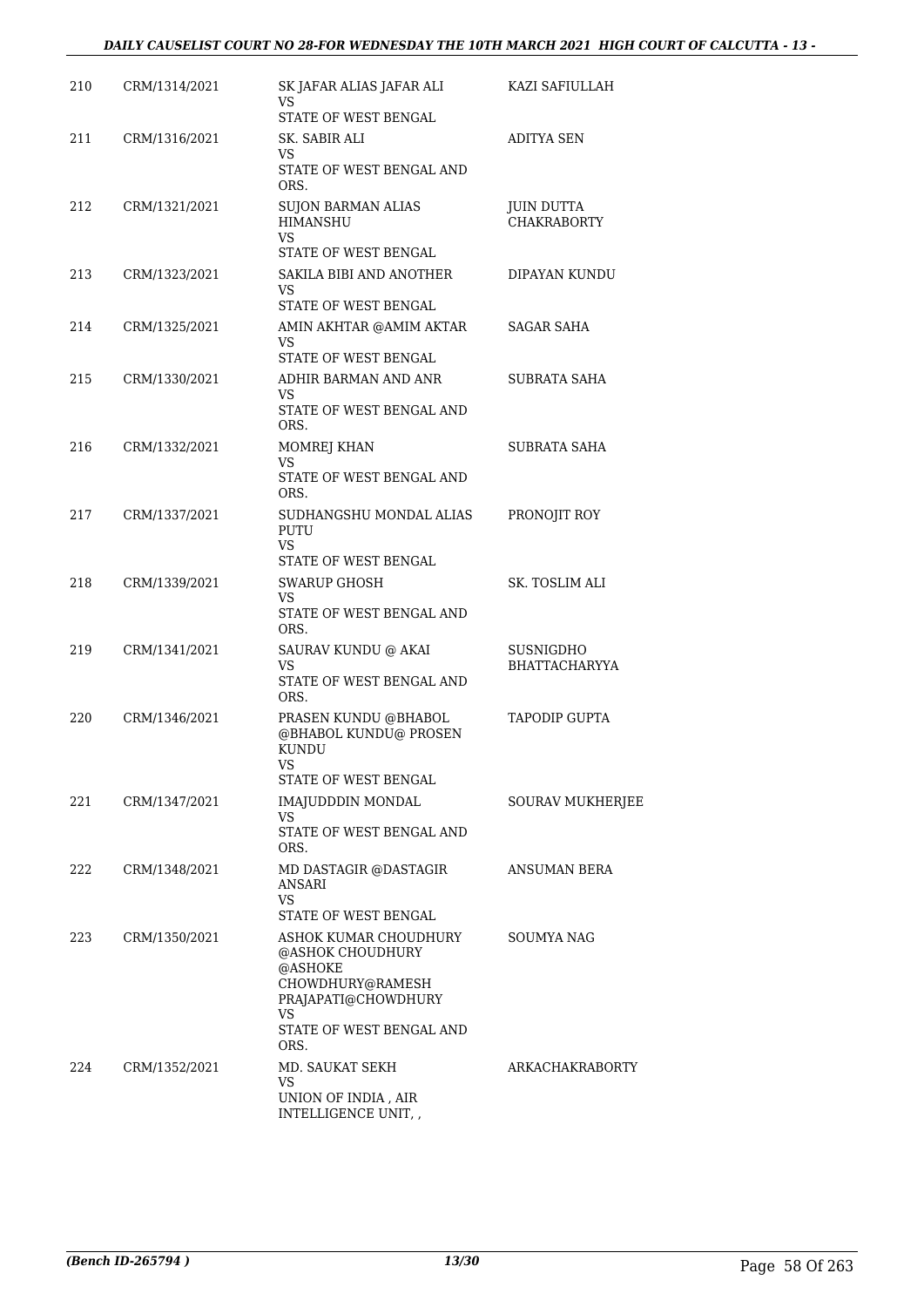| 225 | CRM/1353/2021 | NAGEN @ NAGENDRANATH<br><b>GHOSH</b><br>VS.                                      | KARABI ROY                                |
|-----|---------------|----------------------------------------------------------------------------------|-------------------------------------------|
|     |               | STATE OF WEST BENGAL AND<br>ORS.                                                 |                                           |
| 226 | CRM/1354/2021 | MEHER ALI SK AND OTHERS<br>VS.<br>STATE OF WEST BENGAL                           | KRISHNENDU DE                             |
| 227 | CRM/1356/2021 | RAJA GHOSHAL<br><b>VS</b><br>STATE OF WEST BENGAL                                | <b>SOUVIK DAS</b>                         |
| 228 | CRM/1357/2021 | SK SAKIR ALI @SK JIKSARUL ALI<br>VS<br>STATE OF WEST BENGAL                      | ANINDYA GHOSH                             |
| 229 | CRM/1358/2021 | PH ESHA ALI @ AMBUBA<br><b>VS</b><br>STATE OF WEST BENGAL                        | DEBASIS KAR                               |
| 230 | CRM/1367/2021 | HASINA @ HASENA MOLLA @<br><b>HASINA BIBI</b><br>VS<br>STATE OF WEST BENGAL      | SIDDHARTHA SARKAR                         |
| 231 | CRM/1370/2021 | <b>BIPLAB BISWAS</b><br>VS.<br>STATE OF WEST BENGAL                              | MRITYUNJAY SAHA                           |
| 232 | CRM/1372/2021 | SAMIR MANDAL<br>VS<br>STATE OF WEST BENGAL                                       | ARUP KUMAR BHOWMICK                       |
| 233 | CRM/1373/2021 | <b>SAMIRAN KR DAS</b><br>VS.<br>STATE OF WEST BENGAL                             | <b>MAZHAR HOSSAIN</b><br><b>CHOWDHURY</b> |
| 234 | CRM/1377/2021 | DHARMENDRA SINGH PATEL<br><b>VS</b><br>STATE OF WEST BENGAL                      | ASHOKE KUMAR NATH                         |
| 235 | CRM/1379/2021 | PRASENJIT BASU<br>VS<br>STATE OF WEST BENGAL                                     | <b>BUSRA KHATUN</b>                       |
| 236 | CRM/1380/2021 | ABARUN SHARMA@VARUN<br>KUMAR SHARMA<br>VS<br>STATE OF WEST BENGAL                | Kunal Ganguly                             |
| 237 | CRM/1383/2021 | <b>MATIN SK AND ORS</b><br>VS<br>STATE OF WEST BENGAL                            | MRITUNJAY SAHA                            |
| 238 | CRM/1384/2021 | DEB KUMAR BAG<br>VS.<br>STATE OF WEST BENGAL                                     | KOEL SARKAR                               |
| 239 | CRM/1386/2021 | AJIJUL SK AND ANR<br>VS.<br>STATE OF WEST BENGAL                                 | SUBRATA KARMAKAR                          |
| 240 | CRM/1392/2021 | ANUP ROY @ ASHOK @ ASHOK<br>DA @ SUSANTA MAJUMDAR<br>VS.<br>STATE OF WEST BENGAL | SABYASACHI CHATTERJEE                     |
| 241 | CRM/1399/2021 | RAHUL SK @ BABU SK<br>VS.<br>STATE OF WEST BENGAL                                | <b>ABDUS SALAM</b>                        |
| 242 | CRM/1404/2021 | SURENDRA RAI<br>VS.<br>STATE OF WEST BENGAL                                      | ANAMITRA BANERJEE                         |
| 243 | CRM/1405/2021 | ANSARUL ALAM<br>VS.<br>STATE OF WEST BENGAL                                      | PARVEJ ANAM                               |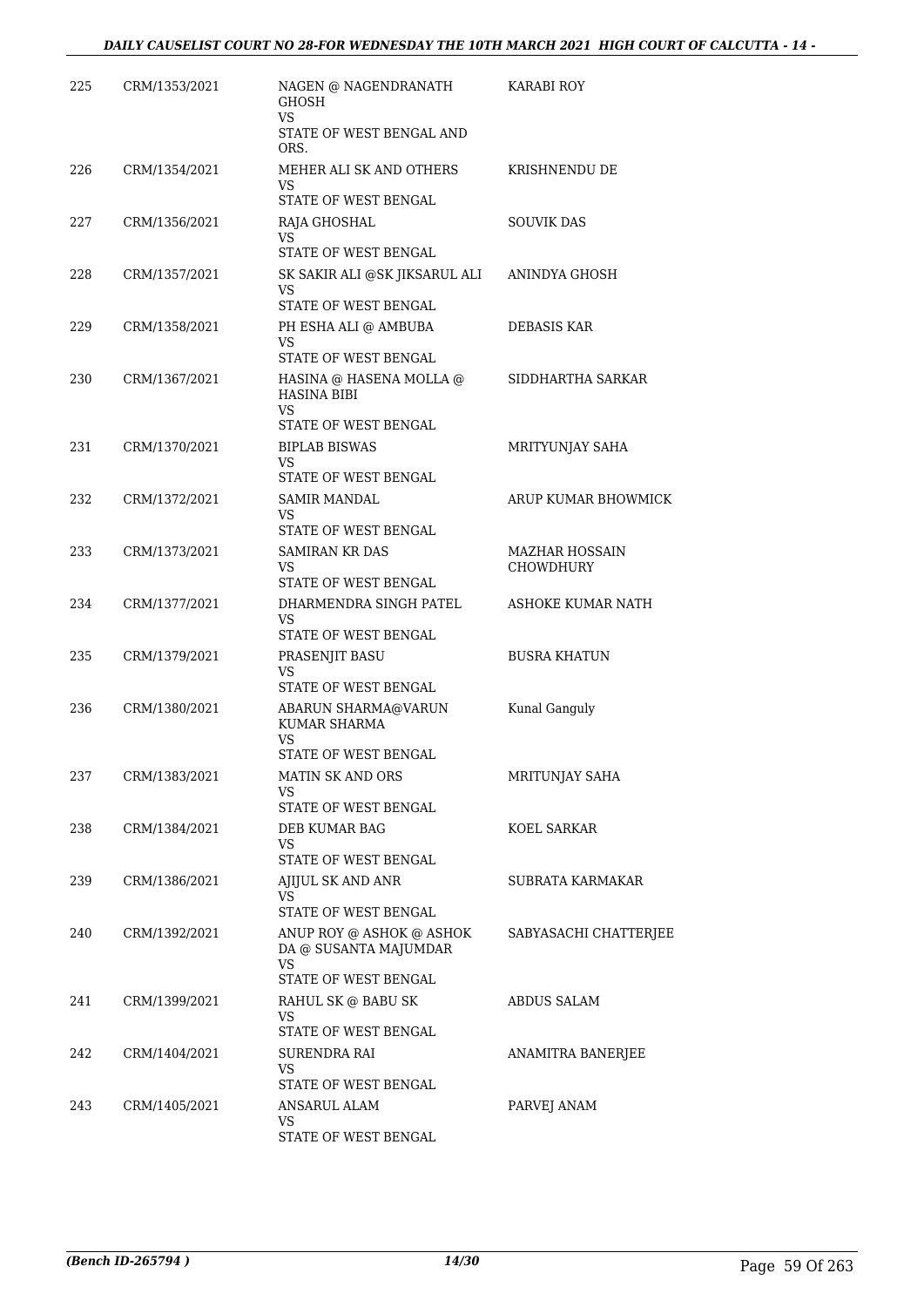| 244 | CRM/1411/2021 | SELIM SK.<br>VS                                                                         | PRABIR MAJUMDER          |
|-----|---------------|-----------------------------------------------------------------------------------------|--------------------------|
|     |               | STATE OF WEST BENGAL AND<br>ORS.                                                        |                          |
| 245 | CRM/1417/2021 | MANODA BISWAS @ MANADA<br><b>BISWAS</b><br>VS.                                          | <b>SAGAR SAHA</b>        |
|     |               | STATE OF WEST BENGAL AND<br>ORS.                                                        |                          |
| 246 | CRM/1418/2021 | BABLU SARKAR @ SK.@ BABLU<br>SK. @ BABLU SARKAR AND ANR.<br>VS.<br>STATE OF WEST BENGAL | DEBAPRIYA SAMANTA        |
| 247 | CRM/1422/2021 | <b>SHYAM SUNDAR BISWAS</b>                                                              | <b>SUMITA SARKAR</b>     |
|     |               | VS<br>STATE OF WEST BENGAL                                                              |                          |
| 248 | CRM/1424/2021 | MD. SADDYAM @SADDAM<br>VS.<br>STATE OF WEST BENGAL                                      | SHAREQ SIDDIQUE          |
| 249 | CRM/1428/2021 | <b>GANESH SARDAR</b><br>VS.                                                             | MADHUMITA PATRA          |
| 250 | CRM/1429/2021 | STATE OF WEST BENGAL<br>ANIMESH ADAK AND ANR                                            | MAIDUL ISLAM KAYAL       |
|     |               | VS                                                                                      |                          |
|     |               | STATE OF WEST BENGAL                                                                    |                          |
| 251 | CRM/1431/2021 | SUJAL SK @ SUJOL SK @ ANARUL<br>VS<br>STATE OF WEST BENGAL                              | PRAMITA BANERJEE         |
| 252 | CRM/1437/2021 | ANIMESH MONDAL AND ANR<br><b>VS</b><br>STATE OF WEST BENGAL                             | SOURAV MUKHERJEE         |
| 253 | CRM/1438/2021 | SAHIN SK @SHINE SK<br><b>VS</b>                                                         | ARNAB SAHA               |
|     |               | STATE OF WEST BENGAL                                                                    |                          |
| 254 | CRM/1439/2021 | ANGGUR SK @ ANGUR SK<br>VS<br>STATE OF WEST BENGAL                                      | JOY CHAKRABORTY          |
| 255 | CRM/1441/2021 | PANCHU DAS<br>VS                                                                        | Asraf Mandal             |
| 256 | CRM/1450/2021 | STATE OF WEST BENGAL<br>SAHANUR MOLLA @ FITTU<br>VS                                     | RESHMI REHMAN            |
|     |               | STATE OF WEST BENGAL                                                                    |                          |
| 257 | CRM/1452/2021 | KISHOR DAS<br><b>VS</b><br>STATE OF WEST BENGAL                                         | Asraf Mandal             |
| 258 | CRM/1455/2021 | <b>BABLU SEKH @ DAKRON</b>                                                              | <b>ABDUS SALAM</b>       |
|     |               | VS<br>STATE OF WEST BENGAL                                                              |                          |
| 259 | CRM/1457/2021 | AMRIT PATRA AND ANR<br><b>VS</b><br>STATE OF WEST BENGAL                                | NAVANIL DE               |
| 260 | CRM/1459/2021 | MONIRUL ISLAM MOLLA@MD<br>MONIRUL ISLAM<br>MOLLA@BABLU@BABLA<br>VS.                     | SAHIUDDIN AHMED          |
| 261 | CRM/1460/2021 | STATE OF WEST BENGAL<br>RAJIKUL MOMIN                                                   | <b>SAGAR SAHA</b>        |
|     |               | VS.                                                                                     |                          |
|     |               | STATE OF WEST BENGAL                                                                    | <b>GAURAV KUMAR BASU</b> |
| 262 | CRM/1461/2021 | ABHIJIT DAS<br>VS<br>STATE OF WEST BENGAL                                               |                          |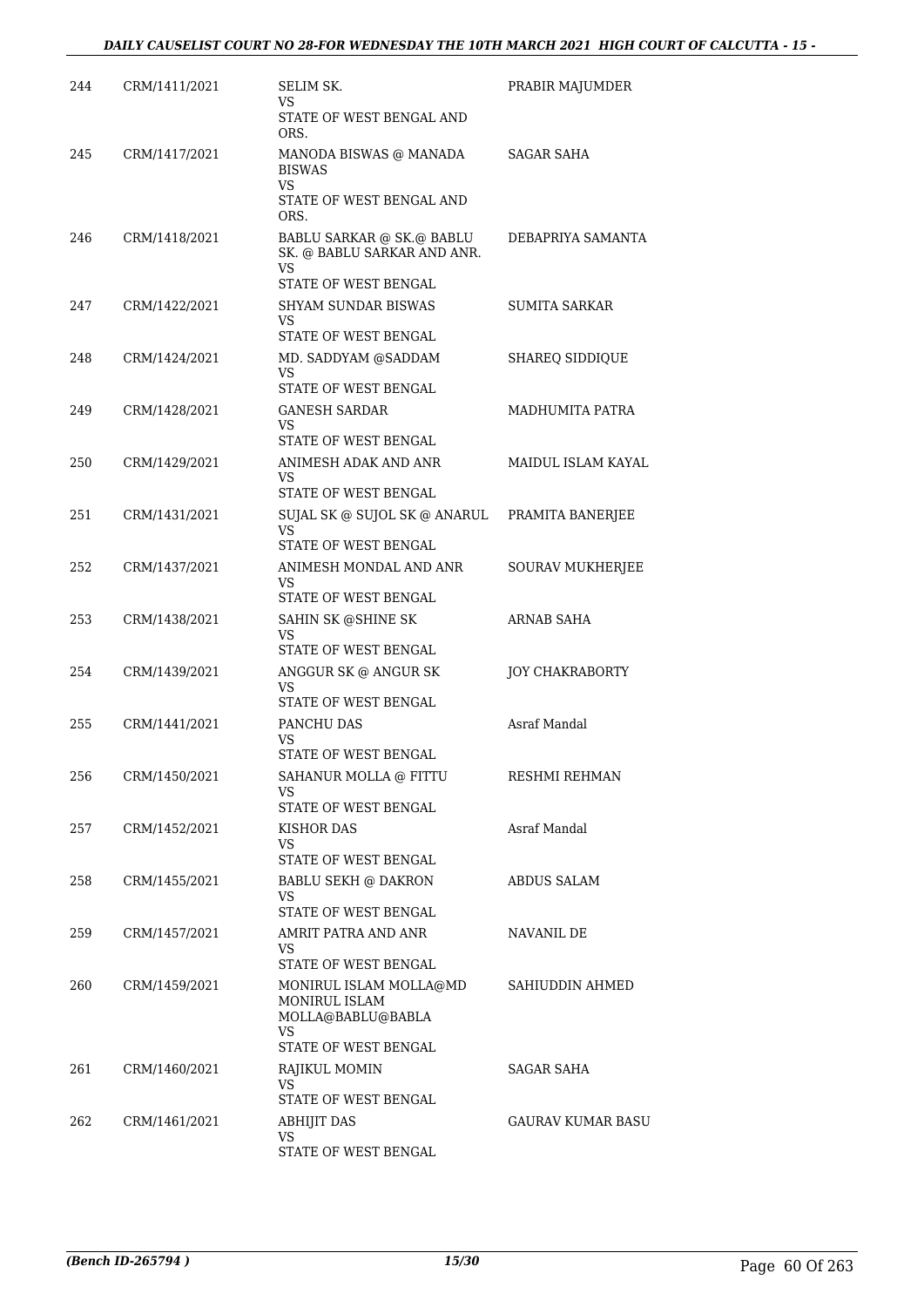| 263 | CRM/1462/2021 | UTTAM MALO<br>VS                                                                | <b>SUJAN CHATTERJEE</b>           |
|-----|---------------|---------------------------------------------------------------------------------|-----------------------------------|
|     |               | STATE OF WEST BENGAL                                                            |                                   |
| 264 | CRM/1468/2021 | <b>GOURANGA ADHIKARI</b><br>VS.                                                 | SANGHITA CHATTERJEE               |
|     |               | STATE OF WEST BENGAL                                                            |                                   |
| 265 | CRM/1473/2021 | HUMAYUN SK. @ HUMAYN SK.<br>VS                                                  | <b>TAPODIP GUPTA</b>              |
|     |               | STATE OF WEST BENGAL                                                            |                                   |
| 266 | CRM/1476/2021 | MD. BAPI @ RAJ @ HERON<br>VS<br>STATE OF WEST BENGAL                            | Kalidas Saha                      |
| 267 | CRM/1478/2021 | ZAKIR HOSSAIN                                                                   | JYOTIRMOY ADHIKARY                |
|     |               | VS.<br>STATE OF WEST BENGAL                                                     |                                   |
| 268 | CRM/1480/2021 | BHIM BISWAS @ BHIM CHANDRA<br><b>BISWAS</b><br><b>VS</b>                        | <b>SURAJIT BASU</b>               |
|     |               | THE STATE OF WEST BENGAL                                                        |                                   |
| 269 | CRM/1481/2021 | JUEL SEIKH ALIAS JUYEL SK.<br><b>VS</b>                                         | SK. MOINUDDIN                     |
| 270 | CRM/1483/2021 | STATE OF WEST BENGAL<br>NIRMAL DAS                                              | KOUSTAV BAGCHI                    |
|     |               | VS.                                                                             |                                   |
|     |               | STATE OF WEST BENGAL                                                            |                                   |
| 271 | CRM/1486/2021 | PIYARUL SK.<br>VS.                                                              | TAPODIP GUPTA                     |
|     |               | STATE OF WEST BENGAL                                                            |                                   |
| 272 | CRM/1493/2021 | PINTU DUTTA @ SAMRAT<br>VS                                                      | MINOTI GOMES                      |
|     |               | STATE OF WEST BENGAL                                                            |                                   |
| 273 | CRM/1494/2021 | RAM SARKAR<br>VS                                                                | MUSHARRAF ALAM SK.                |
|     |               | STATE OF WEST BENGAL                                                            |                                   |
| 274 | CRM/1495/2021 | RAM SARKAR<br>VS                                                                | MUSHARRAF ALAM SK                 |
|     |               | STATE OF WEST BENGAL                                                            |                                   |
| 275 | CRM/1496/2021 | SUJOY BISWAS @ SUJAY BISWAS<br><b>ALIAS SURYA</b><br>VS<br>STATE OF WEST BENGAL | MENOTI GOMES                      |
| 276 | CRM/1508/2021 | DIPANKAR DAS BAIRAGYA                                                           | ASRAF MONDAL                      |
|     |               | VS.<br>STATE OF WEST BENGAL                                                     |                                   |
| 277 | CRM/1511/2021 | ANANDA PAUL ALIAS PAL AND<br><b>OTHERS</b><br><b>VS</b>                         | Sumanta Das                       |
|     |               | STATE OF WEST BENGAL                                                            |                                   |
| 278 | CRM/1520/2021 | RENUKA MONDAL @ RENU<br>MONDAL<br>VS.                                           | MD YOUNUSH MONDAL                 |
|     |               | STATE OF WEST BENGAL                                                            |                                   |
| 279 | CRM/1525/2021 | <b>BHOLANATH DAS @ BHOLA</b><br>VS<br>STATE OF WEST BENGAL                      | SOUMYAJIT DAS<br><b>MAHAPATRA</b> |
| 280 | CRM/1528/2021 | CHANDAN KUMAR MAHANTA                                                           | SUBRATA SAHA                      |
|     |               | VS<br>STATE OF WEST BENGAL                                                      |                                   |
| 281 | CRM/1538/2021 | SK MAIDUL HOSSAIN                                                               | MAZHAR HOSSAIN                    |
|     |               | VS<br>STATE OF WEST BENGAL                                                      | <b>CHOWDHURY</b>                  |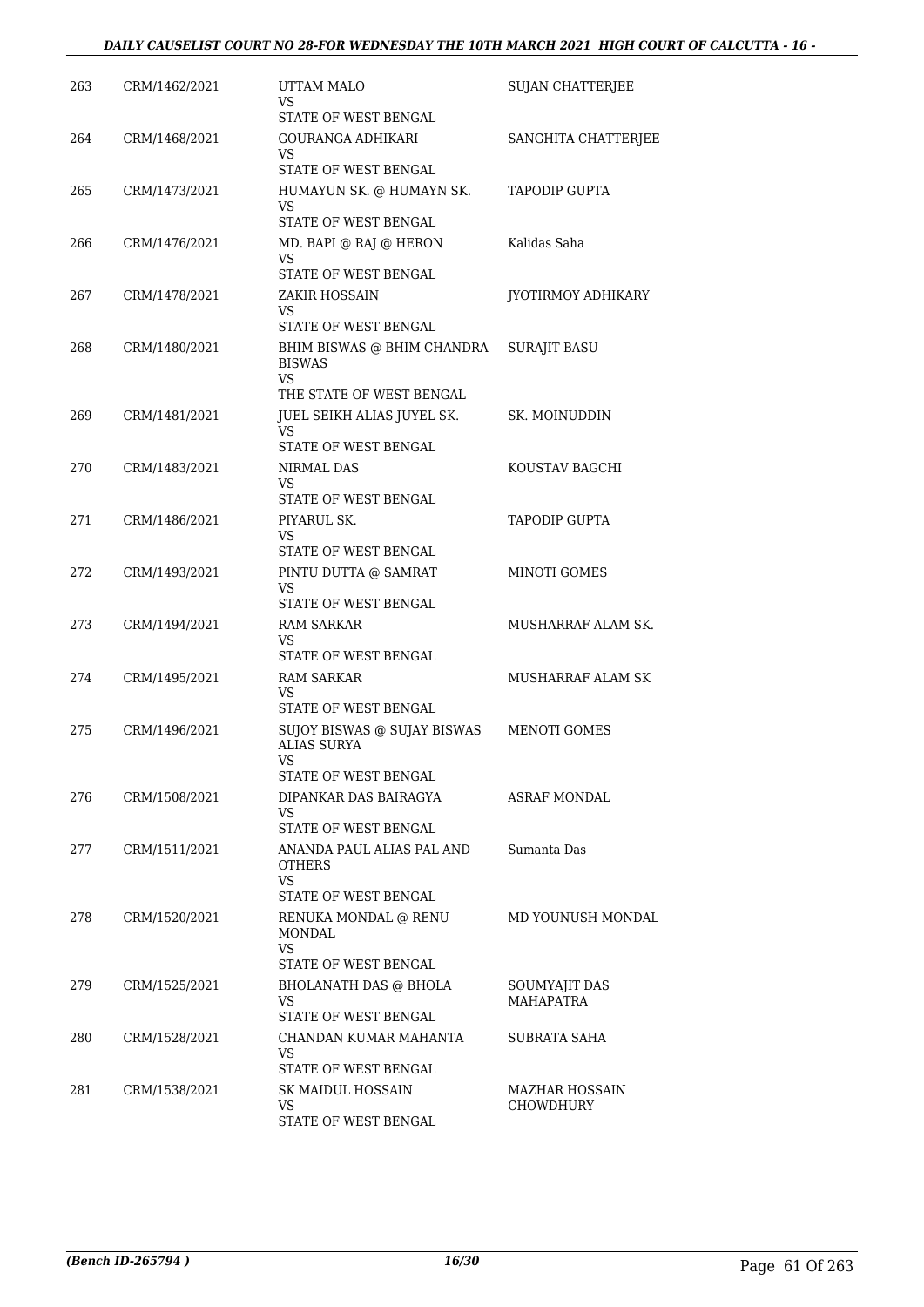#### *DAILY CAUSELIST COURT NO 28-FOR WEDNESDAY THE 10TH MARCH 2021 HIGH COURT OF CALCUTTA - 17 -*

| 282 | CRM/1544/2021 | <b>BAPAN MAJHI</b><br>VS                                                       | SIDDHARTHA GHOSH ROY            |
|-----|---------------|--------------------------------------------------------------------------------|---------------------------------|
|     |               | STATE OF WEST BENGAL                                                           |                                 |
| 283 | CRM/1545/2021 | SUMON GHOSH<br><b>VS</b><br>STATE OF WEST BENGAL                               | DEBASIS BRAHMA                  |
| 284 | CRM/1546/2021 | SAMAIL SK. @SANIUL SK AND<br><b>ANOTHER</b><br>VS                              | ROBIUL ISLAM                    |
|     |               | STATE OF WEST BENGAL                                                           |                                 |
| 285 | CRM/1548/2021 | SAYED SK                                                                       | MRITYUNJOY                      |
|     |               | VS.<br>STATE OF WEST BENGAL AND<br>ORS.                                        | <b>CHATTERJEE</b>               |
| 286 | CRM/1549/2021 | ALAUDDIN                                                                       | MRITYUNJOY                      |
|     |               | VS<br>STATE OF WEST BENGAL AND<br>ORS.                                         | CHATTERJEE                      |
| 287 | CRM/1550/2021 | <b>HANIF MONDAL</b>                                                            | MINOTI GOMES                    |
|     |               | <b>VS</b><br>STATE OF WEST BENGAL AND<br>ORS.                                  |                                 |
| 288 | CRM/1555/2021 | ASGAR ALI @ SONU                                                               | SHASHANKA SHEKHAR               |
|     |               | VS                                                                             | SAHA                            |
|     |               | STATE OF WEST BENGAL                                                           |                                 |
| 289 | CRM/1557/2021 | RAHIMA SEKH @ RAHILA<br>VS<br>STATE OF WEST BENGAL                             | SOURAV MUKHERJEE                |
| 290 | CRM/1559/2021 | ABBAS SK @ KALU SK @ KALU<br>VS                                                | Anisur Rahaman                  |
|     |               | STATE OF WEST BENGAL                                                           |                                 |
| 291 | CRM/1561/2021 | NAJBAR SK. AND ANOTHER<br><b>VS</b><br>STATE OF WEST BENGAL                    | NILENDRA NARAYAN RAY            |
| 292 | CRM/1562/2021 | ANARUL SK.                                                                     | Anisur Rahaman                  |
|     |               | VS<br>STATE OF WEST BENGAL                                                     |                                 |
| 293 | CRM/1571/2021 | MUKHTAR SK@MUKHTER SK<br>VS                                                    | ARUSHI RATHORE                  |
|     |               | NARCOTICS CONTROL<br>BUREAU,KOL                                                |                                 |
| 294 | CRM/1573/2021 | SUKESH PATTANAYAK<br>VS.<br>STATE OF WEST BENGAL                               | ARUP KUMAR BHOWMICK             |
| 295 | CRM/1574/2021 | SANJAY SARKAR                                                                  | ARUP KUMAR BHOWMICK             |
|     |               | VS                                                                             |                                 |
|     |               | STATE OF WEST BENGAL                                                           |                                 |
| 296 | CRM/1578/2021 | SABIR ALI GAZI<br>VS<br>STATE OF WEST BENGAL                                   | ASHOK KUMAR<br><b>CHOWDHURY</b> |
| 297 | CRM/1580/2021 | BIKASH HAIT                                                                    | SUBHASISH PACHHAL               |
|     |               | VS<br>STATE OF WEST BENGAL                                                     |                                 |
| 298 | CRM/1583/2021 | BASUDHARA GHOSH<br>VS                                                          | <b>ASRAF MANDAL</b>             |
| 299 | CRM/1585/2021 | STATE OF WEST BENGAL<br>NAFISA KHATUN @ NAPISA<br>KHATUN @ ASHH AND ORS<br>VS. | RAFIKUL ISLAM SARDAR            |
|     |               | STATE OF WEST BENGAL                                                           |                                 |
| 300 | CRM/1586/2021 | MD ISPAK                                                                       | FARNAZ NASIM                    |
|     |               | VS<br>STATE OF WEST BENGAL                                                     |                                 |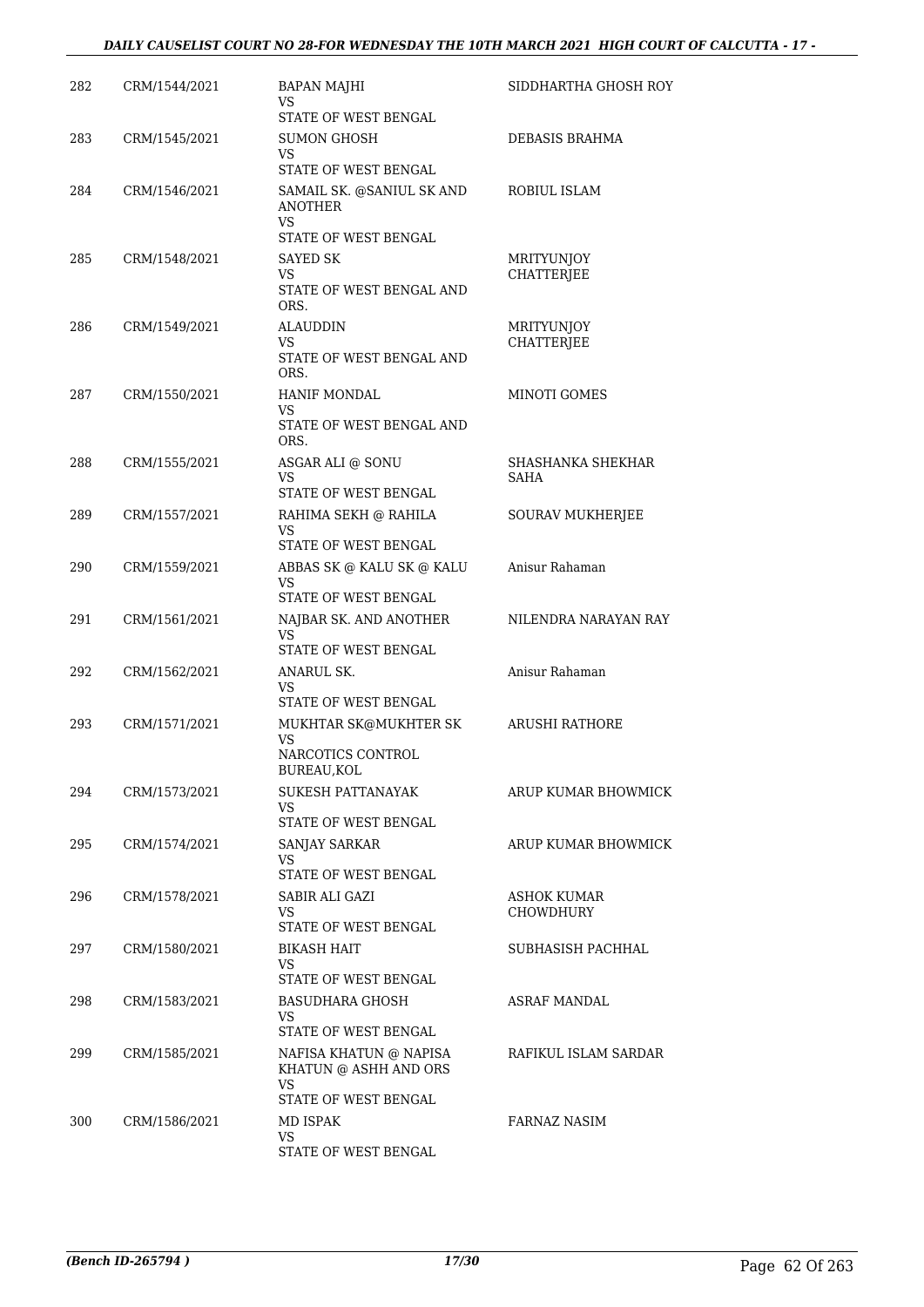| 301 | CRM/1587/2021 | <b>HABIB SK</b><br>VS<br>STATE OF WEST BENGAL                             | SOMNATH MAJUMDER                |
|-----|---------------|---------------------------------------------------------------------------|---------------------------------|
| 302 | CRM/1590/2021 | SUBRATA PODDAR @ SUBRATA<br>PODDER @ SHUVO<br>VS<br>STATE OF WEST BENGAL  | SOMNATH MAJUMDER                |
| 303 | CRM/1591/2021 | RAHIMA BIBI<br>VS<br>STATE OF WEST BENGAL                                 | SOUMA SUBHRA ROY                |
| 304 | CRM/1593/2021 | ANURA BEGUM @MONJU<br>VS.<br>STATE OF WEST BENGAL                         | SASHANKA SEKHAR SAHA            |
| 305 | CRM/1594/2021 | KAMALESH MAHATO @ MAHATO<br>@ KAMLESH @ ROY<br>VS.                        | SHASHANKA SHEKHAR<br>SAHA       |
| 306 | CRM/1597/2021 | STATE OF WEST BENGAL<br><b>SEKH MONIRUL</b><br>VS<br>STATE OF WEST BENGAL | SAFDAR AZAM                     |
| 307 | CRM/1599/2021 | <b>DILIP KIRTYANIA</b><br>VS<br>STATE OF WEST BENGAL                      | GAGANJYOTI SINGH                |
| 308 | CRM/1606/2021 | SUSHIL MONDAL AND ORS<br>VS<br>STATE OF WEST BENGAL                       | <b>SANANDA</b><br>BHATTACHARJEE |
| 309 | CRM/1607/2021 | MITHILESH RAM @ MITHLESH<br>RAM<br>VS.<br>STATE OF WEST BENGAL            | DEBAPRIYA SAMANTA               |
| 310 | CRM/1608/2021 | <b>RATAN BISWAS</b><br><b>VS</b><br>STATE OF WEST BENGAL                  | DEBADRITA MONDAL                |
| 311 | CRM/1609/2021 | JAYDEB MALLICK AND ORS.<br>VS<br>STATE OF WEST BENGAL                     | SOURAV MUKHERJEE                |
| 312 | CRM/1610/2021 | BISWAJIT OJHA @ BISWA<br>VS.<br>STATE OF WEST BENGAL                      | KOUSTAV BAGCHI                  |
| 313 | CRM/1611/2021 | DIPAK @ PUSPA ROY AND ANR.<br>VS<br>STATE OF WEST BENGAL                  | <b>SOURAV MUKHERJEE</b>         |
| 314 | CRM/1613/2021 | AJIT BAG AND ANR<br>VS.<br>STATE OF WEST BENGAL                           | Srimoyee Mukherjee              |
| 315 | CRM/1615/2021 | DEBABRATA @ CHOTTU<br>PRAMANIK AND ANR<br>VS                              | ABHIJIT KR. ADHYA               |
| 316 | CRM/1619/2021 | STATE OF WEST BENGAL<br>RITIK RAM @ RITTIK<br>VS<br>STATE OF WEST BENGAL  | Ramashis Mukherjee              |
| 317 | CRM/1620/2021 | MOSHARAF MOLLA<br>VS.<br>STATE OF WEST BENGAL                             | SAYAN MUKHERJEE                 |
| 318 | CRM/1621/2021 | RASID LASKAR @ RASID LASKAR<br>@ BACHHU<br><b>VS</b>                      | SUCHISMITA DUTTA                |
| 319 | CRM/1623/2021 | STATE OF WEST BENGAL<br>UTTAM DAS<br>VS.<br>STATE OF WEST BENGAL          | PRIYANKAR GANGULY               |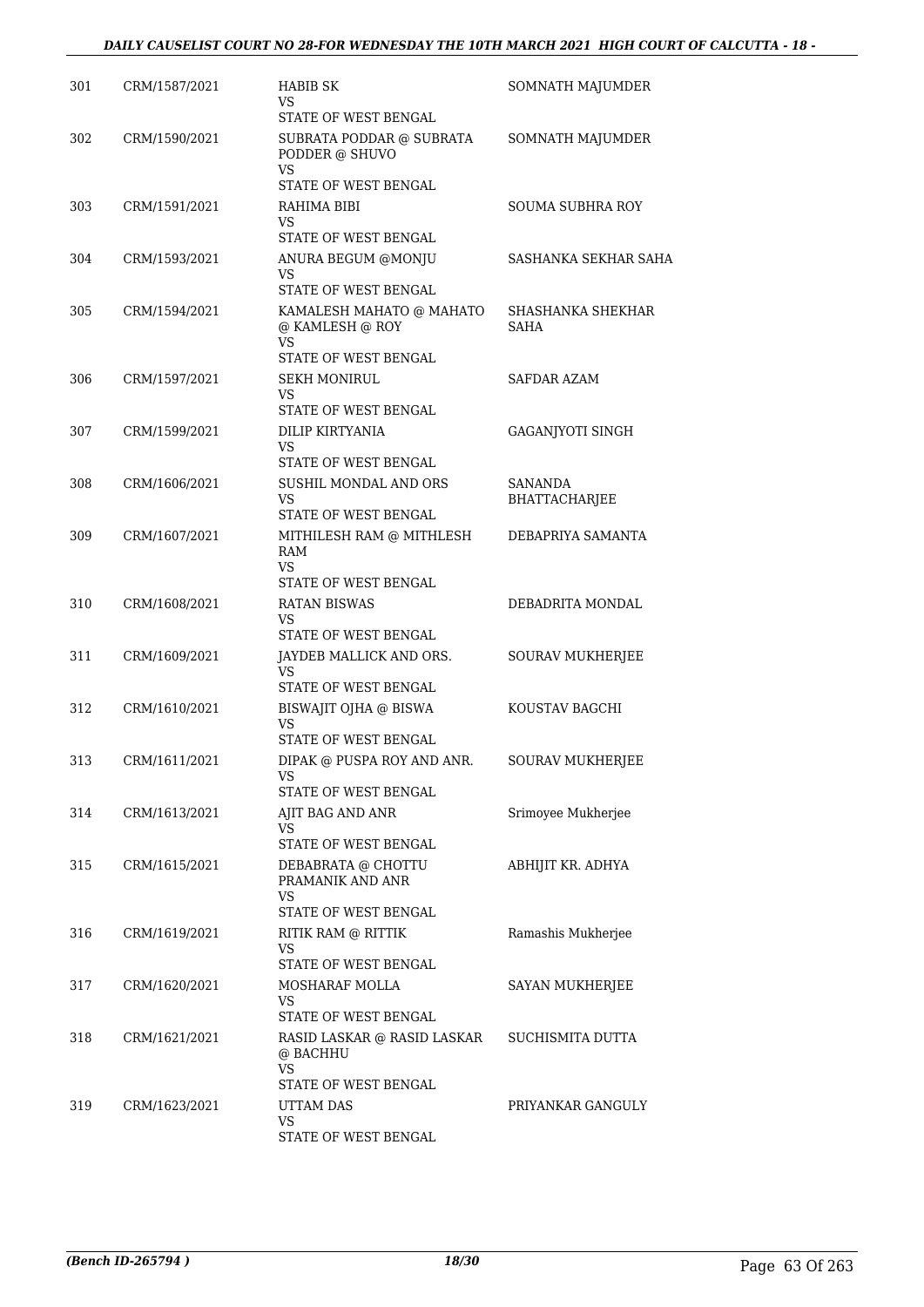| 320 | CRM/1634/2021 | BABU ROY @ BAPI ROY<br>VS                                                      | <b>SANJIB MITRA</b>             |
|-----|---------------|--------------------------------------------------------------------------------|---------------------------------|
| 321 | CRM/1635/2021 | STATE OF WEST BENGAL<br>NAJIMA BIBI                                            | ARUP KUMAR BHOWMICK             |
|     |               | VS<br>STATE OF WEST BENGAL                                                     |                                 |
| 322 | CRM/1637/2021 | SANJIT SAHA<br>VS                                                              | <b>AVISHEK PRASAD</b>           |
|     |               | STATE OF WEST BENGAL                                                           |                                 |
| 323 | CRM/1640/2021 | RAFIKUL ISLAM<br>VS<br>STATE OF WEST BENGAL                                    | ANCHITA SARKAR                  |
| 324 | CRM/1641/2021 | HARIHAR MAHATO<br>VS                                                           | DIPAYAN DAN                     |
|     |               | STATE OF WEST BENGAL                                                           |                                 |
| 325 | CRM/1642/2021 | AMIRUL SK@RAMJAN SK<br>VS<br>STATE OF WEST BENGAL                              | SANDIP CHAKRABORTY              |
| 326 | CRM/1647/2021 | SALAMAT SK<br>VS.<br>STATE OF WEST BENGAL                                      | Ali Ahsan Alamgir               |
| 327 | CRM/1657/2021 | <b>BARI SHAK AND ANR</b><br>VS<br>STATE OF WEST BENGAL                         | KAMAL CHANDRA SAHA              |
| 328 | CRM/1658/2021 | UJJAL MONDAL @ BABU<br><b>VS</b>                                               | KAMALESH CH SAHA                |
| 329 | CRM/1660/2021 | STATE OF WEST BENGAL<br>SHAHNAZ PERWEEN@ BICHHIA<br>VS<br>STATE OF WEST BENGAL | APURBA KR. DUTTA                |
| 330 | CRM/1666/2021 | ALI MOSTOFA MOLLA<br>VS<br>STATE OF WEST BENGAL                                | SHASHANKA SEKHAR<br><b>SAHA</b> |
| 331 | CRM/1667/2021 | <b>BABLU SK AND ANR</b><br>VS<br>STATE OF WEST BENGAL                          | SHASHANKA SEKHAR<br><b>SAHA</b> |
| 332 | CRM/1669/2021 | RAJESH MONDAL @ RAJU @<br>KALU AND ANR<br>VS                                   | KUNAL KUMAR<br>MUKHERJEE        |
| 333 | CRM/1671/2021 | STATE OF WEST BENGAL<br><b>BASU DEBNATH</b><br>VS<br>STATE OF WEST BENGAL      | DEEPAK KR. SHAW                 |
| 334 | CRM/1672/2021 | <b>DILIP MANDAL</b><br>VS.<br>STATE OF WEST BENGAL                             | MOUNICK GHOSH                   |
| 335 | CRM/1675/2021 | DIN MOHAMMAD @ SANTU<br><b>BISWAS</b><br>VS<br>STATE OF WEST BENGAL            | PRABIR MAJUMDER                 |
| 336 | CRM/1677/2021 | SANKAR @ SHANKAR MONDAL<br>VS.<br>STATE OF WEST BENGAL                         | SANTANU MAJI                    |
| 337 | CRM/1678/2021 | NANKI YADAV @ MAHANTH<br>YADAV<br>VS                                           | SANAT KUMAR DAS                 |
|     |               | THE COMMISSIONER OF<br><b>CUSTOMS (PREVENTIVE) AND</b><br>ANR                  |                                 |
| 338 | CRM/1680/2021 | UTTAM CHATTERJEE<br>VS<br>UNION OF INDIA                                       | SHASHANKA SHEKHAR<br>SAHA       |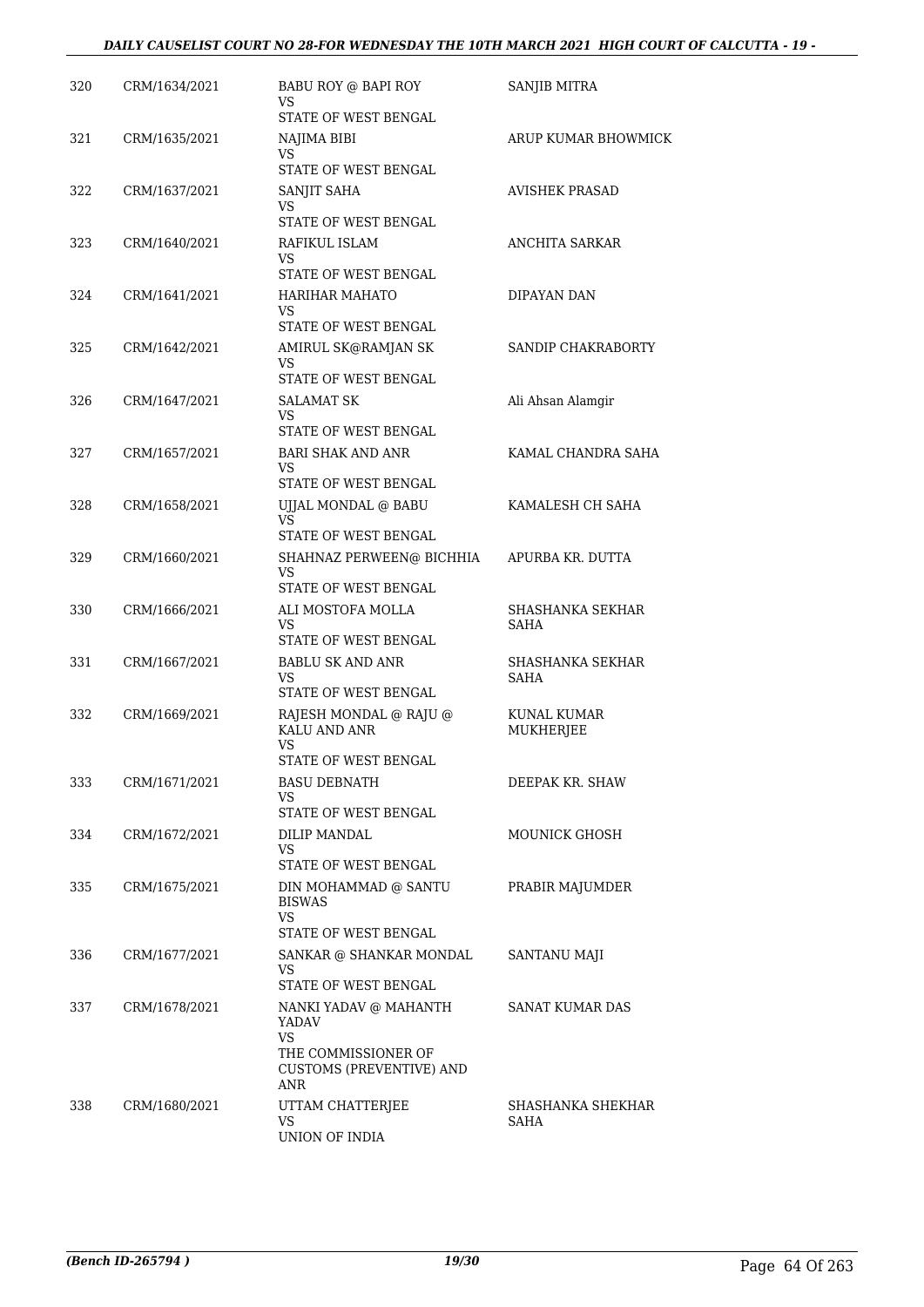| 339 | CRM/1681/2021 | SK. SALAUDDIN<br>VS                                                       | TANMOY CHOWDHURY          |
|-----|---------------|---------------------------------------------------------------------------|---------------------------|
| 340 | CRM/1684/2021 | STATE OF WEST BENGAL<br>MD SOYEB @ SOHEB<br>VS.                           | ARUNAVA GANGULY           |
|     |               | STATE OF WEST BENGAL                                                      |                           |
| 341 | CRM/1686/2021 | RABI DAS<br>VS                                                            | ARUNAVA GANGULY           |
|     |               | STATE OF WEST BENGAL                                                      |                           |
| 342 | CRM/1691/2021 | <b>BABUL AKTAR</b><br>VS<br>STATE OF WEST BENGAL                          | RAJENDRA BANERJEE         |
| 343 | CRM/1692/2021 | RAJU MUKHERJEE                                                            | DHANANJOY BANERJEE        |
|     |               | VS<br>STATE OF WEST BENGAL                                                |                           |
| 344 | CRM/1697/2021 | <b>TANMOY GHORUI</b><br>VS                                                | <b>GAUTAM BANERJEE</b>    |
| 345 | CRM/1701/2021 | STATE OF WEST BENGAL<br>ASIF HOSSAIN@BIKI@BIKI SK                         | PRIYANKAR GANGULY         |
|     |               | VS<br><b>STATE OF WEST BENGAL</b>                                         |                           |
| 346 | CRM/1702/2021 | MITUL SK @ MITHUN SEKH                                                    | <b>MANAS KUMAR DAS</b>    |
|     |               | <b>VS</b><br>STATE OF WEST BENGAL                                         |                           |
| 347 | CRM/1706/2021 | MD. TAHIRUL ISLAM                                                         | Ali Ahsan Alamgir         |
|     |               | VS<br>NARCOTICS CONTROL BUREAU,<br>KOLKATA ZONAL UNIT                     |                           |
| 348 | CRM/1708/2021 | <b>INJAMMUL SK@SEKH</b>                                                   | <b>SUMANTA DAS</b>        |
|     |               | <b>VS</b><br>STATE OF WEST BENGAL                                         |                           |
| 349 | CRM/1709/2021 | RAHUL ADHIKARY @ ASHOK<br><b>ADHIKARY</b><br>VS.                          | <b>ARINDAM SEN</b>        |
| 350 | CRM/1712/2021 | STATE OF WEST BENGAL<br>RANJIT DAS                                        | SUBHASISH PACHCHAL        |
|     |               | VS                                                                        |                           |
| 351 | CRM/1713/2021 | STATE OF WEST BENGAL<br>TINKU SENAPATI @ MANTI                            | PRANTICK GHOSH            |
|     |               | <b>VS</b><br>STATE OF WEST BENGAL                                         |                           |
| 352 | CRM/1715/2021 | <b>SAMIRAN BISWAS</b>                                                     | SAYAN DE                  |
|     |               | VS.<br>STATE OF WEST BENGAL                                               |                           |
| 353 | CRM/1722/2021 | ALAM HOSSAIN                                                              | <b>BENAJIR HASNA</b>      |
|     |               | VS                                                                        |                           |
| 354 | CRM/1723/2021 | N.C.B. AND ANR<br>ARSAD GAZI                                              | KAMALESH CH. SAHA         |
|     |               | VS.<br>STATE OF WEST BENGAL                                               |                           |
| 355 | CRM/1724/2021 | <b>GOLAM RAHAMAN @ LALTU</b>                                              | KAMALESH CH SAHA          |
|     |               | VS<br>STATE OF WEST BENGAL                                                |                           |
| 356 | CRM/1728/2021 | MUSHIAR RAHAMAN MOLLA @<br>MASHIER RAHAMAN @ MOSIAR<br>MOLLA<br><b>VS</b> | SHASHANKA SHEKHAR<br>SAHA |
| 357 | CRM/1730/2021 | STATE OF WEST BENGAL<br><b>TAMAL SANTRA</b>                               | <b>BHASKAR HUTAIT</b>     |
|     |               | VS.                                                                       |                           |
|     |               | STATE OF WEST BENGAL                                                      |                           |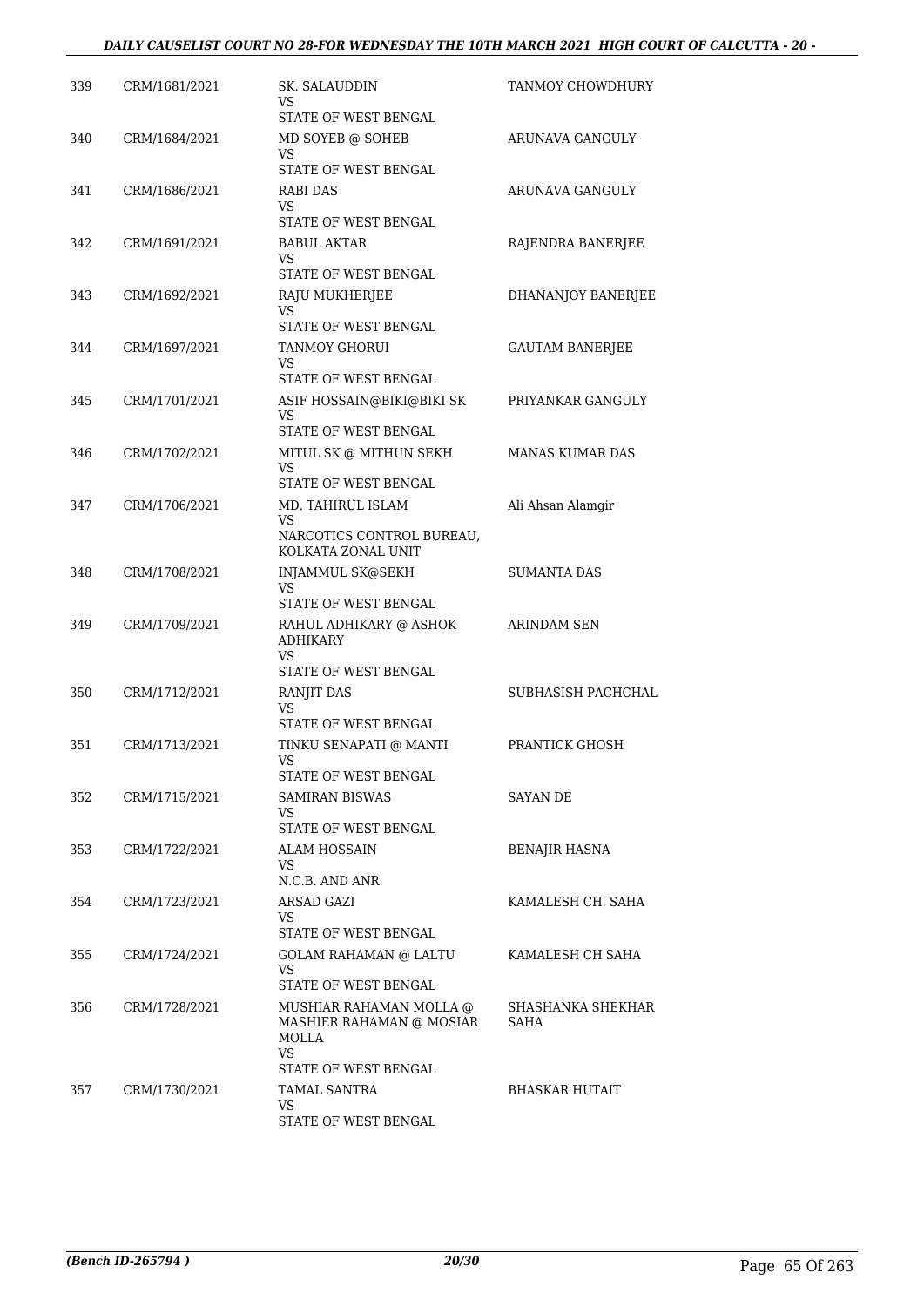#### *DAILY CAUSELIST COURT NO 28-FOR WEDNESDAY THE 10TH MARCH 2021 HIGH COURT OF CALCUTTA - 21 -*

| 358 | CRM/1735/2021 | MANAB MUKHERJEE<br>VS                                    | HUSEN MUSTAFI              |
|-----|---------------|----------------------------------------------------------|----------------------------|
| 359 | CRM/1736/2021 | STATE OF WEST BENGAL<br>YEASIN SK @YASIN SK              | MD BANI ISRAIL             |
|     |               | VS<br>STATE OF WEST BENGAL                               |                            |
| 360 | CRM/1738/2021 | <b>TAPAN MANNA</b>                                       | Srimoyee Mukherjee         |
|     |               | VS<br>STATE OF WEST BENGAL                               |                            |
| 361 | CRM/1740/2021 | RAMESHWAR HEMBRAM AND<br>ANR.<br>VS                      | RAJIT LAL MAIRA            |
|     |               | STATE OF WEST BENGAL                                     |                            |
| 362 | CRM/1742/2021 | SK. AKBAR<br>VS<br>STATE OF WEST BENGAL                  | SIDDHARTHA SARKAR          |
| 363 | CRM/1747/2021 | DILSHAD ALI                                              | SIDDHARTHA SARKAR          |
|     |               | <b>VS</b><br>STATE OF WEST BENGAL                        |                            |
| 364 | CRM/1755/2021 | SADHU SARAN PASWAN                                       | DATTATREYA DUTTA           |
|     |               | <b>VS</b><br>STATE OF WEST BENGAL                        |                            |
| 365 | CRM/1756/2021 | SIRAJUL HAQUE @ ISLAM                                    | <b>ASHOK KUMAR</b>         |
|     |               | VS                                                       | <b>CHOWDHURY</b>           |
| 366 | CRM/1758/2021 | STATE OF WEST BENGAL<br>RUHUL AMIN @ KALU                | MD JANNAT FIRDOUS          |
|     |               | VS.                                                      |                            |
|     |               | STATE OF WEST BENGAL                                     |                            |
| 367 | CRM/1759/2021 | IJAZ UDDIN MONDAL @ FJAJUL<br>VS<br>STATE OF WEST BENGAL | MD JANNAT UL FIRDOUS       |
| 368 | CRM/1760/2021 | AJMAIL SK                                                | Sumanta Das                |
|     |               | VS<br>STATE OF WEST BENGAL                               |                            |
| 369 | CRM/1761/2021 | MANOTOSH GHOSH                                           | MOHAMMAD KHAIRUL           |
|     |               | VS<br>STATE OF WEST BENGAL                               |                            |
| 370 | CRM/1763/2021 | KRISHNA PRAMANIK                                         | <b>SOHAM DE DHARA</b>      |
|     |               | VS<br>STATE OF WEST BENGAL                               |                            |
| 371 | CRM/1770/2021 | <b>SUKANTA MONDAL</b>                                    | MRITYUNJOY                 |
|     |               | VS                                                       | CHATTERJEE                 |
| 372 | CRM/1777/2021 | STATE OF WEST BENGAL<br>DHARMENDRA SINGH AND ORS         | SUBHAJIT CHOWDHURY         |
|     |               | <b>VS</b>                                                |                            |
| 373 | CRM/1779/2021 | STATE OF WEST BENGAL<br>ANARUL MONDAL                    | DEBARSHI BRAHMA            |
|     |               | VS<br>STATE OF WEST BENGAL                               |                            |
| 374 | CRM/1780/2021 | REKHA BIBI                                               | <b>TAPODIP GUPTA</b>       |
|     |               | VS.<br>STATE OF WEST BENGAL                              |                            |
| 375 | CRM/1781/2021 | DILIP GORAI                                              | LAKSHMINATH                |
|     |               | VS<br>STATE OF WEST BENGAL                               | <b>BHATTACHARYA</b>        |
| 376 | CRM/1787/2021 | MAKBUL AKTAR SK AND ANR                                  | <b>BHQASKAR CHATTERJEE</b> |
|     |               | VS                                                       |                            |
| 377 | CRM/1789/2021 | STATE OF WEST BENGAL<br>ISRAIL SK @ ESRAIL AND ANR       | PRATIMA BANERJEE           |
|     |               | VS                                                       |                            |
|     |               | STATE OF WEST BENGAL                                     |                            |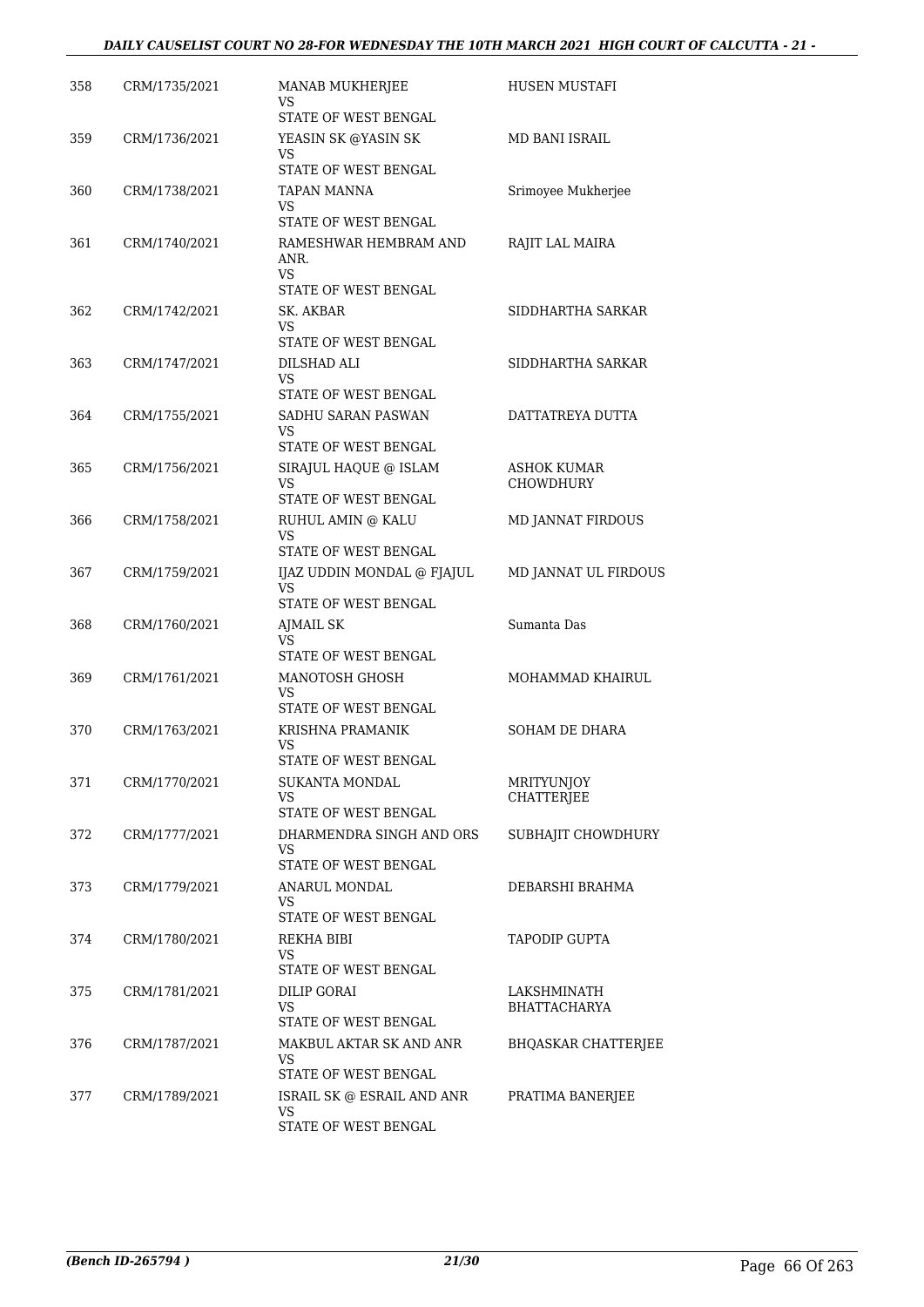| 378 | CRM/1791/2021 | SHIBU MANDAL<br>VS<br>STATE OF WEST BENGAL AND                              | MUSHARRAF ALAM SK.              |
|-----|---------------|-----------------------------------------------------------------------------|---------------------------------|
| 379 | CRM/1792/2021 | <b>ANOTHER</b><br>SAHAN SK@SAHAMUDDIN                                       | Santanu Chatterjee              |
|     |               | @SAMARUDDIN<br><b>VS</b>                                                    |                                 |
|     |               | STATE OF WEST BENGAL                                                        |                                 |
| 380 | CRM/1793/2021 | BHUPATI @ MOHAN ROY<br>VS.<br>STATE OF WEST BENGAL                          | PAMPA DEY (DHABAL)              |
| 381 | CRM/1797/2021 | BINAY KUMAR SHAW @ BINOY<br>KUMJAR SHAW @ BIJOY KUMAR<br><b>SHAW</b><br>VS. | <b>BHASKAR CHATTERJEE</b>       |
|     |               | STATE OF WEST BENGAL                                                        |                                 |
| 382 | CRM/1798/2021 | AMRUL SK@BABUA@AMIRUL<br>AND ANR<br>VS                                      | MUSHARRAF ALAM SK               |
|     |               | STATE OF WEST BENGAL                                                        |                                 |
| 383 | CRM/1800/2021 | MAJNU SK AND ANR<br><b>VS</b>                                               | PRABIR MAJUMDER                 |
| 384 |               | STATE OF WEST BENGAL<br>HALIM KAZI ALIAS ABDUL HALIM                        | SHASHANKA SHEKHAR               |
|     | CRM/1801/2021 | KAZI<br>VS.                                                                 | <b>SAHA</b>                     |
|     |               | UNION OF INDIA                                                              |                                 |
| 385 | CRM/1803/2021 | MD. UMAR ALI @ UMAR ALI<br><b>VS</b><br>STATE OF WEST BENGAL                | Ali Ahsan Alamgir               |
| 386 | CRM/1804/2021 | SOMNATH GHOSH<br>VS<br>STATE OF WEST BENGAL                                 | PRABIR MAJUMDER                 |
| 387 | CRM/1805/2021 | <b>BISWARUP GIRI ALIAS BISU</b><br>VS                                       | KESHAB CHANDRA DAS              |
|     |               | STATE OF WEST BENGAL                                                        |                                 |
| 388 | CRM/1808/2021 | JAGANNATH GHOSH<br>VS<br>STATE OF WEST BENGAL                               | KRISHNENDU DE                   |
| 389 | CRM/1814/2021 | <b>JHANTU DOLUI</b>                                                         | Srimoyee Mukherjee              |
|     |               | STATE OF WEST BENGAL                                                        |                                 |
| 390 | CRM/1819/2021 | YASHWANT MISHRA<br>VS<br>STATE OF WEST BENGAL                               | <b>SUJAN CHATTERJEE</b>         |
| 391 | CRM/1822/2021 | EZAZUL ISLAM                                                                | SHASANKA SEKHAR SAHA            |
|     |               | VS<br>STATE OF WEST BENGAL                                                  |                                 |
| 392 | CRM/1823/2021 | ARBIND PRASAD<br>VS                                                         | SHASANKA SEKHAR<br><b>GHOSH</b> |
|     |               | STATE OF WEST BENGAL                                                        |                                 |
| 393 | CRM/1825/2021 | JAHAR ALI MONDAL@JHAR<br>VS.<br>STATE OF WEST BENGAL                        | SHIBAJI KUMAR DAS               |
| 394 | CRM/1827/2021 | BAPI DAS                                                                    | HUSEN MUSTAFI                   |
|     |               | VS                                                                          |                                 |
| 395 | CRM/1829/2021 | STATE OF WEST BENGAL<br>SUNIL SINGH CHOWHAN @<br><b>SANJAY KUMAR</b>        | GAGANJYOT SINGH                 |
|     |               | VS<br>STATE OF WEST BENGAL                                                  |                                 |
| 396 | CRM/1830/2021 | RAJIB BERA                                                                  | <b>SUGATA MAITI</b>             |
|     |               | VS<br>STATE OF WEST BENGAL                                                  |                                 |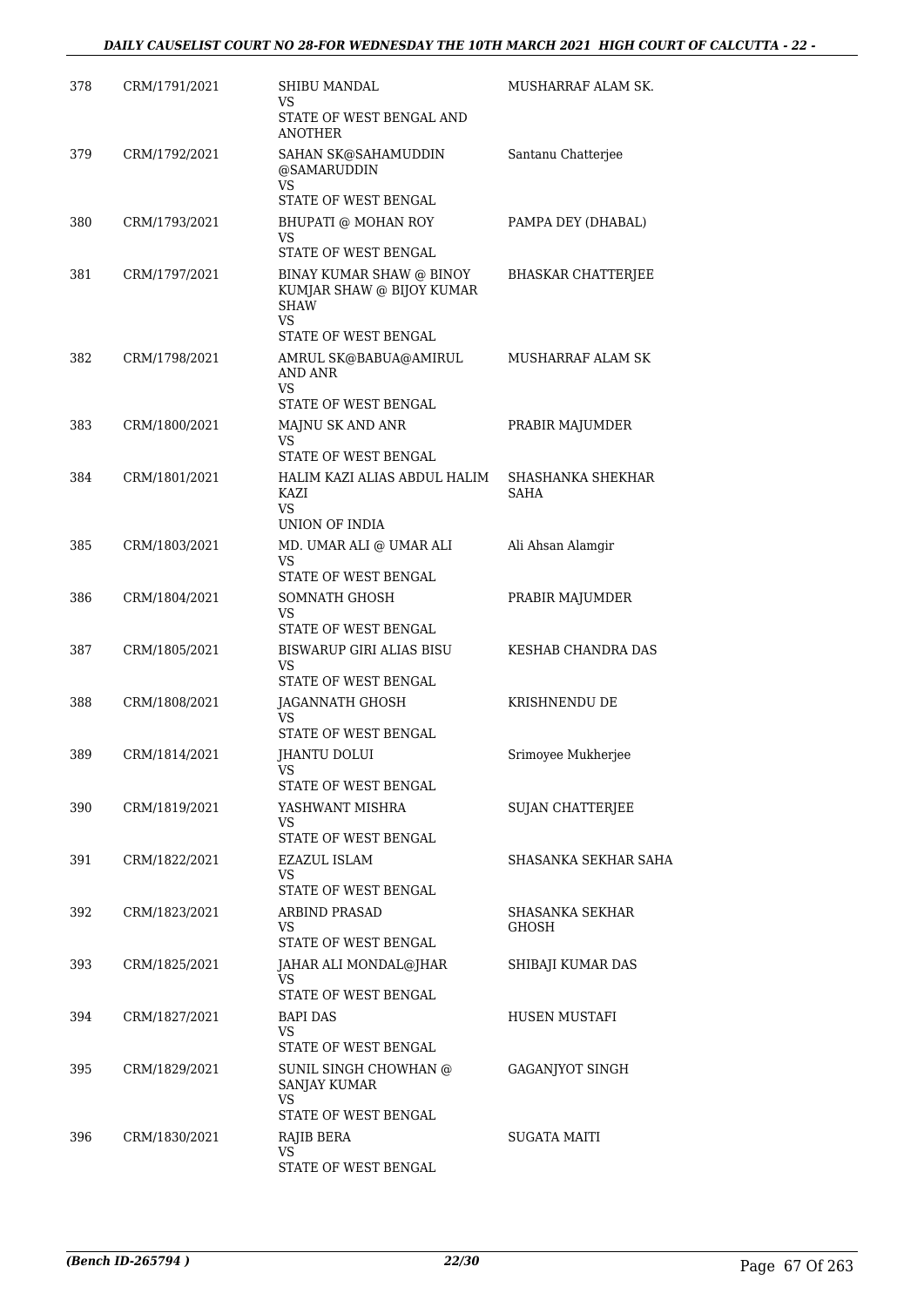| 397 | CRM/1832/2021 | JALAL MONDAL<br>VS<br>STATE OF WEST BENGAL                                            | MINOTI GOMES                    |
|-----|---------------|---------------------------------------------------------------------------------------|---------------------------------|
| 398 | CRM/1833/2021 | SUKUMONI SOREN @<br><b>SUKURMANI HEMRAM</b><br><b>VS</b><br>STATE OF WEST BENGAL      | <b>BUSRA KHATOON</b>            |
| 399 | CRM/1836/2021 | <b>LAXMAN ROY</b><br>VS<br>STATE OF WEST BENGAL                                       | SANANDA<br><b>BHATTACHARYYA</b> |
| 400 | CRM/1838/2021 | SK NADEEM AKHTER @ NADIM<br>AKHTAR AK @ NADEEM AKHTAR<br><b>AND ANR</b><br>VS.        | SHAREQUL HAQUE                  |
| 401 | CRM/1845/2021 | STATE OF WEST BENGAL<br><b>TAPAS BISWAS</b><br><b>VS</b>                              | MINOTI GOMES                    |
| 402 | CRM/1846/2021 | STATE OF WEST BENGAL<br>SUKUMAR HALDAR@SUJIT<br>HALDAR<br>VS.<br>STATE OF WEST BENGAL | <b>BUSRA KHATUN</b>             |
| 403 | CRM/1848/2021 | BAPPA SARDAR<br>VS<br>STATE OF WEST BENGAL                                            | <b>TAPAS KUMAR DEY</b>          |
| 404 | CRM/1851/2021 | HASAN MONDAL AND ANR<br>VS<br>STATE OF WEST BENGAL                                    | SUMANTA CHAKRABORTY             |
| 405 | CRM/1855/2021 | DABLU SINGH<br>VS<br>STATE OF WEST BENGAL                                             | <b>TAPODIP GUPTA</b>            |
| 406 | CRM/1856/2021 | MIHID SK<br><b>VS</b><br>STATE OF WEST BENGAL                                         | SIDDHARTHA SARKAR               |
| 407 | CRM/1857/2021 | <b>ALAUDDIN KHAN</b><br>VS<br>STATE OF WEST BENGAL                                    | Ramashis Mukherjee              |
| 408 | CRM/1864/2021 | <b>JOLLY BASU</b><br>VS<br>STATE OF WEST BENGAL                                       | SK. MUJIBAR RAHMAN              |
| 409 | CRM/1866/2021 | SUBALCHANDRA SARKAR @<br><b>BARMAN</b><br>VS                                          | <b>BARNA KHATOON</b>            |
| 410 | CRM/1869/2021 | STATE OF WEST BENGAL<br>JAHIRUDDIN @BABUA<br>VS<br>STATE OF WEST BENGAL               | Md. Safiur Rahaman              |
| 411 | CRM/1871/2021 | JASHODA DEVI@JASODHA DEBI<br>VS<br>STATE OF WEST BENGAL                               | S G GHOSHCHOUDHURY              |
| 412 | CRM/1873/2021 | KABER @ KUBER SK @ KABIR SK<br>AND ANR<br><b>VS</b>                                   | RAJESHWAR<br><b>CHAKRABORTY</b> |
| 413 | CRM/1874/2021 | STATE OF WEST BENGAL<br>ASRAFUL MULLICK@ABUBAKAR<br><b>MOLLICK</b><br><b>VS</b>       | RAFIKUL ISLAM SARDAR            |
| 414 | CRM/1876/2021 | STATE OF WEST BENGAL<br>SARIF SK AND ANR<br>VS<br>STATE OF WEST BENGAL                | MD GOLAM NURE IMROHI            |
| 415 | CRM/1878/2021 | SENTU SHAH<br>VS<br>STATE OF WEST BENGAL                                              | SNEHANSU MAJUMDER               |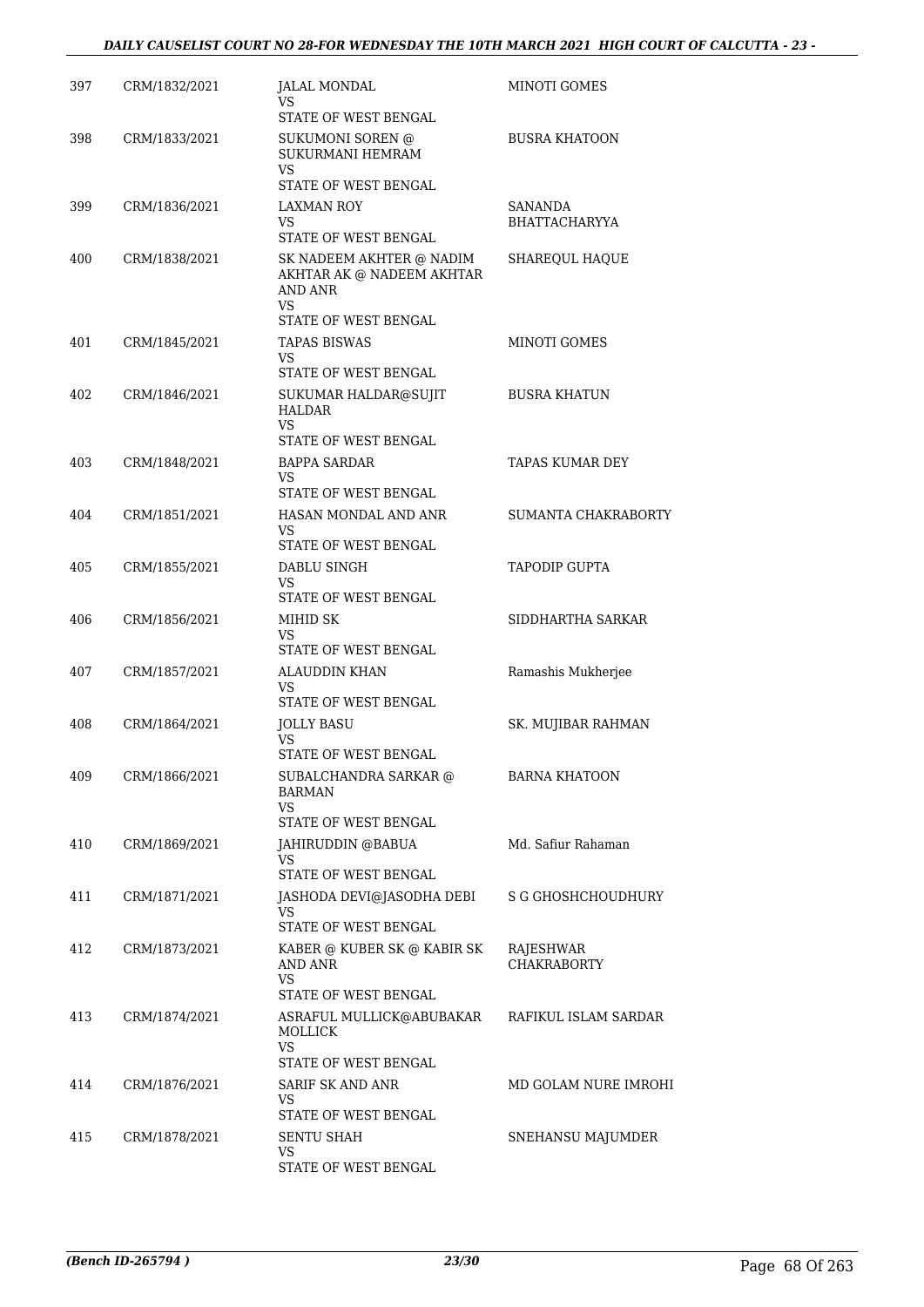| 416 | CRM/1879/2021 | ABDUL KAIYUM<br>VS                                                    | <b>MUSHARRAF ALAM SK</b>         |
|-----|---------------|-----------------------------------------------------------------------|----------------------------------|
|     |               | STATE OF WEST BENGAL                                                  |                                  |
| 417 | CRM/1881/2021 | SUBHAJIT MAHATO@NIKI<br>VS<br>STATE OF WEST BENGAL                    | MOYUKH MUKHERJEE                 |
| 418 | CRM/1883/2021 | HELAL SK @ LADEN @<br><b>HELALUDDIN SK</b><br><b>VS</b>               | JAHANGIR HOSSAIN                 |
|     |               | STATE OF WEST BENGAL                                                  |                                  |
| 419 | CRM/1887/2021 | AKHER SK @ MD AKHER SK<br>VS<br>STATE OF WEST BENGAL                  | <b>ARUP SARKAR</b>               |
| 420 | CRM/1890/2021 | AJIBAR MONDAL<br>VS<br>STATE OF WEST BENGAL                           | Srimoyee Mukherjee               |
| 421 | CRM/1893/2021 | UTPAL MANDAL<br><b>VS</b>                                             | <b>BITASOK BANERJEE</b>          |
| 422 | CRM/1896/2021 | STATE OF WEST BENGAL<br>JAFIRUDDIN SEKH<br><b>VS</b>                  | AMARENDRA<br><b>CHAKRABORTY</b>  |
|     |               | STATE OF WEST BENGAL                                                  |                                  |
| 423 | CRM/1899/2021 | SHYAMAPADA BISWAS<br>VS<br>STATE OF WEST BENGAL                       | <b>MOUSUMI BISWAS</b>            |
| 424 | CRM/1900/2021 | IRSAD KHA @ IRSHAD KHA @<br>KATTU KHA<br><b>VS</b>                    | PROSENJIT MUKHERJEE              |
|     |               | STATE OF WEST BENGAL                                                  |                                  |
| 425 | CRM/1903/2021 | KARTICK SINGH@JAGA<br>VS<br>STATE OF WEST BENGAL                      | PRAVAS BHATTACHARYA              |
| 426 | CRM/1904/2021 | SUJAN GHOSH @ BABUSONA<br>GHOSH @ SUJOY GHOSH<br><b>VS</b>            | PRABIR MAJUMDER                  |
| 427 | CRM/1911/2021 | STATE OF WEST BENGAL<br>PRABHAT MONDAL<br>VS                          | PURNASIS BHUNIA                  |
| 428 | CRM/1915/2021 | STATE OF WEST BENGAL<br>SUKDEV RAJBANSHI<br>VS                        | SHASHANKA SHEKHAR<br><b>SAHA</b> |
|     |               | STATE OF WEST BENGAL                                                  |                                  |
| 429 | CRM/1921/2021 | SAMIR BARMAN<br>VS<br>STATE OF WEST BENGAL                            | <b>ARUP SARKAR</b>               |
| 430 | CRM/1927/2021 | SUBIR SARKAR @ TAKLA @<br>CHATTU<br><b>VS</b><br>STATE OF WEST BENGAL | KAMALESH CH. SAHA                |
| 431 | CRM/1928/2021 | HAFIJUL HAQUE @ ISLAM<br>VS<br>STATE OF WEST BENGAL                   | ASHOK KUMAR<br><b>CHOUDHURY</b>  |
| 432 | CRM/1931/2021 | ABUL HOSSAIN @ NUNUWA<br>VS<br>STATE OF WEST BENGAL                   | MD ABU SAFDER                    |
| 433 | CRM/1932/2021 | KABUL ALI<br>VS<br>STATE OF WEST BENGAL                               | <b>IMDADUL HOQUE</b>             |
| 434 | CRM/1935/2021 | KALIPADA PRAMANIK AND ORS<br>VS.<br>STATE OF WEST BENGAL              | PRONAY BASAK                     |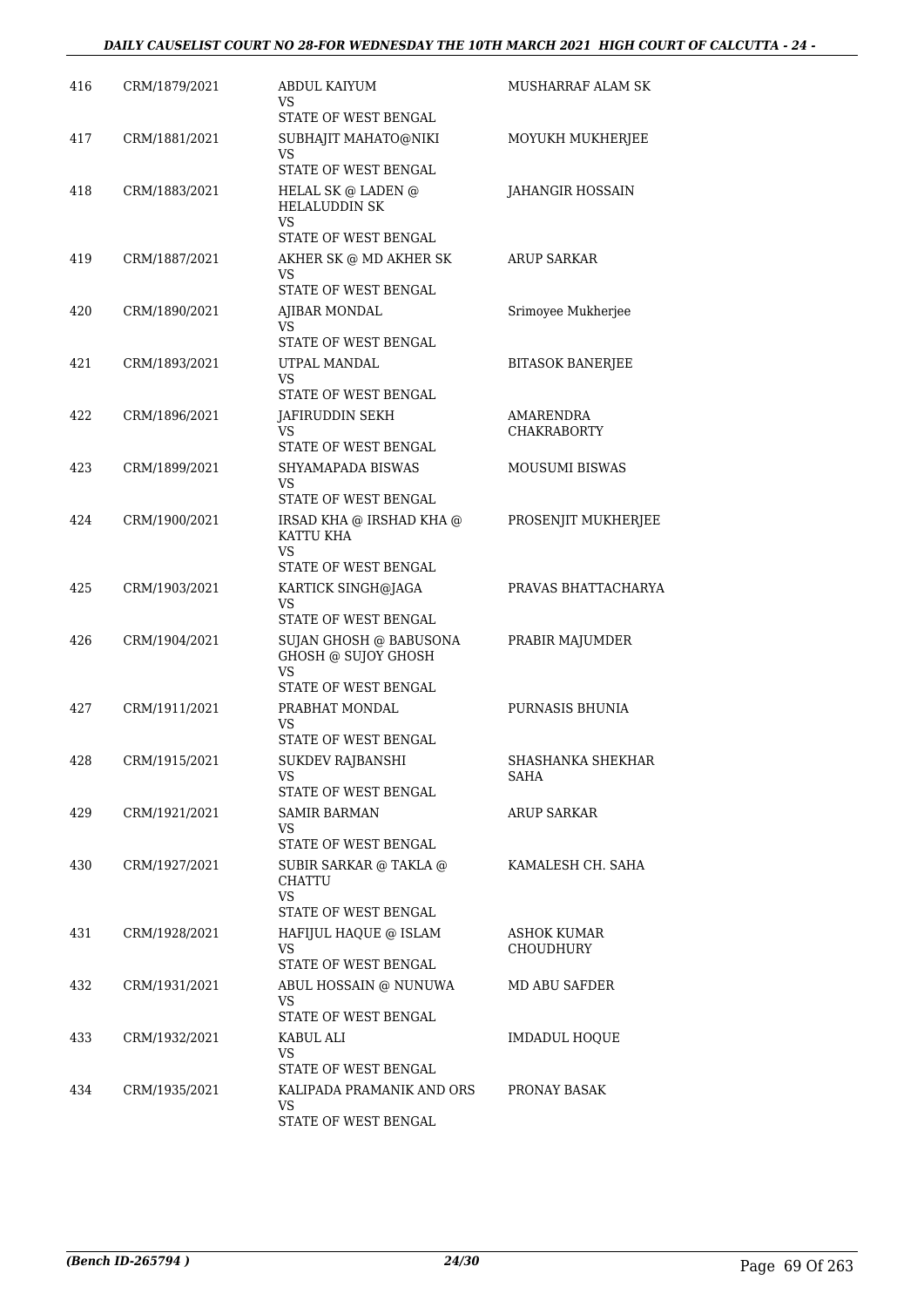| 435 | CRM/1937/2021 | ASHISH CHANDA<br>VS                                                     | SANTANU KR ROY                        |
|-----|---------------|-------------------------------------------------------------------------|---------------------------------------|
| 436 | CRM/1943/2021 | STATE OF WEST BENGAL<br>SADDAM MOLLA @ SADDAM @<br><b>AHEDUL SARKAR</b> | SUBRATA SAHA                          |
|     |               | VS<br><b>STATE OF WEST BENGAL</b>                                       |                                       |
| 437 | CRM/1945/2021 | SAKIL@SAJIJUL TARAFDAR<br>VS                                            | ARGHA CHOWDHURY                       |
|     |               | STATE OF WEST BENGAL                                                    |                                       |
| 438 | CRM/1946/2021 | MOJIBUR RAHAMAN @ RONGBIR<br>SEIKH @ MOHIBUR RAHAMAN @<br>BAPI<br>VS    | Anisur Rahaman                        |
|     |               | STATE OF WEST BENGAL                                                    |                                       |
| 439 | CRM/1949/2021 | REJAUL SK<br>VS                                                         | Anisur Rahaman                        |
|     |               | STATE OF WEST BENGAL                                                    |                                       |
| 440 | CRM/1951/2021 | <b>KAMAL ROY</b><br>VS<br>STATE OF WEST BENGAL                          | SUBRATA SAHA                          |
| 441 | CRM/1954/2021 | <b>ARCHANA ROY</b>                                                      | <b>SALMAN HASAN</b>                   |
|     |               | VS<br>STATE OF WEST BENGAL                                              |                                       |
| 442 | CRM/1955/2021 | AJOY SAROHA                                                             | NILADRI SEKHAR GHOSH                  |
|     |               | VS<br>STATE OF WEST BENGAL                                              |                                       |
| 443 | CRM/1956/2021 | JEKER SK@JAKER SK@JEKER                                                 | TAPODIPT GUPTA                        |
|     |               | ALI@JAKER ALI AND ANR<br>VS                                             |                                       |
|     |               | STATE OF WEST BENGAL                                                    |                                       |
| 444 | CRM/1966/2021 | FERAJUL SK@FIRAJUL<br><b>VS</b><br>STATE OF WEST BENGAL                 | ARUP KUMAR BHOWMICK                   |
| 445 | CRM/1974/2021 | <b>BAKKAR HALSANA</b><br>VS                                             | SUCHISMITA DUTTA                      |
|     |               | STATE OF WEST BENGAL                                                    |                                       |
| 446 | CRM/1975/2021 | MUJIBAR RAHAMAN@MOJIBAR<br><b>SK</b><br><b>VS</b>                       | JISAN IQUBAL HOSSAIN                  |
|     |               | STATE OF WEST BENGAL                                                    |                                       |
| 447 | CRM/1979/2021 | AMAR BAG AND ANR<br>VS                                                  | <b>SANANDA</b><br><b>BHATTACHARYA</b> |
|     |               | STATE OF WEST BENGAL                                                    |                                       |
| 448 | CRM/1981/2021 | SANJIB DOLUI@SANDIP<br>DOLUI@TOTON<br>VS.                               | Srimoyee Mukherjee                    |
|     |               | STATE OF WEST BENGAL                                                    |                                       |
| 449 | CRM/1982/2021 | SUVAN ALI AND ANR.<br>VS.<br>STATE OF WEST BENGAL                       | bhaskar chatterjee                    |
| 450 | CRM/1983/2021 | YEASIN ALI                                                              | Kalidas Saha                          |
|     |               | VS.                                                                     |                                       |
| 451 | CRM/1984/2021 | STATE OF WEST BENGAL<br>SOFIQUL SK. @ SAFILUL ISLAM                     | Kalidas Saha                          |
|     |               | @ SAFIKUL SK.<br>VS                                                     |                                       |
|     |               | STATE OF WEST BENGAL AND<br>ANR.                                        |                                       |
| 452 | CRM/1985/2021 | SK MOHAMMAD @RAJU                                                       | SUMAN CHAKRABORTY                     |
|     |               | VS<br>STATE OF WEST BENGAL                                              |                                       |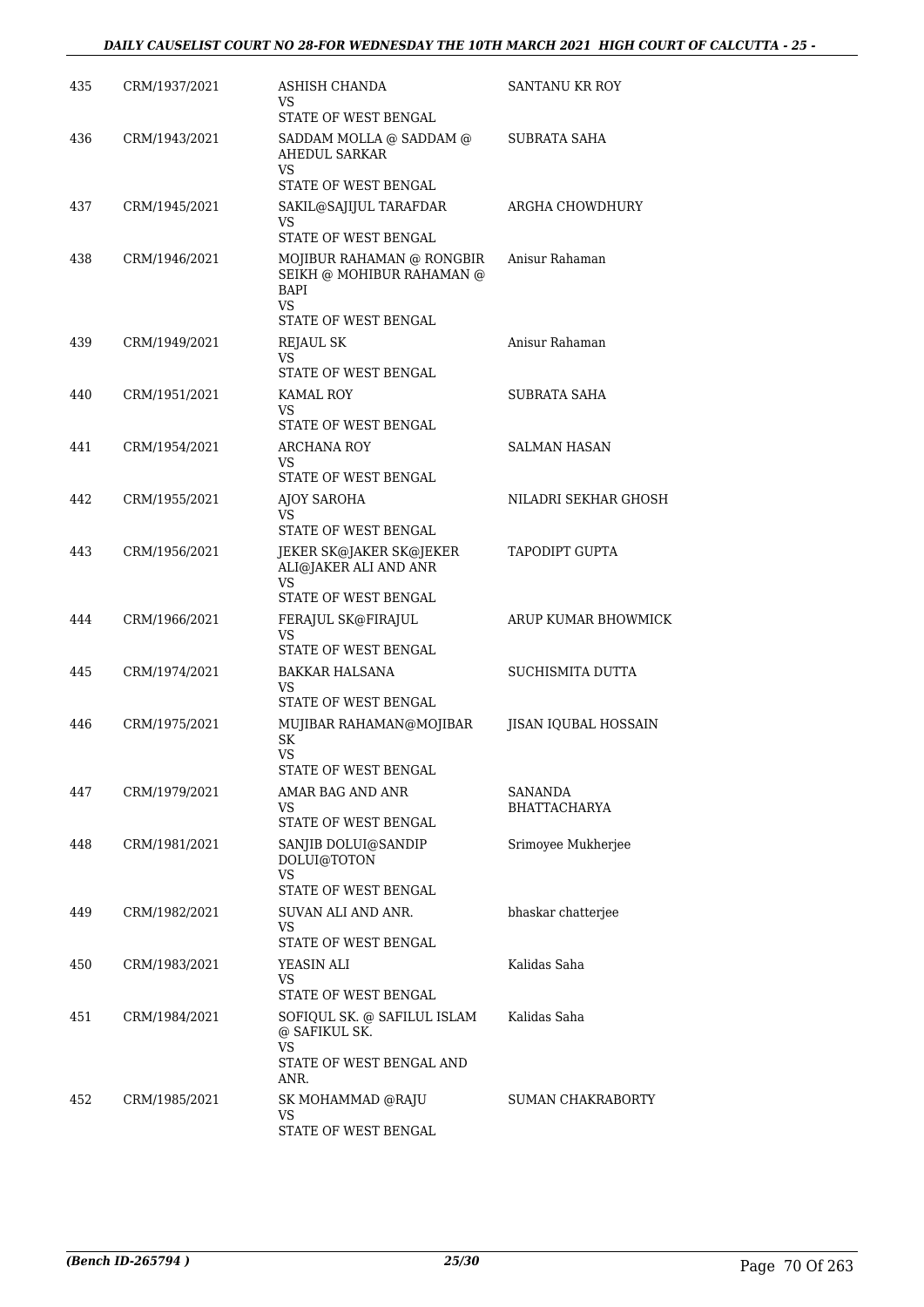## *DAILY CAUSELIST COURT NO 28-FOR WEDNESDAY THE 10TH MARCH 2021 HIGH COURT OF CALCUTTA - 26 -*

| 453 | CRM/1986/2021 | <b>JANAK MALI</b><br>VS<br>STATE OF WEST BENGAL                               | sasnjit singh                             |
|-----|---------------|-------------------------------------------------------------------------------|-------------------------------------------|
| 454 | CRM/1987/2021 | RANJAN NANDI ALIAS LUCHO<br><b>ORS</b><br>VS.<br>STATE OF WEST BENGAL         | RAJNANDINI DAS                            |
| 455 | CRM/1988/2021 | <b>SOURAV MAITY</b><br>VS<br>STATE OF WEST BENGAL                             | <b>ANIL KUMAR</b><br><b>CHATTOPADHYAY</b> |
| 456 | CRM/1989/2021 | MIR JUMMAN ALI<br>VS                                                          | ARUP KUMAR BHOWMICK                       |
| 457 | CRM/1990/2021 | STATE OF WEST BENGAL<br>ARJUN BHUNIA @ KHAISHA<br>VS.<br>STATE OF WEST BENGAL | Malay Bhattacharyya                       |
| 458 | CRM/1996/2021 | ABHAY TIWARI @ ABHAY KUMAR<br><b>TIWARI</b><br>VS.                            | <b>RATUL DAS</b>                          |
| 459 | CRM/1999/2021 | STATE OF WEST BENGAL<br>TATAN BASAK @ TOTON<br>VS<br>STATE OF WEST BENGAL     | <b>BUSRA KHATOON</b>                      |
| 460 | CRM/2002/2021 | <b>BIPLAB BISWAS</b><br>VS.<br>STATE OF WEST BENGAL                           | <b>SANANDA</b><br><b>BHATTACHARYYA</b>    |
| 461 | CRM/2003/2021 | DIPANKAR MONDAL<br>VS.<br>STATE OF WEST BENGAL                                | SNEHANSU MAJUMDER                         |
| 462 | CRM/2007/2021 | KALIPADA SARDAR @ KALI<br>VS<br>STATE OF WEST BENGAL                          | SOUMYA BASU ROY<br><b>CHOUDHURY</b>       |
| 463 | CRM/2010/2021 | RAJIB PRAMANIK<br>VS<br>STATE OF WEST BENGAL                                  | PRABIR MAJUMDER                           |
| 464 | CRM/2016/2021 | MOHIT JATAB @ MOHIT<br>VS.<br>STATE OF WEST BENGAL                            | <b>SUMITA SARKAR</b>                      |
| 465 | CRM/2019/2021 | USMAN SK @ OSMAN SK<br><b>VS</b><br>STATE OF WEST BENGAL                      | <b>SANANDA</b><br>BHATTACHARYYA           |
| 466 | CRM/2021/2021 | NAROTTAM MONDAL<br>VS.<br>STATE OF WEST BENGAL                                | MINOTI GOMES                              |
| 467 | CRM/2023/2021 | JINNATUN KHATUN JAMADAR<br>VS<br>STATE OF WEST BENGAL AND<br>ORS.             | SOMNATH CHAKRABORTY                       |
| 468 | CRM/2024/2021 | JAHANGIR SK.<br>VS                                                            | MONIRA BEGUM                              |
| 469 | CRM/2026/2021 | STATE OF WEST BENGAL<br>PRADIP BALA @ AKASH<br>VS<br>STATE OF WEST BENGAL     | MINOTI GOMES                              |
| 470 | CRM/2029/2021 | ALAM SK<br>VS<br>STATE OF WEST BENGAL                                         | ARUP KUMAR BHOWMICK                       |
| 471 | CRM/2031/2021 | BINOY SARDAR @BINAY SARDAR<br>VS.<br>STATE OF WEST BENGAL                     | PRABIR MAJUMKDER                          |
| 472 | CRM/2033/2021 | MD. SAIF<br>VS.<br>STATE OF WEST BENGAL                                       | MD. ZEESHAN UDDIN                         |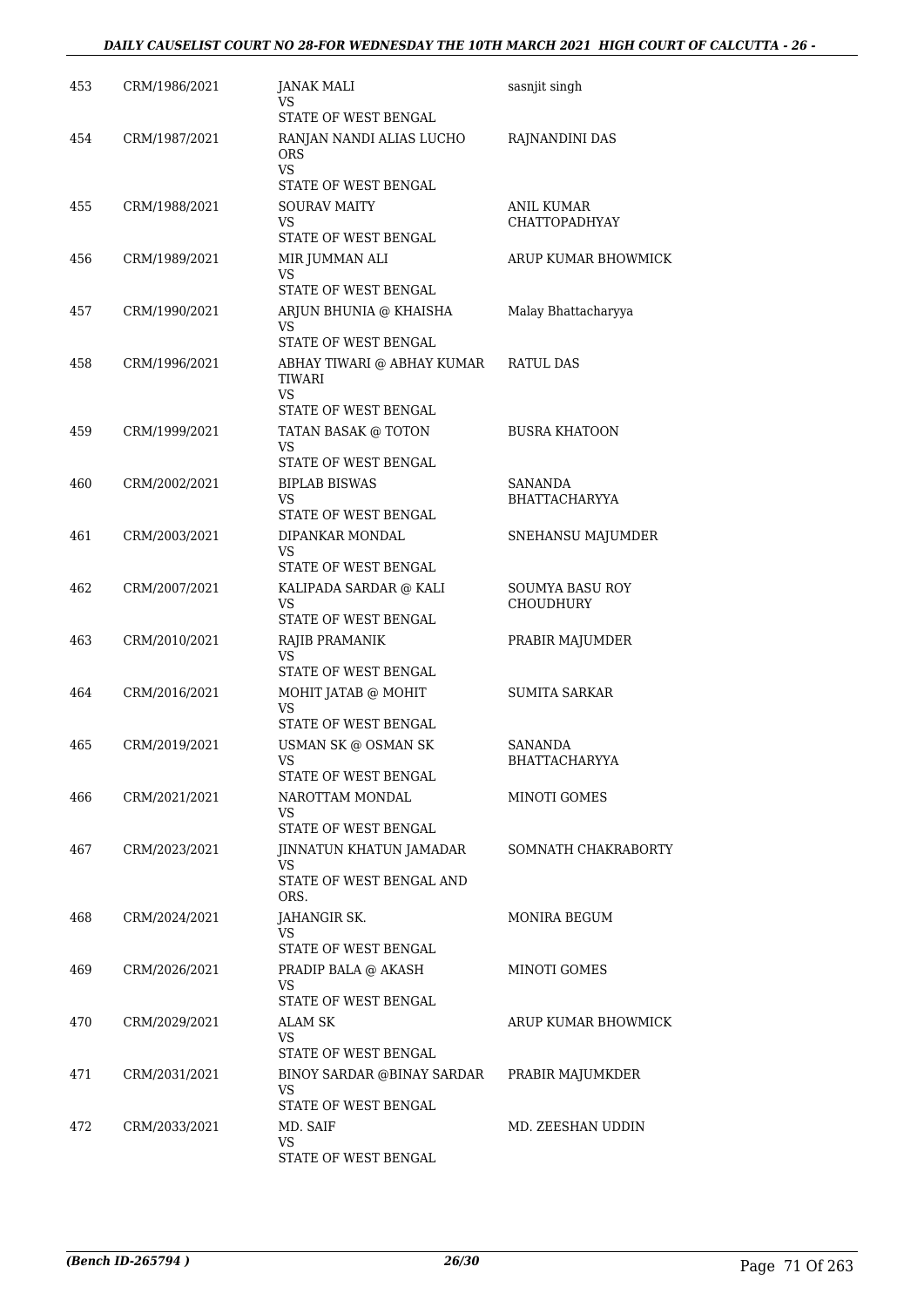| 473 | CRM/2034/2021 | SOUMEN DHARA<br>VS<br>STATE OF WEST BENGAL              | AYAN MITRA                |
|-----|---------------|---------------------------------------------------------|---------------------------|
| 474 | CRM/2038/2021 | RAKIB SK<br>VS                                          | PARVEJ ANAM               |
|     |               | STATE OF WEST BENGAL                                    |                           |
| 475 | CRM/2039/2021 | SARIFUL ISLAM<br>VS<br>STATE OF WEST BENGAL             | <b>BHASKAR CHATTERJEE</b> |
| 476 |               | HASANUR JAMAN SK @ HASAN                                | Sumanta Das               |
|     | CRM/2042/2021 | VS<br>STATE OF WEST BENGAL                              |                           |
| 477 | CRM/2046/2021 | DEBASISH MANDAL                                         | <b>SOVAN DAS GUPTA</b>    |
|     |               | VS                                                      |                           |
|     |               | STATE OF WEST BENGAL                                    |                           |
| 478 | CRM/2047/2021 | SAIFUL ALI MANDAL @ MADDU<br>VS<br>STATE OF WEST BENGAL | SUMANTA DAS               |
| 479 | CRM/2048/2021 | SAMAR HALDER                                            | <b>SUMANTA DAS</b>        |
|     |               | VS<br>STATE OF WEST BENGAL                              |                           |
| 480 | CRM/2053/2021 | RATAN BALA                                              | KOUSTAV SHOME             |
|     |               | <b>VS</b><br>STATE OF WEST BENGAL                       |                           |
| 481 | CRM/2055/2021 | <b>DILIP SARKAR</b>                                     | KAUSTAV SHOME             |
|     |               | VS                                                      |                           |
|     |               | STATE OF WEST BENGAL                                    |                           |
| 482 | CRM/2057/2021 | SANDIP PRAMANIK<br>VS<br>STATE OF WEST BENGAL           | KAUSTAV SHOME             |
| 483 | CRM/2059/2021 | SUMAN DAS @ CHHOLU                                      | ARUP KUMAR BHOWMICK       |
|     |               | VS                                                      |                           |
|     |               | STATE OF WEST BENGAL                                    |                           |
| 484 | CRM/2060/2021 | SADIKUKL@SADIQUL SK<br>VS<br>STATE OF WEST BENGAL       | ZIAUL HAQUE               |
| 485 | CRM/2061/2021 | CHANO MONDAL                                            | <b>SAYAN DE</b>           |
|     |               | VS<br>STATE OF WEST BENGAL                              |                           |
| 486 | CRM/2062/2021 | RABINDRANATH DINDA                                      | SHIBAJI KUMAR DAS         |
|     |               | VS<br>STATE OF WEST BENGAL                              |                           |
| 487 | CRM/2064/2021 | MD. SHAHED @ MD. SAHID @<br>RAJU<br><b>VS</b>           | SHEKHAR BARMAN            |
|     |               | STATE OF WEST BENGAL                                    |                           |
| 488 | CRM/2066/2021 | SK. SAHABUDDIN @ HABLU                                  | <b>JYOTI PRAKASH</b>      |
|     |               | VS<br>STATE OF WEST BENGAL                              | <b>CHATTERJEE</b>         |
| 489 | CRM/2069/2021 | NAJIMUL GAZI @ NAZMUL GAZI                              | SAFDAR AZAM               |
|     |               | VS<br>STATE OF WEST BENGAL                              |                           |
| 490 | CRM/2074/2021 | PRATIK DAS                                              | SAYAN DE                  |
|     |               | VS<br>STATE OF WEST BENGAL                              |                           |
| 491 | CRM/2075/2021 | ANUP BHOWMIK                                            | SUMAN DE                  |
|     |               | VS.                                                     |                           |
|     |               | STATE OF WEST BENGAL                                    |                           |
| 492 | CRM/2076/2021 | SK. REJAULHAQUE @ REJAUL<br>HAQUE<br><b>VS</b>          | Srimoyee Mukherjee        |
|     |               | STATE OF WEST BENGAL                                    |                           |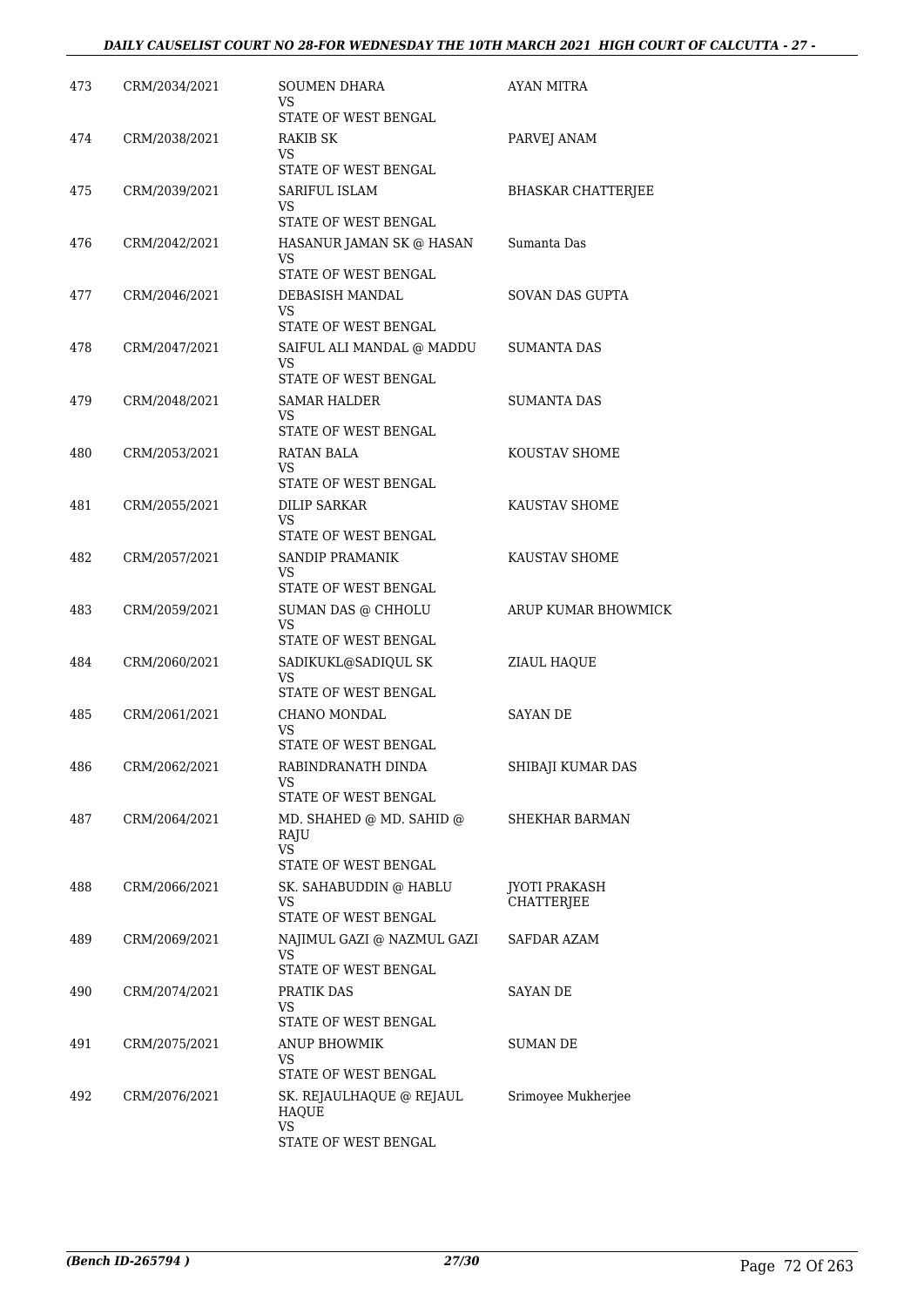## *DAILY CAUSELIST COURT NO 28-FOR WEDNESDAY THE 10TH MARCH 2021 HIGH COURT OF CALCUTTA - 28 -*

| 493 | CRM/2085/2021                                | ASISH TEWARI @ ASIS TEWARI<br>VS<br>STATE OF WEST BENGAL                      | SWARNALI SAHA                          |
|-----|----------------------------------------------|-------------------------------------------------------------------------------|----------------------------------------|
| 494 | CRM/2086/2021                                | MITHU SIKARI AND ANR                                                          | ASHOK DAS                              |
|     |                                              | VS<br>STATE OF WEST BENGAL                                                    |                                        |
| 495 | CRM/2087/2021                                | SK. REHANULLAH @ REHAN<br>VS                                                  | ARUP KUMAR BHOWMICK                    |
|     |                                              | <b>STATE OF WEST BENGAL</b>                                                   |                                        |
| 496 | CRM/2090/2021                                | ANKIT TIWARI@TEWARY<br>VS                                                     | <b>BISWAJIT MANNA</b>                  |
|     |                                              | STATE OF WEST BENGAL                                                          |                                        |
| 497 | CRM/2091/2021                                | KRISHNA RANJAN MANDAL<br>VS<br>STATE OF WEST BENGAL                           | ARUP KUMAR BHOWMICK                    |
|     |                                              | <b>APPLICATIONS / CANCELLATION / RELAXATION OF BAIL</b>                       |                                        |
| 498 | CRM/1659/2019                                | <b>BUDDHADEB BARMAN &amp; ANR</b>                                             | PAYEL SHOME                            |
|     |                                              | VS<br>STATE OF WEST BENGAL                                                    |                                        |
|     |                                              | IA NO: CRAN/1/2020(Old No:CRAN/3814/2020), CRAN/2/2020(Old No:CRAN/3815/2020) |                                        |
| 499 | CRM/6178/2019                                | <b>BHARAT SAHA</b><br>VS.                                                     | <b>AMARENDRA</b><br><b>CHAKRABORTY</b> |
|     |                                              | STATE OF WEST BENGAL                                                          |                                        |
|     | IA NO: CRAN/1/2019(Old No:CRAN/4451/2019)    |                                                                               |                                        |
| 500 | CRM/8909/2019                                | TARUN KANTI GHOSH<br>VS<br>STATE OF WEST BENGAL                               | SANTANU MAJI                           |
|     | IA NO: CRAN/1/2020, CRAN/2/2020              |                                                                               |                                        |
| 501 | CRM/12456/2019                               | TAPAS MALLICK @ AKTAR<br><b>MALLICK &amp; ORS</b><br><b>VS</b>                | SANTANU MAJI                           |
|     |                                              | STATE OF WEST BENGAL                                                          |                                        |
|     | IA NO: CRAN/1/2021                           |                                                                               |                                        |
| 502 | CRM/4602/2020                                | <b>TAPAN MONDAL</b><br>VS<br>STATE OF WEST BENGAL                             | <b>SABNAM LASKAR</b>                   |
|     | IA NO: CRAN/1/2020(Old No:CRAN/2746/2020)    |                                                                               |                                        |
| 503 | CRM/4603/2020                                | <b>TAPAN MONDAL</b>                                                           | SUBHAM LASKAR                          |
|     |                                              | DEBABRATA BURMAN & ORS                                                        |                                        |
|     | IA NO: CRAN/1/2020(Old No:CRAN/2747/2020)    |                                                                               |                                        |
| 504 | CRM/4706/2020                                | ANURADHA SUREKA<br>VS<br>STATE OF WEST BENGAL                                 | <b>BAJRANG MANOT</b>                   |
|     |                                              | IA NO: CRAN/1/2020(Old No:CRAN/2902/2020), CRAN/2/2020, CRAN/3/2020           |                                        |
| 505 | CRM/6321/2020                                | <b>MANISH PANDEY</b>                                                          | PAWAN KR GUPTA                         |
|     |                                              | VS<br>State of West Bengal                                                    |                                        |
|     | IA NO: CRAN/1/2020, CRAN/2/2020, CRAN/3/2020 |                                                                               |                                        |
| 506 | CRM/6322/2020                                | <b>MANISH PANDEY</b><br>VS                                                    | PAWAN KR GUPTA                         |
|     |                                              | State of West Bengal                                                          |                                        |
|     | IA NO: CRAN/1/2020, CRAN/2/2020, CRAN/3/2020 |                                                                               |                                        |
| 507 | CRM/7471/2020                                | SAJIBUL MONDAL ALIAS<br><b>MANDAL</b><br>VS                                   | MRITUNJOY CHATTERJEE                   |
|     |                                              | State of West Bengal                                                          |                                        |
|     | IA NO: CRAN/1/2020, CRAN/2/2021              |                                                                               |                                        |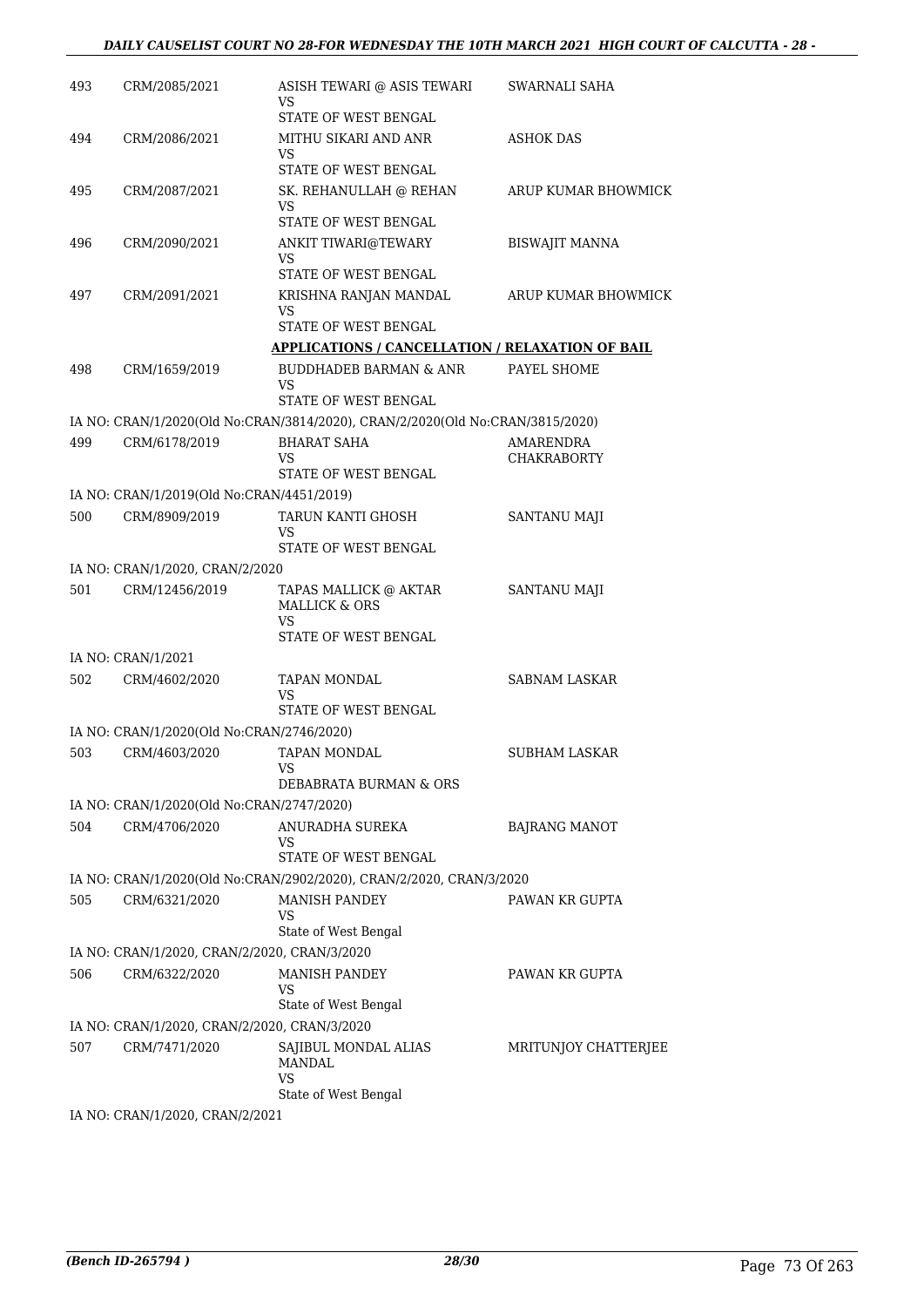#### *DAILY CAUSELIST COURT NO 28-FOR WEDNESDAY THE 10TH MARCH 2021 HIGH COURT OF CALCUTTA - 29 -*

| 508   | CRM/7499/2020                 | SURENDER PAL SINGH@BOGGY<br>VS                            | ARUSHI RATHORE                    |
|-------|-------------------------------|-----------------------------------------------------------|-----------------------------------|
|       |                               | State of West Bengal                                      |                                   |
| 509   | IA NO: CRAN/2/2020            |                                                           | <b>TANMAY CHOWDHURY</b>           |
|       | CRM/7832/2020                 | <b>MANGAL MISTRY</b><br>VS                                |                                   |
|       |                               | State of West Bengal                                      |                                   |
|       | IA NO: CRAN/1/2020            |                                                           |                                   |
| 510   | CRM/8644/2020                 | NISHES GHOSH<br>VS                                        | <b>SOUMYA NAG</b>                 |
|       |                               | STATE OF WEST BENGAL AND<br>ORS.                          |                                   |
| 511   | CRM/8781/2020                 | <b>SUKUR SK. AND ORS</b><br>VS                            | <b>MANAS KUMAR DAS</b>            |
|       | IA NO: CRAN/1/2021            | STATE OF WEST BENGAL                                      |                                   |
| 512   | CRM/9123/2020                 | SIMRAN @SIMRAN SULTANA                                    | AMRITA CHEL                       |
|       |                               | <b>AND ORS</b><br>VS                                      |                                   |
|       |                               | State of West Bengal                                      |                                   |
|       | IA NO: CRAN/1/2021            |                                                           |                                   |
| 513   | CRM/9385/2020                 | SMT DEEPSIKHA MANNA<br><b>SARKAR</b><br>VS                | SABYASACHI ROY                    |
|       |                               | State of West Bengal                                      |                                   |
| 514   | CRM/9387/2020                 | SMT DEEPSIKHA MANNA<br><b>SARKAR</b><br>VS                | SABYASACHI ROY                    |
|       |                               | State of West Bengal AND ANR                              |                                   |
| 515   | CRM/9803/2020                 | DEBASISH BANERJEE<br><b>VS</b>                            | <b>APALAK BASU</b>                |
| 516   | CRM/10174/2020                | State of West Bengal<br><b>SALEMA BIBI</b>                | PRADIP PAUL                       |
|       |                               | <b>VS</b>                                                 |                                   |
|       |                               | STATE OF WEST BENGAL AND<br>ORS.                          |                                   |
| 517   | CRM/10442/2020<br>[3.30 P.M.] | <b>HARUN RASID KHAN</b><br>VS<br>State of West Bengal     | ROMA ROY                          |
| wt518 | CRM/4630/2020                 | MINAJUDDIN MONDAL                                         | <b>UDAY SANKAR</b>                |
|       |                               | VS                                                        | <b>CHATTOPADHYAY</b>              |
|       |                               | STATE OF WEST BENGAL & ANR                                |                                   |
|       | wt519 CRM/8013/2020           | ALTAF BAIDYA ALIAS ALTAB<br>BAIDYA<br>VS                  | MD ZEESHAN UDDIN                  |
|       |                               | STATE OF WEST BENGAL                                      |                                   |
| 520   | CRM/10500/2020                | JUMMAN MALLIK @ JUMMAN SK<br>VS<br>State of West Bengal   | SYED ALI AZAD                     |
|       | IA NO: CRAN/1/2021            |                                                           |                                   |
| 521   | CRM/10595/2020                | SHRIBASH BISWAS                                           | SONALI DAS                        |
|       |                               | <b>VS</b><br>State of West Bengal                         |                                   |
|       | IA NO: CRAN/1/2021            |                                                           |                                   |
| 522   | CRM/10815/2020                | PREMJIT GOPE @ DILLI<br><b>VS</b>                         | SOUMYAJIT DAS<br><b>MAHAPATRA</b> |
|       |                               | State of West Bengal                                      |                                   |
|       | wt523 CRM/4893/2020           | STATE OF WEST BENGAL<br><b>VS</b><br><b>BISWAJIT GOPE</b> | ANWAR HOSSAIN                     |
|       | 1000010111                    |                                                           |                                   |

IA NO: CRAN/1/2020(Old No:CRAN/3291/2020)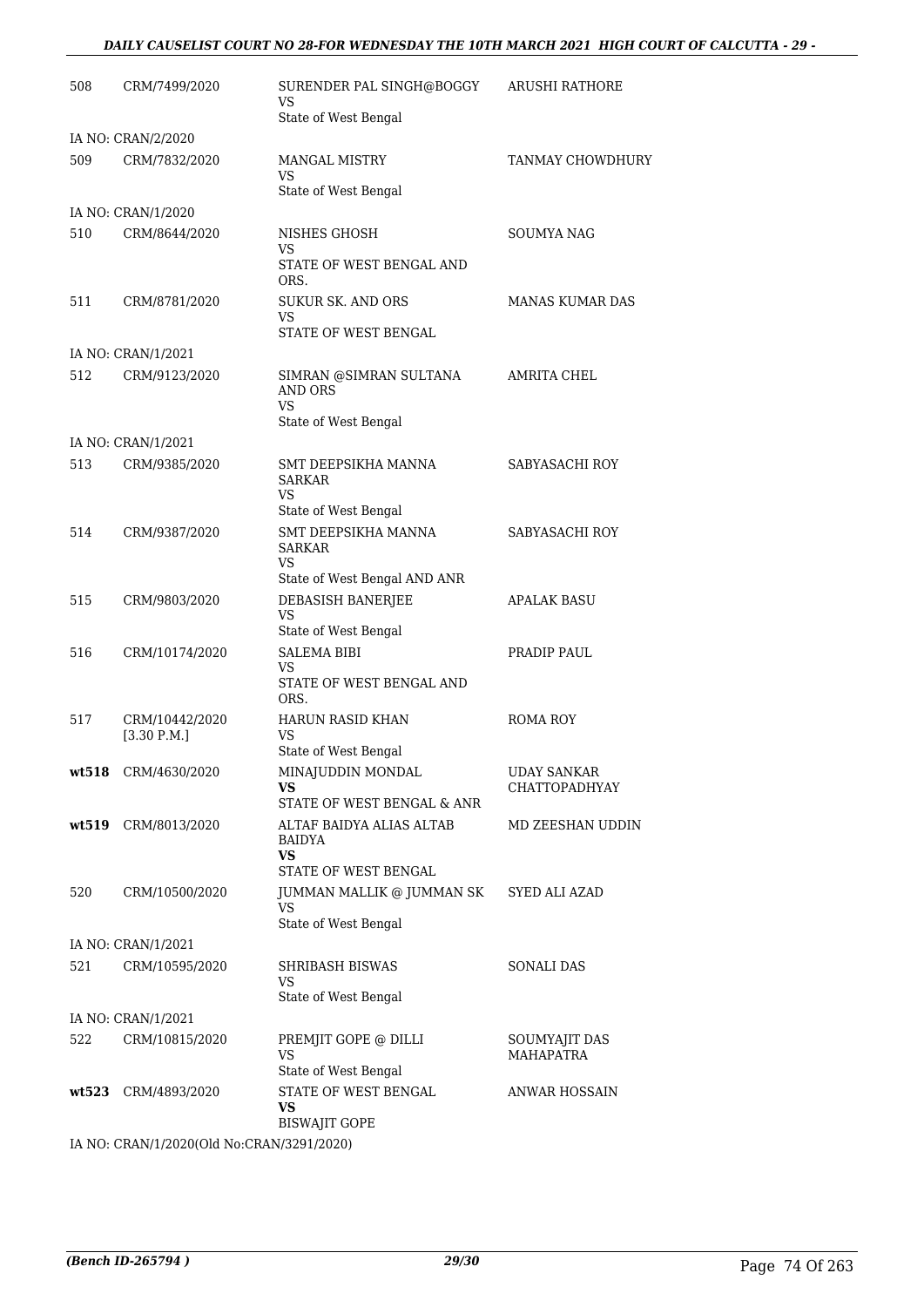## *DAILY CAUSELIST COURT NO 28-FOR WEDNESDAY THE 10TH MARCH 2021 HIGH COURT OF CALCUTTA - 30 -*

| 524 | CRM/11241/2020 | SABITA GAYEN<br>VS                                                            | <b>INDRAJEET DEY</b>                    |
|-----|----------------|-------------------------------------------------------------------------------|-----------------------------------------|
|     |                | State of West Bengal AND ANR                                                  |                                         |
| 525 | CRM/22/2021    | MD. IMTIYAZ MOOLA<br>VS<br>STATE OF WEST BENGAL AND<br>ORS.                   | <b>SANJIB MITRA</b>                     |
| 526 | CRM/24/2021    | ICHINI SOMNATH SHYAM<br><b>VS</b><br>STATE OF WEST BENGAL AND<br>ORS.         | PIYALI PAUL                             |
| 527 | CRM/44/2021    | NURJAHAN ABEGAM<br>VS<br>STATE OF WEST BENGAL AND<br>ORS.                     | DEBAJUYOTI DEB                          |
| 528 | CRM/738/2021   | KISHOR DEY<br>VS<br>STATE OF WEST BENGAL AND<br>ORS.                          | PRIYANJIT KUNDU                         |
| 529 | CRM/806/2021   | SK RABIUL AND ANOTHER<br><b>VS</b><br>State of West Bengal                    | DEBJYOTI MAITY                          |
| 530 | CRM/929/2021   | ABHILASHA RAJGARHIA<br><b>VS</b><br>State of West Bengal AND ANR              | <b>SHRESTHA</b><br><b>BHATTACHARJEE</b> |
| 531 | CRM/1029/2021  | <b>SARASWATI GHOSH</b><br><b>VS</b><br>STATE OF WEST BENGAL AND<br><b>ANR</b> | AINDRILA DE                             |
| 532 | CRM/1043/2021  | HAJRAT MOLLA ALIAS HAZRAT<br>MOLLA<br><b>VS</b><br>AMINA JAMADAR              | TRIPTI PANDEY                           |
| 533 | CRM/1138/2021  | SUBHRA HALDER @ MONDAL<br><b>VS</b><br>STATE OF WEST BENGAL AND<br>ANR        | <b>ASIT NAYAK</b>                       |
| 534 | CRM/1246/2021  | CHAMPA KORA<br><b>VS</b><br>STATE OF WEST BENGAL AND<br><b>ANOTHER</b>        | SANAT KUMAR DAS                         |
| 535 | CRM/1351/2021  | DILRUBA PARVEEN<br>VS<br>STATE OF WEST BENGAL AND<br>ORS.                     | <b>BISWAJIT MITRA</b>                   |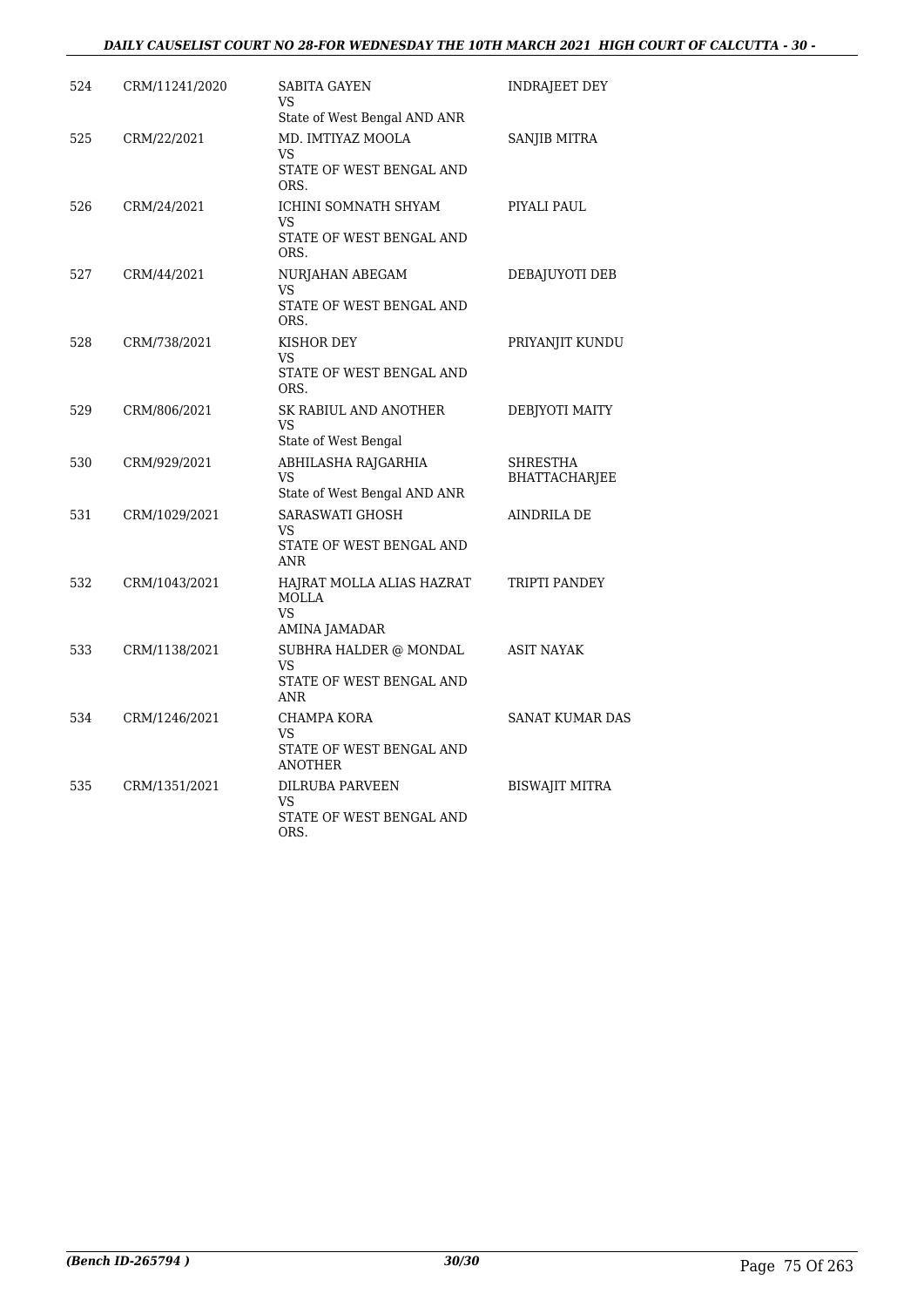

# In The High Court at Calcutta

# **Appellate Side**

**DAILY CAUSELIST For Wednesday The 10th March 2021**

# **COURT NO. 4**

**DIVISION BENCH (DB - VIII)**

# **AT 10:30 AM**

# **HON'BLE JUSTICE ARINDAM SINHA HON'BLE JUSTICE SUVRA GHOSH**

# **(VIA VIDEO CONFERENCE)**

### **ON AND FROM MONDAY, THE 11TH JANUARY , 2021 – APPEALS RELATING TO SERVICE UNDER GROUP VI AND APPLICATIONS CONNECTED THERETO;**

**MATRIMONIAL & FAMILY COURT APPEALS & MATTERS RELATING TO GUARDIANSHIP INCLUDING APPLICATIONS CONNECTED THERETO;**

**ADMISSION OF APPEALS UNDER SECTION 30 OF THE EMPLOYEES' COMPENSATION ACT, 1923;**

**HEARING OF WRIT APPEALS IRRESPECTIVE OF CLASSIFICATION INCLUDING APPLICATIONS CONNECTED THERETO.**

**AND**

**ON AND FROM WEDNESDAY, 10TH MARCH, 2021 (IN ADDITION TO THEIR OWN LISTS AND DETERMINATIONS) - THE DIVISION BENCH PRESIDED OVER BY HON'BLE JUSTICE ARINDAM SINHA SHALL TAKE UP MATTERS (FROM ITEM NO. 262 TO 338) FROM THE LIST OF HON'BLE JUSTICE TAPABRATA CHAKRABORTY AND HON'BLE JUSLTICE TIRTHANKAR GHOSH DATED 9TH MARCH, 2021.** 

**SPL. NOTE: ON EVERY TUESDAY APPEALS WILL BE TAKEN UP FIRST.**

**NOTE: MATTERS WILL BE TAKEN UP THROUGH PHYSICAL HEARING ONLY WHEN BOTH THE PARTIES ARE AGREED.**

### **FOR JUDGMENT**

AMAJIT DE

1 FA/134/2016 (10-03-2021) CHIRANJIB BAG VS SUCHANDRA BAG

IA NO: CAN/1/2017(Old No:CAN/3609/2017)

# **TO BE MENTIONED**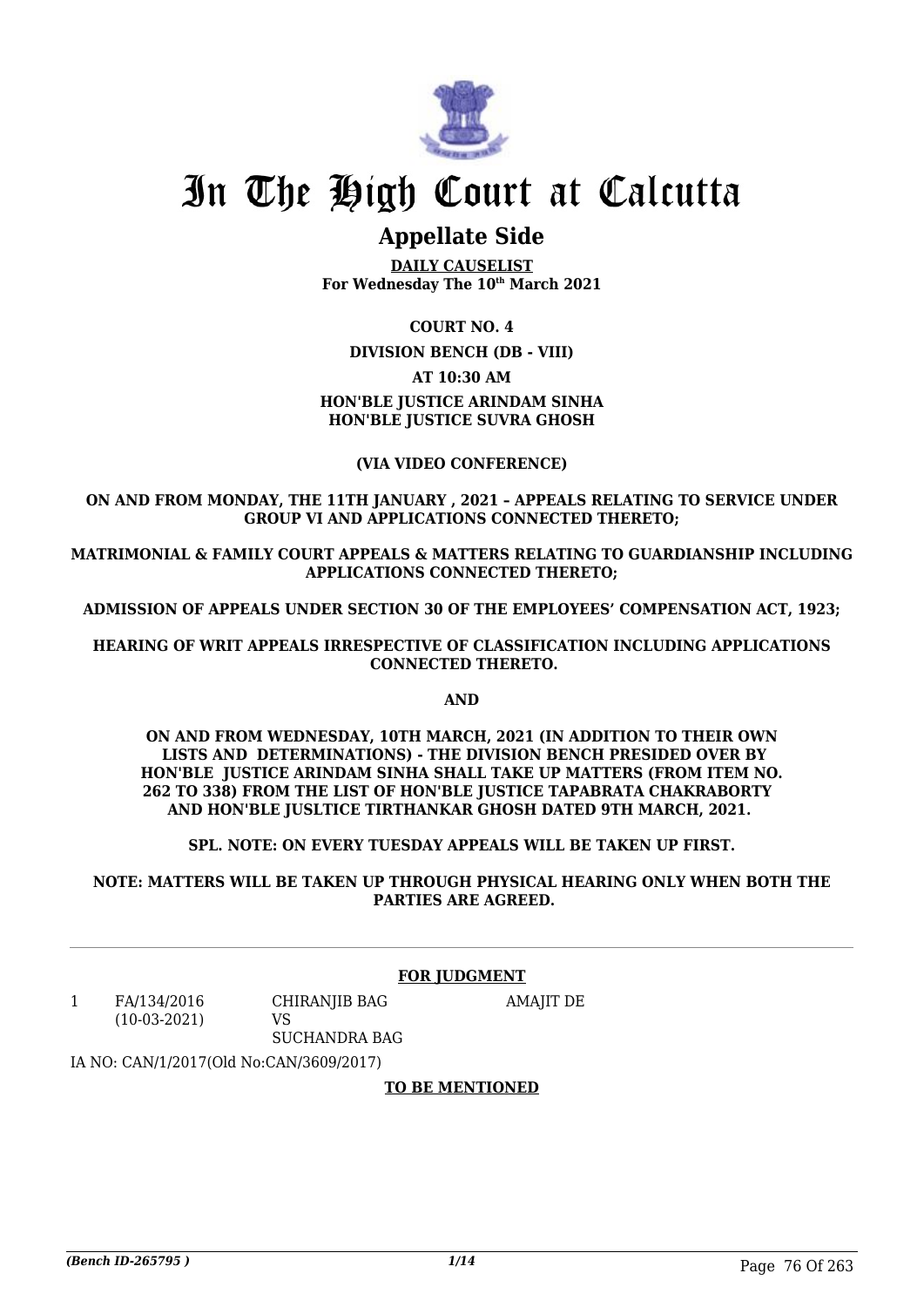| $\overline{2}$ | FAT/274/2018<br>(Non-Prosecution)        | ANJANA SENGUPTA<br><b>VS</b>                                                               | DEBASREE DHAMALI                                                                      |
|----------------|------------------------------------------|--------------------------------------------------------------------------------------------|---------------------------------------------------------------------------------------|
|                |                                          | <b>SUBHASISH GUPTA &amp; ORS</b>                                                           |                                                                                       |
|                | IA NO: CAN/1/2018(Old No:CAN/3398/2018)  |                                                                                            |                                                                                       |
|                |                                          | <b>APPLICATION</b>                                                                         |                                                                                       |
| 3              | FMA/2011/2015<br>(2 PBS) (11-03-2021) VS | <b>BIJOY KUMAR DHARA</b><br>UNION OF INDIA & ORS                                           | SUBRATA<br><b>BHATTACHARYYA</b>                                                       |
|                | IA NO: CAN/3/2021                        |                                                                                            |                                                                                       |
| 4              | FA/301/2016<br>$(10-03-2021)$            | <b>MALAY RANJAN</b><br><b>CHAKRABORTY</b><br><b>VS</b><br>RITA CHAKRABORTY                 | <b>BRATIN KUMAR DEY</b>                                                               |
|                |                                          |                                                                                            | IA NO: CAN/1/2016(Old No:CAN/3568/2016), CAN/2/2019(Old No:CAN/8983/2019), CAN/3/2021 |
| 5.             | FA/66/2017                               | AMLAN KISHROE GHOSH<br><b>VS</b><br>SMT SAHELI GHOSH                                       | MRS S CHAKRABARTY                                                                     |
|                | IA NO: CAN/1/2021                        |                                                                                            |                                                                                       |
| 6              | FMA/20/2019<br>$(12-03-2021)$            | CENTRAL BANK OF INDIA<br>VS<br>SIMA DUTTA& ORS                                             | BISHWAMBHAR JHA                                                                       |
|                | IA NO: CAN/1/2018(Old No:CAN/1077/2018)  |                                                                                            |                                                                                       |
| 7              | FAT/338/2019                             | NIVEDITA MITRA<br>VS                                                                       | KAKALI NASKAR                                                                         |
|                |                                          | <b>SOUMEN MITRA</b>                                                                        |                                                                                       |
|                | IA NO: CAN/1/2019(Old No:CAN/10906/2019) |                                                                                            |                                                                                       |
| 8              | FAT/515/2019<br>(Deptt)                  | ANJANA BISWAS( SARKAR)<br>VS<br>TUSHAR KANTI BISWAS                                        | <b>DHANANJAY</b><br><b>BANERJEE</b>                                                   |
|                |                                          | IA NO: CAN/1/2019(Old No:CAN/11576/2019), CAN/2/2019(Old No:CAN/11594/2019)                |                                                                                       |
| 9              | MAT/1339/2019                            | SAJAL KUMAR PAUL & ANR<br>vs<br>THE SECRETARY, MINISTRY<br>OF FOOD & AGRICULTURE<br>,& ORS | <b>AVIJIT SARKAR</b>                                                                  |
|                | IA NO: CAN/1/2019(Old No:CAN/10830/2019) |                                                                                            |                                                                                       |
| 10             | FA/51/2020<br>(Restoration)              | <b>BAGBUL ISLAM</b><br>VS<br>ROJIFA BEGUM                                                  | <b>SHARANYA</b><br><b>CHATTERJEE</b>                                                  |
|                | IA NO: CAN/2/2020(Old No:CAN/417/2020)   |                                                                                            |                                                                                       |
| 11             | RVW/105/2020<br>(Defective) (NTW)        | ALPANA GHOSH CHAKI<br>VS<br>STATE OF WEST BENGAL<br>AND ORS.                               | PRATIP KUMAR<br><b>CHATTERJEE</b>                                                     |
|                | IA NO: CAN/1/2021                        |                                                                                            |                                                                                       |
|                | wt12 MAT/1621/2018                       | THE STATE OF W B & ORS<br>VS<br>ALPANA GHOSH (CHAKI)                                       | SRILEKHA<br><b>BHATTACAHRYA</b>                                                       |

*DAILY CAUSELIST COURT NO 4-FOR WEDNESDAY THE 10TH MARCH 2021 HIGH COURT OF CALCUTTA - 2 -*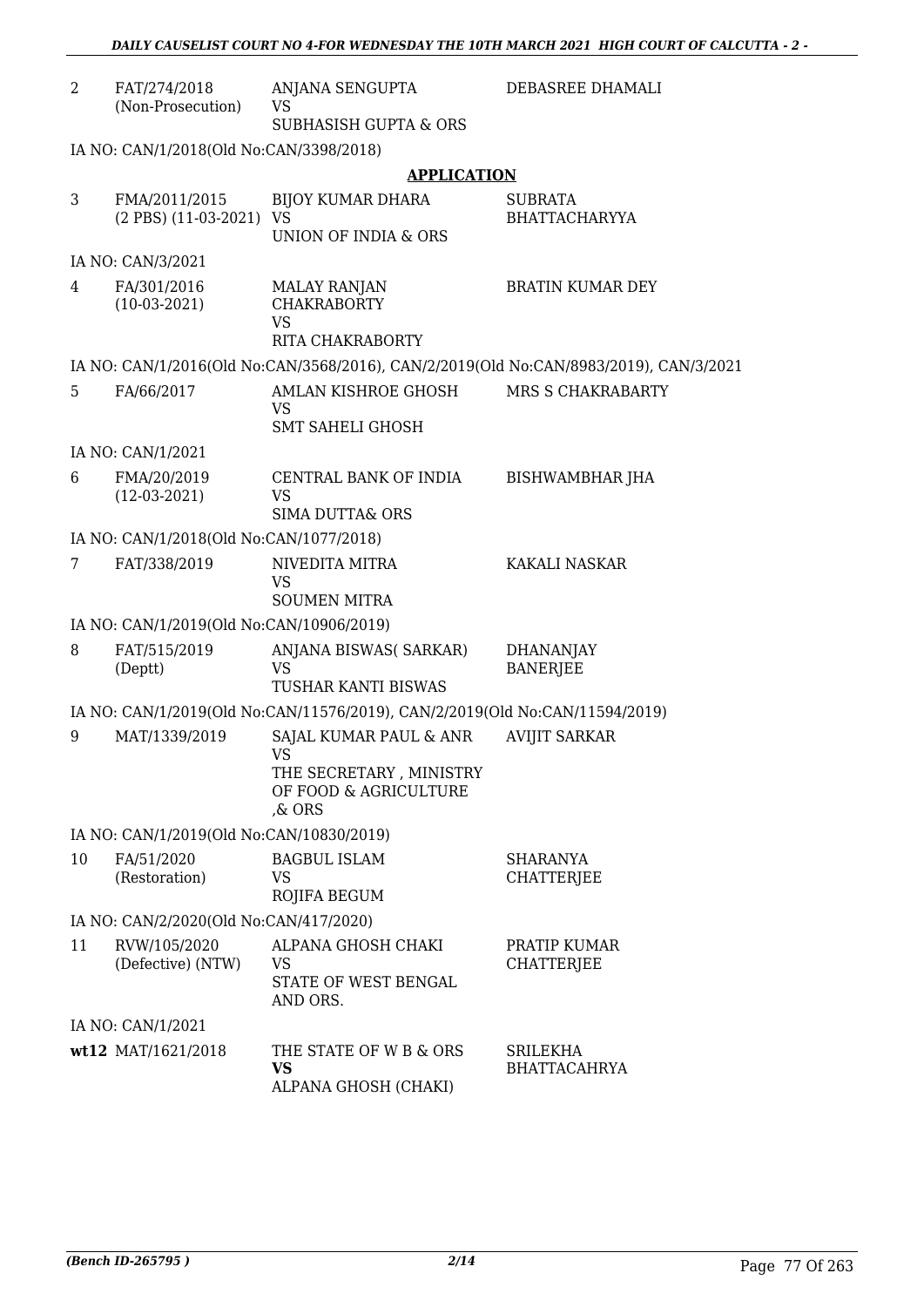| 13 | FAT/138/2020<br>(NTW)                     | JHUMPA BANERJEE<br>VS<br>SUDIPTA BANERJEE                                                                  | PARTHA PRATIM<br>MUKHOPADHYAY            |
|----|-------------------------------------------|------------------------------------------------------------------------------------------------------------|------------------------------------------|
|    | IA NO: CAN/1/2020(Old No:CAN/2778/2020)   |                                                                                                            |                                          |
| 14 | FAT/269/2020<br>$(17-03-2021)$ (AR)       | TUSHAR KANTI DAS<br>VS<br>KAJAL SAHA                                                                       | <b>KRISHNA KISHORE</b><br><b>GANGULY</b> |
|    | IA NO: CAN/1/2020, CAN/2/2020, CAN/3/2021 |                                                                                                            |                                          |
| 15 | FMA/332/2020                              | NARU GOPAL ADAK & ORS.<br>VS<br>UNION OF INDIA & ORS.                                                      | MONIKA SINHA                             |
|    | IA NO: CAN/1/2020(Old No:CAN/2420/2020)   |                                                                                                            |                                          |
| 16 | MAT/403/2020                              | <b>BANGIYA GRAMIN VIKASH</b><br><b>BANK (BGVB) &amp; ORS</b><br><b>VS</b><br><b>SUDIP MANDAL &amp; ANR</b> | ANINDA<br><b>BHATTACHARYA</b>            |
|    | IA NO: CAN/1/2021, CAN/2/2021             |                                                                                                            |                                          |
| 17 | MAT/603/2020                              | Union of India AND ORS<br><b>VS</b><br>VIRENDRA SINGH                                                      | ARITRI MAJUMDER                          |
|    | IA NO: CAN/1/2020, CAN/2/2020, CAN/3/2020 |                                                                                                            |                                          |
| 18 | MAT/827/2020<br>$(12-03-2021)$            | <b>SWAPAN KUMAR SAHA</b><br>VS<br><b>BANGIYA GRAMIN BIKASH</b><br><b>BANK AND ORS</b>                      | <b>NEIL BASU</b>                         |
|    | IA NO: CAN/1/2020, CAN/2/2020             |                                                                                                            |                                          |
| 19 | COT/7/2021                                | <b>ANUPAM SEN</b><br>VS<br>RINA SEN AND ANR                                                                | <b>NAZIR AHMED</b>                       |
|    | IA NO: CAN/1/2021                         |                                                                                                            |                                          |
| 20 | FAT/17/2021<br>$(11-03-2021)$             | KANCHAN GUPTA<br><b>VS</b><br>SACHIN GUPTA                                                                 | <b>SUMAN SANKAR</b><br><b>CHATTERJEE</b> |
|    | IA NO: CAN/1/2021, CAN/2/2021             |                                                                                                            |                                          |
| 21 | FAT/29/2021<br>$(17-03-2021)$ (AR)        | TAPAS BANDOPADHYAY<br>VS<br><b>INDRANI BANDOPADHYAY</b>                                                    | KALYAN CHATTERJEE                        |
|    | IA NO: CAN/1/2021, CAN/2/2021             |                                                                                                            |                                          |
| 22 | MAT/83/2021<br>(AT 10.45 A.M.)            | KOUSHIK PAUL<br>VS<br>UNION OF INDIA AND ORS.                                                              | VICTOR CHATTERJEE                        |
|    | IA NO: CAN/1/2021                         |                                                                                                            |                                          |
| 23 | FMA/99/2021<br>$(10-03-2021)$             | ASIT KUMAR NASKAR<br>VS<br>COAL INDIA LTD                                                                  | ARIJIT BORAL                             |
|    | IA NO: CAN/1/2020, CAN/2/2020, CAN/3/2020 |                                                                                                            |                                          |
| 24 | MAT/114/2021                              | <b>BANGIYA GRAMIN VIKASH</b><br><b>BANK AND OTHERS</b><br>VS<br><b>RAISUDDIN</b>                           | <b>ANINDA</b><br><b>BHATTACHARYA</b>     |
|    | N111100010111100001                       |                                                                                                            |                                          |

IA NO: CAN/1/2021, CAN/2/2021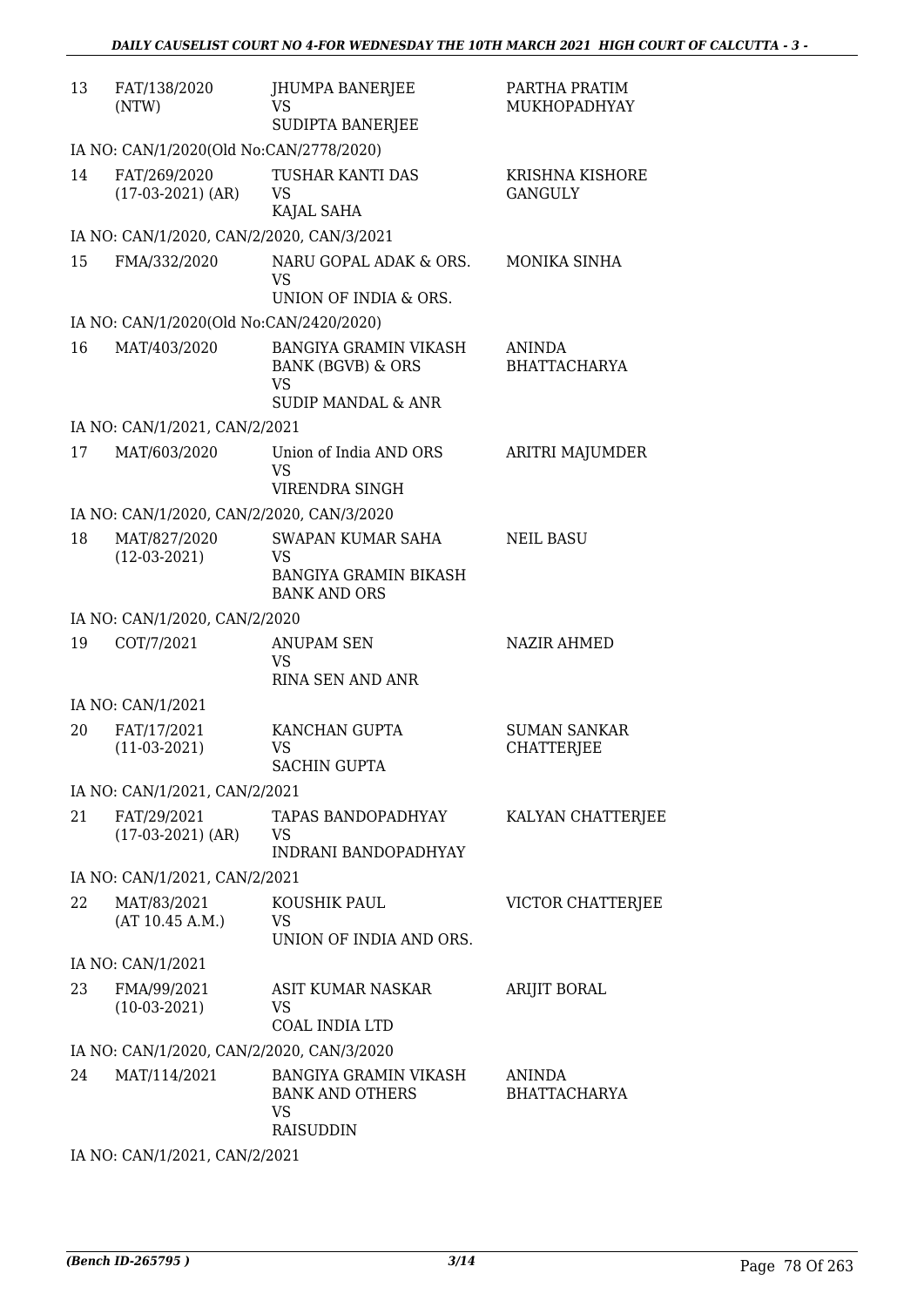| 25 | MAT/131/2021                                                | UTPAL CHAKRABORTY<br>VS<br>STATE OF WEST BENGAL<br>AND ORS.                                   | PRATIP KUMAR<br><b>CHATTERJEE</b>  |
|----|-------------------------------------------------------------|-----------------------------------------------------------------------------------------------|------------------------------------|
|    | IA NO: CAN/1/2021, CAN/2/2021                               |                                                                                               |                                    |
| 26 | MAT/251/2021                                                | PARDESHI JESWARA<br><b>VS</b><br>UNION OF INDIA AND ORS.                                      | SURENDRA KUMAR<br><b>SHARMA</b>    |
|    | IA NO: CAN/1/2021                                           |                                                                                               |                                    |
| 27 | MAT/283/2021                                                | PARITOSH SHARMA<br>VS<br>CENTRAL BANK OF INDIA<br>AND ORS                                     | <b>MALAY DHAR</b>                  |
|    | IA NO: CAN/1/2021                                           |                                                                                               |                                    |
| 28 | FMA/306/2021<br>$(24-03-2021)$                              | <b>NEKBAR HOSSAIN</b><br>VS.<br>UNION OF INDIA AND ORS.                                       | SK. MUJIBAR<br><b>RAHMAN</b>       |
|    | IA NO: CAN/1/2021                                           |                                                                                               |                                    |
|    |                                                             | APPEALS WHICH ARE READY FOR HEARING                                                           |                                    |
| 29 | FA/379/2013<br>$(2$ PBS $)$ (NTW)                           | MALAY BANERJEE & ORS<br>VS<br><b>ANTARA BANERJEE &amp; ORS</b>                                | SAGNIK CHATTERJEE                  |
|    | IA NO: CAN/1/2013(Old No:CAN/11287/2013)                    |                                                                                               |                                    |
| 30 | FA/9/2016<br>$(2$ PBS $)$ (NTW)                             | <b>GOPAL RANJAN</b><br><b>BANDOPADHYAY (</b><br>BANERJEE)<br><b>VS</b><br>MANIDIPA BANERJEE ( | <b>BRATIN KR DEY</b>               |
|    |                                                             | TALUKDAR)<br>IA NO: CAN/2/2016(Old No:CAN/2511/2016), CAN/3/2016(Old No:CAN/4894/2016)        |                                    |
| 31 | FAT/345/2016<br>$(Pt-I+II+6 PBS) (AR) VS$<br>$(22-03-2021)$ | VISHA; AGARWALLA<br>HARJYOTI AGARWALLA                                                        | <b>SUBHRANSU</b><br><b>GANGULY</b> |
|    |                                                             | IA NO: CAN/1/2016(Old No:CAN/7246/2016), CAN/2/2021                                           |                                    |
|    | wt32 FAT/289/2016                                           | SMT HARJYOTI AGARWALLA<br>VS<br>VISHAL AGARWALLA                                              | A CHKARABORTY                      |
|    | IA NO: CAN/1/2016(Old No:CAN/4881/2016)                     |                                                                                               |                                    |
| 33 | FMA/1001/2016<br>(CAN not found) (AR) VS<br>$(15-03-2021)$  | KHAIRUL MONDAL<br>COAL INDIA LIMITED & ORS                                                    | <b>DURGADAS GANGULY</b>            |
|    | IA NO: CAN/1/2020(Old No:CAN/273/2020)                      |                                                                                               |                                    |
| 34 | FMA/826/2017<br>$(2$ PBS)                                   | UJJAL CHATTOPADHYAY<br>VS<br>AIRPORT'S AUTHORITY OF<br><b>INDIA &amp; ORS</b>                 | B N RAY                            |
| 35 | MAT/1014/2017<br>$(10-03-2021)$ $(2$ PBS $)$ VS             | <b>JITENDRA PRASAD</b><br>UNION OF INDIA & ORS                                                | PRATIK MAJUMDER                    |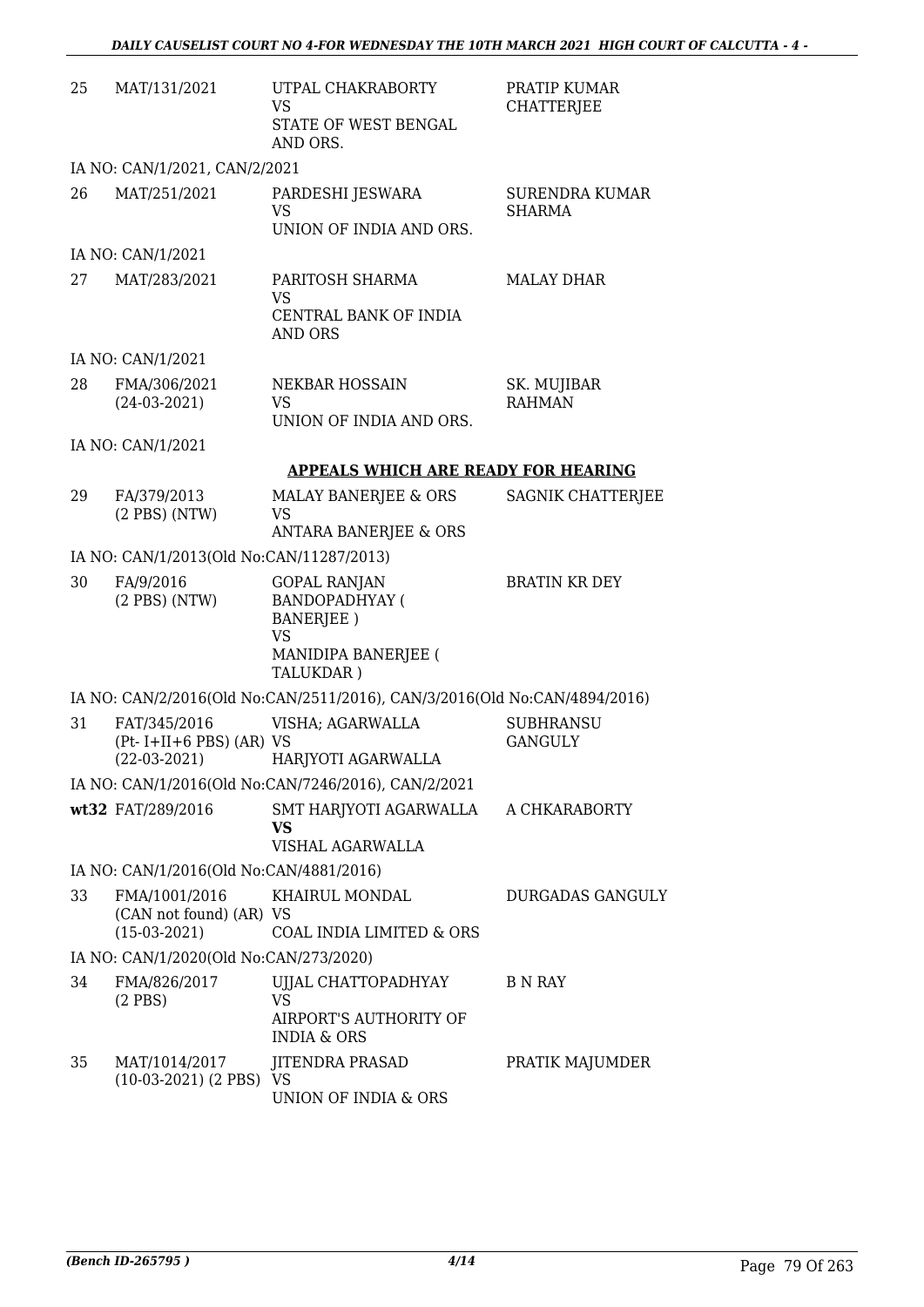| 36 | FMAT/92/2018                              | MADHUMALA SINGHA<br>VS<br><b>SWARUP CHAKRABORTY</b>                                                                               | PAMPA DEY (DHABAL)               |
|----|-------------------------------------------|-----------------------------------------------------------------------------------------------------------------------------------|----------------------------------|
|    | IA NO: CAN/2/2019(Old No:CAN/4836/2019)   |                                                                                                                                   |                                  |
| 37 | FA/41/2019<br>$(4$ PBS $)$ (NTW)          | RANJAN SINHA<br>VS<br>CHHANDA SINHA                                                                                               | ARPITA SAHA                      |
|    | IA NO: CAN/3/2020(Old No:CAN/647/2020)    |                                                                                                                                   |                                  |
| 38 | FAT/330/2020<br>$(30$ PBS)                | <b>AMIT MEHARIA</b><br>VS.<br>ABHILASHA MALHOTRA                                                                                  | PARAMITA BANERJEE                |
|    |                                           | AND ORS                                                                                                                           |                                  |
|    | IA NO: CAN/1/2020, CAN/2/2021, CAN/3/2021 |                                                                                                                                   |                                  |
| 39 | MAT/147/2021<br>$(11-03-2021)$            | SMT RASHMONI HELA<br>VS<br><b>SBI AND ORS</b>                                                                                     | CHIRANJIB SINHA                  |
|    | IA NO: CAN/1/2021                         |                                                                                                                                   |                                  |
|    |                                           | <b>APPEAL FOR HEARING</b>                                                                                                         |                                  |
| 40 | FA/40/2005<br>$(PT-I+II+2 PBS)$           | <b>LALU ROY</b><br>VS<br><b>KABITA ROY</b>                                                                                        | <b>SATYABROTO</b><br>CHAKRABORTI |
|    | IA NO: CAN/2/2017(Old No:CAN/2000/2017)   |                                                                                                                                   |                                  |
| 41 | FMA/2699/2015<br>$(2$ PBS $)$ (NTW)       | <b>GENERAL MANAGER</b><br>(PROJECT) EASTERN<br><b>COALFIELDS LTD &amp; ANR</b><br><b>VS</b><br><b>GOPAL CHANDRA</b>               | <b>BIJAY KUMAR</b>               |
|    |                                           | MUKHOPADHYAY & ORS                                                                                                                |                                  |
| 42 | FMA/3290/2015<br>$(2$ PBS $)$             | <b>ALOK KUMAR YADAV</b><br>VS<br>UNION OF INDIA & ORS                                                                             | PRATIK MAJUMDER                  |
|    | IA NO: CAN/1/2015(Old No:CAN/11163/2015)  |                                                                                                                                   |                                  |
|    |                                           | 43 MAT/1742/2016 UNION OF INDIA & ORS<br>VS.<br>IRLA NO 19461373, DR RAM<br>KRISHNA PATHAK & ANR                                  | ARPA CHAKRABORTY                 |
|    |                                           | IA NO: CAN/1/2016(Old No:CAN/10372/2016), CAN/2/2016(Old No:CAN/10375/2016)                                                       |                                  |
| 44 | FMA/3351/2016<br>$(2$ PBS $)$             | UJJWAL KANTI<br><b>BANDYOPADHYAY &amp; ORS</b><br><b>VS</b><br>STATE OF WEST BENGAL &<br><b>ORS</b>                               | <b>TAPAS KUMAR</b><br>MONDAL     |
| 45 | FMA/3446/2016<br>$(8$ PBS $)$             | THE CALCUTTA STOCK<br>EXCHANGE LIMITED & ANR<br>VS<br><b>SECURITIES AND</b><br><b>EXCHANGE BOARD OF</b><br><b>INDIA &amp; ORS</b> | ARUNABHA DEB                     |
|    |                                           | IA NO: CAN/1/2016(Old No:CAN/4747/2016) CAN/2/2016(Old No:CAN/5173/2016) CAN/3                                                    |                                  |

IA NO: CAN/1/2016(Old No:CAN/4747/2016), CAN/2/2016(Old No:CAN/5173/2016), CAN/3/2017(Old No:CAN/9027/2017), CAN/4/2020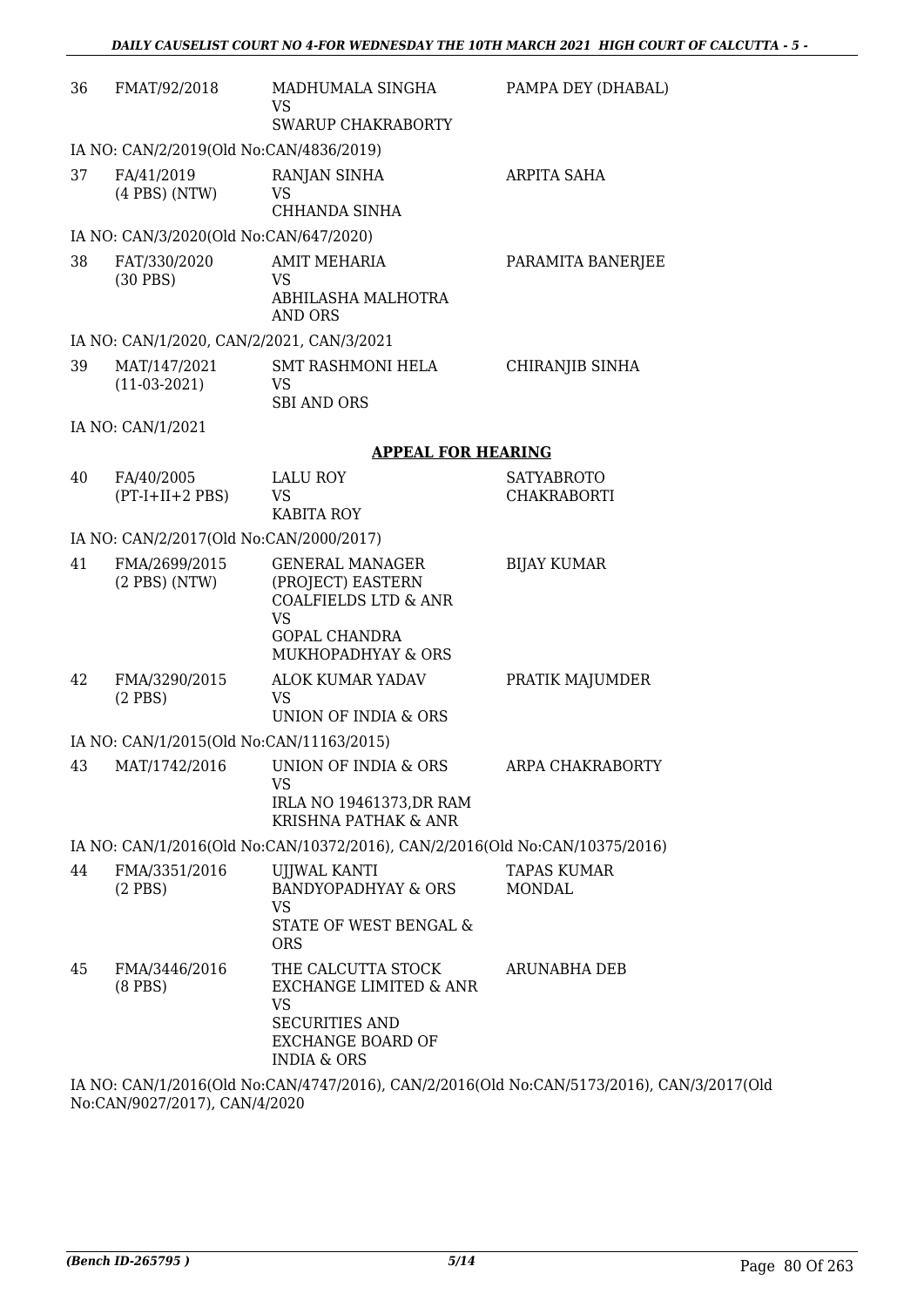|    | wt46 FMA/4398/2016                                    | THE CALCUTTA STOCK<br><b>EXCHANGE LIMITED</b><br><b>VS</b><br><b>SECURITIES AND</b><br><b>EXCHANGE BOARD OF</b><br><b>INDIA &amp; ORS</b> | ARUNABHA DEB                                                                              |
|----|-------------------------------------------------------|-------------------------------------------------------------------------------------------------------------------------------------------|-------------------------------------------------------------------------------------------|
|    | No:CAN/9028/2017), CAN/4/2020                         |                                                                                                                                           | IA NO: CAN/1/2016(Old No:CAN/4753/2016), CAN/2/2016(Old No:CAN/5172/2016), CAN/3/2017(Old |
| 47 | FA/36/2017<br>$(2$ PBS $)$                            | <b>SOURAV SEN</b><br>VS<br><b>JUHI DUTTA</b>                                                                                              | <b>ANIRBAN</b><br>ROYCHOWDHURY                                                            |
| 48 | FA/62/2017<br>$(PT-I+II+2 LCRs+2)$<br>PBS)            | ARUP KUMAR PAL<br>VS<br><b>RITA PAL</b>                                                                                                   | SHEBATEE DATTA                                                                            |
| 49 | FAT/216/2017<br>$(2$ PBS $)$                          | <b>CHANDRANI BISWAS</b><br><b>VS</b><br><b>AMIT BISWAS</b>                                                                                | <b>BIKASH KUMAR</b><br><b>CHATTOPADHYAY</b>                                               |
|    |                                                       | IA NO: CAN/3/2019(Old No:CAN/1668/2019), CAN/4/2021                                                                                       |                                                                                           |
| 50 | FMA/868/2017<br>(4 PBS) (17-03-2021) VS<br>(AR)       | JNAN RANAJAN DAS & ORS<br><b>SBSTC &amp; ORS</b>                                                                                          | <b>MRINAL RANJAN</b><br><b>PRAMANIK</b>                                                   |
|    | IA NO: CAN/3/2019(Old No:CAN/6479/2019)               |                                                                                                                                           |                                                                                           |
| 51 | FMA/1375/2017<br>$(6$ PBS $)$                         | ARUP BASU CHOWDHURY<br><b>VS</b><br><b>UCO BANK &amp; ORS</b>                                                                             | PRATIK MAJUMDER                                                                           |
| 52 | FMA/1402/2017                                         | MANUEL PURTI & & ANR<br><b>VS</b><br>STATE OF WEST BENGAL &<br><b>ORS</b>                                                                 | <b>BIBHASADITYA</b><br><b>CHAKRABARTY</b>                                                 |
|    | IA NO: CAN/1/2017(Old No:CAN/3302/2017)               |                                                                                                                                           |                                                                                           |
| 53 | FAT/38/2018<br>$(PT I+II+2 LCR+2$<br>PBS+One Tin Box) | JAYANTA CHOWDHURY<br><b>VS</b><br><b>SMT TUMPA</b><br>CHOWDHURY(SARKAR)                                                                   | <b>SUSMITA MUKHERJEE</b>                                                                  |
| 54 | FAT/181/2018<br>(PT-I+OS+4 LCRs+4 VS<br>PBS)          | DIPANWITA DAS(SARKAR)<br><b>MOLOY DAS</b>                                                                                                 | <b>BHABANI PRASAD</b><br><b>MONDAL</b>                                                    |
|    | IA NO: CAN/4/2018(Old No:CAN/7774/2018)               |                                                                                                                                           |                                                                                           |
|    | wt55 FAT/182/2018                                     | DIPANWITA DAS (SARKAR)<br><b>VS</b><br><b>MOLOY DAS</b>                                                                                   | <b>BHABANI PRASAD</b><br><b>MONDAL</b>                                                    |
|    | IA NO: CAN/1/2018(Old No:CAN/7776/2018)               |                                                                                                                                           |                                                                                           |
| 56 | MAT/360/2018<br>$(2$ PBS $)$                          | MANGAL SINGH<br>VS<br>C.S.T.C. & ORS                                                                                                      | <b>SUSMITA DEY BASU</b>                                                                   |
| 57 | MAT/367/2018<br>$(2$ PBS $)$                          | THE STATE OF WEST<br><b>BENGAL &amp; ORS</b><br>VS<br>DR. NAMITA DE & ANR                                                                 | DILIP KUMAR<br>MONDAL IN PERSON                                                           |
|    |                                                       |                                                                                                                                           | IA NO: CAN/1/2018(Old No:CAN/2291/2018), CAN/2/2018(Old No:CAN/2293/2018), CAN/3/2020     |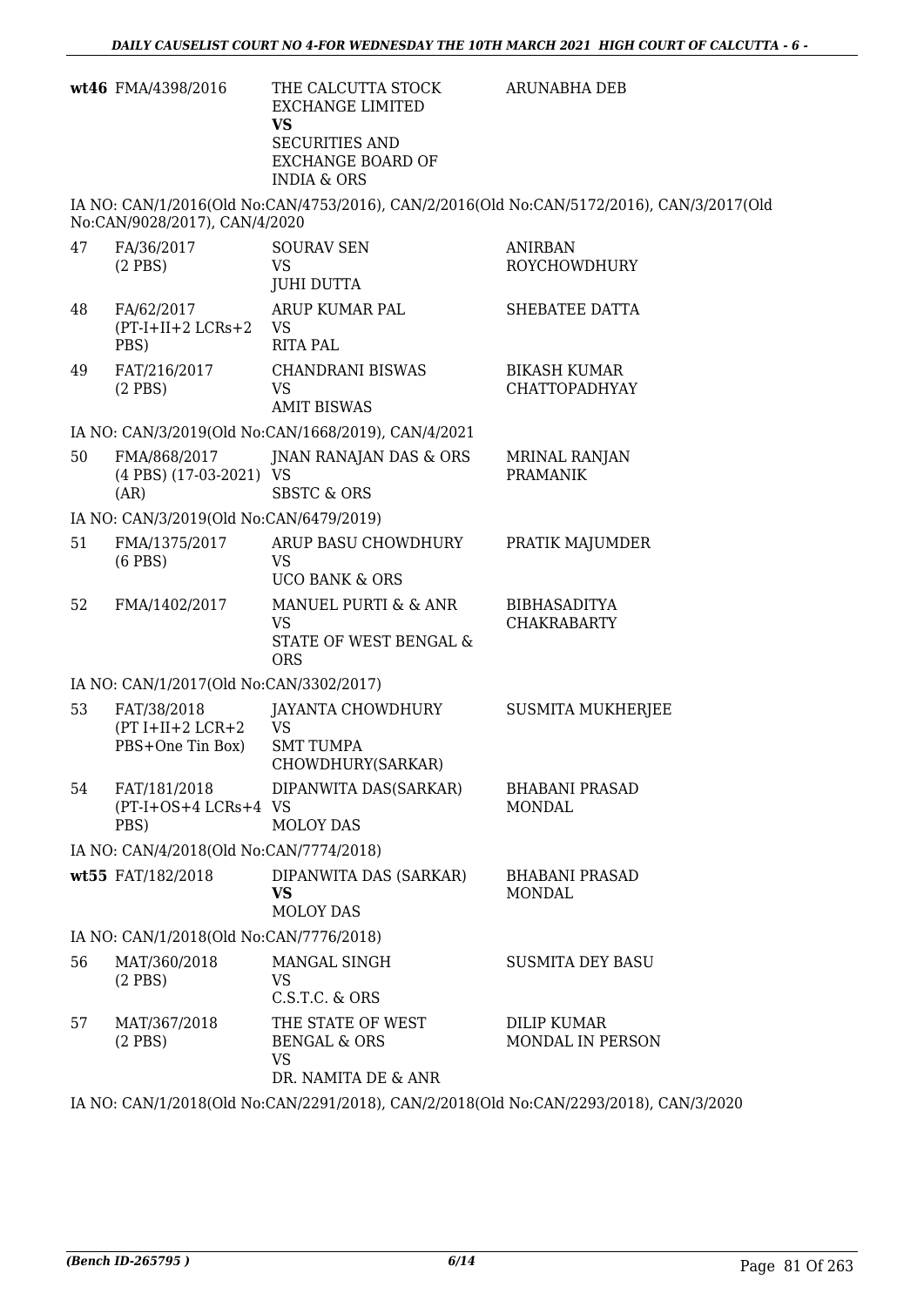| 58 | MAT/368/2018<br>$(2$ PBS)                   | THE STATE OF WEST<br><b>BENGAL &amp; ORS</b><br>VS.                                                                  | <b>DILIP KUMAR</b><br>MONDAL IN PERSON                                                |
|----|---------------------------------------------|----------------------------------------------------------------------------------------------------------------------|---------------------------------------------------------------------------------------|
|    |                                             | ASHISH GANGOPADHYAY<br><b>GANGULY &amp;ANR</b>                                                                       |                                                                                       |
|    |                                             |                                                                                                                      | IA NO: CAN/1/2018(Old No:CAN/2285/2018), CAN/2/2018(Old No:CAN/2294/2018), CAN/3/2020 |
| 59 | FAT/558/2018<br>$(PT I+II+2 LCRs+2$<br>PBS) | LAKSHMAN SUTRADHAR<br>VS<br>JHUMA SUTRADHAR NEE<br><b>ROY SHARMA</b>                                                 | ARNAB SAHA                                                                            |
| 60 | FMA/3/2019<br>$(4$ PBS $)$                  | ANNAPURNA MAITY<br>VS.                                                                                               | MD KUTUBUDDIN                                                                         |
| 61 | FAT/96/2019                                 | UNION OF INDIA & ORS<br><b>SWAPAN RANA</b><br>VS<br><b>SURAJIT RANA</b>                                              | DEBAPRATIM<br><b>BANERJEE</b>                                                         |
|    | IA NO: CAN/2/2019(Old No:CAN/2852/2019)     |                                                                                                                      |                                                                                       |
| 62 | FAT/196/2019                                | <b>SUTAPA MUKHERJEE</b><br><b>VS</b><br>DIPAK MUKHERJEE                                                              | ARPITA SAHA                                                                           |
|    | IA NO: CAN/2/2019(Old No:CAN/5770/2019)     |                                                                                                                      |                                                                                       |
| 63 | FA/228/2019<br>(Paper book not<br>here)     | <b>SAMPA ROY</b><br><b>VS</b><br><b>AMIT KUMAR ROY</b>                                                               | D. MITRA                                                                              |
| 64 | FMA/700/2019<br>$(2$ PBS)                   | <b>INDRANIL BOSE</b><br>VS<br>STATE OF WEST BENGAL &<br><b>ORS</b>                                                   | ANINDITA PAL                                                                          |
|    |                                             | IA NO: CAN/2/2017(Old No:CAN/12127/2017), CAN/3/2021                                                                 |                                                                                       |
| 65 | FMA/762/2019<br>CAN 4487/2017]              | <b>CSTC RETIRES &amp;</b><br>[CAN 4488/2017] [ PENSIONERS ASSON. & ANR<br>VS<br>STATE OF WEST BENGAL &<br><b>ORS</b> | <b>TAPAN SARKAR</b>                                                                   |
| 66 | FMA/1175/2019<br>$(2$ PBS)                  | SHAHLA KHOKHAR<br>VS<br>THE STATE BANK OF<br><b>MYSORE &amp; ORS</b>                                                 | ZIAUL ISLAM                                                                           |
| 67 | MAT/1415/2019                               | <b>SANKAR KUMAR DAS</b><br>VS<br><b>ALLAHABAD BANK &amp; ORS</b>                                                     | ANIRBAN MITRA                                                                         |
|    | IA NO: CAN/1/2019(Old No:CAN/10162/2019)    |                                                                                                                      |                                                                                       |
| 68 | FMA/1457/2019                               | LICI & ORS.<br>VS<br>HIMACHAL CHAKRABORTY<br>& ORS.                                                                  | JAHADAR ALAM                                                                          |
|    | IA NO: CAN/1/2020(Old No:CAN/862/2020)      |                                                                                                                      |                                                                                       |
| 69 | FMA/64/2020<br>$(2$ PBS $)$                 | RAJENDRA PRASAD TIWARI<br><b>VS</b><br>UNION OF INDIA & ORS                                                          | MIR ANOWAR                                                                            |
|    |                                             |                                                                                                                      |                                                                                       |

IA NO: CAN/3/2020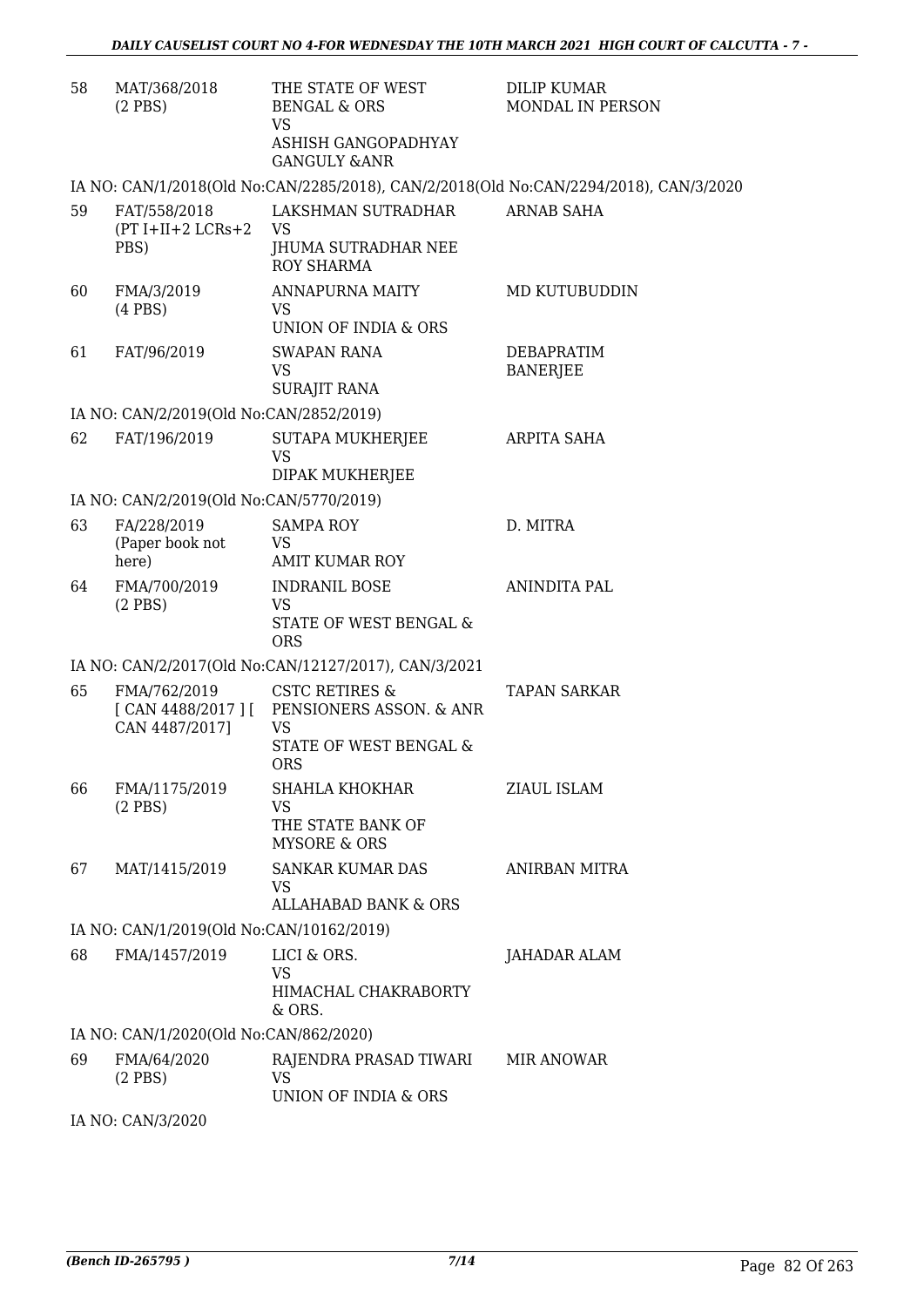| 70 | MAT/104/2020                                 | DIPAK DASGUPTA<br><b>VS</b>                                                 | KRISHNADAS PODDAR                                                                                                                                                                  |
|----|----------------------------------------------|-----------------------------------------------------------------------------|------------------------------------------------------------------------------------------------------------------------------------------------------------------------------------|
|    |                                              | STATE OF WEST BENGAL &<br><b>ORS</b>                                        |                                                                                                                                                                                    |
|    | IA NO: CAN/1/2020(Old No:CAN/1722/2020)      |                                                                             |                                                                                                                                                                                    |
| 71 | FAT/146/2020<br>$(PT-I+II+2 LCRs+2)$<br>PBS) | SANJIB SARKAR<br><b>VS</b><br><b>RAJASREE ROY</b>                           | PRANTICK GHOSH                                                                                                                                                                     |
|    | IA NO: CAN/1/2020                            |                                                                             |                                                                                                                                                                                    |
| 72 | FMA/150/2020                                 | <b>COAL INDIA LIMITED</b><br><b>VS</b>                                      | <b>PARTHA BASU</b>                                                                                                                                                                 |
|    |                                              | <b>GOURI SANKAR BANERJEE</b><br>& ORS                                       |                                                                                                                                                                                    |
|    | IA NO: CAN/1/2020(Old No:CAN/1650/2020)      |                                                                             |                                                                                                                                                                                    |
| 73 | FAT/160/2020<br>(Office report)              | TAMOJIT BOSE<br><b>VS</b><br><b>MOUMITA ROY</b>                             | <b>ABHISHEK DUTT</b>                                                                                                                                                               |
| 74 | MAT/356/2020                                 | RAM DAYAL RAI<br><b>VS</b>                                                  | PAMPA DEY DHABAL                                                                                                                                                                   |
|    |                                              | UNION OF INDIA & ORS                                                        |                                                                                                                                                                                    |
|    | IA NO: CAN/1/2020(Old No:CAN/2445/2020)      |                                                                             |                                                                                                                                                                                    |
| 75 | MAT/484/2020<br>$(2$ PBS $)$                 | MD. JAHIDUL ISLAM & ORS<br>VS                                               | <b>SALONI</b><br><b>BHATTACHARJEE</b>                                                                                                                                              |
|    |                                              | STATE OF WEST BENGAL&<br><b>ORS</b>                                         |                                                                                                                                                                                    |
|    |                                              |                                                                             | IA NO: CAN/1/2020(Old No:CAN/4135/2020), CAN/2/2020(Old No:CAN/4619/2020), CAN/3/2020(Old<br>No:CAN/4621/2020), CAN/4/2020(Old No:CAN/4623/2020), CAN/5/2020(Old No:CAN/4624/2020) |
| 76 | MAT/519/2020<br>$(2$ PBS $)$                 | <b>SAHAR ALI LASKAR</b><br><b>VS</b><br>STATE OF WEST BENGAL&<br><b>ORS</b> | <b>SALONI</b><br>BHATTACHARAJEE                                                                                                                                                    |
|    | No:CAN/5392/2020), CAN/4/2020                |                                                                             | IA NO: CAN/1/2020(Old No:CAN/5389/2020), CAN/2/2020(Old No:CAN/5390/2020), CAN/3/2020(Old                                                                                          |
| 77 | MAT/577/2020<br>$(4$ PBS $)$                 | <b>JAYANTA SARKAR</b><br><b>VS</b>                                          | VICTOR CHATTERJEE                                                                                                                                                                  |
|    |                                              | NATIONAL JUTE BOARD                                                         |                                                                                                                                                                                    |
| 78 | IA NO: CAN/1/2020<br>FMA/605/2020            | KALIKA PATHAK                                                               | <b>ACHIN KUMAR</b>                                                                                                                                                                 |
|    | $(2$ PBS $)$                                 | VS<br>UNION OF INDIA & ORS                                                  | <b>MAJUMDER</b>                                                                                                                                                                    |
| 79 | FMA/920/2020<br>$(6$ PBS $)$                 | <b>SANTANA DAS</b><br><b>VS</b>                                             | <b>ABHIJIT PAL</b>                                                                                                                                                                 |
|    |                                              | UNION OF INDIA & ORS                                                        |                                                                                                                                                                                    |
|    |                                              | IA NO: CAN/3/2020(Old No:CAN/3502/2020), CAN/4/2020(Old No:CAN/3503/2020)   |                                                                                                                                                                                    |
| 80 | FAT/47/2021                                  | KRISHNA CHAKRABORTY<br>VS<br>SUBHANKAR CHAKRABORTY                          | ASOK KR.<br><b>BHATTACHARYYA</b>                                                                                                                                                   |
|    | IA NO: CAN/1/2021, CAN/2/2021                |                                                                             |                                                                                                                                                                                    |
| 81 | FMAT/86/2021                                 | PINKI DEY (PODDER)<br>VS                                                    | MUNMUN DUBEY                                                                                                                                                                       |
|    |                                              | MRINAL KANTI DEY                                                            |                                                                                                                                                                                    |
|    | IA NO: CAN/1/2019(Old No:CAN/9893/2019)      |                                                                             |                                                                                                                                                                                    |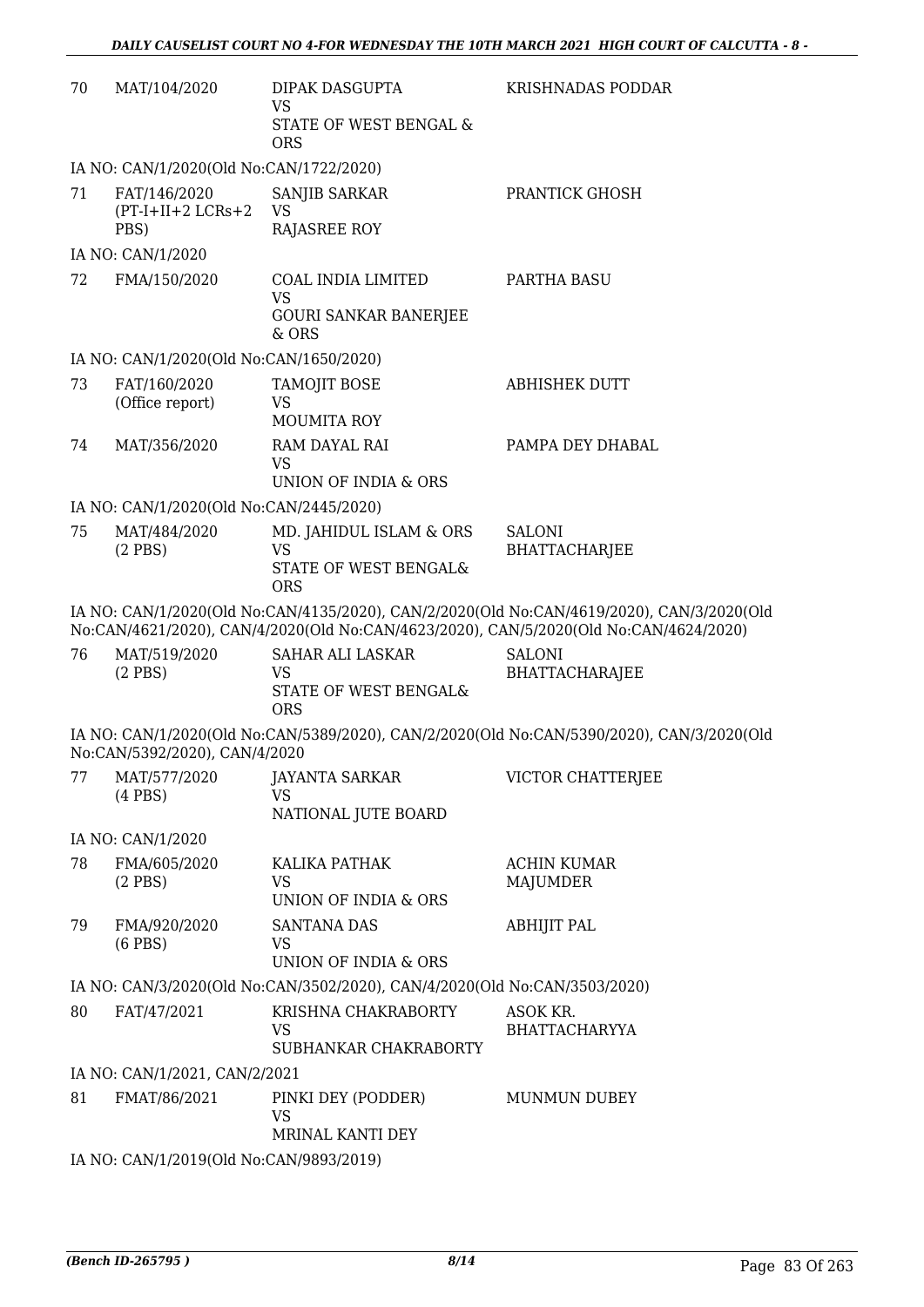| 82 | MAT/98/2021       | MD. MOHBASIR<br>VS<br>UNION OF INDIA AND ORS.                                                       | SALONI<br><b>BHATTACHARYA</b>        |
|----|-------------------|-----------------------------------------------------------------------------------------------------|--------------------------------------|
|    | IA NO: CAN/1/2021 |                                                                                                     |                                      |
|    |                   | <b>ANTICIPATORY BAIL</b>                                                                            |                                      |
| 83 | CRM/11115/2020    | FULTUSI SINGHA HUI<br>VS<br>State of West Bengal                                                    | <b>SOMNATH</b><br><b>CHAKRABORTY</b> |
| 84 | CRM/11120/2020    | <b>TAIYAB MANDAL</b><br><b>VS</b><br>State of West Bengal                                           | <b>JAKIR HOSSAIN</b>                 |
| 85 | CRM/11121/2020    | PRASADI MANDAL (SHIL)<br>AND ANR<br><b>VS</b>                                                       | JAKIR HOSSAIN                        |
|    |                   | State of West Bengal                                                                                |                                      |
| 86 | CRM/11123/2020    | ANARUL@SK ANARUL AND<br>ANR<br><b>VS</b>                                                            | <b>JAKIR HOSSAIN</b>                 |
|    |                   | State of West Bengal                                                                                |                                      |
| 87 | CRM/11125/2020    | RAFIK SK@MD RAFIK SK<br><b>VS</b><br>State of West Bengal                                           | <b>JAKIR HOSSAIN</b>                 |
| 88 | CRM/11126/2020    | MD YEACHHUDDIN SK @<br>MD YEACHHADDIN SK @ MD<br>YEACHHADDIN<br><b>VS</b><br>State of West Bengal   | KINGSUK MONDAL                       |
| 89 | CRM/11127/2020    | <b>SMT GOPA RANI DEY AND</b><br><b>ORS</b><br><b>VS</b><br>State of West Bengal                     | <b>HUSEN MUSTAFI</b>                 |
| 90 | CRM/11130/2020    | <b>MATIUR RAHAMAN</b><br>VS<br>State of West Bengal                                                 | <b>IKBAL HOSSAIN</b>                 |
| 91 | CRM/11136/2020    | <b>OBAIDUR RAHMAN</b><br><b>VS</b><br>State of West Bengal                                          | ARIFF RAHMAN                         |
| 92 | CRM/11138/2020    | SANJOY PAHAN@SONJAY<br>VS                                                                           | <b>BUSRA KHATUN</b>                  |
| 93 | CRM/11139/2020    | State of West Bengal<br>ASISH SARDAR @ ASISH<br><b>AND ORS</b><br><b>VS</b><br>State of West Bengal | <b>BUSRA KHATUN</b>                  |
| 94 | CRM/11140/2020    | AJIJUL HAQUE@AJIJUL<br>RAHAMAN@AZEZUR AND<br><b>ORS</b><br><b>VS</b>                                | <b>BUSRA KHATUN</b>                  |
|    |                   | State of West Bengal                                                                                |                                      |
| 95 | CRM/11143/2020    | PRABIN@PRABIR BERA<br>VS<br>State of West Bengal                                                    | DEVIPRIYA MITRA                      |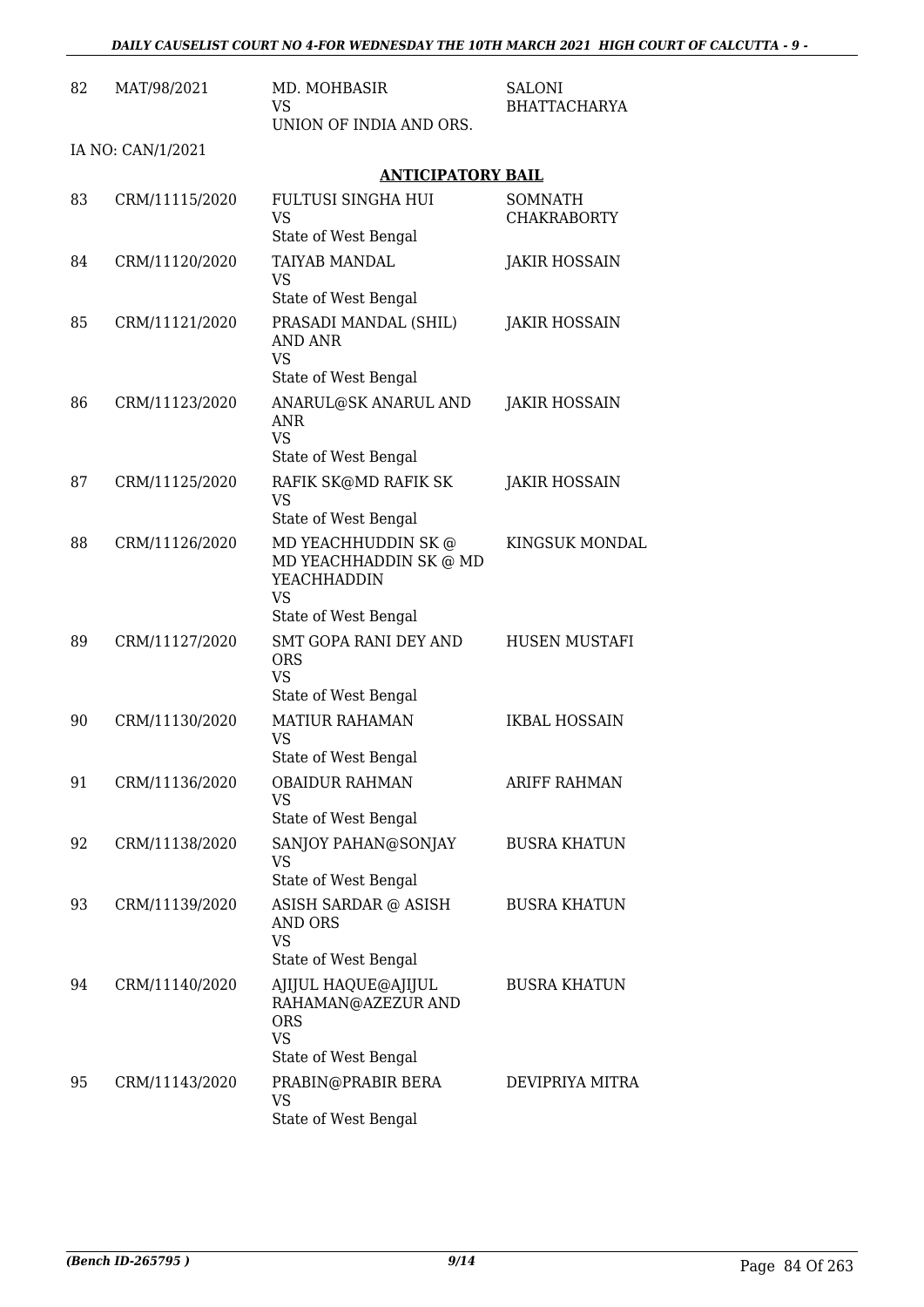| 96  | CRM/11144/2020 | buddhadeb dutta and ors<br>VS<br>State of West Bengal                                          | <b>ASRAF MANDAL</b>                  |
|-----|----------------|------------------------------------------------------------------------------------------------|--------------------------------------|
| 97  | CRM/11146/2020 | RAFIK ALI MONDAL<br>VS<br>State of West Bengal                                                 | <b>SUMANTA</b><br><b>CHAKRABORTY</b> |
| 98  | CRM/11148/2020 | DIBYENDU MONDAL $@$<br>MANDAL<br><b>VS</b>                                                     | <b>ASRAF MANDAL</b>                  |
| 99  | CRM/11150/2020 | State of West Bengal<br>PARTHA PRATIM BISWAS<br><b>VS</b>                                      | SHIBAJI KUMAR DAS                    |
| 100 | CRM/11152/2020 | State of West Bengal<br>TARAK NATH BASU AND<br><b>ORS</b><br><b>VS</b><br>State of West Bengal | <b>IBRAHIM SHAIKH</b>                |
| 101 | CRM/11154/2020 | <b>SURAJ SARKAR</b><br><b>VS</b><br>State of West Bengal                                       | KOUSTAV BAGCHI                       |
| 102 | CRM/11157/2020 | UTTAM GHOSH AND ORS<br><b>VS</b><br>State of West Bengal                                       | <b>SHABANA HASIN</b>                 |
| 103 | CRM/11158/2020 | ASHOK CHOWDHURY AND<br><b>ORS</b><br><b>VS</b><br>State of West Bengal                         | TAUHID KHAN                          |
| 104 | CRM/11160/2020 | <b>BHASKAR PROVA</b><br>SARKAR@BHASKAR SARKAR<br>VS<br>State of West Bengal                    | KOUSTAV BAGCHI                       |
| 105 | CRM/11164/2020 | HABU SK @ HABIBUR SK<br><b>AND ANR</b><br><b>VS</b><br>State of West Bengal                    | <b>SHABANA HASIN</b>                 |
| 106 | CRM/11166/2020 | WASIM ALI ANDANR<br>VS<br>State of West Bengal                                                 | SHABANA HASIN                        |
| 107 | CRM/11167/2020 | SITARAM MANDAL<br>VS<br>THE STATE OF WEST<br><b>BENGAL</b>                                     | <b>SOUGATA MITRA</b>                 |
| 108 | CRM/11168/2020 | RAJIB BARIK<br><b>VS</b><br>State of West Bengal                                               | SOUMAJIT DAS<br><b>MAHAPATRA</b>     |
| 109 | CRM/11169/2020 | RAJIB MONDAL AND ORS<br>VS<br>State of West Bengal                                             | SHABANA HASIN                        |
| 110 | CRM/11171/2020 | MANGLU MANDAL<br>VS<br>State of West Bengal                                                    | KALIDAS SAHA                         |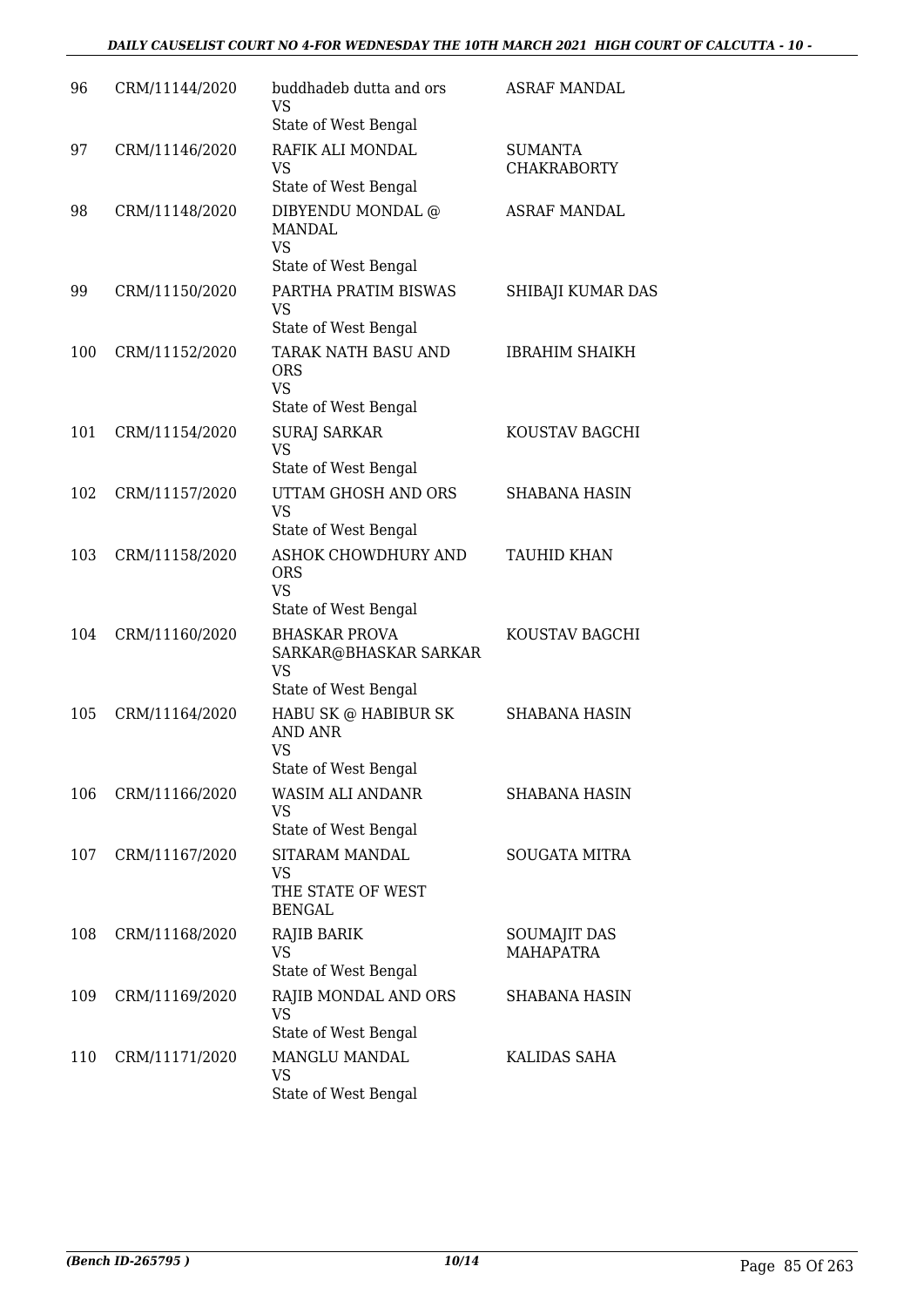| 111 | CRM/11174/2020 | SURMAN SK @ SURMAN<br>SEKH<br><b>VS</b>                                            | Sujoy Sarkar                         |
|-----|----------------|------------------------------------------------------------------------------------|--------------------------------------|
| 112 | CRM/11175/2020 | State of West Bengal<br>BILAL @ BELLAL MONDAL<br>VS                                | <b>BUSRA KHATOON</b>                 |
|     |                | State of West Bengal                                                               |                                      |
| 113 | CRM/11177/2020 | SK. BODIUJJMAN<br><b>VS</b>                                                        | Sujoy Sarkar                         |
| 114 | CRM/11178/2020 | State of West Bengal<br>HABIL SK @ MD HABIL @<br>MOH HABIL SK AND ORS<br><b>VS</b> | Anisur Rahaman                       |
| 115 | CRM/11179/2020 | State of West Bengal<br>SUFIYA BIBI AND ANR.<br>VS.<br>State of West Bengal        | RESHMI REHMAN                        |
| 116 | CRM/11180/2020 | GOLAM REJIUL SARKAR @<br><b>GOLAM REJAUL SARKAR</b><br>VS<br>State of West Bengal  | Anisur Rahaman                       |
| 117 | CRM/11182/2020 | YEARUL SK @ IRA AND ANR<br><b>VS</b><br>State of West Bengal                       | Anisur Rahaman                       |
| 118 | CRM/11183/2020 | KULSON BEWA @ KULSAN<br>BEWA AND ORS.<br>VS<br>State of West Bengal                | Ali Ahsan Alamgir                    |
| 119 | CRM/11184/2020 | PRADIP MONDAL AND<br><b>OTHERS</b><br><b>VS</b><br>State of West Bengal            | PARVEJ ANAM                          |
| 120 | CRM/11185/2020 | ABDUR RAHIM<br>VS<br>State of West Bengal                                          | <b>ANISURE RAHMAN</b>                |
| 121 | CRM/11187/2020 | RAHUL SK<br>VS<br>State of West Bengal                                             | <b>TAPODIP GUPTA</b>                 |
| 122 | CRM/11188/2020 | JANNABI SEKH AND ORS.<br>VS.<br>State of West Bengal                               | Sumanta Das                          |
| 123 | CRM/11190/2020 | <b>BECHARAM DAS AND ORS</b><br>VS<br>State of West Bengal                          | <b>ARUP KUMAR</b><br><b>BHOWMICK</b> |
| 124 | CRM/11191/2020 | <b>AINAL HOQUE</b><br>VS<br>State of West Bengal                                   | <b>ARUP KUMAR</b><br><b>BHOWMICK</b> |
| 125 | CRM/11194/2020 | RAHAMAT ALI MALLICK AND<br><b>OTHERS</b><br>VS                                     | <b>ARUP KUMAR</b><br><b>BHOWMICK</b> |
| 126 | CRM/11196/2020 | State of West Bengal<br>JERMAN SK@JERBAN SK<br>VS<br>State of West Bengal          | MANAS KUMAR DAS                      |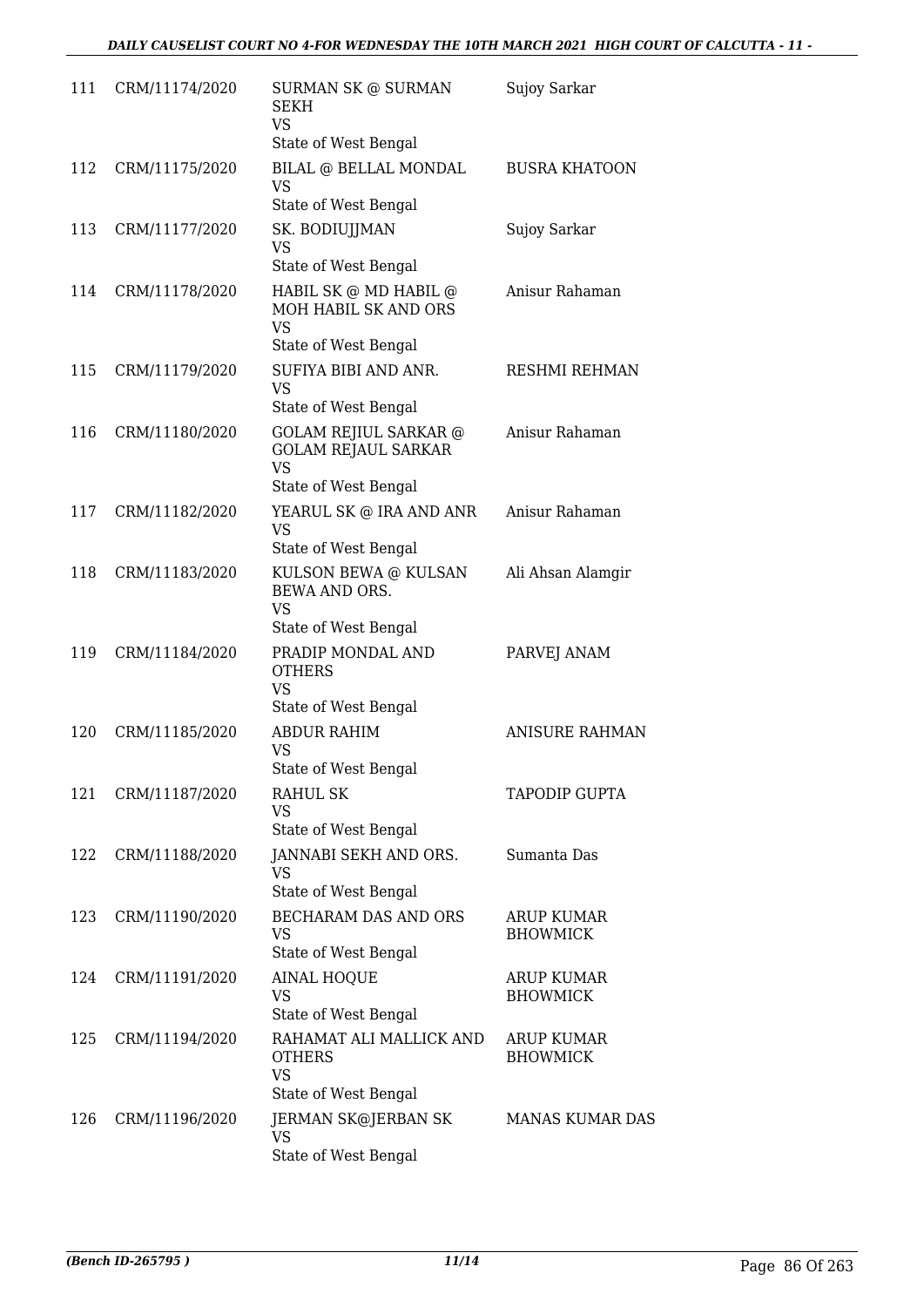| 127 | CRM/11198/2020 | <b>MATIAR RAHAMAN</b><br>SAKH@MOTI SK.AND<br><b>OTHERS</b><br><b>VS</b>                   | RAJESHWAR<br><b>CHAKRABORTY</b>           |
|-----|----------------|-------------------------------------------------------------------------------------------|-------------------------------------------|
|     |                | State of West Bengal                                                                      |                                           |
| 128 | CRM/11199/2020 | <b>RAVI PRAKASH</b><br>VS<br>State of West Bengal                                         | MRITUNJOY<br><b>CHATTERJEE</b>            |
| 129 | CRM/11201/2020 | <b>SK SAGIR AND ORS</b><br><b>VS</b><br>State of West Bengal                              | <b>MRITYUNJOY</b><br><b>CHATTERJEE</b>    |
| 130 | CRM/11202/2020 | SANMANI MAL AND ANR.<br><b>VS</b><br>State of West Bengal                                 | Sujoy Sarkar                              |
| 131 | CRM/11203/2020 | SELINA BIBI @ SERINA<br>VS<br>State of West Bengal                                        | <b>MRITYUNJOY</b><br><b>CHATTERJEE</b>    |
| 132 | CRM/11205/2020 | <b>KALAM KHAN</b><br><b>VS</b><br>State of West Bengal                                    | ALI AHSAN ALAMGIR                         |
| 133 | CRM/11207/2020 | SOMNATH MAL AND ORS.<br><b>VS</b><br>State of West Bengal                                 | TIRTHAPATI ACHARYA                        |
| 134 | CRM/11208/2020 | HOSSAIN SK. AND ANOTHER<br><b>VS</b><br>State of West Bengal                              | MUSHARRAF ALAM<br>SK                      |
| 135 | CRM/11210/2020 | MINARUL SK.<br><b>VS</b><br>State of West Bengal                                          | SOMNATH ADHIKARY                          |
| 136 | CRM/11211/2020 | SANJIB CHOWDHURY<br><b>VS</b><br>State of West Bengal                                     | SOMNATH ADHIKARY                          |
| 137 | CRM/11212/2020 | DILIP CHOWDHURY<br>VS<br>State of West Bengal                                             | SABYASACHI MONDAL                         |
| 138 | CRM/11213/2020 | RADHA SHARMA @ KANCHU<br><b>DEVI SHARMA</b><br>VS<br>State of West Bengal                 | ARUNAVA GANGULY                           |
| 139 | CRM/11216/2020 | URMILA BIBI<br><b>VS</b><br>State of West Bengal                                          | ALI AHSAN ALAMGIR                         |
| 140 | CRM/11217/2020 | <b>SHAMIK</b><br>CHOWDHURY@BAPPA<br><b>CHOWDHURY</b><br><b>VS</b><br>State of West Bengal | RAJNANDINI DAS                            |
| 141 | CRM/11219/2020 | LITON DEY AND ANR<br>VS<br>State of West Bengal                                           | SUDIPTA BANERJEE                          |
| 142 | CRM/11220/2020 | RASIDUR RAHAMAN@MIAH<br><b>AND ORS</b><br><b>VS</b><br>State of West Bengal               | <b>MAZHAR HOSSAIN</b><br><b>CHOWDHURY</b> |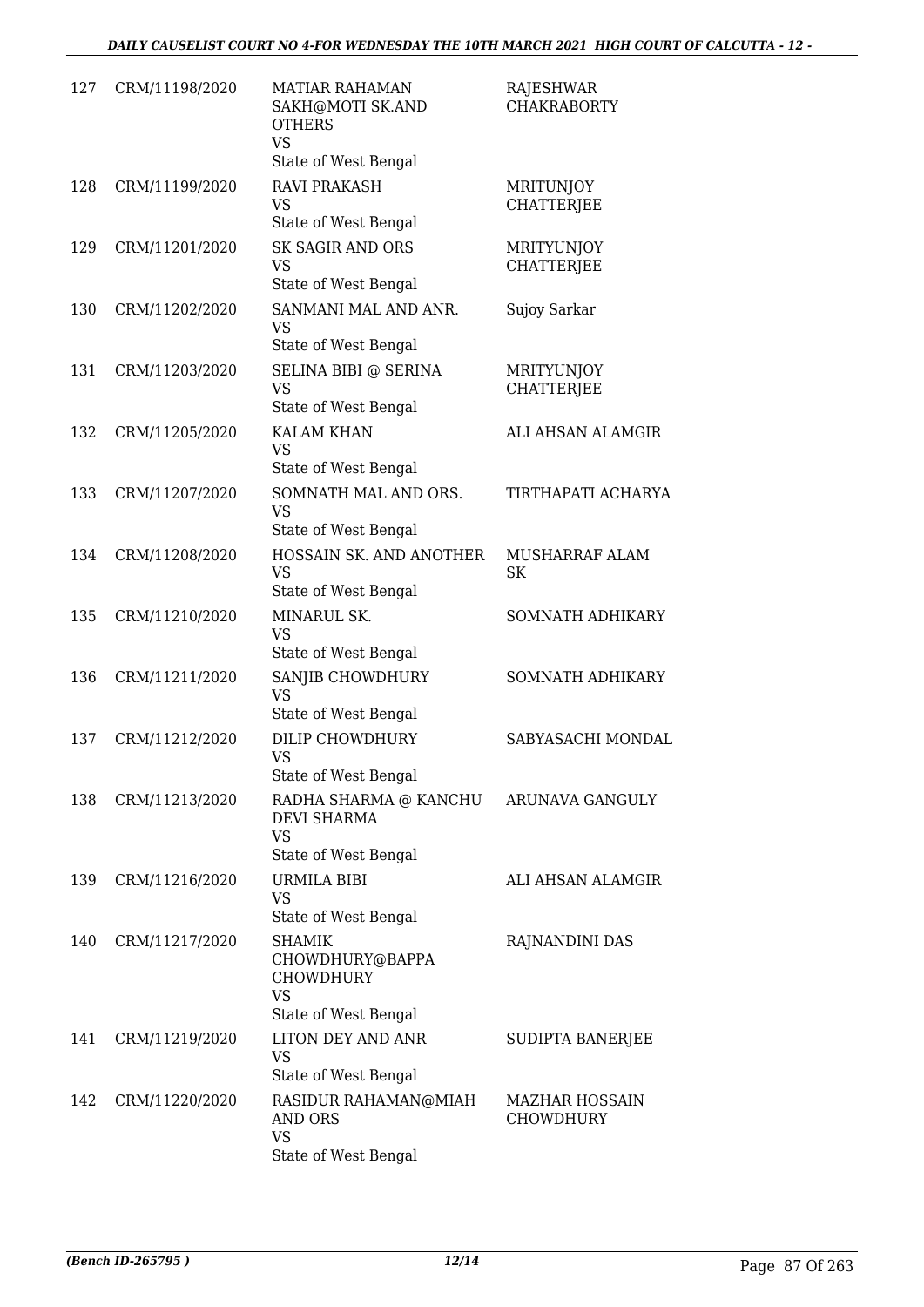| 143 | CRM/11222/2020 | SUBAL CHANDRA MANDAL<br>VS<br>State of West Bengal                             | <b>MAZHAR HOSSAIN</b><br>CHOWDHURY       |
|-----|----------------|--------------------------------------------------------------------------------|------------------------------------------|
| 144 | CRM/11223/2020 | BABU MIA@FAIZUDDIN MIA<br>VS<br>State of West Bengal                           | <b>MAZHAR HOSSAN</b><br><b>CHOWDHUYR</b> |
| 145 | CRM/11224/2020 | PALASH MALIK AND ORS<br>VS<br>State of West Bengal                             | <b>UJJAL RAY</b>                         |
| 146 | CRM/11226/2020 | SUSMITA MANNA AND ANR<br>VS<br>State of West Bengal                            | PRADIPTA KUMAR<br><b>GANGULY</b>         |
| 147 | CRM/11235/2020 | ANUPAM MANDAL@PACHA<br>AND ANR<br><b>VS</b>                                    | PRIYANJIT KUNDU                          |
|     |                | State of West Bengal                                                           |                                          |
| 148 | CRM/11239/2020 | RAHUL MONDAL<br><b>VS</b><br>State of West Bengal                              | PRABIR MAJUMDER                          |
| 149 | CRM/11240/2020 | SK ASHIK@KALU                                                                  |                                          |
|     |                | <b>VS</b>                                                                      | Kunal Ganguly                            |
|     |                | State of West Bengal                                                           |                                          |
| 150 | CRM/11242/2020 | SK SHAHJAMAL<br>VS<br>State of West Bengal                                     | SARYATI DUTTA                            |
| 151 | CRM/11246/2020 | LATIKA MONDAL<br><b>VS</b><br>State of West Bengal                             | MD JANNAT ALI<br><b>FIRDOUS</b>          |
| 152 | CRM/11256/2020 | JADUNATH MAZUMDER<br>VS<br>State of West Bengal                                | Supratick Syamal                         |
| 153 | CRM/11263/2020 | MOUSUMI KHATUN @<br>MOUSUMI MONDAL<br><b>VS</b>                                | Jeenia Rudra                             |
| 154 | CRM/11270/2020 | State of West Bengal<br>NIMAI MONDAL<br>VS<br>State of West Bengal             | Jeenia Rudra                             |
| 155 | CRM/11277/2020 | MONISH GUPTA @ MANISH<br>KUMAR GUPTA<br><b>VS</b><br>State of West Bengal      | SHIBAJI KUMAR DAS                        |
| 156 | CRM/11282/2020 | SANJOY KUMAR GUPTA AND<br>ANR<br><b>VS</b><br>STATE OF WEST BENGAL<br>AND ORS. | APURBA KUMAR<br>DATTA                    |
| 157 | CRM/11285/2020 | DASARATH HAZRA<br><b>VS</b><br>STATE OF WEST BENGAL<br>AND ORS.                | SHASHANKA<br>SHEKHAR SAHA                |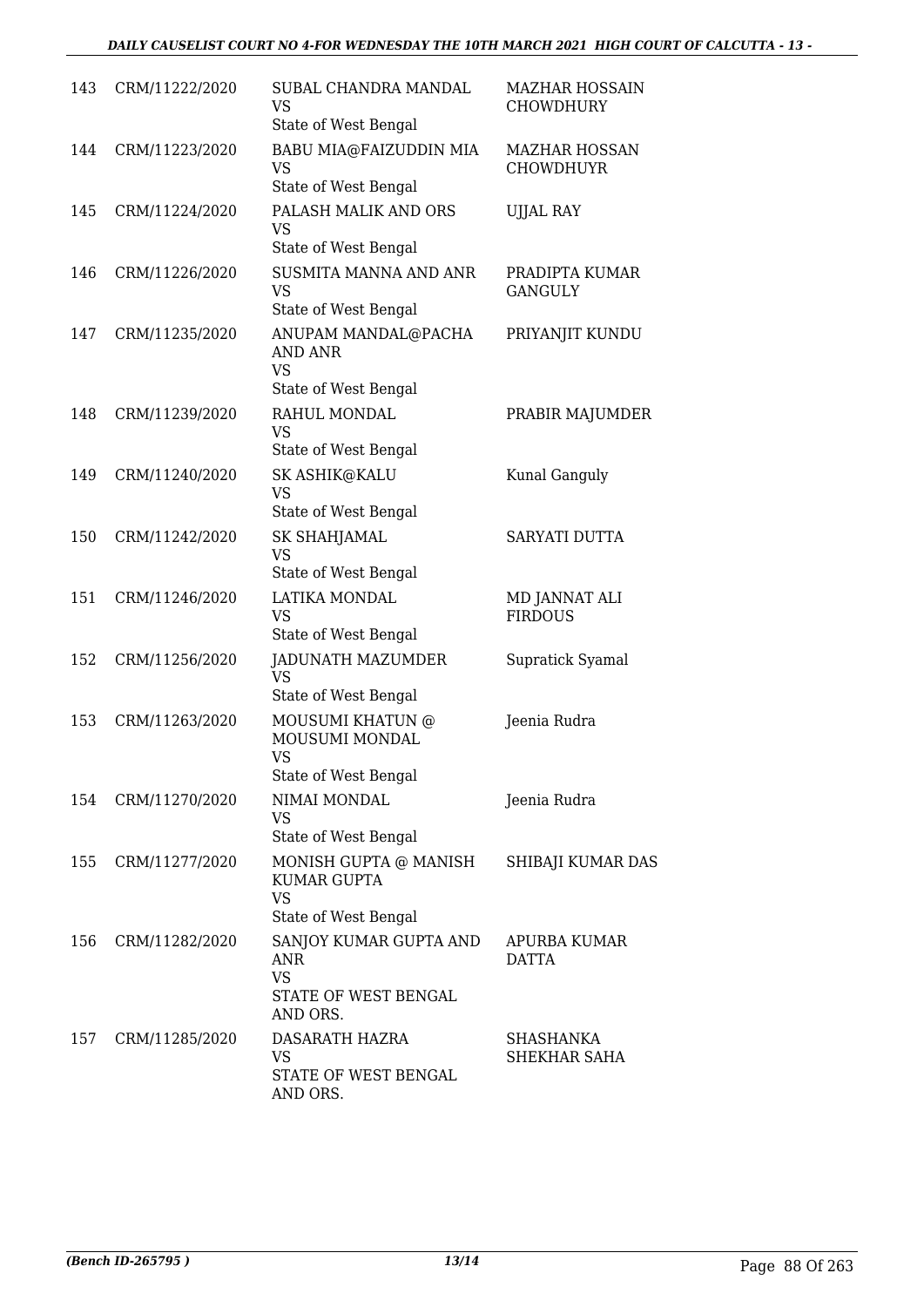| 158 | CRM/11287/2020 | SHUDDHA SATYA BAGCHI<br>VS<br>STATE OF WEST BENGAL<br>AND ORS.         | MD YOUNUSH<br>MONDAL             |
|-----|----------------|------------------------------------------------------------------------|----------------------------------|
| 159 | CRM/11288/2020 | SABIKUN KHATUN @<br>CHABINA BIBI AND ORS<br>VS<br>State of West Bengal | <b>SHASHANKA</b><br>SHEKHAR SAHA |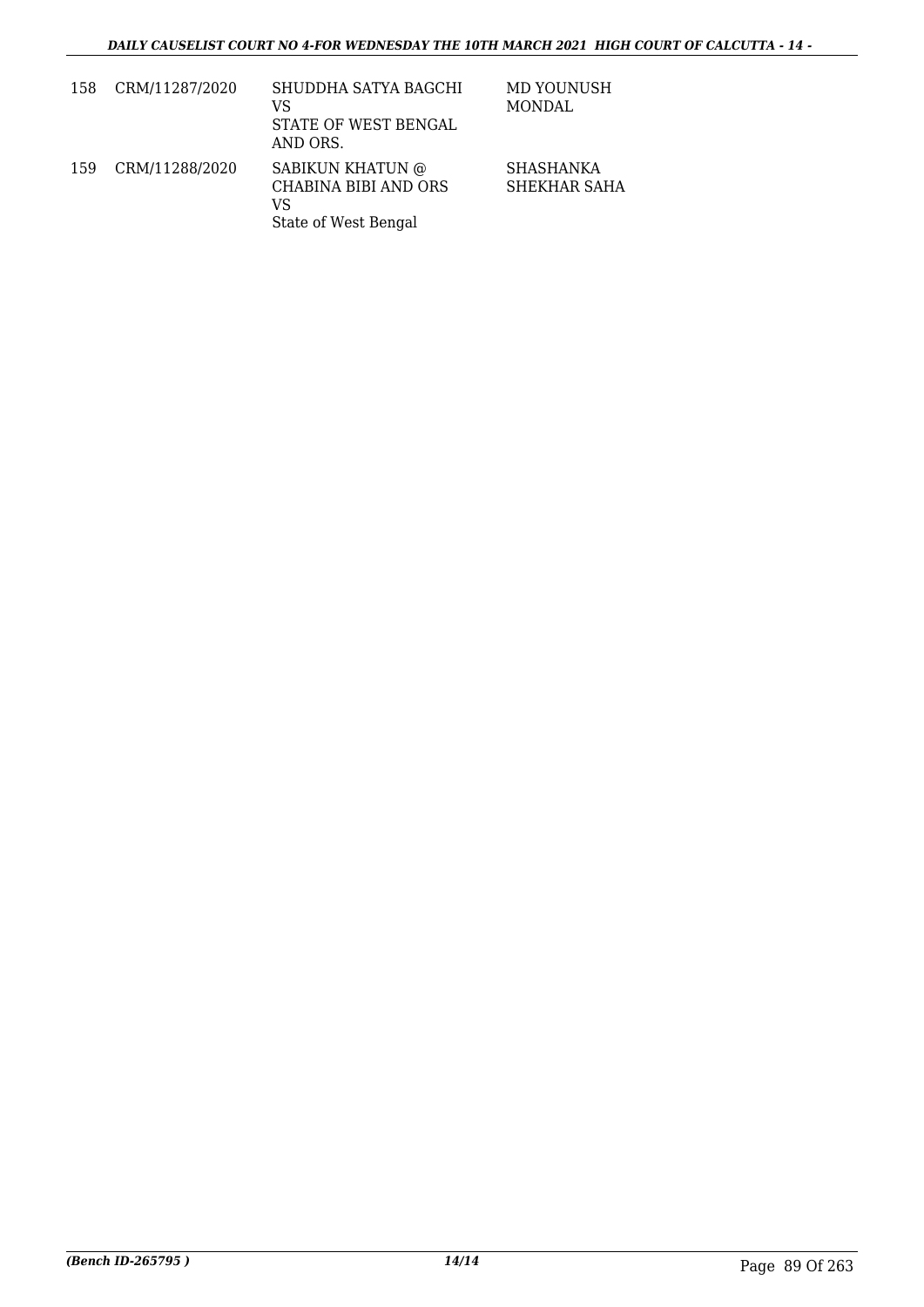

# In The High Court at Calcutta

# **Appellate Side**

**DAILY CAUSELIST For Wednesday The 10th March 2021**

**COURT NO. 9 SINGLE BENCH (SB - II) AT 10:30 AM HON'BLE JUSTICE SHIVAKANT PRASAD (VIA VIDEO CONFERENCE)**

### **ON AND FROM MONDAY, THE 11TH JANUARY, 2021 – APPLICATIONS UNDER SECTION 24 OF THE CODE OF CIVIL PROCEDURE, SECOND APPEAL, FIRST MISCELLANEOUS APPEAL, SECOND MISCELLANEOUS APPEAL IRRESPECTIVE OF YEARS INCLUDING APPLICATIONS CONNECT THERETO;**

**MATTERS RELATING TO CONTEMPT (CIVIL) OF SUB-ORDINATE COURTS TO BE HEARD BY A JUDGE SITTING SINGLY.**

### **NOTE: TODAY LIST WILL BE CALLED ON SERIALLY.**

**NOTE: ASSIGNED MATTER & CONTEMPT APPLICATION SHALL BE TAKEN UP ON FRIDAY.**

### **NOTE: MATTERS WILL BE TAKEN UP THROUGH PHYSICAL HEARING ONLY WHEN BOTH THE PARTIES ARE AGREED**

# **FOR JUDGMENT**

1 SAT/599/2013 SYED SAMSAD AHMED @ S. SHAMSAAD AHMED VS THE IISCO STEEL PLANT(SAIL), BURNPUR WORKS & ORS PINAKI DHOLE

IA NO: CAN/3/2019(Old No:CAN/6610/2019)

### **TO BE MENTIONED**

2 SA/139/2009 [For Correction] [Report of Asstt. Registrar] BHUPENDRA NATH PURAKAIT VS RASAMAY MONDAL CHHABI ROY IA NO: CAN/4/2021 **wt3** SA/140/2009 BHUPENDRA NATH CHHABI ROY

PURAKAIT **VS** RASAMAY MONDAL

IA NO: CAN/1/2006(Old No:CAN/4293/2006), CAN/2/2019(Old No:CAN/7151/2019), CAN/3/2021, CAN/4/2021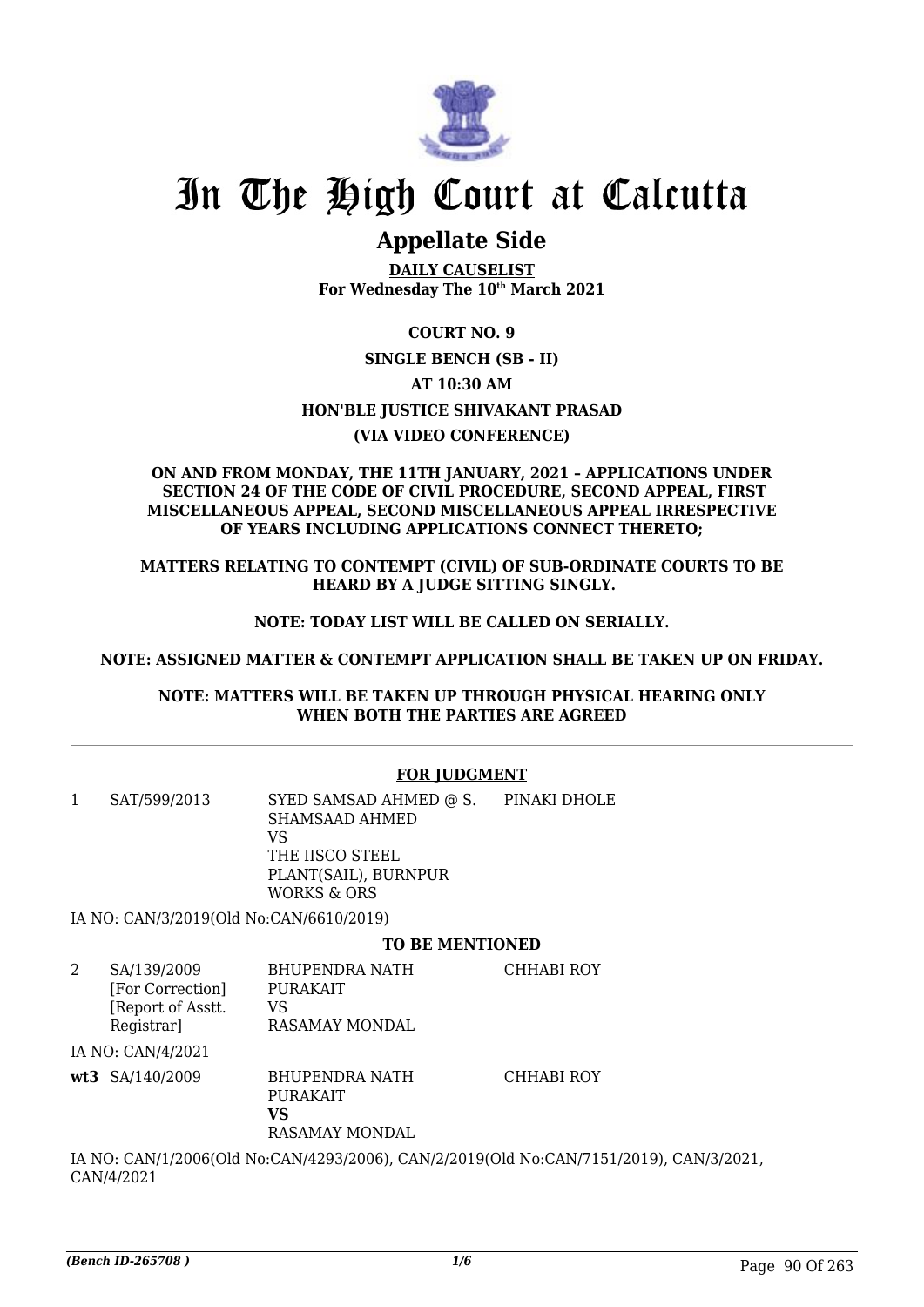| 4  | SAT/125/2010                            | SHIB SANKAR DHAR & ORS.<br>VS<br><b>SUBHAS KUNDU &amp; ORS.</b>                                   | <b>ARNAB SHIT</b>                |        |
|----|-----------------------------------------|---------------------------------------------------------------------------------------------------|----------------------------------|--------|
| 5  | CRR/114/2015<br>[For Correction]        | RUMKI MOITRA<br><b>VS</b><br>STATE OF WEST BENGAL &<br><b>ANR</b>                                 | P.P. DASGUPTA                    |        |
|    | IA NO: CRAN/6/2021                      |                                                                                                   |                                  |        |
| 6  | CO/111/2020<br>[Non Prosecution]        | DIBYENDU SUNDAR GUHA<br><b>ROY</b><br><b>VS</b><br>SONIA GUHA ROY (NEE<br>GHOSH)                  | PRANAB HALDER                    |        |
|    |                                         | <b>APPLICATION</b>                                                                                |                                  |        |
| 7  | SA/164/1988                             | SMT. SUKUMARI DASI &<br>ORS.<br><b>VS</b>                                                         | P.K.SAMANTA                      | N.Y.A. |
|    |                                         | SMT. SATADAL PALUI                                                                                |                                  |        |
|    | No:CAN/10882/2016)                      | IA NO: CAN/1/2005(Old No:CAN/583/2005), CAN/3/2016(Old No:CAN/1630/2016), CAN/4/2016(Old          |                                  |        |
| 8  | SA/68/1993                              | SRI KESHAB CHANDRA<br><b>NASKAR</b><br><b>VS</b><br>PASHUPATI NASKAR                              | R.RAY                            | N.Y.A  |
|    |                                         | IA NO: CAN/1/2001(Old No:CAN/2908/2001), CAN/2/2009(Old No:CAN/3876/2009), CAN/3/2009(Old         |                                  |        |
|    |                                         | No:CAN/6880/2009), CAN/11/2017(Old No:CAN/2651/2017), CAN/13/2017(Old No:CAN/4386/2017)           |                                  |        |
| 9  | SA/45/2000                              | MINOR JALALUDDIN & ANR. LAKSHMI CHAND<br><b>VS</b><br><b>NAZIR SHEIKH</b>                         | <b>MIAN</b>                      |        |
|    | No:CAN/2583/2019)                       | IA NO: CAN/1/2019(Old No:CAN/2581/2019), CAN/2/2019(Old No:CAN/2582/2019), CAN/3/2019(Old         |                                  |        |
| 10 | SAT/2089/2005                           | MADAN MOHAN MONDAL<br><b>VS</b>                                                                   | KAJAL KR. BERA                   |        |
|    |                                         | AKHIL CHANDRA SAHA                                                                                |                                  |        |
|    | IA NO: CAN/6/2020(Old No:CAN/1982/2020) |                                                                                                   |                                  |        |
| 11 | SAT/89/2009                             | <b>BIBHUTI BHUSAN SAHA &amp;</b><br>ANR.<br><b>VS</b><br><b>GOURI ROY CHOWDHURY &amp;</b><br>ORS. | <b>SHILA SARKAR</b>              |        |
|    |                                         | IA NO: CAN/2/2010(Old No:CAN/3582/2010), CAN/4/2020                                               |                                  |        |
| 12 | SA/66/2012                              | SANKAR SAMADDAR & ANR<br>VS<br><b>BISWANATH DUTTA &amp; ORS</b>                                   | <b>SWARUP KR GHOSH</b>           |        |
|    | No:CAN/2355/2012)                       | IA NO: CAN/1/2011(Old No:CAN/6319/2011), CAN/2/2012(Old No:CAN/1163/2012), CAN/3/2012(Old         |                                  |        |
| 13 | SA/296/2012                             | JAGANNATH BHUNIA<br><b>VS</b><br>NANDALAL BHUNIA & ORS                                            | PRASANTA BEHARI<br><b>MAHATA</b> |        |
|    |                                         | IA NO: CAN/3/2014(Old No:CAN/5779/2014), CAN/6/2020                                               |                                  |        |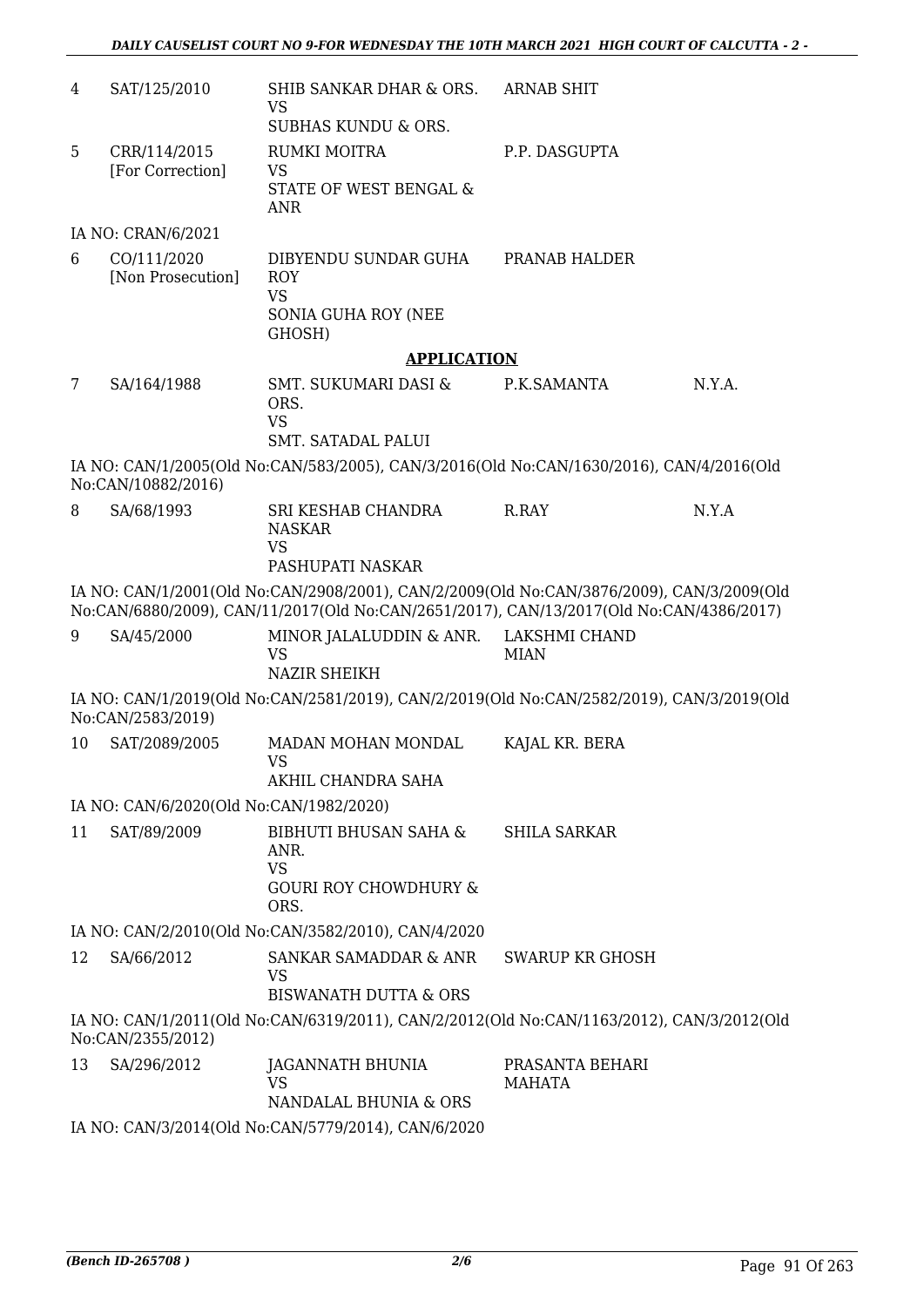| 14 | SAT/364/2015                            | <b>RITA SARKAR</b><br><b>VS</b>                                              | SANCHAYITA DE                                                                                                                                                                         |
|----|-----------------------------------------|------------------------------------------------------------------------------|---------------------------------------------------------------------------------------------------------------------------------------------------------------------------------------|
|    |                                         | MINASKHI KARFA & ORS                                                         |                                                                                                                                                                                       |
|    | CAN/6/2021                              |                                                                              | IA NO: CAN/1/2015(Old No:CAN/8266/2015), CAN/2/2015(Old No:CAN/8267/2015), CAN/3/2017(Old<br>No:CAN/3219/2017), CAN/4/2017(Old No:CAN/11770/2017), CAN/5/2017(Old No:CAN/11771/2017), |
| 15 | SAT/509/2015                            | DAYAMOY DAS & ORS<br><b>VS</b><br><b>SWAPAN DAS &amp; ORS</b>                | KUNAL GANGULY                                                                                                                                                                         |
|    |                                         | IA NO: CAN/1/2015(Old No:CAN/10603/2015), CAN/2/2017(Old No:CAN/6053/2017)   |                                                                                                                                                                                       |
| 16 | SA/85/2017                              | KEDAR MODI & ANR<br>VS<br><b>UMESH BAGLA @</b><br><b>GOENKA&amp; ORS</b>     | S.S. SAMANTA                                                                                                                                                                          |
|    |                                         | IA NO: CAN/1/2016(Old No:CAN/4913/2016), CAN/2/2016(Old No:CAN/8892/2016)    |                                                                                                                                                                                       |
| 17 | SAT/49/2018                             | SAGAR CHANDRA PAL<br><b>VS</b><br>SANTIMOY GHOSH & ORS                       | <b>SK S AKHTER</b>                                                                                                                                                                    |
|    | IA NO: CAN/1/2020(Old No:CAN/794/2020)  |                                                                              |                                                                                                                                                                                       |
| 18 | SA/93/2018                              | <b>SMT KAMALA DAS</b><br>(DECEASED) REPT BY SMT<br>RITA RANI DAS & ORS<br>VS | HIMADRI KUMAR<br>MAHATA                                                                                                                                                               |
|    |                                         | ASWINI ACHARYA & ORS                                                         |                                                                                                                                                                                       |
|    | IA NO: CAN/4/2021                       |                                                                              |                                                                                                                                                                                       |
| 19 | SAT/301/2019                            | <b>BHOLANATH SHEET</b><br><b>VS</b><br>NAMITA NANDY                          | <b>ABHISEK BANERJEE</b>                                                                                                                                                               |
|    | IA NO: CAN/2/2020(Old No:CAN/963/2020)  |                                                                              |                                                                                                                                                                                       |
| 20 | SAT/364/2019                            | SHIB NATH SAHA<br>VS<br><b>SMT KANCHANA</b><br><b>MUKHOPADHYAY</b>           | <b>ASHIM KUAMR</b><br><b>CHATTERJEE</b>                                                                                                                                               |
|    |                                         | IA NO: CAN/1/2019(Old No:CAN/10440/2019), CAN/2/2019(Old No:CAN/11005/2019)  |                                                                                                                                                                                       |
| 21 | SAT/397/2019                            | SAJANI BALA DASHI<br><b>VS</b><br>SHIBU DEBSHYAMA                            | <b>SUBHAJIT</b><br><b>CHOWDHURY</b>                                                                                                                                                   |
|    | No:CAN/2020/2020)                       |                                                                              | IA NO: CAN/1/2019(Old No:CAN/11416/2019), CAN/2/2019(Old No:CAN/11417/2019), CAN/3/2020(Old                                                                                           |
| 22 | FMAT/209/2020                           | HASIKANA POLLEY @<br><b>HASINA POLLEY</b><br><b>VS</b><br>KALU KOLEY & ORS   | <b>ANIMESH PAUL</b>                                                                                                                                                                   |
|    | IA NO: CAN/1/2020(Old No:CAN/1127/2020) |                                                                              |                                                                                                                                                                                       |
|    |                                         | <b>MOTION</b>                                                                |                                                                                                                                                                                       |
| 23 | CO/593/2000                             | BCL FINANCIAL SERVICES<br><b>LTD</b><br><b>VS</b><br>MOLOY KUMAR BEHARA      | <b>SADHANA ROY</b>                                                                                                                                                                    |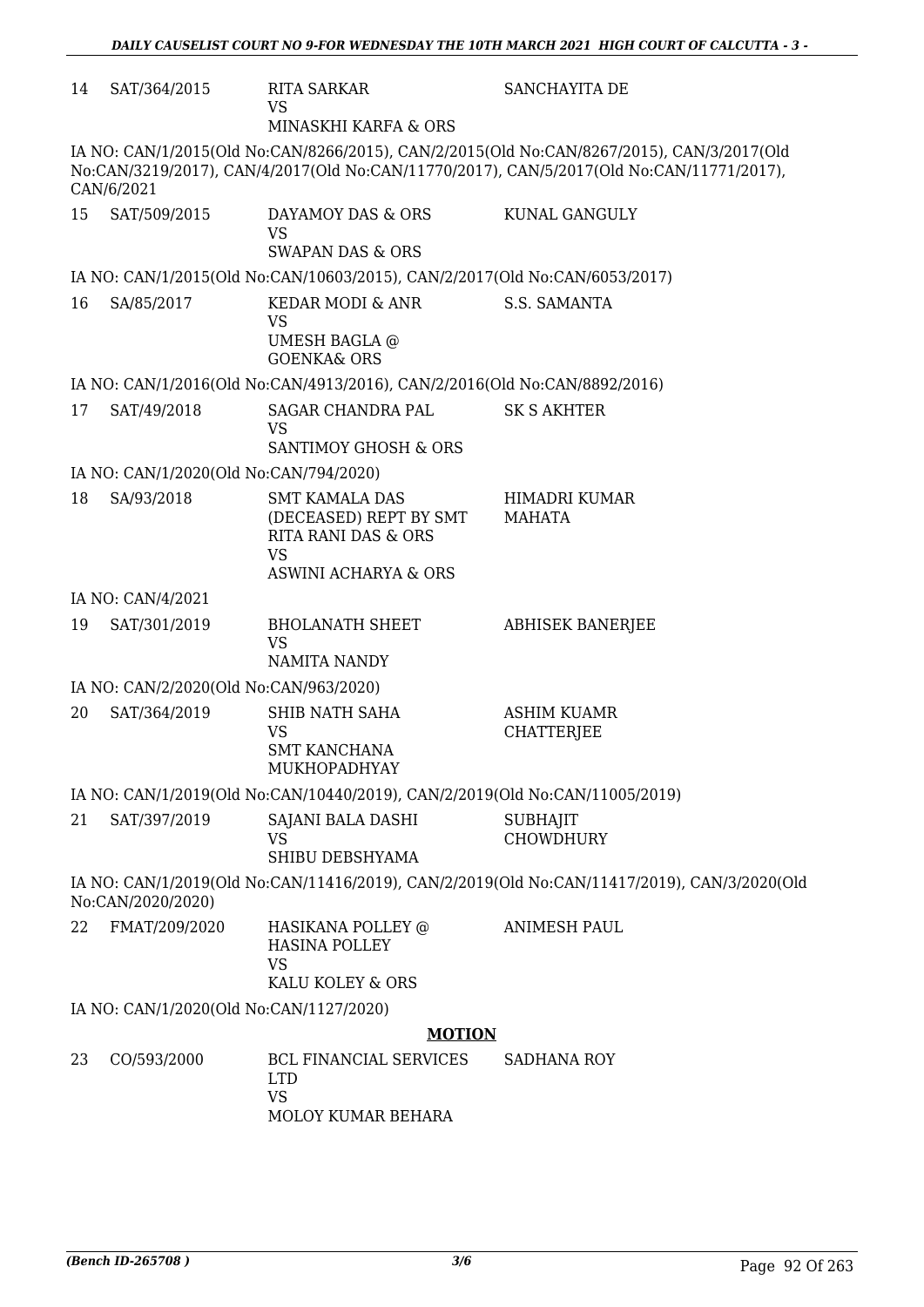| 24 | CO/352/2019                             | LATIKA ADHIKARY<br><b>VS</b><br>UTPAL MONDAL                                | <b>ANIRBAN GHOSH</b>                      |
|----|-----------------------------------------|-----------------------------------------------------------------------------|-------------------------------------------|
| 25 | CO/478/2019                             | <b>SMT SUSAMA DAS</b><br><b>VS</b><br><b>ARINDAM DAS</b>                    | <b>ARITRA SHANKAR</b><br><b>RAY</b>       |
| 26 | CO/2033/2019                            | RAJESWARI TAH @ MONDAL<br><b>VS</b><br>KIRAN KUMAR TAH                      | PRIYANJIT KUNDU                           |
| 27 | CO/2438/2019                            | <b>SUKUMAR BANERJEE</b><br><b>VS</b><br>STATE BANK OF INDIA &<br><b>ORS</b> | <b>SUMAN SAHA</b>                         |
| 28 | CO/3033/2019                            | <b>ANITA MURMU</b><br><b>VS</b><br><b>MUKUNDA MURMU</b>                     | KUNAL GANGULY                             |
| 29 | CO/4212/2019                            | <b>DIPAK MAITY</b><br><b>VS</b><br>RANENDRA NATH MAILTY                     | <b>SOUMYA BANERJEE</b>                    |
|    | IA NO: CAN/1/2020(Old No:CAN/1756/2020) |                                                                             |                                           |
| 30 | CO/4218/2019                            | TUMPA GORAI<br><b>VS</b><br><b>SANDIP GORAI</b>                             | KUNAL GANGULY                             |
| 31 | CO/214/2020                             | MITALI PATRA<br><b>VS</b><br><b>SOUMAK PATRA</b>                            | <b>APURBA KUMAR</b><br><b>DATTA</b>       |
| 32 | CO/385/2020                             | <b>SOMDATTA HALDER</b><br><b>VS</b><br>NILOTPAL GHOSH                       | <b>DEBASISH MITRA</b>                     |
| 33 | CO/399/2020                             | <b>SMT ANANYA DAS</b><br>VS<br><b>SUDIP DAS</b>                             | <b>MADHUSHRI DUTTA</b><br><b>MAJUMDER</b> |
| 34 | CO/1102/2020                            | <b>SUMITA SHARMA</b><br><b>VS</b><br>RAJESH SHARMA                          | <b>BANDANA DAS</b>                        |
| 35 | CO/1296/2020                            | RAWNAKI BANDYOPADHYAY<br><b>DUTTA</b><br><b>VS</b><br>ARGHYA BANDYOPADHYAY  | <b>RAJU MONDAL</b>                        |
| 36 | CO/1422/2020                            | ANAMIKA SINHA PAL<br><b>VS</b><br><b>SAIBAL PAL</b>                         | <b>KARABI ROY</b>                         |
| 37 | CO/1429/2020                            | SHILI ADHIKARI NEE DAS<br><b>BAIRAGYA</b><br><b>VS</b><br>RAHUL ADHIKARI    | <b>AMIT SINGH</b>                         |
| 38 | CO/1459/2020                            | <b>SARAMA BASAK</b><br>VS<br>RAJIB KUMAR BASAK                              | <b>JYOTI PRAKASH</b><br><b>CHATTERJEE</b> |
| 39 | CO/1624/2020                            | ANNAPURNA KARMAKAR<br>VS<br><b>BISHWESHWAR KARMAKAR</b>                     | <b>BHABANI PRASAD</b><br><b>MONDAL</b>    |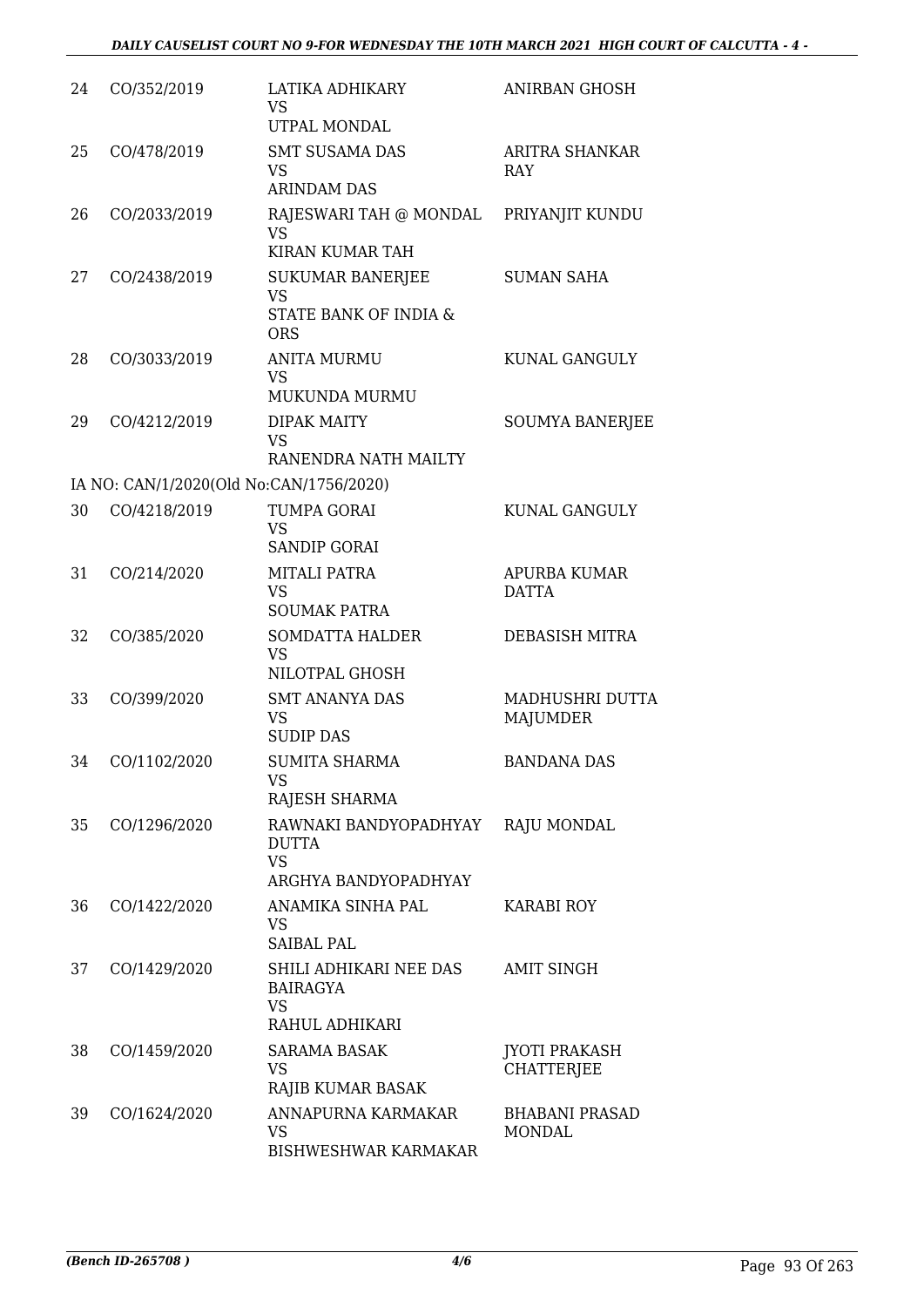| 40 | CO/1673/2020      | PALLAVI ROY<br><b>VS</b><br>PRIYANKO GUHA<br><b>THAKURTA</b>              | <b>SUPRATK BASU</b>                  |
|----|-------------------|---------------------------------------------------------------------------|--------------------------------------|
| 41 | CO/37/2021        | OINDRILA GHOSH NEE DAS<br><b>VS</b><br><b>ARIJIT GHOSH</b>                | <b>SUDIPTA GHOSH</b>                 |
| 42 | CO/55/2021        | <b>ANKITA PANDA</b><br>(CHAKRABORTY)<br><b>VS</b>                         | SHIBAJI KUMAR DAS                    |
| 43 | CO/107/2021       | KUMAR RAJA PANDA<br><b>ANUVA DAS</b><br><b>VS</b><br><b>BISWAJIT DAS</b>  | <b>SARBANANDA</b><br><b>SANYAL</b>   |
| 44 | CO/157/2021       | CHITRALEKHA DAS ALIAS<br><b>BAIRAGYA</b><br><b>VS</b><br><b>RAJIV DAS</b> | MIT GUHAROY                          |
| 45 | CO/165/2021       | CHANDANA @BANDANA<br><b>GORAI</b><br><b>VS</b><br><b>BISWAJIT MONDAL</b>  | APURBA KUMAR<br><b>DUTTA</b>         |
| 46 | CO/175/2021       | <b>SOMA ROY BANERJEE</b><br><b>VS</b><br><b>TAPAN ROY</b>                 | <b>SNEHANSHU</b><br><b>MAJUMDER</b>  |
|    | IA NO: CAN/1/2021 |                                                                           |                                      |
| 47 | CO/188/2021       | TULIKA BANERJEE NEE<br><b>SAHA</b><br><b>VS</b>                           | SOUMYAJIT DAS<br><b>MAHAPATRA</b>    |
| 48 | CO/190/2021       | <b>RANA BANERJEE</b><br><b>ARMITA DUTTA</b><br><b>VS</b><br>SANTOSH DUTTA | <b>SAYANI</b><br><b>BHATTACHARYA</b> |
| 49 | CO/206/2021       | <b>SIMA RUIDAS</b><br><b>VS</b><br>PANCHANAN RUIDAS                       | PRADIP KUMAR<br><b>PATRA</b>         |
| 50 | CO/232/2021       | CHIRANJIT CHOWDHURY<br><b>VS</b><br>RAKHI GHOSH ALIAS<br><b>CHOWDHURY</b> | SHIBAJI KUMAR DAS                    |
| 51 | CO/277/2021       | KUMKUM SINGHA<br><b>VS</b><br>RABINDRA NATH SEBAIT                        | PROSENJIT<br><b>MUKHERJEE</b>        |
| 52 | CO/279/2021       | KIRAN SUREKHA NEE<br><b>AGARWAL</b><br><b>VS</b><br>PRATIK SUREKHA        | PALASH BAPARI                        |
|    | IA NO: CAN/1/2021 |                                                                           |                                      |
| 53 | CO/290/2021       | <b>SMT JOLY HALDER</b><br><b>VS</b><br>DEBANJAN HALDER                    | <b>NABANKUR PAUL</b>                 |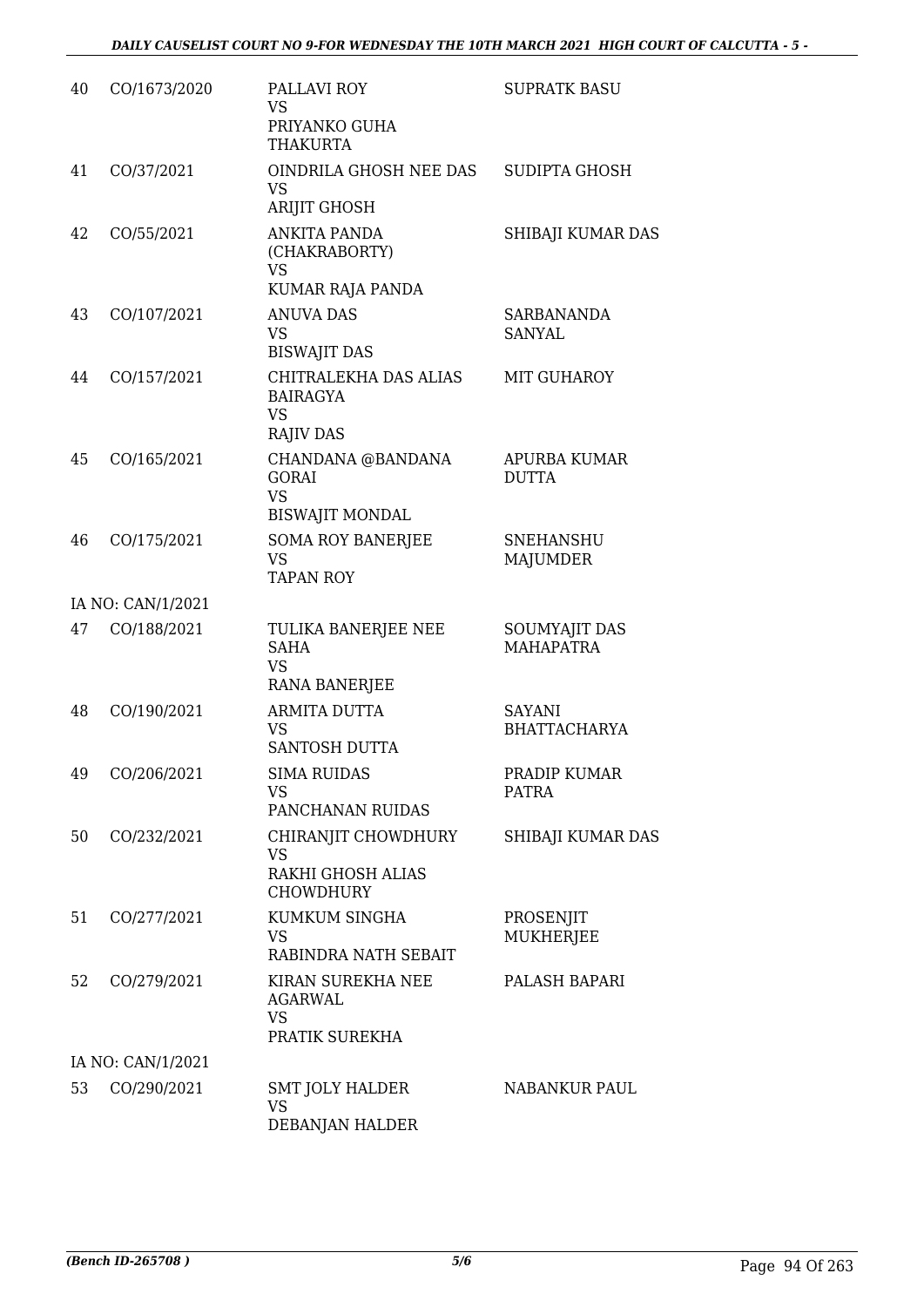| 54 | CO/310/2021                                             | NIRMALENDU ROY<br><b>VS</b>                                                | <b>NABANKUR PAUL</b>    |
|----|---------------------------------------------------------|----------------------------------------------------------------------------|-------------------------|
|    |                                                         | SUPRIYA MUKHERJEE (ROY)                                                    |                         |
| 55 | CO/311/2021                                             | NIRMALENDU ROY<br><b>VS</b><br>MINOR SHINJINI ROY<br><b>MUKHERJEE</b>      | <b>NABANKUR PAUL</b>    |
| 56 | CO/450/2021                                             | SONALI BISWAS (SARKAR)<br><b>VS</b><br><b>RAJU BISWAS</b>                  | <b>ANIRBAN DAS</b>      |
| 57 | CO/518/2021                                             | PRATIVA BISWAS<br><b>VS</b><br>PRANAB KIRTANIA                             | KALYAN CHATTERJEE       |
| 58 | CO/540/2021                                             | NITU GUPTA<br><b>VS</b><br><b>GAUTAM SHAW</b>                              | <b>SOUMAK BERA</b>      |
| 59 | CO/542/2021                                             | <b>SUJATA ROY (PANDIT)</b><br><b>VS</b><br><b>SUBRATA PANDIT</b>           | <b>KUSHAL PAUL</b>      |
| 60 | CO/544/2021                                             | ALOLIKA SINGHA (GHOSH)<br><b>VS</b><br>DIPTAJIT GHOSH                      | <b>KUSHAL PAUL</b>      |
| 61 | CO/562/2021                                             | <b>RINA PAL</b><br><b>VS</b><br>PARTHA SARATHI PAL                         | <b>BASUDEB GAYEN</b>    |
| 62 | CO/575/2021                                             | TUHINA BIBI ALIAS TUHINA<br><b>KHATUN</b><br><b>VS</b><br>RAJESH ALI BAYEN | <b>BIJOY KUMAR SHOW</b> |
| 63 | CO/588/2021                                             | SUPRIYA MUKHERJEE (ROY)<br><b>VS</b><br>NIRMALENDU ROY                     | SOUMYAJIT MISHRA        |
|    |                                                         | <b>FINAL HEARING</b>                                                       |                         |
| 64 | SA/395/2001<br>$(PT-I+II+OB+1PB+VS)$<br>CARD)           | ANADI NATH MAHANTA<br>4 FILES OF LCR+RI NETAI CHARAN DAS                   | <b>ARUP BANERJEE</b>    |
|    |                                                         | IA NO: CAN/1/2009(Old No:CAN/11063/2009), CAN/2/2018(Old No:CAN/163/2018)  |                         |
| 65 | SMA/34/2013<br>$(PT I+II+OB+1$<br>PB+5 LCR+ RI<br>CARD) | SOMA GHOSH & ANR<br><b>VS</b><br>JAGANNATH DEY & ORS                       | <b>SUBHABRATA DAS</b>   |
|    |                                                         | IA NO: CAN/3/2014(Old No:CAN/323/2014), CAN/5/2018(Old No:CAN/3553/2018)   |                         |
| 66 | SA/199/2019<br>$(PT I+II+OB+1$                          | BISHNU DAYAL AGARWALA<br><b>VS</b><br>PB+7 LCR+RI Card) DILIP KR AGARWALA  | <b>GP SHAW</b>          |

IA NO: CAN/2/2020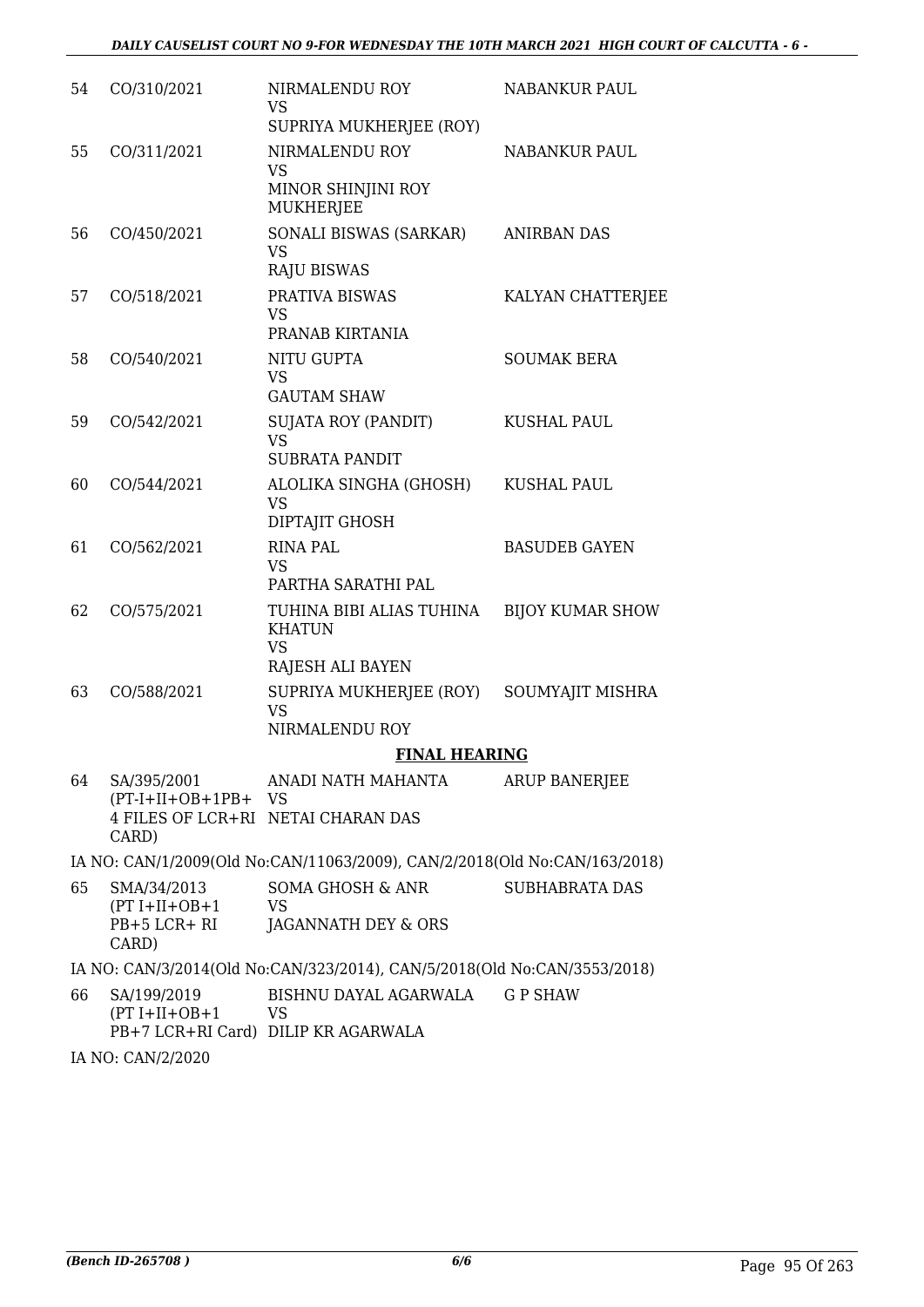

# In The High Court at Calcutta

# **Appellate Side**

**DAILY CAUSELIST For Wednesday The 10th March 2021**

# **COURT NO. 13**

**SINGLE BENCH (SB - III)**

**AT 10:30 AM**

**HON'BLE JUSTICE RAJASEKHAR MANTHA**

**(VIA VIDEO CONFERENCE)**

**ON AND FROM MONDAY, THE 11TH JANUARY, 2021- ROSTER NOTIFIED ON 8TH JANUARY, 2021 IS MODIFIED TO THE FOLLOWING EXTENT :- MATTERS (MOTIONS & HEARING) UNDER ARTICLE 226 OF THE CONSTITUTION RELATING TO SERVICE UNDER GROUP VI AND APPLICATIONS CONNECTED THERETO; MATTERS (MOTIONS & HEARING) UNDER ARTICLE 226 OF THE CONSTITUTION RELATING TO ALL SERVICE MATTERS RELATING TO PANCHAYATS AND CO-OPERATIVE SOCIETIES UNDER GROUP V AND APPLICATIONS CONNECTED THERETO; HEARING OF WRIT PETITIONS IRRESPECTIVE OF CLASSIFICATIONS AND APPLICATIONS CONNECTED THERETO NOTE :**

**1. MENTIONING WILL BE ALLOWED, AT THE FIRST SITTING OF THE COURT, UPON BEING LISTED AS "TO BE MENTIONED" IN THE VIRTUAL MODE AS PER NOTIFICATION NO. 4286-RG DATED 27.11.2020 AND IN PHYSICAL FORM.**

**2. ALL THE LISTED MATTERS WILL BE TAKEN UP SERIALLY, UNLESS OTHERWISE FIXED.**

**3. APPELLATE SIDE MATTERS WILL CONTINUE AFTER COMPLETION OF ORIGINAL SIDE.**

**4. MATTERS "FOR HEARING" SHALL BE TAKEN UP FROM 2 P.M. SUBJECT TO ANY FIXED MATTERS.**

**5. NO HEARING MATTERS SHALL BE INCLUDED UNTIL FURTHER ORDERS. 6. WITH EFFECT FROM MONDAY (15.02.2021) GROUP-V MOTIONS SHALL BE TAKEN UP FIRST ON TUESDAY AND THURSDAY.**

### **TO BE MENTIONED**

1 WPA/4211/2008 HIMANGSHU SARKAR  $V<sup>Q</sup>$ STATE OF WEST BENGAL& ORS DHILAN SARKAR

# IA NO: CAN/1/2020(Old No:CAN/462/2020)

2 WPA/382/2011 RAM PROSAD PAN VS

GAUTAM NARAYAN BHATTACHARJEE

UNION OF INDIA AND ORS

IA NO: CAN/2/2020, CAN/3/2020

### **SPECIALLY FIXED MATTERS**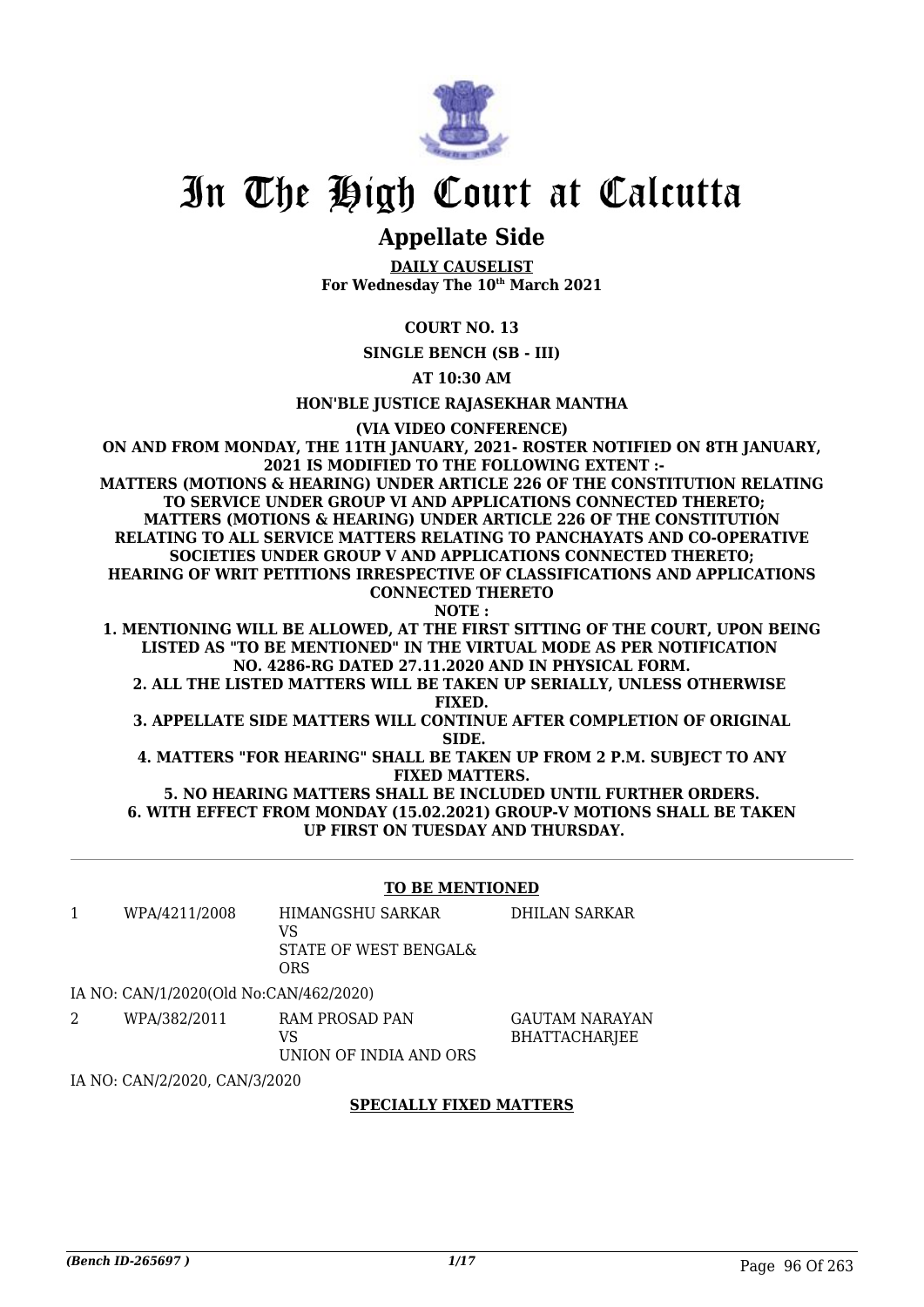| 3   | WPA/1395/2021<br>(15.03.2021)            | <b>ALOKE KUMAR</b><br>BHATTACHARYA<br><b>VS</b>                                      | K.P.<br>MUKHOPADHYAY |
|-----|------------------------------------------|--------------------------------------------------------------------------------------|----------------------|
|     |                                          | UNION OF INDIA AND ORS.                                                              |                      |
|     |                                          | <b>CONTEMPT APPLICATION</b>                                                          |                      |
| 4   | WPA/16608/2018<br>(11.03.2021)           | JOHORA MOLLA<br><b>VS</b><br>STATE OF WEST BENGAL &<br><b>ORS</b>                    | MOUMITA MONDAL       |
| wt5 | CPAN/507/2019                            | JOHORA MOLLA<br><b>VS</b><br>PARUL MONDAL & ANR                                      | MOUMITA MONDAL       |
| 6   | WPA/4675/2020                            | MOUSUMI BALA<br><b>VS</b><br>STATE OF WEST BENGAL &<br><b>ORS</b>                    | <b>SAYAK KONAR</b>   |
|     |                                          | IA NO: CAN/1/2020(Old No:CAN/4403/2020), CAN/2/2020(Old No:CAN/4404/2020)            |                      |
| wt7 | CPAN/648/2020                            | <b>MOUSUMI BALA</b><br><b>VS</b><br><b>KEYA SAMANTA</b>                              | <b>SAYAK KONAR</b>   |
| 8   | WPA/5755/2020<br>(15.03.2021)            | <b>DOLLY SONKAR</b><br>VS<br><b>HOWRAH MUNICIPAL</b>                                 | SHEBATEE DATTA       |
|     |                                          | <b>CORPORATION &amp; ORS</b>                                                         |                      |
|     | IA NO: CAN/1/2020(Old No:CAN/3727/2020)  |                                                                                      |                      |
| wt9 | CPAN/68/2021                             | <b>DOLLY SONKAR</b><br><b>VS</b><br>PRITHWISH ROY                                    | SHEBATEE DATTA       |
|     |                                          | <b>APPLICATION</b>                                                                   |                      |
| 10  | WPA/4134/2018<br>$(11.03.2021)$ $(1)$    | NISHIT RAHA<br><b>VS</b><br>STATE OF WEST BENGAL &                                   | <b>SANJOY KARAR</b>  |
|     |                                          | <b>ORS</b>                                                                           |                      |
|     | IA NO: CAN/1/2018(Old No:CAN/5431/2018)  |                                                                                      |                      |
| 11  | WPA/8335/2018                            | SOMA GAYEN JANA<br><b>VS</b><br>STATE OF WEST BENGAL &<br><b>ORS</b>                 | NILIMA DAS           |
|     | IA NO: CAN/1/2021                        |                                                                                      |                      |
| 12  | WPA/5306/2019                            | BIKASH CHANDRA DE &<br><b>ORS</b><br><b>VS</b><br>THE DIRECTOR GENERAL,<br>RPF & ORS | <b>SOUMI KUNDU</b>   |
|     | IA NO: CAN/1/2019(Old No:CAN/11848/2019) |                                                                                      |                      |
| 13  | WPA/5261/2020<br>(Premptorily) (1)       | HEMANTA PRASAD SAREN<br>VS<br>STATE OF WEST BENGAL &<br><b>ORS</b>                   | PAMPA DEY (DHABAL)   |

IA NO: CAN/1/2021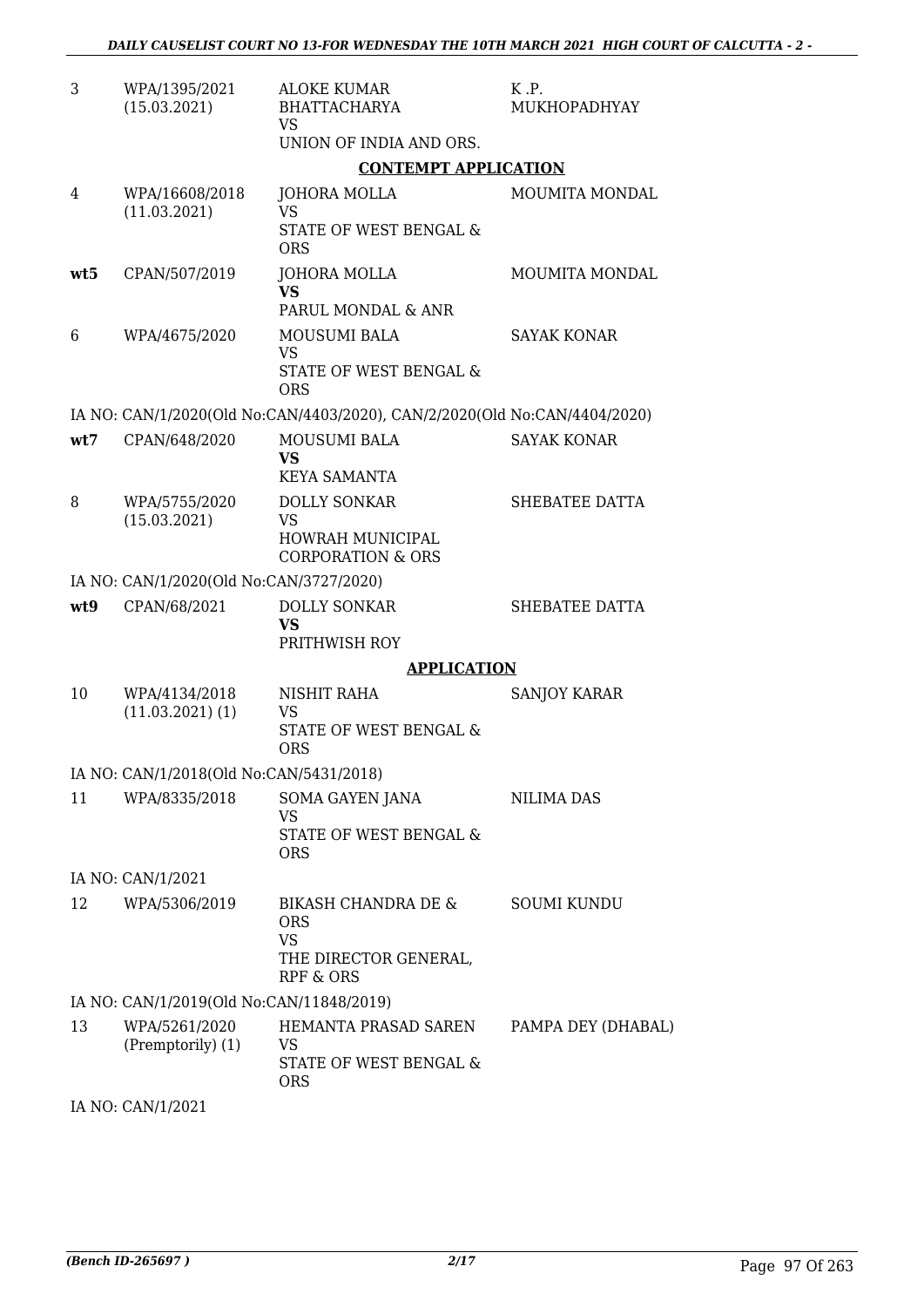| 14 | WPA/7057/2020                                | SURAJIT PANIGRAHI<br><b>VS</b><br>UNION OF INDIA                                                                               | PINAKI RANJAN<br><b>CHAKRABORTI</b> |
|----|----------------------------------------------|--------------------------------------------------------------------------------------------------------------------------------|-------------------------------------|
|    | IA NO: CAN/1/2020                            |                                                                                                                                |                                     |
| 15 | WPA/11081/2020                               | DOYEL MUKHERJEE<br><b>VS</b><br>THE MANAGER, UNITED<br><b>INDIAN INSURANCE</b><br><b>COMPANY LIMITED AND</b><br><b>ANOTHER</b> | PALLAB MOHAN<br><b>CHAKRABORTI</b>  |
|    | IA NO: CAN/1/2021                            |                                                                                                                                |                                     |
| 16 | RVW/4/2021<br>(16.03.2021)                   | RAJ KUMAR DEY<br>VS<br>THE STATE BANK OF INDIA<br>AND ANR                                                                      | RAMJI MUNSHI                        |
|    | IA NO: CAN/1/2021, CAN/2/2021                |                                                                                                                                |                                     |
|    | wt17 WPA/20332/2017                          | RAJ KR DEY<br><b>VS</b><br>THE STATE BANK OF INDIA<br>& ORS                                                                    | JIBANTARAJ DAN ROY                  |
|    |                                              | <b>ASSIGN MOTION</b>                                                                                                           |                                     |
| 18 | WPA/4810/2020<br>$(15.03.2021)$ (Gr. - I) VS | SUKLA BHOWMICK<br>STATE OF WEST BENGAL &<br><b>ORS</b>                                                                         | <b>MARY DATTA</b>                   |
|    |                                              | <b>MOTION (GROUP VI)</b>                                                                                                       |                                     |
| 19 | WPA/16056/2016                               | RAJ KUMAR PAUL<br><b>VS</b><br>UNION OF INDIA & ORS                                                                            | <b>SUJIT SANKAR KOLEY</b>           |
| 20 | WPA/22352/2016                               | SARIFUL ISLAM MONDAL &<br><b>ORS</b><br><b>VS</b><br>STATE OF WEST BENGAL &<br><b>ORS</b>                                      | D PAL                               |
| 21 | WPA/26228/2018<br>(18.03.2021)               | SK. SAHIBUL & ORS<br>VS<br>STATE OF WEST BENGAL &<br><b>ORS</b>                                                                | <b>GOURAV DAS</b>                   |
| 22 | WPA/1559/2019<br>(3)                         | CHANDRA NATH<br><b>BANDYOPADHY</b><br>VS.<br>STATE OF WEST BENGAL &<br>ORS.                                                    | <b>SUSMITA DEY</b>                  |
| 23 | WPA/21446/2019<br>(2)                        | UJJAL KR CHAKRABORTY<br><b>VS</b><br>STATE OF WEST BENGAL &<br><b>ORS</b>                                                      | <b>SUSMITA DEY BASU</b>             |
|    | wt24 WPA/1306/2021                           | DURGAPADA SANYAL<br><b>VS</b><br>STATE OF WEST BENGAL<br>AND ORS.                                                              | <b>SUSMITA DEY(BASU)</b>            |
| 25 | WPA/1910/2020<br>(3)                         | <b>ARINDAM SEN</b><br>VS<br>UNION OF INDIA & ORS                                                                               | <b>SANDIPAN MAITY</b>               |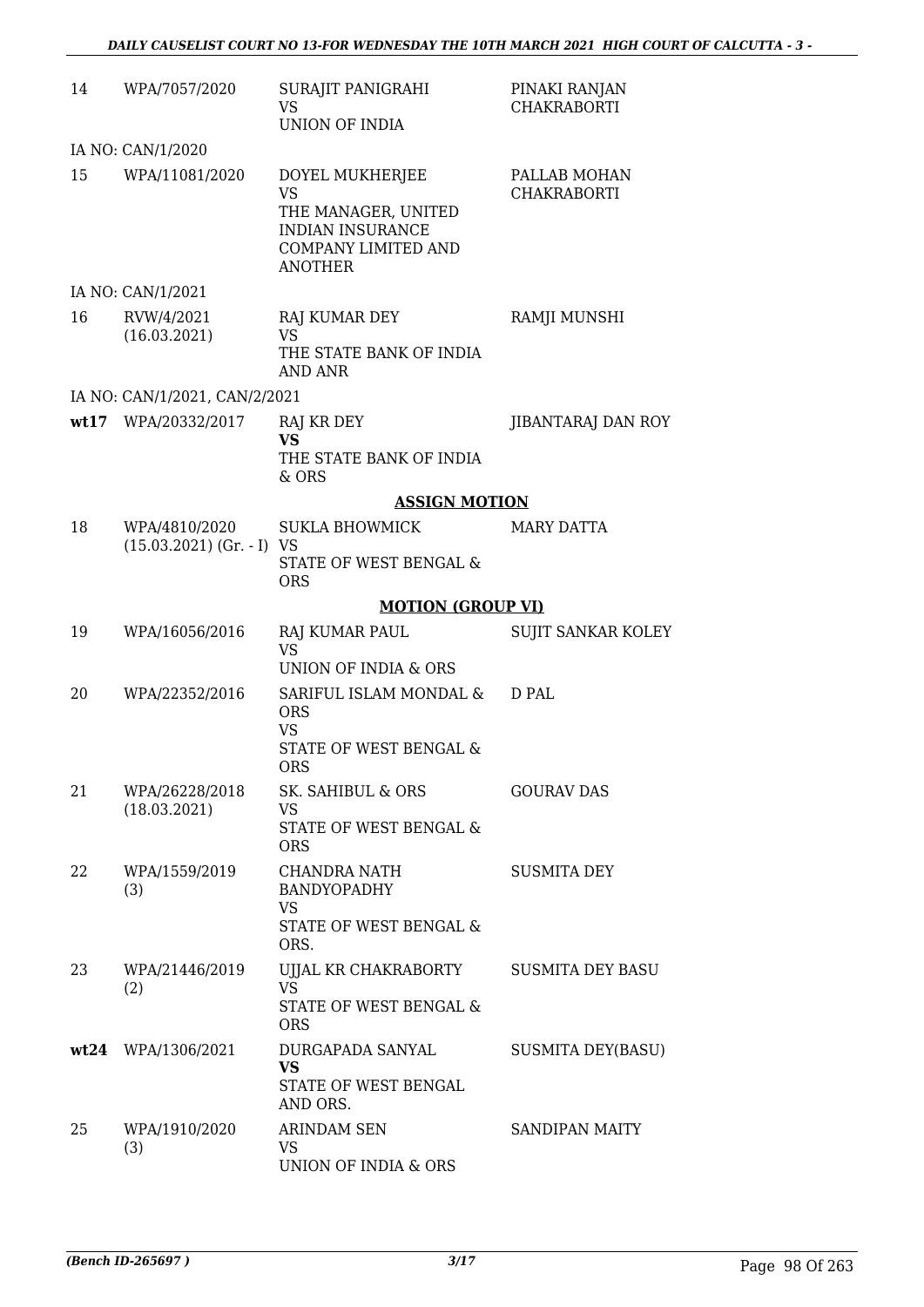| 26 | WPA/2111/2020<br>$(CAN/2/2021)$ (1)     | DEBASISH SAHA, HAV<br><b>VS</b><br>UNION OF INDIA & ORS                            | <b>SANDIP KUMAR</b><br><b>BHATTACHARYA</b>  |
|----|-----------------------------------------|------------------------------------------------------------------------------------|---------------------------------------------|
|    |                                         | IA NO: CAN/1/2020(Old No:CAN/4760/2020), CAN/2/2021                                |                                             |
| 27 | WPA/2360/2020<br>(1)                    | <b>UDAY SK &amp; ORS</b><br><b>VS</b><br>STATE OF WEST BENGAL &<br><b>ORS</b>      | <b>SANDIP KUMAR</b><br><b>BHATTACHARYYA</b> |
| 28 | WPA/4287/2020<br>(3)                    | ARCHANA CHATTERJEE<br><b>VS</b><br><b>STATE OF WEST BENGAL &amp;</b><br><b>ORS</b> | <b>BHABANI PRASAD</b><br><b>MONDAL</b>      |
| 29 | WPA/4685/2020<br>(2)                    | <b>BAPI DAS</b><br><b>VS</b><br>UNION OF INDIA & ORS                               | <b>GUDDU SINGH</b>                          |
| 30 | WPA/6579/2020<br>(2)                    | <b>SALMA SULTANA MOLLA</b><br>VS.<br><b>STATE OF WEST BENGAL &amp;</b><br>ORS.     | ARANYA SAHA                                 |
|    | IA NO: CAN/1/2020(Old No:CAN/5370/2020) |                                                                                    |                                             |
| 31 | WPA/8216/2020<br>(1)                    | <b>SMT SUMITRA HEMBRAM</b><br>AND ORS<br><b>VS</b><br>Union of India AND ORS       | <b>SAMIR KUMAR</b><br><b>ADHIKARI</b>       |
| 32 | WPA/8873/2020                           | <b>SUMAN MALLICK</b><br><b>VS</b><br>UNION OF INDIA AND<br><b>OTHERS</b>           | KUNTAL BANERJEE                             |
| 33 | WPA/8880/2020<br>$(15.03.2021)$ $(1)$   | MANTU KR SINGH<br><b>VS</b><br>UNION OF INDIA AND<br><b>OTHERS</b>                 | KUNTAL BANERJEE                             |
| 34 | WPA/8896/2020                           | ROBIN YADAV<br><b>VS</b><br><b>UNION OF INDIA AND</b><br><b>OTHERS</b>             | KUNTAL BANERJEE                             |
| 35 | WPA/9164/2020                           | SHIVI SRIVASTAVA<br>VS<br>STATE OF WEST BENGAL<br>AND ORS.                         | GHULAM MUZTABA                              |
| 36 | WPA/10297/2020<br>$(16.03.2021)$ (2)    | PRITAM SAHA AND ORS<br>VS<br>THE STATE OF WEST<br><b>BENGAL AND ORS</b>            | <b>ANITA KAUNDA</b>                         |
| 37 | WPA/10300/2020<br>$(16.03.2021)$ $(2)$  | BISWAJIT BISWAS AND ORS<br>VS<br>THE STATE OF WEST<br><b>BENGAL AND ORS</b>        | ANITA KAUNDA                                |
| 38 | WPA/10339/2020<br>(3)                   | HARE KRISHNA GIRI<br>VS<br>STATE OF WEST BENGAL<br>AND ORS.                        | <b>SUSMITA DEY(BASU)</b>                    |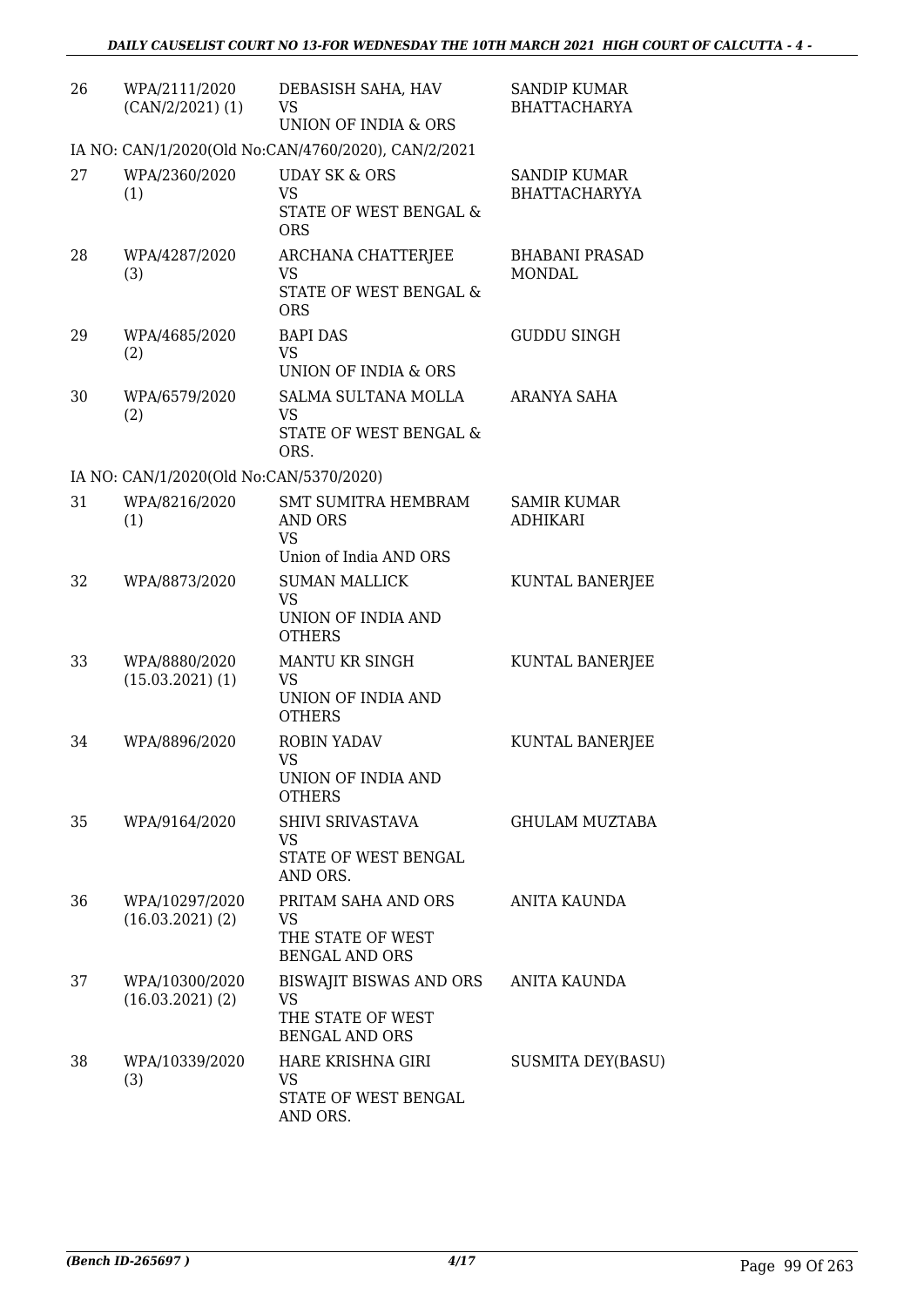|    | wt39 WPA/10341/2020   | SAKTI PRASAD BHAKTA<br>VS<br>STATE OF WEST BENGAL<br>AND ORS.               | <b>SUSMITA DEY(BASU)</b> |
|----|-----------------------|-----------------------------------------------------------------------------|--------------------------|
|    | wt40 WPA/10343/2020   | MANORANJAN SHAMANTA<br><b>VS</b><br>STATE OF WEST BENGAL<br>AND ORS         | <b>SUSMITA DEY(BASU)</b> |
|    | wt41 WPA/10345/2020   | <b>SUNIL KUMAR SAHOO</b><br><b>VS</b><br>STATE OF WEST BENGAL<br>AND ORS.   | <b>SUSMITA DEY(BASU)</b> |
|    | wt42 WPA/10347/2020   | ASIT KUMAR MALLIK<br><b>VS</b><br>STATE OF WEST BENGAL<br>AND ORS.          | <b>SUSMITA DEY(BASU)</b> |
|    | wt43 WPA/10349/2020   | KAZI AZIZUL HAQUE<br><b>VS</b><br>STATE OF WEST BENGAL<br>AND ORS.          | <b>SUSMITA DEY(BASU)</b> |
|    | wt44 WPA/10354/2020   | ASOKE KUMAR MANNA<br><b>VS</b><br>STATE OF WEST BENGAL<br>AND ORS.          | <b>SUSMITA DEY</b>       |
|    | wt45 WPA/10356/2020   | RANJAN KUMAR GHOSAL<br><b>VS</b><br>STATE OF WEST BENGAL<br>AND ORS.        | <b>SUSMITA DEY</b>       |
|    | wt46 WPA/10357/2020   | RASH BEHARI BERA<br><b>VS</b><br>STATE OF WEST BENGAL<br>AND ORS.           | <b>SUSMITA DEY BASU</b>  |
|    | wt47 WPA/10358/2020   | KALLOL KUMAR MISHRA<br><b>VS</b><br><b>STATE OF WEST BENGAL</b><br>AND ORS. | <b>SUSMITA DEY(BASU)</b> |
|    | wt48 WPA/10359/2020   | AJIT KUMAR MANDAL<br><b>VS</b><br>STATE OF WEST BENGAL<br>AND ORS.          | <b>SUSMITA DEY</b>       |
|    | wt49 WPA/10360/2020   | SAKTI PADA MONDAL<br><b>VS</b><br>STATE OF WEST BENGAL<br>AND ORS.          | SUSMITA DEY BASU         |
|    | wt50 WPA/10361/2020   | SK. AKBAR ALI<br><b>VS</b><br>STATE OF WEST BENGAL<br>AND ORS.              | SUSMITA DEY(BASU)        |
| 51 | WPA/10340/2020<br>(3) | SAKTIPADA MAHATO<br>VS<br>STATE OF WEST BENGAL<br>AND ORS.                  | <b>SUSMITA DEY</b>       |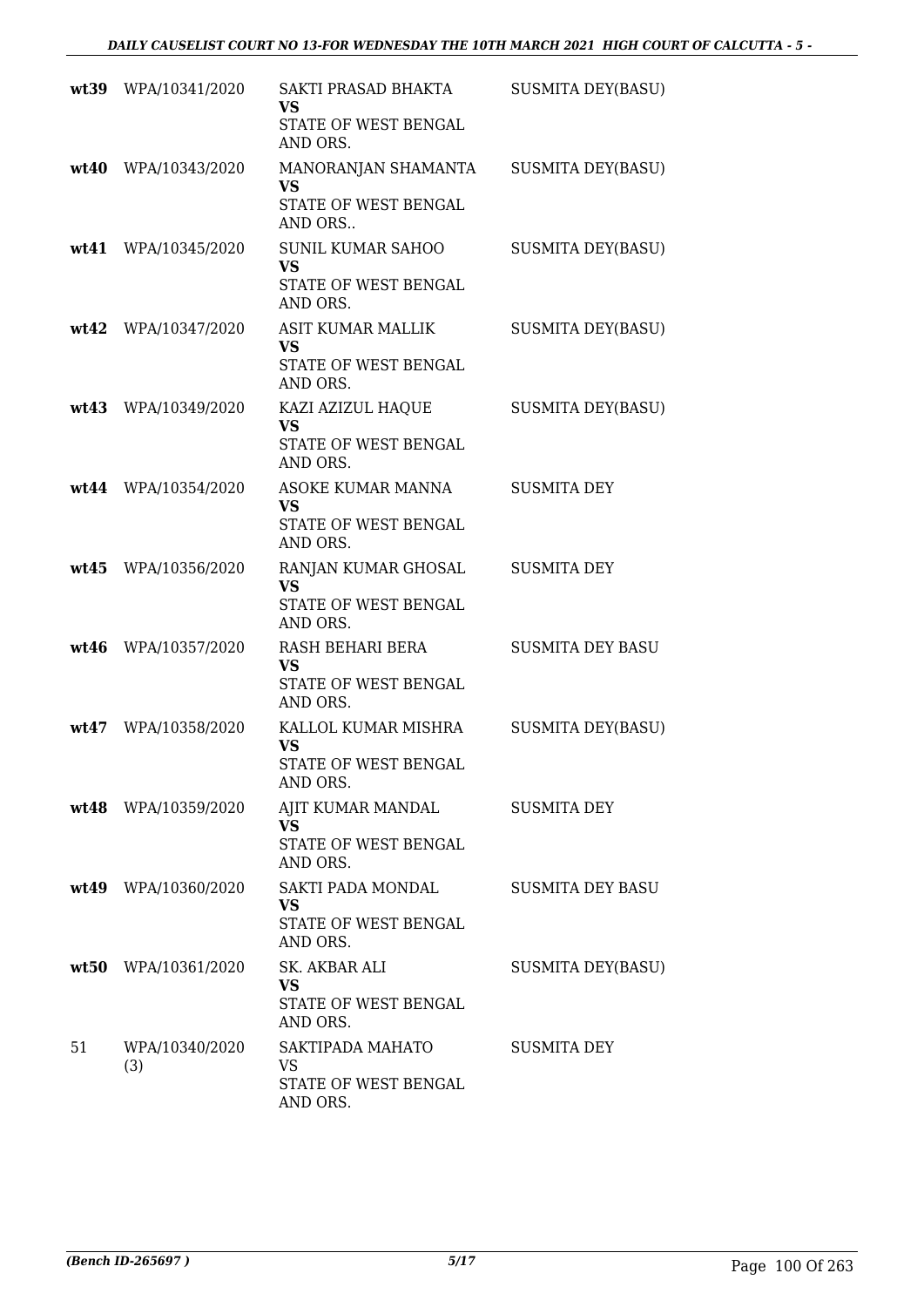|      | wt52 WPA/10342/2020   | <b>JOYDEV MONDAL</b><br><b>VS</b>                                                | <b>SUSMITA DEY</b>                   |
|------|-----------------------|----------------------------------------------------------------------------------|--------------------------------------|
|      |                       | STATE OF WEST BENGAL<br>AND ORS.                                                 |                                      |
| wt53 | WPA/10344/2020        | SUBRATA MAHAPATRA<br><b>VS</b>                                                   | <b>SUSMITA DEY</b>                   |
|      |                       | STATE OF WEST BENGAL<br>AND ORS.                                                 |                                      |
|      | wt54 WPA/10346/2020   | DIPAK KUMAR DEY SARKAR<br><b>VS</b><br>STATE OF WEST BENGAL<br>AND ORS.          | <b>SUSMITA DEY</b>                   |
|      | wt55 WPA/10348/2020   | PARBATI MAHATA<br><b>VS</b>                                                      | <b>SUSMITA DEY</b>                   |
|      |                       | STATE OF WEST BENGAL<br>AND ORS.                                                 |                                      |
| wt56 | WPA/10350/2020        | MRINAL KANTI JANA<br>VS<br>STATE OF WEST BENGAL<br>AND ORS.                      | <b>SUSMITA DEY</b>                   |
| wt57 | WPA/10351/2020        | <b>BHOLANATH BAG</b><br><b>VS</b>                                                | <b>SUSMITA DEY</b>                   |
|      |                       | STATE OF WEST BENGAL<br>AND ORS.                                                 |                                      |
| 58   | WPA/10817/2020        | <b>BAHARI BARUI</b><br><b>VS</b><br><b>EASTERN COALFIELDS</b><br><b>LIMITED</b>  | U.S.AGARWAL                          |
| 59   | WPA/10820/2020        | DUKHINI BHUIYA<br><b>VS</b>                                                      | U.S. AGARWAL                         |
|      |                       | <b>EASTERN COALFIELDS</b><br><b>LIMITED</b>                                      |                                      |
| 60   | WPA/10822/2020        | <b>BALIKA HARI</b><br><b>VS</b>                                                  | U.S. AGARWAL                         |
|      |                       | <b>EASTERN COALFIELDS</b><br>LIMITED                                             |                                      |
| 61   | WPA/10940/2020<br>(2) | ASIM KUMAR ACHARYA<br>VS.                                                        | <b>AMRITA CHEL</b>                   |
|      |                       | STATE OF WEST BENGAL<br>AND ORS.                                                 |                                      |
| 62   | WPA/11372/2020<br>(3) | FATIK CHANDRA MONDAL<br><b>VS</b>                                                | <b>SOUNAK</b><br><b>BHATTACHARYA</b> |
|      |                       | STATE OF WEST BENGAL<br>AND ORS.                                                 |                                      |
| 63   | WPA/11551/2020<br>(1) | <b>PULAK BARAN</b><br><b>CHAKRABORTY</b><br><b>VS</b><br>UNION OF INDIA AND ORS. | UTTIYA RAY                           |
| 64   | WPA/11574/2020        | ANANDAMOY CHATTERJEE                                                             | <b>ARUN KUMAR</b>                    |
|      | (1)                   | VS<br>UNION OF INDIA AND ORS.                                                    | <b>CHAKRABORTY</b>                   |
| 65   | WPA/11725/2020<br>(3) | <b>HARU DAS AND ORS</b><br>VS                                                    | <b>SAGAR SINGH</b>                   |
|      |                       | STATE OF WEST BENGAL<br>AND ORS.                                                 |                                      |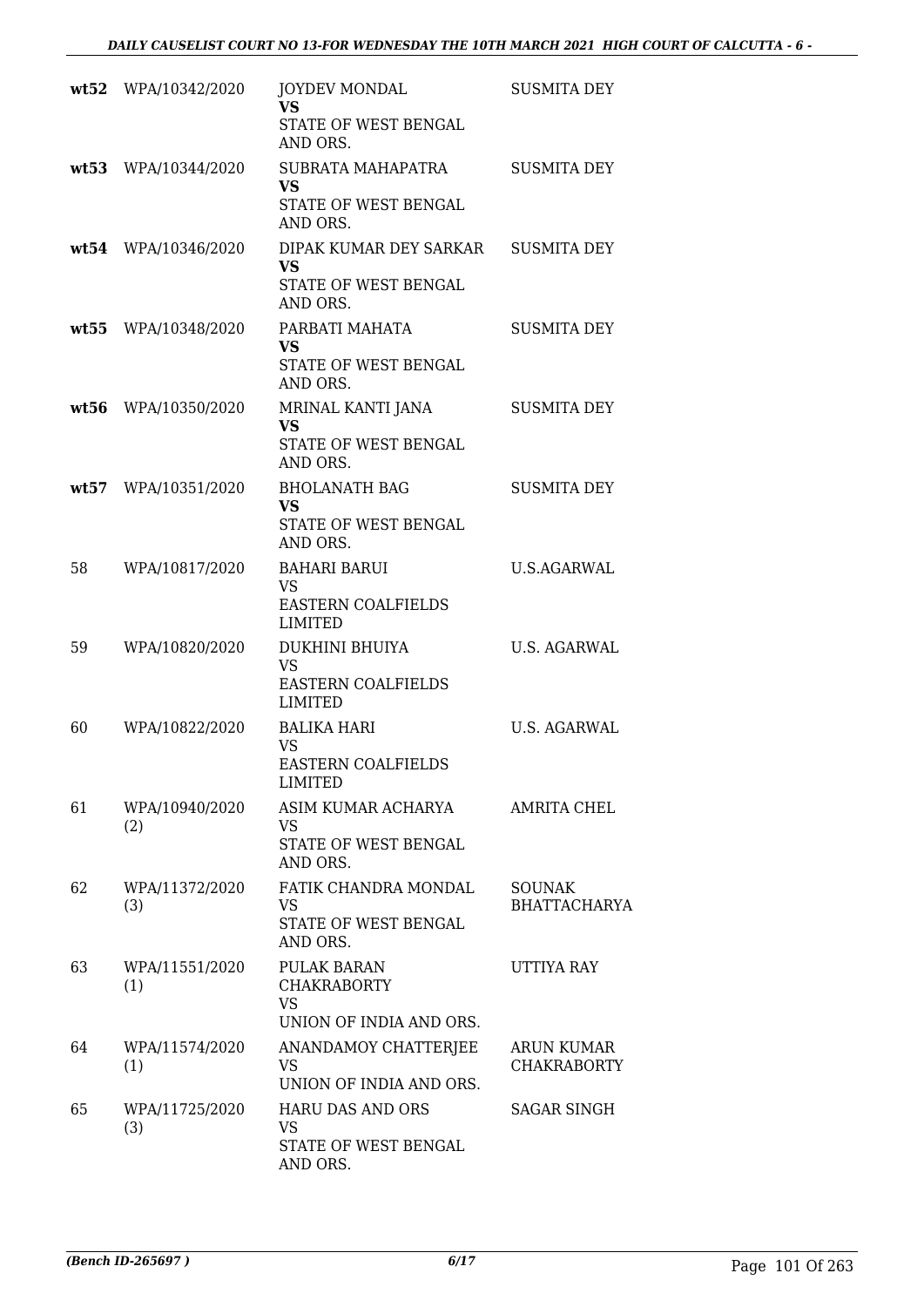| 66 | WPA/11776/2020<br>(2)              | <b>BANDANA PAN AND</b><br><b>OTHERS</b><br><b>VS</b><br>STATE OF WEST BENGAL<br>AND ORS.                                                                                                      | NITISH SMANTA                          |
|----|------------------------------------|-----------------------------------------------------------------------------------------------------------------------------------------------------------------------------------------------|----------------------------------------|
| 67 | WPA/11811/2020<br>(1)              | SANCHITA DOLAI<br>VS<br>UNION OF INDIA AND ORS.                                                                                                                                               | ARPA CHAKRABORTY                       |
| 68 | WPA/238/2021                       | KAJALI MEJHAIN<br><b>VS</b><br>EASTERN COALFIELD LTD.<br><b>AND ORS</b>                                                                                                                       | U.S. AGARWAL                           |
| 69 | WPA/240/2021                       | <b>JIBAN DOME</b><br>VS<br>EASTER COALFIELD LTD.<br><b>AND ORS</b>                                                                                                                            | U.S. AGARWAL                           |
| 70 | WPA/243/2021                       | <b>BODI MEJHAIN</b><br><b>VS</b><br>EASTERN COALFIELD LTD.<br>AND ORS                                                                                                                         | U.S. AGARWAL                           |
| 71 | WPA/719/2021                       | NIMAI CHANDRA ROY<br><b>VS</b><br>EASTERN COALFIELDS LTD                                                                                                                                      | UMA SHANKAR<br><b>AGARAWAL</b>         |
| 72 | WPA/950/2021<br>(2)                | <b>SOMANGSU BHUSAN</b><br><b>SARKAR</b><br><b>VS</b><br>PUNJAB NATIONAL BANK<br><b>AND OTHERS</b>                                                                                             | Sobhan Majumder                        |
| 73 | WPA/1331/2021<br>(1) (Premptorily) | RADHESHYAM PRASAD<br>VS<br>UNION OF INDIA AND ORS.                                                                                                                                            | <b>TAPAN KUMAR</b><br><b>MAHAPATRA</b> |
| 74 | WPA/2069/2021<br>(2)               | AKASH KUMAR CHOURASIA<br><b>VS</b><br>UNION OF INDIA AND ORS.                                                                                                                                 | NILANJAN PAL                           |
| 75 | WPA/2118/2021<br>(1)               | INDRANIL GHOSH<br>VS<br>STATE OF WEST BENGAL<br>AND ORS.                                                                                                                                      | <b>MANIKA ROY</b>                      |
| 76 | WPA/2287/2021<br>(2)               | <b>MITHU DAI</b><br><b>VS</b><br>STATE OF WEST BENGAL<br>AND ORS.                                                                                                                             | MD KUTUBUDDIN                          |
| 77 | WPA/2302/2021<br>(1)               | ALL INDIA GENERAL<br><b>INSURANCE SC/ST</b><br><b>EMPLOYEES</b><br>PARISHAT(JAYAMURTHY)<br><b>AND ANR</b><br><b>VS</b><br><b>GENERAL INSURANCE</b><br>PUBLIC SECTOR<br>ASSOCIATION AND OTHERS | BASABI<br>RAICHOUDHURY                 |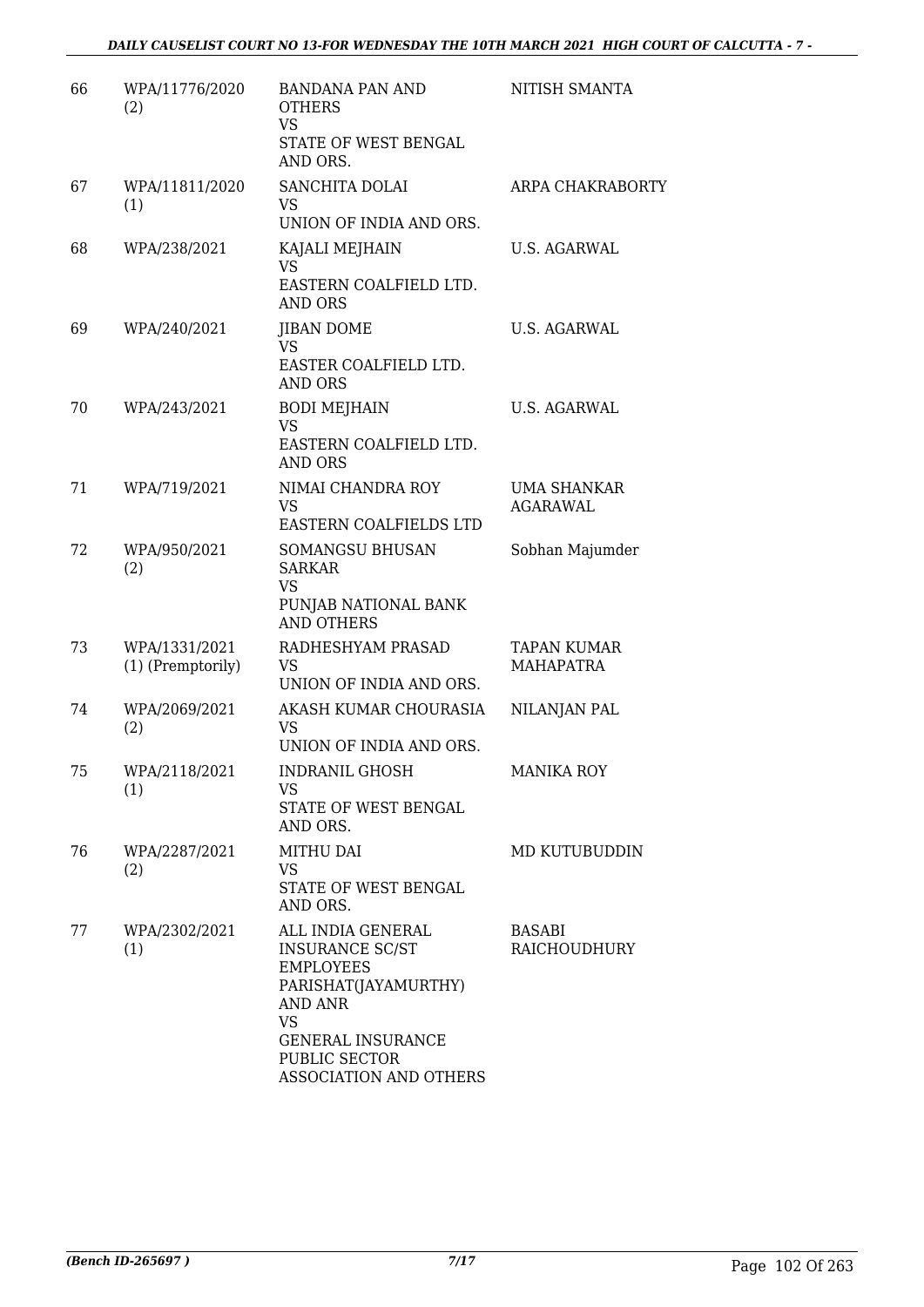| 78   | WPA/2306/2021<br>(2) | TOTAN CHOWDHURY AND<br><b>OTHERS</b><br><b>VS</b><br>STATE OF WEST BENGAL<br>AND ORS.           | <b>ALOKESH DALAI</b>                       |
|------|----------------------|-------------------------------------------------------------------------------------------------|--------------------------------------------|
| 79   | WPA/2358/2021<br>(2) | PROSANTA MONDAL<br><b>VS</b><br>STATE OF WEST BENGAL<br>AND ORS.                                | PRAMITA BANERJEE                           |
| 80   | WPA/2592/2021        | SK. ESANUL HAQUE<br><b>VS</b><br>STATE OF WEST BENGAL<br>AND ORS.                               | <b>MANISHANKAR</b><br><b>CHATTOPADHYAY</b> |
| 81   | WPA/2679/2021<br>(1) | SHARBANI BANERJEE<br>VS<br>COAL INDIA LIMITED AND<br><b>ORS</b>                                 | OISANI MUKHERJEE                           |
| 82   | WPA/3008/2021<br>(1) | TOTON GHOSH<br><b>VS</b><br><b>PUBLIC SERVICE</b><br><b>COMMISSION AND ORS</b>                  | ARPA CHAKRABORTY                           |
| 83   | WPA/3043/2021<br>(2) | M/S P.C. DEY ENTERPRISE<br><b>AND ANR</b><br><b>VS</b><br>UNION OF INDIA AND ORS.               | DEBABRATA ROY                              |
|      | wt84 WPA/3048/2021   | M/S DEBASISH NAG AND<br><b>ANR</b><br><b>VS</b><br>UNION OF INDIA AND ORS.                      | DEBABRATA RAY                              |
|      | wt85 WPA/3058/2021   | M/S KARMAKAR<br><b>ENTERPRISE AND</b><br><b>ANOTHER</b><br><b>VS</b><br>UNION OF INDIA AND ORS. | DEBABRATA RAY                              |
| wt86 | WPA/3073/2021        | M/S SHYAM SUNDAR<br><b>GHOSH</b><br><b>VS</b><br>UNION OF INDIA AND ORS.                        | DEBABRATA ROY                              |
|      | wt87 WPA/3085/2021   | M/S JAGADISH CHANDRA<br><b>ADHIKARY AND ANR</b><br>VS<br>UNION OF INDIA AND ORS.                | DEBABRATA RAY                              |
| 88   | WPA/3116/2021<br>(2) | SUBHAJIT BAYEN<br>VS<br>UNION OF INDIA AND ORS.                                                 | <b>MANISH KUMAR DAN</b>                    |
| 89   | WPA/3219/2021        | <b>MANAS HALDER</b><br><b>VS</b><br>UNION OF INDIA AND ORS.                                     | ARPAN SINHA                                |
| 90   | WPA/3383/2021        | NIRBHAY LODH<br>VS<br><b>UCO BANK</b>                                                           | <b>MITUL</b><br><b>CHAKRABORTY</b>         |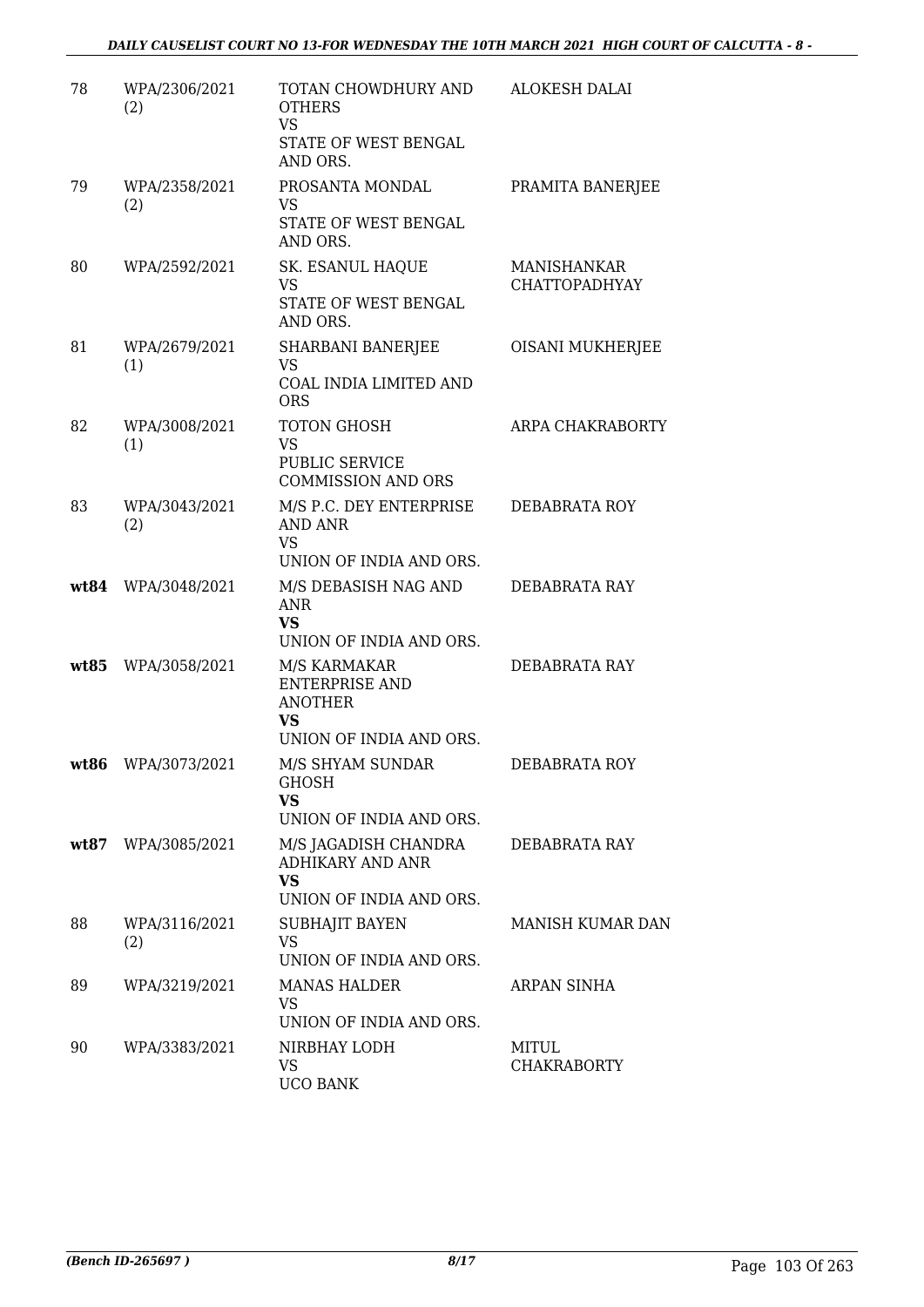| 91  | WPA/3551/2021                    | DHIRENDRA NATH<br>MONDAL<br><b>VS</b><br>STATE OF WEST BENGAL<br>AND ORS.                                                    | <b>SUSMITA DEY(BASU)</b>        |
|-----|----------------------------------|------------------------------------------------------------------------------------------------------------------------------|---------------------------------|
| 92  | WPA/3554/2021                    | NABA KUMAR GHOSH<br><b>VS</b><br>UNION OF INDIA AND ORS.                                                                     | <b>SUSMITA DEY (BASU)</b>       |
| 93  | WPA/3726/2021<br>(2)             | SOSTI JANA MANDAL<br>@SOSTI JANA<br><b>VS</b><br>STATE OF WEST BENGAL<br>AND ORS.                                            | PARTHA SARATHI<br><b>MONDAL</b> |
| 94  | WPA/3901/2021<br>(2)             | <b>ASRAF ALI AND ORS</b><br><b>VS</b><br>STATE OF WEST BENGAL<br>AND ORS.                                                    | <b>BITASOK BANERJEE</b>         |
| 95  | WPA/4076/2021<br>(1)             | KOUSHIK MGHOSH AND<br><b>ORS</b><br><b>VS</b><br>THE STATE OF WEST<br><b>BENGAL AND ORS</b>                                  | MONIRUZZAMAN                    |
| 96  | WPA/4091/2021<br>(1)             | DILIP KUMAR GANGULY<br><b>VS</b><br><b>BANGIYA GRAMIN VIKASH</b><br><b>BANK</b>                                              | KMAKSHYA PRASAD<br>MUKHOPADHYAY |
| 97  | WPA/4326/2021<br>(10.03.2021)(2) | <b>RAHUL SARKAR</b><br>VS<br>THE UNION OF INDIA AND<br><b>ORS</b>                                                            | SOMRAJ DHAR                     |
| 98  | WPA/4510/2021<br>(2)             | TAPAS KUMAR KUNDU AND<br><b>ORS</b><br><b>VS</b><br>STATE OF WEST BENGAL<br>AND ORS.                                         | RAJESH NASKAR                   |
| 99  | WPA/4587/2021<br>(2)             | <b>ARNAB SEN</b><br><b>VS</b><br>UNION OF INDIA AND ORS.                                                                     | DIPANKAR PAL                    |
| 100 | WPA/4614/2021<br>(2)             | MAINUDDIN SARDAR<br>VS<br><b>INSPECTOR GENERAL, FTR</b><br>HEADQUARTERS BORDER<br><b>SECURITY FORCE AND</b><br><b>OTHERS</b> | SUBHAM GHOSH                    |
| 101 | WPA/4683/2021<br>(2)             | <b>BIBRATA BISWAS</b><br><b>VS</b><br>UNION OF INDIA AND ORS.                                                                | PRATIK MAJUMDER                 |
| 102 | WPA/4935/2021<br>(1)             | KOYALA MAZDOOR<br><b>CONGRESS</b><br><b>VS</b><br>UNION OF INDIA AND ORS.                                                    | SABYASACHI<br>CHATTERJEE        |
| 103 | WPA/5036/2021                    | DINESH MAHATO<br>VS<br>STATE OF WEST BENGAL<br>AND ORS.                                                                      | ASHIS KUMAR PAUL                |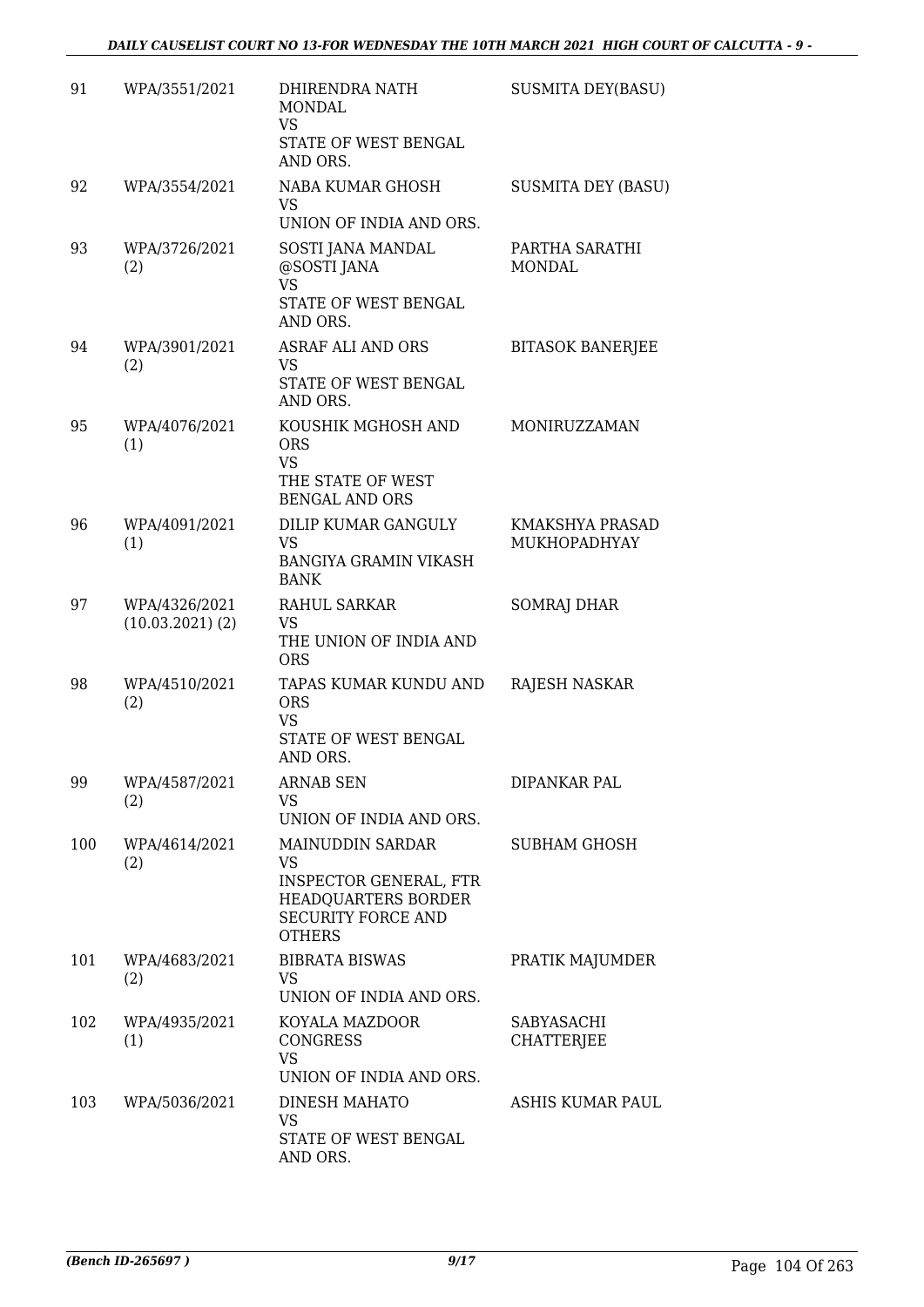| 104 | WPA/5166/2021        | <b>ANIMESH SAHA</b><br>VS<br>STATE OF WEST BENGAL<br>AND ORS.                                                      | KARUNAMOYEE<br>SAMANTA                      |
|-----|----------------------|--------------------------------------------------------------------------------------------------------------------|---------------------------------------------|
| 105 | WPA/5206/2021        | <b>SUJOY LAI</b><br>VS.<br>UNION OF INDIA AND ORS.                                                                 | ARPA CHAKRABORTY                            |
| 106 | WPA/5244/2021        | PINAKI DAS AND OTHERS<br><b>VS</b><br>STATE OF WEST BENGAL<br>AND ORS.                                             | SAKTIPADA JANA                              |
| 107 | WPA/5254/2021<br>(1) | <b>MAYARUN BIBI</b><br><b>VS</b><br>UNION OF INDIA AND ORS.                                                        | <b>BEANZIR SHAIKH</b>                       |
| 108 | WPA/5329/2021<br>(1) | ANWESHA GANGULY<br><b>BANERJEE AND ORS</b><br><b>VS</b><br><b>STATE OF WEST BENGAL</b><br>AND ORS.                 | <b>SUMAN BANERJEE</b>                       |
| 109 | WPA/5460/2021        | <b>BOSE INSTITUTE</b><br>PENSIONERS WELFARE<br>ASSOCIATION AND ANR.<br><b>VS</b><br>THE BOSE INSTITUTE AND<br>ORS. | <b>ASWINI BERA</b>                          |
| 110 | WPA/5491/2021        | SAIKAT PAL @ SAIKAT<br><b>ADHIKARY</b><br><b>VS</b><br>STATE OF WEST BENGAL<br>AND ORS.                            | DEBANSHU GHORAI                             |
| 111 | WPA/5562/2021        | KRISHNA KANTA BAPARI<br>VS.<br>THE BANK OF INDIA AND<br><b>ORS</b>                                                 | PRITHVIRAJ SINHA<br><b>ROY</b>              |
| 112 | WPA/5564/2021        | SHIBNATH DAS<br>VS.<br>STATE OF WEST BENGAL<br>AND ORS.                                                            | MD. AHSANUZZAMAN                            |
| 113 | WPA/5622/2021        | RAKIB KHAN AND OTHERS MD. KUTUBUDDIN<br>VS<br>STATE OF WEST BENGAL<br>AND ORS.                                     |                                             |
| 114 | WPA/5727/2021        | <b>SANJOY SEN</b><br><b>VS</b><br>THE STATE OF WEST<br><b>BENGAL AND ORS</b>                                       | <b>MANI SHANKAR</b><br><b>CHATTOPADHYAY</b> |
| 115 | WPA/5744/2021        | <b>SABINA KHATUN</b><br>VS.<br>STATE OF WEST BENGAL<br>AND ORS.                                                    | MD MOSIAR<br><b>RAHAMAN</b>                 |
| 116 | WPA/5746/2021        | SAMIMA BEGUM<br><b>VS</b><br>THE BOARD OF TRUSTEES<br>OF CALCUTTA PORT AND<br><b>OTHERS</b>                        | SK. REJAUL ALAM                             |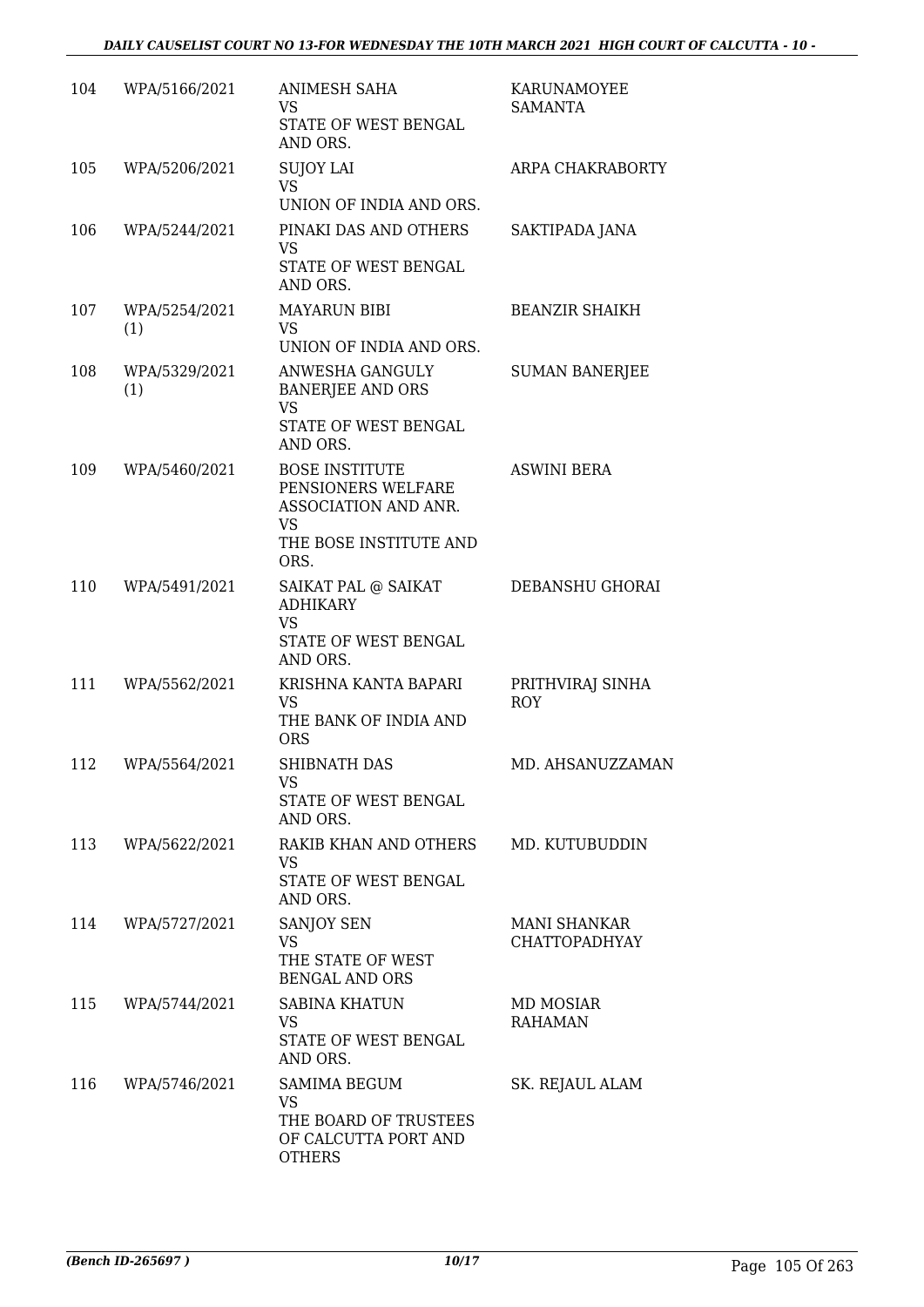| 117 | WPA/5770/2021       | DULAL CHANDRA PAUL<br><b>VS</b><br>STATE OF WEST BENGAL<br>AND ORS.                 | <b>SANKAR PAUL</b>                   |
|-----|---------------------|-------------------------------------------------------------------------------------|--------------------------------------|
| 118 | WPA/5778/2021       | SUDIPTA KARMAKAR AND<br><b>ORS</b><br><b>VS</b><br>STATE OF WEST BENGAL<br>AND ORS. | <b>DIBYENDU</b><br><b>CHATTERJEE</b> |
| 119 | WPA/5886/2021       | MD NASIRUDDIN AND ORS<br><b>VS</b><br>STATE OF WEST BENGAL<br>AND ORS.              | HARADHAN MONDAL                      |
| 120 | WPA/5915/2021       | DHARAMDEO RAY<br><b>VS</b><br>UNION OF INDIA AND ORS.                               | DEBASISH KUNDU                       |
| 121 | WPA/6056/2021       | <b>CHINA DAS</b><br><b>VS</b><br>STATE OF WEST BENGAL<br>AND ORS.                   | SIDDHADEV ADAK                       |
| 122 | WPA/6071/2021       | DR. SANJIT BISWAS<br><b>VS</b><br>UNION OF INDIA AND<br><b>ANOTHER</b>              | RANANEESH GUPTA<br><b>THAKURTA</b>   |
| 123 | WPA/6074/2021       | DR.SANJIT BISWAS<br><b>VS</b><br>UNION OF INDIA AND ORS.                            | RANANEESH GUHA<br><b>THAKURTA</b>    |
| 124 | WPA/6160/2021       | NAJIMUDDIN<br><b>VS</b><br>STATE OF WEST BENGAL<br>AND ORS.                         | Md. Habibur Rahaman                  |
| 125 | WPA/6185/2021       | NARGISA BIBI<br><b>VS</b><br>UNION OF INDIA AND ORS.                                | <b>SUSMITA</b><br><b>CHOWDHURY</b>   |
|     | wt126 WPA/6190/2021 | PABITRAMAYEE MAJHI<br><b>VS</b><br>STATE OF WEST BENGAL<br>AND ORS.                 | KASHISWAR GHOSAL                     |
| 127 | WPA/6321/2021       | <b>ARCHITA MANNA</b><br>VS.<br>STATE OF WEST BENGAL<br>AND ORS.                     | <b>ANIL KUMAR</b><br>CHATTOPADHYAYA  |
| 128 | WPA/6331/2021       | PARIMAL MANDAL<br><b>VS</b><br>STATE OF WEST BENGAL<br>AND ORS.                     | JOYDEEP ROY                          |
| 129 | WPA/6385/2021       | TAFFAZZUL HUSSAIN<br>GILANI<br><b>VS</b><br>STATE OF WEST BENGAL<br>AND ORS.        | ADITYA MONDAL                        |
| 130 | WPA/6400/2021       | <b>IMTIAZ HUSSAIN</b><br><b>VS</b><br>STATE OF WEST BENGAL<br>AND ORS.              | ADITYA MONDAL                        |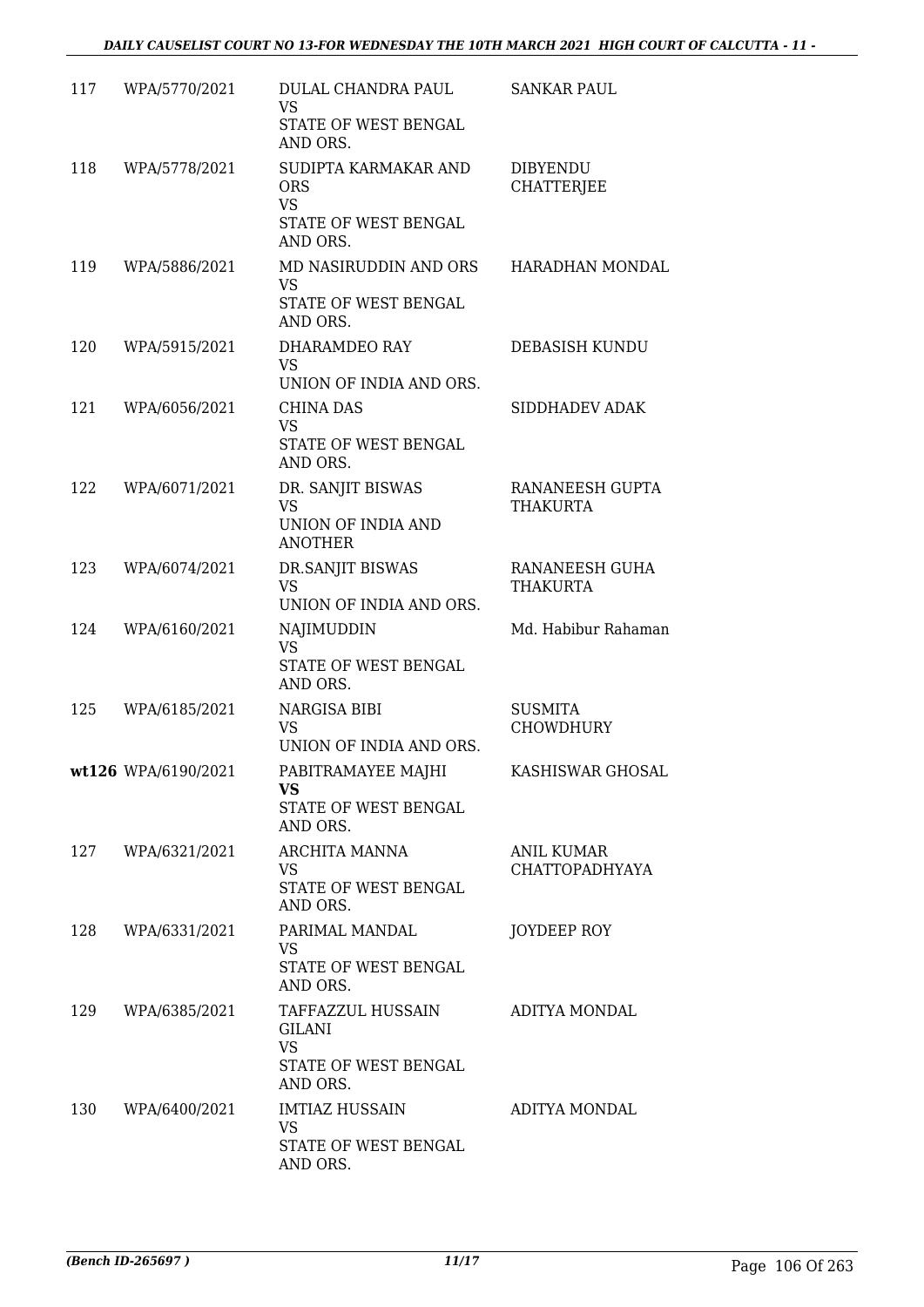| 131 | WPA/6511/2021                         | SOMNATH NANDI<br><b>VS</b><br>STATE OF WEST BENGAL<br>AND ORS.                                  | MONIRUZZAMAN                        |
|-----|---------------------------------------|-------------------------------------------------------------------------------------------------|-------------------------------------|
| 132 | WPA/6536/2021                         | SMT KAJOL BADYAKAR<br><b>VS</b><br>M/S. EASTERN COAL                                            | AMAL KUMAR DUTTA                    |
| 133 | WPA/6544/2021                         | FIELDS LTD AND ORS<br>KRISHNA BHUIYA<br><b>VS</b><br>EASTERN COAL FIELDS LTD                    | AMAL KR DATTA                       |
| 134 | WPA/6551/2021                         | AND ORS<br><b>MAHESH BAURI</b><br><b>VS</b><br>THE COAL INDIA LTD AND<br><b>ORS</b>             | AMAL KUMAR DATTA                    |
|     |                                       | <b>MOTION GROUP - V</b>                                                                         |                                     |
| 135 | WPA/28690/2015                        | SOMIKUL ISLAM<br><b>VS</b><br>STATE OF WEST BENGAL &<br><b>ORS</b>                              | <b>BHOLANATH</b><br><b>PRAMANIK</b> |
| 136 | WPA/14358/2016<br>$(16.03.2021)$ (2)  | MOUMITA CHACKRABORTY A. BHATTACHARYYA<br>$&$ ANR<br><b>VS</b><br>STATE OF WEST BENGAL &         |                                     |
|     |                                       | <b>ORS</b>                                                                                      |                                     |
| 137 | WPA/15214/2019<br>(2)                 | BISWANATH MONDAL<br><b>VS</b><br>STATE OF WEST BENGAL &<br><b>ORS</b>                           | SARDA SHA                           |
| 138 | WPA/4088/2020<br>(2)                  | ANIMESH DAS & ANR<br><b>VS</b><br>STATE OF WEST BENGAL &<br><b>ORS</b>                          | <b>TANUJA BASAK</b>                 |
| 139 | WPA/4095/2020<br>$(18.03.2021)$ $(2)$ | SMT GANGAMANI BAGDI<br>VS<br>STATE OF WEST BENGAL &<br><b>ORS</b>                               | <b>SOUMI KUNDU</b>                  |
| 140 | WPA/4359/2020<br>(1)                  | DIPTI BISWAS & ORS.<br><b>VS</b><br>STATE OF WEST BENGAL &<br>ORS.                              | <b>GOURAB DAS</b>                   |
| 141 | WPA/8872/2020<br>$(11.03.2021)$ $(2)$ | MANIJA KHATUN BIBI AND<br><b>ORS</b><br><b>VS</b><br>THE STATE OF WEST                          | PAPIYA<br><b>CHATTOPADHYAY</b>      |
| 142 | WPA/8879/2020<br>$(11.03.2021)$ (1)   | <b>BENGAL AND ORS</b><br>LALITA ROY AND ANR<br>VS<br>THE STATE OF WEST<br><b>BENGAL AND ORS</b> | PAPIYA<br>CHATTOPADHYAY             |
|     | wt143 WPA/10399/2020                  | TULSI PAUL(BASAK)<br><b>VS</b><br>STATE OF WEST BENGAL<br>AND ORS.                              | PAPIYA<br><b>CHATTOPADHYAY</b>      |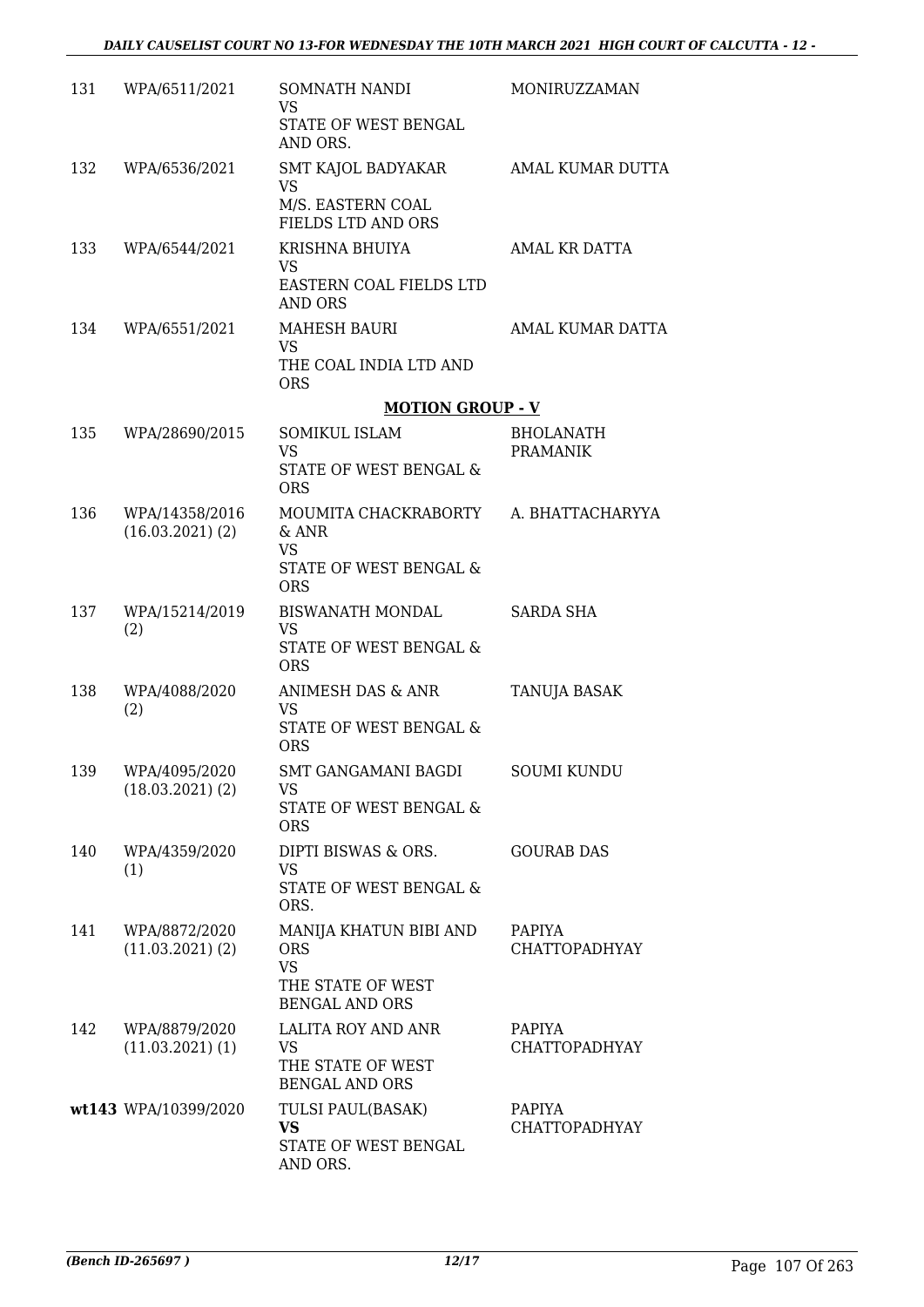| 144 | WPA/8924/2020<br>$(11.03.2021)$ $(1)$  | NAMITA SUTRADHAR AND<br><b>ANR</b><br><b>VS</b><br>THE STATE OF WEST<br><b>BENGAL AND ORS</b> | <b>PAPIYA</b><br><b>CHATTOPADHYAY</b> |
|-----|----------------------------------------|-----------------------------------------------------------------------------------------------|---------------------------------------|
| 145 | WPA/8925/2020                          | <b>RUMI RABIDAS AND ANR</b><br><b>VS</b><br>THE STATE OF WEST<br><b>BENGAL AND ORS</b>        | PAPIYA<br><b>CHATTOPADHYAY</b>        |
| 146 | WPA/8928/2020                          | PROMILA ROY BARMAN<br>AND ANR<br><b>VS</b><br>THE STATE OF WEST<br><b>BENGAL AND ORS</b>      | PAPIYA<br>CHATTOPADHYAY               |
| 147 | WPA/9148/2020                          | PURNIMA ROY AND ORS<br><b>VS</b><br>THE STATE OF WEST<br><b>BENGAL AND ORS</b>                | PAPIYA<br><b>CHATTOPADHYAY</b>        |
| 148 | WPA/9151/2020                          | <b>MALATI BARMAN AND ANR</b><br><b>VS</b><br>THE STATE OF WEST<br><b>BENGAL AND ORS</b>       | <b>PAPIYA</b><br><b>CHATTOPADHYAY</b> |
| 149 | WPA/9698/2020<br>(11.03.2021)          | <b>SANGEETA</b><br><b>ROYCHOUDHURY</b><br><b>VS</b><br>STATE OF WEST BENGAL<br>AND ORS.       | DIP JYOTI<br><b>CHAKRABORTY</b>       |
| 150 | WPA/9704/2020<br>(11.03.2021)          | <b>SANGEETA ROY</b><br>CHOUDHURY(SARKAR)<br><b>VS</b><br>STATE OF WEST BENGAL<br>AND ORS.     | DIP JYOTI<br><b>CHAKRABORTY</b>       |
| 151 | WPA/10096/2020<br>$(23.03.2021)$ $(2)$ | R K M SAROWAR JAHAN<br>VS<br>STATE OF WEST BENGAL<br>AND ORS.                                 | <b>TANUJA BASAK</b>                   |
| 152 | WPA/10328/2020<br>(11.03.2021)         | <b>CHITTARANJAN</b><br><b>PARAMANIK</b><br><b>VS</b><br>STATE OF WEST BENGAL<br>AND ORS.      | ANJAN<br><b>BHATTACHARYA</b>          |
| 153 | WPA/11092/2020<br>$(23.03.2021)$ $(2)$ | <b>FIROZ SARKAR</b><br>VS<br>State of West Bengal                                             | <b>GOLAM NURE</b><br><b>IMROHI</b>    |
| 154 | WPA/11805/2020<br>$(23.03.2021)$ $(2)$ | <b>RATAN MAITY</b><br>VS<br>STATE OF WEST BENGAL<br>AND ORS.                                  | RAMA HALDAR                           |
| 155 | WPA/482/2021<br>$(23.03.2021)$ $(2)$   | <b>MAMTAJ BIBI</b><br><b>VS</b><br>STATE OF WEST BENGAL<br>AND ORS.                           | MD. GOLAM NURE<br><b>IMROHI</b>       |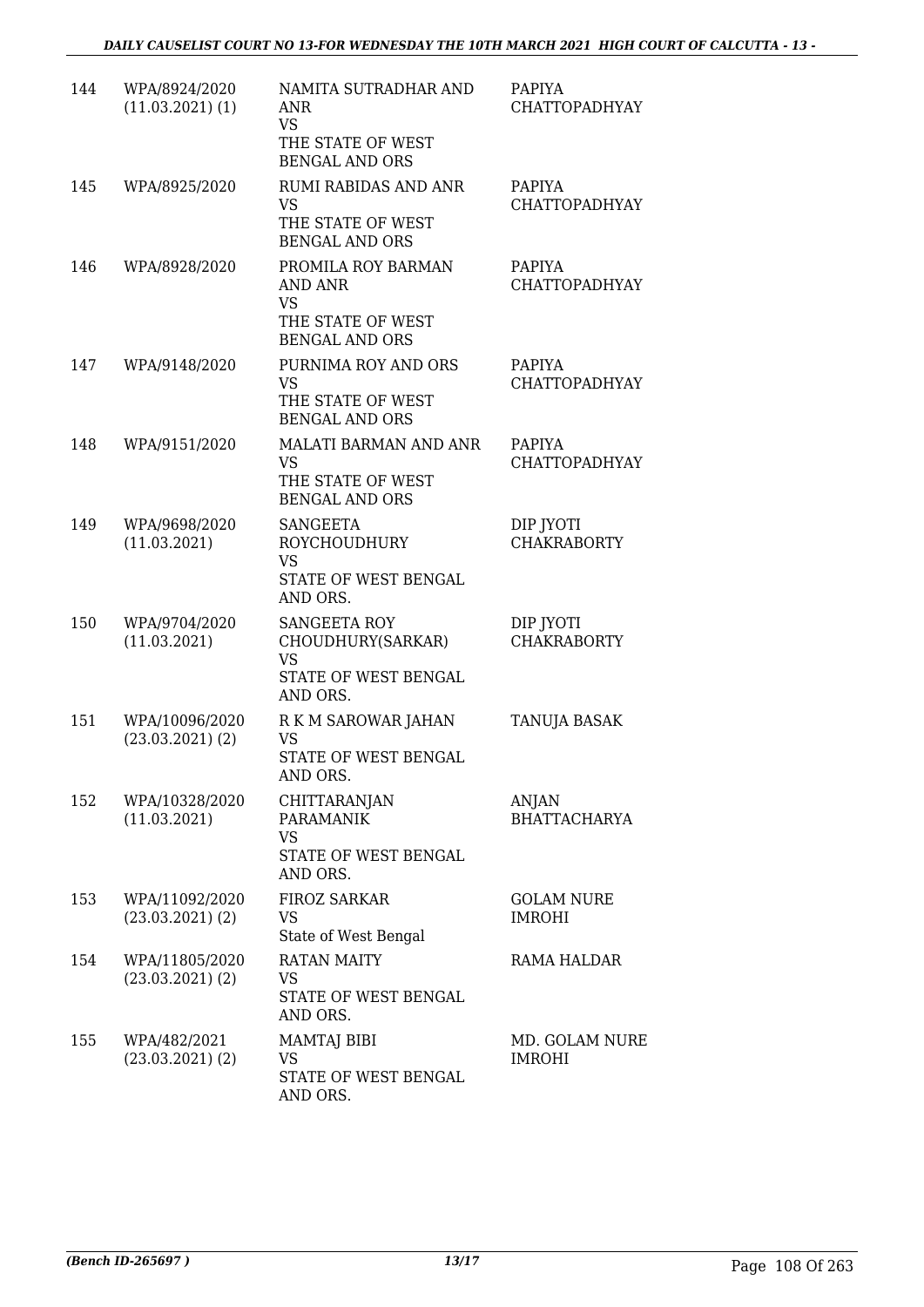| 156 | WPA/2074/2021                         | <b>GOURI SHANKAR MAHATO</b><br>VS                                                      | SIVA PRASAD GHOSE                      |
|-----|---------------------------------------|----------------------------------------------------------------------------------------|----------------------------------------|
|     |                                       | STATE OF WEST BENGAL<br>AND ORS.                                                       |                                        |
| 157 | WPA/2799/2021                         | NIKHIL CHANDRA MAHATO<br>VS<br>STATE OF WEST BENGAL<br>AND ORS                         | SIVA PRASAD GHOSE                      |
| 158 | WPA/3602/2021<br>$(12.03.2021)$ $(1)$ | <b>ABHIJIT DAS</b><br><b>VS</b><br>STATE OF WEST BENGAL<br>AND ORS.                    | SURYASARATHI BASU                      |
| 159 | WPA/5207/2021<br>(16.03.2021)         | MITHU LET RAJBHAR @<br>MITHU LET<br><b>VS</b><br>STATE OF WEST BENGAL<br>AND ORS.10    | PROSENJIT<br><b>MUKHERJEE</b>          |
| 160 | WPA/5696/2021<br>$(13.03.2021)$ $(1)$ | MD. JAMALUDDIN<br>VS<br>STATE OF WEST BENGAL<br>AND ORS.                               | KAUSTUV MISHRA                         |
| 161 | WPA/6157/2021                         | <b>BIKASH ROUTH</b><br>VS<br>STATE OF WEST BENGAL<br>AND ORS.                          | <b>BHASKAR CHANDRA</b><br><b>MANNA</b> |
| 162 | WPA/6338/2021                         | HIMANSHU CHATTERJEE<br>AND ORS<br><b>VS</b><br>STATE OF WEST BENGAL<br>AND ORS.        | TIRTHANKAR ROY                         |
| 163 | WPA/6487/2021                         | SANJIB BERA<br><b>VS</b><br>THE STATE OF WEST<br><b>BENGAL AND ORS</b>                 | <b>SUBHADEEP</b><br><b>CHATTERJEE</b>  |
| 164 | WPA/6545/2021                         | AJIT KUMAR SAHA AND<br><b>ANOTHER</b><br><b>VS</b><br>STATE OF WEST BENGAL<br>AND ORS. | PANKAJ HALDER                          |
| 165 | WPA/6794/2021                         | RANAJIT BASULI<br><b>VS</b><br>STATE OF WEST BENGAL<br>AND ORS.                        | <b>BISWAJIT MAL</b>                    |
| 166 | WPA/6798/2021                         | AJIT KUMAR DHANG<br><b>VS</b><br>STATE OF WEST BENGAL<br>AND ORS.                      | <b>BISWAJIT MAL</b>                    |
|     |                                       | <b>HEARING ASSIGNED</b>                                                                |                                        |
| 167 | WPA/4744/2018                         | NIRUPAM SAHA<br><b>VS</b><br>UNION OF INDIA & ORS                                      | SUDIPTA DASGUPTA                       |
|     | wt168 WPA/4745/2018                   | SANTOSH KUMAR ROY<br><b>VS</b><br>UNION OF INDIA & ORS                                 | SUDIPTA DASGUPTA                       |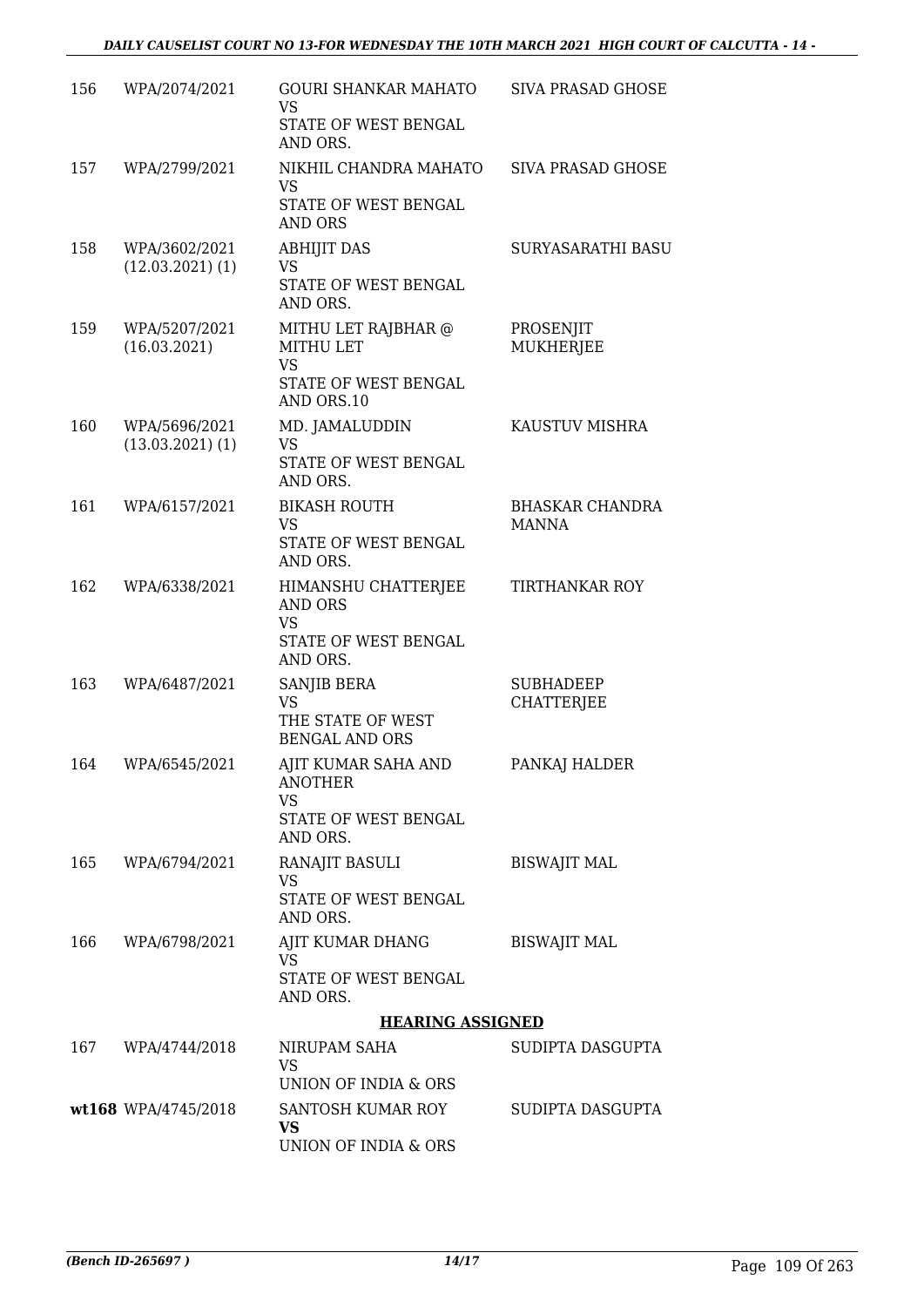| 169 | WPA/13095/2018<br>$(Gr.-III)$ (3)<br>(17.03.2021) | C.D. EQUIFINANCE PRIVATE AJAY GAGGAR<br><b>LIMITED</b><br><b>VS</b><br>STATE OF WEST BENGAL &<br><b>ORS</b> |                                       |
|-----|---------------------------------------------------|-------------------------------------------------------------------------------------------------------------|---------------------------------------|
|     |                                                   | IA NO: CAN/1/2018(Old No:CAN/5793/2018), CAN/3/2020(Old No:CAN/708/2020)                                    |                                       |
| 170 | WPA/19173/2018<br>(Gr. III)                       | <b>BALLY JUTE COMPANY</b><br><b>LIMITED</b><br>VS<br>STATE OF WEST BENGAL &<br><b>ORS</b>                   | A. K. SHAW                            |
| 171 | WPA/4427/2019<br>(Gr. III)                        | <b>BALLY JUTE COMPANY</b><br><b>LIMITED</b><br><b>VS</b><br>STATE OF WEST BENGAL &<br><b>ORS</b>            | ANANTA KUMAR<br><b>SHAW</b>           |
| 172 | WPA/9758/2019<br>$(Gr. - IX)$                     | LOUDON PROPERTIES (P)<br><b>LIMITED &amp; ANR</b><br><b>VS</b><br><b>CESC LIMITED &amp; ORS</b>             | <b>SWADIN PAN</b>                     |
|     | IA NO: CAN/1/2019(Old No:CAN/9474/2019)           |                                                                                                             |                                       |
|     |                                                   | <b>HEARING</b>                                                                                              |                                       |
| 173 | WPA/924/2009<br>(Gr.VI) (3)                       | SUBIR BHATTACHARJEE<br><b>VS</b><br>STATE OF WEST BENGAL &<br><b>ORS</b>                                    | <b>JASOBANTA RAKSHIT</b>              |
|     |                                                   | IA NO: CAN/1/2010(Old No:CAN/2267/2010), CAN/2/2015(Old No:CAN/4526/2015)                                   |                                       |
| 174 | WPA/19270/2012<br>(Gr.VI) (2)                     | JYOTIRMOY MITRA<br><b>VS</b><br>DVC&ORS                                                                     | <b>ANIMESH</b><br><b>BHATTACHARYA</b> |
|     | IA NO: CAN/1/2020(Old No:CAN/1000/2020)           |                                                                                                             |                                       |
| 175 | WPA/20544/2015                                    | PURNA CHANDRA SARKAR<br><b>VS</b><br><b>BANGIYA GRAMIN VIKASH</b><br><b>BANK &amp; ORS</b>                  | <b>SUMITA SHAW</b>                    |
|     |                                                   | IA NO: CAN/1/2019(Old No:CAN/12708/2019), CAN/2/2020, CAN/3/2020                                            |                                       |
| 176 | WPA/4702/2016<br>$(Gr. - V)$                      | PASHUPATI MANDAL<br>VS<br>STATE OF WEST BENGAL                                                              | CHITTARANJAN<br><b>BHUNIA</b>         |
| 177 | WPA/21557/2016<br>(2)                             | NAGENDRANATH MURMU<br><b>VS</b><br><b>INDIAN OVERSEAS BANK &amp;</b><br><b>ORS</b>                          | CHITTAPRIYA GHOSH                     |
| 178 | WPA/21892/2016<br>$(Gr.-VI)$ $(2)$                | JITENDRA PRASAD MALI<br>VS<br>UNION OF INDIA 7 ORS                                                          | PAMPA DEY (DHABAL)                    |
|     | IA NO: CAN/1/2019(Old No:CAN/12261/2019)          |                                                                                                             |                                       |
| 179 | WPA/21787/2018<br>(Gr.VI) (3)                     | SK SAMUAL HOSSEN & ORS<br>VS<br>STATE OF WEST BENGAL &<br><b>ORS</b>                                        | RAJU<br>BHATTACHARYYA                 |
|     |                                                   |                                                                                                             |                                       |

IA NO: CAN/1/2020(Old No:CAN/898/2020), CAN/2/2020(Old No:CAN/1329/2020)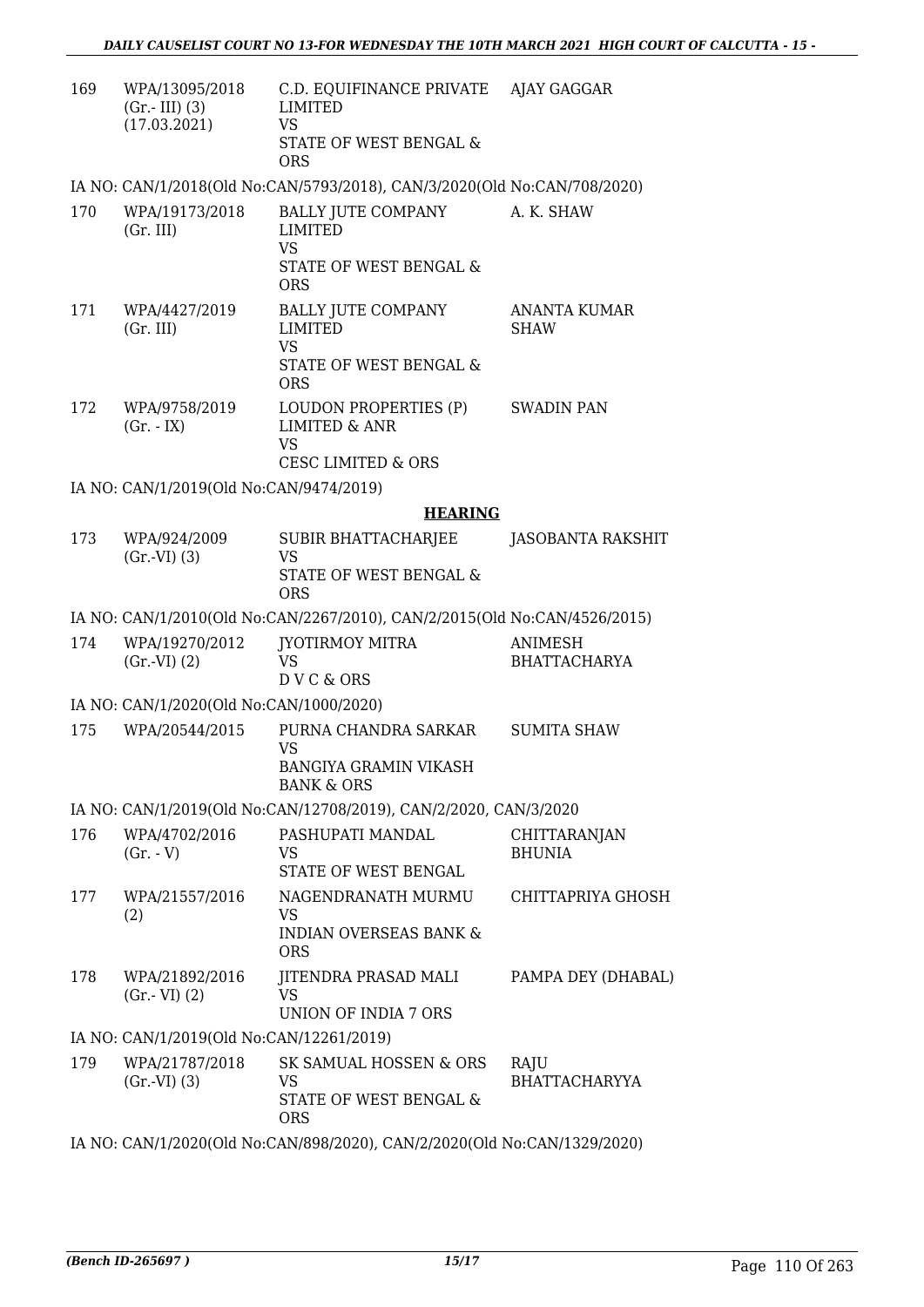| 180 | WPA/24525/2018<br>(Gr.VI) (2)           | RAMA PRASAD SARKAR<br>VS<br>STATE OF WEST BENGAL&<br><b>ORS</b>                            | <b>RAMA PRASAD</b><br><b>SARKAR IN PERSON</b> |                 |
|-----|-----------------------------------------|--------------------------------------------------------------------------------------------|-----------------------------------------------|-----------------|
| 181 | WPA/24642/2018<br>$(Gr.-VI) (2)$        | <b>RAKESH KUMAR</b><br><b>SRIVASTAVA &amp; ANR</b><br>VS<br>W.B. S. E. D. CO-LTD & ORS     | V. CHATTERJEE                                 |                 |
|     | IA NO: CAN/1/2019(Old No:CAN/8318/2019) |                                                                                            |                                               |                 |
|     | wt182 WPA/25162/2018                    | ANIRUDDHA KAR & ORS<br>VS<br>W.B.S. E.D.CO. LTD & ORS                                      | VICTOR CHATTERJEE                             |                 |
|     | IA NO: CAN/1/2019(Old No:CAN/8317/2019) |                                                                                            |                                               |                 |
| 183 | WPA/5214/2019<br>(2)                    | MD. RUKNUDDIN<br><b>VS</b>                                                                 | SHABAZ ALAM                                   | SAIKAT BANERJEE |
|     |                                         | THE HON'BLE HIGH COURT<br>AT CALCUTTA & ORS                                                |                                               |                 |
| 184 | WPA/7670/2019<br>(2)                    | ASIM SARKAR @ ASHIM<br><b>SARKAR</b><br><b>VS</b><br>CENTRAL BANK OF INDIA &<br><b>ORS</b> | <b>SAMKHA SUBHRA</b><br><b>ROY</b>            |                 |
| 185 | WPA/7671/2019<br>(2)                    | JUDHISTHIR MAHATO<br><b>VS</b><br>CENTRAL BANK OF INDIA &<br><b>ORS</b>                    | <b>SANKHA SUBHRA</b><br><b>ROY</b>            |                 |
| 186 | WPA/7672/2019<br>(2)                    | <b>BIJOYLAL BEGI</b><br><b>VS</b><br>CENTRAL BANK OF INDIA &<br><b>ORS</b>                 | SANKHA SUBHRA RAY                             |                 |
| 187 | WPA/7673/2019<br>(2)                    | <b>JAMUNA RUI DAS</b><br><b>VS</b><br>CENTRAL BANK OF INDIA &<br><b>ORS</b>                | <b>SANKHA SUBHRA</b><br><b>ROY</b>            |                 |
| 188 | WPA/16750/2019<br>(2)                   | <b>BIMALA RANI SINGHA</b><br><b>VS</b><br>STATE OF WEST BENGAL<br>&ORS                     | <b>MD HABIBUR</b><br><b>RAHAMAN</b>           |                 |
| 189 | WPA/17074/2019<br>$(Gr.-VI)$            | <b>SURENDRA SINGH</b><br><b>VS</b><br><b>UNION OF INDIA &amp; ORS</b>                      | <b>ANIMESH PAUL</b>                           |                 |
| 190 | WPA/17541/2019<br>(2)                   | RATNA KARANJAI<br><b>VS</b><br>UNION OF INDIA & ORS                                        | RATNA KARANJAI<br>(INPESON)                   |                 |
| 191 | WPA/21485/2019<br>$(Gr.-VI)$ $(3)$      | PARTHA SAKHA ROY<br>VS<br>STATE OF WEST BENGAL &<br><b>ORS</b>                             | <b>GOUTAM DINDA</b>                           |                 |
| 192 | WPA/2728/2020<br>(Gr.VI) (3)            | PRATUL KUMAR NAYAK<br><b>VS</b><br>UNITED BANK OF INDIA &<br><b>ORS</b>                    | <b>GOUTAM ACHARYA</b>                         |                 |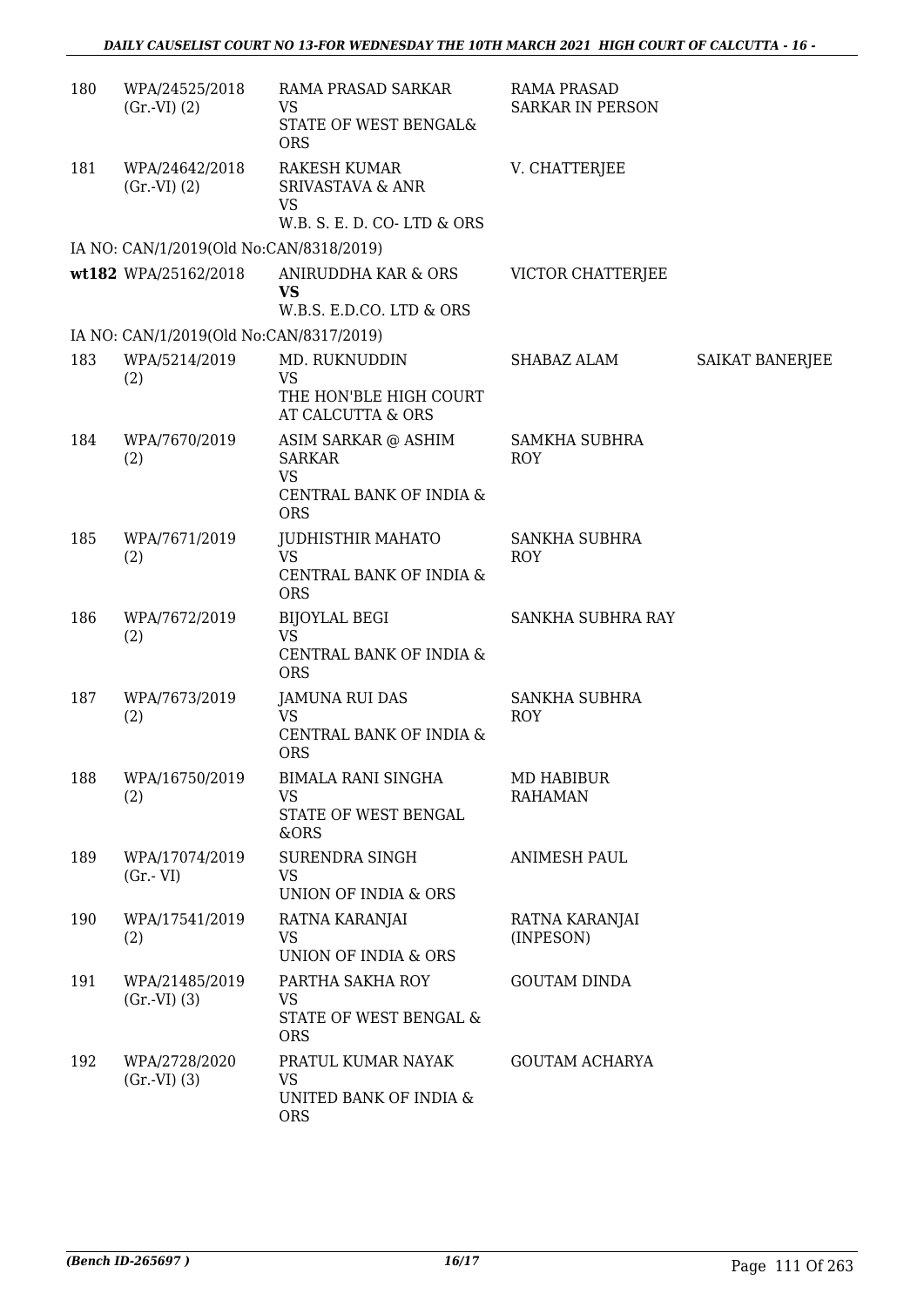| 193 | WPA/6374/2020<br>(2)                      | <b>SUDHANYA DAS&amp; ORS</b><br><b>VS</b><br>STATE OF WEST BENGAL&         | <b>MAYUKH MAITRA</b>                 |
|-----|-------------------------------------------|----------------------------------------------------------------------------|--------------------------------------|
|     |                                           | <b>ORS</b>                                                                 |                                      |
| 194 | WPA/7126/2020<br>(2)                      | PRATAP MANNA<br>VS<br>STATE OF WEST BENGAL                                 | TIANA<br><b>BHATTACHARYA</b>         |
|     |                                           | AND ORS.                                                                   |                                      |
|     | IA NO: CAN/1/2020, CAN/2/2020, CAN/3/2020 |                                                                            |                                      |
| 195 | WPA/7271/2020<br>$(Gr.-VI)$ $(2)$         | SAMIR KUMAR HALDER<br>VS<br>State of West Bengal                           | PAYEL SHOME                          |
|     | IA NO: CAN/1/2020                         |                                                                            |                                      |
| 196 | WPA/11609/2020<br>(Gr.VI) (2)             | RATNA KARANJAI IN<br><b>PERSON</b><br><b>VS</b><br>UNION OF INDIA AND ORS. | RATNA KARANJAI IN<br><b>PERSON</b>   |
|     |                                           | <b>HEARING (IRRESPECTIVE OF CLASSIFICATION)</b>                            |                                      |
| 197 | WPA/7633/2018                             | <b>SMT. GOURI SANTRA</b>                                                   | <b>SHRABONI SARKAR</b>               |
|     | $(Gr.-II) (2)$                            | VS<br>STATE OF WEST BENGAL &                                               |                                      |
|     |                                           | <b>ORS</b>                                                                 |                                      |
| 198 | WPA/20342/2018<br>(Gr.V) (2)              | MADHUMITA BANERJEE<br><b>VS</b><br>THE KOLKATA MUNICIPAL                   | <b>BIDYUT KUMAR</b><br><b>HALDER</b> |
|     |                                           | <b>CORPORATION &amp; ORS</b>                                               |                                      |
| 199 | WPA/12664/2019                            | DR. MANAS KUMAR                                                            | <b>SAMIR KUMR</b>                    |
|     | (Gr.V) (2)                                | <b>PRATIHAR</b><br>VS                                                      | <b>ADHIKARI</b>                      |
|     |                                           | STATE OF WEST BENGAL &<br><b>ORS</b>                                       |                                      |
|     | wt200 WPA/9921/2018                       | DR.ARUN CHAKRABORTY                                                        | D.K. SAHOO                           |
|     |                                           | <b>VS</b><br>STATE OF WEST BENGAL&<br><b>ORS</b>                           |                                      |
| 201 | WPA/21815/2019                            | <b>BADAL DAS</b>                                                           | LAKSHMIKANTA                         |
|     | (Gr.V) (2)                                | VS<br>STATE OF WEST BENGAL &<br><b>ORS</b>                                 | <b>BHATTACHARYA</b>                  |
| 202 | WPA/4598/2020                             | ABINASH NATH & ORS                                                         | PARTHA SARKAR                        |
|     | (Gr.V) (2)                                | VS.<br>STATE OF WEST BENGAL &<br><b>ORS</b>                                |                                      |
| 203 | WPA/4888/2020                             | <b>SOUMEN CHABRI</b>                                                       | <b>SALONI</b>                        |
|     | (Gr.V) (2)                                | VS                                                                         | <b>BHATTACHARJEE</b>                 |
|     |                                           | STATE OF WEST BENGAL &<br><b>ORS</b>                                       |                                      |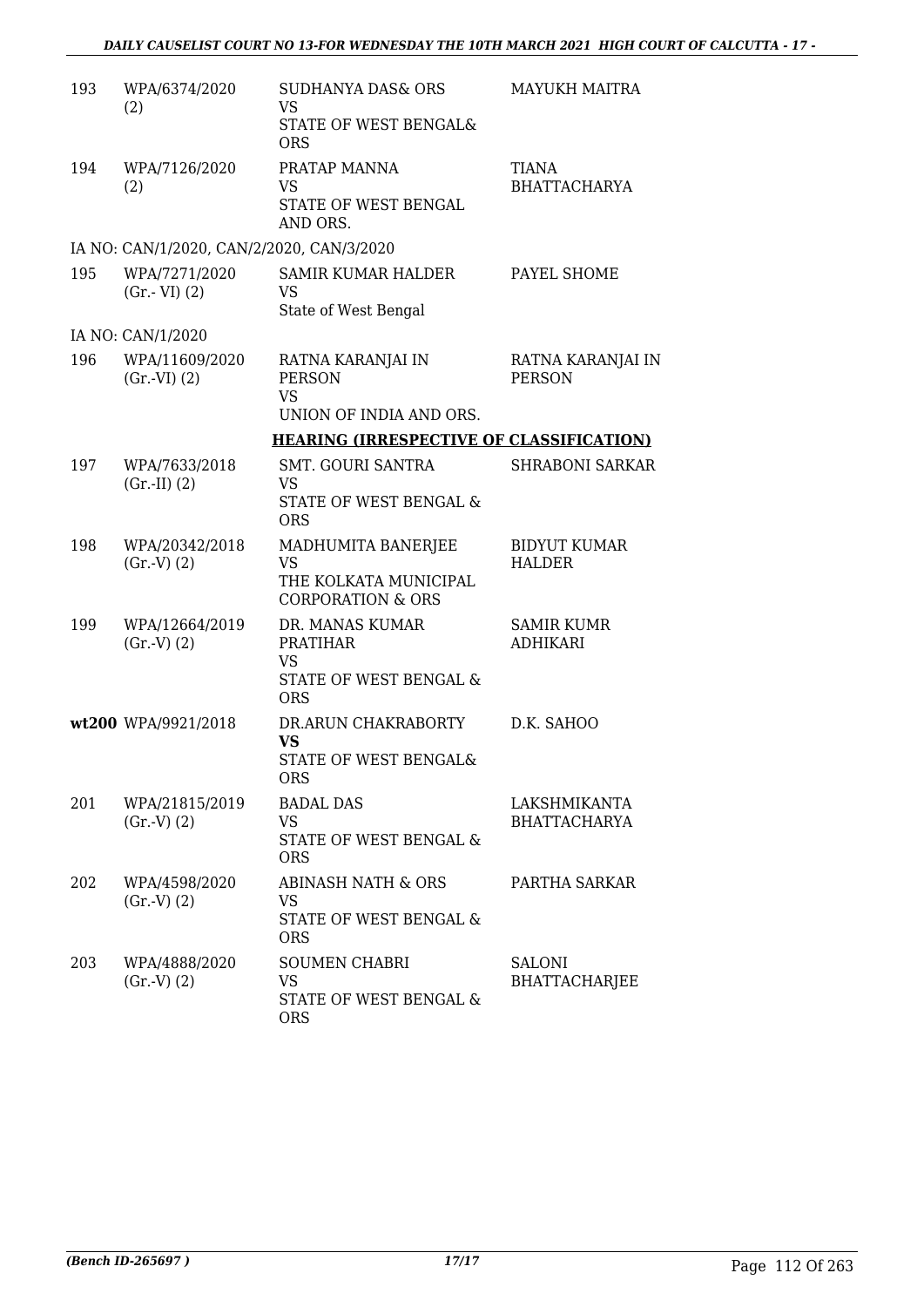

# In The High Court at Calcutta

# **Appellate Side**

**DAILY CAUSELIST For Wednesday The 10th March 2021**

# **COURT NO. 8**

**SINGLE BENCH (SB - IV)**

**AT 10:30 AM**

#### **HON'BLE JUSTICE SABYASACHI BHATTACHARYYA**

#### **(VIA VIDEO CONFERENCE)**

**ON AND FROM MONDAY, THE 11TH JANUARY, 2021 – MATTERS (MOTION & HEARING ) UNDER ARTICLE 226 OF THE CONSTITUTION RELATING TO RESIDUARY UNDER GROUP IX [EXCLUDING ELECTRICITY MATTERS AND MATTERS UNDER PUBLIC PREMISES (UNAUTHORISED OCCUPANTS) ACT, 1971] INCLUDING APPLICATIONS CONNECTED THERETO.**

**NOTE (1) : ORIGINAL SIDE MATTERS WILL BE TAKEN UP FROM 10:45 A.M. TILL RECESS, ONLY ON TUESDAYS AND THURSDAYS.**

**NOTE ( 2) : APPELLATE SIDE MATTERS WILL BE TAKEN UP FROM 2 P.M. ONWARDS OR IMMEDIATELY AFTER COMPLETION OF ORIGINAL SIDE MATTERS, WHICHEVER IS EARLIER, ON TUESDAY AND THURSDAYS.**

**NOTE (3) : ON MONDAYS, WEDNESDAYS AND FRIDAYS, APPELLATE SIDE MATTERS WILL BE TAKEN THROUGHOUT THE DAY.**

**NOTE (4) : LEARNED ADVOCATES APPEARING IN MATTERS PERTAINING**

**--------------------------------------------------------------------------------------------------------- TO DIN (COMPANIES ACT, 2013) ARE REQUESTED TO HAND OVER**

**------------------------------------------------------------------------------------------------- THE DETAILS (NUMBER/ITEM NO. .... ETC.) TO THE COURT OFFICER**

**---------------------------------------------------------------------------------------------------**

**FOR BEING CLUBBED TOGETHER FOR HEARING.**

**-----------------------------------------------------------------------**

**NOTE (5) : MENTIONING WILL BE ALLOWED ONLY AT THE FIRST SITTING OF COURT ON THE FIRST WORKING DAY OF EVERY WEEK.**

**MATTERS WILL BE TAKEN UP THROUGH PHYSICAL HEARING ONLY WHEN BOTH THE PARTIES ARE AGREED.**

#### **FOR JUDGMENT**

1 WPA/21710/2017 M/S PEARSON DRUM & BARRELS PVT. LTD VS THE GENERAL MANAGER , CONSUMER EDUCATION & P.C OF RBI& ORS A.K. UPADHYAY

#### **TO BE MENTIONED**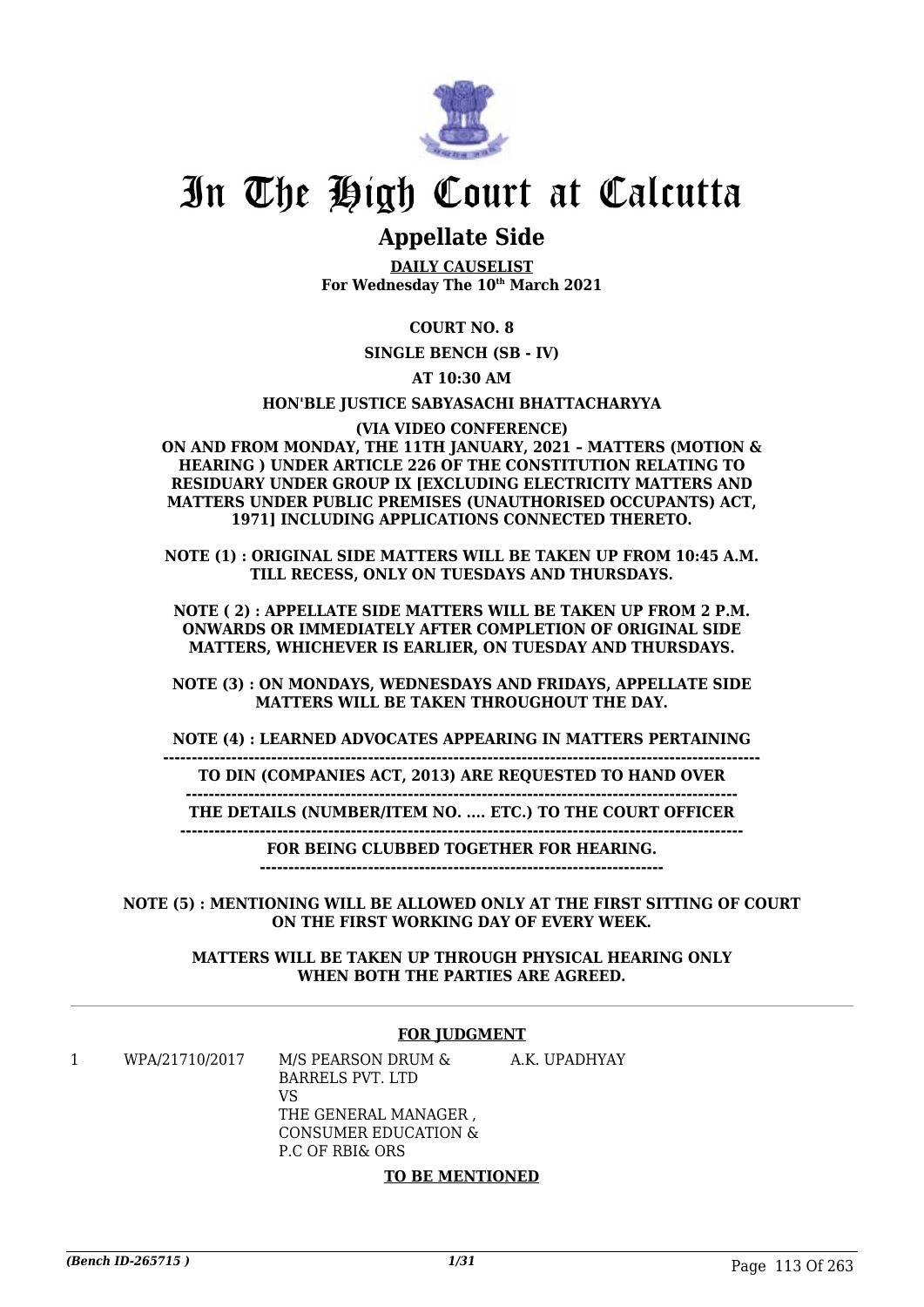| 2   | WPA/1834/2020       | M/S. AJAY KHANNA & ANR<br>VS                                                                                                                          | DEBOLEENA GHOSH              |
|-----|---------------------|-------------------------------------------------------------------------------------------------------------------------------------------------------|------------------------------|
| wt3 | WPA/1214/2020       | B.P.C.L. & ORS<br>M/S. REDDY TRANSPORT<br><b>VS</b><br><b>BHARAT PETROLEUM</b>                                                                        | <b>SOHAN KUMAR ROY</b>       |
| wt4 | WPA/1831/2020       | <b>CORPORATION LTD &amp; ORS</b><br>M/S. AJAY KUMAR<br>KHANNA(HUF) & ANR<br><b>VS</b><br><b>BHARAT PETROLEUM</b><br><b>COROPORATION LTD &amp; ORS</b> | ARKA KUMAR NAG               |
| wt5 | WPA/1832/2020       | M/S. ASEAN TRANSPORT &<br>ANR.<br><b>VS</b><br><b>BHARAT PETROLEUM</b><br><b>CORPORATION LTD &amp; ORS</b>                                            | ARKA KUMAR NAG               |
| wt6 | WPA/1835/2020       | M/S. SUSHMA KHANNA &<br>ANR<br>VS<br><b>BHARAT PETROLEUM</b><br><b>CORPORATION LTD &amp; ORS</b>                                                      | DEBOLEENA GHOSH              |
| wt7 | WPA/1837/2020       | M/S. BINDU KHANNA & ANR<br><b>VS</b><br><b>BHARAT PETROLEUM</b><br><b>CORPORATION LTD &amp; ORS</b>                                                   | DEBOLEENA GHOSH              |
| wt8 | WPA/1840/2020       | M/S. SWATI KHANNA & ANR<br><b>VS</b><br><b>BHARAT PETROLEUM CORP</b><br>LTD & ORS                                                                     | DEBOLEENA GHOSH              |
| wt9 | WPA/1844/2020       | M/S. SANJAY KHANNA &<br>ANR<br><b>VS</b><br><b>BHARAT PETROLEUM</b><br><b>CORPORATION LTD &amp; ORS</b>                                               | <b>SOHAM KUMAR ROY</b>       |
|     | wt10 WPA/1847/2019  | MINA RANI BANERJEE<br>VS<br>STATE OF WEST BENGAL &<br><b>ORS</b>                                                                                      | <b>BANSHI BADAN</b><br>MAITY |
|     | wt11 WPA/23088/2019 | M/S. AJAY KUMAR<br>KHANNA(HUF)<br>VS<br>INDIAN OIL CORPORATION<br>LTD & ORS                                                                           | ARKA KUMAR NAG               |
|     | IA NO: CAN/1/2020   |                                                                                                                                                       |                              |
|     | wt12 WPA/23089/2019 | M/S. SANJAY KHANNA<br>VS<br>INDIAN OIL CORPORATION<br>LTD & ORS                                                                                       | ARKA KUMAR NAG               |

IA NO: CAN/1/2020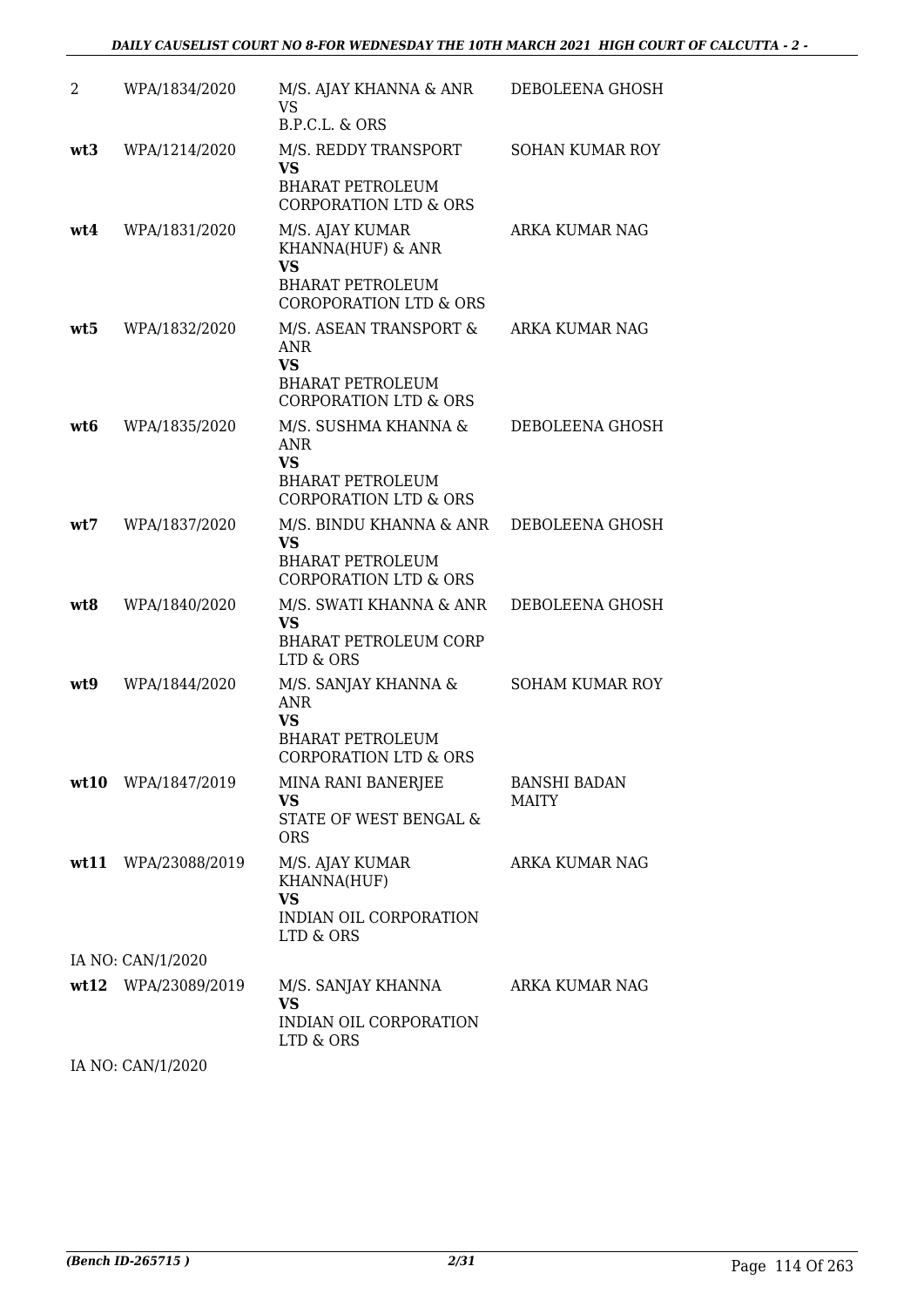|      | wt13 WPA/23090/2019 | M/S. AJAY KUMAR KHANNA<br>VS<br>INDIAN OIL CORPORATION<br>LTD & ORS                                                      | ARKA KUMAR NAG         |
|------|---------------------|--------------------------------------------------------------------------------------------------------------------------|------------------------|
|      | IA NO: CAN/1/2020   |                                                                                                                          |                        |
|      | wt14 WPA/23374/2019 | M/S. S S ENTERPRISES<br><b>VS</b><br>INDIAN OIL CORPORATION<br>LTD & ORS                                                 | <b>SOHOM KUMAR ROY</b> |
|      | IA NO: CAN/1/2020   |                                                                                                                          |                        |
|      | wt15 WPA/23376/2019 | M/S. ASEAN TRANSPORTS<br><b>VS</b><br>HINDUSTAN PETROLEUM<br><b>CORP LTD &amp; ORS</b>                                   | SOHAN KUMAR ROY        |
| wt16 | WPA/23380/2019      | M/S. MADHU FOMRA<br><b>VS</b><br>H.P.C.L & ORS                                                                           | <b>SOHAM KUMAR ROY</b> |
|      | wt17 WPA/23383/2019 | M/S. SOHI CARRIERS PVT<br>LTD & ANR<br><b>VS</b><br>H.P.C.L. & ORS                                                       | ARKA KUMAR NAG         |
|      | wt18 WPA/23390/2019 | M/S. MATA DEORI LOGISTIC<br><b>SERVICES &amp; ANR</b><br><b>VS</b><br>INDIAN OIL CORPORATION<br>LTD & ORS                | <b>SOHAM KR ROY</b>    |
|      | IA NO: CAN/1/2020   |                                                                                                                          |                        |
|      | wt19 WPA/23400/2019 | <b>GS TRUCKING</b><br><b>VS</b><br>H.P.C.L. & ORS                                                                        | <b>SOHAM KR ROY</b>    |
|      | wt20 WPA/23402/2019 | M/S. EASTERN ENTERPRISE<br><b>VS</b><br>H.P.C.L. & ORS                                                                   | <b>SOHAM KR ROY</b>    |
| wt21 | WPA/23403/2019      | <b>ASEAN TRANSPORTS</b><br><b>VS</b><br>I.O.C. & ORS                                                                     | <b>SOHAM KUMAR ROY</b> |
|      | wt22 WPA/23492/2019 | M/S STAR ROADLINES<br><b>VS</b><br>INDIAN OIL CORPORATION<br>LTD & ORS                                                   | ARKA KR NAG            |
|      | IA NO: CAN/1/2020   |                                                                                                                          |                        |
|      | wt23 WPA/540/2020   | M/S. MATA DEORI LOGISTIC ARKA KUMAR NAG<br><b>SERVICES &amp; ANR</b><br><b>VS</b><br>BHARAT PETROLEUM CORP.<br>LTD & ORS |                        |
|      | $wt24$ WPA/541/2020 | M/S. S S ENTERPRISES &<br>ANR<br><b>VS</b><br>BHARAT PETROLEUM LTD &<br><b>ORS</b>                                       | ARKA KUMAR NAG         |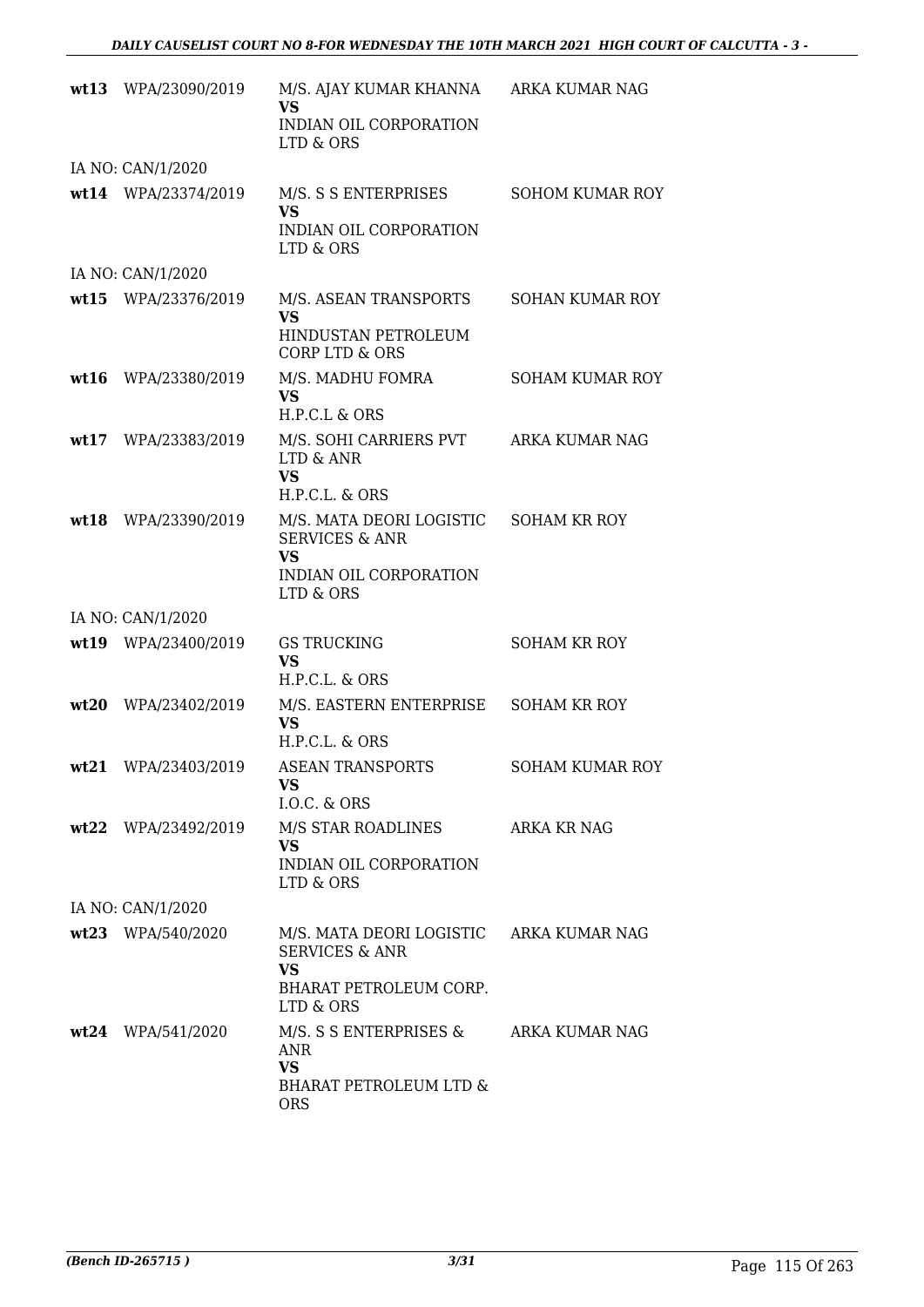| wt25 | WPA/732/2020                     | M/S. S.G ENTERPRISE<br><b>VS</b><br><b>BHARAT PETROLEUM</b><br><b>CORPORATION LTD. &amp; ORS</b>                                        | DEBOLEENA GHOSH        |
|------|----------------------------------|-----------------------------------------------------------------------------------------------------------------------------------------|------------------------|
| wt26 | WPA/734/2020                     | M/S. PARAMJEET<br><b>TRANSPORT SERVICES &amp;</b><br><b>ANR</b><br><b>VS</b><br><b>BHARAT PETROLEUM</b><br><b>CORPORATION LTD 7 ORS</b> | ARKA KUMAR NAG         |
| wt27 | WPA/736/2020                     | M/S. MADHU FOMRA<br><b>VS</b><br><b>BHARAT PETROLEUM</b><br><b>CORPORATION LTD. &amp; ORS</b>                                           | <b>SOHAM KUMAR ROY</b> |
| wt28 | WPA/739/2020                     | M/S. INDERJIT KAUR<br><b>VS</b><br>B.P.C.L. & ORS                                                                                       | <b>SOHAM KUMAR ROY</b> |
| wt29 | WPA/741/2020                     | M/S. STEED LOGISTICS<br><b>VS</b><br>B.P.C.L. & ORS                                                                                     | <b>SOHAM KUMAR ROY</b> |
| wt30 | WPA/742/2020                     | M/S. FREIGHT TRANSPORT<br><b>CORPORATION &amp; ANR</b><br><b>VS</b><br>B.P.C.L. & ORS                                                   | <b>SOHAM KUMAR ROY</b> |
| wt31 | WPA/743/2020                     | M/S. RAJPAL SINGH HANS &<br><b>ANR</b><br><b>VS</b><br>B.P.C.L. & ORS                                                                   | ARKA KUMAR NAG         |
|      |                                  | <b>URGENT MOTION</b>                                                                                                                    |                        |
|      |                                  | (TOP MATTERS)                                                                                                                           |                        |
| 32   | CO/1194/2020<br>(AT 10:30 A.M.)  | PARTHA DAN<br>VS<br>SHYUAMANANDA SAHANA<br>AND oRS                                                                                      | ziaul haque            |
|      | IA NO: CAN/1/2020, CAN/2/2020    |                                                                                                                                         |                        |
| 33   | WPA/9795/2020<br>(AT 10:30 A.M.) | THE MAHA BODHI SOCIETY<br>OF INDIA<br><b>VS</b><br>STATE OF WEST BENGAL<br>AND ORS.                                                     | <b>B K BANERJEE</b>    |
| 34   | WPA/15632/2019<br>(AT 2:00 P.M.) | PRABIR KUMAR DHALI &<br><b>ORS</b><br><b>VS</b><br>KOLKATA PORT TRUST &<br><b>ORS</b>                                                   | SATADRU LAHIRI         |
|      | IA NO: CAN/1/2021                |                                                                                                                                         |                        |
| 35   | WPA/8958/2020                    | DURAGAPUR FERRO SCRAP<br>NIGAM LTD PERMANENT<br><b>EMPLOYEES UNION ANR</b><br><b>ORS</b><br><b>VS</b><br>Union of India AND ORS         | ANKITA POUL            |
|      | IA NO: CAN/1/2021, CAN/2/2021    |                                                                                                                                         |                        |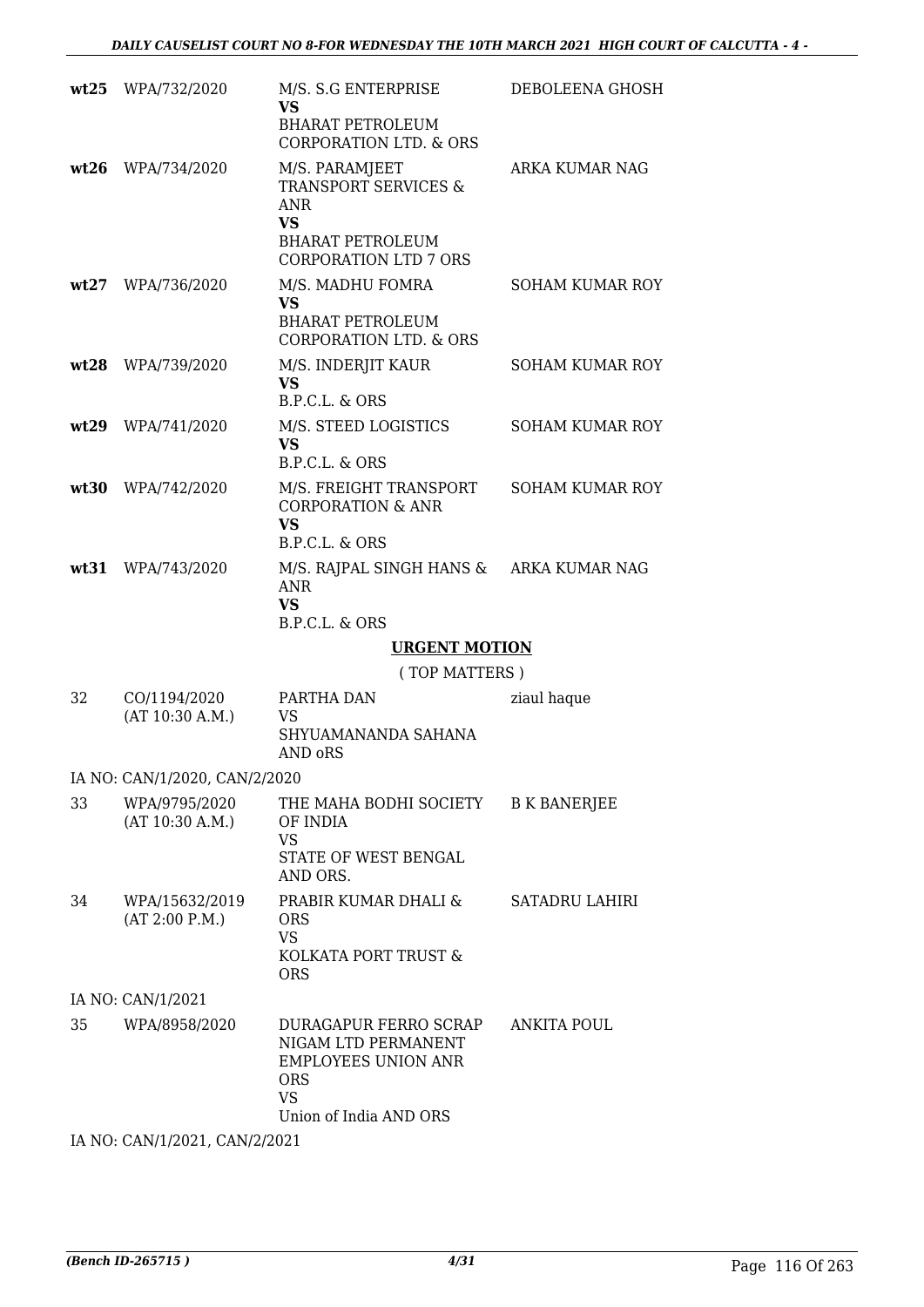| 36 | WPA/6534/2018                           | SUBRATA DUTTA & ANR<br>VS                                              | ABHIJIT PAL                            |
|----|-----------------------------------------|------------------------------------------------------------------------|----------------------------------------|
|    |                                         | STATE OF WEST BENGAL<br>&ORS                                           |                                        |
| 37 | WPA/13806/2019                          | SONALI HATUA GIRI<br>VS                                                | PRIYABRATA SAHA                        |
|    |                                         | UNION OF INDIA & ORS                                                   |                                        |
| 38 | WPA/20340/2019                          | SHIBA PRASAD BANERJEE<br><b>VS</b><br>STATE OF WEST BENGAL &           | <b>SURYA MAITY</b>                     |
|    |                                         | <b>ORS</b>                                                             |                                        |
|    |                                         | IA NO: CAN/1/2020(Old No:CAN/182/2020), CAN/2/2020                     |                                        |
| 39 | WPA/4856/2020                           | AJUDA BIBI @ AJUDAMOLLA<br><b>VS</b><br>STATE OF WEST BENGAL &         | <b>TANMAY BASU</b>                     |
| 40 | WPA/5017/2020                           | <b>ORS</b><br>SHAIK ABDUL KAJID<br><b>VS</b>                           | <b>FALGUNI</b><br><b>BANDYOPAHDYAY</b> |
|    |                                         | STATE OF WEST BENGAL &<br><b>ORS</b>                                   |                                        |
|    | IA NO: CAN/1/2020(Old No:CAN/3702/2020) |                                                                        |                                        |
| 41 | WPA/6688/2020                           | <b>GOUTAM CHOUDHURY</b><br>VS<br>STATE OF WEST BENGAL &                | SEKHAR SENGUPTA                        |
|    |                                         | <b>ORS</b>                                                             |                                        |
|    | IA NO: CAN/1/2020(Old No:CAN/5576/2020) |                                                                        |                                        |
| 42 | WPA/7713/2020                           | SAHIDUR RAHMAN<br>VS                                                   | <b>SUBHAJIT DAS</b>                    |
|    |                                         | ELECTION COMMISSION OF<br><b>INDIA AND ORS</b>                         |                                        |
|    | IA NO: CAN/1/2020                       |                                                                        |                                        |
| 43 | WPA/8209/2020                           | M/S. AATRYEE NIRMAN P.<br>LTD. AND ORS.<br>VS.<br>STATE OF WEST BENGAL | <b>SUVAM SINHA</b>                     |
|    |                                         | AND ORS.                                                               |                                        |
| 44 | WPA/9198/2020                           | REKHA BARMAN<br>VS<br>State of West Bengal                             | <b>MADHURIMA</b><br><b>MUKHERJEE</b>   |
| 45 | WPA/9833/2020                           | UMESH CHANDRA RAI<br><b>VS</b><br>State of West Bengal                 | RANJIT SINGH                           |
| 46 | WPA/9969/2020                           | <b>BHABASINDHU GARAI</b>                                               | SATRAJIT SINHA ROY                     |
|    |                                         | VS<br>THE STATE OF WEST<br><b>BENGAL AND ORS</b>                       |                                        |
| 47 | WPA/10047/2020                          | SUKHARANJAN KUNDU<br>VS                                                | MD IMTEYAZ ASLAM<br>LODHI              |
|    |                                         | STATE OF WEST BENGAL<br>AND ORS.                                       |                                        |
| 48 | WPA/10638/2020                          | <b>BHOLANATH MONDAL</b><br>VS.                                         | RAJDEEP<br><b>BHATTACHARYA</b>         |
|    |                                         | STATE OF WEST BENGAL<br>AND ORS.                                       |                                        |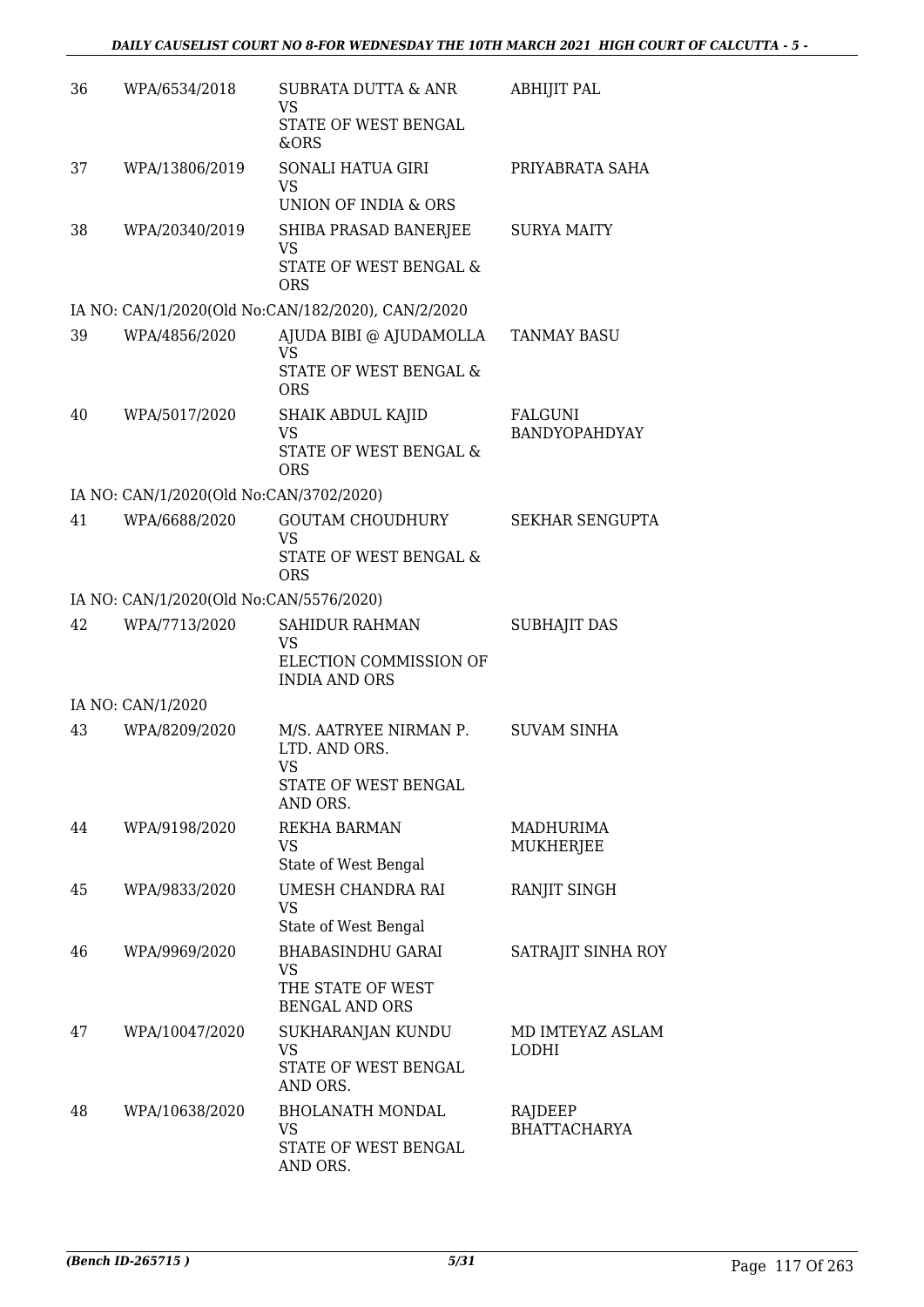| 49 | WPA/10521/2020    | ABDA KHATOON AND ORS<br><b>VS</b><br>STATE OF WEST BENGAL<br>AND ORS.                                                                              | <b>SARBANANDA</b><br>SANYAL     |
|----|-------------------|----------------------------------------------------------------------------------------------------------------------------------------------------|---------------------------------|
| 50 | WPA/11431/2020    | BIJOY BISWAS AND ORS<br>VS.<br>THE UNION OF INDIA AND<br><b>ORS</b>                                                                                | <b>MAINAK GANGULY</b>           |
| 51 | WPA/309/2021      | GOBINDA KUNDU @<br><b>GOBINDA CHANDRA</b><br>KUNDU<br><b>VS</b><br>THE STATE OF WEST<br><b>BENGAL AND ORS</b>                                      | <b>VIVASWAN DHAR</b>            |
| 52 | WPA/655/2021      | <b>AJOY SARDAR</b><br><b>VS</b><br>STATE OF WEST BENGAL<br>AND ORS.                                                                                | <b>ASOK BANERJEE</b>            |
| 53 | WPA/815/2021      | AJOY KRISHNA PRADHAN<br>VS.<br>THE MINISTER OF<br><b>BACKWARD CLASS</b><br>WELFARE AND ORS                                                         | NONIGOPAL<br><b>CHAKRABORTY</b> |
| 54 | WPA/1713/2021     | <b>SMT SIPRA MANNA</b><br><b>VS</b><br>STATE OF WEST BENGAL<br>AND ORS.                                                                            | DEB KUMAR<br><b>CHAKRBAORTY</b> |
| 55 | WPA/1796/2021     | MOUMITA GHOSH<br><b>VS</b><br>STATE OF WEST BENGAL<br>AND ORS.                                                                                     | DEBASISH BANERJEE               |
|    | IA NO: CAN/1/2021 |                                                                                                                                                    |                                 |
| 56 | WPA/2785/2021     | CHAKVRIGU COOPERATIVE<br>LABOUR CONTRACT AND<br>CONSTRUCTION SOCITY<br><b>LIMITED AND ANOTHER</b><br><b>VS</b><br>STATE OF WEST BENGAL<br>AND ORS. | DEBAPRIYA MITRA                 |
| 57 | WPA/2787/2021     | CHAKVRIGU COOPERATIVE<br>LABOUR CONTRACT AND<br>CONSTRUCTION SOCITY<br><b>LIMITED AND ANOTHER</b><br><b>VS</b><br>STATE OF WEST BENGAL<br>AND ORS. | DEBAPRIYA MITRA                 |
| 58 | WPA/2789/2021     | CHAKVRIGU COOPERATIVE<br>LABOUR CONTRACT AND<br>CONSTRUCTION SOCITY<br>LIMITED AND ANOTHER<br><b>VS</b><br>STATE OF WEST BENGAL<br>AND ORS.        | DEBAPRIYA MITRA                 |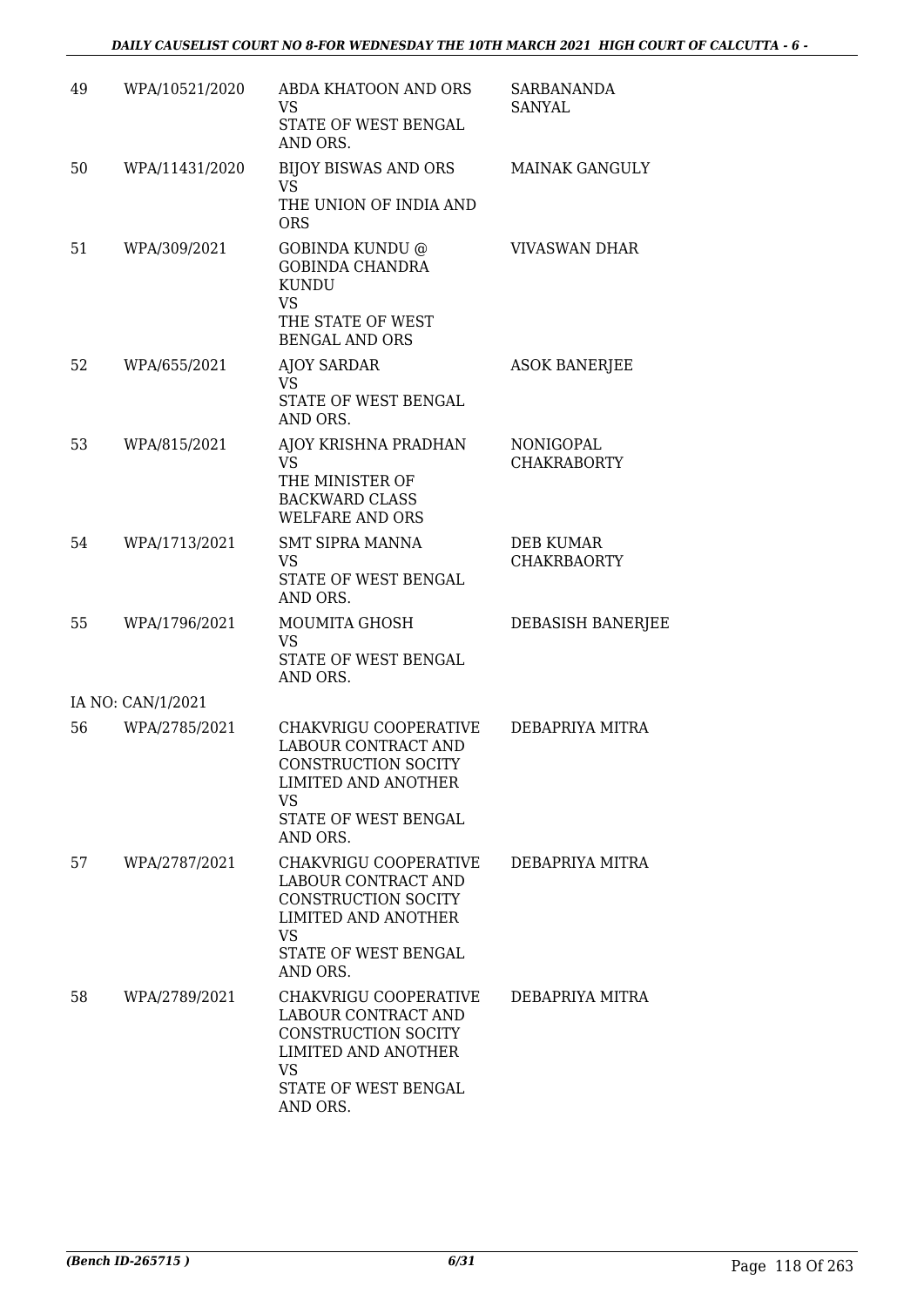| 59 | WPA/3193/2021  | RAJ KUMAR GHOSH AND<br><b>ANR</b><br><b>VS</b><br>STATE BANK OF INDIA ANA<br><b>ANR</b>                  | ANIRUDDHA<br><b>BHATTACHARYA</b> |
|----|----------------|----------------------------------------------------------------------------------------------------------|----------------------------------|
| 60 | WPA/3892/2021  | CHIKANBALA GAYEN<br><b>VS</b><br>UNION OF INDIA AND ORS.                                                 | BISHNUPADA DUTTA                 |
| 61 | WPA/3988/2021  | <b>SUKANTA SARDAR</b><br><b>VS</b><br>STATE OF WEST BENGAL<br>AND ORS.                                   | SANJIB KUMAR<br><b>MAJUMDAR</b>  |
| 62 | WPA/4524/2021  | MIRA SINGH AND ANOTHER<br>VS<br>STATE OF WEST BENGAL<br>AND ORS.                                         | SHASANKHA<br>SHEKHJAR SAHA       |
| 63 | WPA/4799/2021  | GLOBAL COAL AND MINING<br><b>PVT LTD</b><br><b>VS</b><br>STATE OF WEST BENGAL<br>AND ORS.                | ADITYA KANODIA                   |
| 64 | WPA/9222/2020  | P.B. UDYOG REPRESENTED<br>BY ITS SOLE PROPRIETOR<br>SRI BIVAS DE<br><b>VS</b><br>THE STATE BANK OF INDIA | PRANTICK GHOSH                   |
| 65 | WPA/10366/2020 | PRASANTA BISWAS<br><b>VS</b><br>UNION OF INDIA AND ORS.                                                  | <b>TAPAN ROY</b>                 |
| 66 | WPA/53/2021    | NAUSHAD ALI@NAUSHAD<br>ALI MONDAL<br><b>VS</b><br>STATE OF WEST BENGAL<br>AND ORS.                       | PARTHA<br><b>CHAKRABORTY</b>     |
| 67 | WPA/648/2021   | CHANDNEHAR KHATUN<br>AND OTHERS<br><b>VS</b><br>STATE OF WEST BENGAL<br>AND ORS.                         | <b>MAHAMMAD</b><br><b>MAHMUD</b> |
| 68 | WPA/2492/2021  | RAFIK ALIAS RAFIQUE<br><b>SEKH</b><br><b>VS</b><br>STATE OF WEST BENGAL<br>AND ORS.                      | LIPIKA CHATTERJEE                |
| 69 | WPA/2669/2021  | <b>BANDANA DAS</b><br>VS<br>STATE OF WEST BENGAL<br>AND ORS.                                             | SUBRATA<br>MUKHERJEE             |
| 70 | WPA/5729/2021  | SUBHAS CHATTERJEE AND<br>ANR<br><b>VS</b><br>STATE OF WEST BENGAL<br>AND ORS.                            | KAKALI DUTTA                     |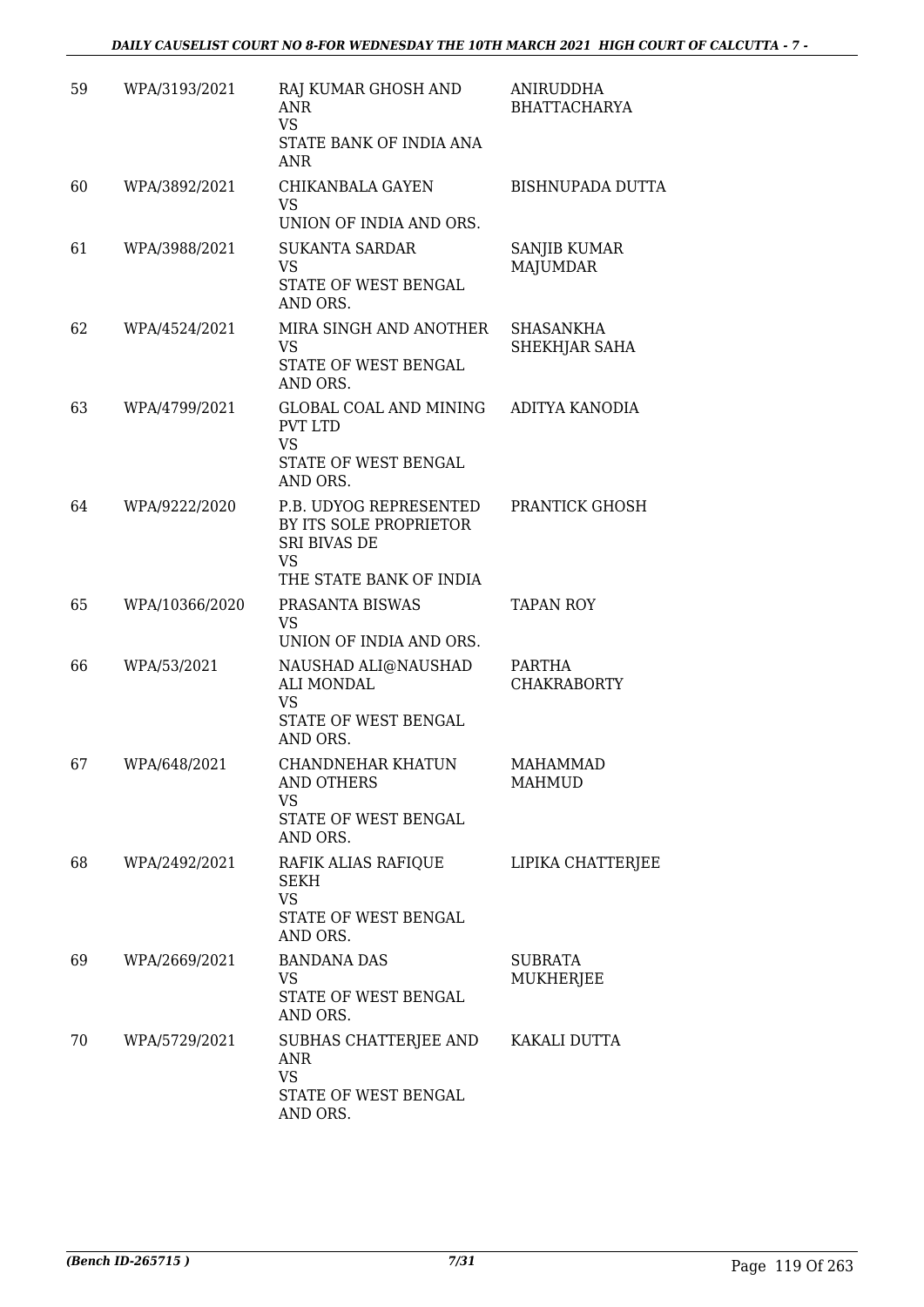| 71   | WPA/13455/2019                | RUPA PAKIRA @ RITA<br><b>PAKIRA</b><br><b>VS</b><br>STATE OF WEST BENGAL &<br><b>ORS</b>           | <b>SURENDRA KUMAR</b><br><b>SHARMA</b>   |
|------|-------------------------------|----------------------------------------------------------------------------------------------------|------------------------------------------|
| 72   | WPA/3040/2020                 | ICON TOWER LLP & ANR<br><b>VS</b><br>PUNJAB & SIND BANK &<br><b>ORS</b>                            | <b>ANIRUDHA</b><br>AGARWALLA             |
|      | IA NO: CAN/1/2020             |                                                                                                    |                                          |
| 73   | WPA/3079/2020                 | <b>SHAMBHU MALAKAR</b><br><b>VS</b><br>UNION OF INDIA & ORS                                        | ARJUN SAMANTA                            |
|      | IA NO: CAN/1/2020, CAN/2/2020 |                                                                                                    |                                          |
| 74   | WPA/3749/2021                 | <b>IMPERIUM ENERGRYU</b><br>UTILITY SERVICES LLP AND<br>ANR<br><b>VS</b><br>COAL INDIA LTD AND ORS | RAMENDU AGARWAL                          |
| 75   | WPA/4569/2020                 | <b>SUVAJIT BERA</b><br><b>VS</b><br>STATE OF WEST BENGAL &<br><b>ORS</b>                           | <b>SANDIP KUMAR</b><br>MANDAL            |
| 76   | CPAN/47/2021                  | PARTHA PRATIM MONDAL<br>VS<br>SANJOY GHOSH                                                         | <b>ARUP NATH</b><br><b>BHATTACHARYYA</b> |
| wt77 | WPA/7088/2020                 | PARTHA PRATIM MONDAL<br><b>VS</b><br>STATE OF WEST BENGAL                                          | DIPTENDU MONDAL                          |
|      | IA NO: CAN/1/2020, CAN/2/2020 |                                                                                                    |                                          |
| 78   | WPA/7656/2020                 | A.J. SARKAR AND CO AND<br><b>ORS</b><br><b>VS</b><br>STATE OF WEST BENGAL<br>AND ORS.              | PRATIP KUMAR<br><b>CHATTERJEE</b>        |
|      | IA NO: CAN/1/2020             |                                                                                                    |                                          |
| 79   | WPA/9156/2020                 | TUTUL SK<br><b>VS</b><br>STATE OF WEST BENGAL<br>AND ORS.                                          | <b>RIMA DAS</b>                          |
| 80   | WPA/9608/2020                 | MD TAHSIN REZA<br><b>VS</b><br>STATE OF WEST BENGAL<br>AND ORS.                                    | <b>ANJANA MEHBOOB</b>                    |
| 81   | WPA/10554/2020                | JAYANTA KUMAR SAHA<br><b>VS</b><br>STATE OF WEST BENGAL<br>AND ORS.                                | RAJIB KUMAR BASU                         |
| 82   | WPA/10924/2020                | KISHORE KR BHAN AND<br><b>ORS</b><br><b>VS</b><br>STATE OF WEST BENGAL<br>AND ORS.                 | <b>SUCHARITA ROY</b>                     |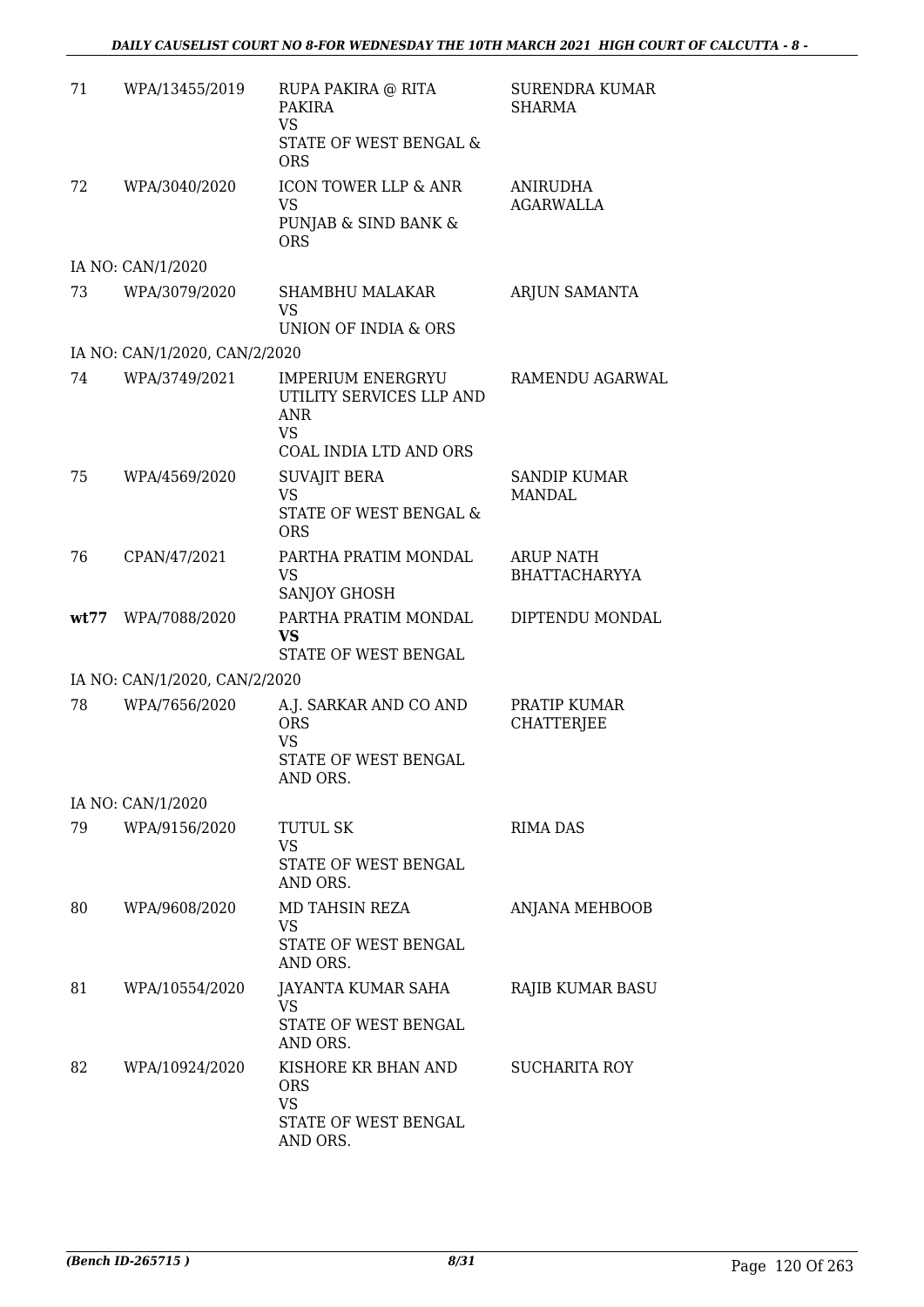| 83 | WPA/11253/2020                    | <b>BISWANATH SARKAR</b><br>VS<br>STATE OF WEST BENGAL<br>AND ORS.                                                                                    | JAYANTA DEY           |
|----|-----------------------------------|------------------------------------------------------------------------------------------------------------------------------------------------------|-----------------------|
| 84 | WPA/2000/2021                     | DHINGRA LEASE FGINVEST<br>PRIVATE LIMITED<br>VS<br>THE COMPETANT<br>AUTHORITY FOR NON-<br><b>BANKING FINANCIL</b><br>COMPANY, GOVERNMENT<br>OF INDIA | RAJESH UPADHYAY       |
| 85 | WPA/2249/2021                     | DINIONATH MONDAL AND<br>ANR<br><b>VS</b><br>STATE OF WEST BENGAL<br>AND ORS.                                                                         | SANKHA PRASAD RAY     |
| 86 | WPA/2698/2021                     | <b>RANUMA BIBI</b><br>VS.<br>STATE OF WEST BENGAL<br>AND ORS.                                                                                        | RAJ KUMAR SAIN        |
| 87 | WPA/3417/2021                     | ANIRUR RAHAMAN AND<br><b>OTHERS</b><br><b>VS</b><br>STATE OF WEST BENGAL<br>AND ORS.                                                                 | MD.KUTUBUDDIN         |
| 88 | WPA/3642/2021                     | AUTHORISED OFFICER,<br>SOUTH INDIAN BANK<br>LIMITED<br>VS<br>STATE OF WEST BENGAL<br>AND ORS.                                                        | <b>JOYEE MAITI</b>    |
|    |                                   | <b>FIXED MOTION</b>                                                                                                                                  |                       |
|    |                                   | (TOP MATTERS)                                                                                                                                        |                       |
| 89 | WPA/1553/2021                     | SUBHAS PATRA<br>VS<br>STATE OF WEST BENGAL<br>AND ORS.                                                                                               | SANKAR PRASAD ROY     |
| 90 | WPA/1858/2021                     | SWAPAN KUMAR DOLUI<br><b>VS</b><br>THE EASTERN COALFIELDS<br>LIMITED                                                                                 | ARUP KRISHNA DAS      |
| 91 | WPA/2038/2021<br>[ WPA 8460/2021] | M/S EASY FIT JEWELLERY<br>(P) LIMITED AND ANOTHER<br>VS<br>UNION OF INDIA AND ORS.                                                                   | ANIRUDDHA<br>AGRWALLA |
| 92 | WPA/2615/2021                     | <b>BINOD KUMAR AGARWAL</b><br>AND ORS<br><b>VS</b><br>STATE OF WEST BENGAL<br>AND ORS.                                                               | DONA GHOSH            |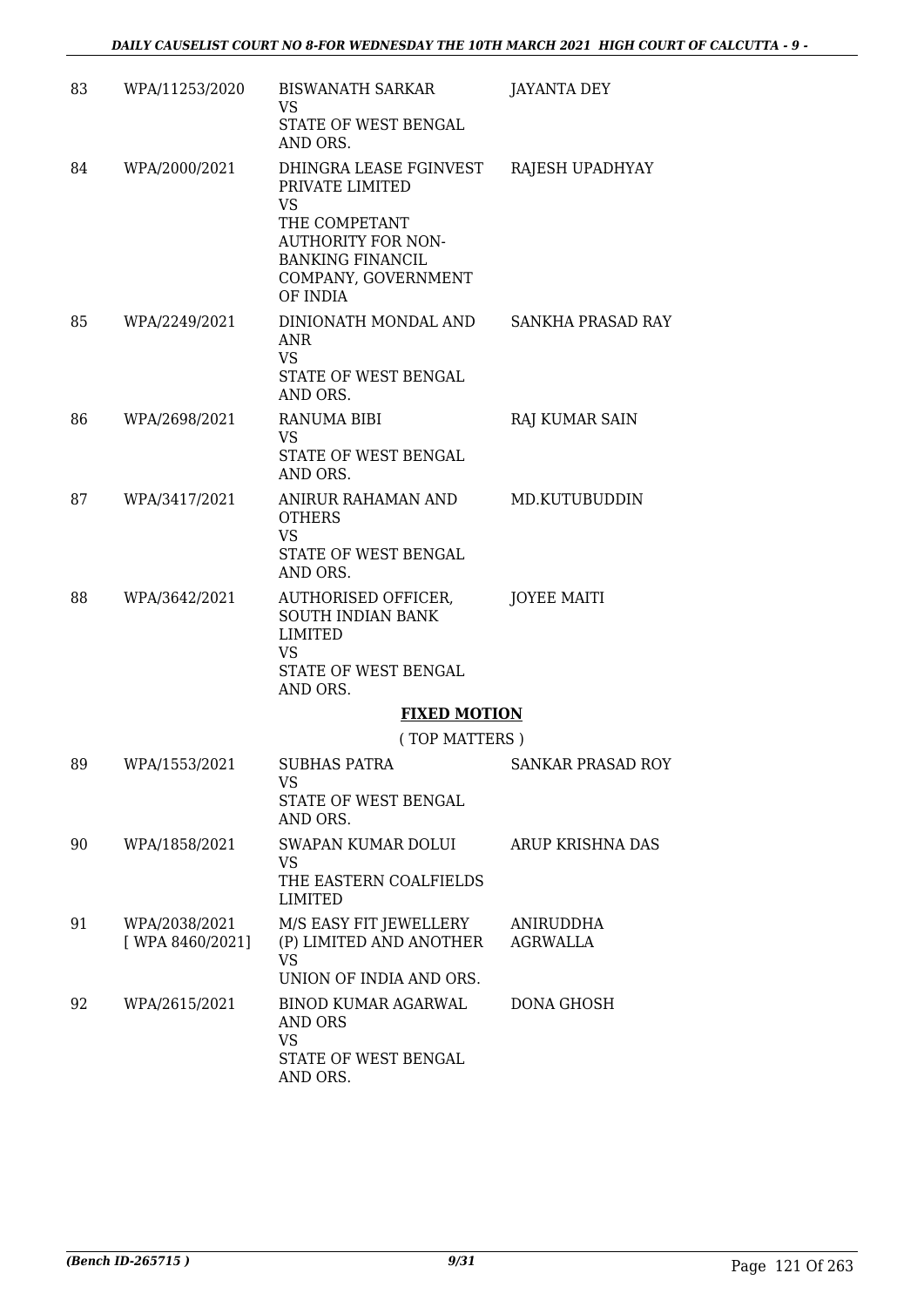| 93  | WPA/4836/2021                          | EAST INDIA UDYOG<br><b>LIMITED AND ANR</b><br><b>VS</b><br>STATE OF WEST BENGAL<br>AND ORS.                    | SANDIP AGARWAL                      |
|-----|----------------------------------------|----------------------------------------------------------------------------------------------------------------|-------------------------------------|
| 94  | WPA/4840/2021                          | EAST INDIA UDYOG<br><b>LIMITED AND ANR</b><br><b>VS</b><br>STATE OF WEST BENGAL<br>AND ORS.                    | <b>SANDIP AGARWAL</b>               |
| 95  | WPA/5316/2021                          | ADITYA BIRLA FINANCE<br>LIMITED AND ANR.<br><b>VS</b><br><b>COMMISSIONER OF</b><br>POLICE, KOLKATA AND<br>ORS. | <b>SOUMAVA</b><br><b>MUKHERJEE</b>  |
| 96  | CPAN/864/2018                          | TAPAN ROY PAUL & ORS<br><b>VS</b><br>RAGHUNATH THAKUR                                                          | S. SINHA                            |
|     | IA NO: CAN/1/2020(Old No:CAN/173/2020) |                                                                                                                |                                     |
|     | wt97 WPA/18116/2016                    | TAPAN RAY PAUL & ANR<br><b>VS</b><br><b>STATE OF WEST BENGAL &amp;</b><br><b>ORS</b>                           | <b>S SINHA ROY</b>                  |
| 98  | WPA/21791/2019                         | MIR ZULFIKER ALI<br><b>VS</b><br>STATE OF WEST BENGAL &<br><b>ORS</b>                                          | <b>SANTANU MAJI</b>                 |
| 99  | WPA/914/2021                           | NIMAI CHANDRA MONDAL<br>AND ORS<br><b>VS</b><br>STATE OF WEST BENGAL<br>AND ORS.                               | NAWAL KISHORE<br><b>CHATTERJEE</b>  |
| 100 | WPA/8436/2020                          | RATAN LAL AGARWAL<br><b>VS</b><br>STATE OF WEST BENGAL<br>AND ORS.                                             | <b>ANISH SEN</b>                    |
| 101 | WPA/8686/2020                          | TECHNO POINT<br><b>ENTERPRISE</b><br>VS.<br>CALCUTTA UNIVERSITY                                                | TANMAY<br><b>CHOWDHURY</b>          |
| 102 | WPA/4634/2020                          | <b>SHIV KUMAR SHARMA &amp;</b><br>ANR<br><b>VS</b><br>STATE OF WEST BENGAL &<br><b>ORS</b>                     | BIRENDRA KUMAR<br>JHA               |
|     | IA NO: CAN/1/2020                      |                                                                                                                |                                     |
| 103 | CPAN/543/2020                          | BAKULA DEWANJI<br><b>VS</b><br>H. RABINDRA SINGH                                                               | <b>ANIL KUMAR</b><br>CHATTOPADHYAYA |
|     | wt104 WPA/5916/2020                    | <b>BAKULA DEWANJI</b><br><b>VS</b><br>UNION OF INDIA & ORS                                                     | ANIL KR<br><b>CHATTOPADHYAY</b>     |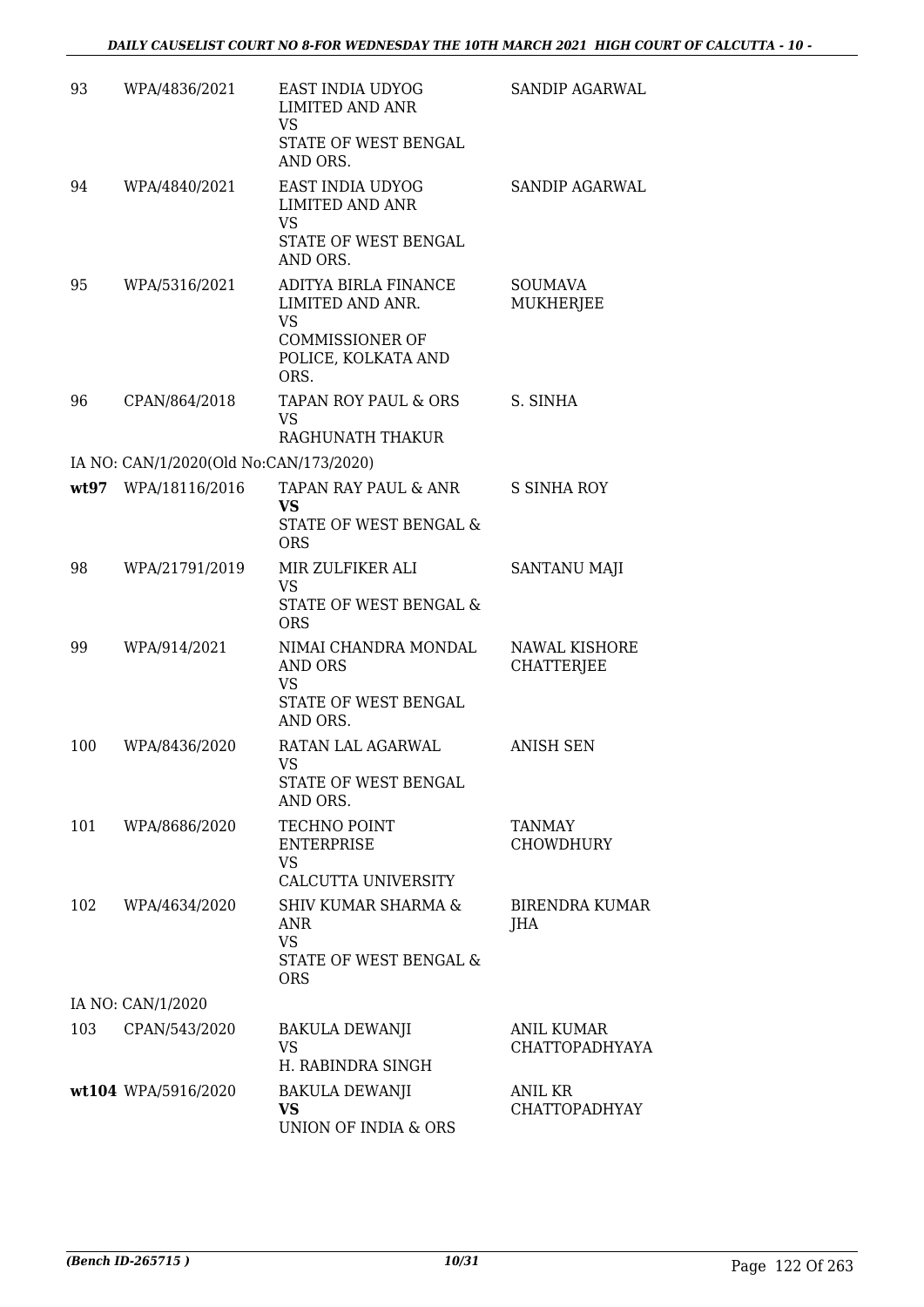| 105 | WPA/6655/2020                           | SUBHASH CH. BISWAS<br>VS.<br>STATE OF WEST BENGAL &                                    | RABINDRA KR.<br>JAISWAL                  |
|-----|-----------------------------------------|----------------------------------------------------------------------------------------|------------------------------------------|
|     |                                         | ORS.                                                                                   |                                          |
|     | IA NO: CAN/1/2020(Old No:CAN/5509/2020) |                                                                                        |                                          |
| 106 | WPA/23531/2019                          | PINKU NAYAK<br><b>VS</b><br>STATE OF WEST BENGAL &<br><b>ORS</b>                       | ASHIRBAD SARKAR                          |
| 107 | WPA/4645/2021                           | <b>SUBIR ROY AND OTHERS</b><br>VS<br>STATE OF WEST BENGAL<br>AND ORS.                  | KRISHNA PADA<br><b>SANTRA</b>            |
| 108 | WPA/8049/2020                           | <b>ANIRBAN TARAFDER</b><br><b>VS</b><br>STATE OF WEST BENGAL<br>AND ORS.               | ARNAB NANDI                              |
| 109 | WPA/9820/2020                           | BIPUL DAS AND OTHERS<br><b>VS</b><br>STATE OF WEST BENGAL<br>AND ORS.                  | PRAMATHES SARKAR                         |
| 110 | WPA/1517/2021                           | KANCHAN MONDAL AND<br><b>ANR</b><br>VS.<br>STATE OF WEST BENGAL<br>AND ORS.            | SABYASACHI<br><b>MONDAL</b>              |
| 111 | WPA/2536/2021                           | <b>GITA BARAI</b><br><b>VS</b><br>STATE OF WEST BENGAL<br>AND ORS.                     | <b>SWAPAN KUMAR</b><br><b>CHATTERJEE</b> |
| 112 | WPA/1108/2021                           | NIDHUBAN SHIKARI<br><b>VS</b><br>STATE OF WEST BENGAL<br>AND ORS.                      | SWADESH PRIYA<br><b>GHOSH</b>            |
| 113 | WPA/9655/2020                           | <b>SUDAM SARKAR</b><br>VS.<br>STATE OF WEST BENGAL<br>AND ORS.                         | <b>TANMAY</b><br><b>CHOWDHURY</b>        |
| 114 | WPA/3694/2020                           | BAIDYANATH MANDI<br>VS.<br>STATE OF WEST BENGAL &<br><b>ORS</b>                        | <b>BADRUDDOZA</b><br>MALLICK             |
| 115 | WPA/2486/2020                           | BROJA MOHAN GHOSH PRIYABRATA SAHA<br><b>VS</b><br>STATE OF WEST BENGAL &<br><b>ORS</b> |                                          |
| 116 | WPA/4572/2020                           | SHEMIM REJA<br><b>VS</b><br>STATE OF WEST BENGAL &<br><b>ORS</b>                       | MD. KUTUBUDDIN                           |
|     |                                         | <b>TIDORN'T MOTION 1</b>                                                               |                                          |

**URGENT MOTION 1**

( TOP MATTERS )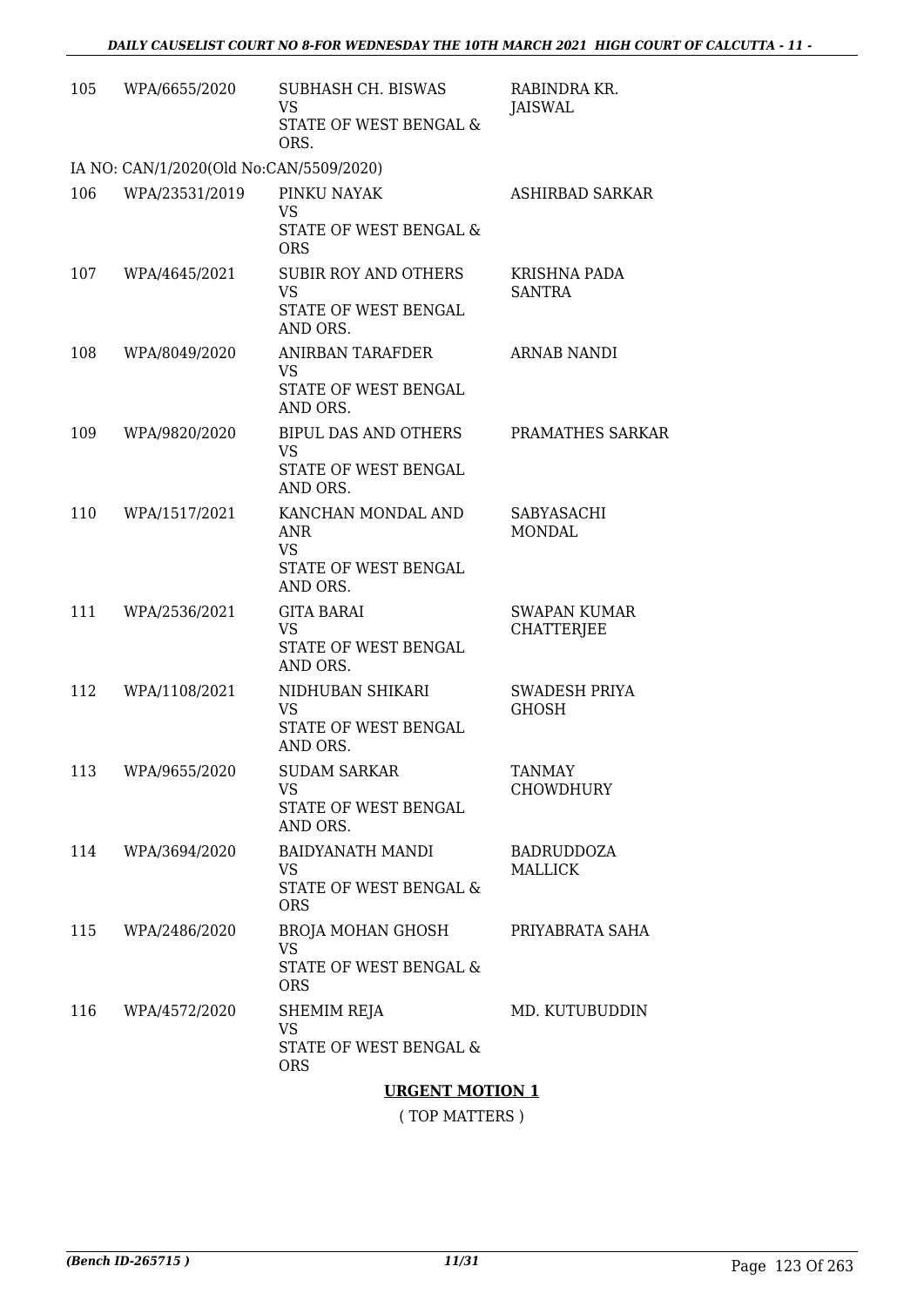| 117 | WPA/10241/2020    | VISHAMBHAR SARAN<br><b>VS</b><br><b>BUERAU OF IMMIGRATION</b><br>AND ORS                                        | <b>NIKITA</b><br>JHUNJHUNWALA         |
|-----|-------------------|-----------------------------------------------------------------------------------------------------------------|---------------------------------------|
|     | IA NO: CAN/1/2021 |                                                                                                                 |                                       |
| 118 | WPA/10247/2020    | SAROJ AGARWAL<br><b>VS</b><br><b>BUREAU OF IMMIGRATION</b><br>AND ORS                                           | <b>NIKITA</b><br>JHUNJHUNWALA         |
|     | IA NO: CAN/1/2021 |                                                                                                                 |                                       |
| 119 | WPA/10249/2020    | VISHAL AGARWAL<br><b>VS</b><br><b>BUREAU OF IMMIGRATION</b><br>AND ORS                                          | <b>NIKITA</b><br>JHUNJHUWALA          |
|     | IA NO: CAN/1/2021 |                                                                                                                 |                                       |
| 120 | WPA/2896/2020     | HAJI MUMTAZ KHAN @<br><b>MUMTAZ KHAN</b><br><b>VS</b><br>THE GENERAL MANAGER,<br><b>METRO RAILWAY &amp; ORS</b> | <b>ISHITA RAUT</b>                    |
|     | IA NO: CAN/1/2021 |                                                                                                                 |                                       |
| 121 | WPA/5691/2020     | KARTICK PAUL<br><b>VS</b><br>STATE OF WEST BENGAL &<br><b>ORS</b>                                               | <b>TAPAN ROY</b>                      |
|     |                   | IA NO: CAN/1/2020(Old No:CAN/3587/2020), CAN/3/2020(Old No:CAN/4335/2020)                                       |                                       |
| 122 | WPA/8763/2020     | <b>TAPAS KUMAR ROY</b><br>VS<br>State of West Bengal                                                            | DEBABRATA DAS<br><b>GUPTA</b>         |
| 123 | WPA/8815/2020     | <b>GANESH CHANDRA KUNDU</b><br><b>VS</b><br>STATE OF WEST BENGAL<br>AND ORS                                     | RAJ KUMAR GUPTA                       |
|     | 124 WPA/9185/2020 | KAKALI DAS KAPAS<br>VS<br>State of West Bengal                                                                  | <b>BIBEK DEY</b>                      |
| 125 | WPA/9274/2020     | M/S LOKNATH SECURITY<br><b>VS</b><br>PUNJAB NATIONAL BANK                                                       | <b>ANASUYA</b><br><b>BHATTACHARYA</b> |
| 126 | WPA/9723/2020     | <b>SHIBNATH NASKAR</b><br>VS<br>STATE OF WEST BENGAL                                                            | ANINDITA AUDDY<br>(DAS)               |
| 127 | WPA/9910/2020     | AND ANR.<br>PRABIR KUNDU<br>VS<br>STATE OF WEST BENGAL<br>AND ORS.                                              | <b>JOYITA RAY</b>                     |
| 128 | WPA/9988/2020     | SUSANTA KUMAR BERA<br>AND ANR<br>VS<br>STATE OF WEST BENGAL<br>AND ORS.                                         | MONORANJAN JANA                       |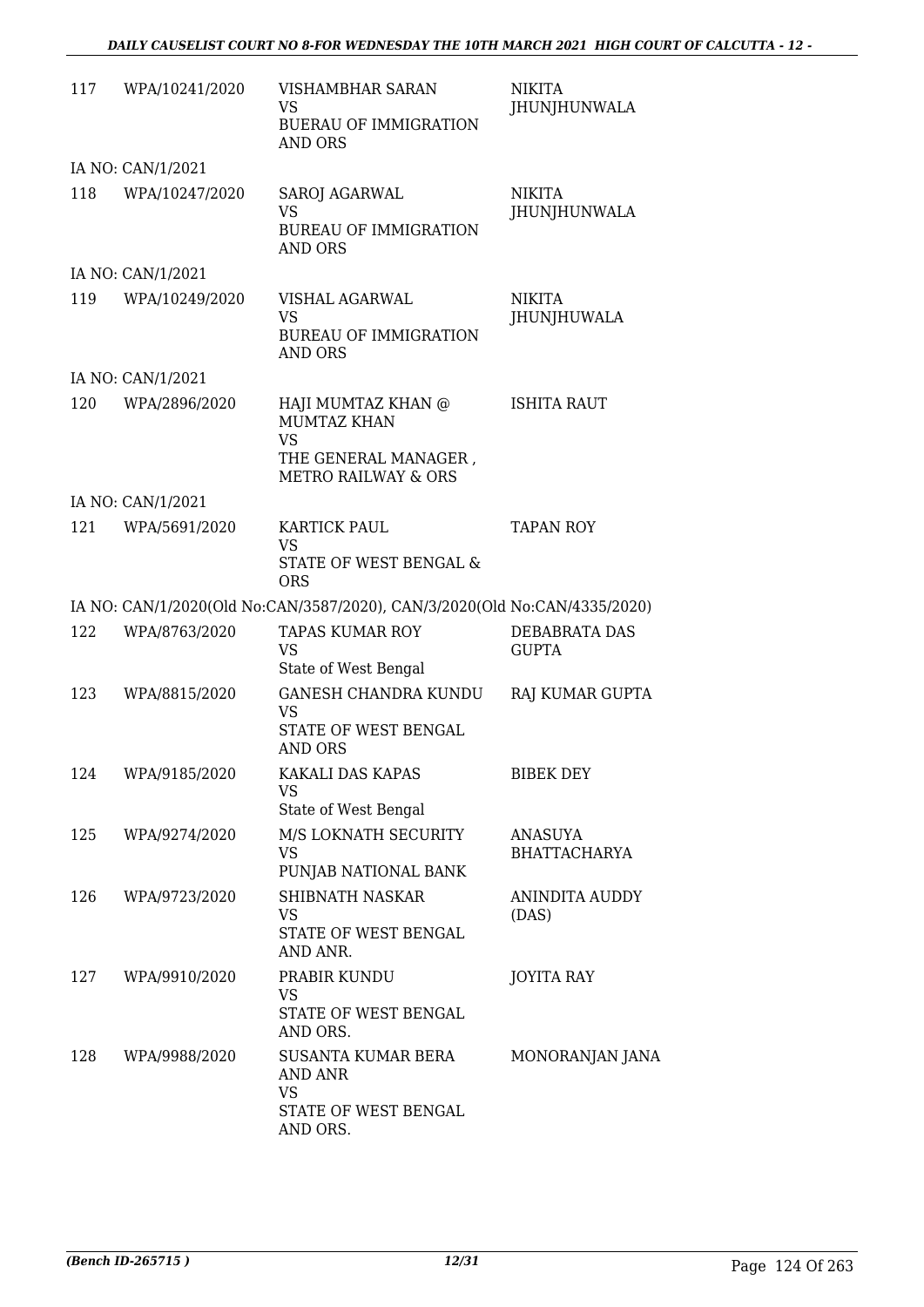| 129 | WPA/10662/2020 | <b>GOBINDA CHANDRA</b><br><b>MANNA</b><br><b>VS</b><br>STATE OF WEST BENGAL<br>AND ORS. | RAJNIL MUKHERJEE                   |
|-----|----------------|-----------------------------------------------------------------------------------------|------------------------------------|
| 130 | WPA/10787/2020 | GAJENDRA PRASAD SINGH<br>AND ANR<br>VS                                                  | <b>MANIKA SARKAR</b>               |
|     |                | STATE OF WEST BENGAL<br>AND ORS.                                                        |                                    |
| 131 | WPA/11875/2020 | DEB KUMAR CHAL<br><b>VS</b><br>STATE OF WEST BENGAL                                     | Santanu Chatterjee                 |
|     |                | AND ORS.                                                                                |                                    |
| 132 | WPA/203/2021   | DILIP MAJUMDER<br><b>VS</b><br>STATE OF WEST BENGAL<br>AND ORS.                         | <b>JOYEE MAITI</b>                 |
| 133 | WPA/1050/2021  | <b>BISWANTH MUKHERJEE</b>                                                               | SANJIB K                           |
|     |                | VS<br>STATE OF WEST BENGAL<br>AND ORS.                                                  | MUKHOPADHYAY                       |
| 134 | WPA/1315/2021  | <b>TAPAS GHOSH</b>                                                                      | <b>SAILEN NASKAR</b>               |
|     |                | <b>VS</b><br>STATE OF WEST BENGAL<br>AND ORS.                                           |                                    |
| 135 | WPA/1434/2021  | PRONOBESH PAKHIRA<br><b>VS</b><br>STATE OF WEST BENGAL                                  | LAKSHMINATH<br><b>BHATTACHARYA</b> |
|     |                | AND ORS.                                                                                |                                    |
| 136 | WPA/1471/2021  | DHANU DEBNATH @<br>DHANUDHAR DEBNATH<br><b>AND ANOTHER</b><br>VS                        | AMIT BARAN DASH                    |
|     |                | STATE OF WEST BENGAL<br>AND ORS.                                                        |                                    |
| 137 | WPA/2060/2021  | NIKHIL KUMAR PAL<br>VS                                                                  | <b>DEBASISH DAS</b>                |
|     |                | STATE OF WEST BENGAL<br>AND ORS.                                                        |                                    |
| 138 | WPA/2128/2021  | MD AKBAR ALI SARDAR<br>VS                                                               | PARNA MUKHERJEE                    |
|     |                | STATE OF WEST BENGAL<br>AND ORS.                                                        |                                    |
| 139 | WPA/2253/2021  | SUVOJIT DUTTA                                                                           | PRATIP KUMAR                       |
|     |                | <b>VS</b><br>THE REGISTRAR GENERAL,<br>HIGH COURT, CALCUTTA                             | CHATTERJEE                         |
| 140 | WPA/3098/2021  | SUBHAS CH. DUTTA<br><b>VS</b>                                                           | SK.NIZAMUDDIN                      |
|     |                | STATE OF WEST BENGAL<br>AND ORS.                                                        |                                    |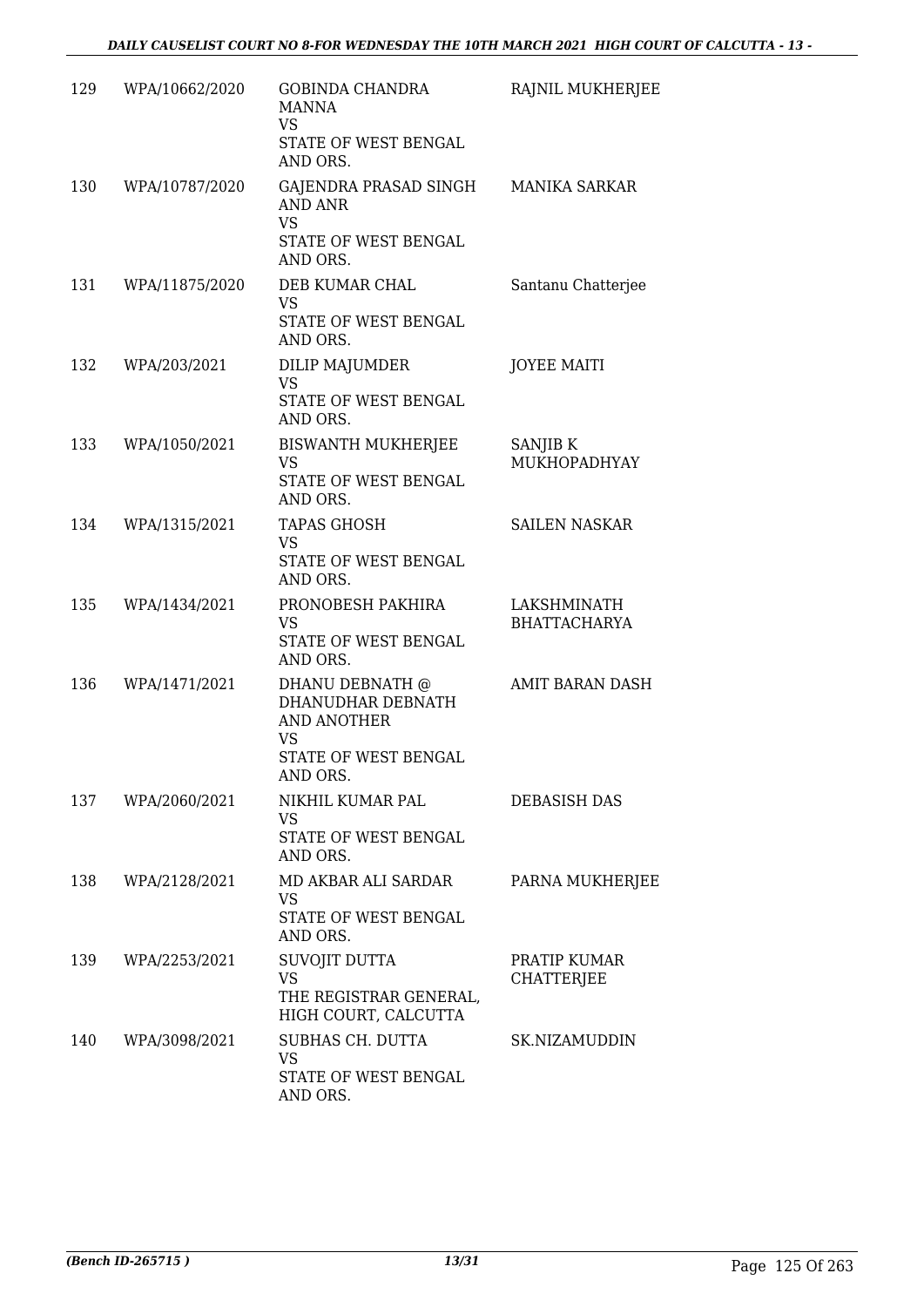| 141 | WPA/3214/2021      | SARFARAJ KHAN @ BABU<br><b>VS</b><br>STATE OF WEST BENGAL<br>AND ORS.                                  | <b>SUMITAVA</b><br><b>CHAKRABORTY</b>  |
|-----|--------------------|--------------------------------------------------------------------------------------------------------|----------------------------------------|
| 142 | WPA/4188/2021      | SUSANTA CHAKRABORTY<br>VS<br>STATE OF WEST BENGAL<br>AND ORS.                                          | <b>SUDIP GHOSH</b><br><b>CHOWDHURY</b> |
| 143 | WPA/4948/2021      | KASHINATH DEY ALIAS<br><b>KASHI</b><br><b>VS</b>                                                       | <b>SUDIP GHOSH</b><br><b>CHOWDHURY</b> |
|     |                    | STATE OF WEST BENGAL<br>AND ORS.                                                                       |                                        |
| 144 | WPA/3422/2021      | <b>ARIJIT MITRA</b><br><b>VS</b><br>STATE OF WEST BENGAL<br>AND ORS.                                   | <b>AMITAVA BHOWMICK</b>                |
| 145 | WPA/10565/2020     | KANGAN BERIA NETAJI<br><b>SANGHA</b><br><b>VS</b><br>STATE OF WEST BENGAL<br>AND ORS.                  | <b>ABBAS IBRAHIM</b><br><b>KHAN</b>    |
| 146 | WPA/7350/2020      | NEPAL DAS<br><b>VS</b><br>Union of India                                                               | JOY CHAKRABORTY                        |
|     | IA NO: CAN/1/2020  |                                                                                                        |                                        |
| 147 | WPA/2389/2020      | CHANCHAL BASU<br><b>VS</b><br>STATE OF WEST BENGAL &<br>ORS.                                           | UTSAV MUKHERJEE                        |
| 148 | WPA/4783/2021      | <b>ATIN ROY</b><br><b>VS</b><br>STATE OF WEST BENGAL<br><b>AND ORS</b>                                 | SATRAJIT SINHA ROY                     |
|     | 149 WPA/19455/2018 | UMA BHATTACHARYA<br>VS<br>STATE OF WEST BENGAL &<br><b>ORS</b>                                         | CHANDRA NATH<br>SARKAR                 |
| 150 | WPA/19471/2018     | ASHOK HALDER ALIAS<br>ASHOK KUMAR HALDER &<br>ANR<br><b>VS</b><br>STATE OF WEST BENGAL &<br><b>ORS</b> | CHANDRA NATH<br><b>SARKAR</b>          |
| 151 | WPA/12399/2019     | TAPAS KUMAR GHOSH<br><b>VS</b><br>STATE OF WEST BENGAL &<br><b>ORS</b>                                 | SOUMYA MAZUMDAR                        |
| 152 | WPA/21476/2019     | SUKUMAR MONDAL<br>VS<br>STATE OF WEST BENGAL &<br><b>ORS</b>                                           | SIDDHARTHA SARKAR                      |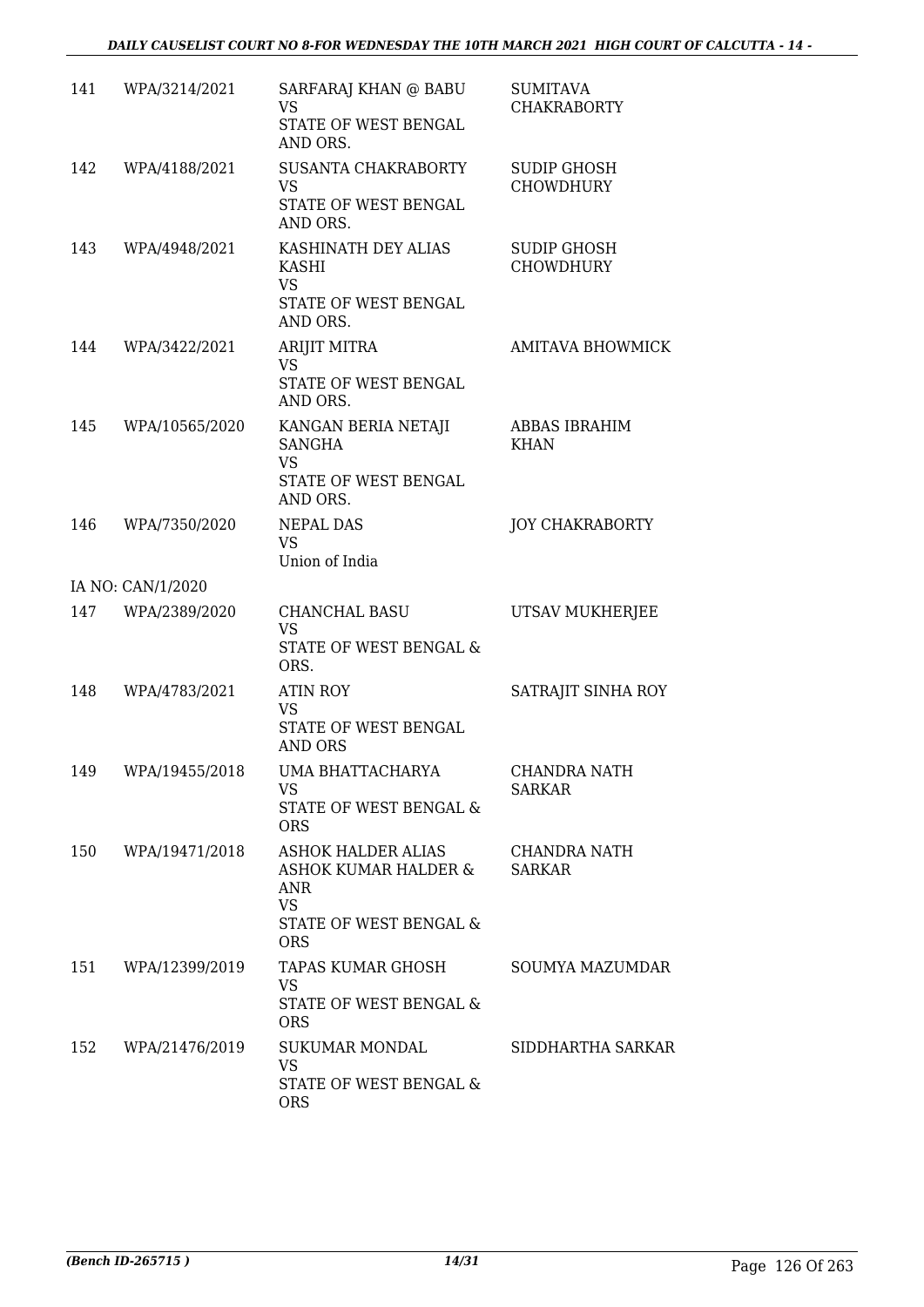| 153 | WPA/22075/2019                | SANJIB KUMAR MANDAL<br>VS<br>STATE OF WEST BENGAL &<br><b>ORS</b>                                                                                                   | <b>SUJOY KUMAR</b><br><b>HALDER</b> |
|-----|-------------------------------|---------------------------------------------------------------------------------------------------------------------------------------------------------------------|-------------------------------------|
| 154 | WPA/22959/2019                | FELU RANI KARMAKAR<br><b>VS</b><br>STATE OF WEST BENGAL &<br><b>ORS</b>                                                                                             | <b>MANIKA SARKAR</b>                |
| 155 | WPA/23094/2019                | DHIRENDRA NATH DAS<br><b>VS</b><br>STATE OF WEST BENGAL &<br><b>ORS</b>                                                                                             | <b>JAYANTA DEY</b>                  |
| 156 | WPA/1712/2020                 | NETAI CHARAN GIRI<br><b>VS</b><br>STATE OF WEST BENGAL &<br><b>ORS</b>                                                                                              | ARNAB MUKHERJEE                     |
|     | IA NO: CAN/1/2020             |                                                                                                                                                                     |                                     |
| 157 | WPA/4025/2020                 | JYOTI KUMARI SHAW<br><b>VS</b><br><b>STATE OF WEST BENGAL &amp;</b><br><b>ORS</b>                                                                                   | PRIYANKA SAHA                       |
| 158 | WPA/4098/2020                 | RENUKA SARDAR<br><b>VS</b><br>STATE OF WEST BENGAL &<br><b>ORS</b>                                                                                                  | <b>SONAK</b><br><b>BHATTACHARYA</b> |
| 159 | WPA/4168/2020                 | SRIMATYA TARULATA DAS<br><b>VS</b><br>STATE OF WEST BENGAL<br>&ORS                                                                                                  | <b>JAYANTA DEY</b>                  |
| 160 | WPA/5090/2020                 | ASOKE KUMAR AGASTI<br>VS<br>STATE OF WEST BENGAL &<br><b>ORS</b>                                                                                                    | <b>SOURAV DUTTA</b>                 |
| 161 | WPA/5108/2020                 | <b>HARIPADA KAR</b><br>VS<br>STATE OF WEST BENGAL &<br><b>ORS</b>                                                                                                   | ANUP DASGUPTA                       |
| 162 | WPA/7287/2020                 | NATIONAL PROJECTS<br><b>CONSTRUCRTION</b><br><b>CORPORATION LIMITED</b><br>VS<br>MICRO AND SMALL<br><b>ENTERPRISES</b><br>FACILITATION COUNCIL<br>(SAMADHAAN) MSEFC | <b>RESHMI MUKHERJEE</b>             |
|     | IA NO: CAN/1/2020, CAN/2/2020 |                                                                                                                                                                     |                                     |
| 163 | WPA/7747/2020                 | SUPARNA NAYAK<br>VS<br>STATE OF WEST BENGAL<br>AND ORS.                                                                                                             | SUJIT KUMAR RATH                    |
| 164 | WPA/8860/2020                 | <b>SHILA GUHA</b><br>VS<br>UNION OF INDIA AND<br><b>OTHERS</b>                                                                                                      | PRANTICK GHOSH                      |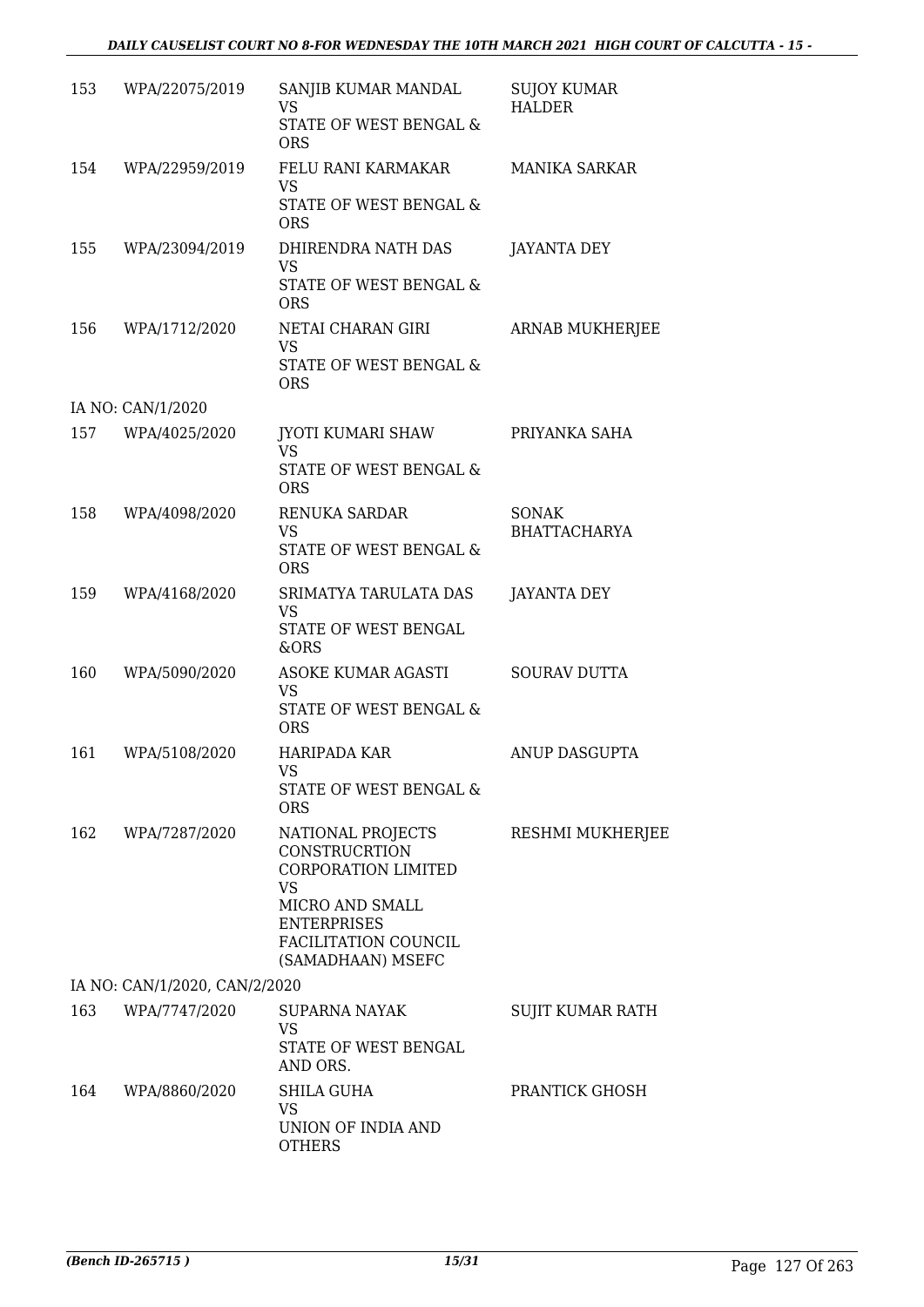| 165 | WPA/9591/2020     | AKSHAY KUKMAR DAS<br>VS.<br>STATE OF WEST BENGAL<br>AND ORS.                                             | <b>BHARAT CHANDRA</b><br><b>SIMAI</b> |
|-----|-------------------|----------------------------------------------------------------------------------------------------------|---------------------------------------|
| 166 | WPA/9763/2020     | SABITA RANI DE(PRADHAN)<br><b>VS</b><br>UNION OF INDIA AND ORS.                                          | RUPSA SREEEMANI                       |
| 167 | WPA/9767/2020     | <b>RATAN KUMAR BARMAN</b><br><b>VS</b><br>STATE OF WEST BENGAL<br>AND ORS.                               | PARTHA<br><b>CHAKRABORTY</b>          |
| 168 | WPA/9931/2020     | DISHARI HEALTH POINT<br>PRIVATE LIMITED<br><b>VS</b><br>STATE OF WEST BENGAL<br>AND ORS.                 | SHIBAJI KUMAR DAS                     |
| 169 | WPA/10403/2020    | <b>BINA BISWAS</b><br><b>VS</b><br>STATE OF WEST BENGAL<br>AND ORS.                                      | <b>NAMITA BASU</b>                    |
| 170 | WPA/11315/2020    | <b>GOPAL KUMAR SEN AND</b><br><b>ANOTHER</b><br><b>VS</b><br>STATE OF WEST BENGAL<br>AND ORS.            | Sanjib Dawn                           |
| 171 | WPA/11405/2020    | MALLABHUM HUMAN<br>RESOURCE DEVELIPMENT<br><b>TRUST</b><br><b>VS</b><br>STATE OF WEST BENGAL<br>AND ORS. | SURYASARATHI BASU                     |
| 172 | WPA/39/2021       | UNITRIVENI OVERSEAS<br><b>VS</b><br>UNION BANK OF INDIA AND<br><b>ANR</b>                                | <b>MAYUKH MAITRA</b>                  |
|     | IA NO: CAN/1/2021 |                                                                                                          |                                       |
| 173 | WPA/1283/2021     | SOURAV SARKAR AND ANR<br>VS<br>THE STATE OF WEST<br><b>BENGAL AND ORS</b>                                | SUDIP GHOSH<br><b>CHOWDHURY</b>       |
| 174 | WPA/1440/2021     | PALASH DUTTA<br>VS<br>STATE OF WEST BENGAL<br>AND ORS.                                                   | <b>RUPSA SREEMANI</b>                 |
| 175 | WPA/1923/2021     | MANINDRA CAHNDRA<br><b>GHOSH</b><br><b>VS</b><br>STATE OF WEST BENGAL<br>AND ORS.                        | KALLOL GUHA<br>THAKURATA              |
| 176 | WPA/2271/2021     | <b>BISHNUPADA PRAMANIK</b><br>VS<br>STATE OF WEST BENGAL<br>AND ORS.                                     | <b>SANJOY PATRA</b>                   |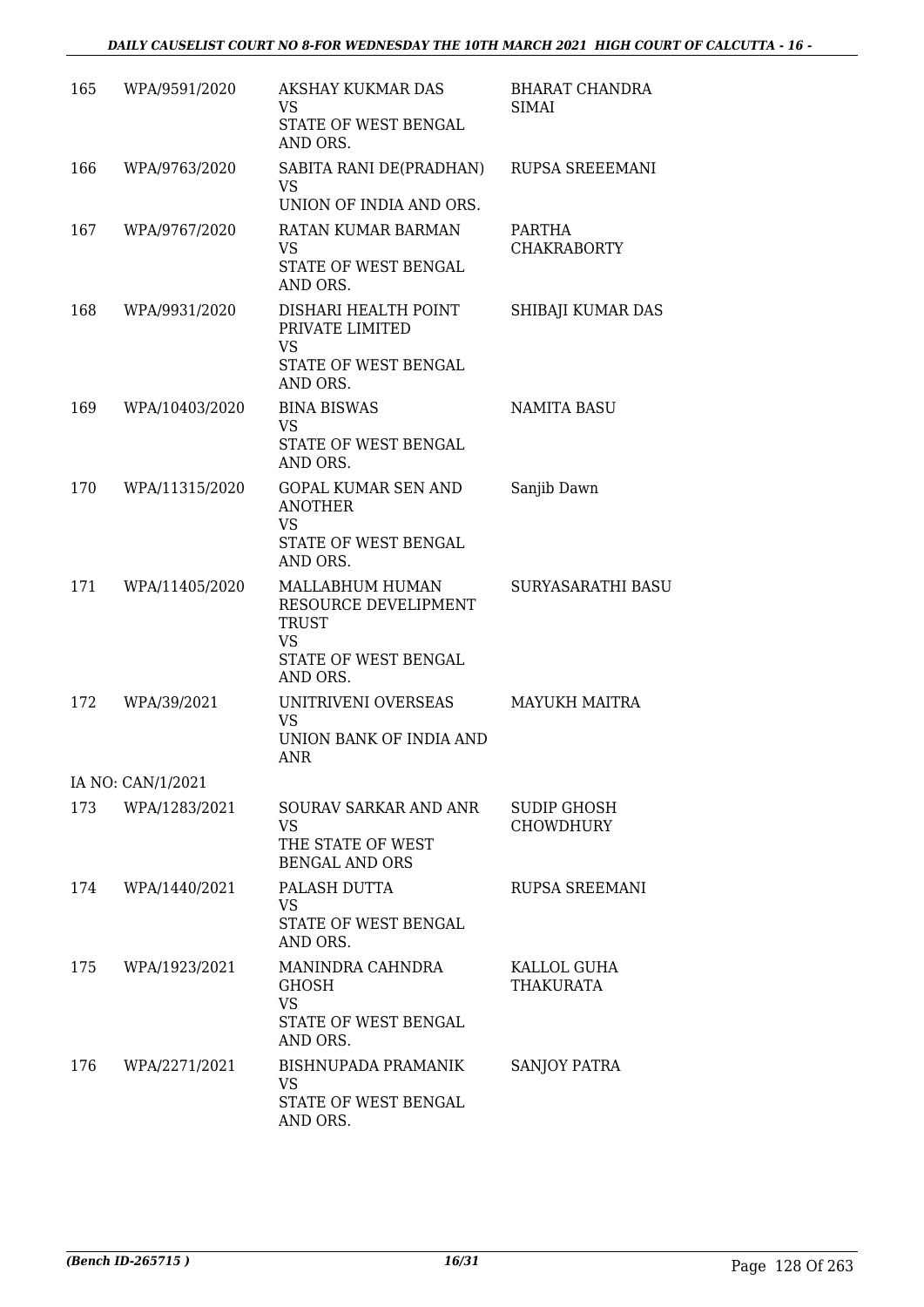| 177 | WPA/2370/2021      | ASRAFUL SK.<br>VS                                                       | <b>JOYEE MAITI</b>                 |
|-----|--------------------|-------------------------------------------------------------------------|------------------------------------|
|     |                    | STATE OF WEST BENGAL<br>AND ORS.                                        |                                    |
| 178 | WPA/2478/2021      | MANIPAL TECHONOLOGIES<br>LTD. AND ANR<br><b>VS</b>                      | ADITYA KANODIA                     |
|     |                    | <b>UCO BANK AND OTHERS</b>                                              |                                    |
| 179 | WPA/2585/2021      | <b>JYOTSHNA DEB</b><br><b>VS</b>                                        | <b>BHARAT CHANDRA</b><br>SIMAI     |
|     |                    | STATE OF WEST BENGAL<br>AND ORS.                                        |                                    |
| 180 | WPA/2639/2021      | HOTEL GREEN VIEW<br>VS.<br>STATE OF WEST BENGAL<br>AND ORS.             | <b>SANGHAMITRA</b><br><b>NANDY</b> |
| 181 | WPA/2642/2021      | MADHUMITA DAS AND<br><b>ANOTHER</b><br><b>VS</b>                        | LAL MOHAN BASU                     |
|     |                    | STATE OF WEST BENGAL<br>AND ORS.                                        |                                    |
| 182 | WPA/2904/2021      | DELTA CREATIONS PRIVATE<br><b>LIMITED AND ANR</b><br><b>VS</b>          | <b>SURYASARATHI BASU</b>           |
|     |                    | STATE OF WEST BENGAL<br>AND ORS.                                        |                                    |
| 183 | WPA/2955/2021      | SHANKAR PRASAD MAITY<br><b>VS</b><br>THE BRANCH MANAGER,<br>PNB AND ORS | PAPIYA SHAW                        |
| 184 | WPA/4185/2021      | PRABIR BANERJEE                                                         | <b>SUDIP GHOSH</b>                 |
|     |                    | <b>VS</b><br>STATE OF WEST BENGAL<br>AND ORS.                           | <b>CHOWDHURY</b>                   |
|     |                    | <b>URGENT MOTION 2</b>                                                  |                                    |
|     |                    | (TOP MATTERS)                                                           |                                    |
|     | 185 WPA/23994/2019 | RANENDRA NARAYAN SAHA SREEJOYEE BOSE<br><b>VS</b>                       |                                    |
|     |                    | STATE OF WEST BENGAL &<br><b>ORS</b>                                    |                                    |
| 186 | WPA/286/2020       | KABITA MAJHI<br>VS<br>STATE OF WEST BENGAL &                            | BRAJABALLABH SAHA                  |
|     |                    | <b>ORS</b>                                                              |                                    |
|     | 187 WPA/942/2020   | RENUBALA MAJHI<br>VS<br>STATE OF WEST BENGAL &<br><b>ORS</b>            | DEBASIS SUR                        |
| 188 | WPA/2160/2020      | <b>SWAPAN KR DAS</b><br>VS.                                             | SUBIR KR<br><b>BHATTACHARYYA</b>   |
|     |                    | STATE OF WEST BENGAL &<br><b>ORS</b>                                    |                                    |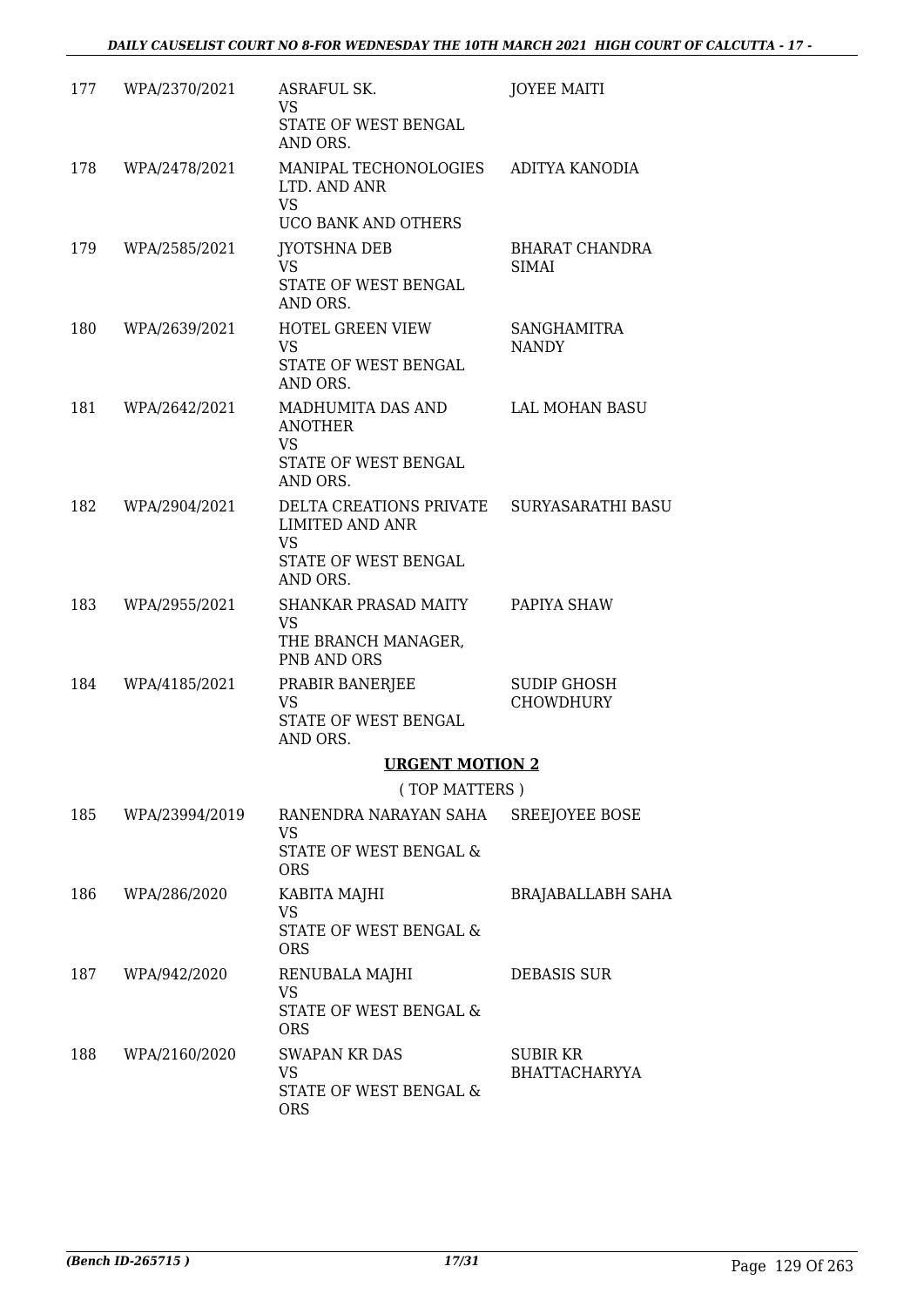| WPA/2522/2020 | PANKAJ MAHATA<br><b>VS</b><br>STATE OF WEST BENGAL &<br><b>ORS</b>                                 | <b>SARTHAK BURMAN</b>                   |
|---------------|----------------------------------------------------------------------------------------------------|-----------------------------------------|
| WPA/2989/2020 | SEKHAR CHANDRA<br><b>CHOWDHURY</b><br><b>VS</b><br>STATE OF WEST BENGAL &<br><b>ORS</b>            | LIPIKA CHATTERJEE                       |
|               | TEJPAL RABIDAS & ORS<br><b>VS</b><br>STATE OF WEST BENGAL &<br><b>ORS</b>                          | SUFI KAMAL                              |
| WPA/4379/2020 | GOPAL MANDAL & ORS<br><b>VS</b><br>STATE OF WEST BENGAL &<br><b>ORS</b>                            | PRIYANKA MONDAL                         |
| WPA/4534/2020 | MANU SARKAR & ANR<br><b>VS</b><br>STATE OF WEST BENGAL &<br><b>ORS</b>                             | <b>RUPSA SREEMANI</b>                   |
| WPA/4762/2020 | <b>SUBHAS CHANDRA</b><br><b>BHATTACHARYYA</b><br><b>VS</b><br>STATE OF WEST BENGAL &<br><b>ORS</b> | KAMAL KANTA KAR                         |
| WPA/4923/2020 | PROF. ANURADHA GHOSH<br><b>VS</b><br>STATE OF WEST BENGAL &<br><b>ORS</b>                          | <b>SUMAN BANERJEE</b>                   |
| WPA/4983/2020 | EYASMINA KHATUN<br><b>VS</b><br>STATE OF WEST BENGAL &<br><b>ORS</b>                               | KRISHNA YADAV                           |
| WPA/4989/2020 | MUNCY NASHER ALI SAHA S. M. HASAN<br>& ANR<br>VS<br>UNION OF INDIA & ORS                           |                                         |
| WPA/5647/2020 | ANATHBANDHU TEACHER'S<br>TRAINING INSTITUTE<br>VS<br>UNION OF INDIA & ORS                          | TUHIN SUBHRA RAUT                       |
| WPA/5996/2020 | ASHA PAL<br><b>VS</b><br>STATE OF WEST BENGAL &<br><b>ORS</b>                                      | MD. ASHRAFUL HUQ                        |
|               |                                                                                                    |                                         |
| WPA/7101/2020 | <b>ARATI SOREN</b><br>VS<br>STATE OF WEST BENGAL                                                   | SOHOM RAY                               |
|               | 189<br>191 WPA/4376/2020                                                                           | IA NO: CAN/1/2020(Old No:CAN/4172/2020) |

IA NO: CAN/1/2020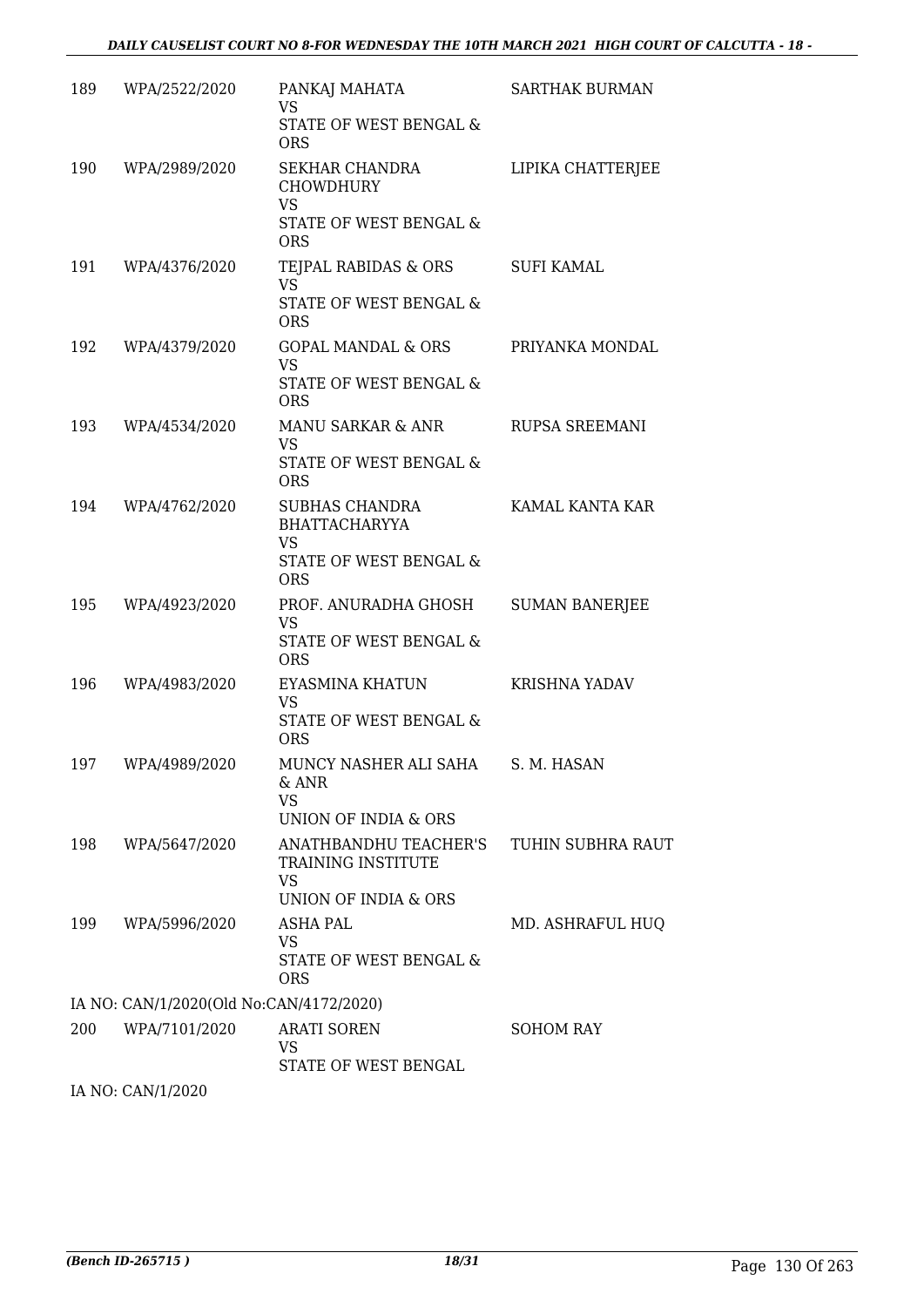| 201 | WPA/7488/2020     | RADHA THAPA @ RADHA<br><b>BAHADUR</b><br><b>VS</b><br>STATE OF WEST BENGAL<br>AND ORS.                           | SANJIB DAS                          |                 |
|-----|-------------------|------------------------------------------------------------------------------------------------------------------|-------------------------------------|-----------------|
|     | IA NO: CAN/1/2020 |                                                                                                                  |                                     |                 |
| 202 | WPA/7836/2020     | KAMAL BAGARIA<br><b>VS</b><br>State of West Bengal                                                               | <b>JAYSHREE SAHA</b>                |                 |
| 203 | WPA/7956/2020     | UTTAM KUMAR DAS<br><b>VS</b><br>STATE OF WEST BENGAL<br>AND ORS.                                                 | SAYANTAN HAZRA                      | SAIKAT BANERJEE |
| 204 | WPA/8105/2020     | DR. TUSHAR CHOWDHURY<br><b>VS</b><br>State of West Bengal                                                        | PRADYAT SAHA                        |                 |
| 205 | WPA/8134/2020     | REJAUL SK.<br><b>VS</b><br>State of West Bengal                                                                  | MANOJ KUMAR ROY                     |                 |
| 206 | WPA/8217/2020     | MANAS KOTAL AND ORS.<br><b>VS</b><br>STATE OF WEST BENGAL<br>AND ORS.                                            | samit bhanja                        |                 |
| 207 | WPA/8232/2020     | FAIDEAL SUPPLIES LTD<br><b>AND ANR</b><br><b>VS</b><br>Union of India AND ORS                                    | ANIRUDDHA<br><b>AGARWALLA</b>       |                 |
| 208 | WPA/8370/2020     | <b>INDRALAL PRAMANIK</b><br><b>VS</b><br>STATE OF WEST BENGAL<br>AND ORS.                                        | <b>GOURANGA KUMAR</b><br><b>DAS</b> |                 |
| 209 | WPA/8630/2020     | BHAJAGOBINDA ROY @<br><b>BHAJAN ROY</b><br><b>VS</b><br>State of West Bengal                                     | <b>NAZIR AHMED</b>                  |                 |
| 210 | WPA/8637/2020     | SOUVIK MUKHERJEE<br>VS<br>THE ADDL. SECY. AND<br>CHIEF PASSPORT OFFICER,<br>PASSPORT SEVA PRG. AND<br><b>ORS</b> | <b>SUMAN BANERJEE</b>               |                 |
| 211 | WPA/8661/2020     | <b>BAIJNATH JAISWAL</b><br><b>VS</b><br>STATE OF WEST BENGAL<br>AND ORS.                                         | <b>AMLAN KUMAR</b><br>MUKHERJEE     |                 |
| 212 | WPA/8671/2020     | <b>BISWAJIT SADHUKHAN</b><br>VS<br>STATE OF WEST BENGAL<br>AND ORS.                                              | SUTAPA UPADHYAY                     |                 |
| 213 | WPA/8696/2020     | RABINDRA SARKAR<br><b>VS</b><br>STATE OF WEST BENGAL<br>AND ORS.                                                 | TARUNJYOTI TEWARI                   |                 |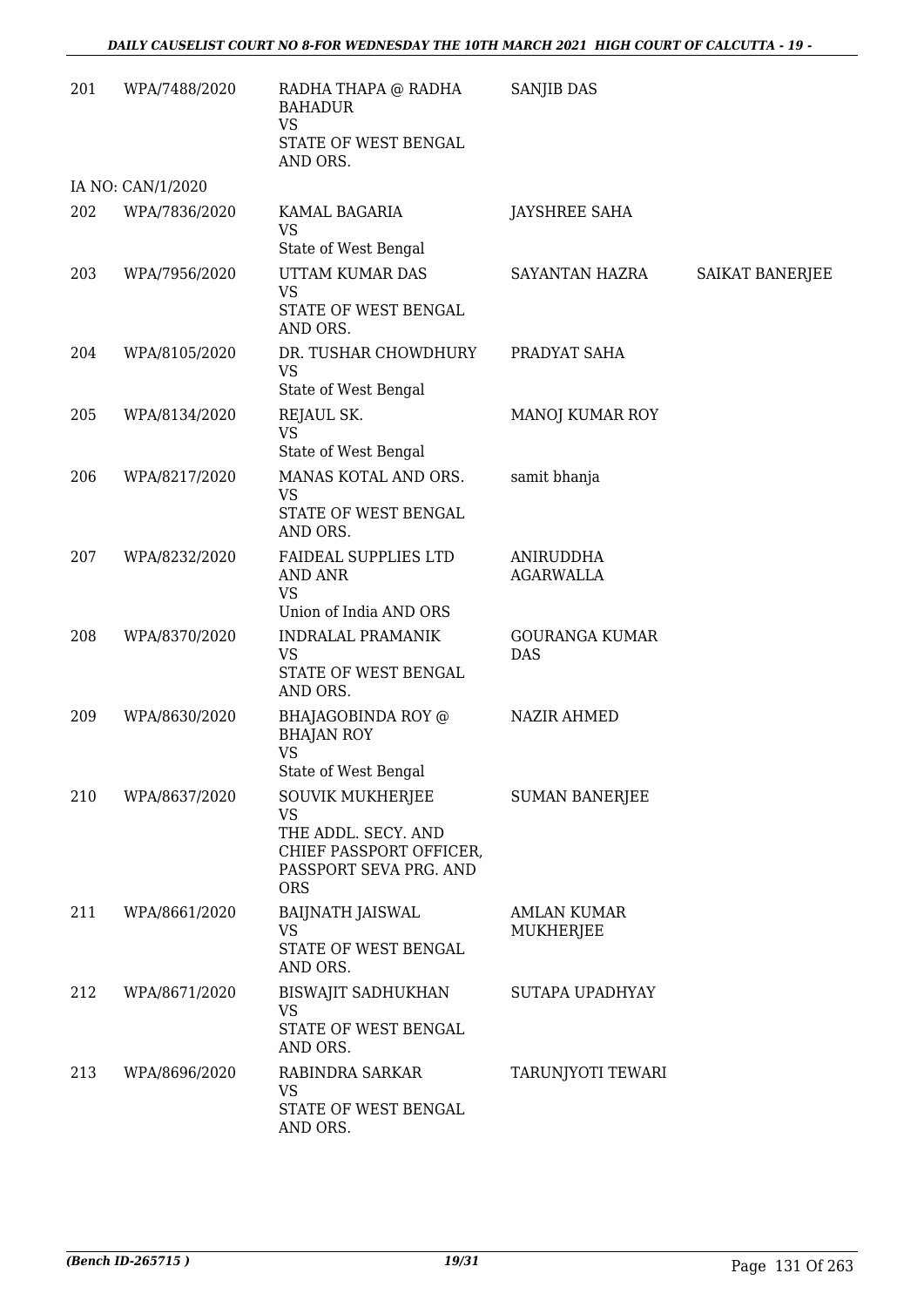| 214 | WPA/8753/2020 | <b>SMT REBA MANNA</b><br>VS<br>STATE OF WEST BENGAL<br>AND ORS.                                                                                                         | <b>SOURADIPTA</b><br><b>BANERJEE</b> |
|-----|---------------|-------------------------------------------------------------------------------------------------------------------------------------------------------------------------|--------------------------------------|
| 215 | WPA/8826/2020 | UTPAL MONDAL<br>VS<br>THE STATE OF WEST<br><b>BENGAL AND ORS</b>                                                                                                        | <b>DYUTIMOY PAUL</b>                 |
| 216 | WPA/9052/2020 | <b>BEMALA DEBI</b><br><b>VS</b><br>STATE OF WEST BENGAL<br>AND ORS.                                                                                                     | <b>ABHIK SARKAR</b>                  |
| 217 | WPA/9064/2020 | AMENA BIBI<br><b>VS</b><br>STATE OF WEST BENGAL<br>AND ORS.                                                                                                             | <b>MARIA RAHAMAN</b>                 |
| 218 | WPA/9215/2020 | <b>APU KUNDU</b><br>VS<br>STATE OF WEST BENGAL<br>AND ORS.                                                                                                              | SHIBAJI KUMAR DAS                    |
| 219 | WPA/9297/2020 | <b>BABURAM SARDAR</b><br><b>VS</b><br>STATE OF WEST BENGAL<br>AND ORS.                                                                                                  | <b>MIR ANOWAR</b>                    |
| 220 | WPA/9342/2020 | <b>SUNIL SARDAR</b><br><b>VS</b><br>UNION OF INDIA AND ORS.                                                                                                             | RAKESH SARKAR                        |
| 221 | WPA/9344/2020 | ARJUN SHARMA<br><b>VS</b><br>UNION OF INDIA AND ORS.                                                                                                                    | RAKESH SARKAR                        |
| 222 | WPA/9372/2020 | NITYANANDA CHATTERJEE<br>@ NITAI<br><b>VS</b><br>STATE OF WEST BENGAL<br>AND ORS.                                                                                       | RAJNANDINI DAS                       |
| 223 | WPA/9393/2020 | <b>IRADHA DAMODAR</b><br>SALGRAM JEW AND SRI SRI<br>SHIB THAKUR JEW REPD.<br>BY SHEBAITS SAJAL BARAN<br>GHOSH AND ORS.<br><b>VS</b><br>STATE OF WEST BENGAL<br>AND ORS. | <b>SUBHAS CH. ATHA</b>               |
| 224 | WPA/9419/2020 | <b>AMIT SINGHA</b><br><b>VS</b><br>STATE OF WEST BENGAL<br>AND ORS.                                                                                                     | KAMAL KANTA KAR                      |
| 225 | WPA/9465/2020 | MOLOY KUMAR PAL AND<br>ANR<br>VS<br>PASCHIM BANGA GRAMIM<br><b>BANK AND ORS</b>                                                                                         | SAJAL KUMAR GHOSH                    |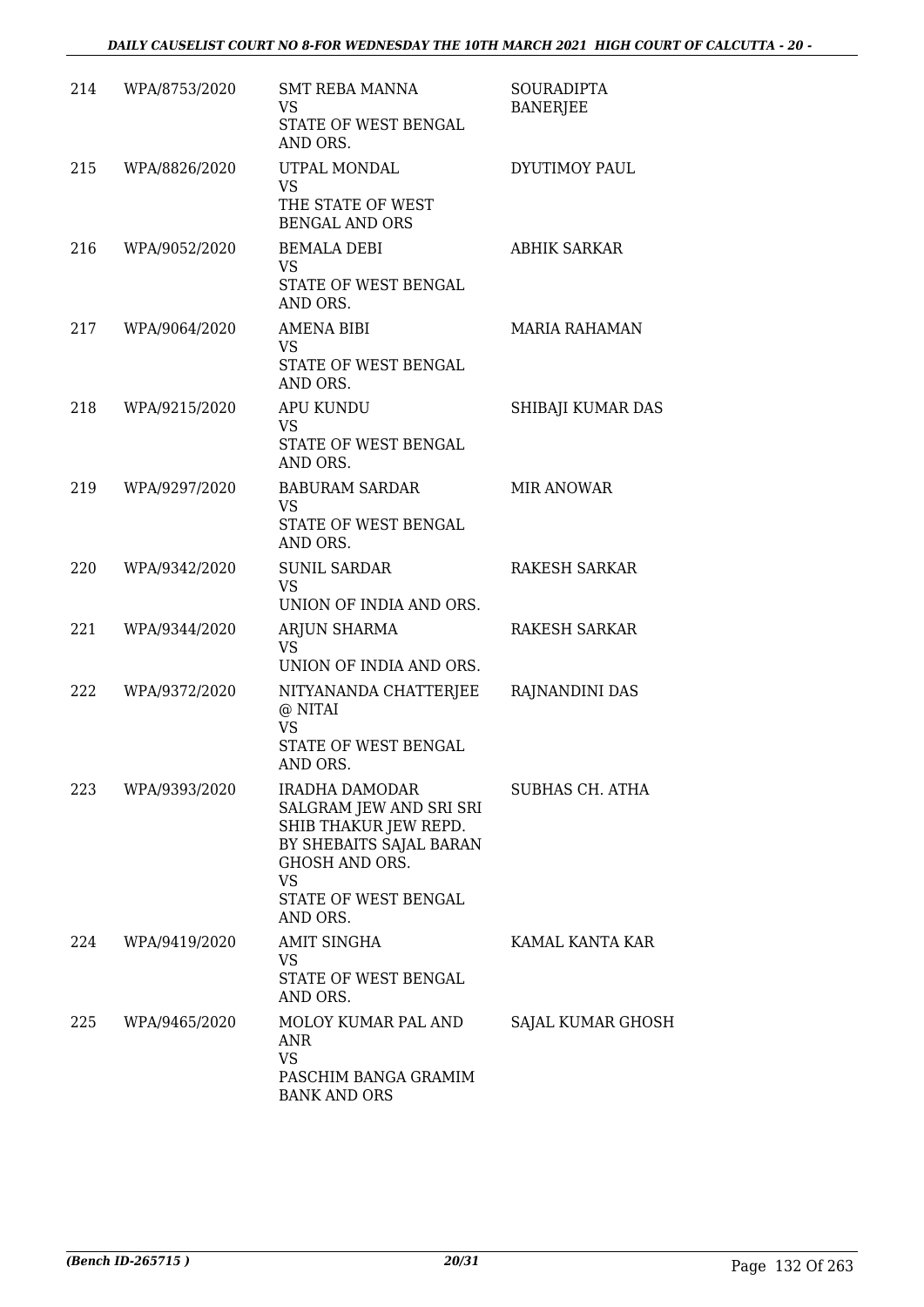| 226 | WPA/9486/2020  | DILL DEVELOPERS<br>PRIVATES LIMITED<br>VS<br><b>REGISTRAR OF</b><br>COMPANIES, WEST BENGAL   | SHEBATEE DATTA                        |
|-----|----------------|----------------------------------------------------------------------------------------------|---------------------------------------|
| 227 | WPA/9568/2020  | <b>SUKUMAR DAS</b><br><b>VS</b><br>STATE OF WEST BENGAL<br>AND ORS.                          | KAMAK KANTA KAR                       |
| 228 | WPA/9615/2020  | RAJIB HOSEN BISWAS<br><b>VS</b><br><b>INDIAN OIL CORP AND ORS</b>                            | <b>MARIA RAHAMAN</b>                  |
| 229 | WPA/9692/2020  | <b>BINA MONDAL</b><br><b>VS</b><br>STATE OF WEST BENGAL<br>AND ORS.                          | KAMAL KANTA KAR                       |
| 230 | WPA/9724/2020  | SMT SATMINDAR KAUR<br>AND ANR<br><b>VS</b><br>STATE OF WEST BENGAL<br>AND ORS.               | <b>TRIPTIMOY</b><br><b>TALUKDER</b>   |
| 231 | WPA/9729/2020  | PURNA CHANDRA DAS<br><b>VS</b><br>STATE OF WEST BENGAL<br>AND ORS.                           | SK SAHJAHAN ALI                       |
| 232 | WPA/9741/2020  | MOUSUMI SAHOO<br>VS<br>STATE OF WEST BENGAL<br>AND ORS.                                      | SK SAHRAJAHAN ALI                     |
| 233 | WPA/9851/2020  | RASHBIHARI DOLAI<br><b>VS</b><br>STATE OF WEST BENGAL<br>AND ORS.                            | <b>SANDIP KUMAR</b><br><b>MONADAL</b> |
| 234 | WPA/10035/2020 | RAHUL PALIT<br><b>VS</b><br>STATE OF WEST BENGAL<br>AND ORS.                                 | <b>SAMIR ROY</b><br><b>CHOWDHURY</b>  |
| 235 | WPA/10060/2020 | <b>ANSURA BIBI</b><br>VS<br>STATE OF WEST BENGAL<br>AND ORS.                                 | <b>SK SUJAUDDIN</b>                   |
| 236 | WPA/10310/2020 | SAMARTH MEHTA AND ANR ANURAG BAGARIA<br>VS<br>THE STATE OF WEST<br><b>BENGAL AND ORS</b>     |                                       |
| 237 | WPA/10449/2020 | BANK OF INDIA THIKA<br>SHRAMIK SANGRAM<br>COMMITTEE(WB)<br><b>VS</b><br><b>BANK OF INDIA</b> | <b>MANIKA SWARNOKAR</b>               |
| 238 | WPA/10466/2020 | SHAIBAL ROUT AND<br><b>ANOTHER</b><br><b>VS</b><br>STATE OF WEST BENGAL<br>AND ORS.          | BHARAT CHANDRA<br>SIMAI               |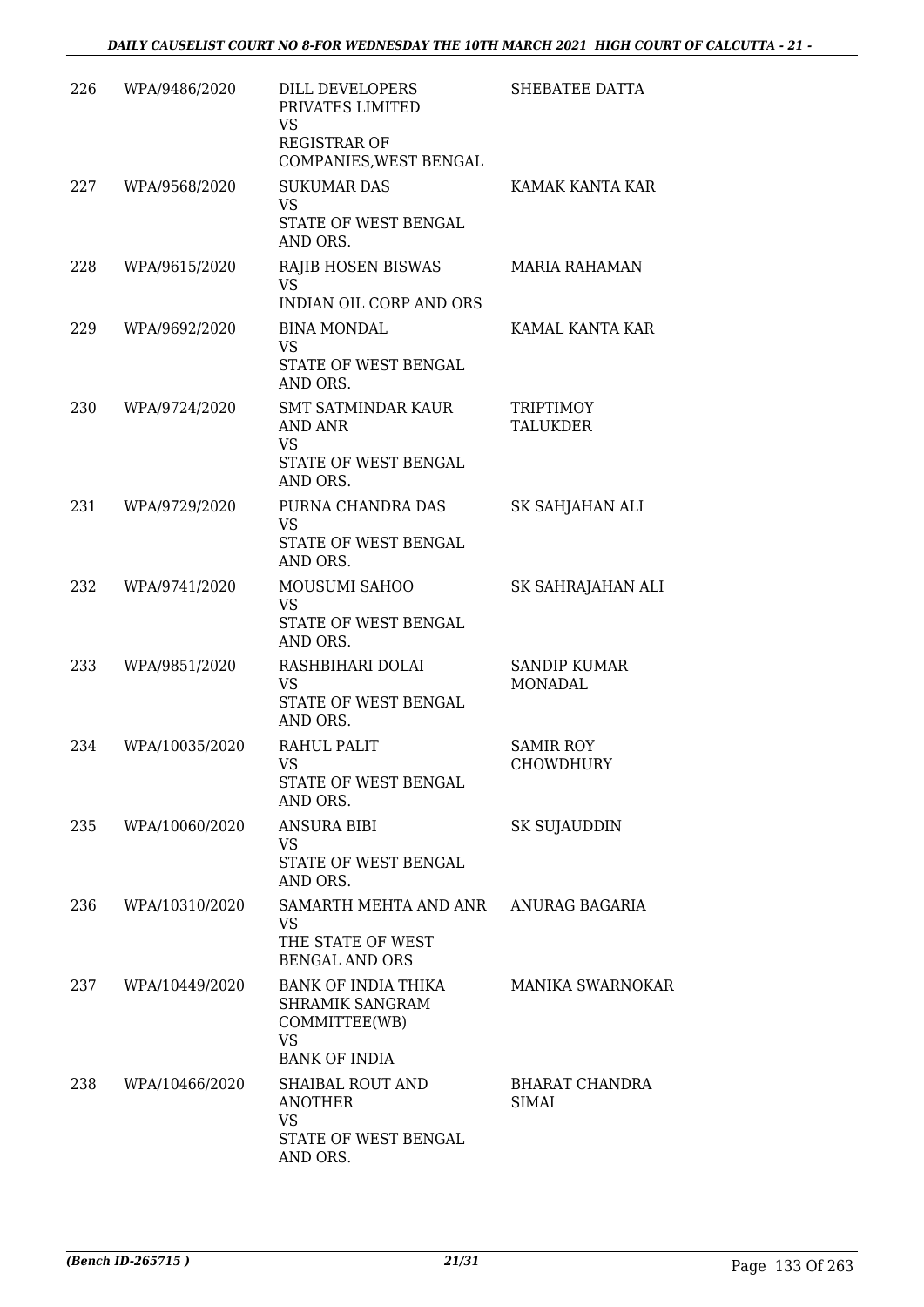| 239 | WPA/10597/2020 | <b>SATISH ROSIN AND</b><br>TURPENTINE WORKS AND<br>ANR<br><b>VS</b><br>STATE OF WEST BENGAL<br>AND ORS.                       | NILAY SENGUPTA                  |
|-----|----------------|-------------------------------------------------------------------------------------------------------------------------------|---------------------------------|
| 240 | WPA/10645/2020 | <b>GOBINDA NAIYA</b><br><b>VS</b><br>THE STATE OF WEST<br><b>BENGAL AND ORS</b>                                               | <b>ABDUR RAKIB</b>              |
| 241 | WPA/10733/2020 | HIRANMOY PATRA<br>VS<br>THE MARKETING HEAD<br><b>IOCL MD AND ORS</b>                                                          | <b>SRIKUMAR MANDAL</b>          |
| 242 | WPA/10870/2020 | <b>NILOY SAHA</b><br>VS.<br>UNION OF INDIA AND ORS.                                                                           | <b>TRIPTIMOY</b><br>TALUKDER    |
| 243 | WPA/10890/2020 | M/S HICO MULTIFIN<br>PRODUCTS PVT LTD<br><b>VS</b><br>INDIAN CORPORATION LTD<br><b>AND ORS</b>                                | PRIYANKA AGARWAL                |
| 244 | WPA/10904/2020 | <b>HIMANSU GHORUI</b><br>VS<br>STATE OF WEST BENGAL<br>AND ORS.                                                               | DIPTENDU MONDAL                 |
| 245 | WPA/10964/2020 | SUSANTA ADHIKARY<br><b>VS</b><br>STATE OF WEST BENGAL<br>AND ORS.                                                             | KAMAL KANTA KAR                 |
| 246 | WPA/10996/2020 | GEETANJALI<br><b>INFRASTRUCTURE AND</b><br>EARTHMOVERS AND<br><b>ANOTHER</b><br><b>VS</b><br>STATE OF WEST BENGAL<br>AND ORS. | SAPTARSHI KUMAR<br>MAL          |
| 247 | WPA/10998/2020 | <b>GEETANJALI</b><br><b>INFRASTRUCTURE AND</b><br>EARTHMOVERS AND<br><b>ANOTHER</b><br>VS<br>STATE OF WEST BENGAL<br>AND ORS. | SAPTARSHI KUMAR<br>MAL          |
| 248 | WPA/11524/2020 | BABLU PAL AND ANR<br>VS.<br>STATE OF WEST BENGAL<br>AND ORS.                                                                  | BRATINDRA<br><b>NARAYAN RAY</b> |
| 249 | WPA/11548/2020 | ABHIJIT KUMAR ADHYA<br>VS.<br>STATE OF WEST BENGAL<br>AND ORS.                                                                | SAUMYAJIT GHOSAL                |
| 250 | WPA/11640/2020 | <b>JOYNUR BEWA</b><br>VS<br>STATE OF WEST BENGAL<br>AND ORS.                                                                  | <b>SRIKUMAR MANDAL</b>          |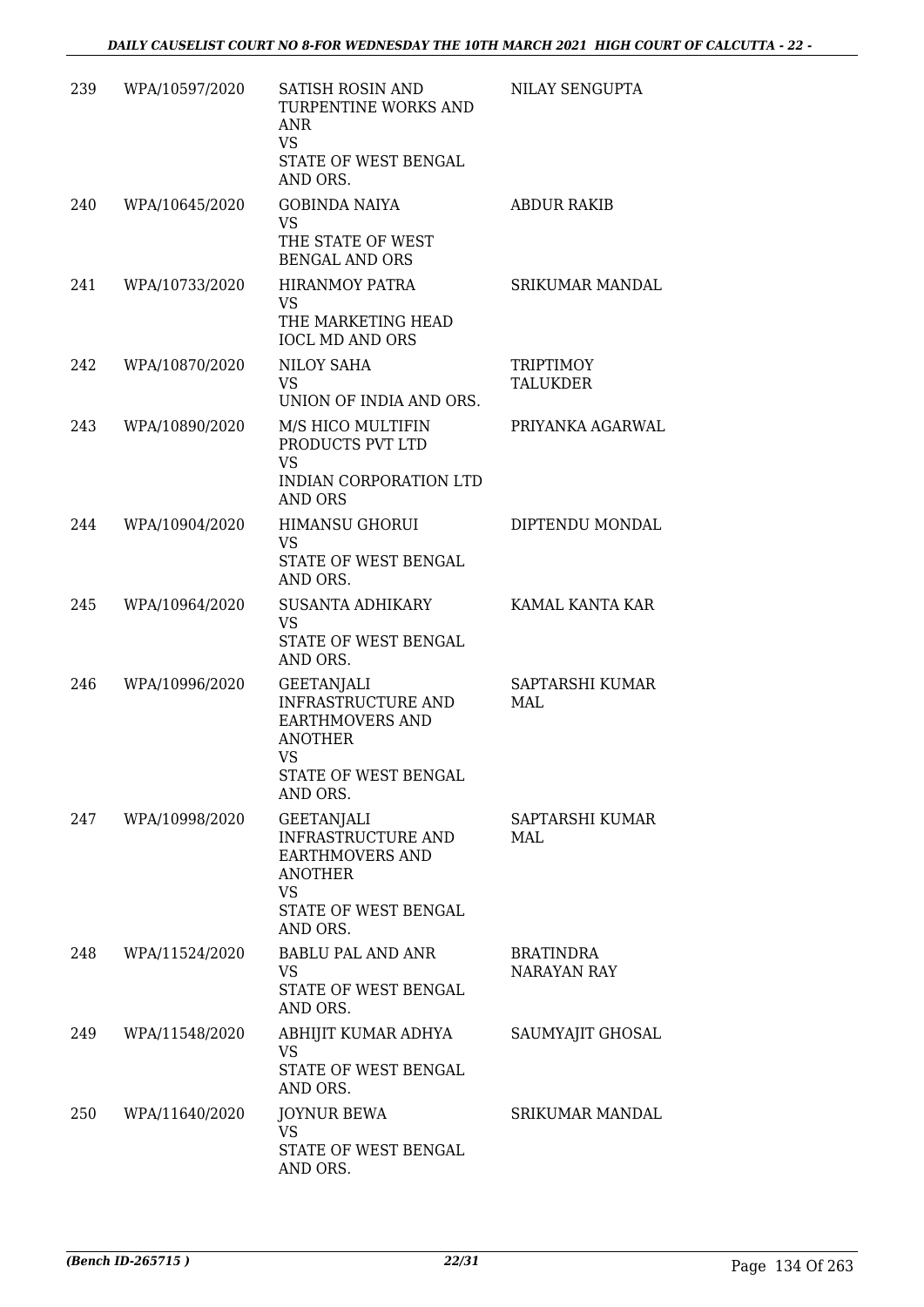# *DAILY CAUSELIST COURT NO 8-FOR WEDNESDAY THE 10TH MARCH 2021 HIGH COURT OF CALCUTTA - 23 -*

| 251 | WPA/11909/2020     | <b>ISLAM ALI KHAN</b><br><b>VS</b>                                 | ASHIS KUMAR DUTTA              |
|-----|--------------------|--------------------------------------------------------------------|--------------------------------|
|     |                    | STATE OF WEST BENGAL<br>AND ORS.                                   |                                |
| 252 | WPA/11957/2020     | ARPITA MANDAL<br>VS                                                | ANJAN<br><b>BHATTACHARYA</b>   |
|     |                    | STATE OF WEST BENGAL<br>AND ORS.                                   |                                |
|     | IA NO: CAN/1/2021  |                                                                    |                                |
|     | 253 WPA/11973/2020 | HOSENARA KAZI<br><b>VS</b><br>STATE OF WEST BENGAL<br>AND ORS.     | MAIDUL ISLAM<br>KAYAL          |
| 254 | WPA/59/2021        | ANITA BHATTACHARYA<br><b>VS</b>                                    | PAYEL SHOME                    |
|     |                    | STATE OF WEST BENGAL<br>AND ORS.                                   |                                |
| 255 | WPA/71/2021        | <b>ARATI GHOSH</b><br><b>VS</b>                                    | <b>SAYAK KONAR</b>             |
|     |                    | STATE OF WEST BENGAL<br>AND ORS.                                   |                                |
| 256 | WPA/73/2021        | ARMEX SECURITY PRIVATE<br>LIMITED<br><b>VS</b>                     | DYUTIMAN BANERJEE              |
|     |                    | STATE OF WEST BENGAL<br>AND ORS.                                   |                                |
| 257 | WPA/105/2021       | SMT BHARATI GUPTA<br><b>VS</b><br>STATE OF WEST BENGAL<br>AND ORS. | MAHESWARI<br><b>SHARMA</b>     |
| 258 | WPA/235/2021       | SUSAIL KUMAR SINGH                                                 | SHAMIK CHATTERJEE              |
|     |                    | <b>VS</b><br>STATE OF WEST BENGAL<br>AND ORS.                      |                                |
|     | 259 WPA/582/2021   | RAKESH KUMAR DAS<br>VS                                             | SNEHA SINGH                    |
|     |                    | STATE OF WEST BENGAL<br>AND ORS.                                   |                                |
| 260 | WPA/868/2021       | SAMRAT REALPRAJECTS<br>PVT. LTD.                                   | PARTHA<br><b>CHAKRABORTY</b>   |
|     |                    | <b>VS</b><br>STATE OF WEST BENGAL<br>AND ORS.                      |                                |
| 261 | WPA/1007/2021      | SK. SAIFUDDIN<br><b>VS</b>                                         | SK.SALIM                       |
|     |                    | STATE OF WEST BENGAL<br>AND ORS.                                   |                                |
| 262 | WPA/1087/2021      | MISS TANUSHREE ROY<br><b>VS</b>                                    | NILENDRA NARAYAN<br><b>RAY</b> |
|     |                    | STATE OF WEST BENGAL<br>AND ORS.                                   |                                |
| 263 | WPA/1178/2021      | KAMALIKA GHOSH<br>VS                                               | DEBDUTTA BASU                  |
|     |                    | LIFE INSURANCE<br>CORPORATION OF INDIA                             |                                |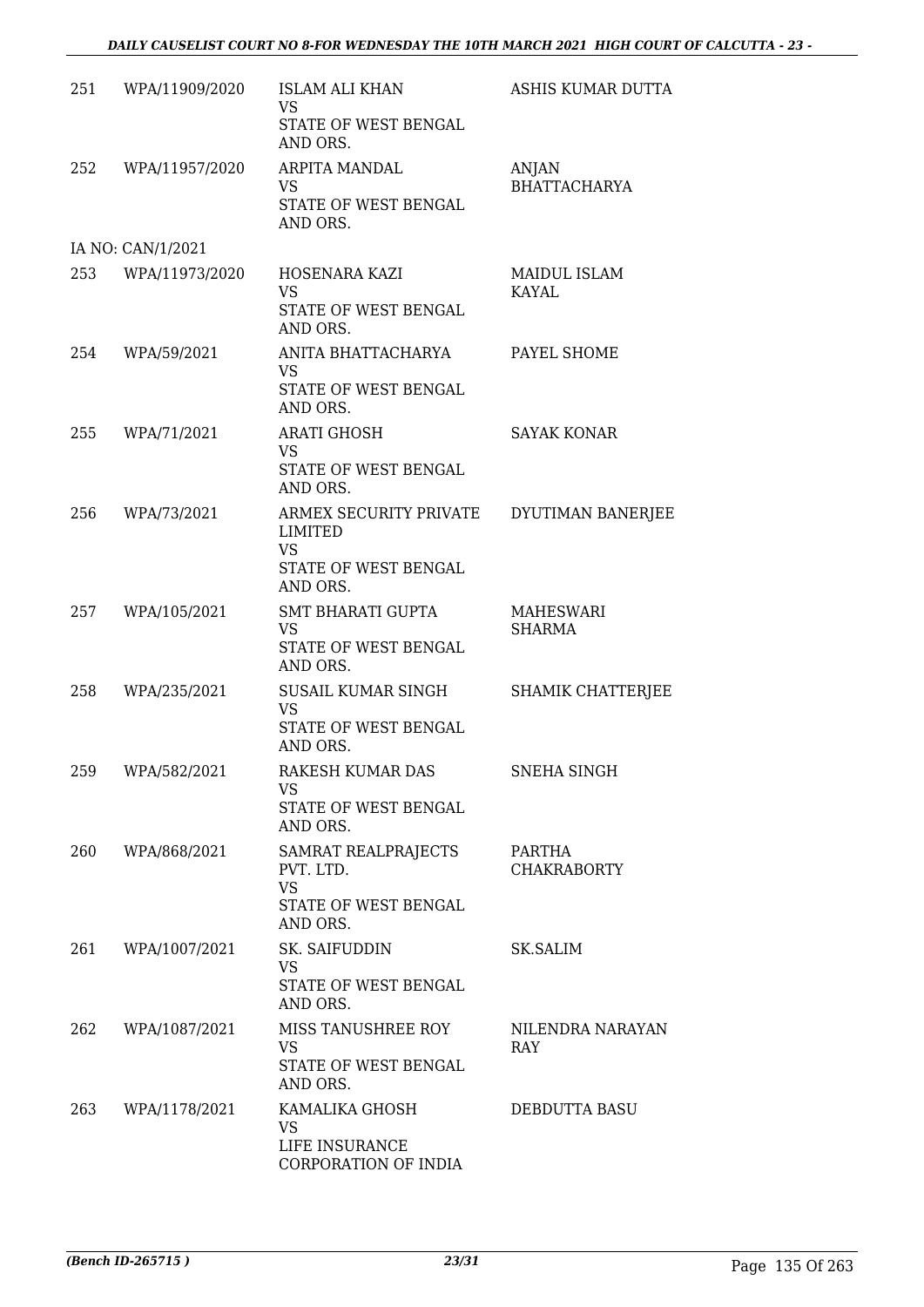| 264 | WPA/1197/2021                           | SUVENDU ADHIKARI<br>VS<br>STATE OF WEST BENGAL<br>AND ORS.                               | Debdeep Sinha                   |
|-----|-----------------------------------------|------------------------------------------------------------------------------------------|---------------------------------|
| 265 | WPA/2179/2021                           | NIDHIR RANJAN<br>MAJUMDER<br><b>VS</b><br>UNION OF INDIA AND ORS.                        | DIPTENDU MANDAL                 |
| 266 | WPA/2499/2021                           | ALL BENGAL YOUTH<br>WELFARE ASS. AND ANR.<br><b>VS</b><br>STATE OF WEST BENGAL           | SABYASACHI ROY                  |
|     |                                         | AND ORS.                                                                                 |                                 |
| 267 | WPA/5592/2020                           | <b>PART HEARD MATTERS</b><br>ANUPAM MITRA                                                | <b>GAZI FARUQUE</b>             |
|     |                                         | <b>VS</b><br>STATE OF WEST BENGAL &<br><b>ORS</b>                                        | <b>HOSSAIN</b>                  |
|     | IA NO: CAN/1/2020(Old No:CAN/3346/2020) |                                                                                          |                                 |
| 268 | WPA/9265/2020                           | DOWINS RESOURCE PVT.<br><b>LTD</b><br><b>VS</b><br>Union of India                        | ABHIRUP<br><b>CHAKRABORTY</b>   |
|     |                                         | <b>LISTED MOTION</b>                                                                     |                                 |
| 269 | WPA/8571/2018                           | CHETKI PROPERTIES PVT.<br>LTD & ANR<br><b>VS</b><br>STATE OF WEST BENGAL &<br><b>ORS</b> | DEBASREE DHAMALI                |
|     |                                         | IA NO: CAN/1/2019(Old No:CAN/565/2019), CAN/2/2019(Old No:CAN/566/2019), CAN/3/2021      |                                 |
| 270 | WPA/9773/2018                           | <b>JAKIR MONDAL</b><br><b>VS</b><br>STATE OF WEST BENGAL &<br><b>ORS</b>                 | <b>ATIS KUMAR BISWAS</b>        |
| 271 | WPA/2753/2019                           | BATESWAR MAITY & ANR<br>VS<br>STATE OF WEST BENGAL &<br><b>ORS</b>                       | LIPIKA CHATTERJEE               |
| 272 | WPA/18635/2019                          | PRALAY MAJUMDER<br><b>VS</b><br>STATE OF WEST BENGAL &<br><b>ORS</b>                     | SUDIP GHOSH<br><b>CHOWDHURY</b> |
|     |                                         | IA NO: CAN/1/2020(Old No:CAN/975/2020), CAN/2/2020                                       |                                 |
| 273 | WPA/23281/2019                          | <b>AMIT MONDAL</b><br><b>VS</b><br>STATE OF WEST BENGAL &<br>ORS.                        | NILANJAN ADHIKARI               |
| 274 | WPA/677/2020                            | STATE BANK OF INDIA &<br>ANR<br><b>VS</b><br>STATE OF WEST BENGAL &<br><b>ORS</b>        | HARI CHARAN YADAV               |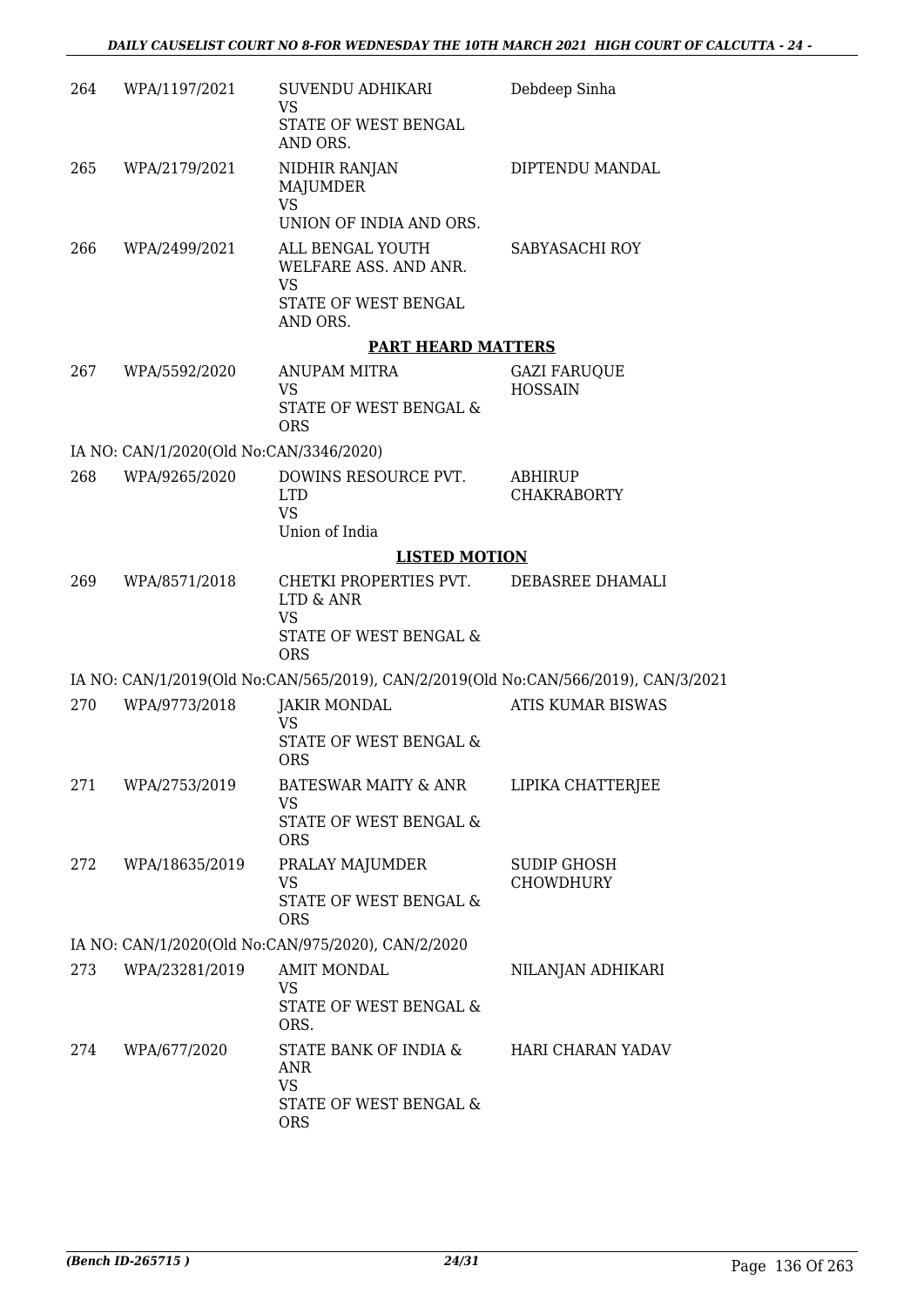| 275 | WPA/3931/2020                           | RAJU MOLLA<br><b>VS</b>                                                         | <b>ASHRAFUL HUQ</b>                    |                     |
|-----|-----------------------------------------|---------------------------------------------------------------------------------|----------------------------------------|---------------------|
|     |                                         | STATE OF WEST BENGAL &<br><b>ORS</b>                                            |                                        |                     |
| 276 | WPA/5662/2020                           | UNA VEDA NATHANIEL                                                              | S. G. CHOWDHURY                        |                     |
|     |                                         | <b>VS</b><br>STATE OF WEST BENGAL                                               |                                        |                     |
|     | IA NO: CAN/1/2020(Old No:CAN/3532/2020) |                                                                                 |                                        |                     |
| 277 | WPA/6810/2020                           | RAJGARIA TIMBER<br>PVT.LTD& ANR<br><b>VS</b><br>UNION OF INDIA& ORS             | RAJIB MULLICK                          |                     |
|     |                                         |                                                                                 |                                        |                     |
|     |                                         | IA NO: CAN/1/2020(Old No:CAN/5791/2020), CAN/2/2020, CAN/3/2021, CAN/4/2021     |                                        |                     |
| 278 | WPA/7011/2020                           | <b>SRIKUMAR GIRI</b><br><b>VS</b><br>STATE OF WEST BENGAL<br>AND ORS.           | <b>GAUTAM GURIA</b>                    |                     |
|     | IA NO: CAN/1/2020                       |                                                                                 |                                        |                     |
| 279 | WPA/7071/2020                           | MADAN MOHAN KHANRA                                                              | GAUTAM GURIA                           | <b>GAUTAM GURIA</b> |
|     |                                         | <b>VS</b><br>THE STATE OF WEST<br><b>BENGAL</b>                                 |                                        |                     |
|     | IA NO: CAN/1/2020                       |                                                                                 |                                        |                     |
| 280 | WPA/7864/2020                           | CYGNUS EQUIPMENTS AND<br>RENTALS PRIVATE LIMITED<br><b>VS</b><br>Union of India | RAJESH UPADHYAY                        |                     |
| 281 | WPA/8220/2020                           | LAKSHMI NASAKAR<br><b>VS</b><br>STATE OF WEST BENGAL                            | <b>MANOJ KUMAR</b><br><b>MONDAL</b>    |                     |
| 282 | WPA/9146/2020                           | AND ORS.<br><b>BIPLAB BOSE</b><br><b>VS</b>                                     | <b>SUDESHNA BASU</b><br>THAKUR         |                     |
|     |                                         | State of West Bengal                                                            |                                        |                     |
| 283 | WPA/9181/2020                           | <b>DEBDAS KHAN</b><br><b>VS</b><br>STATE BANK OF INDIA                          | SAYANI DAS                             |                     |
| 284 | WPA/9193/2020                           | RABINDRANATH MONDAL                                                             | <b>SANDIPAN DAS</b>                    |                     |
|     |                                         | <b>VS</b><br>State of West Bengal                                               |                                        |                     |
| 285 | WPA/9278/2020                           | M/S. RADIANT SECURITY<br><b>VS</b>                                              | <b>SUPRIYO</b><br><b>CHATTOPADHYAY</b> |                     |
|     |                                         | PUMJAB NATIONAL BANK                                                            |                                        |                     |
| 286 | WPA/9614/2020                           | <b>MOHANA GHOSH</b><br><b>VS</b><br>STATE OF WEST BENGAL<br>AND ORS.            | Madhurima Sarkar                       |                     |
| 287 | WPA/9677/2020                           | SHEO CHARAN AGARWAL<br><b>VS</b><br>Union of India                              | PRABHAT KUMAR<br><b>SINGH</b>          |                     |
| 288 | WPA/9827/2020                           | <b>SAMAR KUMAR MONDAL</b><br>VS<br>State of West Bengal                         | PINTU KARAR                            |                     |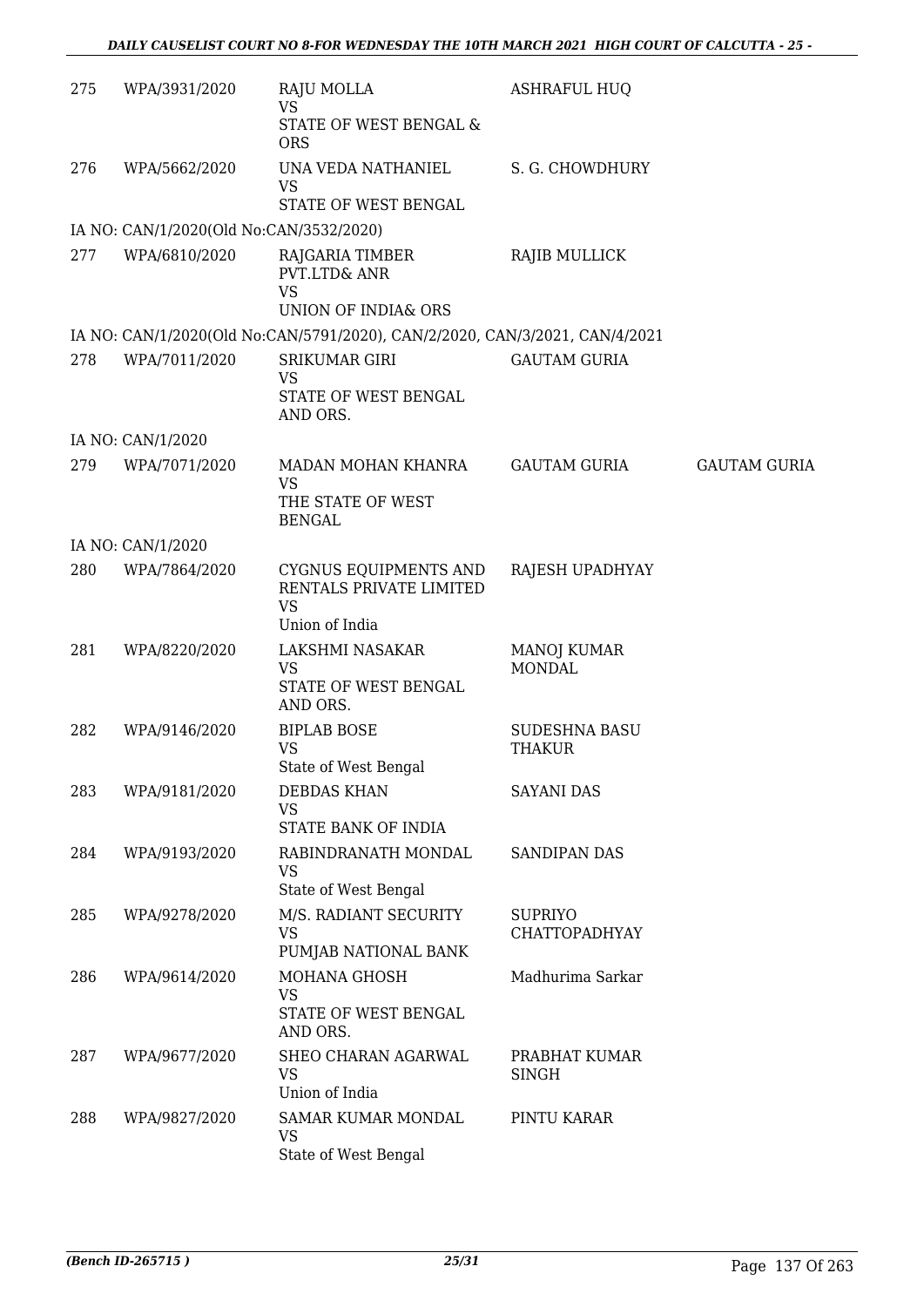| 289 | WPA/9828/2020  | HABUL MONDAL AND ORS<br><b>VS</b>                            | SUDARSHAN GHOSH                       |
|-----|----------------|--------------------------------------------------------------|---------------------------------------|
|     |                | STATE OF WEST BENGAL<br>AND ORS.                             |                                       |
| 290 | WPA/10011/2020 | PROSUN BANERJEE AND<br><b>ANR</b><br><b>VS</b>               | ARIF ALI                              |
|     |                | UNION OF INDIA AND ORS.                                      |                                       |
| 291 | WPA/10315/2020 | KSHETRIYA SHERI GANDHI<br><b>ASHRAM AND ANR</b><br><b>VS</b> | <b>SUJIT SAHA</b>                     |
|     |                | STATE OF WEST BENGAL<br>AND ORS.                             |                                       |
| 292 | WPA/10442/2020 | PROMOD RANJAN ROY AND<br><b>ANOTHER</b><br><b>VS</b>         | <b>GARGI GOSWAMI</b>                  |
|     |                | RESERVE BANK OF INDIA<br><b>AND OTHERS</b>                   |                                       |
| 293 | WPA/10501/2020 | <b>SHEILA BINANI</b><br>VS                                   | <b>SUBHASIS DEY</b>                   |
|     |                | UNION OF INDIA AND<br><b>ANOTHERS</b>                        |                                       |
| 294 | WPA/10810/2020 | ABDUL RAJAK AND ANR<br><b>VS</b>                             | <b>GOLAM KARIM</b><br>CHOWDHURY       |
|     |                | STATE OF WEST BENGAL<br>AND ORS.                             |                                       |
| 295 | WPA/11114/2020 | <b>BISWANATH PAL</b><br><b>VS</b>                            | RAFIKUL ISLAM<br><b>SARDAR</b>        |
|     |                | STATE OF WEST BENGAL<br>AND ORS.                             |                                       |
| 296 | WPA/11286/2020 | ASHOK GHORAI AND ANR<br>VS.                                  | MAINAK SWARNOKAR                      |
|     |                | STATE OF WEST BENGAL<br>AND ORS.                             |                                       |
| 297 | WPA/11353/2020 | <b>SHYAM DEB</b><br>VS                                       | AMANUL ISLAM                          |
|     |                | UNION OF INDIA AND ORS.                                      |                                       |
| 298 | WPA/11385/2020 | ASLAM ALI MOLLA<br>VS                                        | <b>ASIT KR</b><br><b>BHATTACHARYA</b> |
|     |                | STATE OF WEST BENGAL<br>AND ORS.                             |                                       |
| 299 | WPA/11631/2020 | SAHIDUL ISLAM MOLLA<br>AND ORS<br><b>VS</b>                  | <b>JAMUNA SAHA</b>                    |
|     |                | STATE OF WEST BENGAL<br>AND ORS.                             |                                       |
| 300 | WPA/11860/2020 | <b>SK ALAUDDIN</b><br><b>VS</b>                              | SOUMAJIT DAS<br><b>MAHAPATRA</b>      |
|     |                | STATE OF WEST BENGAL<br>AND ORS.                             |                                       |
| 301 | WPA/11968/2020 | KOUSHIK DAS<br>VS                                            | <b>SANGHITA</b><br><b>CHATTERJEE</b>  |
|     |                | STATE OF WEST BENGAL<br>AND ORS.                             |                                       |

# **APPLICATION**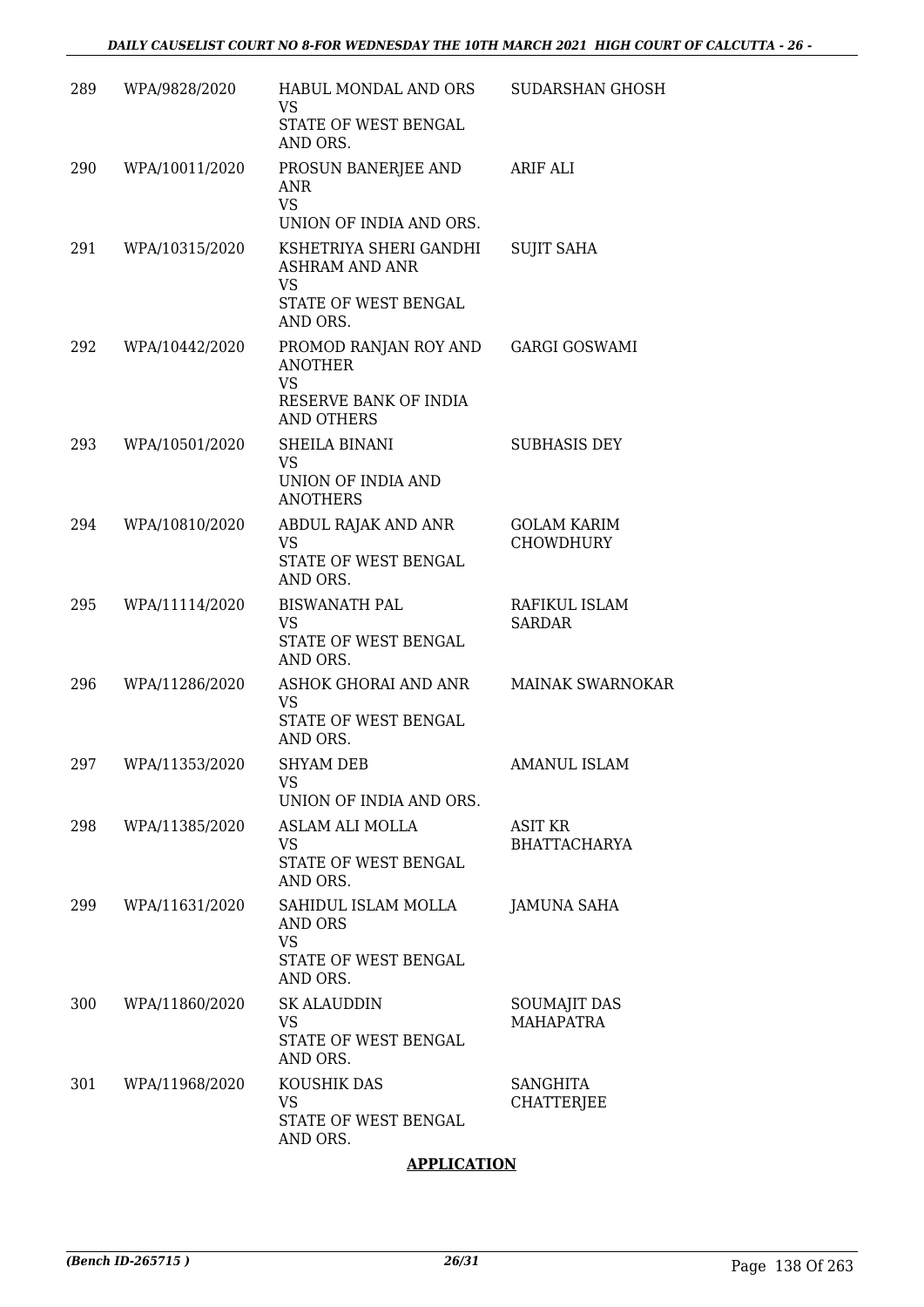| 302 | WPA/23011/2006                           | PRIYA BANERJEE<br>VS<br>STATE OF W.B.                                                             | <b>MANISHA</b><br><b>CHATTERJEE</b> |
|-----|------------------------------------------|---------------------------------------------------------------------------------------------------|-------------------------------------|
|     |                                          | IA NO: CAN/1/2008(Old No:CAN/1397/2008), CAN/2/2020(Old No:CAN/2093/2020)                         |                                     |
| 303 | WPA/18171/2016                           | <b>SANGHITA MAITY</b><br><b>VS</b><br>STATE OF WEST BENGAL &<br><b>ORS</b>                        | ANJAN<br><b>BHATTACHARYA</b>        |
|     | IA NO: CAN/2/2019(Old No:CAN/10975/2019) |                                                                                                   |                                     |
| 304 | WPA/13834/2017                           | CHAITANYA BIKASH PAUL<br>VS<br>EPF ORGANISATION,<br>MINISTRY OF LABOUR &<br><b>ORS</b>            | MRINAL KANTI<br><b>KUNDU</b>        |
|     |                                          | IA NO: CAN/1/2019(Old No:CAN/5144/2019), CAN/2/2020                                               |                                     |
| 305 | WPA/25966/2017                           | SUBHAS CH. MISTRI @<br><b>MAITRA</b><br><b>VS</b><br>STATE OF WEST BENGAL &<br>ORS.               | <b>SHOURYA BASU</b>                 |
|     | IA NO: CAN/2/2017(Old No:CAN/11454/2017) |                                                                                                   |                                     |
| 306 | WPA/1570/2020                            | ALADARPUT VIVEKANANDA<br><b>VIDYAMANDIR</b><br><b>VS</b><br>RESERVE BANK OF INDIA &<br><b>ANR</b> | KAUSHIK CHANDRA<br><b>GUPTA</b>     |
|     | IA NO: CAN/1/2021                        |                                                                                                   |                                     |
| 307 | WPA/7304/2020                            | JANE ALAM BEG<br><b>VS</b><br>STATE OF WEST BENGAL<br>AND ORS.                                    | NASREEN ISLAM                       |
|     | IA NO: CAN/1/2020, CAN/2/2021            |                                                                                                   |                                     |
| 308 | WPA/11672/2020                           | <b>SMT RUPALI DEY</b><br><b>VS</b><br>UNION OF INDIA AND ORS.                                     | <b>SAMAPTI ROY</b>                  |
|     | IA NO: CAN/1/2021                        |                                                                                                   |                                     |
| 309 | RVW/2/2021                               | SUNDARANANDA BARMAN<br>AND ANR<br>VS<br>STATE OF WEST BENGAL<br>AND ORS.                          | MONOJ KUMAR<br><b>BHATTACHARYYA</b> |
|     | IA NO: CAN/1/2021                        |                                                                                                   |                                     |
|     | wt310 WPA/10069/2020                     | SUNDARANANDA BARMAN<br>AND ANOTHER<br><b>VS</b><br>STATE OF WEST BENGAL<br>AND ORS.               | MANOJ KUMAR<br><b>BHATTACHARYYA</b> |
|     |                                          | <b>CONTEMPT APPLICATION</b>                                                                       |                                     |
| 311 | CPAN/995/2010                            | <b>BIDYUT BANERJEE</b><br>VS<br>SOUMYA BHATTACHARYA                                               | ASHIM KUMAR<br><b>BISWAS</b>        |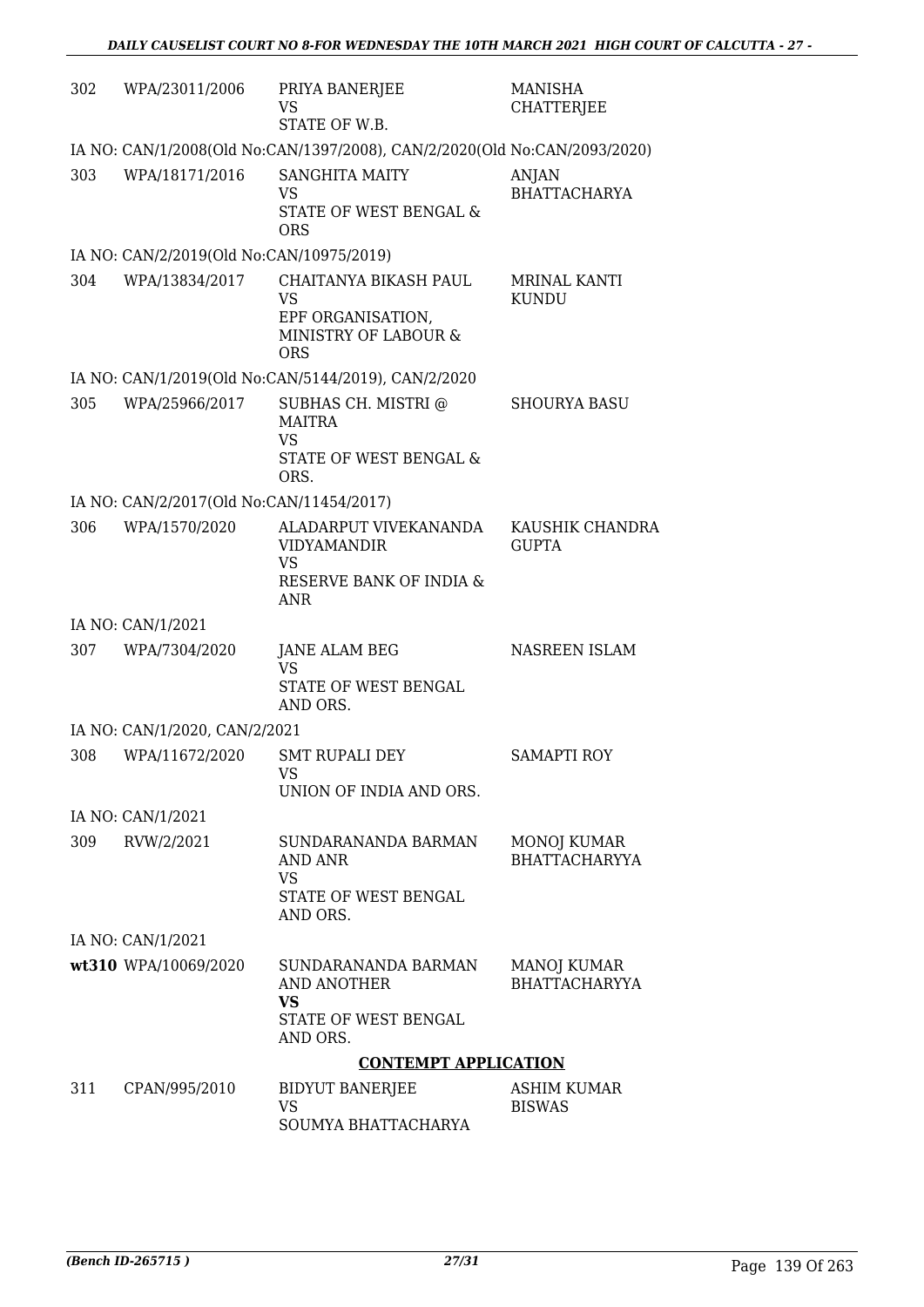|     | wt312 WPA/22189/2009                                            | <b>BIDYUT BANERJEE</b><br><b>VS</b>                                        | <b>ASHIM BISWAS</b>                    |
|-----|-----------------------------------------------------------------|----------------------------------------------------------------------------|----------------------------------------|
|     |                                                                 | STATE OF WEST BENGAL &<br><b>ORS</b>                                       |                                        |
| 313 | WPA/20391/2019                                                  | PAPITA DAS                                                                 | <b>ABHIJIT MONDAL</b>                  |
|     |                                                                 | VS<br>STATE OF WEST BENGAL &<br><b>ORS</b>                                 |                                        |
|     | wt314 CPAN/97/2021                                              | PAPITA DAS<br><b>VS</b><br>SUKHAMOY CHAKRABORTY                            | <b>ABHIJIT MANDAL</b>                  |
| 315 | CPAN/393/2020                                                   | PURNIMA DAS MAHANTA<br>(BISWAS)<br><b>VS</b>                               | ARJUN SAMANTA                          |
|     |                                                                 | N.R SEKAR RAJU                                                             |                                        |
|     | IA NO: CAN/1/2020(Old No:CAN/5205/2020)<br>wt316 WPA/16452/2019 | PURNIMA DAS MAHANTA                                                        | ARJUN SAMANTA                          |
|     |                                                                 | (BISWAS)<br><b>VS</b>                                                      |                                        |
|     |                                                                 | UNION OF INDIA & ORS                                                       |                                        |
| 317 | CPAN/473/2020                                                   | <b>BHASKAR GHOSH</b><br>VS<br><b>BIPLAB DEB</b>                            | SAHELI MUKHERJEE                       |
|     | IA NO: CAN/1/2020                                               |                                                                            |                                        |
|     | wt318 WPA/17387/2019                                            | <b>BHASKAR GHOSH</b><br><b>VS</b><br>STATE OF WEST BENGAL &                | <b>SAHELI MUKHERJEE</b>                |
|     |                                                                 | <b>ORS</b>                                                                 |                                        |
|     |                                                                 | IA NO: CAN/1/2019(Old No:CAN/11834/2019), CAN/2/2020(Old No:CAN/1590/2020) |                                        |
| 319 | CPAN/660/2020                                                   | RABIN JANA AND ORS<br>VS<br><b>ARNAB BISWAS</b>                            | <b>AMLAN MUKHERJEE</b>                 |
|     | wt320 WPA/608/2020                                              | RABIB JANA & ORS<br>VS.<br>STATE OF WEST BENGAL &                          | <b>AMLAN KUMAR</b><br><b>MUKHERJEE</b> |
|     |                                                                 | <b>ORS</b><br><b>NEW MOTION</b>                                            |                                        |
|     | 321 WPA/2170/2021                                               | SMT SABITRI SAMANTA<br>AND ORS                                             | <b>SUJIT BHUNIYA</b>                   |
|     |                                                                 | <b>VS</b><br>UNION OF INDIA AND ORS.                                       |                                        |
|     | 322 WPA/3816/2021                                               | PRANAB POLLEY<br>VS                                                        | BIBEK CHATTERJEE                       |
|     |                                                                 | STATE OF WEST BENGAL<br>AND ORS.                                           |                                        |
| 323 | WPA/4829/2021                                                   | MANMATHA NAYEK<br>VS<br>STATE OF WEST BENGAL<br>AND ORS.                   | KISHALOY MONDAL                        |
| 324 | WPA/4990/2021                                                   | ASPEN REALCON PVT LTD<br>VS.<br>STATE OF WEST BENGAL                       | BUSAN KUMAR JAN                        |
|     |                                                                 | AND ORS.                                                                   |                                        |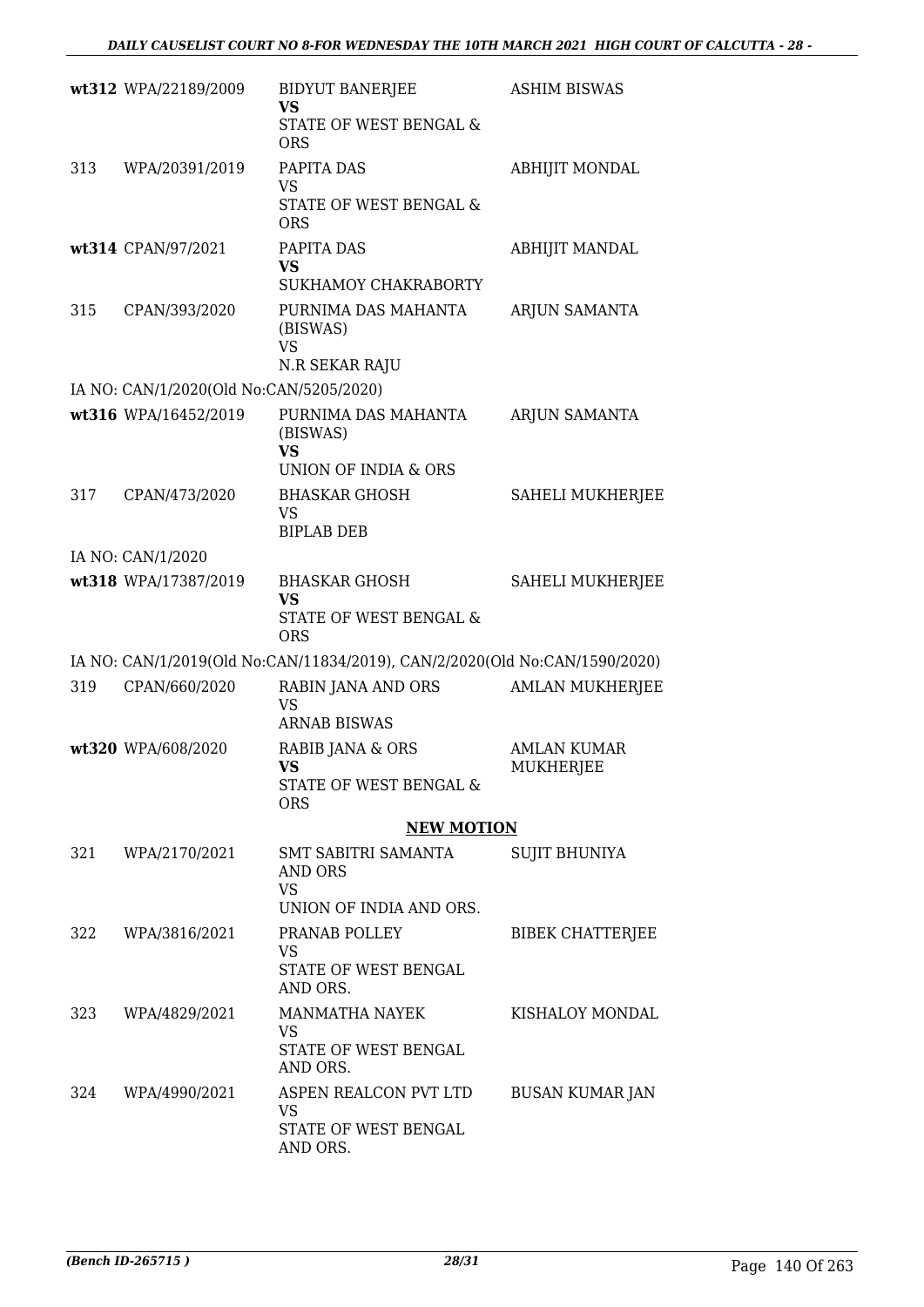| 325 | WPA/5236/2021 | UDAY KUNDU AND<br><b>ANOTHER</b><br><b>VS</b><br>STATE OF WEST BENGAL<br>AND ORS.                                     | ANURAN SAMANTA                    |
|-----|---------------|-----------------------------------------------------------------------------------------------------------------------|-----------------------------------|
| 326 | WPA/5308/2021 | JAYANTA MULLICK AND<br>ANR<br><b>VS</b><br>UNION OF INDIA AND ORS.                                                    | RAHUL AUDDY                       |
| 327 | WPA/5615/2021 | <b>SHANKAR BERA</b><br>VS<br>THE STATE OF WEST<br><b>BENGAL AND ORS</b>                                               | PRADIP PAUL                       |
| 328 | WPA/5618/2021 | SHAMBHU BHUNIA<br>VS.<br>THE STATE OF WEST<br><b>BENGAL AND ORS</b>                                                   | PRADIP PAUL                       |
| 329 | WPA/5816/2021 | MD. ABDULLAH SARDAR<br><b>VS</b><br>STATE OF WEST BENGAL<br>AND ORS.                                                  | SK. MD<br><b>ANWARAULLAH</b>      |
| 330 | WPA/5954/2021 | <b>MOTIJUL BISWAS</b><br><b>VS</b><br>STATE OF WEST BENGAL<br>AND ORS.                                                | <b>MOBAIDUR HOSSAIN</b>           |
| 331 | WPA/6085/2021 | <b>BABAR ALI SEIKH</b><br>VS.<br>STATE OF WEST BENGAL<br>AND ORS.                                                     | <b>MOBAIDUR HOSSAIN</b>           |
| 332 | WPA/6201/2021 | BALDEV BHATTACHARYA<br>VS<br>COAL INDIA LTD AND ORS                                                                   | PRIYANKA CHANDRA                  |
| 333 | WPA/6265/2021 | <b>ANUPAM SARKAR</b><br>VS<br>WEST BENGAL CLINICAL<br><b>ESTABLISHMENT</b><br>REGULATORY COMMISSION<br><b>AND ORS</b> | <b>ARIJIT DEY</b>                 |
| 334 | WPA/6266/2021 | DIPAK DEB AND ANR.<br>VS<br>STATE OF WEST BENGAL<br>AND ORS.                                                          | SAILEN NASKAR                     |
| 335 | WPA/6277/2021 | <b>BIDHAN PARUI</b><br>VS.<br>STATE OF WEST BENGAL<br>AND ORS.                                                        | <b>GAURAV DUTTA</b>               |
| 336 | WPA/6334/2021 | RANU DAS (SARKAR)<br><b>VS</b><br>STATE OF WEST BENGAL<br>AND ORS.                                                    | <b>AKMAM KHAN</b>                 |
| 337 | WPA/6342/2021 | <b>MIRA MONDAL</b><br>VS<br>CENTRAL INFORMATION<br>COMMISSIONER AND ORS                                               | SIBSANKAR<br><b>BANDYOPADHYAY</b> |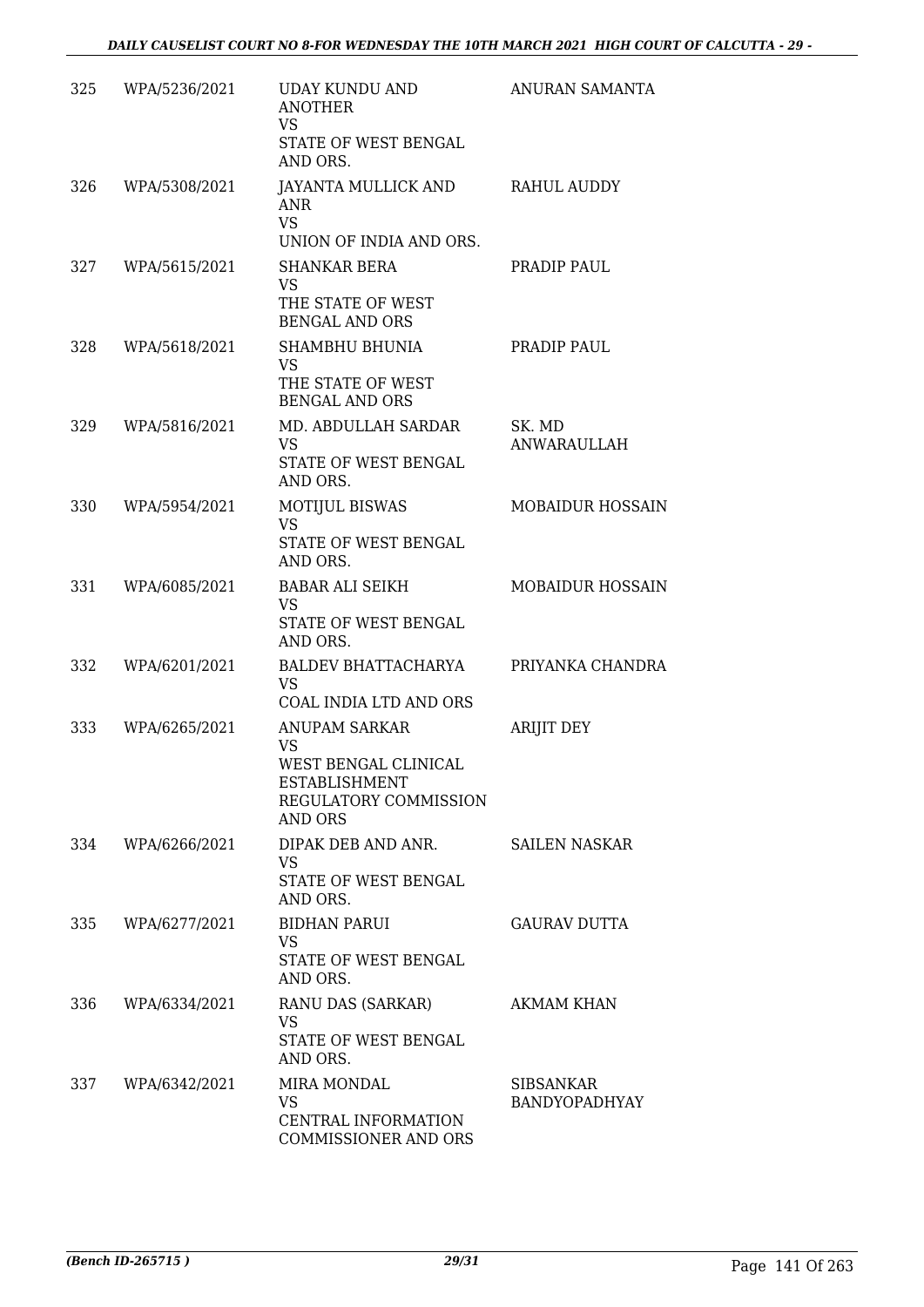| 338 | WPA/6398/2021                            | <b>MALAY SARKAR</b>                                       | DEBAPRIYA SAMANTA                       |
|-----|------------------------------------------|-----------------------------------------------------------|-----------------------------------------|
|     |                                          | <b>VS</b>                                                 |                                         |
|     |                                          | UNION OF INDIA AND ORS.                                   |                                         |
| 339 | WPA/6438/2021                            | SWATI GHOSH<br><b>VS</b>                                  | OINDRILA GHOSH                          |
|     |                                          | <b>W.B.STATE INFORMATION</b><br><b>COMMISSION AND ORS</b> |                                         |
| 340 | WPA/6476/2021                            | PINKI MONDAL                                              | <b>SULTAN AHMED</b>                     |
|     |                                          | VS<br>STATE OF WEST BENGAL<br>AND ORS.                    | <b>MONDAL</b>                           |
| 341 | WPA/6480/2021                            | JAGADISH BASAK                                            | AMITABHA GHOSH                          |
|     |                                          | <b>VS</b><br>STATE OF WEST BENGAL<br>AND ORS.             |                                         |
| 342 | WPA/6512/2021                            | TUSHAR HIMATSINGHKA                                       | <b>B.GAYATRI</b>                        |
|     |                                          | <b>VS</b><br>UNION OF INDIA AND ORS.                      |                                         |
| 343 | WPA/6518/2021                            | PRASHNT BOTHRA                                            | <b>B. GAYATRI</b>                       |
|     |                                          | <b>VS</b>                                                 |                                         |
|     | WPA/6599/2021                            | UNION OF INDIA AND ORS.                                   | R. GOBINDA                              |
| 344 |                                          | SIMA SEN (DAS)<br>VS                                      | CHANDRA BAIDYA                          |
|     |                                          | STATE OF WEST BENGAL<br>AND ORS.                          |                                         |
| 345 | WPA/6640/2021                            | PRATIMA DAS DUTTA<br>VS                                   | <b>SAMIRUL SARDAR</b>                   |
|     |                                          | STATE OF WEST BENGAL<br>AND ORS.                          |                                         |
| 346 | WPA/6668/2021                            | PRASENJIT DAS                                             | PRADIP KUMAR DAS                        |
|     |                                          | <b>VS</b><br>THE STATE OF WEST                            |                                         |
|     |                                          | <b>BENGAL AND ORS</b>                                     |                                         |
| 347 | WPA/6885/2021                            | ANANDAMAYEE HALDER<br><b>VS</b>                           | <b>ARINDAM DAS</b>                      |
|     |                                          | BHARAT SANCHAR NIGAM                                      |                                         |
|     |                                          | LIMITED AND ORS                                           |                                         |
| 348 | WPA/6955/2021                            | SAMSUL HUDA MOLLA<br>VS                                   | <b>INDRAJIT</b><br><b>BHATTACHARJEE</b> |
|     |                                          | STATE OF WEST BENGAL<br>AND ORS.                          |                                         |
|     |                                          | <b>UPGRADED MATTERS</b>                                   |                                         |
| 349 | WPA/16179/2011                           | CHANDI CHARAN MISHRA<br>VS                                | <b>BIPUL KUMAR</b><br><b>MANDAL</b>     |
|     | IA NO: CAN/1/2012(Old No:CAN/11275/2012) | UNION OF INDIA & ORS                                      |                                         |
| 350 | WPA/17382/2019                           | DEBABRATA HALDER &                                        | ARANI GUHA                              |
|     |                                          | ANR.<br><b>VS</b>                                         |                                         |
|     |                                          | THE REGISTRAR OF<br>COMPANY, WB & ANR.                    |                                         |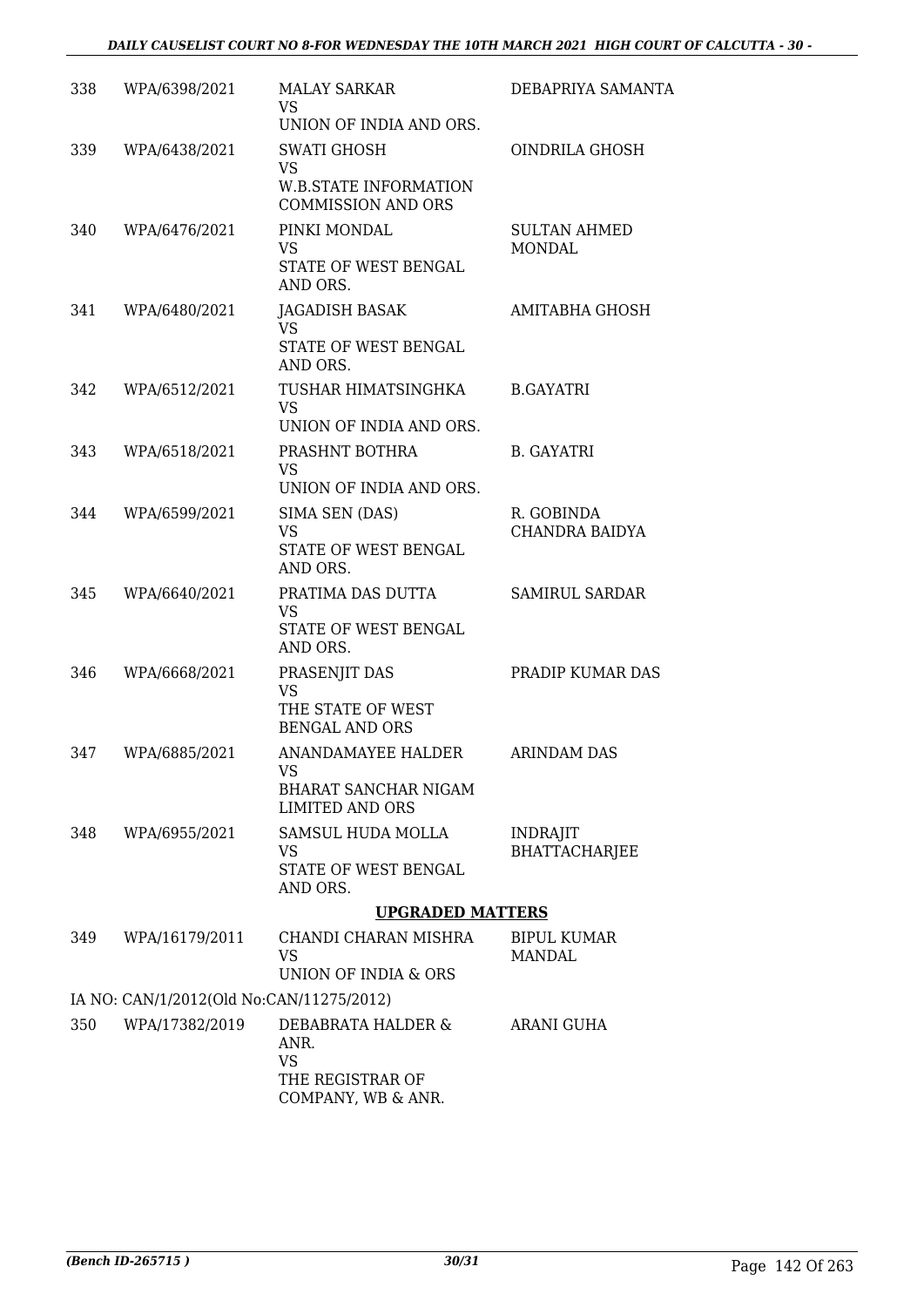| 351 | WPA/22439/2019 | ABUL KASEM LASKAR<br>VS<br>STATE OF WEST BENGAL &                                           | <b>BRAJABALLABH SAHA</b>    |
|-----|----------------|---------------------------------------------------------------------------------------------|-----------------------------|
| 352 | WPA/9445/2020  | <b>ORS</b><br><b>BRITANNIA INDUSTRIES</b><br><b>LTD</b><br><b>VS</b>                        | PARITOSH SINHA              |
| 353 | WPA/9885/2020  | Union of India AND ORS<br>SHYAMALI BARIK<br><b>VS</b><br>STATE OF WEST BENGAL               | <b>SANDIP SARKAR</b>        |
| 354 | WPA/10865/2020 | AND ORS.<br>MOHAMMAD ALI MONDAL<br>AND ANR<br><b>VS</b><br>STATE OF WEST BENGAL<br>AND ORS. | SOUMYA SUBHRA<br><b>ROY</b> |
| 355 | WPA/11491/2020 | <b>DILIP DAS</b><br><b>VS</b><br>STATE OF WEST BENGAL<br>AND ORS.                           | <b>JOYJIT DUTTA</b>         |
| 356 | WPA/11543/2020 | <b>UDAY SAHA</b><br><b>VS</b><br>STATE OF WEST BENGAL<br>AND ORS.                           | Sourav Chatterjee           |
| 357 | WPA/261/2021   | BHAKTA RANJAN PATRA<br><b>VS</b><br>STATE OF WEST BENGAL<br>AND ORS.                        | UJANI PAL<br>(SAMANTA)      |
| 358 | WPA/323/2021   | SOHORAB ALI MOLLICK<br><b>VS</b><br>STATE OF WEST BENGAL<br>AND ORS.                        | <b>GOLAM MOHAMMAD</b>       |
| 359 | WPA/2219/2021  | SK. MAJAHAR RAHAMAN<br>AND OTHERS<br><b>VS</b><br>STATE OF WEST BENGAL<br>AND ORS.          | PRASANTA KUMAR<br>PAKRASHI  |
| 360 | WPA/4463/2021  | SANDEEP KRISHNA<br>ROHATGI AND ANR<br>VS<br>STATE OF WEST BENGAL<br>AND ORS.                | SANDEEP KRISHNA<br>RAHATAGI |
| 361 | WPA/4598/2021  | SONARPUR PROGOTIR<br>PATHE AND ANOTHER<br><b>VS</b><br>STATE OF WEST BENGAL<br>AND ORS.     | SUBRATA SARKAR              |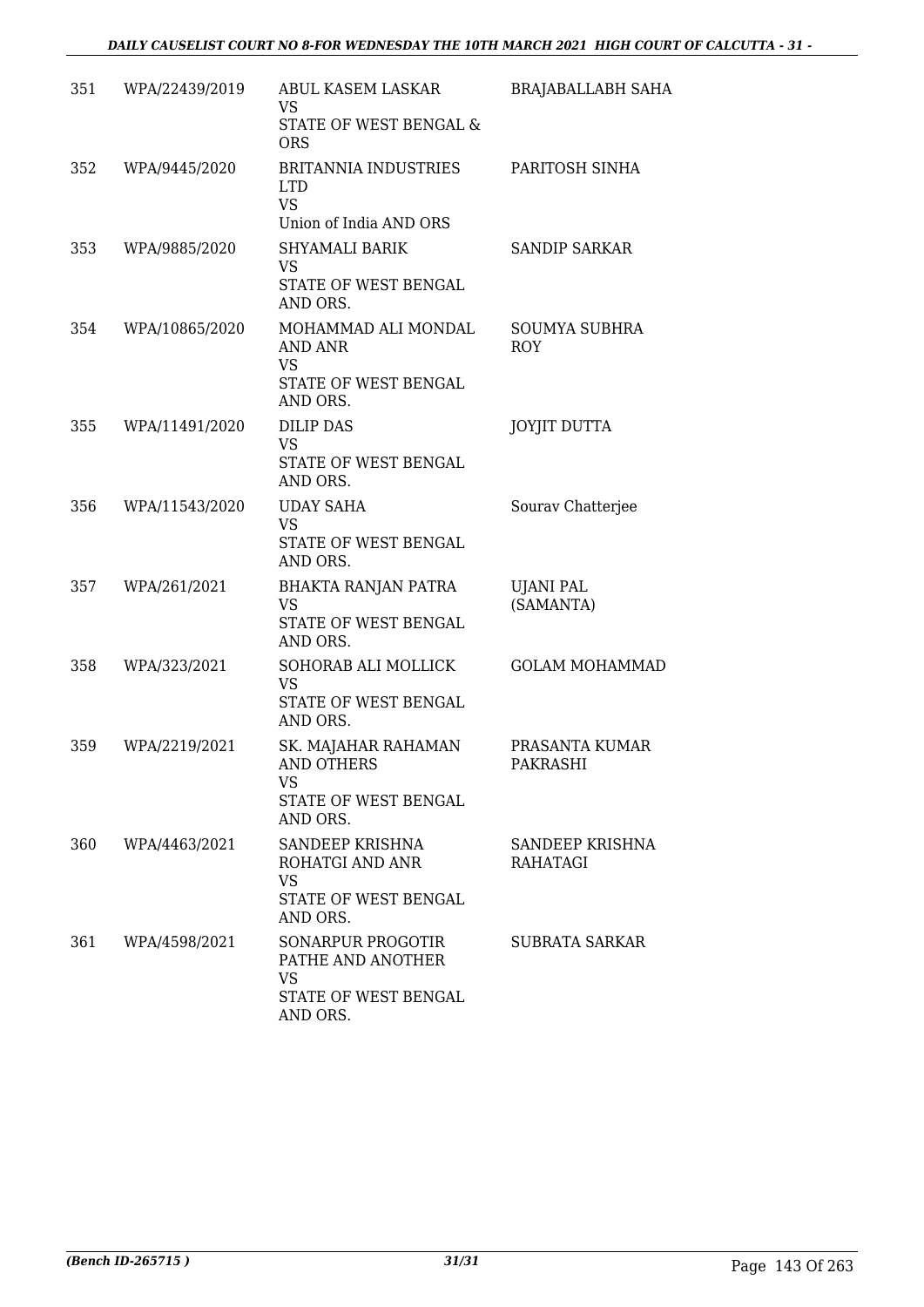

# In The High Court at Calcutta

# **Appellate Side**

**DAILY CAUSELIST For Wednesday The 10th March 2021**

#### **COURT NO. 26**

**SINGLE BENCH (SB - VI)**

## **AT 10:30 AM**

## **HON'BLE JUSTICE SHEKHAR B. SARAF**

#### **(VIA VIDEO CONFERENCE)**

#### **ON AND FROM MONDAY, THE 1ST. MARCH, 2021 – MATTERS (MOTION & HEARING) UNDER ARTICLE 226 OF THE CONSTITUTION RELATING TO SECONDARY AND HIGHER SECONDARY EDUCATION UNDER GROUP II INCLUDING SERVICES AND APPLICATIONS CONNECTED THERETO AND EDUCATIONAL MATTERS NOT ASSIGNED TO ANY OTHER BENCH.**

#### **MATTERS (MOTION & HEARING) RELATING TO REVENUE AND TAX LAWS (EXCLUDING LAND REVENUE) UNDER GROUP IV INCLUDING APPLICATIONS CONNECTED THERETO;**

#### **HEARING OF WRIT PETITIONS IRRESPECTIVE OF CLASSIFICATION AND APPLICATIONS CONNECTED THERETO.**

#### **NOTE : MATTERS WILL BE TAKEN UP THROUGH PHYSICAL HEARING WHEN BOTH THE PARTIES ARE AGREED.**

#### **SPL.NOTE : I) ORIGINAL SIDE MATTERS WILL NORMALLY BE TAKEN UP AT 3.00 P.M.OR EXHAUSTION OF THE APPELLATE SIDE LIST WHICHEVER IS EARLIER.**

### **II) NO MENTIONING FOR INCLUSION IN THE LIST WILL BE ALLOWED UNTIL FURTHER ORDERS.**

# **TO BE MENTIONED**

| 1 | WPA/14564/2019<br>(Non Prosecution) | <b>GOLAM MAHAMMAD</b><br><b>MOHIUDDIN</b><br>VS<br>STATE OF WEST BENGAL &<br>ORS | DEBASIS BANERJEE               |
|---|-------------------------------------|----------------------------------------------------------------------------------|--------------------------------|
| 2 | WPA/15269/2019                      | RUNITA SARKAR (BISWAS)<br>VS<br>STATE OF WEST BENGAL &<br><b>ORS</b>             | SUPREEM NASKAR                 |
| 3 | WPA/3690/2021                       | RANJIT KUMAR MANDAL<br>VS<br>STATE OF WEST BENGAL<br>AND ORS.                    | SAMIR KUMAR<br><b>ADHIKARI</b> |

#### **UPGRADED MATTERS**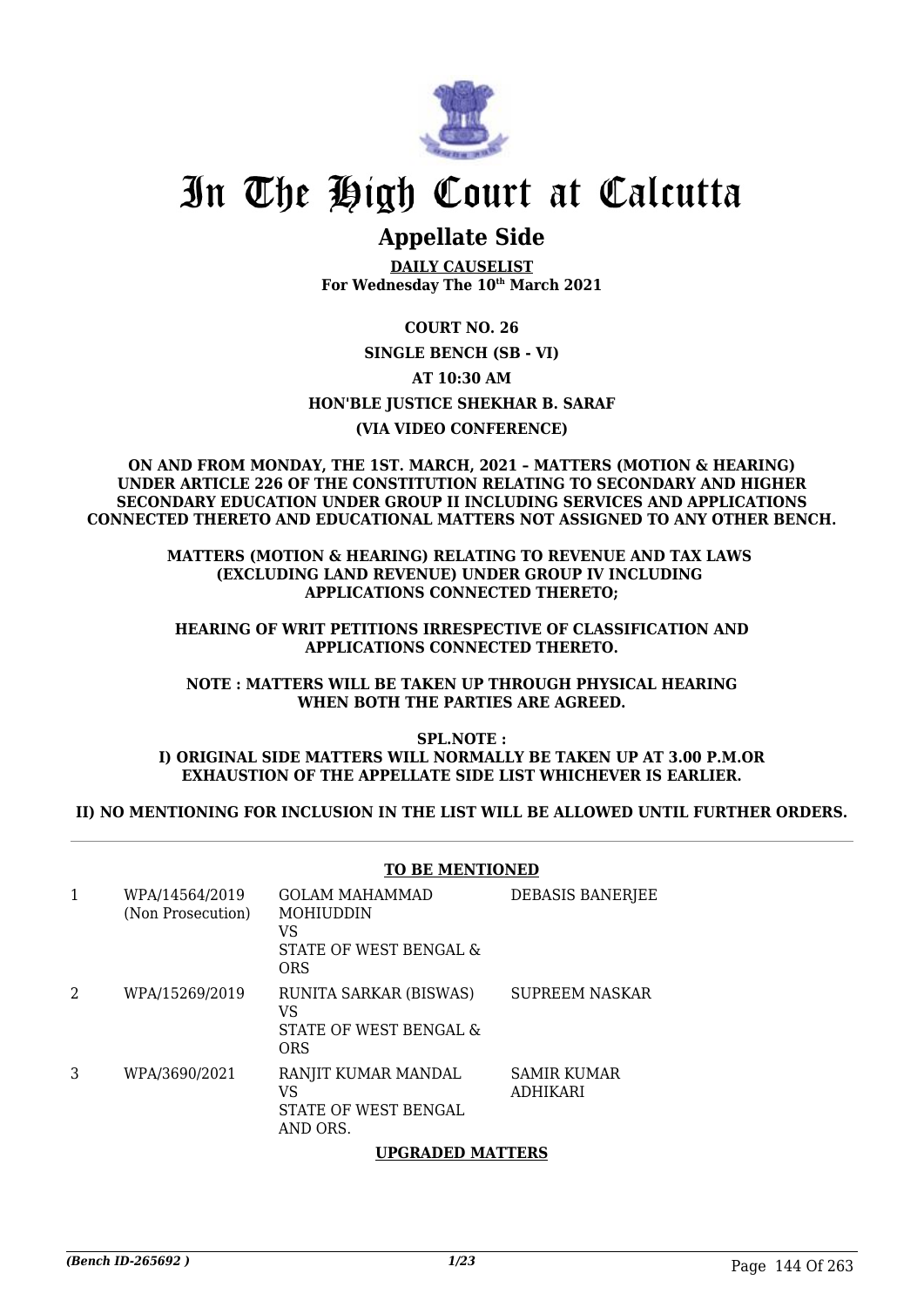| 4  | WPA/13811/2019 | SUGATA MUKHERJEE<br><b>VS</b><br>STATE OF WEST BENGAL &                          | IN PERSON                    |
|----|----------------|----------------------------------------------------------------------------------|------------------------------|
|    |                | <b>ORS</b>                                                                       |                              |
| 5  | WPA/16836/2019 | SANJOY MANDAL<br><b>VS</b><br>STATE OF WEST BENGAL &<br>ORS.                     | <b>NEIL BASU</b>             |
| 6  | WPA/1085/2020  | <b>ANARUL ISLAM</b><br><b>VS</b><br>STATE OF WEST BENGAL &<br><b>ORS</b>         | TANUJA BASAK                 |
| 7  | WPA/1782/2020  | MRS. MAHUWA MONDAL<br>(DAS)<br><b>VS</b><br>STATE OF WEST BENGAL &<br><b>ORS</b> | <b>SOURAV DUTTA</b>          |
| 8  | WPA/2561/2020  | ASHISH KR TIWARI<br><b>VS</b><br>STATE OF WEST BENGAL &<br><b>ORS</b>            | SALMAN SULTANA               |
| 9  | WPA/2562/2020  | <b>SUSHIL KR RAI</b><br><b>VS</b><br>STATE OF WEST BENGAL &<br><b>ORS</b>        | SABNAM SULTANA               |
| 10 | WPA/3148/2020  | DEBJYOTI MONDAL<br><b>VS</b><br>STATE OF WEST BENGAL &<br><b>ORS</b>             | <b>BISWAJIT SAMANTA</b>      |
| 11 | WPA/11358/2020 | SAHABUDDIN ALAM<br><b>VS</b><br>STATE OF WEST BENGAL<br>AND ORS.                 | MISTHI SAHA                  |
| 12 | WPA/1718/2021  | NIMAI CHARAN MANDAL<br><b>VS</b><br>STATE OF WEST BENGAL<br>AND ORS.             | <b>SUKUMAR SARKAR</b>        |
| 13 | WPA/1851/2021  | <b>SUSMITA KHAN</b><br>VS<br>STATE OF WEST BENGAL<br>AND ORS.                    | PRADIP KUMAR<br><b>GHOSH</b> |
| 14 | WPA/1997/2021  | KRISHNA DEWAN<br>VS.<br>STATE OF WEST BENGAL<br>AND ORS.                         | <b>SANKAR BANERJEE</b>       |
| 15 | WPA/2018/2021  | MOHADEB SARDER<br>VS<br>STATE OF WEST BENGAL<br>AND ORS.                         | DILIP KR SAHA                |
| 16 | WPA/2035/2021  | BASAB CHATTERJEE<br>VS<br>STATE OF WEST BENGAL<br>AND ORS.                       | SANJITA MONDAL               |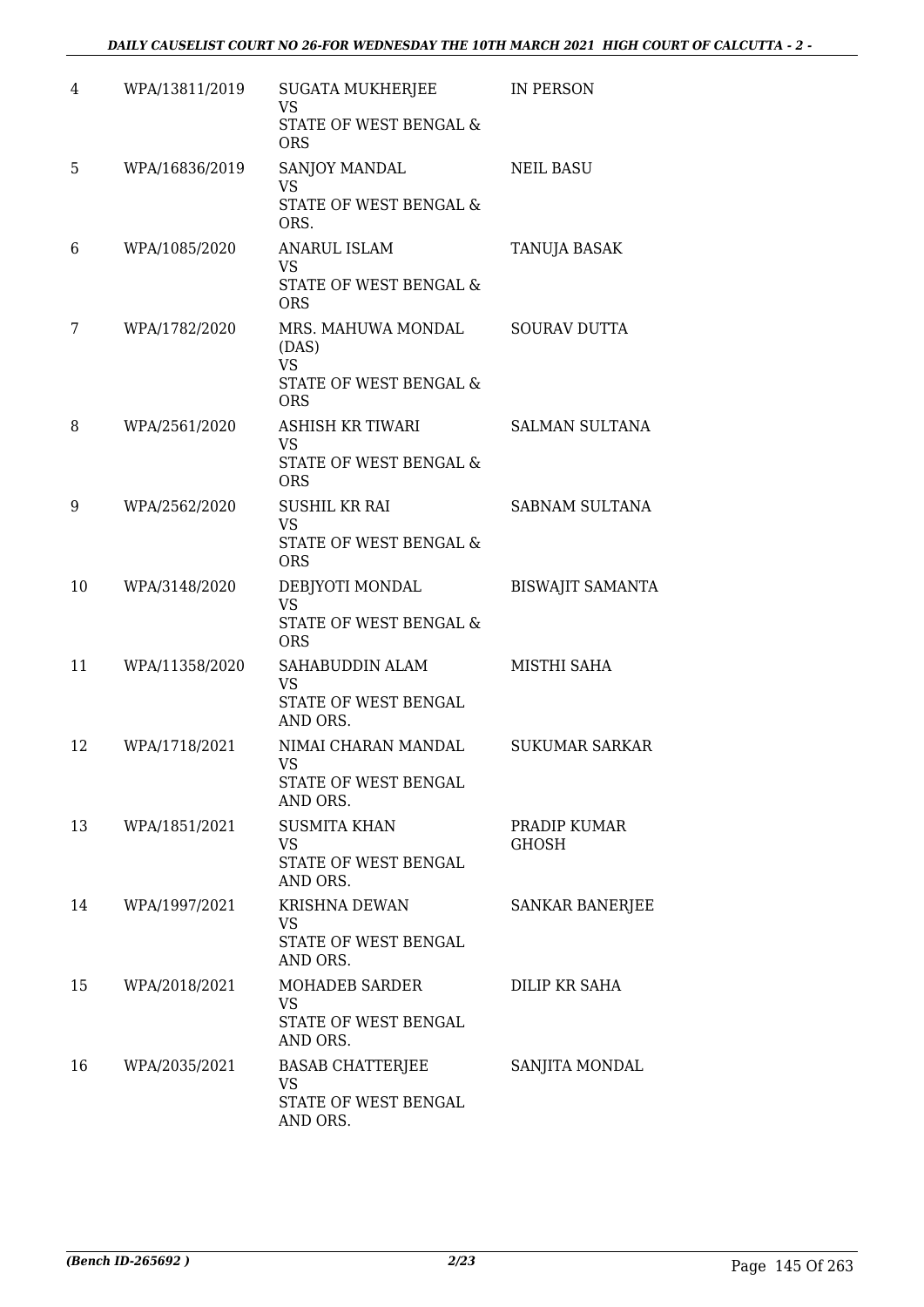| 17 | WPA/2205/2021             | <b>TANIMA GARAIN</b><br><b>VS</b><br>THE STATE OF WEST<br><b>BENGAL AND ORS</b>                 | <b>SAKTI PADA JANA</b>              |
|----|---------------------------|-------------------------------------------------------------------------------------------------|-------------------------------------|
| 18 | WPA/2564/2021             | <b>SUBHAS CHANDRA</b><br>CHATTOPADHYAY@SUBHAS<br><b>CHATTOPADHYAY</b><br><b>VS</b>              | SITAL SAMANTA                       |
|    |                           | STATE OF WEST BENGAL<br>AND ORS.                                                                |                                     |
| 19 | WPA/2640/2021             | <b>ANURADHA SEN</b><br><b>VS</b><br>STATE OF WEST BENGAL<br>AND ORS.                            | <b>INDRAJIT DEY</b>                 |
| 20 | WPA/2704/2021             | CHANDRA<br>BANDYOPADHYAY<br><b>VS</b>                                                           | <b>BIPLAB RANJAN BOSE</b>           |
|    |                           | STATE OF WEST BENGAL<br>AND ORS.                                                                |                                     |
| 21 | WPA/2898/2021             | MOUMITA PAUL<br>VS<br>STATE OF WEST BENGAL<br>AND ORS.                                          | <b>TAPAS KUMAR</b><br>HALDER        |
| 22 | WPA/2903/2021             | MOUSUMI GHOSH<br>VS.<br>STATE OF WEST BENGAL<br>AND ORS.                                        | <b>TAPAS KUMAR</b><br><b>HALDER</b> |
| 23 | WPA/3149/2021             | <b>ANUVA PATRA</b><br>VS<br>STATE OF WEST BENGAL                                                | <b>SURAJIT ROY</b>                  |
| 24 | WPA/6083/2021             | AND ORS.<br><b>SHANKAR PRASAD</b><br>MUKHERJEE<br><b>VS</b><br>STATE OF WEST BENGAL<br>AND ORS. | RAJLAKSHMI GHATAK                   |
| 25 | WPA/6088/2021             | NIMAI CHAND PATRA<br>VS<br>STATE OF WEST BENGAL                                                 | <b>BISWAJIT DE</b>                  |
|    |                           | AND ORS.                                                                                        |                                     |
| 26 | WPA/6203/2021             | ANNAPURNA MONDAL<br>VS<br>STATE OF WEST BENGAL<br>AND ORS.                                      | CHANDAN DUTTA                       |
|    |                           | <b>NEW MOTION</b>                                                                               |                                     |
| 27 | WPA/1629/2021<br>(GR, IV) | RAJ METAL INDUSTRIES<br><b>AND ANR</b><br><b>VS</b>                                             | HIMANGHSU KUMAR<br>ROY              |
|    |                           | UNION OF INDIA AND ORS.                                                                         |                                     |
| 28 | WPA/2549/2021             | DAUD ALI SK. AND ANR<br>VS<br>STATE OF WEST BENGAL                                              | PARTHA PRATIM SEN<br><b>SHARMA</b>  |
|    |                           | AND ORS.                                                                                        |                                     |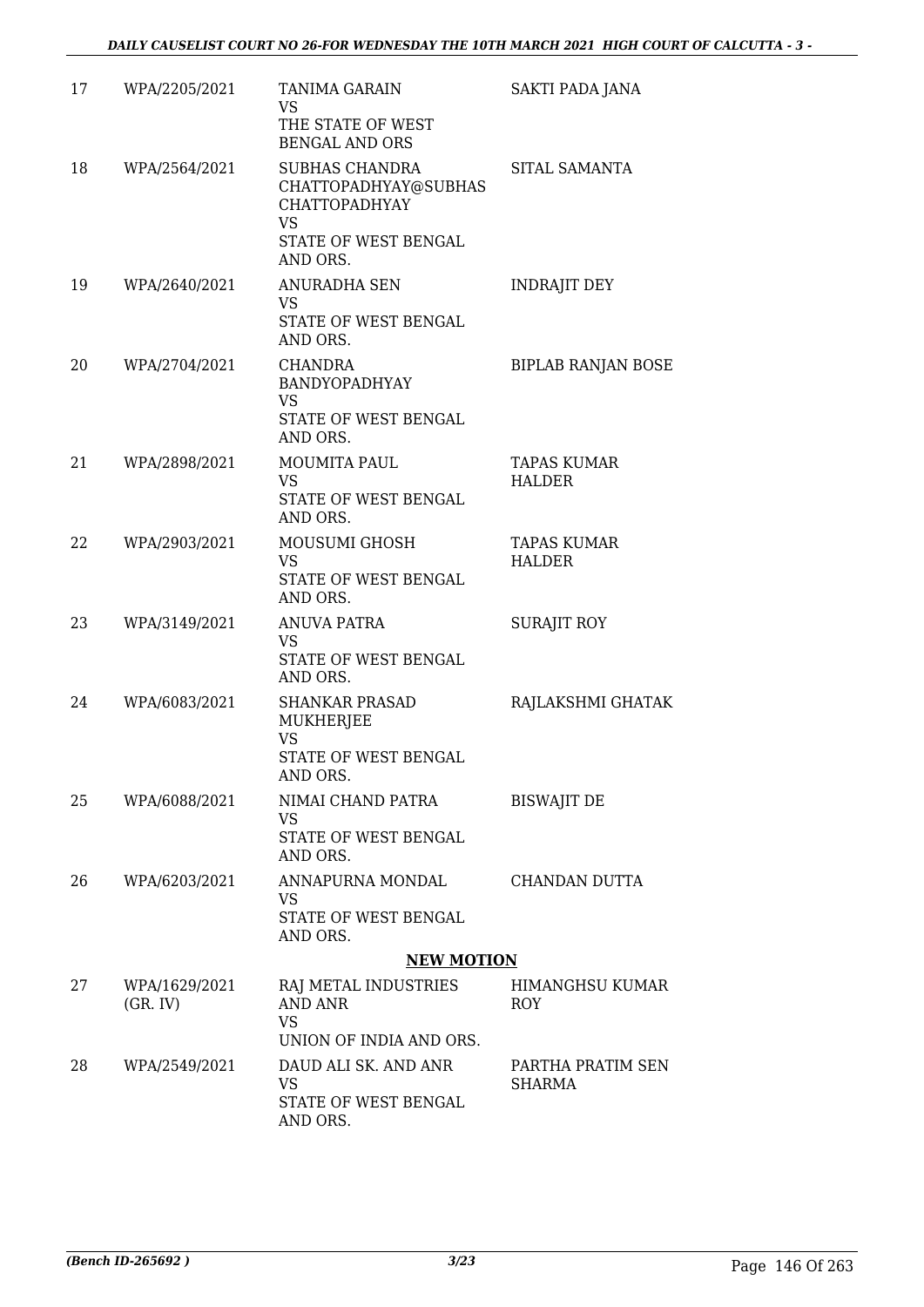| 29 | WPA/3660/2021              | <b>NAREN LAYEK</b><br>VS<br><b>WEST BENGAL</b><br>CENTRALSCHOOL SERVICE<br>COMMISSION                                            | <b>ASISH DUTTA</b>                |
|----|----------------------------|----------------------------------------------------------------------------------------------------------------------------------|-----------------------------------|
| 30 | WPA/3944/2021              | MD JAFAR ALI<br><b>VS</b><br>STATE OF WEST BENGAL<br>AND ORS.                                                                    | PARVEZ HOSSAIN                    |
| 31 | WPA/4486/2021<br>(GR, IV.) | ASHOKA INDIA<br>CORPORATION<br><b>VS</b><br>STATE OF WEST BENGAL<br>AND ORS.                                                     | <b>SHAKEEL</b><br>MOHAMMAD AKHTER |
| 32 | WPA/4662/2021              | MD FAIJUL HAQUE<br><b>VS</b><br>STATE OF WEST BENGAL<br>AND ORS.                                                                 | <b>ZIAUL HAQUE</b>                |
| 33 | WPA/4782/2021              | ANUKANA BHATTACHARI<br>VS<br>STATE OF WEST BENGAL<br>AND ORS.                                                                    | Miss Molly Saha                   |
| 34 | WPA/4835/2021              | DIPANKAR BHOWMIK<br><b>VS</b><br>STATE OF WEST BENGAL<br>AND ORS.                                                                | <b>SAYAN DE</b>                   |
| 35 | WPA/4890/2021<br>(GR, IV.) | OM METAL CORPORATION<br><b>AND OTHERS</b><br>VS<br>STATE OF WEST BENGAL<br>AND ORS.                                              | <b>SHAKEEL</b><br>MOHAMMED AKHTER |
| 36 | WPA/5133/2021              | PINKY BISWAS<br>VS<br>STATE OF WEST BENGAL<br>AND ORS.                                                                           | Miss Molly Saha                   |
| 37 | WPA/5139/2021              | <b>BARNALI DAS</b><br><b>VS</b><br>STATE OF WEST BENGAL<br>AND ORS.                                                              | Miss Molly Saha                   |
| 38 | WPA/5321/2021              | PHELARAM RUIDAS<br>VS<br>STATE OF WEST BENGAL<br>AND ORS.                                                                        | SOUMYAJIT MISHRA                  |
| 39 | WPA/5364/2021              | ANANDA BISWAS AND ORS<br>VS.<br>STATE OF WEST BENGAL<br>AND ORS.                                                                 | <b>SYED ARIF AHMED</b>            |
| 40 | WPA/5656/2021<br>(GR, IV.) | KALIMATA ISPAT<br><b>INDUSTRIES PRIVATE</b><br><b>LIMITED AND ANR</b><br><b>VS</b><br>THE STATE OF WEST<br><b>BENGAL AND ORS</b> | KALLOL SAHA                       |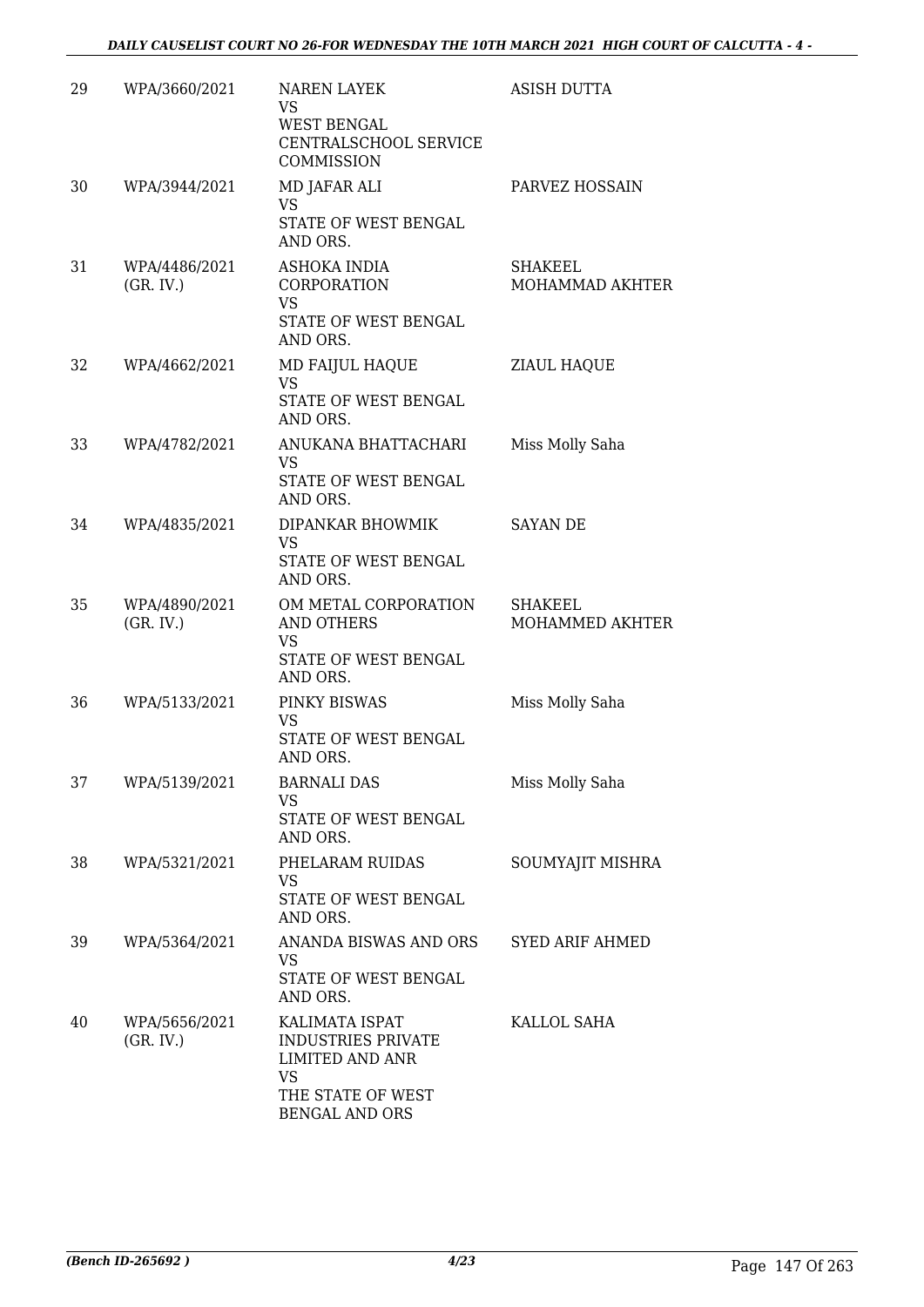| 41 | WPA/5678/2021             | PRITI SANTRA<br>VS                         | NILANJAN PAL           |
|----|---------------------------|--------------------------------------------|------------------------|
|    |                           | THE STATE OF WEST<br>BENGAL AND ORS        |                        |
| 42 | WPA/5758/2021             | RAJASREE DEY<br><b>VS</b>                  | SAKTI PADA JANA        |
|    |                           | THE STATE OF WEST<br><b>BENGAL AND ORS</b> |                        |
| 43 | WPA/5768/2021             | <b>ABHIJIT NASKAR</b><br><b>VS</b>         | SAKTI PADA JANA        |
|    |                           | THE STATE OF WEST<br><b>BENGAL AND ORS</b> |                        |
| 44 | WPA/5801/2021             | MANAS KUMAR NATH<br><b>VS</b>              | SAKTI PADA JANA        |
|    |                           | THE STATE OF WEST<br><b>BENGAL AND ORS</b> |                        |
| 45 | WPA/5974/2021             | MISHTU SAHA<br>VS                          | SAKTI PADA JANA        |
|    |                           | STATE OF WEST BENGAL<br>AND ORS.           |                        |
| 46 | WPA/6214/2021             | DULAL CHANDRA DAS<br><b>VS</b>             | <b>BISWARUP BISWAS</b> |
|    |                           | STATE OF WEST BENGAL<br>AND ORS.           |                        |
| 47 | WPA/6217/2021             | <b>SUBIR KUAMR GHOSH</b><br><b>VS</b>      | <b>BISWARUP BISWAS</b> |
|    |                           | STATE OF WEST BENGAL<br>AND ORS.           |                        |
| 48 | WPA/6227/2021             | CHIRANJIB DAS<br><b>VS</b>                 | SAKTI PADA JANA        |
|    |                           | THE STATE OF WEST<br><b>BENGAL AND ORS</b> |                        |
| 49 | WPA/6254/2021             | SREEMOYEE DUTTA<br><b>VS</b>               | NILANJAN PAL           |
|    |                           | STATE OF WEST BENGAL<br>AND ORS.           |                        |
| 50 | WPA/6560/2021<br>(GR, IV) | JAGDAMBA JEWELLERS<br><b>VS</b>            | DIBNATH DEY            |
|    |                           | UNION OF INDIA AND ORS.                    |                        |
| 51 | WPA/6629/2021<br>(GR, IV) | BENGAL LAMPS LTD<br>VS                     | MUDRIKA KHAITAN        |
|    |                           | UNION OF INDIA AND ORS.                    |                        |
|    |                           | <b>MOTION</b>                              |                        |
| 52 | WPA/14468/2013            | ANIMESH CHOUDHURY<br>VS                    | MD JAMALUDDIN<br>AHMED |
|    | IA NO: CAN/1/2020         | STATE OFW B & ORS                          |                        |
| 53 | WPA/4336/2014             | SARFARAJ AHMED                             | T BASAK                |
|    |                           | <b>VS</b>                                  |                        |
|    |                           | STATE OF WEST BENGAL &<br><b>ORS</b>       |                        |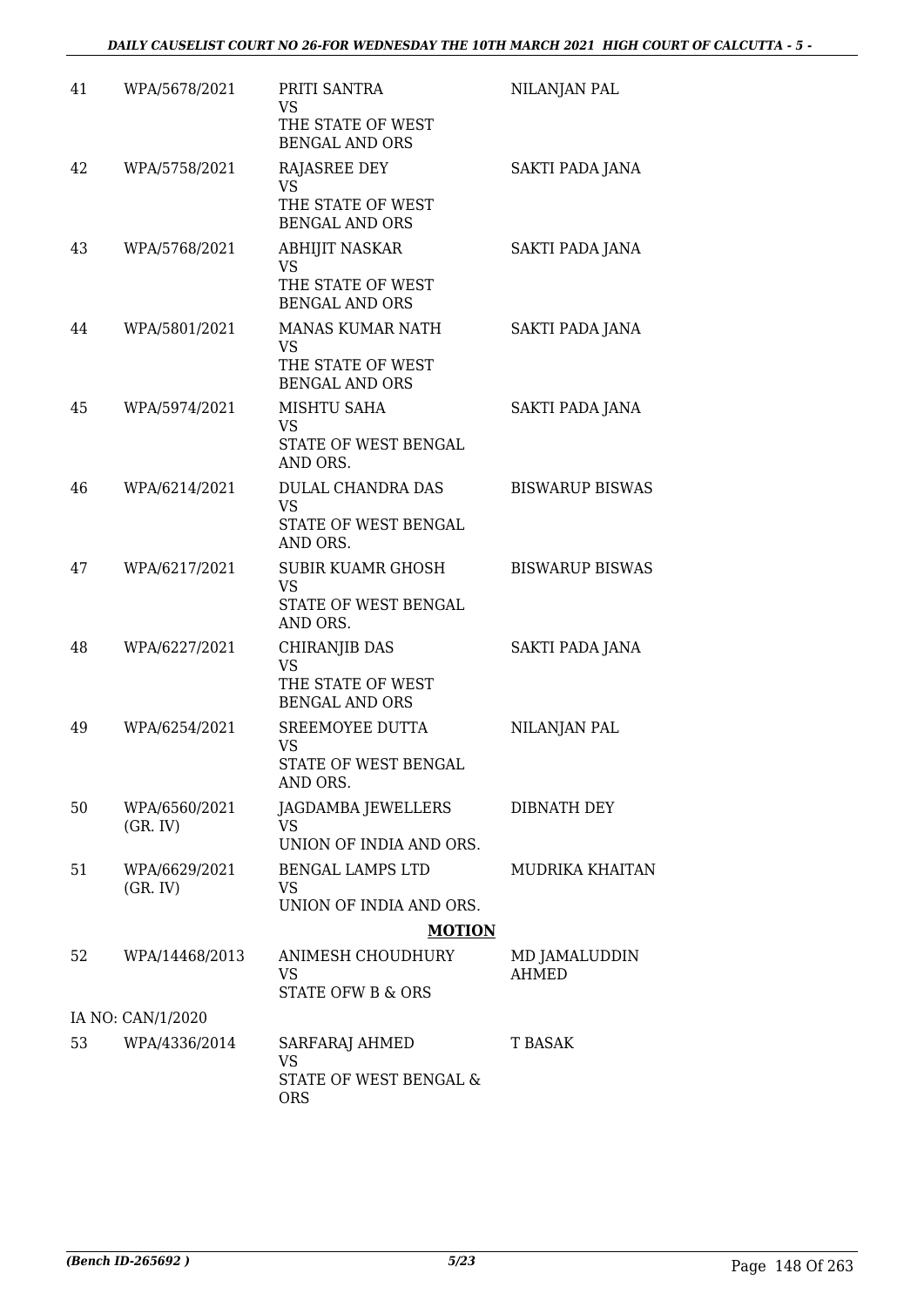| 54 | WPA/9194/2014                   | MD ASIF IQBAL<br><b>VS</b><br>STATE OF WEST BENGAL &<br><b>ORS</b>                                  | TANUJA BASAK                                                                          |
|----|---------------------------------|-----------------------------------------------------------------------------------------------------|---------------------------------------------------------------------------------------|
| 55 | WPA/9801/2015                   | MANAS KUMAR PATI<br>VS<br>STATE OF WEST BENGAL &<br><b>ORS</b>                                      | PRADIP KUMAR<br><b>GHOSH</b>                                                          |
| 56 | WPA/25340/2015                  | <b>MOUSUMI ROY</b><br><b>VS</b><br>STATE OF WEST BENGAL &<br><b>ORS</b>                             | <b>SWADHIN PAN</b>                                                                    |
| 57 | WPA/29935/2016                  | MANIK CHANDRA DAS<br>VS<br>STATE OF WEST BENGAL &<br><b>ORS</b>                                     | TANUJA BASAK                                                                          |
| 58 | WPA/3693/2017<br>(Substitution) | KAMALA PRASAD RAI<br><b>VS</b><br>STATE OF WEST BENGAL &<br>ORS.                                    | SK. SAHAJAHAN ALI                                                                     |
|    |                                 |                                                                                                     | IA NO: CAN/1/2020(Old No:CAN/1362/2020), CAN/2/2020(Old No:CAN/1372/2020), CAN/3/2021 |
| 59 | WPA/21867/2017                  | SWETA GHOSH (DEY)<br><b>VS</b><br>STATE OF WEST BENGAL &<br><b>ORS</b>                              | KAJAL RAY                                                                             |
| 60 | WPA/24803/2017                  | <b>SEKH ISTAHAR &amp; ORS</b><br><b>VS</b><br>WBBSE&ORS                                             | P B BASU                                                                              |
| 61 | WPA/31203/2017                  | MUKUL CHAKRABORTY<br><b>VS</b><br>STATE OF WEST BENGAL &<br><b>ORS</b>                              | NARAYAN CHANDRA<br><b>BHANDARY</b>                                                    |
| 62 | WPA/2196/2018                   | KAIMARI JUNIOR HIGH<br><b>SCHOOL &amp; ANR</b><br><b>VS</b><br>STATE OF WEST BENGAL &<br><b>ORS</b> | <b>D MONDAL</b>                                                                       |
| 63 | WPA/19642/2018                  | SEMANTI SENGUPTA<br>VS<br>STATE OF WEST BENGAL &<br><b>ORS</b>                                      | MADHUSUDAN<br><b>MANDAL</b>                                                           |
| 64 | WPA/23163/2018                  | <b>SUJATA SARKAR</b><br><b>VS</b><br>STATE OF WEST BENGAL &<br>ORS.                                 | PRIYANKA MONDAL                                                                       |
| 65 | WPA/23203/2018                  | <b>ASHOK PRASAD</b><br><b>VS</b><br>STATE OF WEST BENGAL &<br>ORS.                                  | K.M HOSSAIN                                                                           |
| 66 | WPA/24103/2018                  | DINABANDHU PURKAIT<br>VS<br>STATE OF WEST BENGAL &<br><b>ORS</b>                                    | PANKAJ HALDER                                                                         |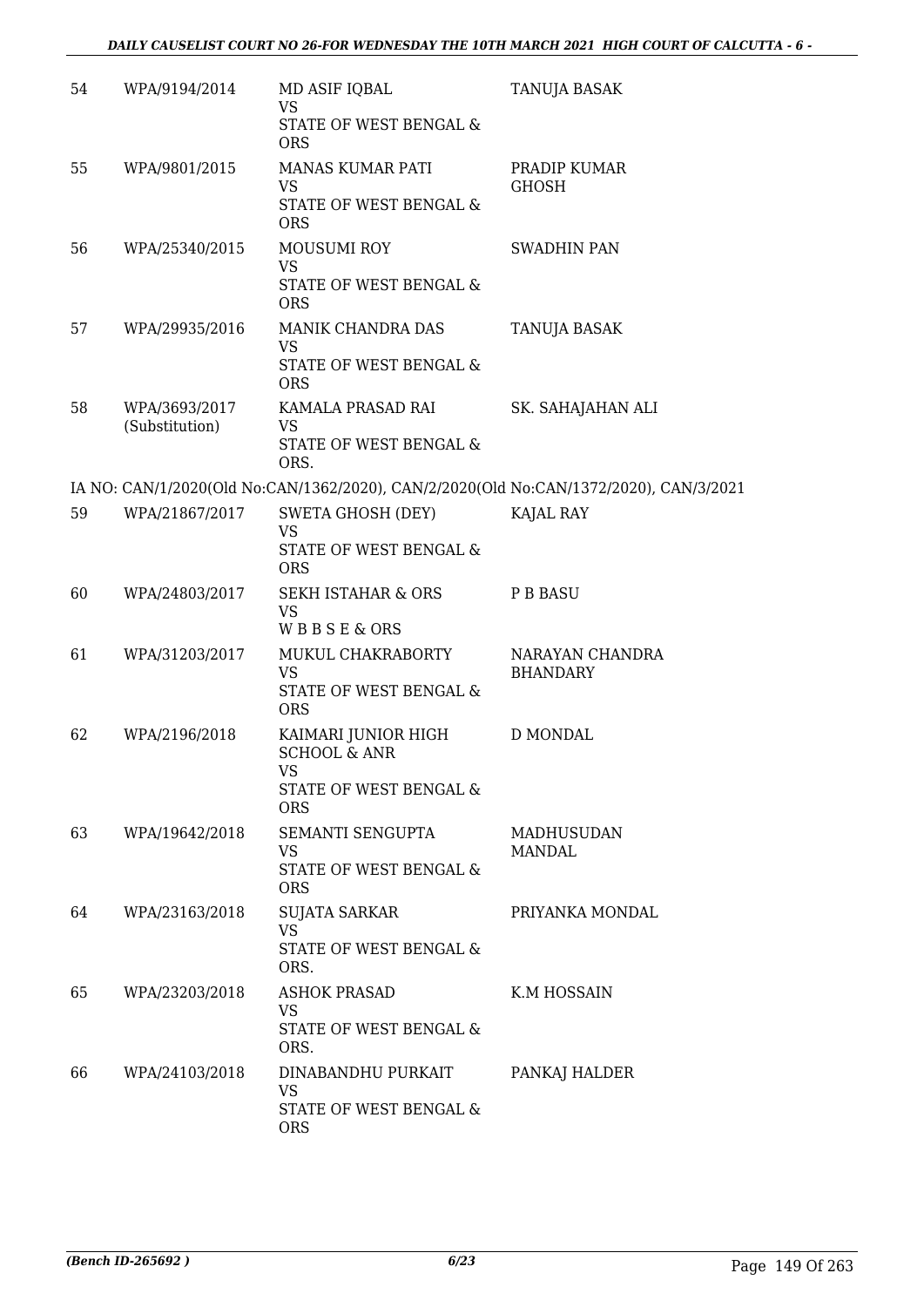| 67 | WPA/24323/2018                           | <b>ANANDA MARJIT</b><br>VS                                              | <b>SUBIR HAZRA</b>           |
|----|------------------------------------------|-------------------------------------------------------------------------|------------------------------|
|    |                                          | STATE OF WEST BENGAL &<br><b>ORS</b>                                    |                              |
| 68 | WPA/25082/2018                           | LIAKAT ALI KHAN & ORS                                                   | <b>BASUDEV RAKSHIT</b>       |
|    |                                          | VS<br>STATE OF WEST BENGAL &<br><b>ORS</b>                              |                              |
| 69 | WPA/26110/2018                           | JAGADISH PATTANAYAK<br><b>VS</b>                                        | K M HOSSAIN                  |
|    |                                          | STATE OF WEST BENGAL &<br><b>ORS</b>                                    |                              |
| 70 | WPA/2281/2019                            | MANGAL MANDI & ORS<br><b>VS</b><br>STATE OF WEST BENGAL &<br><b>ORS</b> | <b>SUBRATA GHOSH</b>         |
|    | IA NO: CAN/1/2019(Old No:CAN/11818/2019) |                                                                         |                              |
| 71 | WPA/2298/2019                            | RANJIT SARKAR                                                           | JHUMA                        |
|    |                                          | <b>VS</b><br>STATE OF WEST BENGAL &<br><b>ORS</b>                       | <b>CHAKRABORTY</b>           |
| 72 | WPA/2655/2019                            | FIRDOUSI KHATUN                                                         | <b>DIBYENDU</b>              |
|    |                                          | VS<br>STATE OF WEST BENGAL &<br>ORS.                                    | <b>CHATTERJEE</b>            |
| 73 | WPA/2979/2019                            | NUPUR SEN(MITRA)<br><b>VS</b>                                           | <b>SAFIK DEWAN</b>           |
|    |                                          | STATE OF WEST BENGAL &<br><b>ORS</b>                                    |                              |
| 74 | WPA/5254/2019                            | SANDIP KUMAR MAJUMDAR<br><b>VS</b>                                      | KOUSHIKEE<br><b>BANERJEE</b> |
|    |                                          | STATE OF WEST BENGAL &<br><b>ORS</b>                                    |                              |
| 75 | WPA/5277/2019                            | SUJAN KUMAR GHOSH<br>vs                                                 | PRIYANKA MANDAL              |
|    |                                          | STATE OF WEST BENGAL &<br><b>ORS</b>                                    |                              |
| 76 | WPA/7951/2019                            | AMIYA KR MAHATO & ORS<br><b>VS</b>                                      | <b>SAMIR KR ADHIKARI</b>     |
|    |                                          | STATE OF WEST BENGAL &<br><b>ORS</b>                                    |                              |
| 77 | WPA/8765/2019                            | TATHAGATA BANERJEE<br>VS                                                | JOYDEEP SEN                  |
|    |                                          | STATE OF WEST BENGAL &<br><b>ORS</b>                                    |                              |
| 78 | WPA/12305/2019                           | SANGITA MANDAL<br>VS                                                    | <b>HAMIDUR RAHAMAN</b>       |
|    |                                          | STATE OF WEST BENGAL &<br><b>ORS</b>                                    |                              |
|    | IA NO: CAN/1/2020(Old No:CAN/1747/2020)  |                                                                         |                              |
| 79 | WPA/14031/2019                           | SOUMO BANDYOPADHYAY<br><b>VS</b>                                        | PRIYANKA MONDAL              |
|    |                                          | STATE OF WEST BENGAL &<br><b>ORS</b>                                    |                              |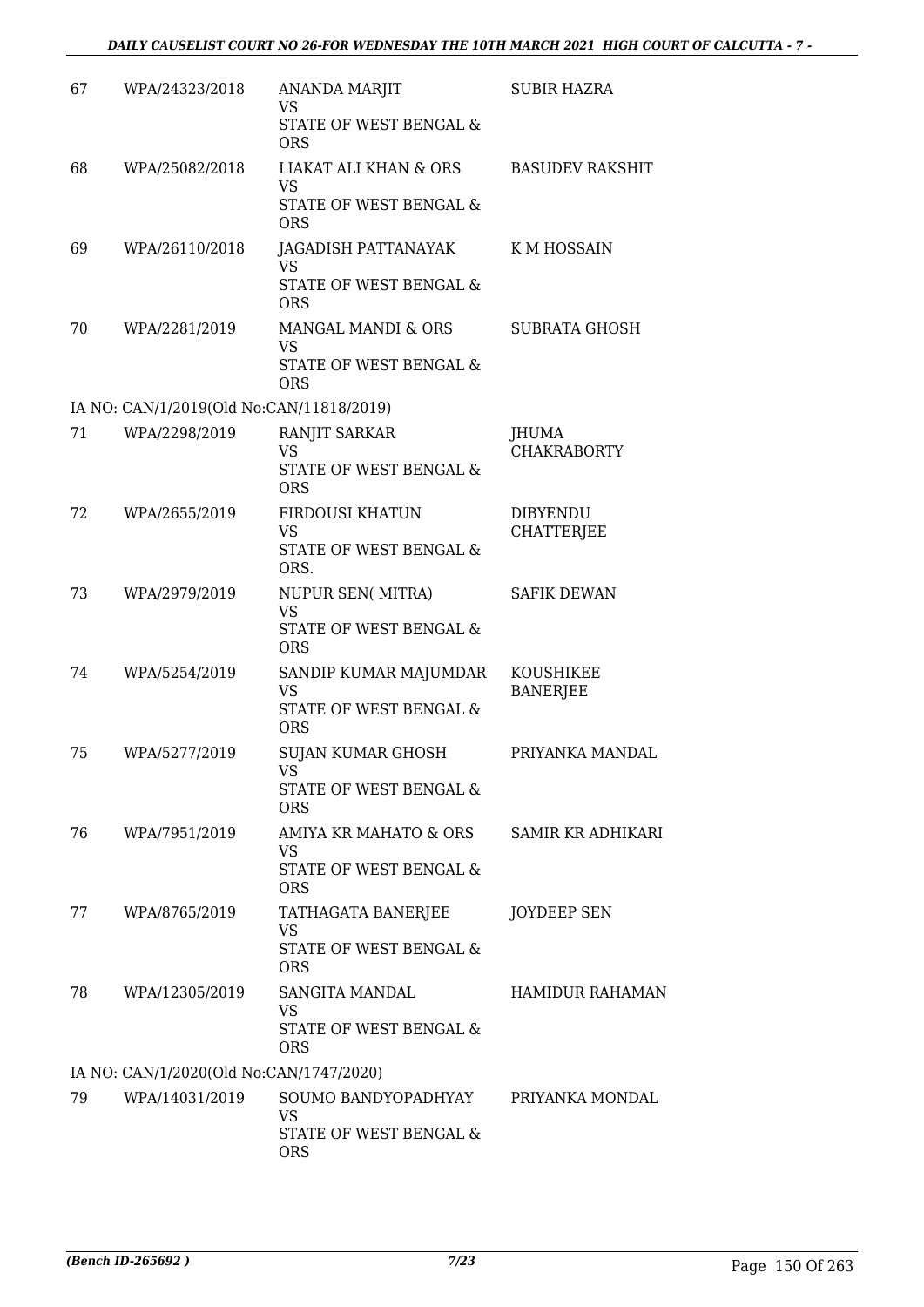| 80 | WPA/14315/2019 | RATAN KUMAR MANNA<br>VS<br>W.B. CENTRAL SCHOOL<br><b>SERVICE COMMISSION &amp;</b><br><b>ORS</b> | <b>ASISH DUTTA</b>                   |
|----|----------------|-------------------------------------------------------------------------------------------------|--------------------------------------|
| 81 | WPA/15386/2019 | NAZRUL ISLAM MONDAL<br><b>VS</b><br>STATE OF WEST BENGAL                                        | S.K. HUMAYAN REZA                    |
| 82 | WPA/16078/2019 | <b>SUKLA DUTTA</b><br><b>VS</b><br>STATE OF WEST BENGAL &<br><b>ORS</b>                         | <b>GOLAM MOHIUDDIN</b>               |
| 83 | WPA/16080/2019 | <b>BIKRAM NARJINARY</b><br>VS<br>STATE OF WEST BENGAL &<br><b>ORS</b>                           | <b>GOLAM MOHIUDDIN</b>               |
| 84 | WPA/16649/2019 | PARTHA GHOSH<br>VS<br>STATE OF WEST BENGAL &<br><b>ORS</b>                                      | PRIYANKA MANDAL                      |
| 85 | WPA/16831/2019 | AJOY KR. MISHRA<br><b>VS</b><br>STATE OF WEST BENGAL &<br>ORS.                                  | SK. SAHJAHAN ALI                     |
| 86 | WPA/17063/2019 | ABHAYPADA KOLE<br><b>VS</b><br>STATE OF WEST BENGAL &<br><b>ORS</b>                             | <b>SYED SHAMSUL</b><br><b>AREFIN</b> |
| 87 | WPA/17274/2019 | <b>JOYITA SAHA</b><br><b>VS</b><br>STATE OF WEST BENGAL &<br>ORS.                               | <b>MRINAL KANTI</b><br>GHOSH         |
| 88 | WPA/17311/2019 | KOUSIK PANDA<br><b>VS</b><br>STATE OF WEST BENGAL &<br><b>ORS</b>                               | SANTI PADA PAHARI                    |
| 89 | WPA/17434/2019 | <b>BIPLAB PATRA</b><br>VS<br>STATE OF WEST BENGAL &<br><b>ORS</b>                               | SK. SAHJAHAN ALI                     |
| 90 | WPA/17483/2019 | SISIR GHOSH<br>VS<br>STATE OF WEST BENGAL &<br><b>ORS</b>                                       | <b>GOLAM MOHIUDDIN</b>               |
| 91 | WPA/17484/2019 | SOUMEN NARJEENARY<br><b>VS</b><br>STATE OF WEST BENGAL &<br><b>ORS</b>                          | <b>GOLA MOHIUDDIN</b>                |
| 92 | WPA/17487/2019 | TANDRA KARMAKAR<br>VS<br>STATE OF WEST BENGAL<br>&ORS                                           | <b>GOLA MOHIUDDIN</b>                |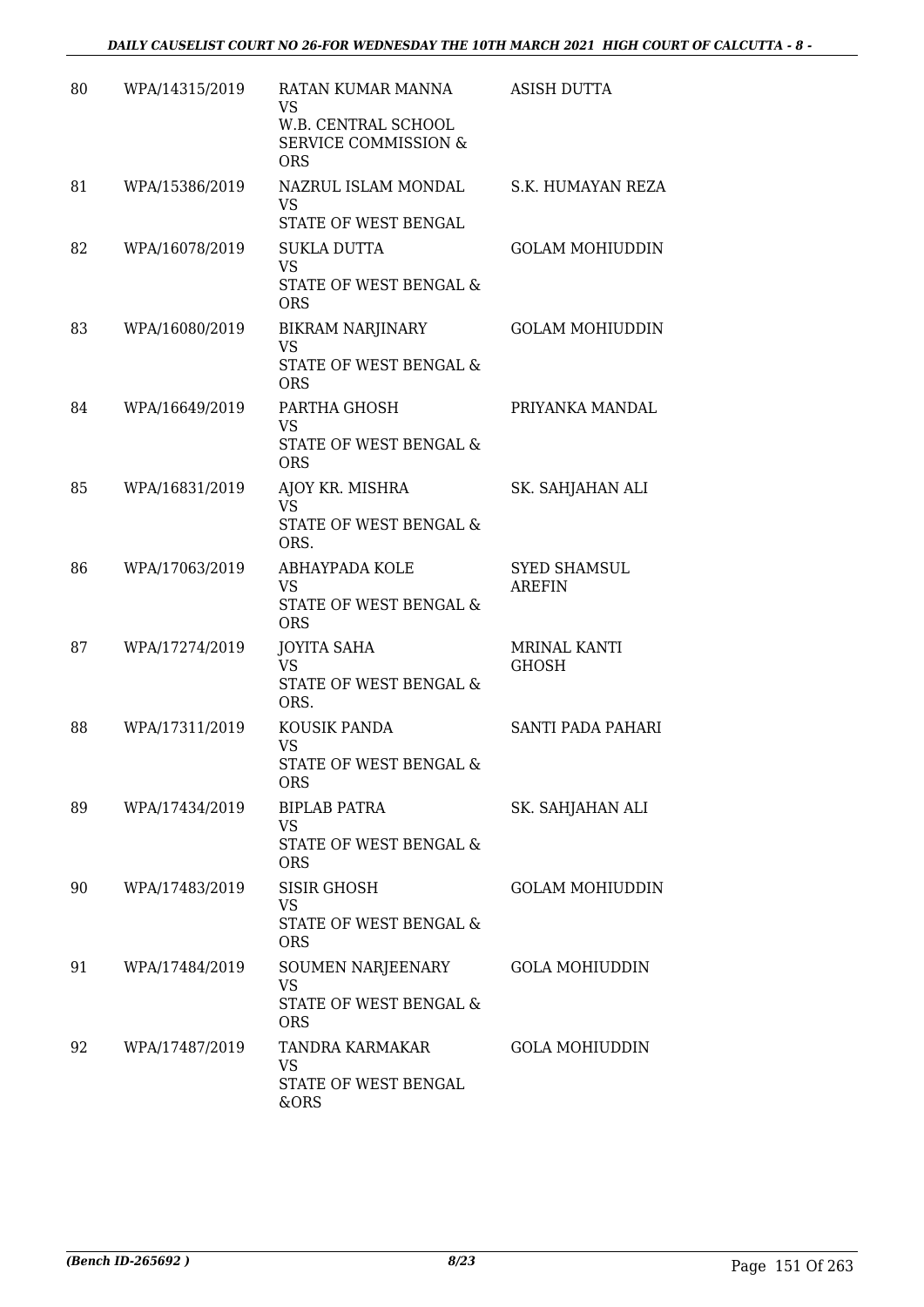| 93  | WPA/17816/2019                          | PINAKI BARMAN<br><b>VS</b><br>STATE OF WEST BENGAL &<br><b>ORS</b>                               | <b>SUMANTA DAS</b>                        |
|-----|-----------------------------------------|--------------------------------------------------------------------------------------------------|-------------------------------------------|
|     | IA NO: CAN/1/2021                       |                                                                                                  |                                           |
| 94  | WPA/17960/2019                          | ASHIS KUMAR SARKAR &<br><b>ORS</b><br><b>VS</b><br>STATE OF WEST BENGAL &                        | TANUJA BASAK                              |
|     |                                         | <b>ORS</b>                                                                                       |                                           |
| 95  | WPA/18177/2019                          | SUMANTA CHAUDHURI<br><b>VS</b><br>STATE OF WEST BENGAL &<br><b>ORS</b>                           | <b>GOUTAM ACHARYA</b>                     |
| 96  | WPA/18317/2019                          | KARTICK KONAI ALIAS<br>KARTIC KONAI<br><b>VS</b><br>STATE OF WEST BENGAL &                       | SUDAKSHINA DEY                            |
|     |                                         | <b>ORS</b>                                                                                       |                                           |
| 97  | WPA/18349/2019                          | TAPATI MANDAL<br>VS<br>STATE OF WEST BENGAL &<br><b>ORS</b>                                      | AMLAN KUMAR<br>MUKHERJEE                  |
| 98  | WPA/18374/2019                          | <b>SAMAR KUMAR GHOSH</b><br>VS.<br>STATE OF WEST BENGAL &                                        | <b>JUIN DUTTA</b><br><b>CHAKRABORTY</b>   |
| 99  | WPA/18437/2019                          | <b>ORS</b><br>POLI ROY                                                                           | DIPTENDU MANDAL                           |
|     |                                         | <b>VS</b><br>STATE OF WEST BENGAL &<br><b>ORS</b>                                                |                                           |
|     | IA NO: CAN/1/2020(Old No:CAN/5806/2020) |                                                                                                  |                                           |
| 100 | WPA/18481/2019                          | SONALI KOLEY<br><b>VS</b><br>STATE OF WEST BENGAL &                                              | <b>SUDAKSHINA DEY</b>                     |
|     |                                         | <b>ORS</b>                                                                                       |                                           |
| 101 | WPA/19315/2019                          | KISHORI MAITY<br>VS                                                                              | GOUTAM ACHARYA                            |
|     |                                         | STATE OF WEST BENGAL &<br><b>ORS</b>                                                             |                                           |
| 102 | WPA/19457/2019                          | MANAS KUAMR MONDAL &<br><b>ANR</b><br><b>VS</b><br>THE WEST BENGAL                               | <b>ANIL KUMAR</b><br><b>CHATTOPADHYAY</b> |
| 103 |                                         | <b>CENTRAL SSC &amp; ORS</b>                                                                     |                                           |
|     | WPA/20386/2019                          | RAJU JANA<br><b>VS</b><br>THE DISTRICT INSPECTOR<br>OF SCHOOLS NORTH 24<br><b>PGNS &amp; ORS</b> | INDRANI GUPTA                             |
| 104 | WPA/20408/2019                          | SK. NAJIMUDDIN & ORS<br>VS<br>STATE OF WEST BENGAL &<br><b>ORS</b>                               | KHANDEKAR<br><b>MOZZAM HOSSAIN</b>        |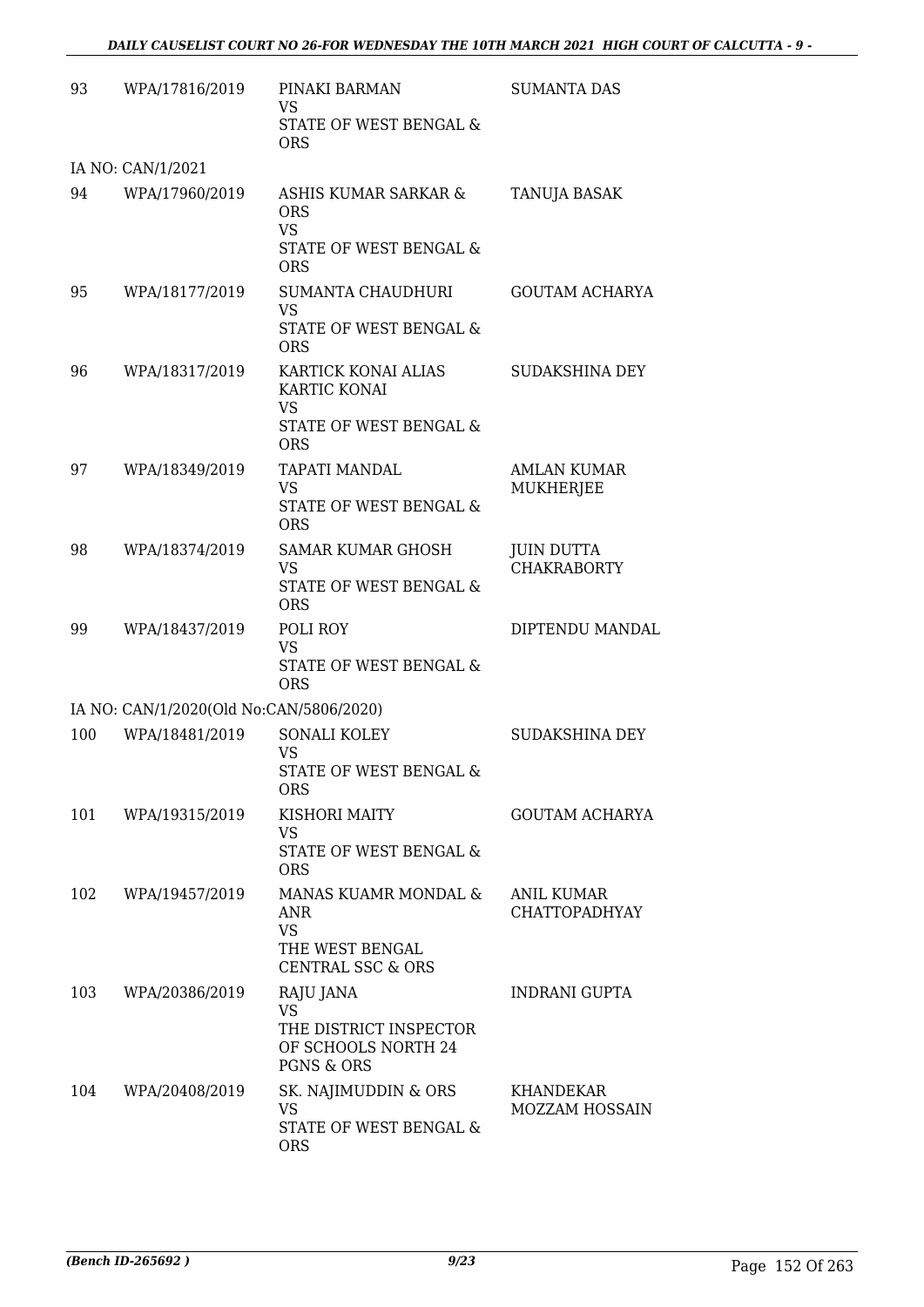| 105 | WPA/20541/2019       | <b>UTTARAN BISWAS</b><br><b>VS</b>                     | RASOMAY MANDAL                      |
|-----|----------------------|--------------------------------------------------------|-------------------------------------|
|     |                      | STATE OF WEST BENGAL &<br><b>ORS</b>                   |                                     |
|     | IA NO: CAN/1/2020    |                                                        |                                     |
| 106 | WPA/20601/2019       | SNEHASIS BISWAS<br><b>VS</b><br>STATE OF WEST BENGAL & | <b>KOUSHIKEE</b><br><b>BANERJEE</b> |
|     |                      | <b>ORS</b>                                             |                                     |
| 107 | WPA/21151/2019       | SK. YAKUB HOSSAIN<br><b>VS</b>                         | SABNAM SULTANA                      |
|     |                      | STATE OF WEST BENGAL &<br><b>ORS</b>                   |                                     |
| 108 | WPA/21315/2019       | <b>SUBRATA BANSH</b>                                   | <b>SUBHENDU KUMAR</b>               |
|     |                      | <b>VS</b><br>STATE OF WEST BENGAL &<br><b>ORS</b>      | <b>HOTA</b>                         |
| 109 | WPA/21509/2019       | SUBRATA MANDAL<br><b>VS</b>                            | SAKTI PADA JANA                     |
|     |                      | STATE OF WEST BENGAL &<br><b>ORS</b>                   |                                     |
|     | wt110 WPA/20034/2019 | MAHADEB DULEY & ORS                                    | SUDIPTA DASGUPTA                    |
|     |                      | <b>VS</b><br>STATE OF WEST BENGAL &<br><b>ORS</b>      |                                     |
| 111 | WPA/21665/2019       | BISWAJIT DEBNATH & ORS                                 | SABNAM SULTANA                      |
|     |                      | <b>VS</b><br>STATE OF WEST BENGAL &<br><b>ORS</b>      |                                     |
| 112 | WPA/21703/2019       | <b>SOMA KAR</b>                                        | <b>MOLLY SAHA</b>                   |
|     |                      | <b>VS</b><br>STATE OF WEST BENGAL &<br><b>ORS</b>      |                                     |
| 113 | WPA/22884/2019       | MOMTAJUL HAQUE LASKAR<br>VS.                           | <b>BIBEK DEY</b>                    |
|     |                      | STATE OF WEST BENGAL &<br><b>ORS</b>                   |                                     |
| 114 | WPA/23015/2019       | <b>RAVI SINHA RAY</b><br>VS.                           | SIRSENDU SINHA<br>ROY               |
|     |                      | <b>STATE OF WEST BENGAL &amp;</b><br><b>ORS</b>        |                                     |
| 115 | WPA/23218/2019       | SHIBDAS MONDAL<br><b>VS</b>                            | MD. MANUWAR ALI                     |
|     |                      | STATE OF WEST BENGAL &<br><b>ORS</b>                   |                                     |
| 116 | WPA/23245/2019       | CHINMOY DEY                                            | SAKTI PADA JANA                     |
|     |                      | VS<br>STATE OF WEST BENGAL &<br>ORS.                   |                                     |
| 117 | WPA/23454/2019       | MAHASIN KAMAL & ORS<br>VS                              | DONA GHOSH                          |
|     |                      | STATE OF WEST BENGAL<br>&ORS                           |                                     |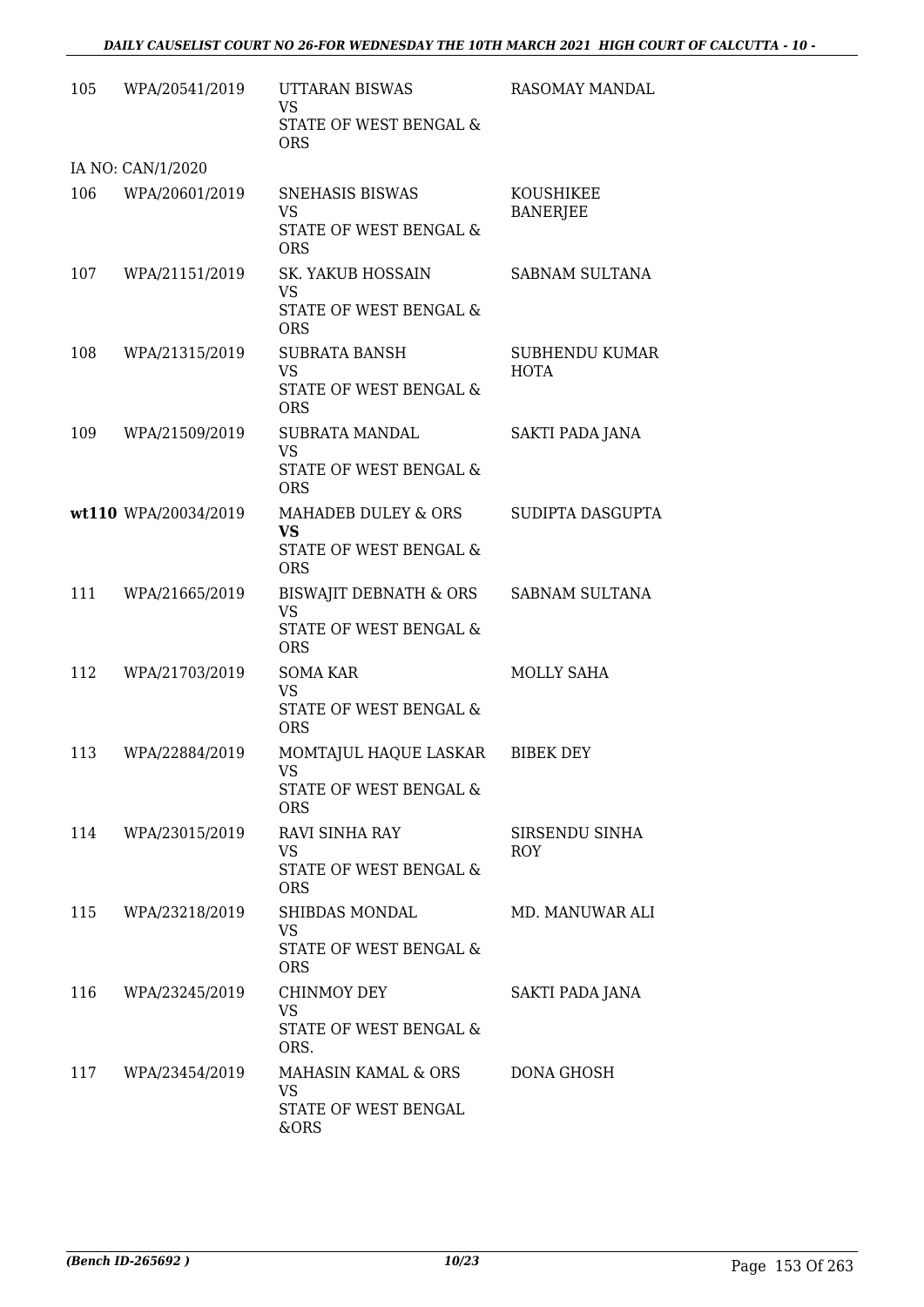| 118 | WPA/23826/2019    | SOUMI BHATTACHARYA<br>VS<br>STATE OF WEST BENGAL &<br><b>ORS</b>                                           | MOLLY SAHA                             |
|-----|-------------------|------------------------------------------------------------------------------------------------------------|----------------------------------------|
|     | IA NO: CAN/1/2020 |                                                                                                            |                                        |
| 119 | WPA/23946/2019    | MOUMITA SAMANTA & ORS<br><b>VS</b><br>W.B. CENTRAL SCHOOL<br><b>SERVICE COMMISSION &amp;</b><br><b>ORS</b> | SANTANU MAJI                           |
| 120 | WPA/24260/2019    | SUSMITA ROUTH PATRA<br><b>VS</b><br><b>WBCSSC &amp; ORS</b>                                                | <b>ACHINTYA KUMAR</b><br><b>BISWAS</b> |
| 121 | WPA/24265/2019    | ARUNANSU SEKHAR PARIA<br><b>VS</b><br><b>WBCSSC &amp; ORS</b>                                              | <b>ACHINTYA KUMAR</b><br><b>BISWAS</b> |
| 122 | WPA/78/2020       | ABIR MUKHERJEE<br><b>VS</b><br>STATE OF WEST BENGAL &<br><b>ORS</b>                                        | <b>SADHANA</b><br><b>BHATTACHARJEE</b> |
| 123 | WPA/293/2020      | KAUSHIK MALLIK<br><b>VS</b><br>STATE OF WEST BENGAL &<br><b>ORS</b>                                        | SHIVAJI MITRA                          |
| 124 | WPA/579/2020      | <b>RAJU KHAN &amp; ORS</b><br><b>VS</b><br>STATE OF WEST BENGAL &<br><b>ORS</b>                            | <b>SALMAN SULTANA</b>                  |
| 125 | WPA/959/2020      | AMBIKA BISWAS & ORS<br><b>VS</b><br><b>STATE OF WEST BENGAL &amp;</b><br><b>ORS</b>                        | <b>SUTIRTHA DAS</b>                    |
| 126 | WPA/1086/2020     | DIPTENDRA NATH MONDAL<br>$&$ ANR<br>VS<br>STATE OF WEST BENGAL &<br><b>ORS</b>                             | TANUJA BASAK                           |
| 127 | WPA/1287/2020     | <b>BIDYA BHARATI GIRL'S</b><br>HIGH SCHOOL<br><b>VS</b><br>STATE OF WEST BENGAL &<br><b>ORS</b>            | <b>SUVADIP</b><br><b>BHATTACHARJEE</b> |
| 128 | WPA/1745/2020     | SHYAMAL KUMAR BISWAS<br>& ORS<br><b>VS</b><br>STATE OF WEST BENGAL &<br><b>ORS</b>                         | <b>SUJAN DAS</b>                       |
| 129 | WPA/1757/2020     | <b>BARUN KUMAR</b><br><b>CHAKRABORTY</b><br><b>VS</b><br>STATE OF WEST BENGAL &<br><b>ORS</b>              | SAMIR KUMAR<br>ADHIKARI                |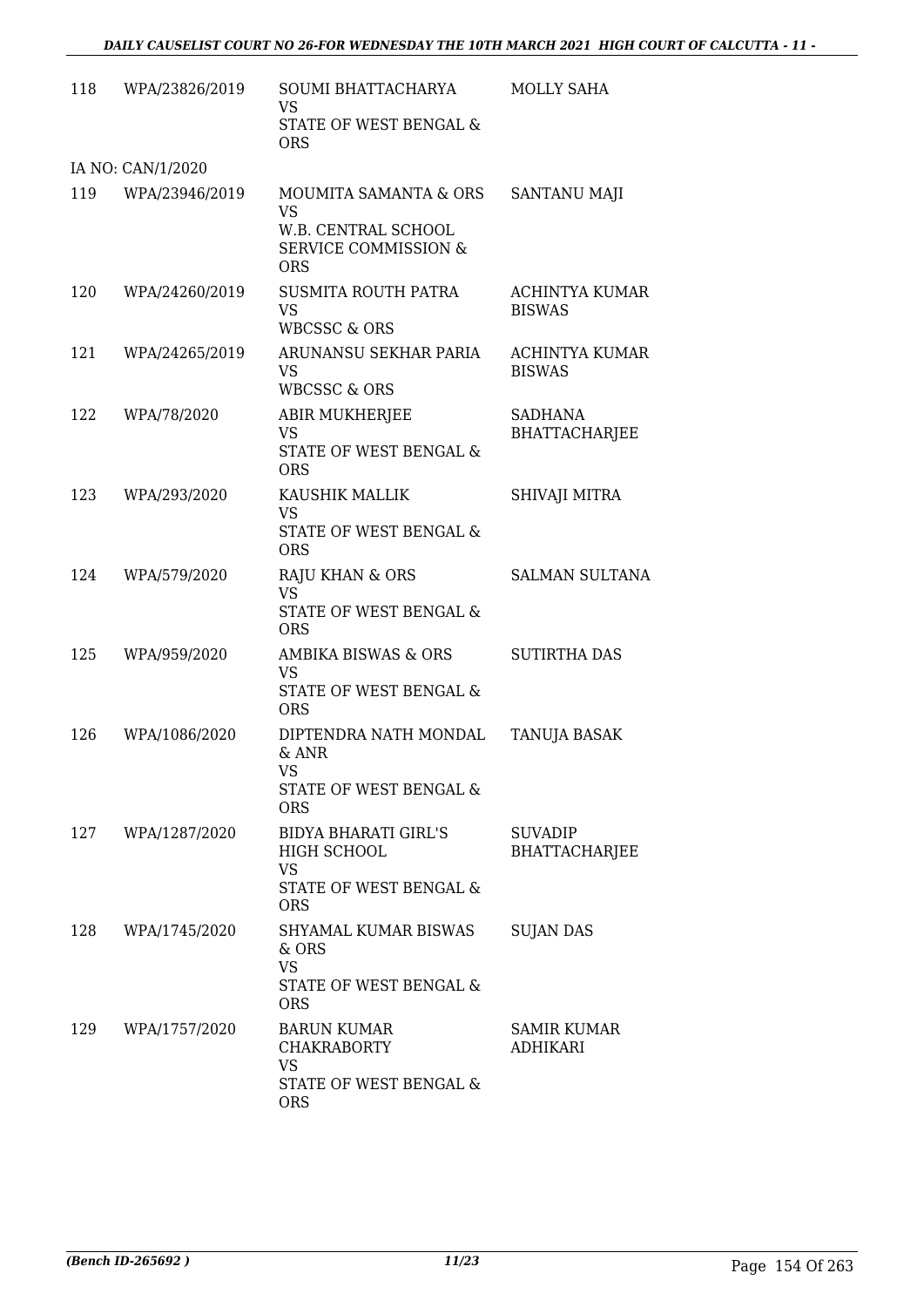| 130 | WPA/2061/2020 | BASUDEB MUKHOPADHYAY<br>VS<br>STATE OF WEST BENGAL &                                               | <b>SAMIR HALDER</b>                    |
|-----|---------------|----------------------------------------------------------------------------------------------------|----------------------------------------|
|     |               | <b>ORS</b>                                                                                         |                                        |
| 131 | WPA/2183/2020 | MINKU ACHARYA<br><b>VS</b>                                                                         | <b>SALMAN SULTANA</b>                  |
|     |               | STATE OF WEST BENGAL &<br><b>ORS</b>                                                               |                                        |
| 132 | WPA/2292/2020 | PRITI PATRA<br><b>VS</b><br>THE WB CENTRAL SCHOOL<br><b>SERVICE COMMISSION &amp;</b><br><b>ORS</b> | SANTANU MAJI                           |
| 133 | WPA/2325/2020 | CHANDAN BHATTACHARYA<br><b>VS</b>                                                                  | <b>SUDDHADEV ADAK</b>                  |
|     |               | STATE OF WEST BENGAL &<br><b>ORS</b>                                                               |                                        |
| 134 | WPA/2651/2020 | <b>BIDYA BHARATI GIRL'S</b><br>HIGH SCHOOL<br><b>VS</b>                                            | <b>SUVADIP</b><br><b>BHATTACHARJEE</b> |
|     |               | STATE OF WEST BENGAL &<br><b>ORS</b>                                                               |                                        |
| 135 | WPA/2652/2020 | <b>BIDYA BHARATI GIRL'S</b><br>HIGH SCHOOL<br><b>VS</b><br>STATE OF WEST BENGAL &                  | <b>SUVADIP</b><br><b>BHATTACHARJEE</b> |
|     |               | <b>ORS</b>                                                                                         |                                        |
| 136 | WPA/2772/2020 | <b>RUMA RAY</b><br>VS<br>STATE OF WEST BENGAL &<br><b>ORS</b>                                      | TANUJA BASAK                           |
| 137 | WPA/2774/2020 | <b>DOLLY MAITY</b><br><b>VS</b>                                                                    | TANUJA BASAK                           |
|     |               | STATE OF WEST BENGAL &<br><b>ORS</b>                                                               |                                        |
| 138 | WPA/2919/2020 | CHANDAN KHATUA<br><b>VS</b>                                                                        | SAKTI PADA JANA                        |
|     |               | STATE OF WEST BENGAL &<br><b>ORS</b>                                                               |                                        |
| 139 | WPA/2921/2020 | <b>BUDDHADEB MAITY</b><br>VS<br>STATE OF WEST BENGAL &                                             | SAKTI PADA JANA                        |
|     |               | <b>ORS</b>                                                                                         |                                        |
| 140 | WPA/3320/2020 | RAJESH MANNA<br><b>VS</b><br>STATE OF WEST BENGAL &<br>ORS.                                        | TARA PADA DAS                          |
| 141 | WPA/3476/2020 | SNEHANGSHU ROUT<br>VS<br>STATE OF WEST BENGAL &<br>ORS.                                            | RUCHIRA<br><b>CHATTERJEE</b>           |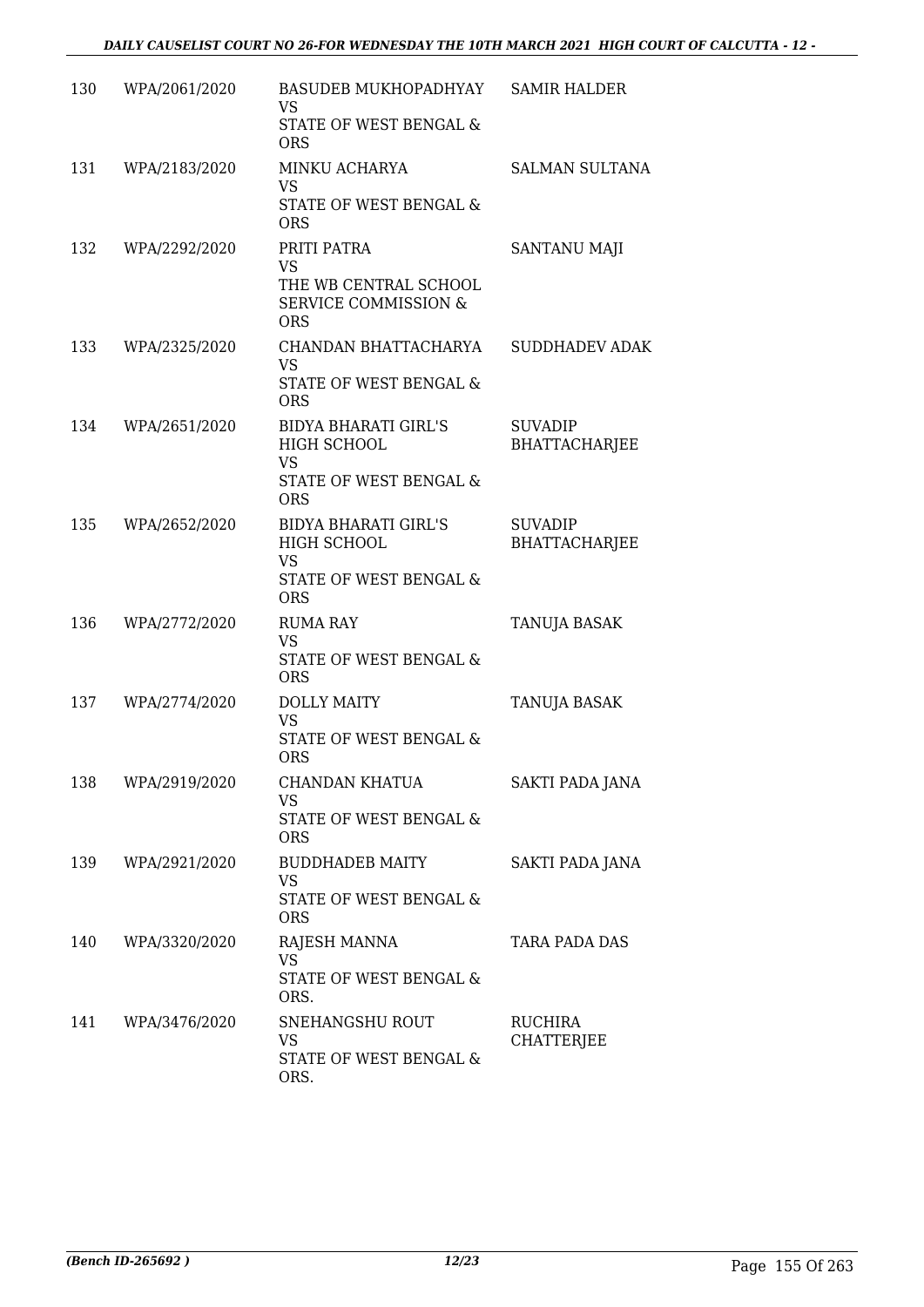| 142 | WPA/3519/2020                           | SUSMITA MALLIK (NEE<br>KUNDU)<br><b>VS</b><br>STATE OF WEST BENGAL &<br><b>ORS</b>                              | <b>JULEKHA KHATUN</b> |
|-----|-----------------------------------------|-----------------------------------------------------------------------------------------------------------------|-----------------------|
| 143 | WPA/3630/2020                           | GHANASHYAM MONDAL<br><b>VS</b><br>STATE OF WEST BENGAL &<br>ORS.                                                | <b>SUDAKSHINA DEY</b> |
|     | IA NO: CAN/1/2020(Old No:CAN/5203/2020) |                                                                                                                 |                       |
| 144 | WPA/3738/2020                           | PRAGATI DEY<br><b>VS</b>                                                                                        | ASISH DUTTA           |
|     |                                         | W.B. CENTRAL SCHOOL<br><b>SERVICE COMMISSION &amp;</b><br><b>ORS</b>                                            |                       |
| 145 | WPA/3739/2020                           | SANKAR CHANDRA NAYEK<br>VS<br>W.B. CENTRAL SCHOOL<br>SERVICE COMMISSION &<br><b>ORS</b>                         | <b>ASISH DUTTA</b>    |
| 146 | WPA/3740/2020                           | <b>SANGITA KAPAT</b><br><b>VS</b><br>W.B. CENTRAL SCHOOL<br>SERVICE COMMISSION ACT<br>1963                      | <b>ASISH DUTTA</b>    |
| 147 | WPA/3741/2020                           | CHHITMANI TUDU<br>(MURMU)<br><b>VS</b><br>W.BN. CENTRAL SCHOOL<br><b>SERVICE COMMISSION &amp;</b><br><b>ORS</b> | ASISH DUTTA           |
| 148 | WPA/3742/2020                           | MANI SANKAR BARIK<br><b>VS</b><br>W.B. CENTRAL SCHOOL<br><b>SERVICE COMMISSION &amp;</b><br><b>ORS</b>          | <b>ASISH DUTTA</b>    |
| 149 | WPA/3791/2020                           | JAYANTA GHATAK<br><b>VS</b><br>STATE OF WEST BENGAL &<br><b>ORS</b>                                             | PRIYANKA MONDAL       |
| 150 | WPA/3895/2020                           | ANANYA BEGUM<br><b>VS</b><br>STATE OF WEST BENGAL &<br><b>ORS</b>                                               | SYED MANSUR ALI       |
| 151 | WPA/4158/2020                           | PROBODH KUMAR LAYEK<br>VS<br>STATE OF WEST BENGAL &<br><b>ORS</b>                                               | SANCHAYITA DE         |
| 152 | WPA/4197/2020                           | CHANDRANATH<br>CHATTERJEE<br><b>VS</b><br>STATE OF WEST BENGAL &<br><b>ORS</b>                                  | SIMA GHOSH            |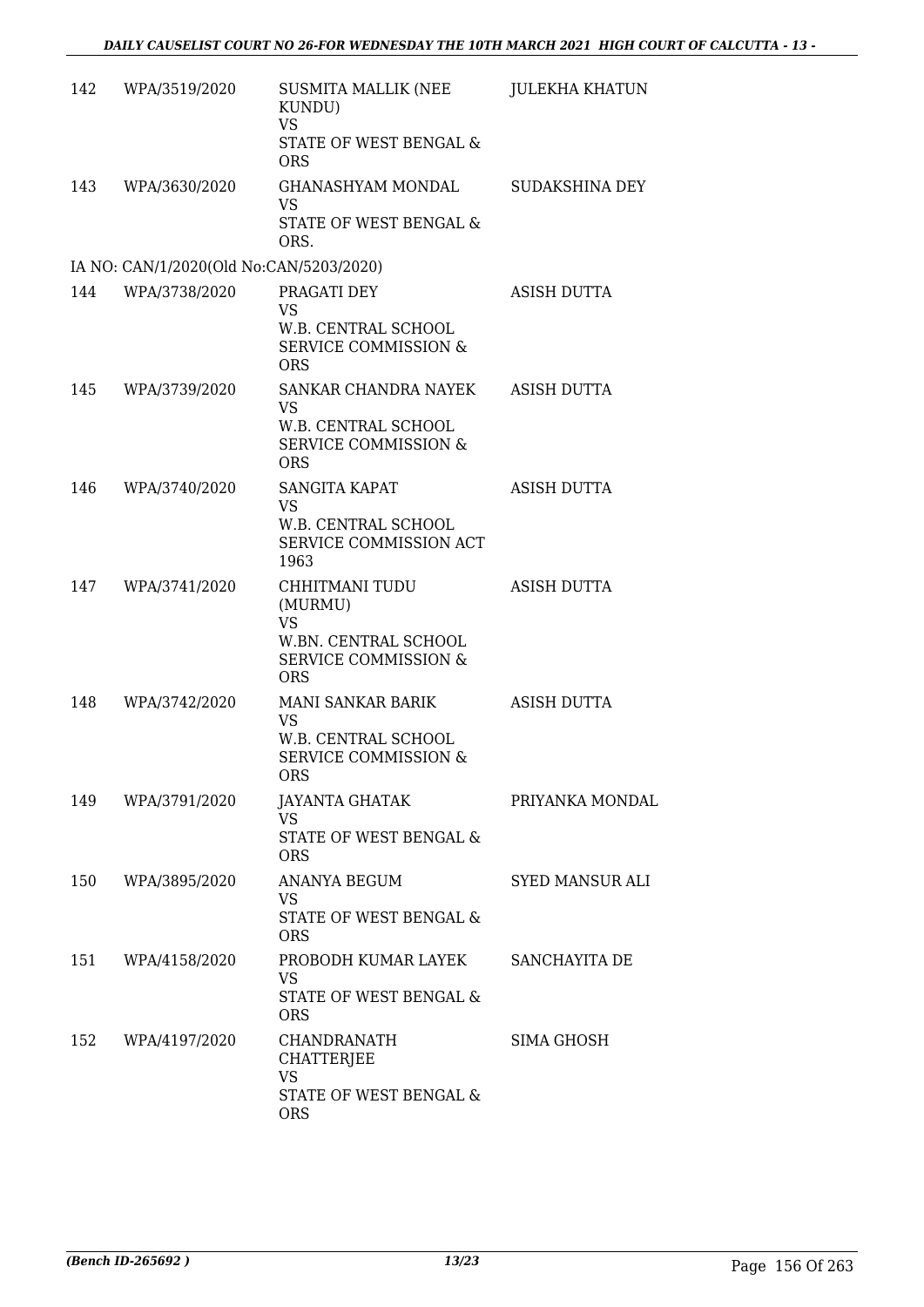| 153 | WPA/4341/2020                           | PRADIP KR. SHANI<br><b>VS</b><br>STATE OF WEST BENGAL &<br>ORS.                                                  | <b>KOUSHIKEE</b><br><b>BANERJEE</b>        |
|-----|-----------------------------------------|------------------------------------------------------------------------------------------------------------------|--------------------------------------------|
| 154 | WPA/4355/2020                           | <b>SAMISH DAS</b><br>VS<br>STATE OF WEST BENGAL &<br>ORS.                                                        | MD. HABIBUR<br><b>RAHMAN</b>               |
| 155 | WPA/4576/2020                           | SAIDUL ISLAM<br><b>VS</b><br>STATE OF WEST BENGAL &<br><b>ORS</b>                                                | TANUJA BASAK                               |
| 156 | WPA/4686/2020                           | MUNMUN BANERJEE<br>VS<br>STATE OF WEST BENGAL &<br><b>ORS</b>                                                    | PRIYANKA MONDAL                            |
| 157 | WPA/4750/2020                           | MD. FIROJ HOSSAIN<br>VS<br>STATE OF WEST BENGAL &<br><b>ORS</b>                                                  | MOLLY SAHA                                 |
| 158 | WPA/5767/2020                           | <b>GOPINATH MAJEE</b><br><b>VS</b><br>STATE OF WEST BENGAL &<br><b>ORS</b>                                       | PAMPA DEY DHABAL                           |
|     | IA NO: CAN/1/2020(Old No:CAN/3749/2020) |                                                                                                                  |                                            |
| 159 | WPA/5833/2020                           | SK. AMINUL HAQUE<br><b>VS</b><br>STATE OF WEST BENGAL &<br><b>ORS</b>                                            | <b>ABHIJIT SARKAR</b>                      |
|     |                                         | IA NO: CAN/1/2020(Old No:CAN/3874/2020), CAN/2/2021                                                              |                                            |
| 160 | WPA/7091/2020                           | <b>SMT SIBANI GIRI</b><br><b>VS</b><br>State of West Bengal                                                      | <b>BISWAJIT SEN</b>                        |
|     | IA NO: CAN/1/2020                       |                                                                                                                  |                                            |
| 161 | WPA/7493/2020                           | <b>AMINUL ISLAM</b><br>VS<br>STATE OF WEST BENGAL<br>AND ORS.                                                    | <b>JAKIR HOSSAIN</b>                       |
|     | IA NO: CAN/1/2020                       |                                                                                                                  |                                            |
| 162 | WPA/7929/2020                           | <b>SISIR ROY</b><br>VS.<br>STATE OF WEST BENGAL<br>AND ORS.                                                      | ASHIS KUMAR PAUL                           |
| 163 | WPA/8046/2020                           | ALL POST GRADUATE<br>TEACHERS WELFARE<br><b>ASSOCIATION AND ANR</b><br>VS<br>THE STATE OF WEST<br>BENGAL AND ORS | SIDDHARTHA<br><b>SANKAR MANDAL</b>         |
| 164 | WPA/8091/2020                           | <b>RAMA RANA</b><br>VS<br>THE STATE OF WEST<br><b>BENGAL AND ORS</b>                                             | <b>UTTAM KUMAR</b><br><b>BHATTACHARYYA</b> |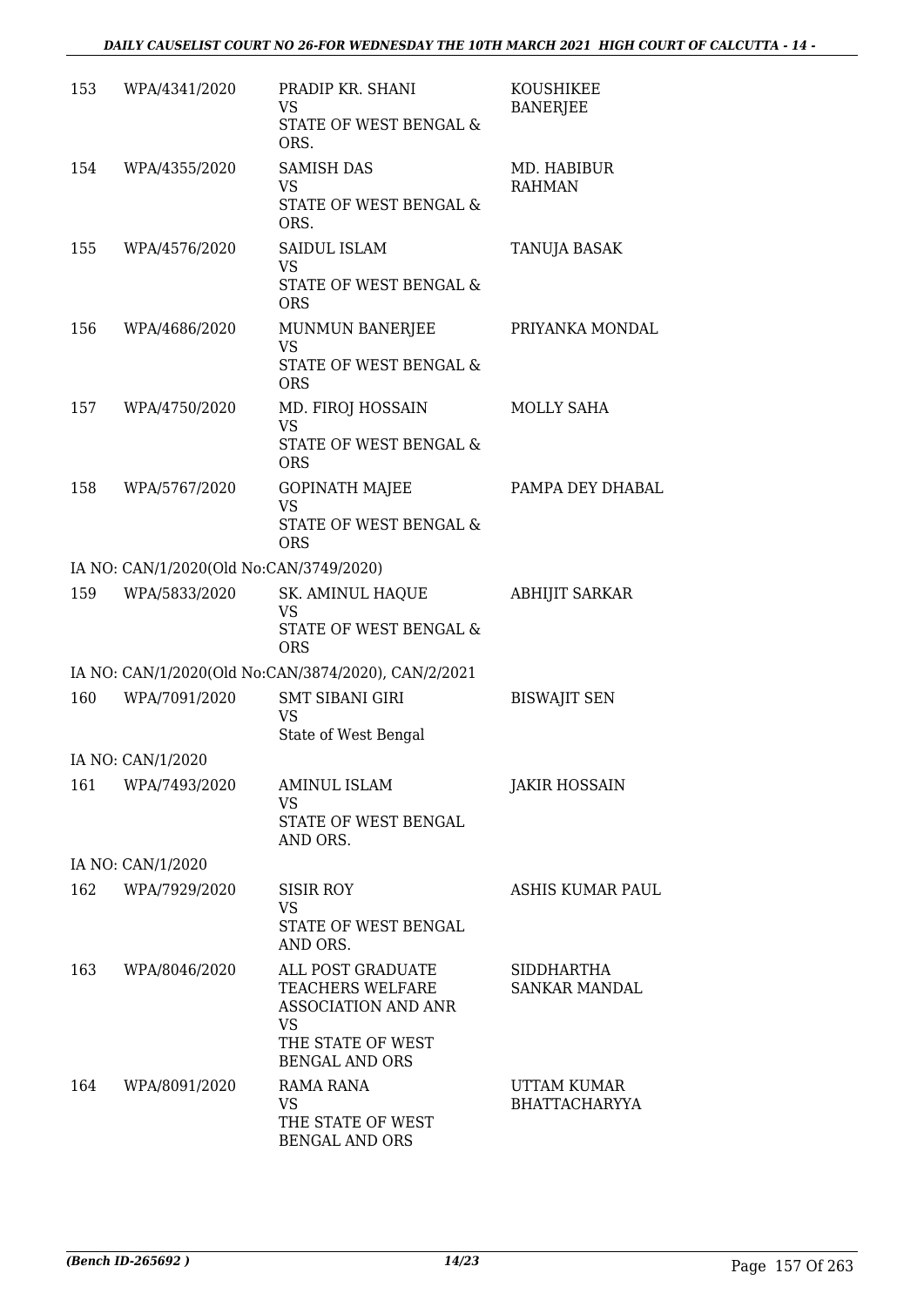| 165 | WPA/8095/2020 | SUDIPTA MANDAL<br>VS<br>STATE OF WEST BENGAL<br>AND ORS                 | <b>SOMNATH</b><br><b>GANGOPADHYAY</b> |
|-----|---------------|-------------------------------------------------------------------------|---------------------------------------|
| 166 | WPA/8178/2020 | <b>SMT ARPITA GUIN</b><br><b>VS</b><br>STATE OF WEST BENGAL<br>AND ORS. | ALI AHSAN ALAMGIR                     |
| 167 | WPA/8179/2020 | SHIBU JOARDDER<br>VS<br>STATE OF WEST BENGAL<br>AND ORS.                | SIDDHARTHA<br><b>SANKAR MANDAL</b>    |
| 168 | WPA/8319/2020 | KALIPADA JANA<br><b>VS</b><br>STATE OF WEST BENGAL<br>AND ORS.          | <b>SABITA</b><br>KHUTIA(BHUNYA)       |
| 169 | WPA/8398/2020 | PUNAM CHOUBEY<br><b>VS</b><br>STATE OF WEST BENGAL<br>AND ORS.          | SAKTI PADA JANA                       |
| 170 | WPA/8588/2020 | SISIR KUMAR SENAPATI<br><b>VS</b><br>STATE OF WEST BENGAL<br>AND ORS.   | <b>SUBIR SABUD</b>                    |
| 171 | WPA/8953/2020 | NIHAR RANJAN NASKAR<br>VS<br>STATE OF WEST BENGAL<br>AND ORS.           | <b>ANUPAM DAS</b>                     |
| 172 | WPA/9137/2020 | DEBASHIS DUTTA<br><b>VS</b><br>State of West Bengal                     | <b>ANINDA</b><br><b>BHATTACHARYA</b>  |
| 173 | WPA/9142/2020 | <b>BASANTI MAHARA</b><br><b>VS</b><br>STATE OF WEST BENGAL<br>AND ORS.  | <b>DEBABRATA</b><br><b>DASGUPTA</b>   |
| 174 | WPA/9149/2020 | amit sadhukhan<br><b>VS</b><br>STATE OF WEST BENGAL<br>AND ORS.         | DEBABRATA<br><b>DASGUPTA</b>          |
| 175 | WPA/9155/2020 | MUSTAQUE AHMED<br><b>VS</b><br>STATE OF WEST BENGAL<br>AND ORS.         | DEBABRATA<br><b>DASGUPTA</b>          |
| 176 | WPA/9159/2020 | TAPAS KUMAR MONDAL<br>VS<br>STATE OF WEST BENGAL<br>AND ORS.            | DEBABRATA<br><b>DASGUPTA</b>          |
| 177 | WPA/9165/2020 | <b>MUNMUN GHOSH</b><br>VS<br>STATE OF WEST BENGAL<br>AND ORS.           | DEBABRATA<br><b>DASGUPTA</b>          |
| 178 | WPA/9186/2020 | RAMA SARKAR<br><b>VS</b><br>State of West Bengal                        | debabrata das gupta                   |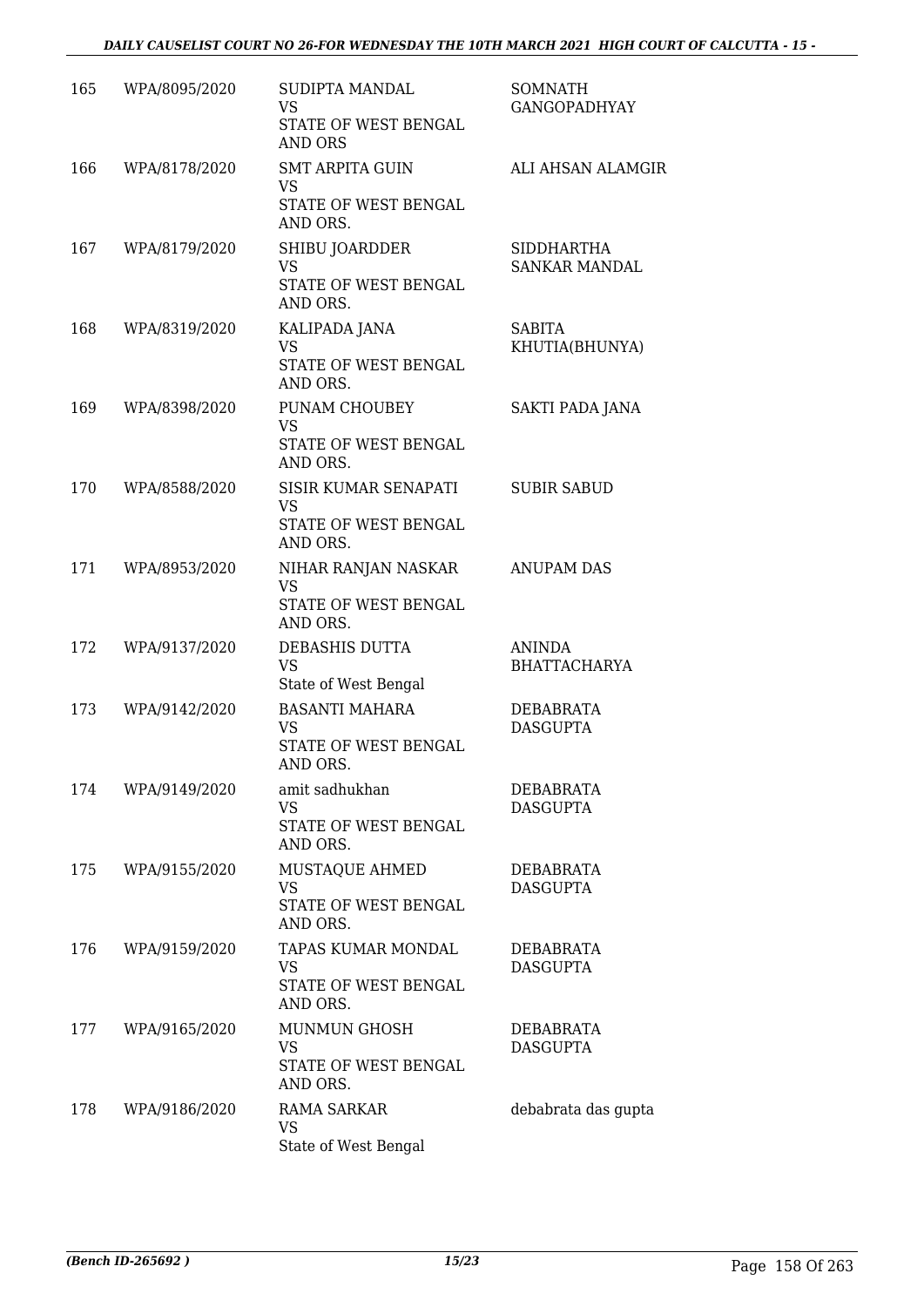#### *DAILY CAUSELIST COURT NO 26-FOR WEDNESDAY THE 10TH MARCH 2021 HIGH COURT OF CALCUTTA - 16 -*

| 179 | WPA/9191/2020  | DEBASHREE SINHA<br>VS                                                                          | DEBABRATA DAS<br><b>GUPTA</b>        |
|-----|----------------|------------------------------------------------------------------------------------------------|--------------------------------------|
| 180 | WPA/9200/2020  | State of West Bengal<br>CHAMPA JHA<br>VS<br>State of West Bengal                               | <b>DEBABRATA DAS</b><br><b>GUPTA</b> |
| 181 | WPA/9347/2020  | PARTHA PRATIM DE<br>VS<br>STATE OF WEST BENGAL<br>AND ORS.                                     | SAKTI PADA JANA                      |
| 182 | WPA/9388/2020  | <b>ANIMESH MAITY</b><br>VS<br>STATE OF WEST BENGAL<br>AND ORS.                                 | <b>BANDANA MAITY</b>                 |
| 183 | WPA/9396/2020  | PRADIP KUMAR SARKAR<br><b>VS</b><br>STATE OF WEST BENGAL<br>AND ORS.                           | DEBANWITA<br><b>PRAMANIK</b>         |
| 184 | WPA/9622/2020  | <b>KRISHNA DAS</b><br>VS<br>STATE OF WEST BENGAL<br>AND ORS.                                   | TANUJA BASAK                         |
| 185 | WPA/9673/2020  | <b>SK.SAMSUL HUDA</b><br>VS<br>STATE OF WEST BENGAL<br>AND ORS.                                | Anisur Rahaman                       |
| 186 | WPA/9850/2020  | RINKI DEY SARKAR<br><b>VS</b><br>STATE OF WEST BENGAL<br>AND ORS.                              | <b>ABHIJIT SARKAR</b>                |
| 187 | WPA/9905/2020  | MADAN MOHAN POLLEY<br>VS<br>STATE OF WEST BENGAL<br>AND ORS.                                   | <b>ANIL KUMAR</b><br>CHATTOPADHYAYA  |
| 188 | WPA/10033/2020 | UTTAM KUMAR ROY<br>VS<br>STATE OF WEST BENGAL<br>AND ORS.                                      | <b>SOUGATA MITRA</b>                 |
| 189 | WPA/10104/2020 | PARTHASARATHI DAS AND<br><b>ORS</b><br><b>VS</b><br>THE STATE OF WEST<br><b>BENGAL AND ORS</b> | <b>SOUGATA MITRA</b>                 |
| 190 | WPA/10106/2020 | UMESH KUMAR MAHATO<br><b>VS</b><br>STATE OF WEST BENGAL<br>AND ORS.                            | GOPA BISWAS                          |
| 191 | WPA/10363/2020 | MITA SASMAL BAG<br>VS<br>THE STATE OF WEST<br><b>BENGAL AND ORS</b>                            | <b>SOMESH KUMAR</b><br><b>GHOSH</b>  |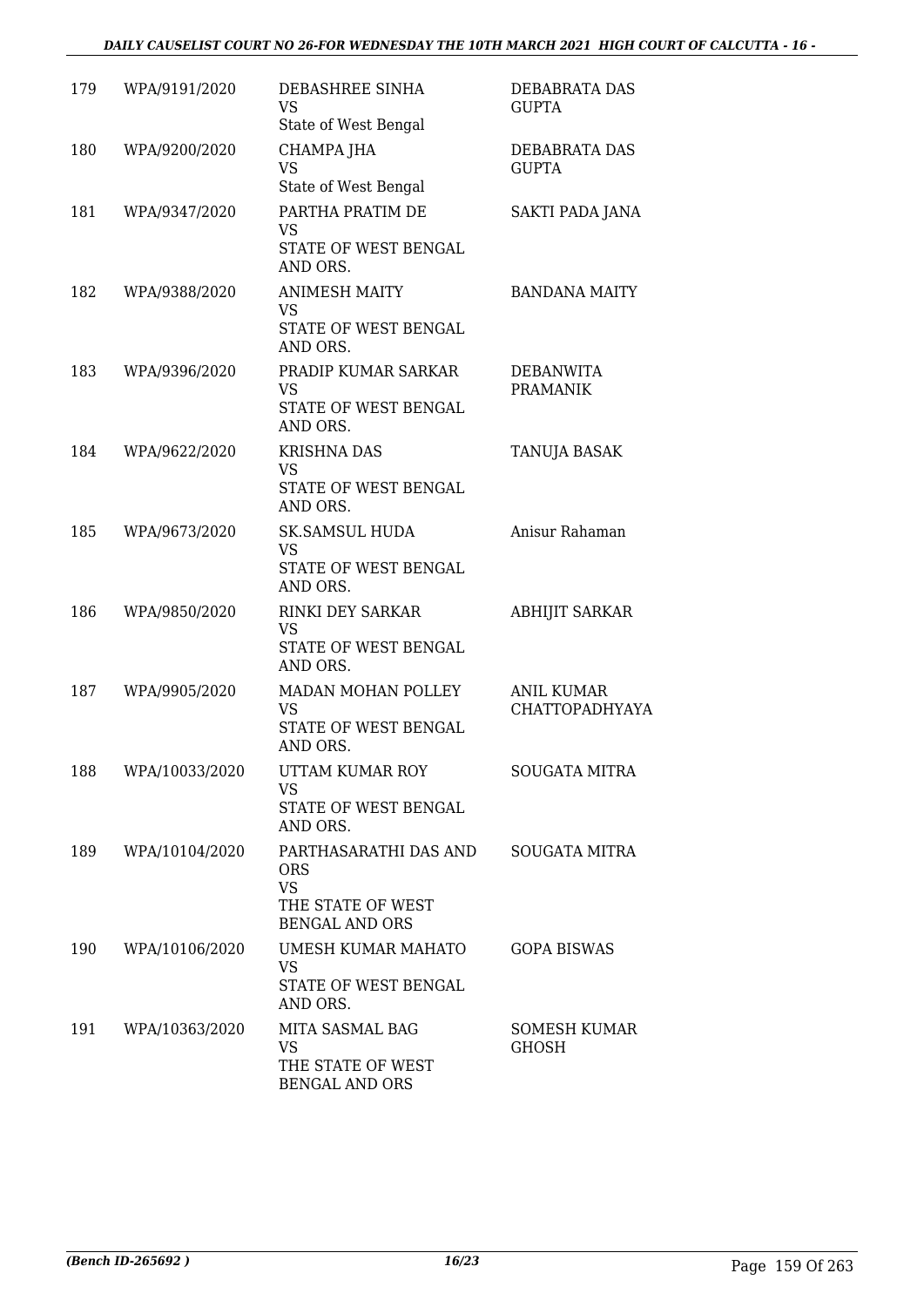| 192 | WPA/10458/2020 | MOUSHUMI<br><b>BHATTACHARYA</b><br><b>VS</b><br>STATE OF WEST BENGAL<br>AND ORS. | <b>SUKANTA DAS</b>                 |
|-----|----------------|----------------------------------------------------------------------------------|------------------------------------|
| 193 | WPA/10459/2020 | <b>SAMITA KUSHARI</b><br><b>VS</b><br>STATE OF WEST BENGAL<br>AND ORS.           | <b>GITASHREE MISTRY</b>            |
| 194 | WPA/10670/2020 | MOUSUMI CHATTERJEE<br><b>VS</b><br>THE STATE OF WEST<br><b>BENGAL AND ORS</b>    | <b>SOUGATA MITRA</b>               |
| 195 | WPA/10685/2020 | KEYA MUKHOPADHYAY<br>VS<br>THE STATE OF WEST<br><b>BENGAL AND ORS</b>            | TANUJA BASAK                       |
| 196 | WPA/10769/2020 | <b>SANDIP DUTTA</b><br><b>VS</b><br>THE STATE OF WEST<br><b>BENGAL AND ORS</b>   | <b>SOBHAN MAJUMDER</b>             |
| 197 | WPA/10793/2020 | RINKU MAJUMDER<br><b>VS</b><br>STATE OF WEST BENGAL<br>AND ORS.                  | RAGHUNAYH DAS                      |
| 198 | WPA/10795/2020 | MD EHIYA BISWAS<br><b>VS</b><br>STATE OF WEST BENGAL<br>AND ORS.                 | <b>SK NAYEEMUL</b><br><b>HOQUE</b> |
| 199 | WPA/10943/2020 | RANGAJABA CHOUDHURY<br><b>VS</b><br>STATE OF WEST BENGAL<br>AND ORS.             | SABITA KHUTIA<br><b>BHUNYA</b>     |
| 200 | WPA/11125/2020 | AMAL KUMAR BERA<br><b>VS</b><br>STATE OF WEST BENGAL<br>AND ORS.                 | <b>SUBRATA GHOSH</b>               |
| 201 | WPA/11150/2020 | JAGANNATH GHOSAL<br>VS<br>STATE OF WEST BENGAL<br>AND ORS.                       | SABITA KHUTIA<br><b>BHUNYA</b>     |
| 202 | WPA/11152/2020 | MADAN MOHAN BAG<br>VS<br>STATE OF WEST BENGAL<br>AND ORS.                        | <b>SANDIP GHOAH</b>                |
| 203 | WPA/11225/2020 | DEBASIS BHOWMIK<br><b>VS</b><br>STATE OF WEST BENGAL<br>AND ORS.                 | K.M. HOSSAIN                       |
| 204 | WPA/11273/2020 | SAMBIT SARKAR<br>VS<br>STATE OF WEST BENGAL<br>AND ORS.                          | MAHADEB SARKAR                     |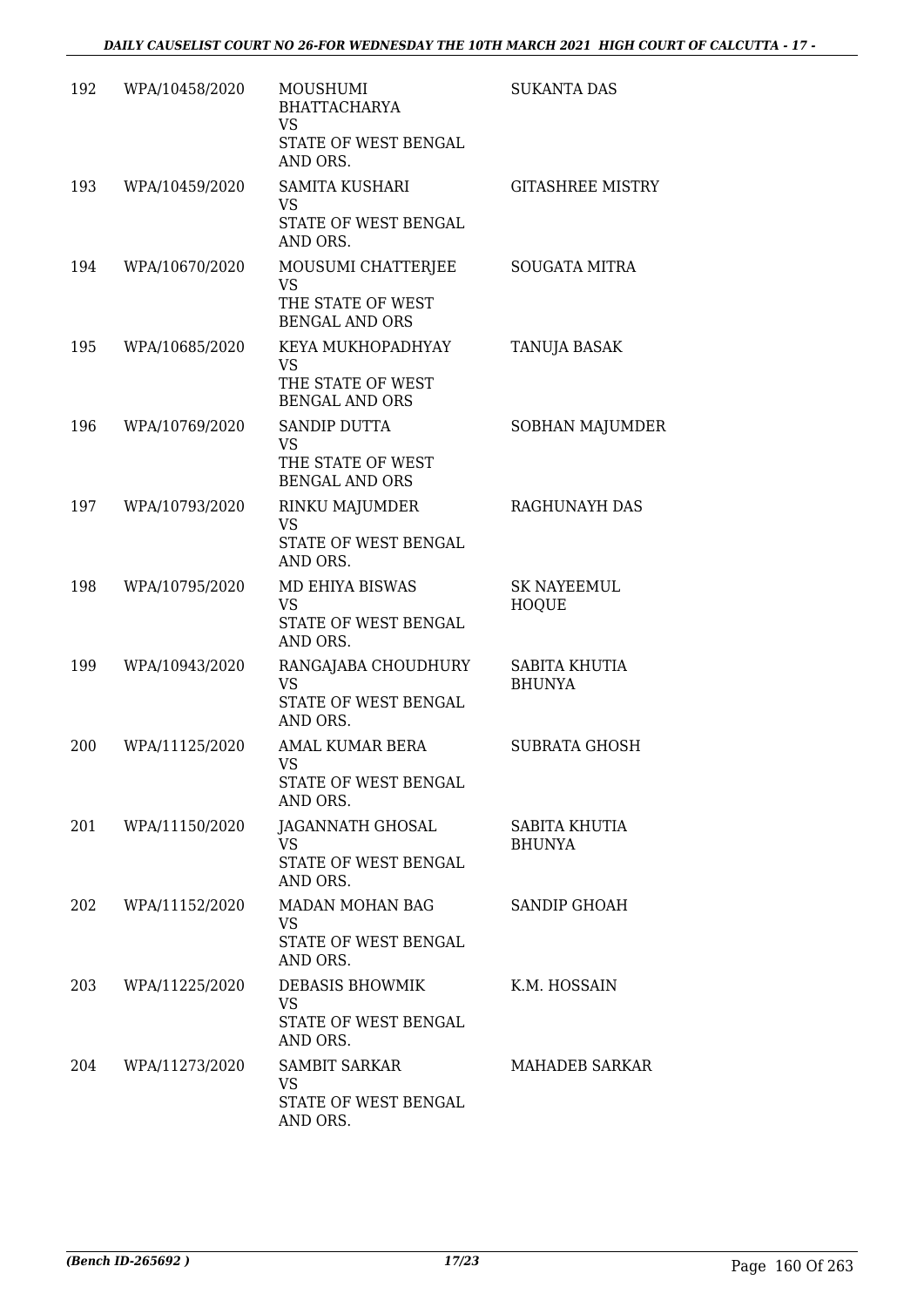| 205 | WPA/11301/2020 | BYTE INFOTECH AND<br><b>ANOTHER</b><br>VS<br>STATE OF WEST BENGAL<br>AND ORS.                                    | <b>BIPLAB RANJAN BOSE</b>                |
|-----|----------------|------------------------------------------------------------------------------------------------------------------|------------------------------------------|
| 206 | WPA/11306/2020 | PRADIP KUMAR MAHANTI<br><b>VS</b><br>STATE OF WEST BENGAL<br>AND ORS.                                            | TANUJA BASAK                             |
| 207 | WPA/11324/2020 | <b>AVIJIT DAS</b><br><b>VS</b><br>STATE OF WEST BENGAL<br>AND ORS.                                               | RIMPY MUKHERJEE                          |
| 208 | WPA/11390/2020 | BHASKAR ROY CHOUDHURY<br>VS<br>STATE OF WEST BENGAL<br>AND ORS.                                                  | TANUJA BASAK                             |
| 209 | WPA/11497/2020 | <b>SOMA MAITI AND ORS</b><br><b>VS</b><br>THE WEST BENGAL<br>CENTRAL SCHOOL SERVICE<br><b>COMMISSION AND ORS</b> | <b>TIRTHANKAR DEY</b>                    |
| 210 | WPA/11516/2020 | SMRITIKANA ROY<br><b>SENGUPTA</b><br><b>VS</b><br>STATE OF WEST BENGAL<br>AND ORS.                               | <b>BISWAJIT MAL</b>                      |
| 211 | WPA/11737/2020 | NAFISA PARVIN KHAN<br><b>VS</b><br>STATE OF WEST BENGAL<br>AND ORS.                                              | SARIFUL ISLAM<br><b>MALLICK</b>          |
| 212 | WPA/11748/2020 | <b>SIDDHARTHA</b><br><b>BAHTTACHARYA</b><br>VS<br>STATE OF WEST BENGAL<br>AND ORS.                               | RAJLASHMI GHATAK                         |
| 213 | WPA/11832/2020 | SYED FAZLE RAFIQUE<br>VS<br>STATE OF WEST BENGAL<br>AND ORS.                                                     | SAIKAT CHATTERJII                        |
| 214 | WPA/11848/2020 | <b>APARNA GHOSH</b><br>VS<br>STATE OF WEST BENGAL<br>AND ORS.                                                    | <b>SWAPAN KUAMR</b><br><b>CHATTERJEE</b> |
| 215 | WPA/11862/2020 | <b>GOUTAM RAKSHIT</b><br>VS<br>STATE OF WEST BENGAL<br>AND ORS.                                                  | <b>ARUNDHUTI</b><br><b>BANERJEE</b>      |
| 216 | WPA/11864/2020 | AJIT KR BAG AND ORS<br><b>VS</b><br>STATE OF WEST BENGAL<br>AND ORS.                                             | SABITA KHUTIA<br><b>BHUNYA</b>           |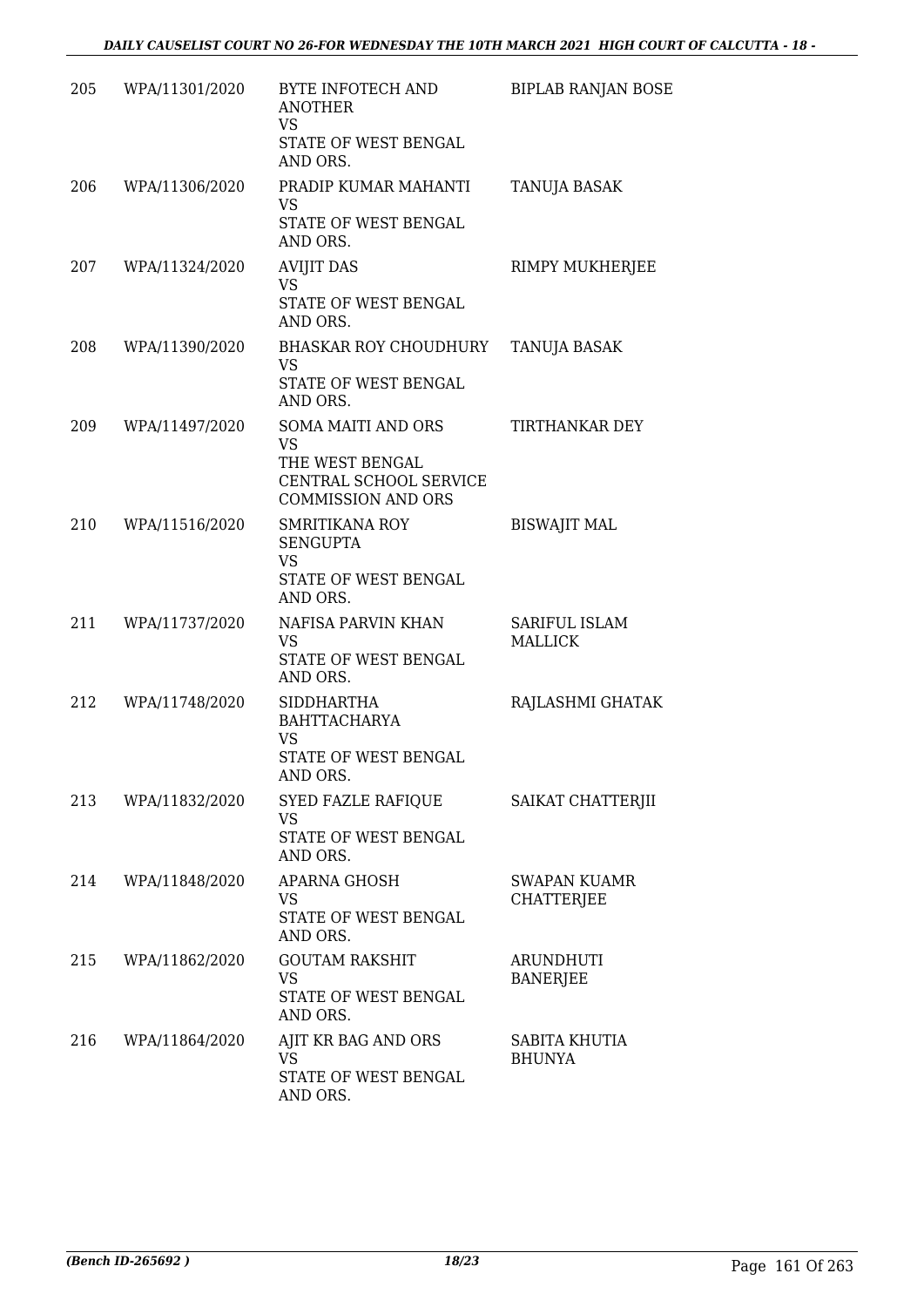| 217 | WPA/11869/2020       | DESHBANDHU NANDI AND<br><b>ORS</b><br><b>VS</b><br>STATE OF WEST BENGAL<br>AND ORS. | <b>TAPAS KR DEY</b>                  |
|-----|----------------------|-------------------------------------------------------------------------------------|--------------------------------------|
| 218 | WPA/11877/2020       | SRIKANTA KOLEY<br>VS.<br>STATE OF WEST BENGAL<br>AND ORS.                           | <b>SYED SHAMSUL</b><br><b>AREFIN</b> |
| 219 | WPA/11889/2020       | ARDHENDU MANDAL<br>VS<br>STATE OF WEST BENGAL<br>AND ORS.                           | SHIBAJI KUMAR DAS                    |
| 220 | WPA/11897/2020       | WASIM FIROZ KHAN<br><b>VS</b><br>STATE OF WEST BENGAL<br>AND ORS.                   | YOUNUSMONDAL                         |
| 221 | WPA/11911/2020       | <b>SK AFSAR ALI</b><br>VS<br>STATE OF WEST BENGAL<br>AND ORS.                       | Raju Bhattacharyya                   |
| 222 | WPA/11936/2020       | <b>UMA DAS</b><br><b>VS</b><br>STATE OF WEST BENGAL<br>AND ORS.                     | SALIL KANTI MAITI                    |
| 223 | WPA/115/2021         | <b>BISWANATH JANA</b><br><b>VS</b><br>STATE OF W.B. AND ORS                         | <b>SUBHAS JANA</b>                   |
|     | wt224 WPA/7151/2020  | LAKSHMAN CHANDRA<br><b>SINGHA</b><br>VS<br>STATE OF WEST BENGAL                     | <b>SUBHAS JANA</b>                   |
|     | IA NO: CAN/1/2020    |                                                                                     |                                      |
| 225 | WPA/1318/2021        | <b>BALIGARIA BALIKA</b><br>VIDYAPITH(H.S)<br>VS<br>STATE OF WEST BENGAL<br>AND ORS. | <b>UTTAM KUMAR</b><br>BHATTACHARYYA  |
|     | wt226 WPA/11293/2020 | APARAJITA KARMAKAR<br><b>VS</b><br>STATE OF WEST BENGAL<br>AND ORS.                 | TANUJA BASAK                         |
| 227 | WPA/2885/2021        | <b>SANCHITA BHUIN</b><br>VS.<br>STATE OF WEST BENGAL<br>AND ORS.                    | <b>BISWARUP BISWAS</b>               |
| 228 | WPA/2978/2021        | ALI HOSSAIN<br>VS<br>STATE OF WEST BENGAL<br>AND ORS.                               | RIMA DAS                             |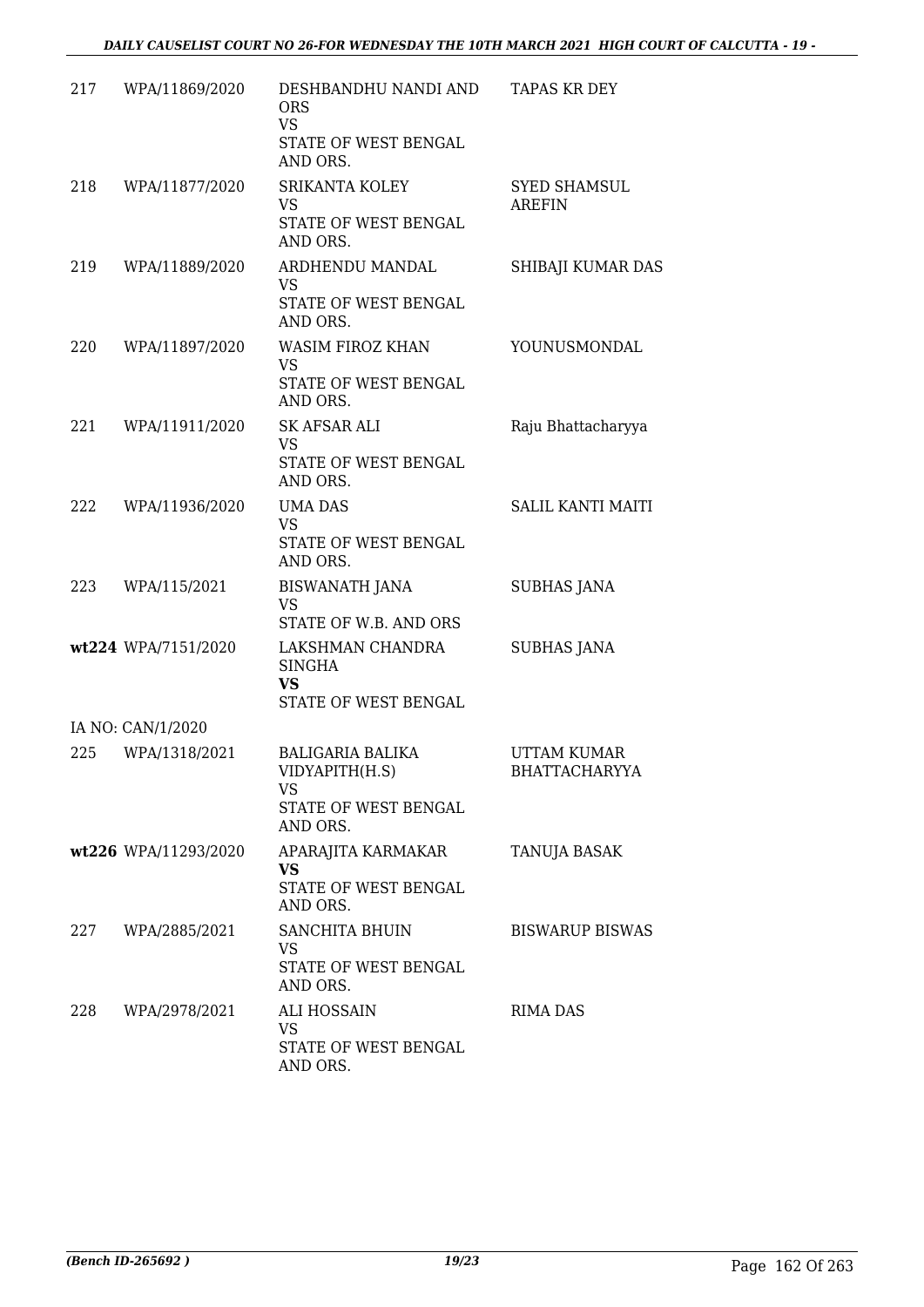| 229 | WPA/3577/2021  | MANAGEMENT COMMITTEE<br>OF PATPUKUR HIGH<br><b>SCHOOL AND ANR</b><br><b>VS</b><br>STATE OF WEST BENGAL<br>AND ORS. | Miss Molly Saha                      |
|-----|----------------|--------------------------------------------------------------------------------------------------------------------|--------------------------------------|
|     |                | <b>UPPER PRIMARY</b>                                                                                               |                                      |
|     |                | (FOLLOWING MATTERS TO BE TAKEN AT 2.45 PM.)                                                                        |                                      |
| 230 | WPA/16518/2019 | DEEPANWITA SAMANTA<br><b>VS</b><br>STATE OF WEST BENGAL &<br><b>ORS</b>                                            | SOURAV PRASANNA<br>MUKHERJEE         |
| 231 | WPA/16519/2019 | MAMPI MONDAL (KUNDU)<br><b>VS</b><br>STATE OF WEST BENGAL &<br><b>ORS</b>                                          | SOURAV PRASANNA<br>MUKHERJEE         |
| 232 | WPA/16538/2019 | <b>BARNALI GHOSH &amp; ORS</b><br><b>VS</b><br>STATE OF WEST BENGAL &<br><b>ORS</b>                                | <b>BRATATI DUTTA</b>                 |
| 233 | WPA/16553/2019 | RUFAIDA MALLICK<br><b>VS</b><br>STATE OF WEST BENGAL &<br><b>ORS</b>                                               | ABDUL AZIZ MANDAL                    |
| 234 | WPA/16601/2019 | SANDIP GHOSH & ORS<br>VS<br>STATE OF WEST BENGAL &<br><b>ORS</b>                                                   | <b>DIBYENDU</b><br><b>CHATTERJEE</b> |
| 235 | WPA/16603/2019 | DINABANDHU DAS & ORS<br><b>VS</b><br>STATE OF WEST BENGAL &<br><b>ORS</b>                                          | <b>DIBYENDU</b><br><b>CHATTERJEE</b> |
| 236 | WPA/16606/2019 | <b>SUKUMAR BERA &amp; ORS</b><br><b>VS</b><br>STATE OF WEST BENGAL<br>&ORS                                         | <b>DIBYENDU</b><br><b>CHATTERJEE</b> |
| 237 | WPA/16608/2019 | MRINMOY DE & ORS<br><b>VS</b><br>STATE OF WEST BENGAL<br>&ORS                                                      | <b>DIBYENDU</b><br><b>CHATTERJEE</b> |
| 238 | WPA/16609/2019 | SAFIKUL ISLAM & ORS<br><b>VS</b><br>STATE OF WEST BENGAL &<br><b>ORS</b>                                           | <b>DIBYENDU</b><br><b>CHATTERJEE</b> |
| 239 | WPA/16614/2019 | MUNMUN MANDAL & ORS<br>VS<br>STATE OF WEST BENGAL &<br><b>ORS</b>                                                  | <b>DIBYENDU</b><br>CHATTERJEE        |
| 240 | WPA/16615/2019 | CHHANDA RANI PATI & ORS<br>VS<br>STATE OF WEST BENGAL                                                              | <b>DIBYENDU</b><br><b>CHATTERJEE</b> |

&ORS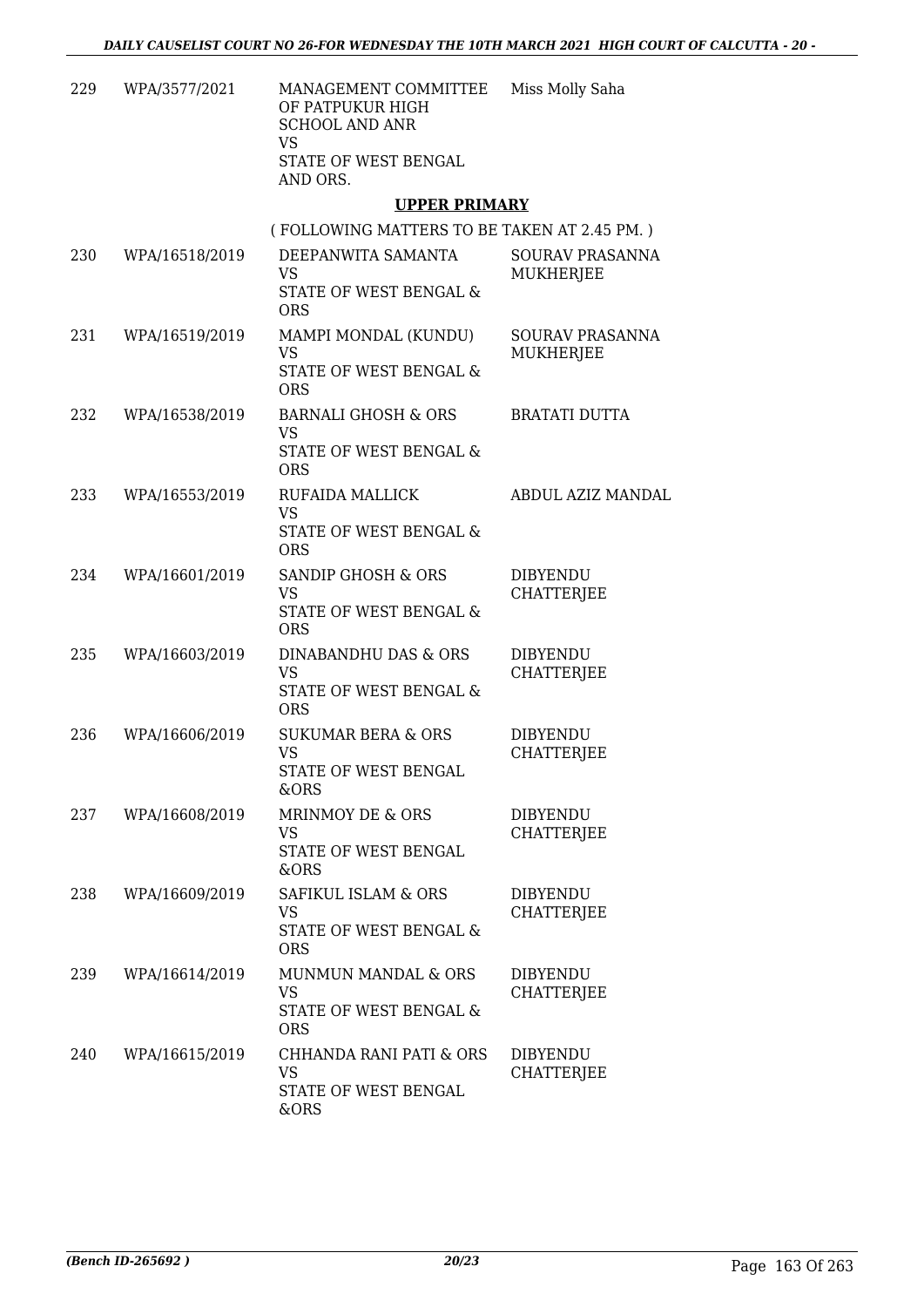| 241 | WPA/16626/2019 | <b>JASMINE HAQUE &amp; ORS</b><br><b>VS</b><br>STATE OF WEST BENGAL &<br><b>ORS</b>                                   | <b>RUCHIRA</b><br><b>CHATTERJEE</b> |
|-----|----------------|-----------------------------------------------------------------------------------------------------------------------|-------------------------------------|
| 242 | WPA/16635/2019 | <b>SUSMITA PAL &amp; ORS</b><br><b>VS</b><br>STATE OF WEST BENGAL                                                     | <b>RUCHIRA</b><br><b>CHATTERJEE</b> |
| 243 | WPA/16640/2019 | <b>GOUTAM CHATTERJEE &amp;</b><br><b>ORS</b><br><b>VS</b><br>STATE OF WEST BENGAL &<br><b>ORS</b>                     | <b>RUCHIRA</b><br><b>CHATTERJEE</b> |
| 244 | WPA/16942/2019 | <b>SWAPAN MAITY</b><br><b>VS</b><br>STATE OF WEST BENGAL &<br><b>ORS</b>                                              | RAJIB ACHARYYA                      |
| 245 | WPA/18172/2019 | SAYANTAN PALIT & ANR<br><b>VS</b><br><b>STATE OF WEST BENGAL &amp;</b><br><b>ORS</b>                                  | <b>SAURADEEP DUTTA</b>              |
| 246 | WPA/18181/2019 | PIYALI PAUL & ORS<br><b>VS</b><br>W.B. CENTRAL SCHOOL<br><b>SERVICE COMMISSION &amp;</b><br><b>ORS</b>                | <b>SAKHAWAT</b><br>KHANDAKAR        |
| 247 | WPA/18182/2019 | <b>INDRAJIT BISWAS &amp; ORS</b><br><b>VS</b><br>W.B. CENTRAL SCHOOL<br><b>SERVICE COMMISSION &amp;</b><br><b>ORS</b> | <b>SAKHAWAT</b><br><b>KHANDAKAR</b> |
| 248 | WPA/18184/2019 | PURABI GOSWAMI & ORS<br><b>VS</b><br>W.B. CENTRAL SCHOOL<br>SERVICE COMMISSION &<br><b>ORS</b>                        | <b>SAKHAWAT</b><br>KHANDAKAR        |
| 249 | WPA/18192/2019 | DEBASHREE KUILA<br><b>VS</b><br>STATE OF WEST BENGAL &<br><b>ORS</b>                                                  | SAYANTAN HAZRA                      |
| 250 | WPA/18193/2019 | RIYA MUKHERJEE<br><b>VS</b><br>STATE OF WEST BENGAL &<br><b>ORS</b>                                                   | SAYANTAN HAZRA                      |
| 251 | WPA/18194/2019 | RAJESH CHATTERJEE<br>VS<br>STATE OF WEST BENGAL &<br><b>ORS</b>                                                       | SAYANTAN HAZRA                      |
| 252 | WPA/18196/2019 | <b>ARUP GORAI</b><br><b>VS</b><br>STATE OF WEST BENGAL &<br><b>ORS</b>                                                | SAYANTAN HAZRA                      |
| 253 | WPA/18202/2019 | MAHADEB GIRI<br>VS<br>STATE OF WEST BENGAL &<br><b>ORS</b>                                                            | SAKTI PADA JANA                     |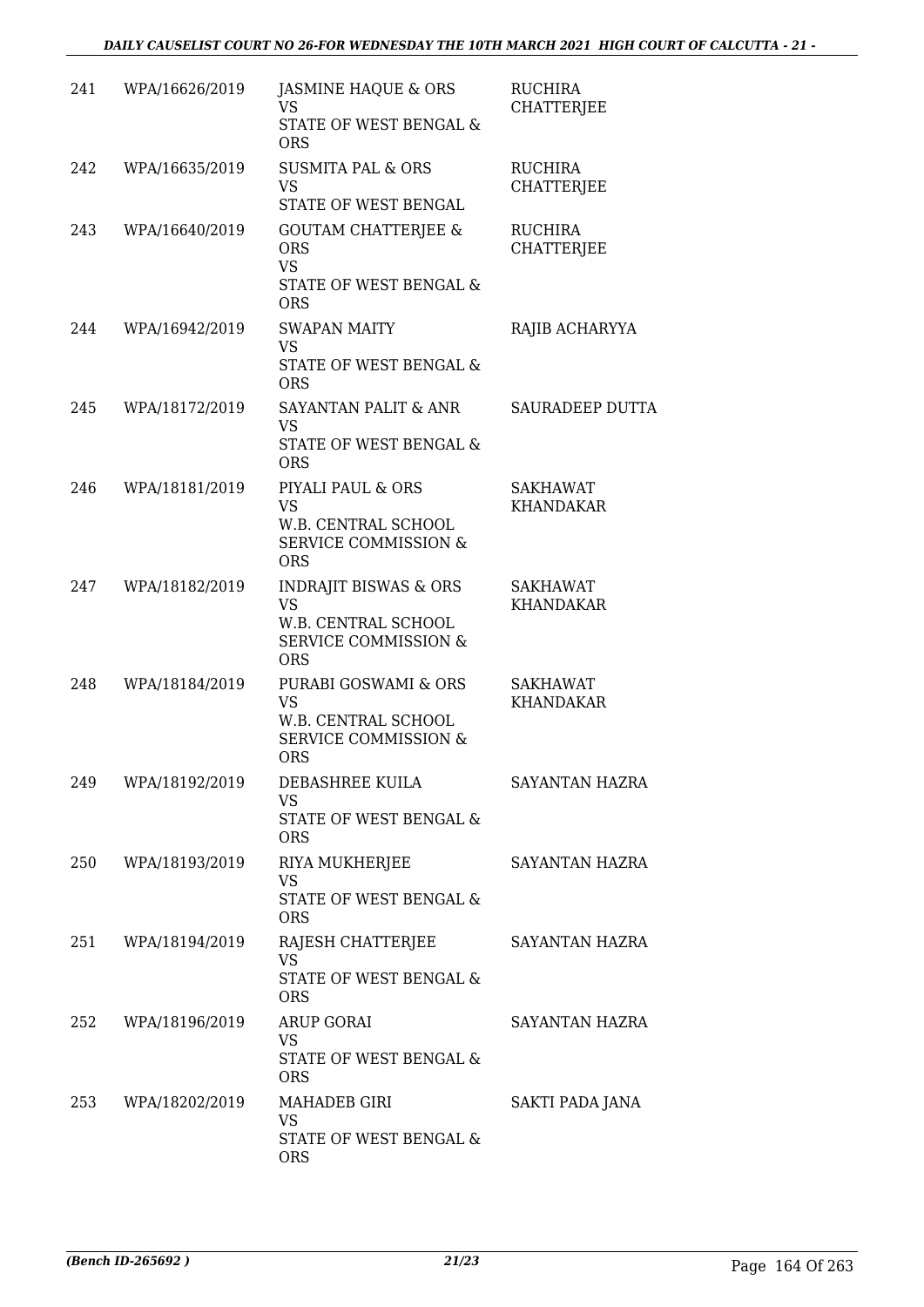| 254 | WPA/18212/2019 | PRIYANKA NANDI<br>VS<br>STATE OF WEST BENGAL &<br><b>ORS</b>                             | SAYANTAN HAZRA                  |
|-----|----------------|------------------------------------------------------------------------------------------|---------------------------------|
| 255 | WPA/18229/2019 | CHANDAN KINNAR & ANR<br>VS<br>STATE OF WEST BENGAL &<br><b>ORS</b>                       | ALI AHSAN ALAMGIR               |
| 256 | WPA/18271/2019 | BISWAJIT MONDAL & ORS<br><b>VS</b><br>STATE OF WEST BENGAL &<br><b>ORS</b>               | JAYANTA<br><b>BHATTACHARYYA</b> |
| 257 | WPA/18284/2019 | RIJAUL HAQUE & ANR<br>VS<br>THE W.B.C.S.S.C. & ORS                                       | AKDIPTA SENGUPTA                |
| 258 | WPA/18312/2019 | <b>MUKUL SARKAR &amp;ORS</b><br>VS<br>STATE OF WEST BENGAL<br><b>ORS</b>                 | <b>TANUJA BASAK</b>             |
| 259 | WPA/18313/2019 | NEYAMATULLAH & ORS<br><b>VS</b><br>STATE OF WEST BENGAL &<br><b>ORS</b>                  | TANUJA BASAK                    |
| 260 | WPA/18322/2019 | KHALILUR RAH MAN & ORS<br>VS<br>STATE OF WEST BENGAL &<br><b>ORS</b>                     | TANUJA BASAK                    |
| 261 | WPA/18323/2019 | SAJAL KUMAR PATRA & ORS<br><b>VS</b><br>STATE OF WEST BENGAL &<br><b>ORS</b>             | TANUJA BASAK                    |
| 262 | WPA/18325/2019 | <b>SWAGATA SANTRA &amp; ORS</b><br><b>VS</b><br><b>STATE OF WEST BENGAL &amp;</b><br>ORS | TANUJA BASAK                    |
| 263 | WPA/18327/2019 | MONTAKIMUL HAQUE &<br><b>ORS</b><br><b>VS</b><br>STATE OF WEST BENGAL &<br><b>ORS</b>    | TANUJA BASAK                    |
| 264 | WPA/18446/2019 | SUMANTA BHAR & ORS<br>VS<br>STATE OF WEST BENGAL &<br><b>ORS</b>                         | DIPTENDU MANDAL                 |
| 265 | WPA/18449/2019 | SHARMISTHA DEY<br>VS<br>STATE OF WEST BENGAL &<br><b>ORS</b>                             | PRADIP KUMAR<br><b>GHOSH</b>    |
| 266 | WPA/18461/2019 | SOMASHREE MONDAL &<br><b>ORS</b><br><b>VS</b><br>STATE OF WEST BENGAL &<br><b>ORS</b>    | SAIRA BANU                      |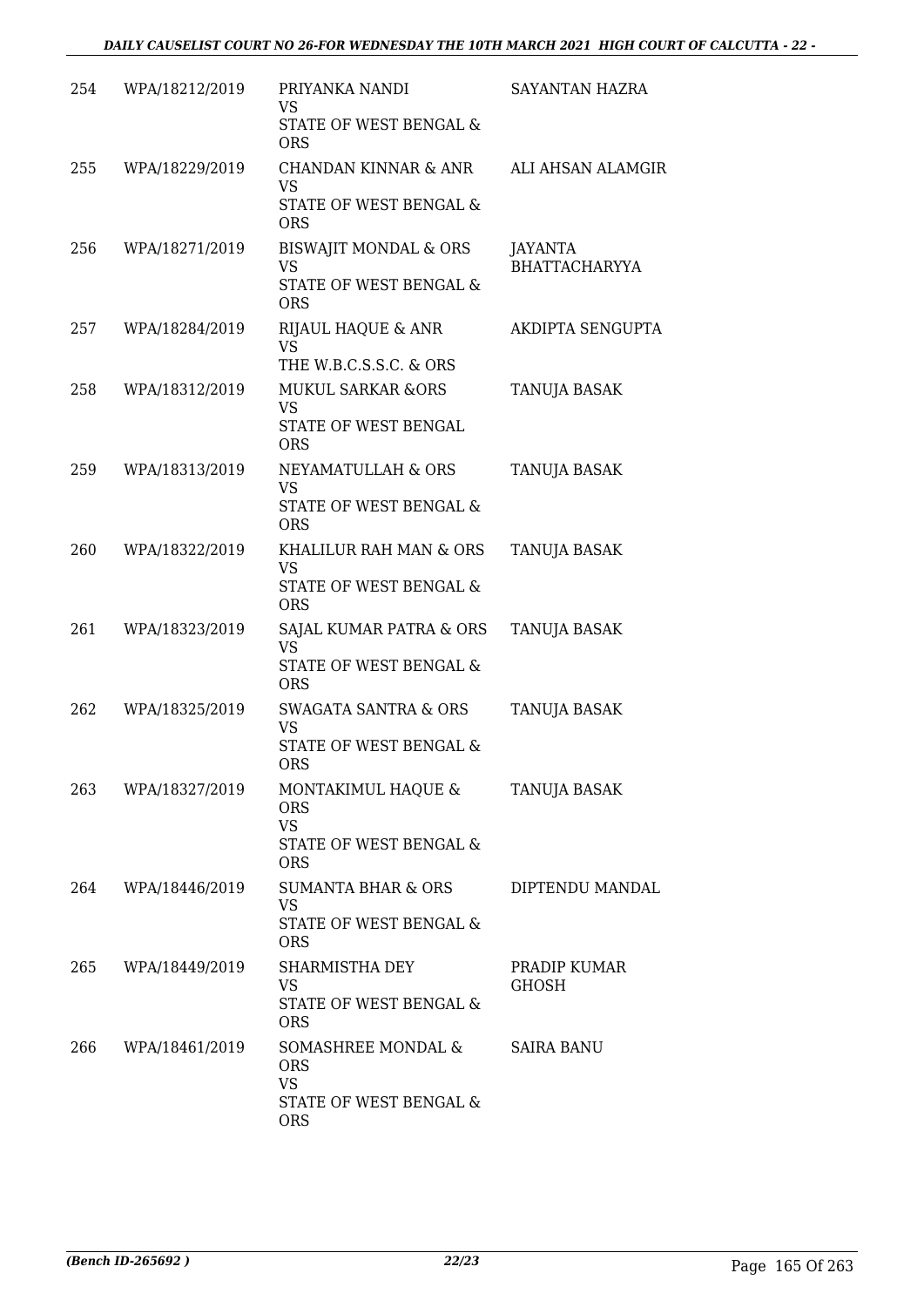| 267 | WPA/18462/2019 | HUSNIYARA KHATUN<br><b>VS</b><br>STATE OF WEST BENGAL &<br><b>ORS</b>                                                  | PAMPA DEY (DHABAL)                  |
|-----|----------------|------------------------------------------------------------------------------------------------------------------------|-------------------------------------|
| 268 | WPA/18473/2019 | <b>SEKENDAR ALI</b><br><b>VS</b><br>STATE OF WEST BENGAL &<br><b>ORS</b>                                               | <b>SANKAR HALDER</b>                |
| 269 | WPA/18492/2019 | ARPITA BANDYOPADHYAY @<br>ARPITA BHATTACHARJEE @<br><b>BHATTACHARYA</b><br><b>VS</b><br>STATE OF WEST BENGAL &<br>ORS. | DEBASHIS BANERJEE                   |
| 270 | WPA/18504/2019 | <b>SAMIR MONDAL</b><br><b>VS</b><br>STATE OF WEST BENGAL &<br>ORS.                                                     | MOLLY SAHA                          |
| 271 | WPA/18543/2019 | BIBEKANANDA MONDAL &<br><b>ORS</b><br><b>VS</b><br>STATE OF WEST BENGAL &<br><b>ORS</b>                                | <b>UTTAM BANERJEE</b>               |
| 272 | WPA/18568/2019 | <b>JESMIN AKTAR</b><br><b>VS</b><br>STATE OF WEST BENGAL &<br><b>ORS</b>                                               | TARA SAMKAR<br><b>SAMANTA</b>       |
| 273 | WPA/18584/2019 | SARFARAJ NOWAJ<br><b>VS</b><br>STATE OF WEST BENGAL &<br><b>ORS</b>                                                    | <b>SOMESH KUMAR</b><br><b>GHOSH</b> |
| 274 | WPA/18595/2019 | GOURINARAYAN BERA<br><b>VS</b><br>STATE OF WEST BENGAL &<br>ORS.                                                       | RITWIK PATTANAYAK                   |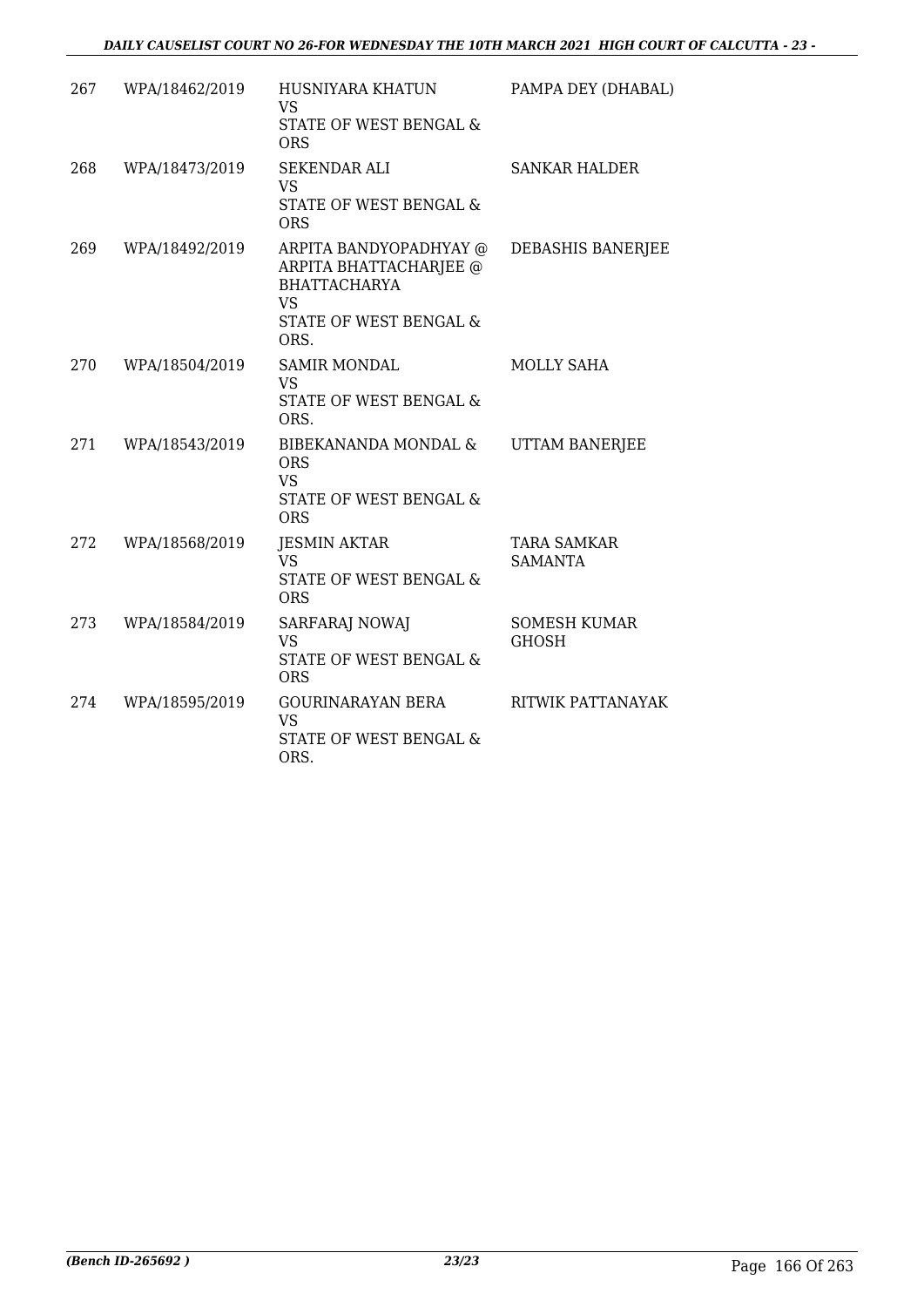

# In The High Court at Calcutta

# **Appellate Side**

**DAILY CAUSELIST For Wednesday The 10th March 2021**

# **COURT NO. 15 SINGLE BENCH (SB - VII) AT 10:30 AM HON'BLE JUSTICE RAJARSHI BHARADWAJ (VIA VIDEO CONFERENCE)**

#### **ON AND FROM MONDAY, THE 11TH JANUARY, 2021 - MATTERS (MOTION & HEARING) UNDER ARTICLE 226 OF THE CONSTITUTION RELATING TO PRIMARY EDUCATION UNDER GROUP-II INCLUDING SERVICES AND APPLICATIONS CONNECTED THERETO;**

**MATTERS (MOTION & HEARING) UNDER ARTICLE 226 OF THE CONSTITUTION RELATING TO COLLEGES, UNIVERSITIES AND LIBRARIES UNDER GROUP - II INCLUDING SERVICES AND APPLICATIONS CONNECTED THERETO.**

**HEARING OF WRIT PETITIONS IRRESPECTIVE OF CLASSIFICATION AND APPLICATIONS CONNECTED THERETO.**

**NOTE : EVERY MONDAY TO THURSDAY NEW MOTION WILL BE TAKEN UP SERIALLY.**

**NOTE : EVERY FRIDAY APPLICATION, AND MOTIONS WILL BE TAKEN UP SERIALLY.**

**NOTE : MENTIONING WILL BE ALLOWED ONLY ON VIRTUAL MODE AND ON MONDAY & WEDNESDAY.**

### **NOTE : NO UPGRADATION WILL BE ALLOWED.**

**NOTE : MATTERS WILL BE TAKEN UP THROUGH PHYSICAL HEARING ONLY WHEN BOTH THE PARTIES ARE AGREED.**

|   |                                 | <b>NEW MOTIONS</b>                                                           |                 |
|---|---------------------------------|------------------------------------------------------------------------------|-----------------|
| 1 | WPA/165/2021<br>(AT 10.30 A.M.) | SWARNAJIT BASU AND ORS<br>VS<br>UNION OF INDIA AND ORS.                      | SOMESH KR GHOSH |
|   | IA NO: CAN/1/2021, CAN/2/2021   |                                                                              |                 |
| 2 | WPA/1407/2021                   | SIMA KUNDU NANDI AND<br><b>ORS</b><br>VS<br>THE STTE OF WEST BENGL<br>ND ORS | TANUJA BASK     |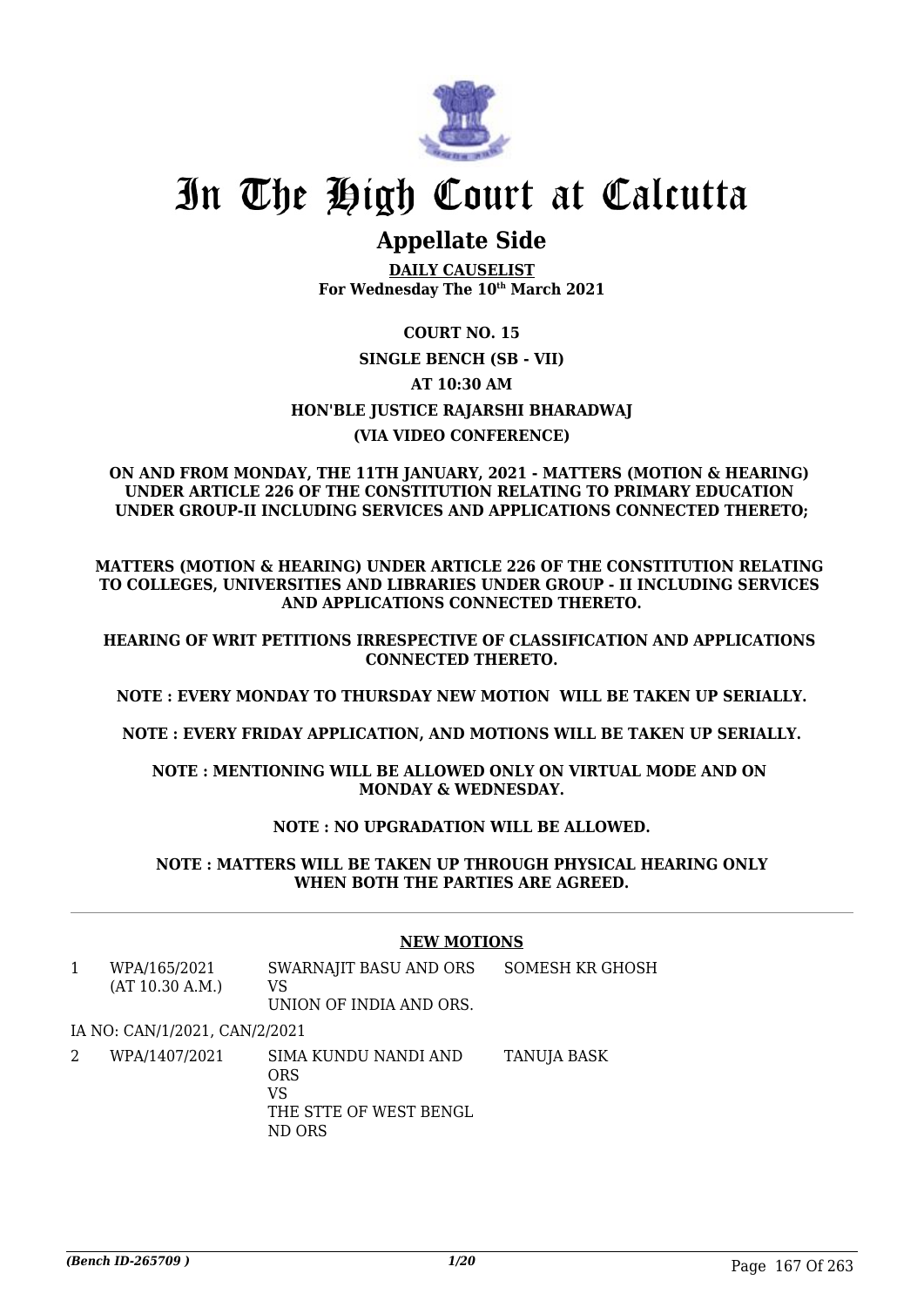| 3  | WPA/1868/2021 | KAUSHIK CHATTERJEE<br><b>VS</b><br>STATE OF WEST BENGAL<br>AND ORS.                    | <b>SANDIP KUMAR</b><br><b>MONDAL</b> |
|----|---------------|----------------------------------------------------------------------------------------|--------------------------------------|
| 4  | WPA/1892/2021 | KRISHNA DAFADAR AND<br><b>OTHERS</b><br><b>VS</b><br>STATE OF WEST BENGAL<br>AND ORS.  | SHILADITYA BARMA                     |
| 5  | WPA/2105/2021 | <b>SUBRINA KHATUN</b><br><b>VS</b><br>STATE OF WEST BENGAL<br>AND ORS.                 | MUKETESWAR MAITY                     |
| 6  | WPA/2121/2021 | MD MOHIBUL ISLAM AND<br><b>ANR</b><br><b>VS</b><br>STATE OF WEST BENGAL<br>AND ORS.    | Miss Molly Saha                      |
| 7  | WPA/2362/2021 | SUVANKAR NAYEK AND<br><b>OTHERS</b><br><b>VS</b><br>STATE OF WEST BENGAL<br>AND ORS.   | <b>ALOKESH DALAI</b>                 |
| 8  | WPA/2473/2021 | <b>RAJIB ROY AND ORS</b><br><b>VS</b><br>THE STATE OF WEST<br><b>BENGAL AND ORS</b>    | SAKHAWAT<br><b>KHANDAKAE</b>         |
| 9  | WPA/2687/2021 | <b>SANTANU DE</b><br><b>VS</b><br>STATE OF WEST BENGAL<br>AND ORS.                     | Miss Molly Saha                      |
| 10 | WPA/2732/2021 | SAMINA KHATUN AND ORS<br><b>VS</b><br>UNION OF INDIA AND ORS.                          | <b>SOMESH KUMAR</b><br><b>GHOSH</b>  |
| 11 | WPA/3049/2021 | AMBARISH MAJUMDAR<br><b>VS</b><br>STATE OF WEST BENGAL<br>AND ORS.                     | MD AHSANUZZAMAN                      |
| 12 | WPA/3263/2021 | MANAS SASMAL<br>VS.<br>STATE OF WEST BENGAL<br>AND ORS.                                | SHILADITYA BARMA                     |
| 13 | WPA/3479/2021 | SK. HAFIZUL HAQUE AND<br><b>OTHERS</b><br><b>VS</b><br>UNION OF INDIA AND ORS.         | <b>SOMESH KUMAR</b><br><b>GHOSH</b>  |
| 14 | WPA/3617/2021 | <b>BISWAJIT ROY AND ORS</b><br><b>VS</b><br>THE STATE OF WEST<br><b>BENGAL AND ORS</b> | <b>DEBORUPA</b><br><b>CHATTERJEE</b> |
| 15 | WPA/3648/2021 | <b>SWARUP PRADHAN AND</b><br><b>ORS</b><br><b>VS</b><br>UNION OF INDIA AND ORS.        | <b>SOMESH KUMAR</b><br><b>GHOSH</b>  |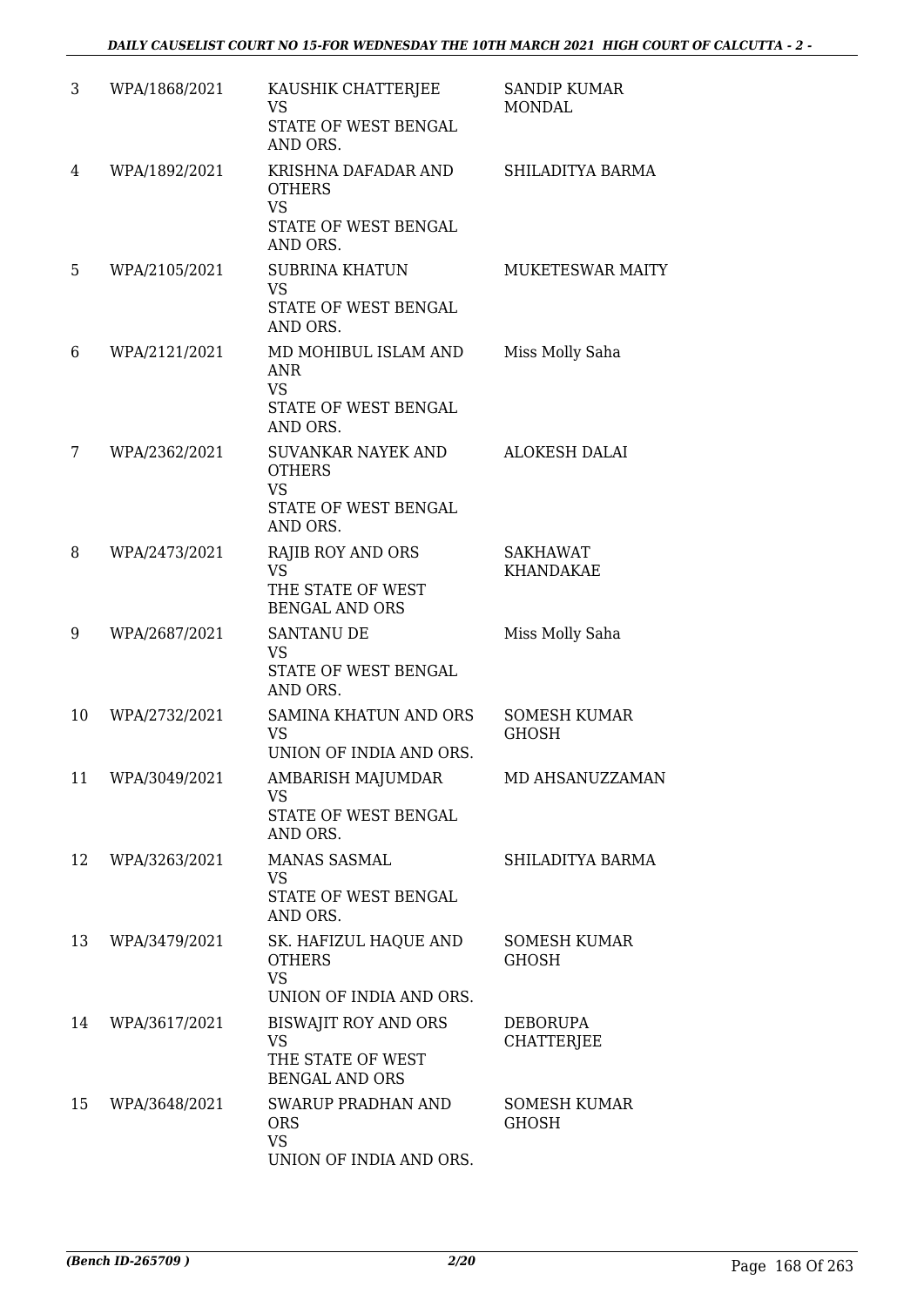| 16 | WPA/3717/2021 | ARJINA KHATUN AND<br><b>OTHERS</b><br><b>VS</b><br>STATE OF WEST BENGAL<br>AND ORS.                 | RITAM CHOWDHURY                      |
|----|---------------|-----------------------------------------------------------------------------------------------------|--------------------------------------|
| 17 | WPA/4017/2021 | TUHIN SUBHRA MONDAL<br><b>AND OTHERS</b><br><b>VS</b><br>STATE OF WEST BENGAL<br>AND ORS.           | <b>VISHAK</b><br><b>BHATTACHARYA</b> |
| 18 | WPA/4023/2021 | RAKESH SANTRA AND ORS<br><b>VS</b><br>UNION OF INDIA AND ORS.                                       | <b>SOMESH KUMAR</b><br><b>GHOSH</b>  |
| 19 | WPA/4086/2021 | MD DALIM AND ORS<br><b>VS</b><br>STATE OF WEST BENGAL<br>AND ORS.                                   | <b>GOPA BISWAS</b>                   |
| 20 | WPA/4197/2021 | NAJMUL HUDA SHAIKH<br><b>AND ORS</b><br><b>VS</b><br>UNION OF INDIA AND ORS                         | ALI AHSAN ALAMGIR                    |
| 21 | WPA/4287/2021 | <b>BIMUKTANANDA MAHATO</b><br><b>AND ORS</b><br><b>VS</b><br>STATE OF WEST BENGAL<br><b>AND ORS</b> | Sobhan Majumder                      |
| 22 | WPA/4353/2021 | RAHUL DEB GAYEN<br><b>VS</b><br>STATE OF WEST BENGAL<br>AND ORS.                                    | <b>ALOKESH DALAI</b>                 |
| 23 | WPA/4362/2021 | PALASH BARIK AND ORS<br><b>VS</b><br>UNION OF INDIA AND ORS.                                        | <b>SOMESH KUMAR</b><br><b>GHOSH</b>  |
| 24 | WPA/4715/2021 | SK.SARFARAJ NAWAZ AND<br><b>ORS</b><br><b>VS</b><br>UNION OF INDIA AND ORS.                         | <b>SOMESH KUMAR</b><br><b>GHOSH</b>  |
| 25 | WPA/4910/2021 | <b>SUMITA MANDAL AND</b><br><b>OTHERS</b><br><b>VS</b><br>UNION OF INDIA AND ORS.                   | <b>SOMESH KUMAR</b><br><b>GHOSH</b>  |
| 26 | WPA/5038/2021 | <b>RNITI BOSE AND ORS</b><br><b>VS</b><br>UNION OF INDIA AND ORS.                                   | Ali Ahsan Alamgir                    |
| 27 | WPA/5071/2021 | PRANABESH SAHOO AND<br><b>OTHERS</b><br><b>VS</b><br>UNION OF INDIA AND<br><b>OTHERS</b>            | <b>SOMESH KUMAR</b><br><b>GHOSH</b>  |
| 28 | WPA/5076/2021 | SK. MD ERSAD AND<br><b>OTHERS</b><br><b>VS</b><br>UNION OF INDIA AND ORS.                           | <b>SOMESH KUMAR</b><br><b>GHOSH</b>  |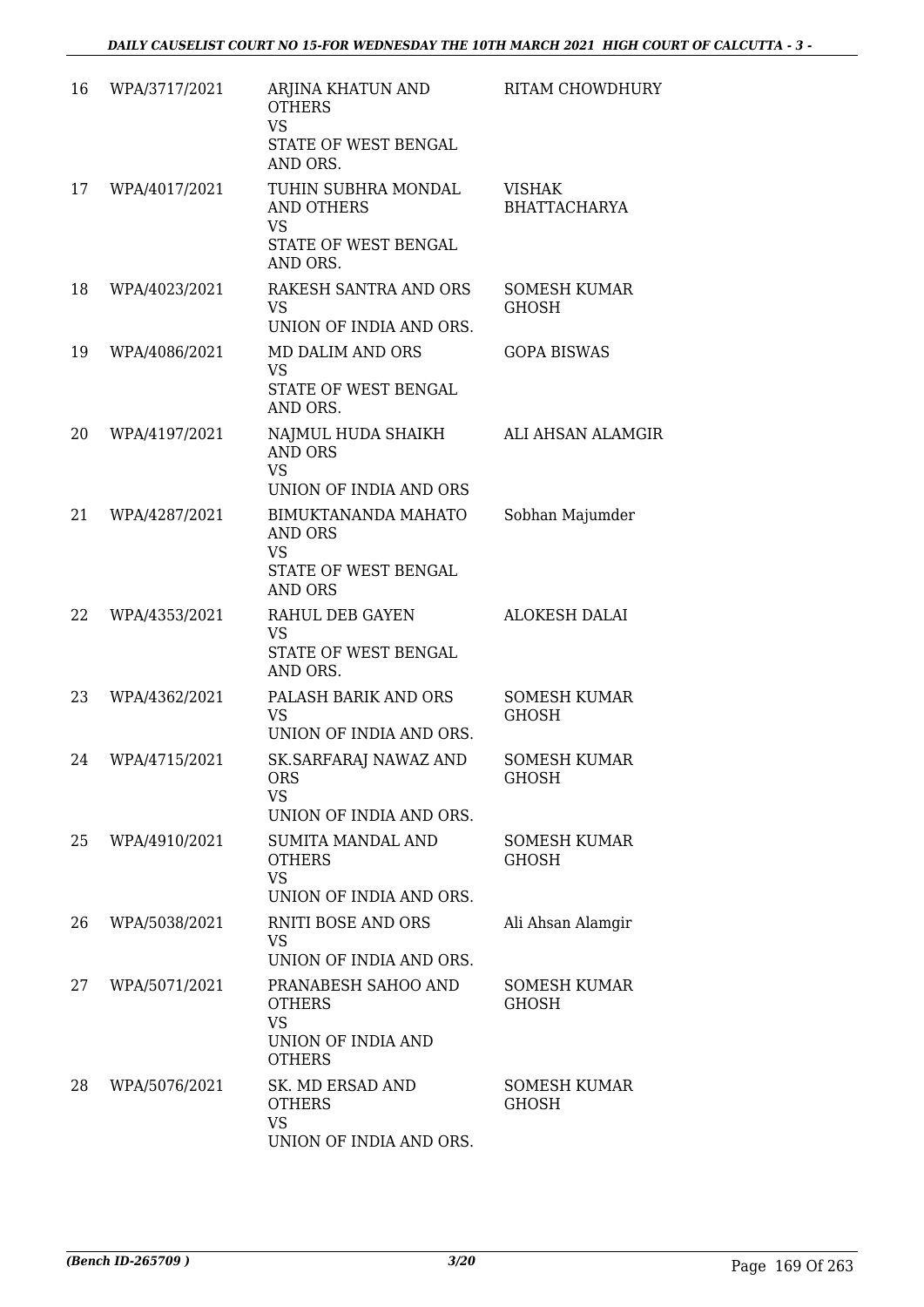| 29 | WPA/5079/2021 | SAIKAT NANDI AND ORS<br><b>VS</b><br>UNION OF INDIA AND ORS.                                            | <b>SOMESH KUMAR</b><br><b>GHOSH</b> |
|----|---------------|---------------------------------------------------------------------------------------------------------|-------------------------------------|
| 30 | WPA/5084/2021 | PRODIPTA SAHA AND ORS<br><b>VS</b><br>UNION OF INDIA AND ORS.                                           | <b>SOMESH KUMAR</b><br><b>GHOSH</b> |
| 31 | WPA/5191/2021 | SULEKHA BISWAS AND ORS<br><b>VS</b><br>UNION OF INDIA AND ORS.                                          | SUDIPA BISWAS                       |
| 32 | WPA/5239/2021 | <b>BHASKAR GHOSH AND</b><br><b>OTHERS</b><br><b>VS</b><br>UNION OF INDIA AND ORS.                       | <b>SOMESH KUMAR</b><br><b>GHOSH</b> |
| 33 | WPA/5249/2021 | <b>MRINAL BISWAS</b><br><b>VS</b><br>STATE OF WEST BENGAL<br>AND ORS.                                   | TARASANKAR<br><b>SAMANTA</b>        |
| 34 | WPA/5480/2021 | <b>SUMAN KUMAR PAUL AND</b><br><b>ORS</b><br><b>VS</b>                                                  | <b>SOMESH KUMAR</b><br>GHOSH        |
| 35 | WPA/5683/2021 | UNION OF INDIA AND ORS.<br>PRASANTA KUMAR PAN<br><b>AND ORS</b><br><b>VS</b><br>UNION OF INDIA AND ORS. | <b>SOMESH KUMAR</b><br><b>GHOSH</b> |
| 36 | WPA/6025/2021 | TANUSHRI RAKSHIT AND<br><b>OTHERS</b><br><b>VS</b><br>UNION OF INDIA AND ORS.                           | ALI AHSAN ALAMGIR                   |
|    |               | <b>NEW MOTION</b>                                                                                       |                                     |
| 37 | WPA/2721/2021 | SUMIT SAHA AND ORS.<br><b>VS</b><br>STATE OF WEST BENGAL<br>AND ORS.                                    | <b>ANITA SHAW</b>                   |
| 38 | WPA/3896/2021 | <b>ABDUL BARI</b><br><b>VS</b><br>STATE OF WEST BENGAL<br>AND ORS.                                      | PRADIP KUMAR<br><b>GHOSH</b>        |
| 39 | WPA/3906/2021 | TUNJERA KHATUN<br><b>VS</b><br>STATE OF WEST BENGAL<br>AND ORS.                                         | PRADIP KUMAR<br><b>GHOSH</b>        |
| 40 | WPA/3912/2021 | MD NAZIMUDDIN<br><b>VS</b><br>STATE OF WEST BENGAL<br>AND ORS.                                          | <b>NAMITA BASU</b>                  |
| 41 | WPA/3928/2021 | <b>ABUL KALAM</b><br><b>VS</b><br>STATE OF WEST BENGAL<br>AND ORS.                                      | PRADIP KUMAR<br><b>GHOSH</b>        |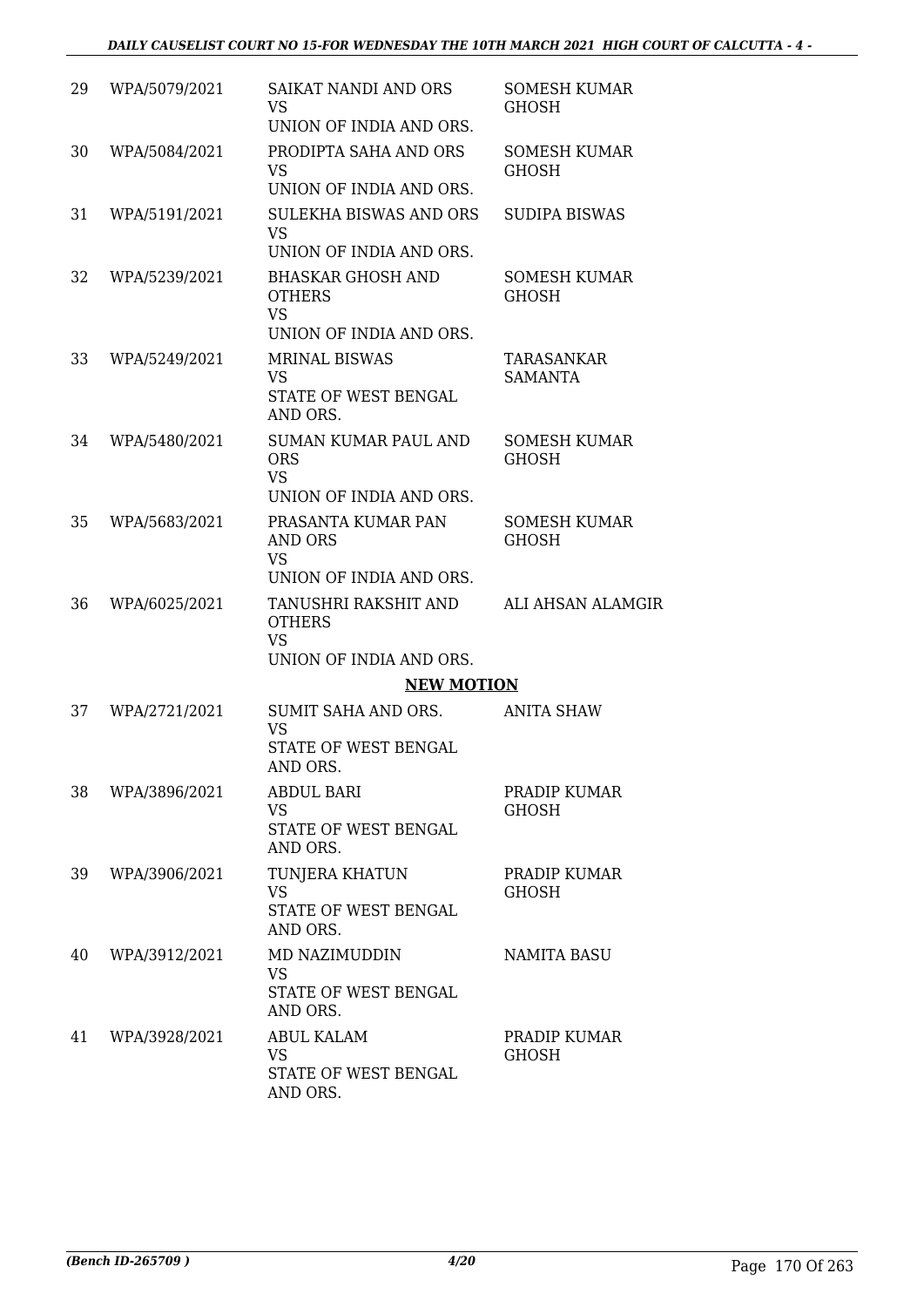| 42 | WPA/3933/2021 | MD ABDUL KUDDUS<br><b>VS</b><br>STATE OF WEST BENGAL<br>AND ORS.                         | PRADIP KUMAR<br><b>GHOSH</b>             |
|----|---------------|------------------------------------------------------------------------------------------|------------------------------------------|
| 43 | WPA/3992/2021 | <b>JISHNU MUKHERJEE</b><br><b>VS</b><br>STATE OF WEST BENGAL<br>AND ORS.                 | MD. MANSOOR ALAM                         |
| 44 | WPA/4247/2021 | ANUPRAVA BRAHMA GUHA<br><b>VS</b><br>THE STATE OF WEST<br><b>BENGAL AND ORS</b>          | SANJIB SANKAR<br><b>MAJUMDER</b>         |
| 45 | WPA/4415/2021 | RAMESH KUMAR PRASAD<br><b>VS</b><br>THE STATE OF WEST<br><b>BENMGAL AND ORS</b>          | SUDIPTA DASGUPTA                         |
| 46 | WPA/4469/2021 | SANJIB RAJ<br><b>VS</b><br>STATE OF WEST BENGAL<br>AND ORS.                              | SUDIPTA MONDAL                           |
| 47 | WPA/4527/2021 | <b>SUNIRMAL DAS</b><br><b>VS</b><br>STATE OF WEST BENGAL<br>AND ORS.                     | <b>BAPIN BAIDYA</b>                      |
| 48 | WPA/4582/2021 | <b>GOUR CHANDRA PRAMANIK</b><br><b>VS</b><br>THE STATE OF WEST<br><b>BENGAL AND ORS</b>  | <b>SWAPAN KUMAR</b><br><b>CHATTERJEE</b> |
| 49 | WPA/4583/2021 | <b>RATAN KRISHNA</b><br><b>DASSARMA</b><br><b>VS</b><br>STATE OF WEST BENGAL<br>AND ORS. | <b>ALOTRIYA</b><br><b>MUKHERJEE</b>      |
| 50 | WPA/4593/2021 | MD. SAMSUZZAMAN<br><b>VS</b><br>STATE OF WEST BENGAL<br>AND ORS.                         | <b>RAZZAK HOSSAIN</b>                    |
| 51 | WPA/4599/2021 | RAHEL SOREN<br>VS<br>STATE OF WEST BENGAL<br>AND ORS.                                    | RAJESH KUMAR<br><b>SHAH</b>              |
| 52 | WPA/4603/2021 | <b>SHAWNLI GHOSH</b><br><b>VS</b><br>UNION OF INDIA AND ORS.                             | <b>ANINDYA BOSE</b>                      |
| 53 | WPA/4606/2021 | KANAI CHATTERJEE<br>VS<br>STATE OF WEST BENGAL<br>AND ORS.                               | Miss Molly Saha                          |
| 54 | WPA/4607/2021 | SARMISTHA CHATTERJEE<br>(BHATTACHARYA)<br><b>VS</b><br>STATE OF WEST BENGAL<br>AND ORS.  | Miss Molly Saha                          |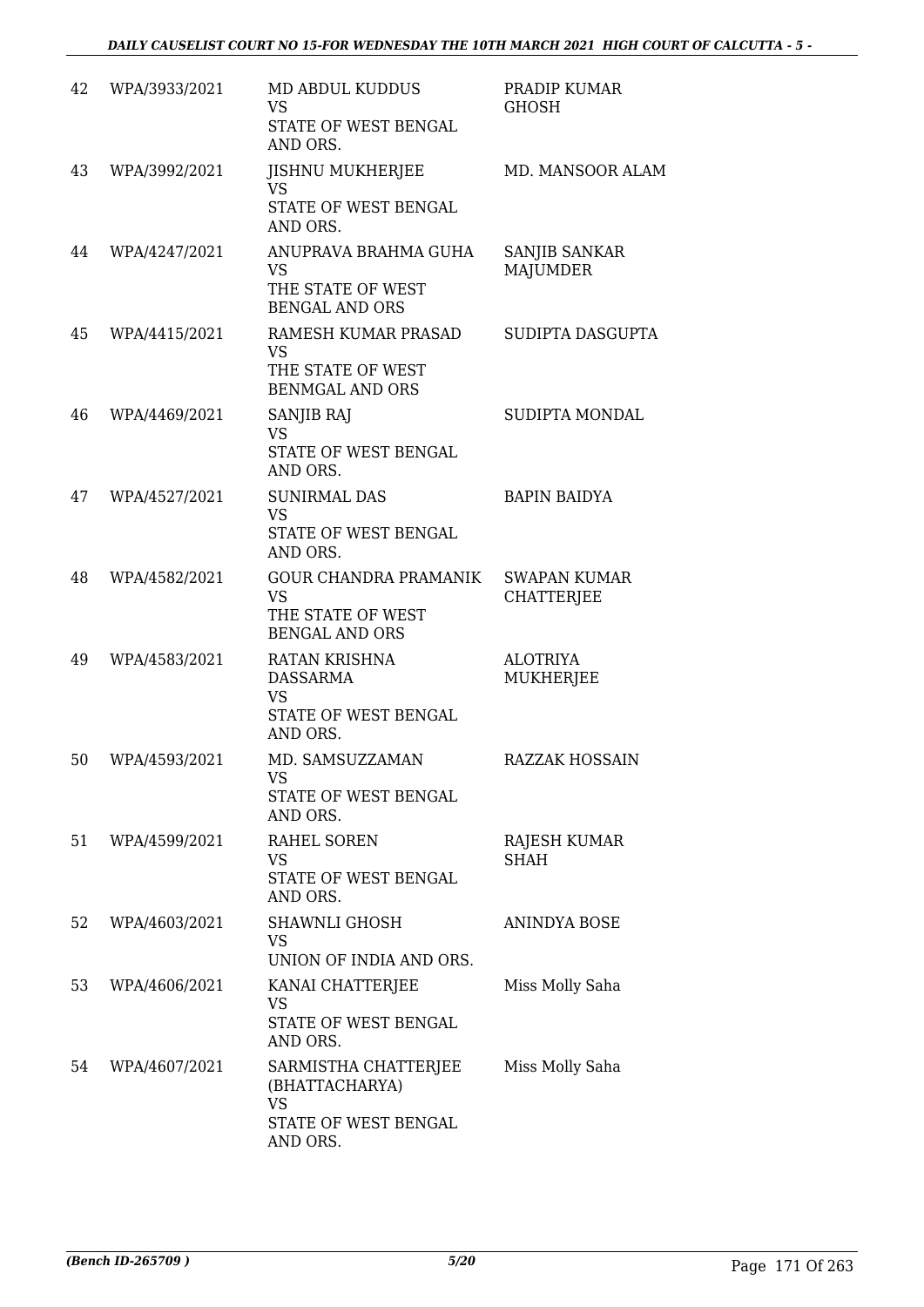| 55 | WPA/4617/2021 | MD. SHOEB<br><b>VS</b><br>STATE OF WEST BENGAL<br>AND ORS.                                                              | <b>SOUNAK</b><br><b>BHATTACHARYA</b> |
|----|---------------|-------------------------------------------------------------------------------------------------------------------------|--------------------------------------|
| 56 | WPA/4630/2021 | <b>MRINMOY DAS</b><br><b>VS</b><br>STATE OF WEST BENGAL<br>AND ORS.                                                     | <b>RAZZAK HOSSAIN</b>                |
| 57 | WPA/4641/2021 | <b>GOPAL KUMAR</b><br><b>VS</b><br>VISHWA BHARATI AND ORS                                                               | <b>ANJAN</b><br><b>BHATTACHARYA</b>  |
| 58 | WPA/4646/2021 | DILIP KUMAR KALINDI<br><b>VS</b><br>STATE OF WEST BENGAL<br>AND ORS.                                                    | TANUJA BASAK                         |
| 59 | WPA/4701/2021 | NOOR ALAM AND ANOTHER AMIT ROY<br><b>VS</b><br>STATE OF WEST BENGAL<br>AND ORS.                                         |                                      |
| 60 | WPA/4705/2021 | PARIMAL CHANDRA GHOSH<br><b>AND OTHERS</b><br><b>VS</b><br>STATE OF WEST BENGAL<br>AND ORS.                             | <b>AMIT ROY</b>                      |
| 61 | WPA/4712/2021 | RUBEL ISLAM<br><b>VS</b><br>STATE OF WEST BENGAL<br>AND ORS.                                                            | <b>GOLAM MOHIUDDIN</b>               |
| 62 | WPA/4718/2021 | <b>GANESH AICH AND ANR</b><br><b>VS</b><br>THE PRESIDENT WEST<br><b>BENGAL BOARD OF</b><br>PRIMARY EDUCATION AND<br>ORS | ROSOMAY MONDAL                       |
| 63 | WPA/4734/2021 | <b>ATHON TISSO</b><br><b>VS</b><br>STATE OF WEST BENGAL<br>AND ORS.                                                     | <b>IMRAN ALI</b>                     |
| 64 | WPA/4735/2021 | TANMAY MUKHERJEE<br><b>VS</b><br>STATE OF WEST BENGAL<br>AND ORS.                                                       | JAYANTA KUMAR<br>MUKHOPADHYAY        |
| 65 | WPA/4842/2021 | <b>SRIMANTA BARMAN</b><br><b>VS</b><br>STATE OF WEST BENGAL<br>AND ORS.                                                 | <b>ZAINAB TAHUR</b>                  |
| 66 | WPA/4871/2021 | SAGARIKA PARVEEN AND<br><b>OTHERS</b><br><b>VS</b><br>STATE OF WEST BENGAL<br>AND ORS.                                  | <b>GOPA BISWAS</b>                   |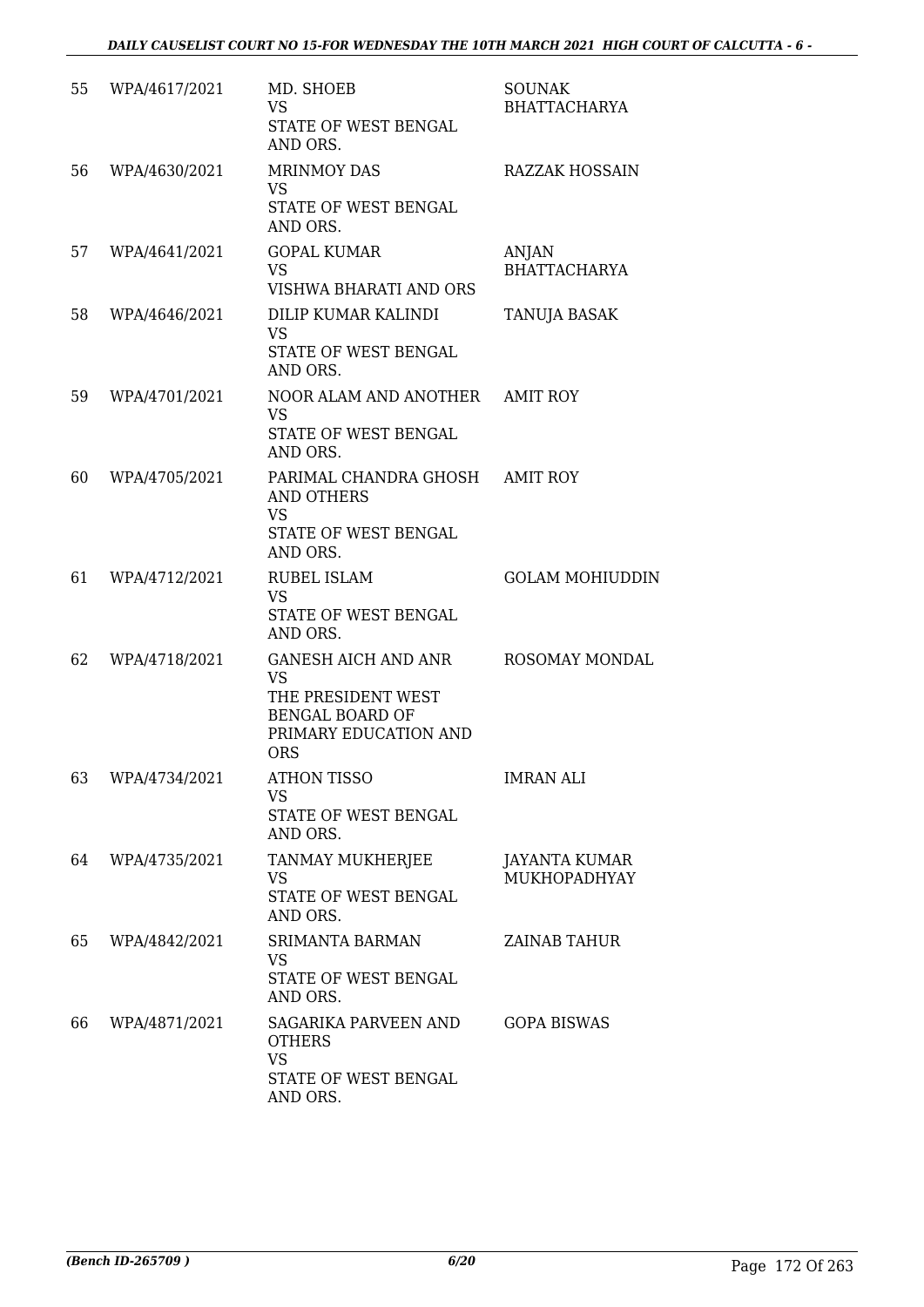| 67 | WPA/4876/2021 | PALASH DUTTA AND<br><b>OTHERS</b><br><b>VS</b><br>STATE OF WEST BENGAL<br>AND ORS.                | <b>GOPA BISWAS</b>                      |
|----|---------------|---------------------------------------------------------------------------------------------------|-----------------------------------------|
| 68 | WPA/4925/2021 | RAJA SARKAR<br><b>VS</b><br>STATE OF WEST BENGAL<br>AND ORS.                                      | ANIRUDDHA MITRA                         |
| 69 | WPA/4931/2021 | <b>TASNEEM ARA</b><br><b>VS</b><br>STATE OF WEST BENGAL<br>AND ORS.                               | <b>MARIA RAHAMAN</b>                    |
| 70 | WPA/4955/2021 | KHALIL ABRAR BARKATI<br><b>VS</b><br>STATE OF WEST BENGAL<br>AND ORS.                             | <b>SK MD ANWARULLAH</b>                 |
| 71 | WPA/4975/2021 | PRODYUT KUMAR BAKULI<br><b>VS</b><br>STATE OF WEST BENGAL<br>AND ORS.                             | ARUNAVA GANGULY                         |
| 72 | WPA/4981/2021 | <b>RUMA BAG</b><br><b>VS</b><br>STATE OF WEST BENGAL<br>AND ORS.                                  | <b>BANSHI BADAN</b><br><b>MAITY</b>     |
| 73 | WPA/4982/2021 | <b>SUMIT SENGUPTA</b><br><b>VS</b><br>STATE OF WEST BENGAL<br>AND ORS.                            | <b>TAPAS SINGHA ROY</b>                 |
| 74 | WPA/5022/2021 | <b>SIPRA BHUNIA</b><br><b>VS</b><br>UNION OF INDIA AND ORS.                                       | <b>MANISH KUMAR DAS</b>                 |
| 75 | WPA/5034/2021 | JAGANNATH MAHATA<br><b>VS</b><br>STATE OF WEST BENGAL<br>AND ORS.                                 | ASHIS KUMAR PAUL                        |
| 76 | WPA/5051/2021 | TAHERA KHATUN AND ANR<br><b>VS</b><br>WEST BENGAL BOARD OF<br>PRIMARY EDUCATION AND<br><b>ORS</b> | <b>ANBU BINDU</b><br><b>CHAKRABORTY</b> |
| 77 | WPA/5077/2021 | SOURINDRA PRADHAN<br><b>VS</b><br>STATE OF WEST BENGAL<br>AND ORS.                                | PRADIP KUMAR<br><b>GHOSH</b>            |
| 78 | WPA/5134/2021 | <b>KEYA SARMIN</b><br><b>VS</b><br>STATE OF WEST BENGAL<br>AND ORS.                               | MD. YOUNUSH<br><b>MONDAL</b>            |
| 79 | WPA/5153/2021 | MRINMOY LAL SEAL<br><b>VS</b><br>STATE OF WEST BENGAL<br>AND ORS.                                 | SONALI<br>MUKHOPADHYAY                  |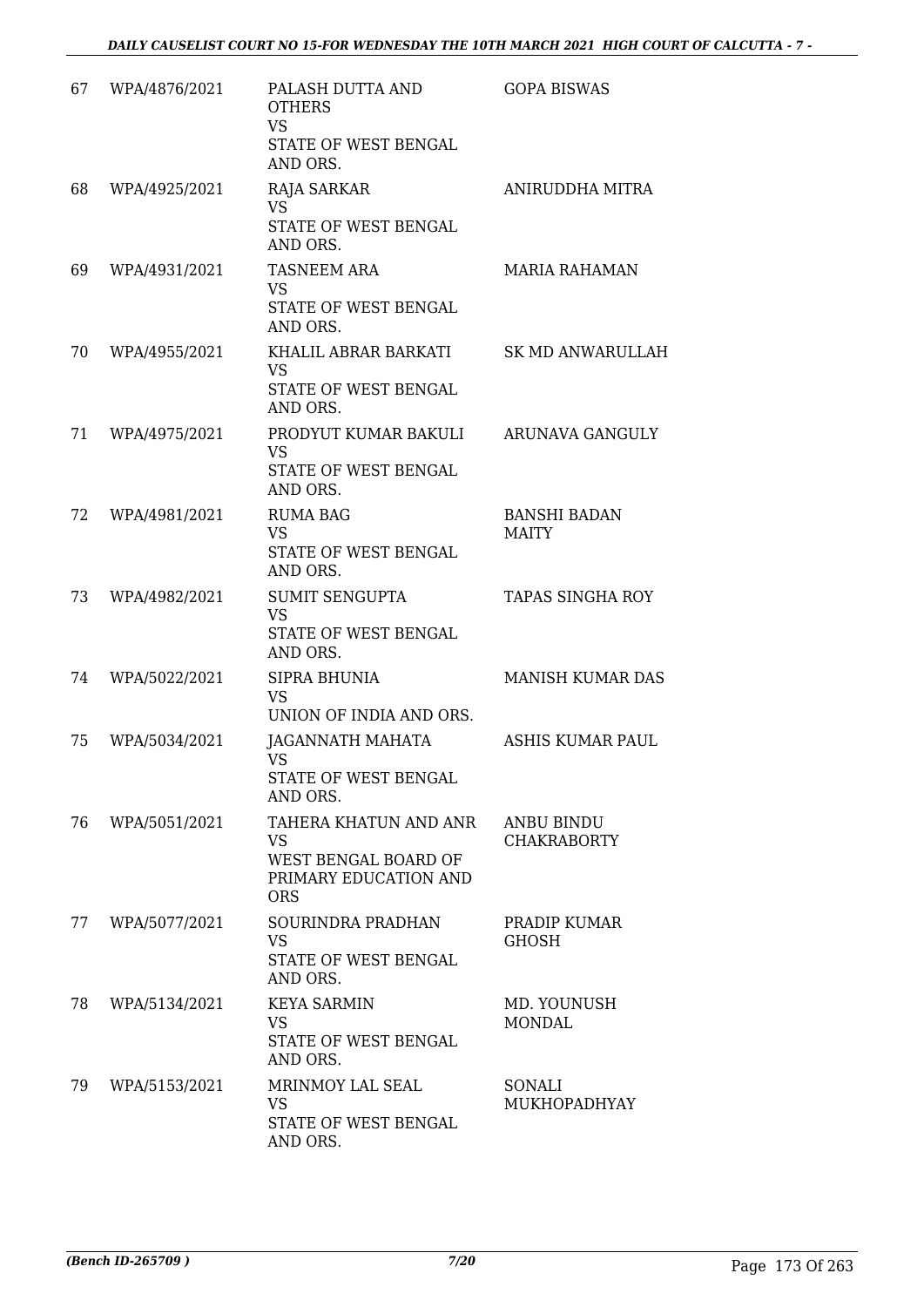| 80 | WPA/5160/2021 | ARPAN BISWAS AND<br><b>OTHERS</b><br><b>VS</b><br>STATE OF WEST BENGAL<br>AND ORS.    | <b>GOPA BISWAS</b>                |
|----|---------------|---------------------------------------------------------------------------------------|-----------------------------------|
| 81 | WPA/5196/2021 | <b>RAJESWAR BASU</b><br><b>VS</b><br>UNIVERSITY OF CALCUTTA                           | K.P MUKHOPADHYAY                  |
| 82 | WPA/5251/2021 | <b>AND ORS</b><br>KALLOL PATRA<br><b>VS</b><br>STATE OF WEST BENGAL<br>AND ORS.       | SUDARSHAN GHOSH                   |
| 83 | WPA/5277/2021 | MD. ASRAFUL ALI<br><b>VS</b><br>STATE OF WEST BENGAL<br>AND ORS.                      | SUDIPTA DASGUPTA                  |
| 84 | WPA/5310/2021 | LAXMI NATH KUMAR<br><b>VS</b><br>STATE OF WEST BENGAL<br>AND ORS.                     | <b>SOUGATA MITRA</b>              |
| 85 | WPA/5325/2021 | DR SANATAN DAS<br><b>VS</b><br>UNIVERSITY OF GOUR<br><b>BANGA AND ORS</b>             | <b>SUMAN BANERJEE</b>             |
| 86 | WPA/5351/2021 | SUJIT GHOSH AND ORS.<br><b>VS</b><br>UNION OF INDIA AND ORS.                          | <b>ASRAF MANDAL</b>               |
| 87 | WPA/5365/2021 | PIJUSH SHIL AND OTHERS<br><b>VS</b><br>STATE OF WEST BENGAL<br>AND ORS.               | <b>GOLAM MOHIUDDIN</b>            |
| 88 | WPA/5371/2021 | SAMIRUL ISLAM AND ORS<br>VS<br>STATE OF WEST BENGAL<br>AND ORS.                       | <b>GOLAM MOHIUDDIN</b>            |
| 89 | WPA/5400/2021 | PINTU DAS<br><b>VS</b><br>UNIVERSITY GRANTS<br><b>COMMISSION AND OTHERS</b>           | Miss Molly Saha                   |
| 90 | WPA/5403/2021 | MIR RAKESH<br>VS<br>STATE OF WEST BENGAL<br>AND ORS.                                  | SOURAV PRASANNA<br>MUKHERJEE      |
| 91 | WPA/5411/2021 | NARESH MONDAL<br><b>VS</b><br>STATE OF WEST BENGAL<br>AND ORS.                        | <b>BIDHAN BISWAS</b>              |
| 92 | WPA/5412/2021 | SATYA NBARAYAN<br><b>CHAKRABORTY</b><br><b>VS</b><br>STATE OF WEST BENGAL<br>AND ORS. | ASIT KUMAR<br><b>BHATTACHARYA</b> |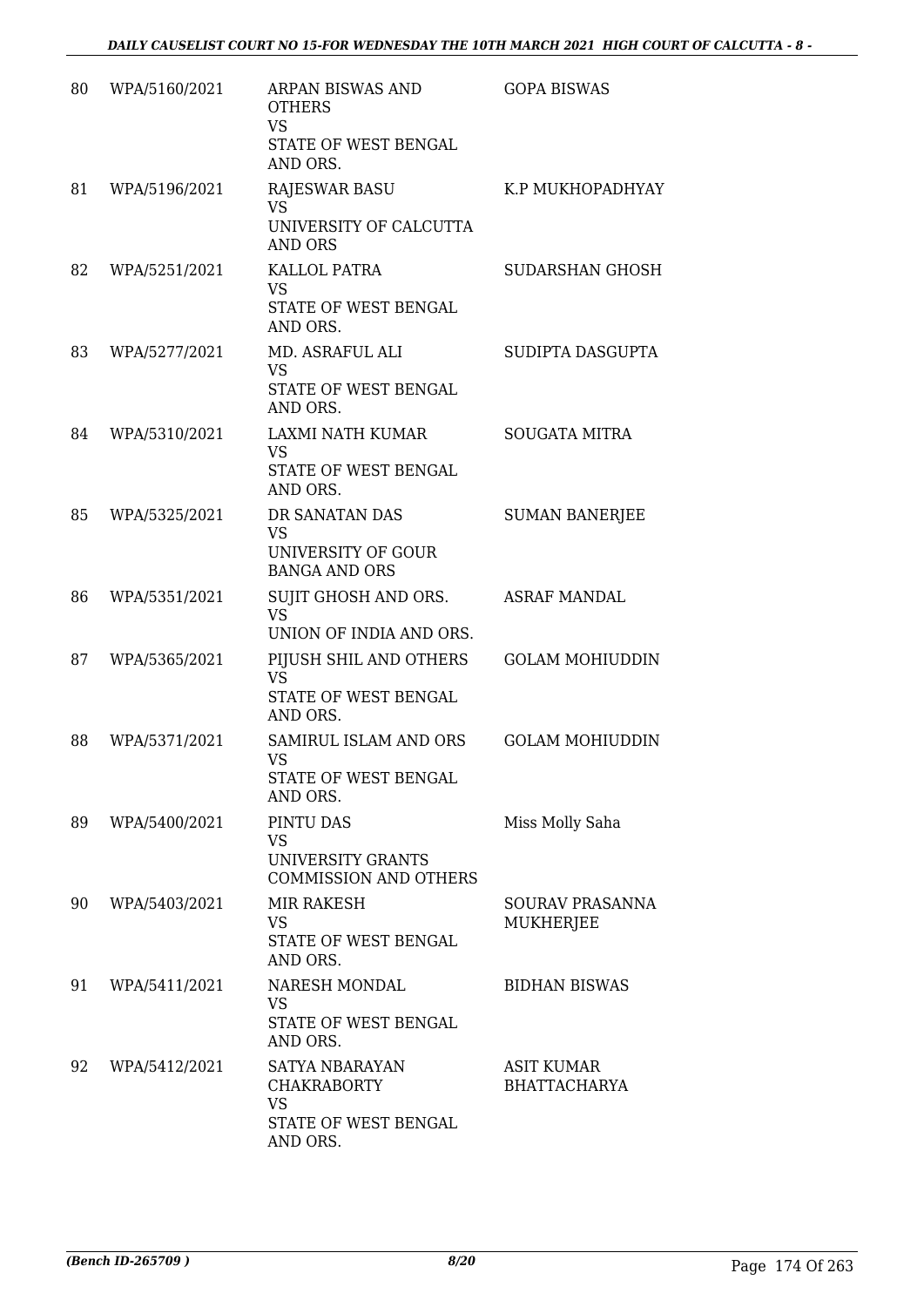| 93 | WPA/5424/2021     | AMRITA DUTTA AND ORS<br>VS<br>STATE OF WEST BENGAL<br>AND ORS.                                                                             | SUDIPTA DASGUPTA                     |
|----|-------------------|--------------------------------------------------------------------------------------------------------------------------------------------|--------------------------------------|
| 94 | WPA/5425/2021     | <b>SOUBHAGYA</b><br><b>CHATTOPADHYAY</b><br><b>VS</b><br><b>STATE OF WEST BENGAL</b><br>AND ORS.                                           | ASUMDIPTA SANTRA                     |
| 95 | WPA/5431/2021     | <b>SAIB NESAR</b><br><b>VS</b><br>STATE OF WEST BENGAL<br>AND ORS.                                                                         | ASUMDIPTA SANTRA                     |
| 96 | WPA/5433/2021     | <b>SUNIL MONDAL</b><br><b>VS</b><br>STATE OF WEST BENGAL<br>AND ORS.                                                                       | <b>BIDHAN BISWAS</b>                 |
| 97 | WPA/5450/2021     | AMAL KUMAR DEYATI<br><b>VS</b><br>THE CHAIRMAN, HOWRAH<br><b>DISTRICT PRIMARY</b><br>SCHOOL COUNCIL AND<br><b>OTHERS</b>                   | <b>RASOMOY MANDAL</b>                |
| 98 | WPA/5463/2021     | NCTE RECOGNIZED SELF-<br>FINANCING B.ED COLLEGE<br><b>FOUNDERS ASSOCIATION</b><br>AND ANR<br><b>VS</b><br>STATE OF WEST BENGAL<br>AND ORS. | <b>DIBYENDU</b><br><b>CHATTERJEE</b> |
| 99 | WPA/5464/2021     | PRIYANKA GHOSH AND ORS<br><b>VS</b><br>STATE OF WEST BENGAL<br>AND ORS.                                                                    | <b>DIBYENDU</b><br><b>CHATTERJEE</b> |
|    | 100 WPA/5476/2021 | MD. ASRAFUL HAQUE<br><b>VS</b><br><b>STATE OF WEST BENGAL</b><br>AND ORS.                                                                  | <b>TAPAS MANNA</b>                   |
|    | 101 WPA/5481/2021 | SUMIT GHOSH AND ANR.<br><b>VS</b><br>STATE OF WEST BENGAL<br>AND ORS.                                                                      | DIPTENDU MANDAL                      |
|    | 102 WPA/5485/2021 | KESAB CHANDRA MANNA<br><b>VS</b><br>STATE OF WEST BENGAL<br>AND ORS.                                                                       | DIPTENDU MANDAL                      |
|    | 103 WPA/5487/2021 | DEBDAS KARAK AND ORS.<br><b>VS</b><br>STATE OF WEST BENGAL<br>AND ORS.                                                                     | <b>SOURAV PRASANNA</b><br>MUKHERJEE  |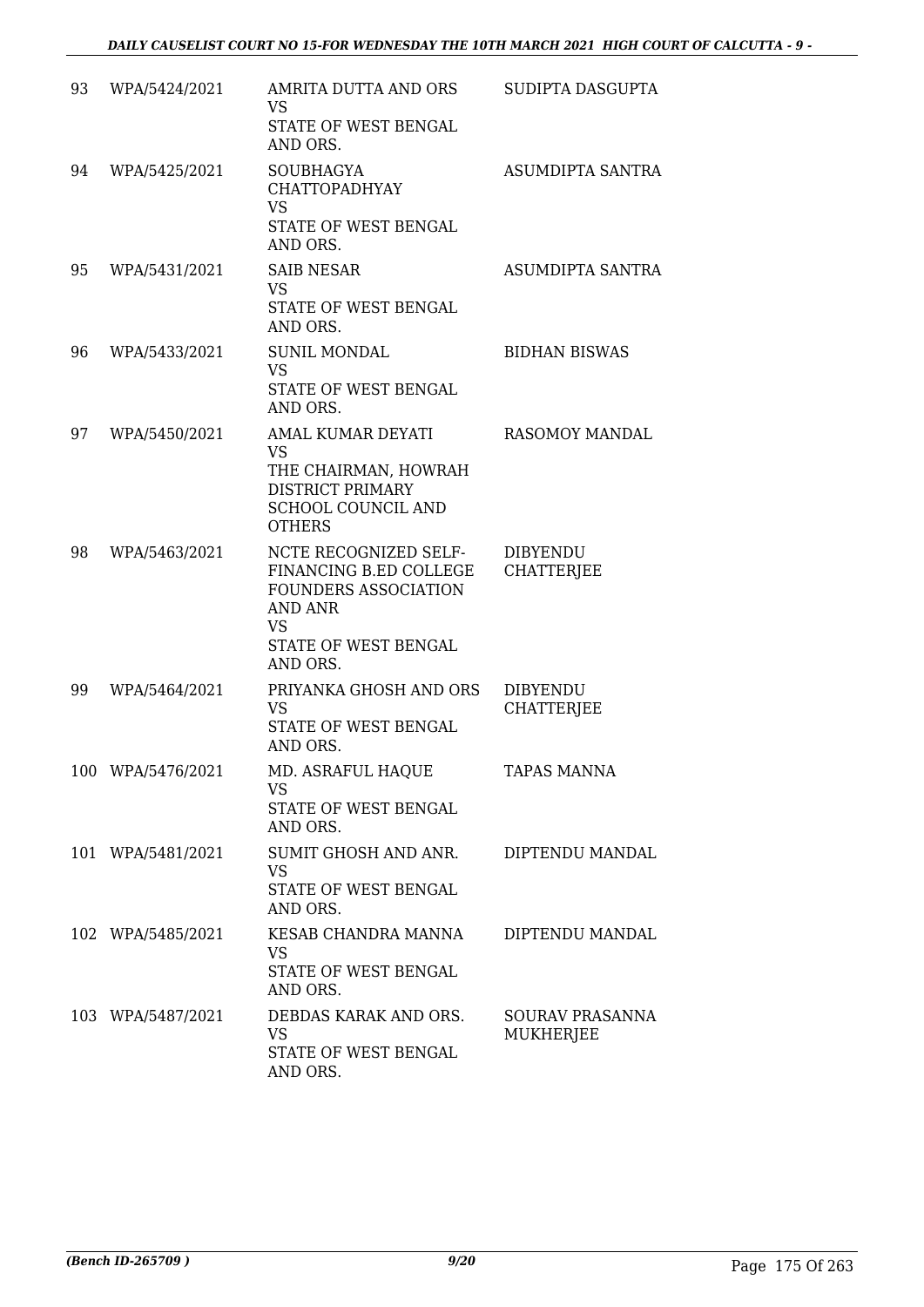| 104 WPA/5577/2021 | SOUMI BHATTACHARYYA<br><b>AND ANR</b><br>VS.<br>STATE OF WEST BENGAL<br>AND ORS.              | <b>SANDIP KUMAR</b><br><b>MONDAL</b>  |
|-------------------|-----------------------------------------------------------------------------------------------|---------------------------------------|
| 105 WPA/5582/2021 | SAYED SAMSUL AHASAN<br><b>VS</b><br>STATE OF WEST BENGAL<br>AND ORS.                          | <b>SABITA</b><br>KHUTIA(BHUNYA)       |
| 106 WPA/5593/2021 | <b>SOMA GOSWAMI</b><br><b>VS</b><br>STATE OF WEST BENGAL<br>AND ORS.                          | <b>TAPAS MANNA</b>                    |
| 107 WPA/5626/2021 | MINAKSHI MONDAL<br><b>VS</b><br>STATE OF WEST BENGAL<br>AND ORS.                              | PANKAJ HALDER                         |
| 108 WPA/5631/2021 | MD. NAJIBUR RAHMAN<br><b>VS</b><br>STATE OF WEST BENGAL<br>AND ORS.                           | <b>SALONI</b><br><b>BHATTACHARJEE</b> |
| 109 WPA/5632/2021 | SIBAPRASAD KULIA AND<br><b>ORS</b><br><b>VS</b><br>THE STATE OF WEST<br><b>BENGAL AND ORS</b> | <b>RUCHIRA</b><br><b>CHATTERJEE</b>   |
| 110 WPA/5643/2021 | ISHANI DAS AND ORS<br><b>VS</b><br>STATE OF WEST BENGAL<br>AND ORS.                           | <b>SANDIP KUMAR</b><br><b>MONDAL</b>  |
| 111 WPA/5648/2021 | BASANTI PATRA PRADHAN<br>AND ORS.<br><b>VS</b><br>STATE OF WEST BENGAL<br>AND ORS.            | <b>BISWAJIT SARKAR</b>                |
| 112 WPA/5652/2021 | MD. MUKHLESUR<br><b>RAHAMAN</b><br><b>VS</b><br>STATE OF WEST BENGAL<br>AND ORS.              | <b>SALONI</b><br><b>BHATTACHARJEE</b> |
| 113 WPA/5653/2021 | <b>GOUTAM DOLUI</b><br><b>VS</b><br>STATE OF WEST BENGAL<br>AND ORS.                          | PRADIP KR. GHOSH                      |
| 114 WPA/5655/2021 | <b>RUPALI DAW AND ORS</b><br><b>VS</b><br>STATE OF WEST BENGAL<br>AND ORS.                    | SANDIP KUMAR<br><b>MONDAL</b>         |
| 115 WPA/5663/2021 | <b>TANMAY GHOSH</b><br><b>VS</b><br>STATE OF WEST BENGAL<br>AND ORS.                          | <b>ANINDA</b><br><b>BHATTACHARYA</b>  |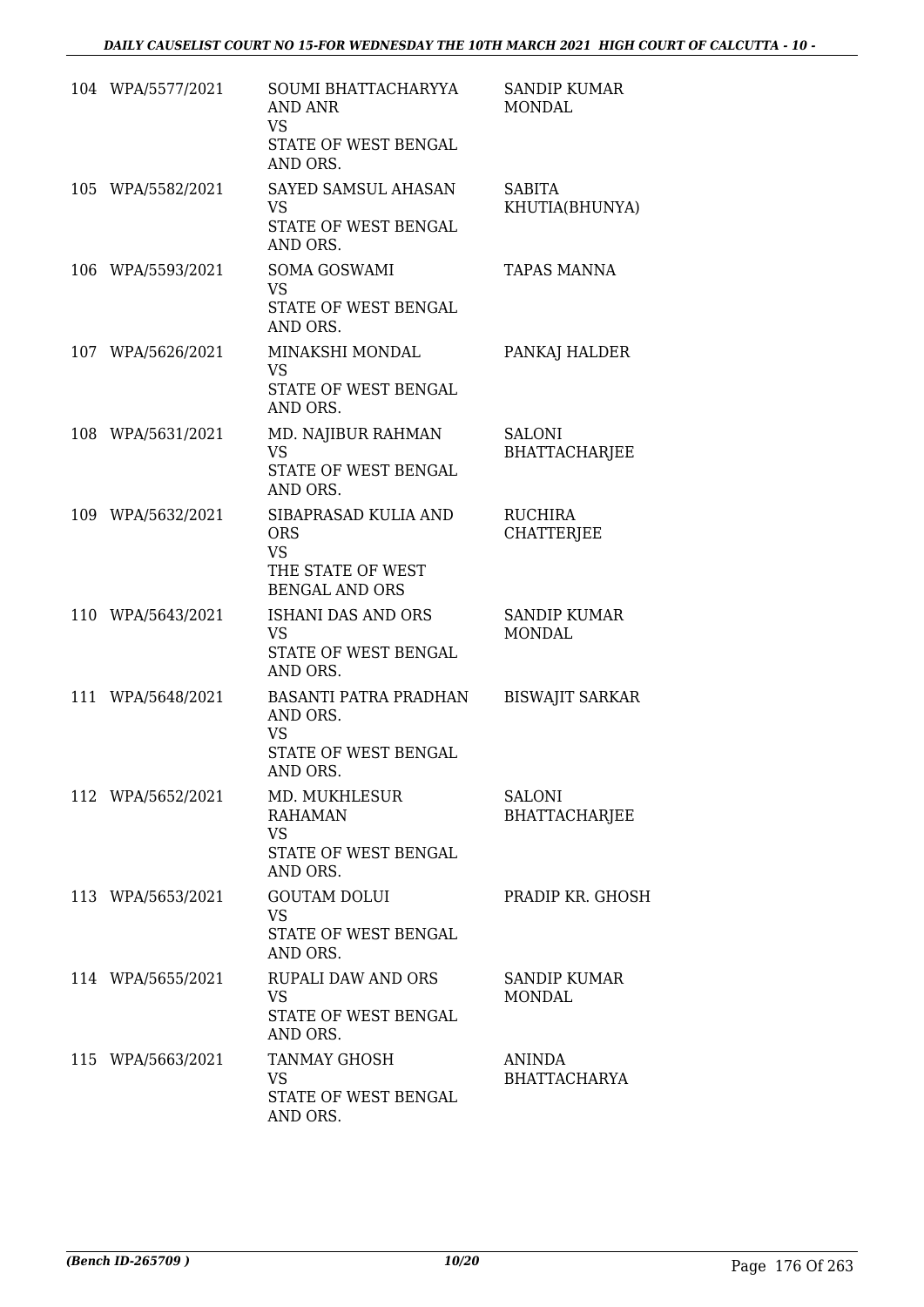| 116 WPA/5670/2021 | <b>SUNITA MONDAL</b><br><b>VS</b><br>WEST BENGAL CENTRAL<br><b>SCHOOL SERVICE</b><br><b>COMMISSION AND OTHER</b> | <b>ISHITA RAUT</b>                    |
|-------------------|------------------------------------------------------------------------------------------------------------------|---------------------------------------|
| 117 WPA/5673/2021 | SHIULI GHOSH AND ORS<br>VS.<br>STATE OF WEST BENGAL<br>AND ORS.                                                  | <b>GOPA BISWAS</b>                    |
| 118 WPA/5674/2021 | PARAMITA MALLIK<br><b>VS</b><br>STATE OF WEST BENGAL<br>AND ORS.                                                 | DHARA KRISHNA<br><b>ADHIKARI</b>      |
| 119 WPA/5676/2021 | DIPANWITA BISWAS AND<br><b>ORS</b><br><b>VS</b><br>STATE OF WEST BENGAL<br>AND ORS.                              | <b>GOPA BISWAS</b>                    |
| 120 WPA/5679/2021 | SANTOSH NATH AND ORS<br><b>VS</b><br>STATE OF WEST BENGAL<br>AND ORS.                                            | <b>GOPA BISWAS</b>                    |
| 121 WPA/5684/2021 | EYASIN MONDAL<br><b>VS</b><br>STATE OF WEST BENGAL<br><b>AND ORS</b>                                             | <b>SYED ARIF AHMED</b>                |
| 122 WPA/5687/2021 | PAPIA MALIK SARKAR<br><b>VS</b><br>STATE OF WEST BENGAL<br>AND ORS.                                              | <b>SANTANU</b><br><b>CHATTERJEE</b>   |
| 123 WPA/5692/2021 | SAKTIPADA MISRA<br><b>VS</b><br>STATE OF WEST BENGAL<br>AND ORS.                                                 | SANDIP GHOSH                          |
| 124 WPA/5695/2021 | <b>SOMA NATH</b><br>VS.<br>STATE OF WEST BENGAL<br>AND ORS.                                                      | <b>SANDIP GHOSH</b>                   |
| 125 WPA/5708/2021 | KALYAN SOREN AND ORS<br><b>VS</b><br>STATE OF WEST BENGAL<br>AND ORS.                                            | JAYANTA<br><b>BHATTACHARAYA</b>       |
| 126 WPA/5723/2021 | SUBHOJIT SAHA AND ORS<br><b>VS</b><br>STATE OF WEST BENGAL<br>AND ORS.                                           | <b>JAYANTA</b><br><b>BHATTACHARYA</b> |
| 127 WPA/5730/2021 | NUPUR LAHA<br>BANDYOPADHYAY<br><b>VS</b><br>STATE OF WEST BENGAL<br>AND ORS.                                     | <b>TANUJA BASAK</b>                   |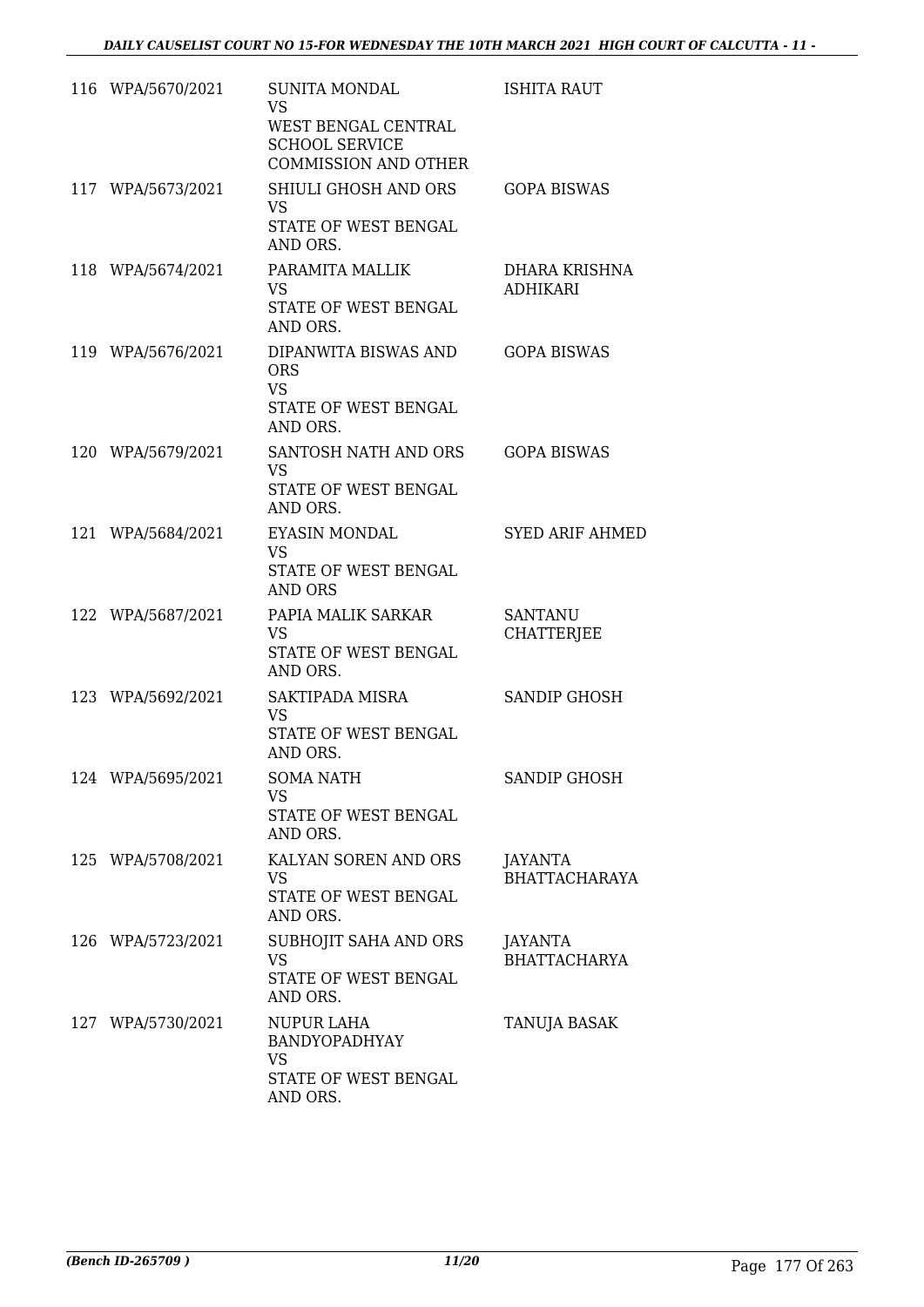| 128 WPA/5754/2021 | ANUPAMA CHAKRABORTY<br>VS<br>STATE OF WEST BENGAL<br>AND ORS.                                 | <b>SUMITA SEN</b>                    |
|-------------------|-----------------------------------------------------------------------------------------------|--------------------------------------|
| 129 WPA/5783/2021 | MOZAFFAR AHMED<br><b>VS</b><br>STATE OF WEST BENGAL<br>AND ORS.                               | SHETPARNA RAY                        |
| 130 WPA/5794/2021 | SABINA KHATUN AND ORS<br><b>VS</b><br>STATE OF WEST BENGAL<br>AND ORS.                        | NAYEEMUL HAQUE                       |
| 131 WPA/5817/2021 | RANJIT CHATTERJEE AND<br><b>ORS</b><br><b>VS</b><br>UNION OF INDIA AND ORS.                   | <b>SOUGATA MITRA</b>                 |
| 132 WPA/5825/2021 | MD. ISMILE AND ANOTHER ARUN SHAW<br><b>VS</b><br>STATE OF WEST BENGAL<br>AND ORS.             |                                      |
| 133 WPA/5836/2021 | SURYAKANTI TUNGA AND<br><b>ORS</b><br><b>VS</b><br>THE STATE OF WEST<br><b>BENGAL AND ORS</b> | DIPTENDU MANDAL                      |
| 134 WPA/5845/2021 | NOORE ARMAN AND ANR<br><b>VS</b><br>STATE OF WEST BENGAL<br>AND ORS.                          | K.M. HOSSAIN                         |
| 135 WPA/5848/2021 | NILANKAR CHAKRABORTY<br><b>VS</b><br>STATE OF WEST BENGAL<br>AND ORS.                         | KHANDEKAR<br>MOAZZEM HOSSAIN         |
| 136 WPA/5855/2021 | INDRANI MAHALI AND<br><b>OTHERS</b><br>VS.<br>STATE OF WEST BENGAL<br>AND ORS.                | <b>SANDIP KUMAR</b><br><b>MONDAL</b> |
| 137 WPA/5863/2021 | ANINDITA NANDY AND ORS<br><b>VS</b><br>STATE OF WEST BENGAL<br>AND ORS.                       | <b>SANDIP KUMAR</b><br><b>MONDAL</b> |
| 138 WPA/5871/2021 | AZIZUL HAQUE AND ORS<br><b>VS</b><br>STATE OF WEST BENGAL<br>AND ORS.                         | <b>ARUNIKA GHOSH</b>                 |
| 139 WPA/5877/2021 | FEDOWES ARA BEGUM<br><b>VS</b><br>STATE OF WEST BENGAL<br>AND ORS.                            | HARADHAN MONDAL                      |
| 140 WPA/5904/2021 | RAMPROSAD MONDAL<br><b>VS</b><br>STATE OF WEST BENGAL<br>AND ORS.                             | DEBABRATA MONDAL                     |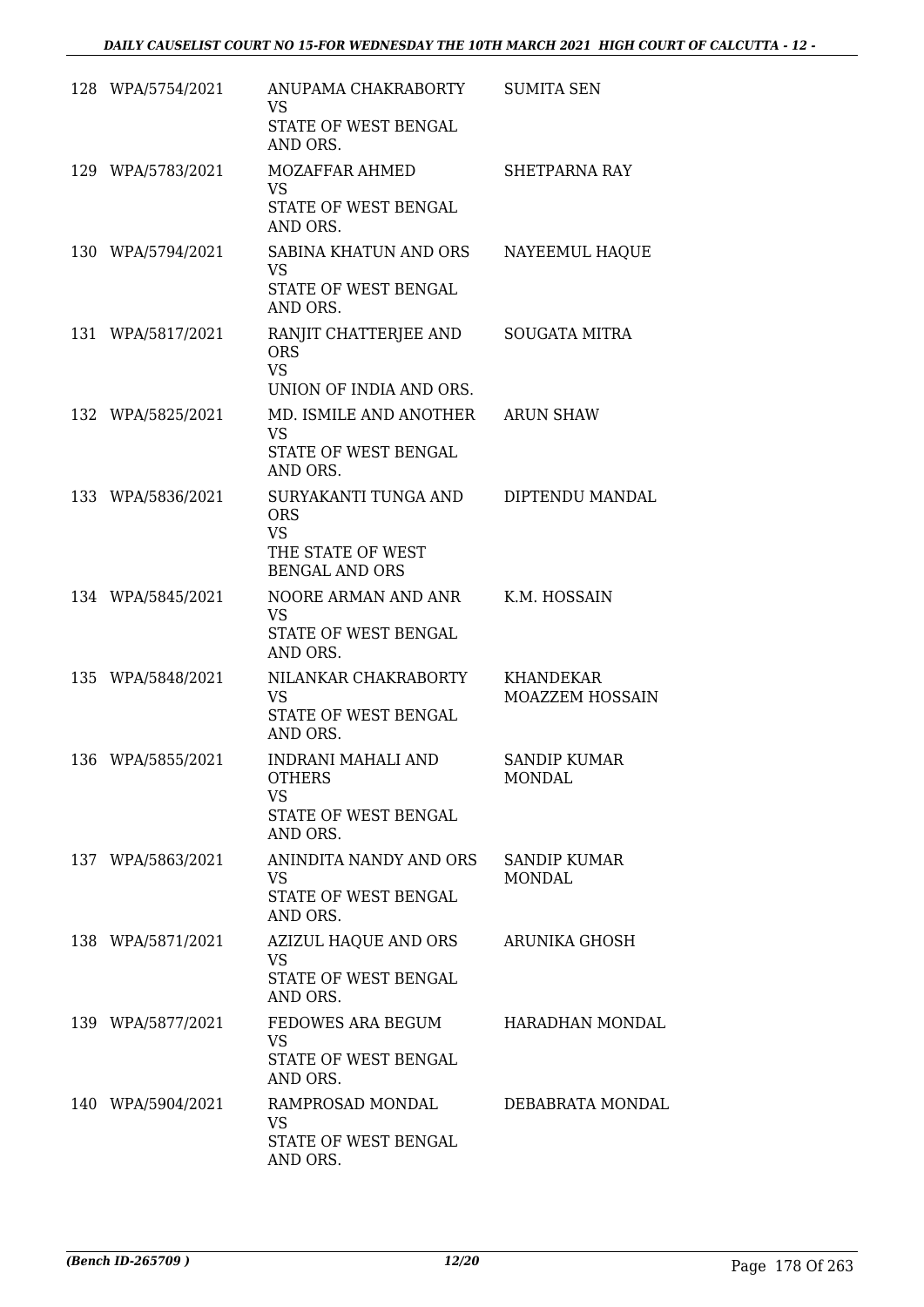| 141 WPA/5910/2021 | ANIMESH RAUL AND ORS<br><b>VS</b><br>STATE OF WEST BENGAL<br>AND ORS.                     | <b>SANDIP KUMAR</b><br><b>MONDAL</b> |
|-------------------|-------------------------------------------------------------------------------------------|--------------------------------------|
| 142 WPA/5920/2021 | <b>BIKASH BISWAS</b><br>VS.<br>STATE OF WEST BENGAL<br>AND ORS.                           | <b>SANDIP KUMAR</b><br><b>MANDAL</b> |
| 143 WPA/5966/2021 | <b>IMRAN MONDAL AND</b><br><b>OTHERS</b><br><b>VS</b><br>STATE OF WEST BENGAL<br>AND ORS. | <b>DIBYENDU</b><br><b>CHATTERJEE</b> |
| 144 WPA/5968/2021 | RUNA GHOSH AND OTHERS<br><b>VS</b><br>STATE OF WEST BENGAL<br>AND ORS.                    | <b>DIBYENDU</b><br><b>CHATTERJEE</b> |
| 145 WPA/5969/2021 | MD ZASIMUDDIN SK AND<br><b>ANR</b><br><b>VS</b><br>STATE OF WEST BENGAL<br>AND ORS.       | SHEPTARNA RAY                        |
| 146 WPA/5970/2021 | <b>RENTU BISWAS</b><br><b>VS</b><br>THE STATE OF WEST<br><b>BENGAL AND ORS</b>            | <b>BISWARUP BISWAS</b>               |
| 147 WPA/5975/2021 | <b>GOUTAM CHAKRABORTY</b><br><b>VS</b><br>STATE OF WEST BENGAL<br>AND ORS.                | SAKTI PADA JANA                      |
| 148 WPA/5987/2021 | MD. TULU SK AND<br><b>ANOTHER</b><br><b>VS</b><br>STATE OF WEST BENGAL<br>AND ORS.        | MD. YUSUF ALI                        |
| 149 WPA/6015/2021 | NIKHIL TUDU AND ORS<br><b>VS</b><br>STATE OF WEST BENGAL<br>AND ORS.                      | PARAMESH<br><b>CHAKRABORTY</b>       |
| 150 WPA/6030/2021 | BHIM MONDAL ALIAS BHIM<br>CHANDRA MONDAL<br><b>VS</b><br>STATE OF WEST BENGAL<br>AND ORS. | <b>KARTIK KUMAR RAY</b>              |
| 151 WPA/6043/2021 | KAKALI PRADHAN SASMAL<br><b>AND ANR</b><br><b>VS</b><br>STATE OF WEST BENGAL<br>AND ORS.  | <b>SANTOSH KUMAR</b>                 |
| 152 WPA/6051/2021 | ABUHASAN MANDAL AND<br><b>OTHERS</b><br><b>VS</b><br>STATE OF WEST BENGAL<br>AND ORS.     | SUJATHA<br>MUKHERJEE                 |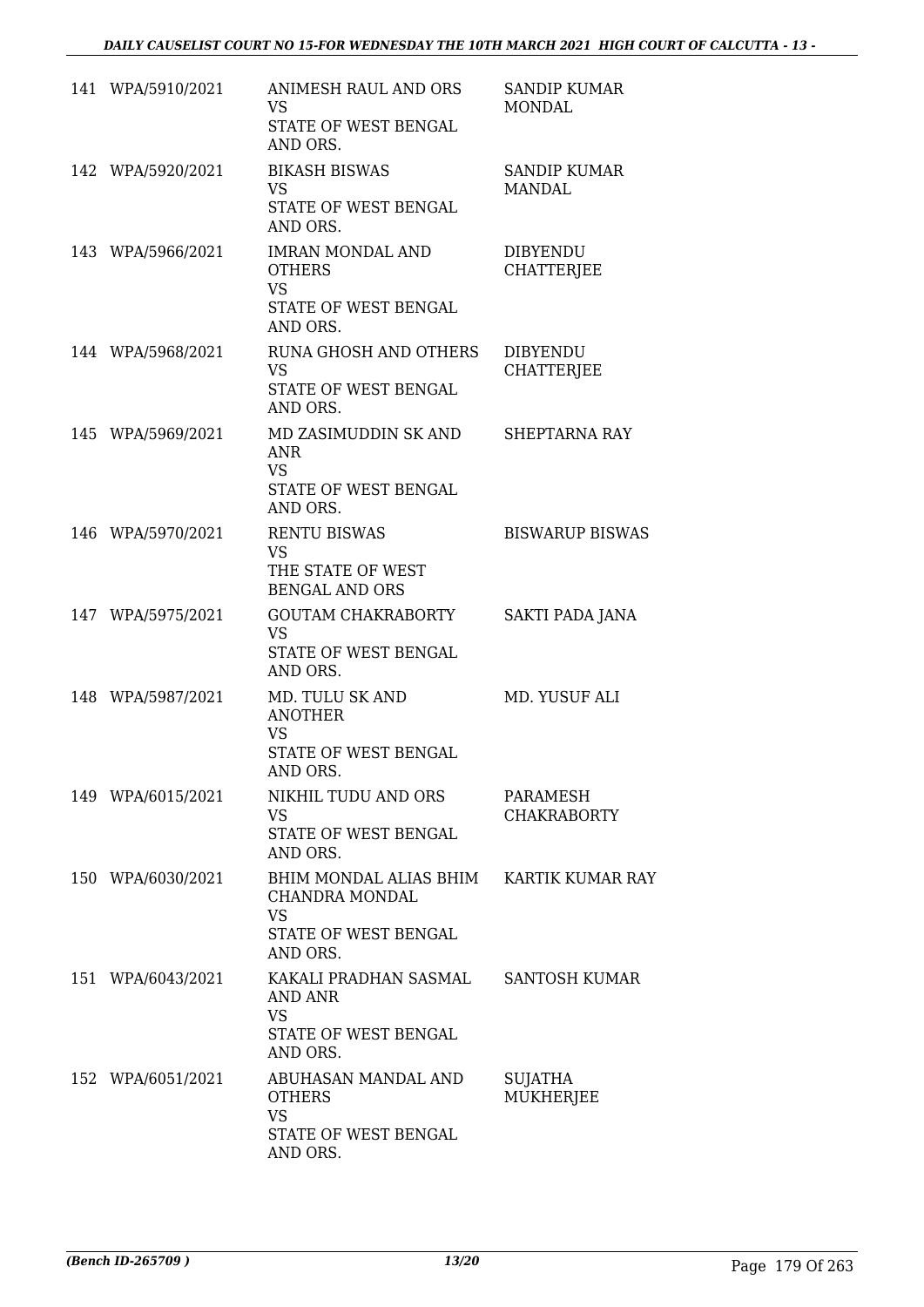| 153 WPA/6052/2021 | TANUSRI HALDER (GHOSH) ASISH DUTTA<br><b>VS</b><br>THE STATE OF WEST<br><b>BENGAL AND ORS</b>              |                                       |
|-------------------|------------------------------------------------------------------------------------------------------------|---------------------------------------|
| 154 WPA/6079/2021 | SANJIB MAHAPATRA AND<br><b>ORS</b><br><b>VS</b><br>STATE OF WEST BENGAL                                    | <b>DIBYENDU</b><br><b>CHATTERJEE</b>  |
| 155 WPA/6097/2021 | AND ORS.<br>ARITRA GHOSH<br><b>VS</b><br>STATE OF WEST BENGAL<br>AND ORS.                                  | DIPTENDU MONDAL                       |
| 156 WPA/6120/2021 | PRASENJIT KUNDU<br><b>VS</b><br>STATE OF WEST BENGAL<br>AND ORS.                                           | <b>JAYANTA MITRA</b>                  |
| 157 WPA/6124/2021 | PARAMITA KUNDU<br>VS.<br>STATE OF WEST BENGAL<br>AND ORS.                                                  | <b>JAYANTA MITRA</b>                  |
| 158 WPA/6131/2021 | LAILY BEGAM<br><b>VS</b><br>STATE OF WEST BENGAL<br>AND ORS.                                               | PRAMITA BANERJEE                      |
| 159 WPA/6163/2021 | ABDUL QUADIR AND ANR. Md. Habibur Rahaman<br><b>VS</b><br>STATE OF WEST BENGAL<br>AND ORS.                 |                                       |
| 160 WPA/6199/2021 | ST. ANN'S FREE PRIMARY<br><b>SCHOOL AND ORS</b><br><b>VS</b><br>THE STATE OF WEST<br><b>BENGAL AND ORS</b> | <b>ABHIJIT SARKAR</b>                 |
| 161 WPA/6219/2021 | TAPAN KUMAR BAG<br><b>VS</b><br>STATE OF WEST BENGAL<br>AND ORS.                                           | <b>SUBHADEEP</b><br><b>CHATTERJEE</b> |
| 162 WPA/6233/2021 | RITUPARNA GHOSH<br><b>VS</b><br>STATE OF WEST BENGAL<br>AND ORS.                                           | vivaswan dhar                         |
| 163 WPA/6240/2021 | SHANTANU JANA AND ORS<br><b>VS</b><br>STATE OF WEST BENGAL<br>AND ORS.                                     | <b>BARUN KUMAR</b><br>SAMANTA         |
| 164 WPA/6244/2021 | <b>ANANTA KAR</b><br>VS.<br>STATE OF WEST BENGAL<br>AND ORS.                                               | PINTU KARAR                           |
| 165 WPA/6255/2021 | NANDITA MITRA<br>VS.<br>UNION OF INDIA AND ORS.                                                            | <b>SOURAT NANDY</b>                   |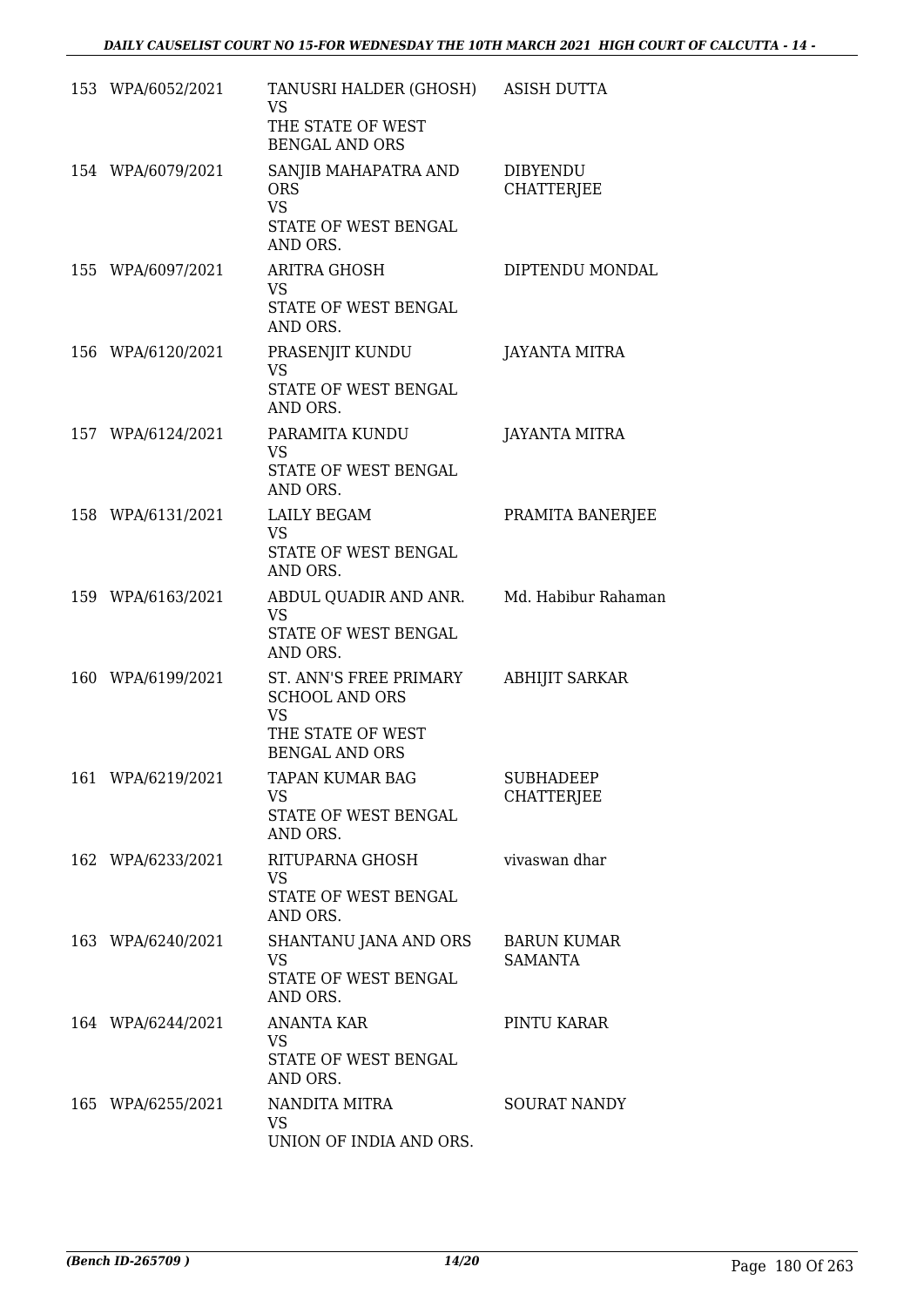| 166 WPA/6257/2021 | SUBHADEEP CHAKRABORTY SUSHOVON DEY<br>AND ORS<br><b>VS</b><br>STATE OF WEST BENGAL<br>AND ORS. |                         |
|-------------------|------------------------------------------------------------------------------------------------|-------------------------|
| 167 WPA/6261/2021 | SUMITRA CHAKRABORTI<br><b>VS</b><br>STATE OF WEST BENGAL<br>AND ORS.                           | <b>GOPA BISWAS</b>      |
| 168 WPA/6262/2021 | KOUSHIK GOSWAMI<br><b>VS</b><br>STATE OF WEST BENGAL<br>AND ORS.                               | <b>BISWARUP BISWAS</b>  |
| 169 WPA/6263/2021 | BISWAJIT GHOSH AND<br><b>OTHERS</b><br><b>VS</b><br>UNION OF INDIA AND ORS.                    | <b>SOUMIK PRAMANICK</b> |
| 170 WPA/6268/2021 | SOVANA KAR ALIAS<br><b>SOVANA KAR PAUL</b><br><b>VS</b><br>STATE OF WEST BENGAL<br>AND ORS.    | <b>NOOR ISLAM SEIKH</b> |
| 171 WPA/6281/2021 | KSHUDIRAM BASKEY<br><b>VS</b><br>STATE OF WEST BENGAL<br>AND ORS.                              | SAMIRAN MANDAL          |
| 172 WPA/6289/2021 | <b>KISHOR KUMAR</b><br><b>SADHUKHAN</b><br><b>VS</b><br>STATE OF WEST BENGAL<br>AND ORS.       | DEBASISH KUNDU          |
| 173 WPA/6294/2021 | SURAJIT GOSWAMI AND<br>ORS.<br><b>VS</b><br>STATE OF WEST BENGAL<br>AND ORS.                   | <b>SANTANU MAJI</b>     |
| 174 WPA/6305/2021 | BIBHAS MANDAL<br><b>VS</b><br>STATE OF WEST BENGAL<br>AND ORS.                                 | Kunal Ganguly           |
| 175 WPA/6309/2021 | KUMARI ASTHA<br><b>VS</b><br>STATE OF WEST BENGAL<br>AND ORS.                                  | Kunal Ganguly           |
| 176 WPA/6374/2021 | SANJIBAN SARDAR<br><b>VS</b><br>STATE OF WEST BENGAL<br>AND ORS.                               | SUMANTA GANGULY         |
| 177 WPA/6410/2021 | <b>HIMADRI DAS</b><br><b>VS</b><br>STATE OF WEST BENGAL<br>AND ORS.                            | <b>SMITA PAL</b>        |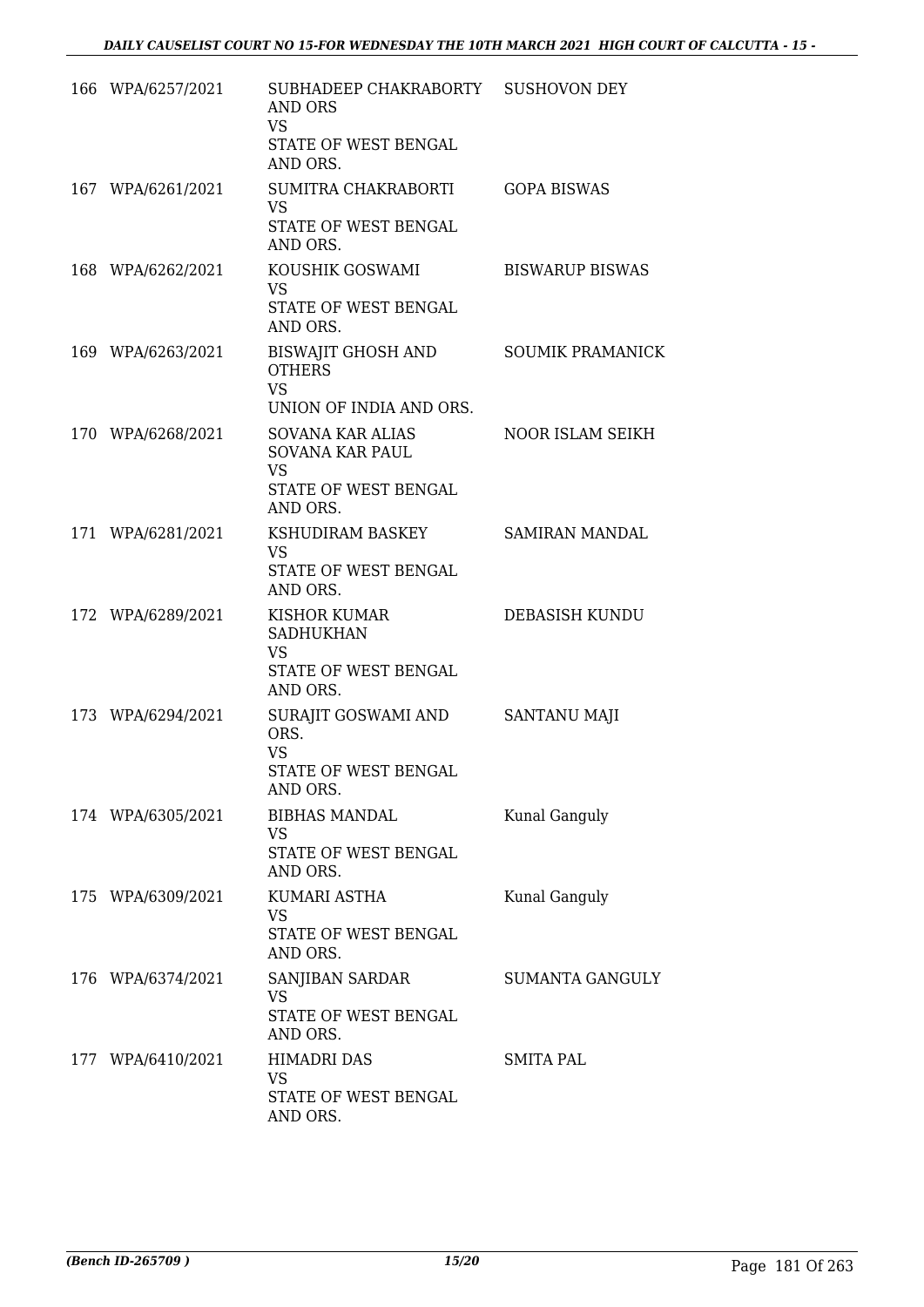| 178 WPA/6412/2021 | BINAY KRISHNA PAL<br>VS<br>STATE OF WEST BENGAL<br>AND ORS.                                                            | KAJAL RAY              |
|-------------------|------------------------------------------------------------------------------------------------------------------------|------------------------|
| 179 WPA/6414/2021 | MOUMITA GHOSH<br><b>VS</b><br>STATE OF WEST BENGAL<br>AND ORS.                                                         | <b>SMITA PAL</b>       |
| 180 WPA/6415/2021 | PRASENJIT BHUNIA<br><b>VS</b><br>STATE OF WEST BENGAL<br>AND ORS.                                                      | KAJAL RAY              |
| 181 WPA/6431/2021 | SUDIP KUMAR ROY AND<br><b>ORS</b><br><b>VS</b><br>UNION OF INDIA AND ORS.                                              | <b>GOPA BISWAS</b>     |
| 182 WPA/6434/2021 | KALIACHAK SULTANA<br><b>COLLEGE OF EDUCATION</b><br><b>AND OTHERS</b><br><b>VS</b><br>STATE OF WEST BENGAL<br>AND ORS. | <b>SREETAMA BISWAS</b> |
| 183 WPA/6444/2021 | <b>AMIT DOLAI</b><br><b>VS</b><br>STATE OF WEST BENGAL<br>AND ORS.                                                     | <b>BISWAJIT SARKAR</b> |
| 184 WPA/6457/2021 | ASIM KUMAR MANDAL AND MD.YUSUF ALI<br>ANR.<br><b>VS</b><br>STATE OF WEST BENGAL<br>AND ORS.                            |                        |
| 185 WPA/6492/2021 | SMT PRIYANKA KUNDU<br>MONDAL AND ORS<br>VS<br>STATE OF WEST BENGAL<br>AND ORS.                                         | KAJAL RAY              |
| 186 WPA/6513/2021 | <b>SAMED ALI</b><br><b>VS</b><br>STATE OF WEST BENGAL<br>AND ORS.                                                      | MD. YUSUF ALI          |
| 187 WPA/6541/2021 | RADHASHYAM MONDAL<br>VS.<br>STATE OF WEST BENGAL<br>AND ORS.                                                           | <b>NAMITA BASU</b>     |
| 188 WPA/6548/2021 | MD. FIROZ SHAIKH AND<br><b>OTHERS</b><br><b>VS</b><br>UNION OF INDIA AND ORS.                                          | Ali Ahsan Alamgir      |
| 189 WPA/6561/2021 | MESBAUR RAHMAN AND<br><b>ORS</b><br><b>VS</b><br>THE STATE OF WEST<br><b>BENGAL AND ORS</b>                            | DIBYENDU<br>CHATTERJEE |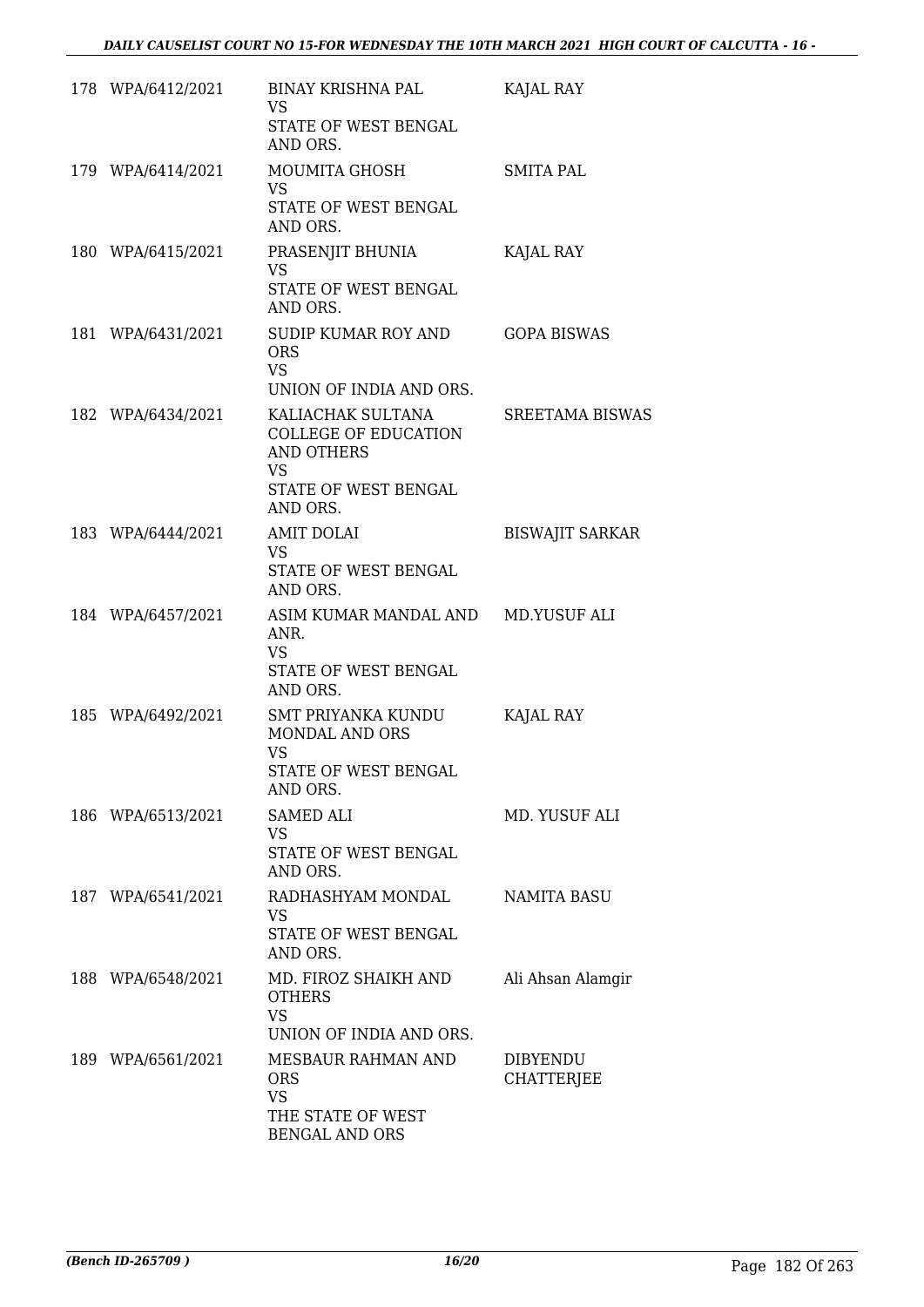| 190 WPA/6569/2021 | SHUBHENDU GOLE AND<br><b>ORS</b><br><b>VS</b><br>THE STATE OF WEST              | <b>DIBYENDU</b><br><b>CHATTERJEE</b>  |
|-------------------|---------------------------------------------------------------------------------|---------------------------------------|
| 191 WPA/6572/2021 | <b>BENGAL AND ORS</b><br><b>SWAPAN KUMAR GIRI</b><br><b>VS</b>                  | RADHASYAM MAITI                       |
|                   | STATE OF WEST BENGAL<br>AND ORS.                                                |                                       |
| 192 WPA/6579/2021 | PARTHA BHATTACHARYYA<br>VS<br>STATE OF WEST BENGAL<br>AND ORS.                  | <b>SOMNATH ROY</b>                    |
| 193 WPA/6594/2021 | <b>JABA BASU RAY</b><br>VS<br>STATE OF WEST BENGAL<br>AND ORS.                  | <b>AMIT KUMAR BAYEN</b>               |
| 194 WPA/6626/2021 | MD.ABU KALAM AZAD AND<br>ORS.<br><b>VS</b><br>STATE OF WEST BENGAL<br>AND ORS.  | JAYANTA<br><b>BHATTACHARYYA</b>       |
| 195 WPA/6645/2021 | SOUDIP BHATTACHARJEE<br><b>VS</b><br>THE STATE OF WEST<br><b>BENGAL AND ORS</b> | DIPTENDU MANDAL                       |
| 196 WPA/6655/2021 | TUMPA MALLICK<br><b>VS</b><br>STATE OF WEST BENGAL<br>AND ORS.                  | RAJENDRA BANERJEE                     |
| 197 WPA/6666/2021 | <b>BARIN KUMAR ROY</b><br>VS<br>STATE OF WEST BENGAL<br>AND ORS.                | <b>BARIN KUMAR ROY</b><br>(IN PERSON) |
| 198 WPA/6674/2021 | DIPAK PAL<br><b>VS</b><br>NETAJI SUBHAS OPEN<br><b>UNIV. AND ORS</b>            | <b>SOUMI KUNDU</b>                    |
| 199 WPA/6675/2021 | <b>MURARI BERA</b><br><b>VS</b><br>STATE OF WEST BENGAL<br>AND ORS.             | <b>SIBNARAYAN</b><br><b>CHOWDHURY</b> |
| 200 WPA/6677/2021 | <b>SUMITA MANDAL</b><br>VS<br>STATE OF WEST BENGAL<br>AND ORS.                  | KAJAL RAY                             |
| 201 WPA/6698/2021 | DR. SARTHAK<br>ROYCHOWDHURY<br><b>VS</b><br>STATE OF WEST BENGAL<br>AND ORS.    | <b>SUBHRANGSU PANDA</b>               |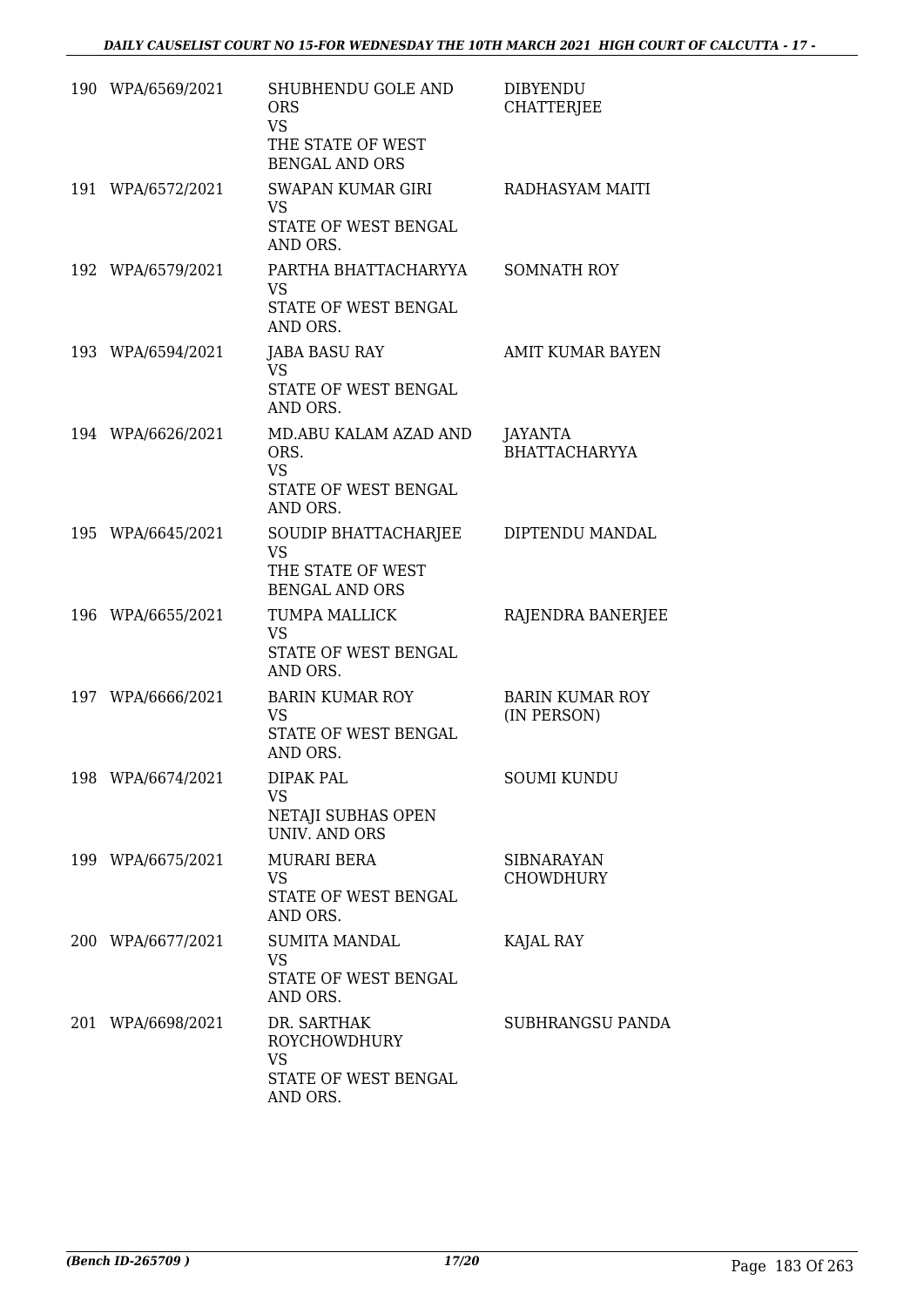|     | 202 WPA/6720/2021             | AMIT KUMAR PAUL AND<br><b>ORS</b><br><b>VS</b><br>UNION OF INDIA AND ORS.                                | <b>SOMESSH KUMAR</b><br><b>GHOSH</b>       |
|-----|-------------------------------|----------------------------------------------------------------------------------------------------------|--------------------------------------------|
|     | 203 WPA/6732/2021             | <b>GOUTAM KUNDU</b><br><b>VS</b><br>STATE OF WEST BENGAL<br>AND ORS.                                     | <b>ANIL KUMAR</b><br><b>CHATTAPADHYAYA</b> |
|     | 204 WPA/6736/2021             | SUMITRA DAFADAR AND<br><b>OTHERS</b><br><b>VS</b><br>STATE OF WEST BENGAL<br>AND ORS.                    | <b>SUJATHA</b><br><b>MUKHERJEE</b>         |
|     | 205 WPA/6788/2021             | RUKSANA KHATUN AND<br>ORS.<br><b>VS</b><br>STATE OF WEST BENGAL<br>AND ORS.                              | <b>SANDIPKUMAR</b><br><b>MONDAL</b>        |
| 206 | WPA/6793/2021                 | SUNIDHI GUPTA<br><b>VS</b><br>STATE OF WEST BENGAL<br>AND ORS.                                           | <b>BANI BRATA DATTA</b>                    |
|     | 207 WPA/6843/2021             | NIRANJAN KUMAR HANSDA BISWAJIT MAL<br><b>AND OTHERS</b><br><b>VS</b><br>STATE OF WEST BENGAL<br>AND ORS. |                                            |
|     | 208 WPA/6845/2021             | PALLAB NASKAR<br><b>VS</b><br>STATE OF WEST BENGAL<br>AND ORS.                                           | <b>FALGUNI</b><br><b>BANDYOPADHYAY</b>     |
|     | 209 WPA/6849/2021             | JYOTIRMOY CHAKRABORTY ANIRUDDHA MITRA<br><b>VS</b><br>STATE OF WEST BENGAL<br>AND ORS.                   |                                            |
|     | 210 WPA/6856/2021             | <b>SAMARPITA KAR</b><br><b>VS</b><br>THE STATE OF WEST<br><b>BENGAL AND ORS</b>                          | <b>BISWARUP BISWAS</b>                     |
|     | 211 WPA/6857/2021<br>(2 P.M.) | <b>HIMANSHU SHEKHAR</b><br><b>VS</b><br>UNIVERSITY OF<br><b>CALCUTTAAND ORS</b>                          | ANAD JHA                                   |
|     | 212 WPA/6862/2021             | CHANDANA SINGHA<br><b>CHOWDHURY</b><br><b>VS</b><br>THE STATE OF WESTR<br><b>BENGAL AND ORS</b>          | <b>IVAN ROY</b>                            |
|     | 213 WPA/6866/2021             | BISWAJIT MANDAL AND<br><b>ORS</b><br><b>VS</b><br>STATE OF WEST BENGAL<br>AND ORS.                       | <b>SANDIP KUMAR</b><br><b>MONDAL</b>       |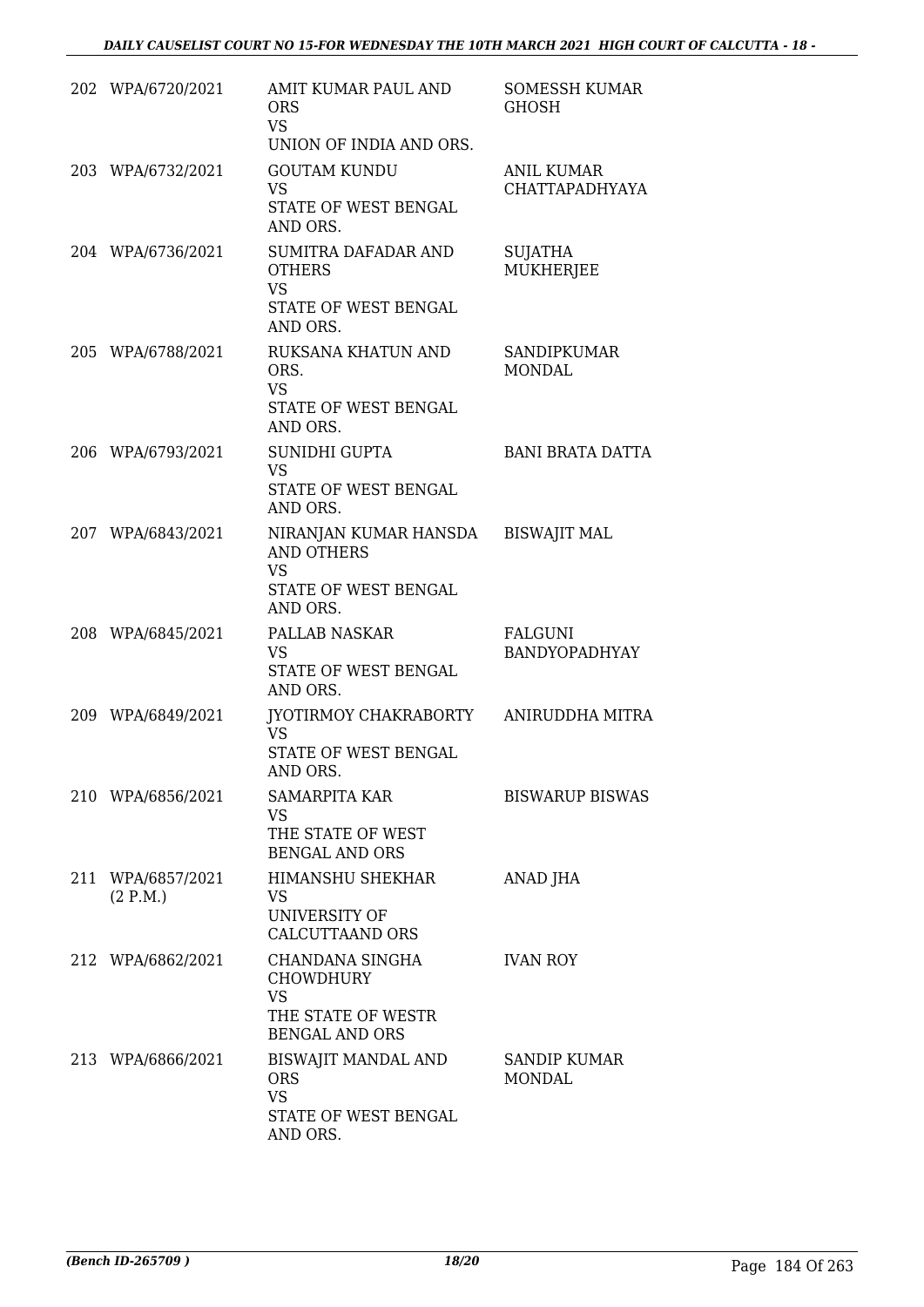| 214 WPA/6870/2021                       | <b>TAPASHI MONDAL AND</b><br><b>OTHERS</b><br><b>VS</b><br>STATE OF WEST BENGAL<br>AND ORS.          | <b>SANDIP KUMAR</b><br><b>MONDAL</b> |
|-----------------------------------------|------------------------------------------------------------------------------------------------------|--------------------------------------|
| 215 WPA/6908/2021                       | <b>SUDIP GHORUI AND</b><br><b>OTHERS</b><br><b>VS</b><br>UNION OF INDIA AND ORS.                     | <b>GOPAL DAS</b>                     |
| 216 WPA/6951/2021                       | ANUMITA BHATTACHARJEE ALI AHSAN ALAMGIR<br><b>AND OTHERS</b><br><b>VS</b><br>UNION OF INDIA AND ORS. |                                      |
| 217 WPA/6994/2021                       | <b>SUVRA GORAI AND ORS</b><br><b>VS</b><br>UNION OF INDIA AND ORS.                                   | <b>SOMESH KUMAR</b><br><b>GHOSH</b>  |
|                                         | <b>NEW MOTION 1</b>                                                                                  |                                      |
| 218 WPA/2519/2020                       | <b>SOUMITRA DAS &amp; ORS</b><br><b>VS</b>                                                           | <b>MRINAL KANTI</b><br><b>SARDAR</b> |
|                                         | STATE OF WEST BENGAL &<br><b>ORS</b>                                                                 |                                      |
| 219 WPA/4073/2020                       | PROSENJIT PURKAIT<br><b>VS</b><br>STATE OF WEST BENGAL &                                             | PRABIR REJ                           |
| 220 WPA/5649/2020                       | ORS.<br>DEBJIT MITRA ROY<br><b>VS</b><br>STATE OF WEST BENGAL&<br><b>ORS</b>                         | <b>RAKESH ROY</b>                    |
| IA NO: CAN/1/2020(Old No:CAN/3509/2020) |                                                                                                      |                                      |
| 221 WPA/8012/2020                       | MOUMITA CHATTERJEE<br><b>VS</b><br>THE STATE OF WEST<br><b>BENGAL</b>                                | SANKHA GHOSH                         |
| 222 WPA/8100/2020                       | DINESH TUDU<br><b>VS</b><br>THE STATE OF WEST<br><b>BENGAL AND ORS</b>                               | PRADIP KUMAR<br><b>GHOSH</b>         |
| 223 WPA/9206/2020                       | <b>SATHI PAUL</b><br><b>VS</b><br>STATE OF WEST BENGAL<br>AND ORS.                                   | KRISHNENDU DE                        |
| 224 WPA/9241/2020                       | SUBHRA CHAKRABORTY<br><b>VS</b><br>State of West Bengal                                              | KRISHNENDU DE                        |
| 225 WPA/10019/2020                      | <b>ASRAFI KHATUN</b><br><b>VS</b><br>STATE OF WEST BENGAL<br>AND ORS.                                | <b>SMITA PAL</b>                     |
| 226 WPA/10497/2020                      | PUJA SANTRA<br><b>VS</b><br>STATE OF WEST BENGAL<br>AND ORS.                                         | SIDDHARTHA<br><b>SARKAR</b>          |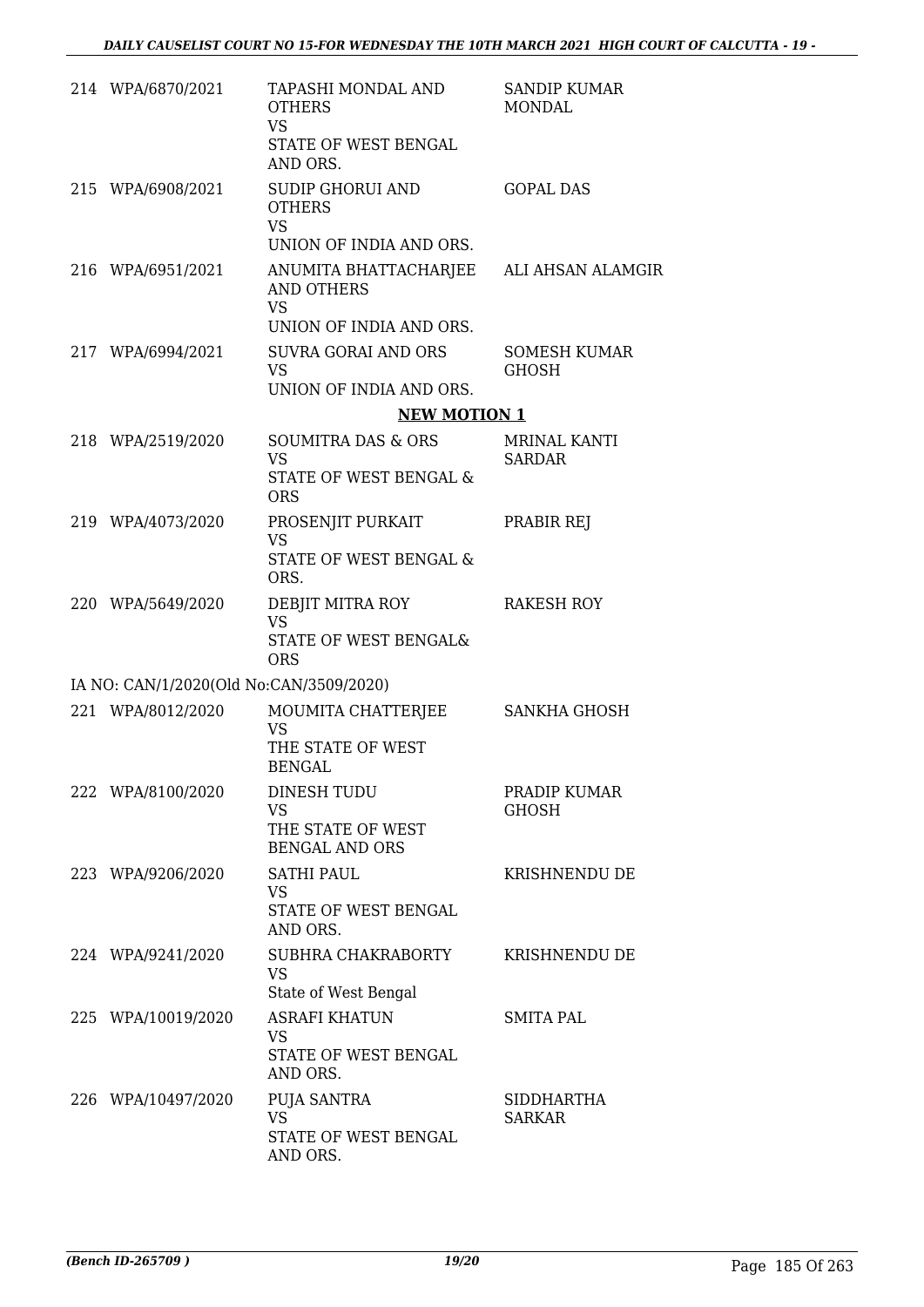|     | 227 WPA/10570/2020 | MANASH KUMAR SARKAR<br>VS<br>STATE OF WEST BENGAL<br>AND ORS.            | ANINDA<br><b>BHATTACHARYA</b> |
|-----|--------------------|--------------------------------------------------------------------------|-------------------------------|
| 228 | WPA/11619/2020     | SYED HASIBUL ISLAM<br>VS<br>STATE OF WEST BENGAL<br>AND ORS.             | ABDUS RAKIB                   |
| 229 | WPA/11634/2020     | PINTU BISWAS AND ORS<br>VS<br>THE STATE OF WEST<br><b>BENGAL AND ORS</b> | <b>GOLAM MOHIUDDIN</b>        |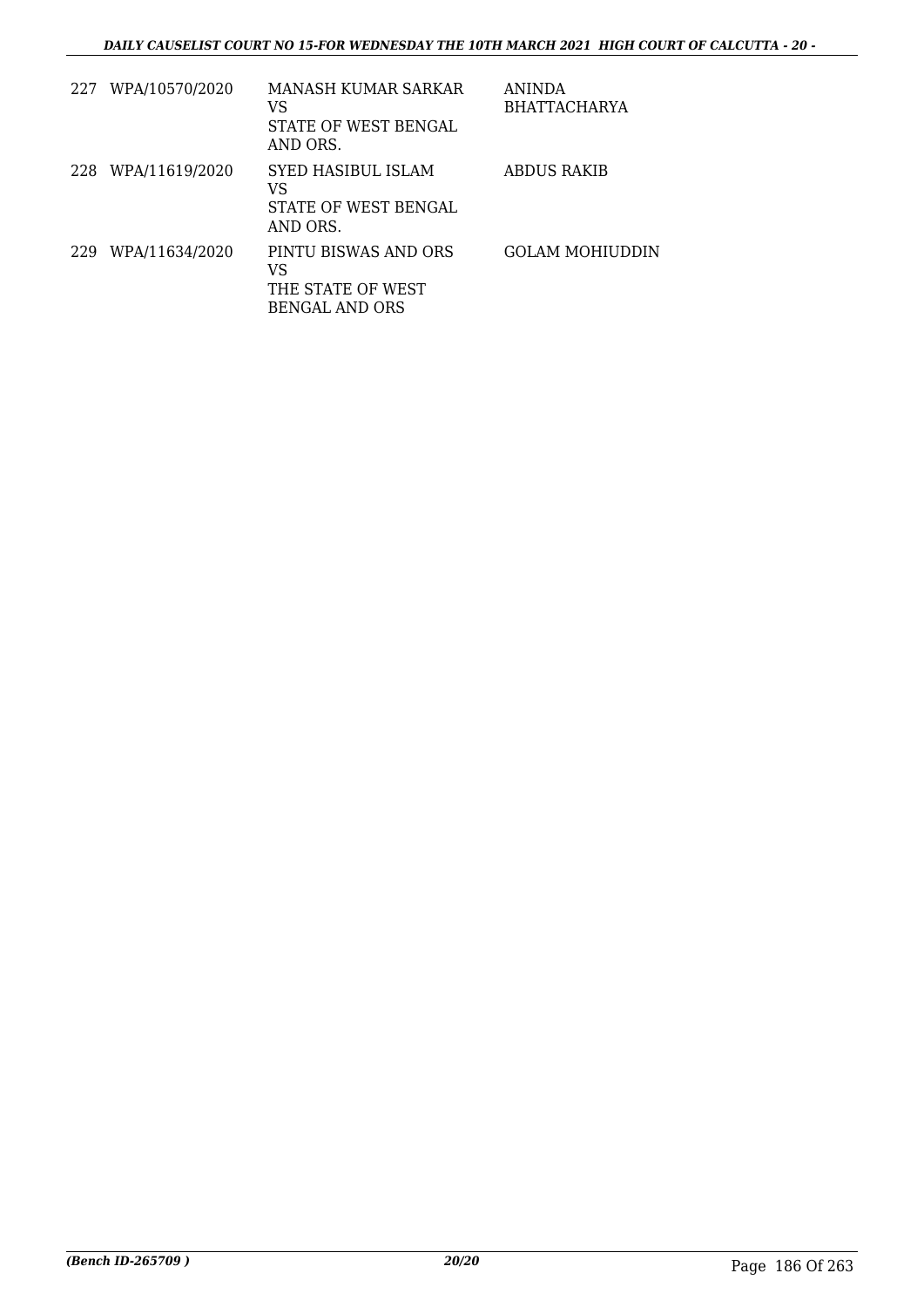

### **Appellate Side**

**DAILY CAUSELIST For Wednesday The 10th March 2021**

#### **COURT NO. 19**

**SINGLE BENCH (SB - VIII)**

**AT 10:30 AM**

#### **HON'BLE JUSTICE SHAMPA SARKAR**

#### **(VIA VIDEO CONFERENCE) ON AND FROM MONDAY, THE 11TH JANUARY, 2021 - ADMISSION AND HEARING OF CIVIL REVISION APPLICATIONS AND APPLICATIONS UNDER ARTICLE 227 OF THE CONSTITUTION INCLUDING APPLICATIONS CONNECTED THERETO [EXCLUDING CIVIL REVISIONS ARISING OUT OF TESTAMENTARY AND EJECTMENT / EVICTION SUITS AND PUBLIC PREMISES (UNAUTHORISED OCCUPANTS) ACT, 1971**

**IF 'HEARING' MATTERS ARE EXHAUSTED, THERAFTER 'MOTION' WILL BE TAKEN UP.**

**NOTE : MENTIONING ONLY ON MONDAYS AT THE FIRST SITTING OF THE COURT.**

**SPECIAL NOTE : 1) NO MENTIONING FOR INCLUSION WILL BE ALLOWED THIS WEEK.**

**SPECIAL NOTE : 2) MATTERS WHICH ARE NOT IN THE LIST BUT HAVE BEEN MENTIONED WILL BE TAKEN UP ON EVERY FRIDAY IN THE FIRST HALF.**

#### **NOTE: MATTERS WILL BE TAKEN UP THROUGH PHYSICAL HEARING ONLY WHEN BOTH THE PARTIES ARE AGREED.**

|   |                           | <b>TO BE MENTIONED</b>                                                                      |                                       |  |
|---|---------------------------|---------------------------------------------------------------------------------------------|---------------------------------------|--|
|   | CO/4386/2019              | <b>UPANITA DAS</b><br>VS<br><b>ARUNAVA DAS</b>                                              | <b>SUDESHNA BASU</b><br><b>THAKUR</b> |  |
| 2 | CO/286/2021               | CHITRA ADHIKARI SHROFF<br>VS<br><b>GAUTAM SHROFF</b><br>@GAUTAM ROY GOVIND<br><b>SHROFF</b> | <b>ANINDYA HALDER</b>                 |  |
| 3 | CO/532/2021<br><b>FNH</b> | <b>SK. ABDUL TAHER</b><br>VS<br><b>SHARMILA BIBI</b>                                        | TANMOY MUKHERJEE                      |  |
| 4 | CO/559/2021<br>[ASSIGNED] | JAYANTA KUMAR SETH<br>VS<br>KAMRUJJAMAN MISTRY<br>AND ORS.                                  | PRITHWISH KUMAR<br><b>BASU</b>        |  |

#### **NEW MOTION**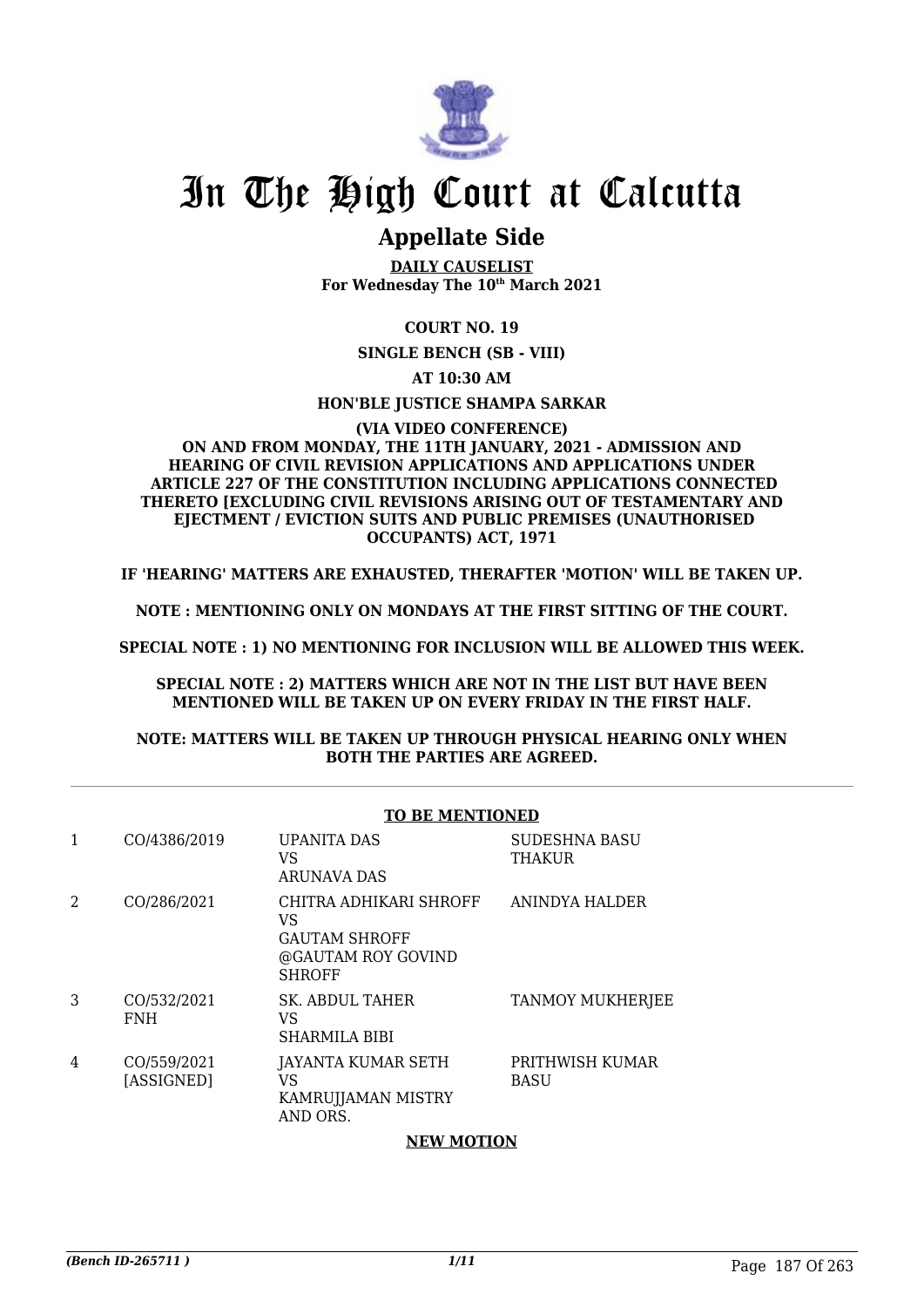#### *DAILY CAUSELIST COURT NO 19-FOR WEDNESDAY THE 10TH MARCH 2021 HIGH COURT OF CALCUTTA - 2 -*

| 5  | CO/692/2020                 | ABDUL ALIM MOLLA & ORS<br>VS.<br>NAZRUL MOLLA & ORS                                                                                     | ARJUN SAMANTA                        |
|----|-----------------------------|-----------------------------------------------------------------------------------------------------------------------------------------|--------------------------------------|
| 6  | CO/442/2021                 | ALAM SK. AND ORS.<br>VS<br>MD. FAREHIM SK. AND ORS.                                                                                     | Shibasis Chatterjee                  |
| 7  | CO/443/2021                 | <b>SHAKIL ANJUM</b><br><b>VS</b><br><b>JAMIL ANJUM</b>                                                                                  | MD. GHALIB RIZWAN                    |
| 8  | CO/444/2021                 | tasiruddin sk.<br><b>VS</b><br>GANESH CH. DAS AND ANR.                                                                                  | Shibasis Chatterjee                  |
| 9  | CO/469/2021                 | <b>NURUL HASSAN</b><br><b>VS</b><br><b>BOO ALI WAKF ESTATE AND</b><br><b>ORS</b>                                                        | SWATI AGARWAL                        |
| 10 | CO/478/2021                 | KINGSHUK CHOWDHURY<br><b>VS</b><br>M/S NIVAJ CONSTRUCTION<br><b>AND OTHERS</b>                                                          | PRATICK SARDAR                       |
| 11 | CO/480/2021                 | DEBASIS BANERJEE<br>VS<br><b>BITHIKA MAJUMDER</b>                                                                                       | <b>SUBHAM KANTI</b><br><b>BHAKAT</b> |
| 12 | CO/481/2021                 | PRODIP KUMAR DUTTA AND<br><b>ANOTHER</b><br><b>VS</b><br>THE AUTHORISED OFFICER,<br>HDB FINANCIAL SERVICE<br><b>LIMITED AND ANOTHER</b> | AJIT KUMAR MISHRA                    |
| 13 | CO/484/2021                 | JAHEDIN SK. AND ANR<br><b>VS</b><br>MASIRUDDIN SK AND ORS                                                                               | SARBANANDA<br><b>SANYAL</b>          |
| 14 | CO/489/2021                 | <b>SOURAV HALDER</b><br>VS<br>STATE OF WEST BENGAL<br>AND ANR                                                                           | <b>SACHETAN GHOSH</b>                |
| 15 | CO/491/2021<br>(11/03/2021) | CARAVAN ELECTRICAL PVT<br><b>LTD</b><br><b>VS</b><br>DEB CHANDRA SHUKLA<br><b>AND ANR</b>                                               | <b>DEBANJAN</b><br>MUKHERJEE         |
| 16 | CO/495/2021                 | MADHUSUDAN DAS<br>VS<br>NURUDDIN MD JAHANGIR<br><b>AND ORS</b>                                                                          | UTTIYA RAY                           |
| 17 | CO/497/2021                 | <b>INDRAJIT HAZRA</b><br>VS<br>SAMIR HAZRA AND ORS                                                                                      | SURANJAN MANDAL                      |
| 18 | CO/498/2021                 | SANJIT ADAK AND ANR<br><b>VS</b><br><b>SMT CHAYA RANI</b><br>CHOWDHURY                                                                  | ANIRUDDHA<br><b>BHATTACAHRYA</b>     |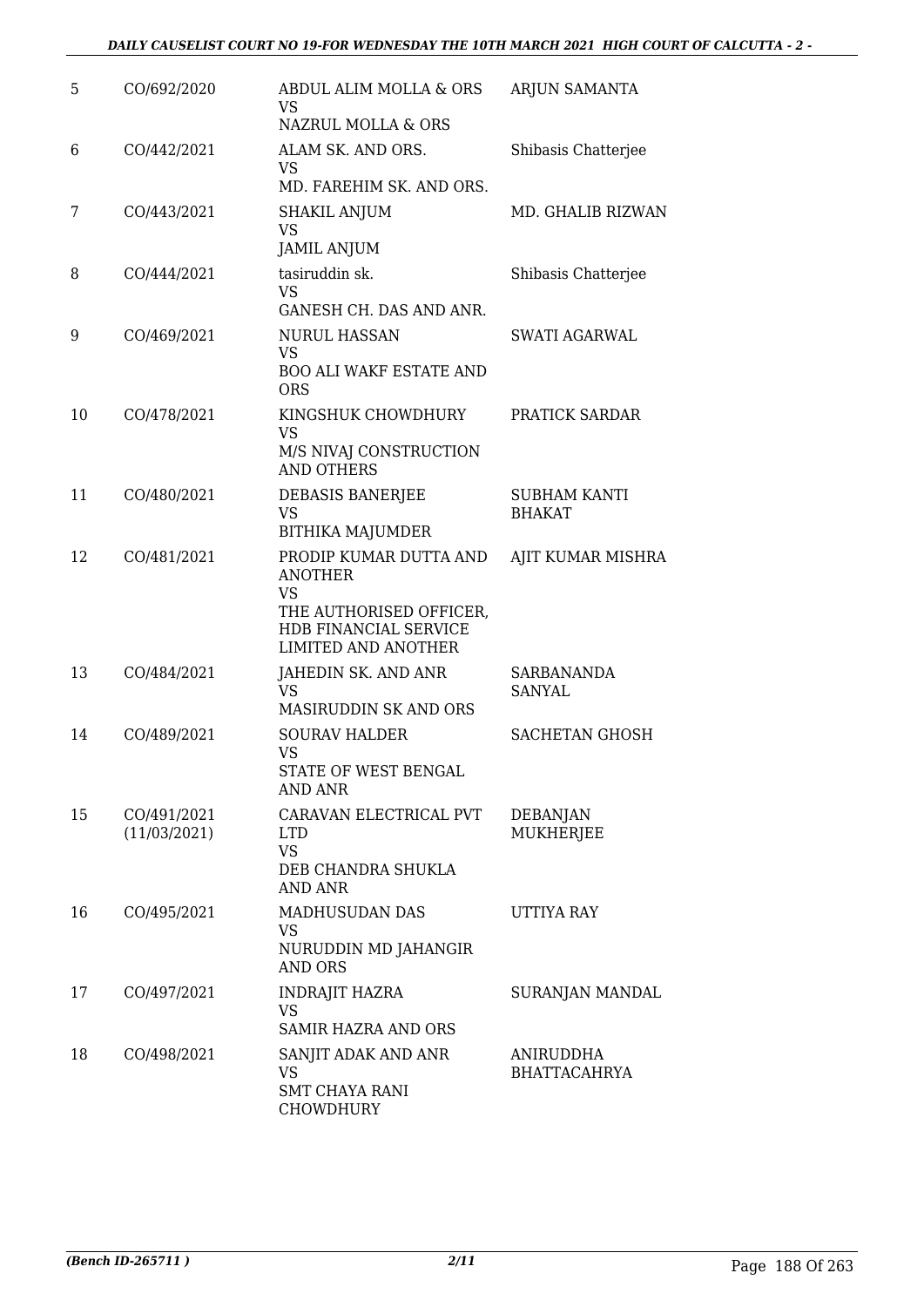| 19 | CO/499/2021 | MANJU MONDAL AND ORS.<br>VS.<br><b>SANAT MONDAL</b>                                                                                                         | NITAI CHANDRA<br>SAHA                |
|----|-------------|-------------------------------------------------------------------------------------------------------------------------------------------------------------|--------------------------------------|
| 20 | CO/500/2021 | AMIT KAR<br>VS<br>KOYEL DEY (KAR)                                                                                                                           | DEBASISH KAR                         |
| 21 | CO/502/2021 | <b>SHARAT DAS</b><br><b>VS</b><br><b>SAMIR DUTTA</b>                                                                                                        | SUBHRAJYOTI GHOSH                    |
| 22 | CO/504/2021 | SUBRATA TALAPATRA AND<br>ORS.<br><b>VS</b><br>SMRITI CHAKRABORTY                                                                                            | RAM KRISHNA<br><b>CHANDRA</b>        |
| 23 | CO/505/2021 | <b>BISWANATH MALLICK</b><br>VS<br>ARUN KUMAR SARDAR                                                                                                         | TIRTHAA DEY                          |
| 24 | CO/506/2021 | TUSHAR KANTI ROY AND<br>ORS.<br><b>VS</b><br>ARUN KUMAR BISWAS AND<br>ANR.                                                                                  | SIVA PRASAD GHOSH                    |
| 25 | CO/509/2021 | <b>SAILEN MUKHERJEE</b><br><b>VS</b><br><b>GOUTAM CHATTERJEE @</b><br><b>ASHOKE</b>                                                                         | <b>BARUN KUMAR</b><br><b>SAMANTA</b> |
| 26 | CO/513/2021 | RANI PRABHA DAS AND ORS<br>VS<br>THE BOARD OF WAKF AND<br><b>ORS</b>                                                                                        | <b>SUMITRA DAS</b>                   |
| 27 | CO/514/2021 | SAROJ KUMAR NANDI<br><b>VS</b><br><b>GOURHARI NANDI</b>                                                                                                     | <b>SAGARMAY GHOSH</b>                |
| 28 | CO/517/2021 | ATANU DE ALIAS BANTI<br><b>VS</b><br>PRIYANKA DE (GHOSH)                                                                                                    | <b>BISWAJIT NAG</b>                  |
| 29 | CO/523/2021 | ARUN KUMAR AGARWAL<br>AND ORS<br>VS<br>KALPANA BANERJEE AND<br><b>ORS</b>                                                                                   | PRAJAININ DAS                        |
| 30 | CO/524/2021 | SRI SRI DEBOTTAR<br><b>BHUBANESWAR</b><br>SHIBTHAKUR JEW REPT. BY<br>JHARNA MUKHERJEE AND<br><b>ORS</b><br><b>VS</b><br>SHYAMAPADA MIATUR AND<br><b>ORS</b> | DYUTIMAN BANERJEE                    |
| 31 | CO/525/2021 | SUJAN KUMAR GHOSH<br>VS.<br>LAKSHMI GHOSH                                                                                                                   | DEBAYAN ROY                          |
| 32 | CO/527/2021 | MEHBOOB ALAM AND ORS<br>VS<br>THE BOARD OF WAKFS AND<br><b>ORS</b>                                                                                          | <b>GUOUR BARAN SAU</b>               |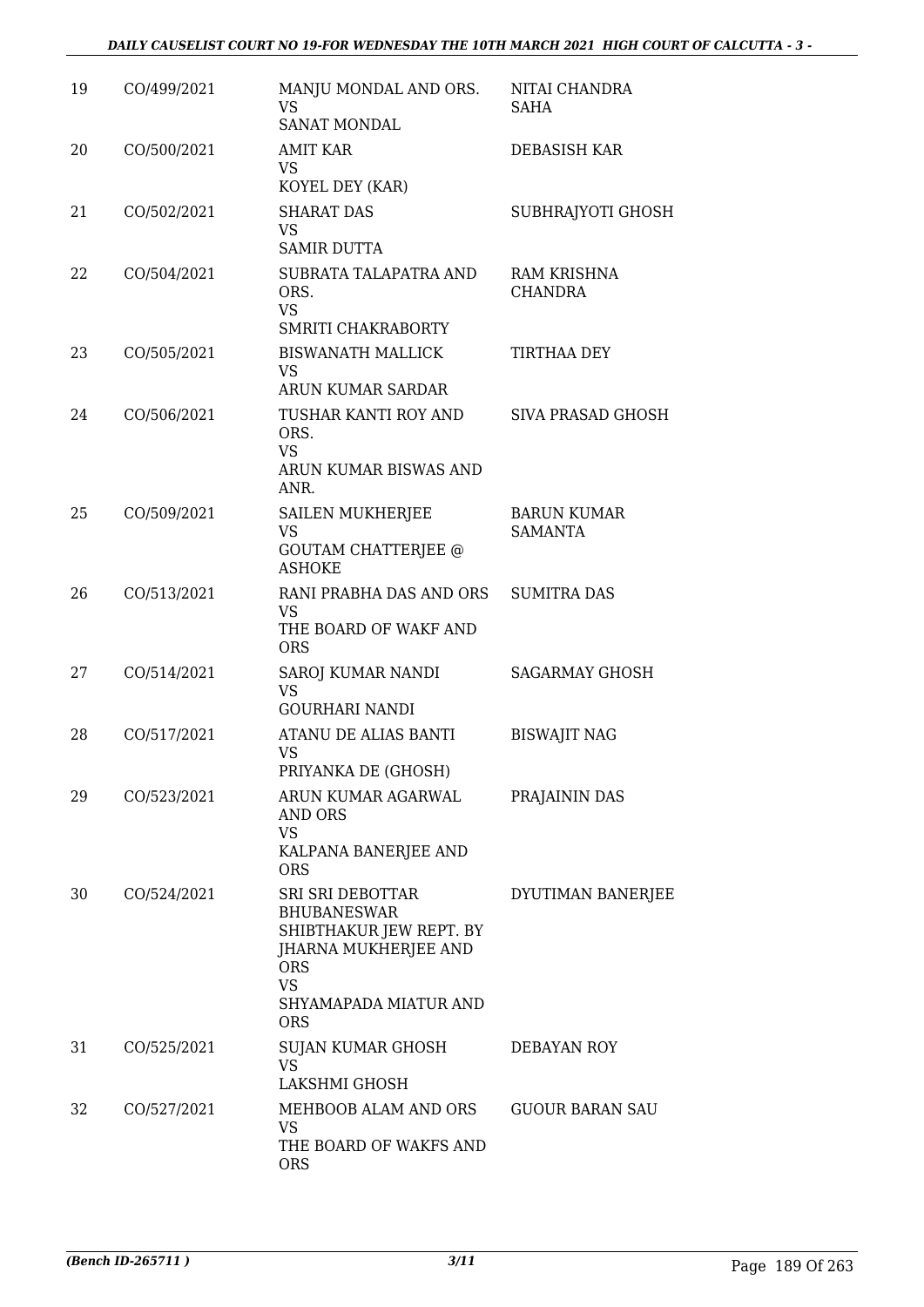| 33 | CO/530/2021 | ANJU ROY CHOWDHURY<br>(NEE SARKAR) AND ANR<br><b>VS</b><br><b>DIPAK SARKAR</b>                                         | <b>JAYANTA KUMAR</b><br><b>DHAR</b>    |
|----|-------------|------------------------------------------------------------------------------------------------------------------------|----------------------------------------|
| 34 | CO/533/2021 | <b>UTTAM HAIT</b><br><b>VS</b><br><b>TARAMANI SHAW</b>                                                                 | RAMESHWAR SINHA                        |
| 35 | CO/534/2021 | <b>SHIV KUMARI SINGH</b><br><b>VS</b><br>MANGAL SINGH AND ANR                                                          | SANJIB MITRA                           |
| 36 | CO/536/2021 | MONORANJAN NAG<br><b>VS</b><br><b>TINAMONI NAG</b><br><b>CHAKRABORTY</b>                                               | <b>SUDIP GHOSH</b><br><b>CHOWDHURY</b> |
| 37 | CO/537/2021 | <b>KALYAN KR</b><br>CHOWDHURY@KAYAL<br>VS<br>KALYAN DUTA AND ANR                                                       | <b>SUDIP GHOSH</b><br><b>CHOWDHURY</b> |
| 38 | CO/538/2021 | TARA VISWAKARMA ALIAS<br>TARA DEVI VISWAKARMA<br>AND ORS.<br><b>VS</b><br>REKHA CHATTERJEE AND<br>ORS.                 | <b>AMAL KUMAR</b><br><b>BANERJEE</b>   |
| 39 | CO/541/2021 | <b>BHOLANATH GOSWAMI</b><br><b>VS</b><br>HIRALAL KEDIA AND ORS.                                                        | <b>AMITABHA GHOSH</b>                  |
| 40 | CO/545/2021 | SK. MONIRUL ISLAM<br><b>VS</b><br>NANDU LAL SHAW AND<br>ORS.                                                           | PURNENDU DAS                           |
| 41 | CO/546/2021 | <b>BIBEKANDA GHOSH</b><br><b>VS</b><br>RANJAN GHOSH AND ORS.                                                           | <b>RAMPROKASH</b><br><b>BANERJEE</b>   |
| 42 | CO/548/2021 | M/S PARAS TRADERS AND<br><b>ORS</b><br><b>VS</b><br>FULLERTON INDIA CREDIT<br><b>COMPANY LIMITED AND</b><br><b>ORS</b> | <b>JAYATI CHOWDHURY</b>                |
| 43 | CO/549/2021 | A.N. JOHN PVT LTD<br>VS<br>L.I.C.I. AND ANR                                                                            | MANWENDRA SINGH<br>YADAV               |
| 44 | CO/552/2021 | AMIT GUHA ROY<br><b>VS</b><br>AMLAN CHOWDHURY AND<br>ANR.                                                              | <b>ANIMESH PAUL</b>                    |
| 45 | CO/553/2021 | M/S. SHIVA CO. AND ANR.<br><b>VS</b><br>KRISHNA DAS AND ANR.                                                           | AMARNATH<br>AGARWAL                    |
| 46 | CO/554/2021 | TITAGARH INDUSTRIES LTD<br>VS<br>HINDUSTAN ENGINEERING<br>AND INDUSTRIES LTD                                           | MDHURIMA DAS                           |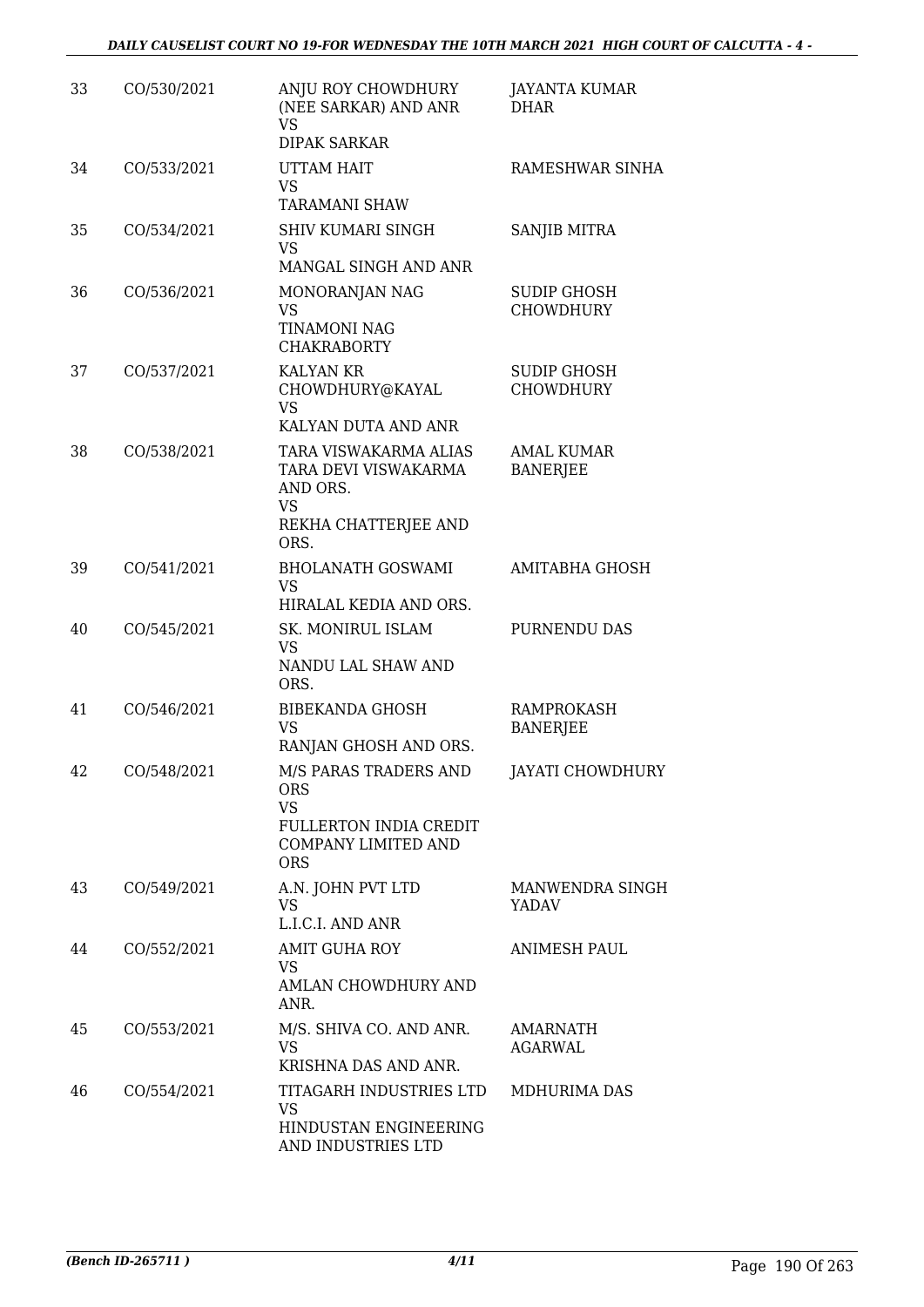| 47 | CO/558/2021 | SK. BOLDO @ SK. ABDUL<br><b>RASID</b><br><b>VS</b><br>MORJINA BEGUM                                               | SK. TOSLIM ALI                        |
|----|-------------|-------------------------------------------------------------------------------------------------------------------|---------------------------------------|
| 48 | CO/565/2021 | HALIM CHOWDHURY AND<br><b>ANR</b><br><b>VS</b><br>AI HAJ HAZRAT MOULANA<br>SYED MISBAHUL ARUFIN<br><b>AND ORS</b> | MAHAMUDUL<br><b>HASSAN</b>            |
| 49 | CO/566/2021 | HALIM CHOWDHURY AND<br><b>ANR</b><br><b>VS</b><br>AL HAJ HAZRAT MOULANA<br>SYED BISBAUL AREFIN AND<br><b>ORS</b>  | MAHAMUDUL<br><b>HASSAN</b>            |
| 50 | CO/567/2021 | AMAL KR. DAS<br><b>VS</b><br>KAMAL DAS AND ANR.                                                                   | Manish Kumar Das                      |
| 51 | CO/568/2021 | SANJIT JANA<br>VS<br>CHITTARANJAN SARKAR<br>AND ORS.                                                              | <b>SOUMEN</b><br><b>BHATTACHARJEE</b> |
| 52 | CO/569/2021 | SABILA KHATUN AND ORS<br><b>VS</b><br>KRISHNENDU DAWN                                                             | SARBANANDA<br>SANYAL                  |
| 53 | CO/570/2021 | SOMNATH BHUNIA AND<br>ANR.<br><b>VS</b><br>THE REGIONAL MANAGER,<br>REGION 6TH AND ANR.                           | <b>DEBASISH SUR</b>                   |
| 54 | CO/573/2021 | AMINUL ISLAM AND ANR.<br>VS<br>JANNATUN NISHA AND<br>ORS.                                                         | <b>BHUPENDRA GUPTA</b>                |
| 55 | CO/574/2021 | <b>CHHANDA BARMAN</b><br><b>VS</b><br><b>MILAN BARMAN</b>                                                         | <b>SUBRATA SAHA</b>                   |
| 56 | CO/576/2021 | <b>GEORGE DANIEL</b><br>VS<br>MD. SHAMIM                                                                          | <b>SOHINI</b><br><b>BHATTACHARYYA</b> |
| 57 | CO/577/2021 | ISMILE SK.<br><b>VS</b><br>SAJAHAN MONDAL                                                                         | <b>SAMAPTI ROY</b>                    |
| 58 | CO/586/2021 | NIL RATAN MAJUMDER<br><b>VS</b><br><b>GANESH CHANDRA SAHA</b><br>AND ORS                                          | <b>SUSMITA</b><br><b>CHATTERJEE</b>   |
| 59 | CO/587/2021 | rajiv agarwalla and anr<br><b>VS</b><br>jitendra lohia and ors                                                    | roopa seth mitra                      |
| 60 | CO/589/2021 | RANJAN BANERJEE<br><b>VS</b><br>ARCHANA SARKAR AND<br>ANR                                                         | ANINIDYA HALDER                       |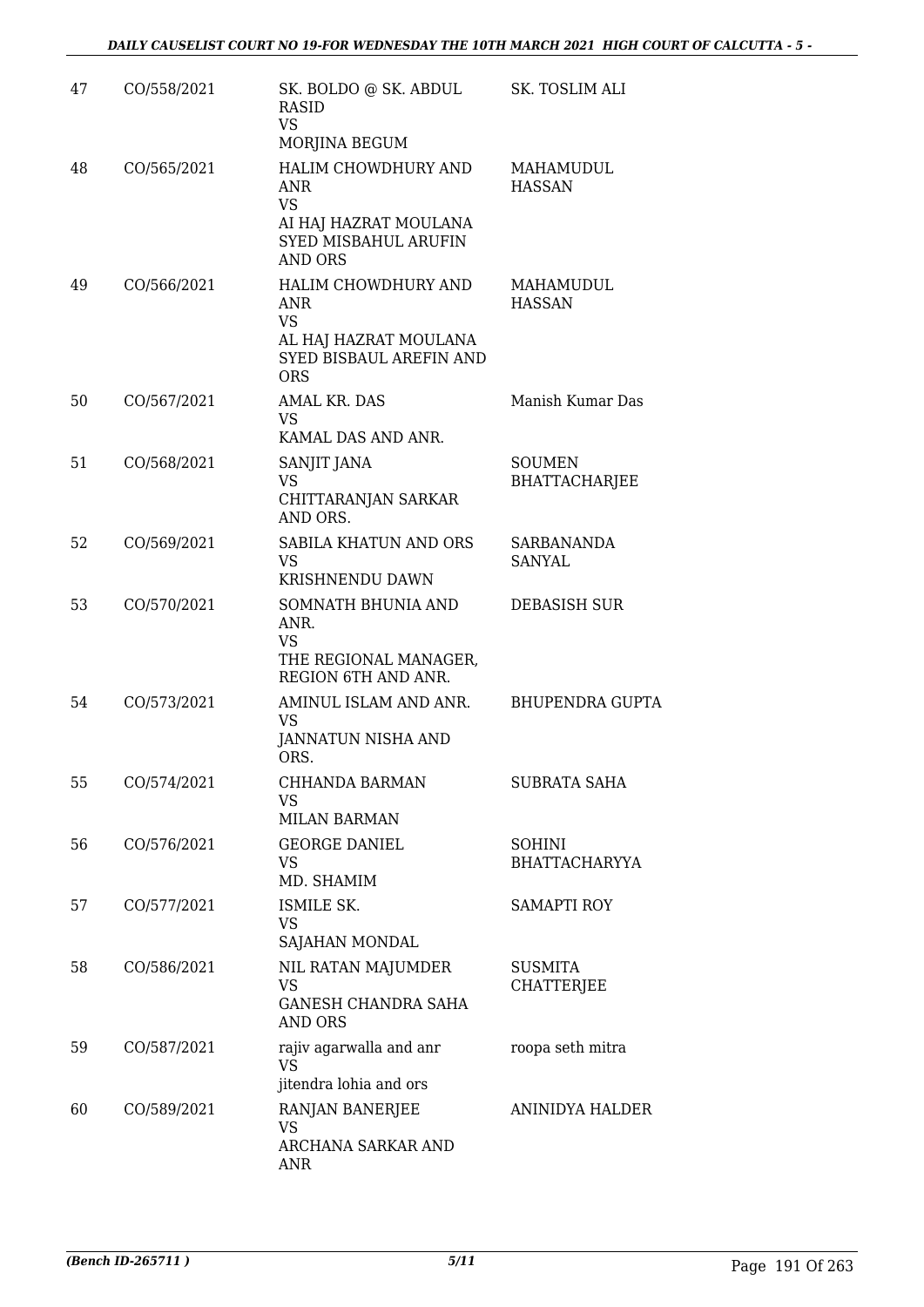| 61 | CO/590/2021                    | PURNIMA ADHIKARY AND<br><b>ANOTHER</b>                                                                     | MD YAMIN ALI                       |
|----|--------------------------------|------------------------------------------------------------------------------------------------------------|------------------------------------|
|    |                                | <b>VS</b><br>ANIL KHANRA AND OTHERS                                                                        |                                    |
|    |                                | <b>ADJOURNED MOTIONS</b>                                                                                   |                                    |
| 62 | CO/49/2021                     | <b>MAA PARVATI TRAVELS</b><br>PROP. DILIP KUMAR AND<br><b>ANR</b><br><b>VS</b>                             | SK SHAMIM AKHTER                   |
|    |                                | M/S. NILACHAL IRON AND<br>POWER LTD AND ORS                                                                |                                    |
| 63 | CO/164/2021                    | SHYAMALI SAHA AND ANR<br>VS.<br><b>SHYAMAL KUNDU</b>                                                       | <b>SAGARMAY GHOSH</b>              |
| 64 | CO/202/2021                    | ASIT MONDAL AND ANR<br><b>VS</b><br>SUBHENDU KHANARA AND<br><b>ORS</b>                                     | <b>MANOJ</b><br><b>CHAKRABORTY</b> |
| 65 | CO/218/2021                    | <b>ECCHA MONDAL</b><br><b>VS</b><br>JAMIR ALI MONDAL                                                       | <b>GENIYA MUKHERJEE</b>            |
| 66 | CO/297/2021                    | VIKASH NAGELIA<br><b>VS</b><br>REGISTRAR, INCOME TAX<br>APPELLATE TRIBUNAL                                 | <b>SURYANEEL DAS</b>               |
| 67 | CO/312/2021                    | TARAPADA MAL AND ORS<br>VS<br><b>ASIT MAL AND ORS</b>                                                      | PRANTICK GHOSH                     |
| 68 | CO/315/2021                    | NIRMAL CHANDRA<br>MONDAL @ NIRMAL<br>MONDAL AND OTHERS<br><b>VS</b><br>ADITI GOSWAMI AND<br><b>OTHERS</b>  | ARUP KRISHNA DAS                   |
|    |                                | <b>FOR HEARING</b>                                                                                         |                                    |
|    |                                | (AT 2:00 P.M.)                                                                                             |                                    |
| 69 | CO/1753/2019<br>(AT 3:00 P.M.) | M/S. MESSENGER COURIER SAYANTAN BASU<br>& CARGO PVT LTD<br><b>VS</b><br>UMA FORZING WORKS (P)<br>LTD & ORS |                                    |
|    | IA NO: CAN/2/2020              |                                                                                                            |                                    |
| 70 | CO/3605/2019                   | KRISHNENDU PAUL<br>VS<br>NAMITA HAZRA                                                                      | SAKYA SEN                          |
| 71 | CO/4161/2019                   | KOYEL ROY<br>VS<br><b>SOMNATH ROY</b>                                                                      | <b>SUKLA DAS</b><br>CHANDRA        |
| 72 | CO/284/2020                    | RITU PODDAR NEE<br><b>KANORIA</b><br><b>VS</b><br><b>AMIT PODDER</b>                                       | SAPTARSHI KUMAR<br>MAL             |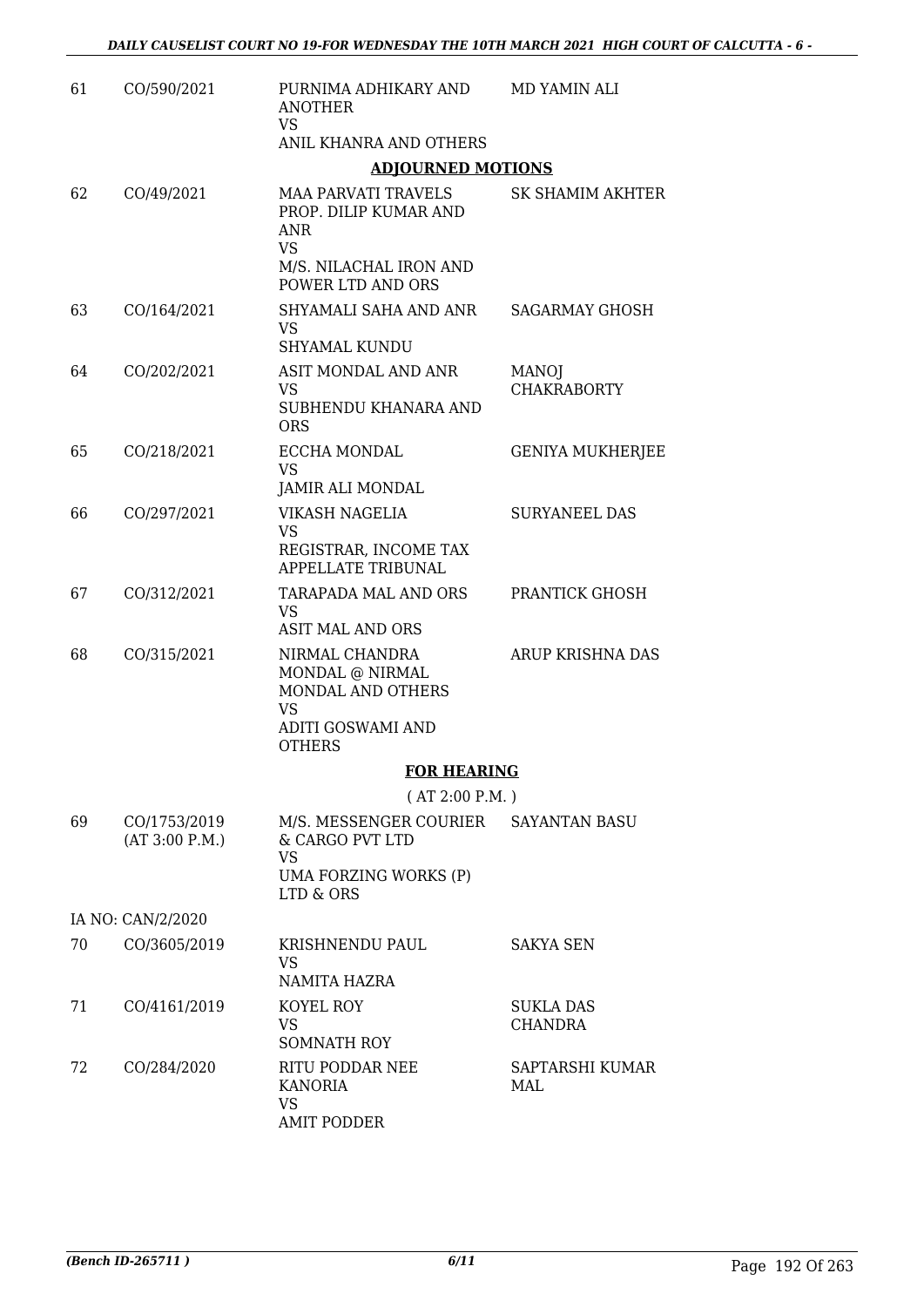| wt73 | CO/1148/2020                            | <b>AMIT PODDAR</b><br><b>VS</b><br><b>RITU PODDAR</b>                                                                           | <b>SUTIRTHA DAS</b>            |
|------|-----------------------------------------|---------------------------------------------------------------------------------------------------------------------------------|--------------------------------|
|      | IA NO: CAN/1/2020(Old No:CAN/4042/2020) |                                                                                                                                 |                                |
| 74   | CO/739/2020                             | SK. FAZLUR RAHAMAN &<br><b>ANR</b><br><b>VS</b><br>MD. ANWAR & ORS                                                              | <b>S.G. CHOWDHURY</b>          |
| 75   | CO/836/2020                             | BUDDHADEB JANA<br><b>VS</b><br><b>LALITA JANA</b>                                                                               | NEPESH MAJHI                   |
|      | IA NO: CAN/1/2021                       |                                                                                                                                 |                                |
| 76   | CO/978/2020                             | MOHAN DAS & ANR<br><b>VS</b><br>NABAGHANA DAS & ORS                                                                             | <b>SUKANTA DAS</b>             |
| 77   | CO/1030/2020                            | <b>SMT TAPATI BHADURI &amp;</b><br><b>ORS</b><br><b>VS</b><br>MONOTOSH ROY & ANR                                                | SUBRATA GOSWAMI                |
| 78   | CO/1083/2020                            | MD LAIQUE KHAN<br><b>VS</b><br>STATE OF WEST BENGAL &<br><b>ORS</b>                                                             | MD ABDULLA GAZI                |
| 79   | CO/1086/2020                            | SUNIL KRISHNA THAKUR &<br>ORS.<br><b>VS</b><br>ANGUR BISWAS & ORS.                                                              | PRANTICK GHOSH                 |
| 80   | CO/1089/2020                            | DHARMENDRA JAISWAL<br>VS<br>PRITAM KR. MANNA & ORS.                                                                             | <b>SOMNATH DE</b>              |
| 81   | CO/1424/2020                            | KASMIRA BIBI<br>VS<br>YAKUB ALI MONDAL AND<br><b>ORS</b>                                                                        | ARITRA SHANKAR<br>RAY          |
| 82   | CO/1439/2020                            | NEELANJAN DE<br><b>VS</b><br><b>JUJHAR SINGH AND ORS</b>                                                                        | MUNSHI ASHIQ<br>ELAHI          |
| 83   | CO/1474/2020                            | NASIRUDDIN SEKH AND<br><b>ORS</b><br><b>VS</b><br>MD ALI SEKH AND ANR                                                           | SARBANANDA<br>SANYAL           |
| 84   | CO/1536/2020                            | <b>MINOR KHANDEKAR</b><br>TAMANNA KHATUN REP. BY<br>KHANDEKAR MOHINUDDIN<br><b>HOSSAIN</b><br><b>VS</b><br>SK KASEM ALI AND ORS | SARBANANDA<br><b>SANYAL</b>    |
| 85   | CO/1548/2020                            | THE KOLKATA<br>MUNICIAPLITY<br>CORPORATION<br><b>VS</b><br>AJIT KUMAR BISWAS AND<br><b>ANR</b>                                  | DWIJADAS<br><b>CHAKRABORTY</b> |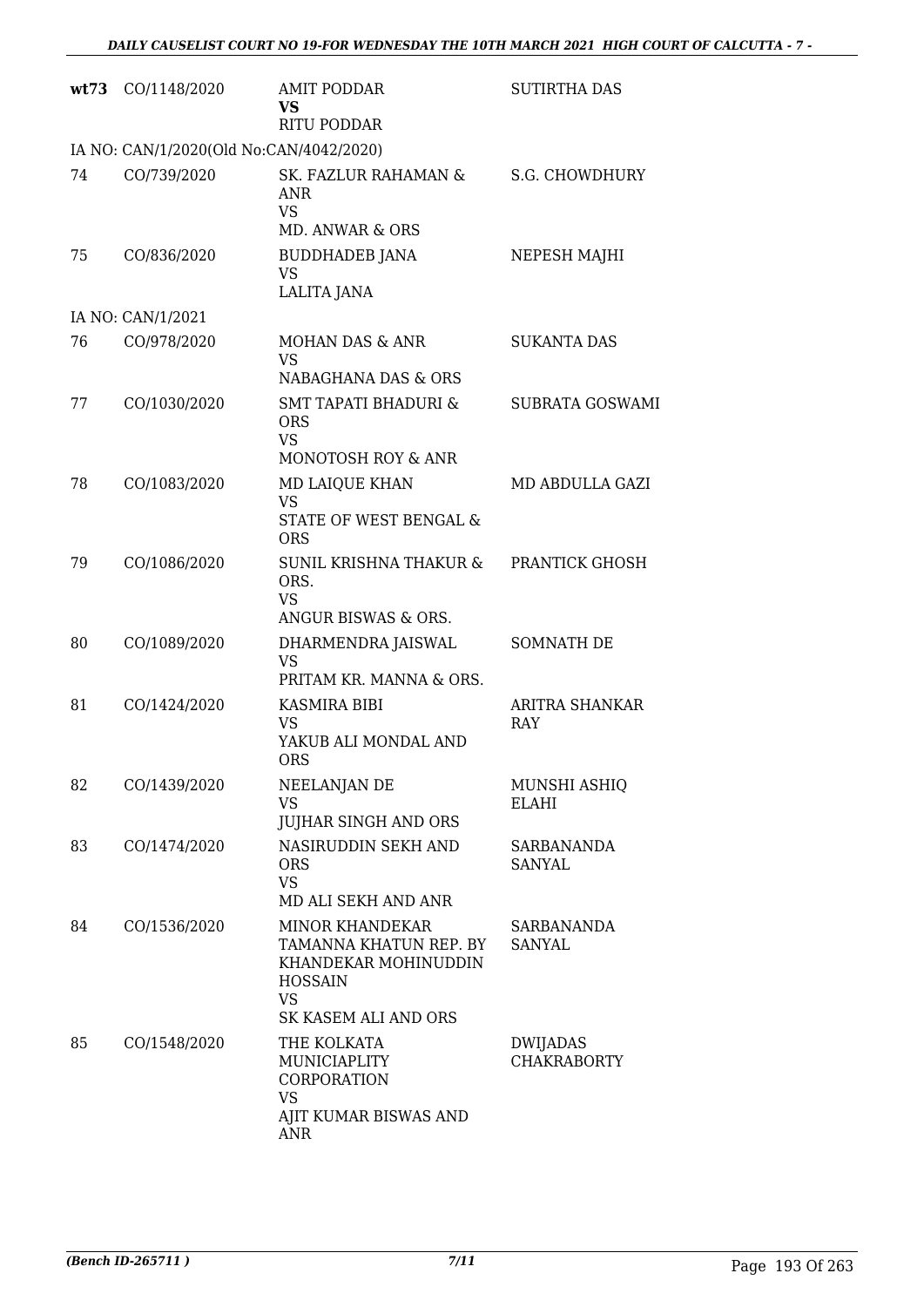| 86 | CO/1549/2020 | <b>NOOR AFROZ</b><br>VS.<br>LEENA SAMAD AND ORS                                                                            | <b>SOUNAK</b><br>BHATTACHARYYA      |
|----|--------------|----------------------------------------------------------------------------------------------------------------------------|-------------------------------------|
| 87 | CO/1552/2020 | KOLKATA MUNICIPAL<br>CORPORATION<br><b>VS</b>                                                                              | <b>FAZLUL HOQUE</b>                 |
|    |              | SILICAL HOUSING SYSTEM<br><b>LTD</b>                                                                                       |                                     |
| 88 | CO/1553/2020 | VALVOLINE CUMMINS PVT<br><b>LTD</b><br><b>VS</b><br><b>M/S ROADWINGS</b><br><b>INTERNATIONAL PVT LTD</b><br><b>AND ANR</b> | SHREYA SINGH                        |
| 89 | CO/1598/2020 | <b>SUPRATIK GHOSH</b><br><b>VS</b><br>ALIROMA CHEMICAL PVT<br>LTD AND ORS                                                  | MRITYUNJOY HALDER                   |
| 90 | CO/1643/2020 | SWAPAN ROY @ UJJAL ROY<br><b>AND ORS</b><br><b>VS</b><br>THE BOARD OF WAQFS,<br>REPTED. BY CHIEF                           | <b>NAYEEMUDDIN</b><br><b>MUNSHI</b> |
|    |              | <b>EXCUTIVE OFFICER</b>                                                                                                    |                                     |
| 91 | CO/1653/2020 | JAYAANTA KUMAR MONDAL<br><b>AND OTHERS</b><br><b>VS</b><br><b>SECRETARY</b><br>PURBAMEDINIPUR ZILLA<br>PARISHAD AND OTHERS | <b>ASIF SOHAIL</b><br>TARAFDAR      |
| 92 | CO/1654/2020 | AXIS BANK LIMITED<br><b>VS</b><br>THE LEARNED REGISTRAR<br><b>DEBTS RECOVERY</b><br>TRIBUNAL1 AND OTHERS                   | AJIT KUMAR MISHRA                   |
| 93 | CO/3/2021    | SHESH NATH PRASAD<br>VS<br>KARUNA ROY AND ORS.                                                                             | ALOTRIYA<br><b>MUKHERJEE</b>        |
| 94 | CO/31/2021   | SK QUMRU ALAM<br><b>VS</b><br>THE DY INSPECTOR GEN,<br>REG RANGE-I, S 24PGS AND<br><b>ANR</b>                              | MR IMTIAZ BELAL                     |
| 95 | CO/33/2021   | ANANDA PROSAD PANDEY<br><b>ALIAS PARE AND ANR</b><br>VS.<br><b>SMT SABITA GHOSH AND</b><br><b>ORS</b>                      | <b>SUJIT SAHA</b>                   |
| 96 | CO/62/2021   | ANANDA PRAMANIK AND<br><b>ORS</b><br><b>VS</b><br>LATA BHATTACHARJEE                                                       | MRITYUNJAY SAHA                     |
| 97 | CO/70/2021   | SARMISTHA BHADURI<br>VS.<br><b>SOUMYA SUNDAR</b><br>BANDYOPADHYAY                                                          | <b>SWAPNAMOY SARKAR</b>             |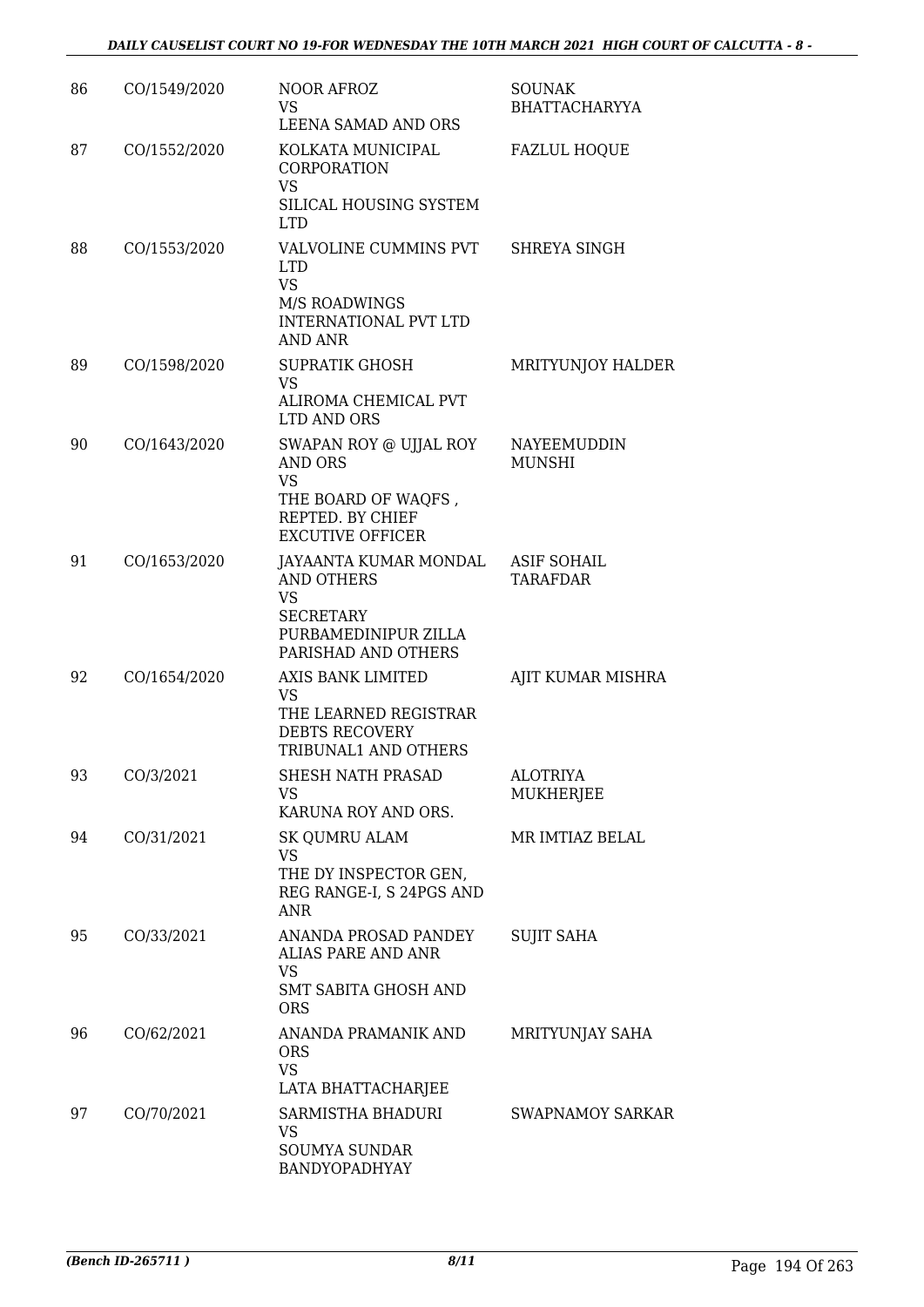| 98  | CO/102/2021                   | ASHOK BAGUI AND ORS<br><b>VS</b><br>PINTU GHOSH                                                                       | ANIRUDDHA MITRA                    |
|-----|-------------------------------|-----------------------------------------------------------------------------------------------------------------------|------------------------------------|
| 99  | CO/118/2021                   | <b>GREKA (ZHENGZHOU)</b><br>TECHNICAL SERVICES CO.<br>LTD.<br><b>VS</b><br>PETROPATH FLUIDS (INDIA)<br>P. LTD.        | ARANYA SAHA                        |
|     | IA NO: CAN/1/2021, CAN/2/2021 |                                                                                                                       |                                    |
| 100 | CO/124/2021                   | DR ASHOK KUMAR SAH<br>VS<br>DR MAHUA SARKAR                                                                           | DIPANJAN BISWAS                    |
| 101 | CO/154/2021                   | DEBOJIT SUR<br><b>VS</b><br>EASTLAND PARK CO-<br><b>OPRATIVE HOUSING</b><br>SOCIETY LTD AND ORS                       | LOPAMUDRA MOITRA                   |
| 102 | CO/207/2021                   | YOGESH KAMDAR<br><b>VS</b><br><b>MEENA ALIAS MITAY</b><br><b>KAMDAR</b>                                               | MADHUMITA BASAK                    |
| 103 | CO/210/2021                   | SOURENDRA DEY<br><b>VS</b><br>PULAK DEY                                                                               | MANORANJAN JANA                    |
| 104 | CO/370/2021                   | PRITILATA MAITY<br><b>VS</b><br>SWATI SIMLAI AMD ORS                                                                  | DEBABRATA ROY                      |
|     |                               | <b>CONTESTED APPLICATION</b>                                                                                          |                                    |
| 105 | CO/3057/2016                  | AMIT SARKAR & ORS<br><b>VS</b><br>DEBASREE GUPTA & ANR                                                                | <b>MITUL</b><br><b>CHAKRABORTY</b> |
|     |                               | IA NO: CAN/1/2017(Old No:CAN/2077/2017), CAN/2/2020(Old No:CAN/609/2020)                                              |                                    |
|     |                               | 106 CO/4546/2016 M/S. J J GRIHANIRMAN PVT PRABIR BANERJEE<br>LTD.<br><b>VS</b><br>PARVATI DEVI KHEMKA &<br><b>ORS</b> |                                    |
| 107 | CO/300/2018                   | M/S. KANAK LAND<br>DEVELOPMENT & CREDIT<br>CO. PVT. LTD<br><b>VS</b><br>THE K.M.C. & ORS                              | SANKET SARAWAGI                    |
|     | IA NO: CAN/2/2021             |                                                                                                                       |                                    |
| 108 | CO/2888/2018                  | GITA DEY @ GEETA DEY<br><b>VS</b><br><b>GOURI BALA DEY</b>                                                            | SUPRIYA RANJAN<br><b>SAHA</b>      |
| 109 | CO/238/2019                   | NEWTON SK & ANR<br>VS<br><b>AAMIR SK &amp; ORS</b>                                                                    | <b>ANIRBAN DAS</b>                 |
| 110 | CO/532/2019                   | RAJAT GHOSH<br><b>VS</b><br><b>RATNA GHOSH</b>                                                                        | NEMAI CHANDRA<br><b>BETAL</b>      |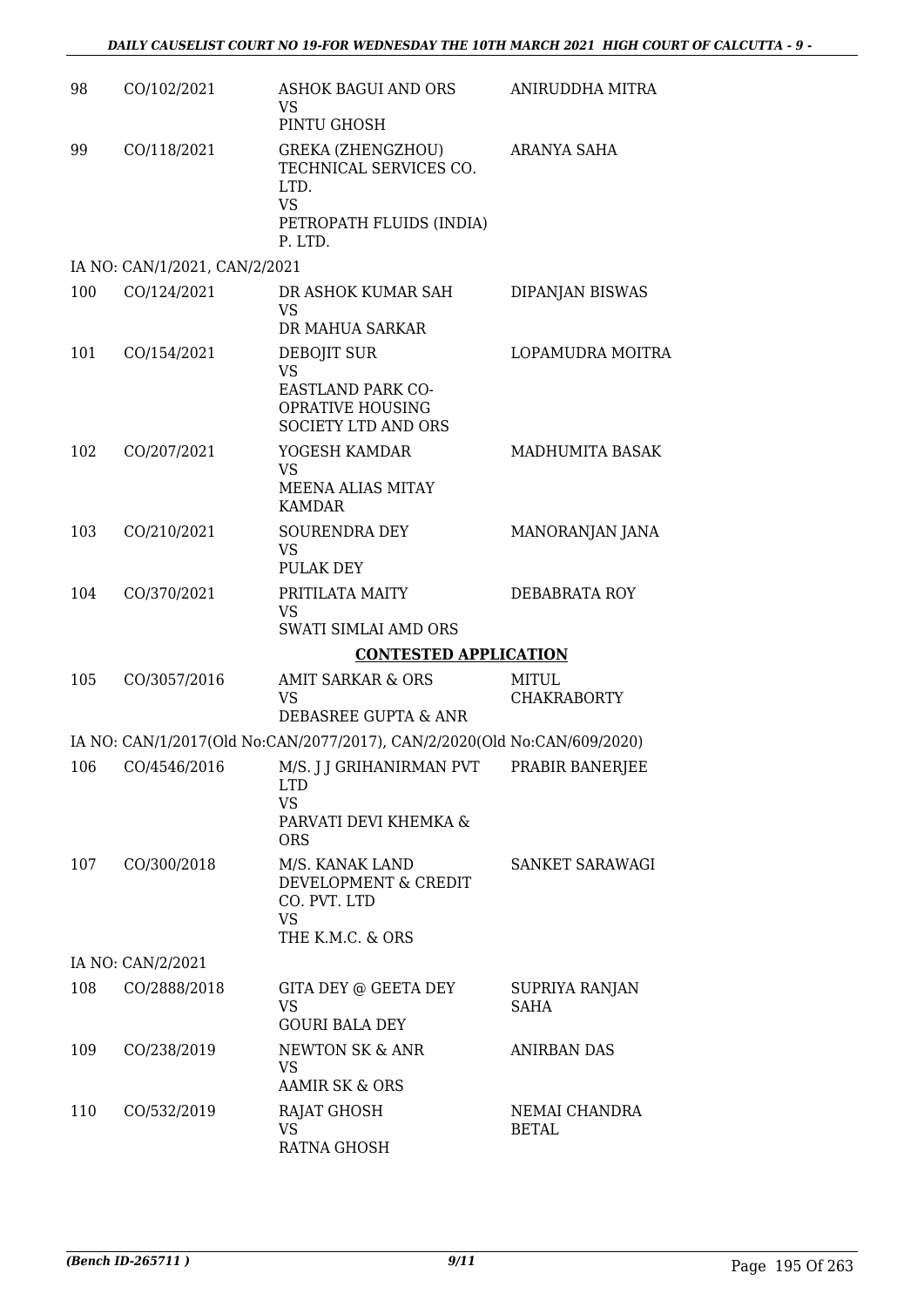|     | wt111 CO/589/2019  | RATNA GHOSH<br>VS<br><b>RAJAT GHOSH</b>                                                           | <b>NONI GOPAL</b><br><b>CHAKRABORTY</b> |
|-----|--------------------|---------------------------------------------------------------------------------------------------|-----------------------------------------|
| 112 | CO/1090/2019       | ANIL MANDAL & ORS<br><b>VS</b><br>JAGABANDHU SUTRADHAR<br>$&$ ORS                                 | <b>AVISHEK PRASAD</b>                   |
| 113 | CO/1167/2019       | SAROJ AGARWAL<br>VS<br>KALIDASSI DAS & ORS.                                                       | UTTAM KR.<br><b>BHATTACHARYYA</b>       |
|     | IA NO: CAN/1/2020  |                                                                                                   |                                         |
| 114 | CO/2774/2019       | JAGANNATH MUKHERJEE<br><b>VS</b><br><b>BABLU MONDAL</b>                                           | <b>BHOLANATH GHOSH</b>                  |
| 115 | CO/2932/2019       | <b>SUKANYA DAS</b><br><b>VS</b><br><b>ARINDAM DAS</b>                                             | SAPTARSHI KUMAR<br>MAL                  |
|     | wt116 CO/2637/2019 | <b>ARINDAM DAS</b><br><b>VS</b><br><b>SUKANYA DAS</b>                                             | ARIJIT CHAKRABORTY                      |
| 117 | CO/2987/2019       | <b>KRISHNENDU ROY</b><br><b>VS</b><br>PRITISHA BHOWMIK                                            | <b>ARPITA SAHA</b>                      |
| 118 | CO/3036/2019       | <b>ASHOK KUMAR GAYEN</b><br>VS<br>MANABENDRA HALDAR &<br><b>ORS</b>                               | LAKSHMINATH<br><b>BHATTACHARYA</b>      |
| 119 | CO/3530/2019       | HARADHAN SAHA<br>VS<br>TRIPURDESHWAR<br>MUKHERJEE & ORS                                           | PRIYANKA SAHA                           |
| 120 | CO/3585/2019       | <b>BINDU PAUL (MINOR) &amp;</b><br>ORS.<br>VS<br>DIV. MGR. NEW INDIA ASS.<br>CO. LTD.             | SIMA GHOSH                              |
| 121 | CO/3643/2019       | MANORANJAN GAYEN<br>VS<br><b>SANKAR DAS &amp; ANR</b>                                             | <b>GOURANGA KUMAR</b><br>DAS            |
| 122 | CO/3657/2019       | <b>SUBODH BANERJEE</b><br><b>VS</b><br>SMT. ALAKA MUKHERJEE                                       | PRABIR ADHYA                            |
| 123 | CO/3721/2019       | <b>BIMALA MONDAL</b><br>VS<br>KAMAL PATRA                                                         | SUCHARITA ROY                           |
| 124 | CO/3857/2019       | EDEN REALITY VENTURES<br><b>PVT LTD</b><br><b>VS</b><br><b>NST HOUSING</b><br>DEVELOPMENT PVT LTD | SONI OJHA                               |

IA NO: CAN/2/2020(Old No:CAN/4544/2020)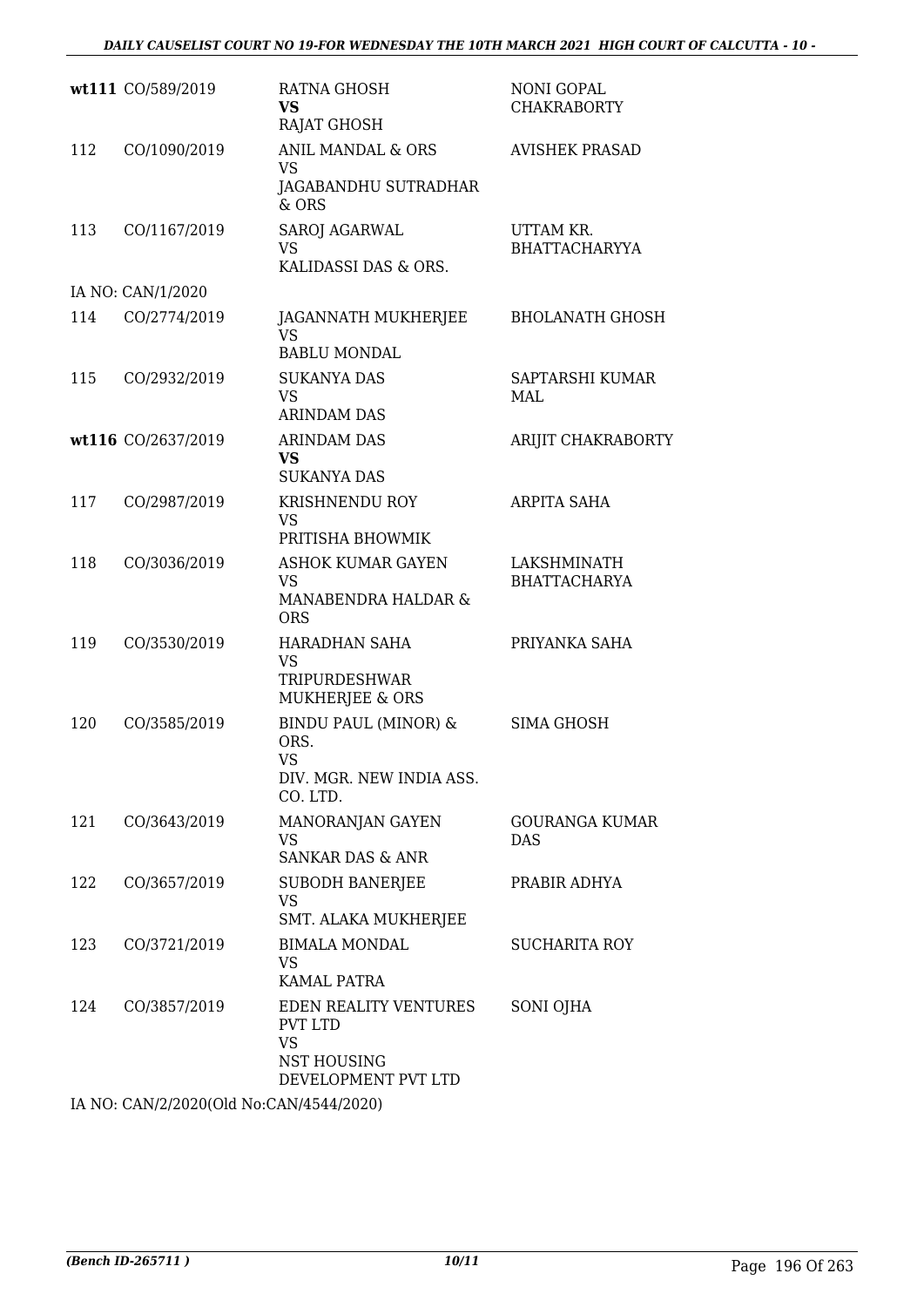| 125 | CO/3939/2019                              | UTTAM KUMAR SHAW<br>VS<br>THE NAIHATI<br><b>MUNICIPALITY &amp; ORS</b>                          | SAYANI<br><b>BHATTACHARYA</b>    |
|-----|-------------------------------------------|-------------------------------------------------------------------------------------------------|----------------------------------|
| 126 | CO/4001/2019                              | DEBASIS MUKHERJEE<br><b>VS</b><br>HARE KRISHNA MAHATO @<br><b>CHOWHAN</b>                       | ANIMESH PAUL                     |
| 127 | CO/4172/2019                              | M/S. ASHROY<br><b>CONSTRUCTION &amp; ORS</b><br><b>VS</b><br>PANKAJ MITRA & ORS                 | PRAJAAINI DAS                    |
|     | IA NO: CAN/1/2020, CAN/2/2021, CAN/3/2021 |                                                                                                 |                                  |
| 128 | CO/41/2020                                | LAXMI DEBI PANDIT<br><b>VS</b><br><b>SHEO PRASAD PANDIT &amp;</b><br><b>ORS</b>                 | DEBASISH<br><b>CHATTOPADHYAY</b> |
| 129 | CO/344/2020                               | SACHIN ROY & ANR.<br><b>VS</b><br><b>ASISH KAREL</b>                                            | PRANTICK GHOSH                   |
| 130 | CO/389/2020                               | MD ALAM ANSARI & ANR<br><b>VS</b><br><b>SYED NAZMUL HOSSAIN &amp;</b><br><b>ORS</b>             | PARTHA PRATIM<br>MUKHOPADHYAY    |
| 131 | CO/588/2020                               | <b>BHAGBAT CHANDRA DEY &amp;</b><br><b>ORS</b><br><b>VS</b><br><b>MUKTIPADA MALAS &amp; ORS</b> | SNEHASIS JANA                    |
| 132 | CO/653/2020                               | SWAPNA PAUL & ANR<br><b>VS</b><br>SANKAR PAL & ORS                                              | PINAKI RANJAN<br><b>MITRA</b>    |
| 133 | CO/767/2020                               | ANIL KUMAR SHAW ALIAS<br><b>ANIL SHAW</b><br>VS<br>REBARANI MONDAL (JANA)                       | PINAKI RANJAN<br><b>MITRA</b>    |
| 134 | CO/813/2020                               | SOUMITA CHAKRAVORTY<br><b>VS</b><br><b>ANIKET GANGULY</b>                                       | NIKITA BARDHAN                   |
| 135 | CO/1010/2020                              | BIRESHWAR SAMADDAR &<br>ORS<br><b>VS</b><br>ASHESH BANDHU<br><b>SAMADDAR &amp; ORS</b>          | <b>IBRAHIM SHAIKH</b>            |
| 136 | CO/1186/2020                              | CHANDRANI SARKAR<br>VS<br><b>SUDIPA CHOWDHURY &amp;</b><br><b>ORS</b>                           | DYUTIMAN BANERJEE                |
|     |                                           |                                                                                                 |                                  |

IA NO: CAN/1/2020(Old No:CAN/5949/2020)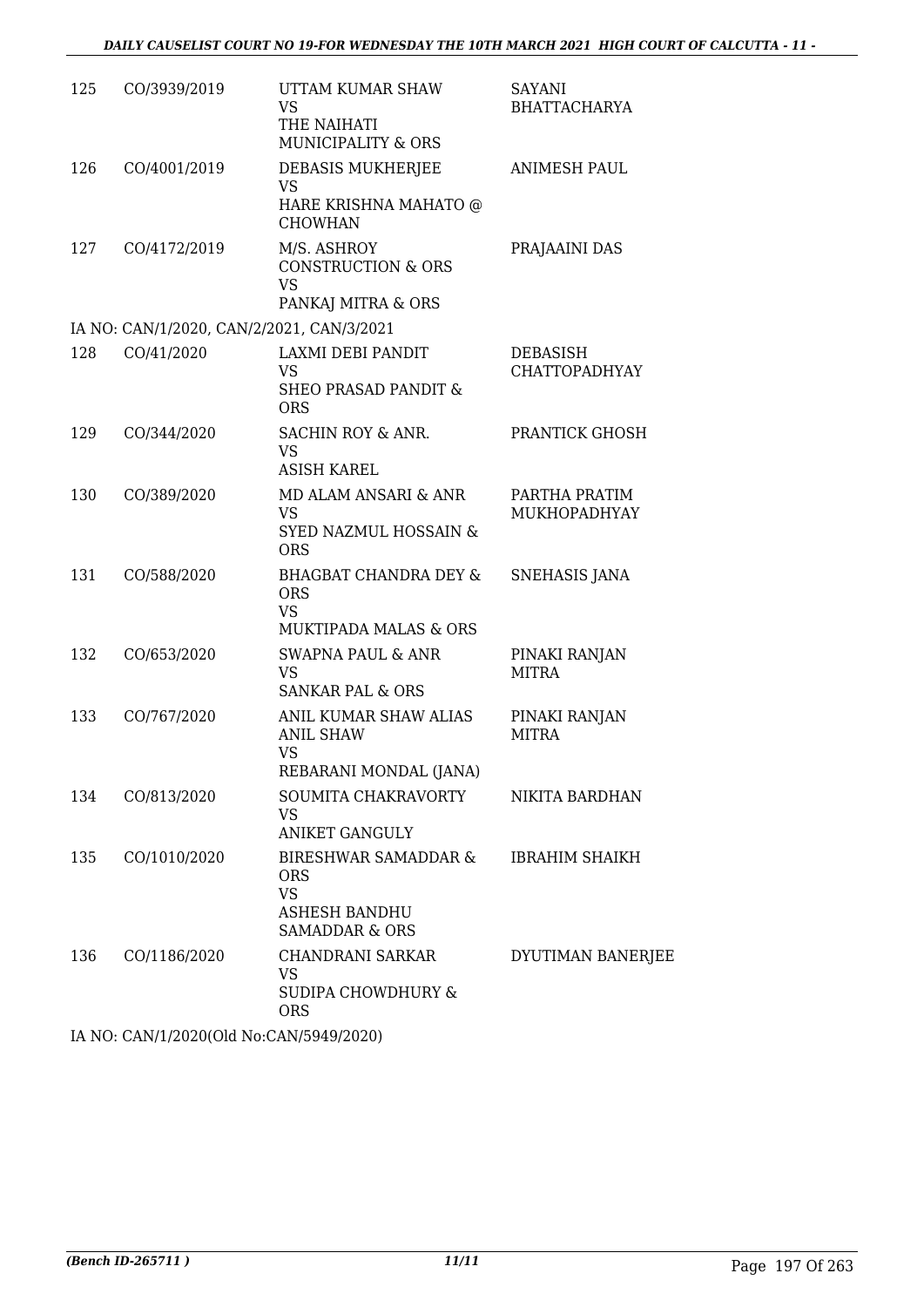

## **Appellate Side**

**DAILY CAUSELIST For Wednesday The 10th March 2021**

### **COURT NO. 10 SINGLE BENCH (SB - IX) AT 10:30 AM HON'BLE JUSTICE RAVI KRISHAN KAPUR (VIA VIDEO CONFERENCE)**

#### **ON AND FROM MONDAY, 1ST MARCH, 2021 - MATTERS (MOTION & HEARING) UNDER ARTICLE 226 OF THE CONSTITUTION RELATING TO RESIDUARY UNDER GROUP IX PERTAINING TO PUBLIC PREMISES (UNAUTHORISD OCCUPANTS) ACT, 1971 AND ELECTRICITY INCLUDING APPLICATIONS CONNECTED THERETO;**

**APPEALS RELATING TO ALL CLAIM CASES INCLUDING APPLICATIONS CONNECTED THERETO (EXCLUDING ADMISSION OF APPEALS UNDER SECTION 30 OF THE EMPLOYEES' COMPENSATION ACT, 1923.**

**HEARING OF WRIT PETITIONS IRRESPECTIVE OF CLASSIFICATION AND APPLICATIONS CONNECTED THERETO.**

#### **PHYSICAL MENTIONING WILL NOT BE ALLOWED UNTIL FURTHER ORDER.**

**NOTE : MATTERS WILL BE TAKEN UP THROUGH PHYSICAL HEARING ONLY WHEN BOTH THE PARTIES ARE AGREED.**

|   |                                         | <b>FOR JUDGMENT</b>                                               |                               |
|---|-----------------------------------------|-------------------------------------------------------------------|-------------------------------|
| 1 | WPA/17095/2002                          | <b>INDRAJIT SINGH</b><br>VS<br>EASTERN COAL FIELDS<br>LTD.        | <b>SYED SHAMSUL</b><br>AREFIN |
|   | IA NO: CAN/1/2013(Old No:CAN/2888/2013) |                                                                   |                               |
|   |                                         | <b>TO BE MENTIONED</b>                                            |                               |
| 2 | WPA/25785/2018                          | <b>BIJOY MONDAL</b><br>VS<br>STATE OF WEST BENGAL &<br><b>ORS</b> | PRANOY BASAK                  |
|   |                                         | <b>MOTION</b>                                                     |                               |
| 3 | WPA/3997/2020                           | <b>NABIB YADAV</b><br>VS<br>CESC LTD. & ANR.                      | <b>INDRANIL HALDER</b>        |
| 4 | WPA/4339/2020                           | SANDHYA DAS<br>VS<br>CESC & ORS.                                  | <b>ASHIM DEBNATH</b>          |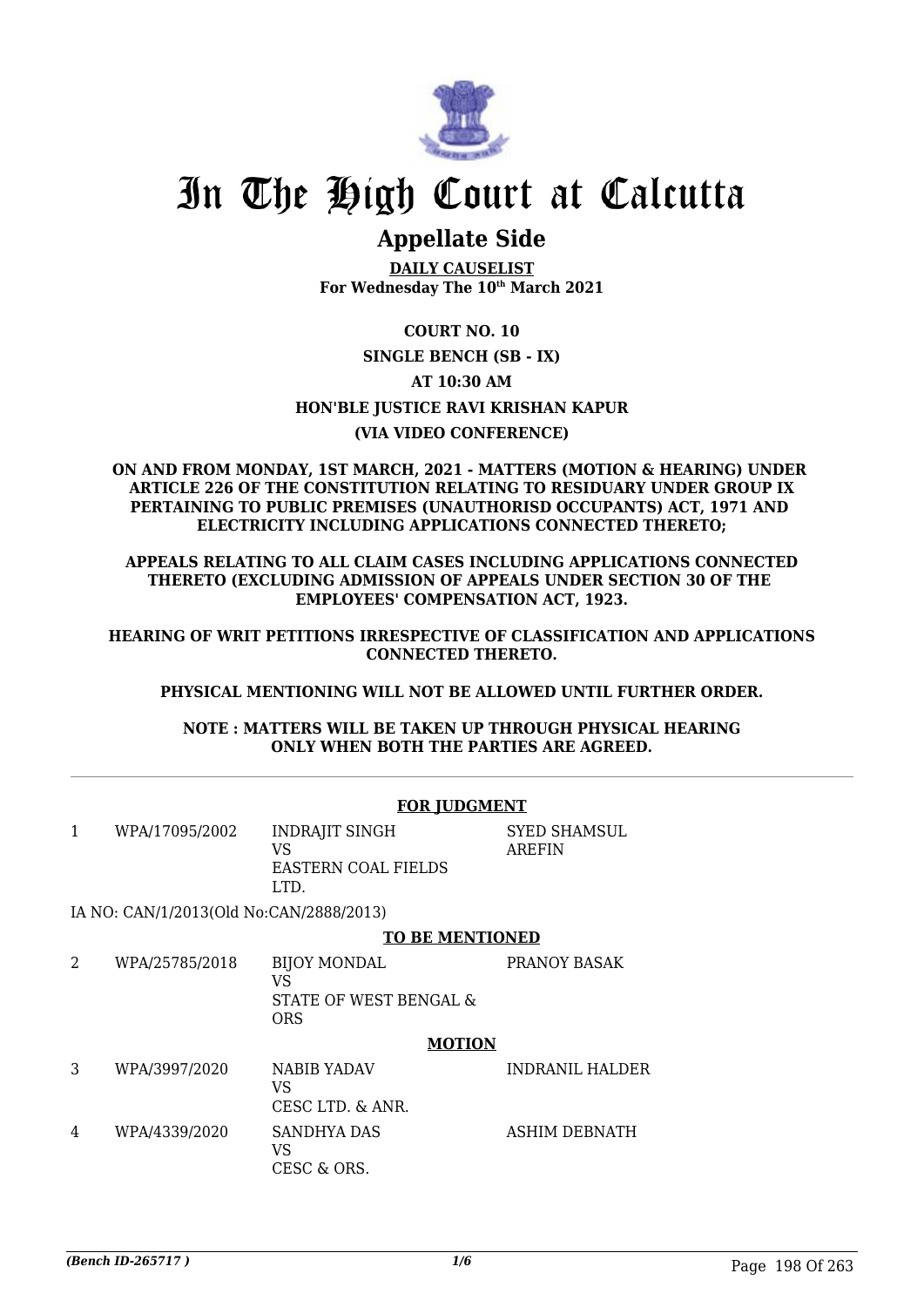| 5  | WPA/11020/2020 | JAI VENKATESH CONCAST<br>PRIVATE LIMITED<br><b>VS</b><br>DAMODAR VALLEY<br>CORPORATION                                            | <b>MOUMITA GHOSH</b>                     |
|----|----------------|-----------------------------------------------------------------------------------------------------------------------------------|------------------------------------------|
| 6  | WPA/11108/2020 | <b>VINOD SHARMA</b><br><b>VS</b><br><b>CESC LTD AND ORS</b>                                                                       | <b>ALOKE CHATTERJEE</b>                  |
| 7  | WPA/4453/2021  | <b>BARUN KUMAR BALA</b><br><b>VS</b><br>WEST BENGAL STATE<br><b>ELECTRICITY</b><br>DISTRIBUTION COMPANY                           | SHAKTI<br><b>CHAKRABORTY</b>             |
| 8  | WPA/4729/2021  | JAMEELA NIGAR<br><b>VS</b><br>THE COMMERCIAL<br>OFFICER, DEPARTMENT OF<br>COMMERCIAL OFFICE CESC<br><b>AND ORS</b>                | PRASANTA KUMAR<br>PAKRASHI               |
| 9  | WPA/4733/2021  | <b>SARIFA SK</b><br><b>VS</b><br>STATE OF WEST BENGAL<br>AND ORS.                                                                 | SANJIB DAS                               |
| 10 | WPA/4758/2021  | NILOTPAL MANDAL<br><b>VS</b><br><b>WEST BENGAL STATE</b><br><b>ELECTRICITY</b><br>DISTRIBUTION COMPANY<br><b>LIMITED</b>          | <b>SOMA CHOWDHURY</b><br>(BANDHU)        |
| 11 | WPA/4820/2021  | GAYATRI DEVI JAISWAL<br><b>VS</b><br>WEST BENGAL STATE<br><b>ELECTRICITY</b><br>DISTRIBUTION COMPANY<br><b>LIMITED AND OTHERS</b> | SIDDHARTHA SARKAR                        |
| 12 | WPA/4828/2021  | <b>BIBHUTI BHUSAN</b><br><b>MAJUMDER</b><br><b>VS</b><br>STATE OF WEST BENGAL<br>AND ORS.                                         | DYUTIMAN BANERJEE                        |
| 13 | WPA/4849/2021  | <b>BAPAN BAKSHI</b><br><b>VS</b><br>STATE OF WEST BENGAL<br>AND ORS.                                                              | MD. YOUNUSH<br><b>MONDAL</b>             |
| 14 | WPA/5184/2021  | <b>SAMAD MONDAL</b><br><b>VS</b><br>THE WEST BENGAL SEDC<br>LTD AND ORS.                                                          | MD KUTUBUDDIN                            |
| 15 | WPA/5225/2021  | M/S ABHIJIT<br><b>COMMUNICATION</b><br><b>VS</b><br><b>CESC LTD AND ORS</b>                                                       | <b>BISWABRATA BASU</b><br><b>MALLICK</b> |
| 16 | WPA/5230/2021  | <b>BIJAY LAKSHMI SINGH</b><br><b>VS</b><br>CESC LTD. AND ANR                                                                      | <b>BIDYUT KUMAR</b><br><b>HALDER</b>     |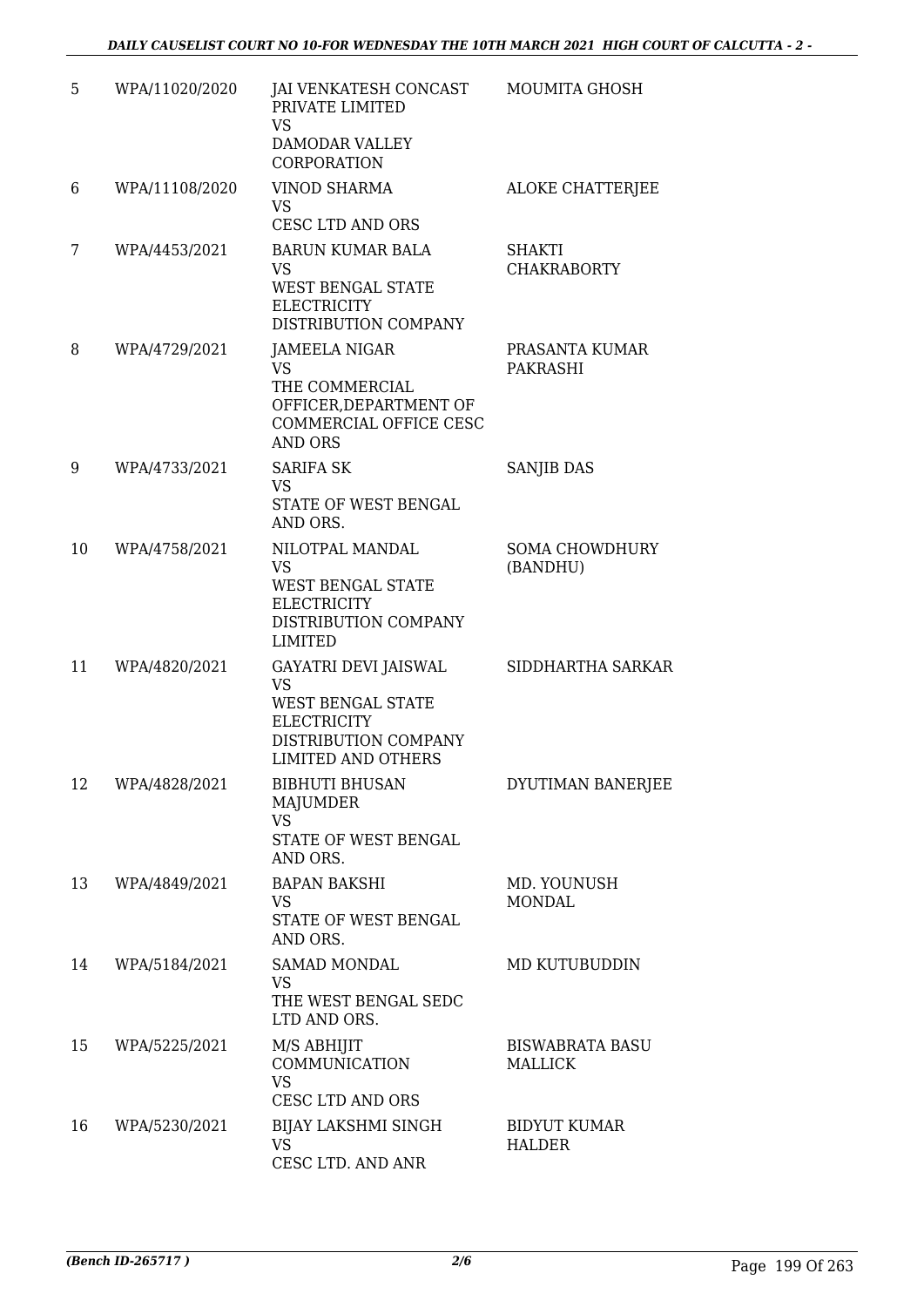| <b>ELECTRICITY</b><br>DISTRIBUTION COMPANY<br><b>LIMITED</b>                                                                                                                        |
|-------------------------------------------------------------------------------------------------------------------------------------------------------------------------------------|
|                                                                                                                                                                                     |
| 18<br>WPA/5294/2021<br><b>KALPANA SEN</b><br><b>ARUNAVA PATI</b><br><b>VS</b><br>CESC LIMITED                                                                                       |
| WPA/5297/2021<br>19<br>SOVA ELECTROCASTING<br>MOHAN JEE OJHA<br><b>LTD</b><br><b>VS</b><br>DVC AND ORS                                                                              |
| 20<br>WPA/5429/2021<br><b>ARATI DATTA</b><br><b>RUDRAPRASAD</b><br>VS<br><b>MATILAL</b><br>THE C.E.S.C. LTD. AND ORS                                                                |
| WPA/6336/2021<br>21<br><b>ABUL HASSAN</b><br>MD RABIQUL ISLAM<br><b>VS</b><br>THE W.B.S.E.D.C.L AND ORS                                                                             |
| 22<br>WPA/6566/2021<br>PRADIP MANNA<br><b>SOUNAK</b><br><b>VS</b><br><b>BHATTACHARYA</b><br>THE WEST BENGAL<br><b>ELECTRICITY</b><br>DISTRIBUTION COMPANY<br><b>LIMITED AND ORS</b> |
| WPA/6727/2021<br>23<br><b>DIPAK KAR</b><br><b>INDRANIL HALDER</b><br><b>VS</b><br>CESC LIMITED AND<br><b>ANOTHER</b>                                                                |
| 24<br>WPA/6796/2021<br>NAMITA SHAPUI<br>PRIYAKSHI BANERJEE<br><b>VS</b><br>STATE OF WEST BENGAL<br>AND ORS.                                                                         |
| <b>FOR HEARING</b>                                                                                                                                                                  |
| EASTERN COALFIELDS LTD.<br>25<br>WPA/2150/2001<br>PARTHA BASU<br><b>VS</b>                                                                                                          |
| KIRTI BHUSAN PARAMANIK,                                                                                                                                                             |
| 26<br>WPA/7467/2003<br>DR. PARAMANANDA<br><b>USHA MAITI</b><br><b>MAHATO</b><br><b>VS</b>                                                                                           |
| STATE OF W.B.                                                                                                                                                                       |
| IA NO: CAN/3/2016(Old No:CAN/6093/2016)<br>27<br>WPA/9993/2003<br>MILON KUMAR MISTRY<br><b>ANIL KUMAR</b>                                                                           |
| <b>VS</b><br><b>CHATTOPADHYAYA</b><br>STATE OF W.B.                                                                                                                                 |
| IA NO: CAN/1/2012(Old No:CAN/1524/2012)                                                                                                                                             |
| TAPAS KR.<br>28<br>WPA/24840/2005<br>PURAJHAR & KAWAKHALI<br>M.BHUMI RAKSHA COM.<br>MAJUMDAR<br><b>VS</b><br>STATE OF W.B.                                                          |
| IA NO: CAN/3/2019(Old No:CAN/2559/2019), CAN/4/2019(Old No:CAN/2561/2019), CAN/5/2020, CAN/6/2021                                                                                   |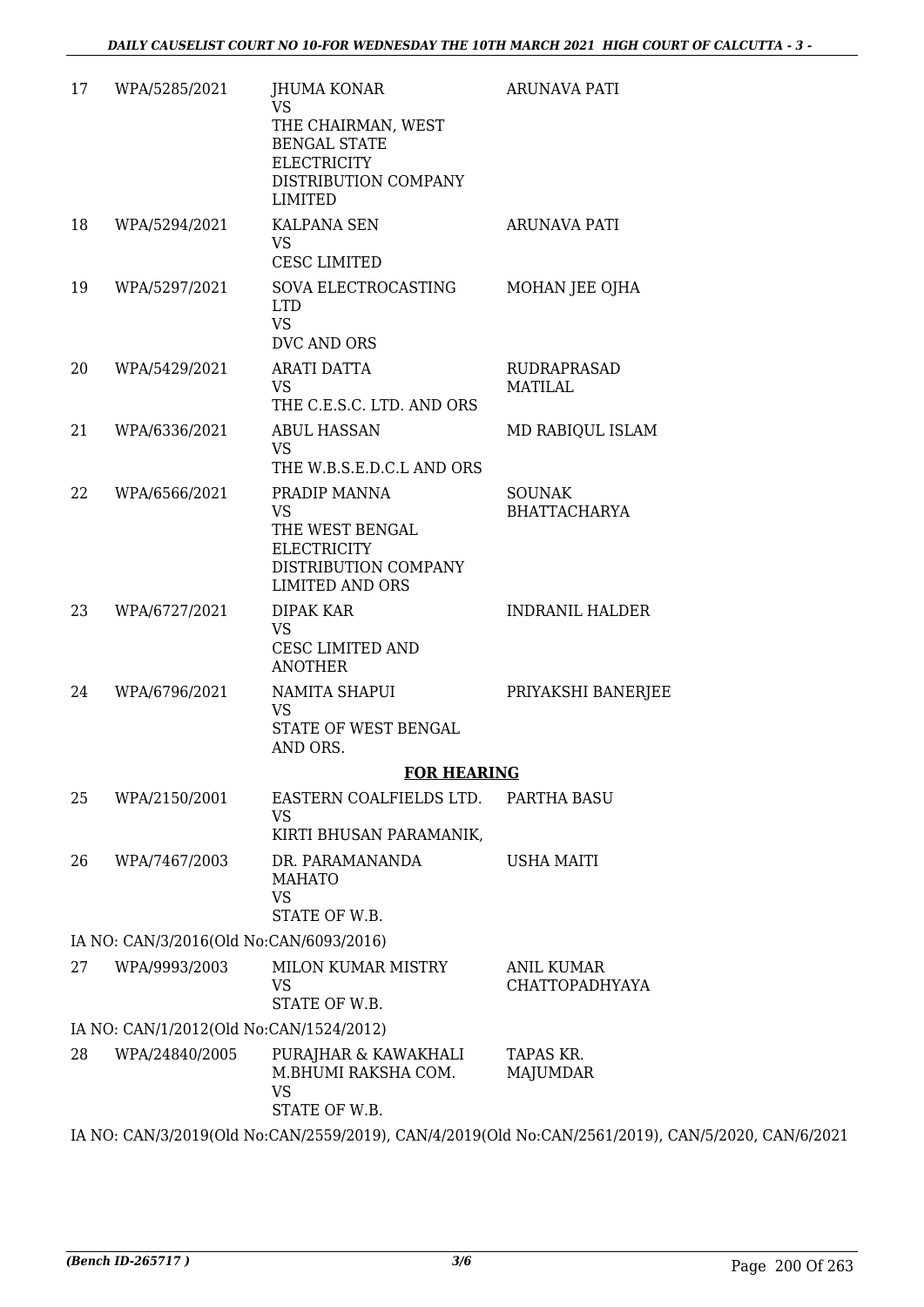| 29 | WPA/5058/2008                            | MAHADEB BHATTACHARYA<br>VS                                                                                                                      | <b>KOUSHIK</b><br><b>CHATTERJEE</b> |
|----|------------------------------------------|-------------------------------------------------------------------------------------------------------------------------------------------------|-------------------------------------|
|    |                                          | STATE OF WEST BENGAL &<br><b>ORS</b>                                                                                                            |                                     |
|    | IA NO: CAN/1/2015(Old No:CAN/8966/2015)  |                                                                                                                                                 |                                     |
| 30 | WPA/12692/2009                           | THE SCOTTISH CHURCH<br><b>COLLEGIATE SCHOOL &amp;</b><br><b>ORS</b><br><b>VS</b><br>THE REGIONAL PROVIDENT<br>FUND COMMISSIONER &<br><b>ANR</b> | SIDDHARTH<br><b>BANERJEE</b>        |
|    | IA NO: CAN/2/2010(Old No:CAN/10699/2010) |                                                                                                                                                 |                                     |
| 31 | WPA/33442/2013                           | MANUFACTURE DES<br>MONTRES JAGUAR S.A &<br><b>ANR</b><br><b>VS</b>                                                                              | PARTHA BASU                         |
|    |                                          | <b>INTELLECTUAL PROPERTY</b><br><b>APPELLATE BOARD &amp; ORS</b>                                                                                |                                     |
| 32 | WPA/34586/2013                           | CHATUSPALLI DARUL<br><b>ULOOM SENIOR</b><br><b>MADRASAH</b><br><b>VS</b><br>STATE OF W B & ORS                                                  | PANKAJ HALDER                       |
| 33 | WPA/25468/2014                           | KALYANI MONDAL<br><b>VS</b>                                                                                                                     | <b>UJJAL RAY</b>                    |
|    |                                          | STATE OF WEST BENGAL &<br><b>ORS</b>                                                                                                            |                                     |
| 34 | WPA/6689/2016                            | <b>DIPAK GHOSH</b><br><b>VS</b><br>STATE OF WEST BENGAL &<br><b>ORS</b>                                                                         | T SAMANTA                           |
| 35 | WPA/16363/2016                           | M/S BUDGE BUDGE<br><b>COMPANY LIMITED</b><br>VS<br>STATE OF WEST BENGAL &<br><b>ORS</b>                                                         | B. PAUL                             |
|    | wt36 WPA/6379/2015                       | M/S. BUDGE BUDGE<br><b>COMPANY LTD</b><br><b>VS</b><br>STATE OF WEST BENGAL &<br><b>ORS</b>                                                     | <b>BALAI CHANDRA</b><br>PAUL        |
|    | IA NO: CAN/1/2017(Old No:CAN/3809/2017)  |                                                                                                                                                 |                                     |
| 37 | WPA/22064/2017                           | RAMNARAYAN RAY<br><b>VS</b><br>UTTARPARA KOTRANG<br>MUNICIPALITY & ORS                                                                          | <b>S CHAUDHURY</b>                  |
| 38 | WPA/28682/2017                           | <b>GOPI NATH PAL</b><br><b>VS</b><br>WEBEL ELECTRO - OPTICS<br><b>LIMITED &amp; ORS</b>                                                         | <b>ARKADIPTA</b><br>SENGUPTA        |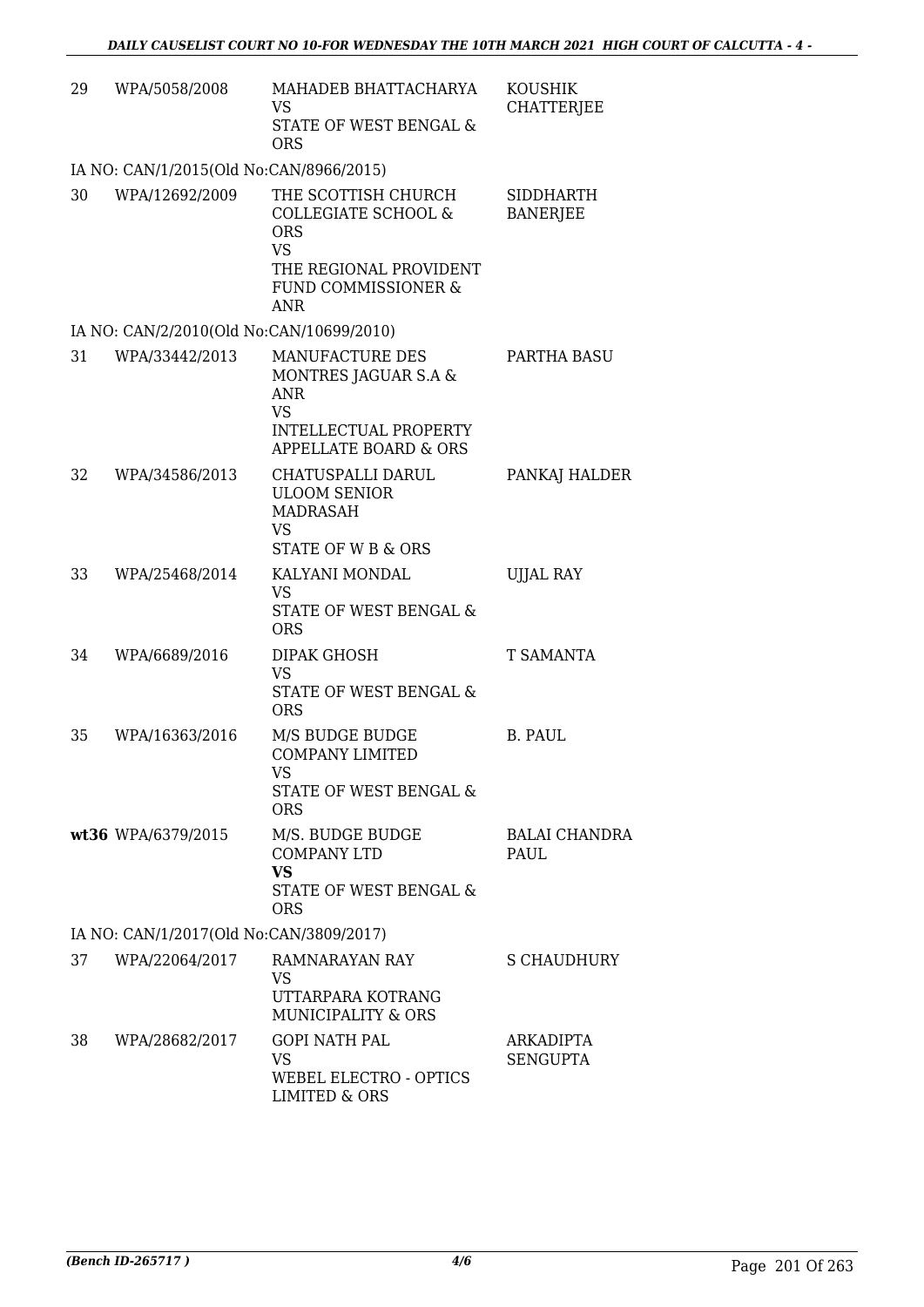| 39 | WPA/7034/2018                 | <b>SABINA BIBI &amp; ORS</b><br>VS<br>STATE OF WEST BENGAL &<br><b>ORS</b>                           | <b>BRATINDRA</b><br>NARAYAN RAY     |
|----|-------------------------------|------------------------------------------------------------------------------------------------------|-------------------------------------|
| 40 | WPA/15776/2018                | <b>GANESH DUTTA</b><br><b>VS</b><br>STATE OF WEST BENGAL &<br><b>ORS</b>                             | T. MUKHERJEE                        |
| 41 | WPA/20533/2018                | MANIPUR KHUDRA SILPA<br>CO-OPERATIVE INDUSTRIAL<br>SOCIETY LTD.<br><b>VS</b><br>UNION OF INDIA & ORS | P. ROY                              |
| 42 | WPA/24418/2018                | <b>SAMIRAN NAIYA &amp; ORS</b><br>VS<br>STATE OF WEST BENGAL &<br><b>ORS</b>                         | SANDIP KUMAR<br><b>MONDAL</b>       |
| 43 | WPA/25090/2018                | ISITA LAHIRI<br><b>VS</b><br>STATE OF WEST BENGAL &<br><b>ORS</b>                                    | <b>SANGHAMITRA</b><br><b>NANDY</b>  |
| 44 | WPA/2051/2019                 | JOGEN ROY<br><b>VS</b><br>ADDL. REGISTRAR OF<br>COOPERATIVE SO. (LONG<br>TERM) & ORS.                | ASIS<br><b>BHATTACHARYYA</b>        |
| 45 | WPA/4379/2019                 | SHISHIR KUMAR BISWAS<br>VS<br>UNION OF INDIA & ORS                                                   | SHASWAT NAYAK                       |
| 46 | WPA/7076/2020                 | PROF.(DR.)PANKAJ KUMAR<br><b>MANDAL</b><br><b>VS</b><br>State of West Bengal                         | <b>INDRANUJ DUTTA</b>               |
|    | IA NO: CAN/1/2020, CAN/2/2021 |                                                                                                      |                                     |
| 47 | WPA/11147/2020                | INTERNATIONAL VALUE<br>RETAIL PRIVATE LIMITED<br><b>VS</b><br>UNION OF INDIA AND ORS.                | <b>TANMOY</b><br><b>CHAKRAVARTY</b> |
| 48 | WPA/1843/2021                 | <b>HOOGHLY MILLS PROJECTS</b><br>LTD AND<br><b>VS</b><br>THE DIRECTOR(SUPPLIES                       | MEGHANIL<br>MUKHERJE                |
| 49 | WPA/2261/2021                 | AND DISPOSALS) AND ORS<br>MANGAL CHAND MAJI<br><b>VS</b><br>STATE OF WEST BENGAL<br>AND ORS.         | SUDDHA PATRA                        |
|    |                               | <b>APPLICATION (MACC)</b>                                                                            |                                     |
| 50 | FMA/2123/2013                 | PUSHPA DAS & ANR.<br>VS<br>NATIONAL INSURANCE CO.<br>LTD. & ANR.                                     | <b>KRISHANU BANIK</b>               |
|    |                               |                                                                                                      |                                     |

IA NO: CAN/1/2016(Old No:CAN/2632/2016)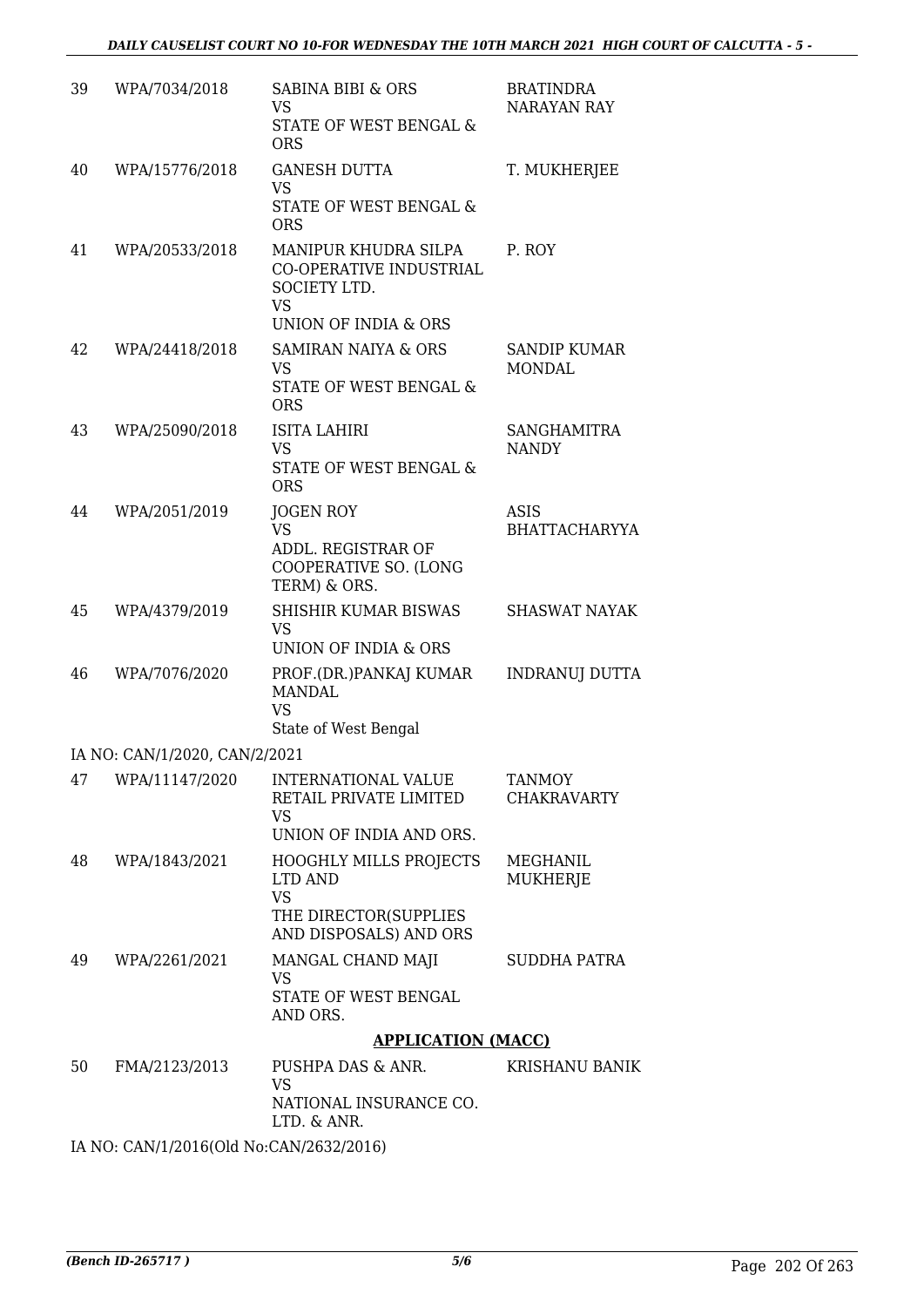51 FMAT/113/2021 (Ld. Registrar General)

NATIONAL INSURANCE COMPANY LTD VS LAKHINDER MODINA RAJWAR AND ORS

LAKSHINDER MODI

IA NO: CAN/1/2021, CAN/2/2021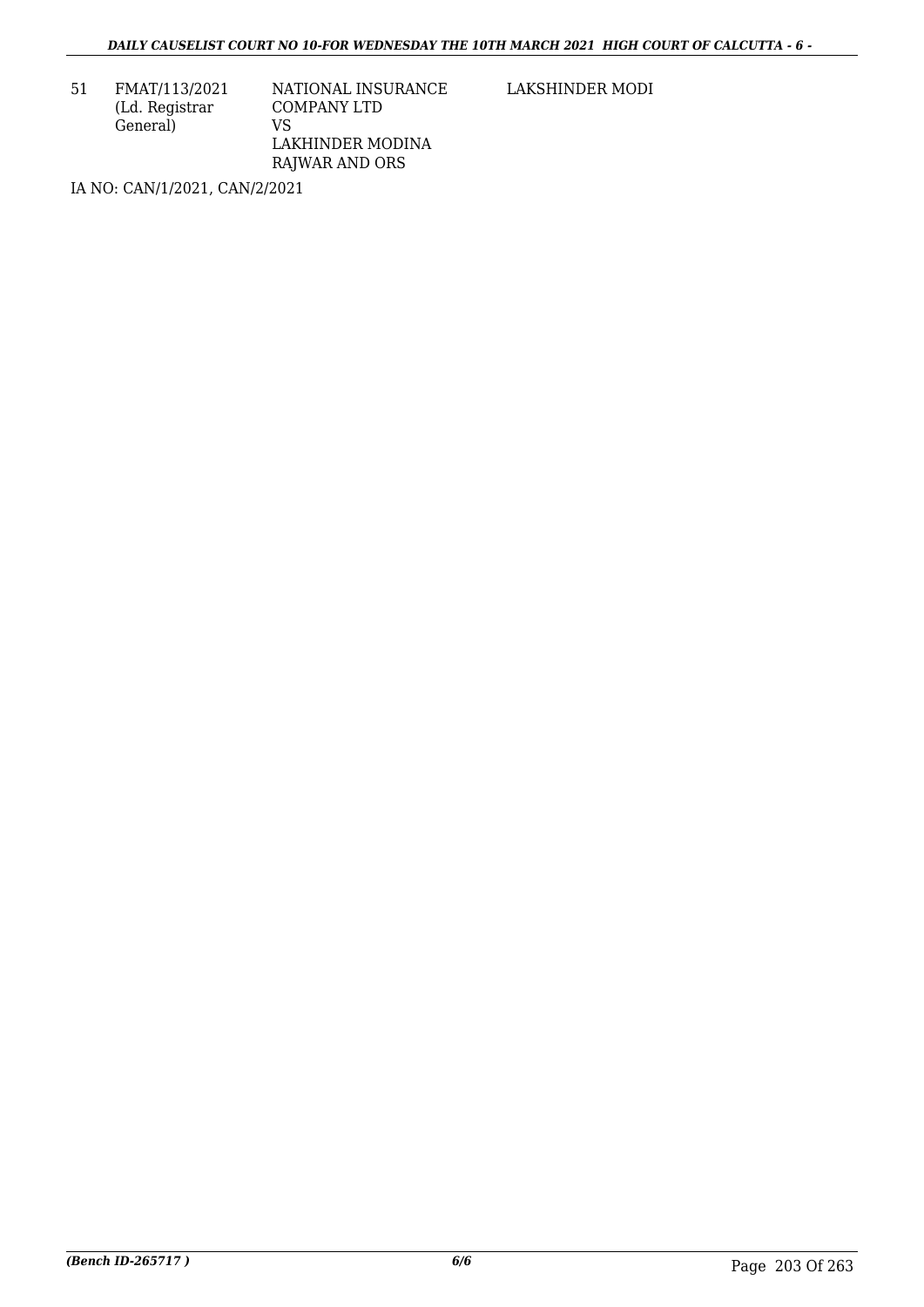

## **Appellate Side**

**DAILY CAUSELIST For Wednesday The 10th March 2021**

### **COURT NO. 23 SINGLE BENCH (SB - X) AT 10:30 AM HON'BLE JUSTICE ARINDAM MUKHERJEE (VIA VIDEO CONFERENCE)**

**ON AND FROM MONDAY, 1ST MARCH, 2021 - MATTERS (MOTION & HEARING) UNDER ARTICLE 226 OF THE CONSTITUTION RELATING TO MADHYAMIK SIKSHYA KENDRA UNDER GROUP - II, INCLUDING APPLICATIONS CONNECTED THERETO;**

**MATTERS (MOTION & HEARING) UNDER ARTICLE 226 OF THE CONSTITUTION OF INDIA RELATING TO CO-OPERATIVE SOCIETIES UNDER GROUP - V (EXCLUDING SERVICE MATTERS) AND APPLICATIONS CONNECTED THERETO;**

**AND**

**ON AND FROM MONDAY, 1ST MARCH, 2021 - IN ADDITION TO HIS OWN LIST, SHALL TAKE ITEM NOS.181 TO 235 FROM THE LIST DATED 1ST MARCH, 2021 OF HON'BLE JUSTICE SABYASACHI BHATTACHARYYA.**

**AND**

**ON AND FROM MONDAY, 1ST MARCH, 2021 - WILL SIT SINGLY AND TAKE ITEM NOS.236 TO 279 FROM THE LIST DATED 1ST MARCH, 2021 OF HON'BLE JUSTICE SABYASACHI BHATTACHARYYA (EXCEPT THE MATTERS WHICH ARE ALREADY DISPOSED OF OR ORDERED OTHERWISE).**

**IF NO ONE APPEARS FOR THE PETITIONERS, THE MATTERS SHALL BE DISMISSED.** 

**PHYSICAL MENTIONING WILL BE ENTERTAINED ONLY UPON SERVICE OF NOTICE TO THE OTHERSIDE.**

**ORIGINAL SIDE MATTERS WILL BE TAKEN UP FROM 2 P.M. AFTER COMPLETION OF ORIGINAL SIDE MATTERS APPELLATE SIDE MATTERS WILL BE TAKEN UP, IF TIME PERMITS.**

#### **NOTE : MATTERS WILL BE TAKEN UP THROUGH PHYSICAL HEARING ONLY WHEN BOTH THE PARTIES ARE AGREED.**

#### **MOTION 1**

( GROUP - V (CO -OPERATIVE )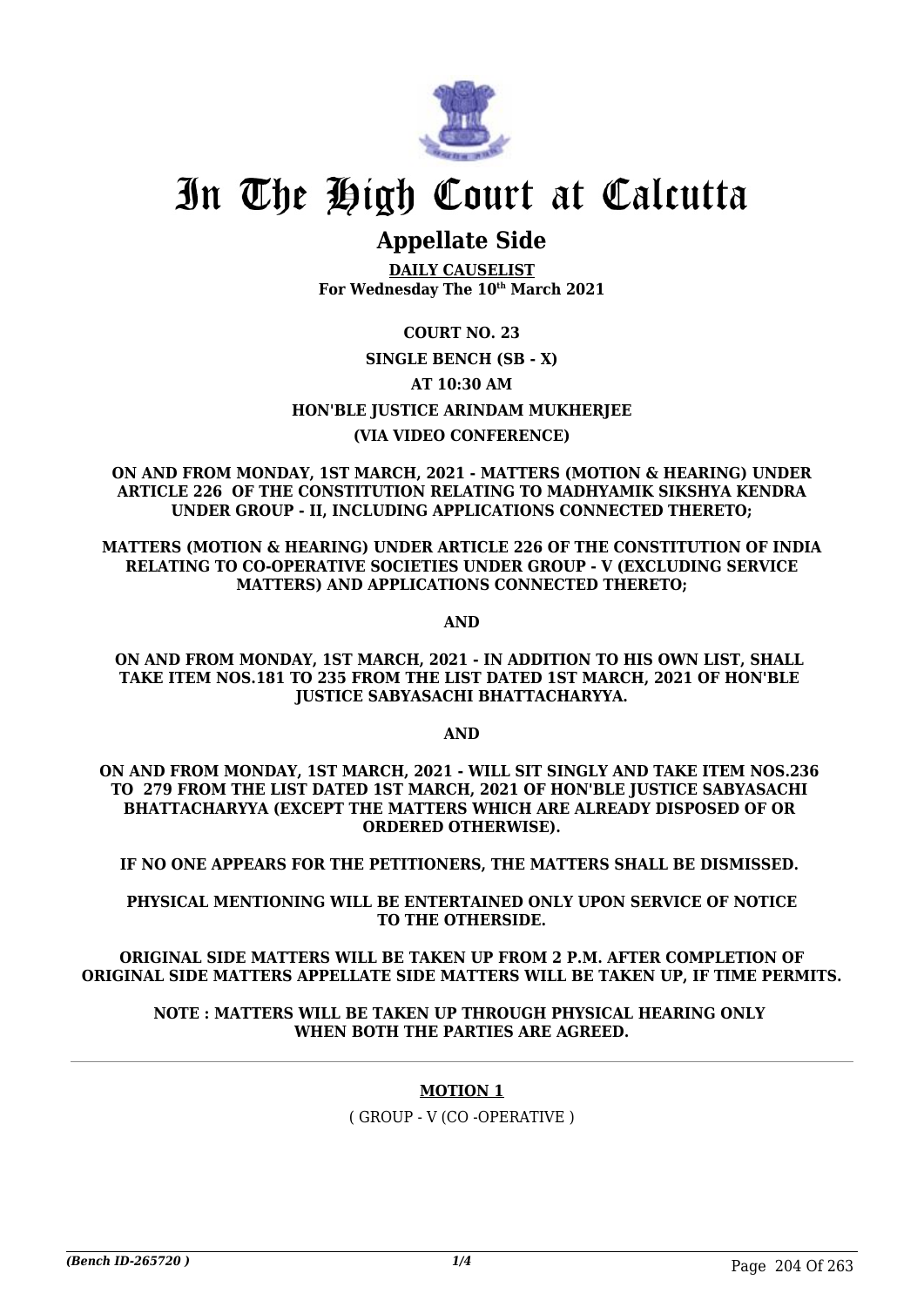| 1  | WPA/516/2020      | <b>AZIZUL SEIKH</b><br>VS.                                                                                                                        | <b>ALOKESH DALAI</b>              |
|----|-------------------|---------------------------------------------------------------------------------------------------------------------------------------------------|-----------------------------------|
|    |                   | STATE OF WEST BENGAL &<br><b>ORS</b>                                                                                                              |                                   |
|    |                   | <b>MOTION</b>                                                                                                                                     |                                   |
|    |                   | (GROUP - IX RESIDUARY)                                                                                                                            |                                   |
| 2  | WPA/16861/2019    | MAFAJUL HUSSAIN & ORS<br>VS.<br>STATE OF WEST BENGAL &<br><b>ORS</b>                                                                              | MD HABIBUR<br><b>RAHAMAN</b>      |
| 3  | WPA/7352/2020     | JITENDRA NARAYAN RAY PRITHWISH GURIA<br>SISHU SEVA BHAWAN REP.<br>BY HON. SECRETARY DR<br>NIHAR RANJAN GHOSH<br><b>VS</b><br>State of West Bengal |                                   |
|    | IA NO: CAN/1/2020 |                                                                                                                                                   |                                   |
| 4  | WPA/8065/2020     | AJJATUN BIBI PURKAIT<br><b>VS</b><br>STATE OF WEST BENGAL<br>AND ORS.                                                                             | PANKAJ HALDER                     |
| 5  | WPA/8383/2020     | MADAN MOHAN BERA<br><b>VS</b><br>STATE OF WEST BENGAL<br>AND ORS.                                                                                 | PINKI SAHA                        |
| 6  | WPA/1047/2021     | <b>TANMAY MAITY</b><br><b>VS</b><br>STATE OF WEST BENGAL<br>AND ORS.                                                                              | <b>PUNAM BASU</b>                 |
| 7  | WPA/4873/2021     | SARASWATI DEVI<br><b>VS</b><br>STATE OF WEST BENGAL<br>AND ORS.                                                                                   | DULAL KR.<br><b>BHATTACHARYYA</b> |
| 8  | WPA/5104/2021     | SUNIL KUMAR MANDAL @ BHASKAR HUTAIT<br><b>SUNIL MANDAL</b><br><b>VS</b><br>STATE OF WEST BENGAL<br>AND ORS.                                       |                                   |
| 9  | WPA/5344/2021     | CHAYARANI MANDAL<br><b>VS</b><br>STATE OF WEST BENGAL<br>AND ORS.                                                                                 | MOHAMMED<br><b>IBHARIM</b>        |
| 10 | WPA/5361/2021     | BONGAON, CENTRAL CO-<br>OPT MARKETING SOCIETY<br>LTD AND ANR<br><b>VS</b><br>STATE OF WEST BENGAL<br>AND ORS.                                     | <b>SURYANEEL DAS</b>              |
| 11 | WPA/5473/2021     | BANARASILAL JAISWAL<br><b>VS</b><br>STATE OF WEST BENGAL<br>AND ORS.                                                                              | ASHIS KUMAR DUTTA                 |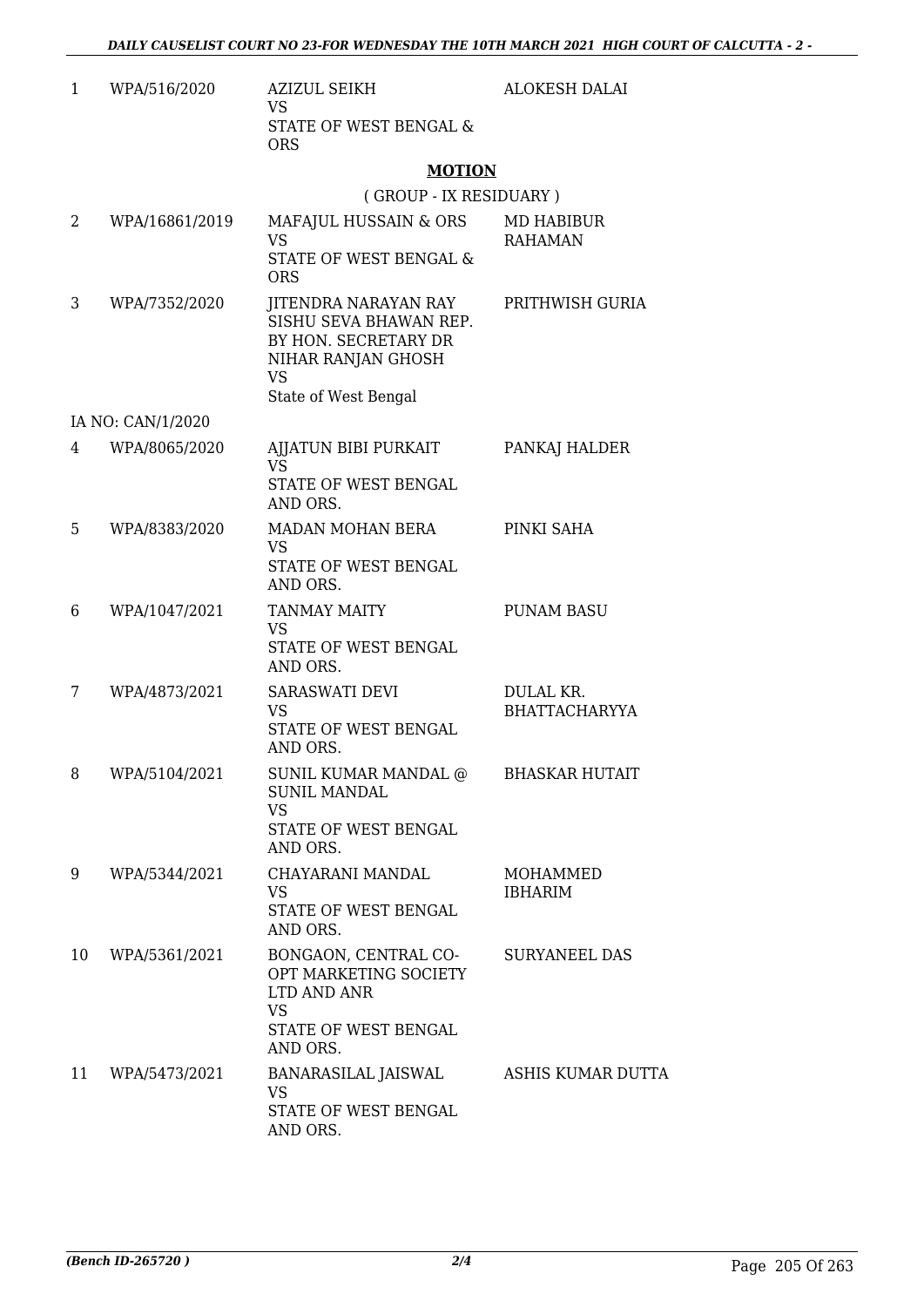| 12                                      | WPA/5475/2021                                          | PRASHANT JAISWAL<br>VS<br>STATE OF WEST BENGAL<br>AND ORS.                                                                                      | <b>ANJAN</b><br><b>BHATTACHARYYA</b> |  |  |
|-----------------------------------------|--------------------------------------------------------|-------------------------------------------------------------------------------------------------------------------------------------------------|--------------------------------------|--|--|
| 13                                      | WPA/5484/2021                                          | ADVANCED SOCIETY FOR<br><b>HEADMASTER AND</b><br><b>HEADMISTRESS DUKY REP</b><br>BY GS AND ANR<br><b>VS</b><br>STATE OF WEST BENGAL<br>AND ORS. | LAKSHMINATH<br><b>BHATTACHARYA</b>   |  |  |
| 14                                      | WPA/5565/2021                                          | M.P CONSTRUCTION<br><b>VS</b><br>THE PASCHIMANCHAL<br>UNNAAYAN PARISHAD AND<br><b>ORS</b>                                                       | KAKALI DUTTA                         |  |  |
| 15                                      | WPA/5586/2021                                          | YEASIN ALI SK. AND ANR.<br><b>VS</b><br>STATE OF WEST BENGAL<br>AND ORS.                                                                        | <b>SUKUMAR SARKAR</b>                |  |  |
| 16                                      | WPA/5605/2021                                          | SK. NAJIRUDDIN ALIAS SK.<br><b>HALIM</b><br><b>VS</b><br>STATE OF WEST BENGAL<br>AND ORS.                                                       | <b>SAHEB BANERJEE</b>                |  |  |
| 17                                      | WPA/5691/2021                                          | <b>RAZIA BEGUM</b><br><b>VS</b><br>STATE OF WEST BENGAL<br>AND ORS.                                                                             | <b>ZAINAB TAHUR</b>                  |  |  |
| 18                                      | WPA/5694/2021                                          | <b>SEKH RABIAL</b><br><b>VS</b><br>STATE OF WEST BENGAL<br>AND ORS.                                                                             | LIPIKA NATH                          |  |  |
| 19                                      | WPA/5735/2021                                          | KANAI BIJOLI RICE MILLS<br>PRIVATE LIMITED<br><b>VS</b><br>STATE OF WEST BENGAL<br>AND ORS.                                                     | <b>PUSHAN MAJUMDAR</b>               |  |  |
|                                         |                                                        | <b>APPLICATION</b>                                                                                                                              |                                      |  |  |
| 20                                      | WPA/4476/2017<br>(Appln.not here)                      | ASHA RANI HIJLI<br>VS<br><b>STATE OF WEST BENGAL &amp;</b><br><b>ORS</b>                                                                        | A. N. NASKAR                         |  |  |
| IA NO: CAN/1/2020(Old No:CAN/1999/2020) |                                                        |                                                                                                                                                 |                                      |  |  |
| 21                                      | WPA/22796/2019<br>(Substitution)                       | MATRI SEVAK SANGHA &<br><b>ANR</b><br><b>VS</b><br>STATE OF WEST BENGAL &<br><b>ORS</b>                                                         | ARPITA SAHA                          |  |  |
|                                         | $Q$ $\lambda$ $\lambda$ $\Gamma$ $D$ $\Omega$ $\Omega$ |                                                                                                                                                 |                                      |  |  |

IA NO: CAN/1/2020, CAN/2/2020

#### **FOR HEARING**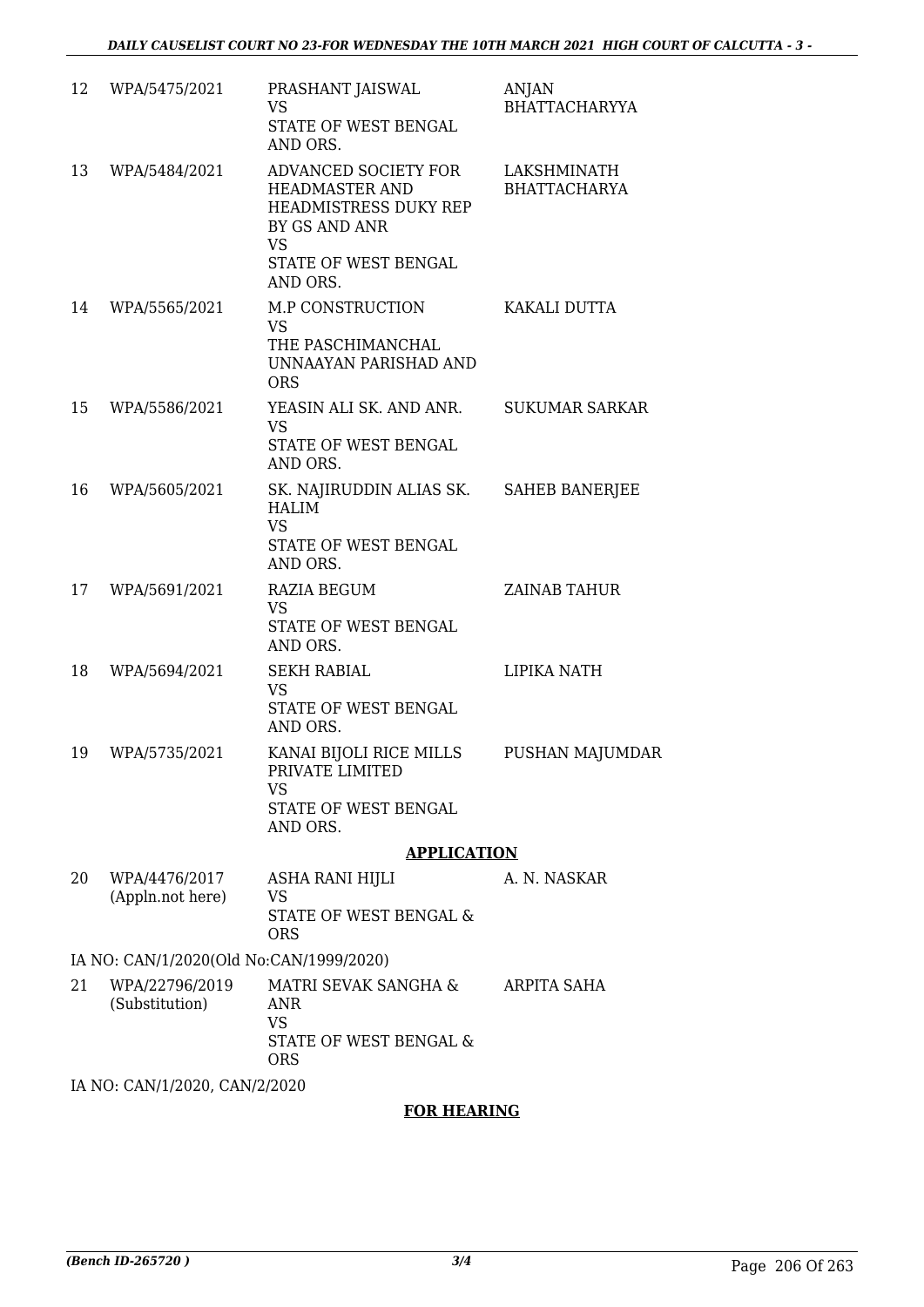| 22 | WPA/5583/2019     | <b>RASHID ALAM ALIAS</b><br><b>GABBAR</b><br><b>VS</b><br>THE DY GENERAL &<br><b>INSPECTOR GENERAL OF</b><br>CORRECTIONAL<br><b>SERVI&amp;ANR</b> | <b>LOKESH SHARMA</b>                  |  |  |
|----|-------------------|---------------------------------------------------------------------------------------------------------------------------------------------------|---------------------------------------|--|--|
| 23 | WPA/20922/2019    | NABA KR DEY<br><b>VS</b><br>STATE OF WEST BENGAL &<br><b>ORS</b>                                                                                  | <b>BISWAPRIYA</b><br><b>SAMANTA</b>   |  |  |
| 24 | WPA/21231/2019    | ANGEL EDUCATION<br><b>SOCIETY &amp; ORS</b><br><b>VS</b><br>WEST BENGAL INDUSTRIAL<br><b>INFRASTRUCTURE</b><br><b>DEVELOPMENT</b><br>CORPORATIO   | DEEPAK KR SINGH                       |  |  |
|    | IA NO: CAN/1/2020 |                                                                                                                                                   |                                       |  |  |
| 25 | WPA/7625/2020     | ABHINABA PAL<br>VS <sub>1</sub><br>THE STATE OF WEST<br><b>BENGAL</b>                                                                             | MANIDEEPA (PAUL)<br><b>ROY</b>        |  |  |
|    | IA NO: CAN/1/2020 |                                                                                                                                                   |                                       |  |  |
| 26 | WPA/112/2021      | KANAM LATEX INDUSTRIES<br>PRIVATE LIMITED AND<br><b>ANOTHER</b><br><b>VS</b><br>STATE OF WEST BENGAL<br>AND ORS.                                  | <b>SALONI</b><br><b>BHATTACHARJEE</b> |  |  |

IA NO: CAN/1/2021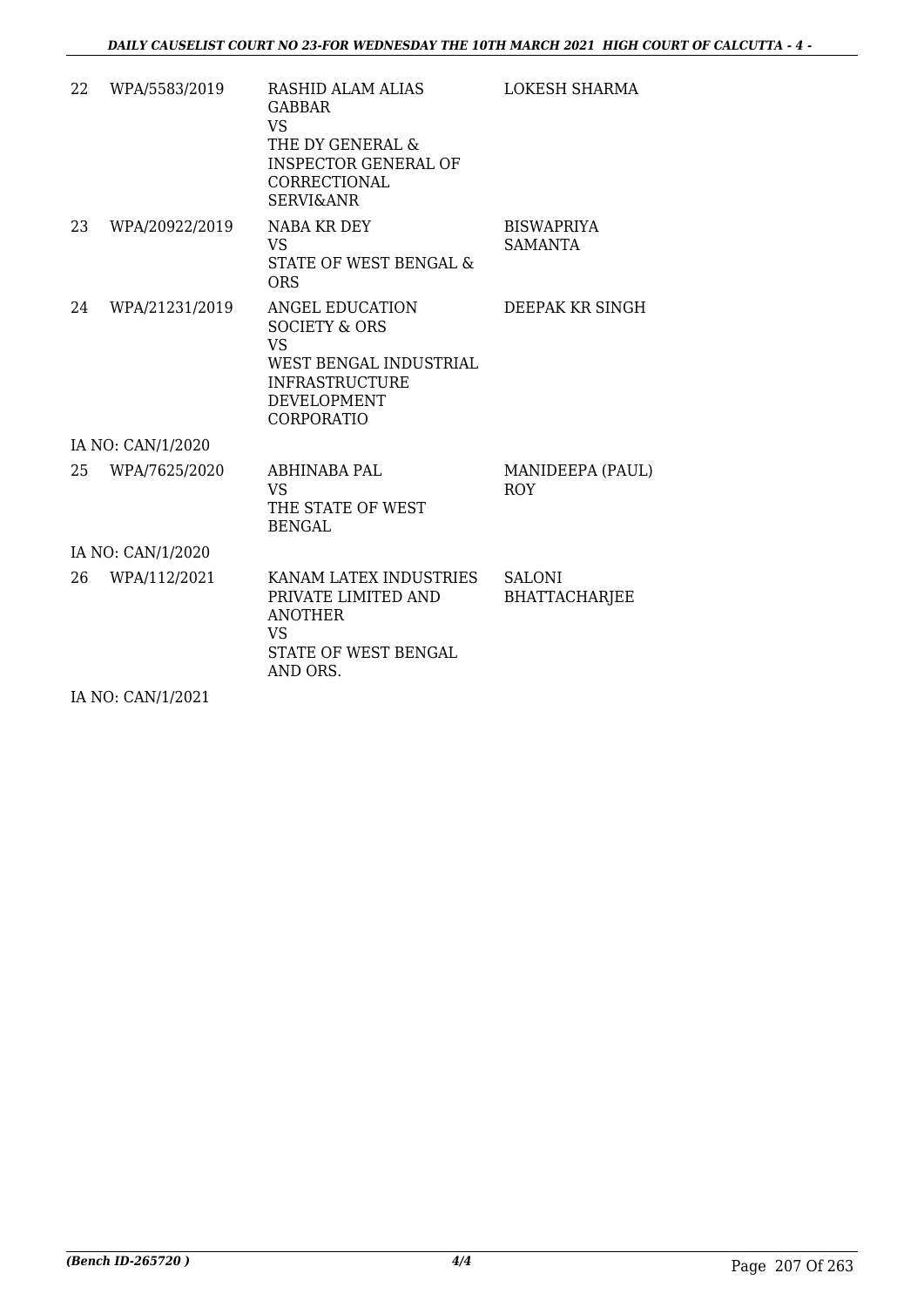

#### **Appellate Side**

**DAILY CAUSELIST For Wednesday The 10th March 2021**

**COURT NO. 18**

**SINGLE BENCH (SB - XI) AT 10:30 AM HON'BLE JUSTICE BISWAJIT BASU (VIA VIDEO CONFERENCE)**

**ON AND FROM MONDAY, 22ND FEBRUARY, 2021 ROSTER NOTIFIED ON 8TH JANUARY, 2021 IS MODIFIED TO THE FOLLOWING EXTENT:-** 

**MATTERS (MOTION & HEARING) UNDER ARTICLE 226 OF THE CONSTITUTION RELATING TO MADRASAH EDUCATION UNDER GROUP II AND APPLICATIONS CONNECTED THERETO;**

**MATTERS (MOTION & HEARING) UNDER ARTICLE 226 OF THE CONSTITUTION RELATING TO APPOINTMENT AND SERVICE CONDITION OF PARA TEACHERS UNDER GROUP II AND APPLICATIONS CONNECTED THERETO;**

**ADMISSION AND HEARING OF CIVIL REVISION APPLICATIONS AND APPLICATIONS UNDER ARTICLE 227 OF THE CONSTITUTION OF INDIA ARISING OUT OF TESTAMENTARY, EJECTMENT / EVICTION SUITS AND PUBLIC PREMISES (UNAUTHORISED OCCUPANTS) ACT, 1971 INCLUDING APPLICATIONS CONNECTED THERETO.** 

**MATTERS (MOTION & HEARING) UNDER ARTICLE 226 OF THE CONSTITUTION OF INDIA RELATING TO LAND UNDER GROUP I INCLUDING APPLICATIONS CONNECTED THERETO.** 

**NOTE: MATTERS WILL BE TAKEN UP THROUGH PHYSICAL HEARING ONLY WHEN BOTH THE PARTIES ARE AGREED.**

**SPECIAL NOTE : 1. CONTESTED APPLICATION WILL BE TAKEN UP ON EVERY WEDNESDAY AND FRIDAY.**

**2. WRIT HEARING MATTERS WILL BE TAKEN UP ON EVERY THURSDAY.** 

**3. MENTIONING WILL BE TAKEN UP ON EVERY MONDAY AND THURSDAY ONLY.** 

**4. NO PHYSICAL MENTIONING WILL BE ENTERTAINED. ONLY MENTIONING THROUGH VIRTUAL MODE WILL BE ENTERTAINED.** 

**SPL. NOTE: ON 10.03.2021, AFTER 'FOR JUDGMENT', 'TO BE MENTIONED', ITEM NO. 84 TO 100 WILL BE TAKEN UP FOLLOWED BY 'NEW MOTION' AND 'MOTION' TILL 1 P.M., IF NOT EXHAUSTED EARLIER. THEREAFTER, 'CONTESTED APPLICATION' WILL BE TAKEN UP FOLLOWED BY 'WRIT HEARING' MATTERS, IF TIME PERMITS.**

|   |                                       | <b>FOR JUDGMENT</b>                                                                 |                       |
|---|---------------------------------------|-------------------------------------------------------------------------------------|-----------------------|
| 1 | CO/2133/2018                          | PREMLATA CHORORIA<br>VS.<br>UMA SHANKAR LADIA & ORS                                 | <b>BISWAJIT KUMAR</b> |
|   |                                       | <b>TO BE MENTIONED</b>                                                              |                       |
| 2 | CO/374/2016<br>[ASSIGNED]             | JAGADISH PRASAD AGARWAL & ORS<br>VS.<br>M/S. AUTO DISTRIBUTORS LTD. &<br><b>ORS</b> | H. NANDI              |
| 3 | WPA/11931/2020<br>[ NON PROSECUTION ] | RABIUL RAHAMAN<br>VS<br>STATE OF WEST BENGAL AND ORS.                               | SK. NIZAMUDDIN        |
| 4 | CO/519/2021<br>[ASSIGNED]             | HARMEET KAUR AND ORS.<br>VS<br>KISHORILAL AGARWAL AND ORS.                          | ABIR LAL CHAKRABORTY  |
|   |                                       | <b>CIVIL NEW MOTION</b>                                                             |                       |
| 5 | CO/642/2020<br>[ WITH CAVEAT ]        | DEBSANKAR PAUL<br>VS<br>AVIJIT BHOWMICK                                             | ANIRBAN DEY           |
| 6 | CO/515/2021<br>[ NO CAVEAT ]          | RAMKRISHNA DAS<br>VS<br>SHYAMSUNDAR DAS AND ORS                                     | <b>SUDIP DAS</b>      |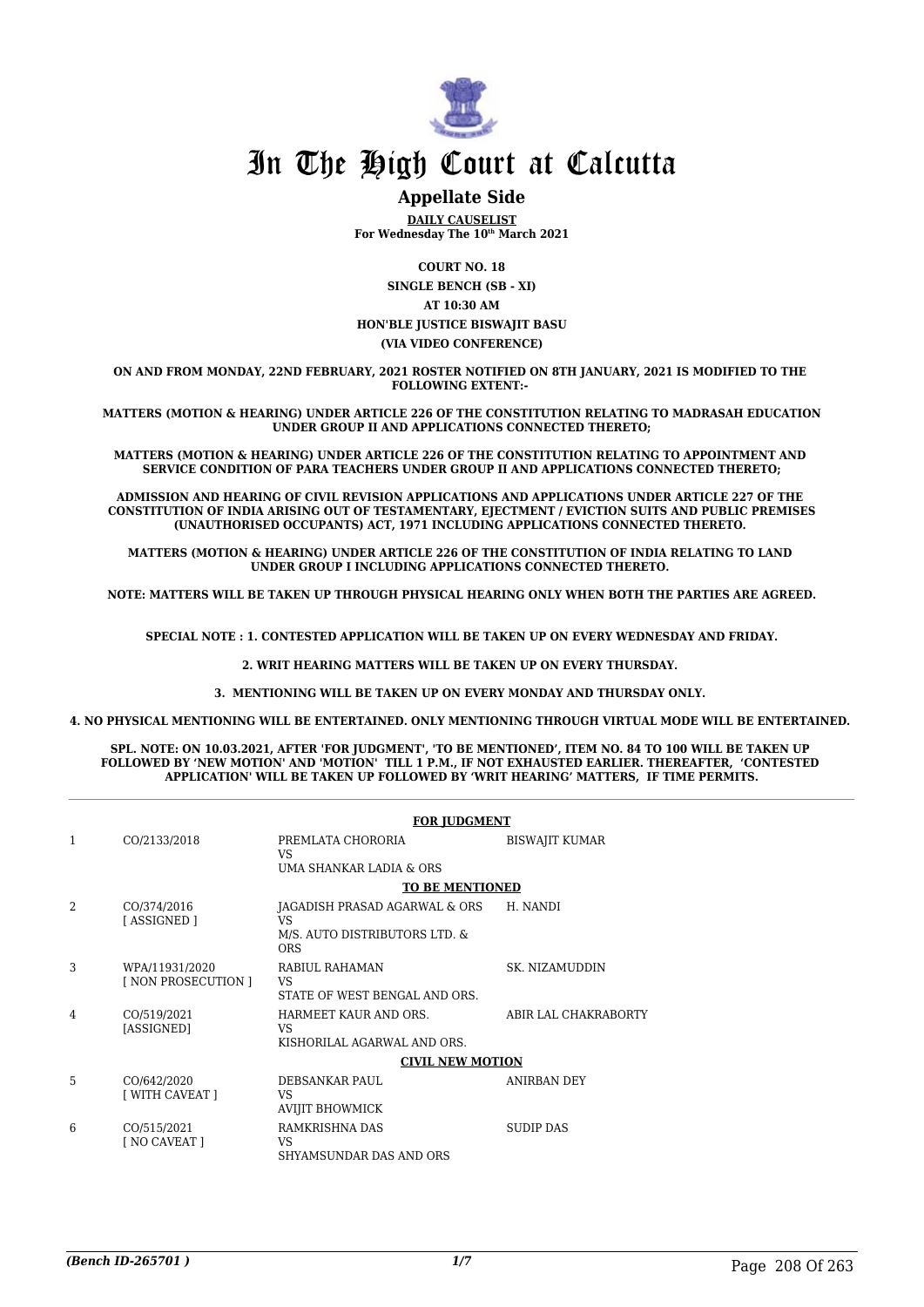| 7  | CO/563/2021<br>[ NO CAVEAT ]        | PENGUIN TRADING AND AGENCIS<br>LTD.<br>VS                          | TIRTHA PATI ACHARYYA     |
|----|-------------------------------------|--------------------------------------------------------------------|--------------------------|
|    |                                     | M/S. MAA DURGA TRADING                                             |                          |
| 8  | CO/578/2021<br><b>I NO CAVEAT 1</b> | PRAVIR GARG AND ANR.<br>VS<br>ALAMBEE COOPERATIVE HOUSING          | ANKITA DEY               |
|    |                                     | <b>SOCIETY LIMITED</b>                                             |                          |
| 9  | CO/584/2021<br>[ NO CAVEAT ]        | <b>ATISH SINGH</b><br>VS                                           | <b>IFTEKAR MUNSHI</b>    |
|    |                                     | NETAI BASAK AND ORS                                                |                          |
|    |                                     | <b>NEW MOTION (GROUP - I)</b>                                      |                          |
| 10 | WPA/17968/2019                      | HUMDEL HAQUE GAIN & ORS<br>VS.<br>STATE OF WEST BENGAL & ORS       | TANUSRI SANTRA           |
| 11 | WPA/22291/2019                      | MANIKUNTALA DAS ROY @<br><b>MAHAMAYA DAS ROY</b>                   | PHATICK CHANDRA DAS      |
|    |                                     | VS.<br>STATE OF WEST BENGAL & ORS                                  |                          |
| 12 | WPA/5299/2021                       | SAHARUDDIN LASKAR AND ANR.                                         | J.L.RAY                  |
|    |                                     | VS.                                                                |                          |
|    |                                     | STATE OF WEST BENGAL AND ORS.                                      |                          |
| 13 | WPA/5378/2021                       | NASIM FIROJ MALLICK<br>VS.                                         | SATYAM MUKHERJEE         |
|    |                                     | STATE OF WEST BENGAL AND ORS.                                      |                          |
| 14 | WPA/5392/2021                       | ARUP KUMAR MONDAL AND ANR.<br>VS.                                  | HIMADRI KUMAR MAHATA     |
|    |                                     | STATE OF WEST BENGAL AND ORS.                                      |                          |
| 15 | WPA/5435/2021                       | PRASANTA NASKAR AND OTHERS<br>VS.<br>STATE OF WEST BENGAL AND ORS. | AVIROOP BHATTACHARYA     |
| 16 | WPA/5657/2021                       | MAHADEB SAHOO                                                      | DILIP KUMAR SHYAMAL      |
|    |                                     | VS<br>STATE OF WEST BENGAL AND ORS.                                |                          |
| 17 | WPA/5693/2021                       | MOTILAL MONDAL<br>VS                                               | KARUNAMOYEE SAMANTA      |
|    |                                     | STATE OF WEST BENGAL AND ORS.                                      |                          |
| 18 | WPA/5937/2021                       | SAHIRA BHANU SEKH (BEWA)<br>VS.<br>THE STATE OF WEST BENGAL AND    | ANIRBAN SARKAR           |
|    |                                     | <b>ORS</b>                                                         |                          |
| 19 | WPA/5950/2021                       | M/S LADYMOON NIWAS PRIVATE<br>LTD.<br>VS                           | AINDITA AUDDY (DAS)      |
|    |                                     | STATE OF WEST BENGAL AND ORS.                                      |                          |
| 20 | WPA/5982/2021                       | MD.NAZIR HOSSAIN<br>VS                                             | SOMA MAL                 |
|    |                                     | STATE OF WEST BENGAL AND ORS.                                      |                          |
| 21 | WPA/6001/2021                       | KHARIRAMARI FISHERMAN CO-<br>OPERATIVE SOCIETY LTD AND ANR<br>VS.  | Shibasis Chatterjee      |
|    |                                     | STATE OF WEST BENGAL AND ORS.                                      |                          |
| 22 | WPA/6081/2021                       | SASADHAR ROY AND ANR.<br>VS.                                       | <b>SYED NURUL AREFIN</b> |
|    |                                     | STATE OF WEST BENGAL AND ORS.                                      |                          |
| 23 | WPA/6091/2021                       | DULAL PAL<br>VS                                                    | <b>SUDIP SARKAR</b>      |
|    |                                     | STATE OF WEST BENGAL AND ORS.                                      |                          |
| 24 | WPA/6272/2021                       | RANAJIT KUMAR PAL<br>VS                                            | <b>BARUN CHATTERJEE</b>  |
|    |                                     | STATE OF WEST BENGAL AND ORS.                                      |                          |
| 25 | WPA/6274/2021                       | SATYA KINKAR KOLEY AND ORS.<br>VS                                  | <b>BARUN CHATTERJEE</b>  |
|    |                                     | STATE OF WEST BENGAL AND ORS.                                      |                          |
| 26 | WPA/6436/2021                       | GOUR HARI GIRI AND ANOTHER<br>VS<br>STATE OF WEST BENGAL AND ORS.  | SANKHA PRASAD ROY        |
| 27 | WPA/6605/2021                       | FAIZ AHMED KHAN AND ANOTHER                                        | AKBAR ALI                |
|    |                                     | VS<br>STATE OF WEST BENGAL AND ORS.                                |                          |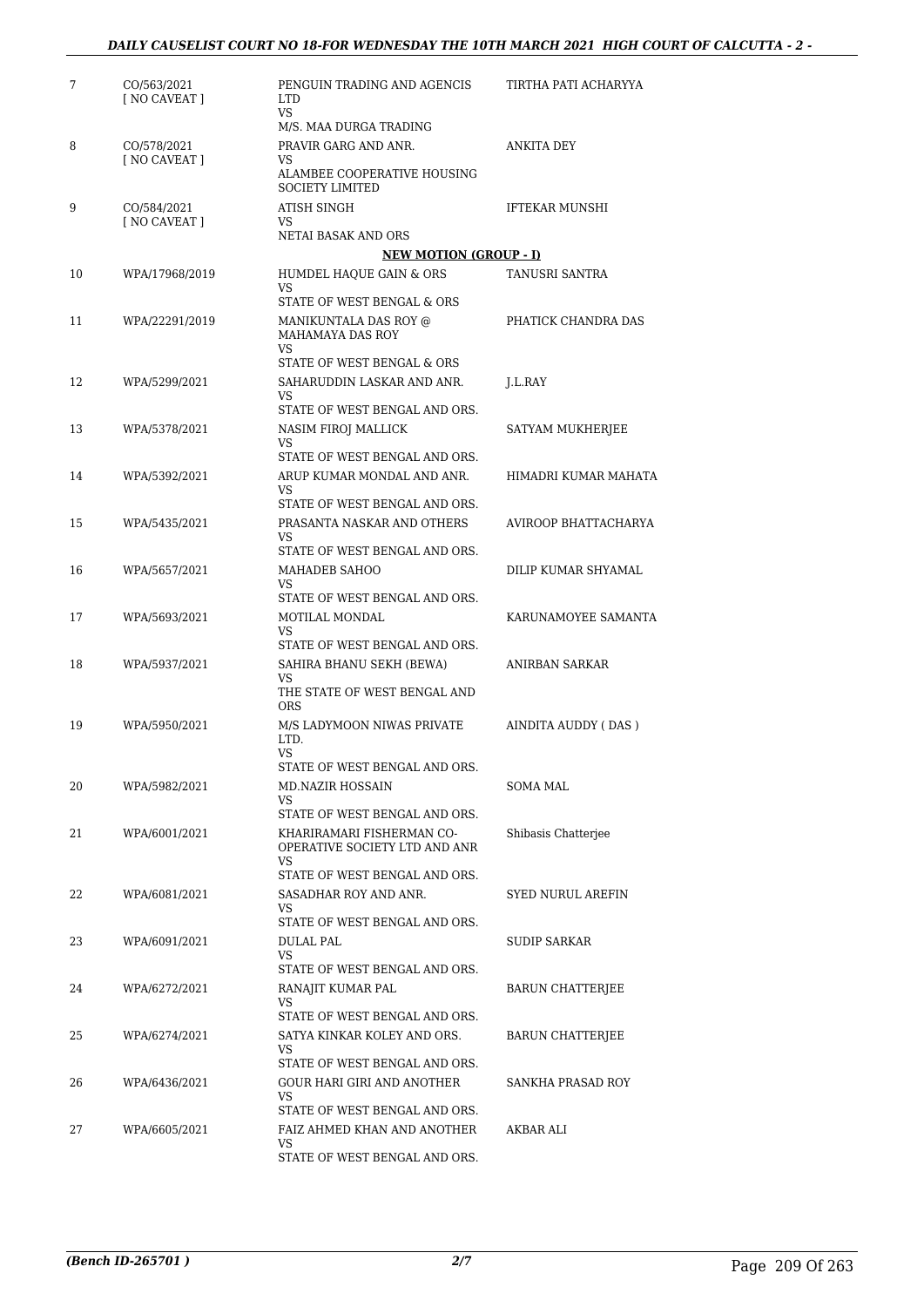| 28   | WPA/6606/2021                                        | MOHAMED AZHAR @ MD. AZHAR<br><b>AND OTHERS</b>                            | AKBAR ALI                                                                                                                    |
|------|------------------------------------------------------|---------------------------------------------------------------------------|------------------------------------------------------------------------------------------------------------------------------|
|      |                                                      | VS<br>STATE OF WEST BENGAL AND ORS.                                       |                                                                                                                              |
|      |                                                      | <b>NEW MOTION (GROUP - II)</b>                                            |                                                                                                                              |
| 29   | WPA/4709/2021                                        | SERAJ ALI<br>VS                                                           | Golam                                                                                                                        |
|      |                                                      | STATE OF WEST BENGAL AND ORS.                                             |                                                                                                                              |
| 30   | WPA/5031/2021                                        | MD. JIAULLAH<br>VS                                                        | <b>JAKIR HOSSAIN</b>                                                                                                         |
|      |                                                      | STATE OF WEST BENGAL AND ORS.                                             |                                                                                                                              |
|      |                                                      | <b>APPLICATION</b>                                                        |                                                                                                                              |
| 31   | WPA/26710/2015<br>[ADDITION OF<br>PARTY][VACATING]   | BIRPUR FISHERMEN'S CO<br><b>OPERATIVE SOCIETY &amp; ANR</b><br>VS         | <b>U BETAL</b>                                                                                                               |
|      |                                                      | STATE OF WEST BENGAL & ANR                                                |                                                                                                                              |
|      | No:CAN/11739/2019), CAN/5/2020, CAN/6/2020           |                                                                           | IA NO: CAN/1/2018(Old No:CAN/9504/2018), CAN/2/2018(Old No:CAN/9941/2018), CAN/3/2019(Old No:CAN/11519/2019), CAN/4/2019(Old |
| 32   | WPA/3989/2017                                        | DR. SUKUMAR MK. GHOSH<br>VS                                               | SHYMAL KUMAR SIKDAR                                                                                                          |
|      |                                                      | STATE OF WEST BENGAL & ORS                                                |                                                                                                                              |
|      | IA NO: CAN/1/2017(Old No:CAN/10308/2017)             |                                                                           |                                                                                                                              |
| 33   | CO/2067/2018<br>(ADDITION OF PARTY)                  | PRAFULLA KUMAR GHOSH<br>VS<br><b>SULEKHA KARATI</b>                       | KAMAN SAHOO                                                                                                                  |
|      | IA NO: CAN/1/2019(Old No:CAN/5937/2019), CAN/2/2021  |                                                                           |                                                                                                                              |
| wt34 | CO/3004/2018                                         | PRAFULLA KR. GHOSH<br>VS                                                  | KAMAN SAHOO                                                                                                                  |
|      |                                                      | SULEKHA KARATI                                                            |                                                                                                                              |
|      | IA NO: CAN/1/2021                                    |                                                                           |                                                                                                                              |
| 35   | RVW/9/2019                                           | KABRA MARBLE CORPORATION &<br><b>ORS</b><br>VS<br>SUDIPTO MUKHERJEE & ANR | SUBHASISH CHAKRABORTY                                                                                                        |
| 36   | CO/2971/2019                                         | PROFESSOR SK. SAHANUL HAQUE<br>VS<br>SK. MD. QUASIN & ORS                 | ABHIJIT SARKAR                                                                                                               |
|      | IA NO: CAN/1/2019(Old No:CAN/12308/2019), CAN/3/2020 |                                                                           |                                                                                                                              |
| 37   | WPA/10450/2019<br>(AMENDMENT)                        | AKMOL HOSSAIN & ORS<br>VS<br>STATE OF WEST BENGAL & ORS                   | TANUJA BASAK                                                                                                                 |
|      | IA NO: CAN/1/2020(Old No:CAN/2041/2020)              |                                                                           |                                                                                                                              |
| 38   | RVW/54/2020                                          | AVIJIT DEY                                                                | TAPAS DUTTA                                                                                                                  |
|      |                                                      | VS<br>UTTARPARA KOTRUNG<br>MUNICIPALITY & ORS.                            |                                                                                                                              |
|      | IA NO: CAN/1/2020, CAN/2/2020                        |                                                                           |                                                                                                                              |
| wt39 | CO/1484/2014                                         | SHANKAR LAL PATEL<br>VS                                                   | <b>TAPAS DUTTA</b>                                                                                                           |
|      |                                                      | UTTARPARA KOTRUNG<br>MUNICIPALITY                                         |                                                                                                                              |
|      | IA NO: CAN/4/2015(Old No:CAN/7363/2015)              |                                                                           |                                                                                                                              |
| wt40 | CO/4284/2016                                         | AVIJIT DEY<br>VS                                                          | SUMANTA SARATHI<br><b>BHOWMIK</b>                                                                                            |
|      |                                                      | UTTARPARA KOTRUNG<br>MUNICIPALITY & ORS                                   |                                                                                                                              |
| 41   | CPAN/729/2020                                        | MD JAWAID NEHAL<br>VS                                                     | <b>ABHIJIT SARKAR</b>                                                                                                        |
|      |                                                      | LD JUDGE BISWAJYOTI CHATTERJEE                                            |                                                                                                                              |
| wt42 | CO/4296/2019                                         | MD JAWAID NEHAL<br>VS.<br>SK MD QUASIN                                    | ABHIJIT SARKAR                                                                                                               |
| 43   | CPAN/730/2020                                        | SK BAG BVL HAQUE                                                          | <b>ABHIJIT SARKAR</b>                                                                                                        |
|      |                                                      | <b>VS</b><br>LD JUDGE BISWAJYOTI CHATTERJEE                               |                                                                                                                              |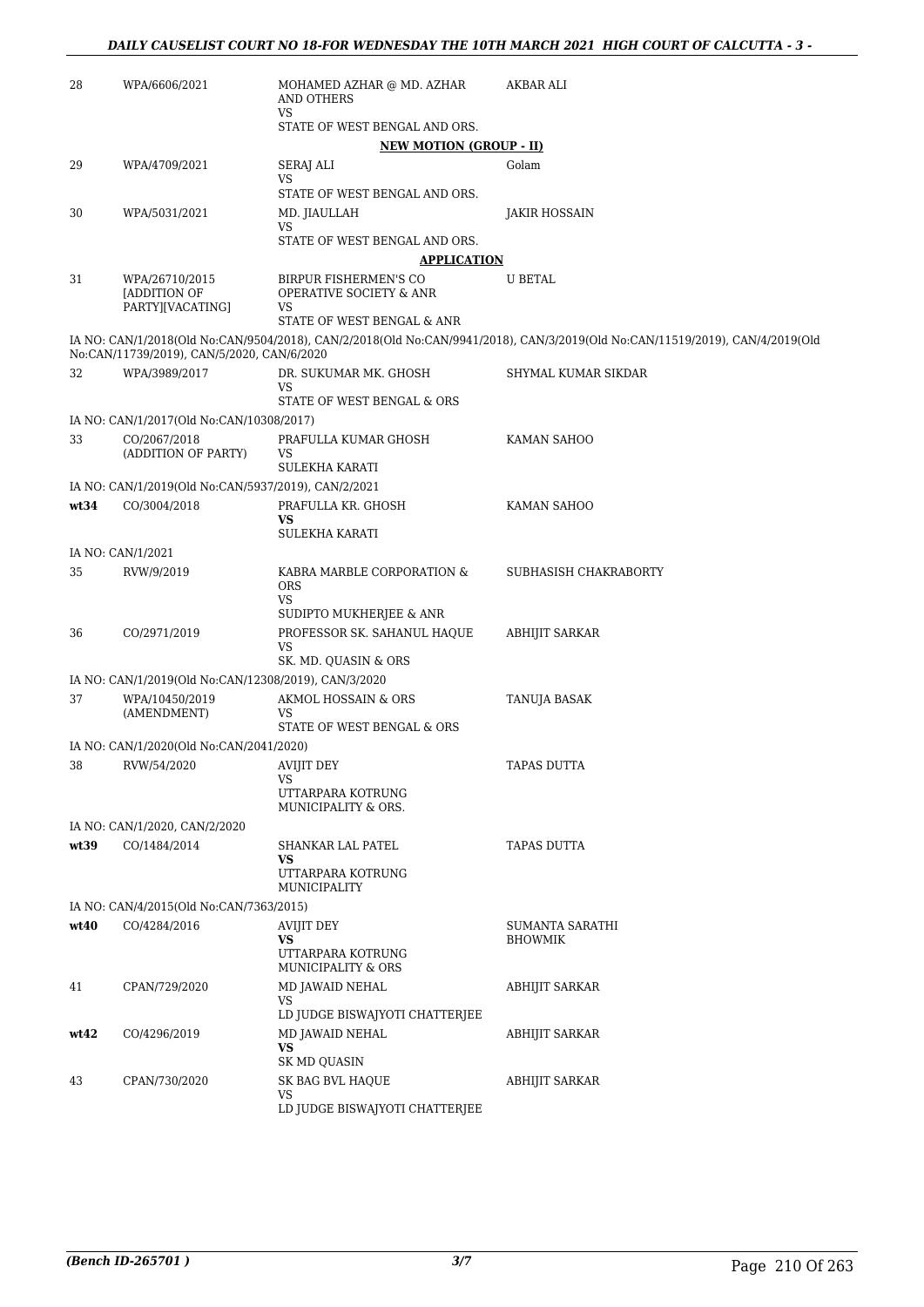| wt44 | CO/4297/2019                            | SK BAGBUL HOQUE                                                                                             | <b>ABHIJIT SARKAR</b>         |
|------|-----------------------------------------|-------------------------------------------------------------------------------------------------------------|-------------------------------|
|      |                                         | VS<br>SK MD QUASIN                                                                                          |                               |
|      |                                         | <b>MOTION</b>                                                                                               |                               |
| 45   | CO/2865/2019<br>$[B-1]$                 | SURESH AGARWAL & ANR<br>VS                                                                                  | ARJUN SAMANTA                 |
|      |                                         | LATA KHANNAH & ORS<br>SAHEDA BIBI                                                                           | <b>ASRAF MONDAL</b>           |
| 46   | WPA/17281/2019                          | VS                                                                                                          |                               |
|      |                                         | STATE OF WEST BENGAL & ORS.                                                                                 |                               |
| 47   | WPA/22836/2019                          | MD ABDUL HAMID @ MD ABDUL<br><b>HAMID MONDAL &amp; ORS</b><br>VS                                            | PINAKI RANJAN<br>CHAKBRABORTI |
|      |                                         | STATE OF WEST BENGAL & ORS                                                                                  |                               |
| 48   | CO/471/2020                             | NANI GOPAL DAS<br>VS<br>HEMLATA ROONGTA                                                                     | TARAK NATH HALDER             |
| wt49 | CO/1132/2020                            | HEMLATA RUNGTA                                                                                              | SANWAL TIBREWAL               |
|      |                                         | VS<br>NANI GOPAL DAS                                                                                        |                               |
|      | IA NO: CAN/1/2020(Old No:CAN/3670/2020) |                                                                                                             |                               |
| wt50 | CO/1133/2020                            | ANAND KUMAR RUNGTA @<br><b>ROONGTA</b><br>VS                                                                | SANWAL TIBREWAL               |
|      |                                         | <b>BALAI CHANDRA DAS</b>                                                                                    |                               |
|      | IA NO: CAN/2/2020, CAN/3/2020           |                                                                                                             |                               |
| wt51 | CO/472/2020                             | <b>BALAI CH. DAS</b><br>VS                                                                                  | TARAK NATH HALDER             |
| 52   | CO/723/2020                             | ANAND KR. ROONGTA<br><b>CHABI PATRA &amp; ORS</b>                                                           | PINTU KARAR                   |
|      |                                         | VS<br>SANJIB KUMAR BISWAS                                                                                   |                               |
| 53   | CO/746/2020                             | BOARD OF TRUSTEES FOR THE PORT<br>OF KOLKATA<br>VS                                                          | <b>GAURAV KHAITAN</b>         |
|      |                                         | METAL BOX INDIA LIMITED & ANR                                                                               |                               |
|      |                                         | IA NO: CAN/1/2020(Old No:CAN/2412/2020), CAN/2/2020(Old No:CAN/4914/2020), CAN/3/2020(Old No:CAN/4915/2020) |                               |
| 54   | CO/754/2020<br>$B-2$                    | SANJIB SAHA CHOWDHURY<br>VS<br>JAYANTA DUTTA                                                                | PALSH MUKHERJEE               |
| 55   | CO/762/2020                             | ANJAN KUMAR MAJUMDER                                                                                        | <b>IFTEKAR MUSHI</b>          |
|      |                                         | VS<br>SMT PRAMILA PANDA & ORS                                                                               |                               |
| 56   | CO/1478/2020                            | KAMAL KUMAR ROY                                                                                             | PRASANT KUMAR DUTT            |
|      |                                         | VS<br>SUBNALANE MAZUMDER                                                                                    |                               |
| 57   | CO/1542/2020                            | DINESH KUMAR ARYA<br>VS                                                                                     | SOUMYAJIT BHATTA              |
|      |                                         | RAMESH KUMAR ARYA                                                                                           |                               |
| 58   | CO/1612/2020                            | RABI SHANKAR GUPTA @ HARI<br><b>SHANKAR GUPTA</b><br>VS.                                                    | MD RIZWAN ALAM                |
|      |                                         | DEEPSIKHA SENGUPTA                                                                                          |                               |
| 59   | CO/1670/2020                            | NUPUR ROY<br>VS<br>PIYALI PALIT                                                                             | SANANDA GANGULI               |
| 60   | WPA/1938/2020                           | RANJIT KUMAR PAUL @ RANJIT<br><b>KUMAR</b><br>VS                                                            | DILIP KUMAR MAITY             |
|      |                                         | STATE OF WEST BENGAL & ORS                                                                                  |                               |
| 61   | WPA/4134/2020                           | SANAT KUMAR HALDER @ SANAT<br>HALDER                                                                        | SWAPAN KUMAR KAR              |
|      |                                         | VS<br>STATE OF WEST BENGAL &ORS                                                                             |                               |
| 62   | WPA/4273/2020                           | PULIN BEHARI ROY & ORS<br>VS                                                                                | SWAPAN KUMAR KAR              |
|      |                                         | STATE OF WEST BENGAL & ORS                                                                                  |                               |
| 63   | WPA/9157/2020                           | MIR MAHEBAR ALI<br>VS.<br>State of West Bengal                                                              | TANUJA BASAK                  |
|      |                                         |                                                                                                             |                               |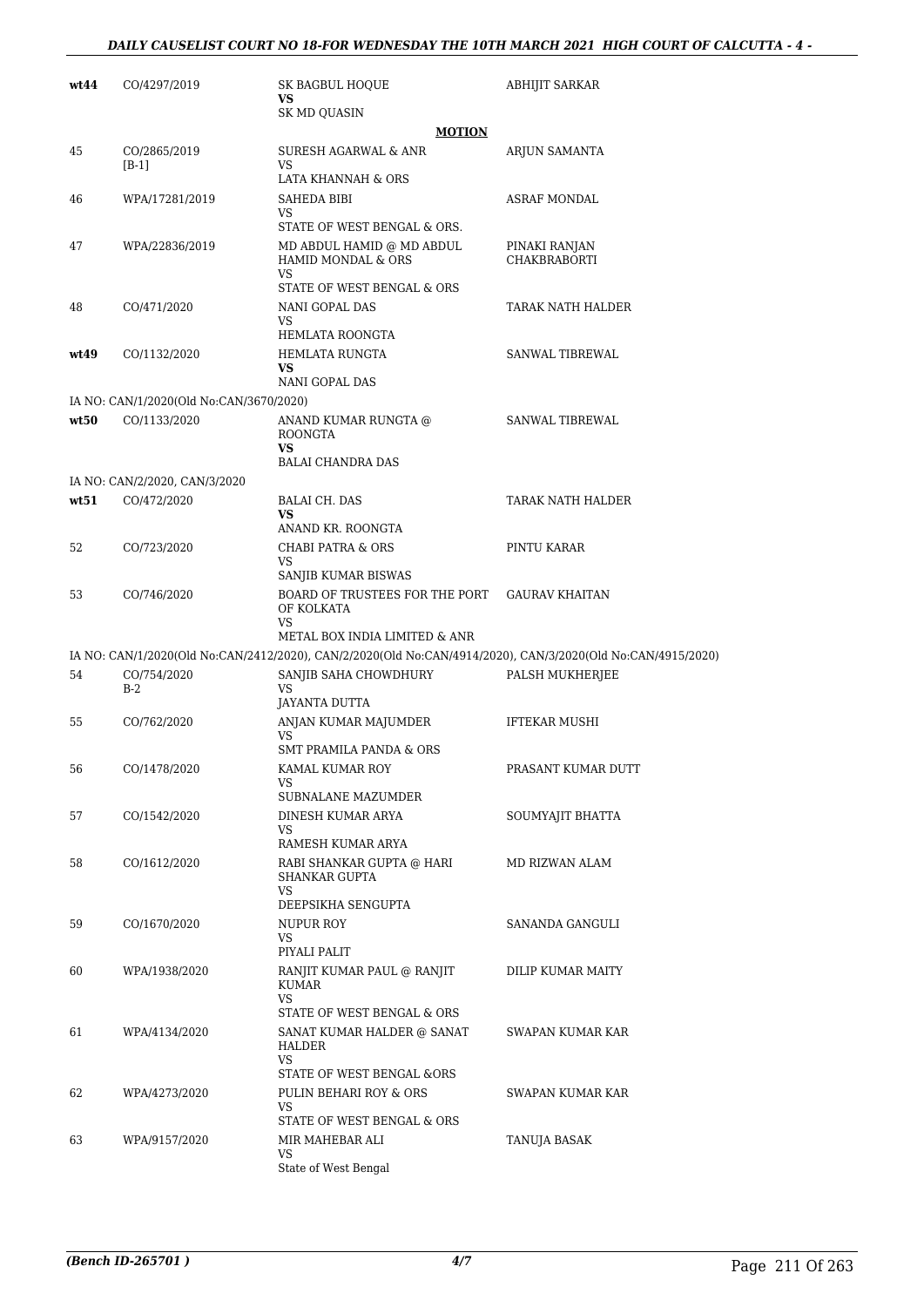| 64   | CO/59/2021        | <b>BIMAL SANKAR NANDA</b><br>VS                              | SOUMITA GHOSH            |
|------|-------------------|--------------------------------------------------------------|--------------------------|
|      |                   | RABI SANKAR NANDA                                            |                          |
|      | IA NO: CAN/1/2021 |                                                              |                          |
| 65   | CO/83/2021        | SUBHASH CHANDRA MONDAL AND<br><b>OTHERS</b><br><b>VS</b>     | KOUSHIKEE BANERJEE       |
|      |                   | <b>SOUMEN SARKAR AND OTHERS</b>                              |                          |
| 66   | CO/101/2021       | M/S. VISHWSAMITRA RAMKUMAR<br><b>VS</b>                      | LUTFUL HQUE              |
|      |                   | M/S. GHOSH AND SONS PVT LTD                                  |                          |
| 67   | CO/241/2021       | SUBHAS HAZRA AND ORS                                         | TAPAN BHANDARI           |
|      |                   | VS<br>TAPAN BHANDARI                                         |                          |
| 68   | CO/246/2021       | AJIBAR LASKAR                                                | SAFIQUE ALI MIDDE        |
|      |                   | VS<br>KASHED ALI LASKAR AND ORS                              |                          |
| 69   | CO/255/2021       | BAHAUDDIN REZA AND ORS<br>VS                                 | JAHANGIR BADSHA          |
|      |                   | RABIUDDIN AHMED                                              |                          |
| 70   | CO/259/2021       | RAJESH AGARWAL<br><b>VS</b>                                  | <b>AVIRUP CHATTERJEE</b> |
|      |                   | ANIL KUMAR GUPTA                                             |                          |
| 71   | CO/283/2021       | NOOR MD ANSARI@DOMA                                          | SUMITAVA CHAKRABORTY     |
|      |                   | VS<br>MST AHAMEDI BEGUM AND ANR                              |                          |
| 72   | CO/292/2021       | SHYAMAL KR SADHUKHAN AND ANR                                 | RISHABH DUTTA GUPTA      |
|      |                   | VS<br>AJAY SADHUKHAN                                         |                          |
| 73   | CO/339/2021       | SHYAM SUNDAR MITTAL                                          | <b>ARUN GOSWAMI</b>      |
|      |                   | VS<br>SANTOSH KUMAR BANERJEE AND<br><b>ANR</b>               |                          |
| 74   | CO/362/2021       | <b>SM PRATIMA SUR</b>                                        | SOURADIPTA BANERJEE      |
|      |                   | VS.<br>JIBAN SAHA AND ANR                                    |                          |
| 75   | CO/365/2021       | <b>MATA PRASAD SHAW</b>                                      | RAJIB RAY                |
|      |                   | VS<br><b>SUDAMA DEBI</b>                                     |                          |
| 76   | CO/366/2021       | HEMANT BANGUR AND ORS                                        | AJAY GAGGAR              |
|      |                   | VS<br>MADHULATA KANKANI                                      |                          |
| 77   | CO/412/2021       | PRABHAKAR KR. SINGH AND ORS.                                 | SOURADIPTA BANERJEE      |
|      |                   | <b>VS</b><br>KENG HSIANG LIANG                               |                          |
| 78   | WPA/2826/2021     | HAFIZUR RAHAMAN AND OTHERS                                   | DIPTENDU MONDAL          |
|      |                   | VS.<br>STATE OF WEST BENGAL AND ORS.                         |                          |
| 79   | WPA/3069/2021     | BIDHAN CHANDRA MONDAL                                        | SANTANU MAJI             |
|      |                   | VS                                                           |                          |
| wt80 | WPA/322/2021      | STATE OF WEST BENGAL AND ORS.<br>NAJMAH YASMEEN              | SUBHRANGSHU PANDA        |
|      |                   | VS                                                           |                          |
|      |                   | STATE OF WEST BENGAL AND ORS.                                | DEVDUTTA PATHAK          |
| 81   | WPA/3387/2021     | <b>SUSANTA KUMAR DAS</b><br>VS.                              |                          |
|      |                   | STATE OF WEST BENGAL AND ORS.                                |                          |
| 82   | WPA/4208/2021     | SUBRATA BARUI AND ORS<br>VS<br>STATE OF WEST BENGAL AND ORS. | SHUVRO PROKASH LAHIRI    |
| 83   | WPA/5147/2021     | MD. KHALILULLAH BAIDYA                                       | <b>GOLAM MOHIUDDIN</b>   |
|      |                   | VS<br>THE WEST BENGAL MADRASAH                               |                          |
| 84   | WPA/6103/2021     | SERVICE COMMISSION AND ORS<br>ARKA GHOSH                     | ARKAPRAVA SEN            |
|      | $[B-3]$           | VS                                                           |                          |
| 85   | WPA/6109/2021     | STATE OF WEST BENGAL AND ORS.<br>CHANDAN GHOSH AND ANOTHER   | ARKAPRAVA SEN            |
|      |                   | VS                                                           |                          |
|      |                   | STATE OF WEST BENGAL AND ORS.                                |                          |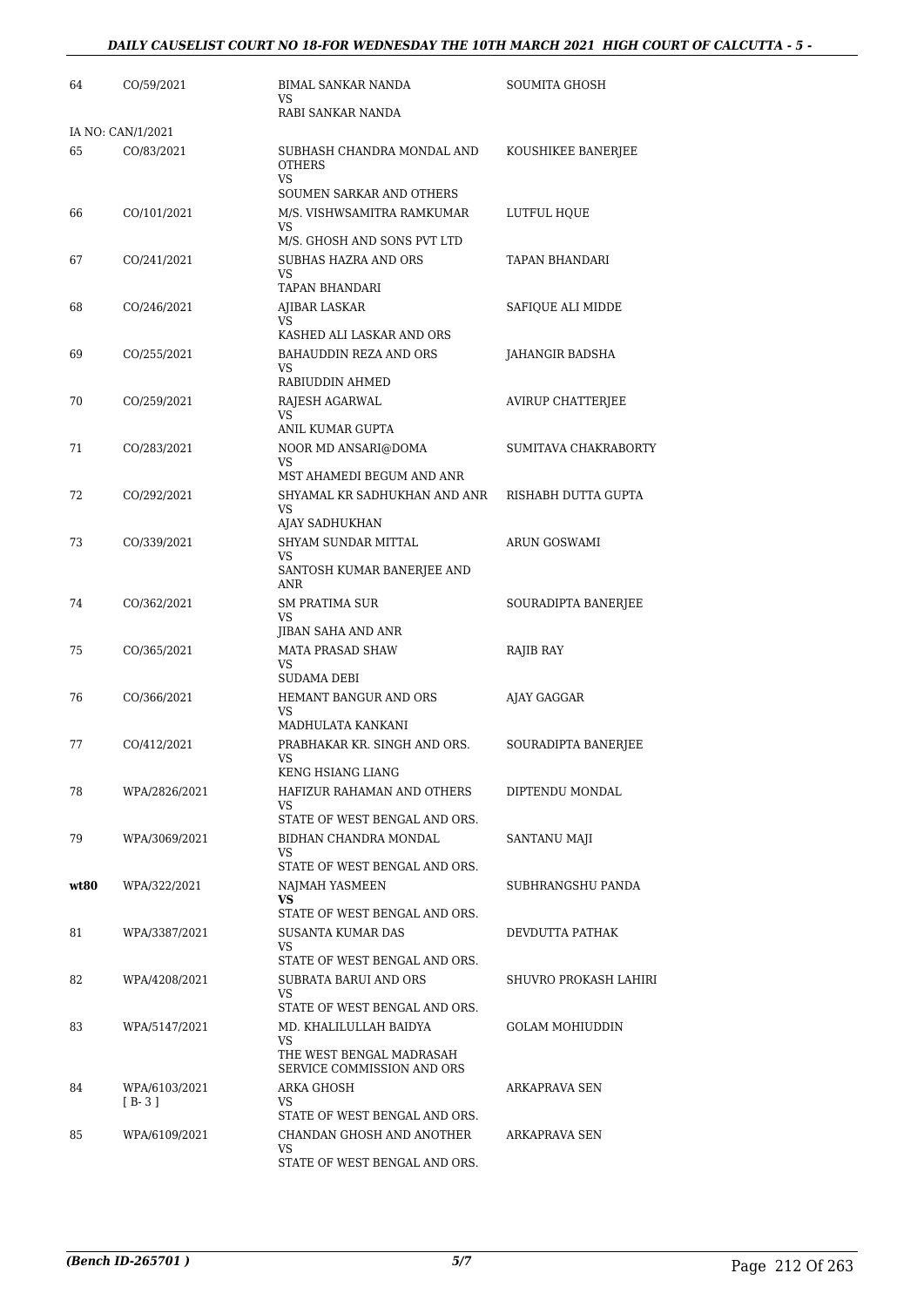#### *DAILY CAUSELIST COURT NO 18-FOR WEDNESDAY THE 10TH MARCH 2021 HIGH COURT OF CALCUTTA - 6 -*

| 86    | WPA/6114/2021                                                         | CHOBI SAHA<br>VS                                                          | ARKAPRAVA SEN         |
|-------|-----------------------------------------------------------------------|---------------------------------------------------------------------------|-----------------------|
| 87    | WPA/6115/2021                                                         | STATE OF WEST BENGAL AND ORS.<br>CHINMOY DAS<br>VS                        | ARKAPRAVA SEN         |
| 88    | WPA/6119/2021                                                         | STATE OF WEST BENGAL AND ORS.<br>VIJAY KUMAR ROY                          | <b>ARKA PRAVA SEN</b> |
|       |                                                                       | VS.<br>STATE OF WEST BENGAL AND ORS.                                      |                       |
| 89    | WPA/6122/2021                                                         | RINA DEY<br>VS                                                            | ARKA PRAVA SEN        |
| 90    | WPA/6126/2021                                                         | STATE OF WEST BENGAL AND ORS.<br>SHYAM SUNDAR KUNDU                       | ARKA PRAVA SEN        |
|       |                                                                       | VS<br>STATE OF WEST BENGAL AND ORS.                                       |                       |
| 91    | WPA/6128/2021                                                         | MIRA SAHA                                                                 | ARKA PRAVA SEN        |
|       |                                                                       | VS<br>STATE OF WEST BENGAL AND ORS.                                       |                       |
| 92    | WPA/6132/2021                                                         | SHANKAR SAHA                                                              | ARKA PRAVA SEN        |
|       |                                                                       | VS                                                                        |                       |
| 93    | WPA/6135/2021                                                         | STATE OF WEST BENGAL AND ORS.<br>TAPAN SAHA AND ANOTHER                   | ARKA PRAVA SEN        |
|       |                                                                       | VS                                                                        |                       |
|       |                                                                       | STATE OF WEST BENGAL AND ORS.                                             |                       |
| 94    | WPA/6138/2021                                                         | AJOY KUMAR YADAV<br>VS                                                    | ARKA PRAVA SEN        |
|       |                                                                       | STATE OF WEST BENGAL AND ORS.                                             |                       |
| 95    | WPA/6140/2021                                                         | JAGABANDHU SAHA<br>VS                                                     | <b>ARKA PRAVA SEN</b> |
|       |                                                                       | STATE OF WEST BENGAL AND ORS.                                             |                       |
| 96    | WPA/6142/2021                                                         | NAYAN TARA SAHA<br>VS                                                     | ARKAPRAVA SEN         |
| 97    | WPA/6145/2021                                                         | STATE OF WEST BENGAL AND ORS.<br>KAMAL KUMAR SAHA                         | ARKA PRAVA SEN        |
|       |                                                                       | VS.<br>STATE OF WEST BENGAL AND ORS.                                      |                       |
| 98    | WPA/6151/2021                                                         | MAA GAYATRI FRUIT TRADERS                                                 | ARKA PRAVA SEN        |
|       |                                                                       | VS<br>STATE OF WEST BENGAL AND ORS.                                       |                       |
| 99    | WPA/6156/2021                                                         | NANI GOPAL KUNDU                                                          | ARKA PRAVA SEN        |
|       |                                                                       | VS                                                                        |                       |
|       |                                                                       | STATE OF WEST BENGAL AND ORS.                                             |                       |
| 100   | WPA/6159/2021                                                         | TAPAN DEY AND ANOTHER<br>VS                                               | <b>ARKA PRAVA SEN</b> |
|       |                                                                       | STATE OF WEST BENGAL AND ORS.                                             |                       |
|       |                                                                       | <b>CONTESTED APPLICATION</b>                                              |                       |
| 101   | CO/3202/2007<br>[WITH LCR]                                            | NIKHIL KR. CHATTERJEE<br>VS                                               | RAJA GHOSH            |
|       |                                                                       | SAMIR KR. CHATTERJEE                                                      |                       |
|       |                                                                       | IA NO: CAN/3/2019(Old No:CAN/1440/2019), CAN/4/2019(Old No:CAN/1441/2019) |                       |
| 102   | CO/1237/2019                                                          | DR ANIRBAN SENGUPTA<br>VS                                                 | ADITYA MONDAL         |
|       |                                                                       | USHA RANI CHOWDHURY & ORS                                                 |                       |
|       | IA NO: CAN/1/2020, CAN/2/2020                                         |                                                                           |                       |
| 103   | CO/3928/2019<br>(Pt.Hd) (2 P.M.)(C)                                   | M/S. RAJLUXMI INVESTMENT &<br>TRADING COMPANY (P) LTD<br>VS               | BHASKAR MUKHERJEE     |
|       |                                                                       | ALW ESTATE PVT LTD & ORS                                                  |                       |
| wt104 | IA NO: CAN/1/2020, CAN/2/2020, CAN/3/2020, CAN/4/2020<br>CO/3855/2019 | ALW ESTATES PVT LTD                                                       | ANIMESH PAUL;         |
|       |                                                                       | VS<br>RAJALAXMI INSTRUMENTS &                                             |                       |
|       |                                                                       | TRADING CO LTD                                                            |                       |
| 105   | CO/793/2020                                                           | BILWAPADA MANNA<br>VS<br><b>SUKANTA DAS</b>                               | SAYANI BHATTACHRYA    |
|       | IA NO: CAN/1/2020, CAN/2/2020                                         |                                                                           |                       |
|       |                                                                       |                                                                           |                       |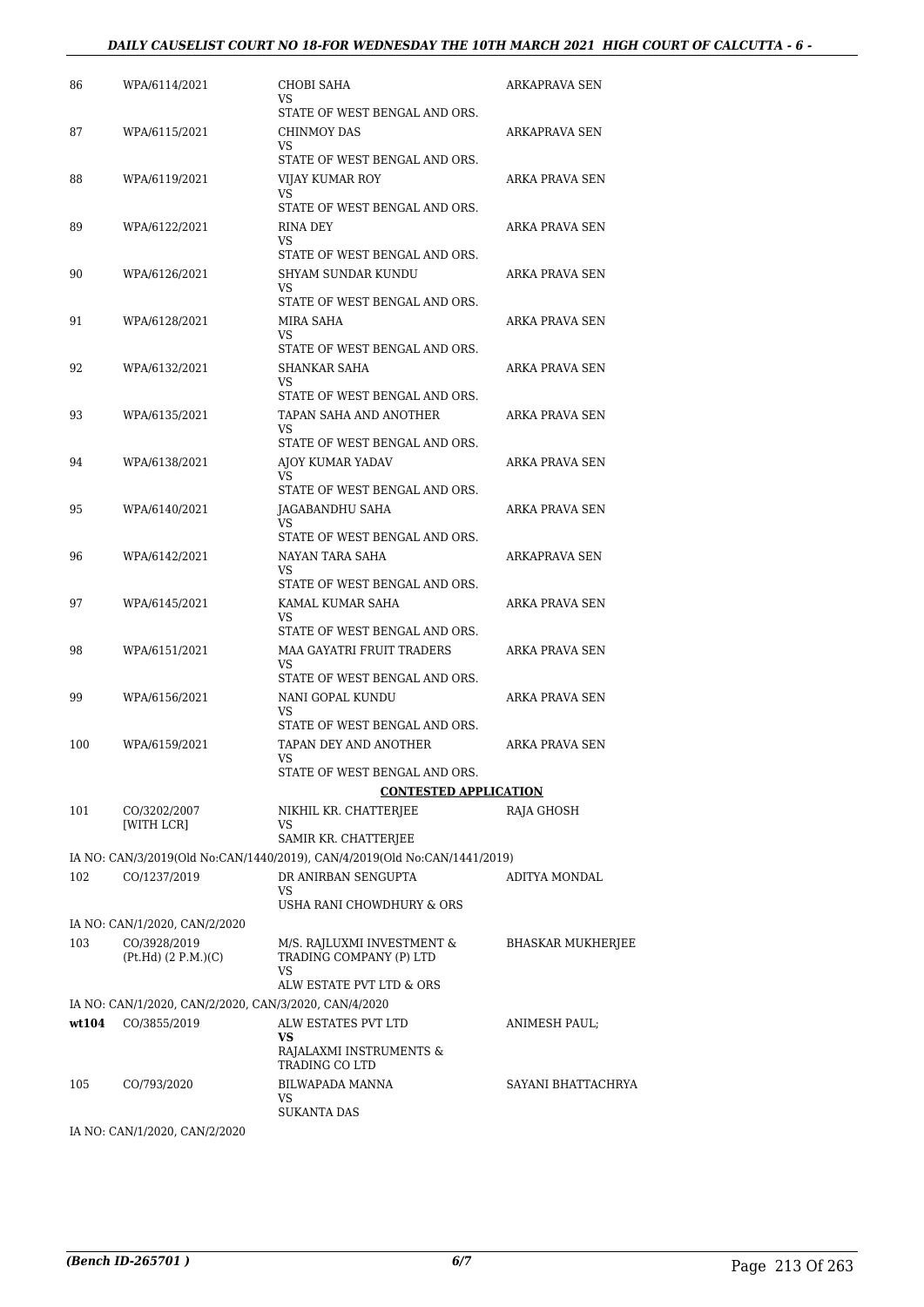| 106 | CO/1170/2020                                        | KABITA BISWAS & ORS<br>VS                                                                                           | <b>BALARAM SARDAR</b>  |
|-----|-----------------------------------------------------|---------------------------------------------------------------------------------------------------------------------|------------------------|
|     |                                                     | SADHAN DASGUPTA                                                                                                     |                        |
|     | IA NO: CAN/1/2020(Old No:CAN/5167/2020), CAN/2/2020 |                                                                                                                     |                        |
| 107 | CO/1507/2020                                        | UNISYSTEMS PVT LTD<br>VS                                                                                            | MANJU JAISWAL          |
|     |                                                     | <b>CHANDRA PRAKASH</b><br>JHUNJHUNWALA                                                                              |                        |
| 108 | CO/1526/2020                                        | SHREE SHREE RADHA KRISHNA JEW<br>THAKUR AND THAKURANI REP BY<br>ARUN KUMAR KUNDU AND ANR<br>VS<br>NIRMALENDU SANYAL | SOURAV BANERJEE        |
|     |                                                     | <b>WRIT HEARING</b>                                                                                                 |                        |
| 109 | WPA/12106/1998                                      | M/S.RAM CHAND JAGADISH CHAND<br>& ANR<br>VS<br>THE STATE                                                            | SUBRATO MUKHERJEE      |
| 110 | WPA/26256/2018                                      | SMT. APATNA SAHA CHOWDHURY &<br>ANR<br>VS                                                                           | MOUSMI BHOWAL          |
|     |                                                     | UNION OF INDIA & ORS                                                                                                |                        |
| 111 | WPA/20543/2019                                      | RUHUL ALI KHAN<br>VS                                                                                                | PARAMITA MAITY         |
|     |                                                     | STATE OF WEST BENGAL & ORS                                                                                          |                        |
|     | IA NO: CAN/1/2020(Old No:CAN/3082/2020)             |                                                                                                                     |                        |
| 112 | WPA/21268/2019                                      | SANTOSH KUMAR BHUINYA<br>VS<br>STATE OF WEST BENGAL & ORS                                                           | SUBJOJIT SAHA          |
|     | IA NO: CAN/1/2020, CAN/2/2020                       |                                                                                                                     |                        |
| 113 | WPA/22285/2019                                      | MD. ABDUR RAHIM & ORS<br>VS                                                                                         | DEBANSU NANDI          |
|     |                                                     | STATE OF WEST BENGAL & ORS                                                                                          |                        |
| 114 | WPA/7830/2020                                       | AL KHATIB SHAIKH<br>VS                                                                                              | <b>BISWARUP BISWAS</b> |
|     |                                                     | State of West Bengal                                                                                                |                        |
| 115 | WPA/9034/2020                                       | AINUL HAQUE<br>VS<br>STATE OF WEST BENGAL AND ORS.                                                                  | TARASANKAR SAMANTA     |
| 116 | WPA/10094/2020                                      | SK REWANUL HAQUE<br>VS                                                                                              | TANUJA BASAK           |
|     |                                                     | STATE OF WEST BENGAL AND ORS.                                                                                       |                        |
| 117 | WPA/11880/2020                                      | MD KAMALUDDIN BAIDYA<br>VS<br>STATE OF WEST BENGAL AND ORS.                                                         | SANKHA PRASAD ROY      |
| 118 | WPA/56/2021                                         | KAMAL HASSAN                                                                                                        | SANTANU MAJI           |
|     |                                                     | VS<br>STATE OF WEST BENGAL AND ORS.                                                                                 |                        |
| 119 | WPA/57/2021                                         | <b>ABDUL ODUD</b><br>VS                                                                                             | SANTANU MAJI           |
|     |                                                     | STATE OF WEST BENGAL AND ORS.                                                                                       |                        |
| 120 | WPA/1467/2021                                       | MD. MOJIBUR RAHAMAN<br>VS<br>STATE OF WEST BENGAL AND ORS.                                                          | MD AHASANUZZAMAN       |
| 121 | WPA/2239/2021                                       | <b>BENAJIR YEASMIN</b>                                                                                              | GOLAM MOHIUDDIN        |
|     |                                                     | VS<br>STATE OF WEST BENGAL AND ORS.                                                                                 |                        |
| 122 | WPA/3544/2021                                       | RAZZAQUE HOSSAIN<br>VS                                                                                              | TARASANKAR SAMANTA     |
|     |                                                     | STATE OF WEST BENGAL AND ORS.                                                                                       |                        |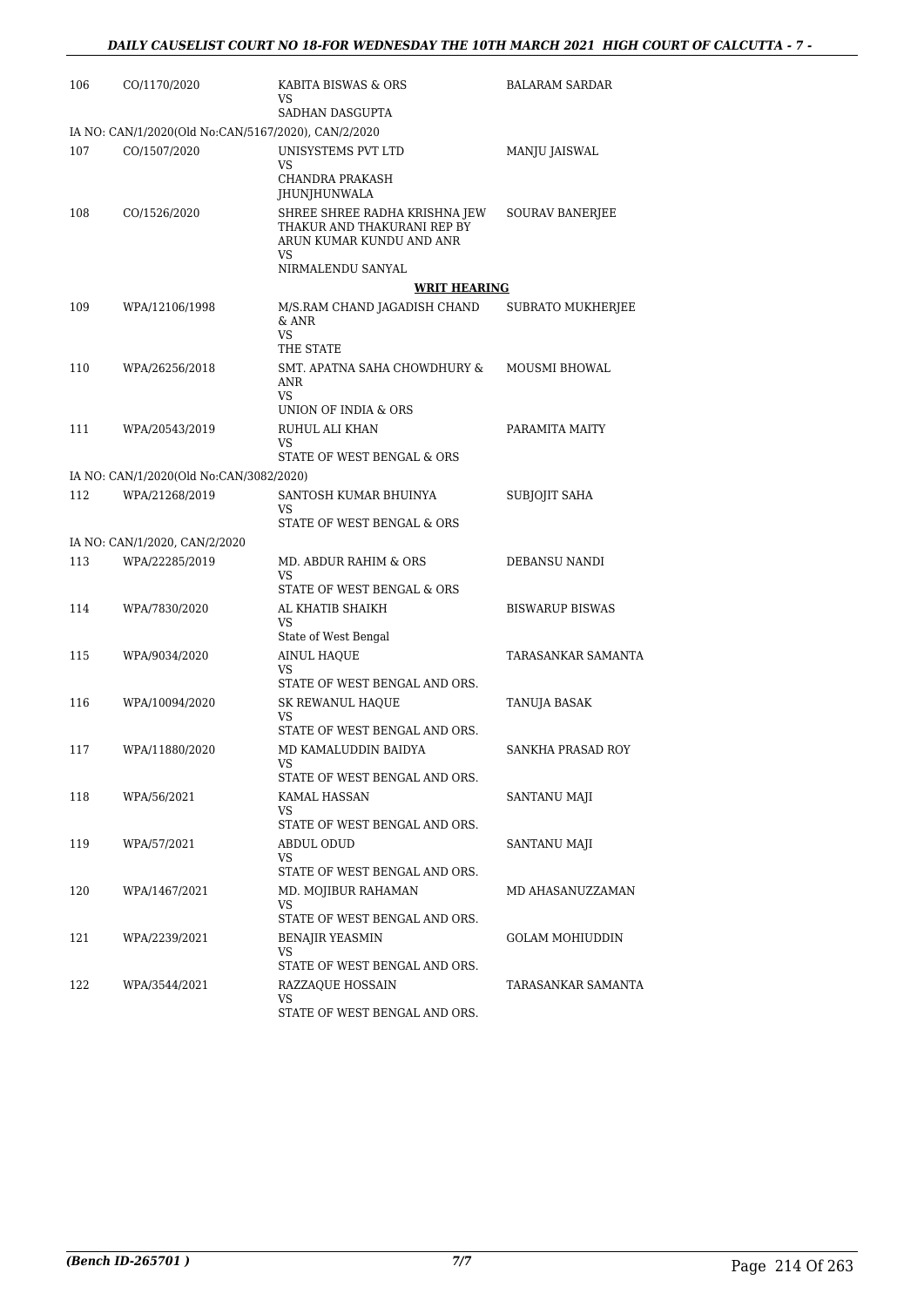

### **Appellate Side**

**DAILY CAUSELIST For Wednesday The 10th March 2021**

**COURT NO. 24**

**SINGLE BENCH (SB - XII)**

**AT 10:30 AM**

#### **HON'BLE JUSTICE AMRITA SINHA**

**(VIA VIDEO CONFERENCE)**

**ON AND FROM MONDAY, 11TH JANUARY, 2021 ROSTER NOTIFIED ON 8TH JANUARY, 2021 IS MODIFIED TO THE FOLLOWING EXTENT :- MATTERS (MOTION & HEARING) UNDER ARTICLE 226 OF THE CONSTITUTION RELATING TO MUNICIPALITIES AND PANCHAYATS (EXCLUDING MATTERS RELATED TO CO-OPERATIVE SOCIETIES) UNDER GROUP V AND APPLICATIONS CONNECTED THERETO (INCLUDING ALL SERVICE MATTERS RELATED TO MUNICIPALITY AND CONNECTED APPLICATIONS CONNECTED THERETO).** 

**THE FOLLOWING NOTES WILL BE EFFECTIVE ON AND FROM 11.01.2021.**

**SPECIAL NOTE : NO FURTHER INCLUSION IN THE LIST WILL BE ALLOWED UNTIL FURTHER ORDER.** 

**1.ON EVERY MONDAY MUNICIPALITY MOTIONS WILL BE TAKEN UP FOR THE WHOLE DAY. IF TIME PERMITS PANCHAYAT MOTIONS WILL BE TAKEN UP.** 

**2. ON EVERY TUESDAY PANCHAYAT MOTIONS WILL BE TAKEN UP TILL RECESS. AFTER RECESS APPLICATIONS WILL BE TAKEN UP AND IF TIME PERMITS PANCHAYAT MOTIONS WILL BE TAKEN UP AND THEREAFTER MUNICIPALITY MOTIONS WILL BE TAKEN UP.**

**3. ON EVERY WEDNESDAY MUNICIPALITY MOTIONS WILL BE TAKEN UP TILL RECESS. AFTER RECESS CONTEMPT MATTERS WILL BE TAKEN UP AND IF TIME PERMITS MUNICIPALITY MOTIONS WILL BE TAKEN UP AND THEREAFTER PANCHAYAT MOTIONS WILL BE TAKEN UP.** 

**4. ON EVERY THURSDAY PANCHAYAT MOTIONS WILL BE TAKEN UP TILL RECESS. AFTER RECESS HEARING MATTERS WILL BE TAKEN UP. IF TIME PERMITS PANCHAYAT MOTIONS WILL BE TAKEN UP AND THEREAFTER MUNICIPALITY MOTIONS WILL BE TAKEN UP.**

**5. ON EVERY FRIDAY PANCHAYAT MOTIONS WILL BE TAKEN UP TILL RECESS. AFTER RECESS HEARING MATTERS WILL BE TAKEN UP AND IF TIME PERMITS PANCHAYAT MOTIONS WILL BE TAKEN UP AND THEREAFTER MUNICIPALITY MOTIONS WILL BE TAKEN UP.** 

**NOTE: MATTERS WILL BE TAKEN UP THROUGH PHYSICAL HEARING ONLY WHEN BOTH THE PARTIES ARE AGREED.**

**MUNICIPALITY MOTIONS** 

|   |                               | момон анти-монома                                                   |                                     |
|---|-------------------------------|---------------------------------------------------------------------|-------------------------------------|
|   | WPA/8860/2019                 | <b>SMT MINA</b><br>VS<br>KOLKATA MUNICIPAL<br>CORPORATION & ORS     | KISHALAYA GHOSH                     |
| 2 | WPA/821/2020                  | <b>SATISH KUMAR</b><br>VS<br>THE HOWRAH MUNICIPAL CORP.<br>$&$ ORS. | KRISHNENDU PAUL<br><b>CHOWDHURY</b> |
|   | IA NO: CAN/1/2020, CAN/2/2020 |                                                                     |                                     |
| 3 | WPA/1962/2020                 | SURAJIT CHAKRABORTY & ORS<br>VS<br>KHARDAH MUNICIPALITY & ORS       | SUBHAJIT ROY                        |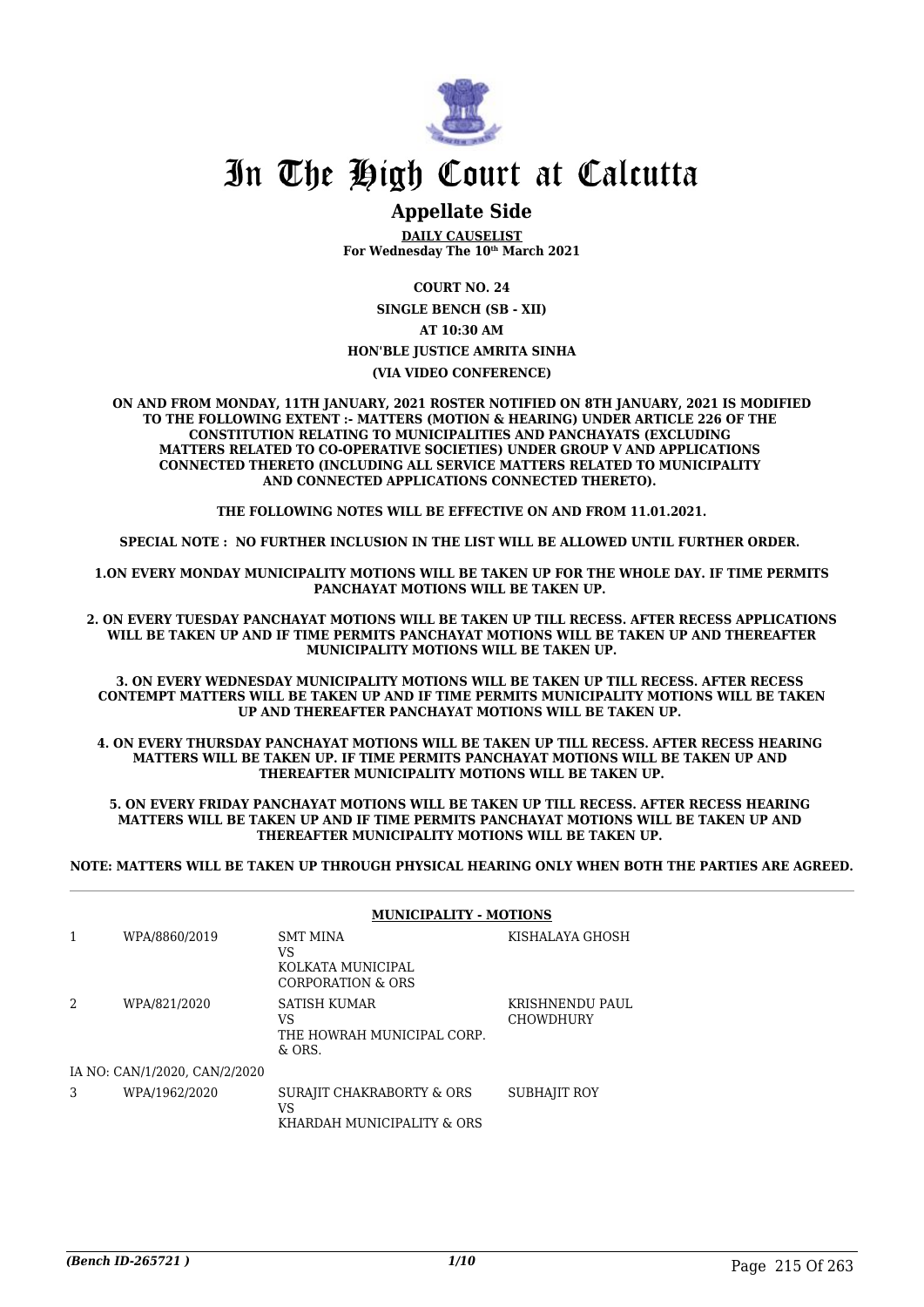#### *DAILY CAUSELIST COURT NO 24-FOR WEDNESDAY THE 10TH MARCH 2021 HIGH COURT OF CALCUTTA - 2 -*

| 4  | WPA/7825/2020  | ARSHAD ALI<br>VS<br>KOLKATA MUNICIPAL<br>CORPORATION                                 | SHABAZ ALAM                               |
|----|----------------|--------------------------------------------------------------------------------------|-------------------------------------------|
| 5  | WPA/8275/2020  | <b>BISWARUP PAUL</b><br>VS<br>THE KOLKATA MUNICIPAL<br><b>CORPORATION AND OTHERS</b> | <b>SUTHIRTHA DAS</b>                      |
| 6  | WPA/11413/2020 | MIRA SHAW<br>VS.<br>BHATPARA MUNICIPALITY AND<br><b>ORS</b>                          | <b>LAKSHMI SHAW</b>                       |
| 7  | WPA/1015/2021  | <b>SUBHASH MONDAL</b><br><b>VS</b><br>THE RAJPUR SONARPUR<br>MUNICIPALITY            | KRISHNENDU BERA                           |
| 8  | WPA/1092/2021  | SATIRANI GHOSH<br>VS<br>YHE KOLKATA MUNICIAL<br><b>CORPORATION AND ORS</b>           | KAUSHIK CHANDRA<br><b>GUPTA</b>           |
| 9  | WPA/1095/2021  | CHAITALI BARMAN<br>VS<br>STATE OF WEST BENGAL AND<br>ORS.                            | SALONI BHATTACHARJEE                      |
| 10 | WPA/1106/2021  | SUBODH MALAKAR AND ORS<br>VS.<br>STATE OF WEST BENGAL AND<br>ORS.                    | <b>SALONI BHATTACHARJEE</b>               |
| 11 | WPA/1113/2021  | SNEHASIS BARUA<br>VS<br>STATE OF WEST BENGAL AND<br>ORS.                             | <b>ANIL KUMAR</b><br><b>CHATTOPADHYAY</b> |
| 12 | WPA/1145/2021  | CHANDRA MADHAB GHOSH<br>VS<br>STATE OF WEST BENGAL AND<br>ORS.                       | <b>INDRAJIT CHATTERJEE</b>                |
| 13 | WPA/1161/2021  | SHARWAN GANERIWALA<br>VS<br>THE WEST BENGAL MUNICIPAL<br>CORPORATION                 | SUBHARANSHU TRIVEDI                       |
| 14 | WPA/1173/2021  | SHYAMAL NARAYAN BASU<br>VS<br>THE KOLKATA MUNICIPAL<br><b>NORPORATION</b>            | DEBDUTTA BASU                             |
| 15 | WPA/1182/2021  | KAMRUN NISHA<br>VS.<br>STATE OF WEST BENGAL AND<br>ORS.                              | SANJIB SETH                               |
| 16 | WPA/1184/2021  | NARAYAN CHANDRA DATTA @<br>NARAYAN DATTA<br>VS.<br>STATE OF WEST BENGAL AND<br>ORS.  | Arjun Samanta                             |
| 17 | WPA/1188/2021  | KISHOR KUMAR OJHA<br>VS<br>THE KOLKATA MUNICIPAL<br>CORPORATION                      | MD. JALALUDDIN                            |
| 18 | WPA/1195/2021  | RAJ RAM PAL<br>VS.<br>THE KOLKATA MUNICIPAL<br>CORPORATION                           | SAMIRUL SARDAR                            |
| 19 | WPA/1278/2021  | <b>SULOK BANDHU BAG</b><br>VS.<br>STATE OF WEST BENGAL AND<br>ORS.                   | DEBASISH DAS                              |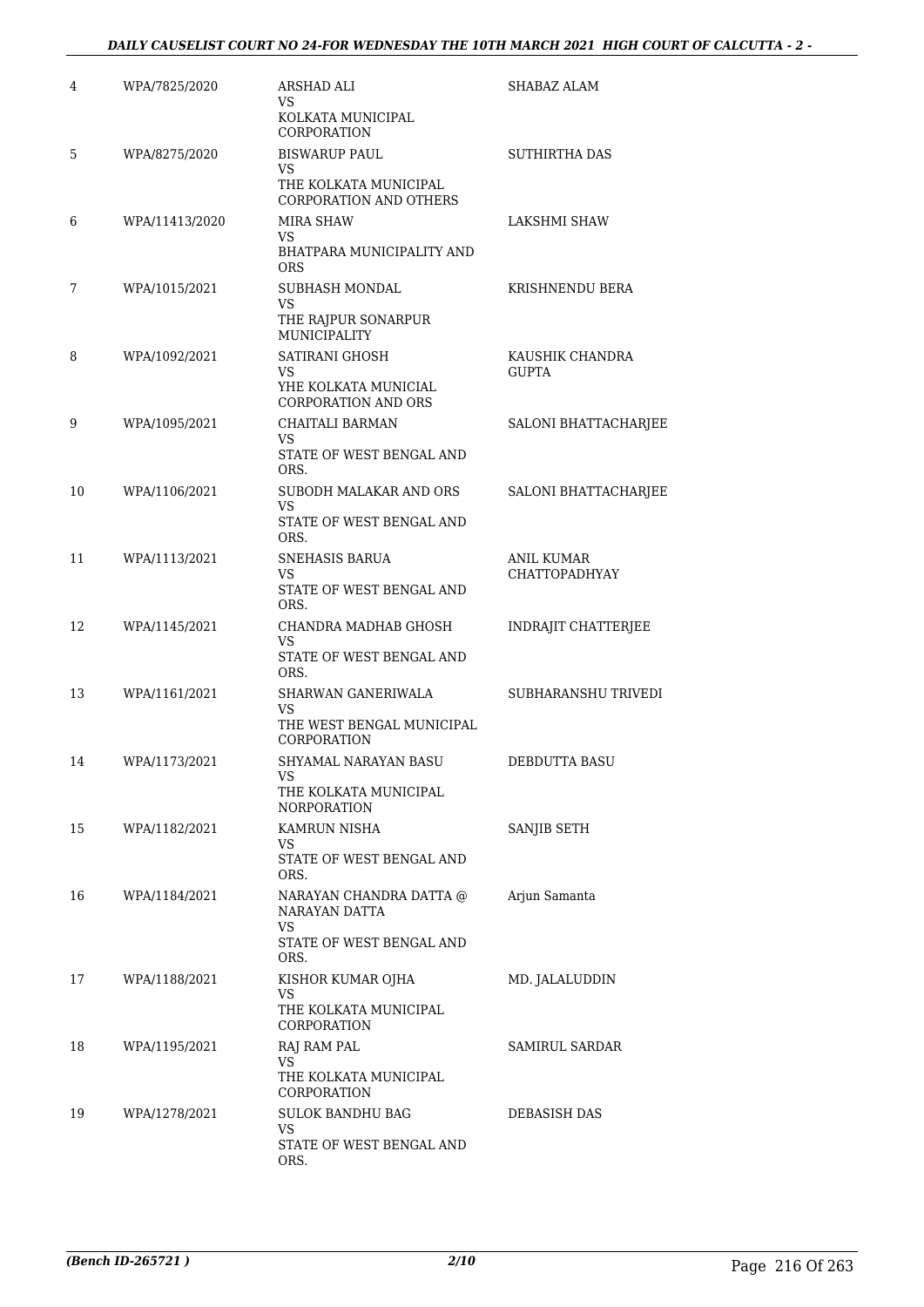| 20 | WPA/1279/2021 | <b>SUBIR SAHA</b><br>VS                                             | <b>SARTHAK BARMAN</b>                   |
|----|---------------|---------------------------------------------------------------------|-----------------------------------------|
|    |               | STATE OF WEST BENGAL AND<br>ORS.                                    |                                         |
| 21 | WPA/1292/2021 | INDIA MOTOR PARTS AND<br>ACCESSORIES LTD. AND ANR<br>VS.            | AJAY GAGGAR                             |
|    |               | THE KOLKATA MUNICIPAL<br><b>CORPORATION AND ORS</b>                 |                                         |
| 22 | WPA/1303/2021 | KRISHNENDU ROY<br>VS                                                | BHUSAN KUMAR JAIN                       |
|    |               | STATE OF WEST BENGAL AND<br>ORS.                                    |                                         |
| 23 | WPA/1314/2021 | SANJIB SINGHA ROY<br>VS<br>STATE OF WEST BENGAL AND<br>ORS.         | AMITABRATA RAY                          |
| 24 | WPA/1380/2021 | VISHAL PRASAD AND ANOTHER<br>VS<br>STATE OF WEST BENGAL AND<br>ORS. | MD. BANI ISRAIL                         |
| 25 | WPA/1384/2021 | VISHAL PRASAD                                                       | MD BANI ISRAIL                          |
|    |               | VS.<br>STATE OF WEST BENGAL AND<br>ORS.                             |                                         |
| 26 | WPA/1403/2021 | SWAPAN KUMAR DEY<br>VS                                              | SURYA MAITY                             |
|    |               | STATE OF WEST BENGAL AND<br>ORS.                                    |                                         |
| 27 | WPA/1408/2021 | SANTU GHOSH<br>VS.                                                  | PALASH MUKHERJEE                        |
|    |               | STATE OF WEST BENGAL AND<br>ORS.                                    |                                         |
| 28 | WPA/1433/2021 | <b>GARIMA DEVELOPERS AND</b><br>ANOTHER<br>VS.                      | ANUJIT MOOKHERJI                        |
|    |               | KOLKATA MUNICIPAL<br><b>CORPORATION AND OTHERS</b>                  |                                         |
| 29 | WPA/1464/2021 | UMA KARMAKAR<br>VS.                                                 | SOUMYAJIT BHATTA                        |
|    |               | STATE OF WEST BENGAL AND<br>ORS.                                    |                                         |
| 30 | WPA/1511/2021 | RUHUL ISLAM AND ORS<br>VS.                                          | ANJANA BANERJEE                         |
|    |               | STATE OF WEST BENGAL AND<br>ORS.                                    |                                         |
| 31 | WPA/1559/2021 | <b>GULAB CHAND KAIRI AND</b><br><b>OTHERS</b>                       | <b>BIBEK DEY</b>                        |
|    |               | <b>VS</b><br>THE SOUTH DUM DUM<br>MUNICIPALITY AND OTHERS           |                                         |
| 32 | WPA/1578/2021 | SABITA HALDER AND ANR<br>VS                                         | SULAGNA BHATTACHARYA                    |
|    |               | KOLKATA MUNICIPAL<br><b>CORPORATION AND ORS</b>                     |                                         |
| 33 | WPA/1607/2021 | ALAM ARA BIBI<br>VS.                                                | <b>INDRAJIT</b><br><b>BHATTACHARJEE</b> |
|    |               | KOLKATA MUNICIPAL<br>CORPORATION                                    |                                         |
| 34 | WPA/1620/2021 | ANJANA ROY<br>VS                                                    | PROBAL SARKAR                           |
|    |               | STATE OF WEST BENGAL AND<br>ORS.                                    |                                         |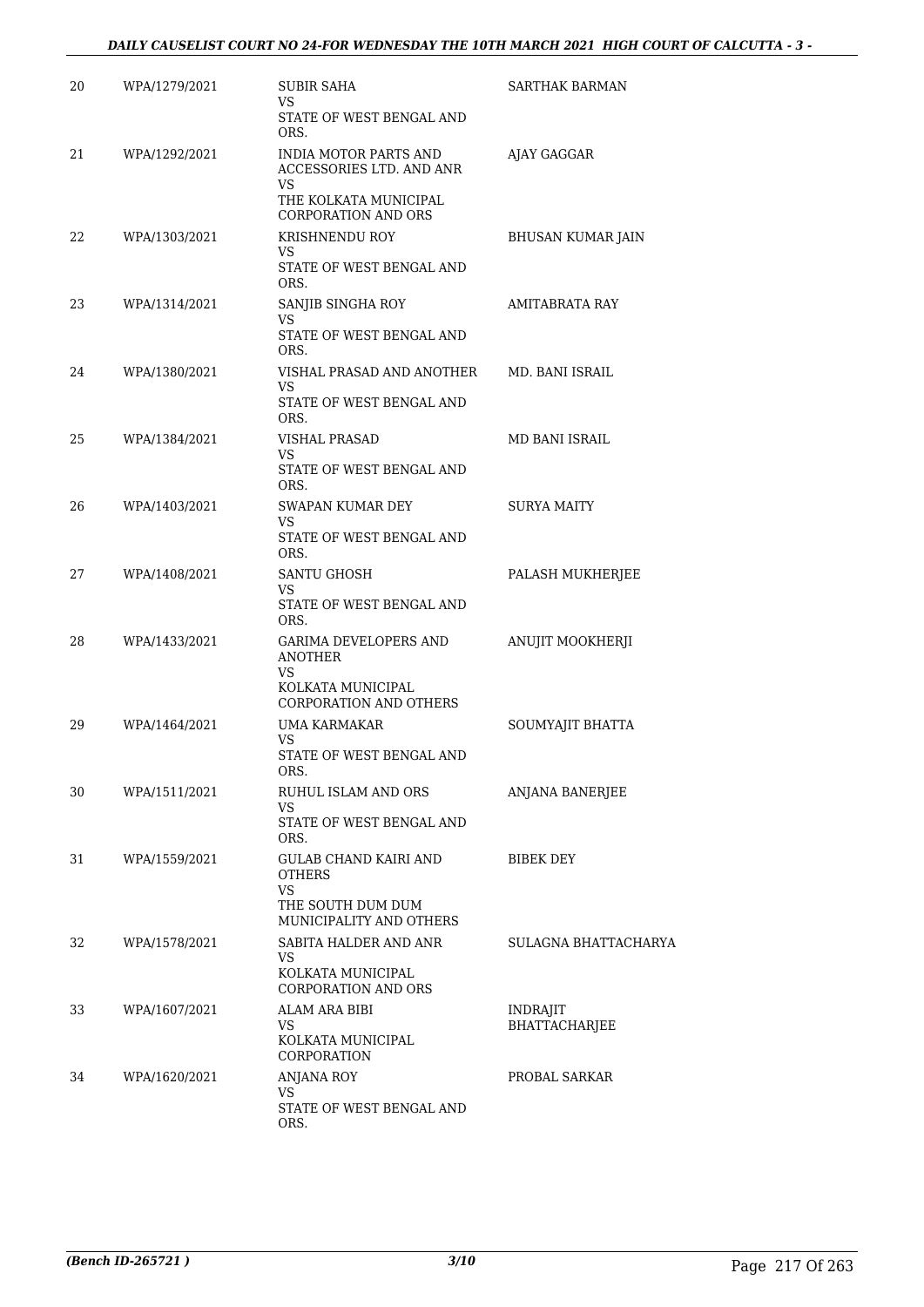#### *DAILY CAUSELIST COURT NO 24-FOR WEDNESDAY THE 10TH MARCH 2021 HIGH COURT OF CALCUTTA - 4 -*

| 35 | WPA/1626/2021     | MUNNI DOM<br>VS                                            | PROBAL SARKAR                   |
|----|-------------------|------------------------------------------------------------|---------------------------------|
|    |                   | STATE OF WEST BENGAL AND<br>ORS.                           |                                 |
| 36 | WPA/1654/2021     | <b>RINA DAS</b><br>VS.                                     | PROBAL SARKAR                   |
|    |                   | STATE OF WEST BENGAL AND<br>ORS.                           |                                 |
| 37 | WPA/1669/2021     | JITENDRA NARAYAN SINGH AND<br><b>ORS</b><br>VS.            | RAMESHWAR SINHA                 |
|    |                   | STATE OF WEST BENGAL AND<br>ORS.                           |                                 |
| 38 | WPA/1754/2021     | SOUMYABRATA BOSE<br>VS.                                    | MANIKA SARKAR                   |
|    |                   | BIDHANNAGAR MUNICIPAL<br><b>CORPORATION AND ORS</b>        |                                 |
| 39 | WPA/1765/2021     | RATAN BAURI AND ORS<br>VS.                                 | RAMESHWAR SINHA                 |
|    |                   | STATE OF WEST BENGAL AND<br>ORS.                           |                                 |
| 40 | WPA/1770/2021     | <b>BIPLAB SARKAR</b><br>VS                                 | <b>SUPREEM NASKAR</b>           |
|    |                   | STATE OF WEST BENGAL AND<br>ORS.                           |                                 |
|    | IA NO: CAN/1/2021 |                                                            |                                 |
| 41 | WPA/1900/2021     | PARESHNATH DEY SARKAR<br>VS.                               | DIBYENDU NANDI                  |
|    |                   | THE KOLKATA MUNICIPAL<br>CORPORATION                       |                                 |
| 42 | WPA/1926/2021     | NEMAI SENAPATI<br>VS.                                      | AYANAVA<br><b>BHATTACHARYYA</b> |
|    |                   | STATE OF WEST BENGAL AND<br>ORS.                           |                                 |
| 43 | WPA/1944/2021     | SANKAR KUMAR SAHA AND<br><b>OTHERS</b>                     | SANGHAMITRA NANDY               |
|    |                   | VS<br>STATE OF WEST BENGAL AND<br>ORS.                     |                                 |
| 44 | WPA/1978/2021     | CHANDRABATI GAYEN (BAG)<br>VS<br>THE ULUBERIA MUNICIPALITY | ANIL KUMAR<br>VHATTOPADHYAY     |
| 45 | WPA/1981/2021     | AMIT KUMAR RAI<br>VS                                       | ANIMESH PAUL                    |
|    |                   | HOWRAH MUNICIPAL<br><b>CORPORATION AND OTHERS</b>          |                                 |
| 46 | WPA/1987/2021     | <b>ISRAR AHMED</b><br>VS.                                  | AVINASH KUMAR VERMA             |
|    |                   | KOLKATA MUNICIPAL<br>CORPORATIONA AND OTHERS               |                                 |
|    | IA NO: CAN/1/2021 |                                                            |                                 |
| 47 | WPA/1998/2021     | PARVEZ AHMED<br>VS.                                        | SWETKETU DAS                    |
|    |                   | KOLKATA MUNICIPAL<br>CORPORATION AND OTHERS                |                                 |
|    | IA NO: CAN/1/2021 |                                                            |                                 |
| 48 | WPA/2006/2021     | AMITAVA DE BHOWMICK<br>VS                                  | ARNAB SAHA                      |
|    |                   | THE KOLKATA MUNICIPAL<br><b>CORPORATION AND ORS</b>        |                                 |
| 49 | WPA/2020/2021     | NABANITA GHOSH<br>VS.                                      | KAJAL RAY                       |
|    |                   | STATE OF WEST BENGAL AND<br>ORS.                           |                                 |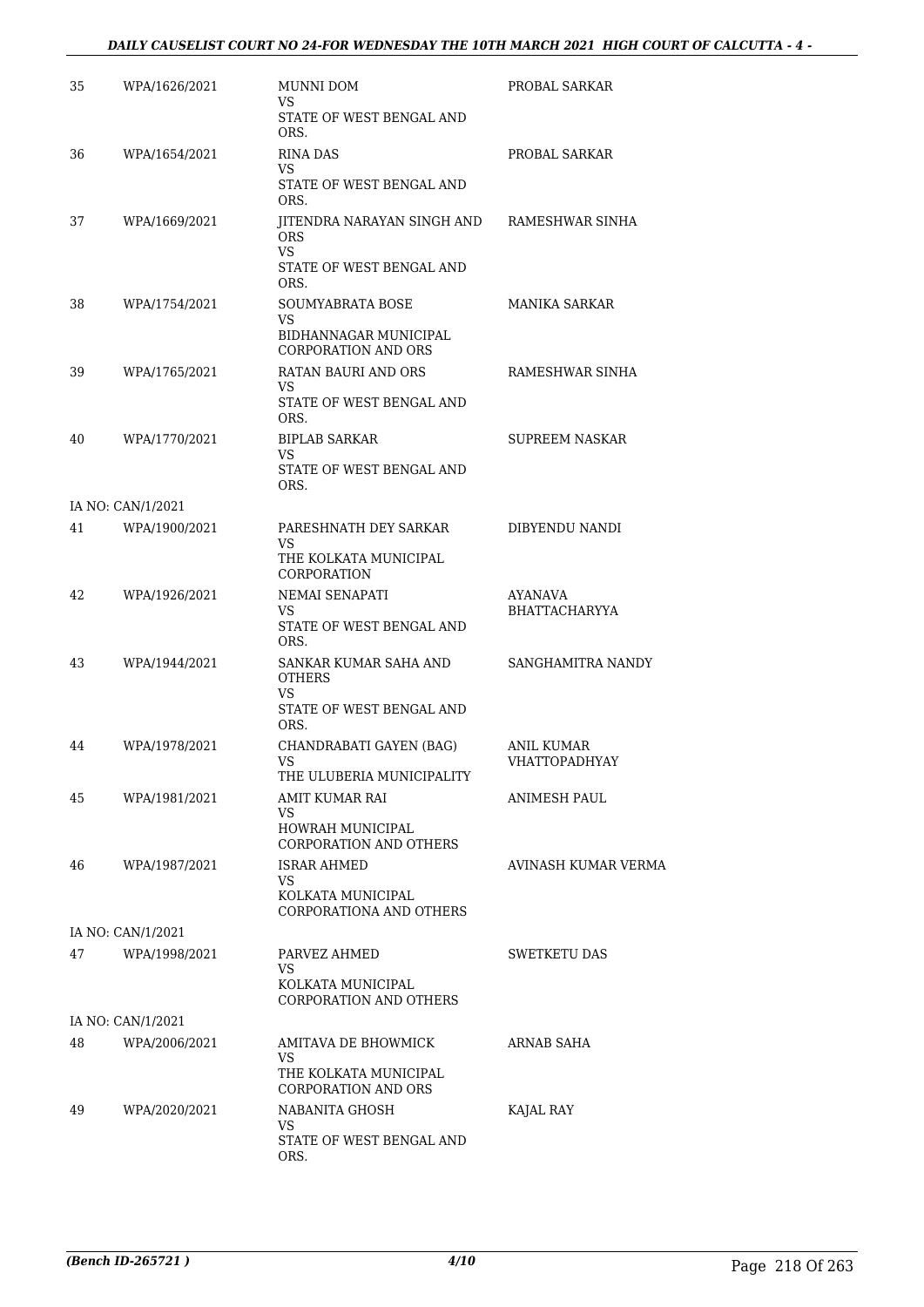#### *DAILY CAUSELIST COURT NO 24-FOR WEDNESDAY THE 10TH MARCH 2021 HIGH COURT OF CALCUTTA - 5 -*

| 50 | WPA/2043/2021 | BHASKAR SINGHA<br>VS.<br>UTTARPARA KOTRUNG<br>MUNICIPALITY                         | Kunal Ganguly        |
|----|---------------|------------------------------------------------------------------------------------|----------------------|
| 51 | WPA/2080/2021 | SALAUDDIN LODHI AND ANR<br>VS.<br>KOLKATA MUNICIPAL<br><b>CORPORATION AND ORS</b>  | SULAGNA BHATTACHARYA |
| 52 | WPA/2109/2021 | LUBNA RAHIM<br>VS.<br>STATE OF WEST BENGAL AND<br>ORS.                             | SOMRAJ DHAR          |
| 53 | WPA/2122/2021 | SANJOY CHATTERJEE<br>VS<br>STATE OF WEST BENGAL AND<br>ORS.                        | SARIFUL ISLAM MALLIK |
| 54 | WPA/2162/2021 | G P ENTERPRISE AND ANR<br>VS<br>STATE OF WEST BENGAL AND<br>ORS.                   | SANGHAMITRA NANDY    |
| 55 | WPA/2165/2021 | G.P. ENTERPRISE AND ANR<br>VS<br>STATE OF WEST BENGAL AND<br>ORS.                  | SANGHAMITRA NANDY    |
| 56 | WPA/2166/2021 | JAGADISH CHANDRA BAG<br>VS.<br>STATE OF WEST BENGAL AND<br>ORS.                    | MANABENDRA THAKUR    |
| 57 | WPA/2171/2021 | G.P. ENTERPRISE ANR ANR<br>VS<br>STATE OF WEST BENGAL AND<br>ORS.                  | SANGHAMITRA NANDY    |
| 58 | WPA/2174/2021 | SIPRA BARAI<br>VS.<br>STATE OF WEST BENGAL AND<br>ORS.                             | <b>SOURI GHOSHAL</b> |
| 59 | WPA/2256/2021 | UTTAM KUMAR DAS<br><b>VS</b><br>STATE OF WEST BENGAL AND<br>ORS.                   | SANKAR NARAYAN SAHA  |
| 60 | WPA/2311/2021 | GORACHAND MANDAL<br>VS<br>KOLKATA MUNICIPAL<br><b>CORPORATION AND OTHERS</b>       | PINGAL BHATTACHARYA  |
| 61 | WPA/2321/2021 | KAMAL KUMAR VIJAY AND ORS<br>VS<br>KOLKATA MUNICIPAL<br><b>CORPORATION AND ORS</b> | SUBHAJIT MANNA       |
| 62 | WPA/2330/2021 | ANIL MAJZUMDAR<br>VS.<br>HOWRAH MUNICIPAL<br><b>CORPOPRATION</b>                   | PINAKI RANJAN MITRA  |
| 63 | WPA/2385/2021 | <b>ARINDAM DAS</b><br>VS.<br>THE STATE OF WEST BENGAL<br>AND ORS                   | TAPAS SINGHA ROY     |
| 64 | WPA/2386/2021 | NITYANANDA DAS<br>VS.<br>STATE OF WEST BENGAL AND<br>ORS.                          | PRADIP KUMAR KUNDU   |
| 65 | WPA/2388/2021 | ARINDAM DAS<br>VS.<br>THE STATE OF WEST BENGAL<br>AND ORS                          | TAPAS SINGHA ROY     |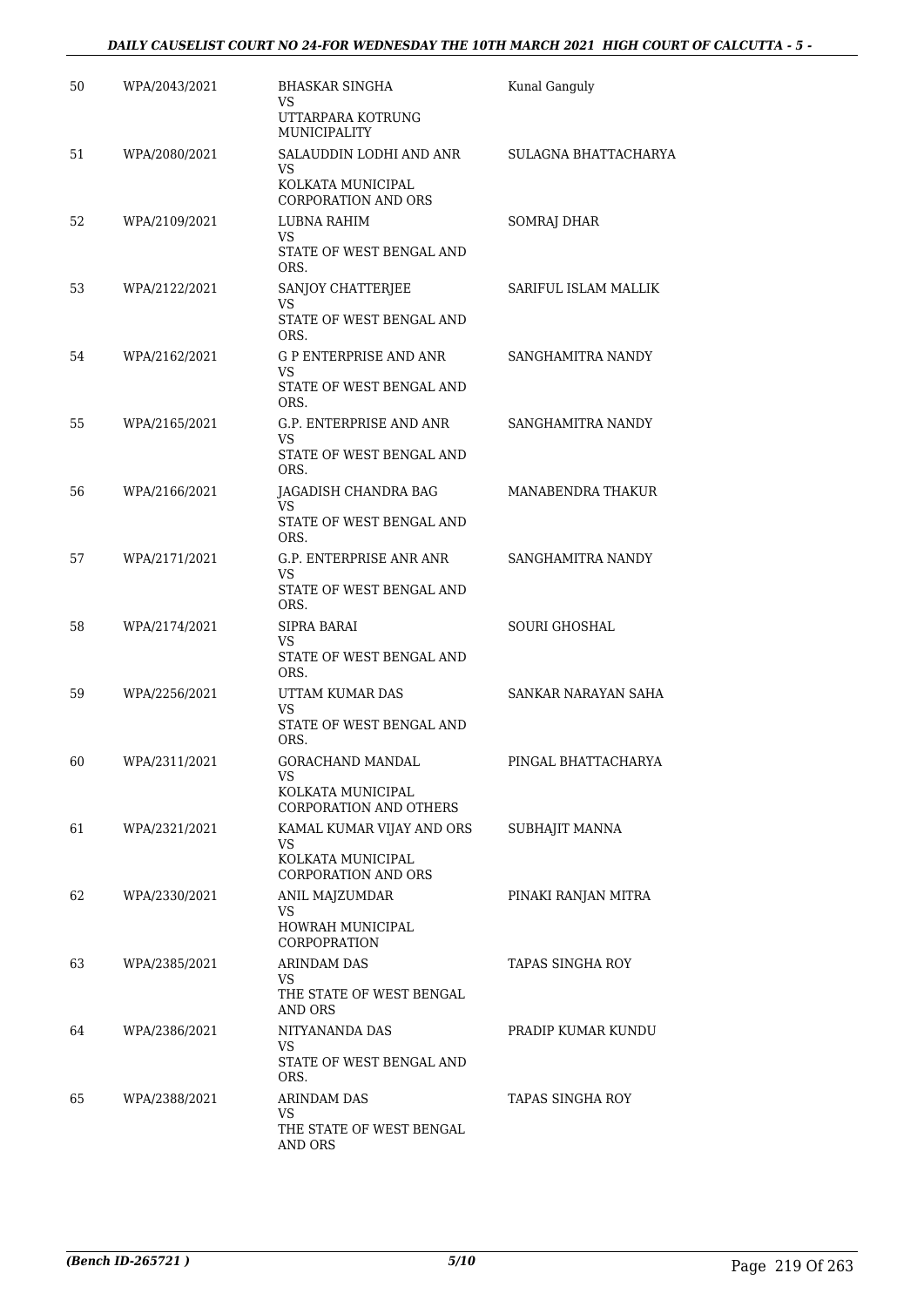| 66 | WPA/2404/2021 | LAB KUMAR DUTTA<br>VS.                                                                                            | ARUP KRISHNA DAS     |
|----|---------------|-------------------------------------------------------------------------------------------------------------------|----------------------|
|    |               | STATE OF WEST BENGAL AND<br>ORS.                                                                                  |                      |
| 67 | WPA/2407/2021 | CHANCHAL BANERJEE<br>VS<br>STATE OF WEST BENGAL AND<br>ORS.                                                       | ARUP KRISHNA DAS     |
| 68 | WPA/2443/2021 | DEBASISH SRIMANY<br>VS.<br>THE BARANAGAR MUNICIPALITY<br>AND ORS                                                  | AVIROOP BHATTACHARYA |
| 69 | WPA/2461/2021 | <b>ARATRIKA GHOSH</b><br>VS<br>STATE OF WEST BENGAL AND<br>ORS.                                                   | SAGARMAY GHOSH       |
| 70 | WPA/2510/2021 | R K DEVELOPERS CONTRACTORS<br>AND ENGINEERS<br>VS.<br>HOWRAH MUNICIPAL                                            | MRINALINI MAJUMDER   |
| 71 | WPA/2598/2021 | <b>CORPORATION AND ORS</b><br>NASIR ALI MOLLA<br>VS<br>STATE OF WEST BENGAL AND                                   | MD GOLAM NURE IMROHI |
| 72 | WPA/2610/2021 | ORS.<br>MALIKA MAFRUDA BANU<br>VS.<br>STATE OF WEST BENGAL AND                                                    | <b>DONA GHOSH</b>    |
| 73 | WPA/2622/2021 | ORS.<br>SHIV KUMARI DEVI ALIAS SHIV<br>KUMAREE<br>VS.<br><b>HOWRAH MUNICIPAL</b><br><b>CORPORATION AND OTHERS</b> | SOMNATH DE           |
| 74 | WPA/2629/2021 | DIPANKAR PAL RAM<br>VS.<br>THE STATE OF WEST BENGAL<br>AND ORS                                                    | DILIP KUMAR SAILA    |
| 75 | WPA/2643/2021 | <b>DHRUBADAS SUR</b><br>VS<br>THE CHAMPDANY MUNICIPALITY                                                          | PARTHA SARKAR        |
| 76 | WPA/2670/2021 | RAM NARAYAN SHARMA<br>VS.<br>STATE OF WEST BENGAL AND<br>ORS.                                                     | RAHUL SHARMA         |
| 77 | WPA/2685/2021 | <b>ASHOKE BANERJEE</b><br>VS.<br>STATE OF WEST BENGAL AND<br>ORS.                                                 | SUPREEM NASKAR       |
| 78 | WPA/2690/2021 | SUBAL CHANDRA MANNA<br>VS<br>STATE OF WEST BENGAL AND<br>ORS.                                                     | <b>BAPIN BAIDYA</b>  |
| 79 | WPA/2693/2021 | PIJUSH DEBNATH AND ORS<br>VS<br>STATE OF WEST BENGAL AND<br>ORS.                                                  | <b>ALLEN FELIX</b>   |
| 80 | WPA/2788/2021 | UDAY DUTTA AND ORS<br>VS.<br>THE DURGAPUR MUNICIPAL<br><b>CORPORATION AND ORS</b>                                 | PARTHA SARKAR        |
| 81 | WPA/2860/2021 | <b>SMT BANI SAMANTA</b><br>VS<br>STATE OF WEST BENGAL AND<br>ORS.                                                 | KRISHANU BANIK       |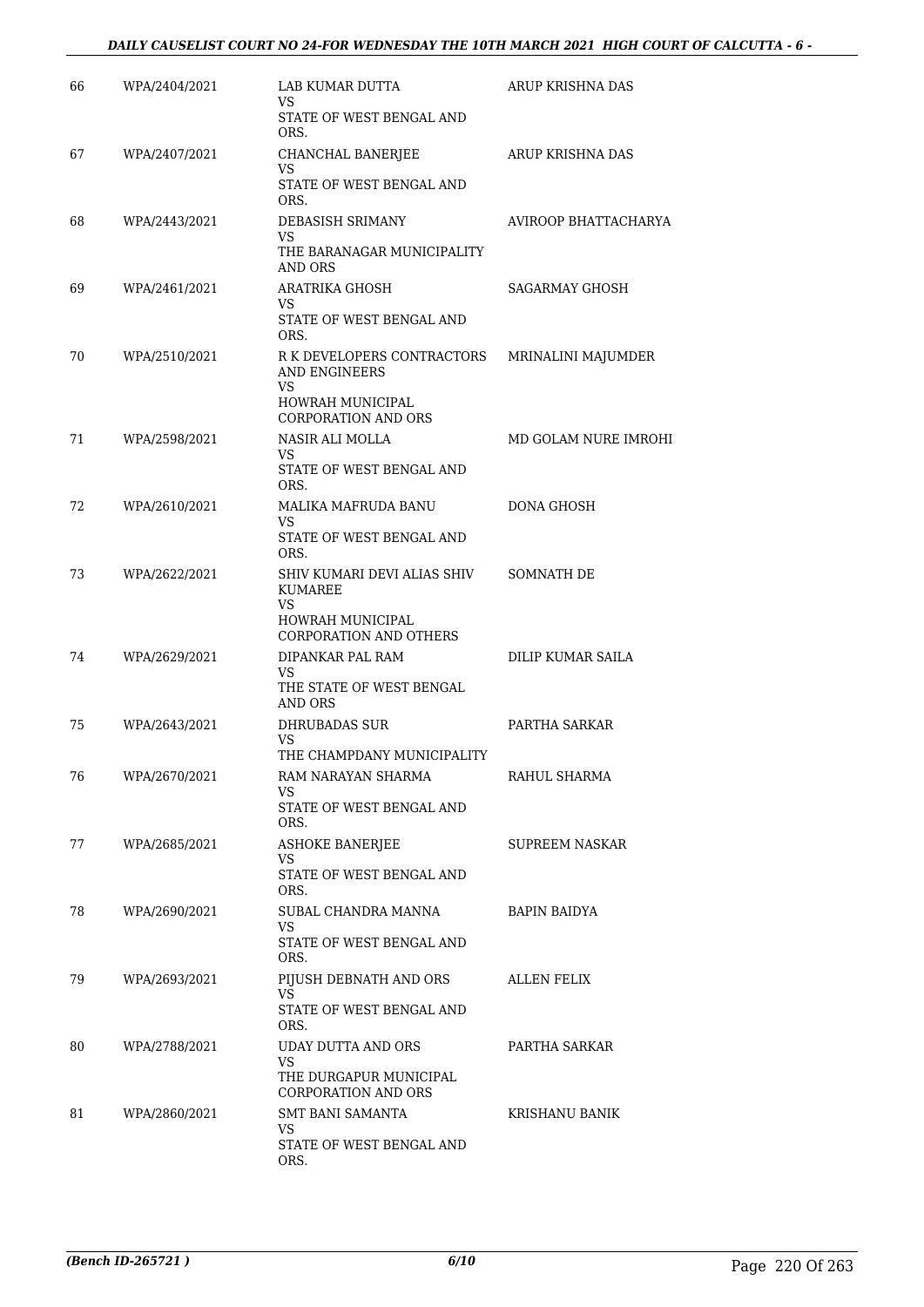#### *DAILY CAUSELIST COURT NO 24-FOR WEDNESDAY THE 10TH MARCH 2021 HIGH COURT OF CALCUTTA - 7 -*

| 82 | WPA/2896/2021 | ANIL GIRI AND ANOTHER<br>VS                                             | SANTI DAS BHOWMICK                |
|----|---------------|-------------------------------------------------------------------------|-----------------------------------|
|    |               | STATE OF WEST BENGAL AND<br>ORS.                                        |                                   |
| 83 | WPA/2935/2021 | SANDIP KUMAR SHAW<br>VS                                                 | DEBABRATA RAY                     |
|    |               | STATE OF WEST BENGAL AND<br>ORS.                                        |                                   |
| 84 | WPA/2982/2021 | LAKHAN ORAON<br>VS.                                                     | RANANEESH GUHA<br>THAKURTA        |
|    |               | STATE OF WEST BENGAL AND<br>ORS.                                        |                                   |
| 85 | WPA/2985/2021 | PIJUSH KANTI DUTTA<br>VS                                                | RANANEESH GUHA<br>THAKURTA        |
|    |               | STATE OF WEST BENGAL AND<br>ORS.                                        |                                   |
| 86 | WPA/2988/2021 | PRADIP KUMAR MUKHERJEE<br>VS.                                           | RANANEESH GUHA<br>THAKURTA        |
|    |               | STATE OF WEST BENGAL AND<br>ORS.                                        |                                   |
| 87 | WPA/2991/2021 | KIRAN MUNDA ORAON<br>VS                                                 | RANANEESH GUHA<br>THAKURTA        |
|    |               | STATE OF WEST BENGAL AND<br>ORS.                                        |                                   |
| 88 | WPA/2995/2021 | KRISHNA DAS GOSWAMI<br>VS                                               | RANANEESH GUHA<br><b>THAKURTA</b> |
|    |               | STATE OF WEST BENGAL AND<br>ORS.                                        |                                   |
| 89 | WPA/2999/2021 | <b>RABIN SARKAR</b><br>VS.                                              | RANANEESH GUPTA<br>THAKURTA       |
|    |               | STATE OF WEST BENGAL AND<br>ORS.                                        |                                   |
| 90 | WPA/3002/2021 | ARAVIND KUMAR PASWAN<br>VS                                              | RANANEESH GUHA<br>THAKURTA        |
|    |               | STATE OF WEST BENGAL AND<br>ORS.                                        |                                   |
| 91 | WPA/3037/2021 | TAPAN KUMAR ROY AND ANR<br>VS                                           | RAJDEEP BHATTACHARYA              |
|    |               | BIDHANNAGAR MUNICIPAL<br><b>CORPORATION AND ORS</b>                     |                                   |
| 92 | WPA/3046/2021 | TAPAN KUMAR BHUNIA AND ANR<br>VS                                        | SYED SHAMSUL AREFIN               |
|    |               | THE KMC AND ORS                                                         |                                   |
| 93 | WPA/3083/2021 | DIPAK KUMAR DAS<br>VS                                                   | ARIF ALI                          |
|    |               | KOLKATA MUNICIPAL<br>CORPORATION AND OTHERS                             |                                   |
| 94 | WPA/3084/2021 | KAILASH CHAND DAGA AND<br><b>OTHES</b><br><b>VS</b>                     | PRIYANKAR BASU<br>MALLICK         |
|    |               | KOLKATA MUNICIPAL<br><b>CORPORATION AND OTHERS</b>                      |                                   |
| 95 | WPA/3123/2021 | <b>DEVI HARIJAN</b><br>VS                                               | PROBAL SARKAR                     |
|    |               | STATE OF WEST BENGAL AND<br>ORS.                                        |                                   |
| 96 | WPA/3128/2021 | NAYAN HAZRA<br>VS.                                                      | PROBAL SARKAR                     |
|    |               | STATE OF WEST BENGAL AND<br>ORS.                                        |                                   |
| 97 | WPA/3131/2021 | COL DR SUNANDA MAJUMDAR<br>VS.                                          | MOUMITA GHOSH                     |
|    |               | THE CHAIRMAN, BOARD OF<br>ADMIN., BIDHANNAGAR<br>MUNICIPAL CORP AND ORS |                                   |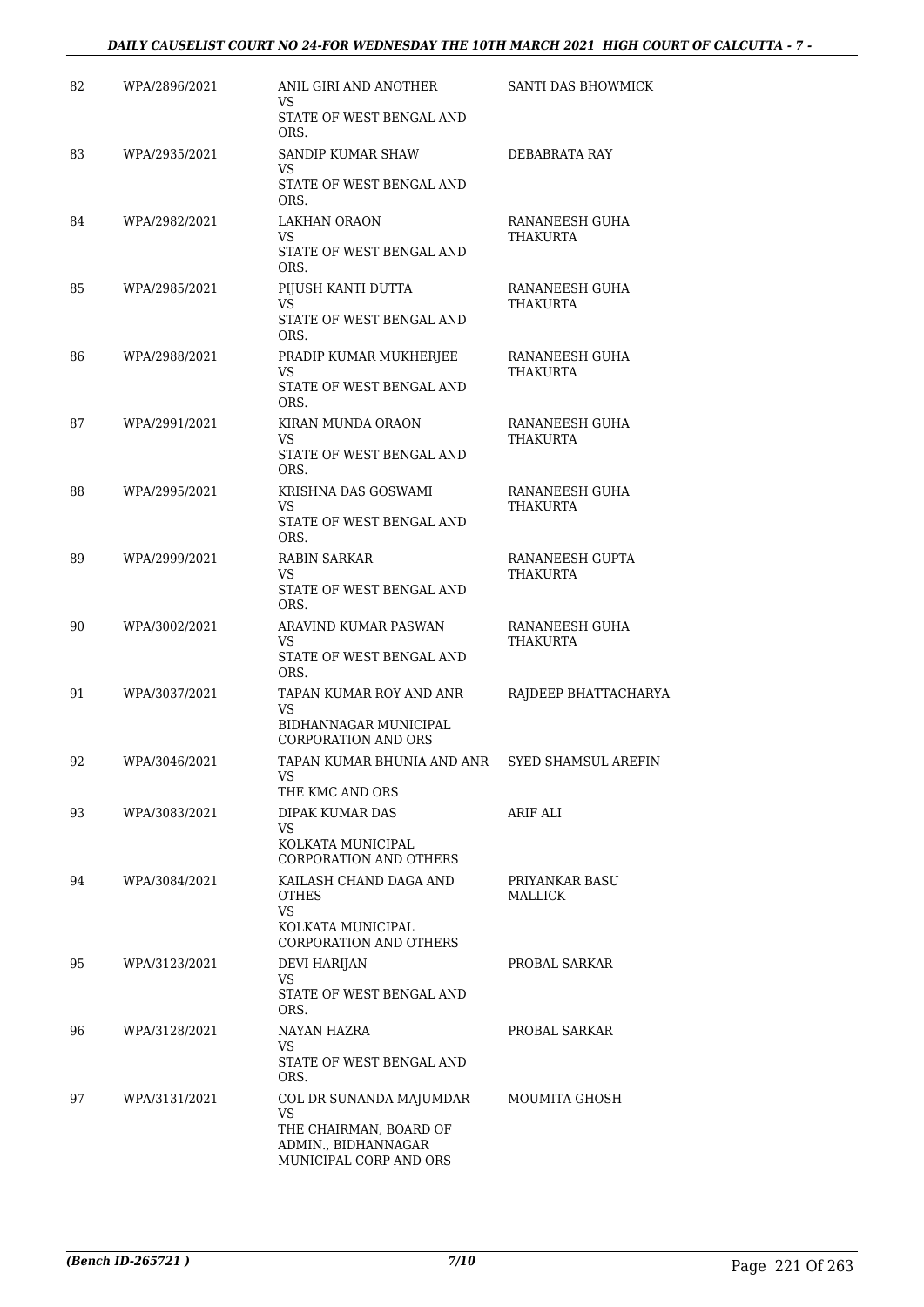#### *DAILY CAUSELIST COURT NO 24-FOR WEDNESDAY THE 10TH MARCH 2021 HIGH COURT OF CALCUTTA - 8 -*

| 98  | WPA/3178/2021 | MANGAL HAZRA<br>VS.<br>STATE OF WEST BENGAL AND | PROBAL SARKAR         |
|-----|---------------|-------------------------------------------------|-----------------------|
|     |               | ORS.                                            |                       |
| 99  | WPA/3432/2021 | SAURAV KUMAR DUTT<br>VS                         | <b>MANIKA ROY</b>     |
|     |               | STATE OF WEST BENGAL AND<br>ORS.                |                       |
| 100 | WPA/3560/2021 | PANCHANAN CHABRI<br>VS                          | SIDDHARTHA ROY        |
|     |               | STATE OF WEST BENGAL AND<br>ORS.                |                       |
| 101 | WPA/3610/2021 | HRISHIKESH PAUL<br>VS                           | KRISHNADAS PODDAR     |
|     |               | KOLKATA MUNICIPAL<br><b>CORPORATION AND ORS</b> |                       |
| 102 | WPA/4072/2021 | <b>MD MATIUR RAHAMAN</b><br>VS                  | M NAZAR CHOWDHURY     |
|     |               | STATE OF WEST BENGAL AND<br>ORS.                |                       |
| 103 | WPA/4227/2021 | SULEKHA DUTTA @ SULEKHA<br><b>DUTTA SARKAR</b>  | SUKUMAR SARKAR        |
|     |               | VS.<br>STATE OF WEST BENGAL AND<br>ORS.         |                       |
| 104 | WPA/4231/2021 | <b>BINAPANI GHOSH</b>                           | <b>SUKUMAR SARKAR</b> |
|     |               | VS<br>STATE OF WEST BENGAL AND<br>ORS.          |                       |
| 105 | WPA/4336/2021 | DILIP KUMAR MOHANTA                             | PINTU KARAR           |
|     |               | VS<br>STATE OF WEST BENGAL AND<br>ORS.          |                       |
| 106 | WPA/4474/2021 | SANKAR KUMAR SAHA AND ORS                       | SANGHAMITRA NANDY     |
|     |               | VS<br>STATE OF WEST BENGAL AND<br>ORS.          |                       |
| 107 | WPA/4479/2021 | SANKAR KUMAR SAHA AND ORS<br>VS.                | SANGHAMITRA NANDY     |
|     |               | STATE OF WEST BENGAL AND<br>ORS.                |                       |
| 108 | WPA/4681/2021 | MD SHAMIM AFZAL<br>VS                           | MR SUBHANKAR DAS      |
|     |               | WEST BENGAL MUNICIPAL<br>SERVICE COMMISSION     |                       |
| 109 | WPA/4711/2021 | NEMAI PAUL<br>VS.                               | AMARNATH AGARWAL      |
|     |               | THE PRINCIPAL SECRETARY AND<br><b>OTHERS</b>    |                       |
| 110 | WPA/4875/2021 | <b>BANSON CONSTRUCTION</b><br>VS.               | SANGHAMITRA NANDY     |
|     |               | STATE OF WEST BENGAL AND<br>ORS.                |                       |
| 111 | WPA/4877/2021 | <b>BSP ENTERPRISES</b><br>VS.                   | SANGHAMITRA NANDY     |
|     |               | STATE OF WEST BENGAL AND<br>ORS.                |                       |
| 112 | WPA/4884/2021 | BSP ENTERPRISE AND OTHERS<br>VS.                | SANGHAMITRA NANDY     |
|     |               | STATE OF WEST BENGAL AND<br>ORS.                |                       |
| 113 | WPA/4938/2021 | ANINDITA MANDAL<br>VS                           | PAYEL ROY MISHRA      |
|     |               | STATE OF WEST BENGAL AND<br>ORS.                |                       |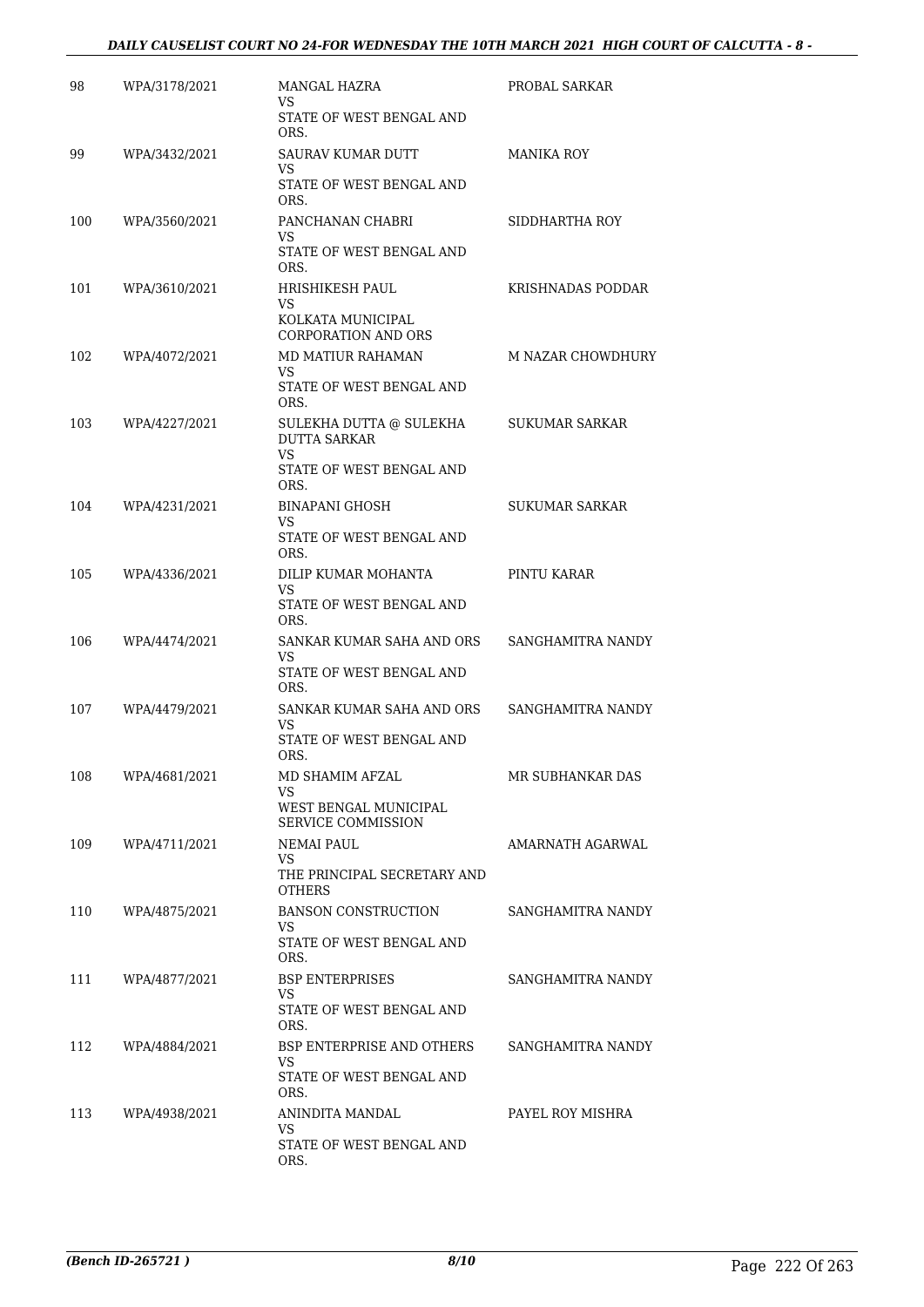#### *DAILY CAUSELIST COURT NO 24-FOR WEDNESDAY THE 10TH MARCH 2021 HIGH COURT OF CALCUTTA - 9 -*

| 114   | WPA/4991/2021            | TARIK ANWAR AND ORS<br>VS                                                           | ANJANA BANERJEE    |
|-------|--------------------------|-------------------------------------------------------------------------------------|--------------------|
|       |                          | STATE OF WEST BENGAL AND<br>ORS.                                                    |                    |
| 115   | WPA/4995/2021            | MD. SAMAUL ISLAM<br>VS                                                              | Bratin Kumar Dey   |
|       |                          | STATE OF WEST BENGAL AND<br>ORS.                                                    |                    |
| 116   | WPA/5097/2021            | GOKUL CONSTRUCTION AND<br>ANR<br>VS.<br>STATE OF WEST BENGAL AND                    | SANGHAMITRA NANDY  |
|       |                          | ORS.                                                                                |                    |
| 117   | WPA/5100/2021            | GOKUL CONSTRUCTION AND<br>ANR<br>VS<br>STATE OF WEST BENGAL AND                     | SANGHAMITRA NANDY  |
|       |                          | ORS.                                                                                |                    |
| 118   | WPA/5404/2021            | NOOR NABI HAQUE AND OTHERS PRADEEP PANDEY<br>VS<br>STATE OF WEST BENGAL AND<br>ORS. |                    |
| 119   | WPA/5478/2021            | SUBHASIS SINGHA CHOWDHURY                                                           | VICTOR CHATTERJEE  |
|       |                          | VS<br>STATE OF WEST BENGAL AND<br>ORS.                                              |                    |
| 120   | WPA/5597/2021            | ALI AKBAR<br>VS<br>KOLKATA MUNICIPAL                                                | KRISHNA YADAV      |
|       |                          | <b>CORPORATION AND ORS</b>                                                          |                    |
| 121   | WPA/5681/2021            | TARUN ROY AND ORS<br>VS.<br>STATE OF WEST BENGAL AND<br>ORS.                        | AMITABHA GHOSH     |
| 122   | WPA/5764/2021            | AKHIL KUMAR BANDOPADHYAY<br>@ BANDOPADHAYA<br>VS                                    | PAYEL SHOME        |
|       |                          | THE DURGAPUR MUNICIPAL<br><b>CORPORATION AND ORS</b>                                |                    |
|       |                          | PANCHAYAT - MOTIONS                                                                 |                    |
| 123   | WPA/8315/2020            | DIPAK CHATTERJEE<br>VS                                                              | <b>ARIF ALI</b>    |
| 124   | WPA/10983/2020           | State of West Bengal<br>TAHIR JAMAN LASKAR                                          | GORA CHAND SAMANTA |
|       |                          | VS<br>THE STATE OF WEST BENGAL<br>AND ORS                                           |                    |
| 125   | WPA/27/2021              | JANAKI MONDAL AND OTHERS<br>VS                                                      | MADHURIMA SARKAR   |
|       |                          | STATE OF WEST BENGAL AND<br>ORS.                                                    |                    |
| 126   | WPA/4670/2021<br>[AR(C)] | SANDHYA RANI MAITY AND ORS<br>VS<br>THE STATE OF WEST BENGAL                        | MANORANJAN JANA    |
|       |                          | AND ORS                                                                             |                    |
|       |                          | <b>CONTEMPT APPLICATION</b>                                                         |                    |
| 127   | CPAN/1267/2014           | GIT GOBINDA NAD<br>VS<br>JAGADISH PRASAD MINA                                       | SATYA RANJAN KUNDU |
| wt128 | WPA/9213/2007            | <b>GIT GOBINDA NAG</b>                                                              | SATYA RANJAN KUNDU |
|       |                          | VS<br>STATE OF WEST BENGAL & ORS.                                                   |                    |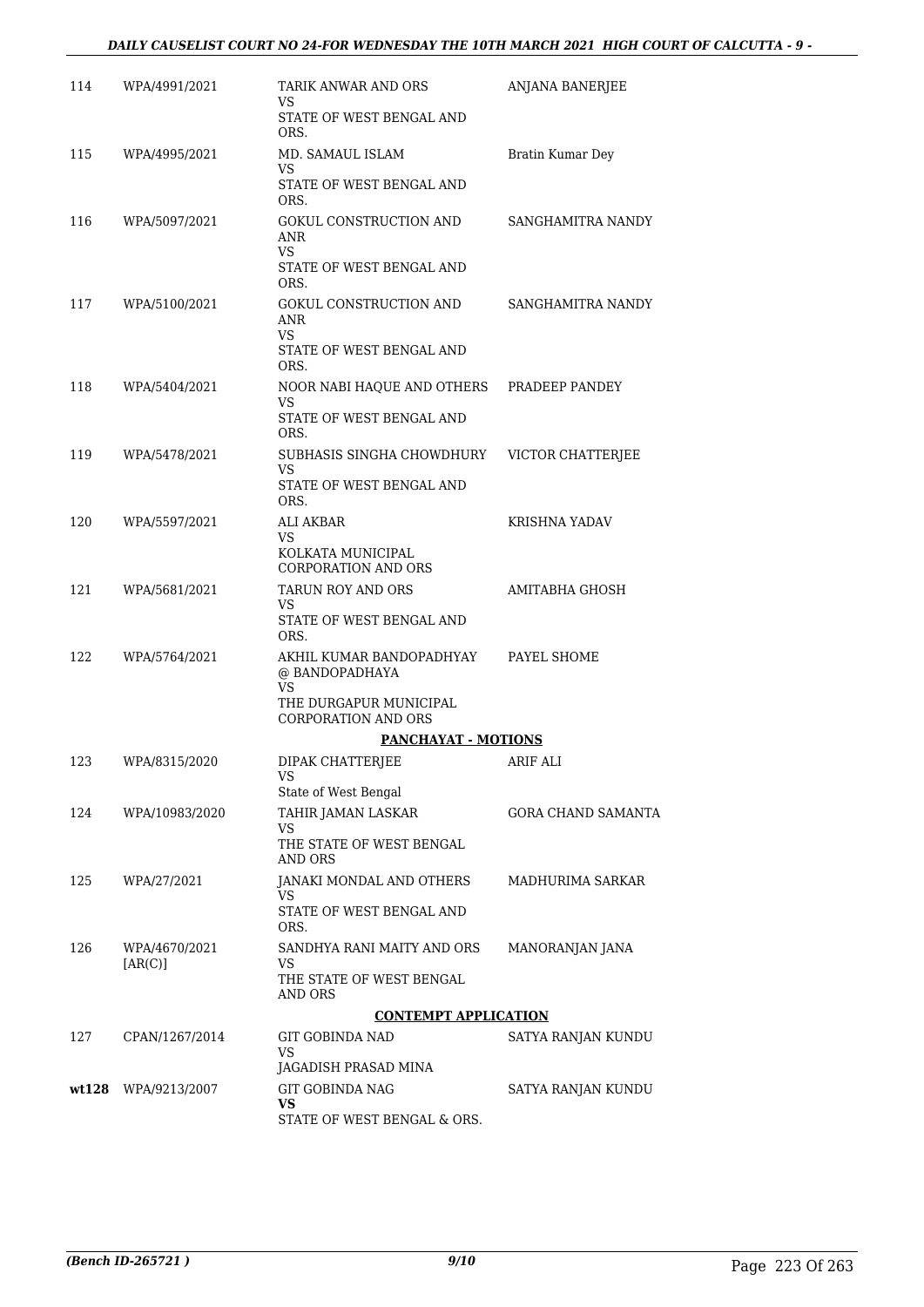| 129 | CPAN/31/2018                            | SEFALI DAS (GHOSH) & ORS.<br>VS                              | SUFI KAMAL               |
|-----|-----------------------------------------|--------------------------------------------------------------|--------------------------|
|     |                                         | <b>GOLAM MEHABOOB &amp; ANR.</b>                             |                          |
|     | $wt130$ WPA/2311/2016                   | SEFALI DAS (GHOSH) & ORS<br>VS<br>STATE OF WEST BENGAL & ORS | SUFI KAMAL               |
|     | IA NO: CAN/2/2017(Old No:CAN/5615/2017) |                                                              |                          |
| 131 | WPA/709/2019                            | <b>SK YASIN</b>                                              | PARTHA SARKAR            |
|     |                                         | VS.                                                          |                          |
|     |                                         | STATE OF WEST BENGAL & ORS                                   |                          |
|     | wt132 CPAN/159/2020                     | SK YASIN<br><b>VS</b>                                        | PARTHA SARKAR            |
|     |                                         | <b>IYOTISHMAN CHATTOPADHYAY &amp;</b><br>ANR                 |                          |
| 133 | CPAN/19/2020                            | TAPAN KR. ACHARYA                                            | PARTHA SARKAR            |
|     |                                         | VS.<br><b>JYOTISHMAN CHATTOPADHYAY &amp;</b><br>ANR.         |                          |
|     | wt134 WPA/25255/2018                    | TAPAN KR. ACHARYA                                            | PARTHA SARKAR            |
|     |                                         | VS<br>STATE OF WEST BENGAL & ORS.                            |                          |
| 135 | CPAN/160/2020                           | SWAPAN KUMAR SANTRA                                          | PARTHA SARKAR            |
|     |                                         | VS.                                                          |                          |
|     |                                         | JYOTISHMAN CHATTOPADHYAY &<br>ANR                            |                          |
|     | wt136 WPA/711/2019                      | SWAPAN KUMAR SANTRA                                          | PARTHA SARKAR            |
|     |                                         | VS.<br>STATE OF WEST BENGAL & ORS                            |                          |
| 137 | CPAN/161/2020                           | SUDHINDRA NANDI                                              | PARHA SARKAR             |
|     |                                         | VS.                                                          |                          |
|     | wt138 WPA/712/2019                      | JYOTISHMAN CHATTOPADHYAY<br>SUDHINDRA NANDI                  | PARTHA SARKAR            |
|     |                                         | VS                                                           |                          |
|     |                                         | STATE OF WEST BENGAL & ORS                                   |                          |
| 139 | CPAN/162/2020                           | JITNARAYAN BANERJEE<br>VS.                                   | PARTHA SARKAR            |
|     |                                         | JYOTISHMAN CHATTOPADHYAY                                     |                          |
|     | wt140 WPA/713/2019                      | JITNARAYAN BANERJEE                                          | PARTHA SARKAR            |
|     |                                         | VS<br>STATE OF WEST BENGAL & ORS                             |                          |
| 141 | CPAN/381/2020                           | EASTERN TRADE SYNDICATE &                                    | <b>BARNAMOY BASAK</b>    |
|     |                                         | ANR                                                          |                          |
|     |                                         | <b>VS</b><br>STATE OF WEST BENGAL & ORS.                     |                          |
|     | IA NO: CAN/1/2020(Old No:CAN/4912/2020) |                                                              |                          |
|     | wt142 WPA/15928/2019                    | EASTERN TRADE SYNDICATE &                                    | <b>BARNAMOY BASAK</b>    |
|     |                                         | ANR<br><b>VS</b>                                             |                          |
|     |                                         | STATE OF WEST BENGAL & ORS                                   |                          |
| 143 | CPAN/61/2021                            | DEBASIS DAS                                                  | <b>SUMAN CHAKRABORTY</b> |
|     |                                         | VS.<br>ABHOY KUMAR DAS AND ORS                               |                          |
|     | wt144 WPA/23802/2012                    | <b>DEBASIS DAS</b>                                           | ACHIN JANA               |
|     |                                         | <b>VS</b>                                                    |                          |
|     |                                         | ULUBERIA MUNICIPALITY & ORS                                  |                          |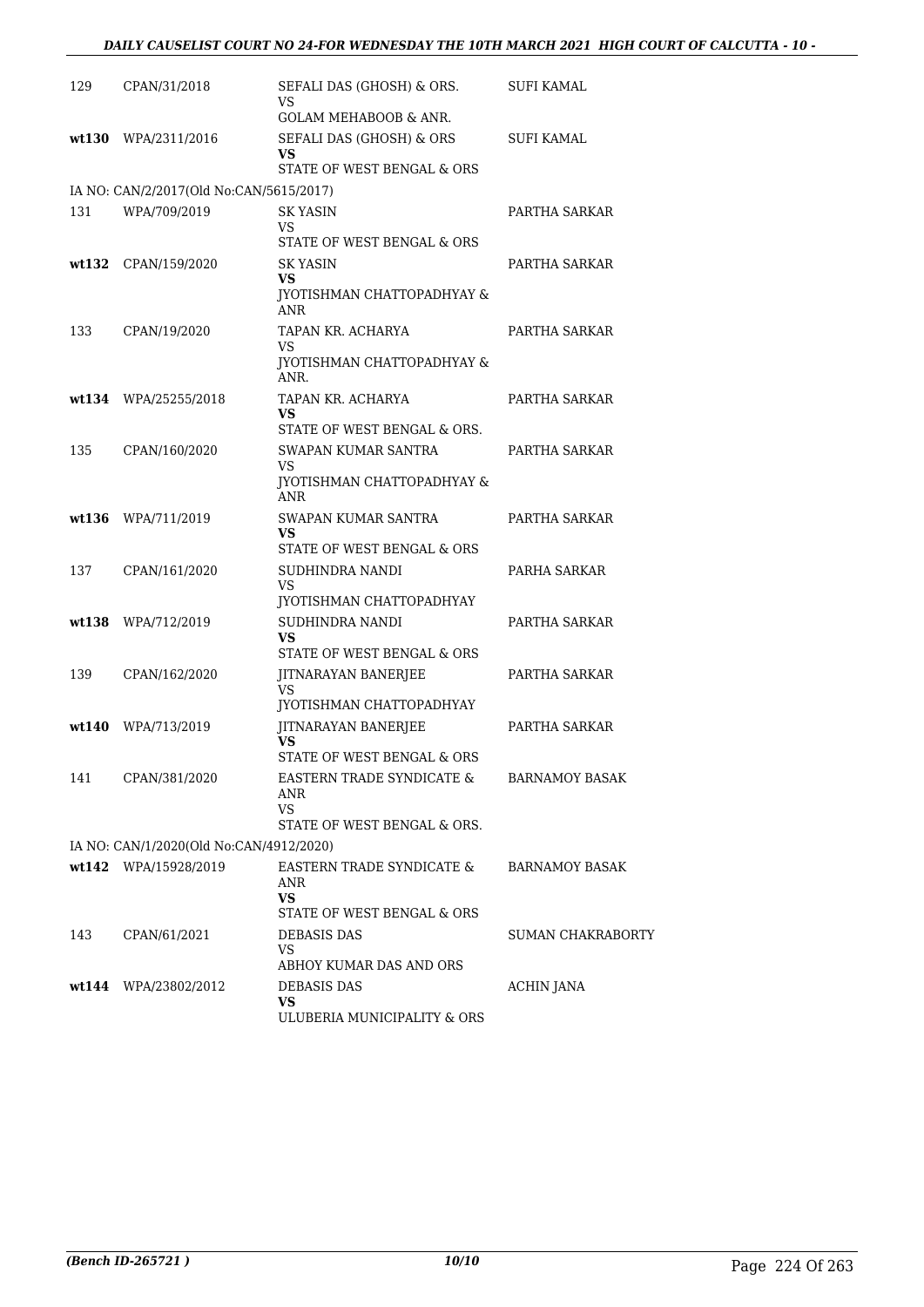

### **Appellate Side**

**DAILY CAUSELIST For Wednesday The 10th March 2021**

#### **COURT NO. 22**

#### **SINGLE BENCH (SB - XIII)**

#### **AT 10:30 AM**

#### **HON'BLE JUSTICE ABHIJIT GANGOPADHYAY**

#### **(VIA VIDEO CONFERENCE) ON AND FROM MONDAY, THE 11TH JANUARY, 2021 – MATTERS ( MOTION & HEARING) UNDER ARTICLE 226 OF THE CONSTITUTION OF INDIA RELATING TO LABOUR UNDER GROUP III;**

**MATTERS (MOTION & HEARING) UNDER ARTICLE 226 OF THE CONSTITUTION RELATING TO TRANSPORT & TELECOMMUNICATION UNDER GROUP VII INCLUDING HEARING OF WRIT PETITIONS AND APPLICATIONS CONNECTED THERETO;**

**MATTERS(MOTION & HEARING) RELATING TO REGULATION OF INDUSTRIES & ESSENTIAL COMMODITIES & VARIOUS CENTRAL ORDERS UNDER GROUP VIII INCLUDING APPLICATIONS CONNECTED THERETO.**

**FROM MONDAY, (25.01.2021) THE SCHEDULE GIVEN BELOW WILL BE FOLLOWED. 1. GROUP III MATTERS WILL BE TAKEN UP FROM 10.45 A.M. TO 12.00 NOON.**

**2. GROUP VII MATTERS WILL BE TAKEN UP AFTER GROUP III MATTERS ARE OVER OR FROM 12.00 NOON TO 1.00 P.M, WHICHEVER IS EARLIER.**

**3. FIXED MATTERS WILL BE TAKEN UP FROM 2.00 P.M. AND NOT AFTER 3.00 P.M.**

**4. GROUP VIII MATTERS WILL BE TAKEN UP AFTER 2.00 P.M. MATTERS ARE OVER OR FROM 3.00 P.M. WHICHEVER IS EARLIER.**

**NOTE: ON THURSDAY THE 11TH MARCH ONLY GR. III MATTERS WILL BE TAKEN UP TILL 3.30 P.M.**

**NOTE: MATTERS WILL BE TAKEN UP THROUGH PHYSICAL HEARING ONLY WHEN BOTH THE PARTIES ARE AGREED**

#### **TO BE MENTIONED**

1 WPA/17777/2019 M/S. MARK STEEL LTD. & ANR. VS MAHANADI COALFIELDS LTD. & ORS. SAMBUDDHA DUTTA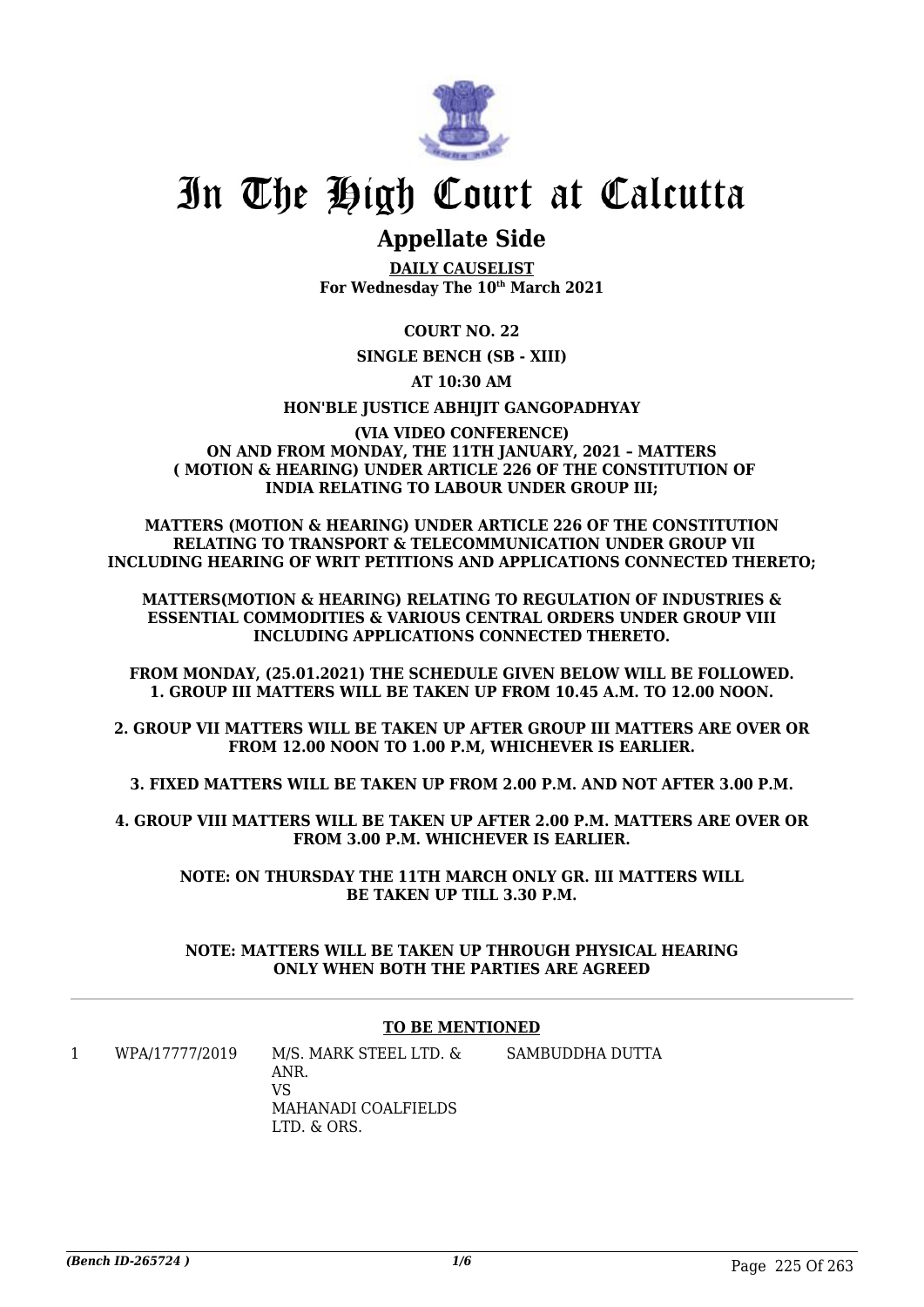| $\overline{2}$ | WPA/19733/2019<br>[F.N.H.]    | <b>GENERAL MANAGER,</b><br>TELECOM RAIGANJ, SSA<br><b>VS</b>                                                     | RAJIB MUKHERJEE                      |
|----------------|-------------------------------|------------------------------------------------------------------------------------------------------------------|--------------------------------------|
|                |                               | RAIGANJ SSA BSNL SHILPA<br><b>SAHAYAK UNION &amp; ANR</b>                                                        |                                      |
|                |                               | <b>GR. - III (MOTION)</b>                                                                                        |                                      |
| 3              | WPA/23701/2019                | BENGAL CHATKAL<br><b>MOZDOOR UNION &amp; ANR</b><br><b>VS</b><br>STATE OF WEST BENGAL &<br><b>ORS</b>            | <b>BIKASH SHAW</b>                   |
|                | IA NO: CAN/1/2020             |                                                                                                                  |                                      |
| 4              | WPA/4597/2020                 | DELTA LIMITED & ORS<br><b>VS</b><br>UNION OF INDIA & ORS                                                         | <b>SAPTARSHI</b><br><b>MUKHERJEE</b> |
| 5              | WPA/4117/2021                 | MD. AZIZ ALIAS MD. AJIJ<br><b>VS</b><br><b>STATE OF WEST BENGAL</b><br>AND ORS.                                  | RANANESH GUHA<br><b>THAKURTA</b>     |
| 6              | WPA/4425/2021                 | TARUN CHATTERJEE<br><b>VS</b><br>THE REGIONAL PROVIDENT<br>FUND COMMISSIONER II                                  | RANANESH GUHA<br><b>THAKURTA</b>     |
| 7              | WPA/4785/2021                 | CYGNET INDUSTRES LTD<br><b>VS</b><br>STATE OF WEST BENGAL<br>AND ORS.                                            | PRASUN GHOSH                         |
| 8              | WPA/24501/2012                | M/S. CANNON ELECTRONIC<br><b>SYSTEMS</b><br><b>VS</b><br>STATE OF WEST BENGAL &<br><b>ANR</b>                    | SAIBAL MUKHERJEE                     |
| 9              | WPA/18311/2018                | RABINDRA NATH SAHA &<br><b>ORS</b><br><b>VS</b><br>UNION OF INDIA & ORS                                          | <b>DHISWARI NAG</b>                  |
|                | IA NO: CAN/2/2020, CAN/3/2020 |                                                                                                                  |                                      |
|                | wt10 WPA/10004/2019           | <b>BHABESH ROY &amp; ORS</b><br><b>VS</b><br>UNION OF INDIA & ORS                                                | DHISWARI NAG                         |
| 11             | WPA/25857/2018                | DEBAPRASAD<br><b>CHAKRABARTI</b><br>VS<br>7TH INDUSTRIAL TRIBUNAL<br><b>WEST BENGAL &amp; ORS</b>                | ANINDA LAHIRI                        |
| 12             | WPA/4484/2020                 | TULSYAN FLEXYS PRIVATE<br><b>LIMITED</b><br><b>VS</b><br>REGIONAL PROVIDENT<br>FUND COMMISSIONER &<br><b>ORS</b> | VICTOR CHATTERJEE                    |
|                | OMIIBROO(A1JN, CANIOCO7000    |                                                                                                                  |                                      |

IA NO: CAN/1/2020(Old No:CAN/3687/2020)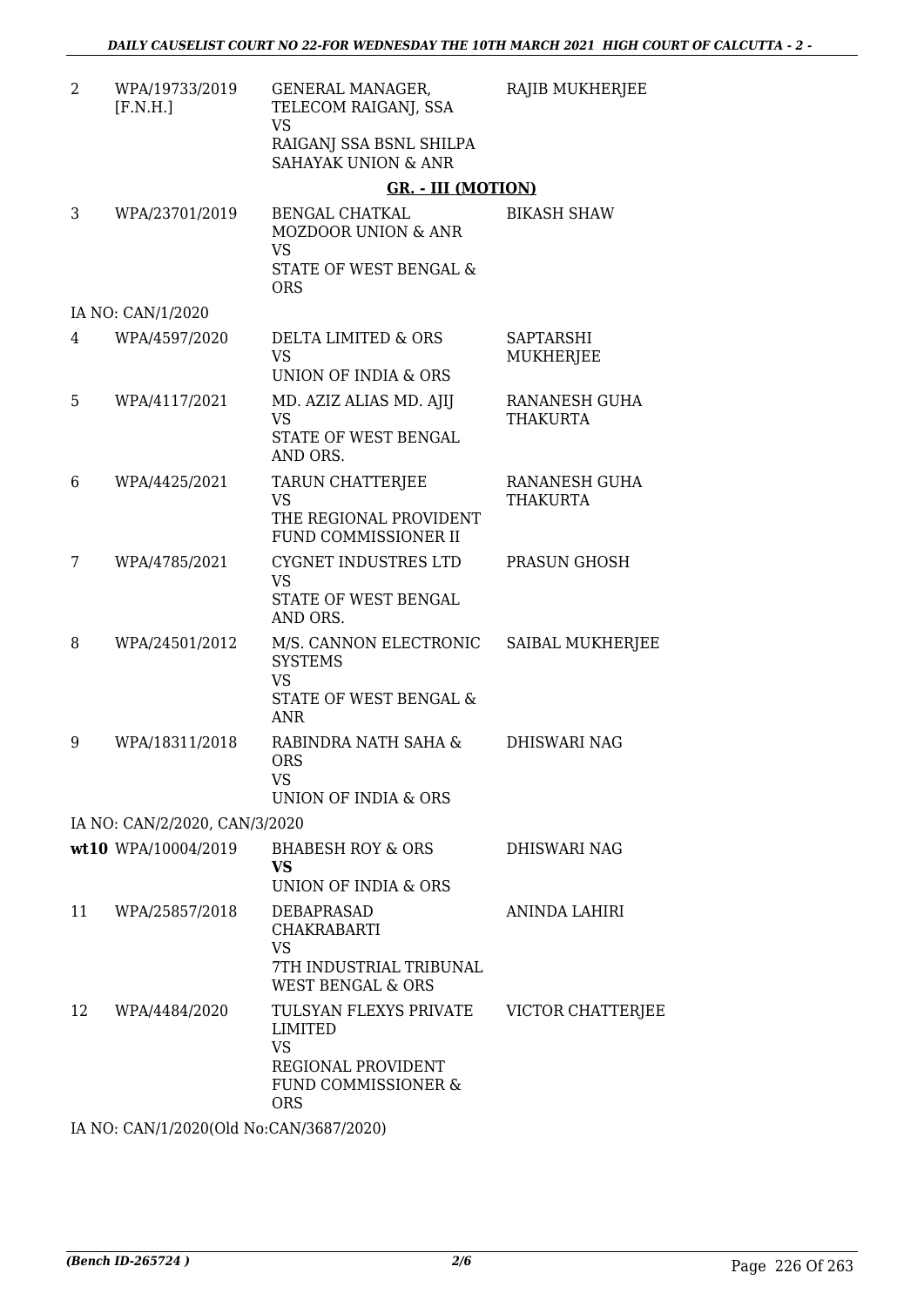|    | wt13 WPA/4153/2021 | TULSYAN FLEXSYS PRIVATE<br>LIMITED<br><b>VS</b><br><b>ASSISTANT PROVIDENT</b><br><b>FUND COMMISSIONER</b>                       | VICTOR CHATTERJEE                   |
|----|--------------------|---------------------------------------------------------------------------------------------------------------------------------|-------------------------------------|
| 14 | WPA/5049/2021      | WEST BENGAL MEDICAL<br><b>AND SALES</b><br>REPRESENTATIVES UNION<br>AND ANR<br>VS                                               | Suvadip Bhattacharjee               |
|    |                    | UNION OF INDIA AND ANR                                                                                                          |                                     |
| 15 | WPA/6693/2021      | BIRENDRA NATH BERA<br><b>VS</b><br>STATE OF WEST BENGAL<br>AND ORS.                                                             | JAMIRUDDIN KHAN                     |
| 16 | WPA/6704/2021      | KRISHNA PRASAD RAWAT<br><b>VS</b><br>STATE OF WEST BENGAL<br>AND ORS.                                                           | balai ch. paul                      |
|    |                    | <b>GROUP - VII (MOTION)</b>                                                                                                     |                                     |
| 17 | WPA/3112/2021      | BALLYHALT TO ECO SPACE<br>VIA DAKHINESWAR MAGIC<br>MAXI CABS OWNERS AND<br><b>ANR</b><br>VS<br>STATE OF WEST BENGAL<br>AND ORS. | Arjun Samanta                       |
| 18 | WPA/3495/2021      | <b>BHASKAR MONDAL</b><br><b>VS</b><br>STATE OF WEST BENGAL<br>AND ORS.                                                          | <b>AMLAN KUMAR</b><br>MUKHERJEE     |
| 19 | WPA/3497/2021      | NILKANTA BERA<br><b>VS</b><br>STATE OF WEST BENGAL<br>AND ORS.                                                                  | <b>AMLAN KUMAR</b><br>MUKHERJEE     |
| 20 | WPA/3510/2021      | <b>SUKUMAR MONDAL</b><br><b>VS</b><br>STATE OF WEST BENGAL<br>AND ORS.                                                          | <b>AMLAN KR</b><br><b>MUKHERJEE</b> |
| 21 | WPA/3516/2021      | <b>BISWANATH SARKAR</b><br>VS<br>STATE OF WEST BENGAL<br>AND ORS.                                                               | <b>AMLAN KR</b><br>MUKHERJEE        |
| 22 | WPA/3518/2021      | <b>MILAN BACHER</b><br><b>VS</b><br>STATE OF WEST BENGAL<br>AND ORS.                                                            | <b>AMLAN KUMAR</b><br>MUKHERJEE     |
| 23 | WPA/3524/2021      | <b>GOUTAM SIKARI</b><br><b>VS</b><br>STATE OF WEST BENGAL<br>AND ORS.                                                           | <b>AMLAN KR</b><br>MUKHERJEE        |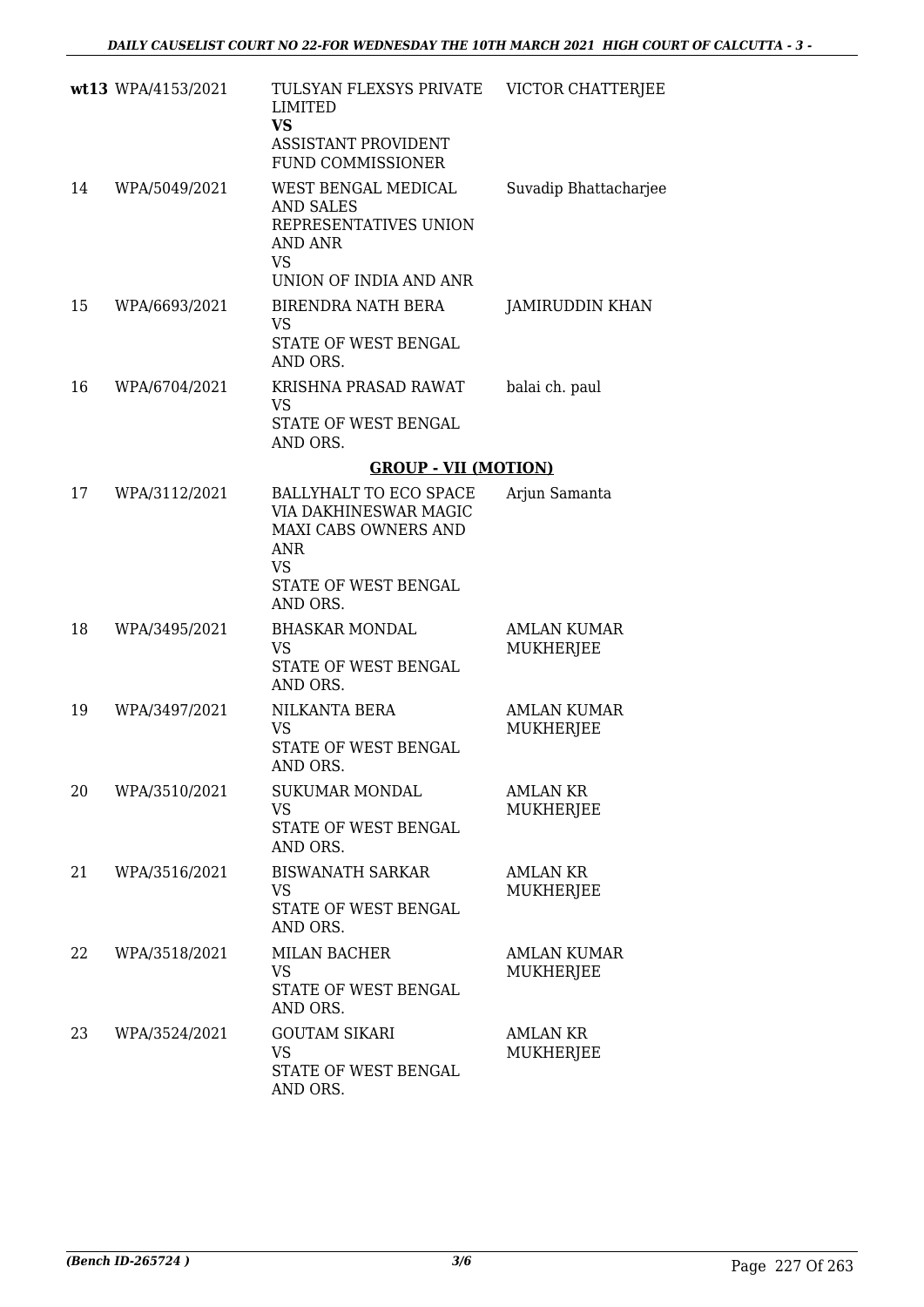| 24 | WPA/3531/2021                 | <b>MANTU SARKAR</b>                                                                       | <b>AMLAN KR</b>                         |
|----|-------------------------------|-------------------------------------------------------------------------------------------|-----------------------------------------|
|    |                               | <b>VS</b><br>STATE OF WEST BENGAL<br>AND ORS.                                             | MUKHERJEE                               |
| 25 | WPA/3535/2021                 | SADHAN SANYAL<br><b>VS</b><br>STATE OF WEST BENGAL<br>AND ORS.                            | <b>AMLAN KR</b><br>MUKHERJEE            |
| 26 | WPA/3539/2021                 | <b>SUKUMAR SARKAR</b><br><b>VS</b><br>STATE OF WEST BENGAL<br>AND ORS.                    | <b>AMLAN KR</b><br>MUKHERJEE            |
| 27 | WPA/3543/2021                 | UTTAM KR GHOSH<br><b>VS</b><br>STATE OF WEST BENGAL<br>AND ORS.                           | <b>AMLAN KR</b><br>MUKHERJEE            |
| 28 | WPA/3546/2021                 | RATAN BHAKTA<br><b>VS</b><br>STATE OF WEST BENGAL<br>AND ORS.                             | <b>AMLAN KR</b><br>MUKHERJEE            |
| 29 | WPA/18021/2019                | PRASANTA PAL<br><b>VS</b><br>STATE OF WEST BENGAL &<br><b>ORS</b>                         | <b>BAIDURYA GHOSAL</b>                  |
|    | IA NO: CAN/1/2020             |                                                                                           |                                         |
| 30 | WPA/3046/2020                 | PULAK KUMAR ROY<br><b>VS</b><br>STATE OF WEST BENGAL &<br><b>ORS</b>                      | SAKTI PADA JANA                         |
| 31 | WPA/4590/2020                 | RATUL MUKHERJEE<br><b>VS</b><br>STATE OF WEST BENGAL &<br><b>ORS</b>                      | <b>RAM UDAY</b><br><b>BHATTACHARYYA</b> |
| 32 | WPA/5243/2020                 | KAKALI GHOSAL<br><b>VS</b><br>STATE OF WEST BENGAL &<br><b>ANR</b>                        | AVIJIT CHAKRABORTY                      |
| 33 | WPA/8729/2020                 | <b>NOOR ISLAM</b><br><b>VS</b><br>STATE OF WEST BENGAL<br>AND ORS.                        | PRIYABRATA SAHA                         |
|    | IA NO: CAN/1/2021, CAN/2/2021 |                                                                                           |                                         |
| 34 | WPA/10373/2020                | SUBHANKAR KANDER<br>VS<br>STATE OF WEST BENGAL                                            | ABHISHEK BANERJEE                       |
| 35 | WPA/2961/2021                 | AND ORS.<br>TRIMULA SPONE IRON<br>PRIVATE LIMITED<br><b>VS</b><br>UNION OF INDIA AND ORS. | RAJNISH KUMAR<br><b>KALAWATIA</b>       |
| 36 | WPA/5369/2021                 | TRILOK KUMAR AGARWAL<br><b>HUF AND ANR</b><br><b>VS</b><br>STATE OF WEST BENGAL           | <b>KESSHAV KUMAR</b><br>DARUKA          |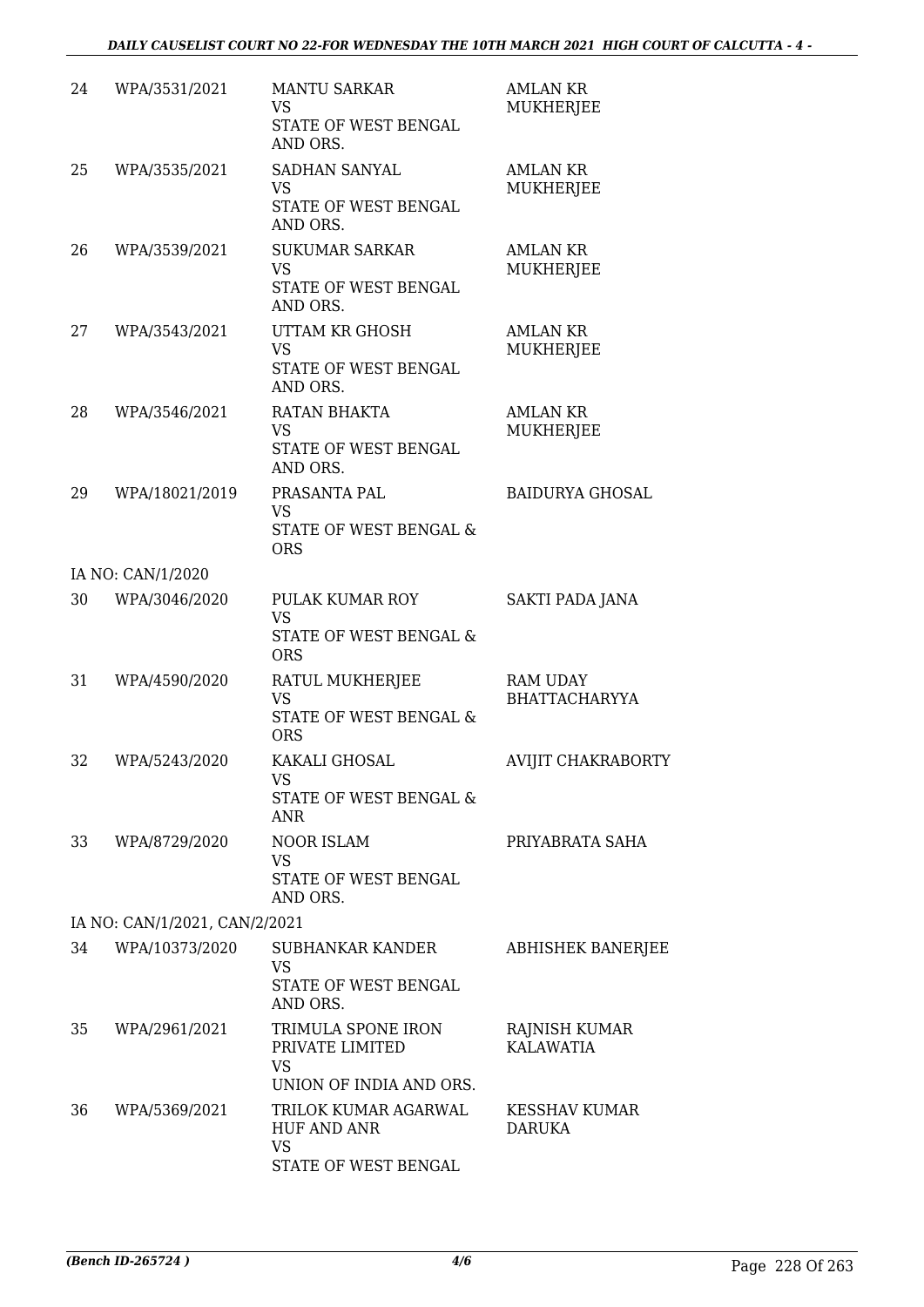|    |               | <b>GR. - VIII (MOTION)</b>                                                            |                                         |
|----|---------------|---------------------------------------------------------------------------------------|-----------------------------------------|
| 49 | WPA/6446/2021 | <b>SUBHANKAR DAS</b><br><b>VS</b><br>STATE OF WEST BENGAL<br>AND ORS.                 | <b>SOUMEN</b><br><b>BHATTACHARJEE</b>   |
| 48 | WPA/6443/2021 | SANJIB DAS<br><b>VS</b><br>STATE OF WEST BENGAL<br>AND ORS.                           | <b>SOUMEN</b><br><b>BHATTACHARJEE</b>   |
| 47 | WPA/6439/2021 | <b>SWAPAN DUTTA</b><br><b>VS</b><br>STATE OF WEST BENGAL<br>AND ORS.                  | <b>SOUMEN</b><br><b>BHATTACHARJEE</b>   |
| 46 | WPA/6419/2021 | <b>ABHIJIT KAR</b><br>VS.<br>STATE OF WEST BENGAL<br>AND ORS.                         | <b>SOUMEN</b><br><b>BHATTACHARJEE</b>   |
| 45 | WPA/6409/2021 | <b>ANUP SUR</b><br><b>VS</b><br>STATE OF WEST BENGAL<br>AND ORS.                      | <b>SOUMEN</b><br><b>BHATTACHARJEE</b>   |
| 44 | WPA/6389/2021 | <b>SHARUAN KUMAR</b><br><b>VS</b><br>UNION OF INDIA AND ORS.                          | <b>KAKALI DAS</b><br><b>CHAKRABORTY</b> |
| 43 | WPA/5846/2021 | NIVEDITA DAS<br><b>VS</b><br>STATE OF WEST BENGAL<br>AND ORS.                         | <b>SUDIP SARKAR</b>                     |
| 42 | WPA/5840/2021 | PRADIP DAS<br><b>VS</b><br>STATE OF WEST BENGAL<br>AND ORS.                           | PARNA MUKHERJEE                         |
| 41 | WPA/5574/2021 | <b>SHABANA PERWEEN</b><br><b>VS</b><br>STATE OF WEST BENGAL<br><b>AND ORS</b>         | <b>BISWAPRIYA</b><br><b>SAMANTA</b>     |
| 40 | WPA/5572/2021 | <b>SHABANA PERWEEN</b><br><b>VS</b><br>STATE OF WEST BENGAL<br>AND ORS.               | <b>BISWAPRIYA</b><br><b>SAMANTA</b>     |
| 39 | WPA/5511/2021 | NETAI KUAMR BARIK<br><b>VS</b><br>STATE OF WEST BENGAL<br>AND ORS.                    | <b>SATTWIK</b><br><b>BHATTACHARYA</b>   |
| 38 | WPA/5408/2021 | SANJIT PRAMANIK AND<br><b>OTHERS</b><br><b>VS</b><br>STATE OF WEST BENGAL<br>AND ORS. | <b>AMLAN KUMAR</b><br>MUKHERJEE         |
|    |               | <b>VS</b><br>STATE OF WEST BENGAL<br>AND ORS.                                         |                                         |
| 37 | WPA/5379/2021 | <b>GOUTAM KUMAR SARANGI</b>                                                           | KAKALI DUTTA                            |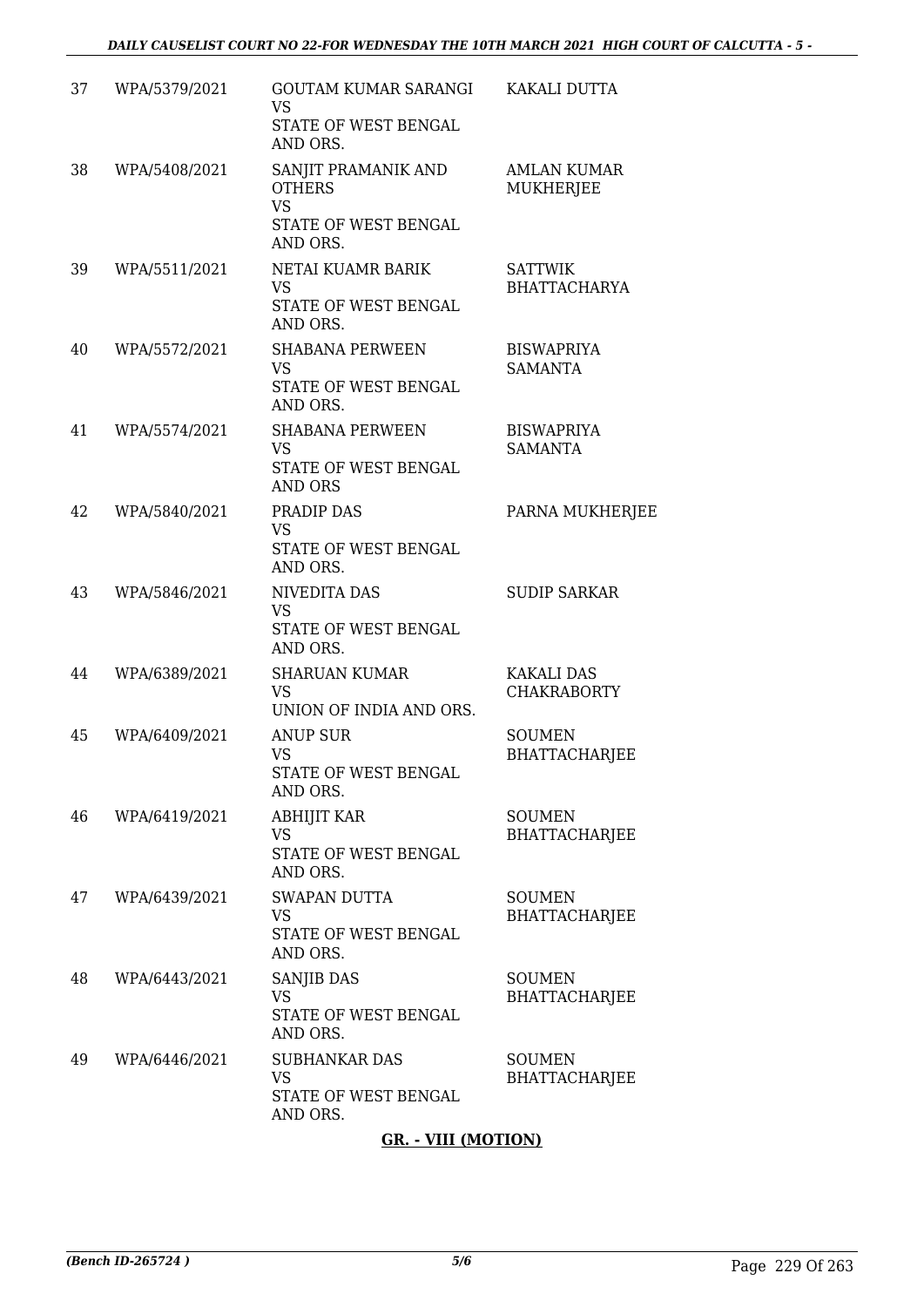| 50 | WPA/4343/2021                           | <b>MAJNU MISTRI</b><br><b>VS</b><br>THE STATE OF WEST<br><b>BENGAL AND ORS</b>                           | <b>SUBHENDU</b><br><b>ROYCHOUDHURY</b> |
|----|-----------------------------------------|----------------------------------------------------------------------------------------------------------|----------------------------------------|
| 51 | WPA/4620/2021                           | <b>BANDANA GHOSH</b><br><b>VS</b><br>STATE OF WEST BENGAL<br>AND ORS.                                    | ARUNAVA GANGULY                        |
| 52 | WPA/6180/2021                           | M/S. SONAI FOOD<br>MARKETTING PVT LTD AND<br><b>ANR</b><br><b>VS</b><br>STATE OF WEST BENGAL<br>AND ORS. | RAMESH DHARA                           |
| 53 | WPA/6592/2021                           | <b>SABILA SARDAR</b><br><b>VS</b><br>STATE OF WEST BENGAL<br>AND ORS.                                    | KRISHNENDU BERA                        |
|    |                                         | <b>FIXED MATTER</b><br>(AT 2:00 P.M.)                                                                    |                                        |
|    |                                         |                                                                                                          |                                        |
| 54 | WPA/21888/2018                          | <b>AYAN MUKHERJEE</b><br><b>VS</b><br>STATE OF WEST BENGAL &<br><b>ORS</b>                               | RANANEESH CUHA<br><b>THAKURTA</b>      |
| 55 | WPA/24450/2018                          | RAHIMA BIBI<br><b>VS</b><br>STATE OF WEST BENGAL &<br><b>ORS</b>                                         | MOUSUMI BHOWAL                         |
|    | IA NO: CAN/1/2019(Old No:CAN/4031/2019) |                                                                                                          |                                        |
| 56 | WPA/11941/2020                          | <b>KAMALA MALICK</b><br>VS<br>STATE OF WEST BENGAL<br>AND ORS.                                           | <b>BIKASH SHAW</b>                     |
| 57 | WPA/6072/2021                           | <b>INDIAN JUTE MILLS</b><br><b>ASSOCIATION AND ANR</b><br><b>VS</b><br>UNION OF INDIA AND ANR            | UTTAM SHARMA                           |
|    |                                         | <b>FOR HEARING</b>                                                                                       |                                        |
| 58 | WPA/2045/2017                           | THE W.B. POWER<br>DEVELOPMENT<br><b>CORPORATION LIMITED</b><br>VS<br>UNION OF INDIA & ORS                | RANJAY DE                              |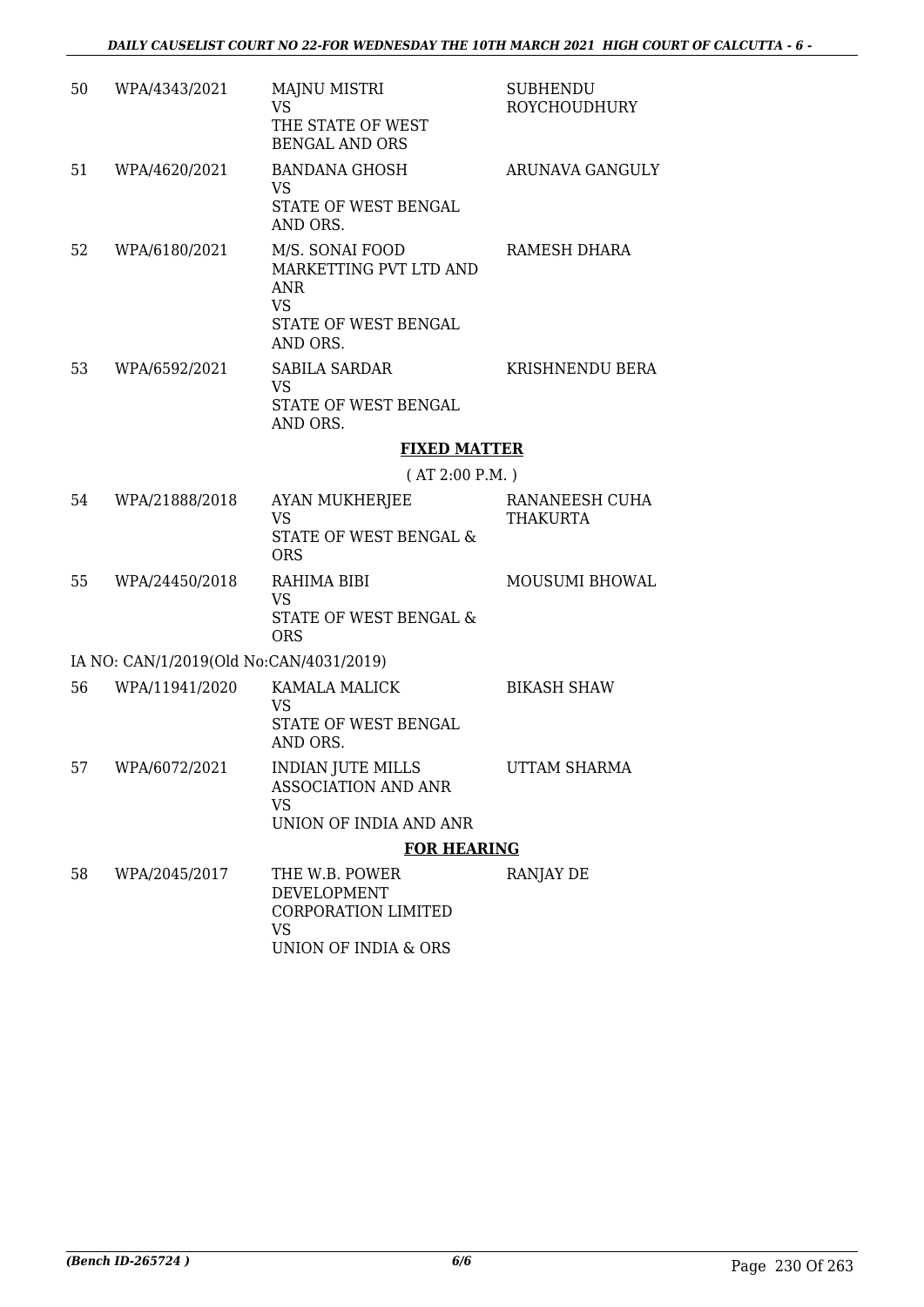

### **Appellate Side**

**DAILY CAUSELIST For Wednesday The 10th March 2021**

**COURT NO. 32**

**SINGLE BENCH (SB - XIV)**

**AT 10:30 AM**

**HON'BLE JUSTICE JAY SENGUPTA**

**(VIA VIDEO CONFERENCE) ON AND FROM MONDAY, THE 11TH JANUARY, 2021 - ADMISSION OF CRIMINAL MOTIONS AND HEARING OF CRIMINAL REVISIONS ARISING OUT OF N.I. ACT; POCSO; MAINTENANCE AND CRIME AGAINST WOMEN (NOT ASSIGNED TO ANY OTHER BENCH) INCLUDING APPLICATIONS CONNECTED THERETO; HEARING OF CRIMINAL REVISIONS (IRRESPECTIVE OF CLASSIFICATION) FILED FROM 2016 INCLUDING CONNECTED APPLICATIONS; HEARING OF CRIMINAL APPEALS. AND**

**ON AND FROM MONDAY, 8TH MARCH, 2021 TO FRIDAY, 26TH MARCH, 2021 - IN ADDITION TO HIS OWN LIST AND DETERMINATION, WILL TAKE UP THE MATTERS RELATED TO THE LIST AND DETERMINATION OF HON'BLE JUSTICE SUBHASIS DASGUPTA. NOTE : 1. MENTIONING FOR INCLUSION IN THE LIST WILL BE PERMITTED ONLY ON THE FIRST WORKING DAY OF THE WEEK AT THE FIRST SITTING. 2. MENTIONING SLIP SHALL SPECIFICALLY INDICATE WHETHER THE MATTER WAS DIRECTED TO "GO OUT OF LIST" ON THE LAST OCCASION. 3. 'TO BE MENTIONED', 'LISTED MOTION', 'EXTENSION OF INTERIM ORDER' SHALL BE TAKEN UP FIRST. THEREAFTER ALL THE OTHER MATTERS SHALL BE TAKEN UP SERIALLY. 4. HEARING OF APPEAL SHALL BE TAKEN UP EVERY TUESDAY & THURSDAY AT 3.00 P.M. OR AFTER COMPLETION OF THE OTHER MATTERS WHICHEVER IS EARLIER. NOTE : MATTERS WILL BE TAKEN UP THROUGH PHYSICAL HEARING WHEN BOTH THE PARTIES ARE AGREED.**

#### **TO BE MENTIONED**

|   | CRR/4108/2016<br>(Correction) | <b>SOMA MUKHERJEE</b><br>VS<br>SUDIPTA CHANDRA SEN              | DEBASHIS BANERJEE |
|---|-------------------------------|-----------------------------------------------------------------|-------------------|
|   |                               | <b>LISTED MOTION 1</b>                                          |                   |
| 2 | CRR/700/2021<br>(S)           | ANKUR SHINGAL AND ORS<br>VS<br>STATE OF WEST BENGAL<br>AND ORS. | DIPAYAN DAN       |
| 3 | CRR/697/2021                  | DIPANWITA CHOWDHURY<br>(LAHA)<br>VS<br>BIPLAB LAHA              | Kalidas Saha      |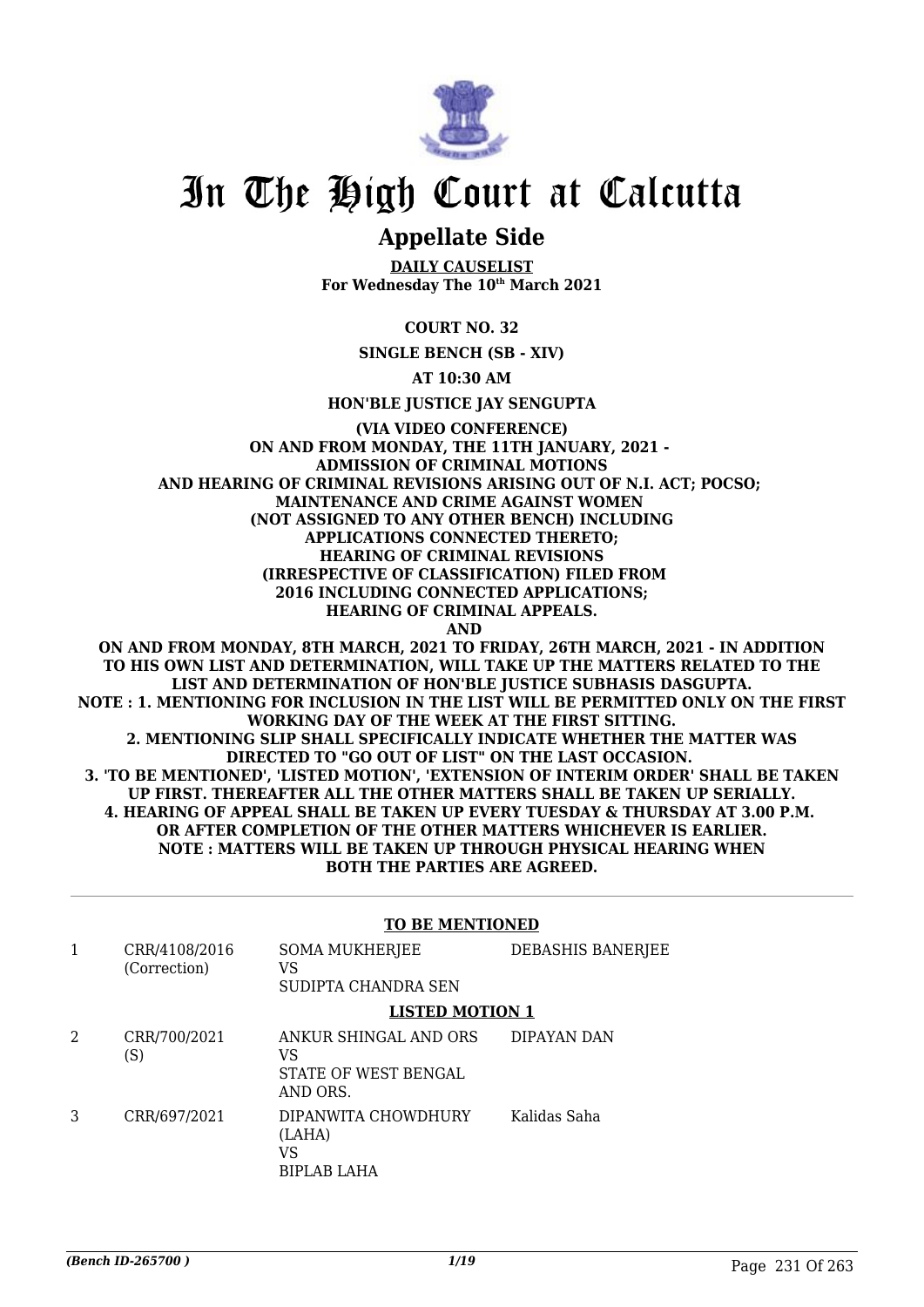| 4    | CRR/733/2021                              | RUPAMOY BHATTACHARYA<br>AND ORS<br><b>VS</b><br>STATE OF WEST BENGAL<br><b>AND ANR</b>                | <b>SOUMYAJIT DAS</b><br><b>MAHAPATRA</b> |
|------|-------------------------------------------|-------------------------------------------------------------------------------------------------------|------------------------------------------|
| 5.   | CRR/721/2021                              | <b>ANIL KUMAR</b><br>AGARWAL@KESHAV<br>AGARWAL<br><b>VS</b><br>STATE OF WEST BENGAL<br><b>AND ANR</b> | RAMA KANT SHARMA                         |
| 6    | CRR/613/2021                              | <b>SABITA BISWAS</b><br>VS<br>STATE OF WEST BENGAL<br>AND ANR                                         | <b>SAGARMAY GHOSH</b>                    |
| 7    | CRR/246/2021                              | SOLAR DESIGNS PVT.LTD.<br><b>AND ORS</b><br><b>VS</b><br>STATE OF WEST BENGAL<br>AND ORS.             | RAJLAKSHMI GHATAK                        |
| 8    | CRR/1795/1993                             | DAITYARAJ DHARA<br><b>VS</b><br>STATE OF WEST BENGAL                                                  |                                          |
|      | IA NO: CRAN/1/2021, CRAN/2/2021           |                                                                                                       |                                          |
| 9    | CRR/611/2021                              | M/S.NIMAWAT EDUCATION<br>SO. AND ORS.<br><b>VS</b><br><b>SHALINI BUBNA</b>                            | <b>SURYANEEL DAS</b>                     |
| 10   | CRR/685/2020                              | <b>SUNIL LAHERI &amp; ORS</b><br><b>VS</b><br>STATE OF WEST BENGAL                                    | <b>ANSUMAN BERA</b>                      |
| 11   | CRR/491/2021                              | MUKTA DUTTA AND ORS<br><b>VS</b><br>STATE OF WEST BENGAL<br>AND ANR                                   | PINAKI BRATA<br><b>GHOSH</b>             |
| 12   | CRR/429/2021                              | PRIYANKA MONDAL<br>VS<br>STATE OF WEST BENGAL<br>AND ORS.                                             | <b>MOUSUMI</b><br><b>CHATTERJEE</b>      |
|      |                                           |                                                                                                       |                                          |
| 13   | CRR/168/2020                              | <b>EXTENSION OF INTERIM ORDER</b><br><b>SUBRATA BANIK</b>                                             | <b>MARIA RAHAMAN</b>                     |
|      |                                           | <b>VS</b><br>M/S. PRAKASH GOLD<br>PALACE PVT LTD                                                      |                                          |
|      |                                           | IA NO: CRAN/1/2020(Old No:CRAN/963/2020), CRAN/3/2021                                                 |                                          |
| 14   | CRR/3317/2018                             | PROLOY MUKHERJEE<br>VS                                                                                | MOHINI MAJUMDER                          |
|      |                                           | M/S. ASOCHAM<br><b>SYNTHETICS</b>                                                                     |                                          |
|      | IA NO: CRAN/7/2020(Old No:CRAN/189/2020)  |                                                                                                       |                                          |
| wt15 | CRR/3706/2018                             | VINSY KUMAR NIRMAL<br>VS<br>M/S ASOCHEM SYNTHETICS                                                    | MOHINI MAJUMDAR                          |
|      | IA NO: CRAN/1/2019(Old No:CRAN/2267/2019) |                                                                                                       |                                          |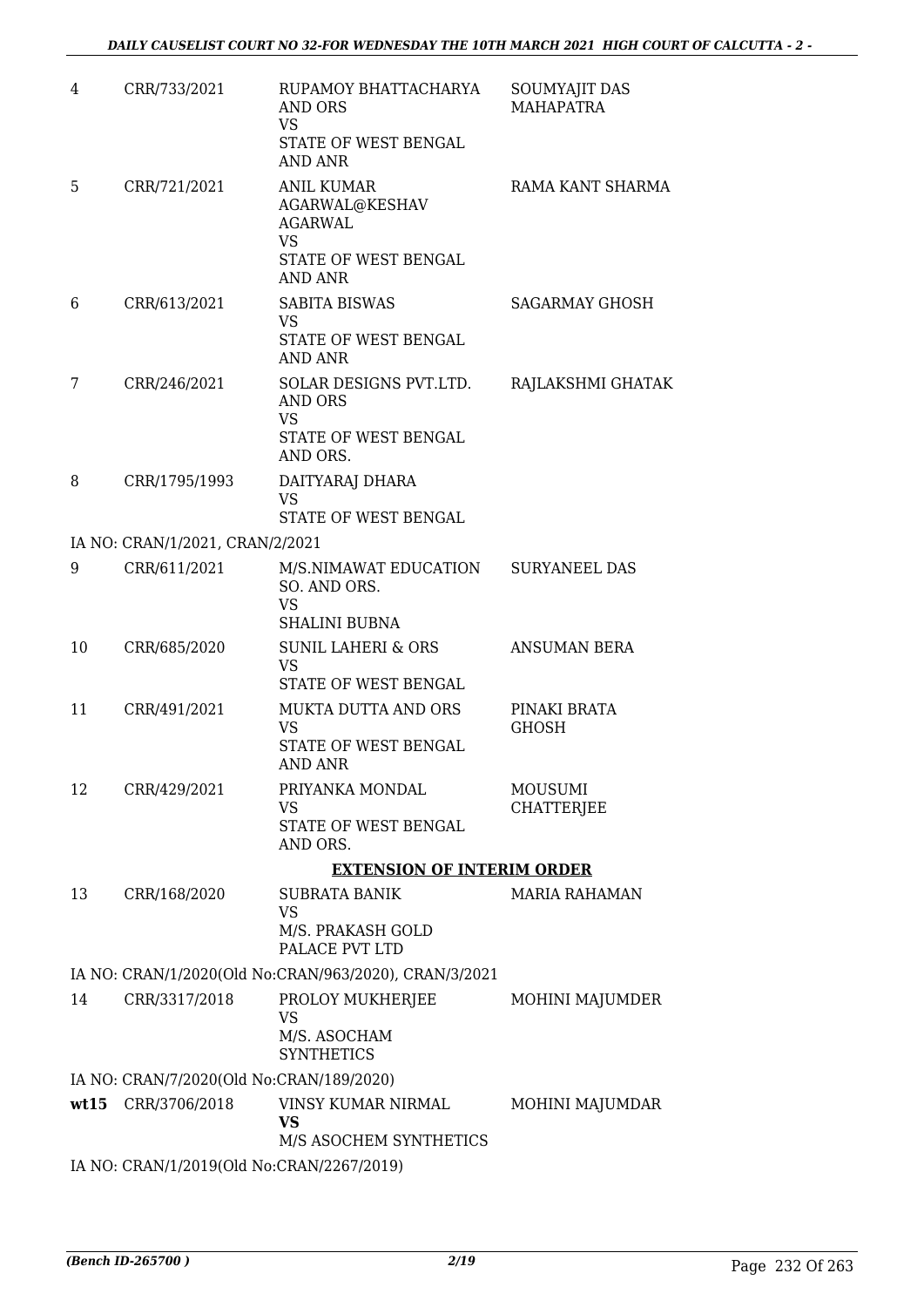| 16 | CRR/1420/2019                                | DEBARATI BANERJEE<br><b>VS</b><br>STATE OF WEST BENGAL &                                                             | MOHINI MAJUMDAR                  |
|----|----------------------------------------------|----------------------------------------------------------------------------------------------------------------------|----------------------------------|
|    |                                              | <b>ORS</b><br>IA NO: CRAN/2/2019(Old No:CRAN/3063/2019), CRAN/3/2020(Old No:CRAN/1315/2020)                          |                                  |
| 17 | CRR/1704/2020                                | MOFIDUL ISLAM MONDAL<br>AND ORS<br><b>VS</b><br>THE STATE OF WEST<br><b>BENGAL AND ANR</b>                           | <b>SHASHANKA</b><br>SHEKHAR SAHA |
|    | IA NO: CRAN/1/2021, CRAN/2/2021              |                                                                                                                      |                                  |
| 18 | CRR/815/2020                                 | RUPASHREE @ RUPASREE<br><b>MUKHERJEE</b><br><b>VS</b><br>STATE OF WEST BENGAL &<br><b>ORS</b>                        | AMITABHA GHOSH                   |
|    | IA NO: CRAN/1/2021                           |                                                                                                                      |                                  |
| 19 | CRR/1725/2019                                | SOMENATH GHOSH<br><b>VS</b><br>STATE OF WEST BENGAL &<br><b>ANR</b>                                                  | RIMPA RAJPAL                     |
|    | IA NO: CRAN/1/2021, CRAN/2/2021              |                                                                                                                      |                                  |
| 20 | CRR/3658/2014                                | MEENAKSHI JATIA (NEE<br><b>BAJORIA</b><br><b>VS</b><br>T.K. DUTTA ENFORCEMENT<br><b>OFFICER</b>                      | <b>SREYASHI BISWAS</b>           |
|    |                                              | IA NO: CRAN/2/2016(Old No:CRAN/3658/2016), CRAN/7/2019(Old No:CRAN/4791/2019)                                        |                                  |
| 21 | CRR/1902/2016                                | PRATIVA PRADHAN & ORS<br><b>VS</b><br>STATE OF WEST BENGAL &<br>ANR                                                  | DIPANJAN DUTT                    |
|    | IA NO: CRAN/10/2021                          |                                                                                                                      |                                  |
|    | 22 CRR/1777/2020                             | SHEIKH HASNABUL HAQUE   GAGANJYOT SINGH<br><b>AND ANR</b><br><b>VS</b><br>THE STATE OF WEST<br><b>BENGAL AND ANR</b> |                                  |
|    | IA NO: CRAN/1/2021, CRAN/2/2021, CRAN/4/2021 |                                                                                                                      |                                  |
|    |                                              | <b>RESTORATION APPLICATION</b>                                                                                       |                                  |
| 23 | CRR/290/2018                                 | RAVI BHUSAN KUMAR @<br><b>DHARMENDRA</b><br><b>VS</b><br>DIPSHIKHA SINGH                                             | <b>S KHAN</b>                    |
|    | IA NO: CRAN/1/2019(Old No:CRAN/4151/2019)    |                                                                                                                      |                                  |
|    |                                              | <b>APPLICATION</b>                                                                                                   |                                  |
| 24 | CRR/3630/2019                                | SANDIPAN BANERJEE & SUPREEM NASKAR<br><b>ORS</b><br><b>VS</b><br>STATE OF WEST BENGAL&<br>ANR                        |                                  |
|    |                                              | $\frac{1}{4}$ $(2010(013)$ $\frac{1}{4}$ $\frac{1}{2}$ $(20111(000)(2010))$                                          |                                  |

IA NO: CRAN/1/2019(Old No:CRAN/4888/2019)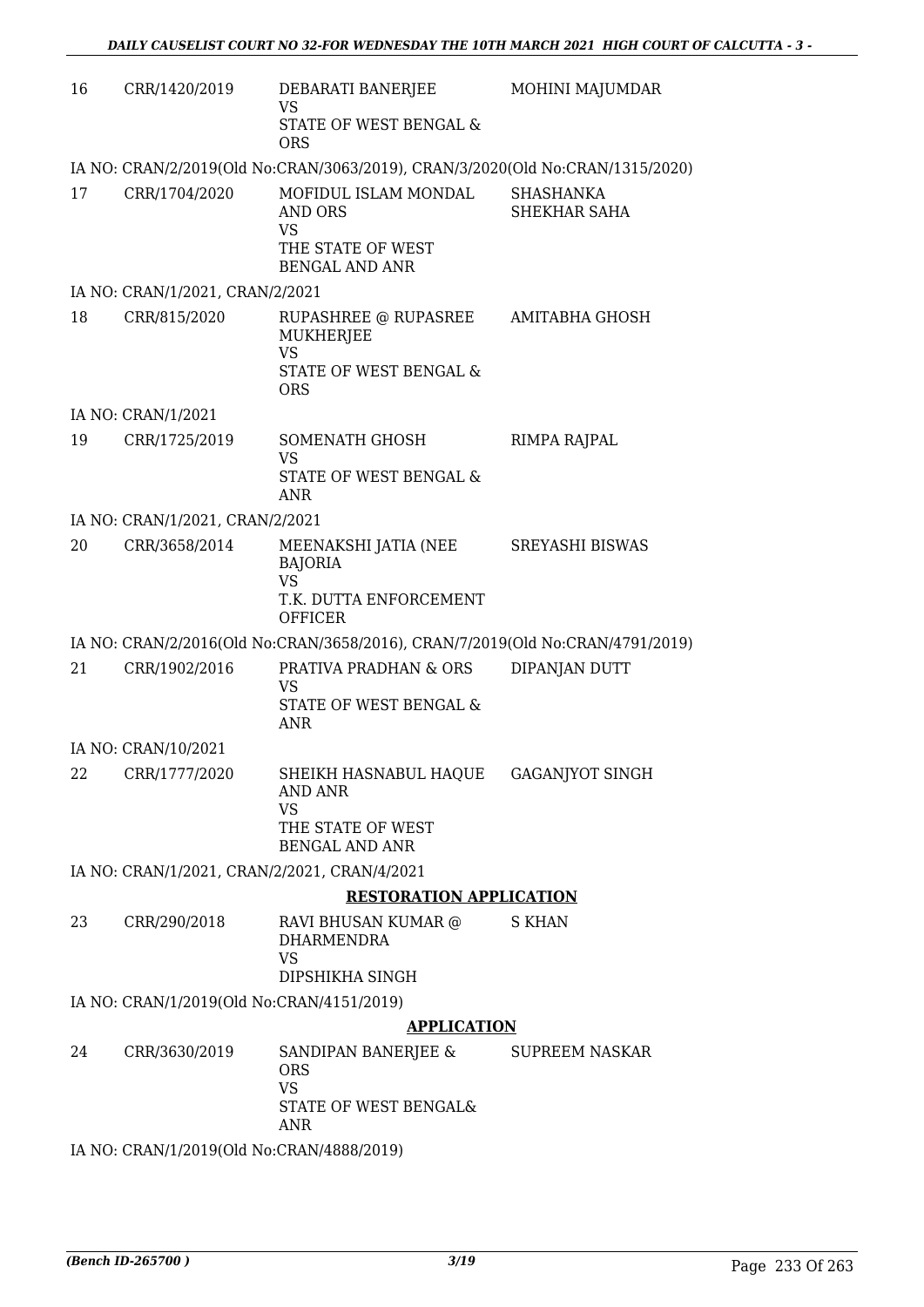| 25 | CRR/1833/2020                             | DR. LAV KOCHGAWAY AND<br>ANR.<br><b>VS</b><br>State of West Bengal and anr.                                                  | kishwar rahman                |
|----|-------------------------------------------|------------------------------------------------------------------------------------------------------------------------------|-------------------------------|
|    | IA NO: CRAN/1/2021                        |                                                                                                                              |                               |
| 26 | CRR/3549/2019                             | DEBASHIS DAS<br><b>VS</b><br>ASHIS KUMAR CHATTERJEE<br>$&$ ANR                                                               | <b>BRATATI DUTTA</b>          |
|    | IA NO: CRAN/3/2020(Old No:CRAN/1043/2020) |                                                                                                                              |                               |
| 27 | CRR/1621/2006                             | SITAL CHANDRA DEY<br><b>VS</b><br><b>STATE</b>                                                                               | SIRSHENDU SINHA<br><b>ROY</b> |
|    | IA NO: CRAN/4/2020, CRAN/5/2021           |                                                                                                                              |                               |
| 28 | CRR/726/2021                              | BIJOY KUMAR AGARWAL @<br><b>BIJAY KUMAR AGARWAL</b><br><b>AND ORS</b><br><b>VS</b><br>STATE OF WEST BENGAL<br><b>AND ANR</b> | <b>SOURAV MUKHERJEE</b>       |
|    | IA NO: CRAN/1/2021                        |                                                                                                                              |                               |
|    |                                           | <b>CONTESTED APPLICATION 1</b>                                                                                               |                               |
| 29 | CRR/552/2018<br>$(C-1)$                   | <b>SAKINA BANU</b><br><b>VS</b><br>STATE OF WEST BENGAL                                                                      | S. NANDY                      |
| 30 | CRR/1097/2018<br>$(C-1)$                  | NIRA SHARMA<br><b>VS</b><br>STATE OF WEST BENGAL                                                                             | K MEHROTRA                    |
| 31 | CRR/1264/2018<br>$(C-1)$                  | SOUMITRA PAUL & ANR<br>VS<br>STATE OF WEST BENGAL &<br>ANR                                                                   | A AGARWAL                     |
| 32 | CRR/1947/2018<br>$(C-1)$                  | <b>GOPAL JHA &amp; ANR</b><br>VS.<br>CBI, BANK SECURITES &<br>FRAUD CELL, CGO COMP,<br>KOL                                   | <b>S DUTTA</b>                |
| 33 | CRR/2222/2018<br>$(C-1)$                  | BALAGERIA CENTRAL CO-<br>OPERATIVE BANK LTD.<br><b>VS</b><br>STATE OF WEST BENGAL &<br>ANR                                   | <b>MADAN MOHAN ROY</b>        |
| 34 | CRR/2224/2018<br>$(C-1)$                  | BALAGERIA CENTRAL CO-<br>OPERATIVE BANK LTD.<br><b>VS</b><br>STATE OF WEST BENGAL &<br>ANR.                                  | <b>MADAN MOHAN ROY</b>        |
| 35 | CRR/2382/2018<br>$(C-1)$ (LCR)            | DHIRAJ THARD<br><b>VS</b><br>M/S CAR CHASSIS PVT.LTD                                                                         | S. AGARWAL                    |
| 36 | CRR/2540/2018<br>$(C-1)$                  | SMT SUTAPA GHOSH<br><b>VS</b><br>STATE OF WEST BENGAL &<br><b>ORS</b>                                                        | UTTIYA ROY                    |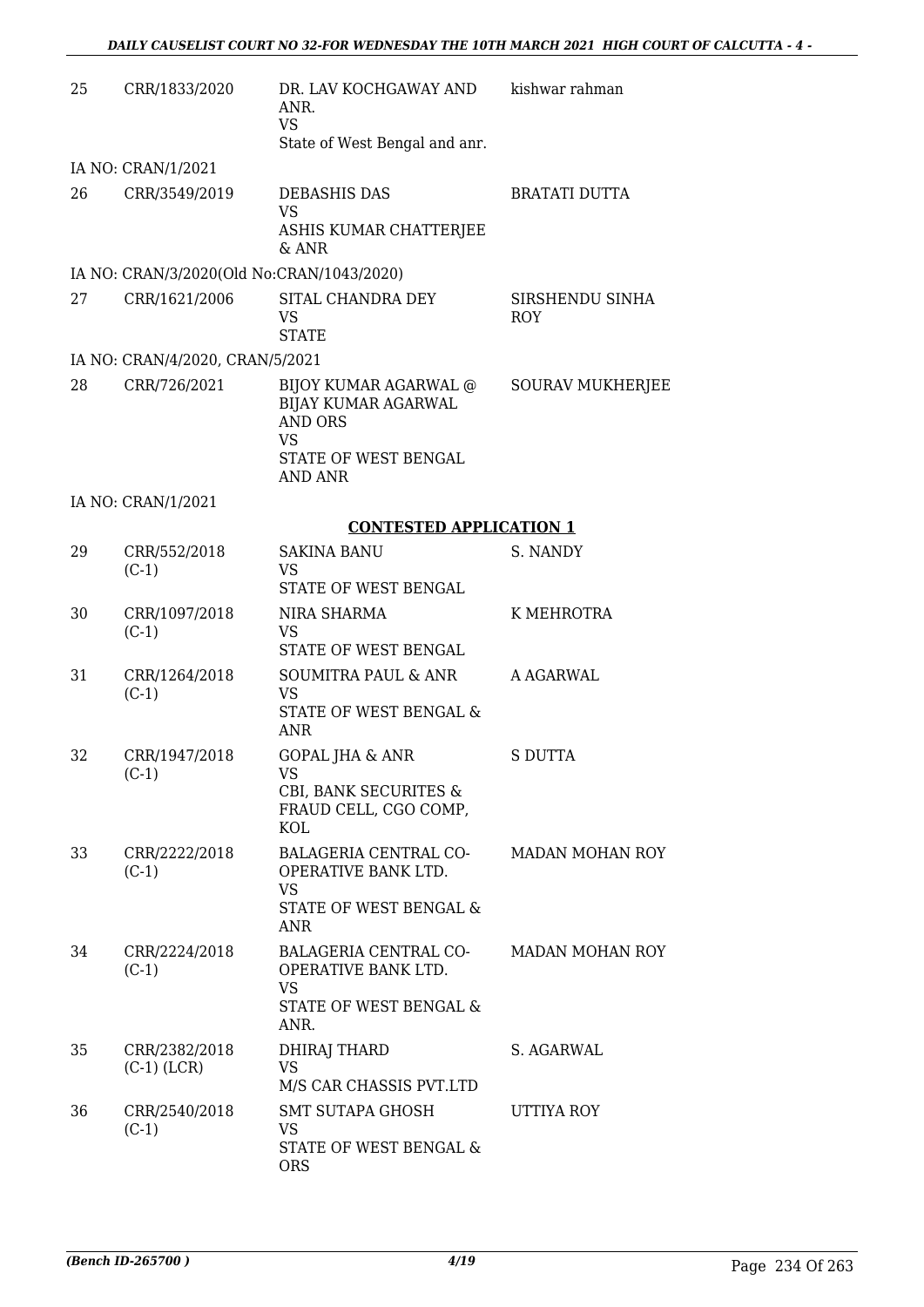| 37 | CRR/2764/2018<br>$(C-1)$       | CENTRAL BUREAU OF<br><b>INVESTIGATION</b><br><b>VS</b><br><b>GOPAL JHA &amp; ANR</b>     | <b>CHANDREYI</b><br>ALAM(GUPTA)                                                            |
|----|--------------------------------|------------------------------------------------------------------------------------------|--------------------------------------------------------------------------------------------|
| 38 | CRR/657/2019<br>$(C-1)$        | <b>ASHRUKANA DAS</b><br>VS<br>RAJ KUMAR DAS                                              | RAKESH PODDAR                                                                              |
| 39 | CRR/1515/2019<br>$(C-1)$       | SOMESH DASGUPTA<br><b>VS</b><br>STATE OF WEST BENGAL &<br><b>ANR</b>                     | <b>BRATIN KUMAR DEY</b>                                                                    |
|    |                                | IA NO: CRAN/1/2019(Old No:CRAN/3776/2019), CRAN/3/2020(Old No:CRAN/300/2020)             |                                                                                            |
| 40 | CRR/1711/2019<br>$(C-1)$       | <b>SMT LAXMI DAS</b><br><b>VS</b><br>MADHUSUDAN DAS & ANR                                | <b>D K ADHIKARY</b>                                                                        |
| 41 | CRR/2015/2019<br>$(C-1)$       | MAHENDRA KR AGARWAL<br><b>VS</b><br>STATE OF WEST BENGAL &<br><b>ANR</b>                 | <b>ABHIJIT SARKAR</b>                                                                      |
|    |                                | IA NO: CRAN/2/2019(Old No:CRAN/4454/2019), CRAN/3/2020(Old No:CRAN/1050/2020)            |                                                                                            |
| 42 | CRR/2199/2019<br>$(C-1)$       | <b>MD ALAMGIR</b><br><b>VS</b><br><b>BISWAJIT DAS &amp; ANR</b>                          | <b>AMAL KUMAR</b><br><b>BANERJEE</b>                                                       |
| 43 | CRR/2752/2019<br>$(C-2)$ (LCR) | TAPAN KUMAR GHOSH<br><b>VS</b><br><b>GOPAL CHANDRA MAITY &amp;</b><br><b>ANR</b>         | <b>MUKTESWAR MAITY</b>                                                                     |
|    |                                |                                                                                          | IA NO: CRAN/2/2020(Old No:CRAN/3409/2020), CRAN/3/2020(Old No:CRAN/3410/2020), CRAN/4/2020 |
| 44 | CRR/2903/2019<br>$(C-2)$       | SOUMIK BHATTACHARYYA<br><b>VS</b><br><b>TANUMITA</b><br><b>BHATTACHARYYA</b>             | APURBA KR. DATTA                                                                           |
| 45 | CRR/3125/2019<br>$(C-2)$       | AMIT KR CHAKRABORTY<br><b>VS</b><br><b>SMT PRATYUSHA</b><br><b>CHAKRABORTY &amp; ANR</b> | <b>APURBA KR DATTA</b>                                                                     |
| 46 | CRR/3436/2019<br>$(C-2)$       | <b>SAMIR SARDAR</b><br>VS<br>STATE OF WEST BENGAL &<br>ANR                               | PRIYANJIT KUNDU                                                                            |
| 47 | CRR/3525/2019<br>$(C-2)$       | <b>VIVEK BHASKARAN</b><br><b>VS</b><br>STATE OF WEST BENGAL &<br>ANR                     | ABHIRUP<br><b>CHAKRABORTY</b>                                                              |
|    |                                | IA NO: CRAN/2/2020(Old No:CRAN/488/2020), CRAN/3/2020(Old No:CRAN/855/2020)              |                                                                                            |
| 48 | CRR/3623/2019<br>$(C-2)$       | <b>SAIKAT ROY</b><br>VS<br>STATE OF WEST BENGAL &<br>ANR                                 | SIRSENDU SINHA<br><b>ROY</b>                                                               |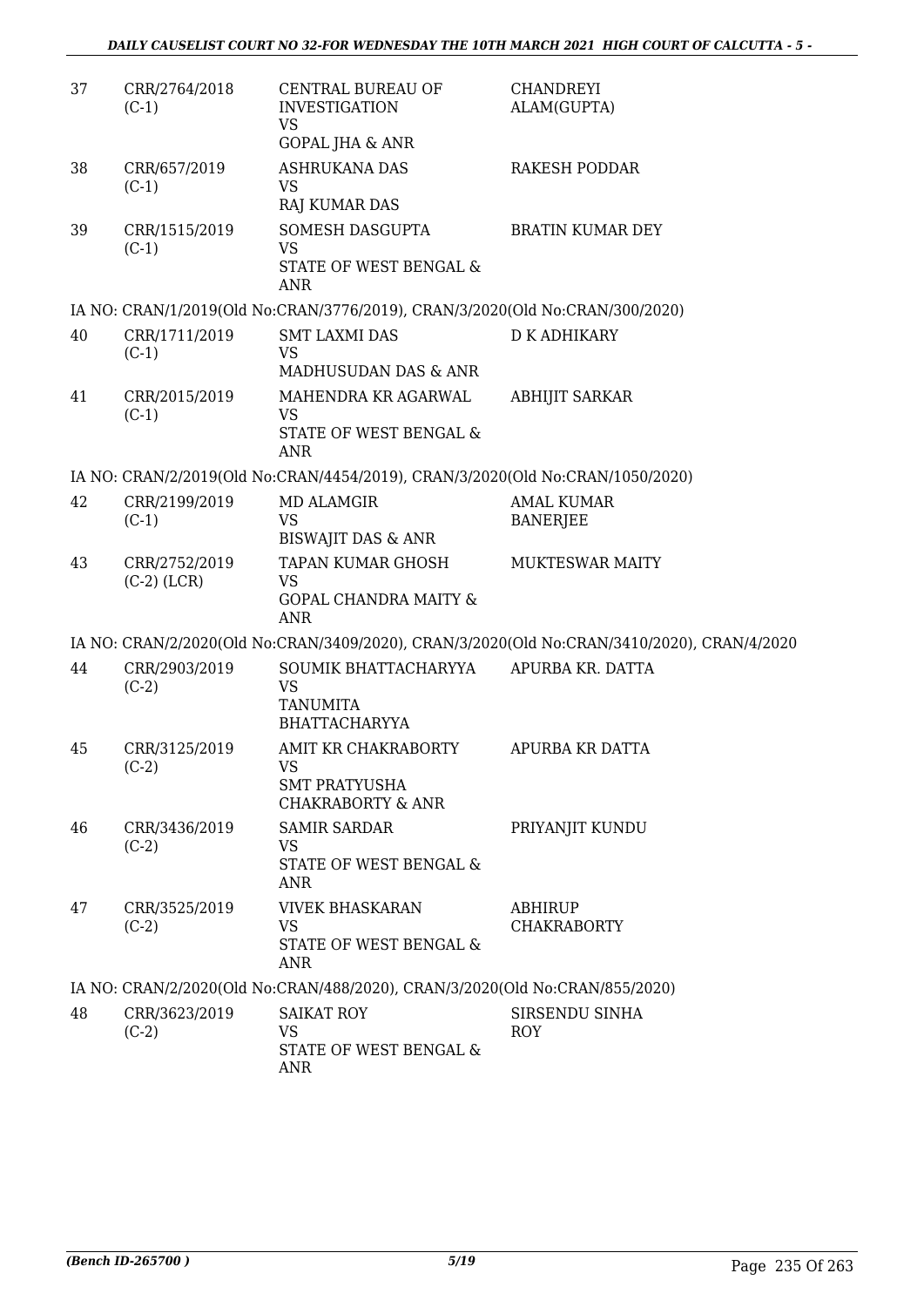| CRR/3832/2019<br>$(C-2)$ | CHANDAN ARORA<br><b>VS</b><br>AMBIKA ARORA & ANR                                                                                 | SHIBAJI KUMAR DAS                                                                                                                                                                                                                                                                   |
|--------------------------|----------------------------------------------------------------------------------------------------------------------------------|-------------------------------------------------------------------------------------------------------------------------------------------------------------------------------------------------------------------------------------------------------------------------------------|
| No:CRAN/638/2020)        |                                                                                                                                  |                                                                                                                                                                                                                                                                                     |
| CRR/107/2020<br>$(C-2)$  | MIHIR CHAKRABORTY &<br><b>ANR</b><br><b>VS</b><br>STATE OF WEST BENGAL                                                           | MD. IDRISH                                                                                                                                                                                                                                                                          |
| IA NO: CRAN/2/2021       |                                                                                                                                  |                                                                                                                                                                                                                                                                                     |
| CRR/115/2020<br>$(C-2)$  | IVAN ROJARIO @ IVAN<br>ROJRIO @ IVAN ROZARIO @<br><b>IVAN RAJORIA</b><br><b>VS</b><br>STATE OF WEST BENGAL &<br><b>ANR</b>       | <b>SHAREQUL HAQUE</b>                                                                                                                                                                                                                                                               |
|                          |                                                                                                                                  |                                                                                                                                                                                                                                                                                     |
| CRR/185/2020<br>$(C-2)$  | <b>CHANDAN ARIRA</b><br><b>VS</b><br>AMBIKA ARORA& ANR                                                                           | SHIBAJI KUMAR DAS                                                                                                                                                                                                                                                                   |
| CRR/3829/2019            | <b>CHANDAN ARORA</b><br><b>VS</b><br>AMBIKA ARORA & ANR                                                                          | SHIBAJI KR DAS                                                                                                                                                                                                                                                                      |
|                          |                                                                                                                                  |                                                                                                                                                                                                                                                                                     |
| CRR/435/2020<br>$(C-2)$  | SANDIP MUKHERJEE<br>VS<br><b>VIVEK AGARWAL</b>                                                                                   | MAHFUZ MURSHED                                                                                                                                                                                                                                                                      |
|                          |                                                                                                                                  |                                                                                                                                                                                                                                                                                     |
| CRR/577/2020<br>$(C-2)$  | PARNAB BASU ROY<br><b>CHOWDHURY</b><br><b>VS</b><br><b>SAMAPTI BASU ROY</b><br><b>CHOWDHURY &amp; ANR</b>                        | <b>JAYANTA KUUMAR</b><br>MUKHOPADHYAY                                                                                                                                                                                                                                               |
| wt56 CRR/303/2020        | SAMAPTI BASU ROY<br><b>CHOWDHURY NEE</b><br>MUKHERJEE @ MOUSUMI<br><b>BASU ROY</b><br><b>VS</b><br>STATE OF WEST BENGAL &<br>ANR | <b>ANAMITRA BANERJEE</b>                                                                                                                                                                                                                                                            |
| CRR/665/2020<br>$(C-2)$  | ANJALI BHATTACHARJEE &<br><b>ORS</b><br><b>VS</b><br>STATE OF WEST BENGAL &<br>ANR                                               | PINAKI<br><b>BHATTACHARYYA</b>                                                                                                                                                                                                                                                      |
| CRR/1098/2020<br>$(C-2)$ | SOUMOJIT PATRA<br><b>VS</b><br>STATE OF WEST BENGAL &<br>ANR                                                                     | RAJIV KUMAR                                                                                                                                                                                                                                                                         |
|                          |                                                                                                                                  | IA NO: CRAN/1/2019(Old No:CRAN/4999/2019), CRAN/2/2020(Old No:CRAN/565/2020), CRAN/3/2020(Old<br>IA NO: CRAN/1/2020(Old No:CRAN/384/2020)<br>IA NO: CRAN/1/2019(Old No:CRAN/4996/2019), CRAN/2/2020(Old No:CRAN/680/2020)<br>IA NO: CRAN/1/2020(Old No:CRAN/1108/2020), CRAN/2/2020 |

IA NO: CRAN/1/2020(Old No:CRAN/3524/2020), CRAN/2/2020, CRAN/3/2021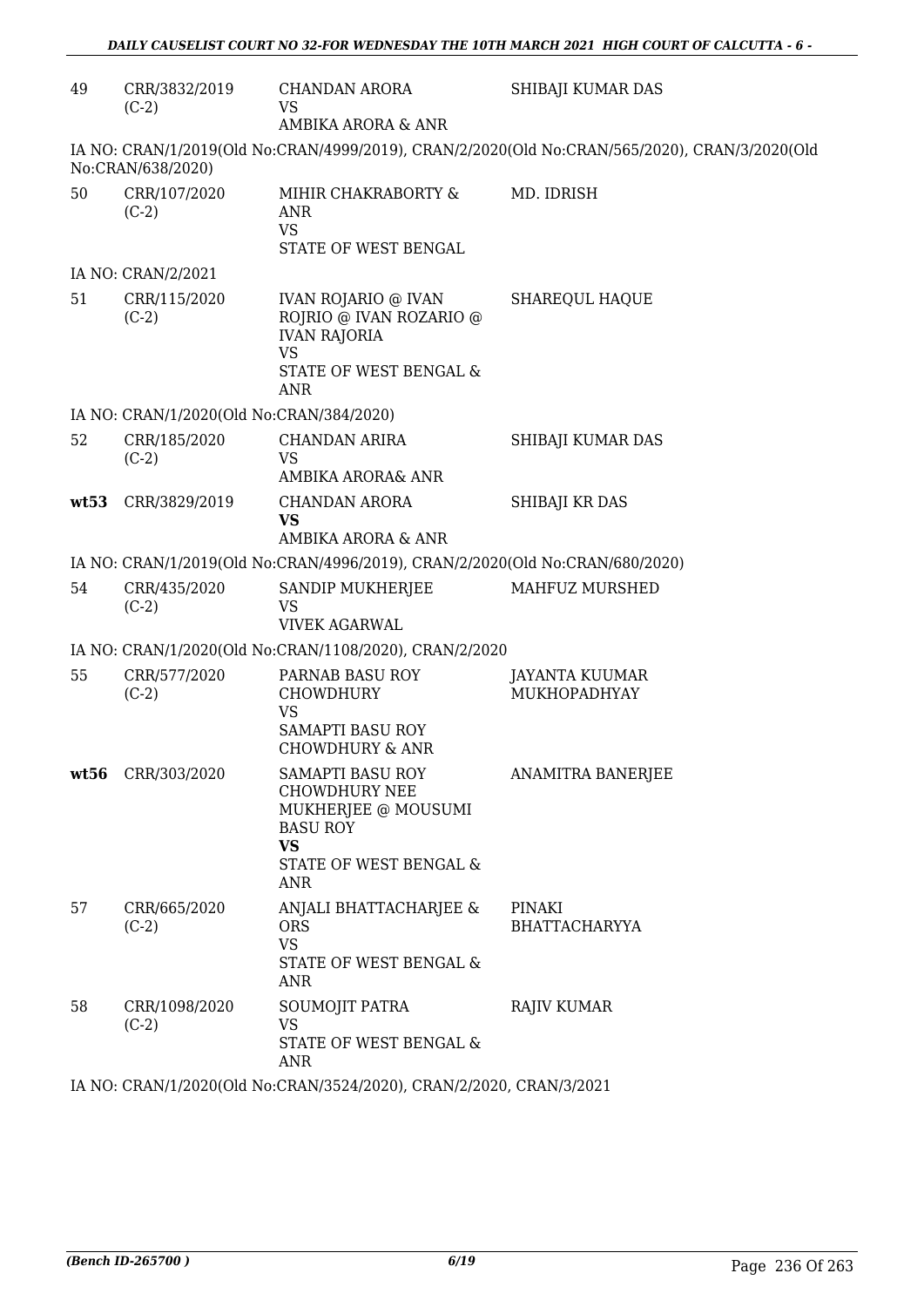| 59 | CRR/1763/2020<br>$(C-2)$                  | <b>SWAPAN BERA</b><br><b>VS</b>                                                            | LIPIKA NATH                       |       |
|----|-------------------------------------------|--------------------------------------------------------------------------------------------|-----------------------------------|-------|
|    |                                           | State of West Bengal AND<br>ANR                                                            |                                   |       |
|    | IA NO: CRAN/1/2021                        |                                                                                            |                                   |       |
| 60 | CRR/1903/2020<br>$(C-2)$                  | DEBASISH BRATA<br><b>BHATTACHARJEE</b><br><b>VS</b><br><b>SHARMISTHA</b><br>BHATTACHARJEE  | PINAKI<br><b>BHATTACHARYYA</b>    |       |
|    | IA NO: CRAN/1/2021                        |                                                                                            |                                   |       |
| 61 | CRR/1716/2019<br>$(C-2)$                  | <b>ANURUPA ROY</b><br><b>VS</b><br>DR ANINDA SUNDAR DAS &<br>ANR                           | <b>DEBASISH DAS</b>               |       |
| 62 | CRR/469/2018                              | ACHEWAR NATH SHUKLA<br>VS<br>STATE OF WEST BENGAL &<br><b>ANR</b>                          | <b>K GANGULY</b>                  |       |
|    | IA NO: CRAN/1/2020(Old No:CRAN/796/2020)  |                                                                                            |                                   |       |
|    | wt63 CRR/470/2018                         | ACHEWAR NATH SHUKLA<br>VS.<br>STATE OF WEST BENGAL &<br><b>ANR</b>                         | <b>K GANGULY</b>                  |       |
|    | IA NO: CRAN/1/2020(Old No:CRAN/799/2020)  |                                                                                            |                                   |       |
|    | wt64 CRR/471/2018                         | ACHEWAR NATH SHUKLA<br><b>VS</b><br>STATE OF WEST BENGAL &<br>ANR                          | K GANGULY                         |       |
|    | IA NO: CRAN/1/2020(Old No:CRAN/797/2020)  |                                                                                            |                                   |       |
|    | wt65 CRR/472/2018                         | ACHEWAR NATH SHUKLA<br><b>VS</b><br>STATE OF WEST BENGAL &<br>ANR                          | <b>K GANGULY</b>                  |       |
|    | IA NO: CRAN/1/2020(Old No:CRAN/798/2020)  |                                                                                            |                                   |       |
| 66 | CRR/2261/2018<br>$(C-2)$ (NTW)            | <b>AMIT KR GHOSH &amp; ORS</b><br>VS<br>STATE OF WEST BENGAL &<br><b>ORS</b>               | S BHATTACHARYYA                   |       |
|    | IA NO: CRAN/1/2019(Old No:CRAN/3355/2019) |                                                                                            |                                   |       |
| 67 | CRR/914/2020<br>$(C-2)$                   | <b>JALADHAR PAL</b><br><b>VS</b><br>STATE OF WEST BENGAL                                   | <b>MADHUMITA ROY</b><br>CHOWDHURY |       |
|    | IA NO: CRAN/1/2021                        |                                                                                            |                                   |       |
|    | wt68 CRR/1731/1995                        | <b>JALADHAR PAL</b><br><b>VS</b><br>THE STATE OF WEST<br><b>BENGAL</b>                     | MR S.ROY                          | N.Y.A |
|    |                                           | IA NO: CRAN/1/2019(Old No:CRAN/4681/2019), CRAN/2/2019(Old No:CRAN/4683/2019), CRAN/3/2020 |                                   |       |
| 69 | CRR/3769/2019<br>$(C-3)$                  | RUPASHREE MUKHERJEE<br><b>VS</b><br>STATE OF WEST BENGAL &<br><b>ANR</b>                   | <b>AMITABHA GHOSH</b>             |       |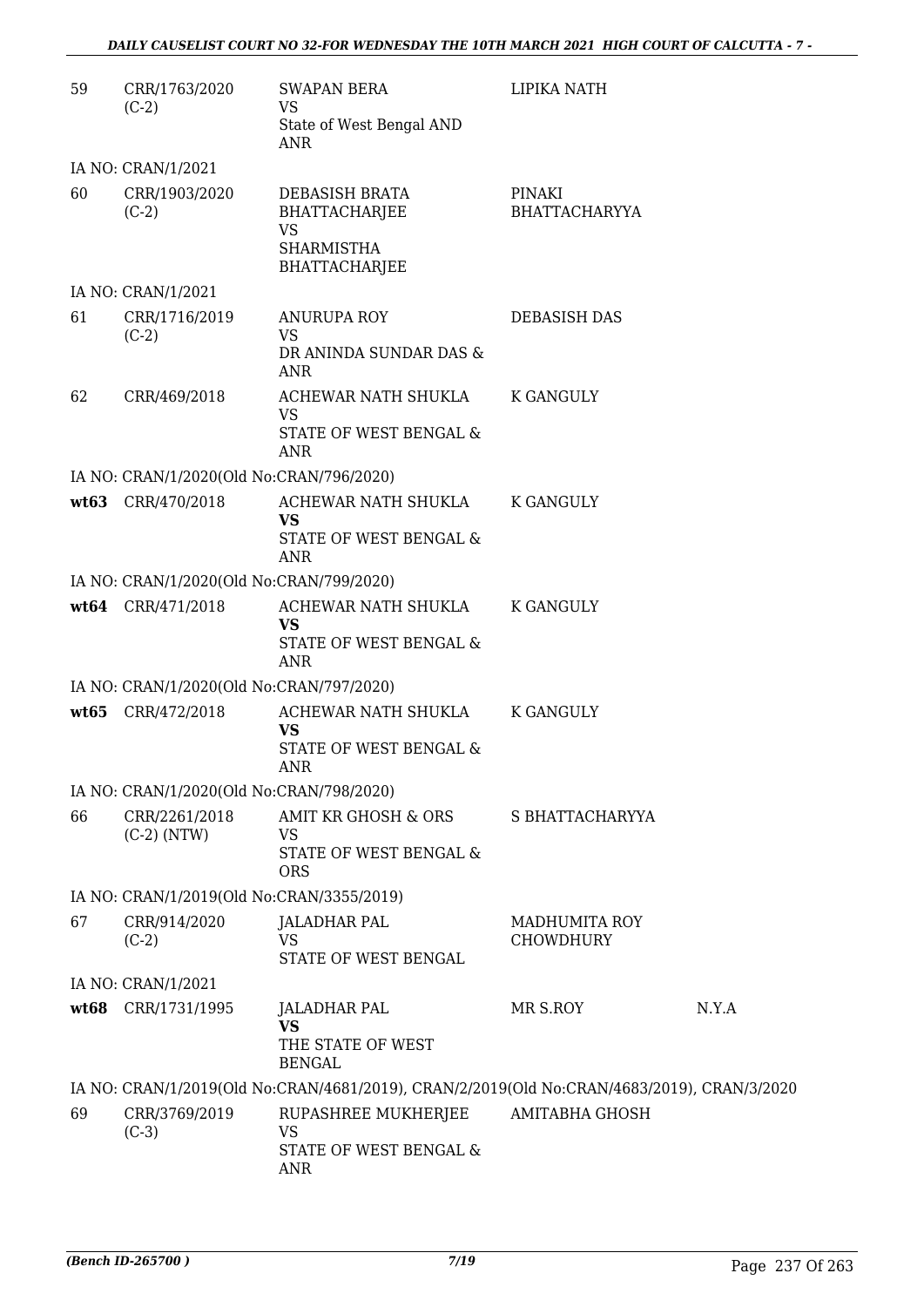| 70   | CRR/1128/2018<br>$(C-3)$                     | <b>DINESH PODDAR</b><br><b>VS</b><br>STATE OF WEST BENGAL &<br><b>ORS</b>                        | A.GHATAK                                                                                       |
|------|----------------------------------------------|--------------------------------------------------------------------------------------------------|------------------------------------------------------------------------------------------------|
| wt71 | CRR/3496/2018                                | DINESH PODDAR<br><b>VS</b><br>STATE OF WEST BENGAL &<br><b>ORS</b>                               | <b>APZAL ANSARI</b>                                                                            |
|      | IA NO: CRAN/1/2020(Old No:CRAN/736/2020)     |                                                                                                  |                                                                                                |
| 72   | CRR/2851/2018<br>$(C-3)$                     | NIRANJAN ROY<br><b>VS</b><br>STATE OF WEST BENGAL &<br><b>ANR</b>                                | <b>MALAY</b><br><b>BHATTACHARYYA</b>                                                           |
| 73   | CRR/690/2017<br>$(C-3)$                      | RAHUL TANTIA<br><b>VS</b><br>STATE OF WEST BENGAL                                                | S. PAUL                                                                                        |
|      |                                              | No:CRAN/4881/2017), CRAN/7/2020(Old No:CRAN/1064/2020), CRAN/8/2021                              | IA NO: CRAN/2/2017(Old No:CRAN/4081/2017), CRAN/3/2017(Old No:CRAN/4127/2017), CRAN/4/2017(Old |
| 74   | CRR/1384/2020<br>$(C-3)$                     | <b>BABITA SIMON</b><br><b>VS</b><br>State of West Bengal                                         | <b>RAJARSHI BASU</b>                                                                           |
|      | IA NO: CRAN/1/2020, CRAN/2/2020, CRAN/4/2021 |                                                                                                  |                                                                                                |
| 75   | CRR/2848/2017<br>$(C-3)$                     | ASIT MAITY@ASHIT MAITY<br><b>VS</b><br>STATE OF WEST BENGAL &<br><b>ANR</b>                      | AMITABHA GHOSH                                                                                 |
|      |                                              | IA NO: CRAN/3/2018(Old No:CRAN/1313/2018), CRAN/7/2020(Old No:CRAN/584/2020)                     |                                                                                                |
| 76   | CRR/3176/2019<br>$(C-3)$                     | SMT BAISHALI DUTTA<br><b>VS</b><br>STATE OF WEST BENGAL &<br><b>ORS</b>                          | ANTARIKHYA BASU                                                                                |
| 77   | CRR/1553/2017<br>$(C-3)$                     | ORIJIT CHATTERJEE & ANR<br><b>VS</b><br>STATE OF WEST BENGAL &<br><b>ORS</b>                     | <b>SATADRU LAHIRI</b>                                                                          |
|      | IA NO: CRAN/3/2018(Old No:CRAN/2198/2018)    |                                                                                                  |                                                                                                |
| 78   | CRR/3497/2018<br>$(C-3)$                     | M/S ALISHA<br><b>CONSTRUCTION &amp; ANR</b><br><b>VS</b><br>STATE OF WEST BENGAL &<br><b>ANR</b> | AVINABA PATRA                                                                                  |
| 79   | CRR/898/2018<br>$(C-3)$                      | <b>MUKUL BHASIN</b><br><b>VS</b><br>STATE OF WEST BENGAL &<br>ANR                                | S P CHATTOPADHYAY                                                                              |
| wt80 | CRR/893/2018                                 | HARSHITA BHASIN (NEE<br>MALIK)<br><b>VS</b><br>STATE OF WEST BENGAL &<br><b>ORS</b>              | A. BHATTACHARYYA                                                                               |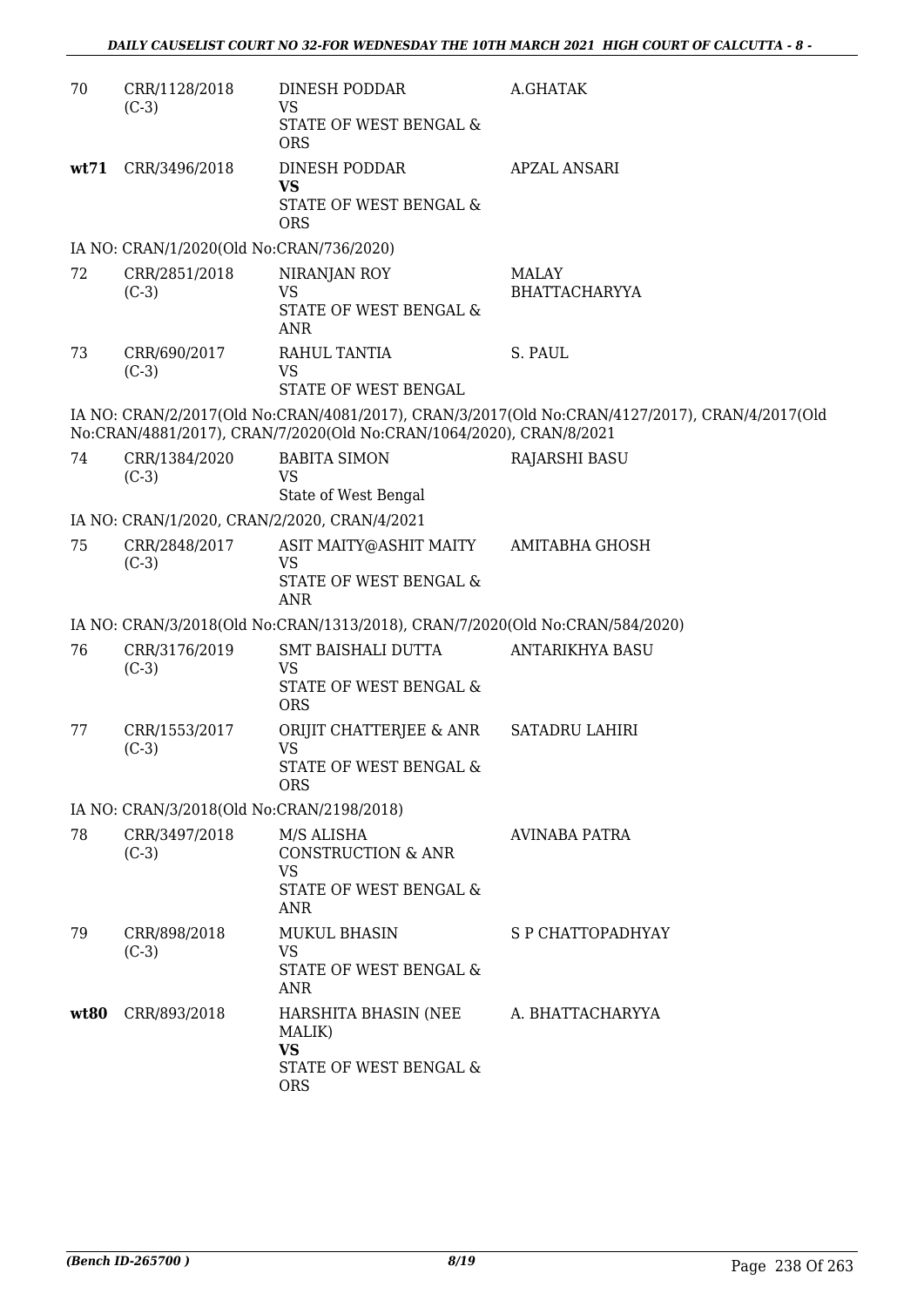| 81   | CRR/1953/2019<br>$(C-3)$                  | AMIT KUMAR MOHTA @<br><b>AMIT MOHTA</b><br><b>VS</b><br>STATE OF WEST BENGAL &<br><b>ANR</b>             | <b>MD ZOHAIB RAUF</b>        |
|------|-------------------------------------------|----------------------------------------------------------------------------------------------------------|------------------------------|
|      | wt82 CRR/2881/2019                        | <b>INDRA MOHTA</b><br><b>VS</b><br>STATE OF WEST BENGAL &<br>ANR                                         | RATANLAL JOSHI               |
|      | IA NO: CRAN/1/2019(Old No:CRAN/3922/2019) |                                                                                                          |                              |
| 83   | CRR/153/2020<br>$(C-3)$                   | MD SAFIQUE MALLLICK<br><b>VS</b><br>STATE OF WEST BENGAL &<br><b>ANR</b>                                 | <b>TARUNJYOTI TEWARI</b>     |
| wt84 | CRR/596/2019                              | MD SAFIQUE MALLICK<br><b>VS</b><br><b>STATE OF WEST BENGAL &amp;</b><br>ANR                              | PARTHA SENGUPTA              |
| 85   | CRR/1597/2020<br>$(C-3)$                  | SMT GANGA SINGH PARSI<br><b>VS</b><br><b>ASHOK DUTTA AND ORS</b>                                         | <b>TAPAN PAL</b>             |
| 86   | CRR/1747/2020<br>$(C-3)$                  | MOTILAL@MATILAL SHAW<br><b>AND ORS</b><br>VS<br>State of West Bengal AND<br><b>ANR</b>                   | RUPSA SREEMANI               |
|      | IA NO: CRAN/1/2021                        |                                                                                                          |                              |
| wt87 | CRR/1587/2019                             | MOTILAL @ MATILAL SHAW<br>& ORS.<br><b>VS</b><br>STATE OF WEST BENGAL &<br><b>ANR</b>                    | PRITHA BASU                  |
| wt88 | CRR/9/2021                                | MOTILAL @ MATILAL SHAW RUPSA SREEMANI<br><b>AND OTHERS</b><br>VS.<br>STATE OF WEST BENGAL<br>AND ANOTHER |                              |
| 89   | CRR/479/2020<br>$(C-3)$                   | RAJU KHAN<br>VS<br>STATE OF WEST BENGAL &<br>ANR                                                         | ARIF MAHAMMAD<br><b>KHAN</b> |
| 90   | CRR/480/2020<br>$(C-3)$                   | RAJU KHAN & ORS<br>VS<br><b>SOMA MONDAL</b>                                                              | ARIF MAHAMMAD<br><b>KHAN</b> |
| 91   | CRR/1944/2020<br>$(C-4)$                  | AJAY KUMAR SINGHANIA<br>AND ORS<br><b>VS</b><br>State of West Bengal and Anr                             | PRITAM ROY                   |
| 92   | CRR/1945/2020<br>$(C-4)$                  | SHYAM KUMAR AGARWAL<br><b>AND ORS</b><br>VS<br>State of West Bengal and Anr                              | PRITAM ROY                   |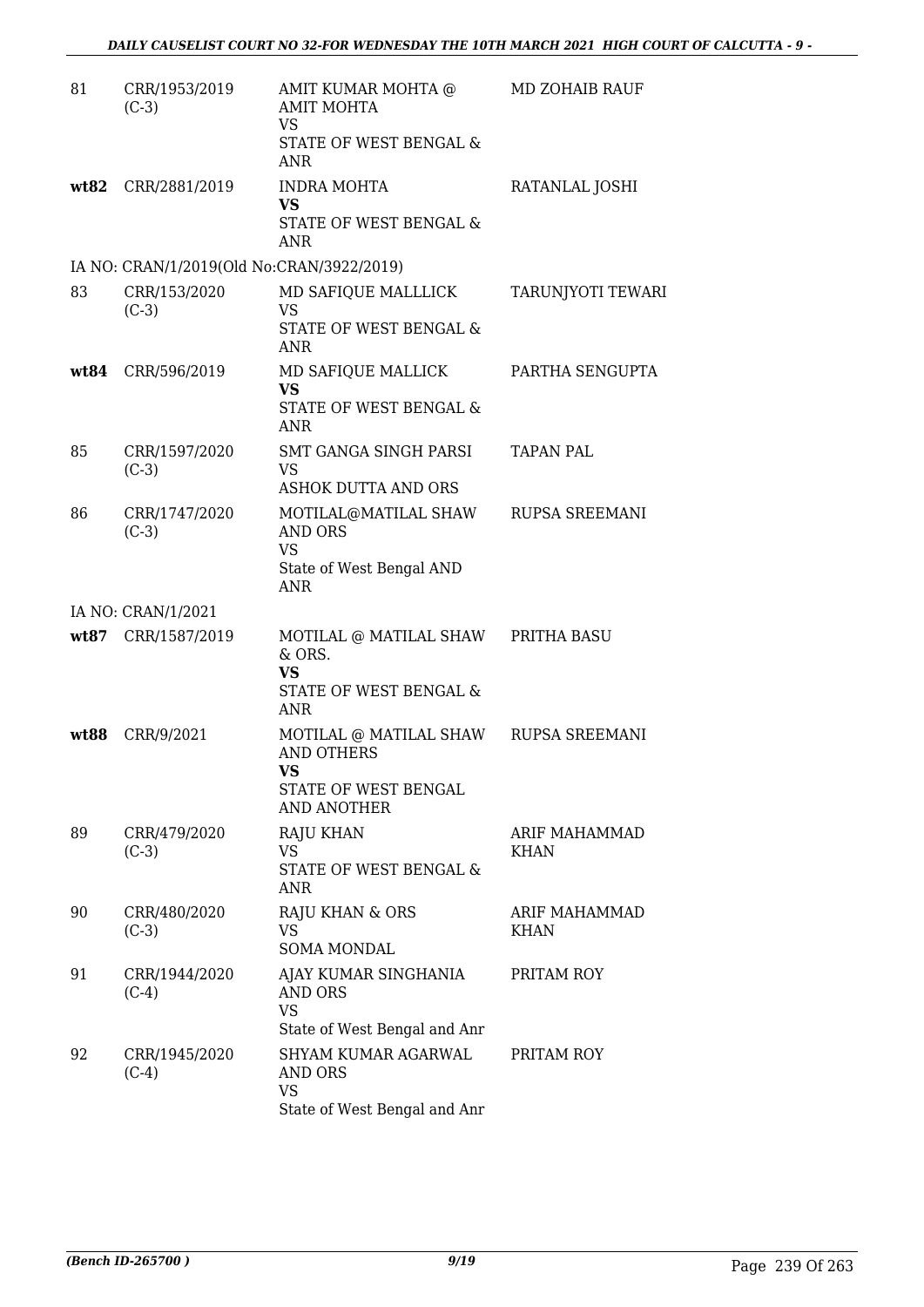| 93  | CRR/2930/2019<br>$(C-4)$                  | THE SECRETARY OF<br>LABOUR GOVERNMENT OF<br>W.B.<br><b>VS</b><br>STATE OF WEST BENGAL &<br><b>ORS</b>                             | <b>SHRAMAN SARKAR</b>                                                                          |
|-----|-------------------------------------------|-----------------------------------------------------------------------------------------------------------------------------------|------------------------------------------------------------------------------------------------|
| 94  | CRR/1735/2018<br>$(C-4)$                  | ARINDOM MODAK & ANR.<br>VS.<br><b>STATE OF WEST BENGAL &amp;</b><br>ANR.                                                          | SAYAK RANJAN<br><b>GANGULY</b>                                                                 |
| 95  | CRR/3755/2018<br>$(C-4)$                  | <b>SUJIT KABIRAJ &amp; ORS</b><br><b>VS</b><br>STATE OF WEST BENGAL                                                               | <b>SHAKTI</b><br><b>CHAKRABORTI</b>                                                            |
| 96  | CRR/1405/2018<br>$(C-4)$                  | TUSAR KANTI KAR & ANR<br><b>VS</b><br>STATE OF WEST BENGAL &<br><b>ANR</b>                                                        | TIRTHANKAR DEY                                                                                 |
| 97  | CRR/3245/2018<br>$(C-4)$                  | MANURA BEGUM & ORS<br>VS<br>STATE OF WEST BENGAL &<br><b>ANR</b>                                                                  | <b>S NANDY</b>                                                                                 |
|     | No:CRAN/1953/2019)                        |                                                                                                                                   | IA NO: CRAN/1/2018(Old No:CRAN/3619/2018), CRAN/3/2019(Old No:CRAN/1867/2019), CRAN/4/2019(Old |
| 98  | CRR/3498/2018<br>$(C-4)$                  | KALIACHAK NURSING<br>HOME REP BY<br><b>ASHADULLAH BISWAS</b><br>@ASADULLA &A<br><b>VS</b><br>STATE OF WEST BENGAL &<br><b>ANR</b> | <b>AVINABA PATRA</b>                                                                           |
| 99  | CRR/591/2018<br>$(C-4)$                   | NAYEEM HOSSAIN @ NAIM<br><b>HOSSAIN &amp; ORS</b><br><b>VS</b><br>STATE OF WEST BENGAL &<br><b>ANR</b>                            | A GHOSH                                                                                        |
| 100 | CRR/812/2017<br>$(C-4)$                   | MD MOBARAK HOSSAIN<br>VS<br>STATE OF WEST BENGAL &<br><b>ORS</b>                                                                  | I NANDI                                                                                        |
| 101 | CRR/1053/2017<br>$(C-4)$                  | <b>SMT SADHANA SINGH</b><br>VS<br>STATE OF WEST BENGAL &<br><b>ORS</b>                                                            | MD SABIR AHMED                                                                                 |
|     | IA NO: CRAN/4/2018(Old No:CRAN/1717/2018) |                                                                                                                                   |                                                                                                |
| 102 | CRR/1646/2020<br>$(At 3.00 p.m.)$ $(S)$   | BIKRAM CHATTERJEE @<br>VIKRAM CHATTERJEE<br><b>VS</b><br>State of West Bengal                                                     | ABHRIUP<br><b>CHAKRABORTY</b>                                                                  |
| 103 | CRR/1936/2020                             | SIRAJ HAQ<br><b>VS</b><br>State of West Bengal and Anr                                                                            |                                                                                                |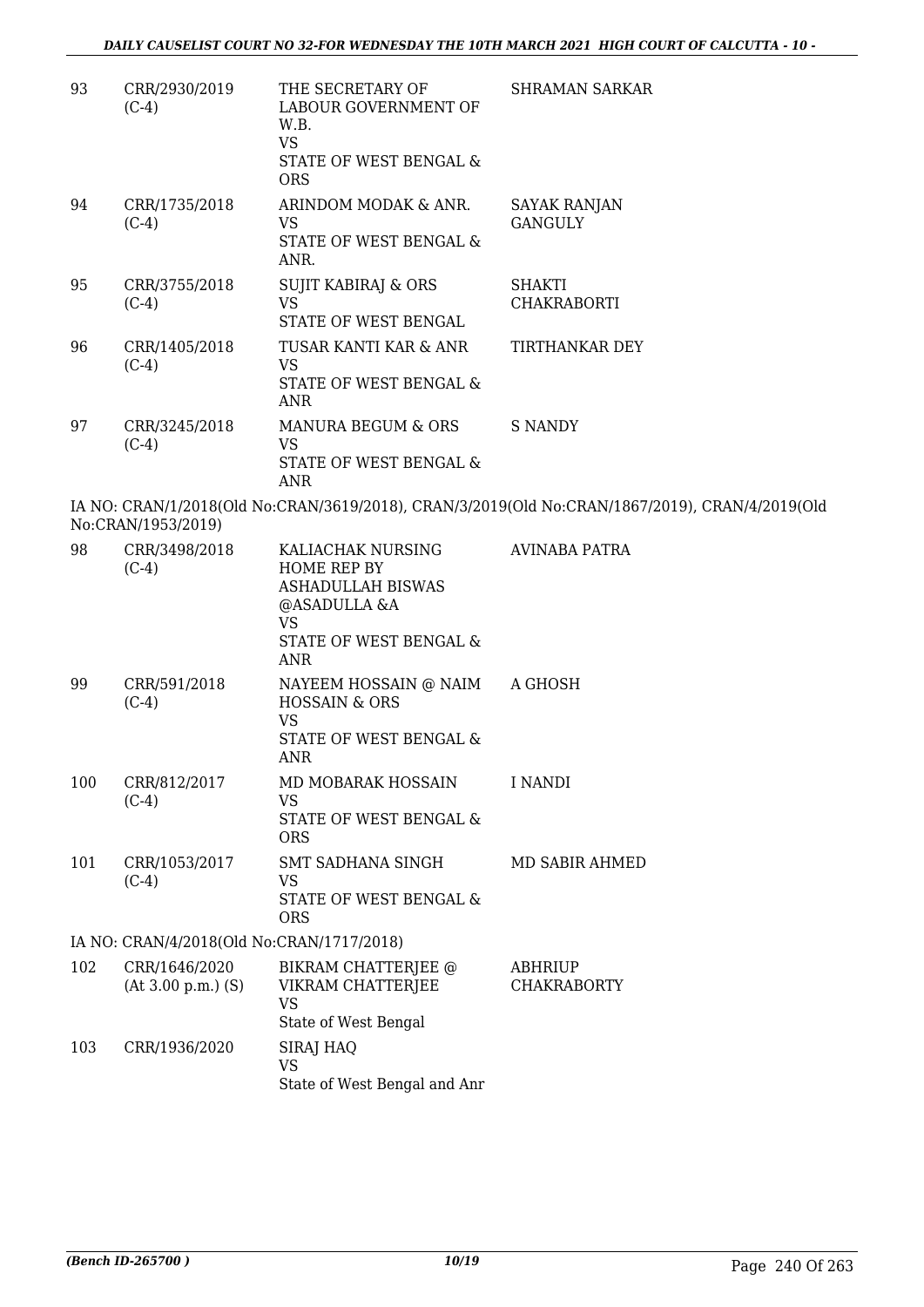| 104 | CRR/218/2018                              | BHASKAR CHATTERJEE<br><b>VS</b>                                                                          | <b>M SARKAR</b>              |
|-----|-------------------------------------------|----------------------------------------------------------------------------------------------------------|------------------------------|
|     |                                           | <b>SMT GOURI CHATTERJEE &amp;</b><br>ANR                                                                 |                              |
|     | IA NO: CRAN/3/2018(Old No:CRAN/3814/2018) |                                                                                                          |                              |
|     |                                           | (LISTED MATTERS OF HON'BLE JUSTICE SUBHASIS DASGUPTA)                                                    |                              |
|     |                                           | <b>TO BE MENTIONED 1</b>                                                                                 |                              |
| 105 | CRR/1790/2020<br>(S)                      | M.GEORGE FRAHOR AND<br><b>ORS</b><br><b>VS</b>                                                           | RAJEEV LOCHAN                |
|     |                                           | NUPUR MUKHERJEE AND<br>ANR                                                                               |                              |
|     | IA NO: CRAN/1/2020                        |                                                                                                          |                              |
|     |                                           | <b>EXTENSION OF INTERIM ORDER 1</b>                                                                      |                              |
| 106 | CRR/3608/2019                             | SUGANDHA DASGUPTA<br><b>VS</b>                                                                           | MOLOY<br><b>BHATTACHARYA</b> |
|     |                                           | <b>TAPAN PAL</b>                                                                                         |                              |
|     | IA NO: CRAN/1/2020(Old No:CRAN/1209/2020) |                                                                                                          |                              |
|     |                                           | <b>LISTED MOTION</b>                                                                                     |                              |
| 107 | CRR/1088/2019<br>(S)                      | <b>SIMA GHATAK</b><br><b>VS</b><br>STATE OF WEST BENGAL &                                                | <b>SUMAN BANERJEE</b>        |
|     |                                           | ORS.                                                                                                     |                              |
| 108 | CRR/660/2021                              | BINOD KUMAR SHASRMA<br><b>AND ORS</b><br><b>VS</b><br><b>REGISRAR OF</b>                                 | Abhijit Sarkar               |
|     |                                           | COMPANIES, W.B.                                                                                          |                              |
| 109 | CRR/672/2021<br>(S)                       | ANSHUMAN SARKAR<br>VS.<br>STATE OF WEST BENGAL<br><b>AND ANR</b>                                         | <b>AMIT DEY</b>              |
| 110 | CRR/670/2021                              | MAHASIN MONDAL                                                                                           | <b>SOUMEN SARKAR</b>         |
|     | (S)                                       | VS<br>STATE OF WEST BENGAL                                                                               |                              |
| 111 | CRR/669/2021<br>(S)                       | KADER SARDAR<br>VS.<br>STATE OF WEST BENGAL                                                              | <b>SOUMEN SARKAR</b>         |
| 112 | CRR/664/2021<br>(S)                       | RAKESH SINGH @ RAKESH<br>KUMAR SINGH<br><b>VS</b><br>DILIP KUMAR AGARWAL                                 | RUPSA SREEMANI               |
| 113 | CRR/687/2021<br>(S)                       | M/S NAVRATRA<br>DISTRIBUTORS PVT. LTD.<br>AND ORS<br><b>VS</b><br>STATE OF WEST BENGAL<br><b>AND ANR</b> | ANAMITRA BANERJEE            |
| 114 | CRR/686/2021<br>(S)                       | M/S. BHAKRAH PROPERTIES<br><b>PVT LTD AND ORS</b><br><b>VS</b><br>STATE OF WEST BENGAL<br>AND ANR        | ANAMITRA BANERJEE            |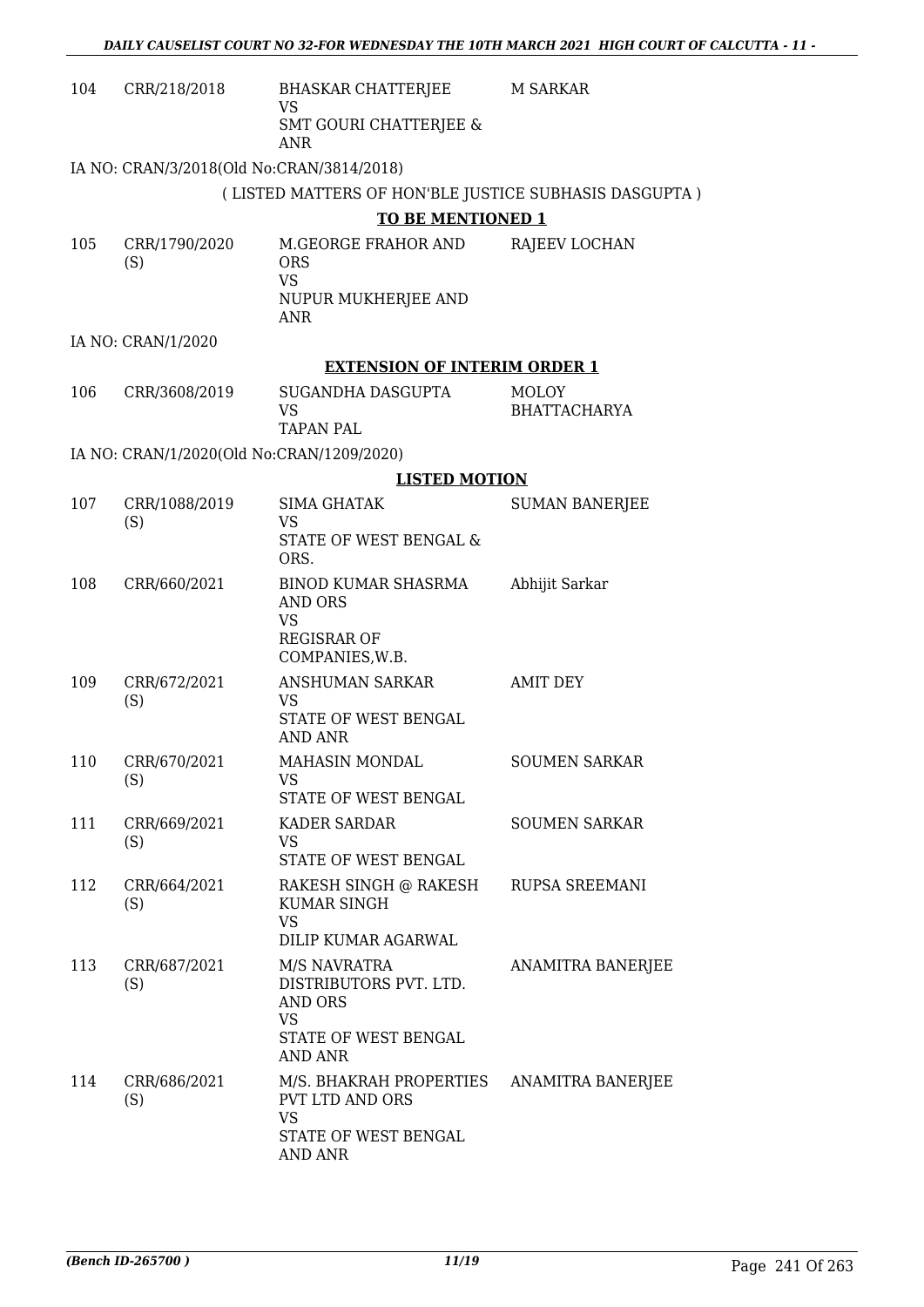| 115 | CRR/685/2021<br>(S)    | <b>DILIP MAHATO</b><br>VS.<br>STATE OF WEST BENGAL<br>AND ANR                                          | <b>ANJAN GANJAN</b>                    |
|-----|------------------------|--------------------------------------------------------------------------------------------------------|----------------------------------------|
| 116 | CRR/681/2021<br>(S)    | <b>JAYANTA PRAMANIK</b><br><b>VS</b><br>STATE OF WEST BENGAL<br>AND ANR                                | DEBARATI<br><b>CHOWDHURY</b>           |
| 117 | CRR/677/2021<br>(NTW)  | TAPAN KUMAR ROY AND<br>ANR<br><b>VS</b><br>STATE OF WEST BENGAL<br>AND ANR                             | PAYEL MITRA                            |
| 118 | CRR/624/2021           | M/S. BELL FINVEST (INDIA) USHA DOSHI<br>LTD. AND ORS.<br><b>VS</b><br>STATE OF WEST BENGAL<br>AND ANR. |                                        |
| 119 | CRR/562/2021<br>(S)    | BIJAY KUMAR AGARWALA<br><b>AND ORS</b><br>VS<br><b>ASHOK KUNDU AND ANR</b>                             | RAJDEEP BANERJEE                       |
| 120 | CRR/280/2021<br>(NTW)  | ANKITA MITRA @ RAKSHIT<br><b>AND ANOTHER</b><br><b>VS</b><br>STATE OF WEST BENGAL<br>AND ANOTHER       | RAKESH SINGH                           |
| 121 | CRR/532/2021           | RANJIT SINGH@SAHEB<br><b>VS</b><br>STATE OF WEST BENGAL<br>AND ANR                                     | TANMAY<br><b>CHOWDHURY</b>             |
| 122 | CRR/808/2020           | ANJANA REGINA GOMES &<br><b>ANR</b><br><b>VS</b><br><b>STATE OF WEST BENGAL &amp;</b><br><b>ANR</b>    | <b>SOHAM MUKHERJE</b>                  |
| 123 | CRR/595/2021<br>(NTW)  | RATAN KARMAKAR AND<br><b>ORS</b><br><b>VS</b><br>STATE OF WEST BENGAL<br><b>AND ANR</b>                | KAMALESH CH. SAHA                      |
| 124 | CRR/1921/2020          | PALASH GHOSH<br>VS.<br>State of West Bengal                                                            | DEBAPRATIM GUHA                        |
| 125 | CRR/1359/2020<br>(NTW) | AMIT KUMAR BHOWMICK<br><b>VS</b><br>STATE OF WEST BENGAL                                               | <b>SOMNATH ROY</b><br><b>CHOWDHURY</b> |
|     | IA NO: CRAN/1/2020     |                                                                                                        |                                        |
| 126 | CRR/541/2021           | <b>SANJIB KUNDU</b><br>VS<br>THE STATE OF WEST<br><b>BENGAL AND ANR</b>                                | <b>MANIK LAL PODDAR</b>                |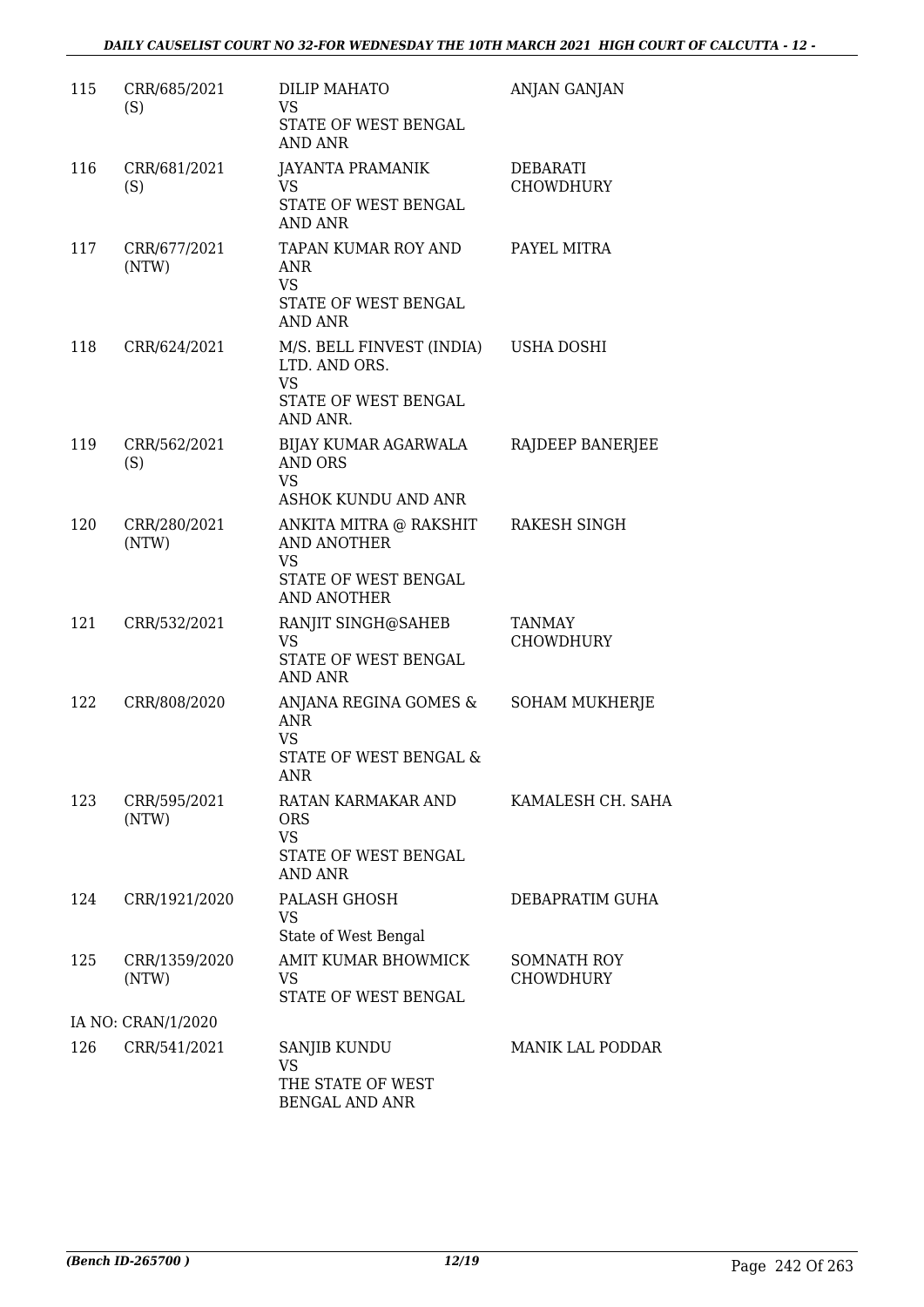| 127 | CRR/169/2021       | <b>SHYAMAL BOSE</b><br><b>VS</b>                                                                          | <b>BANDANA MAITY</b>            |
|-----|--------------------|-----------------------------------------------------------------------------------------------------------|---------------------------------|
|     |                    | State of West Bengal AND<br><b>ANR</b>                                                                    |                                 |
| 128 | CRR/306/2021       | ISWARCHAND MEMCHAND<br><b>JAIN AND ANR</b><br>VS                                                          | ARNAB CHATTERJEE                |
|     |                    | STATE OF WEST BENGAL<br>AND ORS.                                                                          |                                 |
| 129 | CRR/386/2021       | <b>SANDIP DUTTA</b><br>VS<br>STATE OF WEST BENGAL                                                         | KAMAL KRISHNA<br><b>GUHA</b>    |
| 130 | CRR/704/2021       | MEHANNA BEWA @<br>MEHENNAGAR BIBI<br><b>VS</b>                                                            | MD GOLAM NURE<br><b>IMROHI</b>  |
|     |                    | STATE OF WEST BENGAL<br>AND ORS.                                                                          |                                 |
| 131 | CRR/705/2021       | <b>REEMA BISWAS</b><br>VS<br>JAYANTI MANDALO(ROY)                                                         | <b>DONA AKTER</b>               |
|     |                    | <b>AND ANR</b>                                                                                            |                                 |
| 132 | CRR/707/2021       | <b>BUDDHADEV NATH AND</b><br><b>ORS</b><br>VS                                                             | RAJDEEP BANERJEE                |
|     |                    | STATE OF WEST BENGAL<br><b>AND ANR</b>                                                                    |                                 |
| 133 | CRR/708/2021       | <b>JISHU MANDAL</b><br><b>VS</b><br>THE SPECIAL EXECUTIVE<br>MAGISTRATE, EAST DIV.,<br><b>KOL AND ORS</b> | <b>SAMIRUL SARDAR</b>           |
| 134 | CRR/709/2021       | BISWAJIT BISWAS @ BISHU<br>@ KEDAR<br><b>VS</b><br>STATE OF WEST BENGAL                                   | <b>SUDIP GHOSH</b><br>CHOWDHURY |
| 135 | CRR/711/2021       | SUJIT KUMAR DEY                                                                                           | NITAI CHANDRA                   |
|     |                    | <b>VS</b><br>STATE OF WEST BENGAL<br><b>AND ANR</b>                                                       | <b>SAHA</b>                     |
| 136 | CRR/712/2021       | <b>SASHANK JAIN</b><br>VS<br>STATE OF WEST BENGAL<br><b>AND ANR</b>                                       | GAGAN JYOTI SINGH               |
| 137 | CRR/698/2021       | RAJAT GHOSH<br><b>VS</b>                                                                                  | <b>SUMAN DE</b>                 |
|     | IA NO: CRAN/1/2021 | RATNA GHOSH                                                                                               |                                 |
| 138 | CRR/556/2021       | VIJAYLAKSHMI                                                                                              | <b>ABHIJIT SINGH</b>            |
|     |                    | <b>SANGANERIA</b><br>VS<br>STATE OF WEST BENGAL<br>AND ANR                                                |                                 |
| 139 | CRR/154/2021       | PALASH DARANI AND ORS.<br>VS<br>State of West Bengal                                                      | <b>TARAPADA DAS</b>             |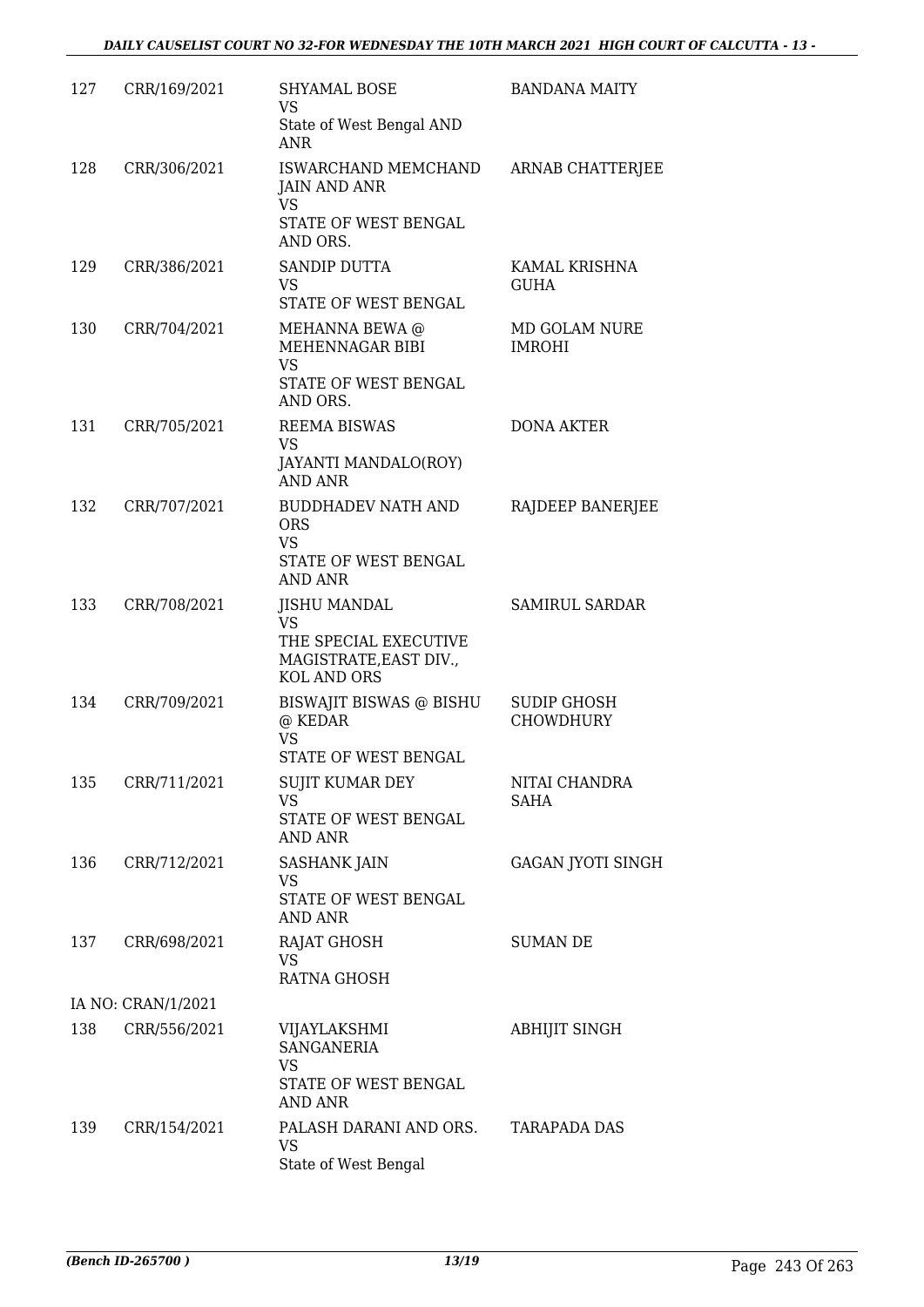| 140 | CRR/1902/2020                            | MUKTI NATH RAI AND ORS<br>VS<br>State of West Bengal AND<br>ANR                                            | <b>RATNESH RAI</b>                         |
|-----|------------------------------------------|------------------------------------------------------------------------------------------------------------|--------------------------------------------|
| 141 | CRR/12/2021                              | YOUSUF MOLLA<br>VS<br>State of West Bengal                                                                 | DEBAJYOTI DEB                              |
| 142 | CRR/93/2020                              | PRIYABRATA MISHRA<br><b>VS</b><br>STATE OF WEST BENGAL &                                                   | <b>MADAN MOHAN ROY</b>                     |
|     |                                          | ANR                                                                                                        |                                            |
| 143 | IA NO: CRAN/1/2020(Old No:CRAN/162/2020) | PRIYABRATA MISHRA                                                                                          | MADAN MOHAN ROY                            |
|     | CRR/94/2020                              | VS<br>STATE OF WEST BENGAL &<br>ANR                                                                        |                                            |
|     | IA NO: CRAN/1/2020(Old No:CRAN/163/2020) |                                                                                                            |                                            |
| 144 | CRR/1429/2020                            | <b>SHAKIL HOSSAIN</b><br><b>VS</b><br>State of West Bengal                                                 | NARAYAN CHANDRA<br>MANDAL                  |
| 145 | CRR/706/2021                             | DIAMOND CITY NORTH<br>RESIDENT ASSOCIATION<br>AND ORS<br><b>VS</b><br><b>REGISRAR OF</b><br>COMPANIES, KOL | <b>JOYDIP MUKHERJEE</b>                    |
| 146 | CRR/714/2021                             | <b>SHAISTA AHMED</b><br>VS<br>STATE OF WEST BENGAL<br>AND ANR.                                             | <b>SAFDAR AZAM</b>                         |
| 147 | CRR/715/2021                             | MADHUSUDAN MONDAL<br><b>VS</b><br><b>BANSIBADAN MONDAL</b>                                                 | <b>MOHINI MOHAN</b><br><b>BHATTACHARYA</b> |
| 148 | CRR/716/2021                             | ANUPAM TIKADAR @ POM<br><b>VS</b><br>STATE OF WEST BENGAL<br>AND ORS.                                      | <b>SUDIP GHOSH</b><br><b>CHOWDHURY</b>     |
| 149 | CRR/717/2021                             | SANTU BISWAS AND ANR<br><b>VS</b><br>STATE OF WEST BENGAL<br>AND ORS.                                      | SUDIP GHOSH<br><b>CHOWDHURY</b>            |
| 150 | CRR/718/2021                             | <b>BALARAM SAHA</b><br>VS<br>STATE OF WEST BENGAL<br>AND ORS.                                              | <b>SUDIP GHOSH</b><br><b>CHOWDHURY</b>     |
| 151 | CRR/719/2021                             | ANANDA GHOSH AND ORS.<br>VS<br>STATE OF WEST BENGAL<br>AND ANR.                                            | SOMNATH ADHIKARY                           |
| 152 | CRR/720/2021                             | <b>SHAIKH NURU</b><br><b>VS</b><br>STATE OF WEST BENGAL<br><b>AND ANR</b>                                  | <b>SOUMAVA</b><br>MUKHERJEE                |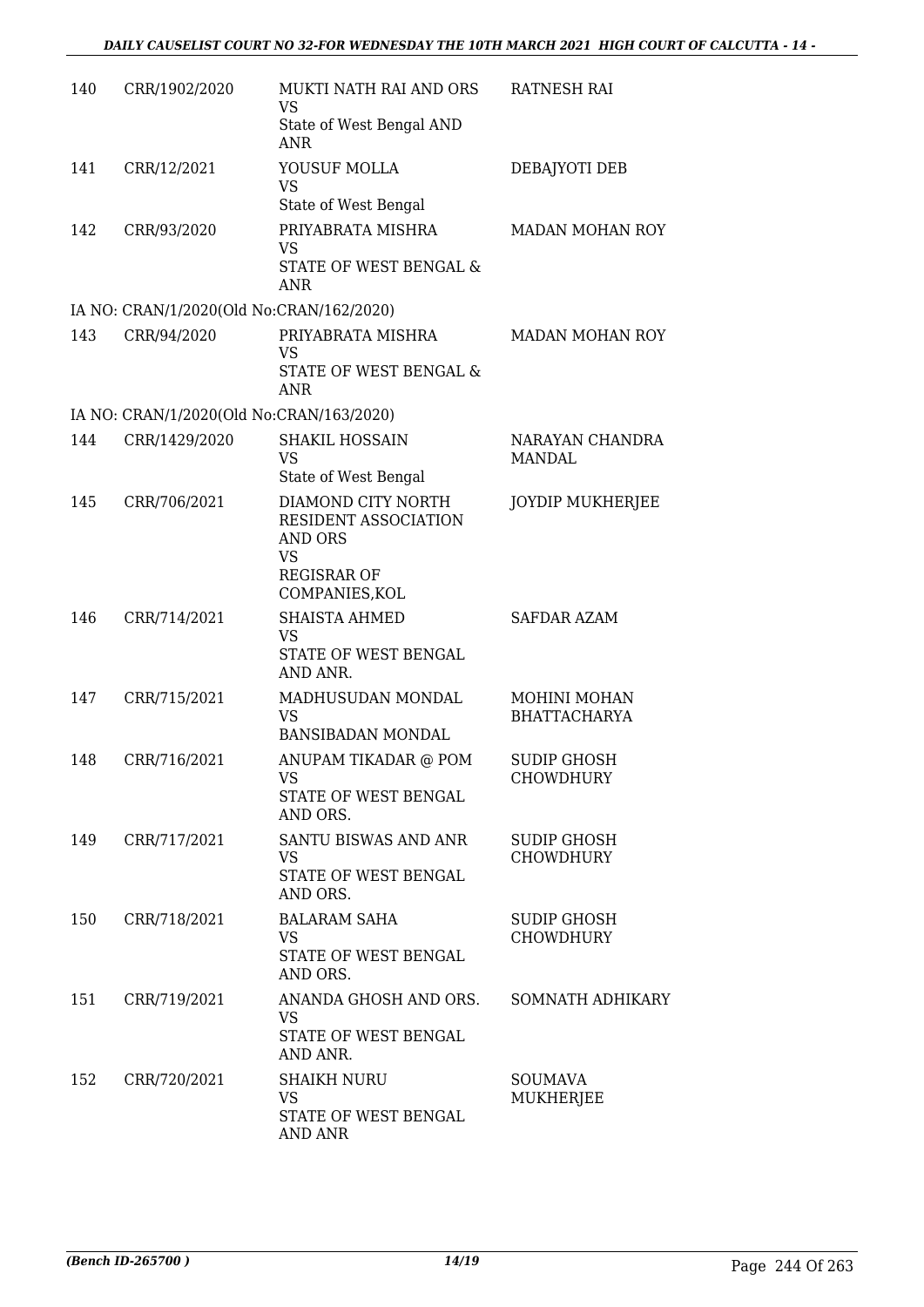| 153 | CRR/722/2021                              | PROSENJIT BARUI@GHANA<br>AND ANR<br><b>VS</b><br>STATE OF WEST BENGAL                                         | <b>SUDIP GHOSH</b><br><b>CHOWDHURY</b>          |
|-----|-------------------------------------------|---------------------------------------------------------------------------------------------------------------|-------------------------------------------------|
| 154 | CRR/723/2021                              | BAPI MITRA @ APU                                                                                              | <b>SUDIP GHOSH</b>                              |
|     |                                           | <b>VS</b><br>STATE OF WEST BENGAL                                                                             | <b>CHOWDHURY</b>                                |
| 155 | CRR/724/2021                              | PRATAP KUMAR BISWAL<br><b>VS</b>                                                                              | <b>SHAKTI KUMAR</b><br>CHATTERJEE               |
|     |                                           | STATE OF WEST BENGAL<br><b>AND ORS</b>                                                                        |                                                 |
| 156 | CRR/727/2021                              | BIJAY KUMAR AGARWAL<br>AND ORS<br><b>VS</b><br>STATE OF WEST BENGAL<br>AND ORS.                               | <b>SOURAV MUKHERJEE</b>                         |
| 157 | CRR/728/2021                              | SAMAUL SK @ SOMAUL ALI<br><b>VS</b><br>STATE OF WEST BENGAL                                                   | <b>TANMAY BASU</b>                              |
|     |                                           |                                                                                                               |                                                 |
| 158 | CRR/731/2021                              | <b>NARGIS PERVIN</b><br><b>VS</b><br>STATE OF WEST BENGAL<br>AND ORS.                                         | <b>SHABANA HASIN</b>                            |
| 159 | CRR/732/2021                              | <b>SANKAR DE</b><br><b>VS</b><br>STATE OF WEST BENGAL<br><b>AND ANR</b>                                       | <b>SOUVIK DAS</b>                               |
| 160 | CRR/402/2021                              | <b>SUBHAM GHOSH</b><br><b>VS</b><br>STATE OF WEST BENGAL<br><b>AND ANOTHER</b>                                | <b>TRIPTIMOY</b><br><b>TALUKDAR</b>             |
| 161 | CRR/310/2021                              | POLTU SARDAR<br><b>VS</b><br>STATE OF WEST BENGAL                                                             | <b>SOUMEN SARKAR</b>                            |
|     | 162 CRR/224/2020                          | <b>SUBIR BHOWMICK</b><br>VS<br>STATE OF WEST BENGAL&                                                          | <b>BISWAJIT TIWARI</b>                          |
| 163 | CRR/238/2020                              | ANR<br>NIMAI PRAMANIK@ NIMAI<br><b>CHARAN PRAMANIK &amp; ORS</b><br><b>VS</b><br>STATE OF WEST BENGAL&<br>ANR | NILADRI SAHA                                    |
|     | IA NO: CRAN/1/2021                        |                                                                                                               |                                                 |
| 164 | CRR/2189/2019                             | SUSANTA PAL<br><b>VS</b>                                                                                      | SUDAKSHINA DEY                                  |
|     |                                           | MRS KAMALA PAL                                                                                                |                                                 |
|     | IA NO: CRAN/1/2019(Old No:CRAN/3338/2019) |                                                                                                               |                                                 |
|     |                                           | <b>ADJOURNED MOTIONS</b>                                                                                      |                                                 |
| 165 | CRR/434/2021                              | MS SHAGUFTA SULAIMAN<br>VS<br>STATE OF WEST BENGAL<br>AND ORS.                                                | SHAGUFTA<br><b>SULAIMAN IN</b><br><b>PERSON</b> |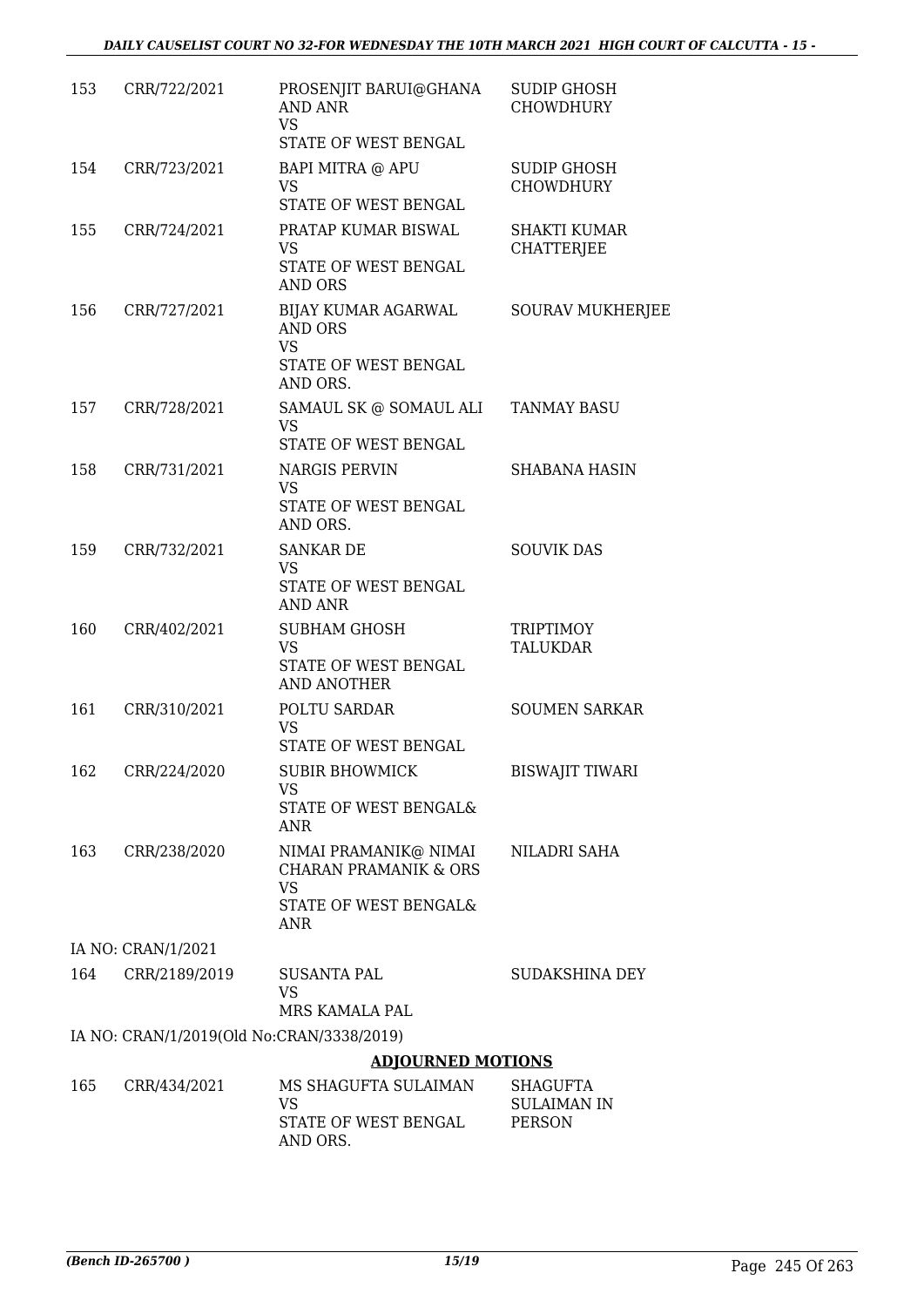| 166 | CRR/452/2021                    | SUBHAM AND ORS.<br><b>VS</b><br>STATE OF WEST BENGAL<br>AND ANR.                            | <b>AMITABH RAY</b>                      |
|-----|---------------------------------|---------------------------------------------------------------------------------------------|-----------------------------------------|
|     | IA NO: CRAN/1/2021, CRAN/2/2021 |                                                                                             |                                         |
| 167 | CRR/470/2021                    | SWATI GOSWAMI AND ANR ANCHITA SARKAR<br><b>VS</b><br>STATE OF WEST BENGAL<br><b>AND ANR</b> |                                         |
| 168 | CRR/515/2021                    | RANA BANDYOPADHYAY<br>AND ANOTHER<br><b>VS</b><br>STATE OF WEST BENGAL<br>AND ANOTHER       | PRASUN GHOSH                            |
| 169 | CRR/517/2021                    | <b>SRIDAM NASKAR</b><br><b>VS</b><br>STATE OF WEST BENGAL                                   | <b>SHASHANKA</b><br>SHEKHAR SAHA        |
| 170 | CRR/518/2021                    | KADER MALLICK<br><b>VS</b><br>STATE OF WEST BENGAL                                          | <b>SHASHANKA</b><br><b>SHEKHAR SAHA</b> |
| 171 | CRR/519/2021                    | MD. SUNNY ALIAS POLY<br>VS<br>STATE OF WEST BENGAL                                          | SHASHANKA<br>SHEKHAR SAHA               |
| 172 | CRR/492/2021                    | M/S. LIONSEC AND MAC<br>ESCORTS (P) LTD.<br><b>VS</b><br>STATE OF WEST BENGAL               | <b>SANCHITA</b><br><b>CHAUDHURI</b>     |
| 173 | CRR/503/2021                    | <b>MAYA MAJUMDER</b><br><b>VS</b><br>STATE OF WEST BENGAL<br>AND ANR.                       | NILENDRA NARAYAN<br>RAY                 |
| 174 | CRR/494/2021                    | M/S. LIONSEC AND MAC<br>ESCORTS (P) LTD.<br>VS<br>STATE OF WEST BENGAL                      | <b>SANCHITA</b><br><b>CHAUDHURI</b>     |
| 175 | CRR/487/2021                    | PRAKASH CHANDRA<br>PRADHAN AND ANR<br><b>VS</b><br>STATE OF WEST BENGAL<br>AND ORS.         | <b>BISWAJIT SARKAR</b>                  |
| 176 | CRR/130/2021                    | TAPAN KUMAR<br>MOHAPATRA<br><b>VS</b><br>THE STATE OF WEST<br><b>BENGAL</b>                 | APURBA KUMAR<br><b>CHAKRABARTTY</b>     |
|     | IA NO: CRAN/1/2021              |                                                                                             |                                         |
| 177 | CRR/133/2021                    | <b>SERAJUL SK</b><br><b>VS</b><br>State of West Bengal                                      | <b>KINGSUK MONDAL</b>                   |

IA NO: CRAN/1/2021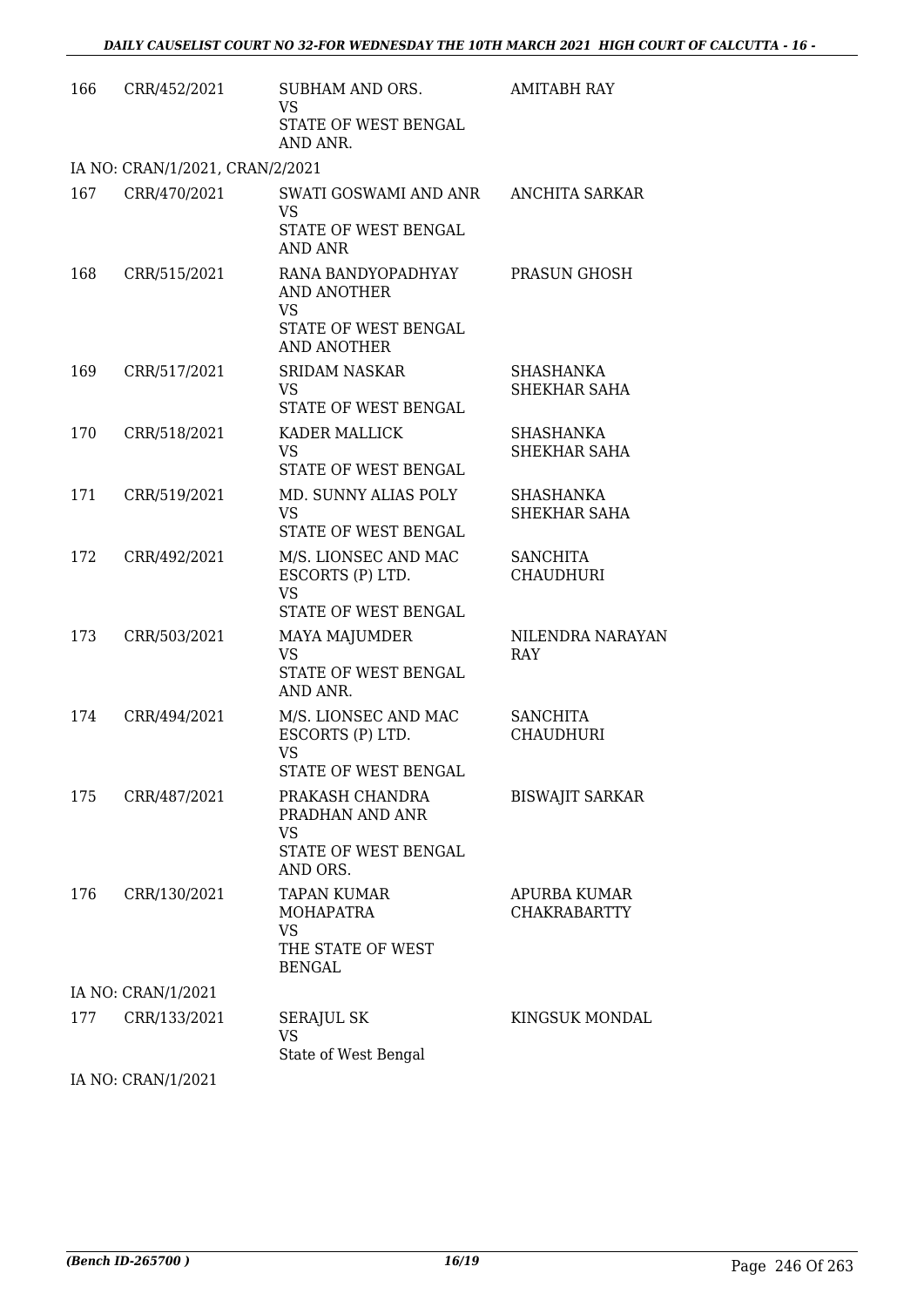| 178 | CRR/1504/2020                             | MANIK CHANDRA NASKAR<br>VS                                     | <b>GOPAL MONDAL</b>                    |
|-----|-------------------------------------------|----------------------------------------------------------------|----------------------------------------|
|     |                                           | STATE OF WEST BENGAL<br>AND ORS.                               |                                        |
|     |                                           | <b>FOR ORDERS</b>                                              |                                        |
| 179 | CRR/1470/2020                             | MD. MAHFOOX ARIF<br><b>VS</b>                                  | MANIDEEPA (PAUL)<br><b>ROY</b>         |
|     |                                           | THE STATE OF WEST<br><b>BENGAL AND ANR</b>                     |                                        |
|     |                                           | <b>SPECIALLY FIXED MATTERS</b>                                 |                                        |
| 180 | CRR/2654/2019                             | RABI BHUSAN PANDEY<br>VS                                       | SAIBAL MONDAL                          |
|     |                                           | STATE OF WEST BENGAL                                           |                                        |
|     | wt181 CRR/3113/2019                       | <b>SAMAR SK SWARNAKAR</b><br><b>VS</b><br>STATE OF WEST BENGAL | SANDIP<br><b>CHAKRABORTY</b>           |
| 182 | CRR/1588/2020                             | MANISH KHEMKA                                                  | ANIRUDHYA DUTTA                        |
|     |                                           | <b>VS</b><br>Union of India                                    |                                        |
|     |                                           | <b>CONTESTED APPLICATION</b>                                   |                                        |
| 183 | CRR/1359/2011                             | SANKAR PRASAD ROY                                              | PRADIP MUKHERJEE                       |
|     |                                           | <b>VS</b><br>STATE OF WEST BENGAL                              |                                        |
|     | IA NO: CRAN/1/2020, CRAN/2/2020           |                                                                |                                        |
| 184 | CRR/2325/2018                             | CHINMOY PANDA<br>VS                                            | <b>BISWAJIT MANNA</b>                  |
|     |                                           | STATE OF WEST BENGAL &<br><b>ORS</b>                           |                                        |
|     | IA NO: CRAN/1/2018(Old No:CRAN/2792/2018) |                                                                |                                        |
| 185 | CRR/1175/2019                             | <b>ARINDAM KUNDU</b>                                           | JAGANNATH                              |
|     |                                           | VS<br>STATE OF WEST BENGAL &<br>ORS.                           | <b>GANGULY</b>                         |
| 186 | CRR/122/2020                              | <b>SWATI SULTANIA &amp; ANR</b><br>VS                          | <b>KUSAL KUMAR</b><br><b>MUKHERJEE</b> |
|     |                                           | <b>SUJIT PODDAR</b>                                            |                                        |
|     | IA NO: CRAN/1/2020(Old No:CRAN/1082/2020) |                                                                |                                        |
| 187 | CRR/188/2020                              | <b>SUPRATIK GHOSH</b><br>VS                                    | <b>TAPAS DUTTA</b>                     |
|     |                                           | STATE OF WEST BENGAL &<br>ORS.                                 |                                        |
|     | IA NO: CRAN/1/2020(Old No:CRAN/1203/2020) |                                                                |                                        |
| 188 | CRR/452/2020                              | MOHIT LAL GHOSH<br>VS                                          | <b>BISWAJIT MANNA</b>                  |
|     |                                           | STATE OF WEST BENGAL                                           |                                        |
| 189 | CRR/724/2020                              | YASHWANT KR DAGA & ANR<br>VS                                   | A P AGARWALLA                          |
|     |                                           | STATE OF WEST BENGAL &<br>ANR                                  |                                        |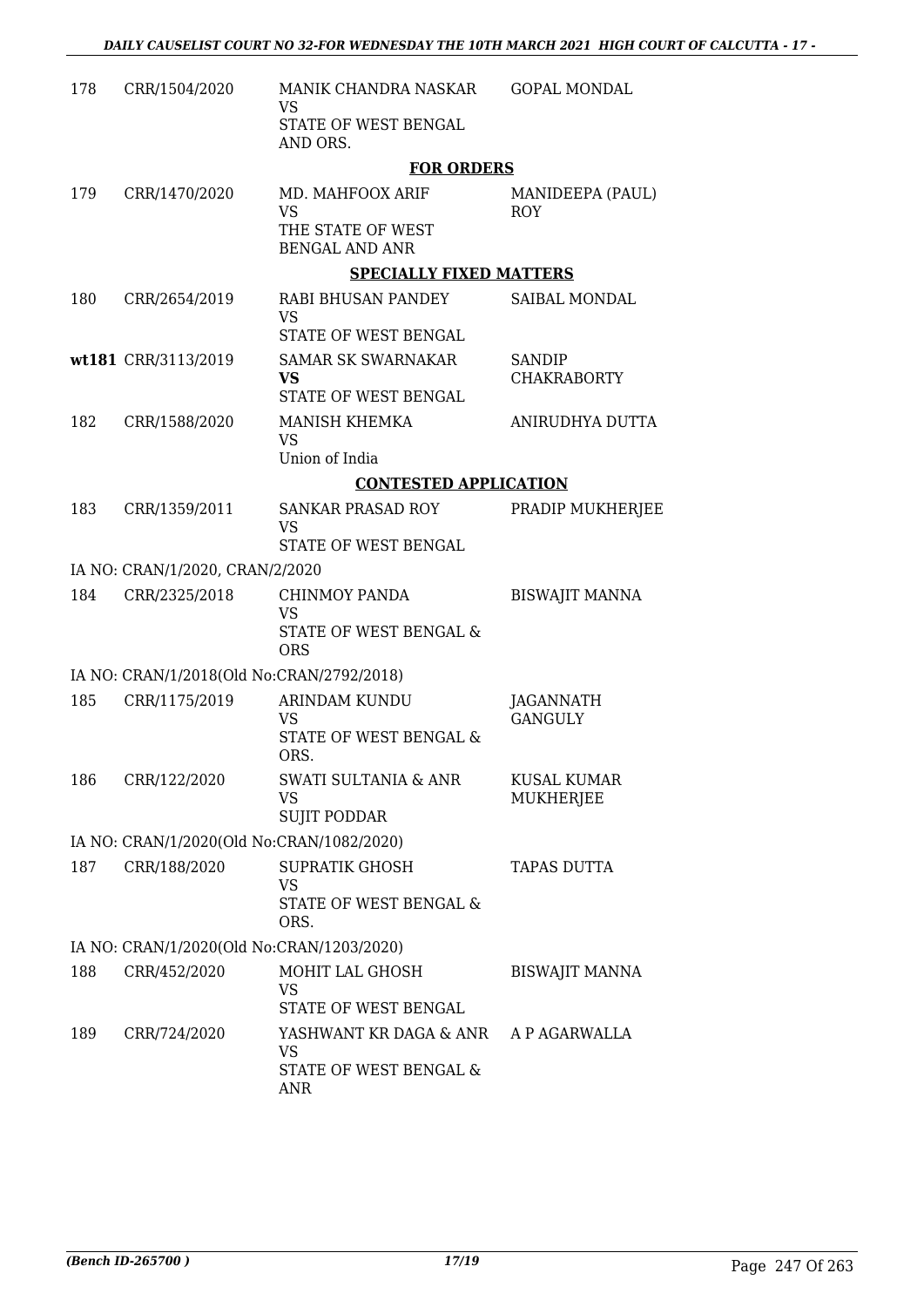| 190 | CRR/1104/2020                             | <b>JITEN SARKAR</b><br><b>VS</b><br>STATE OF WEST BENGAL &<br><b>ANR</b>                     | PARTHA SARATHI<br>DAS         |
|-----|-------------------------------------------|----------------------------------------------------------------------------------------------|-------------------------------|
|     | IA NO: CRAN/1/2020(Old No:CRAN/3618/2020) |                                                                                              |                               |
| 191 | CRR/1120/2020<br>(Appl's not found)       | ARINDAM CHAKRABORTY<br>VS<br>STATE OF WEST BENGAL                                            | RAJU MONDAL                   |
|     |                                           | IA NO: CRAN/1/2020(Old No:CRAN/4221/2020), CRAN/2/2020, CRAN/3/2020                          |                               |
| 192 | CRR/1563/2020                             | LATIKA MONDAL<br><b>VS</b><br>State of West Bengal AND                                       | <b>GANESH MANNA</b>           |
| 193 | CRR/1576/2020                             | <b>ANR</b><br>ABHISHEK BHUWALKA<br><b>VS</b><br>State of West Bengal AND<br><b>ANR</b>       | SINTHIA BALA                  |
| 194 | CRR/1657/2020                             | <b>UJJAL PROSAD</b><br>CHATTOPADHYAY AND<br><b>ANOTHER</b><br>VS                             | MOUMITA GHOSH                 |
|     |                                           | STATE OF WEST AND<br><b>ANOTHER</b>                                                          |                               |
| 195 | CRR/1658/2020                             | <b>UJJAL PROSAD</b><br>CHATTOPADHYAY AND<br><b>ANOTHER</b><br>VS<br>State of West Bengal AND | MOUMITA GHOSH                 |
| 196 | CRR/1659/2020                             | <b>ANOTHER</b><br><b>UJJAL PROSAD</b><br>CHATTOPADHYAY AND<br><b>ANOTHER</b><br>VS           | <b>MOUMITA GHOSH</b>          |
| 197 | CRR/1785/2020                             | State of West Bengal AND<br>ANOTHER<br>SMT SADHANA JOSHOHARA<br><b>DUTTA</b><br><b>VS</b>    | KRISHNENDU<br><b>BHADRA</b>   |
|     |                                           | State of West Bengal                                                                         |                               |
|     | wt198 CRR/1792/2020                       | <b>SUJIT KUMAR BISWAS</b><br><b>VS</b><br>STATE OF WEST BENGAL                               | KRISHNENDU<br><b>BHADRA</b>   |
| 199 | CRR/1938/2020                             | PRITISH DAS<br><b>VS</b><br>STATE OF WEST BENGAL<br>AND ORS.                                 | ARUP KUMAR<br><b>BHOWMICK</b> |
| 200 | CRR/83/2021                               | KAKALI SAHA AND ORS<br>VS<br>State of West Bengal                                            | SK PODDAR                     |
|     | wt201 CRR/1863/2020                       | PIJUSH CHANDRA<br>SAHA@PIJUS SAHA<br>VS<br>STATE OF WEST BENGAL<br><b>AND ANR</b>            | S K PODDAR                    |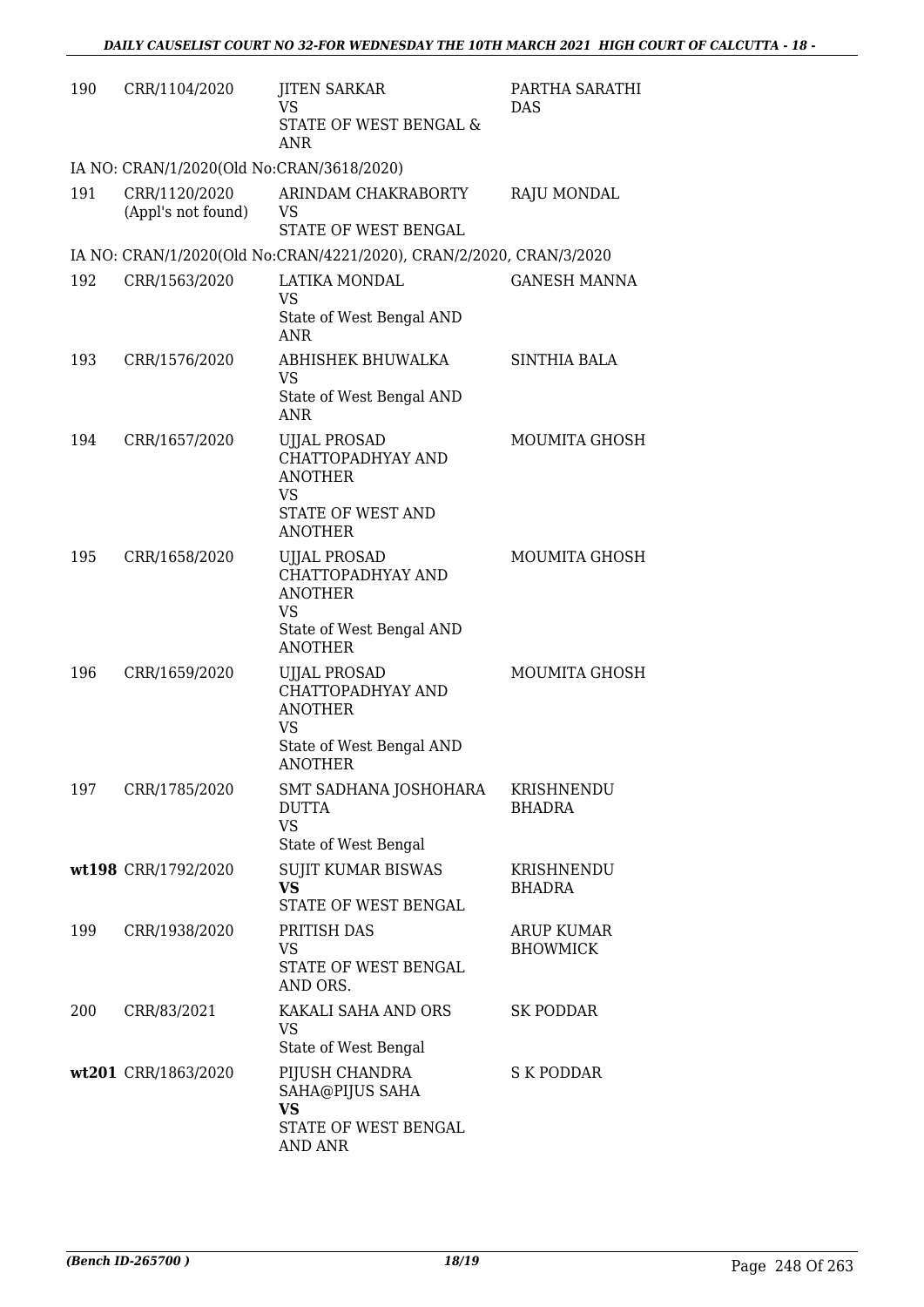#### *DAILY CAUSELIST COURT NO 32-FOR WEDNESDAY THE 10TH MARCH 2021 HIGH COURT OF CALCUTTA - 19 -*

| 202 | CRR/170/2021 | HABIBA KHATUN<br>VS.<br>KHAIRUL RAHAMAN                     | MUJIBAR ALI NASKAR                   |
|-----|--------------|-------------------------------------------------------------|--------------------------------------|
| 203 | CRR/156/2021 | MD SAHID ALIAS SAHIDUL<br>VS<br>State of West Bengal        | ARUSHI RATHORE                       |
| 204 | CRR/361/2019 | <b>SMT SASWATI DEY</b><br>VS<br>STATE OF WEST BENGAL        | ARNAB SAHA                           |
| 205 | CRR/962/2020 | ASMAT SK<br>VS.<br>STATE OF WEST BENGAL &<br>ANR            | <b>SHIBASIS</b><br><b>CHATTERJEE</b> |
| 206 | CRR/641/2019 | <b>BIPLAB MONDAL</b><br>VS<br>STATE OF WEST BENGAL &<br>ANR | SHYAMAL<br><b>MUKHOPADHYAY</b>       |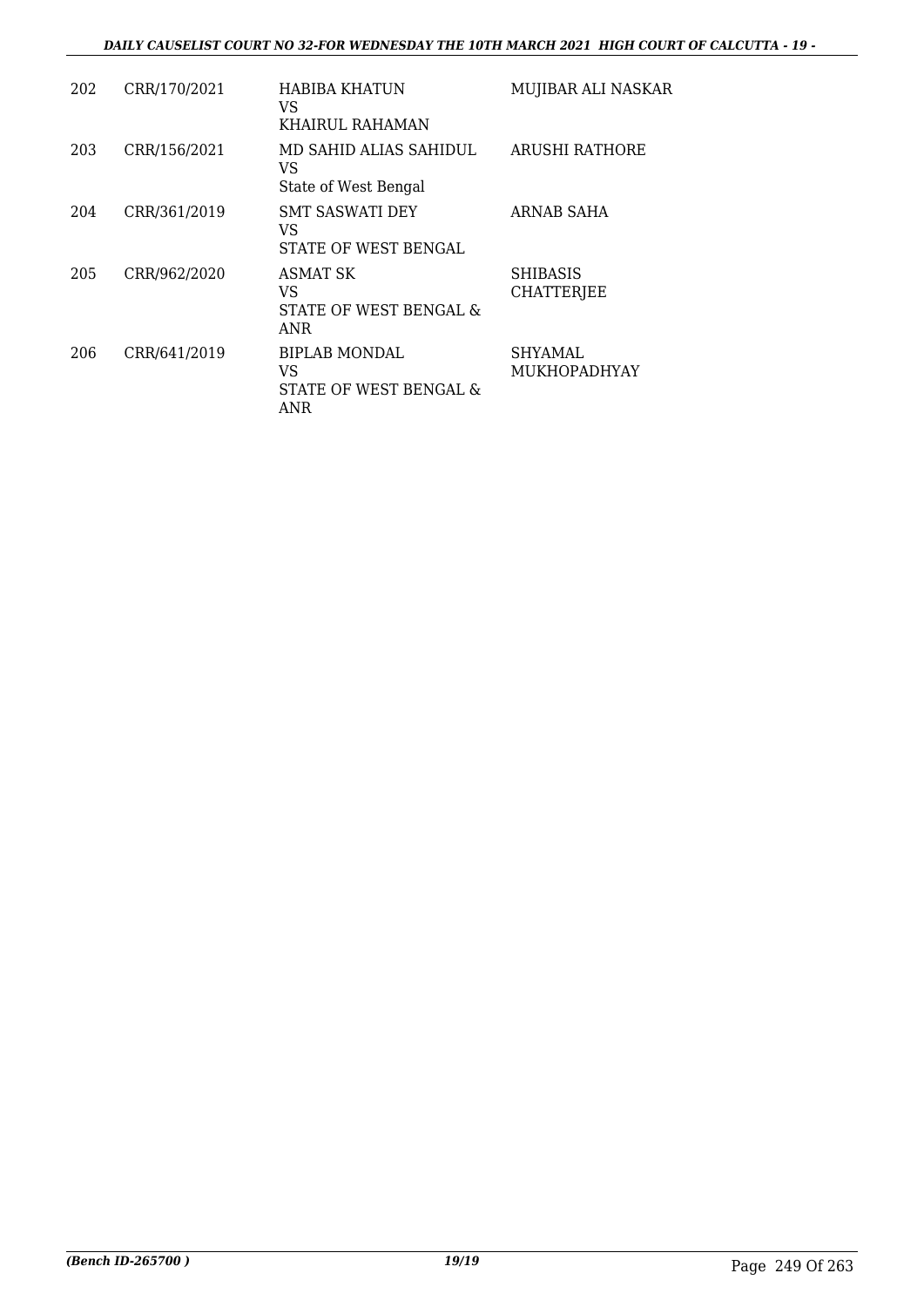

## **Appellate Side**

**DAILY CAUSELIST For Wednesday The 10th March 2021**

**COURT NO. 30**

**SINGLE BENCH (SB - XV)**

**AT 10:30 AM**

**HON'BLE JUSTICE BIBEK CHAUDHURI**

#### **(VIA VIDEO CONFERENCE) ON AND FROM MONDAY, THE 11TH JANUARY, 2021 - ADMISSION AND HEARING OF CRIMINAL APPEALS INCLUDING BAIL (PUNISHMENT UPTO 7 YEARS); ADMISSION OF CRIMINAL MOTIONS AND HEARING OF CRIMINAL REVISIONS ARISING OUT OF D.V.ACT ; HEARING OF CRIMINAL APPEALS, HEARING OF CRIMINAL APPEALS RELATING TO 'CRIMES AGAINST WOMEN' NOTE : FINAL HEARING OF CRIMINAL APPEALS SHALL BE TAKEN UP FROM 2 P.M. IF AFTER CONCLUSION OF HEARING OF APPEAL, TIME PERMITS, CRIMINAL MOTIONS AND APPLICATIONS SHALL BE TAKEN UP FOR HEARING. NOTE: MATTERS WILL BE TAKEN UP THROUGH PHYSICAL HEARING ONLY WHEN BOTH THE PARTIES ARE AGREED.**

#### **TO BE MENTIONED**

| 1              | CRR/1979/2019 | PRABIR KUMAR DAS<br>VS<br>PRITILATA DAS                                              | APAN SAHA                 |
|----------------|---------------|--------------------------------------------------------------------------------------|---------------------------|
| $\overline{2}$ | CO/4/2021     | SHREYASI NAG<br>VS<br>SUDIP KUMAR DUTTA                                              | SARBANANDA<br>SANYAL      |
| 3              | WPA/5837/2020 | BHABES CHANDRA GHOSH<br>VS<br>STATE OF WEST BENGAL &<br><b>ORS</b>                   | <b>BIPLAB RANJAN BOSE</b> |
| 4              | CO/3709/2018  | RAHUL MAITRA<br>VS.<br>K S THIRUMULPAD                                               | <b>SUBHASIS PAL</b>       |
|                |               | <b>APPLICATION FOR BAIL</b>                                                          |                           |
| 5              | CRM/1582/2021 | UTTAM DEBNATH @ UTTAM BUSRA KHATUN<br>CHANDRA DEBNATH<br>VS.<br>STATE OF WEST BENGAL |                           |
|                |               | <b>CANCELLATION OF BAIL</b>                                                          |                           |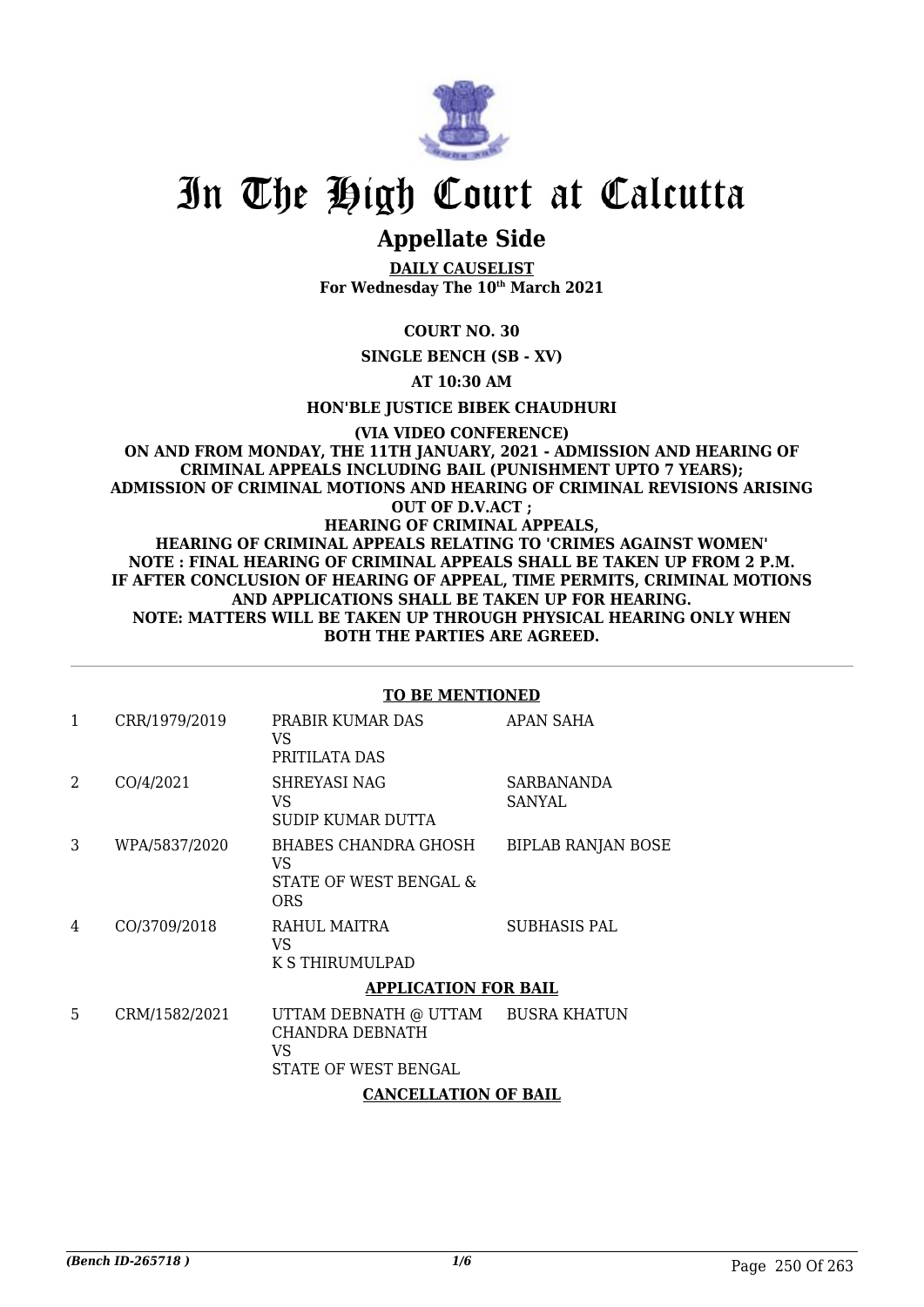| 6   | CRM/807/2021                              | C AND E LIMITED<br><b>VS</b><br>STATE OF WEST BENGAL<br>AND ORS.                                                             | <b>ANAND KESHARI</b>           |
|-----|-------------------------------------------|------------------------------------------------------------------------------------------------------------------------------|--------------------------------|
|     |                                           | <b>BAIL IN CONNECTION WITH APPEAL</b>                                                                                        |                                |
| 7   | CRA/23/2020                               | SK. MAZED @ MAZLUSK. MAZAHAR HOSSAIN<br>MUJID @MUJIBAR<br><b>RAHAMAN</b><br><b>VS</b><br>STATE OF WEST BENGAL&<br><b>ORS</b> | <b>CHOWDHURY</b>               |
|     | IA NO: CRAN/1/2021                        |                                                                                                                              |                                |
| 8   | CRA/461/2019<br>$(Pt.-I+II)$              | MD SADDAM HOSSAIN<br>VS<br>STATE OF WEST BENGAL                                                                              | <b>BENAJIR HASNA</b>           |
|     | IA NO: CRAN/2/2019(Old No:CRAN/3875/2019) |                                                                                                                              |                                |
| wt9 | CRA/479/2019                              | <b>RUBEL SK</b><br><b>VS</b><br>STATE OF WEST BENGAL                                                                         | SUBRATA KARMAKAR               |
| 10  | CRA/469/2019                              | SITAL SIKARI @ SHIKARY<br><b>VS</b><br>STATE OF WEST BENGAL                                                                  | <b>UJJAL RAY</b>               |
|     |                                           | IA NO: CRAN/1/2019(Old No:CRAN/3686/2019), CRAN/2/2020                                                                       |                                |
|     |                                           | <b>MOTION</b>                                                                                                                |                                |
| 11  | CRR/26/2020                               | <b>SUJIT CHOWDHURY</b><br><b>VS</b>                                                                                          | <b>SEKHAR MUKHERJEE</b>        |
|     |                                           | MADHUMITA CHOWDHURY                                                                                                          |                                |
| 12  | CRR/292/2021                              | KRITI AGARWAL<br><b>VS</b><br>STATE OF WEST BENGAL<br><b>AND ANR</b>                                                         | PRATYUSH PATWARI               |
| 13  | CRR/2987/2014                             | RAJEEV RANJAN & ORS<br><b>VS</b><br><b>SMT SMT ANITA KUMARI &amp;</b><br><b>ORS</b>                                          | SYED JULFIKAR ALI              |
|     | IA NO: CRAN/1/2014(Old No:CRAN/3574/2014) |                                                                                                                              |                                |
| 14  | CRR/2903/2014                             | DEBOJYOTI NATH & O RS<br><b>VS</b><br>PUSPITA NATH                                                                           | D. BANERJEE                    |
| 15  | CRR/2996/2014                             | SMT RAMA CHOWDHURY<br>VS<br>KAJAL CHOWDHURY & ORS                                                                            | <b>DEBASIS SUR</b>             |
| 16  | CRR/1350/2014                             | <b>TAPAS KUMAR RAY</b><br>VS<br>STATE OF WEST BENGAL &<br><b>ANR</b>                                                         | AJOY LAL ACHARYA               |
| 17  | CRR/292/2012                              | DIPTENDU MAITY<br>VS.<br>STATE OF WEST BENGAL &<br>ANR.                                                                      | <b>BHARAT CHANDRA</b><br>SIMAI |

IA NO: CRAN/1/2012(Old No:CRAN/1791/2012)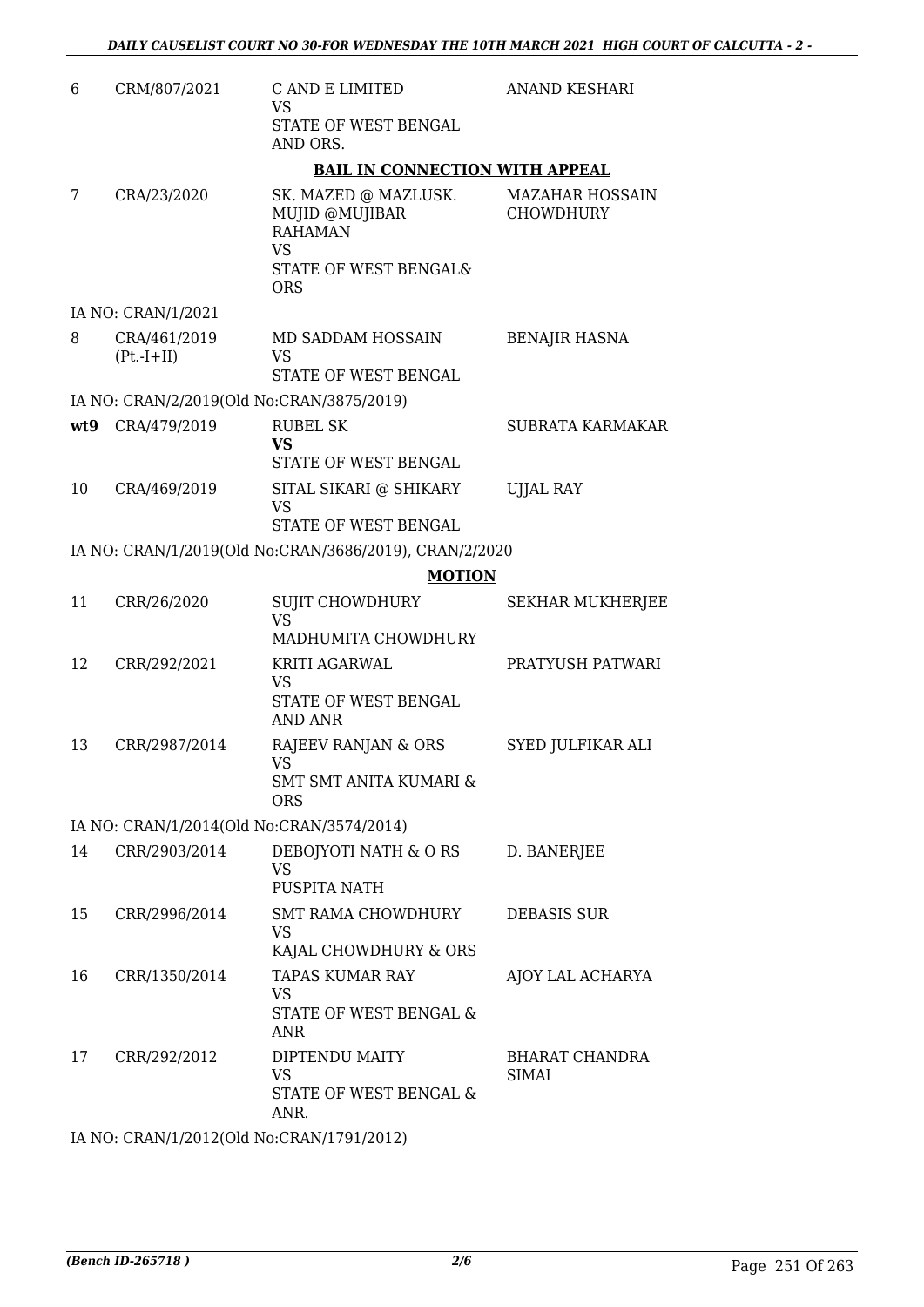| 18 | CRR/413/2012                    | <b>VIVEKANANDA DAS</b><br><b>VS</b><br><b>STATE OF WEST BENGAL &amp;</b><br>ANR                | TIRTHANKAR DHALI                      |
|----|---------------------------------|------------------------------------------------------------------------------------------------|---------------------------------------|
| 19 | CRR/2205/2012                   | NILKANTA GHOSH & ORS<br><b>VS</b><br>MOUSUMI GHOSH                                             | <b>DEBABRAT DAS</b><br><b>GUPTA</b>   |
| 20 | CRR/92/2012                     | HASAN IMAM MANAGER<br><b>VS</b><br>STATE OF WEST BENGAL &<br>ANR.                              | SK. MOINUDDIN                         |
| 21 | CRR/2268/2012                   | SMT NABANITA SAHA<br>VS<br><b>BALARAM SAHA</b>                                                 | KRISHNENDU SAHA                       |
| 22 | CRR/2292/2012                   | <b>CHANDAN SARKAR</b><br><b>VS</b><br>KRISHNA SARKAR NEE<br><b>BISWAS &amp; ANR</b>            | <b>SUSANTA PAL</b>                    |
| 23 | CRR/2688/2014                   | KAWSAR ALI SK@KAOSAR<br>ALI SEKH<br><b>VS</b><br>STATE OF WEST BENGAL &<br><b>ANR</b>          | <b>RAJU MONDAL</b>                    |
| 24 | CRR/2722/2014                   | SUDIPTA SAHA ROY<br><b>VS</b><br><b>DOLA ROY</b>                                               | S BANDYOPADHYAY                       |
| 25 | CRR/2511/2014                   | PRALAY KAYAL@PROLAY<br><b>KAYAL</b><br><b>VS</b><br>SMT KEYA KAYAL NEE<br>DALUI & ANR          | PINKU SARKAR                          |
| 26 | CRR/2828/2014                   | SUBHRANGHSU NAG<br><b>VS</b><br>SAYANTI NAG DAS & ANR                                          | <b>S MUSTHAPI</b>                     |
| 27 | CRR/730/2021                    | MD RIAZUDDIN QURASHI<br><b>VS</b><br>STATE OF WEST BENGAL<br><b>AND ANR</b>                    | <b>SHASANKA SEKHAR</b><br><b>SAHA</b> |
| 28 | CRR/1377/2020                   | <b>GITA BISWAS</b><br><b>VS</b><br>SOMENATH BISWAS                                             | <b>SUJOY CHAKRABORTY</b>              |
|    | IA NO: CRAN/1/2020, CRAN/2/2021 |                                                                                                |                                       |
| 29 | CRR/2139/2018                   | CHABI CHOWDHURY & ANR<br><b>VS</b><br><b>SWAPAN KUMAR PAUL &amp;</b><br><b>ORS</b>             | S MAJI                                |
| 30 | CRR/2227/2014                   | SMT SUBHRA @ SUPRA<br>GHOSH @ DUTTA & ANR<br><b>VS</b><br>STATE OF WEST BENGAL &<br><b>ORS</b> | A BANERJEE                            |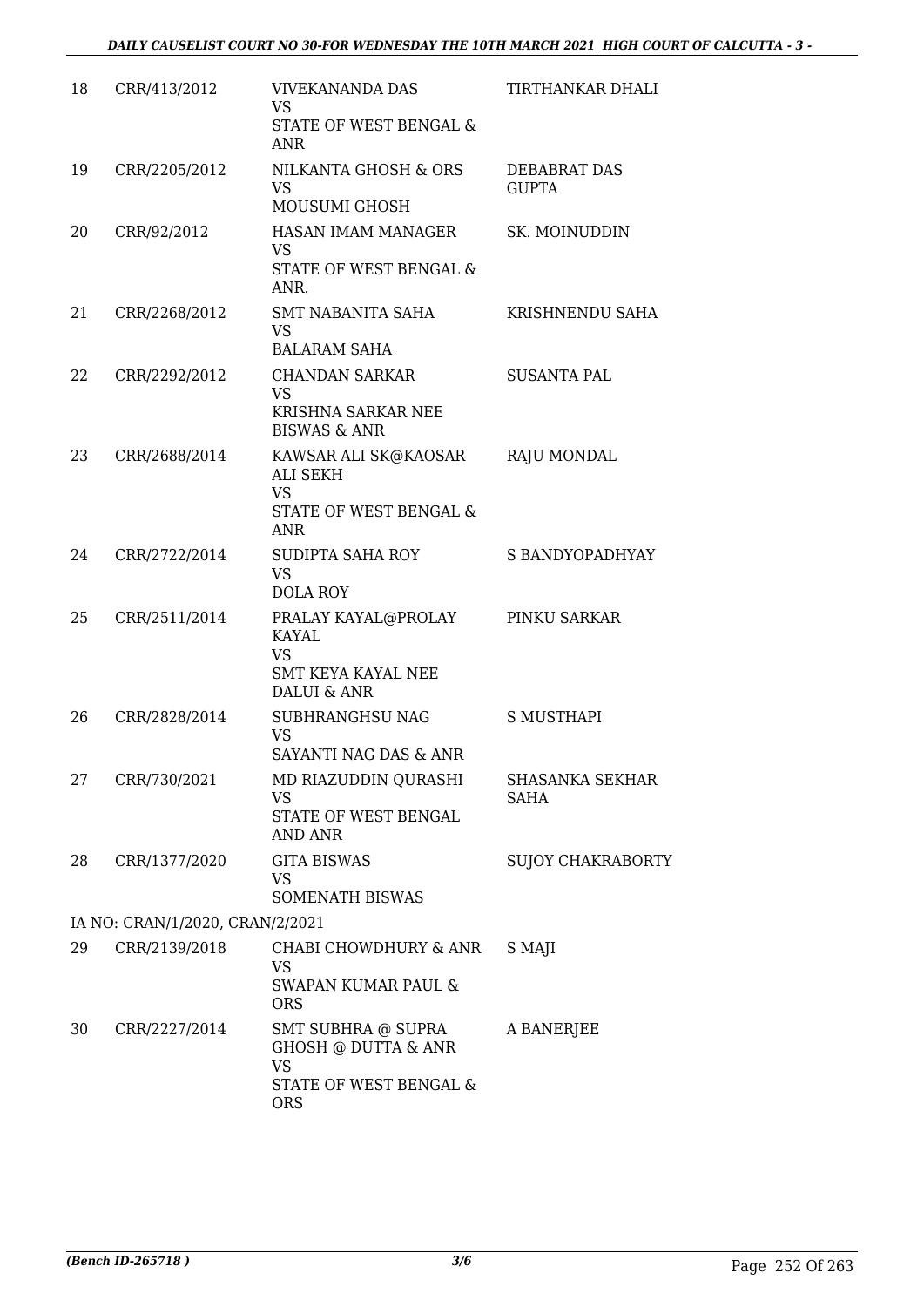| 31 | CRR/2194/2014                             | LALTU BHATTACHARJEE<br><b>VS</b><br>RUPA BHATTACHARJEE &<br>ANR                                                    | M PATRA              |
|----|-------------------------------------------|--------------------------------------------------------------------------------------------------------------------|----------------------|
| 32 | CRR/2206/2014                             | TAPAS DAS @ TAPAS KR<br><b>DAS</b><br><b>VS</b><br>STATE OF WEST BENGAL &<br><b>ANR</b>                            | <b>A FELIX</b>       |
| 33 | CRR/1459/2014                             | DEBOJYOTI MAITRA<br><b>VS</b><br>STATE OF WEST BENGAL &<br><b>ANR</b>                                              | A. BASU              |
| 34 | CRR/1381/2014                             | SUBRATA BHATTACHARJEE<br><b>VS</b><br><b>SMT SHRABONI</b><br><b>BHATTACHARJEE</b>                                  | T CHOWDHURY          |
| 35 | CRR/345/2014                              | <b>MARUM BEGUM</b><br><b>VS</b><br>STATE OF WEST BENGAL&<br><b>ORS</b>                                             | P K NANDI            |
|    | IA NO: CRAN/1/2014(Old No:CRAN/2359/2014) |                                                                                                                    |                      |
| 36 | CRR/525/2014                              | <b>BASUDEV DHAR</b><br>VS                                                                                          | I PAUL               |
|    |                                           | <b>SMT SUBHRA DHAR &amp; ABR</b>                                                                                   |                      |
|    | IA NO: CRAN/1/2014(Old No:CRAN/2858/2014) |                                                                                                                    |                      |
|    |                                           | <b>ASSIGNED MATTERS</b>                                                                                            |                      |
| 37 | CRR/3095/2019                             | SAVRONIK BCC JV<br>CONSTRUCTION PRIVATE<br><b>LIMITED &amp; ANR</b><br><b>VS</b><br><b>CYGNUS EQUIPMENTS &amp;</b> | <b>DWIP RAJ BASU</b> |
| 38 | CRR/92/2021                               | RENTALS PRIVATE LIMITED<br>SMT RAJLAKSHMI                                                                          | PRONAY BASAK         |
|    |                                           | <b>CHAUDHURI</b><br><b>VS</b><br>STATE OF WEST BENGAL                                                              |                      |
|    |                                           | AND ORS.<br><b>ASSIGNED MATTER</b>                                                                                 |                      |
|    |                                           | ((CONTEMPT APPLICATION))                                                                                           |                      |
| 39 | CRLCP/7/2014                              | BIPLAB KR CHOWDHURY                                                                                                | A MITRA              |
|    |                                           | <b>VS</b><br>STATE OF WEST BENGAL                                                                                  |                      |
|    | wt40 CRLCP/17/2013                        | BIPLAB KR CHOWDHURY A MITRA<br><b>VS</b>                                                                           |                      |
|    |                                           | PRADIP BARUA                                                                                                       |                      |
|    | wt41 CRR/1441/2013                        | <b>BIPLAB KUMAR</b><br><b>CHOWDHURY</b><br><b>VS</b>                                                               | <b>ANIKET MITRA</b>  |
|    |                                           | STATE OF WEST BENGAL                                                                                               |                      |
|    |                                           | <b>SPECIAL LEAVE TO APPEAL</b>                                                                                     |                      |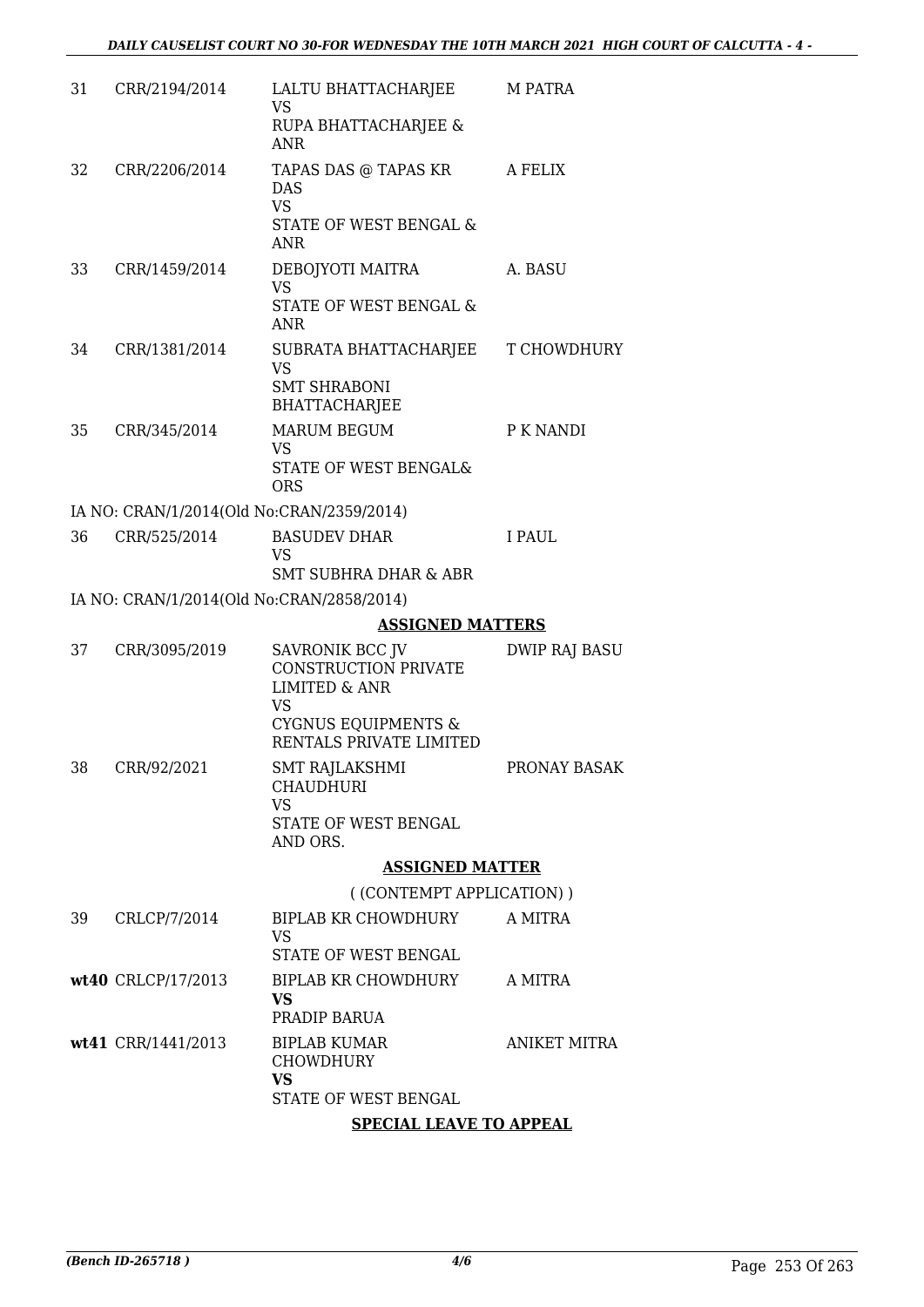| 42 | CRMSPL/12/2020                                                 | DIPAK SAHA<br><b>VS</b><br><b>STATE OF WEST BENGAL &amp;</b><br><b>ORS</b>                              | <b>SREEPARNA DAS</b>          |
|----|----------------------------------------------------------------|---------------------------------------------------------------------------------------------------------|-------------------------------|
| 43 | CRMSPL/11/2020                                                 | M/S HINDUSTHAN<br>NATIONAL GLASS @<br><b>INDUSTRIES LTD</b><br><b>VS</b>                                | SUDESHNA BAGCHI               |
|    |                                                                | <b>BIMAL SAMANTA</b>                                                                                    |                               |
| 44 | IA NO: CRAN/1/2020(Old No:CRAN/1271/2020)<br>CRMSPL/8/2020     | MAGMA FINCORP LIMITED                                                                                   | <b>ASHOK KUMAR</b>            |
|    |                                                                | VS<br>AMIT KUMAR MISHRA @<br><b>AMIT MISHRA</b>                                                         | SINGH                         |
| 45 | CRMSPL/59/2019                                                 | HEALTH POINT (A UNIT OF<br>HEALTH CARE RESEARCH<br>CENTRE)<br><b>VS</b><br><b>SOMNATH SEN &amp; ANR</b> | SUDAKSHINA DEY                |
|    | IA NO: CRAN/1/2019(Old No:CRAN/4574/2019)                      |                                                                                                         |                               |
| 46 | CRMSPL/35/2019                                                 | <b>GOLAM MAINUDDIN</b><br><b>VS</b><br>STATE OF WEST BENGAL &<br><b>ANR</b>                             | PROSENJIT<br><b>MUKHERJEE</b> |
|    | IA NO: CRAN/1/2020(Old No:CRAN/536/2020)                       |                                                                                                         |                               |
|    |                                                                | <b>ADMISSION OF APPEAL</b>                                                                              |                               |
| 47 | CRA/31/2021                                                    | MRIDUL CHANDA                                                                                           | <b>SUBRATA</b>                |
|    | AR(Ct)                                                         | <b>VS</b><br>STATE OF WEST BENGAL<br>AND ORS.                                                           | BHATTACHARJYA                 |
| 48 | CRA/63/2021                                                    | PIJUSH KANTI PAIK<br><b>VS</b><br>THE STATE OF WEST<br><b>BENGAL AND ANR</b>                            | ANIRBAN TARAFDER              |
|    | IA NO: CRAN/1/2021                                             |                                                                                                         |                               |
| 49 | CRA/75/2021                                                    | DILIP DEBNATH<br><b>VS</b><br>STATE OF WEST BENGAL<br><b>AND ANR</b>                                    | <b>SUMANTA DAS</b>            |
| 50 | CRA/449/2018                                                   | SHIBASHRI BANERJEE<br>VS<br><b>SAMIMA KHATOON &amp; ANR</b>                                             | S BANERJEE (IN<br>PERSON)     |
| 51 | CRA/14/2021                                                    | <b>BUREAU OF INDIAN</b><br><b>STANDARDS</b><br><b>VS</b><br>M/S DEY MINERALS PVT<br>LTD. AND ORS        | JAGANNATH<br><b>GANGULY</b>   |
|    |                                                                | <b>HEARING</b>                                                                                          |                               |
| 52 | CRA/372/2016<br>$(P-I+II+1PB+3$ files $VS$<br>$LCR + Trans.$ ) | PRAFULLA KANJILAL<br>STATE OF WEST BENGAL                                                               | <b>SUJOY SARKAR</b>           |
|    |                                                                |                                                                                                         |                               |

IA NO: CRAN/2/2016(Old No:CRAN/3344/2016)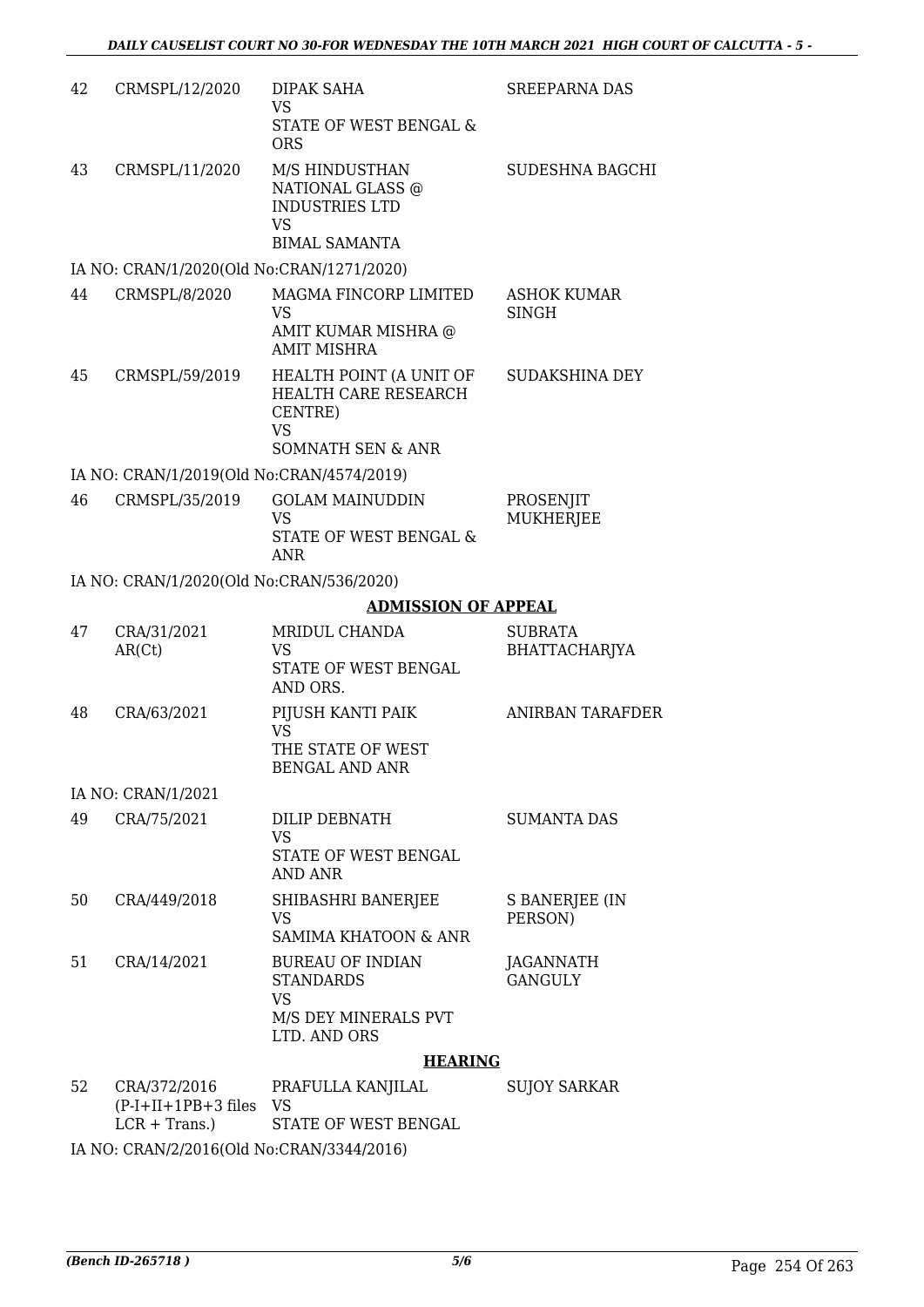| 53                                        | CRA/278/2014<br>$(P-I+II+1PB+5$ files $VS$<br>of $LCR + Brief$           | <b>RINTU SK</b><br>STATE OF WEST BENGAL                                                  | T DUTTA GUPTA           |  |
|-------------------------------------------|--------------------------------------------------------------------------|------------------------------------------------------------------------------------------|-------------------------|--|
|                                           | wt54 CRA/364/2014                                                        | <b>HAYET ALI</b><br><b>VS</b><br>STATE OF WEST BENGAL                                    | <b>SUBARI</b>           |  |
| 55                                        | CRA/162/2015<br>$(P-I+II+1PB+5$ files VS<br>$LCR+2$ sets<br>Tran.+Brief) | <b>RAJEN MANDAL</b><br>STATE OF WEST BENGAL                                              | <b>SUFI KAMAL</b>       |  |
| 56                                        | CRA/236/2015<br>$(P-I+II+1PB+4$ files VS<br>of LCR)                      | RAJENDRANATHM DAS<br>STATE OF WEST BENGAL                                                | <b>DWAIPAYAN BISWAS</b> |  |
| 57                                        | CRA/306/2015<br>$(P-I+II+5$ files<br>$LCR+1PB$<br>$+Trans.+Brief)$       | BHUDEB CHAUDHURI @<br><b>BHUDEB CHOWDHURY</b><br><b>VS</b><br>STATE OF WEST BENGAL       | R MANNA                 |  |
|                                           |                                                                          | IA NO: CRAN/2/2016(Old No:CRAN/3153/2016), CRAN/3/2019(Old No:CRAN/2649/2019)            |                         |  |
| 58                                        | CRA/510/2017<br>$(Pt-I+II+1PB+5$ files VS                                | PRITAM DAS<br>LCR +Trans.+Brief) STATE OF WEST BENGAL                                    | KAZI M. RAHMAN          |  |
|                                           | IA NO: CRAN/2/2019(Old No:CRAN/742/2019)                                 |                                                                                          |                         |  |
|                                           | wt59 CRA/350/2018                                                        | BABY BISWAS @ BABY<br><b>MANDAL BISWAS</b><br>VS<br>STATE OF WEST BENGAL &<br><b>ANR</b> | K SAFIULLAH             |  |
| 60                                        | CRA/514/2018<br>(P-I+II+1PB+4 files MOHIRUDDIN SK<br>LCR) (15.03.2021)   | SARIF SK @ SARIP SK @<br><b>VS</b><br>STATE OF WEST BENGAL &<br><b>ORS</b>               | <b>S MAZUMDER</b>       |  |
| IA NO: CRAN/1/2018(Old No:CRAN/3246/2018) |                                                                          |                                                                                          |                         |  |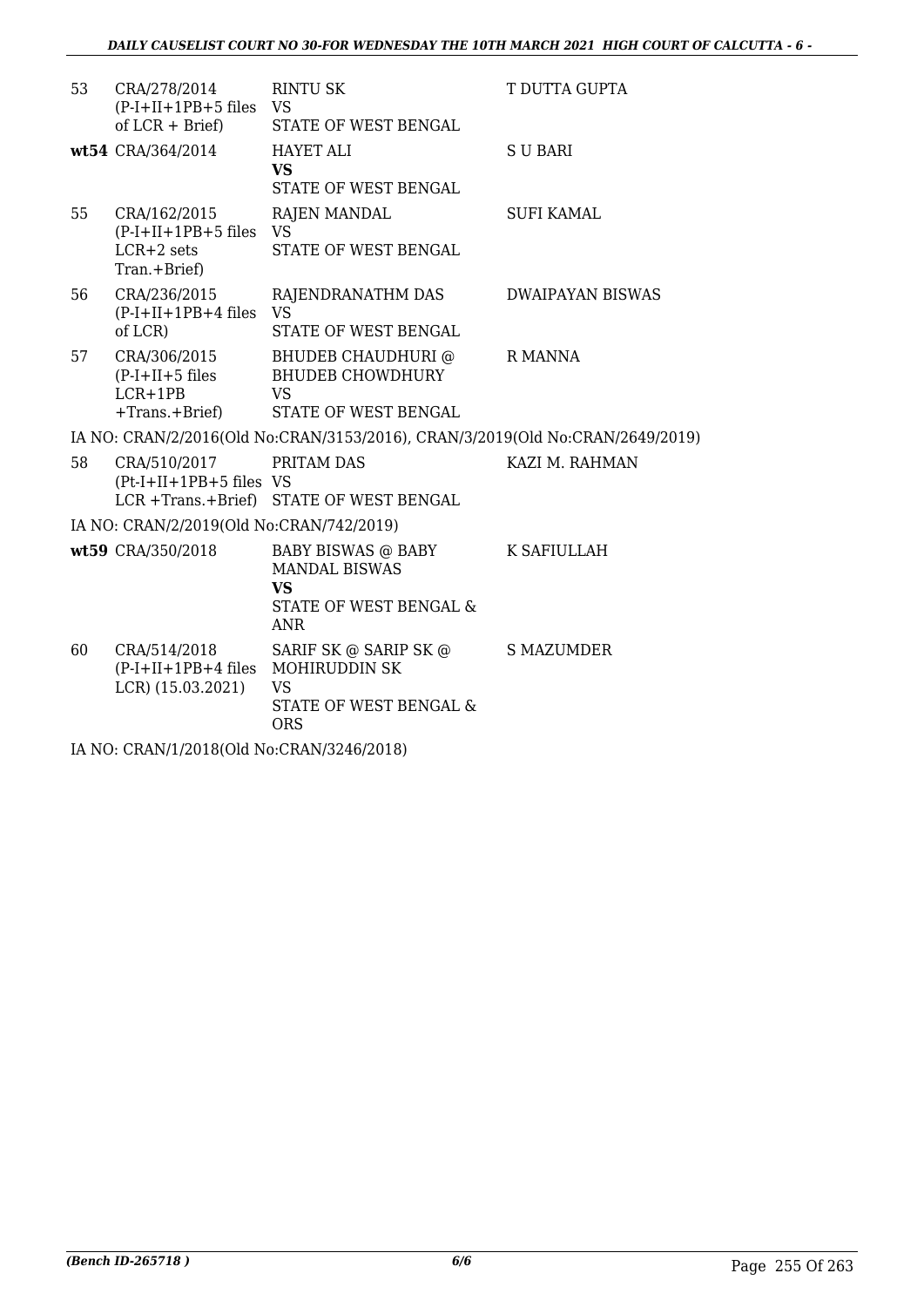

## In The High Court at Calcutta

## **Appellate Side**

**DAILY CAUSELIST For Wednesday The 10th March 2021**

**COURT NO. 35**

**SINGLE BENCH (SB - XVII) AT 3:00 PM HON'BLE JUSTICE SUVRA GHOSH (VIA VIDEO CONFERENCE)**

## **ON EVERY WEDNESDAY, THURSDAY & FRIDAY AT 3.00 P.M.- WILL SIT SINGLY AND TAKE UP HEARING OF CRIMINAL REVISIONS (IRRESPECTIVE OF CLASSIFICATION) UPTO2019 INCLUDING CONNECTED APPLICATIONS THERETO.**

## **NOTE: MATTERS WILL BE TAKEN UP THROUGH PHYSICAL HEARING ONLY WHEN BOTH THE PARTIES ARE AGREED**

|               |                                           | <b>FOR ORDERS</b>                                                                      |                             |
|---------------|-------------------------------------------|----------------------------------------------------------------------------------------|-----------------------------|
| 1             | CRR/44/2015                               | <b>CHITRANI BISWAS</b><br><b>VS</b><br>STATE OF WEST BENGAL & ORS                      | K. ROY                      |
|               | IA NO: CRAN/7/2018(Old No:CRAN/3793/2018) |                                                                                        |                             |
| $\mathcal{L}$ | CRR/3058/2019                             | M/S AVION BUILDERS PVT.LTD. &<br><b>ORS</b><br><b>VS</b><br>STATE OF WEST BENGAL & ORS | <b>CEDRIC FERNANDEZ</b>     |
|               |                                           | IA NO: CRAN/1/2020(Old No:CRAN/930/2020), CRAN/2/2021                                  |                             |
|               |                                           | <b>CONTESTED APPLICATION</b>                                                           |                             |
| 3             | CRR/228/2005                              | JHARNA DASGUPTA<br><b>VS</b><br><b>STATE</b>                                           | <b>SHARMILA</b><br>TALUKDAR |
|               | IA NO: CRAN/2/2020(Old No:CRAN/1306/2020) |                                                                                        |                             |
| 4             | CRR/3230/2007                             | SK. ABDUL GONI<br><b>VS</b><br>MOSAMMAT AMENA KHATUN                                   | ARNAB CHATTERJEE            |
| 5             | CRR/1114/2010                             | MALANCHA MOHINTA<br>VS<br>DIPAK MOHINTA                                                | <b>SUBHASREE PATEL</b>      |
|               | IA NO: CRAN/2/2010(Old No:CRAN/3254/2010) |                                                                                        |                             |
| 6             | CRR/2441/2012                             | <b>SUKLA MUKHERJEE &amp; ORS</b><br><b>VS</b><br>STATE OF WEST BENGAL                  | KRISHNENDU<br><b>BHADRA</b> |
|               | IA NO: CRAN/2/2013(Old No:CRAN/1300/2013) |                                                                                        |                             |
|               |                                           |                                                                                        |                             |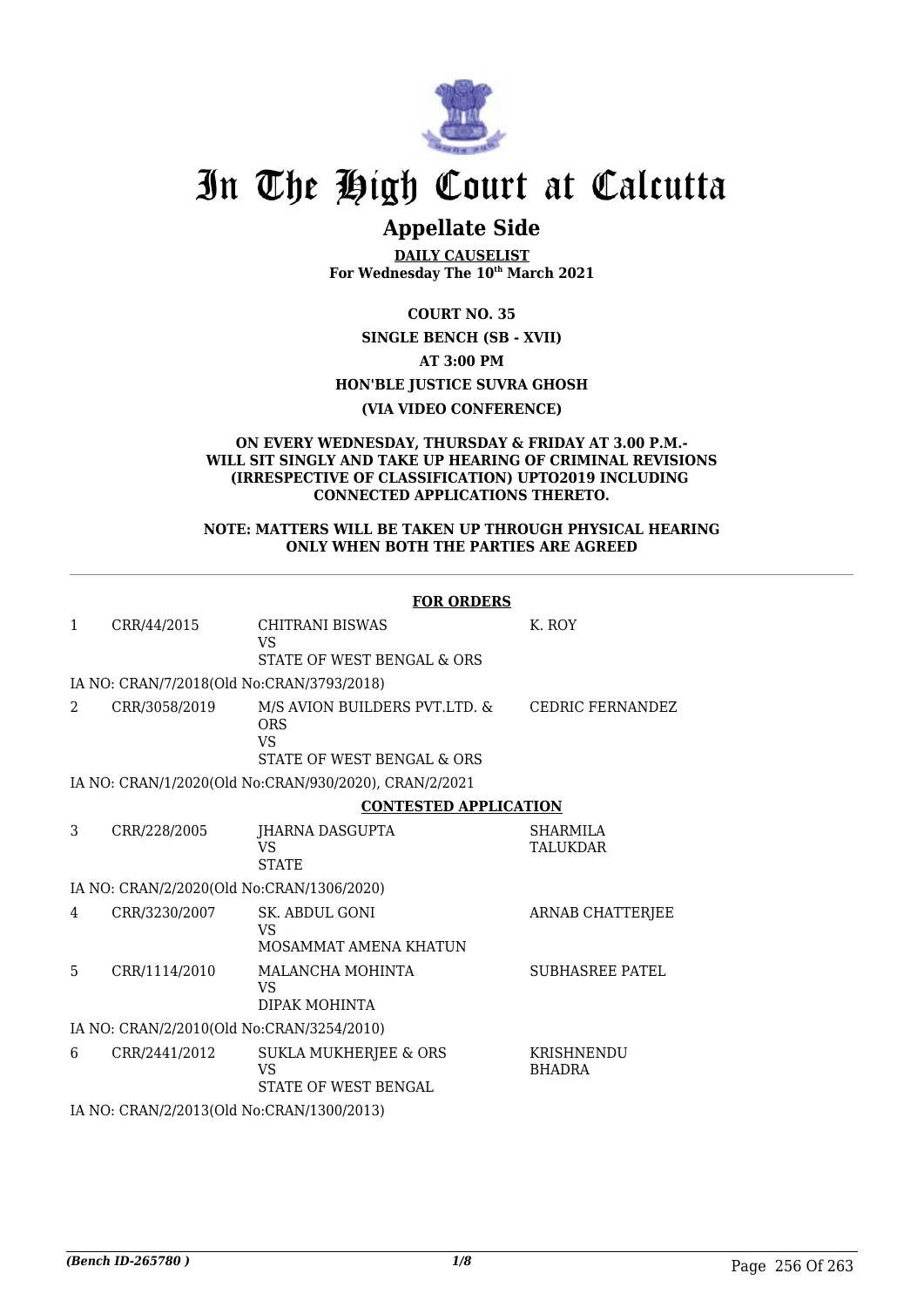| 7  | CRR/3984/2012      | CHANCHAL HALDAR<br>VS<br>STATE OF WEST BENGAL & ANR                           | <b>BISWAJIT MANNA</b>                                                                          |
|----|--------------------|-------------------------------------------------------------------------------|------------------------------------------------------------------------------------------------|
|    |                    | IA NO: CRAN/5/2015(Old No:CRAN/2250/2015)                                     |                                                                                                |
| 8  | CRR/3113/2013      | <b>SUMAN GOEL &amp; NAR</b><br><b>VS</b>                                      | A GHOSH                                                                                        |
|    |                    | NIRMAL KUMAR AGARWAL                                                          |                                                                                                |
|    |                    | IA NO: CRAN/4/2016(Old No:CRAN/4854/2016)                                     |                                                                                                |
| 9  | CRR/4189/2013      | NRIPEN MONDAL & ORS<br>VS<br>SANGHITA MONDAL & ANR                            | T. SAMANTA                                                                                     |
| 10 | CRR/2581/2016      | SMT RUMA KHAN @ CHANDRA &<br><b>ORS</b><br><b>VS</b>                          | R GANGULY                                                                                      |
|    |                    | STATE OF WEST BENGAL & ANR                                                    |                                                                                                |
|    |                    | No:CRAN/1743/2018), CRAN/6/2019(Old No:CRAN/3676/2019)                        | IA NO: CRAN/3/2017(Old No:CRAN/1441/2017), CRAN/4/2017(Old No:CRAN/4673/2017), CRAN/5/2018(Old |
| 11 | CRR/2798/2016      | <b>BALBINA TANDON &amp; ORS</b><br>VS<br>STATE OF WEST BENGAL & ORS           | <b>BISWAJIT MANNA</b>                                                                          |
|    |                    | IA NO: CRAN/1/2018(Old No:CRAN/2019/2018)                                     |                                                                                                |
| 12 | CRR/2928/2016      | <b>SUSANTA HAIT</b><br><b>VS</b>                                              | SUDIPTA MONDAL                                                                                 |
|    |                    | STATE OF WEST BENGAL & ANR.                                                   |                                                                                                |
|    | IA NO: CRAN/4/2021 |                                                                               |                                                                                                |
| 13 | CRR/2162/2017      | MOHAMMAD IMRANUDDIN<br>SIDDIQUE<br><b>VS</b>                                  | S SULTANYA                                                                                     |
|    |                    | JHARNA DAS & ANR                                                              |                                                                                                |
|    |                    | IA NO: CRAN/1/2017(Old No:CRAN/5151/2017), CRAN/2/2018(Old No:CRAN/3444/2018) |                                                                                                |
| 14 | CRR/2868/2017      | JASWANT SINGH & ANR<br>VS<br>STATE OF WEST BENGAL & ORS                       | R. BANERJEE                                                                                    |
| 15 | CRR/2991/2017      | <b>DEBAL SEN</b><br>VS.<br>STATE OF WEST BENGAL & ANR                         | B JHA                                                                                          |
|    |                    | IA NO: CRAN/2/2018(Old No:CRAN/609/2018), CRAN/6/2021                         |                                                                                                |
| 16 | CRR/3020/2017      | ATMOJA CHATTERJEE<br>VS                                                       | <b>ARIJIT BHUSAN</b><br><b>BAGCHI</b>                                                          |
|    |                    | STATE OF WEST BENGAL & ORS                                                    |                                                                                                |
|    |                    | IA NO: CRAN/2/2018(Old No:CRAN/886/2018), CRAN/3/2019(Old No:CRAN/180/2019)   |                                                                                                |
| 17 | CRR/3039/2017      | SOMNATH SARKAR<br>VS<br>STATE OF WEST BENGAL & ORS                            | <b>BISWAJIT MANNA</b>                                                                          |
|    |                    | IA NO: CRAN/15/2020(Old No:CRAN/1287/2020), CRAN/16/2021                      |                                                                                                |
| 18 | CRR/3346/2017      | SOUMYAJIT LAHA                                                                | <b>BISWAJIT MANNA</b>                                                                          |
|    |                    | <b>VS</b><br>STATE OF WEST BENGAL                                             |                                                                                                |
|    |                    | IA NO: CRAN/7/2019(Old No:CRAN/1909/2019)                                     |                                                                                                |
| 19 | CRR/3452/2017      | <b>ANJAN BOSE</b>                                                             | S, MITRA                                                                                       |
|    |                    | <b>VS</b><br>CENTRAL BUREAU OF<br><b>INVESTIGATION</b>                        |                                                                                                |
|    |                    | IA NO: CRAN/1/2018(Old No:CRAN/823/2018)                                      |                                                                                                |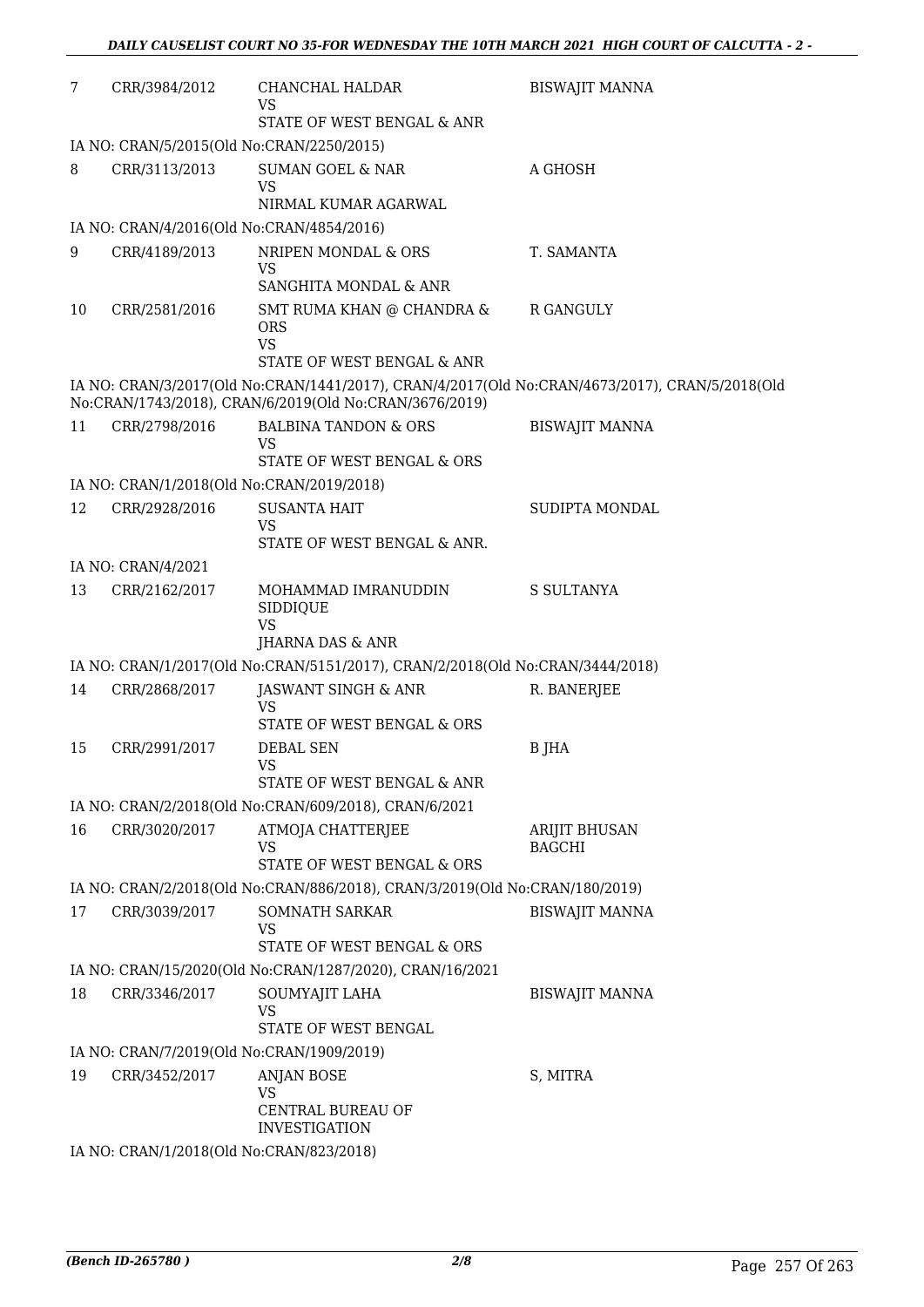| 20 | CRR/3662/2017                            | SANDEEP K TODI & ORS<br>VS<br>STATE OF WEST BENGAL & ANR              | CHITRABHANU<br><b>GUPTA</b>                |
|----|------------------------------------------|-----------------------------------------------------------------------|--------------------------------------------|
| 21 | CRR/3855/2017                            | MIRA BOSE & ANR<br>VS                                                 | <b>D BASU</b>                              |
|    |                                          | STATE OF WEST BENGAL & ANR                                            |                                            |
|    |                                          | IA NO: CRAN/2/2018(Old No:CRAN/3721/2018)                             |                                            |
| 22 | CRR/4256/2017                            | DEBASISH BHATTACHARYA & ANR<br><b>VS</b><br>STATE OF WEST BENGAL      | <b>SAMARJIT BASU</b>                       |
|    | IA NO: CRAN/1/2018(Old No:CRAN/704/2018) |                                                                       |                                            |
| 23 | CRR/45/2018                              | DINESH PRASAD @DINESH PRASAD<br>RAJBHAR & ORS<br><b>VS</b>            | PRIYANKA SAHA                              |
|    |                                          | STATE OF WEST BENGAL & ORS                                            |                                            |
| 24 | CRR/62/2018                              | DR ANAGH BANERJEE<br><b>VS</b><br>STATE OF WEST BENGAL & ANR          | <b>MOYUKH</b><br>MUKHERJEE                 |
|    |                                          | IA NO: CRAN/3/2018(Old No:CRAN/3559/2018)                             |                                            |
|    | wt25 CRR/2926/2019                       | DR. ANAGH BANERJEE                                                    | <b>MOYUKH</b>                              |
|    |                                          | VS<br>STATE OF WEST BENGAL & ORS                                      | MUKHERJEE                                  |
| 26 | CRR/88/2018                              | <b>RITAM SINHA</b>                                                    | <b>SANDIP AGARWAL &amp;</b>                |
|    |                                          | VS<br>STATE OF WEST BENGAL & ORS                                      | CO                                         |
|    | IA NO: CRAN/5/2021                       |                                                                       |                                            |
| 27 | CRR/404/2018                             | SUKUMAR CHAKRABORTY<br><b>VS</b>                                      | <b>ANIL KUMAR</b><br><b>CHATTOPADHYAYA</b> |
|    |                                          | STATE OF WEST BENGAL & ANR.                                           |                                            |
| 28 | CRR/415/2018                             | RAJEN MANDAL<br><b>VS</b><br>STATE OF WEST BENGAL                     | MUKUNDA LAL<br><b>SARKAR</b>               |
| 29 |                                          |                                                                       |                                            |
|    | CRR/419/2018                             | SAFIK KHAN @ SAFIQUL KHAN<br><b>VS</b><br>STATE OF WEST BENGAL & ORS. | <b>KRISHAN RAY</b>                         |
| 30 | CRR/427/2018                             | RAMCHANDRA BAR & ORS                                                  | PRASANTA KUMAR                             |
|    |                                          | VS<br>STATE OF WEST BENGAL & ANR                                      | <b>BANERJEE</b>                            |
| 31 | CRR/441/2018                             | INDRANIL BHATTACHARJEE & ANR.                                         | <b>SOUMYA NAG</b>                          |
|    |                                          | VS<br>STATE OF WEST BENGAL & ANR.                                     |                                            |
|    |                                          | IA NO: CRAN/2/2018(Old No:CRAN/2811/2018), CRAN/3/2021                |                                            |
|    | wt32 CRR/4187/2017                       | SUJATA DUTTA                                                          | <b>M HALDER</b>                            |
|    |                                          | <b>VS</b><br>STATE OF WEST BENGAL                                     |                                            |
|    | wt33 CRR/4188/2017                       | SUJATA DUTTA                                                          | <b>M HALDER</b>                            |
|    |                                          | <b>VS</b><br>STATE OF WEST BENGAL & ANR                               |                                            |
|    | wt34 CRR/4190/2017                       | SUJATA DUTTA                                                          | <b>M HALDER</b>                            |
|    |                                          | <b>VS</b><br>STATE OF WEST BENGAL & ANR                               |                                            |
|    |                                          |                                                                       |                                            |
|    | wt35 CRR/4191/2017                       | SUJATA DUTTA<br><b>VS</b><br>STATE OF WEST BENGAL & ORS               | M. HALDER                                  |
|    |                                          |                                                                       |                                            |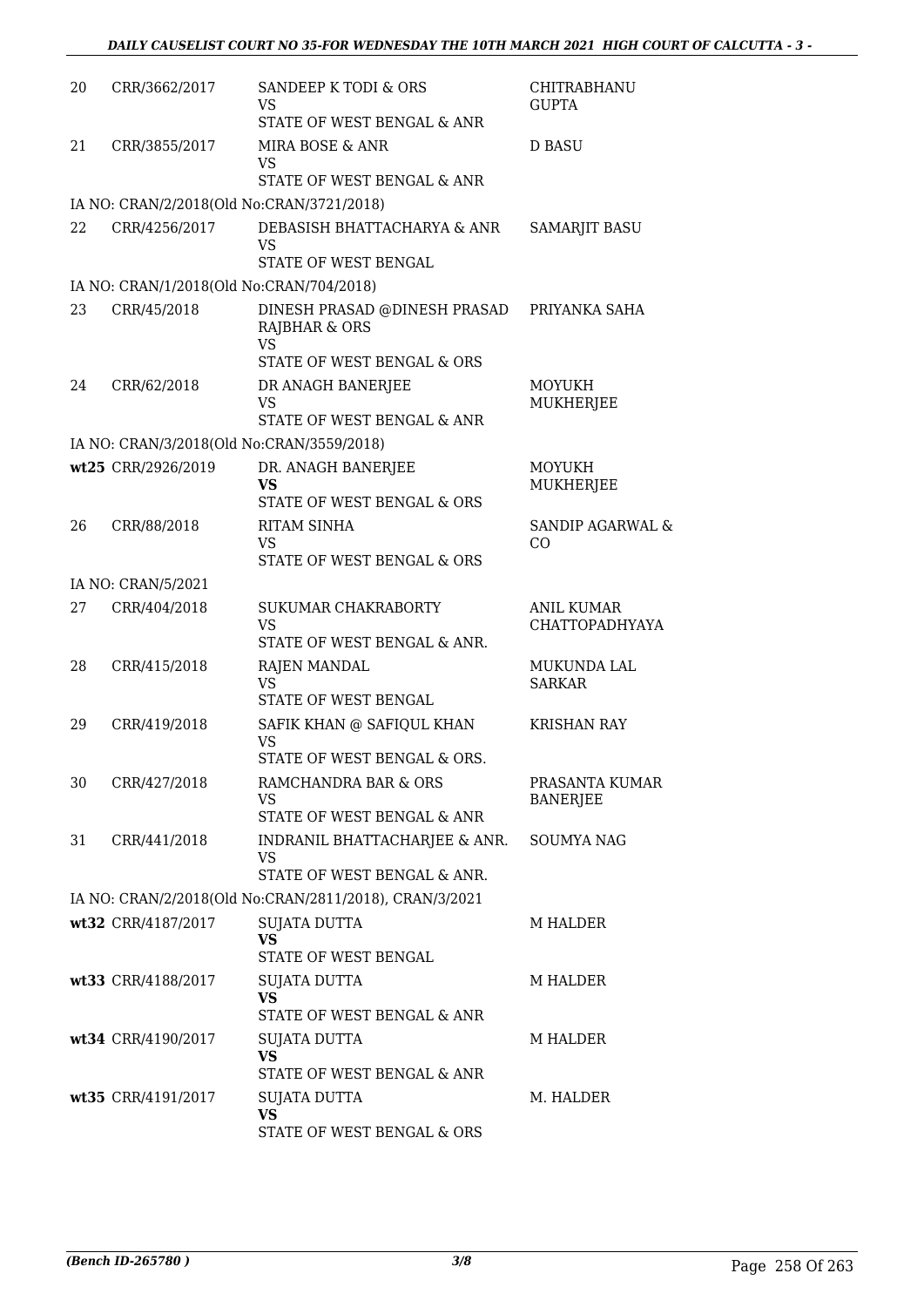| 36 | CRR/475/2018       | ADITYA GUPTA & ANR<br>VS                                                                 | <b>SOUMYA NAG</b>                 |
|----|--------------------|------------------------------------------------------------------------------------------|-----------------------------------|
|    |                    | STATE OF WEST BENGAL                                                                     |                                   |
|    |                    | IA NO: CRAN/2/2019(Old No:CRAN/3506/2019)                                                |                                   |
| 37 | CRR/476/2018       | ADITYA MUKHERJEE @ ADITYA LAL<br><b>MUKHERJEE</b><br>VS                                  | ANIRUDDHA<br><b>BHATTACHARYYA</b> |
|    |                    | STATE OF WEST BENGAL & ANR.                                                              |                                   |
| 38 | CRR/477/2018       | ADITYA MUKHERJEE @ ADITYA LAL<br>MUKHERJEE<br>VS<br>STATE OF WEST BENGAL                 | ANIRUDDHA<br><b>BHATTACHARYA</b>  |
|    |                    | IA NO: CRAN/4/2020(Old No:CRAN/1112/2020)                                                |                                   |
| 39 | CRR/494/2018       | MITUL KRISHAN KAPUR @ MITTUL<br>KISHAN KAPUR                                             | ROHIT JALAN                       |
|    |                    | VS<br>STATE OF WEST BENGAL & ANR.                                                        |                                   |
| 40 | CRR/504/2018       | SANTU BANERJEE @ SUBHRADIP<br><b>BANERJEE</b><br><b>VS</b><br>STATE OF WEST BENGAL & ANR | MRS L CHATTERJEE                  |
| 41 | CRR/510/2018       | CHINTA BARMAN & ANR.<br>VS                                                               | <b>IMDADUL BISWAS</b>             |
|    |                    | KANAKLATA GAYEN & ANR.                                                                   |                                   |
|    |                    | IA NO: CRAN/1/2018(Old No:CRAN/1179/2018), CRAN/5/2020(Old No:CRAN/40/2020)              |                                   |
| 42 | CRR/752/2018       | ARUN DAS & ORS<br>VS<br>STATE OF WEST BENGAL & ANR                                       | S GHOSH                           |
| 43 | CRR/755/2018       | AARTI GUPTA<br>VS<br>ABHIK KUMAR GUPTA                                                   | S S DAS                           |
| 44 | CRR/1024/2018      | <b>BHARTI TELEMEDIA LTD &amp; ORS</b><br><b>VS</b><br>STATE OF WEST BENGAL & ANR         | ATISH GHOSH\                      |
|    | IA NO: CRAN/7/2020 |                                                                                          |                                   |
| 45 | CRR/1088/2018      | SHUBAHNKARI GHOSH NEE<br>SUVANKARI GHOSH<br>VS                                           | S. GANGULY                        |
|    |                    | <b>BHAGIRATH GHOSH</b>                                                                   |                                   |
| 46 | CRR/1123/2018      | SATYABRATA BARIK @ MITHU<br>VS<br>STATE OF WEST BENGAL                                   | S. CHATTERJEE                     |
|    |                    | IA NO: CRAN/1/2018(Old No:CRAN/3498/2018)                                                |                                   |
| 47 | CRR/1329/2018      | INDRANIL BHATTACHARJEE<br>VS<br>STATE OF WEST BENGAL & ORS                               | UJJWAL KANTI JANA                 |
|    |                    | IA NO: CRAN/1/2018(Old No:CRAN/2570/2018), CRAN/2/2021                                   |                                   |
|    | wt48 CRR/1124/2018 | SATYABRATA BARIK @ MITHU<br>VS                                                           | S. CHATTERJEE                     |
|    |                    | STATE OF WEST BENGAL                                                                     |                                   |
| 49 | CRR/1449/2018      | <b>BASUDEB DAS</b><br>VS<br>STATE OF WEST BENGAL                                         | S S SAHA                          |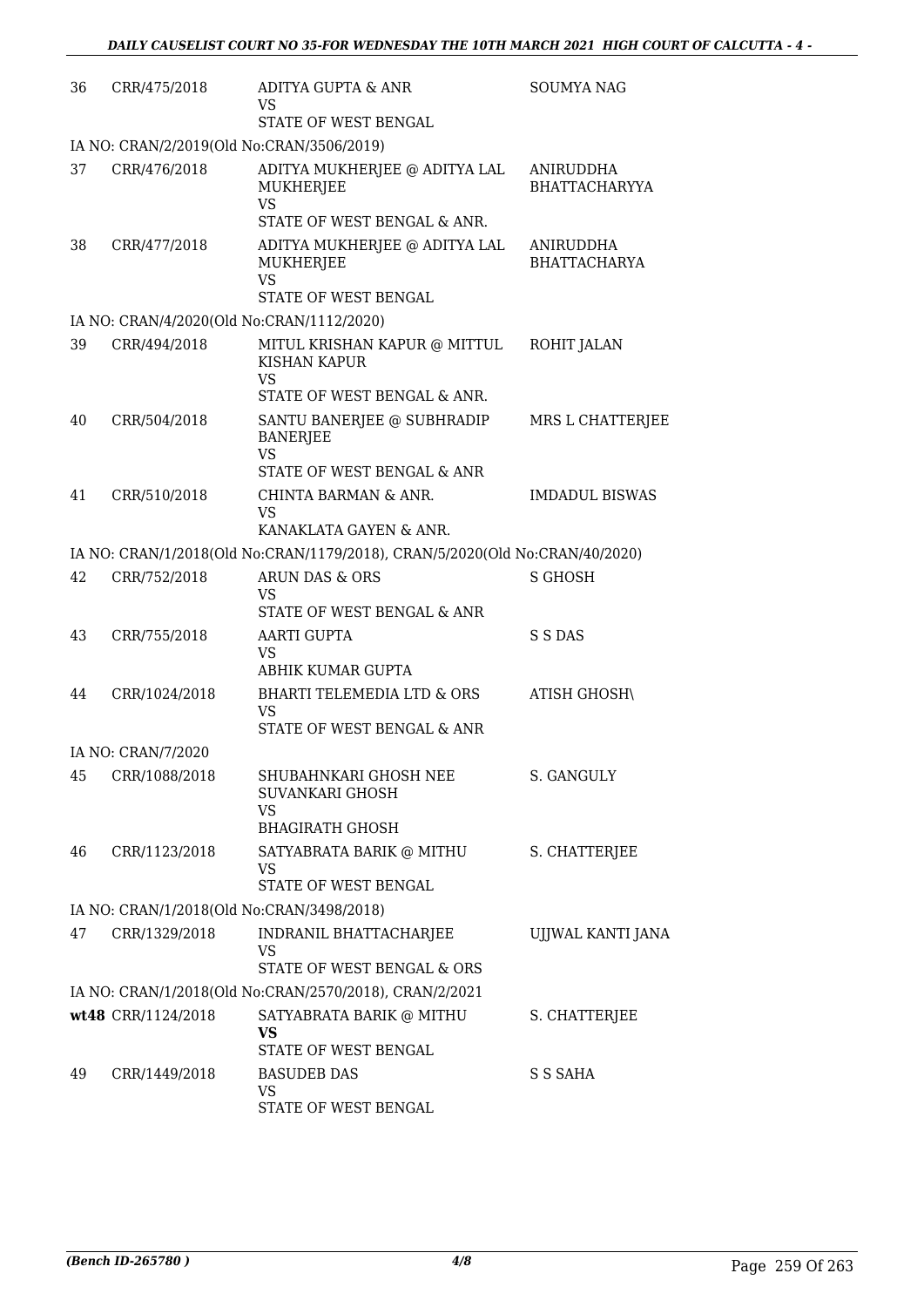| 50 | CRR/1683/2018                             | SUBHAJIT KUNDU<br><b>VS</b>                                                                    | SAMIRAN MANDAL                  |
|----|-------------------------------------------|------------------------------------------------------------------------------------------------|---------------------------------|
|    |                                           | STATE OF WEST BENGAL & ANR.                                                                    |                                 |
|    |                                           | IA NO: CRAN/1/2018(Old No:CRAN/2173/2018), CRAN/6/2019(Old No:CRAN/1882/2019)                  |                                 |
|    | wt51 CRR/1584/2018                        | <b>REBA KUNDU</b><br><b>VS</b>                                                                 | SAMIRAN MANDAL                  |
|    |                                           | STATE OF WEST BENGAL & ANR.                                                                    |                                 |
|    | IA NO: CRAN/1/2018(Old No:CRAN/2679/2018) |                                                                                                |                                 |
|    | wt52 CRR/522/2018                         | KANAKENDRA DAS<br><b>VS</b>                                                                    | <b>S MANDAL</b>                 |
|    |                                           | STATE OF WEST BENGAL & ANR                                                                     |                                 |
|    | No:CRAN/1883/2019)                        | IA NO: CRAN/1/2018(Old No:CRAN/1714/2018), CRAN/2/2018(Old No:CRAN/1861/2018), CRAN/7/2019(Old |                                 |
| 53 | CRR/1714/2018                             | DINESH PRASAD SHARMA<br>VS                                                                     | R CHATTERJEE                    |
|    |                                           | STATE OF WEST BENGAL & ANR                                                                     |                                 |
| 54 | CRR/2033/2018                             | SACHIDRANATH BISWAS<br>VS                                                                      | P CHATTERJEE                    |
|    |                                           | STATE OF WEST BENGAL                                                                           |                                 |
|    | IA NO: CRAN/1/2018(Old No:CRAN/3354/2018) |                                                                                                |                                 |
| 55 | CRR/2160/2018                             | <b>SURESH KR BERIA</b><br><b>VS</b><br>NAVIN KR KAJARIA                                        | K DUDHWEWALA                    |
| 56 | CRR/2623/2018                             | NORTON EMMANUEL                                                                                | S GHOSH                         |
|    |                                           | <b>VS</b><br>STATE OF WEST BENGAL & ANR                                                        |                                 |
| 57 | CRR/3126/2018                             | SATRAJIT ROY<br><b>VS</b>                                                                      | <b>S CHATTERJEE</b>             |
|    |                                           | STATE OF WEST BENGAL                                                                           |                                 |
|    | IA NO: CRAN/1/2020                        |                                                                                                |                                 |
|    | wt58 CRR/2533/2018                        | SATRAJIT ROY<br><b>VS</b>                                                                      | <b>S CHATTERJEE</b>             |
|    |                                           | STATE OF WEST BENGAL & ORS                                                                     |                                 |
|    | IA NO: CRAN/1/2018(Old No:CRAN/2983/2018) |                                                                                                |                                 |
| 59 | CRR/3506/2018                             | NILRATAN SARDAR<br>VS<br>MANICK CHANDRA MONDAL &<br>ORS.                                       | <b>GOLAM KARIM</b><br>CHOWDHURY |
| 60 | CRR/3611/2018                             | SK. JAHED ALI<br>VS                                                                            | S.SABUD                         |
|    |                                           | STATE OF WEST BENGAL & ANR                                                                     |                                 |
| 61 | CRR/3686/2018                             | MD. MAHFUJ ALAM @ MD. MAIFUZ<br><b>ALAM</b><br><b>VS</b><br>STATE OF WEST BENGAL & ORS.        | HILLOL SAHA<br>PODDER           |
| 62 | CRR/3707/2018                             | THE STATE OF W B                                                                               | MD SABIR AHMED                  |
|    |                                           | <b>VS</b><br>BAJRANGI LAL BARNAWAL & ORS                                                       |                                 |
| 63 | CRR/94/2019                               | <b>RAKESH PODDAR</b><br><b>VS</b>                                                              | TIRTHANKAR DEY                  |
|    |                                           | M/S RANGALI AGROTECH PVT. LTD.<br>& ORS.                                                       |                                 |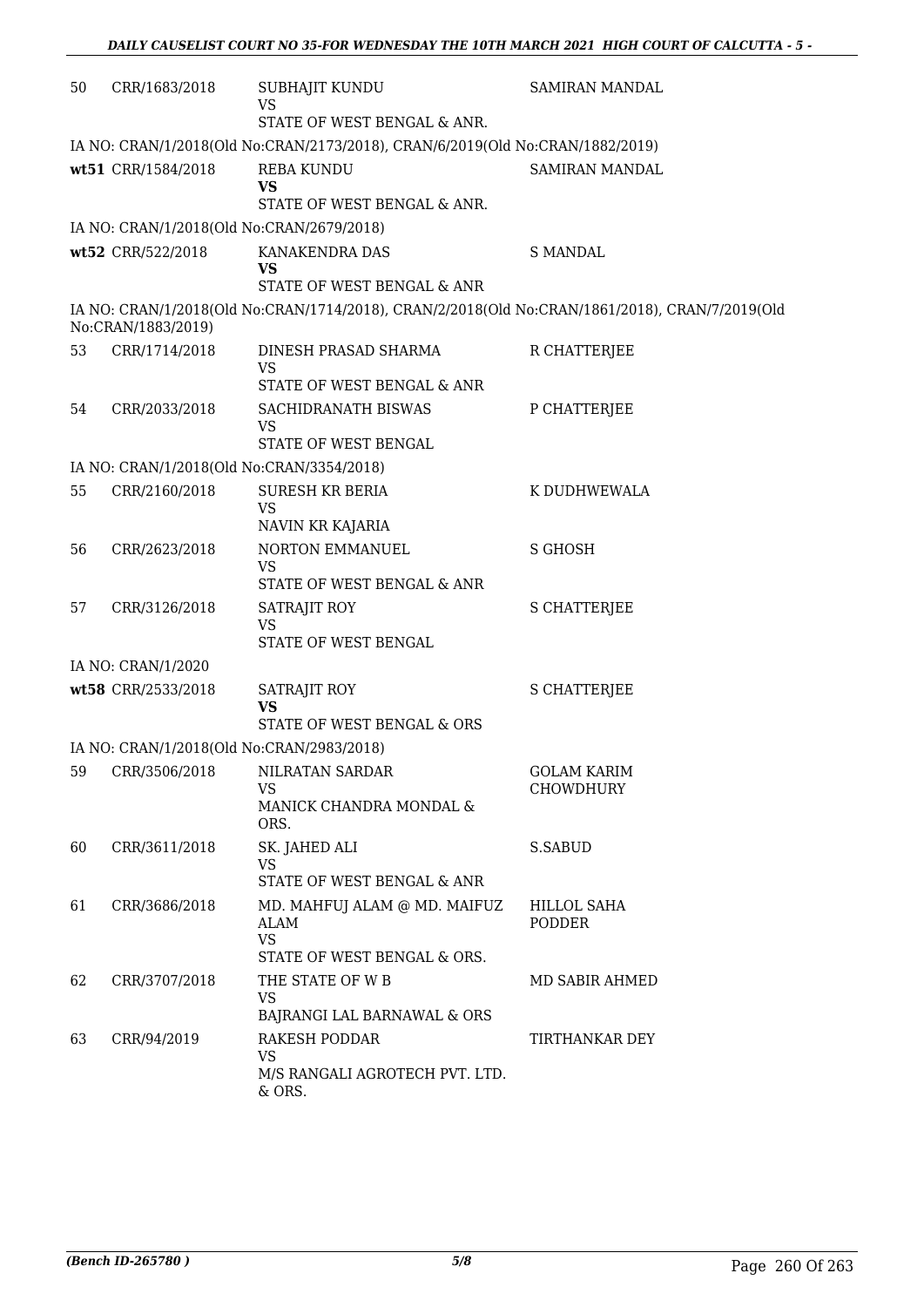| 64 | CRR/136/2019  | RAJ SINGH CHOPRA & ORS<br>VS<br>STATE OF WEST BENGAL                    | RAJIB MULLICK                           |
|----|---------------|-------------------------------------------------------------------------|-----------------------------------------|
|    |               | IA NO: CRAN/4/2020(Old No:CRAN/647/2020)                                |                                         |
| 65 | CRR/282/2019  | BACHHRAJ BAMALWA                                                        | <b>SOUBHIK MITTER</b>                   |
|    |               | <b>VS</b>                                                               |                                         |
|    |               | ASSISTANT DIRECTOR OF INCOME<br>TAX(INVERTIGATION), UNIT3(1), KOL       |                                         |
| 66 | CRR/388/2019  | <b>GOPAL KUMAR CHOWDHURY</b><br><b>VS</b><br>STATE OF WEST BENGAL & ANR | SHYANTI PODDAR                          |
|    |               | IA NO: CRAN/1/2020(Old No:CRAN/1141/2020)                               |                                         |
| 67 | CRR/412/2019  | SUSHIL KR AGARWAL & ANR                                                 | MOYUKH                                  |
|    |               | <b>VS</b>                                                               | MUKHERJEE                               |
|    |               | STATE OF WEST BENGAL & ANR                                              |                                         |
| 68 | CRR/413/2019  | PAPIYA BHATTACHARYA<br>VS                                               | ASHIS KR DUTTA                          |
|    |               | STATE OF WEST BENGAL & ANR                                              |                                         |
| 69 | CRR/415/2019  | PARTHA SANA                                                             | NAZIR AHMED                             |
|    |               | <b>VS</b><br>STATE OF WEST BENGAL & ORS                                 |                                         |
| 70 | CRR/425/2019  | SAMARESH MONDAL                                                         | PARTHA SARATHI                          |
|    |               | <b>VS</b><br>STATE OF WEST BENGAL & ANR                                 | <b>MONDAL</b>                           |
| 71 | CRR/507/2019  |                                                                         |                                         |
|    |               | KARITICK CHANDRA BHUNIA &<br><b>ORS</b><br><b>VS</b>                    | ABHIJIT MUKHERJEE                       |
|    |               | STATE OF WEST BENGAL & ANR                                              |                                         |
| 72 | CRR/545/2019  | SOUMIK GANGULY & ORS.<br><b>VS</b>                                      | <b>SUCHANA BANERJEE</b>                 |
|    |               | BARNALI GANGULY & ANR.                                                  |                                         |
| 73 | CRR/649/2019  | MAHAKAL ORAON @ MOHAKAL<br><b>ORAON &amp; ORS</b>                       | ARNAB SAHA                              |
|    |               | <b>VS</b><br>STATE OF WEST BENGAL & ANR                                 |                                         |
|    |               | IA NO: CRAN/1/2019(Old No:CRAN/833/2019)                                |                                         |
| 74 | CRR/719/2019  | RAFIK UDDIN MOLLA<br>VS                                                 | SUMANTA GANGULY                         |
|    |               | STATE OF WEST BENGAL & ORS.                                             |                                         |
| 75 | CRR/883/2019  | ACHINTYA MUKHERJEE & ANR<br><b>VS</b>                                   | PAULOMI BANERJEE                        |
|    |               | STATE OF WEST BENGAL & ANR                                              |                                         |
| 76 | CRR/888/2019  | CHIRANJAY DAS<br><b>VS</b>                                              | SOURABH SENGUPTA                        |
|    |               | STATE OF WEST BENGAL & ORS.                                             |                                         |
| 77 | CRR/945/2019  | SOMNATH GUPTAS<br><b>VS</b><br>STATE OF WEST BENGAL & ORS.              | <b>GOBINDA CHANDRA</b><br><b>BAIDYA</b> |
| 78 | CRR/989/2019  | BODHA @ RAMESH TURI & ORS                                               | SUBHANWITA GHOSH                        |
|    |               | <b>VS</b><br>STATE OF WEST BENGAL                                       |                                         |
|    |               | IA NO: CRAN/1/2019(Old No:CRAN/5005/2019)                               |                                         |
| 79 | CRR/1128/2019 | BANHI SHIKHA MONDAL & ANR<br>VS                                         | PRABIR KUMAR<br><b>GHOSH</b>            |
|    |               | STATE OF WEST BENGAL & ANR                                              |                                         |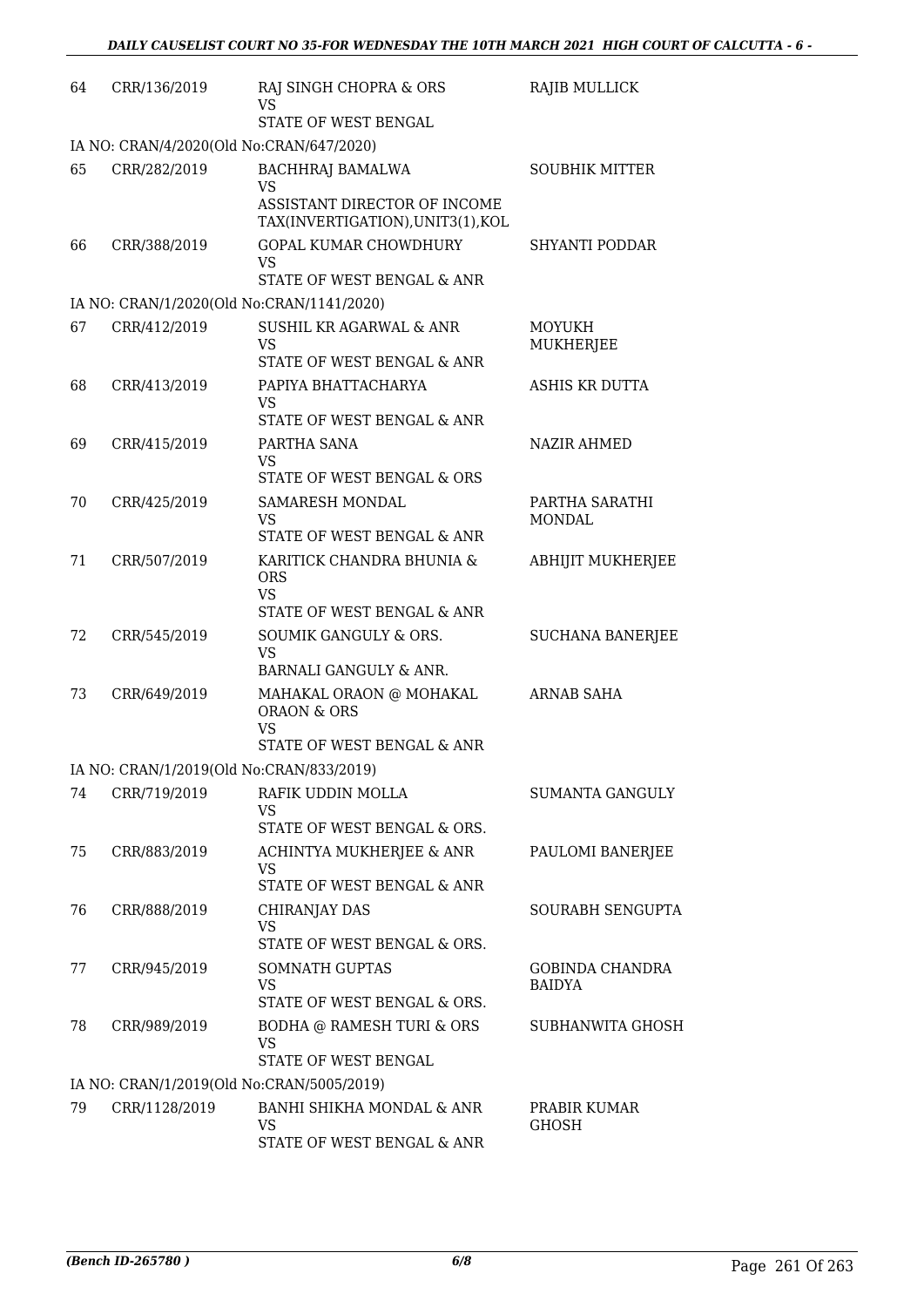| 80 | CRR/1369/2019      | SUPRAKAS PATTANAYAK<br><b>VS</b>                                                                    | SARYATI DATTA                             |
|----|--------------------|-----------------------------------------------------------------------------------------------------|-------------------------------------------|
|    |                    | <b>BASUDEV DAS</b><br>IA NO: CRAN/2/2019(Old No:CRAN/3108/2019), CRAN/4/2020(Old No:CRAN/1331/2020) |                                           |
|    |                    |                                                                                                     |                                           |
| 81 | CRR/1371/2019      | SUDIP KUMAR CHANDRA<br><b>VS</b><br>STATE OF WEST BENGAL & ANR                                      | <b>BIBHASADITYA</b><br><b>CHAKRABORTY</b> |
| 82 | CRR/1490/2019      | PALAM KRISHNA MONDAL & ORS                                                                          | <b>VIJAY VARMA</b>                        |
|    |                    | <b>VS</b><br>STATE OF WEST BENGAL & ANR                                                             |                                           |
| 83 | CRR/1766/2019      | ALOK KUMAR BHANJA                                                                                   | SOUMAJIT                                  |
|    |                    | <b>VS</b><br>STATE OF WEST BENGAL & ANR                                                             | <b>CHATTERJEE</b>                         |
| 84 | CRR/1804/2019      | SATYAJIT SRIVASTAVA & ORS                                                                           | RAJESH UPADHYAY                           |
|    |                    | <b>VS</b><br><b>AMITAVO PAL</b>                                                                     |                                           |
| 85 | CRR/1861/2019      | SANJAY MASTER                                                                                       | MD. ZOHAIB RAUF                           |
|    |                    | VS<br>STATE OF WEST BENGAL & ANR                                                                    |                                           |
| 86 | CRR/2043/2019      | SWAMI BRAHMATMANANDA                                                                                | SOUMAJIT                                  |
|    |                    | MAHARAJ @ SWAMI                                                                                     | <b>CHATTERJEE</b>                         |
|    |                    | BRAHATMANANDA MAHARAJ<br><b>VS</b>                                                                  |                                           |
|    |                    | DR. ALAK KUMAR MAITI                                                                                |                                           |
| 87 | CRR/2072/2019      | SK MAHIUDDIN AHAMMED                                                                                | <b>MADHUMITA BASAK</b>                    |
|    |                    | <b>VS</b><br>STATE OF WEST BENGAL & ANR                                                             |                                           |
|    |                    | IA NO: CRAN/1/2019(Old No:CRAN/4689/2019), CRAN/3/2020(Old No:CRAN/968/2020)                        |                                           |
| 88 | CRR/2168/2019      | <b>SUSANTA PODDAR &amp; ANR</b>                                                                     | <b>UJJAL RAY</b>                          |
|    |                    | VS<br>STATE OF WEST BENGAL                                                                          |                                           |
|    |                    |                                                                                                     |                                           |
|    |                    | IA NO: CRAN/2/2020(Old No:CRAN/1249/2020)                                                           | MRITYUNJOY                                |
| 89 | CRR/2244/2019      | SANJAY JINDAL & ORS<br>VS<br>STATE OF WEST BENGAL & ANR                                             | <b>CHATTERJEE</b>                         |
|    |                    | IA NO: CRAN/1/2020(Old No:CRAN/298/2020)                                                            |                                           |
| 90 | CRR/2471/2019      | VE COMMERCIAL VEHICLES<br><b>LIMITED &amp; ORS</b>                                                  | <b>GOUTAM DEY</b>                         |
|    |                    | <b>VS</b><br>STATE OF WEST BENGAL & ANR                                                             |                                           |
|    | IA NO: CRAN/3/2020 |                                                                                                     |                                           |
| 91 | CRR/2472/2019      | VE COMMERCIAL VEHICLES                                                                              | <b>GOUTAM DEY</b>                         |
|    |                    | <b>LIMITED &amp; ORS</b><br><b>VS</b>                                                               |                                           |
|    |                    | STATE OF WEST BENGAL & ANR                                                                          |                                           |
|    |                    | IA NO: CRAN/2/2020(Old No:CRAN/726/2020), CRAN/3/2020                                               |                                           |
| 92 | CRR/2500/2019      | M/S. INDUS TOWER LTD.<br><b>VS</b><br>NARAYAN CH. RAJAK                                             | RAJESH UPADHYAY                           |
|    | IA NO: CRAN/3/2021 |                                                                                                     |                                           |
| 93 | CRR/2502/2019      | SUBHADIP PARAMANIK                                                                                  | MD ASIF IQBAL                             |
|    |                    | <b>VS</b>                                                                                           |                                           |
|    |                    | STATE OF WEST BENGAL                                                                                |                                           |